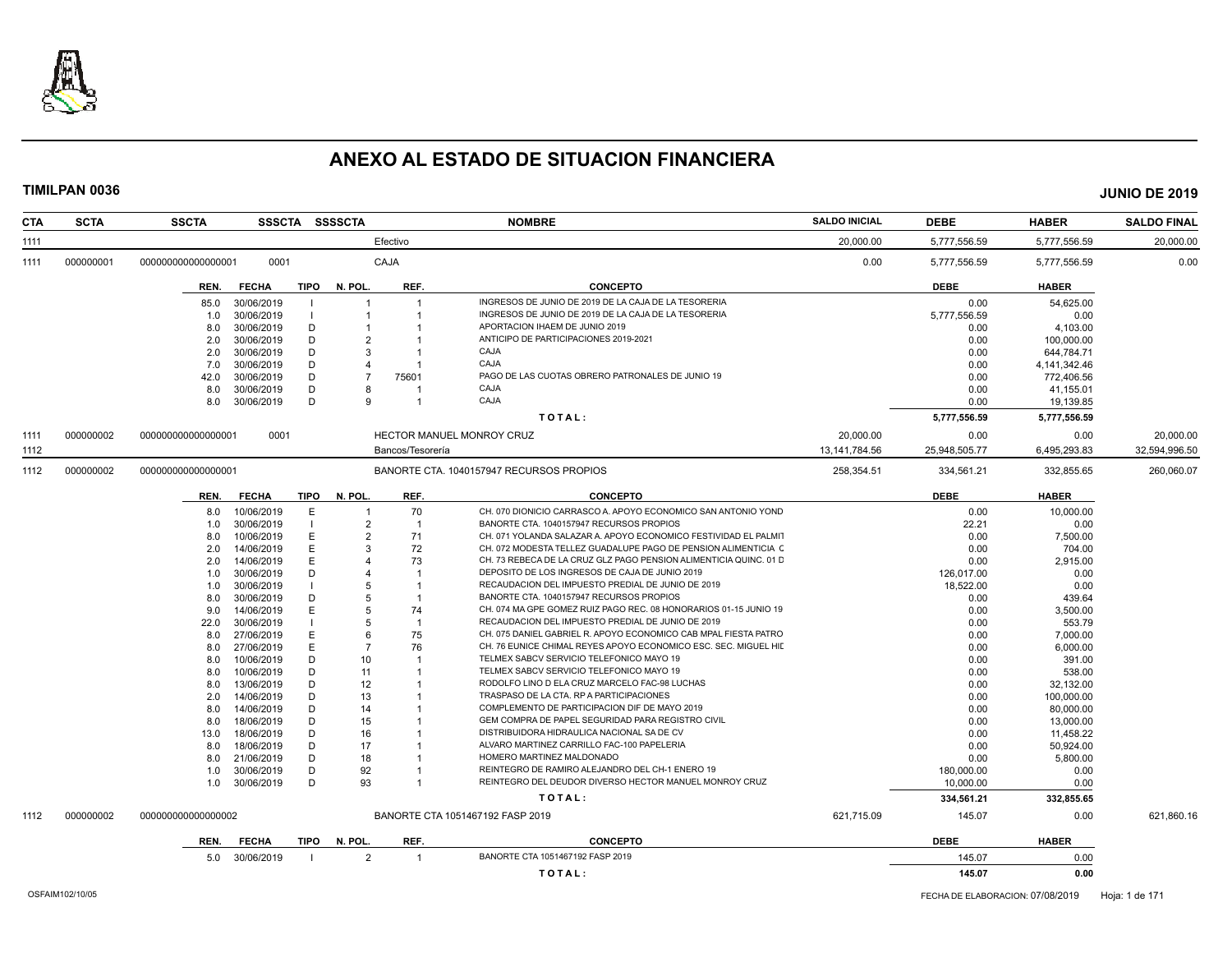

| <b>CTA</b> | <b>SCTA</b>     | <b>SSCTA</b>       |                          |      | SSSCTA SSSSCTA      |                      | <b>NOMBRE</b>                                                          | <b>SALDO INICIAL</b> | <b>DEBE</b>                      | <b>HABER</b> | <b>SALDO FINAL</b> |
|------------|-----------------|--------------------|--------------------------|------|---------------------|----------------------|------------------------------------------------------------------------|----------------------|----------------------------------|--------------|--------------------|
| 1112       | 000000002       | 000000000000000003 |                          |      |                     |                      | BANORTE CTA 1057902444 FEFOM 2019                                      | 1.00                 | 18,474,795.61                    | 0.00         | 18,474,796.61      |
|            |                 | REN.               | <b>FECHA</b>             | TIPO | N. POL.             | REF.                 | <b>CONCEPTO</b>                                                        |                      | <b>DEBE</b>                      | <b>HABER</b> |                    |
|            |                 | 13.0<br>1.0        | 30/06/2019<br>30/06/2019 |      | $\overline{2}$<br>6 | -1<br>$\overline{1}$ | BANORTE CTA 1057902444 FEFOM 2019<br>BANORTE CTA 1057902444 FEFOM 2019 |                      | 574.75<br>18,474,220.86          | 0.00<br>0.00 |                    |
|            |                 |                    |                          |      |                     |                      | TOTAL:                                                                 |                      | 18,474,795.61                    | 0.00         |                    |
|            |                 |                    |                          |      |                     |                      |                                                                        |                      |                                  |              |                    |
| 1112       | 000000002       | 000000000000000007 |                          |      |                     |                      | CTA, No. 01040157938 FISM 2019                                         | 9.675.849.62         | 1,936,509.75                     | 518,268.62   | 11,094,090.75      |
|            |                 | REN.               | <b>FECHA</b>             |      | TIPO N. POL.        | REF.                 | <b>CONCEPTO</b>                                                        |                      | <b>DEBE</b>                      | <b>HABER</b> |                    |
|            |                 | 1.0                | 30/06/2019               |      | 3                   | -1                   | CTA. No. 01040157938 FISM 2019                                         |                      | 1,934,236.77                     | 0.00         |                    |
|            |                 | 1.0                | 30/06/2019               |      | $\overline{4}$      |                      | CTA. No. 01040157938 FISM 2019                                         |                      | 2,272.98                         | 0.00         |                    |
|            |                 | 8.0                | 30/06/2019               | D    | 6                   | -1                   | CTA. No. 01040157938 FISM 2019                                         |                      | 0.00                             | 5.80         |                    |
|            |                 | 4.0                | 13/06/2019               | D    | 71                  | -1                   | ABRAHAM RABADAN LOPEZ ANTICIPO OBRA BARRIO MORELOS                     |                      | 0.00                             | 95.930.00    |                    |
|            |                 | 9.0                | 26/06/2019               | D    | 72                  | -1                   | FAC-137 MARIBEL SEGUNDO BAUTISTA                                       |                      | 0.00                             | 157,146.00   |                    |
|            |                 | 9.0                | 26/06/2019               | D    | 73                  | $\overline{1}$       | FACT-136 MARIBEL SEGUNDO BAUTISTA                                      |                      | 0.00                             | 265,186.82   |                    |
|            |                 |                    |                          |      |                     |                      | TOTAL:                                                                 |                      | 1,936,509.75                     | 518,268.62   |                    |
| 1112       | 000000002       | 000000000000000012 |                          |      |                     |                      | CTA, No. 1040157956 FORTAMUN 2019                                      | 149,278.34           | 892,126.68                       | 938,798.72   | 102,606.30         |
|            |                 | REN.               | <b>FECHA</b>             | TIPO | N. POL.             | REF.                 | <b>CONCEPTO</b>                                                        |                      | <b>DEBE</b>                      | <b>HABER</b> |                    |
|            |                 | 5.0                | 30/06/2019               |      | $\mathcal{B}$       | -1                   | CTA. No. 1040157956 FORTAMUN 2019                                      |                      | 892.098.00                       | 0.00         |                    |
|            |                 | 5.0                | 30/06/2019               |      | $\overline{4}$      | -1                   | CTA. No. 1040157956 FORTAMUN 2019                                      |                      | 28.68                            | 0.00         |                    |
|            |                 | 16.0               | 30/06/2019               | D    | 6                   |                      | CTA. No. 1040157956 FORTAMUN 2019                                      |                      | 0.00                             | 281.88       |                    |
|            |                 | 2.0                | 14/06/2019               | F    | 34                  | 18                   | CH-18 LORENA PANFILO GARCIA PAGO DE PENSION ALIMENTICIA                |                      | 0.00                             | 800.00       |                    |
|            |                 | 2.0                | 14/06/2019               | E    | 35                  | 19                   | CH-19 ERIKA GARCIA GONZALEZ PAGO DE PENSION ALIMENTICIA                |                      | 0.00                             | 1,000.00     |                    |
|            |                 | 18.0               | 28/06/2019               | Е    | 36                  | 20                   | CH-20 MUNICIPIO DE TIMILPAN                                            |                      | 0.00                             | 104,058.43   |                    |
|            |                 | 16.0               | 28/06/2019               | Е    | 37                  | 21                   | CH-21 MUNICIPIO DE TIMILPAN                                            |                      | 0.00                             | 11,988.00    |                    |
|            |                 | 2.0                | 28/06/2019               | Е    | 38                  | 22                   | CH-22 LORENA PANFILO GARCIA                                            |                      | 0.00                             | 800.00       |                    |
|            |                 | 2.0                | 28/06/2019               | Е    | 39                  | 23                   | CH-23 YESENIA BASILIO MARTINEZ PAGO DE PENSION                         |                      | 0.00                             | 1,320.00     |                    |
|            |                 | 2.0                | 28/06/2019               | E    | 40                  | 24                   | CH-24 ERIKA GARCIA GONZALEZ PENSION ALIMENTICIA                        |                      | 0.00                             | 1,000.00     |                    |
|            |                 | 2.0                | 05/06/2019               | D    | 74                  | -1                   | FINAGAM S.C. DE A.P. DE R.L. DE C.V. 2DA QNA MAYO SEG. PUBLICA         |                      | 0.00                             | 8.169.00     |                    |
|            |                 | 2.0                | 05/06/2019               | D    | 75                  |                      | FINAGAM S.C. DE A.P. DE R.L. DE C.V. 2DA QNA MAYO PROTE. CIVIL         |                      | 0.00                             | 1,012.00     |                    |
|            |                 | 8.0                | 10/06/2019               | D    | 76                  | -1                   | COMISION FEDERAL DE ELECTRICIDAD SER. AD. ALUMBRADO PUBLICO DI         |                      | 0.00                             | 4,416.85     |                    |
|            |                 | 18.0               | 14/06/2019               | D    | 77                  |                      | MUNICIPIO DE TIMILPAN                                                  |                      | 0.00                             | 106,280.43   |                    |
|            |                 | 16.0               | 14/06/2019               | D    | 78                  |                      | MUNICIPIO DE TIMILPAN NOMINA PROTECCION CIVIL                          |                      | 0.00                             | 11,988.00    |                    |
|            |                 | 2.0                | 17/06/2019               | D    | 79                  |                      | FINAGAM S.C. DE A.P. DE R.L. DE C.V. CREDITOS 1RA QNA JUNIO 2019       |                      | 0.00                             | 8,169.00     |                    |
|            |                 | 2.0                | 17/06/2019               | D    | 80                  |                      | FINAGAM S.C. DE A.P. DE R.L. DE C.V. 1RA QNA JUNIO PROTECCION CIVIL    |                      | 0.00                             | 1,012.00     |                    |
|            |                 | 8.0                | 29/06/2019               | D    | 81                  | -1                   | COMISION FECERAL DE ELECTRICIDAD SSB ENERGIA POZO CABECERA M           |                      | 0.00                             | 82.616.00    |                    |
|            |                 | 8.0                | 29/06/2019               | D    | 82                  |                      | COMISION FEDERAL DE ELECTRICIDAD POZO DE AGUA DE ZARAGOZA              |                      | 0.00                             | 83.598.00    |                    |
|            |                 | 8.0                | 29/06/2019               | D    | 83                  |                      | COMISION FEDERAL DE ELECTRICIDAD ENERGIA DE LOS POZOS DE AGUA          |                      | 0.00                             | 200,782.00   |                    |
|            |                 | 8.0                | 29/06/2019               | D    | 84                  | -1                   | COMISION FEDERAL DE ELECTRICIDAD ALUMBRADO MAYO 19                     |                      | 0.00                             | 309,507.13   |                    |
|            |                 |                    |                          |      |                     |                      | TOTAL:                                                                 |                      | 892,126.68                       | 938,798.72   |                    |
| 1112       | 000000002       | 000000000000000016 |                          |      |                     |                      | CTA. No. 0865794641 PARTICIPACIONES 2013-2015                          | 2,158,930.56         | 4,310,325.46                     | 4,525,621.32 | 1,943,634.70       |
|            |                 | REN.               | <b>FECHA</b>             | TIPO | N. POL.             | REF.                 | <b>CONCEPTO</b>                                                        |                      | <b>DEBE</b>                      | <b>HABER</b> |                    |
|            |                 | 6.0                | 30/06/2019               | D    |                     | -1                   | DEPOSITO DE PARTICIPACIONES ESTATLES DE JUNIO 2019                     |                      | 90,302.55                        | 0.00         |                    |
|            |                 | 5.0                | 30/06/2019               | D    |                     |                      | DEPOSITO DE PARTICIPACIONES FEDERALES DE JUNIO 2019                    |                      | 3,639,462.70                     | 0.00         |                    |
|            |                 | 4.0                | 30/06/2019               | D    |                     |                      | DEPOSITO DE COMP'ENSACION DE PARTCIPACIONES                            |                      | 152,154.08                       | 0.00         |                    |
|            |                 | 3.0                | 30/06/2019               | D    |                     |                      | DEPOSITO DE ISR PARTICIPABLE                                           |                      | 57,784.00                        | 0.00         |                    |
|            |                 | 2.0                | 30/06/2019               | Ð    |                     |                      | DEPOSITO DE LOS INGRESOS DE CAJA DE JUNIO 2019                         |                      | 75,622.13                        | 0.00         |                    |
|            | OSFAIM102/10/05 |                    |                          |      |                     |                      |                                                                        |                      | FECHA DE ELABORACION: 07/08/2019 |              | Hoja: 2 de 171     |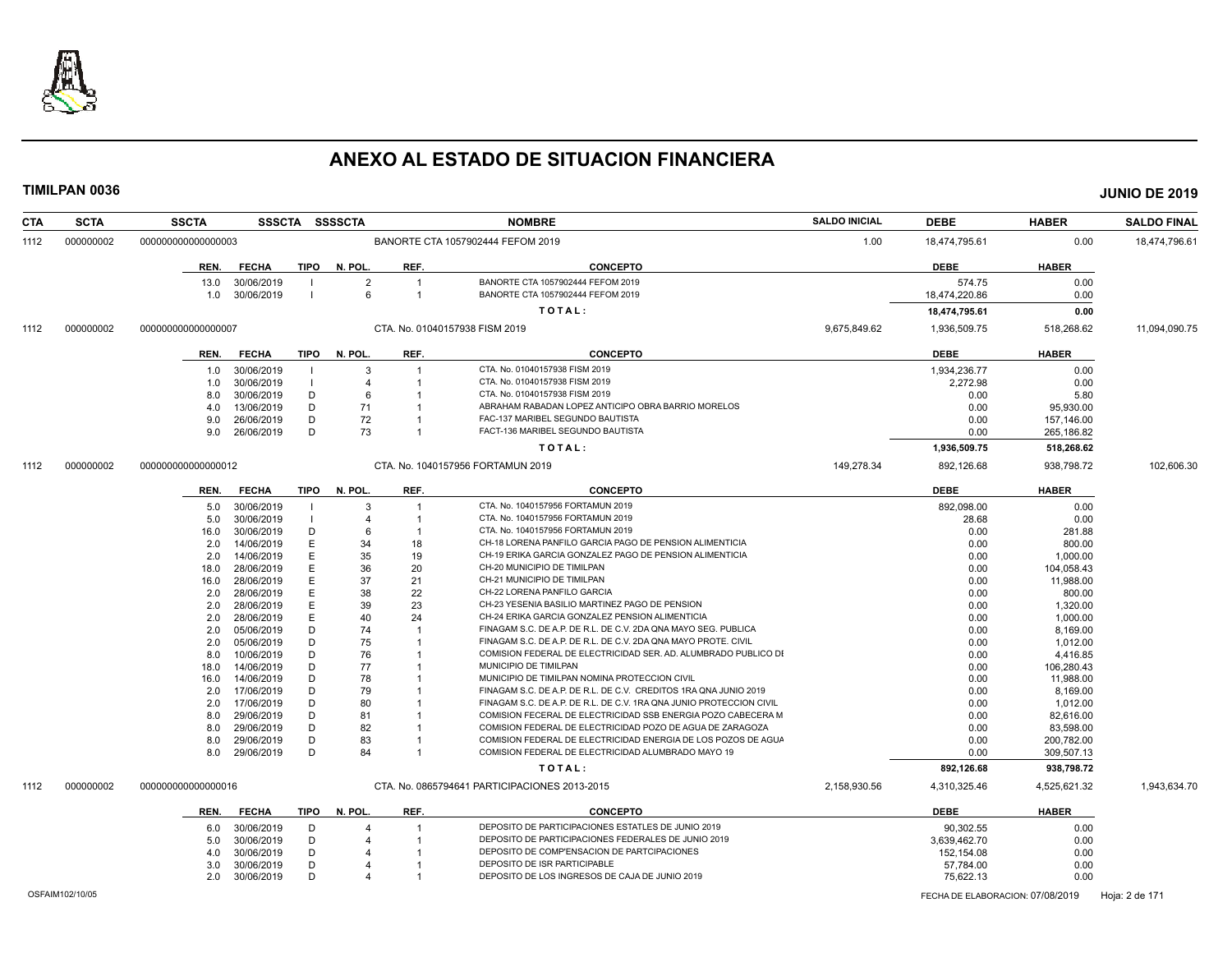

| CTA | <b>SCTA</b> | <b>SSCTA</b> | SSSCTA SSSSCTA |   |    |                | <b>NOMBRE</b>                                                       | <b>SALDO INICIAL</b> | <b>DEBE</b> | <b>HABER</b> | <b>SALDO FINAL</b> |
|-----|-------------|--------------|----------------|---|----|----------------|---------------------------------------------------------------------|----------------------|-------------|--------------|--------------------|
|     |             | 16.0         | 30/06/2019     | D | -5 | $\mathbf{1}$   | CTA. No. 0865794641 PARTICIPACIONES 2013-2015                       |                      | 0.00        | 1,678.52     |                    |
|     |             | 1.0          | 01/06/2019     | Ε | 8  | 1556           | CH. 1556 CANCELADO                                                  |                      | 0.00        | 0.00         |                    |
|     |             | 4.0          | 01/06/2019     | Е | -9 | 1557           | CH. 1557 JAVIER PICHARDO HDZ LIQ LABORAL 4/4 S/CONVENIO PASIVO RE   |                      | 0.00        | 25,000.00    |                    |
|     |             | 4.0          | 01/06/2019     | Е | 10 | 1558           | CH. 1558 FELICIANA MARTINEZ DE LA CRUZ PAGO LIQUIDACION 2/2 S/CON   |                      | 0.00        | 15,054.54    |                    |
|     |             | 4.0          | 01/06/2019     |   | 11 | 1559           | CH 1559 CINTHYA MONROY PLATA PAGO 2/2 DE LIQUIDACION LABORAL PO     |                      | 0.00        | 20,000.00    |                    |
|     |             | 4.0          | 01/06/2019     | Е | 12 | 1560           | CH-1560 JHOSUNY GERRERO TORAL PAGO 2/2 LIQUIDACION LABORAL PO       |                      | 0.00        | 15,000.00    |                    |
|     |             | 1.0          | 01/06/2019     | E | 13 | 1561           | CH. 1561 CANCELADO                                                  |                      | 0.00        | 0.00         |                    |
|     |             | 1.0          | 14/06/2019     | D | 13 | -1             | TRASPASO DE LA CTA. RP A PARTICIPACIONES                            |                      | 100,000.00  | 0.00         |                    |
|     |             | 8.0          | 01/06/2019     | Е | 14 | 1562           | CH 1562 HAZEL A. ESQUIVEL MTZ LIQUID. LABORAL. 1/1 S/CONVENIO       |                      | 0.00        | 25,474.31    |                    |
|     |             | 1.0          | 04/06/2019     |   | 15 | 1563           | CH. 1563 CANCELADO                                                  |                      | 0.00        | 0.00         |                    |
|     |             | 6.0          | 04/06/2019     | Ε | 16 | 1564           | CH. 1564 COMPL. LISTA RAYA 2DA QUINCENA MAY 2019                    |                      | 0.00        | 5,000.00     |                    |
|     |             | 46.0         | 18/06/2019     | F | 17 | 1565           | CH. 1565 COMPL. NOMINA QUINC. 01 JUN 19                             |                      | 0.00        | 63,000.00    |                    |
|     |             | 4.0          | 18/06/2019     | Е | 18 | 1566           | CH. 1566 HOMERO MARTINEZ MALDONADO FACT-79 PERIODICO                |                      | 0.00        | 5,800.00     |                    |
|     |             | 8.0          | 01/06/2019     | D | 19 | -1             | PARTICIPACION DIF DEL MES DE MAYO DE 2019                           |                      | 0.00        | 130,000.00   |                    |
|     |             | 7.0          | 18/06/2019     | Е | 19 | 1097           | CH. 1567 ARTURO R. CHAVEZ VARGAS F/1093-1097 INSERCION PERIODICO    |                      | 0.00        | 11,484.00    |                    |
|     |             | 22.0         | 03/06/2019     | D | 20 | $\overline{1}$ | COPY CDMX S.A. DE C.V. FACTURA 521 RENTA COPIADORAS                 |                      | 0.00        | 17,432.48    |                    |
|     |             | 6.0          | 20/06/2019     | Е | 20 | 1568           | CH. 1568 COMPL. NOMINA 2DA QUINCENA MARZO 2019                      |                      | 0.00        | 5,000.00     |                    |
|     |             | 8.0          | 03/06/2019     | D | 21 | $\overline{1}$ | GEOVANY PEREZ LUGO FACT. 1028 COMPRA DE REFACCIONES                 |                      | 0.00        | 4,342.85     |                    |
|     |             |              | 20/06/2019     | Ε | 21 | 1569           | CH-1569 HECTOR MANUEL MONROY CRUZ REP. FONDO FIJO                   |                      | 0.00        |              |                    |
|     |             | 99.0         |                |   |    |                | CH-1570 MARIO SANTIAGO SANTIAGO                                     |                      |             | 16,976.69    |                    |
|     |             | 8.0          | 27/06/2019     | Е | 22 | 1570           |                                                                     |                      | 0.00        | 3,000.00     |                    |
|     |             | 6.0          | 05/06/2019     | D | 22 | $\overline{1}$ | APOLONIO APOLINAR NAVA FACT. 298 TRABAJOS IMPRENTA                  |                      | 0.00        | 7,018.00     |                    |
|     |             | 36.0         | 28/06/2019     | E | 23 | 1571           | CH-1571 SIMON MUNGUIA CAMACHO                                       |                      | 0.00        | 4,362.76     |                    |
|     |             | 25.0         | 06/06/2019     | D | 23 | $\overline{1}$ | JOSE MATUSALEN LEGORRETA SEGUNDO PAGO FACT. 628 Y 634               |                      | 0.00        | 7,621.66     |                    |
|     |             | 4.0          | 05/06/2019     | D | 24 | $\mathbf{1}$   | S.U.T.E.Y.M.                                                        |                      | 0.00        | 2,615.60     |                    |
|     |             | 1.0          | 28/06/2019     | Е | 24 | 1572           | CH-1572 CANCELADO                                                   |                      | 0.00        | 0.00         |                    |
|     |             | 2.0          | 05/06/2019     | D | 25 | -1             | FINAGAM S.C. CREDITOS 2DA QUINCENA D EMAYO 2019                     |                      | 0.00        | 28,118.00    |                    |
|     |             | 298.0        | 28/06/2019     | Е | 25 | 1573           | MUNICIPIO DE TIMILPAN                                               |                      | 0.00        | 774,430.69   |                    |
|     |             | 134.0        | 28/06/2019     | Е | 26 | 1574           | CH-1574 MUNICIPIO DE TIMILPAN                                       |                      | 0.00        | 483.823.00   |                    |
|     |             | 2.0          | 05/06/2019     | D | 26 | $\overline{1}$ | FINAGAM S.C. CREDITOS 2DA QUINCENA D EMAYO 2019                     |                      | 0.00        | 5,023.00     |                    |
|     |             | 8.0          | 05/06/2019     | D | 27 | $\overline{1}$ | TELMEX S.A.B. DE C.V. SERVICIO TELEFONICO MAYO 2019                 |                      | 0.00        | 399.00       |                    |
|     |             | 2.0          | 28/06/2019     |   | 27 | 1575           | CH-1575 MODESTA TELLEZ GUADALUPE                                    |                      | 0.00        | 704.00       |                    |
|     |             | 2.0          | 28/06/2019     | Е | 28 | 1576           | CH-1576 REBECA DE LA CRUZ GONZALEZ PAGO PENSION                     |                      | 0.00        | 2,915.00     |                    |
|     |             | 8.0          | 05/06/2019     | D | 28 | $\overline{1}$ | TELMEX S.A.B. DE C.V. SERVICIO TELEFONICO MAYO 2019                 |                      | 0.00        | 799.00       |                    |
|     |             | 9.0          | 28/06/2019     | Е | 29 | 1577           | CH-1577 MARIA GUADALUPE GOMEZ RUIZ                                  |                      | 0.00        | 3,500.00     |                    |
|     |             | 8.0          | 05/06/2019     | D | 29 | $\overline{1}$ | TELMEX S.A.B. DE C.V. SERVICIO TELEFONICO MAYO 2019                 |                      | 0.00        | 1,789.00     |                    |
|     |             | 8.0          | 28/06/2019     | E | 30 | 1578           | CH-1578 JOSE ARMANDO DE LA CRUZ MIRANDA                             |                      | 0.00        | 2,392.33     |                    |
|     |             | 8.0          | 05/06/2019     | D | 30 | -1             | TELMEX S.A.B. DE C.V. SERVICIO TELEFONICO MAYO 2019                 |                      | 0.00        | 942.00       |                    |
|     |             | 8.0          | 05/06/2019     | D | 31 | $\overline{1}$ | TELMEX S.A.B. DE C.V. SERVICIO TELEFONICO MAYO 2019                 |                      | 0.00        | 2,387.00     |                    |
|     |             | 92.0         | 29/06/2019     |   | 31 | 1579           | CH-1579 HECTOR MANUEL MONROY CRUZ                                   |                      | 0.00        | 15,515.40    |                    |
|     |             | 8.0          | 05/06/2019     | D | 32 | -1             | TELMEX S.A.B. DE C.V. SERVICIO TELEFONICO MAYO 2019                 |                      | 0.00        | 2,886.00     |                    |
|     |             | 71.0         | 29/06/2019     | Е | 32 | 1580           | CH-1580 HECTOR MANUEL MONROY CRUZ                                   |                      | 0.00        | 9,941.25     |                    |
|     |             | 8.0          | 05/06/2019     | D | 33 | -1             | GCHRUBCH CONSULTORES S.A. DE C.V.                                   |                      | 0.00        | 40,000.00    |                    |
|     |             | 78.0         | 29/06/2019     | Е | 33 | 1581           | CH-1581 HECTOR MANUEL MONROY CRUZ                                   |                      | 0.00        | 12,126.16    |                    |
|     |             | 4.0          | 05/06/2019     | D | 34 | -1             | LIBIA MONTIEL COLIN PAGO DE SERVICIO DE HOSPEDAJE                   |                      | 0.00        | 3,855.60     |                    |
|     |             | 12.0         | 05/06/2019     | D | 35 | $\mathbf{1}$   | SILVANA IRENE DOMINGUEZ COLIN PAGO FAC 798,799,800,801,Y 802        |                      | 0.00        | 67,262.00    |                    |
|     |             | 6.0          | 05/06/2019     | D | 36 | $\overline{1}$ | MIREYA CASTRO LOPEZ COMPRA LLANTAS FAC 8916 Y 9001                  |                      | 0.00        | 21,300.00    |                    |
|     |             | 4.0          | 05/06/2019     | D | 37 |                | TEOFILO CUENCA GIL FACT-624 PERIODICO LA VOZ DEL ESTADO DE MEXIO    |                      | 0.00        | 4,000.00     |                    |
|     |             | 8.0          | 05/06/2019     | D | 38 | $\mathbf{1}$   | CARLOS HERNANDEZ AGUILA FAC-543 APOYO PREPRA CABECERA               |                      | 0.00        | 21,112.00    |                    |
|     |             | 4.0          | 06/06/2019     | D | 39 | $\mathbf{1}$   | DISTRIBUIDORA HIDRAULICA NACIONAL SA DE CV FAC-474 MAT HIDRAULIO    |                      | 0.00        | 44,011.64    |                    |
|     |             | 8.0          | 06/06/2019     | D | 40 |                | FAC-325 SERVICIOS PUBLICITARIOS FREELY S.A. DE C.V. DIA DE LA MADRE |                      | 0.00        | 30,060.00    |                    |
|     |             | 8.0          | 06/06/2019     | D | 41 | $\mathbf{1}$   | FAC-325 SERVICIOS PUBLICITARIOS FREELY S.A. DE C.V. DIA DE LA MADRE |                      | 0.00        | 50,100.00    |                    |
|     |             | 8.0          | 06/06/2019     | D | 42 |                | FAC-324 SERVICIOS PUBLICITARIOS FREELY S.A. DE C.V. DIA DE LA MADRE |                      | 0.00        | 58,450.00    |                    |
|     |             |              |                |   |    |                |                                                                     |                      |             |              |                    |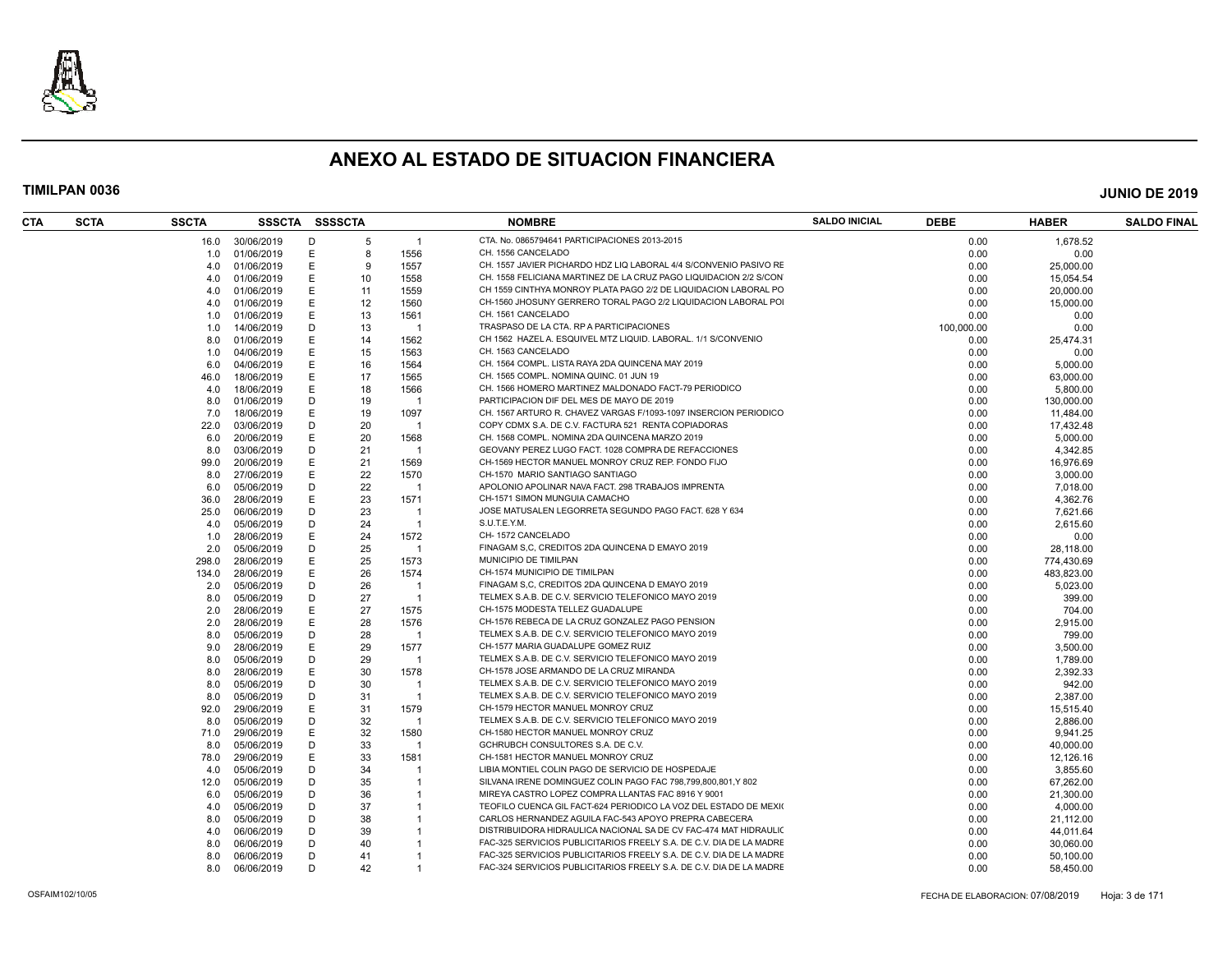

| <b>CTA</b> | <b>SCTA</b> | <b>SSCTA</b>       |                |      | SSSCTA SSSSCTA |                | <b>NOMBRE</b>                                                              | <b>SALDO INICIAL</b> | <b>DEBE</b>  | <b>HABER</b> | <b>SALDO FINAL</b> |
|------------|-------------|--------------------|----------------|------|----------------|----------------|----------------------------------------------------------------------------|----------------------|--------------|--------------|--------------------|
|            |             | 8.0                | 06/06/2019     | Ð    | 43             |                | FAC-327 SERVICIOS PUBLICITARIOS FREELY S.A. DE C.V. DIA DE LA MADRE        |                      | 0.00         | 6,680.00     |                    |
|            |             | 8.0                | 06/06/2019     | D    | 44             | $\overline{1}$ | FAC-326 SERVICIOS PUBLICITARIOS FREELY S.A. DE C.V. DIA DE LA MADRE        |                      | 0.00         | 66,800.00    |                    |
|            |             | 8.0                | 06/06/2019     | D    | 45             |                | FAC-329 Y 333 SERVICIOS PUBLICITARIOS FREELY S.A. DE C.V. DIA DE LA M      |                      | 0.00         | 15,030.00    |                    |
|            |             | 8.0                | 06/06/2019     | D    | 46             | -1             | FAC-332 SERVICIOS PUBLICITARIOS FREELY S.A. DE C.V. DIA DE LA MADRE        |                      | 0.00         | 30,060.00    |                    |
|            |             | 8.0                | 06/06/2019     | D    | 47             |                | FAC-331 SERVICIOS PUBLICITARIOS FREELY S.A. DE C.V. DIA DE LA MADRE        |                      | 0.00         | 75,150.00    |                    |
|            |             | 8.0                | 06/06/2019     | D    | 48             |                | FAC-330 SERVICIOS PUBLICITARIOS FREELY S.A. DE C.V. DIA DE LA MADRE        |                      | 0.00         | 25,050.00    |                    |
|            |             | 8.0                | 07/06/2019     | D    | 49             |                | FAC-11067 J. GUADALUPE CASTAÑEDA COLIN                                     |                      | 0.00         | 2,488.20     |                    |
|            |             | 10.0               | 07/06/2019     | D    | 50             |                | FAC- 24 JOSE BACILIO MARTINEZ                                              |                      | 0.00         | 7,308.00     |                    |
|            |             | 8.0                | 07/06/2019     | D    | 51             |                | FAC-29677 JAIME ISAAC GOMEZ VASQUEZ                                        |                      | 0.00         | 3,800.00     |                    |
|            |             | 8.0                | 10/06/2019     | D    | 52             |                | GOBIERNO DEL ESTADO DE MEXICO                                              |                      | 0.00         | 108,049.00   |                    |
|            |             | 8.0                | 13/06/2019     | D    | 53             |                | FAC-5 AUTOPARTES Y REMOLQUES THANOX S.A. DE C.V.                           |                      | 0.00         | 187,340.00   |                    |
|            |             | 288.0              | 14/06/2019     | D    | 54             |                | NOMINA DE LA 1RA QUINCENA DE JUNIO 2019                                    |                      | 0.00         | 716,368.69   |                    |
|            |             | 134.0              | 14/06/2019     | D    | 55             |                | CTA. No. 0865794641 PARTICIPACIONES 2013-2015                              |                      | 0.00         | 486,421.00   |                    |
|            |             | 2.0                | 17/06/2019     | D    | 56             |                | FINAGAM S.C. 1RA QUINCENA DE JUNIO 2019                                    |                      | 0.00         | 29.052.00    |                    |
|            |             | 2.0                | 17/06/2019     | D    | 57             |                | FINAGAM S,C, 1RA QUINCENA JUNIO DE LISTA DE RAYA                           |                      | 0.00         | 5,023.00     |                    |
|            |             | 10.0               | 17/06/2019     | D    | 58             |                | SECRETARIA DE HACIENDA Y CREDITO PUBLICO                                   |                      | 0.00         | 10,926.00    |                    |
|            |             | 8.0                | 19/06/2019     | D    | 59             |                | FAC-46119438 CADECO S.A. DE C.V.                                           |                      | 0.00         | 2,988.25     |                    |
|            |             | 8.0                | 26/06/2019     | D    | 60             |                | INSTITUTO DE INFORMACION E INVESTIGACION GEOGRAFICA ESTADISTIO             |                      | 0.00         | 4,645.00     |                    |
|            |             | 8.0                | 26/06/2019     | D    | 61             |                | MARIA DEL CARMEN AVILA RIVERO                                              |                      | 0.00         | 69,600.00    |                    |
|            |             | 8.0                | 26/06/2019     | D    | 62             |                | MARIA DEL CARMEN AVILA RIVERO                                              |                      | 0.00         | 116,000.00   |                    |
|            |             | 8.0                | 28/06/2019     | D    | 63             |                | SISTEMA MUNICIPAL PARA EL DESARROLLO INTEGRAL DE LA FAMILIA DE T           |                      | 0.00         | 150,000.00   |                    |
|            |             | 85.0               | 29/06/2019     | D    | 64             |                | FAC-4372 SERVICIO ESTRELLA JUNA S.A. DE C.V.                               |                      | 0.00         | 46,331.08    |                    |
|            |             | 85.0               | 29/06/2019     | D    | 65             |                | FAC-4373 SERVICIO ESTRELLA JUNA S.A. DE C.V.                               |                      | 0.00         | 37,779.75    |                    |
|            |             |                    | 29/06/2019     | D    | 66             |                | SERVICIO ESTRELLA JUNA S.A. DE C.V.                                        |                      | 0.00         |              |                    |
|            |             | 64.0               |                | D    | 67             |                | SERVICIO ESTRELLA JUNA S.A. DE C.V.                                        |                      |              | 37,527.88    |                    |
|            |             | 57.0               | 29/06/2019     | D    |                |                |                                                                            |                      | 0.00         | 54,616.76    |                    |
|            |             | 64.0               | 29/06/2019     |      | 68             |                | SERVICIO ESTRELLA JUNA S.A. DE C.V.<br>SERVICIO ESTRELLA JUNA S.A. DE C.V. |                      | 0.00         | 54,472.03    |                    |
|            |             | 64.0               | 29/06/2019     | D    | 69             | $\overline{1}$ |                                                                            |                      | 0.00         | 56,060.77    |                    |
|            |             | 64.0               | 29/06/2019     | D    | 70             |                | SERVICIO ESTRELLA JUNA S.A. DE C.V.                                        |                      | 0.00         | 46,350.43    |                    |
|            |             | 1.0                | 30/06/2019     | D    | 94             |                | DEPOSITO DE RAMIRO ALEJANDRO TENORIO VILCHIS                               |                      | 180,000.00   | 0.00         |                    |
|            |             | 1.0                | 30/06/2019     | D    | 95             |                | PAGO DEL DEUDOR MAGALI GUADARAMA NIETO                                     |                      | 15,000.00    | 0.00         |                    |
|            |             |                    |                |      |                |                | TOTAL:                                                                     |                      | 4,310,325.46 | 4,525,621.32 |                    |
| 1112       | 000000002   | 000000000000000041 |                |      |                |                | BANORTE CUENTA 592055125 FEFOM 2018                                        | 277,655.44           | 41.99        | 179,749.52   | 97,947.91          |
|            |             | REN.               | <b>FECHA</b>   | TIPO | N. POL.        | REF.           | <b>CONCEPTO</b>                                                            |                      | <b>DEBE</b>  | <b>HABER</b> |                    |
|            |             | 9.0                | 30/06/2019     |      | $\overline{2}$ |                | BANORTE CUENTA 592055125 FEFOM 2018                                        |                      | 41.99        | 0.00         |                    |
|            |             | 24.0               | 30/06/2019     | D    | -5             | $\overline{1}$ | BANORTE CUENTA 592055125 FEFOM 2018                                        |                      | 0.00         | 83.52        |                    |
|            |             | 2.0                | 24/06/2019     | E    | 41             | 50             | CH- 50 GOBIERNO DEL ESTADO DE MEXICO ENTERO RETENCION DEL 0.29             |                      | 0.00         | 19,931.00    |                    |
|            |             | 2.0                | 24/06/2019     | Ε    | 42             | 51             | CH-51 GOBIERNO DEL ESTADO DE MEXICO ENTERO RETENCION 0.5%                  |                      | 0.00         | 49,834.00    |                    |
|            |             | 2.0                | 24/06/2019     | E    | 43             | 52             | CH-52 GOBIERNO DEL ESTADO DE MEXICO ENTERO DE REMANENTES                   |                      | 0.00         | 108,102.00   |                    |
|            |             | 5.0                | 24/06/2019     | F    | 44             | 53             | CH-53 GOBIERNO DEL ESTADO DE MEXICO ENTERO DE RENDIMIENTOS                 |                      | 0.00         | 1,799.00     |                    |
|            |             |                    |                |      |                |                | TOTAL:                                                                     |                      | 41.99        | 179,749.52   |                    |
| 1121       |             |                    |                |      |                |                | Inversiones Financieras de Corto Plazo                                     | 1,769,524.91         | 644,784.71   | 0.00         | 2,414,309.62       |
| 1121       | 000000001   |                    |                |      |                |                | FONDO FINANCIERO DE APOYO MUNICIPAL                                        | 1,769,524.91         | 644,784.71   | 0.00         | 2,414,309.62       |
|            |             |                    |                |      |                |                |                                                                            |                      |              |              |                    |
|            |             | REN.               | <b>FECHA</b>   | TIPO | N. POL.        | REF.           | <b>CONCEPTO</b>                                                            |                      | <b>DEBE</b>  | <b>HABER</b> |                    |
|            |             |                    | 1.0 30/06/2019 | D    | 3              | $\overline{1}$ | FONDO FINANCIERO DE APOYO MUNICIPAL JUNIO 2019                             |                      | 644,784.71   | 0.00         |                    |
|            |             |                    |                |      |                |                | TOTAL:                                                                     |                      | 644,784.71   | 0.00         |                    |
| 1123       |             |                    |                |      |                |                | Deudores Diversos por cobrar a Corto Plazo                                 | 696.242.57           | 8.919.96     | 385.000.00   | 320.162.53         |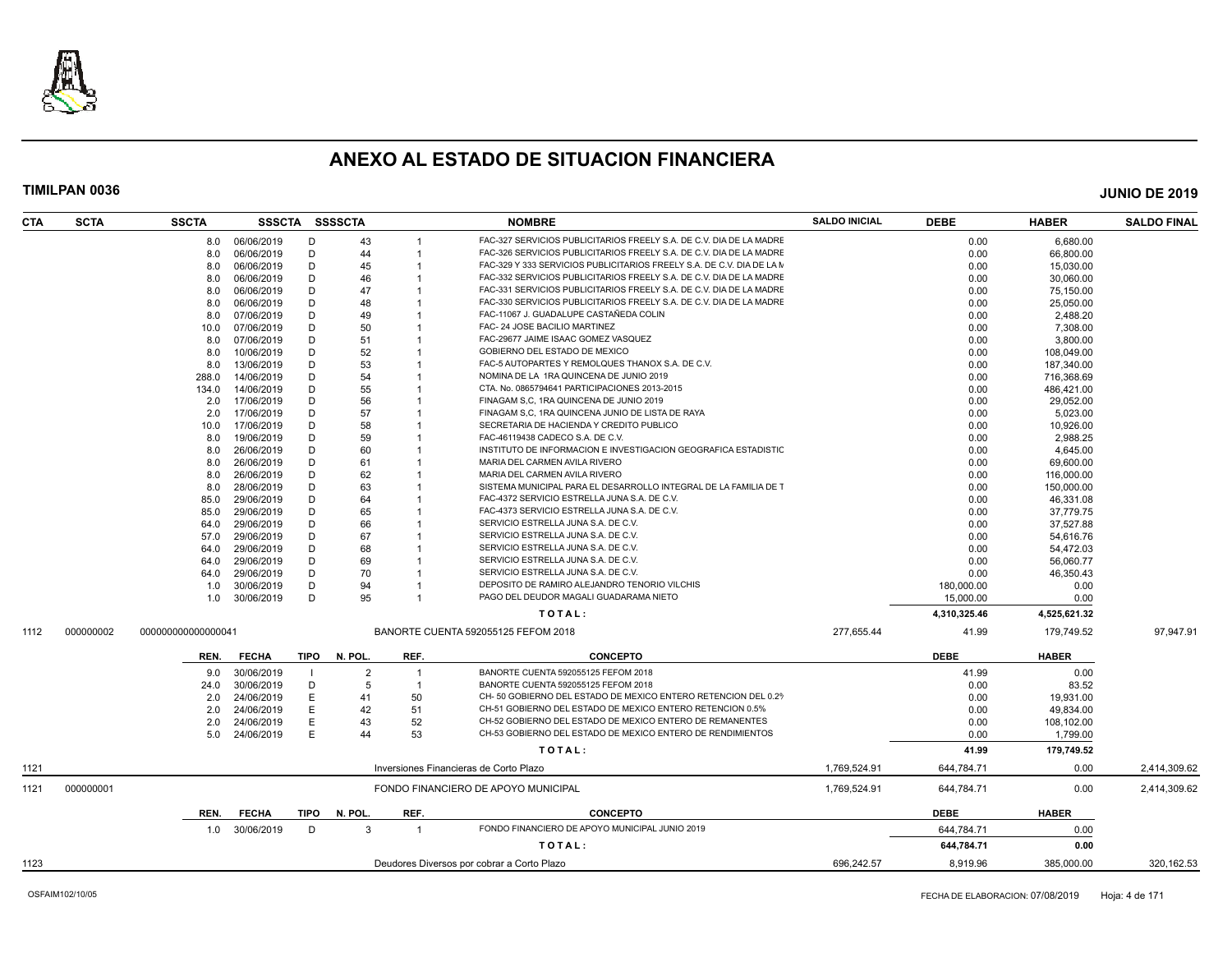

| <b>CTA</b> | <b>SCTA</b> | <b>SSCTA</b><br>SSSCTA SSSSCTA                       |                            | <b>NOMBRE</b>                                                                    | <b>SALDO INICIAL</b> | <b>DEBE</b>        | <b>HABER</b> | <b>SALDO FINAL</b> |
|------------|-------------|------------------------------------------------------|----------------------------|----------------------------------------------------------------------------------|----------------------|--------------------|--------------|--------------------|
| 1123       | 000000001   | 00000000000000001<br>0003                            |                            | SUBSIDIO AL EMPLEO EJERCICIO 2019-2021                                           | 18,847.36            | 3,987.90           | 0.00         | 22,835.26          |
|            |             | <b>FECHA</b><br><b>TIPO</b><br>REN.                  | N. POL.<br>REF.            | <b>CONCEPTO</b>                                                                  |                      | <b>DEBE</b>        | <b>HABER</b> |                    |
|            |             | E<br>18/06/2019<br>41.0                              | 17                         | CH. 1565 COMPL. NOMINA QUINC. 01 JUN 19                                          |                      | 153.09             | 0.00         |                    |
|            |             | 28/06/2019<br>E.<br>286.0                            | 25<br>$\overline{2}$       | SUBSIDIO AL EMPLEO EJERCICIO 2019-2021                                           |                      | 515.46             | 0.00         |                    |
|            |             | E<br>28/06/2019<br>131.0<br>D<br>14/06/2019<br>276.0 | 26<br>$\overline{2}$<br>54 | SUBSIDIO AL EMPLEO EJERCICIO 2019-2021<br>SUBSIDIO AL EMPLEO EJERCICIO 2019-2021 |                      | 1,478.49<br>362.37 | 0.00<br>0.00 |                    |
|            |             | D<br>14/06/2019<br>131.0                             | 55                         | SUBSIDIO AL EMPLEO EJERCICIO 2019-2021                                           |                      | 1,478.49           | 0.00         |                    |
|            |             |                                                      |                            | TOTAL:                                                                           |                      | 3,987.90           | 0.00         |                    |
| 1123       | 000000001   | 000000000000000001<br>0005                           |                            | SUBSIDIO AL EMPLEO 2013-2015                                                     | 24,582.55            | 0.00               | 0.00         | 24,582.55          |
| 1123       | 000000001   | 0006<br>000000000000000001                           |                            | SUBSIDIO AL EMPLEO 2016-2018                                                     | 44,895.26            | 0.00               | 0.00         | 44,895.26          |
| 1123       | 000000005   | 0002<br>000000000000000001                           | DANIEL RORIGUEZ DE LA CRUZ |                                                                                  | 42,466.00            | 2,902.00           | 0.00         | 45,368.00          |
|            |             | REN.<br><b>FECHA</b><br>TIPO                         | N. POL.<br>REF.            | <b>CONCEPTO</b>                                                                  |                      | <b>DEBE</b>        | <b>HABER</b> |                    |
|            |             | 9.0 17/06/2019<br>D                                  | 58<br>$\overline{1}$       | PAGO DE RECARGOS DE ISR DE SEPTIEMBRE DE 2016                                    |                      | 2.902.00           | 0.00         |                    |
|            |             |                                                      |                            | TOTAL:                                                                           |                      | 2,902.00           | 0.00         |                    |
| 1123       | 000000005   | 0004<br>000000000000000001                           |                            | RAMIRO ALEJANDRO TENORIO VILCHIS                                                 | 360,000.00           | 0.00               | 360,000.00   | 0.00               |
|            |             | <b>FECHA</b><br><b>TIPO</b><br>REN.                  | N. POL.<br>REF.            | <b>CONCEPTO</b>                                                                  |                      | <b>DEBE</b>        | <b>HABER</b> |                    |
|            |             | 30/06/2019<br>2.0<br>D                               | 92<br>$\overline{1}$       | RAMIRO ALEJANDRO TENORIO VILCHIS                                                 |                      | 0.00               | 180.000.00   |                    |
|            |             | D<br>2.0<br>30/06/2019                               | 94<br>$\overline{1}$       | DEPOSITO DE RAMIRO ALEJANDRO TENORIO VILCHIS                                     |                      | 0.00               | 180,000.00   |                    |
|            |             |                                                      |                            | TOTAL:                                                                           |                      | 0.00               | 360,000.00   |                    |
| 1123       | 000000005   | 000000000000000001<br>0005                           |                            | HECTOR MANUEL MONROY CRUZ                                                        | 10,451.40            | 0.00               | 10,000.00    | 451.40             |
|            |             | <b>FECHA</b><br><b>TIPO</b><br>REN.                  | REF.<br>N. POL.            | <b>CONCEPTO</b>                                                                  |                      | <b>DEBE</b>        | <b>HABER</b> |                    |
|            |             | 2.0 30/06/2019<br>D                                  | 93<br>$\overline{1}$       | REINTEGRO DEL DEUDOR HECTOR MANUEL MONROY CRUZ                                   |                      | 0.00               | 10.000.00    |                    |
|            |             |                                                      |                            | TOTAL:                                                                           |                      | 0.00               | 10,000.00    |                    |
| 1123       | 000000005   | 0020<br>000000000000000001                           | <b>ISSEMYM</b>             |                                                                                  | 0.00                 | 2,030.06           | 0.00         | 2,030.06           |
|            |             | REN.<br><b>FECHA</b><br>TIPO                         | N. POL.<br>REF.            | <b>CONCEPTO</b>                                                                  |                      | <b>DEBE</b>        | <b>HABER</b> |                    |
|            |             | 41.0 30/06/2019<br>D                                 | $\overline{7}$<br>75601    | PAGO DE LAS CUOTAS OBRERO PATRONALES DE JUNIO 19                                 |                      | 2.030.06           | 0.00         |                    |
|            |             |                                                      |                            | TOTAL:                                                                           |                      | 2,030.06           | 0.00         |                    |
| 1123       | 000000005   | 0021<br>000000000000000001                           |                            | TRAVETEX CONSTRUCTORA S.A. DE C.V.                                               | 180,000.00           | 0.00               | 0.00         | 180,000.00         |
| 1123       | 000000005   | 0022<br>000000000000000001                           | MAGALI GUADARAMA NIETO     |                                                                                  | 15,000.00            | 0.00               | 15,000.00    | 0.00               |
|            |             | REN.<br><b>FECHA</b><br>TIPO                         | N. POL.<br>REF.            | CONCEPTO                                                                         |                      | <b>DEBE</b>        | <b>HABER</b> |                    |
|            |             | 2.0 30/06/2019<br>D                                  | 95<br>$\overline{1}$       | PAGO DEL DEUDOR MAGALI GUADARAMA NIETO                                           |                      | 0.00               | 15,000.00    |                    |
|            |             |                                                      |                            | TOTAL:                                                                           |                      | 0.00               | 15,000.00    |                    |
| 1134       |             |                                                      |                            | Anticipo a Contratistas por Obras Públicas a Corto Plazo                         | 132.723.36           | 95,930.00          | 0.00         | 228,653.36         |
| 1134       | 000000001   | 0001<br>000000000000000002                           | <b>TENUN SA DE CV</b>      |                                                                                  | 0.04                 | 0.00               | 0.00         | 0.04               |
| 1134       | 000000001   | 0006<br>000000000000000002                           |                            | TENUN CONSTRUCCIONES SA DE CV                                                    | 79,826.18            | 0.00               | 0.00         | 79,826.18          |
| 1134       | 000000001   | 0012<br>000000000000000002                           |                            | INGENIERIA Y MOVIMIENTO DEL AGUA SA DE CV                                        | 50,000.00            | 0.00               | 0.00         | 50,000.00          |
| 1134       | 000000001   | 000000000000000002<br>0014                           |                            | INGENIERIA CIVIL E INDUSTRIAL DEL ESTADO DE MEXICO SA DE CV                      | 2.897.14             | 0.00               | 0.00         | 2,897.14           |
|            |             |                                                      |                            |                                                                                  |                      |                    |              |                    |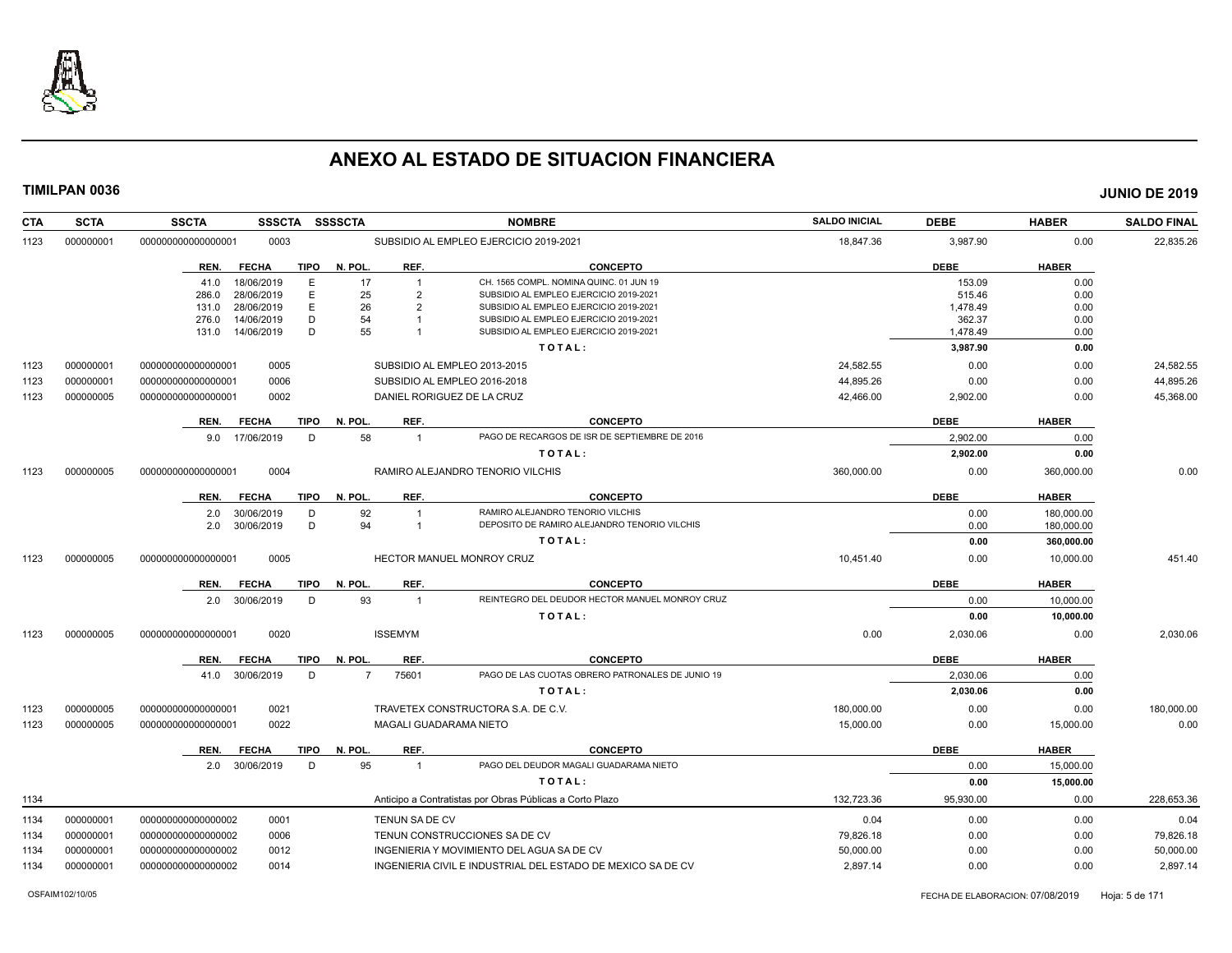

| 0.00<br>1134<br>000000001<br>00000000000000002<br>0016<br>ABRAHAM RABADAN LOPEZ<br>0.00<br>95,930.00<br>REF.<br><b>CONCEPTO</b><br><b>HABER</b><br>REN.<br><b>FECHA</b><br><b>TIPO</b><br>N. POL<br><b>DEBE</b><br>ABRAHAM RABADAN LOPEZ ANTICIPO OBRA BARRIO MORELOS<br>13/06/2019<br>D<br>71<br>95.930.00<br>0.00<br>1.0<br>$\overline{\mathbf{1}}$<br>TOTAL:<br>95,930.00<br>0.00<br>1231<br>7,715,947.40<br>0.00<br>0.00<br>Terrenos<br>0.00<br>000000002<br>0001<br>JARDIN MUNICIPAL Y PLAZA CIVICA CAB MPAL<br>295,088.00<br>0.00<br>1231<br>00000000000000001<br>TERRENO DEL JARDIN DE NIÑOS Y PLAZA CIVICA BO ITURBIDE<br>000000002<br>0002<br>243,159.20<br>1231<br>00000000000000001<br>0.00<br>0.00<br>14,487.00<br>1231<br>000000002<br>0003<br><b>VIVERO MUNICIPAL</b><br>0.00<br>0.00<br>00000000000000001<br>1231<br>000000003<br>00000000000000001<br>0002<br>PANTEON MUNICIPAL EL PALMITO<br>53,048.00<br>0.00<br>0.00<br>1231<br>000000003<br>0003<br>PANTEON MUNICIPAL HUAPANGO<br>102,967.00<br>0.00<br>00000000000000001<br>0.00<br>000000003<br>135,373.00<br>1231<br>00000000000000001<br>0004<br>PANTEON MUNICIPAL VIEJO SANTIAGUITO MAXDA<br>0.00<br>0.00<br>000000003<br>1231<br>00000000000000001<br>0005<br>PANTEON MUNICIPAL CABECERA MUNICIPAL<br>1,143,716.00<br>0.00<br>0.00<br>1231<br>000000003<br>0006<br>PANTEON MUNICIPAL NUEVO SANTIAGUITO MAXDA<br>125,372.00<br>0.00<br>0.00<br>00000000000000001<br>1231<br>000000003<br>932,381.00<br>00000000000000001<br>0007<br>PANTEON MUNICIPAL RINCON DE BUCIO<br>0.00<br>0.00<br>1231<br>000000003<br>00000000000000001<br>0008<br>PANTEON MUNICIPAL BARRIO MORELOS<br>1,116,000.00<br>0.00<br>0.00<br>1231<br>000000003<br>00000000000000001<br>0009<br>PANTEON MUNICIPAL SAN ANTONIO YONDEJE<br>130,107.00<br>0.00<br>0.00<br>1231<br>000000003<br>79,442.00<br>00000000000000001<br>0010<br>PANTEON MUNICIPAL SANTIAGUITO MAXDA<br>0.00<br>0.00<br>146,662.00<br>1231<br>000000004<br>0001<br>PARQUE RECREATIVO (AGUA CALIENTE) RINCON DE BUCIO<br>0.00<br>0.00<br>00000000000000001<br>1231<br>000000004<br>0002<br>230.000.00<br>00000000000000001<br>PARQUE RECREATIVO PROBORDO BO HIDALGO<br>0.00<br>0.00<br>1231<br>000000004<br>0003<br>UNIDAD DEPORTIVA BO HIDALGO<br>696.533.00<br>00000000000000001<br>0.00<br>0.00<br>1231<br>000000004<br>00000000000000001<br>0004<br>ESTANQUE PUBLICO CAB MUNICIPAL<br>243,159.20<br>0.00<br>0.00<br>1231<br>000000005<br>0002<br>TERRENO PARA FOSA DE OXIDACION ZARAGOZA 3RA MZA<br>26,379.00<br>0.00<br>0.00<br>00000000000000001<br>000000005<br>45,000.00<br>1231<br>00000000000000001<br>0006<br>TERRENO PLANTA TRATADORA RINCON DE BUCIO<br>0.00<br>0.00<br>1231<br>000000005<br>243,458.00<br>00000000000000001<br>0007<br>POZO DE CABECERA CABECERA MUNICIPAL<br>0.00<br>0.00<br>1231<br>000000005<br>0008<br>TERRENO PLANTA TRATADORA ZARAGOZA<br>1,567,548.00<br>0.00<br>0.00<br>00000000000000001<br>000000006<br>61,000.00<br>1231<br>00000000000000000<br>0001<br>TERRENO A UN COSTADO DE LA LA PREPARATORIA CAB MPAL<br>0.00<br>0.00<br>1231<br>000000006<br>00000000000000001<br>0002<br>CANCHA 2A MZA ZARAGOZA<br>50,760.00<br>0.00<br>0.00<br>1231<br>000000006<br>0003<br>CANCHA DE BASQUETBOL LA GARITA ZARAGOZA<br>34,308.00<br>0.00<br>0.00<br>000000000000000001<br>1233<br>37,798,342.81<br>0.00<br>Edificios no Habitacionales<br>0.00<br>1233<br>000000002<br>0002<br>0.00<br>0.00<br>00000000000000001<br>FABRICA DE ZARAGOZA BO. OCAMPO<br>70.000.00<br>1233<br>000000002<br>0003<br>BODEGA MUNICIPAL BO HIDALGO<br>531,483.00<br>0.00<br>0.00<br>00000000000000001<br>1233<br>000000002<br>0004<br>NAVE INDUSTRIAL CAB MPAL<br>8,567,427.00<br>0.00<br>00000000000000001<br>0.00<br>1233<br>000000003<br>00000000000000001<br>0002<br>0.00<br>0.00<br>AUDITORIO Y PLAZA CIVICA HUAPANGO<br>924,011.00<br>1233<br>000000003<br>00000000000000001<br>0003<br>AUDITORIO Y CASA DE CULTURA CAB MPAL<br>9.613.628.00<br>0.00<br>0.00<br>000000003<br>1233<br>00000000000000001<br>0004<br>AUDITORIO SAN ANTONIO YONDEJE<br>3,407,088.00<br>0.00<br>0.00<br>000000005<br>1233<br>00000000000000001<br>0002<br>PALACIO MUNICIPAL<br>6,360,673.81<br>0.00<br>0.00<br>1233<br>000000005<br>0004<br>DELEGACION MUNICIPAL EL PALMITO<br>87,746.00<br>0.00<br>00000000000000001<br>0.00<br>343,753.00<br>1233<br>000000005<br>00000000000000001<br>0005<br>DELEGACION MUNICIPAL SANTIAGUITO MAXDA<br>0.00<br>0.00<br>1233<br>000000005<br>00000000000000001<br>0006<br>DELEGACION Y PLAZA CIVICA YONDEJE<br>85,454.00<br>0.00<br>0.00<br>1233<br>000000005<br>0007<br>DELEGACION MUNICIPAL RINCON DE BUCIO<br>251,050.00<br>00000000000000001<br>0.00<br>0.00 | <b>CTA</b> | <b>SCTA</b> | <b>SSCTA</b> | <b>SSSCTA</b> | <b>SSSSCTA</b> | <b>NOMBRE</b> | <b>SALDO INICIAL</b> | <b>DEBE</b> | <b>HABER</b> | <b>SALDO FINAL</b> |
|----------------------------------------------------------------------------------------------------------------------------------------------------------------------------------------------------------------------------------------------------------------------------------------------------------------------------------------------------------------------------------------------------------------------------------------------------------------------------------------------------------------------------------------------------------------------------------------------------------------------------------------------------------------------------------------------------------------------------------------------------------------------------------------------------------------------------------------------------------------------------------------------------------------------------------------------------------------------------------------------------------------------------------------------------------------------------------------------------------------------------------------------------------------------------------------------------------------------------------------------------------------------------------------------------------------------------------------------------------------------------------------------------------------------------------------------------------------------------------------------------------------------------------------------------------------------------------------------------------------------------------------------------------------------------------------------------------------------------------------------------------------------------------------------------------------------------------------------------------------------------------------------------------------------------------------------------------------------------------------------------------------------------------------------------------------------------------------------------------------------------------------------------------------------------------------------------------------------------------------------------------------------------------------------------------------------------------------------------------------------------------------------------------------------------------------------------------------------------------------------------------------------------------------------------------------------------------------------------------------------------------------------------------------------------------------------------------------------------------------------------------------------------------------------------------------------------------------------------------------------------------------------------------------------------------------------------------------------------------------------------------------------------------------------------------------------------------------------------------------------------------------------------------------------------------------------------------------------------------------------------------------------------------------------------------------------------------------------------------------------------------------------------------------------------------------------------------------------------------------------------------------------------------------------------------------------------------------------------------------------------------------------------------------------------------------------------------------------------------------------------------------------------------------------------------------------------------------------------------------------------------------------------------------------------------------------------------------------------------------------------------------------------------------------------------------------------------------------------------------------------------------------------------------------------------------------------------------------------------------------------------------------------------------------------------------------------------------------------------------------------------------------------------------------------------------------------------------------------------------------------------------------------------------------------------------------------------------------------------------------------------------------------------------------------------------------------------------|------------|-------------|--------------|---------------|----------------|---------------|----------------------|-------------|--------------|--------------------|
|                                                                                                                                                                                                                                                                                                                                                                                                                                                                                                                                                                                                                                                                                                                                                                                                                                                                                                                                                                                                                                                                                                                                                                                                                                                                                                                                                                                                                                                                                                                                                                                                                                                                                                                                                                                                                                                                                                                                                                                                                                                                                                                                                                                                                                                                                                                                                                                                                                                                                                                                                                                                                                                                                                                                                                                                                                                                                                                                                                                                                                                                                                                                                                                                                                                                                                                                                                                                                                                                                                                                                                                                                                                                                                                                                                                                                                                                                                                                                                                                                                                                                                                                                                                                                                                                                                                                                                                                                                                                                                                                                                                                                                                                                                                |            |             |              |               |                |               |                      |             |              | 95,930.00          |
|                                                                                                                                                                                                                                                                                                                                                                                                                                                                                                                                                                                                                                                                                                                                                                                                                                                                                                                                                                                                                                                                                                                                                                                                                                                                                                                                                                                                                                                                                                                                                                                                                                                                                                                                                                                                                                                                                                                                                                                                                                                                                                                                                                                                                                                                                                                                                                                                                                                                                                                                                                                                                                                                                                                                                                                                                                                                                                                                                                                                                                                                                                                                                                                                                                                                                                                                                                                                                                                                                                                                                                                                                                                                                                                                                                                                                                                                                                                                                                                                                                                                                                                                                                                                                                                                                                                                                                                                                                                                                                                                                                                                                                                                                                                |            |             |              |               |                |               |                      |             |              |                    |
|                                                                                                                                                                                                                                                                                                                                                                                                                                                                                                                                                                                                                                                                                                                                                                                                                                                                                                                                                                                                                                                                                                                                                                                                                                                                                                                                                                                                                                                                                                                                                                                                                                                                                                                                                                                                                                                                                                                                                                                                                                                                                                                                                                                                                                                                                                                                                                                                                                                                                                                                                                                                                                                                                                                                                                                                                                                                                                                                                                                                                                                                                                                                                                                                                                                                                                                                                                                                                                                                                                                                                                                                                                                                                                                                                                                                                                                                                                                                                                                                                                                                                                                                                                                                                                                                                                                                                                                                                                                                                                                                                                                                                                                                                                                |            |             |              |               |                |               |                      |             |              |                    |
|                                                                                                                                                                                                                                                                                                                                                                                                                                                                                                                                                                                                                                                                                                                                                                                                                                                                                                                                                                                                                                                                                                                                                                                                                                                                                                                                                                                                                                                                                                                                                                                                                                                                                                                                                                                                                                                                                                                                                                                                                                                                                                                                                                                                                                                                                                                                                                                                                                                                                                                                                                                                                                                                                                                                                                                                                                                                                                                                                                                                                                                                                                                                                                                                                                                                                                                                                                                                                                                                                                                                                                                                                                                                                                                                                                                                                                                                                                                                                                                                                                                                                                                                                                                                                                                                                                                                                                                                                                                                                                                                                                                                                                                                                                                |            |             |              |               |                |               |                      |             |              |                    |
|                                                                                                                                                                                                                                                                                                                                                                                                                                                                                                                                                                                                                                                                                                                                                                                                                                                                                                                                                                                                                                                                                                                                                                                                                                                                                                                                                                                                                                                                                                                                                                                                                                                                                                                                                                                                                                                                                                                                                                                                                                                                                                                                                                                                                                                                                                                                                                                                                                                                                                                                                                                                                                                                                                                                                                                                                                                                                                                                                                                                                                                                                                                                                                                                                                                                                                                                                                                                                                                                                                                                                                                                                                                                                                                                                                                                                                                                                                                                                                                                                                                                                                                                                                                                                                                                                                                                                                                                                                                                                                                                                                                                                                                                                                                |            |             |              |               |                |               |                      |             |              | 7,715,947.40       |
|                                                                                                                                                                                                                                                                                                                                                                                                                                                                                                                                                                                                                                                                                                                                                                                                                                                                                                                                                                                                                                                                                                                                                                                                                                                                                                                                                                                                                                                                                                                                                                                                                                                                                                                                                                                                                                                                                                                                                                                                                                                                                                                                                                                                                                                                                                                                                                                                                                                                                                                                                                                                                                                                                                                                                                                                                                                                                                                                                                                                                                                                                                                                                                                                                                                                                                                                                                                                                                                                                                                                                                                                                                                                                                                                                                                                                                                                                                                                                                                                                                                                                                                                                                                                                                                                                                                                                                                                                                                                                                                                                                                                                                                                                                                |            |             |              |               |                |               |                      |             |              | 295,088.00         |
|                                                                                                                                                                                                                                                                                                                                                                                                                                                                                                                                                                                                                                                                                                                                                                                                                                                                                                                                                                                                                                                                                                                                                                                                                                                                                                                                                                                                                                                                                                                                                                                                                                                                                                                                                                                                                                                                                                                                                                                                                                                                                                                                                                                                                                                                                                                                                                                                                                                                                                                                                                                                                                                                                                                                                                                                                                                                                                                                                                                                                                                                                                                                                                                                                                                                                                                                                                                                                                                                                                                                                                                                                                                                                                                                                                                                                                                                                                                                                                                                                                                                                                                                                                                                                                                                                                                                                                                                                                                                                                                                                                                                                                                                                                                |            |             |              |               |                |               |                      |             |              | 243,159.20         |
|                                                                                                                                                                                                                                                                                                                                                                                                                                                                                                                                                                                                                                                                                                                                                                                                                                                                                                                                                                                                                                                                                                                                                                                                                                                                                                                                                                                                                                                                                                                                                                                                                                                                                                                                                                                                                                                                                                                                                                                                                                                                                                                                                                                                                                                                                                                                                                                                                                                                                                                                                                                                                                                                                                                                                                                                                                                                                                                                                                                                                                                                                                                                                                                                                                                                                                                                                                                                                                                                                                                                                                                                                                                                                                                                                                                                                                                                                                                                                                                                                                                                                                                                                                                                                                                                                                                                                                                                                                                                                                                                                                                                                                                                                                                |            |             |              |               |                |               |                      |             |              | 14,487.00          |
|                                                                                                                                                                                                                                                                                                                                                                                                                                                                                                                                                                                                                                                                                                                                                                                                                                                                                                                                                                                                                                                                                                                                                                                                                                                                                                                                                                                                                                                                                                                                                                                                                                                                                                                                                                                                                                                                                                                                                                                                                                                                                                                                                                                                                                                                                                                                                                                                                                                                                                                                                                                                                                                                                                                                                                                                                                                                                                                                                                                                                                                                                                                                                                                                                                                                                                                                                                                                                                                                                                                                                                                                                                                                                                                                                                                                                                                                                                                                                                                                                                                                                                                                                                                                                                                                                                                                                                                                                                                                                                                                                                                                                                                                                                                |            |             |              |               |                |               |                      |             |              | 53,048.00          |
|                                                                                                                                                                                                                                                                                                                                                                                                                                                                                                                                                                                                                                                                                                                                                                                                                                                                                                                                                                                                                                                                                                                                                                                                                                                                                                                                                                                                                                                                                                                                                                                                                                                                                                                                                                                                                                                                                                                                                                                                                                                                                                                                                                                                                                                                                                                                                                                                                                                                                                                                                                                                                                                                                                                                                                                                                                                                                                                                                                                                                                                                                                                                                                                                                                                                                                                                                                                                                                                                                                                                                                                                                                                                                                                                                                                                                                                                                                                                                                                                                                                                                                                                                                                                                                                                                                                                                                                                                                                                                                                                                                                                                                                                                                                |            |             |              |               |                |               |                      |             |              | 102,967.00         |
|                                                                                                                                                                                                                                                                                                                                                                                                                                                                                                                                                                                                                                                                                                                                                                                                                                                                                                                                                                                                                                                                                                                                                                                                                                                                                                                                                                                                                                                                                                                                                                                                                                                                                                                                                                                                                                                                                                                                                                                                                                                                                                                                                                                                                                                                                                                                                                                                                                                                                                                                                                                                                                                                                                                                                                                                                                                                                                                                                                                                                                                                                                                                                                                                                                                                                                                                                                                                                                                                                                                                                                                                                                                                                                                                                                                                                                                                                                                                                                                                                                                                                                                                                                                                                                                                                                                                                                                                                                                                                                                                                                                                                                                                                                                |            |             |              |               |                |               |                      |             |              | 135,373.00         |
|                                                                                                                                                                                                                                                                                                                                                                                                                                                                                                                                                                                                                                                                                                                                                                                                                                                                                                                                                                                                                                                                                                                                                                                                                                                                                                                                                                                                                                                                                                                                                                                                                                                                                                                                                                                                                                                                                                                                                                                                                                                                                                                                                                                                                                                                                                                                                                                                                                                                                                                                                                                                                                                                                                                                                                                                                                                                                                                                                                                                                                                                                                                                                                                                                                                                                                                                                                                                                                                                                                                                                                                                                                                                                                                                                                                                                                                                                                                                                                                                                                                                                                                                                                                                                                                                                                                                                                                                                                                                                                                                                                                                                                                                                                                |            |             |              |               |                |               |                      |             |              | 1,143,716.00       |
|                                                                                                                                                                                                                                                                                                                                                                                                                                                                                                                                                                                                                                                                                                                                                                                                                                                                                                                                                                                                                                                                                                                                                                                                                                                                                                                                                                                                                                                                                                                                                                                                                                                                                                                                                                                                                                                                                                                                                                                                                                                                                                                                                                                                                                                                                                                                                                                                                                                                                                                                                                                                                                                                                                                                                                                                                                                                                                                                                                                                                                                                                                                                                                                                                                                                                                                                                                                                                                                                                                                                                                                                                                                                                                                                                                                                                                                                                                                                                                                                                                                                                                                                                                                                                                                                                                                                                                                                                                                                                                                                                                                                                                                                                                                |            |             |              |               |                |               |                      |             |              | 125,372.00         |
|                                                                                                                                                                                                                                                                                                                                                                                                                                                                                                                                                                                                                                                                                                                                                                                                                                                                                                                                                                                                                                                                                                                                                                                                                                                                                                                                                                                                                                                                                                                                                                                                                                                                                                                                                                                                                                                                                                                                                                                                                                                                                                                                                                                                                                                                                                                                                                                                                                                                                                                                                                                                                                                                                                                                                                                                                                                                                                                                                                                                                                                                                                                                                                                                                                                                                                                                                                                                                                                                                                                                                                                                                                                                                                                                                                                                                                                                                                                                                                                                                                                                                                                                                                                                                                                                                                                                                                                                                                                                                                                                                                                                                                                                                                                |            |             |              |               |                |               |                      |             |              | 932,381.00         |
|                                                                                                                                                                                                                                                                                                                                                                                                                                                                                                                                                                                                                                                                                                                                                                                                                                                                                                                                                                                                                                                                                                                                                                                                                                                                                                                                                                                                                                                                                                                                                                                                                                                                                                                                                                                                                                                                                                                                                                                                                                                                                                                                                                                                                                                                                                                                                                                                                                                                                                                                                                                                                                                                                                                                                                                                                                                                                                                                                                                                                                                                                                                                                                                                                                                                                                                                                                                                                                                                                                                                                                                                                                                                                                                                                                                                                                                                                                                                                                                                                                                                                                                                                                                                                                                                                                                                                                                                                                                                                                                                                                                                                                                                                                                |            |             |              |               |                |               |                      |             |              | 1,116,000.00       |
|                                                                                                                                                                                                                                                                                                                                                                                                                                                                                                                                                                                                                                                                                                                                                                                                                                                                                                                                                                                                                                                                                                                                                                                                                                                                                                                                                                                                                                                                                                                                                                                                                                                                                                                                                                                                                                                                                                                                                                                                                                                                                                                                                                                                                                                                                                                                                                                                                                                                                                                                                                                                                                                                                                                                                                                                                                                                                                                                                                                                                                                                                                                                                                                                                                                                                                                                                                                                                                                                                                                                                                                                                                                                                                                                                                                                                                                                                                                                                                                                                                                                                                                                                                                                                                                                                                                                                                                                                                                                                                                                                                                                                                                                                                                |            |             |              |               |                |               |                      |             |              | 130,107.00         |
|                                                                                                                                                                                                                                                                                                                                                                                                                                                                                                                                                                                                                                                                                                                                                                                                                                                                                                                                                                                                                                                                                                                                                                                                                                                                                                                                                                                                                                                                                                                                                                                                                                                                                                                                                                                                                                                                                                                                                                                                                                                                                                                                                                                                                                                                                                                                                                                                                                                                                                                                                                                                                                                                                                                                                                                                                                                                                                                                                                                                                                                                                                                                                                                                                                                                                                                                                                                                                                                                                                                                                                                                                                                                                                                                                                                                                                                                                                                                                                                                                                                                                                                                                                                                                                                                                                                                                                                                                                                                                                                                                                                                                                                                                                                |            |             |              |               |                |               |                      |             |              | 79,442.00          |
|                                                                                                                                                                                                                                                                                                                                                                                                                                                                                                                                                                                                                                                                                                                                                                                                                                                                                                                                                                                                                                                                                                                                                                                                                                                                                                                                                                                                                                                                                                                                                                                                                                                                                                                                                                                                                                                                                                                                                                                                                                                                                                                                                                                                                                                                                                                                                                                                                                                                                                                                                                                                                                                                                                                                                                                                                                                                                                                                                                                                                                                                                                                                                                                                                                                                                                                                                                                                                                                                                                                                                                                                                                                                                                                                                                                                                                                                                                                                                                                                                                                                                                                                                                                                                                                                                                                                                                                                                                                                                                                                                                                                                                                                                                                |            |             |              |               |                |               |                      |             |              | 146,662.00         |
|                                                                                                                                                                                                                                                                                                                                                                                                                                                                                                                                                                                                                                                                                                                                                                                                                                                                                                                                                                                                                                                                                                                                                                                                                                                                                                                                                                                                                                                                                                                                                                                                                                                                                                                                                                                                                                                                                                                                                                                                                                                                                                                                                                                                                                                                                                                                                                                                                                                                                                                                                                                                                                                                                                                                                                                                                                                                                                                                                                                                                                                                                                                                                                                                                                                                                                                                                                                                                                                                                                                                                                                                                                                                                                                                                                                                                                                                                                                                                                                                                                                                                                                                                                                                                                                                                                                                                                                                                                                                                                                                                                                                                                                                                                                |            |             |              |               |                |               |                      |             |              | 230.000.00         |
|                                                                                                                                                                                                                                                                                                                                                                                                                                                                                                                                                                                                                                                                                                                                                                                                                                                                                                                                                                                                                                                                                                                                                                                                                                                                                                                                                                                                                                                                                                                                                                                                                                                                                                                                                                                                                                                                                                                                                                                                                                                                                                                                                                                                                                                                                                                                                                                                                                                                                                                                                                                                                                                                                                                                                                                                                                                                                                                                                                                                                                                                                                                                                                                                                                                                                                                                                                                                                                                                                                                                                                                                                                                                                                                                                                                                                                                                                                                                                                                                                                                                                                                                                                                                                                                                                                                                                                                                                                                                                                                                                                                                                                                                                                                |            |             |              |               |                |               |                      |             |              | 696,533.00         |
|                                                                                                                                                                                                                                                                                                                                                                                                                                                                                                                                                                                                                                                                                                                                                                                                                                                                                                                                                                                                                                                                                                                                                                                                                                                                                                                                                                                                                                                                                                                                                                                                                                                                                                                                                                                                                                                                                                                                                                                                                                                                                                                                                                                                                                                                                                                                                                                                                                                                                                                                                                                                                                                                                                                                                                                                                                                                                                                                                                                                                                                                                                                                                                                                                                                                                                                                                                                                                                                                                                                                                                                                                                                                                                                                                                                                                                                                                                                                                                                                                                                                                                                                                                                                                                                                                                                                                                                                                                                                                                                                                                                                                                                                                                                |            |             |              |               |                |               |                      |             |              | 243,159.20         |
|                                                                                                                                                                                                                                                                                                                                                                                                                                                                                                                                                                                                                                                                                                                                                                                                                                                                                                                                                                                                                                                                                                                                                                                                                                                                                                                                                                                                                                                                                                                                                                                                                                                                                                                                                                                                                                                                                                                                                                                                                                                                                                                                                                                                                                                                                                                                                                                                                                                                                                                                                                                                                                                                                                                                                                                                                                                                                                                                                                                                                                                                                                                                                                                                                                                                                                                                                                                                                                                                                                                                                                                                                                                                                                                                                                                                                                                                                                                                                                                                                                                                                                                                                                                                                                                                                                                                                                                                                                                                                                                                                                                                                                                                                                                |            |             |              |               |                |               |                      |             |              | 26,379.00          |
|                                                                                                                                                                                                                                                                                                                                                                                                                                                                                                                                                                                                                                                                                                                                                                                                                                                                                                                                                                                                                                                                                                                                                                                                                                                                                                                                                                                                                                                                                                                                                                                                                                                                                                                                                                                                                                                                                                                                                                                                                                                                                                                                                                                                                                                                                                                                                                                                                                                                                                                                                                                                                                                                                                                                                                                                                                                                                                                                                                                                                                                                                                                                                                                                                                                                                                                                                                                                                                                                                                                                                                                                                                                                                                                                                                                                                                                                                                                                                                                                                                                                                                                                                                                                                                                                                                                                                                                                                                                                                                                                                                                                                                                                                                                |            |             |              |               |                |               |                      |             |              | 45,000.00          |
|                                                                                                                                                                                                                                                                                                                                                                                                                                                                                                                                                                                                                                                                                                                                                                                                                                                                                                                                                                                                                                                                                                                                                                                                                                                                                                                                                                                                                                                                                                                                                                                                                                                                                                                                                                                                                                                                                                                                                                                                                                                                                                                                                                                                                                                                                                                                                                                                                                                                                                                                                                                                                                                                                                                                                                                                                                                                                                                                                                                                                                                                                                                                                                                                                                                                                                                                                                                                                                                                                                                                                                                                                                                                                                                                                                                                                                                                                                                                                                                                                                                                                                                                                                                                                                                                                                                                                                                                                                                                                                                                                                                                                                                                                                                |            |             |              |               |                |               |                      |             |              | 243,458.00         |
|                                                                                                                                                                                                                                                                                                                                                                                                                                                                                                                                                                                                                                                                                                                                                                                                                                                                                                                                                                                                                                                                                                                                                                                                                                                                                                                                                                                                                                                                                                                                                                                                                                                                                                                                                                                                                                                                                                                                                                                                                                                                                                                                                                                                                                                                                                                                                                                                                                                                                                                                                                                                                                                                                                                                                                                                                                                                                                                                                                                                                                                                                                                                                                                                                                                                                                                                                                                                                                                                                                                                                                                                                                                                                                                                                                                                                                                                                                                                                                                                                                                                                                                                                                                                                                                                                                                                                                                                                                                                                                                                                                                                                                                                                                                |            |             |              |               |                |               |                      |             |              | 1,567,548.00       |
|                                                                                                                                                                                                                                                                                                                                                                                                                                                                                                                                                                                                                                                                                                                                                                                                                                                                                                                                                                                                                                                                                                                                                                                                                                                                                                                                                                                                                                                                                                                                                                                                                                                                                                                                                                                                                                                                                                                                                                                                                                                                                                                                                                                                                                                                                                                                                                                                                                                                                                                                                                                                                                                                                                                                                                                                                                                                                                                                                                                                                                                                                                                                                                                                                                                                                                                                                                                                                                                                                                                                                                                                                                                                                                                                                                                                                                                                                                                                                                                                                                                                                                                                                                                                                                                                                                                                                                                                                                                                                                                                                                                                                                                                                                                |            |             |              |               |                |               |                      |             |              | 61,000.00          |
|                                                                                                                                                                                                                                                                                                                                                                                                                                                                                                                                                                                                                                                                                                                                                                                                                                                                                                                                                                                                                                                                                                                                                                                                                                                                                                                                                                                                                                                                                                                                                                                                                                                                                                                                                                                                                                                                                                                                                                                                                                                                                                                                                                                                                                                                                                                                                                                                                                                                                                                                                                                                                                                                                                                                                                                                                                                                                                                                                                                                                                                                                                                                                                                                                                                                                                                                                                                                                                                                                                                                                                                                                                                                                                                                                                                                                                                                                                                                                                                                                                                                                                                                                                                                                                                                                                                                                                                                                                                                                                                                                                                                                                                                                                                |            |             |              |               |                |               |                      |             |              | 50,760.00          |
|                                                                                                                                                                                                                                                                                                                                                                                                                                                                                                                                                                                                                                                                                                                                                                                                                                                                                                                                                                                                                                                                                                                                                                                                                                                                                                                                                                                                                                                                                                                                                                                                                                                                                                                                                                                                                                                                                                                                                                                                                                                                                                                                                                                                                                                                                                                                                                                                                                                                                                                                                                                                                                                                                                                                                                                                                                                                                                                                                                                                                                                                                                                                                                                                                                                                                                                                                                                                                                                                                                                                                                                                                                                                                                                                                                                                                                                                                                                                                                                                                                                                                                                                                                                                                                                                                                                                                                                                                                                                                                                                                                                                                                                                                                                |            |             |              |               |                |               |                      |             |              | 34,308.00          |
|                                                                                                                                                                                                                                                                                                                                                                                                                                                                                                                                                                                                                                                                                                                                                                                                                                                                                                                                                                                                                                                                                                                                                                                                                                                                                                                                                                                                                                                                                                                                                                                                                                                                                                                                                                                                                                                                                                                                                                                                                                                                                                                                                                                                                                                                                                                                                                                                                                                                                                                                                                                                                                                                                                                                                                                                                                                                                                                                                                                                                                                                                                                                                                                                                                                                                                                                                                                                                                                                                                                                                                                                                                                                                                                                                                                                                                                                                                                                                                                                                                                                                                                                                                                                                                                                                                                                                                                                                                                                                                                                                                                                                                                                                                                |            |             |              |               |                |               |                      |             |              | 37,798,342.81      |
|                                                                                                                                                                                                                                                                                                                                                                                                                                                                                                                                                                                                                                                                                                                                                                                                                                                                                                                                                                                                                                                                                                                                                                                                                                                                                                                                                                                                                                                                                                                                                                                                                                                                                                                                                                                                                                                                                                                                                                                                                                                                                                                                                                                                                                                                                                                                                                                                                                                                                                                                                                                                                                                                                                                                                                                                                                                                                                                                                                                                                                                                                                                                                                                                                                                                                                                                                                                                                                                                                                                                                                                                                                                                                                                                                                                                                                                                                                                                                                                                                                                                                                                                                                                                                                                                                                                                                                                                                                                                                                                                                                                                                                                                                                                |            |             |              |               |                |               |                      |             |              | 70.000.00          |
|                                                                                                                                                                                                                                                                                                                                                                                                                                                                                                                                                                                                                                                                                                                                                                                                                                                                                                                                                                                                                                                                                                                                                                                                                                                                                                                                                                                                                                                                                                                                                                                                                                                                                                                                                                                                                                                                                                                                                                                                                                                                                                                                                                                                                                                                                                                                                                                                                                                                                                                                                                                                                                                                                                                                                                                                                                                                                                                                                                                                                                                                                                                                                                                                                                                                                                                                                                                                                                                                                                                                                                                                                                                                                                                                                                                                                                                                                                                                                                                                                                                                                                                                                                                                                                                                                                                                                                                                                                                                                                                                                                                                                                                                                                                |            |             |              |               |                |               |                      |             |              | 531,483.00         |
|                                                                                                                                                                                                                                                                                                                                                                                                                                                                                                                                                                                                                                                                                                                                                                                                                                                                                                                                                                                                                                                                                                                                                                                                                                                                                                                                                                                                                                                                                                                                                                                                                                                                                                                                                                                                                                                                                                                                                                                                                                                                                                                                                                                                                                                                                                                                                                                                                                                                                                                                                                                                                                                                                                                                                                                                                                                                                                                                                                                                                                                                                                                                                                                                                                                                                                                                                                                                                                                                                                                                                                                                                                                                                                                                                                                                                                                                                                                                                                                                                                                                                                                                                                                                                                                                                                                                                                                                                                                                                                                                                                                                                                                                                                                |            |             |              |               |                |               |                      |             |              | 8,567,427.00       |
|                                                                                                                                                                                                                                                                                                                                                                                                                                                                                                                                                                                                                                                                                                                                                                                                                                                                                                                                                                                                                                                                                                                                                                                                                                                                                                                                                                                                                                                                                                                                                                                                                                                                                                                                                                                                                                                                                                                                                                                                                                                                                                                                                                                                                                                                                                                                                                                                                                                                                                                                                                                                                                                                                                                                                                                                                                                                                                                                                                                                                                                                                                                                                                                                                                                                                                                                                                                                                                                                                                                                                                                                                                                                                                                                                                                                                                                                                                                                                                                                                                                                                                                                                                                                                                                                                                                                                                                                                                                                                                                                                                                                                                                                                                                |            |             |              |               |                |               |                      |             |              | 924,011.00         |
|                                                                                                                                                                                                                                                                                                                                                                                                                                                                                                                                                                                                                                                                                                                                                                                                                                                                                                                                                                                                                                                                                                                                                                                                                                                                                                                                                                                                                                                                                                                                                                                                                                                                                                                                                                                                                                                                                                                                                                                                                                                                                                                                                                                                                                                                                                                                                                                                                                                                                                                                                                                                                                                                                                                                                                                                                                                                                                                                                                                                                                                                                                                                                                                                                                                                                                                                                                                                                                                                                                                                                                                                                                                                                                                                                                                                                                                                                                                                                                                                                                                                                                                                                                                                                                                                                                                                                                                                                                                                                                                                                                                                                                                                                                                |            |             |              |               |                |               |                      |             |              | 9,613,628.00       |
|                                                                                                                                                                                                                                                                                                                                                                                                                                                                                                                                                                                                                                                                                                                                                                                                                                                                                                                                                                                                                                                                                                                                                                                                                                                                                                                                                                                                                                                                                                                                                                                                                                                                                                                                                                                                                                                                                                                                                                                                                                                                                                                                                                                                                                                                                                                                                                                                                                                                                                                                                                                                                                                                                                                                                                                                                                                                                                                                                                                                                                                                                                                                                                                                                                                                                                                                                                                                                                                                                                                                                                                                                                                                                                                                                                                                                                                                                                                                                                                                                                                                                                                                                                                                                                                                                                                                                                                                                                                                                                                                                                                                                                                                                                                |            |             |              |               |                |               |                      |             |              | 3,407,088.00       |
|                                                                                                                                                                                                                                                                                                                                                                                                                                                                                                                                                                                                                                                                                                                                                                                                                                                                                                                                                                                                                                                                                                                                                                                                                                                                                                                                                                                                                                                                                                                                                                                                                                                                                                                                                                                                                                                                                                                                                                                                                                                                                                                                                                                                                                                                                                                                                                                                                                                                                                                                                                                                                                                                                                                                                                                                                                                                                                                                                                                                                                                                                                                                                                                                                                                                                                                                                                                                                                                                                                                                                                                                                                                                                                                                                                                                                                                                                                                                                                                                                                                                                                                                                                                                                                                                                                                                                                                                                                                                                                                                                                                                                                                                                                                |            |             |              |               |                |               |                      |             |              | 6,360,673.81       |
|                                                                                                                                                                                                                                                                                                                                                                                                                                                                                                                                                                                                                                                                                                                                                                                                                                                                                                                                                                                                                                                                                                                                                                                                                                                                                                                                                                                                                                                                                                                                                                                                                                                                                                                                                                                                                                                                                                                                                                                                                                                                                                                                                                                                                                                                                                                                                                                                                                                                                                                                                                                                                                                                                                                                                                                                                                                                                                                                                                                                                                                                                                                                                                                                                                                                                                                                                                                                                                                                                                                                                                                                                                                                                                                                                                                                                                                                                                                                                                                                                                                                                                                                                                                                                                                                                                                                                                                                                                                                                                                                                                                                                                                                                                                |            |             |              |               |                |               |                      |             |              | 87,746.00          |
|                                                                                                                                                                                                                                                                                                                                                                                                                                                                                                                                                                                                                                                                                                                                                                                                                                                                                                                                                                                                                                                                                                                                                                                                                                                                                                                                                                                                                                                                                                                                                                                                                                                                                                                                                                                                                                                                                                                                                                                                                                                                                                                                                                                                                                                                                                                                                                                                                                                                                                                                                                                                                                                                                                                                                                                                                                                                                                                                                                                                                                                                                                                                                                                                                                                                                                                                                                                                                                                                                                                                                                                                                                                                                                                                                                                                                                                                                                                                                                                                                                                                                                                                                                                                                                                                                                                                                                                                                                                                                                                                                                                                                                                                                                                |            |             |              |               |                |               |                      |             |              | 343,753.00         |
|                                                                                                                                                                                                                                                                                                                                                                                                                                                                                                                                                                                                                                                                                                                                                                                                                                                                                                                                                                                                                                                                                                                                                                                                                                                                                                                                                                                                                                                                                                                                                                                                                                                                                                                                                                                                                                                                                                                                                                                                                                                                                                                                                                                                                                                                                                                                                                                                                                                                                                                                                                                                                                                                                                                                                                                                                                                                                                                                                                                                                                                                                                                                                                                                                                                                                                                                                                                                                                                                                                                                                                                                                                                                                                                                                                                                                                                                                                                                                                                                                                                                                                                                                                                                                                                                                                                                                                                                                                                                                                                                                                                                                                                                                                                |            |             |              |               |                |               |                      |             |              | 85,454.00          |
|                                                                                                                                                                                                                                                                                                                                                                                                                                                                                                                                                                                                                                                                                                                                                                                                                                                                                                                                                                                                                                                                                                                                                                                                                                                                                                                                                                                                                                                                                                                                                                                                                                                                                                                                                                                                                                                                                                                                                                                                                                                                                                                                                                                                                                                                                                                                                                                                                                                                                                                                                                                                                                                                                                                                                                                                                                                                                                                                                                                                                                                                                                                                                                                                                                                                                                                                                                                                                                                                                                                                                                                                                                                                                                                                                                                                                                                                                                                                                                                                                                                                                                                                                                                                                                                                                                                                                                                                                                                                                                                                                                                                                                                                                                                |            |             |              |               |                |               |                      |             |              | 251,050.00         |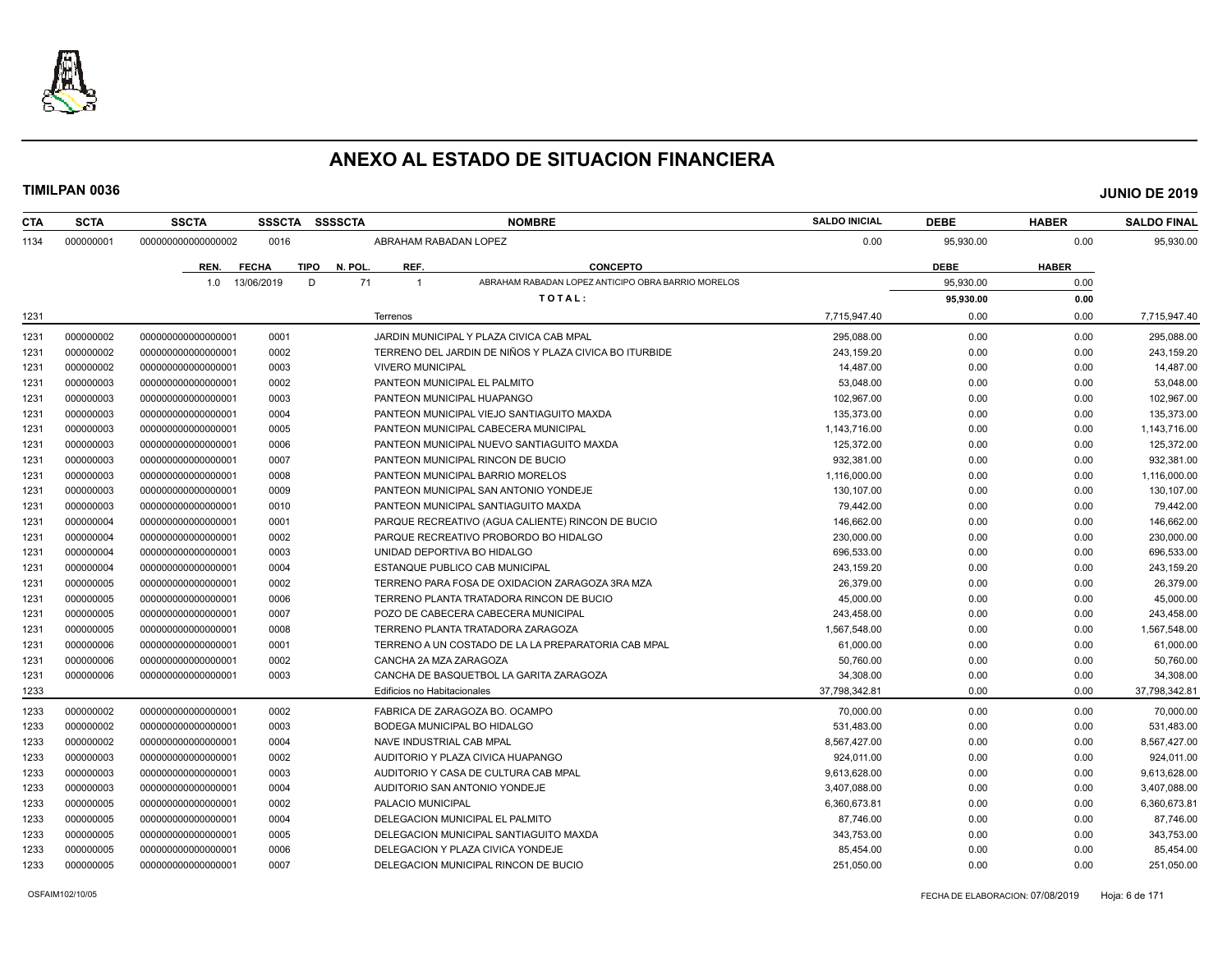

| <b>CTA</b> | <b>SCTA</b> | <b>SSCTA</b>       | <b>SSSCTA</b> | <b>SSSSCTA</b>         |                          | <b>NOMBRE</b>                                                                    | <b>SALDO INICIAL</b> | <b>DEBE</b>  | <b>HABER</b>  | <b>SALDO FINAL</b> |
|------------|-------------|--------------------|---------------|------------------------|--------------------------|----------------------------------------------------------------------------------|----------------------|--------------|---------------|--------------------|
| 1233       | 000000005   | 00000000000000001  | 0008          |                        |                          | CASA DE LA MUJER EL PALMITO                                                      | 50,000.00            | 0.00         | 0.00          | 50,000.00          |
| 1233       | 000000005   | 00000000000000001  | 0009          |                        |                          | CLINICA DE SALUD SANTIAGUITO MAXDA                                               | 400,000.00           | 0.00         | 0.00          | 400,000.00         |
| 1233       | 000000005   | 00000000000000001  | 0010          |                        |                          | CENTRO DE SALUD EL PALMITO                                                       | 385,000.00           | 0.00         | 0.00          | 385,000.00         |
| 1233       | 000000006   | 00000000000000001  | 0001          |                        |                          | GIMNASIO MUNICIPAL BO HIDALGO                                                    | 131,539.00           | 0.00         | 0.00          | 131,539.00         |
| 1233       | 000000007   | 00000000000000001  | 0005          |                        | <b>MERCADO MUNICIPAL</b> |                                                                                  | 4,318,461.00         | 0.00         | 0.00          | 4,318,461.00       |
| 1233       | 000000008   | 00000000000000001  | 0002          |                        |                          | TERMINAL MUNICIPAL DE MICROS Y AUTOBUSES CAB MPAL                                | 915,578.00           | 0.00         | 0.00          | 915,578.00         |
| 1233       | 000000008   | 00000000000000001  | 0003          |                        |                          | PLANTA TRATADORA DE AGUAS PARCELA 2321 RINCON DE BUCIO                           | 540.988.00           | 0.00         | 0.00          | 540.988.00         |
| 1233       | 000000008   | 00000000000000001  | 0004          |                        |                          | ESCUELA PRIMARIA TLACAEL BO ITURBIDE                                             | 60,000.00            | 0.00         | 0.00          | 60,000.00          |
| 1233       | 000000008   | 00000000000000001  | 0005          |                        |                          | CARCAMO DE AGUA Y TANQUE DE AGUA SAN NICOLAS                                     | 183.909.00           | 0.00         | 0.00          | 183,909.00         |
| 1233       | 000000008   | 00000000000000001  | 0006          |                        | LAVADEROS PUBLICOS       |                                                                                  | 40,000.00            | 0.00         | 0.00          | 40,000.00          |
| 1233       | 000000008   | 00000000000000001  | 0010          |                        |                          | BODEGA MUNICIPAL CAB MUNICIPAL                                                   | 530,554.00           | 0.00         | 0.00          | 530,554.00         |
| 1235       |             |                    |               |                        |                          | Construcciones en Proceso en Bienes de Dominio Público                           | 29,490,925.54        | 3,079,851.39 | 11,727,466.91 | 20,843,310.02      |
| 1235       | 000000020   | 000000000000000005 | 0002          | 0002                   |                          | 2018. ZARAGOZA REHABILITACION YAMPLIACION CON CONCRETO HIDRAULICO EN CAI         | 449,765.23           | 0.00         | 0.00          | 449,765.23         |
| 1235       | 000000020   | 000000000000000006 | 0002          | 0002                   |                          | 2018. RINCON DE BUCIO REVESTIMIENTO DEL CAMINO DE LA 2DA MANZANA DE MOREI        | 199,881.78           | 0.00         | 0.00          | 199,881.78         |
| 1235       | 000000020   | 00000000000000007  | 0002          | 0002                   |                          | 2018 SANTIAGUITO MAXDA PAVIMENTO DEL CAMINO SANTIAGUITO MAXDA LA ESTANC          | 599,537.44           | 0.00         | 0.00          | 599,537.44         |
| 1235       | 000000020   | 000000000000000008 | 0002          | 0002                   |                          | 2018 ZARAGOZA 3RA MANZANA ENCEMENTADO DE CAMINO HACIA LA LAGUNA 2DA ET/          | 249,998.48           | 0.00         | 0.00          | 249,998.48         |
| 1235       | 000000024   | 00000000000000012  | 0001          | 0001                   |                          | 2017, CONST. AULA ESC. PRIM. LIC. ADOLFO LOPEZ MATEOS DE LA CAMPESINA            | 33.808.66            | 0.00         | 33,808.66     | 0.00               |
|            |             | REN.               | <b>FECHA</b>  | <b>TIPO</b><br>N. POL. | REF.                     | <b>CONCEPTO</b>                                                                  |                      | <b>DEBE</b>  | <b>HABER</b>  |                    |
|            |             | 2.0                | 30/06/2019    | 103<br>D               | $\overline{1}$           | 2017, CONST. AULA ESC. PRIM. LIC. ADOLFO LOPEZ MATEOS DE LA CAMPE                |                      | 0.00         | 33,808.66     |                    |
|            |             |                    |               |                        |                          | TOTAL:                                                                           |                      | 0.00         | 33,808.66     |                    |
| 1235       | 000000026   | 00000000000000012  | 0001          | 0001                   |                          | FISM 2017 AMPLIACION DE DRENAJE PLUVIAL YONDEJE BO. III Y CENTRO                 | 359.168.06           | 0.00         | 359,168.06    | 0.00               |
|            |             | REN.               | <b>FECHA</b>  | <b>TIPO</b><br>N. POL. | REF.                     | <b>CONCEPTO</b>                                                                  |                      | <b>DEBE</b>  | <b>HABER</b>  |                    |
|            |             | 3.0                | 30/06/2019    | D<br>103               | $\mathbf{1}$             | FISM 2017 AMPLIACION DE DRENAJE PLUVIAL YONDEJE BO. III Y CENTRO                 |                      | 0.00         | 359,168.06    |                    |
|            |             |                    |               |                        |                          | TOTAL:                                                                           |                      | 0.00         | 359,168.06    |                    |
| 1235       | 000000030   | 00000000000000001  | 0001          | 0001                   |                          | APARURAL 2017 EQUIPAMIENTO POZO Y LINEA DE CONDUCCION PUEBLO BUCIO               | 14,315,325.43        | 0.00         | 0.00          | 14,315,325.43      |
| 1235       | 000000036   | 000000000000000001 | 0001          | 0001                   |                          | 2018, SANTIAGUITO MAXDA CONSTRUCCION DE LA TECHUMBRE DE LA ESCUELA PRIM          | 264,932.43           | 0.00         | 264,932.43    | 0.00               |
|            |             |                    |               |                        |                          |                                                                                  |                      | <b>DEBE</b>  |               |                    |
|            |             | REN.               | <b>FECHA</b>  | <b>TIPO</b><br>N. POL  | REF.                     | <b>CONCEPTO</b><br>2018, SANTIAGUITO MAXDA CONSTRUCCION DE LA TECHUMBRE DE LA ES |                      |              | <b>HABER</b>  |                    |
|            |             | 4.0                | 30/06/2019    | 103<br>D               | $\mathbf{1}$             |                                                                                  |                      | 0.00         | 264,932.43    |                    |
|            |             |                    |               |                        |                          | TOTAL:                                                                           |                      | 0.00         | 264,932.43    |                    |
| 1235       | 000000036   | 000000000000000016 | 0001          | 0001                   |                          | 2018. SANTIAGUITO MAXDA Bo. ENZDA MODERNIZACION Y AMPLIACION DEL CAMINO S.       | 314.000.00           | 0.00         | 314,000.00    | 0.00               |
|            |             | REN.               | <b>FECHA</b>  | N. POL.<br><b>TIPO</b> | REF.                     | <b>CONCEPTO</b>                                                                  |                      | <b>DEBE</b>  | <b>HABER</b>  |                    |
|            |             | 5.0                | 30/06/2019    | 103<br>D               | $\mathbf{1}$             | 2018. SANTIAGUITO MAXDA Bo. ENZDA MODERNIZACION Y AMPLIACION DE                  |                      | 0.00         | 314,000.00    |                    |
|            |             |                    |               |                        |                          | TOTAL:                                                                           |                      | 0.00         | 314,000.00    |                    |
| 1235       | 000000036   | 000000000000000017 | 0001          | 0001                   |                          | 2018. SANTIAGUITO MAXDA AMPLIACION DEL SISTEMA DE DRENAJE SANITARIO ETAPA        | 570.000.00           | 0.00         | 570.000.00    | 0.00               |
|            |             | REN.               | <b>FECHA</b>  | N. POL.<br>TIPO        | REF.                     | <b>CONCEPTO</b>                                                                  |                      | <b>DEBE</b>  | <b>HABER</b>  |                    |
|            |             | 6.0                | 30/06/2019    | D.<br>103              | $\mathbf{1}$             | 2018. SANTIAGUITO MAXDA AMPLIACION DEL SISTEMA DE DRENAJE SANIT                  |                      | 0.00         | 570.000.00    |                    |
|            |             |                    |               |                        |                          | TOTAL:                                                                           |                      | 0.00         | 570,000.00    |                    |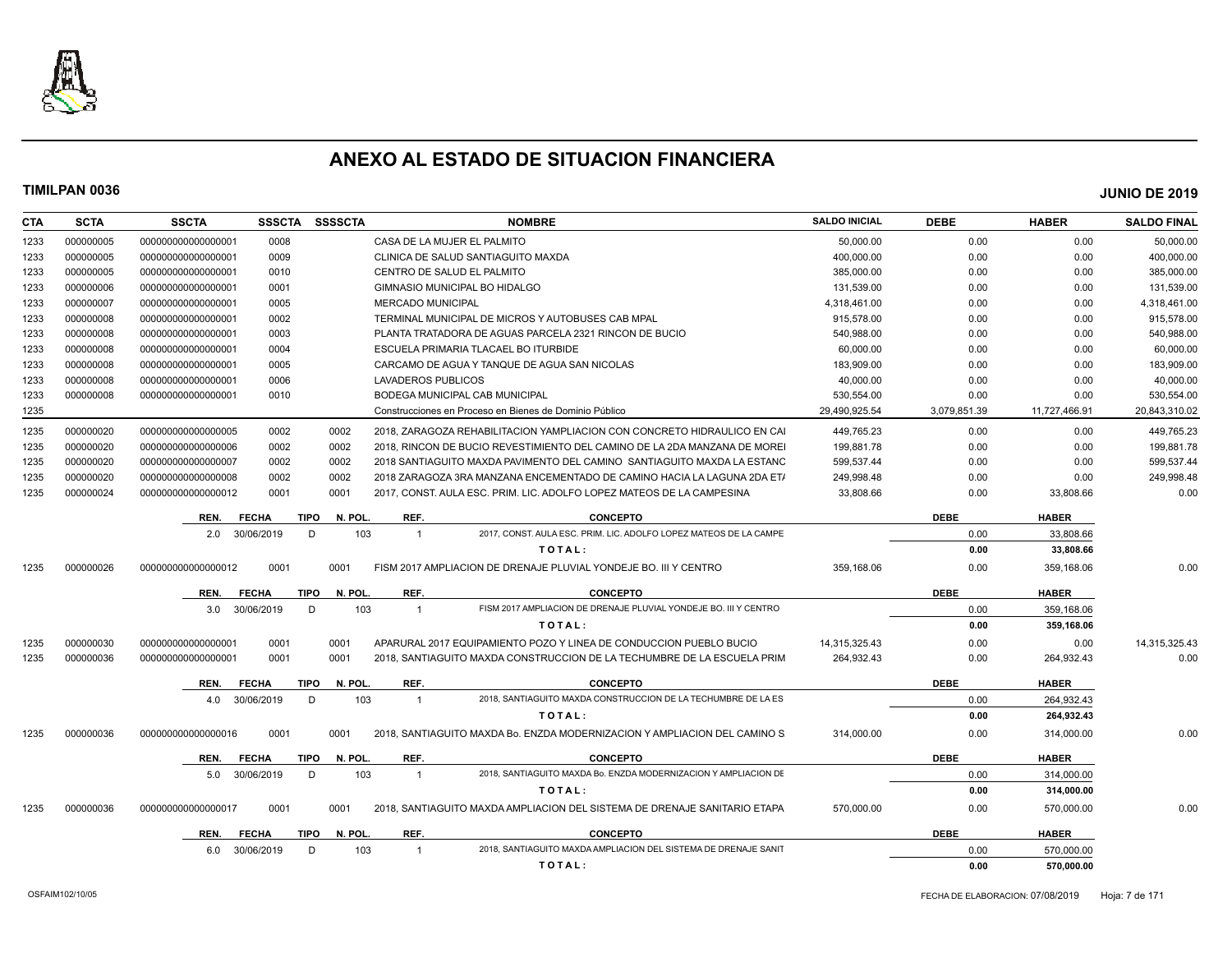

| CTA  | <b>SCTA</b> | <b>SSCTA</b><br><b>SSSCTA</b>       | <b>SSSSCTA</b> |                | <b>NOMBRE</b>                                                              | <b>SALDO INICIAL</b> | <b>DEBE</b> | <b>HABER</b> | <b>SALDO FINAL</b> |
|------|-------------|-------------------------------------|----------------|----------------|----------------------------------------------------------------------------|----------------------|-------------|--------------|--------------------|
| 1235 | 000000036   | 0001<br>000000000000000018          | 0001           |                | 2018M ZARAGOZA AMPLIACION DEL SISTEMA DE AGUA POTABLE 3RA MANZANA ETAPA    | 286,000.00           | 0.00        | 286,000.00   | 0.00               |
|      |             | <b>TIPO</b><br>REN.<br><b>FECHA</b> | N. POL.        | REF.           | <b>CONCEPTO</b>                                                            |                      | <b>DEBE</b> | <b>HABER</b> |                    |
|      |             | 7.0 30/06/2019<br>D                 | 103            | $\overline{1}$ | 2018M ZARAGOZA AMPLIACION DEL SISTEMA DE AGUA POTABLE 3RA MAN              |                      | 0.00        | 286,000.00   |                    |
|      |             |                                     |                |                | TOTAL:                                                                     |                      | 0.00        | 286,000.00   |                    |
| 1235 | 000000036   | 0001<br>000000000000000019          | 0001           |                | 2018 ZARAGOZA AMPLIACION DE LA RED DE DRENAJE SANITARIO EN LA LAMBA 1RA M. | 230.000.00           | 0.00        | 230,000.00   | 0.00               |
|      |             | TIPO<br>REN.<br><b>FECHA</b>        | N. POL.        | REF.           | <b>CONCEPTO</b>                                                            |                      | <b>DEBE</b> | <b>HABER</b> |                    |
|      |             | 8.0 30/06/2019<br>D                 | 103            | $\overline{1}$ | 2018 ZARAGOZA AMPLIACION DE LA RED DE DRENAJE SANITARIO EN LA L            |                      | 0.00        | 230,000.00   |                    |
|      |             |                                     |                |                | TOTAL:                                                                     |                      | 0.00        | 230,000.00   |                    |
| 1235 | 000000036   | 0002<br>000000000000000037          | 0002           |                | 2018. MORELOS AMPLIACION DE LA RED DEL SISTEMA DE DRENAJE SANITARIO Y TRAT | 726.114.86           | 0.00        | 726,114.86   | 0.00               |
|      |             | <b>TIPO</b><br>REN.<br><b>FECHA</b> | N. POL.        | REF.           | <b>CONCEPTO</b>                                                            |                      | <b>DEBE</b> | <b>HABER</b> |                    |
|      |             | 9.0 30/06/2019<br>D                 | 103            | $\overline{1}$ | 2018. MORELOS AMPLIACION DE LA RED DEL SISTEMA DE DRENAJE SANIT            |                      | 0.00        | 726,114.86   |                    |
|      |             |                                     |                |                | TOTAL:                                                                     |                      | 0.00        | 726,114.86   |                    |
| 1235 | 000000036   | 000000000000000038<br>0002          | 0002           |                | 2018. RINCON DE BUCIO 2DA MZA AMPLEACION DE LA RED DE DRENAJE SANITARIO EN | 199,725.73           | 0.00        | 199,725.73   | 0.00               |
|      |             | <b>FECHA</b><br><b>TIPO</b><br>REN. | N. POL.        | REF.           | <b>CONCEPTO</b>                                                            |                      | <b>DEBE</b> | <b>HABER</b> |                    |
|      |             | 30/06/2019<br>D<br>10.0             | 103            | $\overline{1}$ | 2018. RINCON DE BUCIO 2DA MZA AMPLEACION DE LA RED DE DRENAJE S            |                      | 0.00        | 199,725.73   |                    |
|      |             |                                     |                |                | TOTAL:                                                                     |                      | 0.00        | 199,725.73   |                    |
| 1235 | 000000036   | 0002<br>000000000000000039          | 0002           |                | 2018, YONDEJE AMPLEACION DE LA RED DE DRENAJE PLUVIAL EN BO.II Y CENTRO    | 455,954.60           | 0.00        | 455,954.60   | 0.00               |
|      |             | <b>FECHA</b><br><b>TIPO</b><br>REN. | N. POL.        | REF.           | <b>CONCEPTO</b>                                                            |                      | <b>DEBE</b> | <b>HABER</b> |                    |
|      |             | 11.0 30/06/2019<br>D                | 103            | $\overline{1}$ | 2018. YONDEJE AMPLEACION DE LA RED DE DRENAJE PLUVIAL EN BO.II Y           |                      | 0.00        | 455,954.60   |                    |
|      |             |                                     |                |                | TOTAL:                                                                     |                      | 0.00        | 455,954.60   |                    |
| 1235 | 000000036   | 0002<br>000000000000000040          | 0002           |                | 2018, BO. HIDALGOAMPLEACION DE LA RED DE RECOLECTOR DE DRENAJE SANITARIO   | 1,124,886.63         | 0.00        | 1,124,886.63 | 0.00               |
|      |             | <b>FECHA</b><br><b>TIPO</b><br>REN. | N. POL.        | REF.           | <b>CONCEPTO</b>                                                            |                      | <b>DEBE</b> | <b>HABER</b> |                    |
|      |             | 12.0 30/06/2019<br>D                | 103            | $\overline{1}$ | 2018.BO. HIDALGOAMPLEACION DE LA RED DE RECOLECTOR DE DRENAJI              |                      | 0.00        | 1,124,886.63 |                    |
|      |             |                                     |                |                | TOTAL:                                                                     |                      | 0.00        | 1,124,886.63 |                    |
| 1235 | 000000038   | 000000000000000001<br>0001          | 0001           |                | 2018 CONSTRUCCION DEL CAMINO DE ACCESO, MODERNIZACION DEL CAMINO RURAL     | 1.999.994.74         | 0.00        | 1,999,994.74 | 0.00               |
|      |             | <b>FECHA</b><br><b>TIPO</b><br>REN. | N. POL.        | REF.           | <b>CONCEPTO</b>                                                            |                      | <b>DEBE</b> | <b>HABER</b> |                    |
|      |             | 13.0 30/06/2019<br>D                | 103            | $\overline{1}$ | 2018 CONSTRUCCION DEL CAMINO DE ACCESO, MODERNIZACION DEL CA               |                      | 0.00        | 1,999,994.74 |                    |
|      |             |                                     |                |                | TOTAL:                                                                     |                      | 0.00        | 1,999,994.74 |                    |
| 1235 | 000000039   | 0002<br>000000000000000006          | 0002           |                | 2018, 3RA MANZANA ZARAGOZA REHABILITACION CON CONCRETO HIDRAULICO CARRI    | 1,438,164.80         | 0.00        | 1,438,164.80 | 0.00               |
|      |             | <b>FECHA</b><br><b>TIPO</b><br>REN. | N. POL.        | REF.           | <b>CONCEPTO</b>                                                            |                      | <b>DEBE</b> | <b>HABER</b> |                    |
|      |             | D<br>14.0 30/06/2019                | 103            | $\overline{1}$ | 2018, 3RA MANZANA ZARAGOZA REHABILITACION CON CONCRETO HIDRAI              |                      | 0.00        | 1,438,164.80 |                    |
|      |             |                                     |                |                | TOTAL:                                                                     |                      | 0.00        | 1,438,164.80 |                    |
| 1235 | 000000039   | 0002<br>000000000000000011          | 0002           |                | 2018. MORELOS REHABILITACION CON CONCRETO HIDRAULICO TIMILPAN PATHE CAM    | 2,425,407.02         | 0.00        | 2,425,407.02 | 0.00               |
|      |             | <b>FECHA</b><br><b>TIPO</b><br>REN. | N. POL.        | REF.           | <b>CONCEPTO</b>                                                            |                      | <b>DEBE</b> | <b>HABER</b> |                    |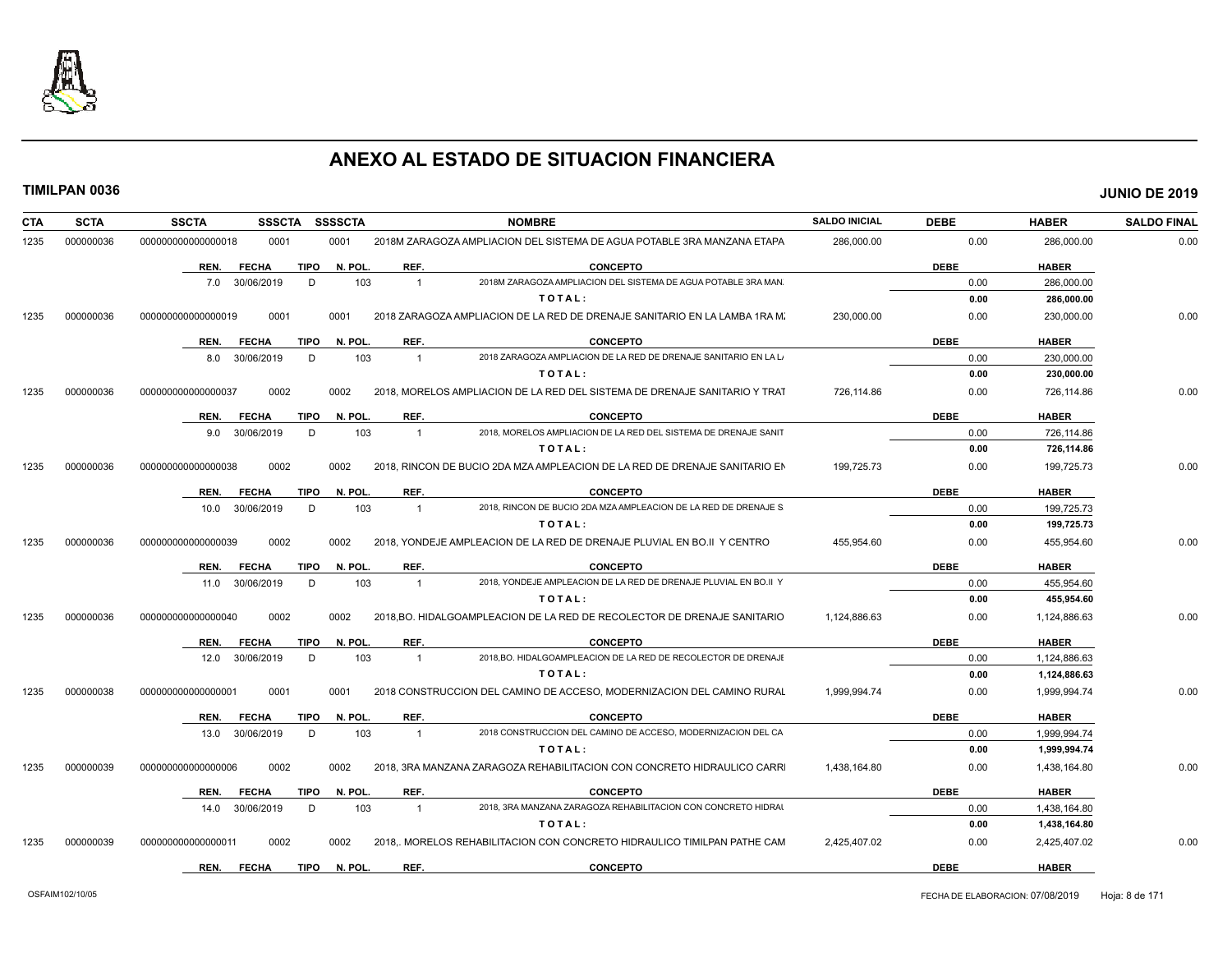

| CTA  | <b>SCTA</b> | <b>SSCTA</b><br><b>SSSCTA</b> | SSSSCTA                | <b>NOMBRE</b>                                                                    | <b>SALDO INICIAL</b> | <b>DEBE</b> | <b>HABER</b> | <b>SALDO FINAL</b> |
|------|-------------|-------------------------------|------------------------|----------------------------------------------------------------------------------|----------------------|-------------|--------------|--------------------|
|      |             | 30/06/2019<br>15.0            | D<br>103               | 2018. MORELOS REHABILITACION CON CONCRETO HIDRAULICO TIMILPAN<br>$\mathbf{1}$    |                      | 0.00        | 2,425,407.02 |                    |
|      |             |                               |                        | TOTAL:                                                                           |                      | 0.00        | 2,425,407.02 |                    |
| 1235 | 000000039   | 0002<br>000000000000000026    | 0002                   | 2018. EL PALMITO REHABILITACION CON CONCRETO HIDRAULICO DE LA 3RA MZNA DE        | 874.740.08           | 0.00        | 874.740.08   | 0.00               |
|      |             | REN.<br><b>FECHA</b>          | TIPO<br>N. POL.        | REF.<br><b>CONCEPTO</b>                                                          |                      | <b>DEBE</b> | <b>HABER</b> |                    |
|      |             | 30/06/2019<br>16.0            | D<br>103               | 2018, EL PALMITO REHABILITACION CON CONCRETO HIDRAULICO DE LA 31<br>$\mathbf{1}$ |                      | 0.00        | 874,740.08   |                    |
|      |             |                               |                        | TOTAL:                                                                           |                      | 0.00        | 874,740.08   |                    |
| 1235 | 000000039   | 0002<br>000000000000000030    | 0002                   | 2018, ENZDA PAVIMENTO DEL CAMINO SANTIAGUITO MAXDA LA ESTANCIA BARRIO QUI        | 424,569.30           | 0.00        | 424,569.30   | 0.00               |
|      |             | REN.<br><b>FECHA</b>          | N. POL<br><b>TIPO</b>  | REF.<br><b>CONCEPTO</b>                                                          |                      | <b>DEBE</b> | <b>HABER</b> |                    |
|      |             | 30/06/2019<br>17.0            | D<br>103               | 2018. ENZDA PAVIMENTO DEL CAMINO SANTIAGUITO MAXDA LA ESTANCIA<br>$\overline{1}$ |                      | 0.00        | 424,569.30   |                    |
|      |             |                               |                        | TOTAL:                                                                           |                      | 0.00        | 424,569.30   |                    |
| 1235 | 000000042   | 0002<br>000000000000000005    | 0002                   | 2019, CABECERA MUNICIPAL REHABILITACION C/CONCRETO HIDRAULICO CALLE PROL         | 1.099.085.20         | 0.00        | 0.00         | 1,099,085.20       |
| 1235 | 000000042   | 0002<br>000000000000000018    | 0002                   | 2019, RINCON DE BUCIO CONST. DE ALUMBRADO PUBLICO DEL MOLINO AL POZO 1RA I       | 849,865.07           | 0.00        | 0.00         | 849,865.07         |
| 1235 | 000000042   | 00000000000000027<br>0002     | 0002                   | 2019, ZARAGOZA REHABILITACION CON CONCRETO HIDRAULICO PARTE ALTA 1RA MAN         | 0.00                 | 660,197.01  | 0.00         | 660,197.01         |
|      |             | <b>FECHA</b><br>REN.          | <b>TIPO</b><br>N. POL. | REF.<br><b>CONCEPTO</b>                                                          |                      | <b>DEBE</b> | <b>HABER</b> |                    |
|      |             | 1.0 30/06/2019                | 97<br>D                | 19<br>2019, ZARAGOZA REHABILITACION CON CONCRETO HIDRAULICO PARTE A              |                      | 660,197.01  | 0.00         |                    |
|      |             |                               |                        | TOTAL:                                                                           |                      | 660,197.01  | 0.00         |                    |
| 1235 | 000000042   | 0002<br>000000000000000037    | 0002                   | 2019, SANTIAGUITO MAXDA CONSTRUCCION DE ENLOZADO CALLE FRENTE AL CBT             | 0.00                 | 969,705.22  | 0.00         | 969,705.22         |
|      |             | <b>FECHA</b><br>REN.          | N. POL.<br>TIPO        | REF.<br><b>CONCEPTO</b>                                                          |                      | <b>DEBE</b> | <b>HABER</b> |                    |
|      |             | 30/06/2019<br>1.0             | D<br>96                | 2019, SANTIAGUITO MAXDA CONSTRUCCION DE ENLOZADO CALLE FRENT<br>119              |                      | 969,705.22  | 0.00         |                    |
|      |             |                               |                        | TOTAL:                                                                           |                      | 969,705.22  | 0.00         |                    |
| 1235 | 000000043   | 0002<br>000000000000000001    | 0002                   | 2019, HUAPANGO AMPLIACION DE LA RED DE DRENAJE SANITARIO DE LA COMUNIDAD         | 0.00                 | 575,230.46  | 0.00         | 575,230.46         |
|      |             | REN.<br><b>FECHA</b>          | N. POL.<br>TIPO        | REF.<br><b>CONCEPTO</b>                                                          |                      | <b>DEBE</b> | <b>HABER</b> |                    |
|      |             | 30/06/2019<br>1.0             | 100<br>D               | 2019, HUAPANGO AMPLIACION DE LA RED DE DRENAJE SANITARIO DE LA (<br>59           |                      | 575,230.46  | 0.00         |                    |
|      |             |                               |                        | TOTAL:                                                                           |                      | 575,230.46  | 0.00         |                    |
| 1235 | 000000043   | 0002<br>000000000000000003    | 0002                   | 2019, CABECERA MUNICIPAL AMPLIACION DE LA RED DE AGUA POTABLE CALLE CONST        | 0.00                 | 159,902.95  | 0.00         | 159,902.95         |
|      |             | <b>FECHA</b><br>REN.          | <b>TIPO</b><br>N. POL. | REF.<br><b>CONCEPTO</b>                                                          |                      | <b>DEBE</b> | <b>HABER</b> |                    |
|      |             | 26/06/2019<br>1.0             | 72<br>D                | 2019. CABECERA MUNICIPAL AMPLIACION DE LA RED DE AGUA POTABLE C<br>137           |                      | 159,902.95  | 0.00         |                    |
|      |             |                               |                        | TOTAL:                                                                           |                      | 159,902.95  | 0.00         |                    |
| 1235 | 000000043   | 0002<br>000000000000000004    | 0002                   | 2019, CABECERA MUNICIPAL CONSTRUCCION DE DRENAJE SANITARIO CALLE CONSTI          | 0.00                 | 269,839.22  | 0.00         | 269,839.22         |
|      |             | <b>FECHA</b><br>REN.          | <b>TIPO</b><br>N. POL  | REF.<br><b>CONCEPTO</b>                                                          |                      | <b>DEBE</b> | <b>HABER</b> |                    |
|      |             | 26/06/2019<br>1.0             | D<br>73                | 2019. CABECERA MUNICIPAL CONSTRUCCION DE DRENAJE SANITARIO CA<br>136             |                      | 269.839.22  | 0.00         |                    |
|      |             |                               |                        | TOTAL:                                                                           |                      | 269,839.22  | 0.00         |                    |
| 1235 | 000000043   | 0002<br>000000000000000018    | 0002                   | 2019, Bo OCAMPO CONSTRUCCION SISTEMA DE AGUA POTABLE HACIA LOS JILGUERO          | 0.00                 | 444,976.53  | 0.00         | 444,976.53         |
|      |             | REN.<br><b>FECHA</b>          | N. POL.<br>TIPO        | REF.<br><b>CONCEPTO</b>                                                          |                      | <b>DEBE</b> | <b>HABER</b> |                    |
|      |             |                               |                        |                                                                                  |                      |             |              |                    |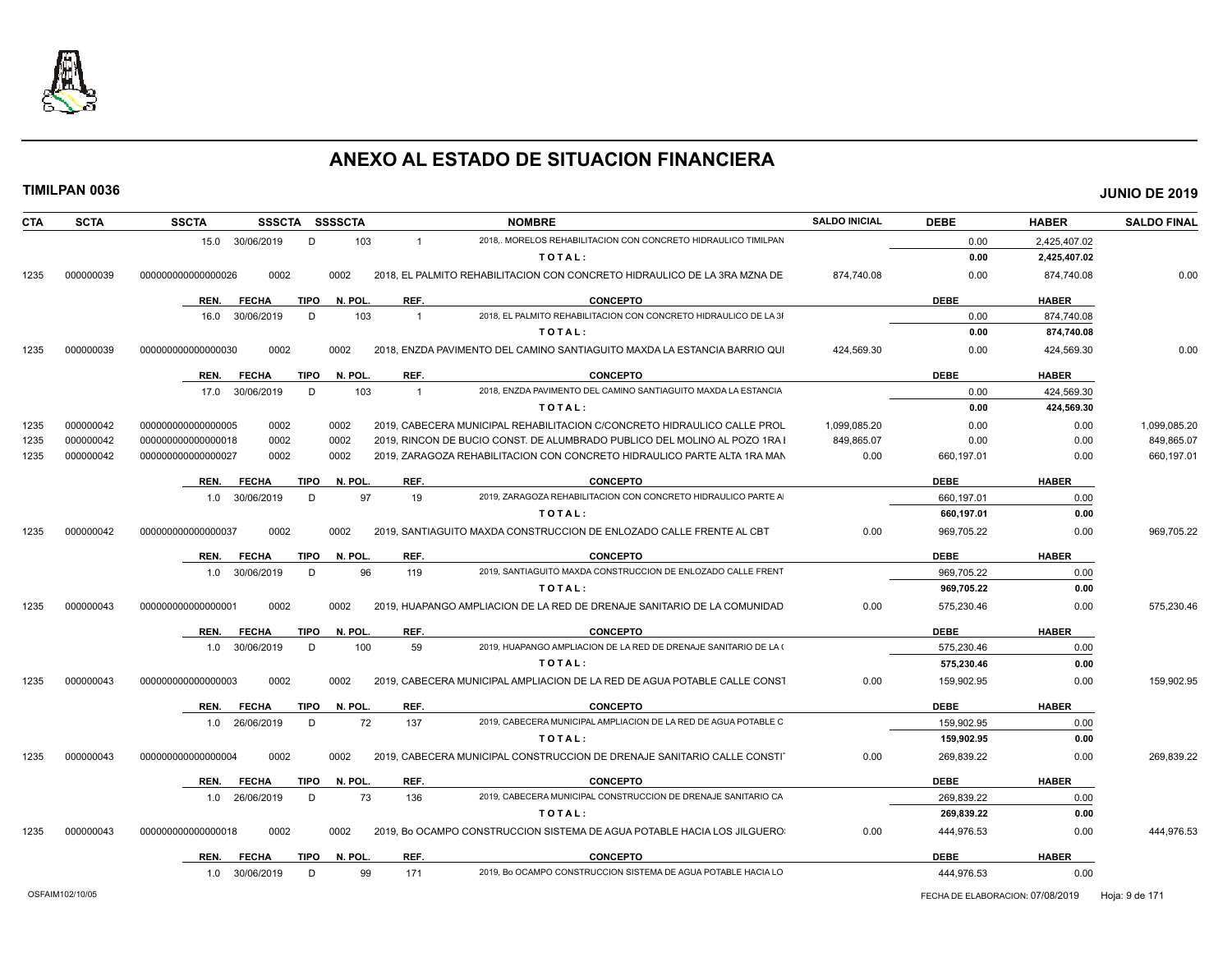

| TOTAL:<br>0.00<br>444,976.53<br>449,684.64<br>0.00<br>0.00<br>1236<br>Construcciones en Proceso en Bienes Própios<br>449,684.64<br>1236<br>000000039<br>0002<br>2018, CABECERA MUNICIPAL ACABADOS, CANCELERIA E INSTALACION DEL NUEVO EDI<br>449.684.64<br>0.00<br>0.00<br>449,684.64<br>000000000000000015<br>0002<br>0.00<br>0.00<br>1241<br>1.169.412.49<br>1,169,412.49<br>Mobiliario y Equipo de Administración<br>0001<br>2,798.00<br>0.00<br>2,798.00<br>1241<br>000000004<br>000000000000000001<br>Mueble para computadora c/cubierta de cristal<br>0.00<br>0002<br>2,798.00<br>0.00<br>2,798.00<br>1241<br>000000004<br>Mueble para computadora c/cubierta de cristal<br>0.00<br>000000000000000001<br>000000004<br>6,500.00<br>0.00<br>1241<br>000000000000000001<br>0011<br>Computadora HP SR 1605 y Monitor LCD 15" MXK61506-0T5G<br>0.00<br>6,500.00<br>000000004<br>1241<br>000000000000000001<br>0025<br>COM LAP TOP 3 SERIES 99164506Q, 99179246Q, 99163622Q, OBRAS PRES Y TES<br>24,973.80<br>0.00<br>0.00<br>24,973.80<br>1241<br>000000004<br>00000000000000001<br>0026<br>Comp. Ensamblada Dual Core 2.6 2GB Serie 939992016285 Monitor CM19H9FSC3459<br>6,500.00<br>0.00<br>0.00<br>6,500.00<br>0029<br>8,550.00<br>1241<br>000000004<br>000000000000000001<br>Comp escritorio EMachines EL1352-03 Serie PTNBT090020211C2A22700<br>0.00<br>0.00<br>8,550.00<br>1241<br>000000004<br>0030<br>Comp escritorio EMachines EL1352-03 Serie PTNBT090020211C22C2700<br>8,550.00<br>0.00<br>0.00<br>8,550.00<br>000000000000000001<br>000000004<br>8,800.00<br>0.00<br>8,800.00<br>1241<br>000000000000000001<br>0031<br>Comp Ensamblada Procesador Dual Core 2.9 Ghz Serie EL411U400212<br>0.00<br>000000004<br>1241<br>000000000000000001<br>0033<br>Comp Portatil ACER mod. AS5336-2007 Serie LXR4G0C0050504C50F16<br>5,945.00<br>0.00<br>0.00<br>5,945.00<br>1241<br>000000004<br>0034<br>0.00<br>0.00<br>000000000000000001<br>05 Computadoras ACER AX3400-S4002 Atlon X2 3qb RAM 500 Gb DD<br>24,320.00<br>24,320.00<br>000000004<br>0.00<br>1241<br>000000000000000001<br>0035<br>Computadora ACER AX3910-S4902 pentium e5800 4qb RAM 1Tb DD<br>8,490.00<br>0.00<br>8,490.00<br>1241<br>000000004<br>000000000000000001<br>0036<br>Comp Acer Verinton X275 Celeron 2 GB Serie LBN0C1941100706C40B7 Monitor 128<br>2,990.00<br>0.00<br>0.00<br>2,990.00<br>0037<br>12,232.11<br>1241<br>000000004<br>000000000000000001<br>Comp de escritorio HP S5-1025<br>12,232.11<br>0.00<br>0.00<br>1241<br>000000004<br>5,750.00<br>000000000000000001<br>0038<br>Computadora Portatil HP455 Dual Core 2 gb Serie SCG2270S68<br>0.00<br>0.00<br>5,750.00<br>1241<br>000000004<br>0039<br>CPU HP PAVILLON P6-2302 4GB RAM DDR3 1TB Serie MXX31206VJ<br>10.017.33<br>0.00<br>0.00<br>10,017.33<br>00000000000000001<br>1241<br>000000004<br>0040<br>15,000.00<br>0.00<br>0.00<br>15,000.00<br>000000000000000001<br>02 EQUIPO DE COMPUTO FX3600 DD500GB 8GB MONITOR 23"<br>000000004<br>0.00<br>0.00<br>1241<br>000000000000000001<br>0041<br>02 EQUIPO DE COMPUTO SEMPRON 2.8 DD 250GB MONITOR 18.5"<br>5,100.00<br>5,100.00<br>000000004<br>1241<br>000000000000000001<br>0042<br>COMPUTADORA ENSAMBLADA CORE DUO 3.1, RAM 4GB<br>6,800.00<br>0.00<br>0.00<br>6,800.00<br>000000004<br>0043<br>0.00<br>1241<br>000000000000000001<br>COMPUTADORA ENSAMBLADA CORE DUO 3.1 RAM 4 GB REG CIVIL<br>6,800.00<br>0.00<br>6,800.00<br>1241<br>000000004<br>0044<br>6,800.00<br>0.00<br>0.00<br>6,800.00<br>00000000000000001<br>COMPUTADORA ENSAMBLADA CORE DUO 3.1 RAM 4 GB TESORERIA<br>1241<br>000000004<br>0045<br>COMPUTADORA GABINETE ATX AMD DUAL CORE X2 5300 DD 500 GB 8 GB RAM<br>6.800.00<br>0.00<br>0.00<br>6,800.00<br>000000000000000001<br>1241<br>000000004<br>0046<br>COMPUTADORA GABINETE ATX AMD FX X4 3.8 DD 500 GB 8 GB RAM<br>7,000.00<br>0.00<br>0.00<br>7,000.00<br>00000000000000001<br>1241<br>000000004<br>0048<br>7,150.00<br>0.00<br>0.00<br>7,150.00<br>000000000000000001<br>COMPUTADORA ATX SLIM AMD X2 A4 DD 500GB 4GB RAM<br>1241<br>000000004<br>000000000000000001<br>0049<br>COMPUTADORA AMD 1.4 GHZ ATX BIOSTAR DD 160 GB DDR3 2GB SEMPRON<br>4,500.00<br>0.00<br>0.00<br>4,500.00<br>000000004<br>1241<br>00000000000000001<br>0052<br>COMPUTADORA X2 GAB ATX 5300 5300 MB ASROCK DD 500 GB MON 20" DDR3 8GB<br>6,800.00<br>0.00<br>0.00<br>6,800.00<br>000000004<br>0053<br>0.00<br>1241<br>000000000000000001<br>CPU ENSAMBLADO CORE 15 8 GB RAM 1 TB DD<br>7,260.00<br>0.00<br>7,260.00<br>13,225.00<br>1241<br>000000004<br>00000000000000001<br>0056<br>COMPUTADORA HP S7640LA Serie CMH64136<br>0.00<br>0.00<br>13,225.00<br>1241<br>000000004<br>0057<br>COMPUTADORA LAP TOP HP X15-S3803 Serie 584062-001<br>10,740.00<br>0.00<br>0.00<br>10,740.00<br>000000000000000001<br>000000004<br>0058<br>COMPUTADORA LAP TOP HP PAV14-N009LA Serie SCD34644Y5<br>15,338.85<br>0.00<br>0.00<br>15,338.85<br>1241<br>000000000000000001<br>1241<br>000000004<br>4,000.00<br>0.00<br>0.00<br>4,000.00<br>000000000000000001<br>0060<br>COMPUTADORA ENSAMBLADA<br>1241<br>000000004<br>00000000000000001<br>0061<br>COMPUTADORA COMPAQ SR1920LA Serie MXX62703LB<br>9,000.00<br>0.00<br>0.00<br>9,000.00<br>000000004<br>0.00<br>0.00<br>8,800.00<br>1241<br>000000000000000001<br>0063<br>COMPUTADORA ENSAMBLADA<br>8,800.00<br>1241<br>000000004<br>0065<br>9,000.00<br>0.00<br>0.00<br>9,000.00<br>000000000000000001<br>COMPUTADORA ENSAMBLADA<br>1241<br>000000004<br>00000000000000001<br>0066<br>8,351.80<br>0.00<br>0.00<br>8,351.80<br>CPU HP 205 GI E3T80LTAMDE1-1500 Serie ACE4211182<br>1241<br>000000004<br>0067<br>COMPUTADORA E-MACHINES EL 1352-03M Serie PTNB090020211C2A22700<br>8,550.00<br>0.00<br>0.00<br>8,550.00<br>000000000000000001<br>000000004<br>0068<br>0.00<br>0.00<br>1241<br>000000000000000001<br>COMPUTADORA HP PRODESK Serie MXL4270M87<br>4,000.00<br>4,000.00 | CTA  | <b>SCTA</b> | <b>SSCTA</b>      | <b>SSSCTA</b> | SSSSCTA | <b>NOMBRE</b>          | <b>SALDO INICIAL</b> | <b>DEBE</b> | <b>HABER</b> | <b>SALDO FINAL</b> |
|-------------------------------------------------------------------------------------------------------------------------------------------------------------------------------------------------------------------------------------------------------------------------------------------------------------------------------------------------------------------------------------------------------------------------------------------------------------------------------------------------------------------------------------------------------------------------------------------------------------------------------------------------------------------------------------------------------------------------------------------------------------------------------------------------------------------------------------------------------------------------------------------------------------------------------------------------------------------------------------------------------------------------------------------------------------------------------------------------------------------------------------------------------------------------------------------------------------------------------------------------------------------------------------------------------------------------------------------------------------------------------------------------------------------------------------------------------------------------------------------------------------------------------------------------------------------------------------------------------------------------------------------------------------------------------------------------------------------------------------------------------------------------------------------------------------------------------------------------------------------------------------------------------------------------------------------------------------------------------------------------------------------------------------------------------------------------------------------------------------------------------------------------------------------------------------------------------------------------------------------------------------------------------------------------------------------------------------------------------------------------------------------------------------------------------------------------------------------------------------------------------------------------------------------------------------------------------------------------------------------------------------------------------------------------------------------------------------------------------------------------------------------------------------------------------------------------------------------------------------------------------------------------------------------------------------------------------------------------------------------------------------------------------------------------------------------------------------------------------------------------------------------------------------------------------------------------------------------------------------------------------------------------------------------------------------------------------------------------------------------------------------------------------------------------------------------------------------------------------------------------------------------------------------------------------------------------------------------------------------------------------------------------------------------------------------------------------------------------------------------------------------------------------------------------------------------------------------------------------------------------------------------------------------------------------------------------------------------------------------------------------------------------------------------------------------------------------------------------------------------------------------------------------------------------------------------------------------------------------------------------------------------------------------------------------------------------------------------------------------------------------------------------------------------------------------------------------------------------------------------------------------------------------------------------------------------------------------------------------------------------------------------------------------------------------------------------------------------------------------------------------------------------------------------------------------------------------------------------------------------------------------------------------------------------------------------------------------------------------------------------------------------------------------------------------------------------------------------------------------------------------------------------------------------------------------------------------------------------------------------------------------------------------------------------------------------------------------------------------------------------------------------------------------------------------------------------------------------------------------------------------------------------------------------------------------------------------------------------------------------------------------------------------------------------------------------------------------------------------------------------------------------------------------------------------------------------------------------------------------------------------------------------------------------------------------------|------|-------------|-------------------|---------------|---------|------------------------|----------------------|-------------|--------------|--------------------|
|                                                                                                                                                                                                                                                                                                                                                                                                                                                                                                                                                                                                                                                                                                                                                                                                                                                                                                                                                                                                                                                                                                                                                                                                                                                                                                                                                                                                                                                                                                                                                                                                                                                                                                                                                                                                                                                                                                                                                                                                                                                                                                                                                                                                                                                                                                                                                                                                                                                                                                                                                                                                                                                                                                                                                                                                                                                                                                                                                                                                                                                                                                                                                                                                                                                                                                                                                                                                                                                                                                                                                                                                                                                                                                                                                                                                                                                                                                                                                                                                                                                                                                                                                                                                                                                                                                                                                                                                                                                                                                                                                                                                                                                                                                                                                                                                                                                                                                                                                                                                                                                                                                                                                                                                                                                                                                                                                                                                                                                                                                                                                                                                                                                                                                                                                                                                                                                                                                                                           |      |             |                   |               |         |                        |                      |             |              |                    |
|                                                                                                                                                                                                                                                                                                                                                                                                                                                                                                                                                                                                                                                                                                                                                                                                                                                                                                                                                                                                                                                                                                                                                                                                                                                                                                                                                                                                                                                                                                                                                                                                                                                                                                                                                                                                                                                                                                                                                                                                                                                                                                                                                                                                                                                                                                                                                                                                                                                                                                                                                                                                                                                                                                                                                                                                                                                                                                                                                                                                                                                                                                                                                                                                                                                                                                                                                                                                                                                                                                                                                                                                                                                                                                                                                                                                                                                                                                                                                                                                                                                                                                                                                                                                                                                                                                                                                                                                                                                                                                                                                                                                                                                                                                                                                                                                                                                                                                                                                                                                                                                                                                                                                                                                                                                                                                                                                                                                                                                                                                                                                                                                                                                                                                                                                                                                                                                                                                                                           |      |             |                   |               |         |                        |                      |             |              |                    |
|                                                                                                                                                                                                                                                                                                                                                                                                                                                                                                                                                                                                                                                                                                                                                                                                                                                                                                                                                                                                                                                                                                                                                                                                                                                                                                                                                                                                                                                                                                                                                                                                                                                                                                                                                                                                                                                                                                                                                                                                                                                                                                                                                                                                                                                                                                                                                                                                                                                                                                                                                                                                                                                                                                                                                                                                                                                                                                                                                                                                                                                                                                                                                                                                                                                                                                                                                                                                                                                                                                                                                                                                                                                                                                                                                                                                                                                                                                                                                                                                                                                                                                                                                                                                                                                                                                                                                                                                                                                                                                                                                                                                                                                                                                                                                                                                                                                                                                                                                                                                                                                                                                                                                                                                                                                                                                                                                                                                                                                                                                                                                                                                                                                                                                                                                                                                                                                                                                                                           |      |             |                   |               |         |                        |                      |             |              |                    |
|                                                                                                                                                                                                                                                                                                                                                                                                                                                                                                                                                                                                                                                                                                                                                                                                                                                                                                                                                                                                                                                                                                                                                                                                                                                                                                                                                                                                                                                                                                                                                                                                                                                                                                                                                                                                                                                                                                                                                                                                                                                                                                                                                                                                                                                                                                                                                                                                                                                                                                                                                                                                                                                                                                                                                                                                                                                                                                                                                                                                                                                                                                                                                                                                                                                                                                                                                                                                                                                                                                                                                                                                                                                                                                                                                                                                                                                                                                                                                                                                                                                                                                                                                                                                                                                                                                                                                                                                                                                                                                                                                                                                                                                                                                                                                                                                                                                                                                                                                                                                                                                                                                                                                                                                                                                                                                                                                                                                                                                                                                                                                                                                                                                                                                                                                                                                                                                                                                                                           |      |             |                   |               |         |                        |                      |             |              |                    |
|                                                                                                                                                                                                                                                                                                                                                                                                                                                                                                                                                                                                                                                                                                                                                                                                                                                                                                                                                                                                                                                                                                                                                                                                                                                                                                                                                                                                                                                                                                                                                                                                                                                                                                                                                                                                                                                                                                                                                                                                                                                                                                                                                                                                                                                                                                                                                                                                                                                                                                                                                                                                                                                                                                                                                                                                                                                                                                                                                                                                                                                                                                                                                                                                                                                                                                                                                                                                                                                                                                                                                                                                                                                                                                                                                                                                                                                                                                                                                                                                                                                                                                                                                                                                                                                                                                                                                                                                                                                                                                                                                                                                                                                                                                                                                                                                                                                                                                                                                                                                                                                                                                                                                                                                                                                                                                                                                                                                                                                                                                                                                                                                                                                                                                                                                                                                                                                                                                                                           |      |             |                   |               |         |                        |                      |             |              |                    |
|                                                                                                                                                                                                                                                                                                                                                                                                                                                                                                                                                                                                                                                                                                                                                                                                                                                                                                                                                                                                                                                                                                                                                                                                                                                                                                                                                                                                                                                                                                                                                                                                                                                                                                                                                                                                                                                                                                                                                                                                                                                                                                                                                                                                                                                                                                                                                                                                                                                                                                                                                                                                                                                                                                                                                                                                                                                                                                                                                                                                                                                                                                                                                                                                                                                                                                                                                                                                                                                                                                                                                                                                                                                                                                                                                                                                                                                                                                                                                                                                                                                                                                                                                                                                                                                                                                                                                                                                                                                                                                                                                                                                                                                                                                                                                                                                                                                                                                                                                                                                                                                                                                                                                                                                                                                                                                                                                                                                                                                                                                                                                                                                                                                                                                                                                                                                                                                                                                                                           |      |             |                   |               |         |                        |                      |             |              |                    |
|                                                                                                                                                                                                                                                                                                                                                                                                                                                                                                                                                                                                                                                                                                                                                                                                                                                                                                                                                                                                                                                                                                                                                                                                                                                                                                                                                                                                                                                                                                                                                                                                                                                                                                                                                                                                                                                                                                                                                                                                                                                                                                                                                                                                                                                                                                                                                                                                                                                                                                                                                                                                                                                                                                                                                                                                                                                                                                                                                                                                                                                                                                                                                                                                                                                                                                                                                                                                                                                                                                                                                                                                                                                                                                                                                                                                                                                                                                                                                                                                                                                                                                                                                                                                                                                                                                                                                                                                                                                                                                                                                                                                                                                                                                                                                                                                                                                                                                                                                                                                                                                                                                                                                                                                                                                                                                                                                                                                                                                                                                                                                                                                                                                                                                                                                                                                                                                                                                                                           |      |             |                   |               |         |                        |                      |             |              |                    |
|                                                                                                                                                                                                                                                                                                                                                                                                                                                                                                                                                                                                                                                                                                                                                                                                                                                                                                                                                                                                                                                                                                                                                                                                                                                                                                                                                                                                                                                                                                                                                                                                                                                                                                                                                                                                                                                                                                                                                                                                                                                                                                                                                                                                                                                                                                                                                                                                                                                                                                                                                                                                                                                                                                                                                                                                                                                                                                                                                                                                                                                                                                                                                                                                                                                                                                                                                                                                                                                                                                                                                                                                                                                                                                                                                                                                                                                                                                                                                                                                                                                                                                                                                                                                                                                                                                                                                                                                                                                                                                                                                                                                                                                                                                                                                                                                                                                                                                                                                                                                                                                                                                                                                                                                                                                                                                                                                                                                                                                                                                                                                                                                                                                                                                                                                                                                                                                                                                                                           |      |             |                   |               |         |                        |                      |             |              |                    |
|                                                                                                                                                                                                                                                                                                                                                                                                                                                                                                                                                                                                                                                                                                                                                                                                                                                                                                                                                                                                                                                                                                                                                                                                                                                                                                                                                                                                                                                                                                                                                                                                                                                                                                                                                                                                                                                                                                                                                                                                                                                                                                                                                                                                                                                                                                                                                                                                                                                                                                                                                                                                                                                                                                                                                                                                                                                                                                                                                                                                                                                                                                                                                                                                                                                                                                                                                                                                                                                                                                                                                                                                                                                                                                                                                                                                                                                                                                                                                                                                                                                                                                                                                                                                                                                                                                                                                                                                                                                                                                                                                                                                                                                                                                                                                                                                                                                                                                                                                                                                                                                                                                                                                                                                                                                                                                                                                                                                                                                                                                                                                                                                                                                                                                                                                                                                                                                                                                                                           |      |             |                   |               |         |                        |                      |             |              |                    |
|                                                                                                                                                                                                                                                                                                                                                                                                                                                                                                                                                                                                                                                                                                                                                                                                                                                                                                                                                                                                                                                                                                                                                                                                                                                                                                                                                                                                                                                                                                                                                                                                                                                                                                                                                                                                                                                                                                                                                                                                                                                                                                                                                                                                                                                                                                                                                                                                                                                                                                                                                                                                                                                                                                                                                                                                                                                                                                                                                                                                                                                                                                                                                                                                                                                                                                                                                                                                                                                                                                                                                                                                                                                                                                                                                                                                                                                                                                                                                                                                                                                                                                                                                                                                                                                                                                                                                                                                                                                                                                                                                                                                                                                                                                                                                                                                                                                                                                                                                                                                                                                                                                                                                                                                                                                                                                                                                                                                                                                                                                                                                                                                                                                                                                                                                                                                                                                                                                                                           |      |             |                   |               |         |                        |                      |             |              |                    |
|                                                                                                                                                                                                                                                                                                                                                                                                                                                                                                                                                                                                                                                                                                                                                                                                                                                                                                                                                                                                                                                                                                                                                                                                                                                                                                                                                                                                                                                                                                                                                                                                                                                                                                                                                                                                                                                                                                                                                                                                                                                                                                                                                                                                                                                                                                                                                                                                                                                                                                                                                                                                                                                                                                                                                                                                                                                                                                                                                                                                                                                                                                                                                                                                                                                                                                                                                                                                                                                                                                                                                                                                                                                                                                                                                                                                                                                                                                                                                                                                                                                                                                                                                                                                                                                                                                                                                                                                                                                                                                                                                                                                                                                                                                                                                                                                                                                                                                                                                                                                                                                                                                                                                                                                                                                                                                                                                                                                                                                                                                                                                                                                                                                                                                                                                                                                                                                                                                                                           |      |             |                   |               |         |                        |                      |             |              |                    |
|                                                                                                                                                                                                                                                                                                                                                                                                                                                                                                                                                                                                                                                                                                                                                                                                                                                                                                                                                                                                                                                                                                                                                                                                                                                                                                                                                                                                                                                                                                                                                                                                                                                                                                                                                                                                                                                                                                                                                                                                                                                                                                                                                                                                                                                                                                                                                                                                                                                                                                                                                                                                                                                                                                                                                                                                                                                                                                                                                                                                                                                                                                                                                                                                                                                                                                                                                                                                                                                                                                                                                                                                                                                                                                                                                                                                                                                                                                                                                                                                                                                                                                                                                                                                                                                                                                                                                                                                                                                                                                                                                                                                                                                                                                                                                                                                                                                                                                                                                                                                                                                                                                                                                                                                                                                                                                                                                                                                                                                                                                                                                                                                                                                                                                                                                                                                                                                                                                                                           |      |             |                   |               |         |                        |                      |             |              |                    |
|                                                                                                                                                                                                                                                                                                                                                                                                                                                                                                                                                                                                                                                                                                                                                                                                                                                                                                                                                                                                                                                                                                                                                                                                                                                                                                                                                                                                                                                                                                                                                                                                                                                                                                                                                                                                                                                                                                                                                                                                                                                                                                                                                                                                                                                                                                                                                                                                                                                                                                                                                                                                                                                                                                                                                                                                                                                                                                                                                                                                                                                                                                                                                                                                                                                                                                                                                                                                                                                                                                                                                                                                                                                                                                                                                                                                                                                                                                                                                                                                                                                                                                                                                                                                                                                                                                                                                                                                                                                                                                                                                                                                                                                                                                                                                                                                                                                                                                                                                                                                                                                                                                                                                                                                                                                                                                                                                                                                                                                                                                                                                                                                                                                                                                                                                                                                                                                                                                                                           |      |             |                   |               |         |                        |                      |             |              |                    |
|                                                                                                                                                                                                                                                                                                                                                                                                                                                                                                                                                                                                                                                                                                                                                                                                                                                                                                                                                                                                                                                                                                                                                                                                                                                                                                                                                                                                                                                                                                                                                                                                                                                                                                                                                                                                                                                                                                                                                                                                                                                                                                                                                                                                                                                                                                                                                                                                                                                                                                                                                                                                                                                                                                                                                                                                                                                                                                                                                                                                                                                                                                                                                                                                                                                                                                                                                                                                                                                                                                                                                                                                                                                                                                                                                                                                                                                                                                                                                                                                                                                                                                                                                                                                                                                                                                                                                                                                                                                                                                                                                                                                                                                                                                                                                                                                                                                                                                                                                                                                                                                                                                                                                                                                                                                                                                                                                                                                                                                                                                                                                                                                                                                                                                                                                                                                                                                                                                                                           |      |             |                   |               |         |                        |                      |             |              |                    |
|                                                                                                                                                                                                                                                                                                                                                                                                                                                                                                                                                                                                                                                                                                                                                                                                                                                                                                                                                                                                                                                                                                                                                                                                                                                                                                                                                                                                                                                                                                                                                                                                                                                                                                                                                                                                                                                                                                                                                                                                                                                                                                                                                                                                                                                                                                                                                                                                                                                                                                                                                                                                                                                                                                                                                                                                                                                                                                                                                                                                                                                                                                                                                                                                                                                                                                                                                                                                                                                                                                                                                                                                                                                                                                                                                                                                                                                                                                                                                                                                                                                                                                                                                                                                                                                                                                                                                                                                                                                                                                                                                                                                                                                                                                                                                                                                                                                                                                                                                                                                                                                                                                                                                                                                                                                                                                                                                                                                                                                                                                                                                                                                                                                                                                                                                                                                                                                                                                                                           |      |             |                   |               |         |                        |                      |             |              |                    |
|                                                                                                                                                                                                                                                                                                                                                                                                                                                                                                                                                                                                                                                                                                                                                                                                                                                                                                                                                                                                                                                                                                                                                                                                                                                                                                                                                                                                                                                                                                                                                                                                                                                                                                                                                                                                                                                                                                                                                                                                                                                                                                                                                                                                                                                                                                                                                                                                                                                                                                                                                                                                                                                                                                                                                                                                                                                                                                                                                                                                                                                                                                                                                                                                                                                                                                                                                                                                                                                                                                                                                                                                                                                                                                                                                                                                                                                                                                                                                                                                                                                                                                                                                                                                                                                                                                                                                                                                                                                                                                                                                                                                                                                                                                                                                                                                                                                                                                                                                                                                                                                                                                                                                                                                                                                                                                                                                                                                                                                                                                                                                                                                                                                                                                                                                                                                                                                                                                                                           |      |             |                   |               |         |                        |                      |             |              |                    |
|                                                                                                                                                                                                                                                                                                                                                                                                                                                                                                                                                                                                                                                                                                                                                                                                                                                                                                                                                                                                                                                                                                                                                                                                                                                                                                                                                                                                                                                                                                                                                                                                                                                                                                                                                                                                                                                                                                                                                                                                                                                                                                                                                                                                                                                                                                                                                                                                                                                                                                                                                                                                                                                                                                                                                                                                                                                                                                                                                                                                                                                                                                                                                                                                                                                                                                                                                                                                                                                                                                                                                                                                                                                                                                                                                                                                                                                                                                                                                                                                                                                                                                                                                                                                                                                                                                                                                                                                                                                                                                                                                                                                                                                                                                                                                                                                                                                                                                                                                                                                                                                                                                                                                                                                                                                                                                                                                                                                                                                                                                                                                                                                                                                                                                                                                                                                                                                                                                                                           |      |             |                   |               |         |                        |                      |             |              |                    |
|                                                                                                                                                                                                                                                                                                                                                                                                                                                                                                                                                                                                                                                                                                                                                                                                                                                                                                                                                                                                                                                                                                                                                                                                                                                                                                                                                                                                                                                                                                                                                                                                                                                                                                                                                                                                                                                                                                                                                                                                                                                                                                                                                                                                                                                                                                                                                                                                                                                                                                                                                                                                                                                                                                                                                                                                                                                                                                                                                                                                                                                                                                                                                                                                                                                                                                                                                                                                                                                                                                                                                                                                                                                                                                                                                                                                                                                                                                                                                                                                                                                                                                                                                                                                                                                                                                                                                                                                                                                                                                                                                                                                                                                                                                                                                                                                                                                                                                                                                                                                                                                                                                                                                                                                                                                                                                                                                                                                                                                                                                                                                                                                                                                                                                                                                                                                                                                                                                                                           |      |             |                   |               |         |                        |                      |             |              |                    |
|                                                                                                                                                                                                                                                                                                                                                                                                                                                                                                                                                                                                                                                                                                                                                                                                                                                                                                                                                                                                                                                                                                                                                                                                                                                                                                                                                                                                                                                                                                                                                                                                                                                                                                                                                                                                                                                                                                                                                                                                                                                                                                                                                                                                                                                                                                                                                                                                                                                                                                                                                                                                                                                                                                                                                                                                                                                                                                                                                                                                                                                                                                                                                                                                                                                                                                                                                                                                                                                                                                                                                                                                                                                                                                                                                                                                                                                                                                                                                                                                                                                                                                                                                                                                                                                                                                                                                                                                                                                                                                                                                                                                                                                                                                                                                                                                                                                                                                                                                                                                                                                                                                                                                                                                                                                                                                                                                                                                                                                                                                                                                                                                                                                                                                                                                                                                                                                                                                                                           |      |             |                   |               |         |                        |                      |             |              |                    |
|                                                                                                                                                                                                                                                                                                                                                                                                                                                                                                                                                                                                                                                                                                                                                                                                                                                                                                                                                                                                                                                                                                                                                                                                                                                                                                                                                                                                                                                                                                                                                                                                                                                                                                                                                                                                                                                                                                                                                                                                                                                                                                                                                                                                                                                                                                                                                                                                                                                                                                                                                                                                                                                                                                                                                                                                                                                                                                                                                                                                                                                                                                                                                                                                                                                                                                                                                                                                                                                                                                                                                                                                                                                                                                                                                                                                                                                                                                                                                                                                                                                                                                                                                                                                                                                                                                                                                                                                                                                                                                                                                                                                                                                                                                                                                                                                                                                                                                                                                                                                                                                                                                                                                                                                                                                                                                                                                                                                                                                                                                                                                                                                                                                                                                                                                                                                                                                                                                                                           |      |             |                   |               |         |                        |                      |             |              |                    |
|                                                                                                                                                                                                                                                                                                                                                                                                                                                                                                                                                                                                                                                                                                                                                                                                                                                                                                                                                                                                                                                                                                                                                                                                                                                                                                                                                                                                                                                                                                                                                                                                                                                                                                                                                                                                                                                                                                                                                                                                                                                                                                                                                                                                                                                                                                                                                                                                                                                                                                                                                                                                                                                                                                                                                                                                                                                                                                                                                                                                                                                                                                                                                                                                                                                                                                                                                                                                                                                                                                                                                                                                                                                                                                                                                                                                                                                                                                                                                                                                                                                                                                                                                                                                                                                                                                                                                                                                                                                                                                                                                                                                                                                                                                                                                                                                                                                                                                                                                                                                                                                                                                                                                                                                                                                                                                                                                                                                                                                                                                                                                                                                                                                                                                                                                                                                                                                                                                                                           |      |             |                   |               |         |                        |                      |             |              |                    |
|                                                                                                                                                                                                                                                                                                                                                                                                                                                                                                                                                                                                                                                                                                                                                                                                                                                                                                                                                                                                                                                                                                                                                                                                                                                                                                                                                                                                                                                                                                                                                                                                                                                                                                                                                                                                                                                                                                                                                                                                                                                                                                                                                                                                                                                                                                                                                                                                                                                                                                                                                                                                                                                                                                                                                                                                                                                                                                                                                                                                                                                                                                                                                                                                                                                                                                                                                                                                                                                                                                                                                                                                                                                                                                                                                                                                                                                                                                                                                                                                                                                                                                                                                                                                                                                                                                                                                                                                                                                                                                                                                                                                                                                                                                                                                                                                                                                                                                                                                                                                                                                                                                                                                                                                                                                                                                                                                                                                                                                                                                                                                                                                                                                                                                                                                                                                                                                                                                                                           |      |             |                   |               |         |                        |                      |             |              |                    |
|                                                                                                                                                                                                                                                                                                                                                                                                                                                                                                                                                                                                                                                                                                                                                                                                                                                                                                                                                                                                                                                                                                                                                                                                                                                                                                                                                                                                                                                                                                                                                                                                                                                                                                                                                                                                                                                                                                                                                                                                                                                                                                                                                                                                                                                                                                                                                                                                                                                                                                                                                                                                                                                                                                                                                                                                                                                                                                                                                                                                                                                                                                                                                                                                                                                                                                                                                                                                                                                                                                                                                                                                                                                                                                                                                                                                                                                                                                                                                                                                                                                                                                                                                                                                                                                                                                                                                                                                                                                                                                                                                                                                                                                                                                                                                                                                                                                                                                                                                                                                                                                                                                                                                                                                                                                                                                                                                                                                                                                                                                                                                                                                                                                                                                                                                                                                                                                                                                                                           |      |             |                   |               |         |                        |                      |             |              |                    |
|                                                                                                                                                                                                                                                                                                                                                                                                                                                                                                                                                                                                                                                                                                                                                                                                                                                                                                                                                                                                                                                                                                                                                                                                                                                                                                                                                                                                                                                                                                                                                                                                                                                                                                                                                                                                                                                                                                                                                                                                                                                                                                                                                                                                                                                                                                                                                                                                                                                                                                                                                                                                                                                                                                                                                                                                                                                                                                                                                                                                                                                                                                                                                                                                                                                                                                                                                                                                                                                                                                                                                                                                                                                                                                                                                                                                                                                                                                                                                                                                                                                                                                                                                                                                                                                                                                                                                                                                                                                                                                                                                                                                                                                                                                                                                                                                                                                                                                                                                                                                                                                                                                                                                                                                                                                                                                                                                                                                                                                                                                                                                                                                                                                                                                                                                                                                                                                                                                                                           |      |             |                   |               |         |                        |                      |             |              |                    |
|                                                                                                                                                                                                                                                                                                                                                                                                                                                                                                                                                                                                                                                                                                                                                                                                                                                                                                                                                                                                                                                                                                                                                                                                                                                                                                                                                                                                                                                                                                                                                                                                                                                                                                                                                                                                                                                                                                                                                                                                                                                                                                                                                                                                                                                                                                                                                                                                                                                                                                                                                                                                                                                                                                                                                                                                                                                                                                                                                                                                                                                                                                                                                                                                                                                                                                                                                                                                                                                                                                                                                                                                                                                                                                                                                                                                                                                                                                                                                                                                                                                                                                                                                                                                                                                                                                                                                                                                                                                                                                                                                                                                                                                                                                                                                                                                                                                                                                                                                                                                                                                                                                                                                                                                                                                                                                                                                                                                                                                                                                                                                                                                                                                                                                                                                                                                                                                                                                                                           |      |             |                   |               |         |                        |                      |             |              |                    |
|                                                                                                                                                                                                                                                                                                                                                                                                                                                                                                                                                                                                                                                                                                                                                                                                                                                                                                                                                                                                                                                                                                                                                                                                                                                                                                                                                                                                                                                                                                                                                                                                                                                                                                                                                                                                                                                                                                                                                                                                                                                                                                                                                                                                                                                                                                                                                                                                                                                                                                                                                                                                                                                                                                                                                                                                                                                                                                                                                                                                                                                                                                                                                                                                                                                                                                                                                                                                                                                                                                                                                                                                                                                                                                                                                                                                                                                                                                                                                                                                                                                                                                                                                                                                                                                                                                                                                                                                                                                                                                                                                                                                                                                                                                                                                                                                                                                                                                                                                                                                                                                                                                                                                                                                                                                                                                                                                                                                                                                                                                                                                                                                                                                                                                                                                                                                                                                                                                                                           |      |             |                   |               |         |                        |                      |             |              |                    |
|                                                                                                                                                                                                                                                                                                                                                                                                                                                                                                                                                                                                                                                                                                                                                                                                                                                                                                                                                                                                                                                                                                                                                                                                                                                                                                                                                                                                                                                                                                                                                                                                                                                                                                                                                                                                                                                                                                                                                                                                                                                                                                                                                                                                                                                                                                                                                                                                                                                                                                                                                                                                                                                                                                                                                                                                                                                                                                                                                                                                                                                                                                                                                                                                                                                                                                                                                                                                                                                                                                                                                                                                                                                                                                                                                                                                                                                                                                                                                                                                                                                                                                                                                                                                                                                                                                                                                                                                                                                                                                                                                                                                                                                                                                                                                                                                                                                                                                                                                                                                                                                                                                                                                                                                                                                                                                                                                                                                                                                                                                                                                                                                                                                                                                                                                                                                                                                                                                                                           |      |             |                   |               |         |                        |                      |             |              |                    |
|                                                                                                                                                                                                                                                                                                                                                                                                                                                                                                                                                                                                                                                                                                                                                                                                                                                                                                                                                                                                                                                                                                                                                                                                                                                                                                                                                                                                                                                                                                                                                                                                                                                                                                                                                                                                                                                                                                                                                                                                                                                                                                                                                                                                                                                                                                                                                                                                                                                                                                                                                                                                                                                                                                                                                                                                                                                                                                                                                                                                                                                                                                                                                                                                                                                                                                                                                                                                                                                                                                                                                                                                                                                                                                                                                                                                                                                                                                                                                                                                                                                                                                                                                                                                                                                                                                                                                                                                                                                                                                                                                                                                                                                                                                                                                                                                                                                                                                                                                                                                                                                                                                                                                                                                                                                                                                                                                                                                                                                                                                                                                                                                                                                                                                                                                                                                                                                                                                                                           |      |             |                   |               |         |                        |                      |             |              |                    |
|                                                                                                                                                                                                                                                                                                                                                                                                                                                                                                                                                                                                                                                                                                                                                                                                                                                                                                                                                                                                                                                                                                                                                                                                                                                                                                                                                                                                                                                                                                                                                                                                                                                                                                                                                                                                                                                                                                                                                                                                                                                                                                                                                                                                                                                                                                                                                                                                                                                                                                                                                                                                                                                                                                                                                                                                                                                                                                                                                                                                                                                                                                                                                                                                                                                                                                                                                                                                                                                                                                                                                                                                                                                                                                                                                                                                                                                                                                                                                                                                                                                                                                                                                                                                                                                                                                                                                                                                                                                                                                                                                                                                                                                                                                                                                                                                                                                                                                                                                                                                                                                                                                                                                                                                                                                                                                                                                                                                                                                                                                                                                                                                                                                                                                                                                                                                                                                                                                                                           |      |             |                   |               |         |                        |                      |             |              |                    |
|                                                                                                                                                                                                                                                                                                                                                                                                                                                                                                                                                                                                                                                                                                                                                                                                                                                                                                                                                                                                                                                                                                                                                                                                                                                                                                                                                                                                                                                                                                                                                                                                                                                                                                                                                                                                                                                                                                                                                                                                                                                                                                                                                                                                                                                                                                                                                                                                                                                                                                                                                                                                                                                                                                                                                                                                                                                                                                                                                                                                                                                                                                                                                                                                                                                                                                                                                                                                                                                                                                                                                                                                                                                                                                                                                                                                                                                                                                                                                                                                                                                                                                                                                                                                                                                                                                                                                                                                                                                                                                                                                                                                                                                                                                                                                                                                                                                                                                                                                                                                                                                                                                                                                                                                                                                                                                                                                                                                                                                                                                                                                                                                                                                                                                                                                                                                                                                                                                                                           |      |             |                   |               |         |                        |                      |             |              |                    |
|                                                                                                                                                                                                                                                                                                                                                                                                                                                                                                                                                                                                                                                                                                                                                                                                                                                                                                                                                                                                                                                                                                                                                                                                                                                                                                                                                                                                                                                                                                                                                                                                                                                                                                                                                                                                                                                                                                                                                                                                                                                                                                                                                                                                                                                                                                                                                                                                                                                                                                                                                                                                                                                                                                                                                                                                                                                                                                                                                                                                                                                                                                                                                                                                                                                                                                                                                                                                                                                                                                                                                                                                                                                                                                                                                                                                                                                                                                                                                                                                                                                                                                                                                                                                                                                                                                                                                                                                                                                                                                                                                                                                                                                                                                                                                                                                                                                                                                                                                                                                                                                                                                                                                                                                                                                                                                                                                                                                                                                                                                                                                                                                                                                                                                                                                                                                                                                                                                                                           |      |             |                   |               |         |                        |                      |             |              |                    |
|                                                                                                                                                                                                                                                                                                                                                                                                                                                                                                                                                                                                                                                                                                                                                                                                                                                                                                                                                                                                                                                                                                                                                                                                                                                                                                                                                                                                                                                                                                                                                                                                                                                                                                                                                                                                                                                                                                                                                                                                                                                                                                                                                                                                                                                                                                                                                                                                                                                                                                                                                                                                                                                                                                                                                                                                                                                                                                                                                                                                                                                                                                                                                                                                                                                                                                                                                                                                                                                                                                                                                                                                                                                                                                                                                                                                                                                                                                                                                                                                                                                                                                                                                                                                                                                                                                                                                                                                                                                                                                                                                                                                                                                                                                                                                                                                                                                                                                                                                                                                                                                                                                                                                                                                                                                                                                                                                                                                                                                                                                                                                                                                                                                                                                                                                                                                                                                                                                                                           |      |             |                   |               |         |                        |                      |             |              |                    |
|                                                                                                                                                                                                                                                                                                                                                                                                                                                                                                                                                                                                                                                                                                                                                                                                                                                                                                                                                                                                                                                                                                                                                                                                                                                                                                                                                                                                                                                                                                                                                                                                                                                                                                                                                                                                                                                                                                                                                                                                                                                                                                                                                                                                                                                                                                                                                                                                                                                                                                                                                                                                                                                                                                                                                                                                                                                                                                                                                                                                                                                                                                                                                                                                                                                                                                                                                                                                                                                                                                                                                                                                                                                                                                                                                                                                                                                                                                                                                                                                                                                                                                                                                                                                                                                                                                                                                                                                                                                                                                                                                                                                                                                                                                                                                                                                                                                                                                                                                                                                                                                                                                                                                                                                                                                                                                                                                                                                                                                                                                                                                                                                                                                                                                                                                                                                                                                                                                                                           |      |             |                   |               |         |                        |                      |             |              |                    |
|                                                                                                                                                                                                                                                                                                                                                                                                                                                                                                                                                                                                                                                                                                                                                                                                                                                                                                                                                                                                                                                                                                                                                                                                                                                                                                                                                                                                                                                                                                                                                                                                                                                                                                                                                                                                                                                                                                                                                                                                                                                                                                                                                                                                                                                                                                                                                                                                                                                                                                                                                                                                                                                                                                                                                                                                                                                                                                                                                                                                                                                                                                                                                                                                                                                                                                                                                                                                                                                                                                                                                                                                                                                                                                                                                                                                                                                                                                                                                                                                                                                                                                                                                                                                                                                                                                                                                                                                                                                                                                                                                                                                                                                                                                                                                                                                                                                                                                                                                                                                                                                                                                                                                                                                                                                                                                                                                                                                                                                                                                                                                                                                                                                                                                                                                                                                                                                                                                                                           |      |             |                   |               |         |                        |                      |             |              |                    |
|                                                                                                                                                                                                                                                                                                                                                                                                                                                                                                                                                                                                                                                                                                                                                                                                                                                                                                                                                                                                                                                                                                                                                                                                                                                                                                                                                                                                                                                                                                                                                                                                                                                                                                                                                                                                                                                                                                                                                                                                                                                                                                                                                                                                                                                                                                                                                                                                                                                                                                                                                                                                                                                                                                                                                                                                                                                                                                                                                                                                                                                                                                                                                                                                                                                                                                                                                                                                                                                                                                                                                                                                                                                                                                                                                                                                                                                                                                                                                                                                                                                                                                                                                                                                                                                                                                                                                                                                                                                                                                                                                                                                                                                                                                                                                                                                                                                                                                                                                                                                                                                                                                                                                                                                                                                                                                                                                                                                                                                                                                                                                                                                                                                                                                                                                                                                                                                                                                                                           |      |             |                   |               |         |                        |                      |             |              |                    |
|                                                                                                                                                                                                                                                                                                                                                                                                                                                                                                                                                                                                                                                                                                                                                                                                                                                                                                                                                                                                                                                                                                                                                                                                                                                                                                                                                                                                                                                                                                                                                                                                                                                                                                                                                                                                                                                                                                                                                                                                                                                                                                                                                                                                                                                                                                                                                                                                                                                                                                                                                                                                                                                                                                                                                                                                                                                                                                                                                                                                                                                                                                                                                                                                                                                                                                                                                                                                                                                                                                                                                                                                                                                                                                                                                                                                                                                                                                                                                                                                                                                                                                                                                                                                                                                                                                                                                                                                                                                                                                                                                                                                                                                                                                                                                                                                                                                                                                                                                                                                                                                                                                                                                                                                                                                                                                                                                                                                                                                                                                                                                                                                                                                                                                                                                                                                                                                                                                                                           |      |             |                   |               |         |                        |                      |             |              |                    |
|                                                                                                                                                                                                                                                                                                                                                                                                                                                                                                                                                                                                                                                                                                                                                                                                                                                                                                                                                                                                                                                                                                                                                                                                                                                                                                                                                                                                                                                                                                                                                                                                                                                                                                                                                                                                                                                                                                                                                                                                                                                                                                                                                                                                                                                                                                                                                                                                                                                                                                                                                                                                                                                                                                                                                                                                                                                                                                                                                                                                                                                                                                                                                                                                                                                                                                                                                                                                                                                                                                                                                                                                                                                                                                                                                                                                                                                                                                                                                                                                                                                                                                                                                                                                                                                                                                                                                                                                                                                                                                                                                                                                                                                                                                                                                                                                                                                                                                                                                                                                                                                                                                                                                                                                                                                                                                                                                                                                                                                                                                                                                                                                                                                                                                                                                                                                                                                                                                                                           |      |             |                   |               |         |                        |                      |             |              |                    |
|                                                                                                                                                                                                                                                                                                                                                                                                                                                                                                                                                                                                                                                                                                                                                                                                                                                                                                                                                                                                                                                                                                                                                                                                                                                                                                                                                                                                                                                                                                                                                                                                                                                                                                                                                                                                                                                                                                                                                                                                                                                                                                                                                                                                                                                                                                                                                                                                                                                                                                                                                                                                                                                                                                                                                                                                                                                                                                                                                                                                                                                                                                                                                                                                                                                                                                                                                                                                                                                                                                                                                                                                                                                                                                                                                                                                                                                                                                                                                                                                                                                                                                                                                                                                                                                                                                                                                                                                                                                                                                                                                                                                                                                                                                                                                                                                                                                                                                                                                                                                                                                                                                                                                                                                                                                                                                                                                                                                                                                                                                                                                                                                                                                                                                                                                                                                                                                                                                                                           |      |             |                   |               |         |                        |                      |             |              |                    |
|                                                                                                                                                                                                                                                                                                                                                                                                                                                                                                                                                                                                                                                                                                                                                                                                                                                                                                                                                                                                                                                                                                                                                                                                                                                                                                                                                                                                                                                                                                                                                                                                                                                                                                                                                                                                                                                                                                                                                                                                                                                                                                                                                                                                                                                                                                                                                                                                                                                                                                                                                                                                                                                                                                                                                                                                                                                                                                                                                                                                                                                                                                                                                                                                                                                                                                                                                                                                                                                                                                                                                                                                                                                                                                                                                                                                                                                                                                                                                                                                                                                                                                                                                                                                                                                                                                                                                                                                                                                                                                                                                                                                                                                                                                                                                                                                                                                                                                                                                                                                                                                                                                                                                                                                                                                                                                                                                                                                                                                                                                                                                                                                                                                                                                                                                                                                                                                                                                                                           |      |             |                   |               |         |                        |                      |             |              |                    |
|                                                                                                                                                                                                                                                                                                                                                                                                                                                                                                                                                                                                                                                                                                                                                                                                                                                                                                                                                                                                                                                                                                                                                                                                                                                                                                                                                                                                                                                                                                                                                                                                                                                                                                                                                                                                                                                                                                                                                                                                                                                                                                                                                                                                                                                                                                                                                                                                                                                                                                                                                                                                                                                                                                                                                                                                                                                                                                                                                                                                                                                                                                                                                                                                                                                                                                                                                                                                                                                                                                                                                                                                                                                                                                                                                                                                                                                                                                                                                                                                                                                                                                                                                                                                                                                                                                                                                                                                                                                                                                                                                                                                                                                                                                                                                                                                                                                                                                                                                                                                                                                                                                                                                                                                                                                                                                                                                                                                                                                                                                                                                                                                                                                                                                                                                                                                                                                                                                                                           |      |             |                   |               |         |                        |                      |             |              |                    |
|                                                                                                                                                                                                                                                                                                                                                                                                                                                                                                                                                                                                                                                                                                                                                                                                                                                                                                                                                                                                                                                                                                                                                                                                                                                                                                                                                                                                                                                                                                                                                                                                                                                                                                                                                                                                                                                                                                                                                                                                                                                                                                                                                                                                                                                                                                                                                                                                                                                                                                                                                                                                                                                                                                                                                                                                                                                                                                                                                                                                                                                                                                                                                                                                                                                                                                                                                                                                                                                                                                                                                                                                                                                                                                                                                                                                                                                                                                                                                                                                                                                                                                                                                                                                                                                                                                                                                                                                                                                                                                                                                                                                                                                                                                                                                                                                                                                                                                                                                                                                                                                                                                                                                                                                                                                                                                                                                                                                                                                                                                                                                                                                                                                                                                                                                                                                                                                                                                                                           |      |             |                   |               |         |                        |                      |             |              |                    |
|                                                                                                                                                                                                                                                                                                                                                                                                                                                                                                                                                                                                                                                                                                                                                                                                                                                                                                                                                                                                                                                                                                                                                                                                                                                                                                                                                                                                                                                                                                                                                                                                                                                                                                                                                                                                                                                                                                                                                                                                                                                                                                                                                                                                                                                                                                                                                                                                                                                                                                                                                                                                                                                                                                                                                                                                                                                                                                                                                                                                                                                                                                                                                                                                                                                                                                                                                                                                                                                                                                                                                                                                                                                                                                                                                                                                                                                                                                                                                                                                                                                                                                                                                                                                                                                                                                                                                                                                                                                                                                                                                                                                                                                                                                                                                                                                                                                                                                                                                                                                                                                                                                                                                                                                                                                                                                                                                                                                                                                                                                                                                                                                                                                                                                                                                                                                                                                                                                                                           | 1241 | 000000004   | 00000000000000001 | 0069          |         | COMPUTADORA ENSAMBLADA | 8,800.00             | 0.00        | 0.00         | 8,800.00           |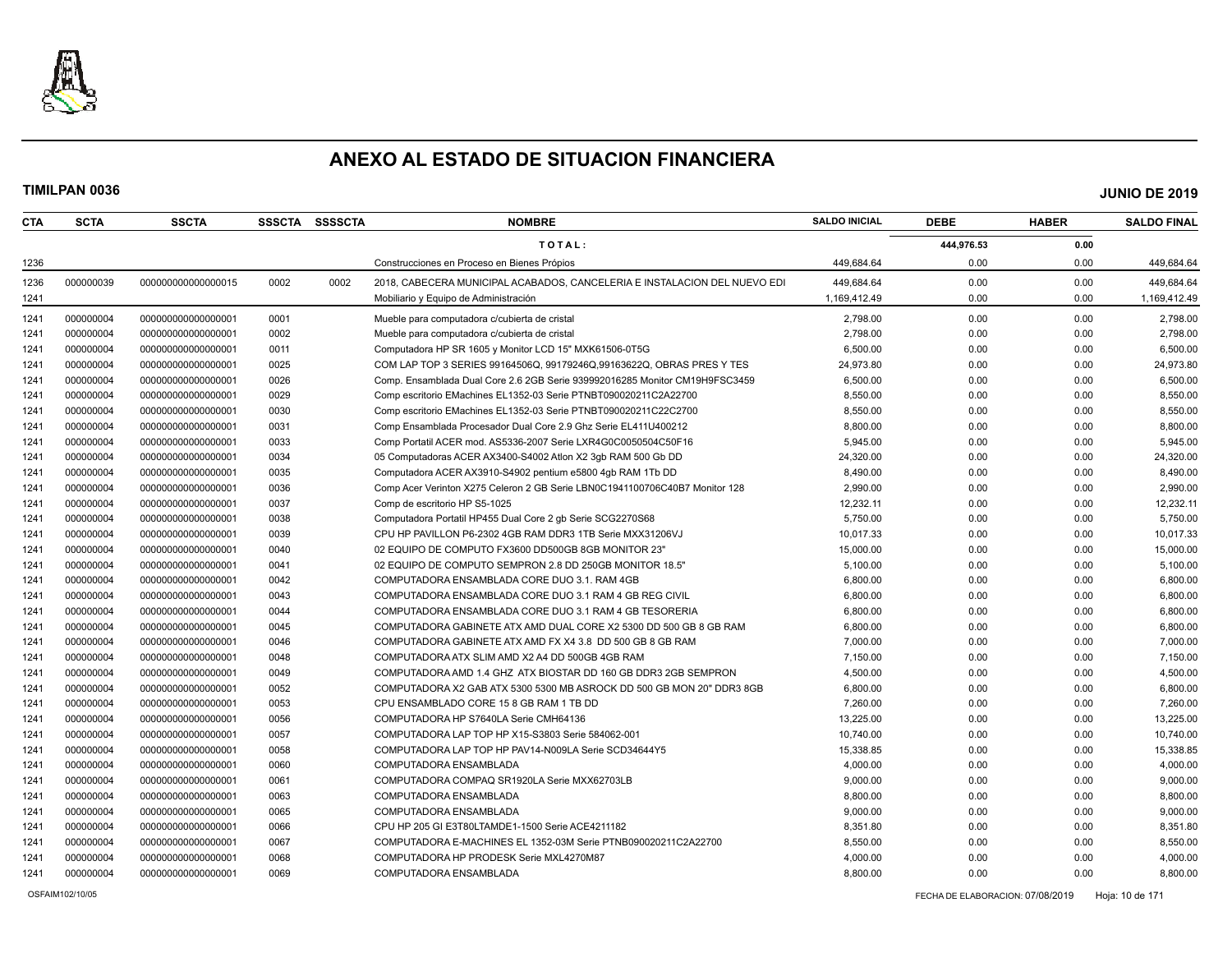

| <b>CTA</b> | <b>SCTA</b> | <b>SSCTA</b>       | <b>SSSCTA</b> | <b>SSSSCTA</b> | <b>NOMBRE</b>                                                                 | <b>SALDO INICIAL</b> | <b>DEBE</b> | <b>HABER</b> | <b>SALDO FINAL</b> |
|------------|-------------|--------------------|---------------|----------------|-------------------------------------------------------------------------------|----------------------|-------------|--------------|--------------------|
| 1241       | 000000004   | 00000000000000001  | 0070          |                | RED DE EQUIPO DE COMPUTO                                                      | 20,700.00            | 0.00        | 0.00         | 20,700.00          |
| 1241       | 000000004   | 00000000000000001  | 0072          |                | COMPUTADORA ENSAMBLADA DIR DESARROLLO ECONOMICO                               | 4,000.00             | 0.00        | 0.00         | 4,000.00           |
| 1241       | 000000004   | 00000000000000001  | 0073          |                | CPU TODO EN UNO LENOVO AIO MOD 10K4000ALM SERIE MP09Y4J2 - MP10RX0K           | 13,949.30            | 0.00        | 0.00         | 13,949.30          |
| 1241       | 000000004   | 00000000000000001  | 0074          |                | 03 COMPUTADORA ENSAMBLADA TARJETA MADRE GIGABYTE B150M DDR3                   | 32,271.42            | 0.00        | 0.00         | 32,271.42          |
| 1241       | 000000004   | 00000000000000001  | 0075          |                | 09 COMPUTADORA ENSAMBLADA TARJETA MADRE GIGABYTE B150M INTEL COREI3           | 78,300.00            | 0.00        | 0.00         | 78,300.00          |
| 1241       | 000000004   | 00000000000000001  | 0076          |                | LAP TOP HP 14-AM00-1LA No. serie 5CG6185CYM                                   | 6,502.64             | 0.00        | 0.00         | 6,502.64           |
| 1241       | 000000004   | 00000000000000001  | 0077          |                | LAP TOP HP Serie 5CG6042B9T (DONACION)                                        | 5,000.00             | 0.00        | 0.00         | 5,000.00           |
| 1241       | 000000004   | 00000000000000002  | 0003          |                | Impreso EPSON LX 300 PWS PARAL. serial 0+2C con cable bidireccional           | 5,447.51             | 0.00        | 0.00         | 5,447.51           |
| 1241       | 000000004   | 00000000000000002  | 0009          |                | Impresora HP Laser Jet 1020                                                   | 1,699.00             | 0.00        | 0.00         | 1,699.00           |
| 1241       | 000000004   | 00000000000000002  | 0010          |                | IMPRESORA HP LASERJET 1020, TESORERIA, FAC, 327, 02/10/2007                   | 1,896.68             | 0.00        | 0.00         | 1,896.68           |
| 1241       | 000000004   | 00000000000000002  | 0016          |                | Impresora LaserJet Pro HP 1102W (3) Series VNB3Q14815, VNB3S11260, VNB3Q15177 | 7,650.00             | 0.00        | 0.00         | 7,650.00           |
| 1241       | 000000004   | 00000000000000002  | 0018          |                | Impresora Samsumg Laser Color CLP Serie Z0B7BAGZ200256                        | 2,690.00             | 0.00        | 0.00         | 2,690.00           |
| 1241       | 000000004   | 00000000000000002  | 0020          |                | Impresora HP 3050 Inalámbrica Multifuncional                                  | 3,999.99             | 0.00        | 0.00         | 3,999.99           |
| 1241       | 000000004   | 00000000000000002  | 0022          |                | SCANER FUJITZU FI6230Z DUPLEX 1 CAMA PLANA PA03630-B555 Serie 401764          | 32,398.80            | 0.00        | 0.00         | 32,398.80          |
| 1241       | 000000004   | 00000000000000002  | 0024          |                | Impresora Multifuncional Brother J140W                                        | 2,500.00             | 0.00        | 0.00         | 2,500.00           |
| 1241       | 000000004   | 00000000000000002  | 0025          |                | MULTIFUNCIONAL EPSON L210 C/SISTEMA DE TINTA CONTINUA                         | 3,200.00             | 0.00        | 0.00         | 3,200.00           |
| 1241       | 000000004   | 00000000000000002  | 0026          |                | MULTIFUNCIONAL LASER HP 1132 IMPRESORA COPIADORA ESCANER                      | 2,700.00             | 0.00        | 0.00         | 2,700.00           |
| 1241       | 000000004   | 00000000000000002  | 0027          |                | IMPRESORA EPSON L300 SISTEMA CONTINUO                                         | 2,760.00             | 0.00        | 0.00         | 2,760.00           |
| 1241       | 000000004   | 00000000000000002  | 0029          |                | IMPRESORA HP1005 Serie VND3116061                                             | 2,550.00             | 0.00        | 0.00         | 2,550.00           |
| 1241       | 000000004   | 00000000000000002  | 0030          |                | IMPRESORA EPSON P-3640 Serie FSZY017620                                       | 3,000.00             | 0.00        | 0.00         | 3,000.00           |
| 1241       | 000000004   | 00000000000000002  | 0032          |                | IMPRESORA LASER JET PRO HP 200 COLOR Serie VNB3B28533                         | 7,080.08             | 0.00        | 0.00         | 7,080.08           |
| 1241       | 000000004   | 00000000000000002  | 0033          |                | PROYECTOR BENQ 3000 LUM XGA Serie PDP1E02386000                               | 10,865.88            | 0.00        | 0.00         | 10,865.88          |
| 1241       | 000000004   | 00000000000000002  | 0034          |                | PANTALLA DE PARED                                                             | 7,485.18             | 0.00        | 0.00         | 7,485.18           |
| 1241       | 000000004   | 00000000000000002  | 0035          |                | VIDEOPROYECTOR SONY VPL-E57 Serie P-90950300                                  | 7,000.00             | 0.00        | 0.00         | 7,000.00           |
| 1241       | 000000004   | 00000000000000002  | 0036          |                | SCANNER CAMA BAJA FIJITZU fi-5220 C Serie 003040                              | 10,000.00            | 0.00        | 0.00         | 10,000.00          |
| 1241       | 000000004   | 00000000000000002  | 0037          |                | MULTIFUNCIONAL BROTHER MFC-J485DW SERIE U64066G5H291873 Y U64066G5H29347      | 6,000.01             | 0.00        | 0.00         | 6,000.01           |
| 1241       | 000000004   | 00000000000000002  | 0038          |                | MULTIFUNCIONAL BROTHER MFC-450DW SERIE U63553D5F150743                        | 3,000.00             | 0.00        | 0.00         | 3,000.00           |
| 1241       | 000000004   | 00000000000000002  | 0040          |                | IMPRESORA TINTA EPSON MOD L800 SERIE Q7ZK034058                               | 6,881.94             | 0.00        | 0.00         | 6,881.94           |
| 1241       | 000000004   | 00000000000000002  | 0041          |                | IMPRESORA MULTIFUNCIONAL EPSON L575 Serie 1X98Y043135                         | 3,800.00             | 0.00        | 0.00         | 3,800.00           |
| 1241       | 000000004   | 00000000000000002  | 0042          |                | VIDEO PROYECTOR EPSON Serie WDRK6305234 (Donación)                            | 3,000.00             | 0.00        | 0.00         | 3,000.00           |
| 1241       | 000000004   | 00000000000000002  | 0043          |                | IMPRESORA EPSON L805 SERIE W7TK017535                                         | 6,400.01             | 0.00        | 0.00         | 6,400.01           |
| 1241       | 000000004   | 000000000000000003 | 0007          |                | Cámara Fotográfica Canon A480 10mpx Serie 3474B001 Fact. 50211-B PPC La Sev   | 2,300.00             | 0.00        | 0.00         | 2,300.00           |
| 1241       | 000000004   | 000000000000000003 | 0008          |                | Cámara Fotogr. Sony 10Mp DSC-S1900 (2) series S01-5038800-A /S01-5006598-J    | 2,300.00             | 0.00        | 0.00         | 2,300.00           |
| 1241       | 000000004   | 00000000000000003  | 0010          |                | CAMARA DIGITAL NIKON MOD D3200 C/LENTE 18-55 MM                               | 11,020.00            | 0.00        | 0.00         | 11,020.00          |
| 1241       | 000000004   | 000000000000000004 | 0002          |                | MAQUINA DE ESCRIBIR OLYMPIA                                                   | 3,000.00             | 0.00        | 0.00         | 3,000.00           |
| 1241       | 000000004   | 000000000000000004 | 0005          |                | MAQUINA DE ESCRIBIR OLIVETTI MOD ET1250MD Serie 365226                        | 4,400.00             | 0.00        | 0.00         | 4,400.00           |
| 1241       | 000000004   | 000000000000000004 | 0006          |                | Conmutador Telefónico NEC SL1000 c/tarjeta de expansión y respaldo de energ   | 25,740.40            | 0.00        | 0.00         | 25,740.40          |
| 1241       | 000000004   | 00000000000000004  | 0007          |                | Central Telefónica serie EATC056718                                           | 30,829.12            | 0.00        | 0.00         | 30,829.12          |
| 1241       | 000000004   | 00000000000000004  | 0008          |                | BAFLE AMPLIFICADOR ACTIVO J&B SB145 Serie ER201404                            | 4,625.03             | 0.00        | 0.00         | 4,625.03           |
| 1241       | 000000004   | 000000000000000004 | 0009          |                | EQUIPO DE SONIDO PEGASUS ALIEN PROAUDIO (Donación)                            | 3,500.00             | 0.00        | 0.00         | 3,500.00           |
| 1241       | 000000004   | 000000000000000004 | 0010          |                | PANTALLA LED 40" SAMSUMG Serie 06a63cfhb00139 (Donación)                      | 5,000.00             | 0.00        | 0.00         | 5,000.00           |
| 1241       | 000000004   | 00000000000000005  | 0001          |                | TELEVISION SONY KV21R22/5 B004552                                             | 5,000.00             | 0.00        | 0.00         | 5,000.00           |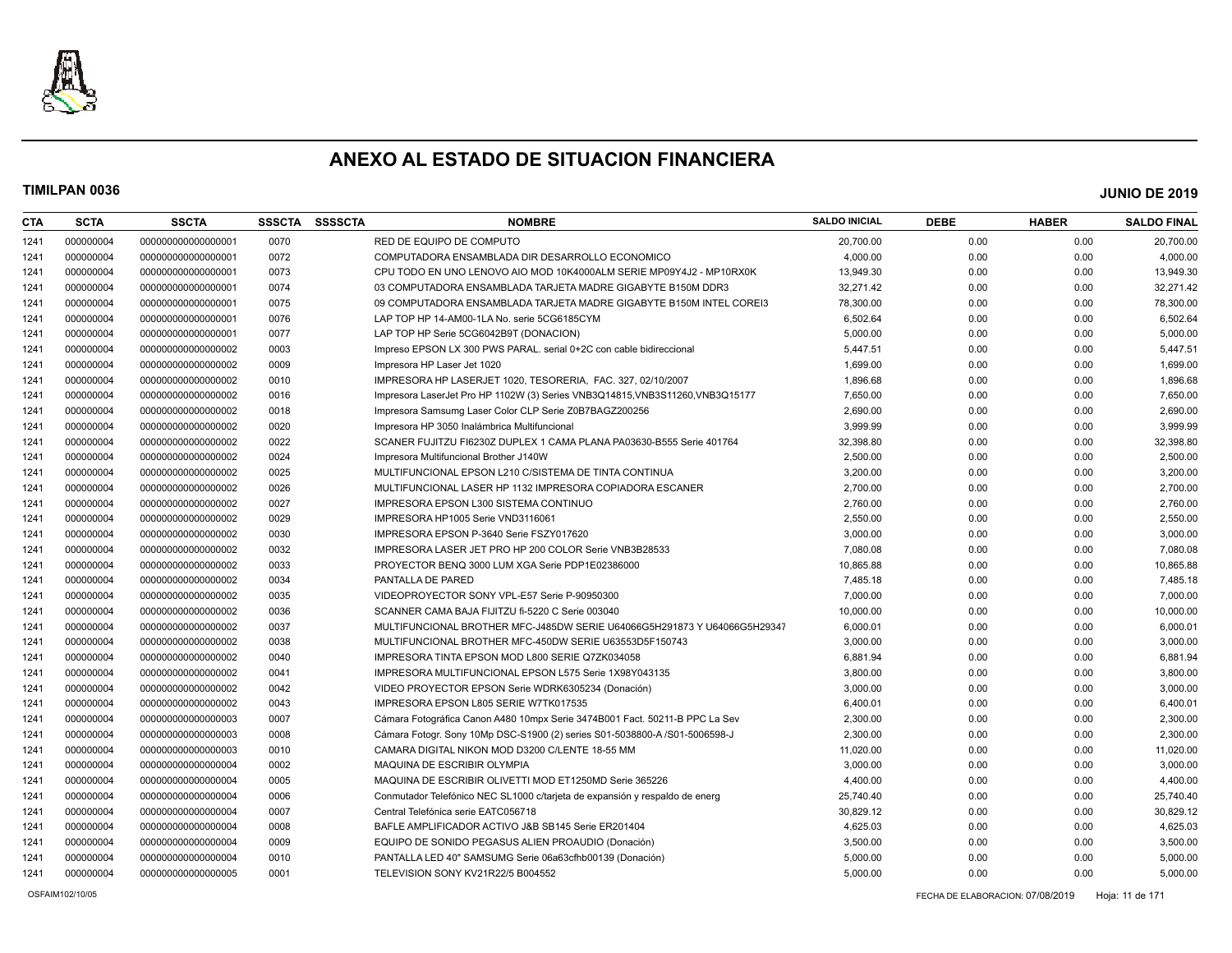

| <b>CTA</b> | <b>SCTA</b> | <b>SSCTA</b>       | <b>SSSCTA</b> | <b>SSSSCTA</b> | <b>NOMBRE</b>                                                      | <b>SALDO INICIAL</b> | <b>DEBE</b> | <b>HABER</b> | <b>SALDO FINAL</b> |
|------------|-------------|--------------------|---------------|----------------|--------------------------------------------------------------------|----------------------|-------------|--------------|--------------------|
| 1241       | 000000004   | 00000000000000005  | 0002          |                | MINICOMPONENTE PANASONIC CATM900 DVD SERIE SPSQBD001862R           | 6,400.00             | 0.00        | 0.00         | 6,400.00           |
| 1241       | 000000004   | 00000000000000005  | 0003          |                | ECUALIZADOR 31 BANDAS POR CANAL BERINGHER F803102 N0535003165      | 2,084.00             | 0.00        | 0.00         | 2,084.00           |
| 1241       | 000000004   | 00000000000000005  | 0004          |                | PIANO BARRA METALICA WAGNER OC2611                                 | 2,000.00             | 0.00        | 0.00         | 2,000.00           |
| 1241       | 000000004   | 00000000000000005  | 0005          |                | <b>MAMPARA</b>                                                     | 3,700.00             | 0.00        | 0.00         | 3,700.00           |
| 1241       | 000000004   | 00000000000000005  | 0006          |                | AMPLIFICADOR BACK STAGE DSP-40 7501000113477                       | 14,000.00            | 0.00        | 0.00         | 14,000.00          |
| 1241       | 000000004   | 00000000000000005  | 0007          |                | MEZCLADORA MACKIE 1402-VLZ3 2033917 AVEN0163                       | 5,999.98             | 0.00        | 0.00         | 5,999.98           |
| 1241       | 000000004   | 00000000000000005  | 0008          |                | BAFLE 2 VIAS 1x15" DRIVER JBL JRX115 SERIE 96121                   | 3,040.00             | 0.00        | 0.00         | 3,040.00           |
| 1241       | 000000004   | 00000000000000005  | 0009          |                | BAFLE 2 VIAS 1x15" DRIVER JBL JRX115 SERIE 92728                   | 3,040.00             | 0.00        | 0.00         | 3,040.00           |
| 1241       | 000000004   | 00000000000000005  | 0010          |                | BAFLE 2 VIAS 1x15" DRIVER JBL JRX115 SERIE 75479                   | 3,040.00             | 0.00        | 0.00         | 3,040.00           |
| 1241       | 000000004   | 00000000000000005  | 0011          |                | BAFLE 2 VIAS 1x15" DRIVER JBL JRX115 SERIE 72217                   | 3,040.00             | 0.00        | 0.00         | 3,040.00           |
| 1241       | 000000004   | 00000000000000005  | 0012          |                | <b>CABLE PARA BOCINAS</b>                                          | 2,800.00             | 0.00        | 0.00         | 2,800.00           |
| 1241       | 000000004   | 00000000000000005  | 0013          |                | RACK DE 16 ESPACIOS                                                | 3,088.00             | 0.00        | 0.00         | 3,088.00           |
| 1241       | 000000004   | 00000000000000005  | 0014          |                | PEDESTAL DE CROMO                                                  | 2,400.00             | 0.00        | 0.00         | 2,400.00           |
| 1241       | 000000004   | 00000000000000005  | 0015          |                | EQUIPO DE SONIDO C/CONSOLA PEAVEY MOD XR696F SERIE K0268052 Y ACC. | 24,144.00            | 0.00        | 0.00         | 24,144.00          |
| 1241       | 000000006   | 00000000000000001  | 0001          |                | Escritorio secretarial                                             | 3,680.00             | 0.00        | 0.00         | 3,680.00           |
| 1241       | 000000006   | 00000000000000001  | 0002          |                | Escritorio secretarial                                             | 3,680.00             | 0.00        | 0.00         | 3,680.00           |
| 1241       | 000000006   | 00000000000000001  | 0003          |                | Escritorio secretarial                                             | 3,680.00             | 0.00        | 0.00         | 3,680.00           |
| 1241       | 000000006   | 00000000000000001  | 0004          |                | Escritorio secretarial                                             | 3,680.00             | 0.00        | 0.00         | 3,680.00           |
| 1241       | 000000006   | 00000000000000001  | 0005          |                | Escritorio secretarial                                             | 3,680.00             | 0.00        | 0.00         | 3,680.00           |
| 1241       | 000000006   | 000000000000000001 | 0006          |                | Archivero para oficina                                             | 3,450.00             | 0.00        | 0.00         | 3,450.00           |
| 1241       | 000000006   | 00000000000000001  | 0007          |                | Archivero para oficina                                             | 3,450.00             | 0.00        | 0.00         | 3,450.00           |
| 1241       | 000000006   | 00000000000000001  | 0008          |                | Archivero para oficina                                             | 3,450.00             | 0.00        | 0.00         | 3,450.00           |
| 1241       | 000000006   | 00000000000000001  | 0011          |                | Engargoladora Dual T. Binder                                       | 5,870.00             | 0.00        | 0.00         | 5,870.00           |
| 1241       | 000000006   | 00000000000000001  | 0012          |                | ENGARGOLADORA CERRADORA Y PERFORADORA MINI WIRE                    | 3,315.00             | 0.00        | 0.00         | 3,315.00           |
| 1241       | 000000006   | 00000000000000001  | 0019          |                | 7 ESCRITORIOS PARA EL CABILDO EN DIF MEDIDAS SEGUN FACT 411        | 10,020.00            | 0.00        | 0.00         | 10,020.00          |
| 1241       | 000000006   | 00000000000000001  | 0020          |                | Archivero de Metal Printaform c/4 cajones t/oficio Almendra        | 3,568.87             | 0.00        | 0.00         | 3,568.87           |
| 1241       | 000000006   | 00000000000000001  | 0021          |                | ESCRITORIO DE 1.80 M x 0.80 M DE MADERA DE ENCINO                  | 5,104.00             | 0.00        | 0.00         | 5,104.00           |
| 1241       | 000000006   | 00000000000000001  | 0024          |                | TERMINAL DE HUELLA BIONET MULTIMEDIA                               | 3,200.00             | 0.00        | 0.00         | 3,200.00           |
| 1241       | 000000006   | 00000000000000001  | 0025          |                | ESCRITORIO JAN018 4 CAJONES 1.80 X 1.80                            | 2,950.01             | 0.00        | 0.00         | 2,950.01           |
| 1241       | 000000006   | 00000000000000001  | 0026          |                | SILLA PIEL ESCOCIA                                                 | 5,598.00             | 0.00        | 0.00         | 5,598.00           |
| 1241       | 000000006   | 00000000000000001  | 0027          |                | ARCHIVERO URUAPAN C/4 CAJONES ESQ CURVA                            | 2,950.00             | 0.00        | 0.00         | 2,950.00           |
| 1241       | 000000006   | 00000000000000001  | 0029          |                | SILLA PIEL ESCOCIA PARA SECRETARIO MPAL                            | 2,799.00             | 0.00        | 0.00         | 2,799.00           |
| 1241       | 000000006   | 00000000000000001  | 0030          |                | ARCHIVERO CAFE 3 GAVETAS                                           | 3,000.00             | 0.00        | 0.00         | 3,000.00           |
| 1241       | 000000006   | 00000000000000001  | 0031          |                | <b>ESCRITORIO METALICO</b>                                         | 3,680.00             | 0.00        | 0.00         | 3,680.00           |
| 1241       | 000000006   | 00000000000000001  | 0032          |                | <b>LOCKER METALICO</b>                                             | 1,800.00             | 0.00        | 0.00         | 1,800.00           |
| 1241       | 000000006   | 00000000000000001  | 0033          |                | <b>ESCRITORIO METALICO 2 GAVETAS</b>                               | 3,680.00             | 0.00        | 0.00         | 3,680.00           |
| 1241       | 000000006   | 00000000000000001  | 0034          |                | ARCHIVERO DE MADERA 4 GAVETAS                                      | 2,569.10             | 0.00        | 0.00         | 2,569.10           |
| 1241       | 000000006   | 00000000000000001  | 0035          |                | <b>MESA ESCRITORIO</b>                                             | 2,200.00             | 0.00        | 0.00         | 2,200.00           |
| 1241       | 000000006   | 00000000000000001  | 0036          |                | <b>ESCRITORIO EJECUTIVO</b>                                        | 3,680.00             | 0.00        | 0.00         | 3,680.00           |
| 1241       | 000000006   | 00000000000000001  | 0037          |                | <b>ARCHIVERO</b>                                                   | 3,000.00             | 0.00        | 0.00         | 3,000.00           |
| 1241       | 000000006   | 00000000000000001  | 0038          |                | <b>ESCRITORIO 2 CAJONES</b>                                        | 3,200.00             | 0.00        | 0.00         | 3,200.00           |
| 1241       | 000000006   | 00000000000000001  | 0040          |                | <b>ESCRITORIO METALICO</b>                                         | 2,800.00             | 0.00        | 0.00         | 2,800.00           |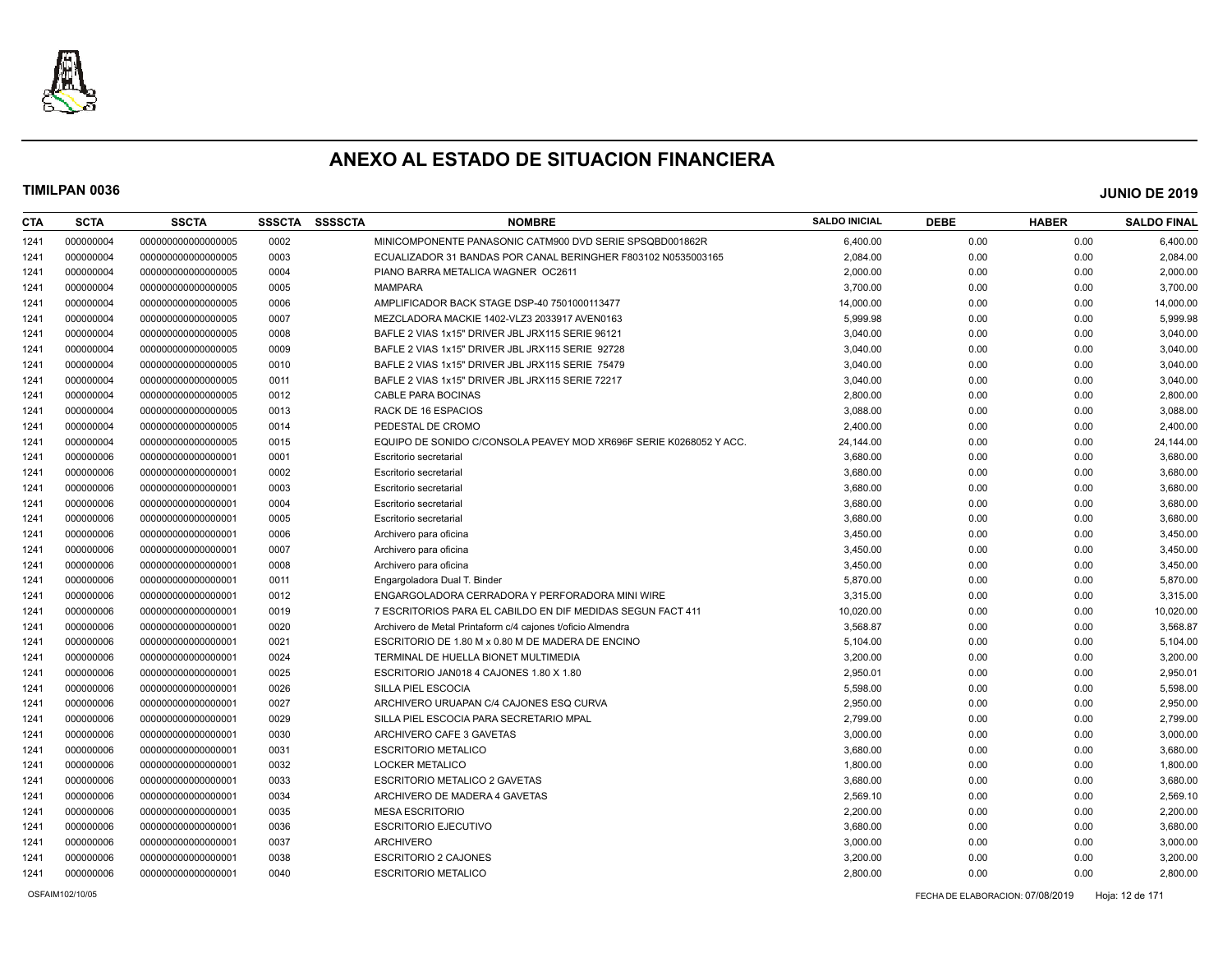

| CTA  | <b>SCTA</b> | <b>SSCTA</b>       | <b>SSSCTA</b> | <b>SSSSCTA</b> | <b>NOMBRE</b>                                       | <b>SALDO INICIAL</b> | <b>DEBE</b> | <b>HABER</b> | <b>SALDO FINAL</b> |
|------|-------------|--------------------|---------------|----------------|-----------------------------------------------------|----------------------|-------------|--------------|--------------------|
| 1241 | 000000006   | 00000000000000001  | 0041          |                | <b>ESCRITORIO 5 CAJONES</b>                         | 2.600.00             | 0.00        | 0.00         | 2,600.00           |
| 1241 | 000000006   | 00000000000000001  | 0042          |                | ARCHIVERO AGLOMERADO                                | 2,000.00             | 0.00        | 0.00         | 2,000.00           |
| 1241 | 000000006   | 00000000000000001  | 0043          |                | <b>ESCRITORIO ROAL</b>                              | 3,680.00             | 0.00        | 0.00         | 3,680.00           |
| 1241 | 000000006   | 00000000000000001  | 0044          |                | ESCRITORIO EJECUTIVO CON CREDENZA                   | 9,570.68             | 0.00        | 0.00         | 9,570.68           |
| 1241 | 000000006   | 00000000000000001  | 0045          |                | <b>MESA REDONDA</b>                                 | 2,593.53             | 0.00        | 0.00         | 2,593.53           |
| 1241 | 000000006   | 00000000000000001  | 0046          |                | MODULO DE 3 PLAZAS TAPIZADO EN TELA                 | 2,740.20             | 0.00        | 0.00         | 2,740.20           |
| 1241 | 000000006   | 00000000000000001  | 0047          |                | SILLA EJECUTIVA NEGRA CON RUEDAS                    | 2,384.93             | 0.00        | 0.00         | 2,384.93           |
| 1241 | 000000006   | 000000000000000001 | 0048          |                | ARCHIVERO 4 CAJONES SAGITARIO T/OFICIO COLOR MARFIL | 3,064.00             | 0.00        | 0.00         | 3,064.00           |
| 1241 | 000000006   | 00000000000000001  | 0049          |                | ESCRITORIO L TRIO MOD 0737                          | 2,915.85             | 0.00        | 0.00         | 2,915.85           |
| 1241 | 000000006   | 00000000000000001  | 0050          |                | ESCRITORIO METALICO 4 CAJONES                       | 3,680.00             | 0.00        | 0.00         | 3,680.00           |
| 1241 | 000000006   | 00000000000000001  | 0051          |                | ARCHIVERO DE MADERA 4 CAJONES                       | 3,200.00             | 0.00        | 0.00         | 3,200.00           |
| 1241 | 000000006   | 00000000000000001  | 0052          |                | LIBRERO DE MADERA                                   | 3,800.00             | 0.00        | 0.00         | 3,800.00           |
| 1241 | 000000006   | 000000000000000001 | 0053          |                | ARCHIVERO DE MADERA 4 CAJONES                       | 10,000.00            | 0.00        | 0.00         | 10,000.00          |
| 1241 | 000000006   | 00000000000000001  | 0054          |                | VITRINA 2 ENTREPAÑOS                                | 3.000.00             | 0.00        | 0.00         | 3,000.00           |
| 1241 | 000000006   | 00000000000000001  | 0055          |                | SILLA SECRETARIAL NEGRA 15 PZAS                     | 22,500.00            | 0.00        | 0.00         | 22,500.00          |
| 1241 | 000000006   | 00000000000000001  | 0056          |                | SILLON EJECUTIVO                                    | 2,500.00             | 0.00        | 0.00         | 2,500.00           |
| 1241 | 000000006   | 00000000000000001  | 0057          |                | JUEGO DE SALA DE 3 PIEZAS                           | 5,000.00             | 0.00        | 0.00         | 5,000.00           |
| 1241 | 000000006   | 000000000000000001 | 0058          |                | <b>MESA DE CENTRO</b>                               | 2,000.00             | 0.00        | 0.00         | 2,000.00           |
| 1241 | 000000006   | 00000000000000001  | 0059          |                | ARCHIVERO DE MADERA                                 | 2,000.00             | 0.00        | 0.00         | 2,000.00           |
| 1241 | 000000006   | 00000000000000001  | 0060          |                | ARCHIVERO 4 GAVETAS                                 | 2,000.00             | 0.00        | 0.00         | 2,000.00           |
| 1241 | 000000006   | 00000000000000001  | 0061          |                | MUEBLE DE MADERA                                    | 2,000.00             | 0.00        | 0.00         | 2,000.00           |
| 1241 | 000000006   | 00000000000000001  | 0062          |                | LIBRERO DE MADERA                                   | 2,000.00             | 0.00        | 0.00         | 2,000.00           |
| 1241 | 000000006   | 00000000000000001  | 0063          |                | ARCHIVERO DE 4 GAVETAS                              | 2,000.00             | 0.00        | 0.00         | 2,000.00           |
| 1241 | 000000006   | 00000000000000001  | 0064          |                | <b>MESA ESCRITORIO</b>                              | 2,500.00             | 0.00        | 0.00         | 2,500.00           |
| 1241 | 000000006   | 00000000000000001  | 0065          |                | <b>ESTANTE METALICO DE 2 GAVETAS</b>                | 2,000.00             | 0.00        | 0.00         | 2,000.00           |
| 1241 | 000000006   | 00000000000000001  | 0066          |                | ARCHIVERO DE 4 GAVETAS                              | 3,680.00             | 0.00        | 0.00         | 3,680.00           |
| 1241 | 000000006   | 00000000000000001  | 0067          |                | ARCHIVERO ROAL DE 4 GAVETAS                         | 2,580.00             | 0.00        | 0.00         | 2,580.00           |
| 1241 | 000000006   | 00000000000000001  | 0068          |                | MUEBLE SECRETARIAL 4 CAJONES                        | 4,000.00             | 0.00        | 0.00         | 4,000.00           |
| 1241 | 000000006   | 00000000000000001  | 0069          |                | ESCRITORIO ROAL DE 4 GAVETAS                        | 3,680.00             | 0.00        | 0.00         | 3,680.00           |
| 1241 | 000000006   | 00000000000000001  | 0070          |                | ARCHIVERO ROAL DE 4 GAVETAS                         | 3,680.00             | 0.00        | 0.00         | 3,680.00           |
| 1241 | 000000006   | 00000000000000001  | 0071          |                | <b>LIBRERO CAFE</b>                                 | 4,500.00             | 0.00        | 0.00         | 4,500.00           |
| 1241 | 000000006   | 00000000000000001  | 0072          |                | SILLON EJECUTIVO                                    | 1,500.00             | 0.00        | 0.00         | 1,500.00           |
| 1241 | 000000006   | 00000000000000001  | 0073          |                | SALA DE VINIL CAFE                                  | 4,000.00             | 0.00        | 0.00         | 4,000.00           |
| 1241 | 000000006   | 00000000000000001  | 0074          |                | ESCRITORIO METALICO DE 3 GAVETAS                    | 3,000.00             | 0.00        | 0.00         | 3,000.00           |
| 1241 | 000000006   | 00000000000000001  | 0075          |                | <b>ESCRITORIO METALICO DE 3 GAVETAS</b>             | 3,000.00             | 0.00        | 0.00         | 3,000.00           |
| 1241 | 000000006   | 00000000000000001  | 0076          |                | ESCRITORIO CAFE 4 CAJONES 2 PZAS                    | 5,600.00             | 0.00        | 0.00         | 5,600.00           |
| 1241 | 000000006   | 00000000000000001  | 0077          |                | MESA DE MADERA CAFE 2 PZAS                          | 2,200.00             | 0.00        | 0.00         | 2,200.00           |
| 1241 | 000000006   | 00000000000000001  | 0078          |                | ARCHIVERO METALICO 3 GAVETAS BEIGE                  | 2,800.00             | 0.00        | 0.00         | 2,800.00           |
| 1241 | 000000006   | 000000000000000001 | 0079          |                | ARCHIVERO CAFE DE 4 GAVETAS                         | 3,000.00             | 0.00        | 0.00         | 3,000.00           |
| 1241 | 000000006   | 000000000000000001 | 0080          |                | GABINETE METALICO 5 ENTREPAÑOS                      | 2,500.00             | 0.00        | 0.00         | 2,500.00           |
| 1241 | 000000006   | 00000000000000001  | 0081          |                | ARCHIVERO METALICO NEGRO                            | 3,000.00             | 0.00        | 0.00         | 3,000.00           |
| 1241 | 000000006   | 00000000000000001  | 0082          |                | ARCHIVERO 4 GAVETAS                                 | 3,860.00             | 0.00        | 0.00         | 3,860.00           |
|      |             |                    |               |                |                                                     |                      |             |              |                    |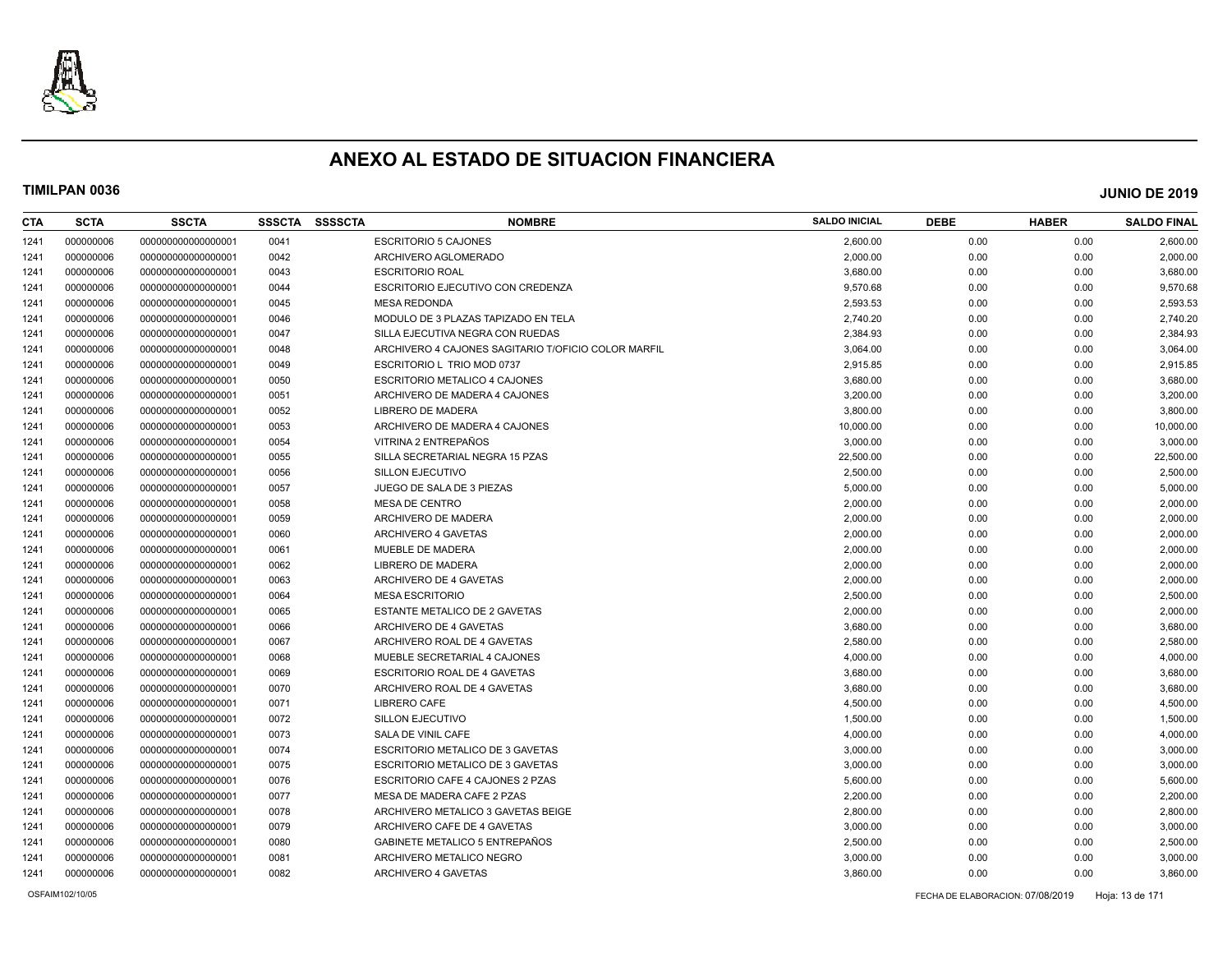

| CTA  | <b>SCTA</b> | <b>SSCTA</b>       | <b>SSSCTA</b> | <b>SSSSCTA</b> | <b>NOMBRE</b>                                                           | <b>SALDO INICIAL</b> | <b>DEBE</b> | <b>HABER</b> | <b>SALDO FINAL</b> |
|------|-------------|--------------------|---------------|----------------|-------------------------------------------------------------------------|----------------------|-------------|--------------|--------------------|
| 1241 | 000000006   | 000000000000000001 | 0083          |                | ARCHIVERO 4 GAVETAS                                                     | 3,860.00             | 0.00        | 0.00         | 3,860.00           |
| 1241 | 000000006   | 000000000000000001 | 0084          |                | ARCHIVERO 4 GAVETAS                                                     | 3,860.00             | 0.00        | 0.00         | 3,860.00           |
| 1241 | 000000006   | 000000000000000001 | 0085          |                | <b>ESCRITORIO EJECUTIVO</b>                                             | 2,200.00             | 0.00        | 0.00         | 2,200.00           |
| 1241 | 000000006   | 000000000000000001 | 0086          |                | <b>ESCRTORIO SECRETARIAL</b>                                            | 1,500.00             | 0.00        | 0.00         | 1,500.00           |
| 1241 | 000000006   | 000000000000000001 | 0087          |                | <b>ESCRITORIO DE MADERA</b>                                             | 3,680.00             | 0.00        | 0.00         | 3,680.00           |
| 1241 | 000000006   | 000000000000000001 | 0088          |                | <b>ESCRITORIO EJECUTIVO METALICO</b>                                    | 3,500.00             | 0.00        | 0.00         | 3,500.00           |
| 1241 | 000000006   | 000000000000000001 | 0089          |                | <b>MESA PARA COMPUTADORA</b>                                            | 2,500.00             | 0.00        | 0.00         | 2,500.00           |
| 1241 | 000000006   | 00000000000000001  | 0090          |                | ARCHIVERO 4 GAVETAS                                                     | 2,400.00             | 0.00        | 0.00         | 2,400.00           |
| 1241 | 000000006   | 000000000000000001 | 0091          |                | MUEBLE PARA COMPUTADORA                                                 | 2,798.00             | 0.00        | 0.00         | 2,798.00           |
| 1241 | 000000006   | 00000000000000001  | 0092          |                | ESTANTE METALICO 6 GAVETAS 6 PZAS                                       | 6,000.00             | 0.00        | 0.00         | 6,000.00           |
| 1241 | 000000006   | 000000000000000001 | 0094          |                | ARCHIVERO CAFE DE 4 GAVETAS                                             | 3,680.00             | 0.00        | 0.00         | 3,680.00           |
| 1241 | 000000006   | 000000000000000001 | 0095          |                | ARCHIVERO CAOBA DE 4 GAVETAS                                            | 3,680.00             | 0.00        | 0.00         | 3,680.00           |
| 1241 | 000000006   | 000000000000000001 | 0096          |                | ESCRITORIO METALICO DE 4 CAJONES                                        | 3,000.00             | 0.00        | 0.00         | 3,000.00           |
| 1241 | 000000006   | 000000000000000001 | 0097          |                | MOSTRADOR DE MADERA SEMICIRCULAR                                        | 5,000.00             | 0.00        | 0.00         | 5,000.00           |
| 1241 | 000000006   | 000000000000000001 | 0098          |                | <b>ESCRITORIO METALICO</b>                                              | 3,680.00             | 0.00        | 0.00         | 3,680.00           |
| 1241 | 000000006   | 000000000000000001 | 0099          |                | <b>MESA DE TRABAJO</b>                                                  | 1,200.00             | 0.00        | 0.00         | 1,200.00           |
| 1241 | 000000006   | 000000000000000001 | 0100          |                | <b>ESCRITORIO</b>                                                       | 2,860.00             | 0.00        | 0.00         | 2,860.00           |
| 1241 | 000000006   | 000000000000000001 | 0101          |                | ARCHIVERO DE MADERA                                                     | 3,000.00             | 0.00        | 0.00         | 3,000.00           |
| 1241 | 000000006   | 00000000000000001  | 0102          |                | <b>ESCRITORIO SECRETARIAL</b>                                           | 1,400.00             | 0.00        | 0.00         | 1,400.00           |
| 1241 | 000000006   | 000000000000000001 | 0103          |                | ARCHIVERO METALICO                                                      | 3,680.00             | 0.00        | 0.00         | 3,680.00           |
| 1241 | 000000006   | 000000000000000001 | 0104          |                | <b>ESTANTE METALICO</b>                                                 | 1,000.00             | 0.00        | 0.00         | 1,000.00           |
| 1241 | 000000006   | 000000000000000001 | 0105          |                | <b>ESCRITORIO SECRETARIAL FUTURA</b>                                    | 2,200.00             | 0.00        | 0.00         | 2,200.00           |
| 1241 | 000000006   | 00000000000000001  | 0107          |                | MUEBLE DE MADERA 2 PUERTAS                                              | 1,800.00             | 0.00        | 0.00         | 1,800.00           |
| 1241 | 000000006   | 000000000000000001 | 0108          |                | MESA DE MADERA RUSTICA                                                  | 10,413.28            | 0.00        | 0.00         | 10,413.28          |
| 1241 | 000000006   | 000000000000000001 | 0109          |                | MESA 1.20 x 0.75 M                                                      | 1,200.00             | 0.00        | 0.00         | 1,200.00           |
| 1241 | 000000006   | 000000000000000001 | 0110          |                | LIBRERO DE MADERA                                                       | 3,000.00             | 0.00        | 0.00         | 3,000.00           |
| 1241 | 000000006   | 000000000000000001 | 0111          |                | LIBRERO METALICO NACIONAL                                               | 3,000.00             | 0.00        | 0.00         | 3,000.00           |
| 1241 | 000000006   | 000000000000000001 | 0112          |                | <b>MESA DE MADERA</b>                                                   | 3,422.00             | 0.00        | 0.00         | 3,422.00           |
| 1241 | 000000006   | 000000000000000001 | 0113          |                | ARCHIVERO DE 4 GAVETAS DE 45.5x60.5x135 CMS COLOR ARENA                 | 17,607.18            | 0.00        | 0.00         | 17,607.18          |
| 1242 |             |                    |               |                | Mobiliario y Equipo Educacional y Recreativo                            | 31,681.85            | 0.00        | 0.00         | 31,681.85          |
| 1242 | 000000001   | 000000000000000001 | 0001          |                | Podium Metálico                                                         | 9,522.00             | 0.00        | 0.00         | 9,522.00           |
| 1242 | 000000001   | 000000000000000001 | 0002          |                | Podium de madera                                                        | 3.000.00             | 0.00        | 0.00         | 3,000.00           |
| 1242 | 000000001   | 000000000000000001 | 0003          |                | Videoproyector VIEMSONIC MOD. PJD5112 Serie RLP094806911                | 9,430.00             | 0.00        | 0.00         | 9,430.00           |
| 1242 | 000000001   | 000000000000000001 | 0004          |                | <b>ESTANTE DE 5 GAVETAS</b>                                             | 1,000.00             | 0.00        | 0.00         | 1,000.00           |
| 1242 | 000000001   | 000000000000000001 | 0005          |                | PANTALLA DE TV LED SAMSUMG 32" Mod. UN32FH400SFXZX Serie 01XY3CSF101264 | 5,302.85             | 0.00        | 0.00         | 5,302.85           |
| 1242 | 000000001   | 00000000000000001  | 0006          |                | MINICOMPONENTE SONY Mod. HCD-EC77 Serie 311146                          | 3,427.00             | 0.00        | 0.00         | 3,427.00           |
| 1243 |             |                    |               |                | Equipo e Instrumental Médico y de Laboratorio                           | 32,300.00            | 0.00        | 0.00         | 32,300.00          |
| 1243 | 000000002   | 000000000000000001 | 0002          |                | CAMILLA AUTOMATICA PARA AMBULANCIA XIE-YXH-3B                           | 18,000.00            | 0.00        | 0.00         | 18,000.00          |
| 1243 | 000000002   | 000000000000000001 | 0003          |                | TANQUE DE OXIGENO 3 KG                                                  | 2,000.00             | 0.00        | 0.00         | 2,000.00           |
| 1243 | 000000002   | 00000000000000001  | 0004          |                | TANQUE DE OXIGENO 3 KG                                                  | 2,000.00             | 0.00        | 0.00         | 2,000.00           |
| 1243 | 000000002   | 00000000000000001  | 0005          |                | TANQUE DE OXIGENO 1 KG                                                  | 1,300.00             | 0.00        | 0.00         | 1,300.00           |
|      |             |                    |               |                |                                                                         |                      |             |              |                    |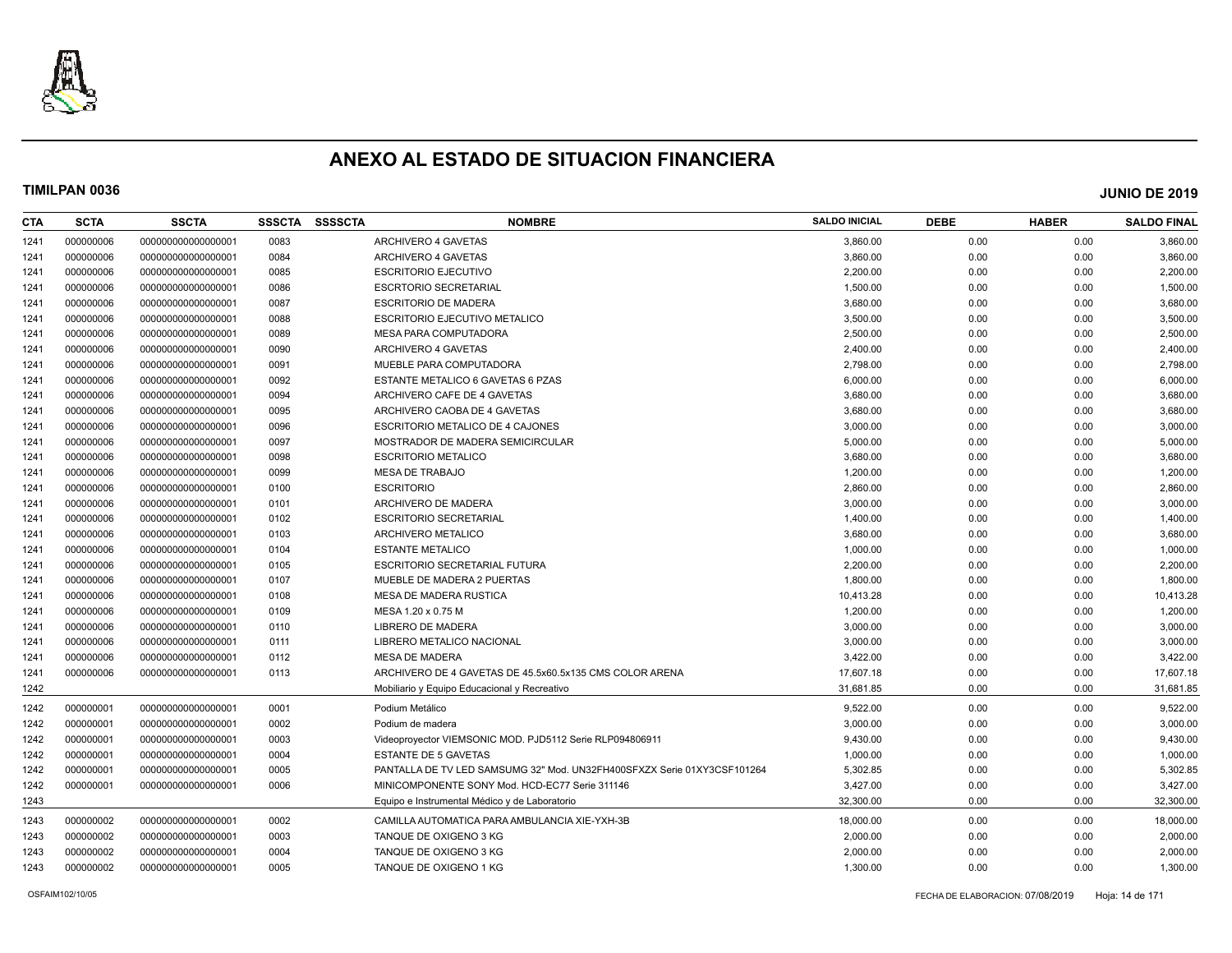

| CTA  | <b>SCTA</b> | <b>SSCTA</b>       | <b>SSSCTA</b> | <b>SSSSCTA</b> | <b>NOMBRE</b>                                                               | <b>SALDO INICIAL</b> | <b>DEBE</b> | <b>HABER</b> | <b>SALDO FINAL</b> |
|------|-------------|--------------------|---------------|----------------|-----------------------------------------------------------------------------|----------------------|-------------|--------------|--------------------|
| 1243 | 000000002   | 000000000000000001 | 0006          |                | CAMILLA MARINERA DE PLASTICO                                                | 1,200.00             | 0.00        | 0.00         | 1,200.00           |
| 1243 | 000000002   | 000000000000000001 | 0007          |                | <b>CAMILLA RIGIDA</b>                                                       | 1,500.00             | 0.00        | 0.00         | 1,500.00           |
| 1243 | 000000002   | 00000000000000001  | 0008          |                | <b>CAMILLA RIGIDA MADERA</b>                                                | 1,200.00             | 0.00        | 0.00         | 1,200.00           |
| 1243 | 000000002   | 000000000000000001 | 0009          |                | <b>CAMILLA RIGIDA</b>                                                       | 1,500.00             | 0.00        | 0.00         | 1,500.00           |
| 1243 | 000000002   | 00000000000000001  | 0010          |                | <b>CAMILLA DE PATIN</b>                                                     | 1,800.00             | 0.00        | 0.00         | 1,800.00           |
| 1243 | 000000002   | 00000000000000001  | 0011          |                | CAMILLA DE PATIN                                                            | 1,800.00             | 0.00        | 0.00         | 1,800.00           |
| 1244 |             |                    |               |                | Vehiculos y Equipo de Transporte                                            | 10,875,024.25        | 0.00        | 0.00         | 10,875,024.25      |
| 1244 | 000000002   | 000000000000000001 | 0001          |                | Camioneta Marca TOYOTA MOD 2006 4RUNNER SR5 V6 3F motor 1GR5258181          | 369,000.00           | 0.00        | 0.00         | 369,000.00         |
| 1244 | 000000002   | 000000000000000001 | 0002          |                | Auto Mca VW Tipo Pointer Mod. 2006 Mot BJY041272 CHASIS 9BWCC05W969862777   | 94.901.45            | 0.00        | 0.00         | 94,901.45          |
| 1244 | 000000002   | 000000000000000001 | 0005          |                | Motocicleta 150 cc Italika Mod FT-150 Año 2010 Serie 3SCPFTEE6A1021262      | 29,991.80            | 0.00        | 0.00         | 29,991.80          |
| 1244 | 000000002   | 00000000000000001  | 0006          |                | Patrulla Nissan D/cabina Mod 2011 Serie 3N6DD23TOBK043575 Motor KA24520754A | 309.000.00           | 0.00        | 0.00         | 309,000.00         |
| 1244 | 000000002   | 00000000000000001  | 0008          |                | Patrulla Nissan D/cabina M 2014 Serie 3an6dd23t7ek028270 Motor KA24-670770A | 295.500.00           | 0.00        | 0.00         | 295,500.00         |
| 1244 | 000000002   | 000000000000000001 | 0009          |                | Patrulla Aveo LS Serie 3G1TA5AF9EL214210 Mod. 2014 Motor Hecho en México    | 168,000.00           | 0.00        | 0.00         | 168,000.00         |
| 1244 | 000000002   | 000000000000000001 | 0010          |                | Patrulla Aveo LS Serie 3G1TA5AF8EL179952 Mod. 2014 Motor Hecho en México    | 168,000.00           | 0.00        | 0.00         | 168,000.00         |
| 1244 | 000000002   | 000000000000000002 | 0002          |                | CAMION CHEVROLET KODIAK BLANCO MOD 2004 SERIE                               | 417,000.00           | 0.00        | 0.00         | 417,000.00         |
| 1244 | 000000002   | 000000000000000002 | 0003          |                | CAMION CHEVROLET KODIAK BLANCO MOD 2004 SERIE                               | 417,000.00           | 0.00        | 0.00         | 417,000.00         |
| 1244 | 000000002   | 000000000000000002 | 0004          |                | <b>CAMION INTERNATIONAL</b>                                                 | 697.497.00           | 0.00        | 0.00         | 697,497.00         |
| 1244 | 000000002   | 000000000000000002 | 0005          |                | AMBULANCIA FORD E-150                                                       | 400,000.00           | 0.00        | 0.00         | 400,000.00         |
| 1244 | 000000002   | 000000000000000002 | 0008          |                | PATRULLA FORD LOBO 2005 SERIE 3FTEF172X5MA07737                             | 200,000.00           | 0.00        | 0.00         | 200,000.00         |
| 1244 | 000000002   | 000000000000000002 | 0009          |                | PATRULLA NISSAN D/CABINA 2010 SERIE 3N6DD23T9AK017935                       | 300,000.00           | 0.00        | 0.00         | 300,000.00         |
| 1244 | 000000002   | 000000000000000002 | 0010          |                | PATRULLA NISSAN D/CABINA 2010 SERIE 3N6DD23T9AK017944                       | 300,000.00           | 0.00        | 0.00         | 300,000.00         |
| 1244 | 000000002   | 000000000000000002 | 0011          |                | AMBULANCIA FORD ECONOLINE 2010 SERIE 1FTNE1EW7ADA70888                      | 400.000.00           | 0.00        | 0.00         | 400,000.00         |
| 1244 | 000000002   | 000000000000000002 | 0013          |                | PATRULLA FORD LOBO 2005 SERIE 3FTEF17241MA00188                             | 148,000.00           | 0.00        | 0.00         | 148,000.00         |
| 1244 | 000000002   | 00000000000000002  | 0014          |                | CAMIONETA DODGE RAM 1998 3B7HC16XXWM241168                                  | 20,000.00            | 0.00        | 0.00         | 20,000.00          |
| 1244 | 000000002   | 000000000000000002 | 0015          |                | AUTOMOVIL TSURU 1999 SERIE 3N1EB31S4XL125973                                | 35,000.00            | 0.00        | 0.00         | 35,000.00          |
| 1244 | 000000002   | 00000000000000002  | 0018          |                | CAMIONETA CHEVROLET PICK UP VINO 1991 SERIE 3GCEC20T4MM1336687              | 30,000.00            | 0.00        | 0.00         | 30,000.00          |
| 1244 | 000000002   | 000000000000000002 | 0020          |                | CAMION VOLTEO DODGE RAM SERIE 3B6WC66D3VM583221                             | 414.619.00           | 0.00        | 0.00         | 414,619.00         |
| 1244 | 000000002   | 000000000000000002 | 0021          |                | CAMION VOLTEO DODGE RAM SERIE L419298                                       | 417,000.00           | 0.00        | 0.00         | 417,000.00         |
| 1244 | 000000002   | 000000000000000002 | 0022          |                | CAMION COMPACTADOR INTERNATIONAL 2005 SERIE 3HAMPAFM45L159518               | 132,801.00           | 0.00        | 0.00         | 132,801.00         |
| 1244 | 000000002   | 000000000000000002 | 0024          |                | CAMIONETA NISSAN 2001 SERIE 3N6CD13S91K030139                               | 135,800.00           | 0.00        | 0.00         | 135,800.00         |
| 1244 | 000000002   | 000000000000000002 | 0025          |                | CAMIONETA NISSAN CAB Y MEDIA 2001 SERIE 3N1UCAD21VR002184                   | 111,886.00           | 0.00        | 0.00         | 111,886.00         |
| 1244 | 000000002   | 00000000000000002  | 0026          |                | PIPA DE AGUA KODIAK 2008 SERIE 3GBM7H1CXXM112004                            | 400,000.00           | 0.00        | 0.00         | 400,000.00         |
| 1244 | 000000002   | 000000000000000002 | 0027          |                | COMPACTADOR DE BASURA FORD SERIE 1FDE3667BE007893                           | 132,801.00           | 0.00        | 0.00         | 132,801.00         |
| 1244 | 000000002   | 00000000000000002  | 0029          |                | COMPACTADOR DE BASURA FORD 2011 SERIE 1FEF3G67BED07893                      | 800,000.00           | 0.00        | 0.00         | 800,000.00         |
| 1244 | 000000002   | 000000000000000002 | 0030          |                | COMPACTADOR DE BASURA DODGE 2010 SERIE 3D6WN5ET1AG175943                    | 750.000.00           | 0.00        | 0.00         | 750.000.00         |
| 1244 | 000000002   | 00000000000000002  | 0031          |                | PICK UP FORD RANGER 1998 SERIE 1FTYR10C5WPA39756                            | 135,000.00           | 0.00        | 0.00         | 135,000.00         |
| 1244 | 000000002   | 000000000000000002 | 0032          |                | PICK UP FORD LOBO 1999 SERIE 3FTDF1724XMA41509                              | 20,000.00            | 0.00        | 0.00         | 20,000.00          |
| 1244 | 000000002   | 000000000000000002 | 0033          |                | CAMIONETA FORD RANGER CREW CAB 2015 No Serie 8AFBR5AA7F6299620              | 392,600.00           | 0.00        | 0.00         | 392,600.00         |
| 1244 | 000000002   | 000000000000000002 | 0034          |                | CAMIONETA MITSUBISHI L200 DOBLE CABINA 2015 Serie MMBMG46H3FD062568         | 399,930.00           | 0.00        | 0.00         | 399,930.00         |
| 1244 | 000000002   | 00000000000000002  | 0035          |                | CAMIONETA MITSUBISHI L200 DOBLE CABINA 2015 Serie MMBMG46H1FD061547         | 399.930.00           | 0.00        | 0.00         | 399,930.00         |
| 1244 | 000000002   | 00000000000000002  | 0036          |                | CAMIONETA MITSUBISHI L200 DOBLE CABINA 2015 Serie MMBMG46H0FD062270         | 399.930.00           | 0.00        | 0.00         | 399.930.00         |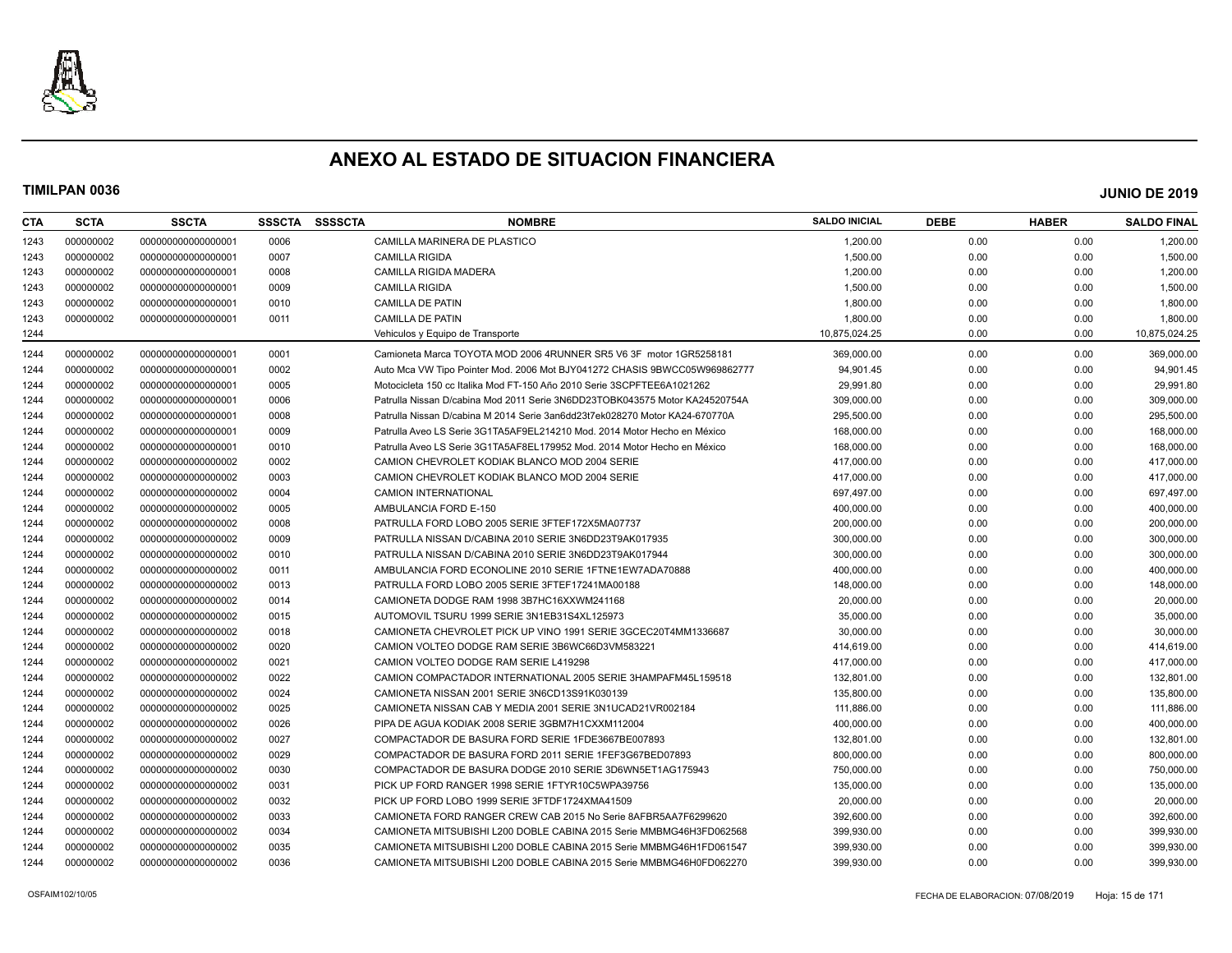

| CTA  | <b>SCTA</b> | <b>SSCTA</b>       | <b>SSSCTA</b> | <b>SSSSCTA</b> | <b>NOMBRE</b>                                                            | <b>SALDO INICIAL</b> | <b>DEBE</b> | <b>HABER</b> | <b>SALDO FINAL</b> |
|------|-------------|--------------------|---------------|----------------|--------------------------------------------------------------------------|----------------------|-------------|--------------|--------------------|
| 1244 | 000000002   | 00000000000000002  | 0037          |                | CAMIONETA MITSUBISHI L200 DOBLE CABINA 2015 Serie MMBMG46H3FD061954      | 399,930.00           | 0.00        | 0.00         | 399,930.00         |
| 1244 | 000000002   | 00000000000000002  | 0038          |                | AUTO TIIDA SEDAN SENSE TM 2016 Serie 3N1BC1ASXGK202534 Motor MR18059345J | 170,500.00           | 0.00        | 0.00         | 170,500.00         |
| 1244 | 000000002   | 00000000000000002  | 0039          |                | AUTO VOLKSWAGEN JETTA 2.0 2018 SERIE 3VW1K1AJ4JM262479 MOTOR CBP787045   | 363,407.00           | 0.00        | 0.00         | 363,407.00         |
| 1244 | 000000002   | 00000000000000002  | 0040          |                | AUTOBUS MERCEDES BENZ MODELO 2011 SERIE 3MBAA6DM1BM039296 MOTOR 90699    | 100,000.00           | 0.00        | 0.00         | 100,000.00         |
| 1245 |             |                    |               |                | Equipo de Defensa y Seguridad                                            | 1,483,354.37         | 0.00        | 0.00         | 1,483,354.37       |
| 1245 | 000000002   | 00000000000000001  | 0003          |                | SISTEMA DE VIDEOVIGILANCIA (1DVD, DD320GB, 4 CAMARAS LEDS INFRARROJOS)   | 29,999.92            | 0.00        | 0.00         | 29,999.92          |
| 1245 | 000000002   | 00000000000000001  | 0004          |                | DETECTOR DE METALES PORTATIL RANGER 1000                                 | 4,798.92             | 0.00        | 0.00         | 4,798.92           |
| 1245 | 000000002   | 00000000000000001  | 0005          |                | DETECTOR DE METALES PORTATIL RANGER 1001                                 | 4,798.92             | 0.00        | 0.00         | 4,798.92           |
| 1245 | 000000002   | 00000000000000001  | 0006          |                | <b>CHALECO ANTIBALAS</b>                                                 | 1,500.00             | 0.00        | 0.00         | 1,500.00           |
| 1245 | 000000002   | 000000000000000001 | 0007          |                | CHALECO ANTIBALAS                                                        | 1,500.00             | 0.00        | 0.00         | 1,500.00           |
| 1245 | 000000002   | 00000000000000001  | 0008          |                | CHALECO ANTIBALAS                                                        | 1,500.00             | 0.00        | 0.00         | 1,500.00           |
| 1245 | 000000002   | 00000000000000001  | 0009          |                | CHALECO ANTIBALAS                                                        | 1,500.00             | 0.00        | 0.00         | 1,500.00           |
| 1245 | 000000002   | 000000000000000001 | 0010          |                | CHALECO ANTIBALAS                                                        | 1,500.00             | 0.00        | 0.00         | 1,500.00           |
| 1245 | 000000002   | 00000000000000001  | 0011          |                | <b>CHALECO ANTIBALAS</b>                                                 | 1,500.00             | 0.00        | 0.00         | 1,500.00           |
| 1245 | 000000002   | 00000000000000001  | 0012          |                | CHALECO ANTIBALAS                                                        | 1,500.00             | 0.00        | 0.00         | 1,500.00           |
| 1245 | 000000002   | 00000000000000001  | 0013          |                | CHALECO ANTIBALAS                                                        | 1,500.00             | 0.00        | 0.00         | 1,500.00           |
| 1245 | 000000002   | 00000000000000001  | 0014          |                | <b>CHALECO ANTIBALAS</b>                                                 | 1,500.00             | 0.00        | 0.00         | 1,500.00           |
| 1245 | 000000002   | 000000000000000001 | 0015          |                | CHALECO ANTIBALAS                                                        | 1,500.00             | 0.00        | 0.00         | 1,500.00           |
| 1245 | 000000002   | 00000000000000001  | 0016          |                | CHALECO ANTIBALAS                                                        | 1,500.00             | 0.00        | 0.00         | 1,500.00           |
| 1245 | 000000002   | 00000000000000001  | 0017          |                | VISOR NOCTURNO ATM                                                       | 9,006.83             | 0.00        | 0.00         | 9,006.83           |
| 1245 | 000000002   | 000000000000000001 | 0018          |                | EXTINTOR DE 6 KG CARLO ACUARIO                                           | 1,200.00             | 0.00        | 0.00         | 1,200.00           |
| 1245 | 000000002   | 00000000000000001  | 0019          |                | EXTINTOR DE 6 KG CARLO ACUARIO                                           | 1,200.00             | 0.00        | 0.00         | 1,200.00           |
| 1245 | 000000002   | 00000000000000001  | 0020          |                | EXTINTOR BADGER B15V X-648325                                            | 1,200.00             | 0.00        | 0.00         | 1,200.00           |
| 1245 | 000000002   | 00000000000000001  | 0021          |                | ESCOPETA CALIBRE 12 MOSSBERG 500-A L013722                               | 3,000.00             | 0.00        | 0.00         | 3,000.00           |
| 1245 | 000000002   | 00000000000000001  | 0022          |                | ESCOPETA CALIBRE 12 MOSSBERG 500-479 1US16670                            | 3,000.00             | 0.00        | 0.00         | 3,000.00           |
| 1245 | 000000002   | 00000000000000001  | 0023          |                | ESCOPETA CALIBRE 12 MOSSBERG 550-A L014391                               | 3,000.00             | 0.00        | 0.00         | 3,000.00           |
| 1245 | 000000002   | 00000000000000001  | 0024          |                | ESCOPETA CALIBRE 12 MOSSBERG 500-A T005866                               | 3,000.00             | 0.00        | 0.00         | 3,000.00           |
| 1245 | 000000002   | 00000000000000001  | 0025          |                | ESCOPETA CALIBRE 12 MOSSBERG 500-A K167192                               | 3,000.00             | 0.00        | 0.00         | 3,000.00           |
| 1245 | 000000002   | 00000000000000001  | 0026          |                | ESCOPETA CALIBRE 12 MOSSBERG 500-A T005863                               | 3,000.00             | 0.00        | 0.00         | 3,000.00           |
| 1245 | 000000002   | 00000000000000001  | 0027          |                | PISTOLA GLOCK 17 PCB559                                                  | 8,345.90             | 0.00        | 0.00         | 8,345.90           |
| 1245 | 000000002   | 00000000000000001  | 0028          |                | PISTOLA GLOCK 17 PCB560                                                  | 8,345.90             | 0.00        | 0.00         | 8,345.90           |
| 1245 | 000000002   | 00000000000000001  | 0029          |                | PISTOLA GLOCK 17 PCB561                                                  | 8,345.90             | 0.00        | 0.00         | 8,345.90           |
| 1245 | 000000002   | 00000000000000001  | 0030          |                | PISTOLA GLOCK 17 PCB562                                                  | 8,345.90             | 0.00        | 0.00         | 8,345.90           |
| 1245 | 000000002   | 00000000000000001  | 0031          |                | PISTOLA GLOCK 17 NRW245                                                  | 8,345.90             | 0.00        | 0.00         | 8,345.90           |
| 1245 | 000000002   | 00000000000000001  | 0032          |                | REVOLVER 38 SPL WESSON 10 BFF5358                                        | 3,000.00             | 0.00        | 0.00         | 3,000.00           |
| 1245 | 000000002   | 00000000000000001  | 0033          |                | REVOLVER 38 SPL WESSON 10 BFM7714                                        | 3,000.00             | 0.00        | 0.00         | 3,000.00           |
| 1245 | 000000002   | 00000000000000001  | 0034          |                | REVOLVER 38 SPL WESSON 10 BFM7947                                        | 3,000.00             | 0.00        | 0.00         | 3,000.00           |
| 1245 | 000000002   | 00000000000000001  | 0035          |                | CARABINA BUSHMASTER XM15-E2S BFI658606                                   | 19,607.80            | 0.00        | 0.00         | 19,607.80          |
| 1245 | 000000002   | 00000000000000001  | 0036          |                | CARABINA BUSHMASTER XM15-E2S BFI643609                                   | 19,607.80            | 0.00        | 0.00         | 19,607.80          |
| 1245 | 000000002   | 000000000000000001 | 0037          |                | CARABINA BUSHMASTER XM15-E2S BFI643610                                   | 19,607.80            | 0.00        | 0.00         | 19,607.80          |
| 1245 | 000000002   | 00000000000000001  | 0038          |                | CARABINA BUSHMASTER XM15-E2S BFI658607                                   | 19,607.80            | 0.00        | 0.00         | 19,607.80          |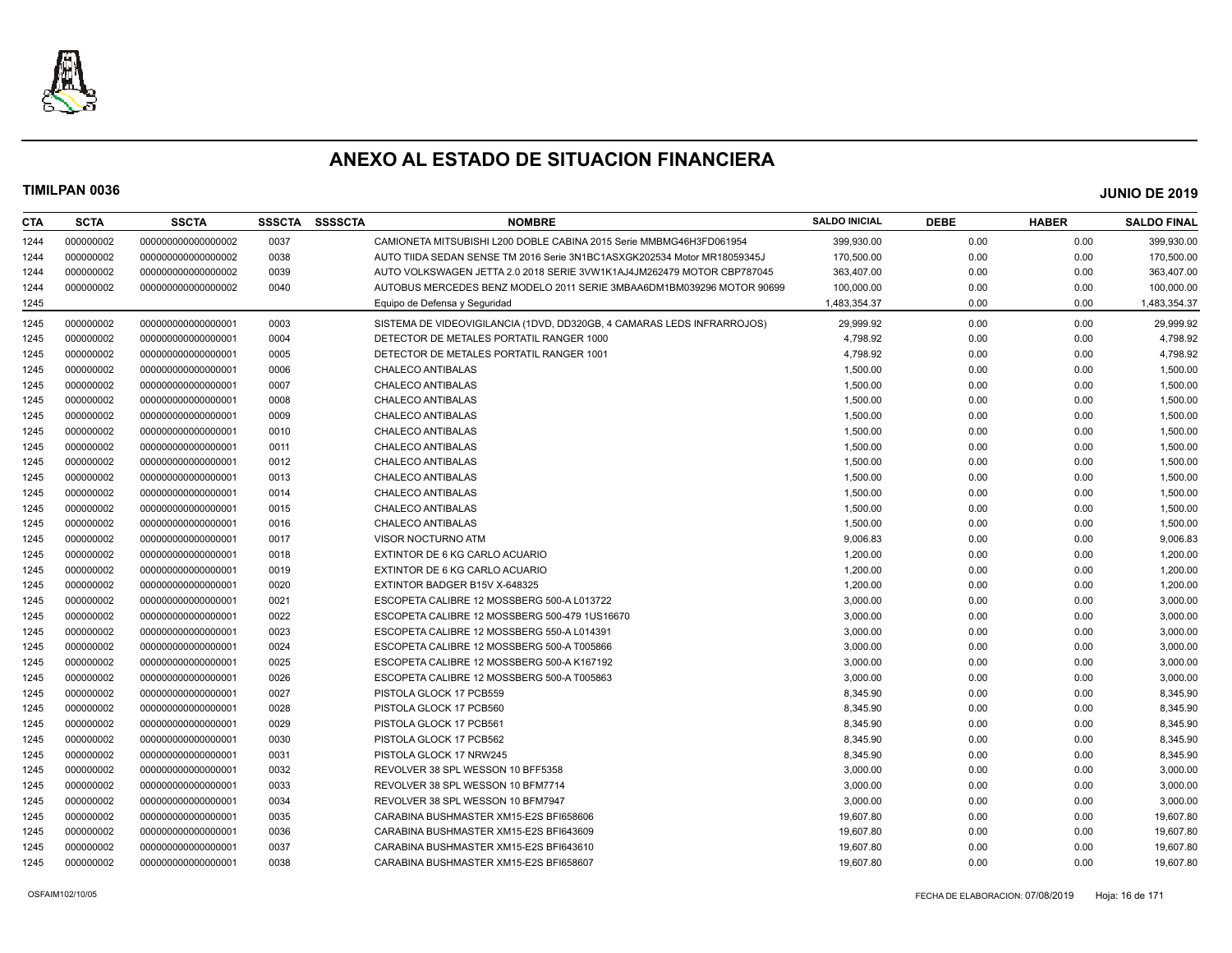

| <b>CTA</b> | <b>SCTA</b> | <b>SSCTA</b>       | <b>SSSCTA</b> | <b>SSSSCTA</b>        |                            | <b>NOMBRE</b>                                                               | <b>SALDO INICIAL</b> | <b>DEBE</b> | <b>HABER</b> | <b>SALDO FINAL</b> |
|------------|-------------|--------------------|---------------|-----------------------|----------------------------|-----------------------------------------------------------------------------|----------------------|-------------|--------------|--------------------|
| 1245       | 000000002   | 00000000000000000  | 0039          |                       |                            | CARABINA BUSHMASTER XM15-E2S BFI658605                                      | 19.607.80            | 0.00        | 0.00         | 19.607.80          |
| 1245       | 000000002   | 000000000000000001 | 0040          |                       | PISTOLA GLOCK 17 NRW246    |                                                                             | 8,345.90             | 0.00        | 0.00         | 8,345.90           |
| 1245       | 000000002   | 000000000000000001 | 0042          |                       | PISTOLA GLOCK 17 PSH898    |                                                                             | 8,345.90             | 0.00        | 0.00         | 8,345.90           |
| 1245       | 000000002   | 000000000000000001 | 0043          |                       | PISTOLA GLOCK 17 PSH899    |                                                                             | 8,345.90             | 0.00        | 0.00         | 8,345.90           |
| 1245       | 000000002   | 000000000000000001 | 0044          |                       |                            | CHALECO BALISTICO MINIMO NIVEL IIIA ANTIPUNTA (10 PZAS)                     | 241,280.00           | 0.00        | 0.00         | 241,280.00         |
| 1245       | 000000002   | 000000000000000001 | 0045          |                       |                            | 4 PISTOLAS CALIBRE 9 X 19 MM MARCA GLOCK MODELO 17                          | 51,711.35            | 0.00        | 0.00         | 51,711.35          |
| 1245       | 000000002   | 000000000000000001 | 0046          |                       |                            | 2 CARABINAS DE SEGURIDAD PUBLICA CALIBRE 5.56 MM MARCA COLT MODELO (M4) L   | 81,105.17            | 0.00        | 0.00         | 81,105.17          |
| 1245       | 000000002   | 000000000000000001 | 0047          |                       |                            | CAMARAS DE VIDEOVIGILANCIA EN PUNTOS ESTRATEGICOS                           | 848,747.06           | 0.00        | 0.00         | 848,747.06         |
| 1246       |             |                    |               |                       |                            | Maquinaria, otros Equipos y Herramientas                                    | 1,631,603.93         | 0.00        | 14,984.98    | 1,616,618.95       |
| 1246       | 000000003   | 000000000000000001 | 0002          |                       |                            | VIBROCOMPACTADOR CASE MOD 1102D AÑO 1985 RODILLO 86"                        | 450.527.20           | 0.00        | 0.00         | 450.527.20         |
| 1246       | 000000003   | 000000000000000001 | 0003          |                       |                            | CARGADOR FRONTAL MCA CASE MOD 621B ANO 97 SERIE JEE0055105                  | 690,000.00           | 0.00        | 0.00         | 690,000.00         |
| 1246       | 000000003   | 000000000000000001 | 0004          |                       |                            | NIVEL AUTOMATICO MCA OMNI SERIE 84313 CON TRIPIE Y ESTADAL DE 4 MTS         | 4,825.40             | 0.00        | 0.00         | 4,825.40           |
| 1246       | 000000003   | 000000000000000001 | 0005          |                       | TORRE ESTRUCTURAL 25 M     |                                                                             | 14,770.60            | 0.00        | 0.00         | 14,770.60          |
| 1246       | 000000003   | 000000000000000001 | 0008          |                       |                            | MOTOCONFORMADORA CATERPILLAR 12G SERIE G1M7900                              | 256,239.00           | 0.00        | 0.00         | 256,239.00         |
| 1246       | 000000003   | 000000000000000001 | 0009          |                       |                            | NIVEL AUTOMATICO CON TRIPIE Y ESTADAL                                       | 15,000.00            | 0.00        | 0.00         | 15,000.00          |
| 1246       | 000000003   | 000000000000000001 | 0010          |                       | ARMERO 4 REPISAS           |                                                                             | 4,945.00             | 0.00        | 0.00         | 4,945.00           |
| 1246       | 000000004   | 00000000000000001  | 0006          |                       |                            | Compresor MILWOOKEE 108 LT 1.5 caballos                                     | 5,872.50             | 0.00        | 0.00         | 5,872.50           |
| 1246       | 000000004   | 000000000000000001 | 0009          |                       | <b>TANQUE ESTACIONARIO</b> |                                                                             | 5,000.00             | 0.00        | 0.00         | 5,000.00           |
| 1246       | 000000004   | 000000000000000001 | 0011          |                       |                            | COMPRESOR LIMITADOR BERINGHER MBX-2600 N0S35747178                          | 2,500.00             | 0.00        | 0.00         | 2,500.00           |
| 1246       | 000000004   | 000000000000000001 | 0014          |                       |                            | DESBROZADORA DE GASOLINA 63 CC 12671                                        | 5.098.00             | 0.00        | 0.00         | 5,098.00           |
| 1246       | 000000004   | 000000000000000001 | 0015          |                       |                            | DESBROZADORA PROFESIONAL 52 cc CRAFT TOP C/ ACCESORIOS                      | 3,480.00             | 0.00        | 0.00         | 3,480.00           |
| 1246       | 000000004   | 000000000000000001 | 0016          |                       |                            | DESMALEZADORA A GASOLINA DES 33 CC 1.4 H.P.                                 | 14,984.98            | 0.00        | 14,984.98    | 0.00               |
|            |             | REN.               | <b>FECHA</b>  | <b>TIPO</b><br>N. POL | REF.                       | <b>CONCEPTO</b>                                                             |                      | <b>DEBE</b> | <b>HABER</b> |                    |
|            |             | 2.0                | 30/06/2019    | 102<br>D              | 37                         | RECLASIFICACION POLIZA DE EGRESOS 37 MARZO DE 2019                          |                      | 0.00        | 14.984.98    |                    |
|            |             |                    |               |                       |                            | TOTAL:                                                                      |                      | 0.00        | 14,984.98    |                    |
| 1246       | 000000004   | 000000000000000002 | 0006          |                       |                            | Paquete: Estacion Total para levantto topog S/ fact 508 de Salvador Velazqu | 97.031.25            | 0.00        | 0.00         | 97,031.25          |
| 1246       | 000000004   | 000000000000000002 | 0012          |                       |                            | Tractor Bolens de 13.5 HP 38" Corte (Podadora de Pasto)                     | 18,444.00            | 0.00        | 0.00         | 18,444.00          |
| 1246       | 000000004   | 000000000000000002 | 0014          |                       |                            | Equipo de Audio p/Difusion (Amplificador Mod DO-450-EUSB) (2 Un. c/trompeta | 3,910.00             | 0.00        | 0.00         | 3,910.00           |
| 1246       | 000000004   | 000000000000000002 | 0019          |                       |                            | Planta p/soldar DELTA Mod SD250                                             | 2,150.00             | 0.00        | 0.00         | 2,150.00           |
| 1246       | 000000004   | 000000000000000002 | 0020          |                       |                            | GPS MONTANA 650 CREACION AUTOM RUTAS BRUJULA ELECT. EJES C/INCLINACION C    | 14,326.00            | 0.00        | 0.00         | 14,326.00          |
| 1246       | 000000006   | 000000000000000001 | 0007          |                       |                            | RADIOMOVIL MOTOROLA EM-200 019-TJAO-117                                     | 2,500.00             | 0.00        | 0.00         | 2,500.00           |
| 1246       | 000000006   | 000000000000000001 | 0008          |                       |                            | RADIOMOVIL MOTOROLA EM-400 019-THU-9286                                     | 2,500.00             | 0.00        | 0.00         | 2,500.00           |
| 1246       | 000000006   | 000000000000000001 | 0009          |                       |                            | RADIOMOVIL MOTOROLA EM-200 103TBCB015                                       | 2,500.00             | 0.00        | 0.00         | 2,500.00           |
| 1246       | 000000006   | 000000000000000001 | 0010          |                       |                            | RADIOMOVIL MOTOROLA EM-200 019-TKN3026                                      | 2,500.00             | 0.00        | 0.00         | 2,500.00           |
| 1246       | 000000006   | 000000000000000001 | 0011          |                       |                            | RADIOMOVIL MOTOROLA PRO 3100 T08TAL3437                                     | 2,500.00             | 0.00        | 0.00         | 2,500.00           |
| 1246       | 000000006   | 000000000000000001 | 0012          |                       |                            | RADIOMOVIL TIPO MATRA VER-B-RADIO LBDP4-2 3044                              | 2,500.00             | 0.00        | 0.00         | 2,500.00           |
| 1246       | 000000006   | 000000000000000001 | 0013          |                       |                            | RADIOMOVIL TIPO MATRA VER-B-RADIO LBDP4-2 3050                              | 2,500.00             | 0.00        | 0.00         | 2,500.00           |
| 1246       | 000000006   | 000000000000000001 | 0014          |                       |                            | RADIO BASE FIJO TIPO MATRA SMART-EADS-TELECOM RA1635BBC03064001685          | 2,500.00             | 0.00        | 0.00         | 2,500.00           |
| 1246       | 000000006   | 000000000000000001 | 0017          |                       |                            | RADIO MOVIL MOTOROLA PRO 5100 103TELN232                                    | 2,500.00             | 0.00        | 0.00         | 2,500.00           |
| 1247       |             |                    |               |                       |                            | Colecciones, Obras de Arte y Objetos Valiosos                               | 8,790.00             | 0.00        | 0.00         | 8,790.00           |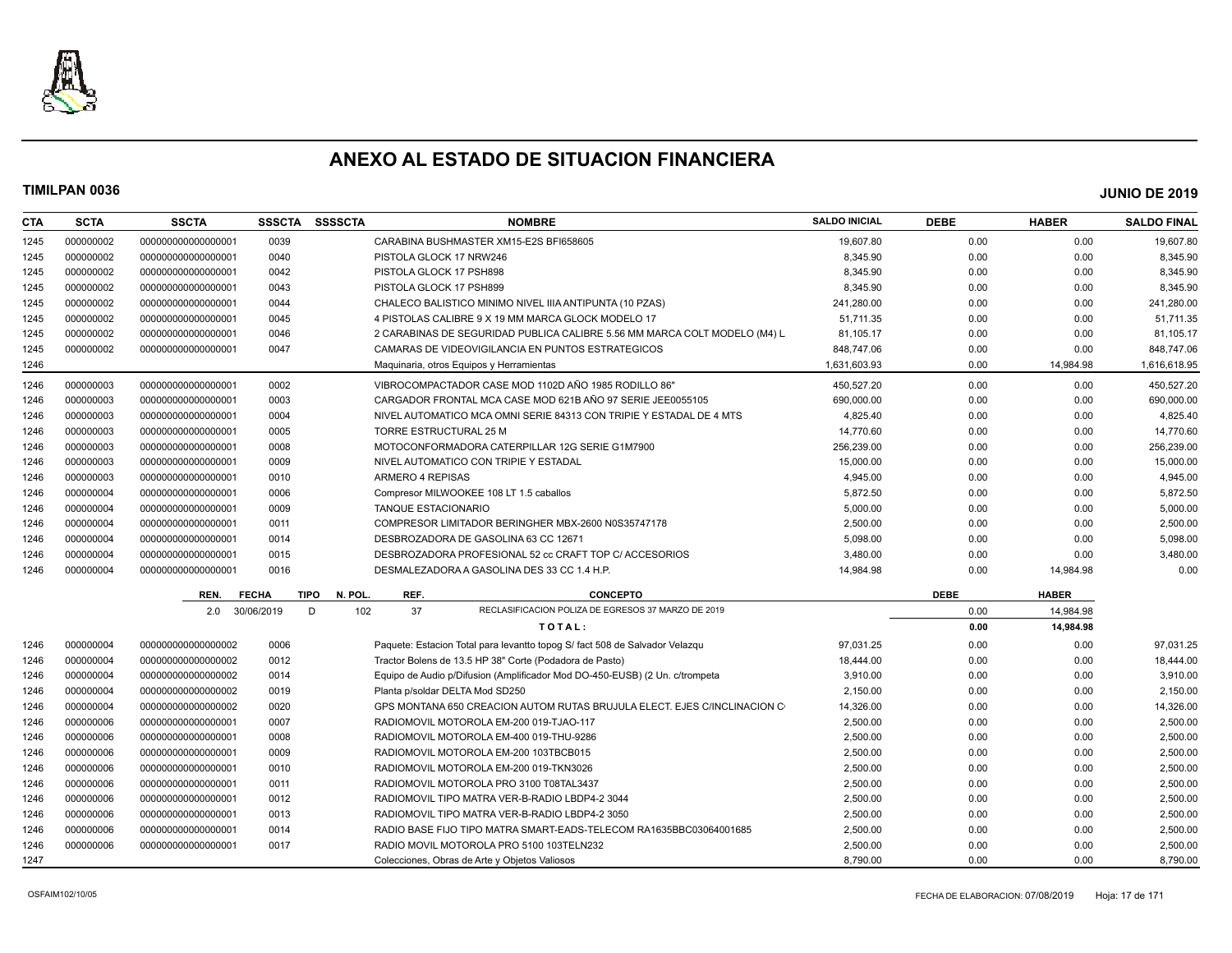

| <b>CTA</b> | <b>SCTA</b> | <b>SSCTA</b>       | <b>SSSCTA</b>               | <b>SSSSCTA</b>         |                | <b>NOMBRE</b>                                          | <b>SALDO INICIAL</b> | <b>DEBE</b> | <b>HABER</b> | <b>SALDO FINAL</b> |
|------------|-------------|--------------------|-----------------------------|------------------------|----------------|--------------------------------------------------------|----------------------|-------------|--------------|--------------------|
| 1247       | 000000002   | 00000000000000001  | 0004                        |                        | NICHO METALICO |                                                        | 1,200.00             | 0.00        | 0.00         | 1,200.00           |
| 1247       | 000000002   | 00000000000000001  | 0005                        |                        |                | CAMPANA GRABADA PARA FIESTAS PATRIAS                   | 7,590.00             | 0.00        | 0.00         | 7,590.00           |
| 1263       |             |                    |                             |                        |                | Depreciación Acumulada de Bienes Muebles               | 8,115,200.54         | 0.00        | 169,902.42   | 8,285,102.96       |
| 1263       | 000000001   | 000000000000000001 | 0001                        |                        |                | Dep Acum Equiipo de Cómputo 1241-04-01                 | 390,333.70           | 0.00        | 7.995.89     | 398,329.59         |
|            |             | REN.               | <b>FECHA</b>                | N. POL.<br><b>TIPO</b> | REF.           | <b>CONCEPTO</b>                                        |                      | <b>DEBE</b> | <b>HABER</b> |                    |
|            |             | 2.0 30/06/2019     |                             | D<br>101               | $\overline{1}$ | DEPRECIACION DE MUEBLES DE JUNIO 2019                  |                      | 0.00        | 7,995.89     |                    |
|            |             |                    |                             |                        |                | TOTAL:                                                 |                      | 0.00        | 7,995.89     |                    |
| 1263       | 000000001   | 00000000000000001  | 0002                        |                        |                | Dep Acum Equipo de Cómputo 1241-04-02                  | 117,854.98           | 0.00        | 2,400.08     | 120,255.06         |
|            |             | REN.               | <b>FECHA</b>                | <b>TIPO</b><br>N. POL. | REF.           | <b>CONCEPTO</b>                                        |                      | <b>DEBE</b> | <b>HABER</b> |                    |
|            |             | 3.0                | 30/06/2019                  | 101<br>D               | $\overline{1}$ | DEPRECIACION DE MUEBLES DE JUNIO 2019                  |                      | 0.00        | 2,400.08     |                    |
|            |             |                    |                             |                        |                | TOTAL:                                                 |                      | 0.00        | 2,400.08     |                    |
| 1263       | 000000001   | 000000000000000001 | 0003                        |                        |                | Dep Acum Cámaras Digitales 1241-04-03                  | 21,443.71            | 0.00        | 260.33       | 21,704.04          |
|            |             |                    |                             |                        |                |                                                        |                      |             |              |                    |
|            |             | REN.               | <b>FECHA</b>                | N. POL.<br><b>TIPO</b> | REF.           | <b>CONCEPTO</b>                                        |                      | <b>DEBE</b> | <b>HABER</b> |                    |
|            |             | 4.0                | 30/06/2019                  | 101<br>D               | $\overline{1}$ | DEPRECIACION DE MUEBLES DE JUNIO 2019                  |                      | 0.00        | 260.33       |                    |
|            |             |                    |                             |                        |                | TOTAL:                                                 |                      | 0.00        | 260.33       |                    |
| 1263       | 000000001   | 00000000000000001  | 0004                        |                        |                | Dep Acum Otros Equipos 1241-04-04                      | 50,129.47            | 0.00        | 1,284.91     | 51,414.38          |
|            |             | REN.               | <b>FECHA</b>                | <b>TIPO</b><br>N. POL. | REF.           | <b>CONCEPTO</b>                                        |                      | <b>DEBE</b> | <b>HABER</b> |                    |
|            |             | 5.0                | 30/06/2019                  | D<br>101               | $\overline{1}$ | DEPRECIACION DE MUEBLES DE JUNIO 2019                  |                      | 0.00        | 1,284.91     |                    |
|            |             |                    |                             |                        |                | TOTAL:                                                 |                      | 0.00        | 1,284.91     |                    |
| 1263       | 000000001   | 000000000000000001 | 0005                        |                        |                | Dep Acum Mobiliario y Equipo de Oficina 1241-06-01     | 48,989.10            | 0.00        | 922.91       | 49,912.01          |
|            |             | REN.               | <b>FECHA</b><br><b>TIPO</b> | N. POL.                | REF.           | <b>CONCEPTO</b>                                        |                      | <b>DEBE</b> | <b>HABER</b> |                    |
|            |             | 6.0                | 30/06/2019                  | 101<br>D               | $\overline{1}$ | DEPRECIACION DE MUEBLES DE JUNIO 2019                  |                      | 0.00        | 922.91       |                    |
|            |             |                    |                             |                        |                | TOTAL:                                                 |                      | 0.00        | 922.91       |                    |
| 1263       | 000000001   | 00000000000000001  | 0006                        |                        |                | Dep Acum Mobiliario y Equipo de Oficina 1242-01-01     | 4,197.66             | 0.00        | 79.20        | 4,276.86           |
|            |             | REN.               | <b>FECHA</b><br>TIPO        | N. POL.                | REF.           | <b>CONCEPTO</b>                                        |                      | <b>DEBE</b> | <b>HABER</b> |                    |
|            |             | 7.0                | 30/06/2019                  | D<br>101               | $\overline{1}$ | DEPRECIACION DE MUEBLES DE JUNIO 2019                  |                      | 0.00        | 79.20        |                    |
|            |             |                    |                             |                        |                | TOTAL:                                                 |                      | 0.00        | 79.20        |                    |
| 1263       | 000000001   | 000000000000000001 | 0007                        |                        |                | Dep Acum Equipo Médico de Primeros Auxilios 1243-02-01 | 14,265.97            | 0.00        | 269.17       | 14,535.14          |
|            |             | REN.               | <b>FECHA</b><br><b>TIPO</b> | N. POL.                | REF.           | CONCEPTO                                               |                      | <b>DEBE</b> | <b>HABER</b> |                    |
|            |             | 8.0                | 30/06/2019                  | 101<br>D               | $\overline{1}$ | DEPRECIACION DE MUEBLES DE JUNIO 2019                  |                      | 0.00        | 269.17       |                    |
|            |             |                    |                             |                        |                | TOTAL:                                                 |                      | 0.00        | 269.17       |                    |
| 1263       | 000000001   | 000000000000000001 | 0008                        |                        |                | Dep Acum Equipo de Transporte Camionetas 1244-02-01    | 3,796,919.52         | 0.00        | 78,920.45    | 3,875,839.97       |
|            |             | REN.               | <b>FECHA</b>                | N. POL.<br><b>TIPO</b> | REF.           | <b>CONCEPTO</b>                                        |                      | <b>DEBE</b> | <b>HABER</b> |                    |
|            |             | 9.0                | 30/06/2019                  | D<br>101               | $\mathbf{1}$   | DEPRECIACION DE MUEBLES DE JUNIO 2019                  |                      | 0.00        | 78,920.45    |                    |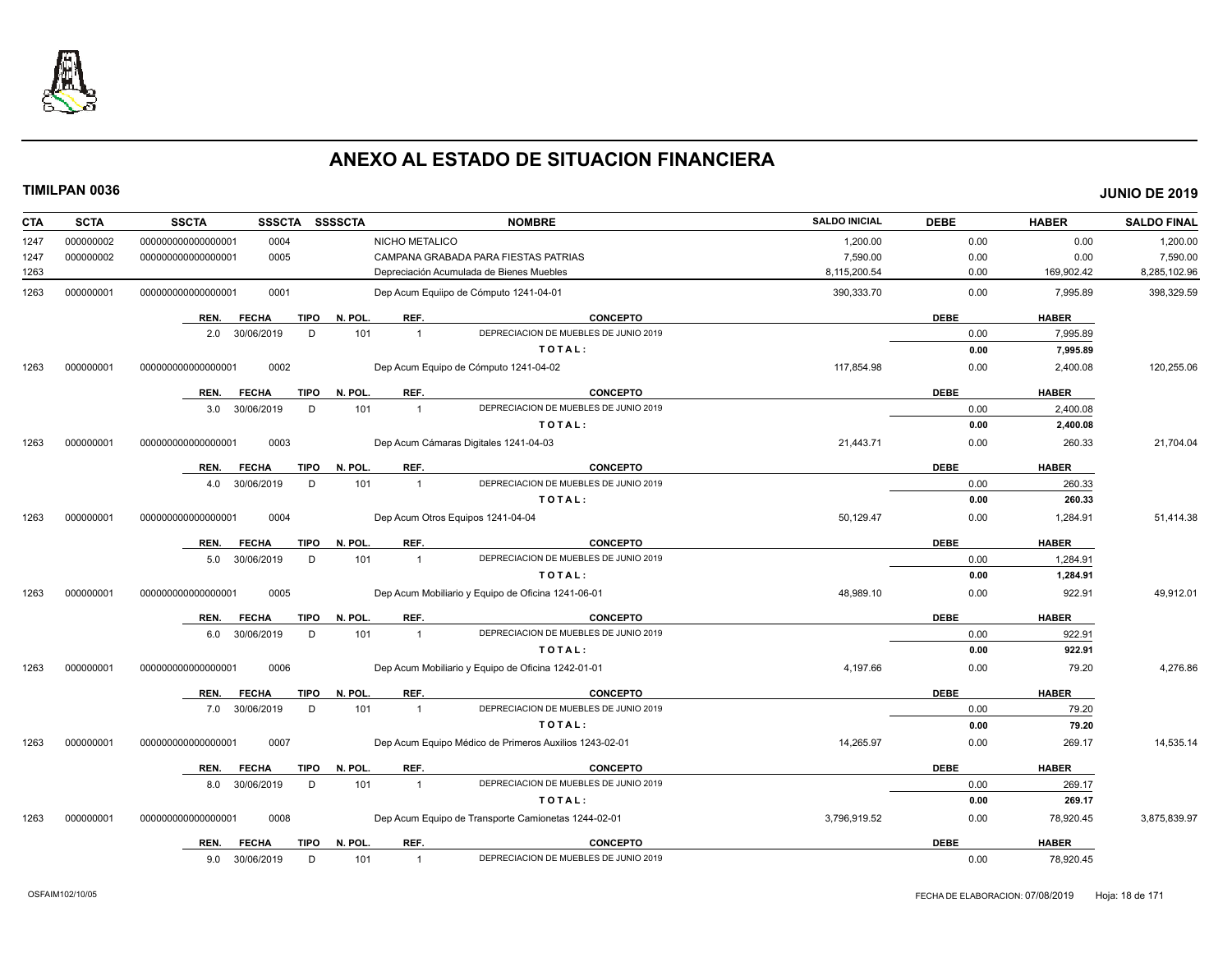

| <b>CTA</b> | <b>SCTA</b> | <b>SSCTA</b><br>SSSCTA SSSSCTA      |                       | <b>NOMBRE</b>                                                  | <b>SALDO INICIAL</b> | <b>DEBE</b> | <b>HABER</b> | <b>SALDO FINAL</b> |
|------------|-------------|-------------------------------------|-----------------------|----------------------------------------------------------------|----------------------|-------------|--------------|--------------------|
|            |             |                                     |                       | TOTAL:                                                         |                      | 0.00        | 78,920.45    |                    |
| 1263       | 000000001   | 0009<br>000000000000000001          |                       | Dep Acum Equipo de Transporte Vehículos 1244-02-02             | 2,664,129.56         | 0.00        | 51,164.98    | 2,715,294.54       |
|            |             | <b>FECHA</b><br><b>TIPO</b><br>REN. | REF.<br>N. POL.       | <b>CONCEPTO</b>                                                |                      | <b>DEBE</b> | <b>HABER</b> |                    |
|            |             | 30/06/2019<br>D<br>10.0             | 101<br>$\overline{1}$ | DEPRECIACION DE MUEBLES DE JUNIO 2019                          |                      | 0.00        | 51,164.98    |                    |
|            |             |                                     |                       | TOTAL:                                                         |                      | 0.00        | 51,164.98    |                    |
| 1263       | 000000001   | 0010<br>000000000000000001          |                       | Dep Acum Equipo de Sequridad Publica y Armas 1245-02-01        | 254,343.07           | 0.00        | 12,361.29    | 266,704.36         |
|            |             |                                     |                       |                                                                |                      |             |              |                    |
|            |             | REN.<br><b>FECHA</b><br><b>TIPO</b> | REF.<br>N. POL.       | <b>CONCEPTO</b>                                                |                      | <b>DEBE</b> | <b>HABER</b> |                    |
|            |             | 30/06/2019<br>D<br>11.0             | 101<br>$\overline{1}$ | DEPRECIACION DE MUEBLES DE JUNIO 2019                          |                      | 0.00        | 12,361.29    |                    |
|            |             |                                     |                       | TOTAL:                                                         |                      | 0.00        | 12,361.29    |                    |
| 1263       | 000000001   | 0011<br>000000000000000001          |                       | Dep Acum Maquinaria y Equipo de Construcción 1246-03-01        | 633,781.13           | 0.00        | 11,969.23    | 645,750.36         |
|            |             | REN.<br><b>FECHA</b><br><b>TIPO</b> | REF.<br>N. POL.       | <b>CONCEPTO</b>                                                |                      | <b>DEBE</b> | <b>HABER</b> |                    |
|            |             | 30/06/2019<br>12.0<br>D             | 101<br>$\overline{1}$ | DEPRECIACION DE MUEBLES DE JUNIO 2019                          |                      | 0.00        | 11,969.23    |                    |
|            |             |                                     |                       | TOTAL:                                                         |                      | 0.00        | 11,969.23    |                    |
| 1263       | 000000001   | 0012<br>000000000000000001          |                       | Dep Acum Maquinaria y Equipo Diverso 1246-04-01                | 8,089.19             | 0.00        | 182.92       | 8,272.11           |
|            |             | <b>FECHA</b><br><b>TIPO</b><br>REN. | REF.<br>N. POL.       | <b>CONCEPTO</b>                                                |                      | <b>DEBE</b> | <b>HABER</b> |                    |
|            |             | 13.0<br>30/06/2019<br>D             | 101<br>$\overline{1}$ | DEPRECIACION DE MUEBLES DE JUNIO 2019                          |                      | 0.00        | 182.92       |                    |
|            |             |                                     |                       | TOTAL:                                                         |                      | 0.00        | 182.92       |                    |
| 1263       | 000000001   | 0013<br>000000000000000001          |                       | Dep Acum Equipo Diverso 1246-04-02                             | 59.949.88            | 0.00        | 1,132.18     | 61,082.06          |
|            |             |                                     |                       |                                                                |                      |             |              |                    |
|            |             | <b>FECHA</b><br><b>TIPO</b><br>REN. | N. POL.<br>REF.       | <b>CONCEPTO</b>                                                |                      | <b>DEBE</b> | <b>HABER</b> |                    |
|            |             | 30/06/2019<br>D<br>14.0             | 101<br>$\overline{1}$ | DEPRECIACION DE MUEBLES DE JUNIO 2019                          |                      | 0.00        | 1,132.18     |                    |
|            |             |                                     |                       | TOTAL:                                                         |                      | 0.00        | 1,132.18     |                    |
| 1263       | 000000001   | 0014<br>000000000000000001          |                       | Dep Acum Equipo de Radio y Comunicación 1246-06-01             | 9,928.27             | 0.00        | 187.50       | 10,115.77          |
|            |             | <b>FECHA</b><br><b>TIPO</b><br>REN. | N. POL.<br>REF.       | <b>CONCEPTO</b>                                                |                      | <b>DEBE</b> | <b>HABER</b> |                    |
|            |             | D<br>30/06/2019<br>15.0             | 101<br>$\overline{1}$ | DEPRECIACION DE MUEBLES DE JUNIO 2019                          |                      | 0.00        | 187.50       |                    |
|            |             |                                     |                       | TOTAL:                                                         |                      | 0.00        | 187.50       |                    |
| 1263       | 000000001   | 0015<br>000000000000000001          |                       | Dep Acum Bienes Artísticos. Históricos y Culturales 1247-02-01 | 16,418.80            | 0.00        | 73.25        | 16,492.05          |
|            |             | <b>FECHA</b><br><b>TIPO</b><br>REN. | N. POL<br>REF.        | CONCEPTO                                                       |                      | <b>DEBE</b> | <b>HABER</b> |                    |
|            |             | 30/06/2019<br>D<br>16.0             | 101<br>$\overline{1}$ | DEPRECIACION DE MUEBLES DE JUNIO 2019                          |                      | 0.00        | 73.25        |                    |
|            |             |                                     |                       | TOTAL:                                                         |                      | 0.00        | 73.25        |                    |
| 1263       | 000000001   | 0016<br>00000000000000000           |                       | Dep Acum Equipo Diverso 1241-4-5                               | 24,426.53            | 0.00        | 698.13       | 25,124.66          |
|            |             | <b>TIPO</b><br>REN.<br><b>FECHA</b> | REF.<br>N. POL.       | <b>CONCEPTO</b>                                                |                      | <b>DEBE</b> | <b>HABER</b> |                    |
|            |             | 17.0 30/06/2019<br>D                | 101<br>$\overline{1}$ | DEPRECIACION DE MUEBLES DE JUNIO 2019                          |                      | 0.00        | 698.13       |                    |
|            |             |                                     |                       | TOTAL:                                                         |                      | 0.00        | 698.13       |                    |
| 2111       |             |                                     |                       | Servicios Personales por Pagar a Corto Plazo                   | 22,000.00            | 10,000.00   | 0.00         | 12,000.00          |
|            |             |                                     |                       |                                                                |                      |             |              |                    |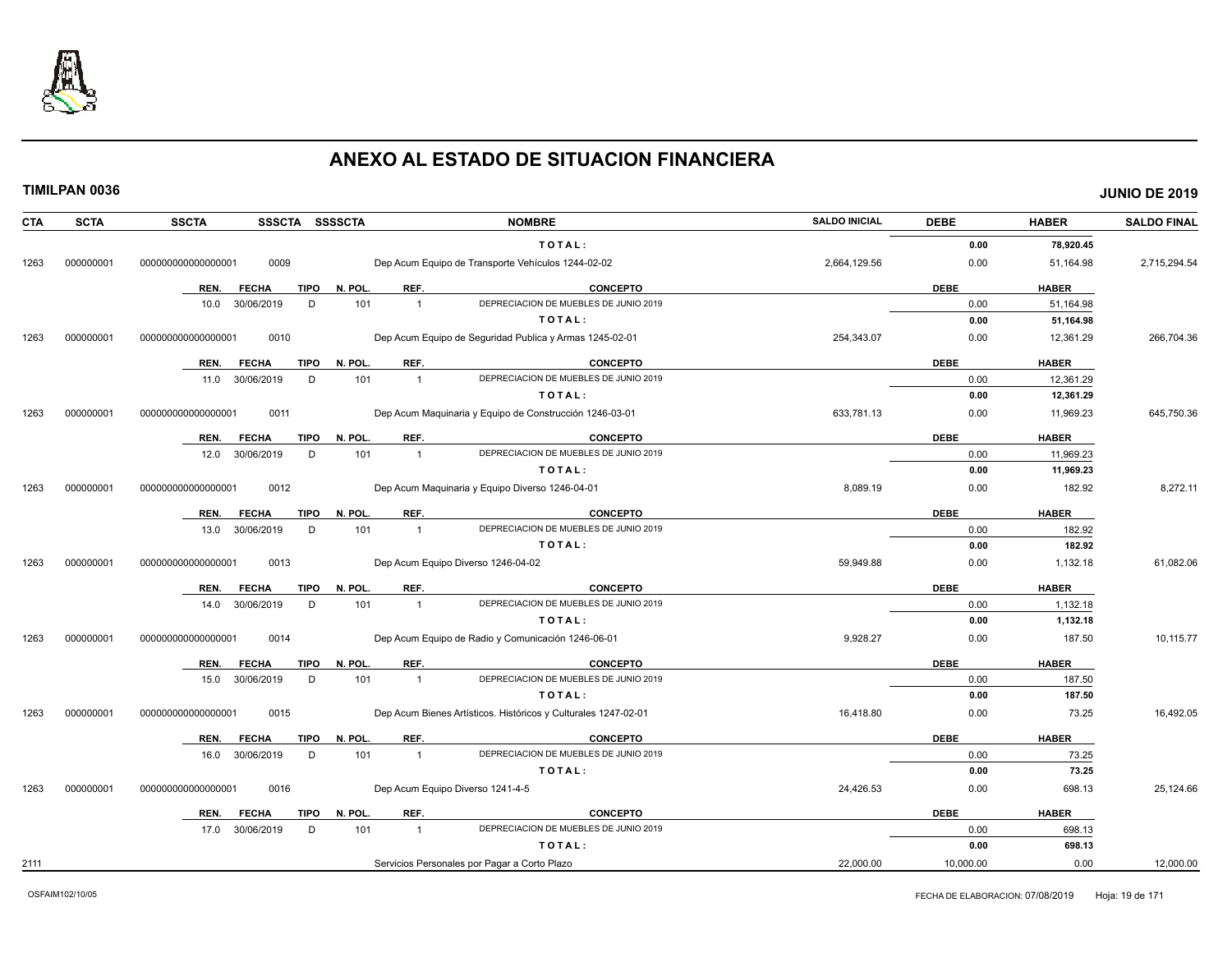

| <b>CTA</b> | <b>SCTA</b> | <b>SSCTA</b><br><b>SSSCTA</b>          | <b>SSSSCTA</b>         |                                     | <b>NOMBRE</b>                                                                                      | <b>SALDO INICIAL</b> | <b>DEBE</b>          | <b>HABER</b> | <b>SALDO FINAL</b> |
|------------|-------------|----------------------------------------|------------------------|-------------------------------------|----------------------------------------------------------------------------------------------------|----------------------|----------------------|--------------|--------------------|
| 2111       | 000000001   | 000000000000000001<br>0001             |                        |                                     | SUELDOS Y SALARIOS POR PAGAR 2019-2021                                                             | 22.000.00            | 10.000.00            | 0.00         | 12.000.00          |
|            |             | <b>FECHA</b><br>REN.                   | <b>TIPO</b><br>N. POL. | REF.                                | <b>CONCEPTO</b>                                                                                    |                      | <b>DEBE</b>          | <b>HABER</b> |                    |
|            |             | 1.0<br>04/06/2019<br>20/06/2019<br>1.0 | E<br>16<br>E<br>20     | $\overline{1}$<br>$\overline{1}$    | CH. 1564 COMPL. LISTA RAYA 2DA QUINCENA MAY 2019<br>CH. 1568 COMPL. NOMINA 2DA QUINCENA MARZO 2019 |                      | 5,000.00<br>5.000.00 | 0.00<br>0.00 |                    |
|            |             |                                        |                        |                                     | TOTAL:                                                                                             |                      | 10,000.00            | 0.00         |                    |
| 2112       |             |                                        |                        | Proveedores por Pagar a Corto Plazo |                                                                                                    | 7,499,542.85         | 186,832.73           | 109,164.18   | 7,421,874.30       |
| 2112       | 000000001   | 000000000000000002<br>0003             |                        | FRANCISCA MENDOZA MARTINEZ          |                                                                                                    | 2.702.40             | 0.00                 | 0.00         | 2.702.40           |
| 2112       | 000000001   | 0004<br>00000000000000002              |                        |                                     | FRANCISCO DE JESUS ZAMUDIO BALDERAS                                                                | 3,480.00             | 0.00                 | 0.00         | 3,480.00           |
| 2112       | 000000001   | 0005<br>000000000000000002             |                        | <b>Felix Garcia Andres</b>          |                                                                                                    | 561,298.00           | 0.00                 | 34,602.80    | 595,900.80         |
|            |             | <b>FECHA</b><br>REN.                   | <b>TIPO</b><br>N. POL. | REF.                                | <b>CONCEPTO</b>                                                                                    |                      | <b>DEBE</b>          | <b>HABER</b> |                    |
|            |             | 30/06/2019<br>78.0                     | 87<br>D                | 964                                 | FELIX GARCIA ANDRES FACT 949, 950, 951, 952, 953, 954, 955, 956, 957, 958,                         |                      | 0.00                 | 34,602.80    |                    |
|            |             |                                        |                        |                                     | TOTAL:                                                                                             |                      | 0.00                 | 34,602.80    |                    |
| 2112       | 000000001   | 00000000000000002<br>0006              |                        | ALBERTO GONZALEZ NOVOA              |                                                                                                    | 227.978.16           | 0.00                 | 0.00         | 227,978.16         |
| 2112       | 000000001   | 0007<br>00000000000000002              |                        | ALFREDO CELESTINO DE JESUS          |                                                                                                    | 20,620.01            | 0.00                 | 0.00         | 20,620.01          |
| 2112       | 000000001   | 00000000000000002<br>0009              |                        | TOMASA CAMACHO MARTINEZ             |                                                                                                    | 475.19               | 0.00                 | 0.00         | 475.19             |
| 2112       | 000000001   | 00000000000000002<br>0010              |                        |                                     | LAZARO ANDRES VAZQUEZ GONZALEZ                                                                     | 3,480.00             | 0.00                 | 0.00         | 3,480.00           |
| 2112       | 000000001   | 00000000000000002<br>0011              |                        |                                     | VIRGILIO CONRADO VASQUEZ MANZANO                                                                   | 68,023.95            | 0.00                 | 0.00         | 68,023.95          |
| 2112       | 000000001   | 00000000000000002<br>0012              |                        |                                     | TURISMOS COORDINADOS DE ATLACOMULCO SA DE CV                                                       | 68,236.00            | 0.00                 | 0.00         | 68,236.00          |
| 2112       | 000000001   | 00000000000000002<br>0013              |                        | <b>FERNANDO PEREZ TORRIJOS</b>      |                                                                                                    | 300.961.27           | 0.00                 | 0.00         | 300,961.27         |
| 2112       | 000000001   | 00000000000000002<br>0014              |                        | LEOPOLDO REYES PAREDES              |                                                                                                    | 21.366.03            | 0.00                 | 0.00         | 21,366.03          |
| 2112       | 000000001   | 00000000000000002<br>0015              |                        | ALFREDO CELESTINO DE JESUS          |                                                                                                    | 10,000.00            | 0.00                 | 0.00         | 10,000.00          |
| 2112       | 000000001   | 000000000000000002<br>0016             |                        | VICENTE DE JESUS MATEO              |                                                                                                    | 43,800.00            | 0.00                 | 0.00         | 43,800.00          |
| 2112       | 000000001   | 0017<br>00000000000000002              |                        |                                     | UNIVERSIDAD AUTONOMA CHAPINGO                                                                      | 11,929.00            | 0.00                 | 0.00         | 11,929.00          |
| 2112       | 000000001   | 00000000000000002<br>0018              |                        | <b>TEOFILO CUENCA GIL</b>           |                                                                                                    | 21,440.00            | 4,000.00             | 0.00         | 17,440.00          |
|            |             | REN.<br><b>FECHA</b>                   | N. POL.<br><b>TIPO</b> | REF.                                | <b>CONCEPTO</b>                                                                                    |                      | <b>DEBE</b>          | <b>HABER</b> |                    |
|            |             | 1.0 05/06/2019                         | 37<br>D                | 624                                 | TEOFILO CUENCA GIL FACT-624 PERIODICO LA VOZ DEL ESTADO DE MEXIO                                   |                      | 4,000.00             | 0.00         |                    |
|            |             |                                        |                        |                                     | TOTAL:                                                                                             |                      | 4,000.00             | 0.00         |                    |
| 2112       | 000000001   | 0019<br>00000000000000002              |                        | FELIPE HERNANDEZ ESCOBAR            |                                                                                                    | 13,119.80            | 0.00                 | 0.00         | 13,119.80          |
| 2112       | 000000001   | 0020<br>00000000000000002              |                        | JESUS DOMINGUEZ ALCANTARA           |                                                                                                    | $-11,000.00$         | 0.00                 | 0.00         | $-11,000.00$       |
| 2112       | 000000001   | 00000000000000002<br>0021              |                        | <b>MARIBEL TORALES NOGUEZ</b>       |                                                                                                    | 49,500.00            | 0.00                 | 0.00         | 49,500.00          |
| 2112       | 000000001   | 0023<br>00000000000000002              |                        |                                     | REYNA HORTENCIA RODRIGUEZ VAZQUEZ                                                                  | 13,920.00            | 0.00                 | 0.00         | 13,920.00          |
| 2112       | 000000001   | 0024<br>00000000000000002              |                        | TENUN, S.A. DE C.V.                 |                                                                                                    | 25.957.18            | 0.00                 | 0.00         | 25.957.18          |
| 2112       | 000000001   | 0027<br>00000000000000002              |                        | ALVARO CHAVEZ MONTES DE OCA         |                                                                                                    | 503.94               | 0.00                 | 0.00         | 503.94             |
| 2112       | 000000001   | 00000000000000002<br>0030              |                        |                                     | SERGIO ALFONSO BRITO MOLL MARTINEZ                                                                 | 4,060.00             | 0.00                 | 0.00         | 4,060.00           |
| 2112       | 000000001   | 00000000000000002<br>0033              |                        | IVAN GUADARRAMA CONTRERAS           |                                                                                                    | 0.20                 | 0.00                 | 0.00         | 0.20               |
| 2112       | 000000001   | 00000000000000002<br>0034              |                        | AURELIO JIMENEZ MENDOZA             |                                                                                                    | 3,885.00             | 0.00                 | 0.00         | 3,885.00           |
|            | 000000001   | 00000000000000002<br>0035              |                        |                                     | PROV. PAPELERA COMPUTACIONAL LA SEVILLANA SA DE CV                                                 | 920.00               | 0.00                 | 0.00         | 920.00             |
| 2112       |             |                                        |                        |                                     |                                                                                                    |                      |                      |              |                    |
| 2112       | 000000001   | 00000000000000002<br>0036              |                        | APOLINAR MARQUEZ MARTINEZ           |                                                                                                    | 10,840.15            | 0.00                 | 0.00         | 10,840.15          |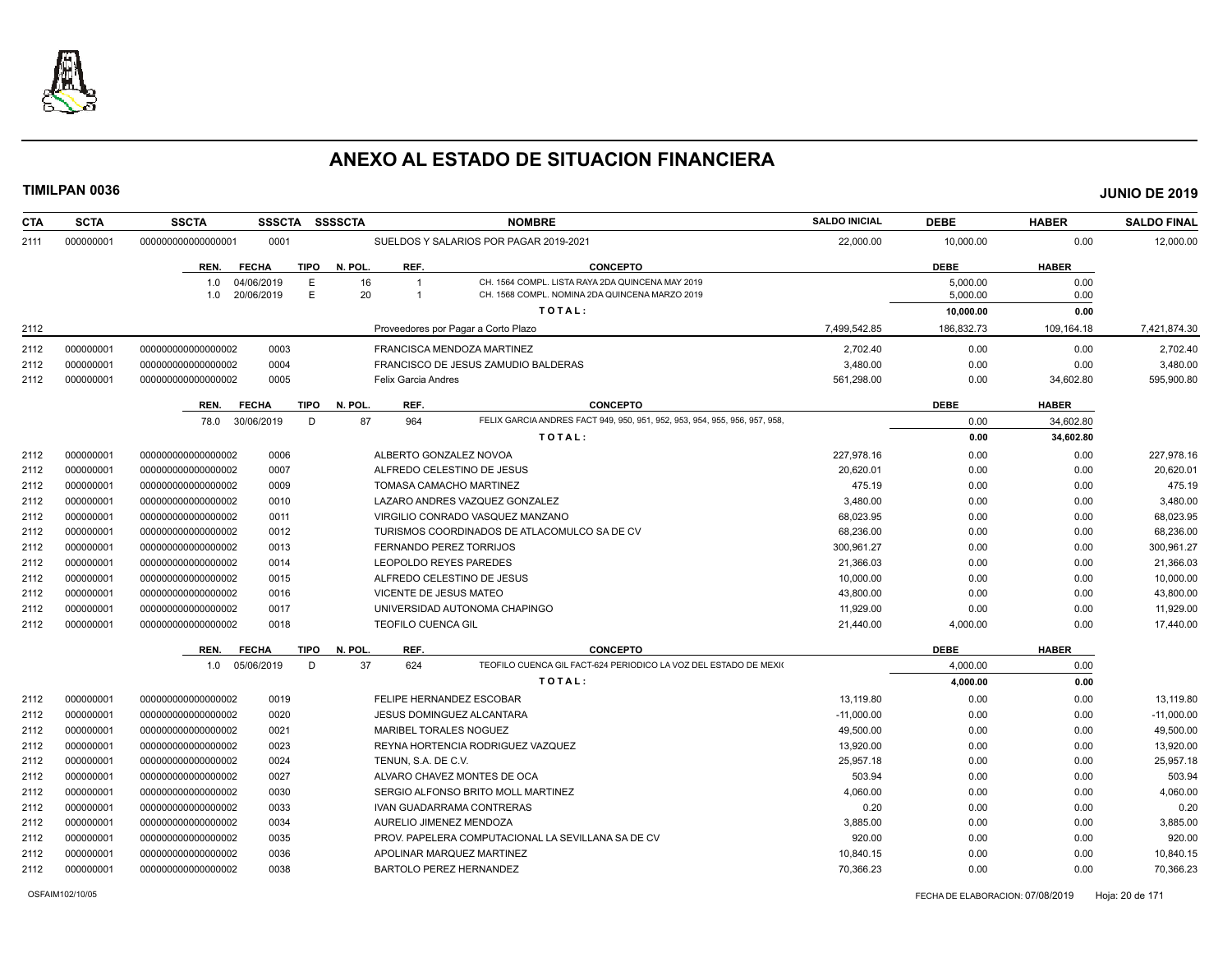

| <b>CTA</b> | <b>SCTA</b> | <b>SSCTA</b>       | <b>SSSCTA</b>        | <b>SSSSCTA</b>  |                                   | <b>NOMBRE</b>                                                     | <b>SALDO INICIAL</b> | <b>DEBE</b> | <b>HABER</b> | <b>SALDO FINAL</b> |
|------------|-------------|--------------------|----------------------|-----------------|-----------------------------------|-------------------------------------------------------------------|----------------------|-------------|--------------|--------------------|
| 2112       | 000000001   | 00000000000000002  | 0041                 |                 | <b>FRANCISCO MONTIEL DIONICIO</b> |                                                                   | 88.940.23            | 0.00        | 0.00         | 88.940.23          |
| 2112       | 000000001   | 00000000000000002  | 0043                 |                 | RODOLFO SANCHEZ SANCHEZ           |                                                                   | 14,732.00            | 0.00        | 0.00         | 14,732.00          |
| 2112       | 000000001   | 00000000000000002  | 0044                 |                 | ANGELICA COLIN PACHECO            |                                                                   | 306.883.76           | 0.00        | 0.00         | 306,883.76         |
| 2112       | 000000001   | 00000000000000002  | 0046                 |                 |                                   | GRUPO COMERCIAL Y SERV SAMO SA DE CV                              | 31.090.34            | 0.00        | 0.00         | 31,090.34          |
| 2112       | 000000001   | 00000000000000002  | 0049                 |                 | RAMON MONTIEL CRUZ                |                                                                   | 116,000.00           | 0.00        | 0.00         | 116,000.00         |
| 2112       | 000000001   | 00000000000000002  | 0052                 |                 |                                   | SOTO & ASOCIADOS ESPECIALISTAS AGRARIOS DE LATINOAMERICA SA DE CV | 43,500.00            | 0.00        | 0.00         | 43,500.00          |
| 2112       | 000000001   | 00000000000000002  | 0053                 |                 |                                   | PROMOTORA Y COMERCIALIZADORA DE MATERIALES SA DE CV               | 10,678.54            | 0.00        | 0.00         | 10,678.54          |
| 2112       | 000000001   | 00000000000000002  | 0055                 |                 | <b>MANUEL RIVERA MOLINA</b>       |                                                                   | 5,800.00             | 0.00        | 0.00         | 5,800.00           |
| 2112       | 000000001   | 00000000000000002  | 0056                 |                 |                                   | JOSE GUADALUPE GARCIA SANDOVAL                                    | 89,552.86            | 0.00        | 4,697.50     | 94,250.36          |
|            |             | REN.               | <b>FECHA</b>         | N. POL.<br>TIPO | REF.                              | <b>CONCEPTO</b>                                                   |                      | <b>DEBE</b> | <b>HABER</b> |                    |
|            |             | 6.0                | 30/06/2019           | 86<br>D         | 737                               | FACT- 737 JOSE GUADALUPE GARCIA SANDOVAL                          |                      | 0.00        | 4,697.50     |                    |
|            |             |                    |                      |                 |                                   | TOTAL:                                                            |                      | 0.00        | 4,697.50     |                    |
| 2112       | 000000001   | 00000000000000002  | 0057                 |                 | <b>ISMAEL ROLDAN PEREA</b>        |                                                                   | 11,600.00            | 0.00        | 0.00         | 11,600.00          |
| 2112       | 000000001   | 00000000000000002  | 0058                 |                 |                                   | JOSE PAULINO GALVAN COYOTE                                        | 11,600.00            | 0.00        | 0.00         | 11,600.00          |
| 2112       | 000000001   | 00000000000000002  | 0061                 |                 |                                   | YESICA ALEJANDRA MONROY SOSA                                      | 4,014.82             | 0.00        | 0.00         | 4,014.82           |
| 2112       | 000000001   | 00000000000000002  | 0062                 |                 | LETICIA BARRANCO MONROY           |                                                                   | 7,037.60             | 0.00        | 0.00         | 7,037.60           |
| 2112       | 000000001   | 00000000000000002  | 0064                 |                 |                                   | LECD EMPRESA COMERCIALIZADORA XXI S DE RL DE CV                   | 25,520.00            | 0.00        | 0.00         | 25,520.00          |
| 2112       | 000000001   | 00000000000000002  | 0065                 |                 | <b>JUAN PACHECO ALBINO</b>        |                                                                   | 25,056.00            | 0.00        | 0.00         | 25,056.00          |
| 2112       | 000000001   | 00000000000000002  | 0066                 |                 | <b>FRANCISCA REYES VENTURA</b>    |                                                                   | 10,171.00            | 0.00        | 0.00         | 10,171.00          |
| 2112       | 000000001   | 00000000000000002  | 0067                 |                 |                                   | ACEROS Y CORRUGADOS LA UNION SA DE CV                             | 15,000.00            | 0.00        | 0.00         | 15,000.00          |
| 2112       | 000000001   | 00000000000000002  | 0068                 |                 | MEPIR S DE RL DE CV               |                                                                   | 6,960.00             | 0.00        | 0.00         | 6,960.00           |
| 2112       | 000000001   | 00000000000000002  | 0069                 |                 | LIDIA APOLINAR MARIANO            |                                                                   | 45,578.00            | 0.00        | 0.00         | 45,578.00          |
| 2112       | 000000001   | 00000000000000002  | 0072                 |                 |                                   | DIOSELINA TORRIJOS CRUZ, MATERIALES TIMILPAN                      | 19,382.46            | 0.00        | 0.00         | 19,382.46          |
| 2112       | 000000001   | 00000000000000002  | 0076                 |                 | LUIS BLAS LEON                    |                                                                   | 6.090.00             | 0.00        | 0.00         | 6,090.00           |
| 2112       | 000000001   | 00000000000000002  | 0077                 |                 | AFIANZADORA SOFIMEX SA            |                                                                   | 39,462.26            | 0.00        | 0.00         | 39,462.26          |
| 2112       | 000000001   | 00000000000000002  | 0078                 |                 |                                   | STROW IN MOTION DECORATION SA DE CV                               | 26,400.00            | 0.00        | 0.00         | 26,400.00          |
| 2112       | 000000001   | 000000000000000002 | 0079                 |                 |                                   | OPERADORA DE SERVICIOS NICO'S S.C.                                | 80.875.92            | 0.00        | 0.00         | 80,875.92          |
| 2112       | 000000001   | 00000000000000002  | 0080                 |                 | MOISES CRUZ CRUZ                  |                                                                   | 67,396.00            | 0.00        | 0.00         | 67,396.00          |
| 2112       | 000000001   | 00000000000000002  | 0082                 |                 | <b>JOSE BACILIO MARTINEZ</b>      |                                                                   | 30,525.40            | 7,308.00    | 0.00         | 23,217.40          |
|            |             | REN.               | <b>FECHA</b>         | TIPO<br>N. POL. | REF.                              | <b>CONCEPTO</b>                                                   |                      | <b>DEBE</b> | <b>HABER</b> |                    |
|            |             | 1.0                | 07/06/2019           | 50<br>D         | 24                                | FAC- 24 JOSE BACILIO MARTINEZ HOJAS MEMBRETADAS                   |                      | 7.308.00    | 0.00         |                    |
|            |             |                    |                      |                 |                                   | TOTAL:                                                            |                      | 7,308.00    | 0.00         |                    |
| 2112       | 000000001   | 00000000000000002  | 0083                 |                 | ATANACIO MIRANDA SERRANO          |                                                                   | 5,800.00             | 0.00        | 0.00         | 5,800.00           |
| 2112       | 000000001   | 00000000000000002  | 0084                 |                 |                                   | GRUPO HERRADURA OCCIDENTE SA DE CV                                | 30,000.00            | 0.00        | 0.00         | 30,000.00          |
| 2112       | 000000001   | 00000000000000002  | 0085                 |                 |                                   | DISTRIBUIDORA HIDRAULICA NACIONAL SA DE CV                        | 55,336.27            | 55,336.27   | 0.00         | 0.00               |
|            |             | REN.               | <b>FECHA</b><br>TIPO | N. POL.         | REF.                              | <b>CONCEPTO</b>                                                   |                      | <b>DEBE</b> | <b>HABER</b> |                    |
|            |             | 1.0                | 18/06/2019           | D<br>16         | 473                               | PAGO FACT 473 MATERIAL HIDRAULICO PD 79 MAY 19                    |                      | 11,324.63   | 0.00         |                    |
|            |             | 1.0                | 06/06/2019           | 39<br>D         | 474                               | DISTRIBUIDORA HIDRAULICA NACIONAL SA DE CV FAC-474 MAT HIDRAULIC  |                      | 44.011.64   | 0.00         |                    |
|            |             |                    |                      |                 |                                   | TOTAL:                                                            |                      | 55.336.27   | 0.00         |                    |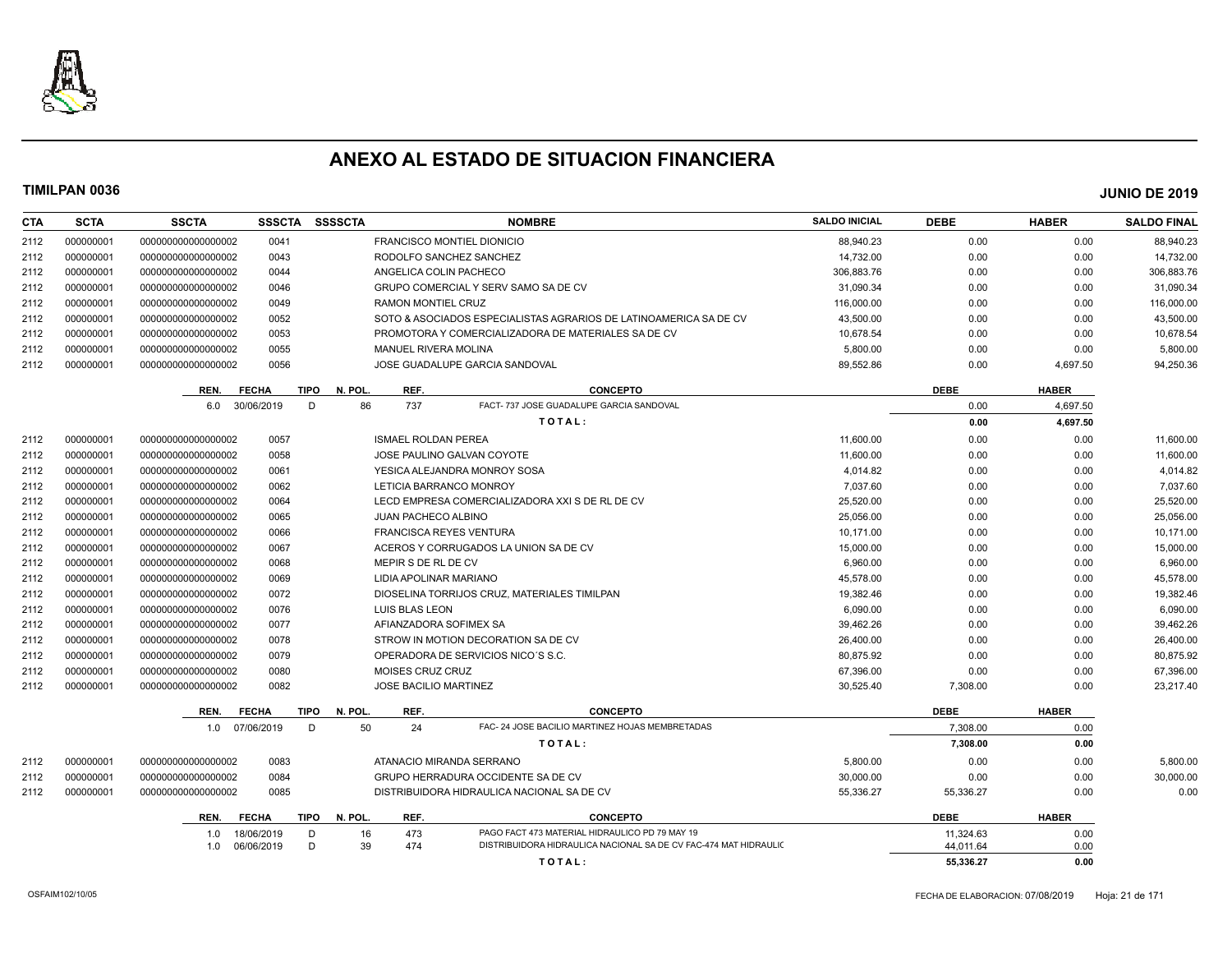

| 5,952.01<br>0.00<br>0.00<br>5,952.01<br>000000001<br>00000000000000002<br>0087<br><b>LAURA LEON GARCIA</b><br>2112<br>0090<br>0.00<br>0.00<br>8,039.96<br>2112<br>000000001<br>00000000000000002<br><b>GLANCOMER SA DE CV</b><br>8,039.96<br><b>CONCEPTO</b><br><b>DEBE</b><br>REN.<br><b>FECHA</b><br><b>TIPO</b><br>N. POL.<br>REF.<br><b>HABER</b><br>FACT-182 GLANCOMER S.A. DE C.V. COMPRA PAPELERIA<br>89<br>182<br>30/06/2019<br>D<br>0.00<br>8,039.96<br>21.0<br>TOTAL:<br>0.00<br>8,039.96<br>0091<br>MIREYA CASTRO LOPEZ<br>30,440.00<br>31,100.00<br>2112<br>000000001<br>000000000000000002<br>21,300.00<br>21,960.00<br>N. POL.<br>REF.<br><b>CONCEPTO</b><br><b>DEBE</b><br><b>HABER</b><br>REN.<br><b>FECHA</b><br><b>TIPO</b><br>05/06/2019<br>36<br>8916<br>MIREYA CASTRO LOPEZ COMPRA LLANTAS FAC 8916 Y 9001<br>D<br>21.300.00<br>0.00<br>1.0<br>30/06/2019<br>D<br>90<br>9042<br>FAC-9042 MIREYA CASTRO LOPEZ COMPRA DE LLANTAS<br>21,960.00<br>6.0<br>0.00<br>TOTAL:<br>21,300.00<br>21,960.00<br>0092<br>000000001<br>00000000000000002<br>DALENCE URRUTIA GUZMAN<br>0.24<br>0.00<br>0.00<br>0.24<br>2112<br>000000001<br>000000000000000002<br>0098<br>80.186.07<br>0.00<br>0.00<br>80,186.07<br>2112<br><b>FRANCISCO COLIN RAFAEL</b><br>000000001<br>0100<br>JORGE MUNGUIA PEREZ<br>17.864.00<br>0.00<br>2112<br>000000000000000002<br>0.00<br>17,864.00<br>000000001<br>2,320.00<br>0.00<br>2,320.00<br>2112<br>000000000000000002<br>0101<br>LUIS ALEJANDRO VILCHIS LAGUNA<br>0.00<br>124,000.00<br>000000001<br>000000000000000002<br>0102<br><b>GCHRUBCH CONSULTORES SA DE CV</b><br>0.00<br>0.00<br>124,000.00<br>2112<br>MARIA DEL CARMEN ZUÑIGA ARIAZ<br>2112<br>000000001<br>00000000000000002<br>0106<br>0.00<br>0.00<br>2,668.00<br>2,668.00<br><b>FECHA</b><br><b>TIPO</b><br>N. POL.<br>REF.<br><b>CONCEPTO</b><br><b>DEBE</b><br><b>HABER</b><br>REN.<br>98<br>FAC-447 PASIVO DE MARIA DEL CARMEN ZUÑIGA ARIAZ<br>6.0 30/06/2019<br>447<br>D<br>0.00<br>2.668.00<br>2,668.00<br>TOTAL:<br>0.00<br>000000001<br>0114<br>ARACELI MENDOZA MORA<br>4,640.00<br>0.00<br>0.00<br>000000000000000002<br>4,640.00<br>2112<br>42.833.00<br>0116<br>ALBERTO FLORES LOPEZ<br>0.00<br>0.00<br>42.833.00<br>2112<br>000000001<br>00000000000000002<br>000000001<br>00000000000000002<br>0117<br>ALEJANDRO TREJO SERRANO<br>6,174.88<br>0.00<br>0.00<br>2112<br>000000001<br>0120<br>0.00<br>2112<br>00000000000000002<br>ESTEBAN ALBARRAN GONZALEZ<br>$-3,480.00$<br>0.00<br>$-3,480.00$<br>000000001<br>0123<br>2112<br>00000000000000002<br>IRIS ANNEL VILCHIS ZARAGOZA<br>3,016.00<br>0.00<br>0.00<br>3,016.00<br>000000001<br>0126<br><b>RAMON NIETO MOLINA</b><br>26,680.00<br>0.00<br>0.00<br>26,680.00<br>2112<br>000000000000000002<br>2112<br>000000001<br>0128<br>195.329.78<br>0.00<br>0.00<br>195,329.78<br>000000000000000002<br><b>GRUPO JILOTEPEC SA DE CV</b><br>000000001<br>0130<br>10,440.00<br>0.00<br>10,440.00<br>2112<br>000000000000000002<br><b>MARCIANO BERNAL BARON</b><br>0.00<br>000000001<br>0131<br>9,287.97<br>9,287.97<br>2112<br>000000000000000002<br><b>JOSE LUIS MONDRAGON GARCIA</b><br>0.00<br>0.00<br>000000001<br>0132<br>45,556.68<br>0.00<br>0.00<br>45,556.68<br>2112<br>000000000000000002<br>JOSE LUIS OSORNIO CABALLERO<br>000000001<br>2112<br>00000000000000002<br>0135<br>ESTEBAN ALBARRAN GONZALEZ<br>6,960.00<br>0.00<br>0.00<br>6,960.00<br>000000001<br>0143<br>44.980.47<br>0.00<br>44,980.47<br>2112<br>000000000000000002<br>DAVID HERNANDEZ ESCOBAR<br>0.00<br>000000001<br>000000000000000002<br>0144<br><b>MARTINIANO RUIZ RUIZ</b><br>162,139.74<br>0.00<br>0.00<br>162,139.74<br>2112<br>0145<br>1,468,085.43<br>1,468,085.43<br>2112<br>000000001<br>000000000000000002<br>CFE SUMINISTRADOR DE SERVICIOS BASICOS<br>0.00<br>0.00<br>297,731.40<br>2112<br>000000001<br>00000000000000002<br>0146<br>JOSE MATUSALEN LEGORRETA SEGUNDO<br>301,200.26<br>3,468.86<br>0.00<br>N. POL<br>REF.<br><b>CONCEPTO</b><br><b>DEBE</b><br><b>HABER</b><br>REN.<br><b>FECHA</b><br><b>TIPO</b><br>23<br>JOSE MATUSALEN LEGORRETA SEGUNDO PAGO FACT. 628 Y 634<br>3.468.86<br>1.0 06/06/2019<br>D<br>628<br>0.00<br>3,468.86<br>0.00<br>TOTAL:<br>BONIFACIO BRUNO GONZALEZ<br>20,000.00<br>00000000000000002<br>0147<br>0.00<br>0.00<br>20,000.00<br>2112<br>000000001 | <b>CTA</b> | <b>SCTA</b> | <b>SSSCTA</b><br><b>SSCTA</b> | <b>SSSSCTA</b><br><b>NOMBRE</b> | <b>SALDO INICIAL</b> | <b>DEBE</b> | <b>HABER</b> | <b>SALDO FINAL</b> |
|---------------------------------------------------------------------------------------------------------------------------------------------------------------------------------------------------------------------------------------------------------------------------------------------------------------------------------------------------------------------------------------------------------------------------------------------------------------------------------------------------------------------------------------------------------------------------------------------------------------------------------------------------------------------------------------------------------------------------------------------------------------------------------------------------------------------------------------------------------------------------------------------------------------------------------------------------------------------------------------------------------------------------------------------------------------------------------------------------------------------------------------------------------------------------------------------------------------------------------------------------------------------------------------------------------------------------------------------------------------------------------------------------------------------------------------------------------------------------------------------------------------------------------------------------------------------------------------------------------------------------------------------------------------------------------------------------------------------------------------------------------------------------------------------------------------------------------------------------------------------------------------------------------------------------------------------------------------------------------------------------------------------------------------------------------------------------------------------------------------------------------------------------------------------------------------------------------------------------------------------------------------------------------------------------------------------------------------------------------------------------------------------------------------------------------------------------------------------------------------------------------------------------------------------------------------------------------------------------------------------------------------------------------------------------------------------------------------------------------------------------------------------------------------------------------------------------------------------------------------------------------------------------------------------------------------------------------------------------------------------------------------------------------------------------------------------------------------------------------------------------------------------------------------------------------------------------------------------------------------------------------------------------------------------------------------------------------------------------------------------------------------------------------------------------------------------------------------------------------------------------------------------------------------------------------------------------------------------------------------------------------------------------------------------------------------------------------------------------------------------------------------------------------------------------------------------------------------------------------------------------------------------------------------------------------------------------------------------------------------------------------------------------------------------------------------------------------------------------------------------------------------------------------------------------------------------------------------------------------------------------------------------------------------------------------------------------------------------------|------------|-------------|-------------------------------|---------------------------------|----------------------|-------------|--------------|--------------------|
|                                                                                                                                                                                                                                                                                                                                                                                                                                                                                                                                                                                                                                                                                                                                                                                                                                                                                                                                                                                                                                                                                                                                                                                                                                                                                                                                                                                                                                                                                                                                                                                                                                                                                                                                                                                                                                                                                                                                                                                                                                                                                                                                                                                                                                                                                                                                                                                                                                                                                                                                                                                                                                                                                                                                                                                                                                                                                                                                                                                                                                                                                                                                                                                                                                                                                                                                                                                                                                                                                                                                                                                                                                                                                                                                                                                                                                                                                                                                                                                                                                                                                                                                                                                                                                                                                                                                                   |            |             |                               |                                 |                      |             |              |                    |
|                                                                                                                                                                                                                                                                                                                                                                                                                                                                                                                                                                                                                                                                                                                                                                                                                                                                                                                                                                                                                                                                                                                                                                                                                                                                                                                                                                                                                                                                                                                                                                                                                                                                                                                                                                                                                                                                                                                                                                                                                                                                                                                                                                                                                                                                                                                                                                                                                                                                                                                                                                                                                                                                                                                                                                                                                                                                                                                                                                                                                                                                                                                                                                                                                                                                                                                                                                                                                                                                                                                                                                                                                                                                                                                                                                                                                                                                                                                                                                                                                                                                                                                                                                                                                                                                                                                                                   |            |             |                               |                                 |                      |             |              |                    |
|                                                                                                                                                                                                                                                                                                                                                                                                                                                                                                                                                                                                                                                                                                                                                                                                                                                                                                                                                                                                                                                                                                                                                                                                                                                                                                                                                                                                                                                                                                                                                                                                                                                                                                                                                                                                                                                                                                                                                                                                                                                                                                                                                                                                                                                                                                                                                                                                                                                                                                                                                                                                                                                                                                                                                                                                                                                                                                                                                                                                                                                                                                                                                                                                                                                                                                                                                                                                                                                                                                                                                                                                                                                                                                                                                                                                                                                                                                                                                                                                                                                                                                                                                                                                                                                                                                                                                   |            |             |                               |                                 |                      |             |              |                    |
|                                                                                                                                                                                                                                                                                                                                                                                                                                                                                                                                                                                                                                                                                                                                                                                                                                                                                                                                                                                                                                                                                                                                                                                                                                                                                                                                                                                                                                                                                                                                                                                                                                                                                                                                                                                                                                                                                                                                                                                                                                                                                                                                                                                                                                                                                                                                                                                                                                                                                                                                                                                                                                                                                                                                                                                                                                                                                                                                                                                                                                                                                                                                                                                                                                                                                                                                                                                                                                                                                                                                                                                                                                                                                                                                                                                                                                                                                                                                                                                                                                                                                                                                                                                                                                                                                                                                                   |            |             |                               |                                 |                      |             |              |                    |
|                                                                                                                                                                                                                                                                                                                                                                                                                                                                                                                                                                                                                                                                                                                                                                                                                                                                                                                                                                                                                                                                                                                                                                                                                                                                                                                                                                                                                                                                                                                                                                                                                                                                                                                                                                                                                                                                                                                                                                                                                                                                                                                                                                                                                                                                                                                                                                                                                                                                                                                                                                                                                                                                                                                                                                                                                                                                                                                                                                                                                                                                                                                                                                                                                                                                                                                                                                                                                                                                                                                                                                                                                                                                                                                                                                                                                                                                                                                                                                                                                                                                                                                                                                                                                                                                                                                                                   |            |             |                               |                                 |                      |             |              |                    |
|                                                                                                                                                                                                                                                                                                                                                                                                                                                                                                                                                                                                                                                                                                                                                                                                                                                                                                                                                                                                                                                                                                                                                                                                                                                                                                                                                                                                                                                                                                                                                                                                                                                                                                                                                                                                                                                                                                                                                                                                                                                                                                                                                                                                                                                                                                                                                                                                                                                                                                                                                                                                                                                                                                                                                                                                                                                                                                                                                                                                                                                                                                                                                                                                                                                                                                                                                                                                                                                                                                                                                                                                                                                                                                                                                                                                                                                                                                                                                                                                                                                                                                                                                                                                                                                                                                                                                   |            |             |                               |                                 |                      |             |              |                    |
|                                                                                                                                                                                                                                                                                                                                                                                                                                                                                                                                                                                                                                                                                                                                                                                                                                                                                                                                                                                                                                                                                                                                                                                                                                                                                                                                                                                                                                                                                                                                                                                                                                                                                                                                                                                                                                                                                                                                                                                                                                                                                                                                                                                                                                                                                                                                                                                                                                                                                                                                                                                                                                                                                                                                                                                                                                                                                                                                                                                                                                                                                                                                                                                                                                                                                                                                                                                                                                                                                                                                                                                                                                                                                                                                                                                                                                                                                                                                                                                                                                                                                                                                                                                                                                                                                                                                                   |            |             |                               |                                 |                      |             |              |                    |
|                                                                                                                                                                                                                                                                                                                                                                                                                                                                                                                                                                                                                                                                                                                                                                                                                                                                                                                                                                                                                                                                                                                                                                                                                                                                                                                                                                                                                                                                                                                                                                                                                                                                                                                                                                                                                                                                                                                                                                                                                                                                                                                                                                                                                                                                                                                                                                                                                                                                                                                                                                                                                                                                                                                                                                                                                                                                                                                                                                                                                                                                                                                                                                                                                                                                                                                                                                                                                                                                                                                                                                                                                                                                                                                                                                                                                                                                                                                                                                                                                                                                                                                                                                                                                                                                                                                                                   |            |             |                               |                                 |                      |             |              |                    |
|                                                                                                                                                                                                                                                                                                                                                                                                                                                                                                                                                                                                                                                                                                                                                                                                                                                                                                                                                                                                                                                                                                                                                                                                                                                                                                                                                                                                                                                                                                                                                                                                                                                                                                                                                                                                                                                                                                                                                                                                                                                                                                                                                                                                                                                                                                                                                                                                                                                                                                                                                                                                                                                                                                                                                                                                                                                                                                                                                                                                                                                                                                                                                                                                                                                                                                                                                                                                                                                                                                                                                                                                                                                                                                                                                                                                                                                                                                                                                                                                                                                                                                                                                                                                                                                                                                                                                   |            |             |                               |                                 |                      |             |              |                    |
|                                                                                                                                                                                                                                                                                                                                                                                                                                                                                                                                                                                                                                                                                                                                                                                                                                                                                                                                                                                                                                                                                                                                                                                                                                                                                                                                                                                                                                                                                                                                                                                                                                                                                                                                                                                                                                                                                                                                                                                                                                                                                                                                                                                                                                                                                                                                                                                                                                                                                                                                                                                                                                                                                                                                                                                                                                                                                                                                                                                                                                                                                                                                                                                                                                                                                                                                                                                                                                                                                                                                                                                                                                                                                                                                                                                                                                                                                                                                                                                                                                                                                                                                                                                                                                                                                                                                                   |            |             |                               |                                 |                      |             |              |                    |
|                                                                                                                                                                                                                                                                                                                                                                                                                                                                                                                                                                                                                                                                                                                                                                                                                                                                                                                                                                                                                                                                                                                                                                                                                                                                                                                                                                                                                                                                                                                                                                                                                                                                                                                                                                                                                                                                                                                                                                                                                                                                                                                                                                                                                                                                                                                                                                                                                                                                                                                                                                                                                                                                                                                                                                                                                                                                                                                                                                                                                                                                                                                                                                                                                                                                                                                                                                                                                                                                                                                                                                                                                                                                                                                                                                                                                                                                                                                                                                                                                                                                                                                                                                                                                                                                                                                                                   |            |             |                               |                                 |                      |             |              |                    |
|                                                                                                                                                                                                                                                                                                                                                                                                                                                                                                                                                                                                                                                                                                                                                                                                                                                                                                                                                                                                                                                                                                                                                                                                                                                                                                                                                                                                                                                                                                                                                                                                                                                                                                                                                                                                                                                                                                                                                                                                                                                                                                                                                                                                                                                                                                                                                                                                                                                                                                                                                                                                                                                                                                                                                                                                                                                                                                                                                                                                                                                                                                                                                                                                                                                                                                                                                                                                                                                                                                                                                                                                                                                                                                                                                                                                                                                                                                                                                                                                                                                                                                                                                                                                                                                                                                                                                   |            |             |                               |                                 |                      |             |              |                    |
|                                                                                                                                                                                                                                                                                                                                                                                                                                                                                                                                                                                                                                                                                                                                                                                                                                                                                                                                                                                                                                                                                                                                                                                                                                                                                                                                                                                                                                                                                                                                                                                                                                                                                                                                                                                                                                                                                                                                                                                                                                                                                                                                                                                                                                                                                                                                                                                                                                                                                                                                                                                                                                                                                                                                                                                                                                                                                                                                                                                                                                                                                                                                                                                                                                                                                                                                                                                                                                                                                                                                                                                                                                                                                                                                                                                                                                                                                                                                                                                                                                                                                                                                                                                                                                                                                                                                                   |            |             |                               |                                 |                      |             |              |                    |
|                                                                                                                                                                                                                                                                                                                                                                                                                                                                                                                                                                                                                                                                                                                                                                                                                                                                                                                                                                                                                                                                                                                                                                                                                                                                                                                                                                                                                                                                                                                                                                                                                                                                                                                                                                                                                                                                                                                                                                                                                                                                                                                                                                                                                                                                                                                                                                                                                                                                                                                                                                                                                                                                                                                                                                                                                                                                                                                                                                                                                                                                                                                                                                                                                                                                                                                                                                                                                                                                                                                                                                                                                                                                                                                                                                                                                                                                                                                                                                                                                                                                                                                                                                                                                                                                                                                                                   |            |             |                               |                                 |                      |             |              |                    |
|                                                                                                                                                                                                                                                                                                                                                                                                                                                                                                                                                                                                                                                                                                                                                                                                                                                                                                                                                                                                                                                                                                                                                                                                                                                                                                                                                                                                                                                                                                                                                                                                                                                                                                                                                                                                                                                                                                                                                                                                                                                                                                                                                                                                                                                                                                                                                                                                                                                                                                                                                                                                                                                                                                                                                                                                                                                                                                                                                                                                                                                                                                                                                                                                                                                                                                                                                                                                                                                                                                                                                                                                                                                                                                                                                                                                                                                                                                                                                                                                                                                                                                                                                                                                                                                                                                                                                   |            |             |                               |                                 |                      |             |              |                    |
|                                                                                                                                                                                                                                                                                                                                                                                                                                                                                                                                                                                                                                                                                                                                                                                                                                                                                                                                                                                                                                                                                                                                                                                                                                                                                                                                                                                                                                                                                                                                                                                                                                                                                                                                                                                                                                                                                                                                                                                                                                                                                                                                                                                                                                                                                                                                                                                                                                                                                                                                                                                                                                                                                                                                                                                                                                                                                                                                                                                                                                                                                                                                                                                                                                                                                                                                                                                                                                                                                                                                                                                                                                                                                                                                                                                                                                                                                                                                                                                                                                                                                                                                                                                                                                                                                                                                                   |            |             |                               |                                 |                      |             |              |                    |
|                                                                                                                                                                                                                                                                                                                                                                                                                                                                                                                                                                                                                                                                                                                                                                                                                                                                                                                                                                                                                                                                                                                                                                                                                                                                                                                                                                                                                                                                                                                                                                                                                                                                                                                                                                                                                                                                                                                                                                                                                                                                                                                                                                                                                                                                                                                                                                                                                                                                                                                                                                                                                                                                                                                                                                                                                                                                                                                                                                                                                                                                                                                                                                                                                                                                                                                                                                                                                                                                                                                                                                                                                                                                                                                                                                                                                                                                                                                                                                                                                                                                                                                                                                                                                                                                                                                                                   |            |             |                               |                                 |                      |             |              |                    |
|                                                                                                                                                                                                                                                                                                                                                                                                                                                                                                                                                                                                                                                                                                                                                                                                                                                                                                                                                                                                                                                                                                                                                                                                                                                                                                                                                                                                                                                                                                                                                                                                                                                                                                                                                                                                                                                                                                                                                                                                                                                                                                                                                                                                                                                                                                                                                                                                                                                                                                                                                                                                                                                                                                                                                                                                                                                                                                                                                                                                                                                                                                                                                                                                                                                                                                                                                                                                                                                                                                                                                                                                                                                                                                                                                                                                                                                                                                                                                                                                                                                                                                                                                                                                                                                                                                                                                   |            |             |                               |                                 |                      |             |              |                    |
|                                                                                                                                                                                                                                                                                                                                                                                                                                                                                                                                                                                                                                                                                                                                                                                                                                                                                                                                                                                                                                                                                                                                                                                                                                                                                                                                                                                                                                                                                                                                                                                                                                                                                                                                                                                                                                                                                                                                                                                                                                                                                                                                                                                                                                                                                                                                                                                                                                                                                                                                                                                                                                                                                                                                                                                                                                                                                                                                                                                                                                                                                                                                                                                                                                                                                                                                                                                                                                                                                                                                                                                                                                                                                                                                                                                                                                                                                                                                                                                                                                                                                                                                                                                                                                                                                                                                                   |            |             |                               |                                 |                      |             |              |                    |
|                                                                                                                                                                                                                                                                                                                                                                                                                                                                                                                                                                                                                                                                                                                                                                                                                                                                                                                                                                                                                                                                                                                                                                                                                                                                                                                                                                                                                                                                                                                                                                                                                                                                                                                                                                                                                                                                                                                                                                                                                                                                                                                                                                                                                                                                                                                                                                                                                                                                                                                                                                                                                                                                                                                                                                                                                                                                                                                                                                                                                                                                                                                                                                                                                                                                                                                                                                                                                                                                                                                                                                                                                                                                                                                                                                                                                                                                                                                                                                                                                                                                                                                                                                                                                                                                                                                                                   |            |             |                               |                                 |                      |             |              |                    |
|                                                                                                                                                                                                                                                                                                                                                                                                                                                                                                                                                                                                                                                                                                                                                                                                                                                                                                                                                                                                                                                                                                                                                                                                                                                                                                                                                                                                                                                                                                                                                                                                                                                                                                                                                                                                                                                                                                                                                                                                                                                                                                                                                                                                                                                                                                                                                                                                                                                                                                                                                                                                                                                                                                                                                                                                                                                                                                                                                                                                                                                                                                                                                                                                                                                                                                                                                                                                                                                                                                                                                                                                                                                                                                                                                                                                                                                                                                                                                                                                                                                                                                                                                                                                                                                                                                                                                   |            |             |                               |                                 |                      |             |              |                    |
|                                                                                                                                                                                                                                                                                                                                                                                                                                                                                                                                                                                                                                                                                                                                                                                                                                                                                                                                                                                                                                                                                                                                                                                                                                                                                                                                                                                                                                                                                                                                                                                                                                                                                                                                                                                                                                                                                                                                                                                                                                                                                                                                                                                                                                                                                                                                                                                                                                                                                                                                                                                                                                                                                                                                                                                                                                                                                                                                                                                                                                                                                                                                                                                                                                                                                                                                                                                                                                                                                                                                                                                                                                                                                                                                                                                                                                                                                                                                                                                                                                                                                                                                                                                                                                                                                                                                                   |            |             |                               |                                 |                      |             |              |                    |
|                                                                                                                                                                                                                                                                                                                                                                                                                                                                                                                                                                                                                                                                                                                                                                                                                                                                                                                                                                                                                                                                                                                                                                                                                                                                                                                                                                                                                                                                                                                                                                                                                                                                                                                                                                                                                                                                                                                                                                                                                                                                                                                                                                                                                                                                                                                                                                                                                                                                                                                                                                                                                                                                                                                                                                                                                                                                                                                                                                                                                                                                                                                                                                                                                                                                                                                                                                                                                                                                                                                                                                                                                                                                                                                                                                                                                                                                                                                                                                                                                                                                                                                                                                                                                                                                                                                                                   |            |             |                               |                                 |                      |             |              | 6,174.88           |
|                                                                                                                                                                                                                                                                                                                                                                                                                                                                                                                                                                                                                                                                                                                                                                                                                                                                                                                                                                                                                                                                                                                                                                                                                                                                                                                                                                                                                                                                                                                                                                                                                                                                                                                                                                                                                                                                                                                                                                                                                                                                                                                                                                                                                                                                                                                                                                                                                                                                                                                                                                                                                                                                                                                                                                                                                                                                                                                                                                                                                                                                                                                                                                                                                                                                                                                                                                                                                                                                                                                                                                                                                                                                                                                                                                                                                                                                                                                                                                                                                                                                                                                                                                                                                                                                                                                                                   |            |             |                               |                                 |                      |             |              |                    |
|                                                                                                                                                                                                                                                                                                                                                                                                                                                                                                                                                                                                                                                                                                                                                                                                                                                                                                                                                                                                                                                                                                                                                                                                                                                                                                                                                                                                                                                                                                                                                                                                                                                                                                                                                                                                                                                                                                                                                                                                                                                                                                                                                                                                                                                                                                                                                                                                                                                                                                                                                                                                                                                                                                                                                                                                                                                                                                                                                                                                                                                                                                                                                                                                                                                                                                                                                                                                                                                                                                                                                                                                                                                                                                                                                                                                                                                                                                                                                                                                                                                                                                                                                                                                                                                                                                                                                   |            |             |                               |                                 |                      |             |              |                    |
|                                                                                                                                                                                                                                                                                                                                                                                                                                                                                                                                                                                                                                                                                                                                                                                                                                                                                                                                                                                                                                                                                                                                                                                                                                                                                                                                                                                                                                                                                                                                                                                                                                                                                                                                                                                                                                                                                                                                                                                                                                                                                                                                                                                                                                                                                                                                                                                                                                                                                                                                                                                                                                                                                                                                                                                                                                                                                                                                                                                                                                                                                                                                                                                                                                                                                                                                                                                                                                                                                                                                                                                                                                                                                                                                                                                                                                                                                                                                                                                                                                                                                                                                                                                                                                                                                                                                                   |            |             |                               |                                 |                      |             |              |                    |
|                                                                                                                                                                                                                                                                                                                                                                                                                                                                                                                                                                                                                                                                                                                                                                                                                                                                                                                                                                                                                                                                                                                                                                                                                                                                                                                                                                                                                                                                                                                                                                                                                                                                                                                                                                                                                                                                                                                                                                                                                                                                                                                                                                                                                                                                                                                                                                                                                                                                                                                                                                                                                                                                                                                                                                                                                                                                                                                                                                                                                                                                                                                                                                                                                                                                                                                                                                                                                                                                                                                                                                                                                                                                                                                                                                                                                                                                                                                                                                                                                                                                                                                                                                                                                                                                                                                                                   |            |             |                               |                                 |                      |             |              |                    |
|                                                                                                                                                                                                                                                                                                                                                                                                                                                                                                                                                                                                                                                                                                                                                                                                                                                                                                                                                                                                                                                                                                                                                                                                                                                                                                                                                                                                                                                                                                                                                                                                                                                                                                                                                                                                                                                                                                                                                                                                                                                                                                                                                                                                                                                                                                                                                                                                                                                                                                                                                                                                                                                                                                                                                                                                                                                                                                                                                                                                                                                                                                                                                                                                                                                                                                                                                                                                                                                                                                                                                                                                                                                                                                                                                                                                                                                                                                                                                                                                                                                                                                                                                                                                                                                                                                                                                   |            |             |                               |                                 |                      |             |              |                    |
|                                                                                                                                                                                                                                                                                                                                                                                                                                                                                                                                                                                                                                                                                                                                                                                                                                                                                                                                                                                                                                                                                                                                                                                                                                                                                                                                                                                                                                                                                                                                                                                                                                                                                                                                                                                                                                                                                                                                                                                                                                                                                                                                                                                                                                                                                                                                                                                                                                                                                                                                                                                                                                                                                                                                                                                                                                                                                                                                                                                                                                                                                                                                                                                                                                                                                                                                                                                                                                                                                                                                                                                                                                                                                                                                                                                                                                                                                                                                                                                                                                                                                                                                                                                                                                                                                                                                                   |            |             |                               |                                 |                      |             |              |                    |
|                                                                                                                                                                                                                                                                                                                                                                                                                                                                                                                                                                                                                                                                                                                                                                                                                                                                                                                                                                                                                                                                                                                                                                                                                                                                                                                                                                                                                                                                                                                                                                                                                                                                                                                                                                                                                                                                                                                                                                                                                                                                                                                                                                                                                                                                                                                                                                                                                                                                                                                                                                                                                                                                                                                                                                                                                                                                                                                                                                                                                                                                                                                                                                                                                                                                                                                                                                                                                                                                                                                                                                                                                                                                                                                                                                                                                                                                                                                                                                                                                                                                                                                                                                                                                                                                                                                                                   |            |             |                               |                                 |                      |             |              |                    |
|                                                                                                                                                                                                                                                                                                                                                                                                                                                                                                                                                                                                                                                                                                                                                                                                                                                                                                                                                                                                                                                                                                                                                                                                                                                                                                                                                                                                                                                                                                                                                                                                                                                                                                                                                                                                                                                                                                                                                                                                                                                                                                                                                                                                                                                                                                                                                                                                                                                                                                                                                                                                                                                                                                                                                                                                                                                                                                                                                                                                                                                                                                                                                                                                                                                                                                                                                                                                                                                                                                                                                                                                                                                                                                                                                                                                                                                                                                                                                                                                                                                                                                                                                                                                                                                                                                                                                   |            |             |                               |                                 |                      |             |              |                    |
|                                                                                                                                                                                                                                                                                                                                                                                                                                                                                                                                                                                                                                                                                                                                                                                                                                                                                                                                                                                                                                                                                                                                                                                                                                                                                                                                                                                                                                                                                                                                                                                                                                                                                                                                                                                                                                                                                                                                                                                                                                                                                                                                                                                                                                                                                                                                                                                                                                                                                                                                                                                                                                                                                                                                                                                                                                                                                                                                                                                                                                                                                                                                                                                                                                                                                                                                                                                                                                                                                                                                                                                                                                                                                                                                                                                                                                                                                                                                                                                                                                                                                                                                                                                                                                                                                                                                                   |            |             |                               |                                 |                      |             |              |                    |
|                                                                                                                                                                                                                                                                                                                                                                                                                                                                                                                                                                                                                                                                                                                                                                                                                                                                                                                                                                                                                                                                                                                                                                                                                                                                                                                                                                                                                                                                                                                                                                                                                                                                                                                                                                                                                                                                                                                                                                                                                                                                                                                                                                                                                                                                                                                                                                                                                                                                                                                                                                                                                                                                                                                                                                                                                                                                                                                                                                                                                                                                                                                                                                                                                                                                                                                                                                                                                                                                                                                                                                                                                                                                                                                                                                                                                                                                                                                                                                                                                                                                                                                                                                                                                                                                                                                                                   |            |             |                               |                                 |                      |             |              |                    |
|                                                                                                                                                                                                                                                                                                                                                                                                                                                                                                                                                                                                                                                                                                                                                                                                                                                                                                                                                                                                                                                                                                                                                                                                                                                                                                                                                                                                                                                                                                                                                                                                                                                                                                                                                                                                                                                                                                                                                                                                                                                                                                                                                                                                                                                                                                                                                                                                                                                                                                                                                                                                                                                                                                                                                                                                                                                                                                                                                                                                                                                                                                                                                                                                                                                                                                                                                                                                                                                                                                                                                                                                                                                                                                                                                                                                                                                                                                                                                                                                                                                                                                                                                                                                                                                                                                                                                   |            |             |                               |                                 |                      |             |              |                    |
|                                                                                                                                                                                                                                                                                                                                                                                                                                                                                                                                                                                                                                                                                                                                                                                                                                                                                                                                                                                                                                                                                                                                                                                                                                                                                                                                                                                                                                                                                                                                                                                                                                                                                                                                                                                                                                                                                                                                                                                                                                                                                                                                                                                                                                                                                                                                                                                                                                                                                                                                                                                                                                                                                                                                                                                                                                                                                                                                                                                                                                                                                                                                                                                                                                                                                                                                                                                                                                                                                                                                                                                                                                                                                                                                                                                                                                                                                                                                                                                                                                                                                                                                                                                                                                                                                                                                                   |            |             |                               |                                 |                      |             |              |                    |
|                                                                                                                                                                                                                                                                                                                                                                                                                                                                                                                                                                                                                                                                                                                                                                                                                                                                                                                                                                                                                                                                                                                                                                                                                                                                                                                                                                                                                                                                                                                                                                                                                                                                                                                                                                                                                                                                                                                                                                                                                                                                                                                                                                                                                                                                                                                                                                                                                                                                                                                                                                                                                                                                                                                                                                                                                                                                                                                                                                                                                                                                                                                                                                                                                                                                                                                                                                                                                                                                                                                                                                                                                                                                                                                                                                                                                                                                                                                                                                                                                                                                                                                                                                                                                                                                                                                                                   |            |             |                               |                                 |                      |             |              |                    |
|                                                                                                                                                                                                                                                                                                                                                                                                                                                                                                                                                                                                                                                                                                                                                                                                                                                                                                                                                                                                                                                                                                                                                                                                                                                                                                                                                                                                                                                                                                                                                                                                                                                                                                                                                                                                                                                                                                                                                                                                                                                                                                                                                                                                                                                                                                                                                                                                                                                                                                                                                                                                                                                                                                                                                                                                                                                                                                                                                                                                                                                                                                                                                                                                                                                                                                                                                                                                                                                                                                                                                                                                                                                                                                                                                                                                                                                                                                                                                                                                                                                                                                                                                                                                                                                                                                                                                   |            |             |                               |                                 |                      |             |              |                    |
|                                                                                                                                                                                                                                                                                                                                                                                                                                                                                                                                                                                                                                                                                                                                                                                                                                                                                                                                                                                                                                                                                                                                                                                                                                                                                                                                                                                                                                                                                                                                                                                                                                                                                                                                                                                                                                                                                                                                                                                                                                                                                                                                                                                                                                                                                                                                                                                                                                                                                                                                                                                                                                                                                                                                                                                                                                                                                                                                                                                                                                                                                                                                                                                                                                                                                                                                                                                                                                                                                                                                                                                                                                                                                                                                                                                                                                                                                                                                                                                                                                                                                                                                                                                                                                                                                                                                                   |            |             |                               |                                 |                      |             |              |                    |
|                                                                                                                                                                                                                                                                                                                                                                                                                                                                                                                                                                                                                                                                                                                                                                                                                                                                                                                                                                                                                                                                                                                                                                                                                                                                                                                                                                                                                                                                                                                                                                                                                                                                                                                                                                                                                                                                                                                                                                                                                                                                                                                                                                                                                                                                                                                                                                                                                                                                                                                                                                                                                                                                                                                                                                                                                                                                                                                                                                                                                                                                                                                                                                                                                                                                                                                                                                                                                                                                                                                                                                                                                                                                                                                                                                                                                                                                                                                                                                                                                                                                                                                                                                                                                                                                                                                                                   |            |             |                               |                                 |                      |             |              |                    |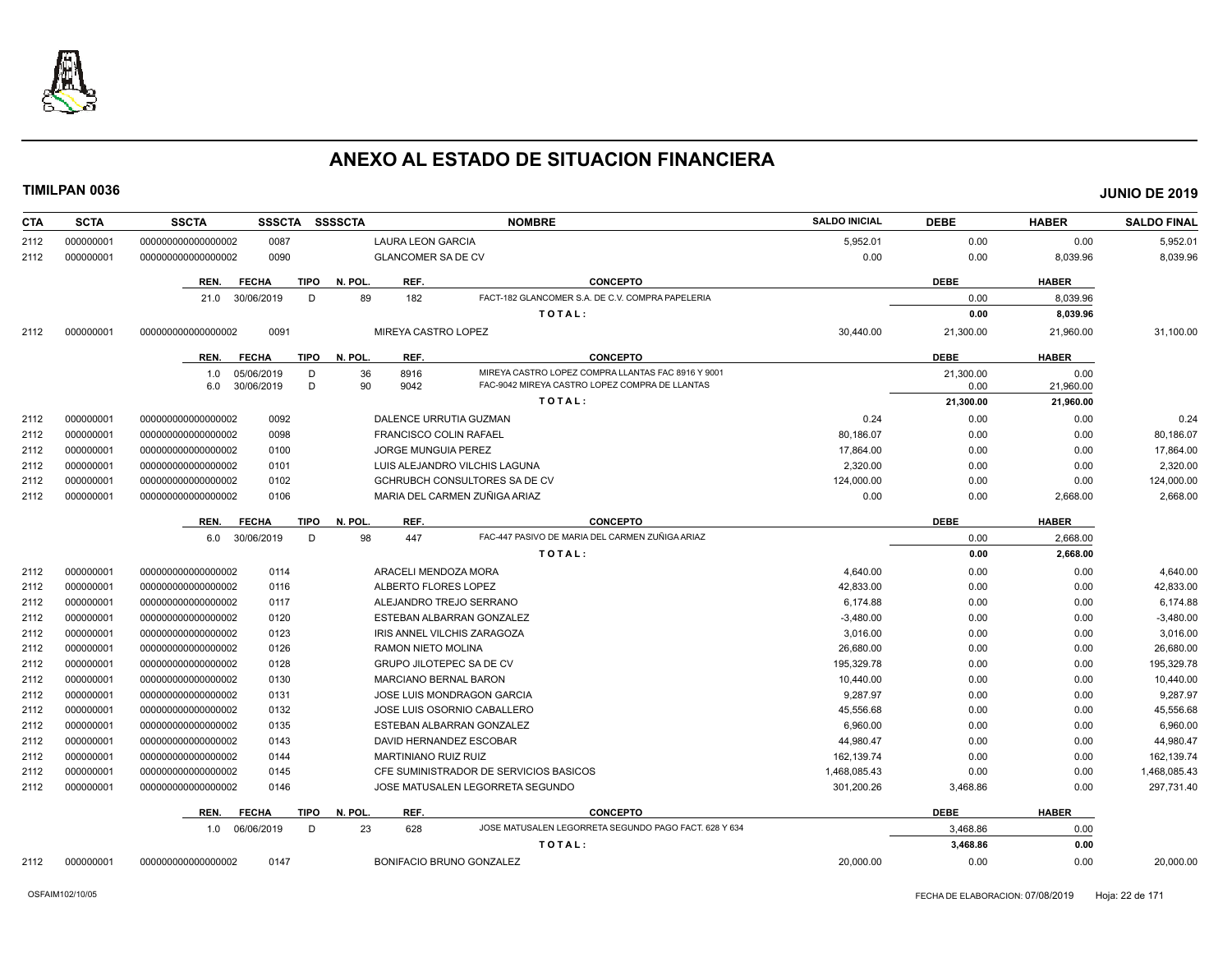

| <b>CTA</b> | <b>SCTA</b> | <b>SSCTA</b>       | <b>SSSCTA</b>            | <b>SSSSCTA</b>         |                               | <b>NOMBRE</b>                                                                                                  | <b>SALDO INICIAL</b> | <b>DEBE</b>            | <b>HABER</b>     | <b>SALDO FINAL</b> |
|------------|-------------|--------------------|--------------------------|------------------------|-------------------------------|----------------------------------------------------------------------------------------------------------------|----------------------|------------------------|------------------|--------------------|
| 2112       | 000000001   | 00000000000000002  | 0153                     |                        | ALBERTA TAPIA LUCAS           |                                                                                                                | 129,533.20           | 0.00                   | 0.00             | 129,533.20         |
| 2112       | 000000001   | 000000000000000002 | 0154                     |                        | RIGOBERTO MIRANDA MIRANDA     |                                                                                                                | 82.560.20            | 0.00                   | 0.00             | 82.560.20          |
| 2112       | 000000001   | 000000000000000002 | 0158                     |                        | <b>TOMAS MONDRAGON GARCIA</b> |                                                                                                                | 5,812.78             | 0.00                   | 0.00             | 5,812.78           |
| 2112       | 000000001   | 000000000000000002 | 0167                     |                        | RAFAEL ORTIZ PADILLA          |                                                                                                                | 55,680.00            | 0.00                   | 0.00             | 55,680.00          |
| 2112       | 000000001   | 00000000000000002  | 0173                     |                        | ADRIAN ISABEL MONROY HUITRON  |                                                                                                                | 10,614.97            | 0.00                   | 0.00             | 10,614.97          |
| 2112       | 000000001   | 000000000000000002 | 0177                     |                        | SANTIAGO MAGNO QUINTANA       |                                                                                                                | 4.222.00             | 0.00                   | 0.00             | 4,222.00           |
| 2112       | 000000001   | 000000000000000002 | 0179                     |                        | ELIAS MARTINEZ CRUZ           |                                                                                                                | 35,500.27            | 0.00                   | 0.00             | 35,500.27          |
| 2112       | 000000001   | 000000000000000002 | 0184                     |                        | CARLOS GARCIA AGUILERA        |                                                                                                                | 8,420.00             | 0.00                   | 0.00             | 8,420.00           |
| 2112       | 000000001   | 00000000000000002  | 0190                     |                        | ARTURO RAUL CHAVEZ VARGAS     |                                                                                                                | 34,684.00            | 11,484.00              | 0.00             | 23,200.00          |
|            |             | REN.               | <b>FECHA</b>             | <b>TIPO</b><br>N. POL. | REF.                          | <b>CONCEPTO</b>                                                                                                |                      | <b>DEBE</b>            | <b>HABER</b>     |                    |
|            |             | 2.0                | 18/06/2019               | E<br>19                | 1097                          | CH.1567 PAGO FACT, 1097 INSERCION PERIODICO PD 64 MAR 19                                                       |                      | 6.960.00               | 0.00             |                    |
|            |             | 1.0                | 18/06/2019               | E<br>19                | 1093                          | CH.1567 PAGO FACT, 1093 INSERCION PERIODICO PD 64 MAR 19                                                       |                      | 4.524.00               | 0.00             |                    |
|            |             |                    |                          |                        |                               | TOTAL:                                                                                                         |                      | 11,484.00              | 0.00             |                    |
| 2112       | 000000001   | 000000000000000002 | 0192                     |                        | ALFREDO HERNANDEZ HERNANDEZ   |                                                                                                                | 14,000.00            | 0.00                   | 0.00             | 14,000.00          |
| 2112       | 000000001   | 000000000000000002 | 0198                     |                        |                               | FERNANDO IGNACIO LOVERA SANTAMARINA                                                                            | 5,135.84             | 0.00                   | 0.00             | 5,135.84           |
| 2112       | 000000001   | 000000000000000002 | 0199                     |                        | MA DE LA LUZ ROSAS IBARRA     |                                                                                                                | 4,060.00             | 0.00                   | 0.00             | 4,060.00           |
| 2112       | 000000001   | 00000000000000002  | 0201                     |                        | <b>MAXIMINO CHIMAL MONROY</b> |                                                                                                                | 8,579.65             | 0.00                   | 0.00             | 8,579.65           |
| 2112       | 000000001   | 000000000000000002 | 0205                     |                        | JULIO ADRIAN VEGA RUIZ        |                                                                                                                | 54,000.96            | 0.00                   | 0.00             | 54,000.96          |
| 2112       | 000000001   | 000000000000000002 | 0216                     |                        |                               | CARLO CESAR SANTIAGO MAGNO VAZQUEZ                                                                             | 20,900.00            | 0.00                   | 0.00             | 20,900.00          |
| 2112       | 000000001   | 00000000000000002  | 0220                     |                        | SILVANA IRENE DOMINGUEZ COLIN |                                                                                                                | 253,996.10           | 67,262.00              | 0.00             | 186,734.10         |
|            |             |                    |                          |                        |                               |                                                                                                                |                      |                        |                  |                    |
|            |             | REN.               | <b>FECHA</b>             | <b>TIPO</b><br>N. POL  | REF.                          | <b>CONCEPTO</b><br>SILVANA IRENE DOMINGUEZ COLIN PAGO FAC 798,799,800,801.Y 802                                |                      | <b>DEBE</b>            | <b>HABER</b>     |                    |
|            |             | 1.0                | 05/06/2019               | 35<br>D                | 798                           | TOTAL:                                                                                                         |                      | 67,262.00<br>67,262.00 | 0.00<br>0.00     |                    |
| 2112       | 000000001   | 000000000000000002 | 0225                     |                        | JESUS EDUARDO GIL ROLDAN      |                                                                                                                | 127,785.19           | 0.00                   | 0.00             | 127,785.19         |
| 2112       | 000000001   | 000000000000000002 | 0227                     |                        | MEDARDO ALCANTARA PAZ         |                                                                                                                | 27,144.00            | 0.00                   | 0.00             | 27,144.00          |
| 2112       | 000000001   | 00000000000000002  | 0233                     |                        | RAUL GONZALEZ CRUZ            |                                                                                                                | 58,736.32            | 0.00                   | 0.00             | 58,736.32          |
| 2112       | 000000001   | 000000000000000002 | 0235                     |                        | ALBERTO FLORES LOPEZ          |                                                                                                                | 22,277.00            | 0.00                   | 0.00             | 22,277.00          |
| 2112       | 000000001   | 000000000000000002 | 0238                     |                        |                               | LA ALBORADA DEL CENTENARIO SA DE CV                                                                            | 168,364.11           | 0.00                   | 0.00             | 168,364.11         |
| 2112       | 000000001   | 00000000000000002  | 0241                     |                        | ANTONIA PLATA CASTAÑEDA       |                                                                                                                | 704,526.00           | 0.00                   | 0.00             | 704,526.00         |
| 2112       | 000000001   | 00000000000000002  | 0254                     |                        | BEATRIZ ADRIANA GOMEZ VELASCO |                                                                                                                | 19,321.20            | 0.00                   | 0.00             | 19,321.20          |
| 2112       | 000000001   | 000000000000000002 | 0256                     |                        | ERIC BALTAZAR OSORNIO         |                                                                                                                | 9,000.00             | 0.00                   | 0.00             | 9,000.00           |
| 2112       | 000000001   | 000000000000000002 | 0257                     |                        | CIRILO CONTRERAS JIMENEZ      |                                                                                                                | 3,480.00             | 0.00                   | 0.00             | 3,480.00           |
| 2112       | 000000001   | 000000000000000002 | 0258                     |                        | ARACELI DIAZ ORDAZ ESCOBEDO   |                                                                                                                | 5,800.00             | 0.00                   | 0.00             | 5,800.00           |
| 2112       | 000000001   | 00000000000000002  | 0263                     |                        |                               | INOVACIONES MECANICAS ELECTRICAS SA DE CV                                                                      | 6,560.00             | 0.00                   | 0.00             | 6,560.00           |
| 2112       | 000000001   | 00000000000000002  | 0264                     |                        |                               | SALVADOR ISMAEL MARRON SUAREZ                                                                                  | 3,480.00             | 0.00                   | 0.00             | 3,480.00           |
| 2112       | 000000001   | 000000000000000002 | 0272                     |                        | HOMERO MARTINEZ MALDONADO     |                                                                                                                | 14,500.00            | 5,800.00               | 5,800.00         | 14,500.00          |
|            |             |                    |                          |                        |                               |                                                                                                                |                      |                        |                  |                    |
|            |             | REN.               | <b>FECHA</b>             | <b>TIPO</b><br>N. POL. | REF.                          | <b>CONCEPTO</b>                                                                                                |                      | <b>DEBE</b>            | <b>HABER</b>     |                    |
|            |             | 1.0<br>6.0         | 18/06/2019<br>30/06/2019 | 18<br>Е<br>D<br>91     | 79<br>91                      | CH. 1566 PAGO FACT-79 INSERCION DE PUBLICIDAD PASIVO POL D68 ABR<br>FAC-91 HOMERO MARTINEZ MALDONADO PERIODICO |                      | 5,800.00<br>0.00       | 0.00<br>5,800.00 |                    |
|            |             |                    |                          |                        |                               | TOTAL:                                                                                                         |                      | 5.800.00               | 5,800.00         |                    |
|            |             |                    |                          |                        |                               |                                                                                                                |                      |                        |                  |                    |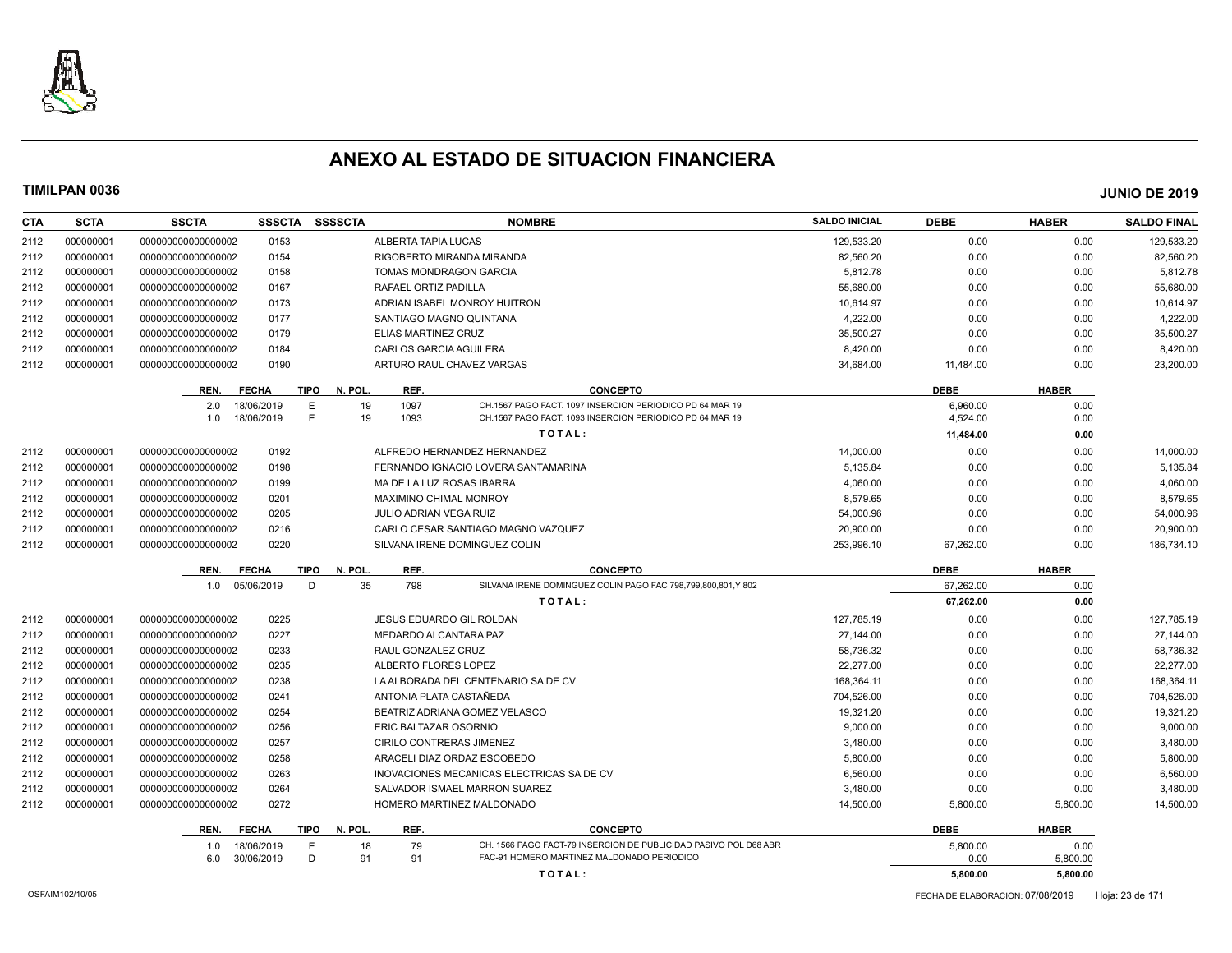

| <b>CTA</b> | <b>SCTA</b> | <b>SSCTA</b><br><b>SSSCTA</b> | <b>SSSSCTA</b>                 | <b>NOMBRE</b>                                               | <b>SALDO INICIAL</b> | <b>DEBE</b> | <b>HABER</b> | <b>SALDO FINAL</b> |
|------------|-------------|-------------------------------|--------------------------------|-------------------------------------------------------------|----------------------|-------------|--------------|--------------------|
| 2112       | 000000001   | 0277<br>000000000000000002    |                                | <b>VELOCIRAPTOR TOURS SA DE CV</b>                          | 5,220.00             | 0.00        | 0.00         | 5,220.00           |
| 2112       | 000000001   | 0281<br>00000000000000002     | <b>RAMON MARTINEZ SILVA</b>    |                                                             | 6,000.00             | 0.00        | 0.00         | 6,000.00           |
| 2112       | 000000001   | 000000000000000002<br>0283    |                                | FELIX HERNANDEZ FLORES                                      | 32,149.76            | 0.00        | 0.00         | 32,149.76          |
| 2112       | 000000001   | 000000000000000002<br>0284    |                                | SERVICIOS INTEGRALES ALCAMEX SA DE CV                       | 25,000.00            | 0.00        | 0.00         | 25,000.00          |
| 2112       | 000000001   | 000000000000000002<br>0286    | <b>OMAR SUAREZ ORTA</b>        |                                                             | 32,480.00            | 0.00        | 0.00         | 32,480.00          |
| 2112       | 000000001   | 000000000000000002<br>0289    | JUAN LOPEZ LAURENCIA           |                                                             | 22,600.01            | 0.00        | 0.00         | 22,600.01          |
| 2112       | 000000001   | 000000000000000002<br>0292    | LIBIA MONTIEL COLIN            |                                                             | 8,615.60             | 3,855.60    | 4,760.00     | 9,520.00           |
|            |             | <b>FECHA</b><br>REN.          | <b>TIPO</b><br>N. POL.<br>REF. | <b>CONCEPTO</b>                                             |                      | <b>DEBE</b> | <b>HABER</b> |                    |
|            |             | 05/06/2019<br>1.0             | 34<br>146<br>D                 | LIBIA MONTIEL COLIN FACT-146 SERVICIO DE HOSPEDAJE          |                      | 3,855.60    | 0.00         |                    |
|            |             | 30/06/2019<br>6.0             | D<br>88<br>153                 | FAC-153 LIBIA MONTIEL COLIN                                 |                      | 0.00        | 4,760.00     |                    |
|            |             |                               |                                | TOTAL:                                                      |                      | 3,855.60    | 4,760.00     |                    |
| 2112       | 000000001   | 0296<br>000000000000000002    |                                | HIDRAULICA MODERNA SA DE CV                                 | 46,400.00            | 0.00        | 0.00         | 46,400.00          |
| 2112       | 000000001   | 0297<br>00000000000000002     |                                | ALFREDO HERNANDEZ MIRANDA                                   | 4.191.15             | 0.00        | 0.00         | 4,191.15           |
| 2112       | 000000001   | 0298<br>000000000000000002    |                                | <b>JUAN ISIDRO DE LA CRUZ RAMIREZ</b>                       | 27,742.04            | 0.00        | 0.00         | 27,742.04          |
| 2112       | 000000001   | 000000000000000002<br>0301    | <b>GEOVANNY PEREZ LUGO</b>     |                                                             | 0.00                 | 0.00        | 26,635.92    | 26,635.92          |
|            |             | <b>FECHA</b><br>REN.          | <b>TIPO</b><br>N. POL.<br>REF. | <b>CONCEPTO</b>                                             |                      | <b>DEBE</b> | <b>HABER</b> |                    |
|            |             | 30/06/2019<br>16.0            | D<br>85<br>1042                | FACT-1042 GEOVANNY PEREZ LUGO                               |                      | 0.00        | 26,635.92    |                    |
|            |             |                               |                                | TOTAL:                                                      |                      | 0.00        | 26,635.92    |                    |
| 2112       | 000000001   | 0304<br>000000000000000002    |                                | APOLONIO APOLINAR NAVA                                      | 7,018.00             | 7,018.00    | 0.00         | 0.00               |
|            |             | <b>FECHA</b><br>REN.          | TIPO<br>N. POL.<br>REF.        | <b>CONCEPTO</b>                                             |                      | <b>DEBE</b> | <b>HABER</b> |                    |
|            |             | 1.0 05/06/2019                | D<br>22<br>298                 | APOLONIO APOLINAR NAVA FACT. 298 TRABAJOS IMPRENTA          |                      | 7,018.00    | 0.00         |                    |
|            |             |                               |                                | TOTAL:                                                      |                      | 7,018.00    | 0.00         |                    |
| 2113       |             |                               |                                | Contratistas por Obras Públicas por Pagar a Corto Plazo     | 5,135,927.31         | 0.00        | 2,594,582.05 | 7,730,509.36       |
| 2113       | 000000001   | 0002<br>000000000000000001    |                                | CONSTRUCCIONES Y PROYECTOS VICOIS SA DE CV                  | 0.10                 | 0.00        | 0.00         | 0.10               |
| 2113       | 000000001   | 000000000000000001<br>0004    |                                | INGENIERIA Y MOVIMIENTO DEL AGUA SA DE CV                   | 74,859.44            | 0.00        | 0.00         | 74,859.44          |
| 2113       | 000000001   | 000000000000000001<br>0006    |                                | GRUPO JILOTEPEC SA DE CV                                    | 0.00                 | 0.00        | 947,134.49   | 947,134.49         |
|            |             | <b>FECHA</b><br>REN.          | <b>TIPO</b><br>N. POL.<br>REF. | <b>CONCEPTO</b>                                             |                      | <b>DEBE</b> | <b>HABER</b> |                    |
|            |             | 9.0 30/06/2019                | 96<br>D<br>119                 | GRUPO JILOTEPEC SA DE CV                                    |                      | 0.00        | 947,134.49   |                    |
|            |             |                               |                                | TOTAL:                                                      |                      | 0.00        | 947,134.49   |                    |
| 2113       | 000000001   | 000000000000000001<br>0010    | <b>TENUN SA DE CV</b>          |                                                             | 439.296.58           | 0.00        | 0.00         | 439,296.58         |
| 2113       | 000000001   | 0012<br>000000000000000001    |                                | TENUN CONSTRUCCIONES SA DE CV                               | 69,998.95            | 0.00        | 0.00         | 69,998.95          |
| 2113       | 000000001   | 000000000000000001<br>0025    | NAROBA SA DE CV                |                                                             | 244,179.55           | 0.00        | 0.00         | 244,179.55         |
| 2113       | 000000001   | 0031<br>000000000000000001    |                                | INGENIERIA CIVIL E INDUSTRIAL DEL ESTADO DE MEXICO SA DE CV | 145,229.36           | 0.00        | 644,830.35   | 790,059.71         |
|            |             | REN.<br><b>FECHA</b>          | N. POL.<br>REF.<br>TIPO        | <b>CONCEPTO</b>                                             |                      | <b>DEBE</b> | <b>HABER</b> |                    |
|            |             | 9.0 30/06/2019                | 97<br>D<br>19                  | INGENIERIA CIVIL E INDUSTRIAL DEL ESTADO DE MEXICO SA DE CV |                      | 0.00        | 644,830.35   |                    |
|            |             |                               |                                | TOTAL:                                                      |                      | 0.00        | 644,830.35   |                    |
| 2113       | 000000001   | 00000000000000001<br>0034     |                                | JOSE FRANCISCO SANCHEZ LOPEZ                                | 68,440.00            | 0.00        | 437,304.52   | 505,744.52         |
|            |             |                               |                                |                                                             |                      |             |              |                    |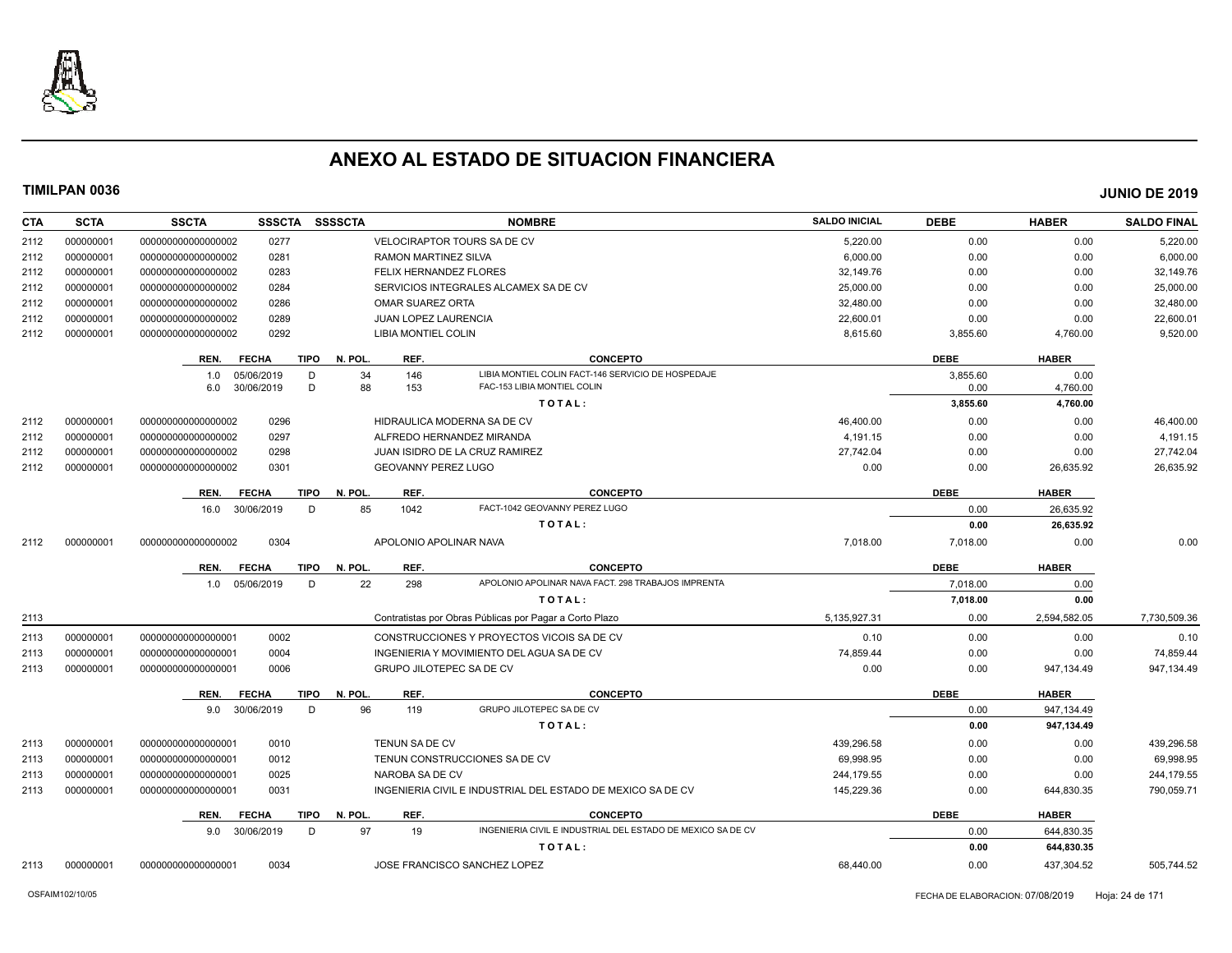

| <b>CTA</b> | <b>SCTA</b> | <b>SSCTA</b>       |                          |        | SSSCTA SSSSCTA |                             | <b>NOMBRE</b>                                                                                                                | <b>SALDO INICIAL</b> | <b>DEBE</b>  | <b>HABER</b>          | <b>SALDO FINAL</b> |
|------------|-------------|--------------------|--------------------------|--------|----------------|-----------------------------|------------------------------------------------------------------------------------------------------------------------------|----------------------|--------------|-----------------------|--------------------|
|            |             | REN.               | <b>FECHA</b>             | TIPO   | N. POL.        | REF.                        | <b>CONCEPTO</b>                                                                                                              |                      | <b>DEBE</b>  | <b>HABER</b>          |                    |
|            |             |                    | 7.0 30/06/2019           | D      | 99             | 171                         | OBRA FISM 18/2019 JOSE FRANCISCO SANCHEZ LOPEZ                                                                               |                      | 0.00         | 437,304.52            |                    |
|            |             |                    |                          |        |                |                             | TOTAL:                                                                                                                       |                      | 0.00         | 437,304.52            |                    |
| 2113       | 000000001   | 000000000000000001 | 0035                     |        |                | GUCOC S.A. DE C.V.          |                                                                                                                              | 1,000,269.77         | 0.00         | 0.00                  | 1,000,269.77       |
| 2113       | 000000001   | 000000000000000001 | 0036                     |        |                |                             | ELENA ARQUITECTOS + ARQUITECTOS S.A. DE C.V.                                                                                 | 0.00                 | 0.00         | 565,312.69            | 565,312.69         |
|            |             |                    |                          |        |                |                             |                                                                                                                              |                      |              |                       |                    |
|            |             | REN.               | <b>FECHA</b>             | TIPO   | N. POL.        | REF.                        | <b>CONCEPTO</b>                                                                                                              |                      | <b>DEBE</b>  | <b>HABER</b>          |                    |
|            |             |                    | 7.0 30/06/2019           | D      | 100            | 59                          | FACT-59 ELENA ARQUITECTOS + ARQUITECTOS S.A. DE C.V.                                                                         |                      | 0.00         | 565,312.69            |                    |
|            |             |                    |                          |        |                |                             | TOTAL:                                                                                                                       |                      | 0.00         | 565,312.69            |                    |
| 2113       | 000000001   | 00000000000000002  | 0005                     |        |                | RAUL GONZALEZ CRUZ          |                                                                                                                              | 53.771.80            | 0.00         | 0.00                  | 53,771.80          |
| 2113       | 000000001   | 00000000000000002  | 0006                     |        |                |                             | ANA CAROLINA DURAN BARROSO                                                                                                   | 365,638.66           | 0.00         | 0.00                  | 365,638.66         |
| 2113       | 000000001   | 00000000000000002  | 0009                     |        |                |                             | MARIBEL SEGUNDO BAUTISTA                                                                                                     | 1,658,739.47         | 0.00         | 0.00                  | 1,658,739.47       |
|            |             |                    |                          |        |                |                             |                                                                                                                              |                      |              |                       |                    |
| 2113       | 000000001   | 00000000000000002  | 0012                     |        |                | JAIME AGUILAR GOMEZ         |                                                                                                                              | 0.01                 | 0.00         | 0.00                  | 0.01               |
| 2113       | 000000001   | 00000000000000002  | 0013                     |        |                | <b>MARTINIANO RUIZ RUIZ</b> |                                                                                                                              | 16,077.60            | 0.00         | 0.00                  | 16,077.60          |
| 2113       | 000000001   | 000000000000000002 | 0014                     |        |                |                             | CAROLINA MARTINEZ MARTINEZ                                                                                                   | 159,729.36           | 0.00         | 0.00                  | 159,729.36         |
| 2113       | 000000001   | 00000000000000002  | 0016                     |        |                |                             | JOSE LUIS OSORNIO CABALLERO                                                                                                  | 9,612.92             | 0.00         | 0.00                  | 9,612.92           |
| 2113       | 000000001   | 00000000000000002  | 0017                     |        |                |                             | ANGEL ALFREDO ROMERO GONZALEZ                                                                                                | 830,083.74           | 0.00         | 0.00                  | 830,083.74         |
| 2117       |             |                    |                          |        |                |                             | Retenciones y Contribuciones por Pagar a Corto Plazo                                                                         | 5,874,237.92         | 457,005.58   | 903,801.40            | 6,321,033.74       |
| 2117       | 000000001   | 000000000000000001 | 0002                     |        | 0003           |                             | ISSEMYM RETENCIONES DE CUOTAS PARA FONDO SOLIDARIO DE REPARTO                                                                | 0.00                 | 141,738.72   | 141,738.72            | 0.00               |
|            |             | REN.               | <b>FECHA</b>             | TIPO   | N. POL.        | REF.                        | <b>CONCEPTO</b>                                                                                                              |                      | <b>DEBE</b>  | <b>HABER</b>          |                    |
|            |             | 1.0                | 30/06/2019               | D      | -7             | 75601                       | PAGO DE LAS CUOTAS OBRERO PATRONALES DE JUNIO 19                                                                             |                      | 141,738.72   | 0.00                  |                    |
|            |             | 42.0               | 18/06/2019               | E      | 17             | $\overline{1}$              | CH. 1565 COMPL. NOMINA QUINC. 01 JUN 19                                                                                      |                      | 0.00         | 4.884.79              |                    |
|            |             | 287.0              | 28/06/2019               | E<br>E | 25<br>36       | 2                           | ISSEMYM RETENCIONES DE CUOTAS PARA FONDO SOLIDARIO DE REPART<br>ISSEMYM RETENCIONES DE CUOTAS PARA FONDO SOLIDARIO DE REPART |                      | 0.00<br>0.00 | 62.759.29             |                    |
|            |             | 11.0<br>11.0       | 28/06/2019<br>28/06/2019 | E      | 37             | 2<br>2                      | ISSEMYM RETENCIONES DE CUOTAS PARA FONDO SOLIDARIO DE REPART                                                                 |                      | 0.00         | 7,359.08<br>750.99    |                    |
|            |             | 277.0              | 14/06/2019               | D      | 54             |                             | ISSEMYM RETENCIONES DE CUOTAS PARA FONDO SOLIDARIO DE REPART                                                                 |                      | 0.00         | 57,874.50             |                    |
|            |             | 11.0               | 14/06/2019               | D      | 77             |                             | ISSEMYM RETENCIONES DE CUOTAS PARA FONDO SOLIDARIO DE REPART                                                                 |                      | 0.00         | 7,359.08              |                    |
|            |             | 11.0               | 14/06/2019               | D      | 78             | $\mathbf{1}$                | ISSEMYM RETENCIONES DE CUOTAS PARA FONDO SOLIDARIO DE REPART                                                                 |                      | 0.00         | 750.99                |                    |
|            |             |                    |                          |        |                |                             | TOTAL:                                                                                                                       |                      | 141,738.72   | 141,738.72            |                    |
| 2117       | 000000001   | 000000000000000001 | 0002                     |        | 0004           |                             | ISSEMYM RETENCIONES DE CUOTAS PARA EL SERVICIO DE SALUD                                                                      | 0.00                 | 107,465.40   | 107,465.40            | 0.00               |
|            |             | REN.               | <b>FECHA</b>             | TIPO   | N. POL.        | REF.                        | <b>CONCEPTO</b>                                                                                                              |                      | <b>DEBE</b>  | <b>HABER</b>          |                    |
|            |             | 2.0                | 30/06/2019               | D      | $\overline{7}$ | 75601                       | PAGO DE LAS CUOTAS OBRERO PATRONALES DE JUNIO 19                                                                             |                      | 107,465.40   | 0.00                  |                    |
|            |             | 43.0               | 18/06/2019               | E      | 17             | -1                          | CH. 1565 COMPL. NOMINA QUINC. 01 JUN 19                                                                                      |                      | 0.00         | 3,703.62              |                    |
|            |             | 288.0              | 28/06/2019               | E      | 25             | $\overline{2}$              | ISSEMYM RETENCIONES DE CUOTAS PARA EL SERVICIO DE SALUD                                                                      |                      | 0.00         | 47,583.87             |                    |
|            |             | 12.0               | 28/06/2019               | E      | 36             | $\overline{2}$              | ISSEMYM RETENCIONES DE CUOTAS PARA EL SERVICIO DE SALUD                                                                      |                      | 0.00         | 5,579.45              |                    |
|            |             | 12.0<br>278.0      | 28/06/2019<br>14/06/2019 | E<br>D | 37<br>54       | $\overline{2}$              | ISSEMYM RETENCIONES DE CUOTAS PARA EL SERVICIO DE SALUD<br>ISSEMYM RETENCIONES DE CUOTAS PARA EL SERVICIO DE SALUD           |                      | 0.00<br>0.00 | 569.38                |                    |
|            |             | 12.0               | 14/06/2019               | D      | 77             | -1                          | ISSEMYM RETENCIONES DE CUOTAS PARA EL SERVICIO DE SALUD                                                                      |                      | 0.00         | 43,880.25<br>5,579.45 |                    |
|            |             | 12.0               | 14/06/2019               | D      | 78             | $\mathbf{1}$                | ISSEMYM RETENCIONES DE CUOTAS PARA EL SERVICIO DE SALUD                                                                      |                      | 0.00         | 569.38                |                    |
|            |             |                    |                          |        |                |                             | TOTAL:                                                                                                                       |                      | 107,465.40   | 107,465.40            |                    |
| 2117       | 000000001   | 00000000000000001  | 0002                     |        | 0007           |                             |                                                                                                                              | 0.00                 | 26,697.72    | 26,697.72             | 0.00               |
|            |             |                    |                          |        |                |                             | RETENCIONES DE CUOTAS SISTEMA DE CAPITALIZACION INDIVIDUAL 1.4 %                                                             |                      |              |                       |                    |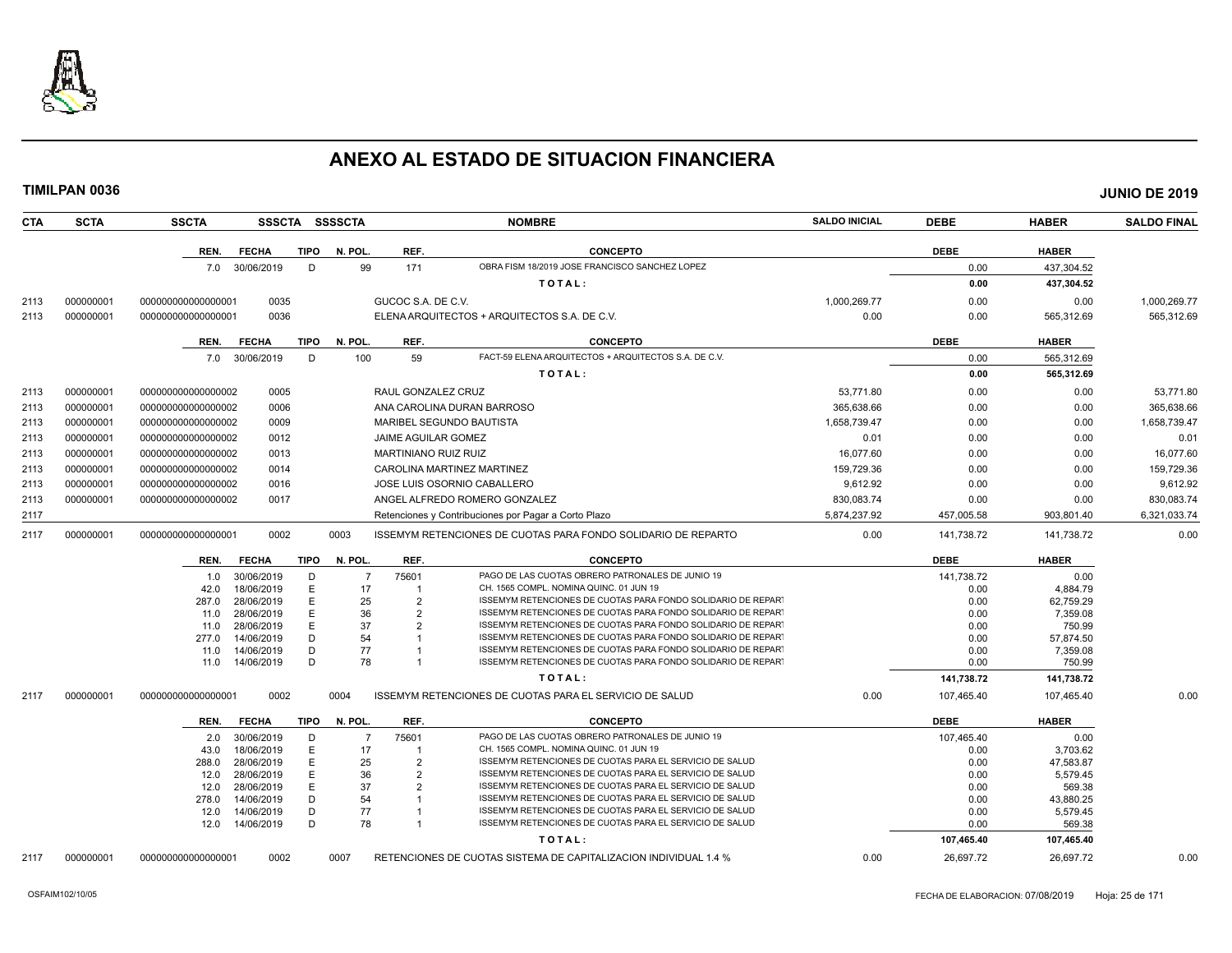

| CTA  | <b>SCTA</b> | <b>SSCTA</b>         |             | SSSCTA SSSSCTA |                         | <b>NOMBRE</b>                                                    | <b>SALDO INICIAL</b> | <b>DEBE</b> | <b>HABER</b> | <b>SALDO FINAL</b> |
|------|-------------|----------------------|-------------|----------------|-------------------------|------------------------------------------------------------------|----------------------|-------------|--------------|--------------------|
|      |             | <b>FECHA</b><br>REN. | <b>TIPO</b> | N. POL.        | REF.                    | <b>CONCEPTO</b>                                                  |                      | <b>DEBE</b> | <b>HABER</b> |                    |
|      |             | 30/06/2019<br>3.0    | D           | $\overline{7}$ | 75601                   | PAGO DE LAS CUOTAS OBRERO PATRONALES DE JUNIO 19                 |                      | 26,697.72   | 0.00         |                    |
|      |             | 18/06/2019<br>44.0   | E           | 17             |                         | CH. 1565 COMPL. NOMINA QUINC. 01 JUN 19                          |                      | 0.00        | 771.31       |                    |
|      |             | 28/06/2019<br>289.0  | E           | 25             | $\mathcal{P}$           | RETENCIONES DE CUOTAS SISTEMA DE CAPITALIZACION INDIVIDUAL 1.4 9 |                      | 0.00        | 11,784.47    |                    |
|      |             | 28/06/2019<br>13.0   | E           | 36             | $\overline{2}$          | RETENCIONES DE CUOTAS SISTEMA DE CAPITALIZACION INDIVIDUAL 1.4 9 |                      | 0.00        | 1,448.79     |                    |
|      |             | 28/06/2019<br>13.0   | E           | 37             | $\mathcal{P}$           | RETENCIONES DE CUOTAS SISTEMA DE CAPITALIZACION INDIVIDUAL 1.4 9 |                      | 0.00        | 115.60       |                    |
|      |             | 14/06/2019<br>279.0  | D           | 54             |                         | RETENCIONES DE CUOTAS SISTEMA DE CAPITALIZACION INDIVIDUAL 1.4 9 |                      | 0.00        | 11,013.16    |                    |
|      |             | 14/06/2019<br>13.0   | D           | 77             |                         | RETENCIONES DE CUOTAS SISTEMA DE CAPITALIZACION INDIVIDUAL 1.4 9 |                      | 0.00        | 1,448.79     |                    |
|      |             | 14/06/2019<br>13.0   | D           | 78             |                         | RETENCIONES DE CUOTAS SISTEMA DE CAPITALIZACION INDIVIDUAL 1.4 9 |                      | 0.00        | 115.60       |                    |
|      |             |                      |             |                |                         | TOTAL:                                                           |                      | 26,697.72   | 26,697.72    |                    |
| 2117 | 000000001   | 000000000000000001   | 0002        | 0008           |                         | SALDO ISSEMyM POR ENTERAR                                        | 10,440.08            | 0.00        | 0.00         | 10,440.08          |
| 2117 | 000000001   | 000000000000000001   | 0002        | 0009           | SEGURO DE VIDA          |                                                                  | 0.00                 | 336.00      | 336.00       | 0.00               |
|      |             | <b>FECHA</b><br>REN. | <b>TIPO</b> | N. POL.        | REF.                    | CONCEPTO                                                         |                      | <b>DEBE</b> | <b>HABER</b> |                    |
|      |             | 30/06/2019<br>4.0    | D           | $\overline{7}$ | 75601                   | PAGO DE LAS CUOTAS OBRERO PATRONALES DE JUNIO 19                 |                      | 336.00      | 0.00         |                    |
|      |             | 28/06/2019<br>290.0  | E           | 25             | $\overline{2}$          | SEGURO DE VIDA                                                   |                      | 0.00        | 168.00       |                    |
|      |             | 280.0<br>14/06/2019  | D           | 54             | $\overline{1}$          | SEGURO DE VIDA                                                   |                      | 0.00        | 168.00       |                    |
|      |             |                      |             |                |                         | TOTAL:                                                           |                      | 336.00      | 336.00       |                    |
| 2117 | 000000001   | 000000000000000001   | 0002        | 0010           | PRESTAMO ISSEMYM        |                                                                  | 0.00                 | 3,627.14    | 3,627.14     | 0.00               |
|      |             | <b>FECHA</b><br>REN. | <b>TIPO</b> | N. POL.        | REF.                    | <b>CONCEPTO</b>                                                  |                      | <b>DEBE</b> | <b>HABER</b> |                    |
|      |             | 30/06/2019<br>5.0    | D           | $\overline{7}$ | 75601                   | PAGO DE LAS CUOTAS OBRERO PATRONALES DE JUNIO 19                 |                      | 3,627.14    | 0.00         |                    |
|      |             | 28/06/2019<br>291.0  | E           | 25             | $\overline{2}$          | PRESTAMO ISSEMYM                                                 |                      | 0.00        | 1,323.00     |                    |
|      |             | 28/06/2019<br>14.0   | E           | 36             | $\mathcal{P}$           | PRESTAMO ISSEMYM                                                 |                      | 0.00        | 490.57       |                    |
|      |             | 14/06/2019<br>281.0  | D           | 54             |                         | PRESTAMO ISSEMYM                                                 |                      | 0.00        | 1,323.00     |                    |
|      |             | 14.0  14/06/2019     | D           | 77             |                         | PRESTAMO ISSEMYM                                                 |                      | 0.00        | 490.57       |                    |
|      |             |                      |             |                |                         | TOTAL:                                                           |                      | 3,627.14    | 3,627.14     |                    |
| 2117 | 000000001   | 000000000000000001   | 0003        | 0001           | RETENCIONES DE I.S.P.T. |                                                                  | 968,251.86           | 0.00        | 0.00         | 968,251.86         |
| 2117 | 000000001   | 000000000000000001   | 0003        | 0002           |                         | 10 % SOBRE HONORARIOS (I.S.R.)                                   | 7,017.62             | 0.00        | 581.22       | 7,598.84           |
|      |             | REN.<br><b>FECHA</b> | TIPO        | N. POL.        | REF.                    | <b>CONCEPTO</b>                                                  |                      | <b>DEBE</b> | <b>HABER</b> |                    |
|      |             | 14/06/2019<br>8.0    | E           | 5              | $\mathsf{R}$            | CH. 074 MA GPE GOMEZ RUIZ PAGO REC. 08 HONORARIOS 01-15 JUNIO 19 |                      | 0.00        | 290.61       |                    |
|      |             | 28/06/2019<br>8.0    | E           | 29             | $\overline{1}$          | 10 % SOBRE HONORARIOS MARIA GUADALUPE GOMEZ RUIZ                 |                      | 0.00        | 290.61       |                    |
|      |             |                      |             |                |                         | TOTAL:                                                           |                      | 0.00        | 581.22       |                    |
| 2117 | 000000001   | 00000000000000000    | 0003        | 0003           |                         | RETENCIONES ISR SALARIOS 2016-2018                               | 2,537,451.66         | 7,024.00    | 0.00         | 2,530,427.66       |
|      |             | <b>FECHA</b><br>REN. | <b>TIPO</b> | N. POL.        | REF.                    | <b>CONCEPTO</b>                                                  |                      | <b>DEBE</b> | <b>HABER</b> |                    |
|      |             | 1.0 17/06/2019       | D           | 58             | $\overline{1}$          | RETENCIONES ISR SALARIOS 2016-2018                               |                      | 7,024.00    | 0.00         |                    |
|      |             |                      |             |                |                         | TOTAL:                                                           |                      | 7,024.00    | 0.00         |                    |
| 2117 | 000000001   | 00000000000000000    | 0003        | 0004           |                         | RETENCIONES DE ISR 2019-2021                                     | 2,177,323.34         | 0.00        | 456,093.24   | 2,633,416.58       |
|      |             | <b>FECHA</b><br>REN. | TIPO        | N. POL.        | REF.                    | <b>CONCEPTO</b>                                                  |                      | <b>DEBE</b> | <b>HABER</b> |                    |
|      |             | 18/06/2019<br>45.0   | E           | 17             |                         | CH. 1565 COMPL. NOMINA QUINC. 01 JUN 19                          |                      | 0.00        | 12,261.67    |                    |
|      |             | 28/06/2019<br>292.0  | E           | 25             | $\overline{2}$          | RETENCIONES DE ISR NOMINA 2DA QNA DE JUNIO 2019                  |                      | 0.00        | 160,471.89   |                    |
|      |             | 132.0<br>28/06/2019  | E           | 26             | $\mathcal{P}$           | RETENCIONES DE ISR LISTA DE RAYA 2DA QNA JUNIO 2019              |                      | 0.00        | 52,283.63    |                    |
|      |             |                      |             |                |                         |                                                                  |                      |             |              |                    |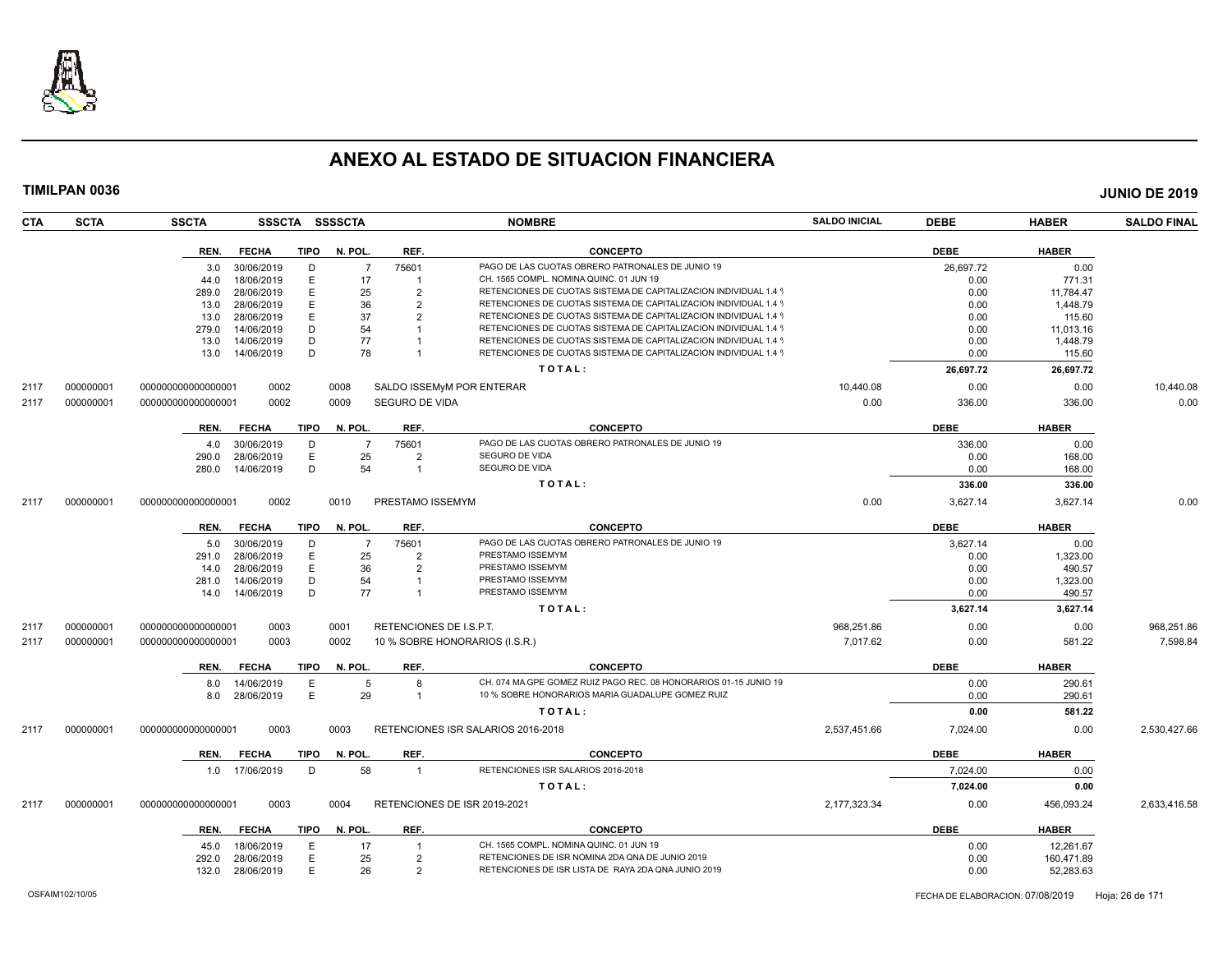

| <b>CTA</b> | <b>SCTA</b> | SSSCTA SSSSCTA<br><b>SSCTA</b>      |         |                          | <b>NOMBRE</b>                                         | <b>SALDO INICIAL</b> | <b>DEBE</b> | <b>HABER</b> | <b>SALDO FINAL</b> |
|------------|-------------|-------------------------------------|---------|--------------------------|-------------------------------------------------------|----------------------|-------------|--------------|--------------------|
|            |             | 15.0 28/06/2019<br>Е                | 36      | $\overline{2}$           | RETENCIONES DE ISR SEGURIDAD PUBLICA                  |                      | 0.00        | 12,749.30    |                    |
|            |             | 28/06/2019<br>E<br>14.0             | 37      | $\overline{2}$           | RETENCIONES DE ISR PROTECCION CIVIL                   |                      | 0.00        | 1,775.26     |                    |
|            |             | 282.0<br>14/06/2019<br>D            | 54      |                          | RETENCIONES DE ISR NOMINA                             |                      | 0.00        | 148,210.22   |                    |
|            |             | 14/06/2019<br>D<br>132.0            | 55      |                          | RETENCIONES DE ISR LISTA DE RAYA                      |                      | 0.00        | 53,816.71    |                    |
|            |             | 14/06/2019<br>D<br>15.0             | 77      |                          | RETENCIONES DE ISR 1RA QNA DE JUNIO SEGURIDAD PUBLICA |                      | 0.00        | 12,749.30    |                    |
|            |             | D<br>14/06/2019<br>14.0             | 78      |                          | RETENCIONES DE ISR PROTECCION CIVIL                   |                      | 0.00        | 1,775.26     |                    |
|            |             |                                     |         |                          | TOTAL:                                                |                      | 0.00        | 456,093.24   |                    |
| 2117       | 000000001   | 000000000000000001<br>0004          | 0001    | <b>CUOTAS SINDICALES</b> |                                                       | 3,338.10             | 1,555.00    | 762.68       | 2,545.78           |
|            |             | <b>FECHA</b><br>TIPO<br>REN.        | N. POL. | REF.                     | <b>CONCEPTO</b>                                       |                      | <b>DEBE</b> | <b>HABER</b> |                    |
|            |             | 05/06/2019<br>D<br>1.0              | 24      | 12539                    | CUOTAS SINDICALES DE MARZO Y ABRIL 2019               |                      | 1,555.00    | 0.00         |                    |
|            |             | E<br>28/06/2019<br>293.0            | 25      | $\overline{2}$           | <b>CUOTAS SINDICALES</b>                              |                      | 0.00        | 381.34       |                    |
|            |             | 14/06/2019<br>D<br>283.0            | 54      | $\overline{\mathbf{1}}$  | <b>CUOTAS SINDICALES</b>                              |                      | 0.00        | 381.34       |                    |
|            |             |                                     |         |                          | TOTAL:                                                |                      | 1,555.00    | 762.68       |                    |
| 2117       | 000000001   | 0004<br>000000000000000001          | 0002    |                          | FONDO DE RESISTENCIA SUTEYM                           | 112.00               | 64.00       | 32.00        | 80.00              |
|            |             | <b>TIPO</b><br>REN.<br><b>FECHA</b> | N. POL. | REF.                     | <b>CONCEPTO</b>                                       |                      | <b>DEBE</b> | <b>HABER</b> |                    |
|            |             | 05/06/2019<br>D<br>2.0              | 24      | 12539                    | FONDO DE RESISTENCIA SUTEYM MARZO Y ABRIL 2019        |                      | 64.00       | 0.00         |                    |
|            |             | Ε<br>28/06/2019<br>294.0            | 25      | $\overline{2}$           | FONDO DE RESISTENCIA SUTEYM                           |                      | 0.00        | 16.00        |                    |
|            |             | 14/06/2019<br>D<br>284.0            | 54      | $\overline{1}$           | FONDO DE RESISTENCIA SUTEYM                           |                      | 0.00        | 16.00        |                    |
|            |             |                                     |         |                          | TOTAL:                                                |                      | 64.00       | 32.00        |                    |
| 2117       | 000000001   | 0004<br>000000000000000001          | 0003    | MUTUALIDAD               |                                                       | 1,899.66             | 996.60      | 542.76       | 1,445.82           |
|            |             | <b>FECHA</b><br>TIPO<br>REN.        | N. POL. | REF.                     | <b>CONCEPTO</b>                                       |                      | <b>DEBE</b> | <b>HABER</b> |                    |
|            |             | 05/06/2019<br>D<br>3.0              | 24      | 12539                    | MUTUALIDAD DE MARZO YABRIL DE 2019                    |                      | 996.60      | 0.00         |                    |
|            |             | E<br>28/06/2019<br>295.0            | 25      | $\overline{2}$           | MUTUALIDAD                                            |                      | 0.00        | 271.38       |                    |
|            |             | D<br>14/06/2019<br>285.0            | 54      | $\overline{\mathbf{1}}$  | MUTUALIDAD                                            |                      | 0.00        | 271.38       |                    |
|            |             |                                     |         |                          | TOTAL:                                                |                      | 996.60      | 542.76       |                    |
| 2117       | 000000001   | 000000000000000001<br>0005          | 0001    | PENSION ALIMENTICIA      |                                                       | $-1,320.00$          | 12,158.00   | 12,158.00    | $-1.320.00$        |
|            |             | <b>FECHA</b><br>TIPO<br>REN.        | N. POL. | REF.                     | <b>CONCEPTO</b>                                       |                      | <b>DEBE</b> | <b>HABER</b> |                    |
|            |             | 1.0 14/06/2019<br>E                 | 3       | $\overline{1}$           | CH. 072 MODESTA TELLEZ GPE PAGO QUINC 01 JUNIO 19     |                      | 704.00      | 0.00         |                    |
|            |             | E<br>14/06/2019<br>1.0              | 4       | -1                       | CH. 73 REBECA DE LA CRUZ GLZ PAGO QUINC. 01 JUNIO 19  |                      | 2,915.00    | 0.00         |                    |
|            |             | 28/06/2019<br>E<br>296.0            | 25      | $\overline{2}$           | PENSION ALIMENTICIA                                   |                      | 0.00        | 3,619.00     |                    |
|            |             | E<br>28/06/2019<br>1.0              | 27      |                          | PENSION ALIMENTICIA 2DA QUINCENA DE JUNIO DE 2019     |                      | 704.00      | 0.00         |                    |
|            |             | 28/06/2019<br>E<br>1.0              | 28      |                          | PENSION ALIMENTICIA 2DA QUINCENA JUNIO 2019           |                      | 2,915.00    | 0.00         |                    |
|            |             | 14/06/2019<br>Е<br>1.0              | 34      |                          | PENSION ALIMENTICIA 1RA QUINCENA DE JUNIO 2019        |                      | 800.00      | 0.00         |                    |
|            |             | 14/06/2019<br>E<br>1.0              | 35      |                          | PENSION ALIMENTICIA 1RA QUINCENA DE JUNIO 2019        |                      | 1,000.00    | 0.00         |                    |
|            |             | 28/06/2019<br>E<br>16.0             | 36      | $\overline{2}$           | PENSION ALIMENTICIA                                   |                      | 0.00        | 2,460.00     |                    |
|            |             | 28/06/2019<br>Е<br>1.0              | 38      | 22                       | CH-22 PENSION ALIMENTICIA 2DA QUINCENA DE JUNIO 2019  |                      | 800.00      | 0.00         |                    |
|            |             | 28/06/2019<br>E<br>1.0              | 39      |                          | PENSION ALIMENTICIA 1RA Y 2DA QNA DE JUNIO DE 2019    |                      | 1,320.00    | 0.00         |                    |
|            |             | 28/06/2019<br>E<br>1.0              | 40      |                          | CH-24 PENSION ALIMENTICIA 2DA QUINCENA DE JUNIO 2019  |                      | 1,000.00    | 0.00         |                    |
|            |             | 14/06/2019<br>D<br>286.0            | 54      |                          | PENSION ALIMENTICIA                                   |                      | 0.00        | 3,619.00     |                    |
|            |             | D<br>16.0  14/06/2019               | 77      | $\overline{1}$           | PENSION ALIMENTICIA                                   |                      | 0.00        | 2,460.00     |                    |
|            |             |                                     |         |                          | TOTAL:                                                |                      | 12,158.00   | 12,158.00    |                    |
| 2117       | 000000001   | 0006<br>000000000000000001          | 0003    | FINAGAM S.C.             |                                                       | 41,970.00            | 85,578.00   | 90,830.00    | 47.222.00          |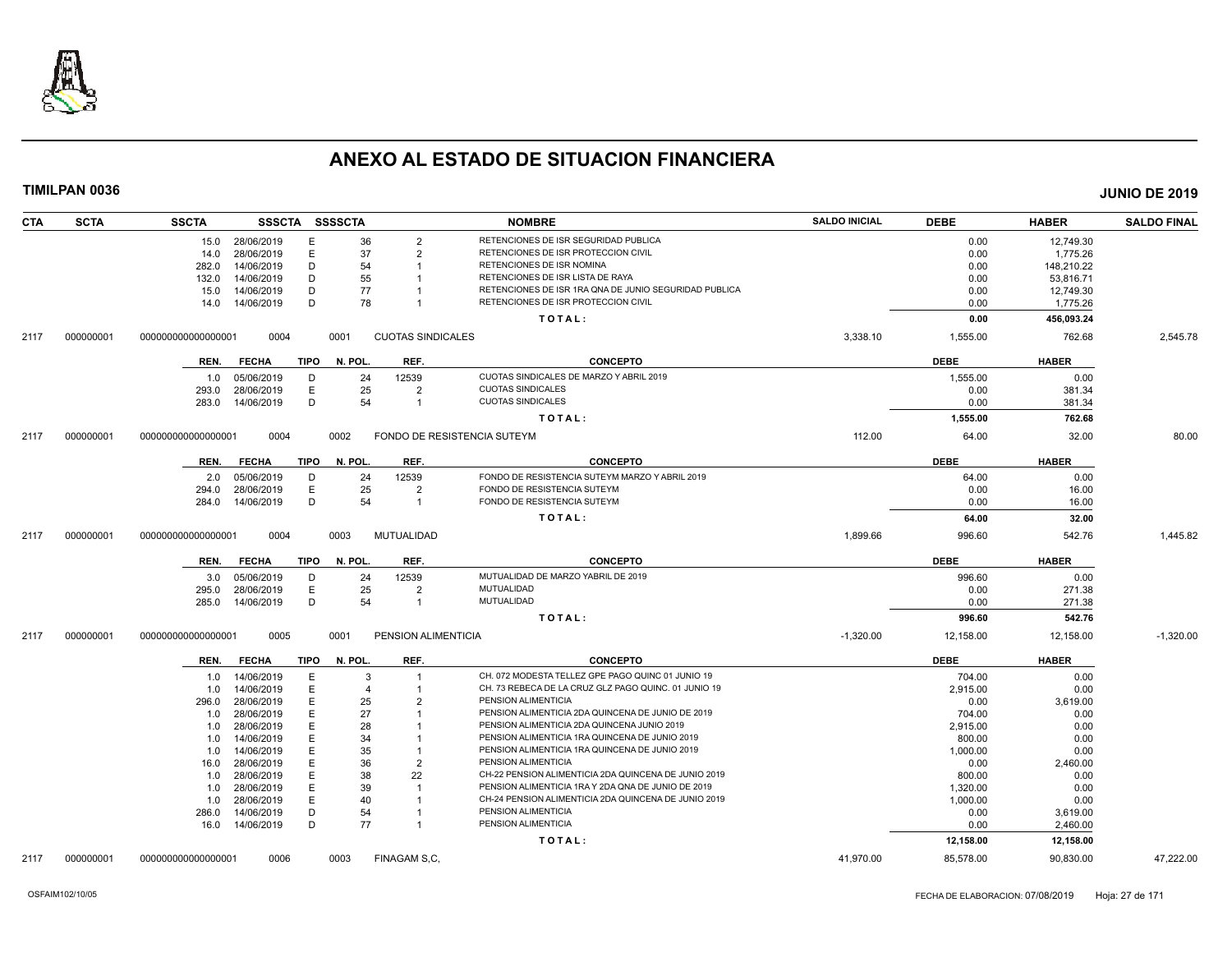

| CTA          | <b>SCTA</b> | <b>SSCTA</b>       |                          |             | SSSCTA SSSSCTA |                | <b>NOMBRE</b>                                                                                                   | <b>SALDO INICIAL</b>      | <b>DEBE</b>        | <b>HABER</b>     | <b>SALDO FINAL</b>        |
|--------------|-------------|--------------------|--------------------------|-------------|----------------|----------------|-----------------------------------------------------------------------------------------------------------------|---------------------------|--------------------|------------------|---------------------------|
|              |             | REN.               | <b>FECHA</b>             | TIPO        | N. POL.        | REF.           | <b>CONCEPTO</b>                                                                                                 |                           | <b>DEBE</b>        | <b>HABER</b>     |                           |
|              |             | 1.0                | 05/06/2019               | D           | 25             | 1919           | FINAGAM S.C. CREDITOS 2DA QUINCENA D EMAYO 2019                                                                 |                           | 28,118.00          | 0.00             |                           |
|              |             | 297.0              | 28/06/2019               | Ε           | 25             | $\overline{2}$ | FINAGAM S.C.                                                                                                    |                           | 0.00               | 32,720.00        |                           |
|              |             | 133.0              | 28/06/2019               | E           | 26             | $\overline{2}$ | FINAGAM S,C, LISTA DE RAYA 2DA QNA JUNIO 2019                                                                   |                           | 0.00               | 5,027.00         |                           |
|              |             | 1.0                | 05/06/2019               | D           | 26             | 1918           | FINAGAM S,C, CREDITOS 2DA QUINCENA D EMAYO 2019                                                                 |                           | 5,023.00           | 0.00             |                           |
|              |             | 17.0               | 28/06/2019               | E           | 36             | $\overline{2}$ | FINAGAM S.C.                                                                                                    |                           | 0.00               | 8,815.00         |                           |
|              |             | 15.0               | 28/06/2019               | E           | 37             | $\overline{2}$ | FINAGAM S.C.                                                                                                    |                           | 0.00               | 1,012.00         |                           |
|              |             | 287.0              | 14/06/2019               | D           | 54             | $\overline{1}$ | FINAGAM S.C.                                                                                                    |                           | 0.00               | 29,052.00        |                           |
|              |             | 133.0              | 14/06/2019               | D           | 55             |                | FINAGAM S.C.                                                                                                    |                           | 0.00               | 5,023.00         |                           |
|              |             | 1.0                | 17/06/2019               | D           | 56             | 1813           | FINAGAM S.C. 1RA QUINCENA DE JUNIO 2019                                                                         |                           | 29,052.00          | 0.00             |                           |
|              |             | 1.0                | 17/06/2019               | D           | 57             | 1814           | FINAGAM S.C. 1RA QUINCENA JUNIO DE LISTA DE RAYA                                                                |                           | 5,023.00           | 0.00             |                           |
|              |             | 1.0                | 05/06/2019               | D           | 74             | 1920           | FINAGAM S.C. 2DA QUINCENA DE MAYO 2019 SEG. PUBLICA                                                             |                           | 8,169.00           | 0.00             |                           |
|              |             | 1.0                | 05/06/2019               | D           | 75             | 1921           | FINAGAM S,C, 2DA QUINCENA DE MAYO 2019 PROTE. CIVIL                                                             |                           | 1,012.00           | 0.00             |                           |
|              |             | 17.0               | 14/06/2019               | D           | 77             | -1             | FINAGAM S.C.                                                                                                    |                           | 0.00               | 8,169.00         |                           |
|              |             | 15.0               | 14/06/2019               | D           | 78             | $\overline{1}$ | FINAGAM S.C.                                                                                                    |                           | 0.00               | 1,012.00         |                           |
|              |             | 1.0                | 17/06/2019               | D           | 79             | 1812           | FINAGAM S,C, 1RA QNA DE JUNIO DE 2019 PROTECCION CIVIL                                                          |                           | 8,169.00           | 0.00             |                           |
|              |             | 1.0                | 17/06/2019               | D           | 80             | 1811           | FINAGAM S.C. 1RA QNA DE JUNIO PROTECCION CIVIL                                                                  |                           | 1,012.00           | 0.00             |                           |
|              |             |                    |                          |             |                |                | TOTAL:                                                                                                          |                           | 85,578.00          | 90,830.00        |                           |
| 2117         | 000000001   | 000000000000000001 | 0007                     |             | 0002           |                | 2% SUPERVISION POR CONTRATO DE OBRA                                                                             | 12,575.65                 | 0.00               | 53,100.90        | 65,676.55                 |
|              |             | REN.               | <b>FECHA</b>             | <b>TIPO</b> | N. POL         | REF.           | <b>CONCEPTO</b>                                                                                                 |                           | <b>DEBE</b>        | <b>HABER</b>     |                           |
|              |             | 8.0                | 26/06/2019               | D           | 72             | 137            | OBRA FISM 03 2019 AMPLIACION AGUA POTABLE CAB. MPAL.                                                            |                           | 0.00               | 2.756.95         |                           |
|              |             | 8.0                | 26/06/2019               | D           | 73             | 136            | OBRA FISM 04 CONSTRUCCION DRENAJE SANITARIO CALLE CONSTITUCIO                                                   |                           | 0.00               | 4,652.40         |                           |
|              |             | 6.0                | 30/06/2019               | D           | 96             | 119            | FEFOM 37 CONT. ENLOZADO SANTIAGUTO MAXDA                                                                        |                           | 0.00               | 16,719.06        |                           |
|              |             | 6.0                | 30/06/2019               | D           | 97             | 19             | FEFOM 27 REHABILI. CON CONCRETO HIDRAULICO ZARAGOZA                                                             |                           | 0.00               | 11,382.71        |                           |
|              |             | 6.0                | 30/06/2019               | D           | 99             | 171            | FISM 19 OBRA 18 CONS. SIST. AGUA POTABLE B. OCAMPO                                                              |                           | 0.00               | 7,672.01         |                           |
|              |             | 6.0                | 30/06/2019               | D           | 100            | 59             | FISM 2019 OBRA 01/2019 CONST. DRENAJE HUAPANGO                                                                  |                           | 0.00               | 9,917.77         |                           |
|              |             |                    |                          |             |                |                | TOTAL:                                                                                                          |                           | 0.00               | 53,100.90        |                           |
| 2117         | 000000001   | 000000000000000001 | 0007                     |             | 0004           |                | 0.2% RETENCION I.C.I.C. OBRAS POR CONTRATO                                                                      | 4,642.73                  | 19,931.00          | 2,810.18         | $-12,478.09$              |
|              |             | REN.               | <b>FECHA</b>             | <b>TIPO</b> | N. POL         | REF.           | <b>CONCEPTO</b>                                                                                                 |                           | <b>DEBE</b>        | <b>HABER</b>     |                           |
|              |             | 1.0                | 24/06/2019               | E           | 41             | $\overline{1}$ | 0.2% RETENCION I.C.I.C. OBRAS POR CONTRATO                                                                      |                           | 19,931.00          | 0.00             |                           |
|              |             | 7.0                | 30/06/2019               | D           | 96             | 119            | FEFOM 37 CONT. ENLOZADO SANTIAGUTO MAXDA                                                                        |                           | 0.00               | 1,671.91         |                           |
|              |             | 7.0                | 30/06/2019               | D           | 97             | 19             | FEFOM 27 REHABILI. CON CONCRETO HIDRAULICO ZARAGOZA                                                             |                           | 0.00               | 1,138.27         |                           |
|              |             |                    |                          |             |                |                | TOTAL:                                                                                                          |                           | 19,931.00          | 2,810.18         |                           |
| 2117         | 000000001   | 000000000000000001 | 0007                     |             | 0005           |                | 0.5% RETENCION C.M.I.C. OBRAS POR CONTRATO                                                                      | 95,385.23                 | 49,834.00          | 7,025.44         | 52,576.67                 |
|              |             | REN.               | <b>FECHA</b>             | TIPO        | N. POL.        | REF.           | <b>CONCEPTO</b>                                                                                                 |                           | <b>DEBE</b>        | <b>HABER</b>     |                           |
|              |             |                    |                          |             |                | $\overline{1}$ | 0.5% RETENCION C.M.I.C. OBRAS POR CONTRATO                                                                      |                           |                    |                  |                           |
|              |             | 1.0<br>8.0         | 24/06/2019<br>30/06/2019 | E<br>D      | 42<br>96       | 119            | FEFOM 37 CONT. ENLOZADO SANTIAGUTO MAXDA                                                                        |                           | 49,834.00<br>0.00  | 0.00<br>4,179.76 |                           |
|              |             |                    |                          | D           | 97             | 19             | FEFOM 27 REHABILI, CON CONCRETO HIDRAULICO ZARAGOZA                                                             |                           | 0.00               |                  |                           |
|              |             | 8.0                | 30/06/2019               |             |                |                |                                                                                                                 |                           |                    | 2,845.68         |                           |
|              |             |                    |                          |             |                |                | TOTAL:                                                                                                          |                           | 49,834.00          | 7,025.44         |                           |
| 2117<br>2119 | 000000001   | 000000000000000001 | 0007                     |             | 0007           |                | 0.5% VIGILANCIA, INSPECCION Y CONTROL DE LA SECRETARIA FUNCION PUBLICA<br>Otras Cuentas por Pagar a Corto Plazo | 15,149.99<br>2,835,966.41 | 0.00<br>175,054.54 | 0.00<br>0.00     | 15,149.99<br>2,660,911.87 |
|              |             |                    | 0003                     |             | 0004           |                |                                                                                                                 |                           | 0.00               |                  | 500.00                    |
| 2119         | 000000001   | 000000000000000001 |                          |             |                |                | DEPOSITOS PENDIENTES DE APLICAR                                                                                 | 500.00                    |                    | 0.00             |                           |
| 2119         | 000000001   | 000000000000000001 | 0004                     |             | 0004           |                | ROBERTO CARLOS OSORNIO CABALLERO                                                                                | 34,937.56                 | 0.00               | 0.00             | 34,937.56                 |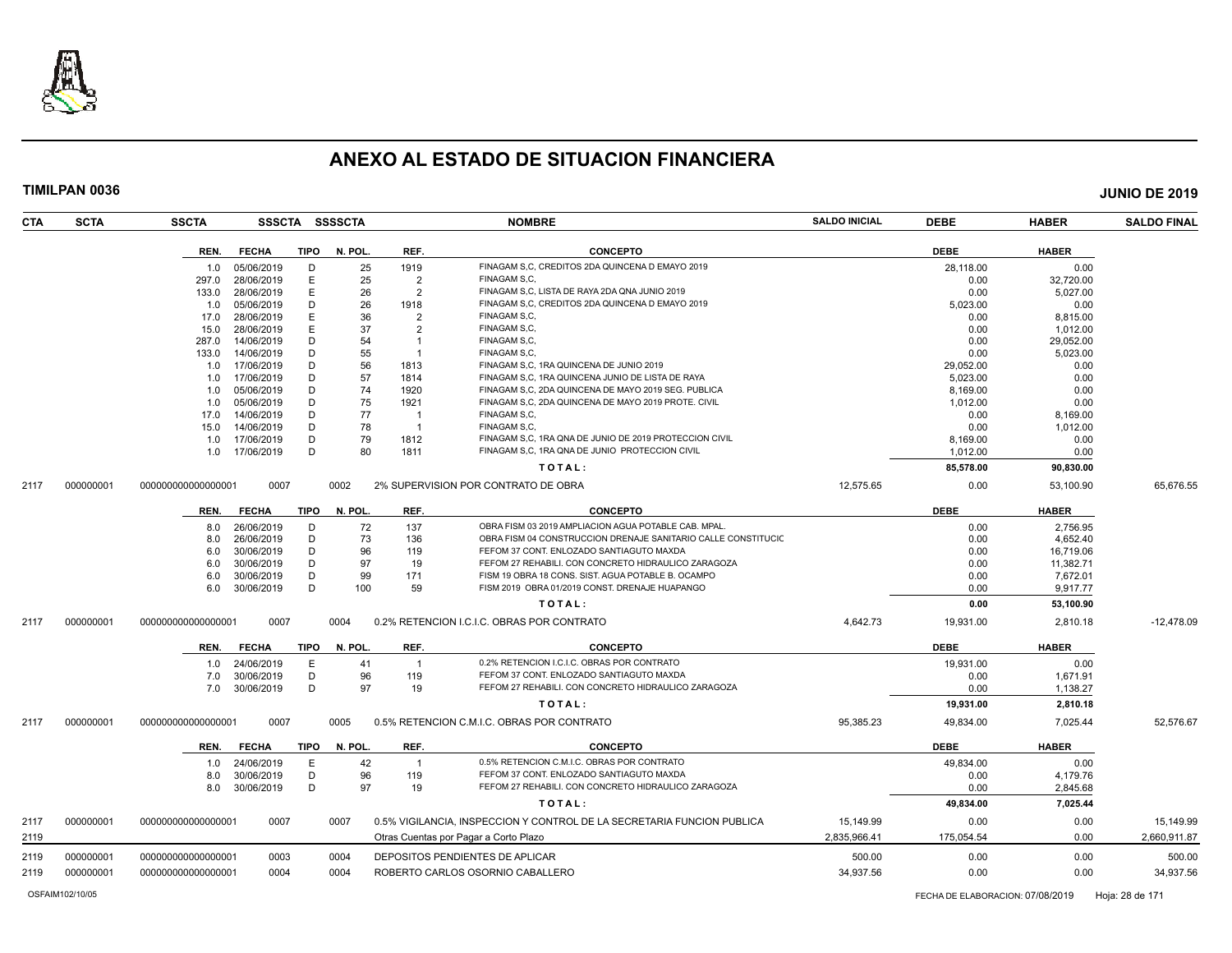

| <b>SCTA</b><br><b>CTA</b> | <b>SSCTA</b>       |      | <b>SSSCTA</b>  |             | <b>SSSSCTA</b> |                      | <b>NOMBRE</b>                                                     | <b>SALDO INICIAL</b>                             | <b>DEBE</b>   | <b>HABER</b> | <b>SALDO FINAL</b> |
|---------------------------|--------------------|------|----------------|-------------|----------------|----------------------|-------------------------------------------------------------------|--------------------------------------------------|---------------|--------------|--------------------|
| 000000001<br>2119         | 000000000000000001 |      | 0004           |             | 0006           |                      | JAVIER PICHARDO HERNANDEZ                                         | 25,000.00                                        | 25,000.00     | 0.00         | 0.00               |
|                           |                    | REN. | <b>FECHA</b>   | <b>TIPO</b> | N. POL.        | REF.                 | <b>CONCEPTO</b>                                                   |                                                  | <b>DEBE</b>   | <b>HABER</b> |                    |
|                           |                    |      | 1.0 01/06/2019 | E           | 9              | $\overline{1}$       | CH. 1557 JAVIER PICHARDO HDZ LIQ LABORAL 4/4 S/CONVENIO PASIVO RE |                                                  | 25,000.00     | 0.00         |                    |
|                           |                    |      |                |             |                |                      | TOTAL:                                                            |                                                  | 25,000.00     | 0.00         |                    |
| 000000001<br>2119         | 000000000000000001 |      | 0004           |             | 0009           |                      | FELICIANA MARTINEZ DE LA CRUZ                                     | 15,054.54                                        | 15,054.54     | 0.00         | 0.00               |
|                           |                    | REN. | <b>FECHA</b>   | <b>TIPO</b> | N. POL.        | REF.                 | <b>CONCEPTO</b>                                                   |                                                  | <b>DEBE</b>   | <b>HABER</b> |                    |
|                           |                    |      | 1.0 01/06/2019 | E           | 10             | $\overline{1}$       | CH. 1558 FELICIANA MARTINEZ DE LA CRUZ PAGO LIQUIDACION 2/2 S/CON |                                                  | 15,054.54     | 0.00         |                    |
|                           |                    |      |                |             |                |                      | TOTAL:                                                            |                                                  | 15,054.54     | 0.00         |                    |
| 000000001<br>2119         | 00000000000000001  |      | 0004           |             | 0011           |                      | <b>JHOSUNY GERRERO TORAL</b>                                      | 15,000.00                                        | 15,000.00     | 0.00         | 0.00               |
|                           |                    | REN. | <b>FECHA</b>   | TIPO        | N. POL.        | REF.                 | <b>CONCEPTO</b>                                                   |                                                  | <b>DEBE</b>   | <b>HABER</b> |                    |
|                           |                    |      | 1.0 01/06/2019 | E           | 12             | $\overline{1}$       | CH-1560 JHOSUNY GERRERO TORAL PAGO 2/2 LIQUIDACION LABORAL POI    |                                                  | 15,000.00     | 0.00         |                    |
|                           |                    |      |                |             |                |                      | TOTAL:                                                            |                                                  | 15,000.00     | 0.00         |                    |
| 000000001<br>2119         | 000000000000000001 |      | 0004           |             | 0012           | CINTHYA MONROY PLATA |                                                                   | 20,000.00                                        | 20,000.00     | 0.00         | 0.00               |
|                           |                    | REN. | <b>FECHA</b>   | <b>TIPO</b> | N. POL.        | REF.                 | <b>CONCEPTO</b>                                                   |                                                  | <b>DEBE</b>   | <b>HABER</b> |                    |
|                           |                    |      | 1.0 01/06/2019 | E           | 11             | $\overline{1}$       | CH 1559 CINTHYA MONROY PLATA PAGO 2/2 DE LIQUIDACION LABORAL PO   |                                                  | 20,000.00     | 0.00         |                    |
|                           |                    |      |                |             |                |                      | TOTAL:                                                            |                                                  | 20,000.00     | 0.00         |                    |
| 000000001<br>2119         | 000000000000000001 |      | 0004           |             | 0013           |                      | HAZEL AMAIRANI ESQUIVEL MARTINEZ                                  | 25,474.31                                        | 0.00          | 0.00         | 25,474.31          |
| 2119<br>000000004         | 000000000000000001 |      | 0001           |             | 0001           |                      | ANTICIPO DE PARTICIPACIONES 2019-2021                             | 2,800,000.00                                     | 100,000.00    | 0.00         | 2,700,000.00       |
|                           |                    | REN. | <b>FECHA</b>   | TIPO        | N. POL.        | REF.                 | <b>CONCEPTO</b>                                                   |                                                  | <b>DEBE</b>   | <b>HABER</b> |                    |
|                           |                    |      | 1.0 30/06/2019 | D           | $\overline{2}$ | $\overline{1}$       | ANTICIPO DE PARTICIPACIONES 2019-2021                             |                                                  | 100.000.00    | 0.00         |                    |
|                           |                    |      |                |             |                |                      | TOTAL:                                                            |                                                  | 100,000.00    | 0.00         |                    |
| 000000004<br>2119         | 000000000000000001 |      | 0001           |             | 0002           |                      | ANTICIPO DE PARTICIPACIONES 2013-2015                             | $-100.000.00$                                    | 0.00          | 0.00         | $-100.000.00$      |
| 3111                      |                    |      |                |             |                | Aportaciones         |                                                                   | 13,201,683.23                                    | 0.00          | 0.00         | 13,201,683.23      |
| 000000001<br>3111         | 000000000000000001 |      | 0001           |             |                | <b>PATRIMONIO</b>    |                                                                   | 13,201,683.23                                    | 0.00          | 0.00         | 13,201,683.23      |
| 3221                      |                    |      |                |             |                |                      | Resultados de Ejercicios Anteriores                               | 54,597,973.16                                    | 11.844.513.87 | 0.00         | 42,753,459.29      |
| 000000001<br>3221         |                    |      |                |             |                |                      | RESULTADO DE EJERCICIOS ANTERIORES                                | 54,597,973.16                                    | 11,844,513.87 | 0.00         | 42,753,459.29      |
|                           |                    | REN. | <b>FECHA</b>   |             | TIPO N. POL.   | REF.                 | <b>CONCEPTO</b>                                                   |                                                  | <b>DEBE</b>   | <b>HABER</b> |                    |
|                           |                    | 2.0  | 30/06/2019     |             | $\mathbf 1$    |                      | RESULTADO DE EJERCICIOS ANTERIORES                                |                                                  | 7.423.40      | 0.00         |                    |
|                           |                    | 1.0  | 24/06/2019     | E           | 43             |                      | RESULTADO DE EJERCICIOS ANTERIORES                                |                                                  | 108,102.00    | 0.00         |                    |
|                           |                    | 1.0  | 24/06/2019     | E           | 44             |                      | RESULTADO DE EJERCICIOS ANTERIORES                                |                                                  | 1,521.56      | 0.00         |                    |
|                           |                    | 1.0  | 30/06/2019     | D           | 103            |                      | RESULTADO DE EJERCICIOS ANTERIORES                                |                                                  | 11,727,466.91 | 0.00         |                    |
|                           |                    |      |                |             |                |                      | TOTAL:                                                            |                                                  | 11,844,513.87 | 0.00         |                    |
| 4112                      |                    |      |                |             |                |                      | Impuestos sobre el Patrimonio                                     | 1,862,063.00                                     | 0.00          | 35,538.00    | 1,897,601.00       |
| 4112<br>000000001         | 000000000000000002 |      | 0001           |             |                | Predial              |                                                                   | 1,840,541.00                                     | 0.00          | 31,109.00    | 1,871,650.00       |
|                           |                    | REN. | <b>FECHA</b>   | TIPO        | N. POL.        | REF.                 | <b>CONCEPTO</b>                                                   |                                                  | <b>DEBE</b>   | <b>HABER</b> |                    |
|                           |                    |      | 9.0 30/06/2019 |             | 5              | $\overline{1}$       | RECAUDACION DEL IMPUESTO PREDIAL DE JUNIO DE 2019                 |                                                  | 0.00          | 31,109.00    |                    |
| OSFAIM102/10/05           |                    |      |                |             |                |                      |                                                                   | FECHA DE ELABORACION: 07/08/2019 Hoja: 29 de 171 |               |              |                    |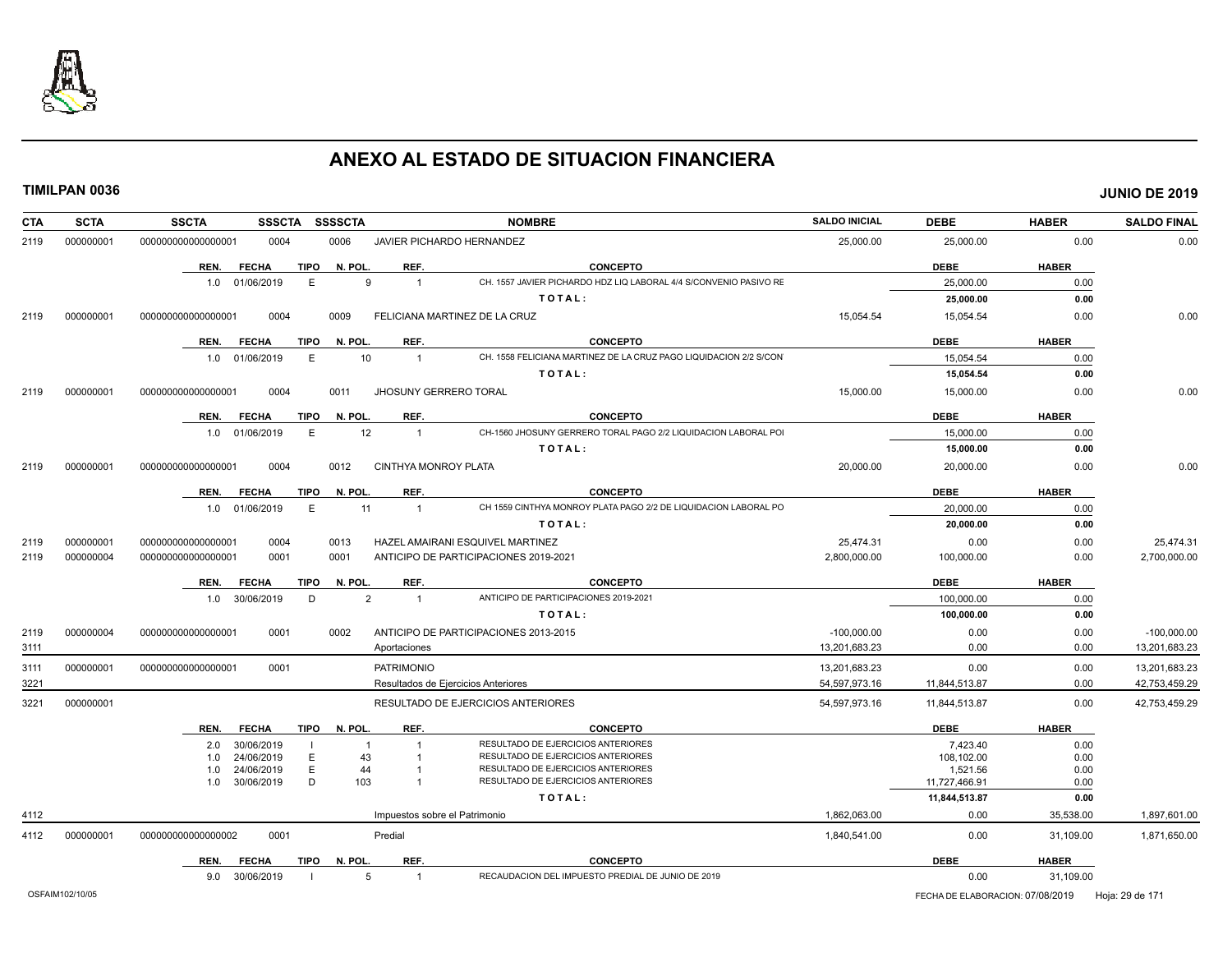

| <b>CTA</b> | <b>SCTA</b> | <b>SSCTA</b><br>SSSCTA SSSSCTA      |                                      | <b>NOMBRE</b>                                                                                | <b>SALDO INICIAL</b> | <b>DEBE</b> | <b>HABER</b> | <b>SALDO FINAL</b> |
|------------|-------------|-------------------------------------|--------------------------------------|----------------------------------------------------------------------------------------------|----------------------|-------------|--------------|--------------------|
|            |             |                                     |                                      | TOTAL:                                                                                       |                      | 0.00        | 31,109.00    |                    |
| 4112       | 000000001   | 0002<br>000000000000000002          |                                      | Sobre Adquisición de Inmuebles y Otras Operaciones Traslativas de Dominio de Inmuebles       | 21,522.00            | 0.00        | 4,429.00     | 25,951.00          |
|            |             | <b>TIPO</b><br>REN.<br><b>FECHA</b> | N. POL.<br>REF.                      | <b>CONCEPTO</b>                                                                              |                      | <b>DEBE</b> | <b>HABER</b> |                    |
|            |             | 30/06/2019<br>3.0                   | $\overline{1}$                       | INGRESOS DE JUNIO DE 2019 DE LA CAJA DE LA TESORERIA                                         |                      | 0.00        | 4,429.00     |                    |
|            |             |                                     |                                      | TOTAL:                                                                                       |                      | 0.00        | 4,429.00     |                    |
| 4117       |             |                                     | Accesorios de Impuestos              |                                                                                              | 14,928.00            | 0.00        | 4,493.00     | 19,421.00          |
| 4117       | 000000001   | 0002<br>00000000000000007           | Recargos                             |                                                                                              | 14,928.00            | 0.00        | 4,493.00     | 19,421.00          |
|            |             | <b>FECHA</b><br><b>TIPO</b><br>REN. | N. POL.<br>REF.                      | <b>CONCEPTO</b>                                                                              |                      | <b>DEBE</b> | <b>HABER</b> |                    |
|            |             | 30/06/2019<br>12.0                  | 5<br>$\overline{1}$                  | RECAUDACION DEL IMPUESTO PREDIAL DE JUNIO DE 2019                                            |                      | 0.00        | 4.493.00     |                    |
|            |             |                                     |                                      | TOTAL:                                                                                       |                      | 0.00        | 4,493.00     |                    |
| 4119       |             |                                     | Otros Impuestos                      |                                                                                              | 900.00               | 0.00        | 204.00       | 1,104.00           |
| 4119       | 000000001   | 000000000000000009<br>0001          | Sobre Anuncios Publicitarios         |                                                                                              | 900.00               | 0.00        | 204.00       | 1,104.00           |
|            |             | <b>FECHA</b><br><b>TIPO</b><br>REN. | REF.<br>N. POL.                      | <b>CONCEPTO</b>                                                                              |                      | <b>DEBE</b> | <b>HABER</b> |                    |
|            |             | 6.0<br>30/06/2019                   | $\overline{1}$<br>$\overline{1}$     | INGRESOS DE JUNIO DE 2019 DE LA CAJA DE LA TESORERIA                                         |                      | 0.00        | 204.00       |                    |
|            |             |                                     |                                      | TOTAL:                                                                                       |                      | 0.00        | 204.00       |                    |
| 4131       |             |                                     |                                      | Contribución de Mejoras por Obras Públicas                                                   | 2,200.00             | 0.00        | 0.00         | 2,200.00           |
| 4131       | 000000003   | 0001<br>00000000000000001           |                                      | Para obra pública y acciones de beneficio social                                             | 2.200.00             | 0.00        | 0.00         | 2.200.00           |
| 4141       |             |                                     |                                      | Derechos por el Uso, Goce, Aprovechamiento o Explotación de Bienes de Dominio                | 194,680.00           | 0.00        | 74,614.13    | 269,294.13         |
| 4141       | 000000004   | 0001<br>000000000000000001          | <b>Público</b>                       | Por Uso de Vías y Áreas Públicas para el ejercicio de Actividades Comerciales y de Servicios | 194,680.00           | 0.00        | 74,614.13    | 269,294.13         |
|            |             | <b>FECHA</b><br>TIPO<br>REN.        | N. POL.<br>REF.                      | <b>CONCEPTO</b>                                                                              |                      | <b>DEBE</b> | <b>HABER</b> |                    |
|            |             | 30/06/2019<br>9.0                   | $\overline{1}$                       | INGRESOS DE JUNIO DE 2019 DE LA CAJA DE LA TESORERIA                                         |                      | 0.00        | 74,614.13    |                    |
|            |             |                                     |                                      | TOTAL:                                                                                       |                      | 0.00        | 74,614.13    |                    |
| 4143       |             |                                     | Derechos por Prestación de Servicios |                                                                                              | 2,816,280.00         | 0.00        | 160,012.00   | 2,976,292.00       |
| 4143       | 000000004   | 0001<br>00000000000000003           | Suministro de Aqua Potable           |                                                                                              | 2,539,994.00         | 0.00        | 104,255.00   | 2,644,249.00       |
|            |             | <b>FECHA</b><br><b>TIPO</b><br>REN. | N. POL.<br>REF.                      | <b>CONCEPTO</b>                                                                              |                      | <b>DEBE</b> | <b>HABER</b> |                    |
|            |             | 30/06/2019<br>12.0                  | $\overline{1}$<br>$\overline{1}$     | INGRESOS DE JUNIO DE 2019 DE LA CAJA DE LA TESORERIA                                         |                      | 0.00        | 104,255.00   |                    |
|            |             |                                     |                                      | TOTAL:                                                                                       |                      | 0.00        | 104,255.00   |                    |
| 4143       | 000000004   | 0004<br>000000000000000003          |                                      | Conexiones a los Sistemas de Agua y Drenaje                                                  | 13,122.00            | 0.00        | 0.00         | 13,122.00          |
| 4143       | 000000004   | 0012<br>00000000000000003           | Agua en Pipas (Carga)                |                                                                                              | 69,025.00            | 0.00        | 5,860.00     | 74,885.00          |
|            |             | <b>FECHA</b><br><b>TIPO</b><br>REN. | N. POL.<br>REF.                      | <b>CONCEPTO</b>                                                                              |                      | <b>DEBE</b> | <b>HABER</b> |                    |
|            |             | 30/06/2019<br>15.0                  | $\overline{1}$<br>$\overline{1}$     | INGRESOS DE JUNIO DE 2019 DE LA CAJA DE LA TESORERIA                                         |                      | 0.00        | 5,860.00     |                    |
|            |             |                                     |                                      | TOTAL:                                                                                       |                      | 0.00        | 5,860.00     |                    |
| 4143       | 000000004   | 0020<br>000000000000000003          | Del Registro Civil                   |                                                                                              | 107,844.00           | 0.00        | 29,002.00    | 136,846.00         |
|            |             | <b>FECHA</b><br><b>TIPO</b><br>REN. | REF.<br>N. POL.                      | <b>CONCEPTO</b>                                                                              |                      | <b>DEBE</b> | <b>HABER</b> |                    |
|            |             |                                     |                                      |                                                                                              |                      |             |              |                    |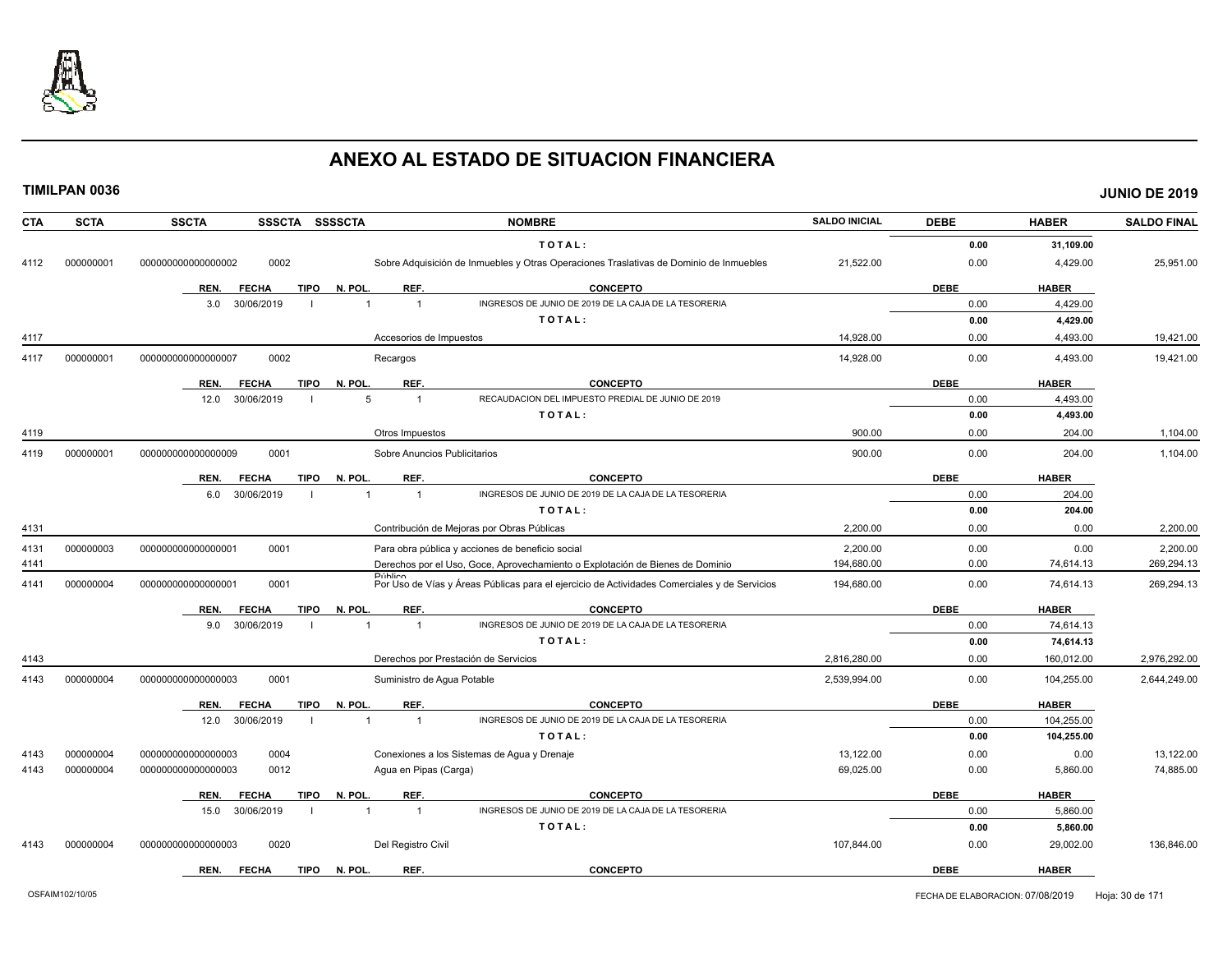

| <b>CTA</b> | <b>SCTA</b>     | <b>SSCTA</b><br><b>SSSCTA</b>       | SSSSCTA                          | <b>NOMBRE</b>                                                                                  | <b>SALDO INICIAL</b> | <b>DEBE</b>     | <b>HABER</b>  | <b>SALDO FINAL</b> |
|------------|-----------------|-------------------------------------|----------------------------------|------------------------------------------------------------------------------------------------|----------------------|-----------------|---------------|--------------------|
|            |                 | 18.0 30/06/2019                     | $\mathbf{1}$<br>$\mathbf{1}$     | INGRESOS DE JUNIO DE 2019 DE LA CAJA DE LA TESORERIA                                           |                      | 0.00            | 29,002.00     |                    |
|            |                 |                                     |                                  | TOTAL:                                                                                         |                      | 0.00            | 29,002.00     |                    |
| 4143       | 000000004       | 0021<br>000000000000000003          |                                  | De Desarrollo Urbano y Obras Públicas                                                          | 10,079.00            | 0.00            | 1,096.00      | 11,175.00          |
|            |                 | REN.<br><b>FECHA</b><br><b>TIPO</b> | N. POL.<br>REF.                  | <b>CONCEPTO</b>                                                                                |                      | <b>DEBE</b>     | <b>HABER</b>  |                    |
|            |                 | 30/06/2019<br>21.0                  | $\overline{1}$<br>$\overline{1}$ | INGRESOS DE JUNIO DE 2019 DE LA CAJA DE LA TESORERIA                                           |                      | 0.00            | 1,096.00      |                    |
|            |                 |                                     |                                  | TOTAL:                                                                                         |                      | 0.00            | 1,096.00      |                    |
| 4143       | 000000004       | 0022<br>000000000000000003          |                                  | Por Servicios Prestados por Autoridades Fiscales, Administrativas y de Acceso a la Información | 9,954.00             | 0.00            | 2,233.00      | 12,187.00          |
|            |                 | <b>TIPO</b><br>REN.<br><b>FECHA</b> | N. POL.<br>REF.                  | <b>CONCEPTO</b>                                                                                |                      | <b>DEBE</b>     | <b>HABER</b>  |                    |
|            |                 | 30/06/2019<br>24.0                  | $\overline{1}$<br>$\overline{1}$ | INGRESOS DE JUNIO DE 2019 DE LA CAJA DE LA TESORERIA                                           |                      | 0.00            | 2,233.00      |                    |
|            |                 |                                     |                                  | TOTAL:                                                                                         |                      | 0.00            | 2,233.00      |                    |
| 4143       | 000000004       | 000000000000000003<br>0025          | Por Servicios de Panteones       |                                                                                                | 24,941.00            | 0.00            | 4,366.00      | 29,307.00          |
|            |                 | <b>TIPO</b><br>REN.<br><b>FECHA</b> | N. POL.<br>REF.                  | <b>CONCEPTO</b>                                                                                |                      | <b>DEBE</b>     | <b>HABER</b>  |                    |
|            |                 | 27.0<br>30/06/2019                  | $\overline{1}$<br>$\mathbf{1}$   | INGRESOS DE JUNIO DE 2019 DE LA CAJA DE LA TESORERIA                                           |                      | 0.00            | 4,366.00      |                    |
|            |                 |                                     |                                  | TOTAL:                                                                                         |                      | 0.00            | 4,366.00      |                    |
| 4143       | 000000004       | 00000000000000003<br>0027           |                                  | Por Servicios Prestados por Autoridades de Seguridad Pública                                   | 32,800.00            | 0.00            | 8,000.00      | 40,800.00          |
|            |                 | REN.<br><b>TIPO</b><br><b>FECHA</b> | REF.<br>N. POL                   | <b>CONCEPTO</b>                                                                                |                      | <b>DEBE</b>     | <b>HABER</b>  |                    |
|            |                 | 30/06/2019<br>30.0                  | $\overline{1}$<br>$\overline{1}$ | INGRESOS DE JUNIO DE 2019 DE LA CAJA DE LA TESORERIA                                           |                      | 0.00            | 8,000.00      |                    |
|            |                 |                                     |                                  | TOTAL:                                                                                         |                      | 0.00            | 8,000.00      |                    |
| 4143       | 000000004       | 000000000000000003<br>0028          |                                  | Por Servicios Prestados por las Autoridades de Catastro                                        | 2,021.00             | 0.00            | 0.00          | 2,021.00           |
| 4143       | 000000004       | 00000000000000003<br>0030           |                                  | Por Servicios de Limpieza de Lotes Baldíos, Recolección, Traslado, y Disposición Final de Resi | 6,500.00             | 0.00            | 5,200.00      | 11,700.00          |
|            |                 | <b>FECHA</b><br><b>TIPO</b><br>REN. | N. POL.<br>REF.                  | <b>CONCEPTO</b>                                                                                |                      | <b>DEBE</b>     | <b>HABER</b>  |                    |
|            |                 | 30/06/2019<br>33.0                  | $\overline{1}$<br>$\overline{1}$ | INGRESOS DE JUNIO DE 2019 DE LA CAJA DE LA TESORERIA                                           |                      | 0.00            | 5,200.00      |                    |
|            |                 |                                     |                                  | TOTAL:                                                                                         |                      | 0.00            | 5,200.00      |                    |
| 4144       |                 |                                     | Accesorios de Derechos           |                                                                                                | 144.123.00           | 0.00            | 6,005.00      | 150,128.00         |
| 4144       | 000000004       | 00000000000000004<br>0002           | Recargos                         |                                                                                                | 144,123.00           | 0.00            | 6,005.00      | 150,128.00         |
|            |                 | <b>TIPO</b><br>REN.<br><b>FECHA</b> | N. POL.<br>REF.                  | <b>CONCEPTO</b>                                                                                |                      | <b>DEBE</b>     | <b>HABER</b>  |                    |
|            |                 | 30/06/2019<br>36.0                  | $\overline{1}$<br>$\overline{1}$ | INGRESOS DE JUNIO DE 2019 DE LA CAJA DE LA TESORERIA                                           |                      | 0.00            | 6,005.00      |                    |
|            |                 |                                     |                                  | TOTAL:                                                                                         |                      | 0.00            | 6,005.00      |                    |
| 4151       |                 |                                     |                                  | Productos Derivados del Uso y Aprovechamiento de Bienes no Sujetos a Régimen                   | 132,190.00           | 0.00            | 11,000.00     | 143,190.00         |
| 4151       | 000000005       | 00000000000000001<br>0001           | de Dominio Público               | Por la Venta o Arrendamiento de Bienes Municipales                                             | 132,190.00           | 0.00            | 11,000.00     | 143,190.00         |
|            |                 | REN.<br><b>FECHA</b><br><b>TIPO</b> | N. POL<br>REF.                   | <b>CONCEPTO</b>                                                                                |                      | <b>DEBE</b>     | <b>HABER</b>  |                    |
|            |                 | 39.0<br>30/06/2019                  | $\overline{1}$                   | INGRESOS DE JUNIO DE 2019 DE LA CAJA DE LA TESORERIA                                           |                      | 0.00            | 11,000.00     |                    |
|            |                 |                                     |                                  | TOTAL:                                                                                         |                      | 0.00            | 11,000.00     |                    |
| 4211       |                 |                                     | Participaciones                  |                                                                                                | 23,245,234.57        | 0.00            | 24,002,936.72 | 47,248,171.29      |
| 4211       | 000000001       | 00000000000000001<br>0001           | Fondo General de Participaciones |                                                                                                | 17,392,456.98        | 0.00            | 4,223,472.69  | 21,615,929.67      |
|            | OSFAIM102/10/05 |                                     |                                  | FECHA DE ELABORACION: 07/08/2019                                                               |                      | Hoja: 31 de 171 |               |                    |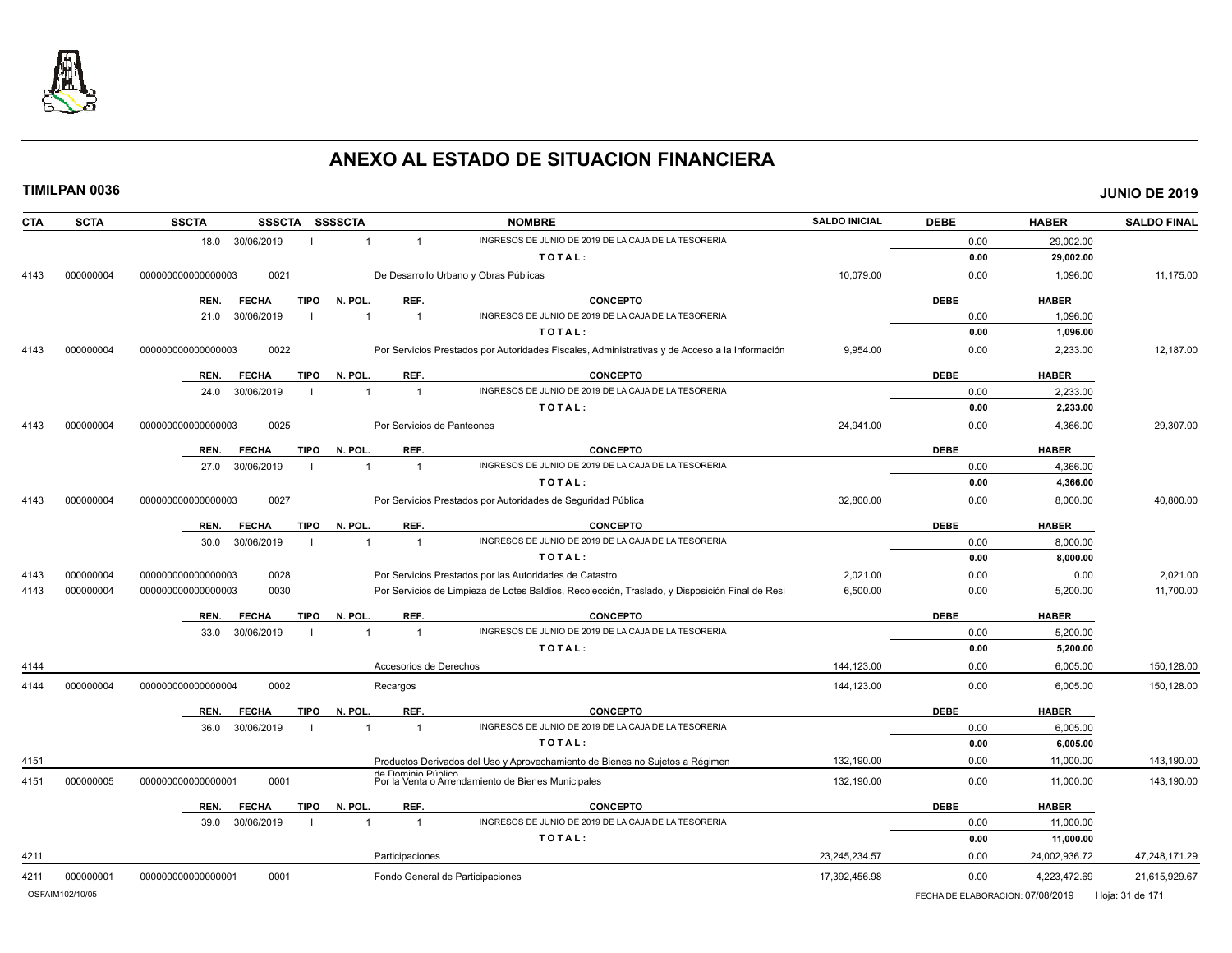

|--|

| CTA  | <b>SCTA</b> | <b>SSCTA</b><br>SSSCTA SSSSCTA       |                                  | <b>NOMBRE</b>                                                                    | <b>SALDO INICIAL</b> | <b>DEBE</b> | <b>HABER</b> | <b>SALDO FINAL</b> |
|------|-------------|--------------------------------------|----------------------------------|----------------------------------------------------------------------------------|----------------------|-------------|--------------|--------------------|
|      |             | REN.<br><b>TIPO</b><br><b>FECHA</b>  | REF.<br>N. POL.                  | <b>CONCEPTO</b>                                                                  |                      | <b>DEBE</b> | <b>HABER</b> |                    |
|      |             | 30/06/2019<br>42.0                   | $\overline{1}$                   | INGRESOS DE JUNIO DE 2019 DE LA CAJA DE LA TESORERIA                             |                      | 0.00        | 4,223,472.69 |                    |
|      |             |                                      |                                  | TOTAL:                                                                           |                      | 0.00        | 4,223,472.69 |                    |
| 4211 | 000000001   | 0002<br>000000000000000001           |                                  | Fondo de Fomentos Municipal                                                      | 2,883,901.98         | 0.00        | 706,168.44   | 3,590,070.42       |
|      |             | REN.<br><b>FECHA</b>                 | REF.<br>TIPO N. POL.             | <b>CONCEPTO</b>                                                                  |                      | <b>DEBE</b> | <b>HABER</b> |                    |
|      |             | 45.0<br>30/06/2019                   | $\overline{1}$<br>$\overline{1}$ | INGRESOS DE JUNIO DE 2019 DE LA CAJA DE LA TESORERIA                             |                      | 0.00        | 706,168.44   |                    |
|      |             |                                      |                                  | TOTAL:                                                                           |                      | 0.00        | 706,168.44   |                    |
| 4211 | 000000001   | 0003<br>000000000000000001           |                                  | Fondo de Fiscalización y Recaudacion                                             | 413,998.92           | 0.00        | 53,998.23    | 467,997.15         |
|      |             | <b>FECHA</b><br><b>TIPO</b><br>REN.  | REF.<br>N. POL.                  | <b>CONCEPTO</b>                                                                  |                      | <b>DEBE</b> | <b>HABER</b> |                    |
|      |             | 30/06/2019<br>48.0                   | $\overline{1}$<br>$\overline{1}$ | INGRESOS DE JUNIO DE 2019 DE LA CAJA DE LA TESORERIA                             |                      | 0.00        | 53,998.23    |                    |
|      |             |                                      |                                  | TOTAL:                                                                           |                      | 0.00        | 53,998.23    |                    |
| 4211 | 000000001   | 00000000000000001<br>0004            |                                  | Correspondientes al Impuesto Especial sobre Producción y Servicios               | 317,269.05           | 0.00        | 82,702.09    | 399,971.14         |
|      |             | <b>TIPO</b><br>REN.<br><b>FECHA</b>  | N. POL.<br>REF.                  | <b>CONCEPTO</b>                                                                  |                      | <b>DEBE</b> | <b>HABER</b> |                    |
|      |             | 30/06/2019<br>51.0                   | $\overline{1}$<br>$\overline{1}$ | INGRESOS DE JUNIO DE 2019 DE LA CAJA DE LA TESORERIA                             |                      | 0.00        | 82,702.09    |                    |
|      |             |                                      |                                  | TOTAL:                                                                           |                      | 0.00        | 82,702.09    |                    |
| 4211 | 000000001   | 0005<br>000000000000000001           |                                  | Correspondientes al Impuesto Sobre Automóviles Nuevos                            | 724,482.10           | 0.00        | 154,629.03   | 879,111.13         |
|      |             | <b>FECHA</b><br>REN.                 | REF.<br>TIPO N. POL.             | <b>CONCEPTO</b>                                                                  |                      | <b>DEBE</b> | <b>HABER</b> |                    |
|      |             | 30/06/2019<br>54.0                   | $\mathbf{1}$<br>$\overline{1}$   | INGRESOS DE JUNIO DE 2019 DE LA CAJA DE LA TESORERIA                             |                      | 0.00        | 154,629.03   |                    |
|      |             |                                      |                                  | TOTAL:                                                                           |                      | 0.00        | 154,629.03   |                    |
| 4211 | 000000001   | 0006<br>000000000000000001           |                                  | Correspondientes al Impuesto Sobre Tenencia o Uso de Vehículos                   | 131.28               | 0.00        | 2.08         | 133.36             |
|      |             | <b>TIPO</b><br>REN.<br><b>FECHA</b>  | REF.<br>N. POL.                  | <b>CONCEPTO</b>                                                                  |                      | <b>DEBE</b> | <b>HABER</b> |                    |
|      |             | 30/06/2019<br>57.0                   | $\overline{1}$<br>$\overline{1}$ | INGRESOS DE JUNIO DE 2019 DE LA CAJA DE LA TESORERIA                             |                      | 0.00        | 2.08         |                    |
|      |             |                                      |                                  | TOTAL:                                                                           |                      | 0.00        | 2.08         |                    |
| 4211 | 000000001   | 0008<br>000000000000000001           |                                  | Las derivadas de la aplicación del artículo 4-A de la Ley de Coordinación Fiscal | 712,530.60           | 0.00        | 152,233.35   | 864,763.95         |
|      |             | <b>TIPO</b><br>REN.<br><b>FECHA</b>  | N. POL.<br>REF.                  | <b>CONCEPTO</b>                                                                  |                      | <b>DEBE</b> | <b>HABER</b> |                    |
|      |             | 30/06/2019<br>60.0<br>$\blacksquare$ | $\overline{1}$<br>$\overline{1}$ | INGRESOS DE JUNIO DE 2019 DE LA CAJA DE LA TESORERIA                             |                      | 0.00        | 152,233.35   |                    |
|      |             |                                      |                                  | TOTAL:                                                                           |                      | 0.00        | 152,233.35   |                    |
| 4211 | 000000001   | 0009<br>000000000000000001           |                                  | Del Impuesto Sobre Tenencia o Uso de Vehículos Automotores                       | 679,996.05           | 0.00        | 77,589.49    | 757,585.54         |
|      |             | <b>TIPO</b><br>REN.<br><b>FECHA</b>  | N. POL.<br>REF.                  | <b>CONCEPTO</b>                                                                  |                      | <b>DEBE</b> | <b>HABER</b> |                    |
|      |             | 30/06/2019<br>63.0<br>- 1            | $\overline{1}$<br>$\overline{1}$ | INGRESOS DE JUNIO DE 2019 DE LA CAJA DE LA TESORERIA                             |                      | 0.00        | 77,589.49    |                    |
|      |             |                                      |                                  | TOTAL:                                                                           |                      | 0.00        | 77,589.49    |                    |
| 4211 | 000000001   | 0010<br>000000000000000001           |                                  | Del Impuesto Sobre Adquisición de Vehículos automotores Usados                   | 31,480.60            | 0.00        | 7,393.47     | 38,874.07          |
|      |             | REN.<br><b>FECHA</b>                 | TIPO N. POL.<br>REF.             | <b>CONCEPTO</b>                                                                  |                      | <b>DEBE</b> | <b>HABER</b> |                    |
|      |             | 66.0<br>30/06/2019                   | $\overline{1}$<br>$\mathbf{1}$   | INGRESOS DE JUNIO DE 2019 DE LA CAJA DE LA TESORERIA                             |                      | 0.00        | 7,393.47     |                    |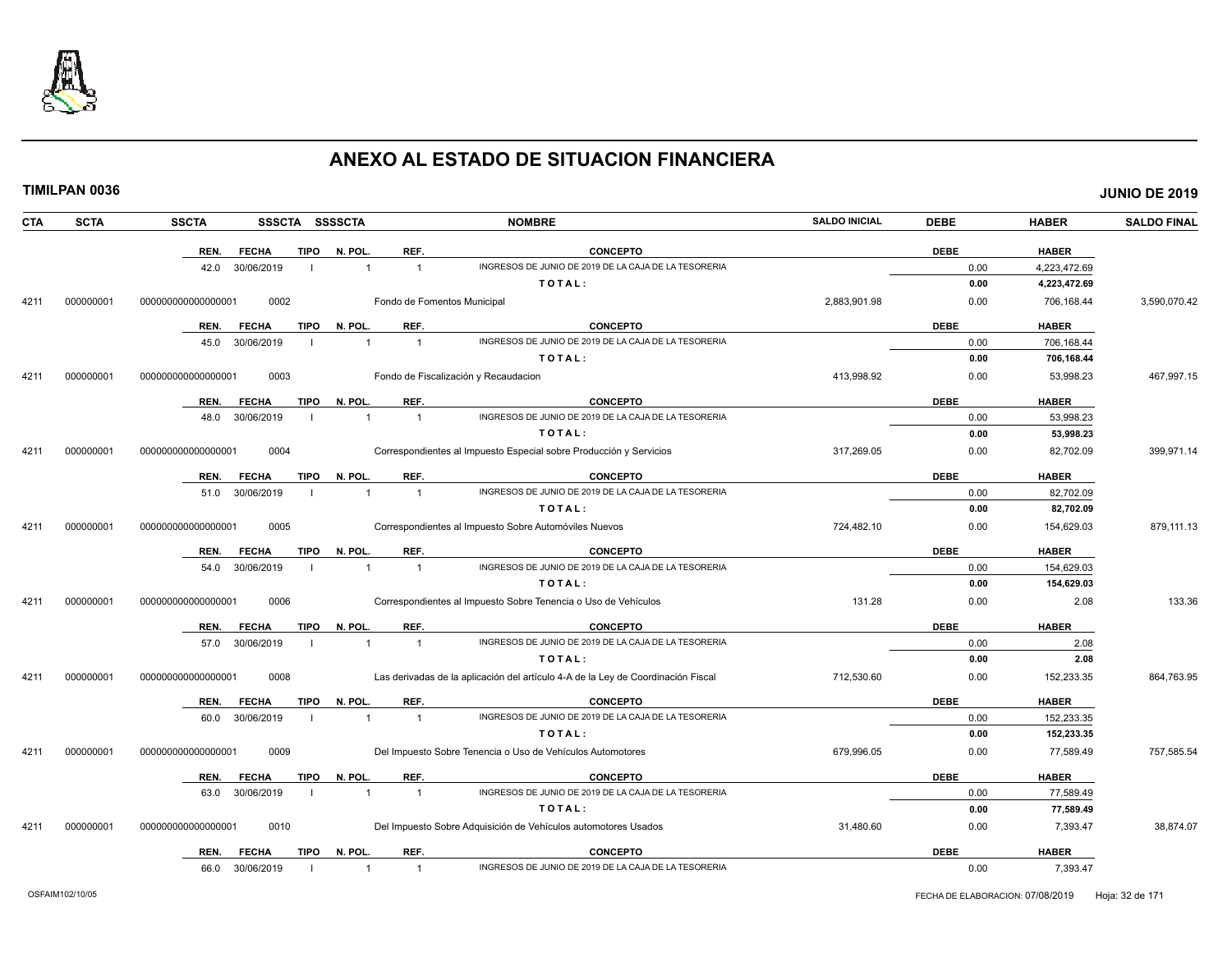

| <b>CTA</b> | <b>SCTA</b> | <b>SSCTA</b>                                                        | SSSCTA SSSSCTA              |                | <b>NOMBRE</b>                                                                                    | <b>SALDO INICIAL</b> | <b>DEBE</b> | <b>HABER</b>  | <b>SALDO FINAL</b> |
|------------|-------------|---------------------------------------------------------------------|-----------------------------|----------------|--------------------------------------------------------------------------------------------------|----------------------|-------------|---------------|--------------------|
|            |             |                                                                     |                             |                | TOTAL:                                                                                           |                      | 0.00        | 7.393.47      |                    |
| 4211       | 000000001   | 00000000000000000                                                   | 0011                        |                | Del Impuesto Sobre Loterías, Rifas, Sorteos, Concursos y Juegos Permitidos con Cruce de Apu      | 57,861.04            | 0.00        | 8,507.07      | 66,368.11          |
|            |             | REN.                                                                | <b>TIPO</b><br><b>FECHA</b> | N. POL.        | REF.<br><b>CONCEPTO</b>                                                                          |                      | <b>DEBE</b> | <b>HABER</b>  |                    |
|            |             | 69.0                                                                | 30/06/2019                  | $\overline{1}$ | INGRESOS DE JUNIO DE 2019 DE LA CAJA DE LA TESORERIA<br>$\overline{1}$                           |                      | 0.00        | 8,507.07      |                    |
|            |             |                                                                     |                             |                | TOTAL:                                                                                           |                      | 0.00        | 8,507.07      |                    |
| 4211       | 000000001   | 000000000000000001                                                  | 0014                        |                | Fondo Estatal de Fortalecimiento Municipal (FEFOM)                                               | 0.00                 | 0.00        | 18,474,220.86 | 18,474,220.86      |
|            |             | REN.                                                                | <b>TIPO</b><br><b>FECHA</b> | N. POL         | REF.<br><b>CONCEPTO</b>                                                                          |                      | <b>DEBE</b> | <b>HABER</b>  |                    |
|            |             | 2.0                                                                 | 30/06/2019                  | 6              | PARTICIPACIONES DE ENERO A JUNIO DE 2019 DE FEFOM 2019<br>$\overline{1}$                         |                      | 0.00        | 18,474,220.86 |                    |
|            |             |                                                                     |                             |                | TOTAL:                                                                                           |                      | 0.00        | 18,474,220.86 |                    |
| 4211       | 000000001   | 00000000000000000                                                   | 0021                        |                | El Impuesto Sobre la Renta efectivamente enterado a la Federación, corresp al salario de su pe   | 0.00                 | 0.00        | 57,784.00     | 57,784.00          |
|            |             | REN.                                                                | <b>FECHA</b><br><b>TIPO</b> | N. POL         | <b>CONCEPTO</b><br>REF.                                                                          |                      | <b>DEBE</b> | <b>HABER</b>  |                    |
|            |             | 72.0                                                                | 30/06/2019                  | 1              | INGRESOS DE JUNIO DE 2019 DE LA CAJA DE LA TESORERIA<br>$\overline{1}$                           |                      | 0.00        | 57,784.00     |                    |
|            |             |                                                                     |                             |                | TOTAL:                                                                                           |                      | 0.00        | 57,784.00     |                    |
| 4211       | 000000001   | 00000000000000000                                                   | 0022                        |                | A la venta final de bebidas con contenido alcohólico                                             | 31,125.97            | 0.00        | 4,235.92      | 35,361.89          |
|            |             | REN.                                                                | <b>FECHA</b><br>TIPO        | N. POL.        | REF.<br><b>CONCEPTO</b>                                                                          |                      | <b>DEBE</b> | <b>HABER</b>  |                    |
|            |             | 75.0                                                                | 30/06/2019                  |                | INGRESOS DE JUNIO DE 2019 DE LA CAJA DE LA TESORERIA<br>$\overline{1}$                           |                      | 0.00        | 4,235.92      |                    |
|            |             |                                                                     |                             |                | TOTAL:                                                                                           |                      | 0.00        | 4,235.92      |                    |
| 4212       |             |                                                                     |                             |                | Aportaciones Federales                                                                           | 15,021,314.70        | 0.00        | 2,879,830.54  | 17,901,145.24      |
| 4212       | 000000001   | 00000000000000002                                                   | 0001                        |                | Fondo de Aportaciones para Infraestructura Social Municipal                                      | 9,671,183.85         | 0.00        | 1,934,236.77  | 11,605,420.62      |
|            |             | REN.                                                                | <b>FECHA</b><br>TIPO        | N. POL         | REF.<br><b>CONCEPTO</b>                                                                          |                      | <b>DEBE</b> | <b>HABER</b>  |                    |
|            |             | 2.0                                                                 | 30/06/2019                  | 3              | PARTICIPACIONES DE FISM 2019 DE JUNIO 2019<br>$\overline{1}$                                     |                      | 0.00        | 1,934,236.77  |                    |
|            |             |                                                                     |                             |                | TOTAL:                                                                                           |                      | 0.00        | 1,934,236.77  |                    |
| 4212       | 000000001   | 00000000000000002                                                   | 0002                        |                | Fondo de Aport para el Fort de los Mpios y de las Demarcaciones Territoriales del Distrito Feder | 4,727,968.85         | 0.00        | 945,593.77    | 5,673,562.62       |
|            |             | REN.                                                                | <b>FECHA</b><br>TIPO        | N. POL.        | REF.<br><b>CONCEPTO</b>                                                                          |                      | <b>DEBE</b> | <b>HABER</b>  |                    |
|            |             | 13.0                                                                | 30/06/2019                  | 3              | PARTICIPACIONES DE ORTAMUN 2019 DE JUNIO 2019<br>$\overline{1}$                                  |                      | 0.00        | 945,593.77    |                    |
|            |             |                                                                     |                             |                | TOTAL:                                                                                           |                      | 0.00        | 945,593.77    |                    |
| 4212       | 000000001   | 000000000000000002                                                  | 0027                        |                | Fondo de Aportaciones para la Seguridad Pública. (FASP)                                          | 622,162.00           | 0.00        | 0.00          | 622,162.00         |
| 4311       |             |                                                                     |                             |                | Intereses Ganados de Valores, Créditos, Bonos y Otros                                            | 5,390.52             | 0.00        | 2,808.24      | 8,198.76           |
| 4311       | 000000001   | 000000000000000001                                                  | 0001                        |                | Derivados de Recursos Propios                                                                    | 277.43               | 0.00        | 22.21         | 299.64             |
|            |             | REN.                                                                | <b>FECHA</b><br>TIPO        | N. POL         | REF.<br><b>CONCEPTO</b>                                                                          |                      | <b>DEBE</b> | <b>HABER</b>  |                    |
|            |             | 2.0                                                                 | 30/06/2019                  | $\overline{2}$ | INTERESES DE RECURSOS PROPIOS JUNIO 2019<br>$\overline{1}$                                       |                      | 0.00        | 22.21         |                    |
|            |             |                                                                     |                             |                | TOTAL:                                                                                           |                      | 0.00        | 22.21         |                    |
| 4311       | 000000001   | Derivados de Participaciones Federales<br>00000000000000000<br>0002 |                             |                |                                                                                                  |                      | 0.00        | 145.07        | 150.56             |
|            |             | REN.                                                                | <b>FECHA</b><br><b>TIPO</b> | N. POL         | <b>CONCEPTO</b><br>REF.                                                                          |                      | <b>DEBE</b> | <b>HABER</b>  |                    |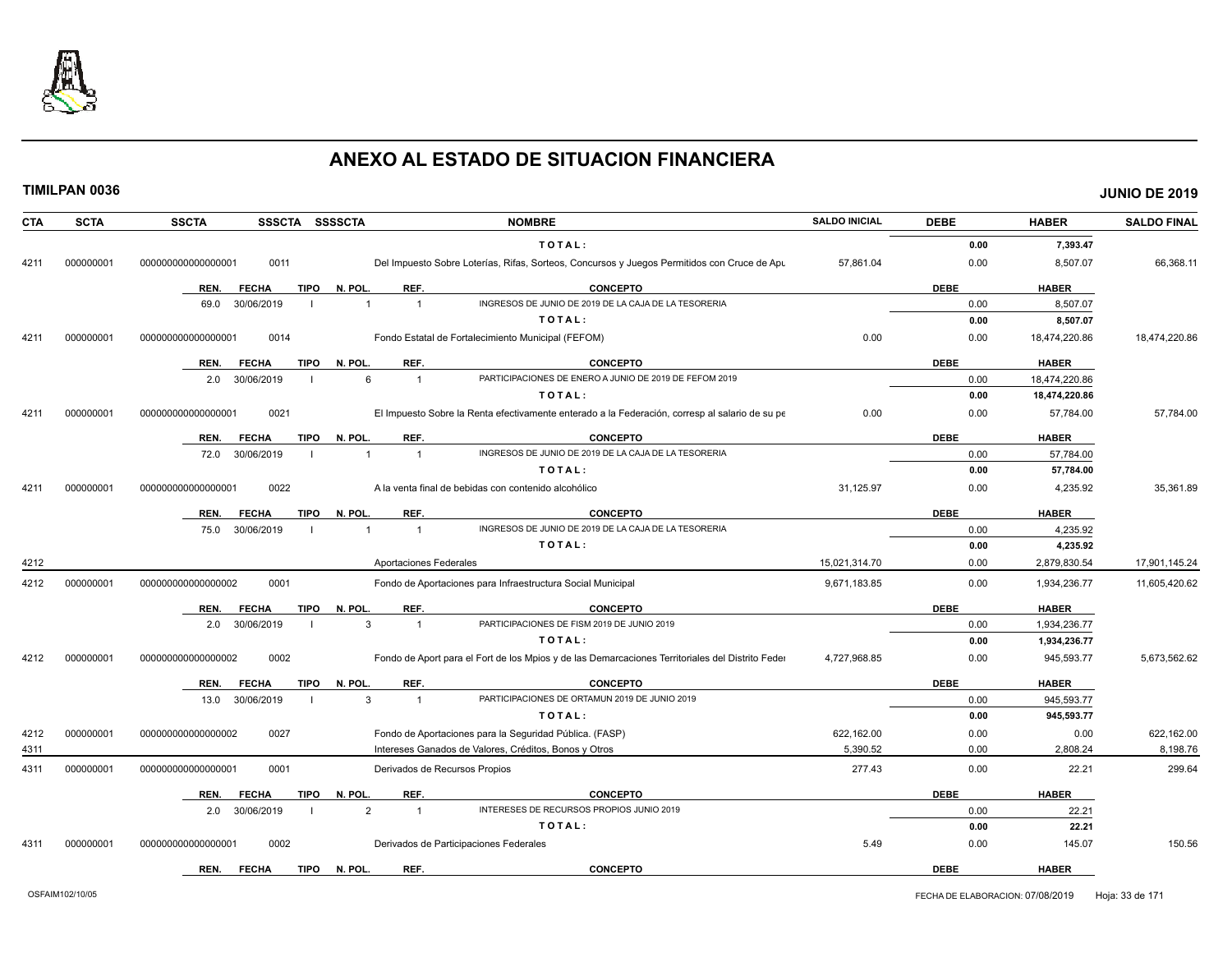

| <b>SCTA</b><br><b>CTA</b> | <b>SSCTA</b><br>SSSCTA SSSSCTA      |                                  | <b>NOMBRE</b>                                               | <b>SALDO INICIAL</b> | <b>DEBE</b>  | <b>HABER</b> | <b>SALDO FINAL</b> |
|---------------------------|-------------------------------------|----------------------------------|-------------------------------------------------------------|----------------------|--------------|--------------|--------------------|
|                           | 6.0 30/06/2019                      | $\overline{2}$<br>$\overline{1}$ | INTERESES DE FASP 2019 DE JUNIO 2019                        |                      | 0.00         | 145.07       |                    |
|                           |                                     |                                  | TOTAL:                                                      |                      | 0.00         | 145.07       |                    |
| 000000001<br>4311         | 00000000000000001<br>0003           | Derivados del Ramo 33            |                                                             | 4,829.16             | 0.00         | 2,301.66     | 7,130.82           |
|                           | <b>TIPO</b><br>REN.<br><b>FECHA</b> | N. POL.<br>REF.                  | <b>CONCEPTO</b>                                             |                      | <b>DEBE</b>  | <b>HABER</b> |                    |
|                           | 30/06/2019<br>6.0                   |                                  | INTERESES BANCARIOS DEL FORTAMUN 2019 DEL MES DE JUNIO 2019 |                      | 0.00         | 28.68        |                    |
|                           | 30/06/2019<br>2.0                   | $\overline{1}$                   | INTERESES BANCARIOS DEL FISM 2019 DEL MES DE JUNIO 2019     |                      | 0.00         | 2,272.98     |                    |
|                           |                                     |                                  | TOTAL:                                                      |                      | 0.00         | 2,301.66     |                    |
| 000000001<br>4311         | 0006<br>000000000000000001          |                                  | Derivados de Recursos de Programas Estatales                | 278.44               | 0.00         | 339.30       | 617.74             |
|                           | <b>FECHA</b><br><b>TIPO</b><br>REN. | REF.<br>N. POL.                  | <b>CONCEPTO</b>                                             |                      | <b>DEBE</b>  | <b>HABER</b> |                    |
|                           | 30/06/2019<br>10.0                  | $\overline{2}$                   | INTERESES DE FEFOM 2018 DE JUNIO 2019                       |                      | 0.00         | 41.99        |                    |
|                           | 30/06/2019<br>14.0                  | $\overline{2}$                   | INTERESES DE FEFOM 2019 DE JUNIO 2019                       |                      | 0.00         | 574.75       |                    |
|                           | E<br>24/06/2019<br>2.0              | 44<br>-1                         | Derivados de Recursos de Programas Estatales                |                      | 0.00         | $-277.44$    |                    |
|                           |                                     |                                  | TOTAL:                                                      |                      | 0.00         | 339.30       |                    |
| 5100                      |                                     | Gastos de Funcionamiento         |                                                             | 28,973,868.81        | 6,223,437.86 | 0.00         | 35, 197, 306.67    |
| A00101000<br>5100         | 1131<br>010302010103150101          | Sueldo base                      |                                                             | 25,000.00            | 20,089.65    | 0.00         | 45,089.65          |
|                           | <b>FECHA</b><br>TIPO<br>REN.        | N. POL.<br>REF.                  | <b>CONCEPTO</b>                                             |                      | <b>DEBE</b>  | <b>HABER</b> |                    |
|                           | 28/06/2019<br>E<br>16.0             | 25<br>$\mathcal{P}$              | CH-1573 NOMINA DE LA 2DA QUINCENA DE JUNIO 2019             |                      | 2.500.00     | 0.00         |                    |
|                           | D<br>14/06/2019<br>16.0             | 54                               | NOMINA DE LA 1RA QUINCENA DE JUNIO 2019                     |                      | 2,500.00     | 0.00         |                    |
|                           | 14/06/2019<br>D<br>11.0             | 55                               | NOMINA DE LISTA DE RAYA DE LA 1RA QUINCENA DE JUNIO 2019    |                      | 15,089.65    | 0.00         |                    |
|                           |                                     |                                  | TOTAL:                                                      |                      | 20,089.65    | 0.00         |                    |
| A00101000<br>5100         | 1222<br>010302010103150101          |                                  | Sueldos y salarios compactados al personal eventual         | 181,896.50           | 15,089.65    | 0.00         | 196,986.15         |
|                           | <b>TIPO</b><br>REN.<br><b>FECHA</b> | N. POL.<br>REF.                  | <b>CONCEPTO</b>                                             |                      | <b>DEBE</b>  | <b>HABER</b> |                    |
|                           | 28/06/2019<br>E<br>11.0             | 26<br>$\overline{2}$             | CH-1573 LISTA DE RAYA 2DA QUINCENA DE JUNIO 2019            |                      | 15.089.65    | 0.00         |                    |
|                           |                                     |                                  | TOTAL:                                                      |                      | 15,089.65    | 0.00         |                    |
| A00101000<br>5100         | 010302010103150101<br>1345          | Gratificación                    |                                                             | 113,468.25           | 17,525.88    | 0.00         | 130,994.13         |
|                           | <b>TIPO</b><br><b>FECHA</b><br>REN. | N. POL.<br>REF.                  | <b>CONCEPTO</b>                                             |                      | <b>DEBE</b>  | <b>HABER</b> |                    |
|                           | 28/06/2019<br>E<br>21.0             | 25<br>$\overline{2}$             | CH-1573 NOMINA DE LA 2DA QUINCENA DE JUNIO 2019             |                      | 3,311.71     | 0.00         |                    |
|                           | E<br>28/06/2019<br>16.0             | 26<br>$\overline{2}$             | CH-1573 LISTA DE RAYA 2DA QUINCENA DE JUNIO 2019            |                      | 5,451.23     | 0.00         |                    |
|                           | D<br>14/06/2019<br>21.0             | 54<br>-1                         | NOMINA DE LA 1RA QUINCENA DE JUNIO 2019                     |                      | 3,311.71     | 0.00         |                    |
|                           | D<br>16.0<br>14/06/2019             | 55                               | NOMINA DE LISTA DE RAYA DE LA 1RA QUINCENA DE JUNIO 2019    |                      | 5,451.23     | 0.00         |                    |
|                           |                                     |                                  | TOTAL:                                                      |                      | 17,525.88    | 0.00         |                    |
| A00101000<br>5100         | 2111<br>010302010103150101          | Materiales y útiles de oficina   |                                                             | 3,948.22             | 0.00         | 0.00         | 3,948.22           |
| A00101000<br>5100         | 010302010103150101<br>2611          |                                  | Combustibles, lubricantes y aditivos                        | 550.00               | 400.00       | 0.00         | 950.00             |
|                           | <b>FECHA</b><br>TIPO<br>REN.        | REF.<br>N. POL.                  | <b>CONCEPTO</b>                                             |                      | <b>DEBE</b>  | <b>HABER</b> |                    |
|                           | 8.0 29/06/2019<br>D                 | 64<br>4372                       | FAC-4372 SERVICIO ESTRELLA JUNA S.A. DE C.V. COMBUSTIBLE    |                      | 400.00       | 0.00         |                    |
|                           |                                     |                                  | TOTAL:                                                      |                      | 400.00       | 0.00         |                    |
| 5100<br>A00101000         | 010302010103150101<br>3821          |                                  | Gastos de ceremonias oficiales y de orden social            | 27,903.80            | 58,450.00    | 0.00         | 86,353.80          |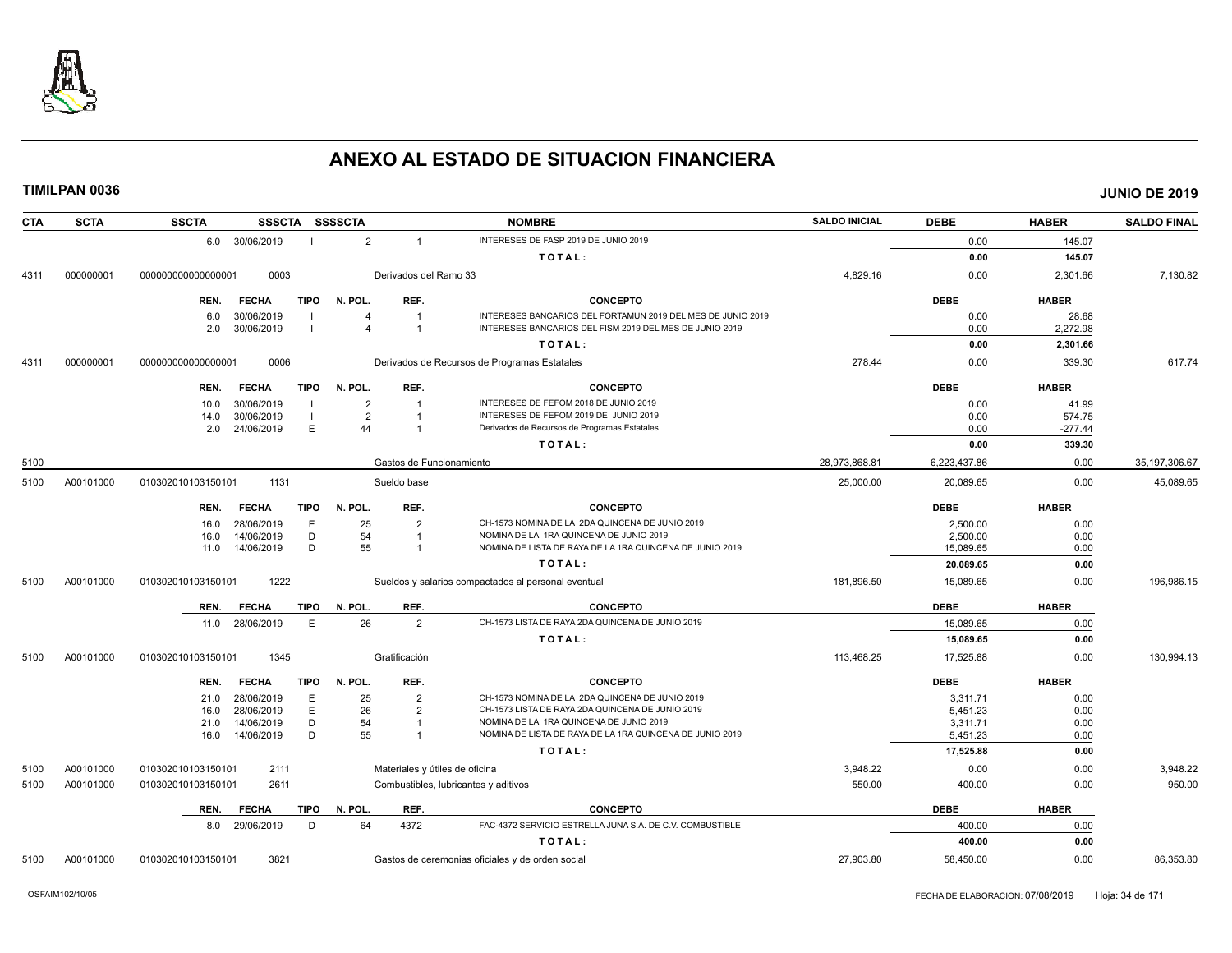

| <b>CTA</b> | <b>SCTA</b> | <b>SSCTA</b><br><b>SSSCTA</b>                      | <b>SSSSCTA</b> |                                      | <b>NOMBRE</b>                                                                                                | <b>SALDO INICIAL</b> | <b>DEBE</b>            | <b>HABER</b> | <b>SALDO FINAL</b> |
|------------|-------------|----------------------------------------------------|----------------|--------------------------------------|--------------------------------------------------------------------------------------------------------------|----------------------|------------------------|--------------|--------------------|
|            |             | <b>FECHA</b><br><b>TIPO</b><br>REN.                | N. POL.        | REF.                                 | <b>CONCEPTO</b>                                                                                              |                      | <b>DEBE</b>            | <b>HABER</b> |                    |
|            |             | 1.0 06/06/2019<br>D                                | 42             | 324                                  | FAC-324 SERVICIOS PUBLICITARIOS FREELY S.A. DE C.V. DIA DE LA MADRE                                          |                      | 58,450.00              | 0.00         |                    |
|            |             |                                                    |                |                                      | TOTAL:                                                                                                       |                      | 58,450.00              | 0.00         |                    |
| 5100       | A00102000   | 010204010102150101<br>1131                         | Sueldo base    |                                      |                                                                                                              | 30,000.00            | 6,000.00               | 0.00         | 36,000.00          |
|            |             | <b>FECHA</b><br>REN.                               | TIPO N. POL.   | REF.                                 | <b>CONCEPTO</b>                                                                                              |                      | <b>DEBE</b>            | <b>HABER</b> |                    |
|            |             | 28/06/2019<br>E<br>26.0                            | 25             | $\overline{2}$                       | CH-1573 NOMINA DE LA 2DA QUINCENA DE JUNIO 2019                                                              |                      | 3,000.00               | 0.00         |                    |
|            |             | D<br>14/06/2019<br>26.0                            | 54             | $\overline{1}$                       | NOMINA DE LA 1RA QUINCENA DE JUNIO 2019                                                                      |                      | 3,000.00               | 0.00         |                    |
|            |             |                                                    |                |                                      | TOTAL:                                                                                                       |                      | 6,000.00               | 0.00         |                    |
| 5100       | A00102000   | 1345<br>010204010102150101                         | Gratificación  |                                      |                                                                                                              | 35,576.60            | 7,115.32               | 0.00         | 42.691.92          |
|            |             | <b>FECHA</b><br>TIPO<br>REN.                       | N. POL.        | REF.                                 | <b>CONCEPTO</b>                                                                                              |                      | <b>DEBE</b>            | <b>HABER</b> |                    |
|            |             | 28/06/2019<br>E<br>31.0                            | 25             | $\overline{2}$                       | CH-1573 NOMINA DE LA 2DA QUINCENA DE JUNIO 2019                                                              |                      | 3,557.66               | 0.00         |                    |
|            |             | D<br>14/06/2019<br>31.0                            | 54             | $\overline{1}$                       | NOMINA DE LA 1RA QUINCENA DE JUNIO 2019                                                                      |                      | 3.557.66               | 0.00         |                    |
|            |             |                                                    |                |                                      | TOTAL:                                                                                                       |                      | 7,115.32               | 0.00         |                    |
| 5100       | A00102000   | 010204010102150101<br>2611                         |                | Combustibles, lubricantes y aditivos |                                                                                                              | 200.00               | 0.00                   | 0.00         | 200.00             |
| 5100       | A00103000   | 1131<br>010301010101150101                         |                | Sueldo base                          |                                                                                                              | 3,000.00             | 0.00                   | 0.00         | 3,000.00           |
| 5100       | A00103000   | 1222<br>010301010101150101                         |                |                                      | Sueldos y salarios compactados al personal eventual                                                          | 6,000.00             | 0.00                   | 0.00         | 6,000.00           |
| 5100       | A00103000   | 1345<br>010301010101150101                         |                | Gratificación                        |                                                                                                              | 5,859.60             | 0.00                   | 0.00         | 5,859.60           |
| 5100       | A00A00000   | 010301010101150101<br>1111                         | <b>Dietas</b>  |                                      |                                                                                                              | 400,000.00           | 80,000.00              | 0.00         | 480,000.00         |
|            |             | <b>TIPO</b><br>REN.<br><b>FECHA</b>                | N. POL.        | REF.                                 | <b>CONCEPTO</b>                                                                                              |                      | <b>DEBE</b>            | <b>HABER</b> |                    |
|            |             | 28/06/2019<br>Ε<br>1.0                             | 25             | $\overline{2}$                       | CH-1573 NOMINA DE LA 2DA QUINCENA DE JUNIO 2019                                                              |                      | 40,000.00              | 0.00         |                    |
|            |             | 1.0 14/06/2019<br>D                                | 54             | $\overline{1}$                       | NOMINA DE LA 1RA QUINCENA DE JUNIO 2019                                                                      |                      | 40,000.00              | 0.00         |                    |
|            |             |                                                    |                |                                      | TOTAL:                                                                                                       |                      | 80.000.00              | 0.00         |                    |
| 5100       | A00A00000   | 1131<br>010301010101150101                         |                | Sueldo base                          |                                                                                                              | 832,377.07           | 187,950.46             | 0.00         | 1,020,327.53       |
|            |             | <b>FECHA</b><br><b>TIPO</b><br>REN.                | N. POL.        | REF.                                 | <b>CONCEPTO</b>                                                                                              |                      | <b>DEBE</b>            | <b>HABER</b> |                    |
|            |             | 18/06/2019<br>E<br>1.0                             | 17             | $\mathbf{1}$                         | CH. 1565 COMPL. NOMINA QUINC. 01 JUN 19                                                                      |                      | 31.875.23              | 0.00         |                    |
|            |             | E<br>6.0<br>28/06/2019<br>14/06/2019<br>D<br>6.0   | 25<br>54       | $\overline{2}$<br>$\overline{1}$     | CH-1573 NOMINA DE LA 2DA QUINCENA DE JUNIO 2019<br>NOMINA DE LA 1RA QUINCENA DE JUNIO 2019                   |                      | 93,975.23<br>62,100.00 | 0.00         |                    |
|            |             |                                                    |                |                                      | TOTAL:                                                                                                       |                      | 187,950.46             | 0.00<br>0.00 |                    |
| 5100       | A00A00000   | 1222<br>010301010101150101                         |                |                                      | Sueldos y salarios compactados al personal eventual                                                          | 303,119.17           | 62,956.40              | 0.00         | 366,075.57         |
|            |             |                                                    |                |                                      |                                                                                                              |                      |                        |              |                    |
|            |             | <b>FECHA</b><br><b>TIPO</b><br>REN.                | N. POL.        | REF.                                 | <b>CONCEPTO</b>                                                                                              |                      | <b>DEBE</b>            | <b>HABER</b> |                    |
|            |             | E<br>28/06/2019<br>1.0<br>D<br>14/06/2019<br>1.0   | 26<br>55       | $\overline{2}$<br>$\mathbf{1}$       | CH-1573 LISTA DE RAYA 2DA QUINCENA DE JUNIO 2019<br>NOMINA DE LISTA DE RAYA DE LA 1RA QUINCENA DE JUNIO 2019 |                      | 29,046.65<br>33,909.75 | 0.00<br>0.00 |                    |
|            |             |                                                    |                |                                      | TOTAL:                                                                                                       |                      | 62,956.40              | 0.00         |                    |
| 5100       | A00A00000   | 010301010101150101<br>1345                         | Gratificación  |                                      |                                                                                                              | 685,493.17           | 142,539.56             | 0.00         | 828,032.73         |
|            |             |                                                    |                |                                      |                                                                                                              |                      |                        |              |                    |
|            |             | <b>FECHA</b><br>TIPO<br>REN.                       | N. POL.        | REF.                                 | <b>CONCEPTO</b>                                                                                              |                      | <b>DEBE</b>            | <b>HABER</b> |                    |
|            |             | 18/06/2019<br>E.<br>6.0<br>E<br>28/06/2019<br>11.0 | 17<br>25       | $\overline{1}$<br>$\overline{2}$     | CH. 1565 COMPL. NOMINA QUINC. 01 JUN 19<br>CH-1573 NOMINA DE LA 2DA QUINCENA DE JUNIO 2019                   |                      | 1,115.37<br>53,676.25  | 0.00<br>0.00 |                    |
|            |             | E<br>28/06/2019<br>6.0                             | 26             | $\overline{2}$                       | CH-1573 LISTA DE RAYA 2DA QUINCENA DE JUNIO 2019                                                             |                      | 14,898.53              | 0.00         |                    |
|            |             |                                                    |                |                                      |                                                                                                              |                      |                        |              |                    |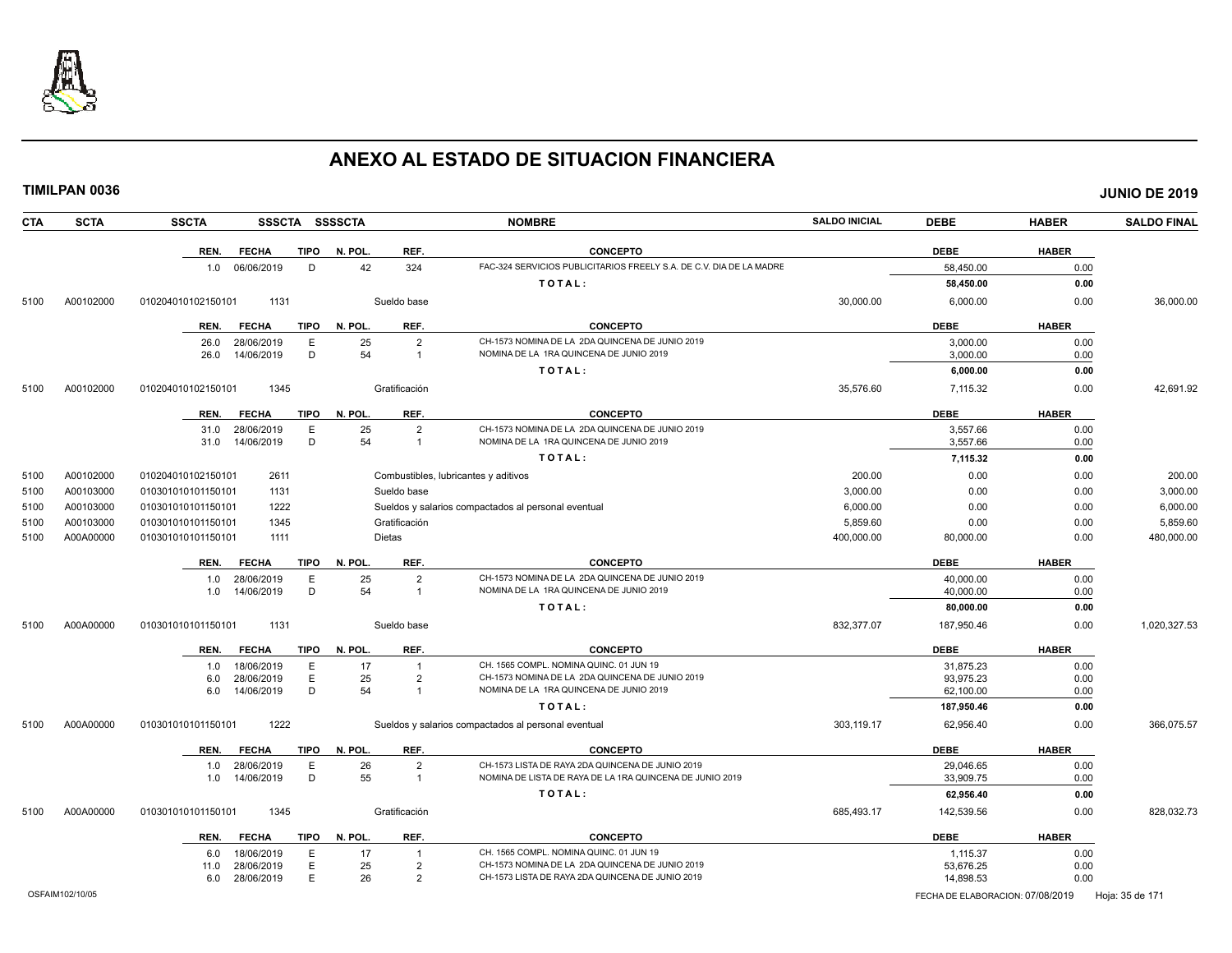

| <b>CTA</b> | <b>SCTA</b> | <b>SSCTA</b>                                                                   | SSSCTA SSSSCTA                    |         |                                                                            | <b>NOMBRE</b>                                                          | <b>SALDO INICIAL</b> | <b>DEBE</b> | <b>HABER</b> | <b>SALDO FINAL</b> |
|------------|-------------|--------------------------------------------------------------------------------|-----------------------------------|---------|----------------------------------------------------------------------------|------------------------------------------------------------------------|----------------------|-------------|--------------|--------------------|
|            |             | 11.0 14/06/2019                                                                | D                                 | 54      | -1                                                                         | NOMINA DE LA 1RA QUINCENA DE JUNIO 2019                                |                      | 52.560.88   | 0.00         |                    |
|            |             | 6.0<br>14/06/2019                                                              | D                                 | 55      | -1                                                                         | NOMINA DE LISTA DE RAYA DE LA 1RA QUINCENA DE JUNIO 2019               |                      | 20,288.53   | 0.00         |                    |
|            |             |                                                                                |                                   |         |                                                                            | TOTAL:                                                                 |                      | 142,539.56  | 0.00         |                    |
| 5100       | A00A00000   | 2611<br>Combustibles, lubricantes y aditivos<br>010301010101150101             |                                   |         |                                                                            |                                                                        | 64,940.38            | 16,910.17   | 0.00         | 81,850.55          |
|            |             | REN.<br><b>FECHA</b>                                                           | <b>TIPO</b>                       | N. POL. | REF.                                                                       | <b>CONCEPTO</b>                                                        |                      | <b>DEBE</b> | <b>HABER</b> |                    |
|            |             | 29/06/2019<br>1.0                                                              | D                                 | 64      | 4372                                                                       | FAC-4372 SERVICIO ESTRELLA JUNA S.A. DE C.V. COMBUSTIBLE               |                      | 2,350.07    | 0.00         |                    |
|            |             | 29/06/2019<br>1.0                                                              | D                                 | 65      | 4373                                                                       | FAC-4373 SERVICIO ESTRELLA JUNA S.A. DE C.V. COMBUSTIBLE               |                      | 3,660.02    | 0.00         |                    |
|            |             | 29/06/2019<br>1.0                                                              | D                                 | 67      | 4375                                                                       | SERVICIO ESTRELLA JUNA S.A. DE C.V. FAC-4375 COMBUSTIBLE               |                      | 2.499.75    | 0.00         |                    |
|            |             | 29/06/2019<br>1.0                                                              | D                                 | 68      | 4376                                                                       | SERVICIO ESTRELLA JUNA S.A. DE C.V. FAC-4376 COMBUSTIBLE               |                      | 500.00      | 0.00         |                    |
|            |             | 29/06/2019<br>1.0                                                              | D                                 | 69      | 4377                                                                       | SERVICIO ESTRELLA JUNA S.A. DE C.V. FAC-4377 COMBUSTIBLE               |                      | 3,700.12    | 0.00         |                    |
|            |             | 1.0<br>29/06/2019                                                              | D                                 | 70      | 4378                                                                       | SERVICIO ESTRELLA JUNA S.A. DE C.V. FAC-4378 COMBUSTIBLE               |                      | 4,200.21    | 0.00         |                    |
|            |             |                                                                                |                                   |         |                                                                            | TOTAL:                                                                 |                      | 16,910.17   | 0.00         |                    |
| 5100       | A00A00000   | 010301010101150101<br>3231                                                     |                                   |         |                                                                            | Arrendamiento de equipo y bienes informáticos                          | 43,760.42            | 9,512.00    | 0.00         | 53,272.42          |
|            |             | <b>FECHA</b><br>REN.                                                           | <b>TIPO</b>                       | N. POL. | REF.                                                                       | CONCEPTO                                                               |                      | <b>DEBE</b> | <b>HABER</b> |                    |
|            |             | 1.0 03/06/2019                                                                 | D                                 | 20      | 521                                                                        | COPY CDMX S.A. DE C.V. FACTURA 521 RENTA COPIADORAS                    |                      | 9,512.00    | 0.00         |                    |
|            |             |                                                                                |                                   |         |                                                                            | TOTAL:                                                                 |                      | 9,512.00    | 0.00         |                    |
| 5100       | A00A00000   | 3551<br>010301010101150101                                                     |                                   |         |                                                                            | Reparación y mantenimiento de vehículos terrestres, aéreos y lacustres | 10,050.92            | 1,505.00    | 0.00         | 11,555.92          |
|            |             | <b>FECHA</b><br>REN.                                                           | <b>TIPO</b>                       | N. POL. | REF.                                                                       | <b>CONCEPTO</b>                                                        |                      | <b>DEBE</b> | <b>HABER</b> |                    |
|            |             | 29/06/2019<br>29.0                                                             | E                                 | 32      | 5171                                                                       | CH-1580 HECTOR MANUEL MONROY CRUZ REP FONDO CAJA                       |                      | 105.00      | 0.00         |                    |
|            |             | 29/06/2019<br>36.0                                                             | E                                 | 32      | $\overline{1}$                                                             | CH-1580 HECTOR MANUEL MONROY CRUZ REP FONDO CAJA                       |                      | 1,400.00    | 0.00         |                    |
|            |             |                                                                                |                                   |         |                                                                            | TOTAL:                                                                 |                      | 1,505.00    | 0.00         |                    |
| 5100       | A00A00000   | 3571<br>010301010101150101                                                     |                                   |         | Reparación, instalación y mantenimiento de maguinaria, equipo industrial y |                                                                        | 1,792.00             | 0.00        | 0.00         | 1,792.00           |
| 5100       | A00A00000   | 010301010101150101<br>3611                                                     | Gastos de publicidad y propaganda |         |                                                                            |                                                                        | 129,524.00           | 11,600.00   | 0.00         | 141,124.00         |
|            |             | <b>FECHA</b><br>REN.                                                           | <b>TIPO</b>                       | N. POL. | REF.                                                                       | <b>CONCEPTO</b>                                                        |                      | <b>DEBE</b> | <b>HABER</b> |                    |
|            |             | 21/06/2019<br>1.0                                                              | D                                 | 18      | 79                                                                         | HOMERO MARTINEZ MALDONADO FACT-79 PERIODICO                            |                      | 5.800.00    | 0.00         |                    |
|            |             | 30/06/2019<br>1.0                                                              | D                                 | 91      | 91                                                                         | FAC-91 HOMERO MARTINEZ MALDONADO PERIODICO                             |                      | 5,800.00    | 0.00         |                    |
|            |             |                                                                                |                                   |         |                                                                            | TOTAL:                                                                 |                      | 11,600.00   | 0.00         |                    |
| 5100       | A00A00000   | 010301010101150101<br>3612                                                     |                                   |         |                                                                            | Publicaciones oficiales y de información en general para difusión      | 433,376.80           | 40,000.00   | 0.00         | 473,376.80         |
|            |             | <b>FECHA</b><br>REN.                                                           | <b>TIPO</b>                       | N. POL. | REF.                                                                       | <b>CONCEPTO</b>                                                        |                      | <b>DEBE</b> | <b>HABER</b> |                    |
|            |             | 05/06/2019<br>1.0                                                              | D                                 | 33      | 18                                                                         | FAC-18 GCHRUBCH CONSULTORES S.A. DE C.V. PLAN DE DESARROLLO            |                      | 40,000.00   | 0.00         |                    |
|            |             |                                                                                |                                   |         |                                                                            | TOTAL:                                                                 |                      | 40.000.00   | 0.00         |                    |
| 5100       | A00A00000   | 3751<br>010301010101150101                                                     |                                   |         | Gastos de alimentación en territorio nacional                              |                                                                        | 13.439.00            | 0.00        | 0.00         | 13,439.00          |
| 5100       | A00A00000   | 3821<br>010301010101150101<br>Gastos de ceremonias oficiales y de orden social |                                   |         |                                                                            | 615.508.31                                                             | 362,996.80           | 0.00        | 978,505.11   |                    |
|            |             | REN.<br><b>FECHA</b>                                                           | <b>TIPO</b>                       | N. POL. | REF.                                                                       | <b>CONCEPTO</b>                                                        |                      | <b>DEBE</b> | <b>HABER</b> |                    |
|            |             | 13/06/2019<br>1.0                                                              | D                                 | 12      | 98                                                                         | RODOLFO LINO D ELA CRUZ MARCELO FAC-98 LUCHAS                          |                      | 32,132.00   | 0.00         |                    |
|            |             | 06/06/2019<br>1.0                                                              | D                                 | 40      | 325                                                                        | FAC-325 SERVICIOS PUBLICITARIOS FREELY S.A. DE C.V. DIA DE LA MADRE    |                      | 30.060.00   | 0.00         |                    |
|            |             |                                                                                | D                                 | 41      | 328                                                                        | FAC-325 SERVICIOS PUBLICITARIOS FREELY S.A. DE C.V. DIA DE LA MADRE    |                      | 50,100.00   | 0.00         |                    |
|            |             | 06/06/2019<br>1.0                                                              |                                   |         |                                                                            |                                                                        |                      |             |              |                    |
|            |             | 06/06/2019<br>1.0                                                              | D                                 | 43      | 327                                                                        | FAC-327 SERVICIOS PUBLICITARIOS FREELY S.A. DE C.V. DIA DE LA MADRE    |                      | 6,680.00    | 0.00         |                    |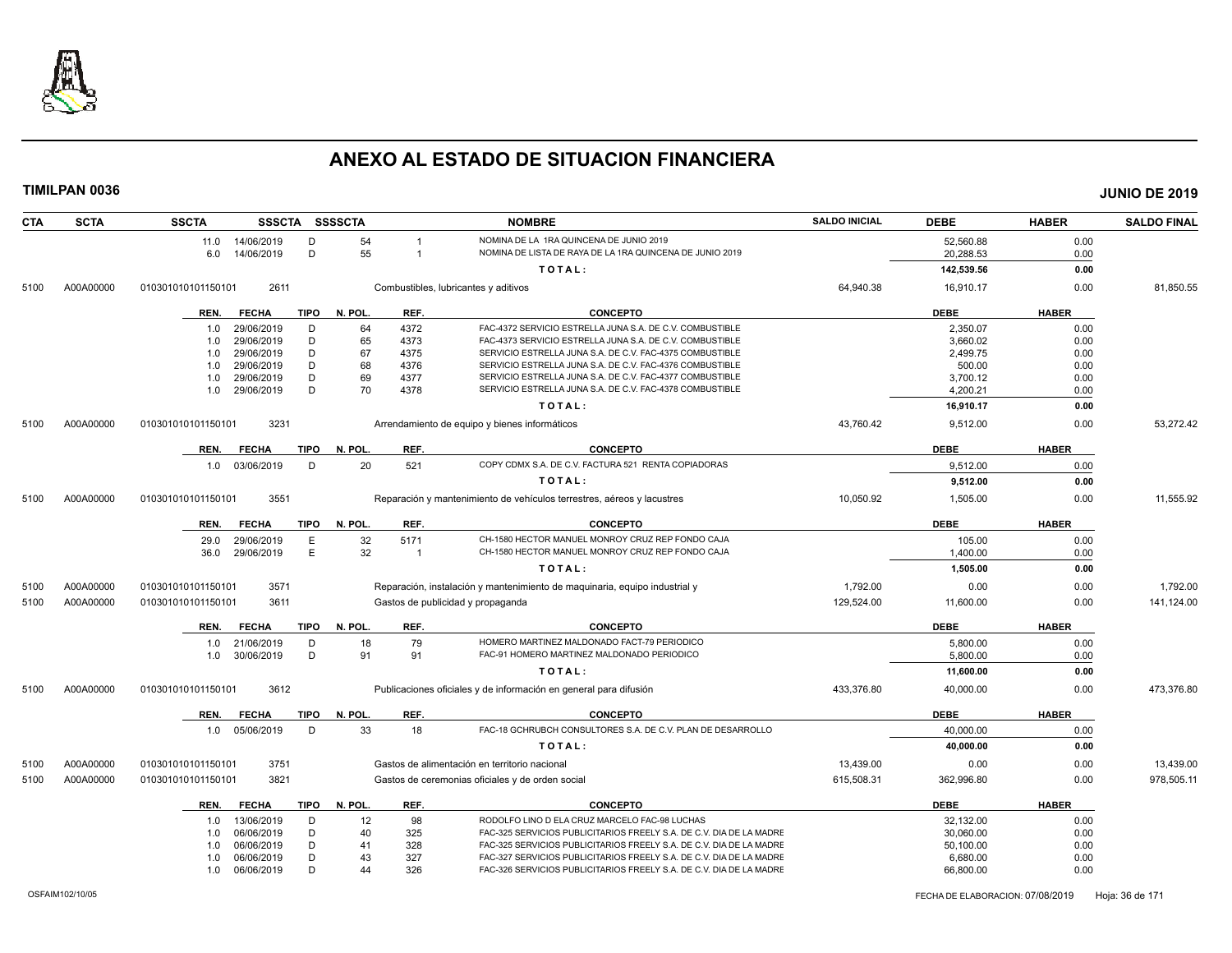

| <b>SCTA</b><br><b>CTA</b> | <b>SSCTA</b>       | <b>SSSCTA</b> |             | <b>SSSSCTA</b> |                          | <b>NOMBRE</b>                                                         | <b>SALDO INICIAL</b> | <b>DEBE</b> | <b>HABER</b> | <b>SALDO FINAL</b> |
|---------------------------|--------------------|---------------|-------------|----------------|--------------------------|-----------------------------------------------------------------------|----------------------|-------------|--------------|--------------------|
|                           | 1.0                | 06/06/2019    | D           | 45             | 329                      | FAC-329 Y 333 SERVICIOS PUBLICITARIOS FREELY S.A. DE C.V. DIA DE LA M |                      | 15,030.00   | 0.00         |                    |
|                           | 1.0                | 06/06/2019    | D           | 46             | 332                      | FAC-332 SERVICIOS PUBLICITARIOS FREELY S.A. DE C.V. DIA DE LA MADRE   |                      | 30,060.00   | 0.00         |                    |
|                           | 1.0                | 06/06/2019    | D           | 47             | 331                      | FAC-331 SERVICIOS PUBLICITARIOS FREELY S.A. DE C.V. DIA DE LA MADRE   |                      | 75,150.00   | 0.00         |                    |
|                           | 1.0                | 06/06/2019    | D           | 48             | 330                      | FAC-330 SERVICIOS PUBLICITARIOS FREELY S.A. DE C.V. DIA DE LA MADRE   |                      | 25,050.00   | 0.00         |                    |
|                           | 1.0                | 30/06/2019    | D           | 87             | 949                      | FAC-949 FELIX GARCIA ANDRES RENTA DE LONA Y MESAS                     |                      | 3,364.00    | 0.00         |                    |
|                           | 6.0                | 30/06/2019    | D           | 87             | 950                      | FAC-950 FELIX GARCIA ANDRES RENTA DE MESAS                            |                      | 2.436.00    | 0.00         |                    |
|                           | 11.0               | 30/06/2019    | D           | 87             | 951                      | FAC-951 FELIX GARCIA ANDRES RENTA DE LONA                             |                      | 928.00      | 0.00         |                    |
|                           | 73.0               | 30/06/2019    | D           | 87             | 964                      | FAC-964 FELIX GARCIA ANDRES RENTA DE LONA Y MESAS                     |                      | 1.740.00    | 0.00         |                    |
|                           | 21.0               | 30/06/2019    | D           | 87             | 953                      | FAC-953 FELIX GARCIA ANDRES RENTA DE LONA Y MESAS                     |                      | 3,538.00    | 0.00         |                    |
|                           | 26.0               | 30/06/2019    | D           | 87             | 954                      | FAC-954 FELIX GARCIA ANDRES RENTA DE LONA Y SILLAS                    |                      | 1,392.00    | 0.00         |                    |
|                           | 31.0               | 30/06/2019    | D           | 87             | 956                      | FAC-956 FELIX GARCIA ANDRES RENTA DE LONA, SILLAS Y CORTINAS          |                      | 3,132.00    | 0.00         |                    |
|                           | 36.0               | 30/06/2019    | D           | 87             | 957                      | FAC-957 FELIX GARCIA ANDRES RENTA DE SILLAS                           |                      | 5,568.00    | 0.00         |                    |
|                           | 43.0               | 30/06/2019    | D           | 87             | 958                      | FAC-958 FELIX GARCIA ANDRES RENTA DE LONA                             |                      | 928.00      | 0.00         |                    |
|                           | 53.0               | 30/06/2019    | D           | 87             | 960                      | FAC-960 FELIX GARCIA ANDRES RENTA DE LONA SILLAS Y MESAS              |                      | 3,897.60    | 0.00         |                    |
|                           | 58.0               | 30/06/2019    | D           | 87             | 962                      | FAC-962 FELIX GARCIA ANDRES RENTA DE SILLAS Y MESAS                   |                      | 742.40      | 0.00         |                    |
|                           | 63.0               | 30/06/2019    | D           | 87             | 961                      | FAC-961 FELIX GARCIA ANDRES RENTA DE LONA SILLAS Y MESAS              |                      | 1,670.40    | 0.00         |                    |
|                           | 68.0               | 30/06/2019    | D           | 87             | 963                      | FAC-963 FELIX GARCIA ANDRES RENTA DE LONA SILLAS Y MESAS              |                      | 2.598.40    | 0.00         |                    |
|                           |                    |               |             |                |                          | TOTAL:                                                                |                      | 362,996.80  | 0.00         |                    |
| A00A00000<br>5100         | 010301010101150101 | 3851          |             |                | Gastos de representación |                                                                       | 23,296.75            | 18,128.40   | 0.00         | 41,425.15          |
|                           | REN.               | <b>FECHA</b>  | <b>TIPO</b> | N. POL.        | REF.                     | <b>CONCEPTO</b>                                                       |                      | <b>DEBE</b> | <b>HABER</b> |                    |
|                           | 78.0               | 20/06/2019    | E           | 21             | $\overline{1}$           | CH-1569 REPOSICION FONDO FIJO DE CAJA CONSUMO ALIMENTOS               |                      | 1,800.00    | 0.00         |                    |
|                           | 71.0               | 20/06/2019    | E           | 21             | -1                       | CH-1569 REPOSICION FONDO FIJO DE CAJA CONSUMO ALIMENTOS               |                      | 1,800.00    | 0.00         |                    |
|                           | 57.0               | 20/06/2019    | E           | 21             | 1399                     | CH-1569 REPOSICION FONDO FIJO DE CAJA FAC-1399 CONSUMO ALIMENT        |                      | 1,800.00    | 0.00         |                    |
|                           | 64.0               | 20/06/2019    | E           | 21             | 1398                     | CH-1569 REPOSICION FONDO FIJO DE CAJA FAC-1398 CONSUMO ALIMENT        |                      | 1.300.00    | 0.00         |                    |
|                           | 85.0               | 29/06/2019    | E           | 31             | 905                      | CH-1579 HECTOR MANUEL MONROY CRUZ FAC-905 CAFETERIA                   |                      | 1,953.50    | 0.00         |                    |
|                           | 71.0               | 29/06/2019    | E           | 31             | 904                      | CH-1579 HECTOR MANUEL MONROY CRUZ FAC-904 CAFETERIA                   |                      | 1.970.50    | 0.00         |                    |
|                           | 36.0               | 29/06/2019    | Е           | 31             | 1410                     | CH-1579 HECTOR MANUEL MONROY CRUZ FAC-1410 CONSUMOS                   |                      | 1,162.00    | 0.00         |                    |
|                           | 64.0               | 29/06/2019    | E           | 31             | 906                      | CH-1579 HECTOR MANUEL MONROY CRUZ FAC-906 CAFETERIA                   |                      | 1,969.40    | 0.00         |                    |
|                           | 50.0               | 29/06/2019    | E           | 31             | 11393                    | CH-1579 HECTOR MANUEL MONROY CRUZ FAC-11393 CONSUMOS                  |                      | 438.00      | 0.00         |                    |
|                           | 43.0               | 29/06/2019    | E           | 31             | 1411                     | CH-1579 HECTOR MANUEL MONROY CRUZ FAC-1411 CONSUMOS                   |                      | 1,940.00    | 0.00         |                    |
|                           | 78.0               | 29/06/2019    | E           | 31             | 907                      | CH-1579 HECTOR MANUEL MONROY CRUZ FAC-907 CAFETERIA                   |                      | 1,995.00    | 0.00         |                    |
|                           |                    |               |             |                |                          | TOTAL:                                                                |                      | 18,128.40   | 0.00         |                    |
| A00A00000<br>5100         | 010301010101150101 | 3992          |             |                |                          | Gastos de servicios menores                                           | 752.94               | 0.00        | 0.00         | 752.94             |
| A00A00000<br>5100         | 010301010101160101 | 2111          |             |                |                          | Materiales y útiles de oficina                                        | 65,281.42            | 185.60      | 0.00         | 65,467.02          |
|                           | REN.               | <b>FECHA</b>  | TIPO        | N. POL.        | REF.                     | <b>CONCEPTO</b>                                                       |                      | <b>DEBE</b> | <b>HABER</b> |                    |
|                           | 11.0               | 30/06/2019    | D           | 89             | 182                      | FACT-182 GLANCOMER S.A. DE C.V. COMPRA PAPELERIA                      |                      | 185.60      | 0.00         |                    |
|                           |                    |               |             |                |                          | TOTAL:                                                                |                      | 185.60      | 0.00         |                    |
| B00108000<br>5100         | 010309030101150101 | 1222          |             |                |                          | Sueldos y salarios compactados al personal eventual                   | 125,896.50           | 25,179.30   | 0.00         | 151,075.80         |
|                           | REN.               | <b>FECHA</b>  | <b>TIPO</b> | N. POL.        | REF.                     | <b>CONCEPTO</b>                                                       |                      | <b>DEBE</b> | <b>HABER</b> |                    |
|                           | 21.0               | 28/06/2019    | E           | 26             | $\overline{2}$           | CH-1573 LISTA DE RAYA 2DA QUINCENA DE JUNIO 2019                      |                      | 12,589.65   | 0.00         |                    |
|                           | 21.0               | 14/06/2019    | D           | 55             | $\overline{1}$           | NOMINA DE LISTA DE RAYA DE LA 1RA QUINCENA DE JUNIO 2019              |                      | 12.589.65   | 0.00         |                    |
|                           |                    |               |             |                |                          |                                                                       |                      |             |              |                    |
|                           |                    |               |             |                |                          | TOTAL:                                                                |                      | 25,179.30   | 0.00         |                    |
| B00108000<br>5100         | 010309030101150101 | 1345          |             |                | Gratificación            |                                                                       | 61,438.10            | 12,687.62   | 0.00         | 74,125.72          |
|                           | REN.               | <b>FECHA</b>  | TIPO        | N. POL.        | REF.                     | <b>CONCEPTO</b>                                                       |                      | <b>DEBE</b> | <b>HABER</b> |                    |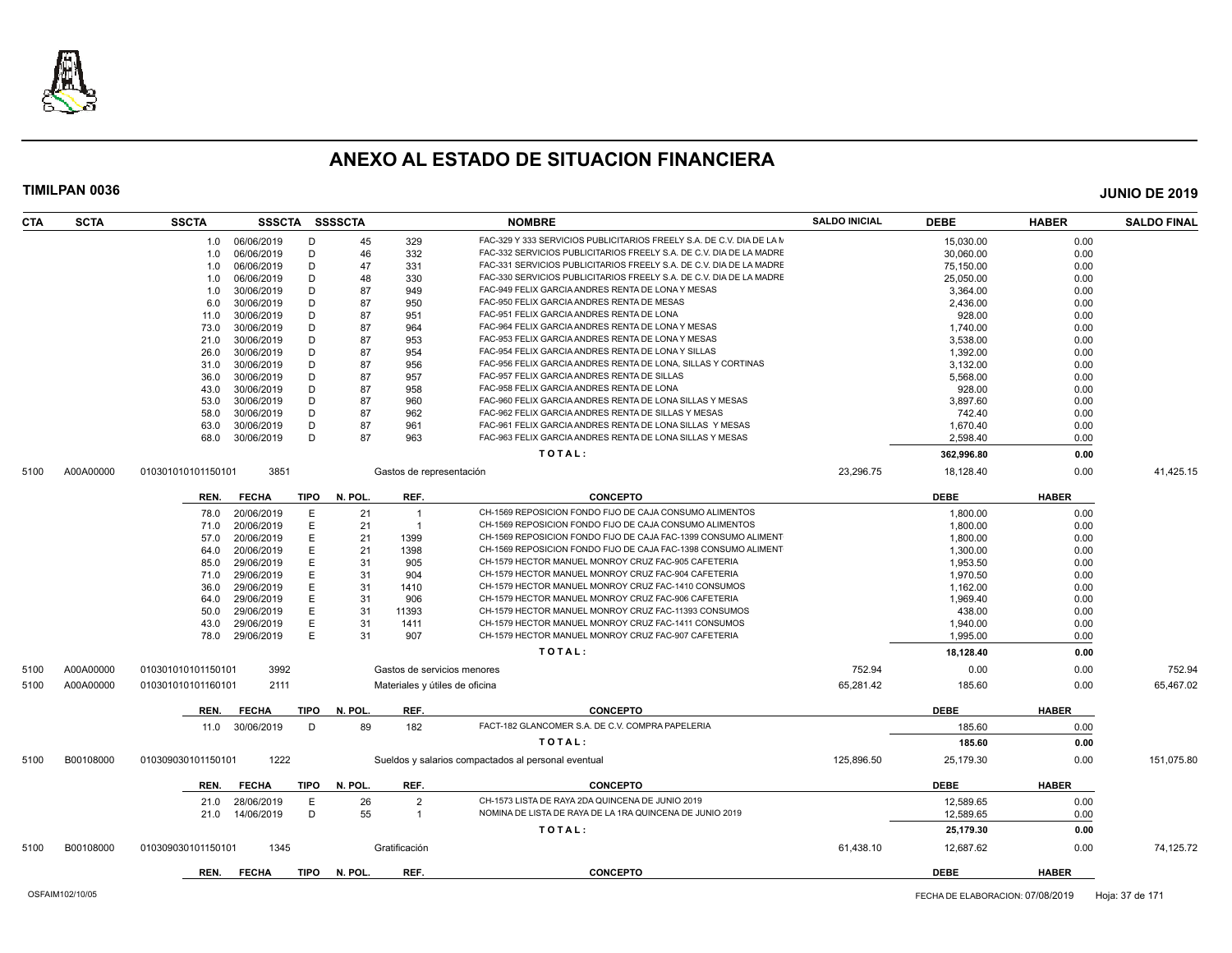

| <b>CTA</b>   | <b>SCTA</b>            | <b>SSCTA</b><br>SSSCTA SSSSCTA                           |                                                 | <b>NOMBRE</b>                                                                                                        | <b>SALDO INICIAL</b>   | <b>DEBE</b>            | <b>HABER</b> | <b>SALDO FINAL</b>     |
|--------------|------------------------|----------------------------------------------------------|-------------------------------------------------|----------------------------------------------------------------------------------------------------------------------|------------------------|------------------------|--------------|------------------------|
|              |                        | 26.0 28/06/2019<br>Е<br>D<br>14/06/2019<br>26.0          | 26<br>$\overline{2}$<br>55<br>$\overline{1}$    | CH-1573 LISTA DE RAYA 2DA QUINCENA DE JUNIO 2019<br>NOMINA DE LISTA DE RAYA DE LA 1RA QUINCENA DE JUNIO 2019         |                        | 6,043.81<br>6,643.81   | 0.00<br>0.00 |                        |
|              |                        |                                                          |                                                 | TOTAL:                                                                                                               |                        | 12,687.62              | 0.00         |                        |
| 5100         | B00108000              | 2111<br>010309030101160101                               | Materiales y útiles de oficina                  |                                                                                                                      | 600.00                 | 0.00                   | 0.00         | 600.00                 |
| 5100         | B00B00000              | 010305010105150101<br>1111                               | <b>Dietas</b>                                   |                                                                                                                      | 200,000.00             | 40,000.00              | 0.00         | 240,000.00             |
|              |                        |                                                          |                                                 |                                                                                                                      |                        |                        |              |                        |
|              |                        | <b>FECHA</b><br><b>TIPO</b><br>REN.                      | N. POL.<br>REF.                                 | <b>CONCEPTO</b>                                                                                                      |                        | <b>DEBE</b>            | <b>HABER</b> |                        |
|              |                        | 36.0<br>28/06/2019<br>Е<br>D<br>36.0<br>14/06/2019       | 25<br>$\overline{2}$<br>54<br>$\overline{1}$    | CH-1573 NOMINA DE LA 2DA QUINCENA DE JUNIO 2019<br>NOMINA DE LA 1RA QUINCENA DE JUNIO 2019                           |                        | 20,000.00<br>20,000.00 | 0.00<br>0.00 |                        |
|              |                        |                                                          |                                                 | TOTAL:                                                                                                               |                        | 40,000.00              | 0.00         |                        |
| 5100         | B00B00000              | 010305010105150101<br>1131                               | Sueldo base                                     |                                                                                                                      | 17,600.00              | 9,800.00               | 0.00         | 27,400.00              |
|              |                        |                                                          |                                                 |                                                                                                                      |                        |                        |              |                        |
|              |                        | <b>FECHA</b><br>TIPO<br>REN.                             | REF.<br>N. POL.                                 | <b>CONCEPTO</b>                                                                                                      |                        | <b>DEBE</b>            | <b>HABER</b> |                        |
|              |                        | 28/06/2019<br>E<br>41.0                                  | 25<br>$\overline{2}$                            | CH-1573 NOMINA DE LA 2DA QUINCENA DE JUNIO 2019                                                                      |                        | 6,900.00               | 0.00         |                        |
|              |                        | D<br>14/06/2019<br>41.0                                  | 54<br>$\overline{1}$                            | NOMINA DE LA 1RA QUINCENA DE JUNIO 2019                                                                              |                        | 2.900.00               | 0.00         |                        |
|              |                        |                                                          |                                                 | TOTAL:                                                                                                               |                        | 9,800.00               | 0.00         |                        |
| 5100         | B00B00000              | 010305010105150101<br>1345                               | Gratificación                                   |                                                                                                                      | 104,033.62             | 28,162.19              | 0.00         | 132,195.81             |
|              |                        | <b>FECHA</b><br><b>TIPO</b><br>REN.                      | REF.<br>N. POL.                                 | <b>CONCEPTO</b>                                                                                                      |                        | <b>DEBE</b>            | <b>HABER</b> |                        |
|              |                        | 28/06/2019<br>Ε<br>46.0                                  | 25<br>$\overline{2}$                            | CH-1573 NOMINA DE LA 2DA QUINCENA DE JUNIO 2019                                                                      |                        | 14,629.59              | 0.00         |                        |
|              |                        | D<br>46.0<br>14/06/2019                                  | 54<br>$\overline{1}$                            | NOMINA DE LA 1RA QUINCENA DE JUNIO 2019                                                                              |                        | 13,532.60              | 0.00         |                        |
|              |                        |                                                          |                                                 | TOTAL:                                                                                                               |                        | 28,162.19              | 0.00         |                        |
| 5100         | B00B00000              | 2611<br>010305010105150101                               |                                                 | Combustibles, lubricantes y aditivos                                                                                 | 6,630.00               | 1,800.00               | 0.00         | 8,430.00               |
|              |                        | <b>FECHA</b><br>TIPO<br>REN.                             | REF.<br>N. POL.                                 | <b>CONCEPTO</b>                                                                                                      |                        | <b>DEBE</b>            | <b>HABER</b> |                        |
|              |                        | 29/06/2019<br>D<br>15.0                                  | 64<br>4372                                      | FAC-4372 SERVICIO ESTRELLA JUNA S.A. DE C.V. COMBUSTIBLE                                                             |                        | 500.00                 | 0.00         |                        |
|              |                        | D<br>29/06/2019<br>1.0                                   | 66<br>4374                                      | SERVICIO ESTRELLA JUNA S.A. DE C.V. FAC-4374 COMBUSTIBLE                                                             |                        | 300.00                 | 0.00         |                        |
|              |                        | D<br>29/06/2019<br>8.0                                   | 68<br>4376                                      | SERVICIO ESTRELLA JUNA S.A. DE C.V. FAC-4376 COMBUSTIBLE<br>SERVICIO ESTRELLA JUNA S.A. DE C.V. FAC-4377 COMBUSTIBLE |                        | 500.00                 | 0.00         |                        |
|              |                        | D<br>29/06/2019<br>8.0                                   | 69<br>4377                                      | TOTAL:                                                                                                               |                        | 500.00                 | 0.00<br>0.00 |                        |
|              |                        |                                                          |                                                 |                                                                                                                      |                        | 1,800.00               |              |                        |
| 5100<br>5100 | B00B00000<br>C01141000 | 010305010105160101<br>2111<br>1111<br>020501010106150101 | Materiales y útiles de oficina<br><b>Dietas</b> |                                                                                                                      | 1,256.98<br>158,259.30 | 0.00<br>31,651.86      | 0.00<br>0.00 | 1,256.98<br>189,911.16 |
|              |                        |                                                          |                                                 |                                                                                                                      |                        |                        |              |                        |
|              |                        | <b>TIPO</b><br>REN.<br><b>FECHA</b>                      | REF.<br>N. POL.                                 | <b>CONCEPTO</b>                                                                                                      |                        | <b>DEBE</b>            | <b>HABER</b> |                        |
|              |                        | 28/06/2019<br>Ε<br>51.0                                  | 25<br>$\overline{2}$                            | CH-1573 NOMINA DE LA 2DA QUINCENA DE JUNIO 2019                                                                      |                        | 15,825.93              | 0.00         |                        |
|              |                        | D<br>14/06/2019<br>51.0                                  | 54<br>$\overline{1}$                            | NOMINA DE LA 1RA QUINCENA DE JUNIO 2019                                                                              |                        | 15.825.93              | 0.00         |                        |
|              |                        |                                                          |                                                 | TOTAL:                                                                                                               |                        | 31,651.86              | 0.00         |                        |
| 5100         | C01141000              | 1222<br>020501010106150101                               |                                                 | Sueldos y salarios compactados al personal eventual                                                                  | 8,379.32               | 6,179.34               | 0.00         | 14,558.66              |
|              |                        | <b>FECHA</b><br><b>TIPO</b><br>REN.                      | REF.<br>N. POL.                                 | <b>CONCEPTO</b>                                                                                                      |                        | <b>DEBE</b>            | <b>HABER</b> |                        |
|              |                        | 28/06/2019<br>Ε<br>31.0                                  | $\overline{2}$<br>26                            | CH-1573 LISTA DE RAYA 2DA QUINCENA DE JUNIO 2019                                                                     |                        | 3,089.67               | 0.00         |                        |
|              |                        | D<br>14/06/2019<br>31.0                                  | 55<br>$\overline{1}$                            | NOMINA DE LISTA DE RAYA DE LA 1RA QUINCENA DE JUNIO 2019                                                             |                        | 3,089.67               | 0.00         |                        |
|              |                        |                                                          |                                                 | TOTAL:                                                                                                               |                        | 6,179.34               | 0.00         |                        |
| 5100         | C01141000              | 020501010106150101<br>1345                               | Gratificación                                   |                                                                                                                      | 5,250.57               | 0.00                   | 0.00         | 5,250.57               |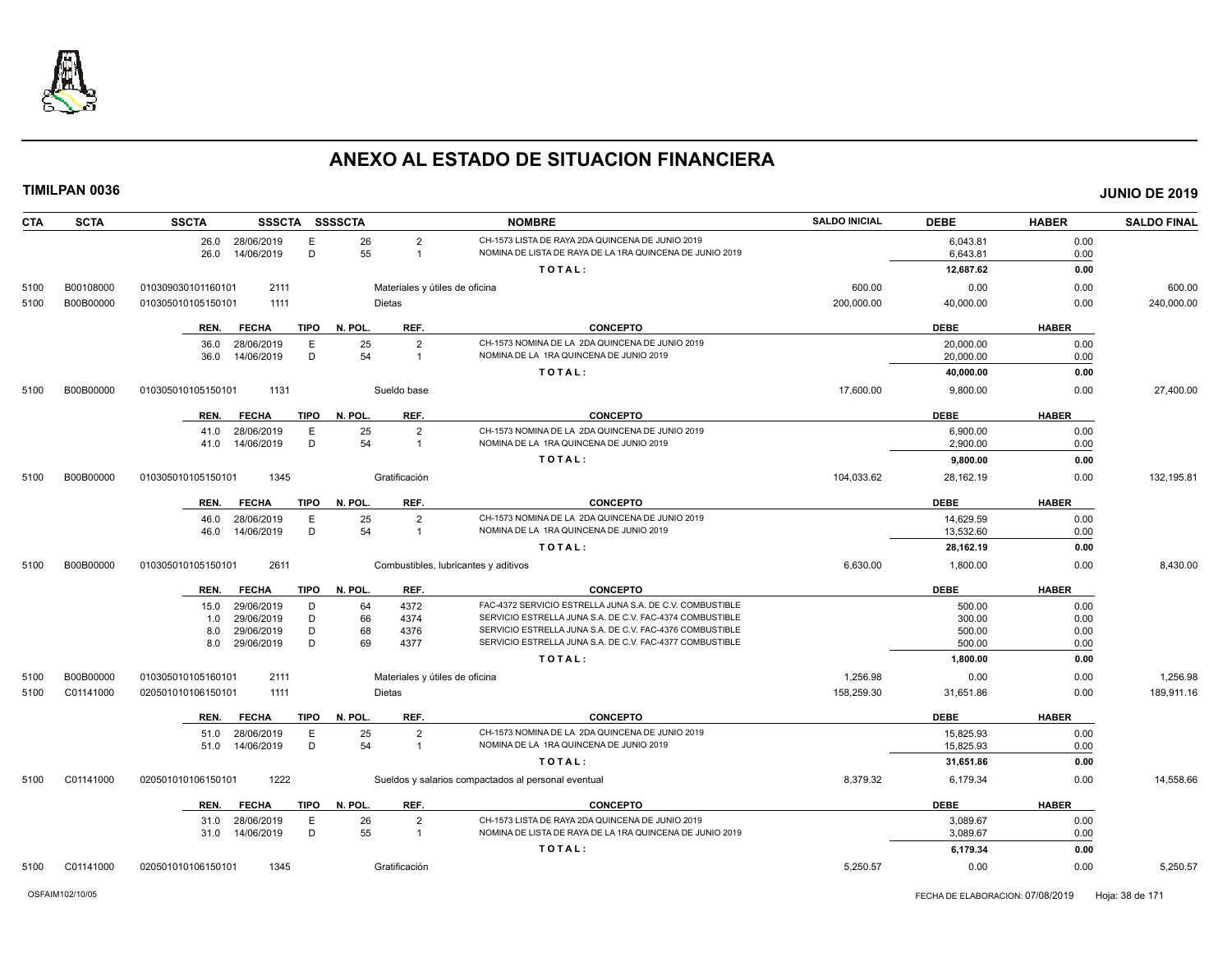

| <b>CTA</b> | <b>SCTA</b> | <b>SSSCTA</b><br><b>SSCTA</b>       | <b>SSSSCTA</b>                 | <b>NOMBRE</b>                                            | <b>SALDO INICIAL</b> | <b>DEBE</b> | <b>HABER</b> | <b>SALDO FINAL</b> |
|------------|-------------|-------------------------------------|--------------------------------|----------------------------------------------------------|----------------------|-------------|--------------|--------------------|
| 5100       | C01141000   | 020501010106150101<br>2611          |                                | Combustibles, lubricantes y aditivos                     | 650.00               | 300.00      | 0.00         | 950.00             |
|            |             | <b>FECHA</b><br><b>TIPO</b><br>REN. | N. POL.<br>REF.                | <b>CONCEPTO</b>                                          |                      | <b>DEBE</b> | <b>HABER</b> |                    |
|            |             | 29/06/2019<br>D<br>22.0             | 64<br>4372                     | FAC-4372 SERVICIO ESTRELLA JUNA S.A. DE C.V. COMBUSTIBLE |                      | 300.00      | 0.00         |                    |
|            |             |                                     |                                | TOTAL:                                                   |                      | 300.00      | 0.00         |                    |
| 5100       | C01141000   | 020501010106160101<br>2111          | Materiales y útiles de oficina |                                                          | 75.00                | 0.00        | 0.00         | 75.00              |
| 5100       | C02124000   | 1111<br>020201010503150101          | <b>Dietas</b>                  |                                                          | 180,788.85           | 32,870.70   | 0.00         | 213,659.55         |
|            |             | REN.<br><b>FECHA</b><br><b>TIPO</b> | N. POL.<br>REF.                | <b>CONCEPTO</b>                                          |                      | <b>DEBE</b> | <b>HABER</b> |                    |
|            |             | 18/06/2019<br>E<br>11.0             | 17<br>$\overline{1}$           | CH. 1565 COMPL. NOMINA QUINC. 01 JUN 19                  |                      | 16.435.35   | 0.00         |                    |
|            |             | E<br>28/06/2019<br>56.0             | 25<br>$\overline{2}$           | CH-1573 NOMINA DE LA 2DA QUINCENA DE JUNIO 2019          |                      | 16,435.35   | 0.00         |                    |
|            |             |                                     |                                | TOTAL:                                                   |                      | 32,870.70   | 0.00         |                    |
| 5100       | C02124000   | 020201010503150101<br>1345          | Gratificación                  |                                                          | 46,809.50            | 11,649.30   | 0.00         | 58,458.80          |
|            |             | REN.<br><b>FECHA</b><br><b>TIPO</b> | N. POL.<br>REF.                | <b>CONCEPTO</b>                                          |                      | <b>DEBE</b> | <b>HABER</b> |                    |
|            |             | 18/06/2019<br>Ε<br>16.0             | 17<br>$\overline{1}$           | CH. 1565 COMPL. NOMINA QUINC. 01 JUN 19                  |                      | 5,824.65    | 0.00         |                    |
|            |             | E<br>61.0 28/06/2019                | 25<br>$\overline{2}$           | CH-1573 NOMINA DE LA 2DA QUINCENA DE JUNIO 2019          |                      | 5,824.65    | 0.00         |                    |
|            |             |                                     |                                | TOTAL:                                                   |                      | 11,649.30   | 0.00         |                    |
| 5100       | C02124000   | 020201010503150101<br>2611          |                                | Combustibles, lubricantes y aditivos                     | 3,750.00             | 0.00        | 0.00         | 3,750.00           |
| 5100       | C03127000   | 020204010201150101<br>1111          | Dietas                         |                                                          | 180,788.85           | 32,870.70   | 0.00         | 213,659.55         |
|            |             | <b>TIPO</b><br>REN.<br><b>FECHA</b> | N. POL.<br>REF.                | <b>CONCEPTO</b>                                          |                      | <b>DEBE</b> | <b>HABER</b> |                    |
|            |             | Ε<br>66.0<br>28/06/2019             | 25<br>$\overline{2}$           | CH-1573 NOMINA DE LA 2DA QUINCENA DE JUNIO 2019          |                      | 16,435.35   | 0.00         |                    |
|            |             | D<br>14/06/2019<br>56.0             | 54<br>$\overline{1}$           | NOMINA DE LA 1RA QUINCENA DE JUNIO 2019                  |                      | 16,435.35   | 0.00         |                    |
|            |             |                                     |                                | TOTAL:                                                   |                      | 32,870.70   | 0.00         |                    |
| 5100       | C03127000   | 1345<br>020204010201150101          | Gratificación                  |                                                          | 26,095.52            | 4,744.64    | 0.00         | 30,840.16          |
|            |             | REN.<br><b>FECHA</b><br><b>TIPO</b> | N. POL.<br>REF.                | <b>CONCEPTO</b>                                          |                      | <b>DEBE</b> | <b>HABER</b> |                    |
|            |             | 28/06/2019<br>Ε<br>71.0             | 25<br>$\overline{2}$           | CH-1573 NOMINA DE LA 2DA QUINCENA DE JUNIO 2019          |                      | 2,372.32    | 0.00         |                    |
|            |             | D<br>14/06/2019<br>61.0             | 54<br>$\overline{1}$           | NOMINA DE LA 1RA QUINCENA DE JUNIO 2019                  |                      | 2,372.32    | 0.00         |                    |
|            |             |                                     |                                | TOTAL:                                                   |                      | 4,744.64    | 0.00         |                    |
| 5100       | C03127000   | 020204010201150101<br>2611          |                                | Combustibles, lubricantes y aditivos                     | 200.00               | 0.00        | 0.00         | 200.00             |
| 5100       | C04156000   | 020203010205150101<br>1111          | <b>Dietas</b>                  |                                                          | 164,353.50           | 32,870.70   | 0.00         | 197,224.20         |
|            |             | REN.<br><b>FECHA</b><br>TIPO        | N. POL.<br>REF.                | <b>CONCEPTO</b>                                          |                      | <b>DEBE</b> | <b>HABER</b> |                    |
|            |             | 28/06/2019<br>E<br>76.0             | 25<br>$\overline{2}$           | CH-1573 NOMINA DE LA 2DA QUINCENA DE JUNIO 2019          |                      | 16.435.35   | 0.00         |                    |
|            |             | D<br>14/06/2019<br>66.0             | 54<br>$\overline{1}$           | NOMINA DE LA 1RA QUINCENA DE JUNIO 2019                  |                      | 16,435.35   | 0.00         |                    |
|            |             |                                     |                                | TOTAL:                                                   |                      | 32,870.70   | 0.00         |                    |
| 5100       | C04156000   | 020203010205150101<br>1345          | Gratificación                  |                                                          | 44,437.18            | 11,649.30   | 0.00         | 56,086.48          |
|            |             | <b>FECHA</b><br><b>TIPO</b><br>REN. | N. POL.<br>REF.                | <b>CONCEPTO</b>                                          |                      | <b>DEBE</b> | <b>HABER</b> |                    |
|            |             | 28/06/2019<br>E<br>81.0             | 25<br>$\overline{2}$           | CH-1573 NOMINA DE LA 2DA QUINCENA DE JUNIO 2019          |                      | 5,824.65    | 0.00         |                    |
|            |             | 71.0 14/06/2019<br>D                | 54<br>$\overline{1}$           | NOMINA DE LA 1RA QUINCENA DE JUNIO 2019                  |                      | 5,824.65    | 0.00         |                    |
|            |             |                                     |                                | TOTAL:                                                   |                      | 11,649.30   | 0.00         |                    |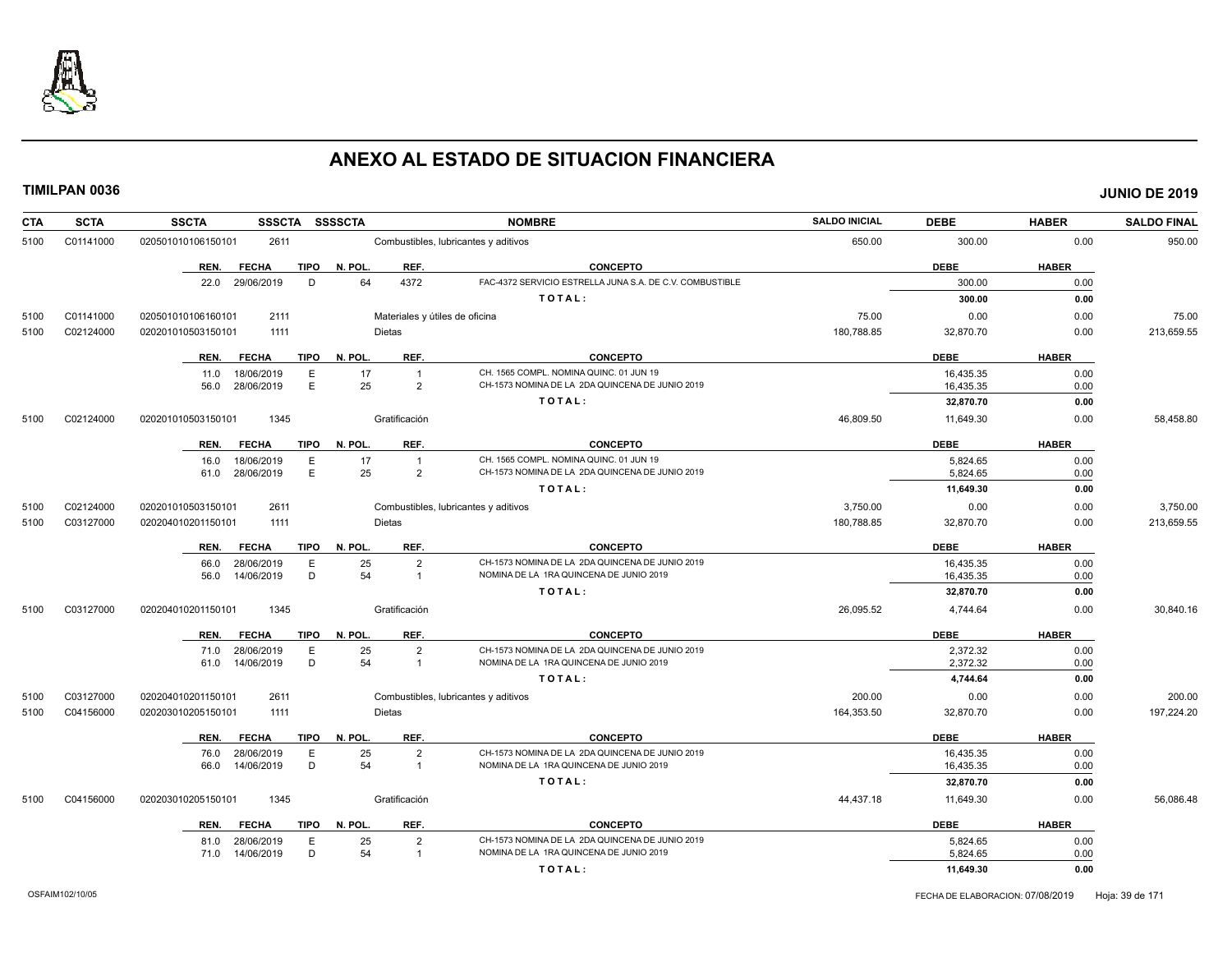

| <b>CTA</b> | <b>SCTA</b> | <b>SSCTA</b><br><b>SSSCTA</b>                    | <b>SSSSCTA</b>           | <b>NOMBRE</b>                                                                                                        | <b>SALDO INICIAL</b> | <b>DEBE</b>      | <b>HABER</b> | <b>SALDO FINAL</b> |
|------------|-------------|--------------------------------------------------|--------------------------|----------------------------------------------------------------------------------------------------------------------|----------------------|------------------|--------------|--------------------|
| 5100       | C04156000   | 2611<br>020203010205150101                       |                          | Combustibles, lubricantes y aditivos                                                                                 | 2,000.00             | 400.00           | 0.00         | 2,400.00           |
|            |             | <b>FECHA</b><br><b>TIPO</b><br>REN.              | N. POL.<br>REF.          | <b>CONCEPTO</b>                                                                                                      |                      | <b>DEBE</b>      | <b>HABER</b> |                    |
|            |             | 8.0<br>29/06/2019<br>D<br>29/06/2019<br>D<br>8.0 | 4373<br>65<br>66<br>4374 | FAC-4373 SERVICIO ESTRELLA JUNA S.A. DE C.V. COMBUSTIBLE<br>SERVICIO ESTRELLA JUNA S.A. DE C.V. FAC-4374 COMBUSTIBLE |                      | 200.00<br>200.00 | 0.00<br>0.00 |                    |
|            |             |                                                  |                          | TOTAL:                                                                                                               |                      | 400.00           | 0.00         |                    |
| 5100       | C05153000   | 1111<br>020301010201150101                       | Dietas                   |                                                                                                                      | 164,353.50           | 32,870.70        | 0.00         | 197,224.20         |
|            |             | <b>FECHA</b><br><b>TIPO</b><br>REN.              | REF.<br>N. POL.          | <b>CONCEPTO</b>                                                                                                      |                      | <b>DEBE</b>      | <b>HABER</b> |                    |
|            |             | 28/06/2019<br>E<br>86.0                          | 25<br>$\overline{2}$     | CH-1573 NOMINA DE LA 2DA QUINCENA DE JUNIO 2019                                                                      |                      | 16,435.35        | 0.00         |                    |
|            |             | D<br>76.0<br>14/06/2019                          | 54<br>$\overline{1}$     | NOMINA DE LA 1RA QUINCENA DE JUNIO 2019                                                                              |                      | 16,435.35        | 0.00         |                    |
|            |             |                                                  |                          | TOTAL:                                                                                                               |                      | 32,870.70        | 0.00         |                    |
| 5100       | C05153000   | 1345<br>020301010201150101                       | Gratificación            |                                                                                                                      | 23,723.20            | 4,744.64         | 0.00         | 28,467.84          |
|            |             | <b>FECHA</b><br><b>TIPO</b><br>REN.              | N. POL.<br>REF.          | <b>CONCEPTO</b>                                                                                                      |                      | <b>DEBE</b>      | <b>HABER</b> |                    |
|            |             | 91.0 28/06/2019<br>E                             | 25<br>$\overline{2}$     | CH-1573 NOMINA DE LA 2DA QUINCENA DE JUNIO 2019                                                                      |                      | 2,372.32         | 0.00         |                    |
|            |             | D<br>14/06/2019<br>81.0                          | 54<br>$\overline{1}$     | NOMINA DE LA 1RA QUINCENA DE JUNIO 2019                                                                              |                      | 2,372.32         | 0.00         |                    |
|            |             |                                                  |                          | TOTAL:                                                                                                               |                      | 4,744.64         | 0.00         |                    |
| 5100       | C05153000   | 2611<br>020301010201150101                       |                          | Combustibles, lubricantes y aditivos                                                                                 | 2,630.00             | 250.00           | 0.00         | 2,880.00           |
|            |             | <b>FECHA</b><br><b>TIPO</b><br>REN.              | N. POL.<br>REF.          | <b>CONCEPTO</b>                                                                                                      |                      | <b>DEBE</b>      | <b>HABER</b> |                    |
|            |             | 15.0 29/06/2019<br>D                             | 66<br>4374               | SERVICIO ESTRELLA JUNA S.A. DE C.V. FAC-4374 COMBUSTIBLE                                                             |                      | 250.00           | 0.00         |                    |
|            |             |                                                  |                          | TOTAL:                                                                                                               |                      | 250.00           | 0.00         |                    |
| 5100       | C06130000   | 030201030105150101<br>1111                       | Dietas                   |                                                                                                                      | 147,918.15           | 32,870.70        | 0.00         | 180,788.85         |
|            |             | <b>FECHA</b><br>REN.                             | TIPO N. POL.<br>REF.     | <b>CONCEPTO</b>                                                                                                      |                      | <b>DEBE</b>      | <b>HABER</b> |                    |
|            |             | E<br>28/06/2019<br>96.0                          | $\overline{2}$<br>25     | CH-1573 NOMINA DE LA 2DA QUINCENA DE JUNIO 2019                                                                      |                      | 16,435.35        | 0.00         |                    |
|            |             | D<br>14/06/2019<br>86.0                          | 54<br>$\overline{1}$     | NOMINA DE LA 1RA QUINCENA DE JUNIO 2019                                                                              |                      | 16,435.35        | 0.00         |                    |
|            |             |                                                  |                          | TOTAL:                                                                                                               |                      | 32,870.70        | 0.00         |                    |
| 5100       | C06130000   | 030201030105150101<br>1345                       | Gratificación            |                                                                                                                      | 21,350.88            | 4,744.64         | 0.00         | 26,095.52          |
|            |             | <b>FECHA</b><br>REN.                             | TIPO N. POL.<br>REF.     | <b>CONCEPTO</b>                                                                                                      |                      | <b>DEBE</b>      | <b>HABER</b> |                    |
|            |             | 101.0 28/06/2019<br>E                            | 25<br>$\overline{2}$     | CH-1573 NOMINA DE LA 2DA QUINCENA DE JUNIO 2019                                                                      |                      | 2,372.32         | 0.00         |                    |
|            |             | D<br>91.0 14/06/2019                             | 54<br>$\overline{1}$     | NOMINA DE LA 1RA QUINCENA DE JUNIO 2019                                                                              |                      | 2,372.32         | 0.00         |                    |
|            |             |                                                  |                          | TOTAL:                                                                                                               |                      | 4,744.64         | 0.00         |                    |
| 5100       | C06130000   | 030201030105150101<br>2611                       |                          | Combustibles, lubricantes y aditivos                                                                                 | 500.00               | 0.00             | 0.00         | 500.00             |
| 5100       | C07147000   | 020206010304150101<br>1111                       | Dietas                   |                                                                                                                      | 164,353.50           | 32,870.70        | 0.00         | 197,224.20         |
|            |             | <b>FECHA</b><br>TIPO<br>REN.                     | REF.<br>N. POL.          | <b>CONCEPTO</b>                                                                                                      |                      | <b>DEBE</b>      | <b>HABER</b> |                    |
|            |             | 28/06/2019<br>Е<br>106.0                         | 25<br>$\overline{2}$     | CH-1573 NOMINA DE LA 2DA QUINCENA DE JUNIO 2019                                                                      |                      | 16,435.35        | 0.00         |                    |
|            |             | D<br>96.0 14/06/2019                             | 54<br>$\overline{1}$     | NOMINA DE LA 1RA QUINCENA DE JUNIO 2019                                                                              |                      | 16,435.35        | 0.00         |                    |
|            |             |                                                  |                          | TOTAL:                                                                                                               |                      | 32,870.70        | 0.00         |                    |
| 5100       | C07147000   | 1345<br>020206010304150101                       | Gratificación            |                                                                                                                      | 23.723.20            | 4.744.64         | 0.00         | 28.467.84          |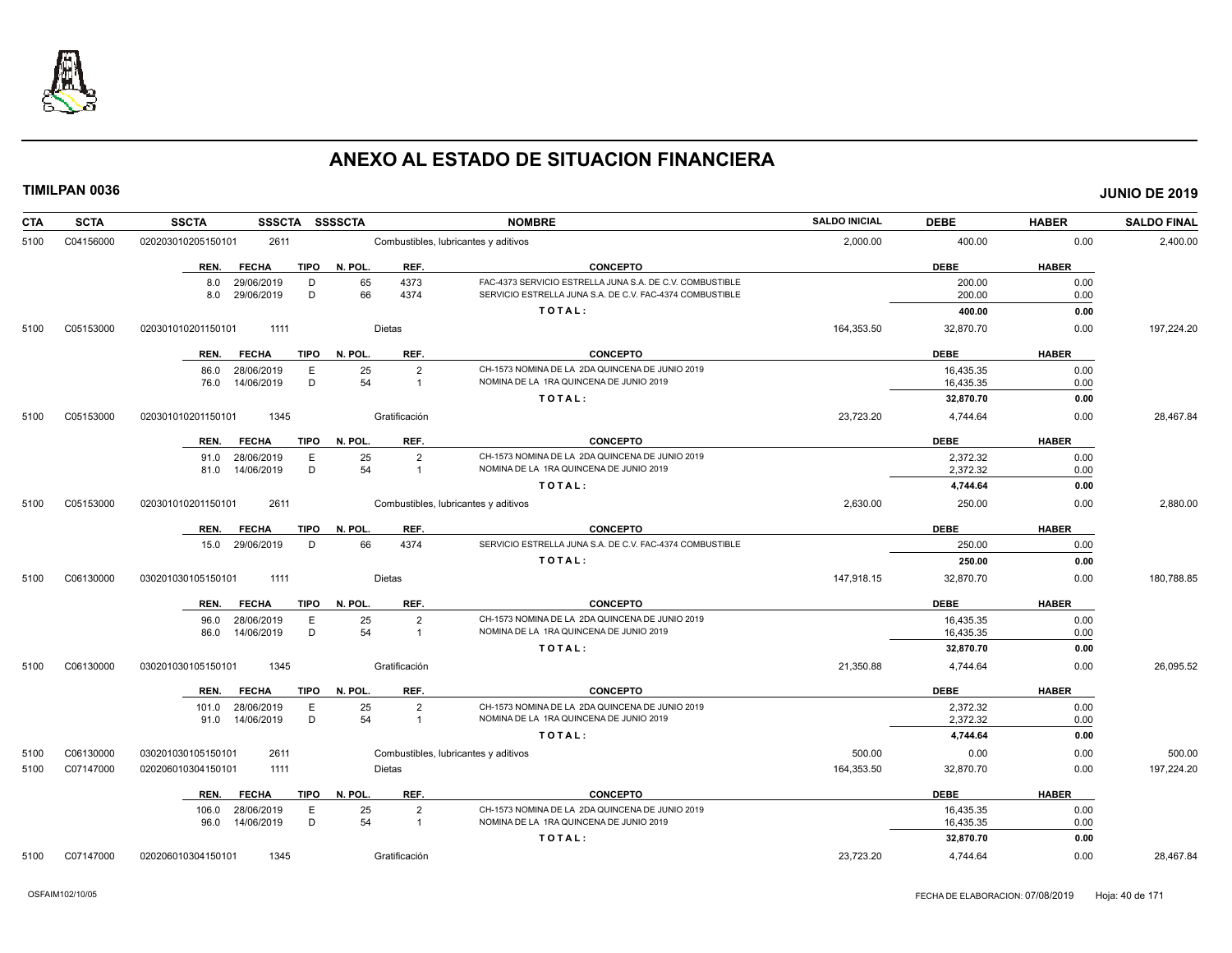

**CTA SCTA SSCTA SSSCTA SSSSCTA NOMBRE SALDO INICIAL DEBE HABER SALDO FINAL TIMILPAN 0036 JUNIO DE 2019 REN. FECHA TIPO N. POL. REF. CONCEPTO DEBE HABER** 111.0 28/06/2019 E 25 2 CH-1573 NOMINA DE LA 2DA QUINCENA DE JUNIO 2019<br>101.0 14/06/2019 D 54 1 NOMINA DE LA 1RA QUINCENA DE JUNIO 2019 2019 2019 2020 2,372.32 2000 101.0 101.0 101.0 14/06/2019 NOMINA DE JUNIO 2019 **T O T A L : 4,744.64 0.00** 5100 C07147000 020206010304150101 2611 Combustibles, lubricantes y aditivos 1,500.00 0.00 0.00 1,500.00 5100 C08155000 010309020101150101 1111 Dietas 164,353.50 32,870.70 0.00 197,224.20 **REN. FECHA TIPO N. POL. REF. CONCEPTO DEBE HABER** 116.0 28/06/2019 E 25 2 CH-1573 NOMINA DE LA 2DA QUINCENA DE JUNIO 2019<br>106.0 14/06/2019 D 54 1 NOMINA DE LA 1RA QUINCENA DE JUNIO 2019 16,435.35 16,435.35 0.00 106.0 14/06/2019 D 54 1 NOMINA DE LA 1RA QUINCENA DE JUNIO 2019 16,435.35 0.00 **T O T A L : 32,870.70 0.00** 5100 C08155000 010309020101150101 1345 Gratificación 23,723.20 4,744.64 0.00 28,467.84 **REN. FECHA TIPO N. POL. REF. CONCEPTO DEBE HABER** 121.0 28/06/2019 E 25 2 CH-1573 NOMINA DE LA 2DA QUINCENA DE JUNIO 2019 2,372.32 0.00 111.0 14/06/2019 D 54 1 NOMINA DE LA 1RA QUINCENA DE JUNIO 2019 2,372.32 0.00 **T O T A L : 4,744.64 0.00** 5100 C09145000 020206010302150101 1111 Dietas 164,353.50 32,870.70 0.00 197,224.20 **REN. FECHA TIPO N. POL. REF. CONCEPTO DEBE HABER** 126.0 28/06/2019 E 25 2 CH-1573 NOMINA DE LA 2DA QUINCENA DE JUNIO 2019 16,435.35 0.00 116.0 14/06/2019 D 54 1 NOMINA DE LA 1RA QUINCENA DE JUNIO 2019 16,435.35 0.00 **T O T A L : 32,870.70 0.00** 5100 C09145000 020206010302150101 1345 Gratificación 23,723.20 4,744.64 0.00 28,467.84 **REN. FECHA TIPO N. POL. REF. CONCEPTO DEBE HABER** 131.0 28/06/2019 E 25 2 CH-1573 NOMINA DE LA 2DA QUINCENA DE JUNIO 2019 2,372.32 0.00 121.0 14/06/2019 D 54 1 NOMINA DE LA 1RA QUINCENA DE JUNIO 2019 2,372.32 0.00 **T O T A L : 4,744.64 0.00** 5100 C09145000 020206010302150101 2611 Combustibles, lubricantes y aditivos 300.00 0.00 0.00 300.00 5100 C10140000 030102010301150101 1111 Dietas 164,353.50 32,870.70 0.00 197,224.20 **REN. FECHA TIPO N. POL. REF. CONCEPTO DEBE HABER** 136.0 28/06/2019 E 25 2 CH-1573 NOMINA DE LA 2DA QUINCENA DE JUNIO 2019 16,435.35 0.00 126.0 14/06/2019 D 54 1 NOMINA DE LA 1RA QUINCENA DE JUNIO 2019 16,435.35 0.00 **T O T A L : 32,870.70 0.00** 5100 C10140000 030102010301150101 1345 Gratificación 21,477.70 4,295.54 0.00 25,773.24 **REN. FECHA TIPO N. POL. REF. CONCEPTO DEBE HABER** 141.0 28/06/2019 E 25 2 CH-1573 NOMINA DE LA 2DA QUINCENA DE JUNIO 2019 2,147.77 2010 131.0 14/06/2019 D 54 1 NOMINA DE LA 1RA QUINCENA DE JUNIO 2019 2,147.77 0.00 **T O T A L : 4,295.54 0.00**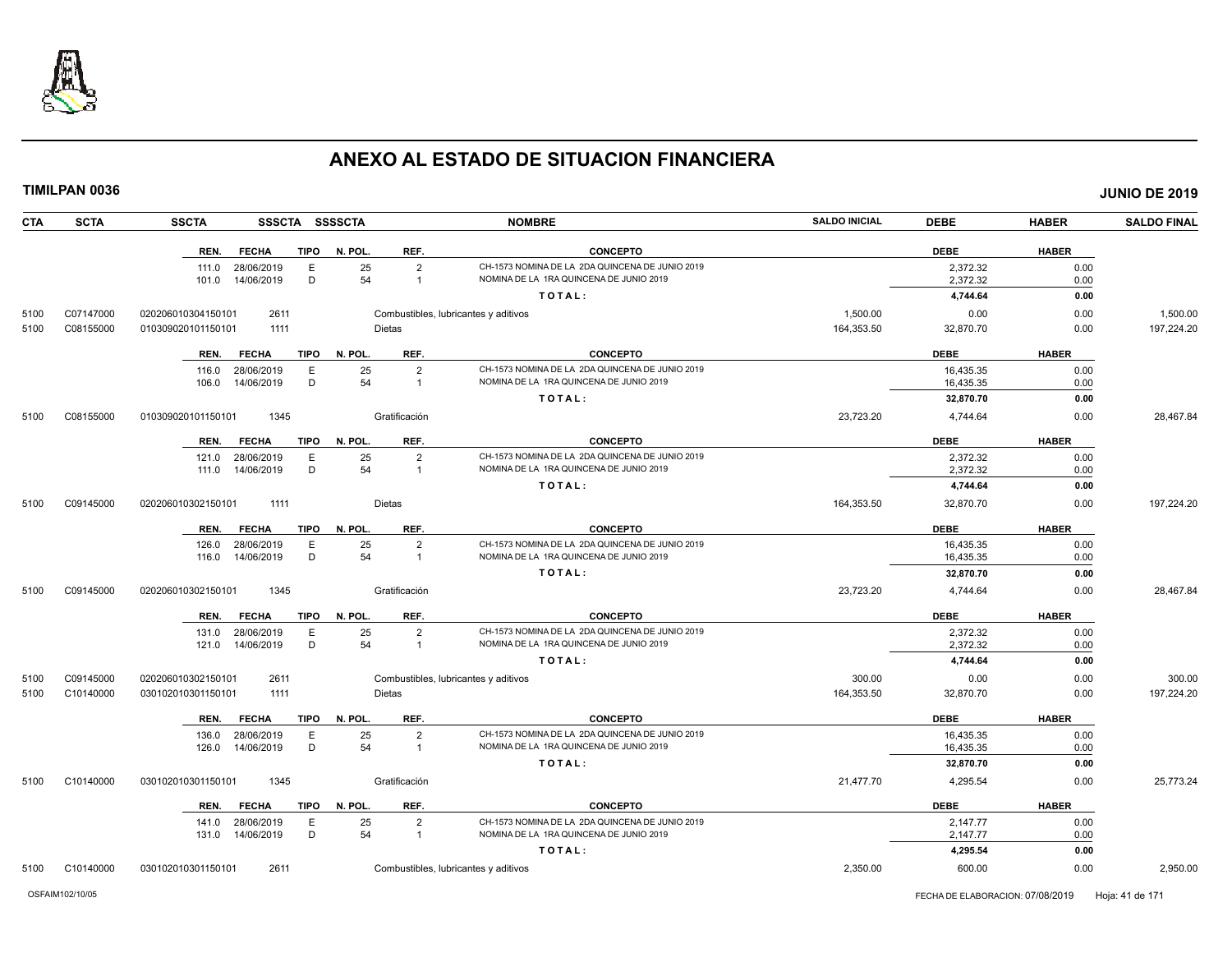

| <b>TIMILPAN 0036</b>                                                                                                                                                                                                                       |              | <b>JUNIO DE 2019</b> |
|--------------------------------------------------------------------------------------------------------------------------------------------------------------------------------------------------------------------------------------------|--------------|----------------------|
| <b>SALDO INICIAL</b><br><b>SSCTA</b><br>SSSCTA SSSSCTA<br><b>NOMBRE</b><br><b>DEBE</b><br><b>SCTA</b><br>CTA                                                                                                                               | <b>HABER</b> | <b>SALDO FINAL</b>   |
| <b>DEBE</b><br>REN.<br><b>FECHA</b><br><b>TIPO</b><br>N. POL.<br>REF.<br><b>CONCEPTO</b>                                                                                                                                                   | <b>HABER</b> |                      |
| 65<br>4373<br>FAC-4373 SERVICIO ESTRELLA JUNA S.A. DE C.V. COMBUSTIBLE<br>300.00<br>15.0<br>29/06/2019<br>D<br>68<br>15.0 29/06/2019<br>D<br>4376<br>SERVICIO ESTRELLA JUNA S.A. DE C.V. FAC-4376 COMBUSTIBLE<br>300.00                    | 0.00<br>0.00 |                      |
| TOTAL:<br>600.00                                                                                                                                                                                                                           | 0.00         |                      |
| 1131<br>Sueldo base<br>77,400.00<br>12,000.00<br>5100<br>D00109000<br>010801010302150101                                                                                                                                                   | 0.00         | 89,400.00            |
| REN.<br><b>FECHA</b><br><b>TIPO</b><br>N. POL.<br>REF.<br><b>CONCEPTO</b><br><b>DEBE</b>                                                                                                                                                   | <b>HABER</b> |                      |
| CH-1573 NOMINA DE LA 2DA QUINCENA DE JUNIO 2019<br>E<br>25<br>$\overline{2}$<br>156.0<br>28/06/2019<br>6,000.00                                                                                                                            | 0.00         |                      |
| NOMINA DE LA 1RA QUINCENA DE JUNIO 2019<br>14/06/2019<br>D<br>54<br>6,000.00<br>146.0<br>$\mathbf{1}$                                                                                                                                      | 0.00         |                      |
| TOTAL:<br>12,000.00                                                                                                                                                                                                                        | 0.00         |                      |
| D00109000<br>010801010302150101<br>1345<br>Gratificación<br>44,560.16<br>4,422.84<br>5100                                                                                                                                                  | 0.00         | 48,983.00            |
| <b>DEBE</b><br>TIPO<br>N. POL.<br>REF.<br><b>CONCEPTO</b><br>REN.<br><b>FECHA</b>                                                                                                                                                          | <b>HABER</b> |                      |
| $\mathsf E$<br>25<br>$\overline{2}$<br>CH-1573 NOMINA DE LA 2DA QUINCENA DE JUNIO 2019<br>28/06/2019<br>2,211.42<br>161.0                                                                                                                  | 0.00         |                      |
| D<br>54<br>151.0 14/06/2019<br>NOMINA DE LA 1RA QUINCENA DE JUNIO 2019<br>2,211.42<br>$\mathbf{1}$                                                                                                                                         | 0.00         |                      |
| TOTAL:<br>4,422.84                                                                                                                                                                                                                         | 0.00         |                      |
| 2181<br>41,400.00<br>5100<br>D00109000<br>010801010302150101<br>Material para identificación y registro<br>13,000.00                                                                                                                       | 0.00         | 54,400.00            |
| <b>CONCEPTO</b><br><b>TIPO</b><br>N. POL.<br>REF.<br><b>DEBE</b><br>REN.<br><b>FECHA</b>                                                                                                                                                   | <b>HABER</b> |                      |
| 15<br>GEM COMPRA DE PAPEL SEGURIDAD PARA REGISTRO CIVIL<br>1.0 18/06/2019<br>D<br>$\overline{1}$<br>13,000.00                                                                                                                              | 0.00         |                      |
| TOTAL:<br>13,000.00                                                                                                                                                                                                                        | 0.00         |                      |
| 3231<br>14,878.16<br>3,280.48<br>5100<br>D00109000<br>010801010302150101<br>Arrendamiento de equipo y bienes informáticos                                                                                                                  | 0.00         | 18,158.64            |
| <b>FECHA</b><br><b>TIPO</b><br>N. POL.<br>REF.<br><b>CONCEPTO</b><br><b>DEBE</b><br>REN.                                                                                                                                                   | <b>HABER</b> |                      |
| COPY CDMX S.A. DE C.V. FACTURA 521 RENTA COPIADORAS<br>8.0 03/06/2019<br>D<br>20<br>521<br>3.280.48                                                                                                                                        | 0.00         |                      |
| TOTAL:<br>3,280.48                                                                                                                                                                                                                         | 0.00         |                      |
| 5100<br>D00109000<br>010801010302160101<br>2111<br>Materiales y útiles de oficina<br>750.00<br>0.00                                                                                                                                        | 0.00         | 750.00               |
| Sueldo base<br>5100<br>D00D00000<br>010502060301150101<br>1131<br>213,898.60<br>45,219.30                                                                                                                                                  | 0.00         | 259,117.90           |
| <b>TIPO</b><br>N. POL.<br>REF.<br><b>CONCEPTO</b><br><b>DEBE</b><br>REN.<br><b>FECHA</b>                                                                                                                                                   | <b>HABER</b> |                      |
| CH-1573 NOMINA DE LA 2DA QUINCENA DE JUNIO 2019<br>$\overline{2}$<br>28/06/2019<br>Ε<br>25<br>22,724.65<br>146.0                                                                                                                           | 0.00         |                      |
| 54<br>D<br>NOMINA DE LA 1RA QUINCENA DE JUNIO 2019<br>14/06/2019<br>22,494.65<br>136.0<br>$\mathbf{1}$                                                                                                                                     | 0.00         |                      |
| TOTAL:<br>45,219.30                                                                                                                                                                                                                        | 0.00         |                      |
| D00D00000<br>1222<br>60,954.70<br>8,683.65<br>5100<br>010502060301150101<br>Sueldos y salarios compactados al personal eventual                                                                                                            | 0.00         | 69.638.35            |
| <b>DEBE</b><br><b>FECHA</b><br><b>TIPO</b><br>N. POL.<br>REF.<br><b>CONCEPTO</b><br>REN.                                                                                                                                                   | <b>HABER</b> |                      |
| CH-1573 LISTA DE RAYA 2DA QUINCENA DE JUNIO 2019<br>26<br>$\overline{2}$<br>28/06/2019<br>E<br>3,000.00<br>36.0<br>NOMINA DE LISTA DE RAYA DE LA 1RA QUINCENA DE JUNIO 2019<br>55<br>D<br>36.0<br>14/06/2019<br>$\overline{1}$<br>5,683.65 | 0.00<br>0.00 |                      |
| TOTAL:<br>8,683.65                                                                                                                                                                                                                         | 0.00         |                      |
| 123.968.22<br>D00D00000<br>010502060301150101<br>1345<br>Gratificación<br>24,364.34<br>5100                                                                                                                                                | 0.00         | 148.332.56           |
| N. POL.<br>REF.<br><b>DEBE</b><br>REN.<br><b>FECHA</b><br>TIPO<br><b>CONCEPTO</b>                                                                                                                                                          | <b>HABER</b> |                      |
| CH-1573 NOMINA DE LA 2DA QUINCENA DE JUNIO 2019<br>151.0 28/06/2019<br>E<br>25<br>$\overline{2}$<br>11,391.10                                                                                                                              | 0.00         |                      |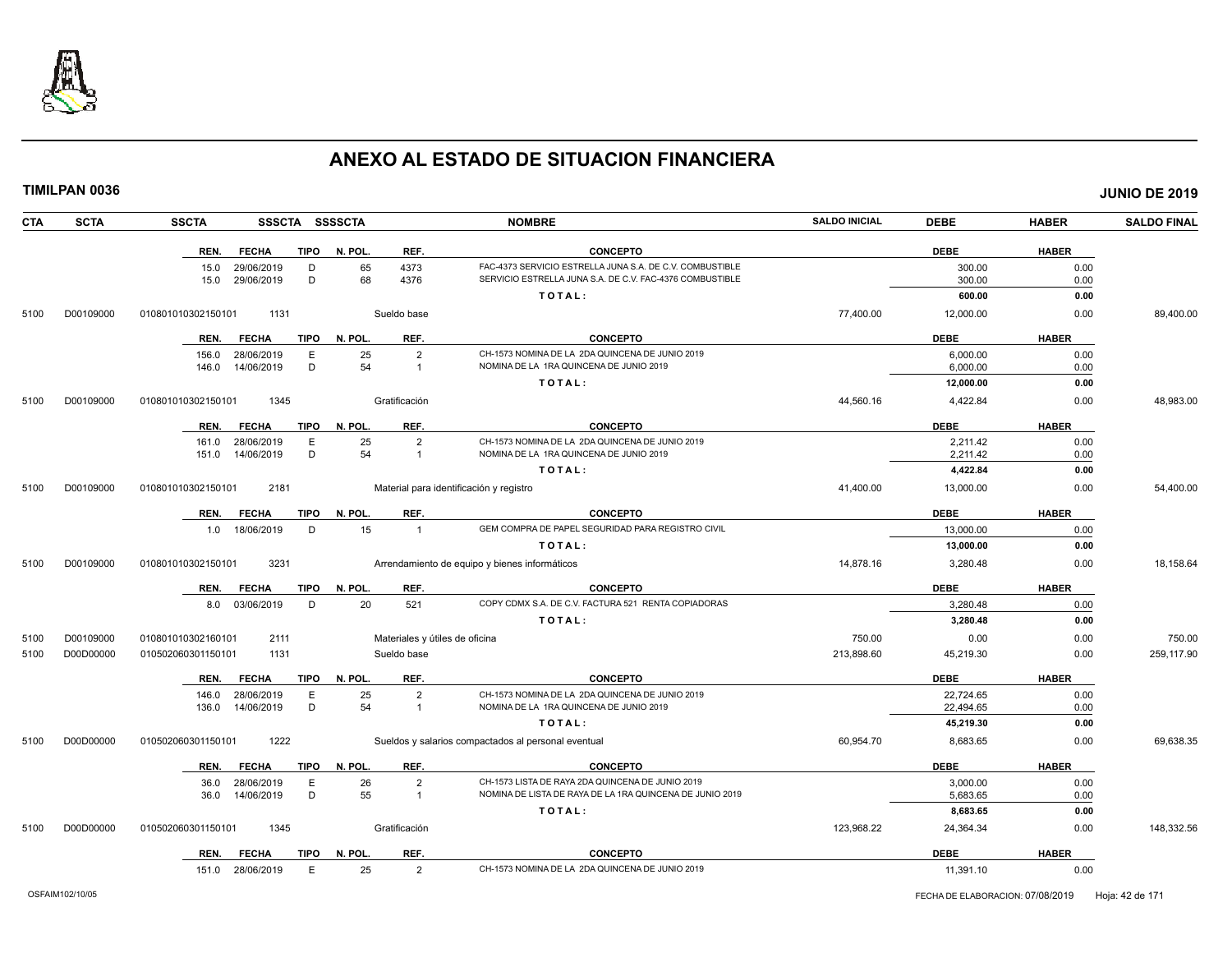

| <b>CTA</b> | <b>SCTA</b> | <b>SSCTA</b>       |                 |      | SSSCTA SSSSCTA |                           | <b>NOMBRE</b>                                                                                                    | <b>SALDO INICIAL</b> | <b>DEBE</b> | <b>HABER</b> | <b>SALDO FINAL</b> |
|------------|-------------|--------------------|-----------------|------|----------------|---------------------------|------------------------------------------------------------------------------------------------------------------|----------------------|-------------|--------------|--------------------|
|            |             |                    | 41.0 28/06/2019 | E    | 26             | $\overline{2}$            | CH-1573 LISTA DE RAYA 2DA QUINCENA DE JUNIO 2019                                                                 |                      | 791.07      | 0.00         |                    |
|            |             | 141.0              | 14/06/2019      | D    | 54             | $\overline{1}$            | NOMINA DE LA 1RA QUINCENA DE JUNIO 2019                                                                          |                      | 11,391.10   | 0.00         |                    |
|            |             |                    | 41.0 14/06/2019 | D    | 55             | $\overline{1}$            | NOMINA DE LISTA DE RAYA DE LA 1RA QUINCENA DE JUNIO 2019                                                         |                      | 791.07      | 0.00         |                    |
|            |             |                    |                 |      |                |                           | TOTAL:                                                                                                           |                      | 24,364.34   | 0.00         |                    |
| 5100       | D00D00000   | 010502060301150101 | 2611            |      |                |                           | Combustibles, lubricantes y aditivos                                                                             | 10,363.36            | 4,601.32    | 0.00         | 14,964.68          |
|            |             | REN.               | <b>FECHA</b>    | TIPO | N. POL.        | REF.                      | <b>CONCEPTO</b>                                                                                                  |                      | <b>DEBE</b> | <b>HABER</b> |                    |
|            |             | 29.0               | 29/06/2019      | D    | 64             | 4372                      | FAC-4372 SERVICIO ESTRELLA JUNA S.A. DE C.V. COMBUSTIBLE                                                         |                      | 850.48      | 0.00         |                    |
|            |             | 22.0               | 29/06/2019      | D    | 65             | 4373                      | FAC-4373 SERVICIO ESTRELLA JUNA S.A. DE C.V. COMBUSTIBLE                                                         |                      | 1,050.18    | 0.00         |                    |
|            |             | 8.0                | 29/06/2019      | D    | 67             | 4375                      | SERVICIO ESTRELLA JUNA S.A. DE C.V. FAC-4375 COMBUSTIBLE                                                         |                      | 1,100.32    | 0.00         |                    |
|            |             | 22.0               | 29/06/2019      | D    | 68             | 4376                      | SERVICIO ESTRELLA JUNA S.A. DE C.V. FAC-4376 COMBUSTIBLE                                                         |                      | 900.02      | 0.00         |                    |
|            |             | 15.0               | 29/06/2019      | D    | 69             | 4377                      | SERVICIO ESTRELLA JUNA S.A. DE C.V. FAC-4377 COMBUSTIBLE                                                         |                      | 700.32      | 0.00         |                    |
|            |             |                    |                 |      |                |                           | TOTAL:                                                                                                           |                      | 4,601.32    | 0.00         |                    |
| 5100       | D00D00000   | 010502060301150101 | 3992            |      |                |                           | Gastos de servicios menores                                                                                      | 27,175.49            | 4,826.65    | 0.00         | 32,002.14          |
|            |             |                    |                 |      |                |                           |                                                                                                                  |                      |             |              |                    |
|            |             | REN.               | <b>FECHA</b>    | TIPO | N. POL.        | REF.                      | <b>CONCEPTO</b>                                                                                                  |                      | <b>DEBE</b> | <b>HABER</b> |                    |
|            |             | 1.0                | 29/06/2019      | Ε    | 32             | 53227                     | CH-1580 HECTOR MANUEL MONROY CRUZ REP FONDO CAJA<br>FAC-737 JOSE GUADALUPE GARCIA SANDOVAL PINTURAS Y ACCESORIOS |                      | 129.15      | 0.00         |                    |
|            |             | 1.0                | 30/06/2019      | D    | 86             | 737                       |                                                                                                                  |                      | 4.697.50    | 0.00         |                    |
|            |             |                    |                 |      |                |                           | TOTAL:                                                                                                           |                      | 4,826.65    | 0.00         |                    |
| 5100       | D00D00000   | 010502060301160101 | 2111            |      |                |                           | Materiales y útiles de oficina                                                                                   | 66,088.60            | 51,794.00   | 0.00         | 117,882.60         |
|            |             | REN.               | <b>FECHA</b>    | TIPO | N. POL.        | REF.                      | <b>CONCEPTO</b>                                                                                                  |                      | <b>DEBE</b> | <b>HABER</b> |                    |
|            |             | 1.0                | 18/06/2019      | D    | 17             | 100                       | ALVARO MARTINEZ CARRILLO FAC-100 PAPELERIA                                                                       |                      | 50,924.00   | 0.00         |                    |
|            |             | 6.0                | 30/06/2019      | D    | 89             | 182                       | FACT-182 GLANCOMER S.A. DE C.V. COMPRA PAPELERIA                                                                 |                      | 870.00      | 0.00         |                    |
|            |             |                    |                 |      |                |                           | TOTAL:                                                                                                           |                      | 51,794.00   | 0.00         |                    |
| 5100       | F00124000   | 020201010503150101 | 1131            |      |                | Sueldo base               |                                                                                                                  | 594,438.20           | 108,487.64  | 0.00         | 702,925.84         |
|            |             | REN.               | <b>FECHA</b>    | TIPO | N. POL.        | REF.                      | <b>CONCEPTO</b>                                                                                                  |                      | <b>DEBE</b> | <b>HABER</b> |                    |
|            |             | 166.0              | 28/06/2019      | Е    | 25             | $\overline{2}$            | CH-1573 NOMINA DE LA 2DA QUINCENA DE JUNIO 2019                                                                  |                      | 54,243.82   | 0.00         |                    |
|            |             | 156.0              | 14/06/2019      | D    | 54             | $\overline{1}$            | NOMINA DE LA 1RA QUINCENA DE JUNIO 2019                                                                          |                      | 54,243.82   | 0.00         |                    |
|            |             |                    |                 |      |                |                           | TOTAL:                                                                                                           |                      | 108,487.64  | 0.00         |                    |
| 5100       | F00124000   | 020201010503150101 | 1222            |      |                |                           | Sueldos y salarios compactados al personal eventual                                                              | 173,344.00           | 39,700.00   | 0.00         | 213,044.00         |
|            |             | REN.               | <b>FECHA</b>    | TIPO | N. POL.        | REF.                      | <b>CONCEPTO</b>                                                                                                  |                      | <b>DEBE</b> | <b>HABER</b> |                    |
|            |             | 46.0               | 28/06/2019      | Е    | 26             | $\overline{2}$            | CH-1573 LISTA DE RAYA 2DA QUINCENA DE JUNIO 2019                                                                 |                      | 22,300.00   | 0.00         |                    |
|            |             | 46.0               | 14/06/2019      | D    | 55             | $\overline{1}$            | NOMINA DE LISTA DE RAYA DE LA 1RA QUINCENA DE JUNIO 2019                                                         |                      | 17,400.00   | 0.00         |                    |
|            |             |                    |                 |      |                |                           | TOTAL:                                                                                                           |                      | 39,700.00   | 0.00         |                    |
|            |             |                    |                 |      |                |                           |                                                                                                                  |                      |             |              |                    |
| 5100       | F00124000   | 020201010503150101 | 1311            |      |                | Prima por año de servicio |                                                                                                                  | 2,025.00             | 450.00      | 0.00         | 2,475.00           |
|            |             | REN.               | <b>FECHA</b>    | TIPO | N. POL.        | REF.                      | <b>CONCEPTO</b>                                                                                                  |                      | <b>DEBE</b> | <b>HABER</b> |                    |
|            |             | 171.0              | 28/06/2019      | Ε    | 25             | $\overline{2}$            | CH-1573 NOMINA DE LA 2DA QUINCENA DE JUNIO 2019                                                                  |                      | 225.00      | 0.00         |                    |
|            |             | 166.0              | 14/06/2019      | D    | 54             | $\overline{1}$            | NOMINA DE LA 1RA QUINCENA DE JUNIO 2019                                                                          |                      | 225.00      | 0.00         |                    |
|            |             |                    |                 |      |                |                           | TOTAL:                                                                                                           |                      | 450.00      | 0.00         |                    |
| 5100       | F00124000   | 020201010503150101 | 1345            |      |                | Gratificación             |                                                                                                                  | 468,039.04           | 90,118.92   | 0.00         | 558,157.96         |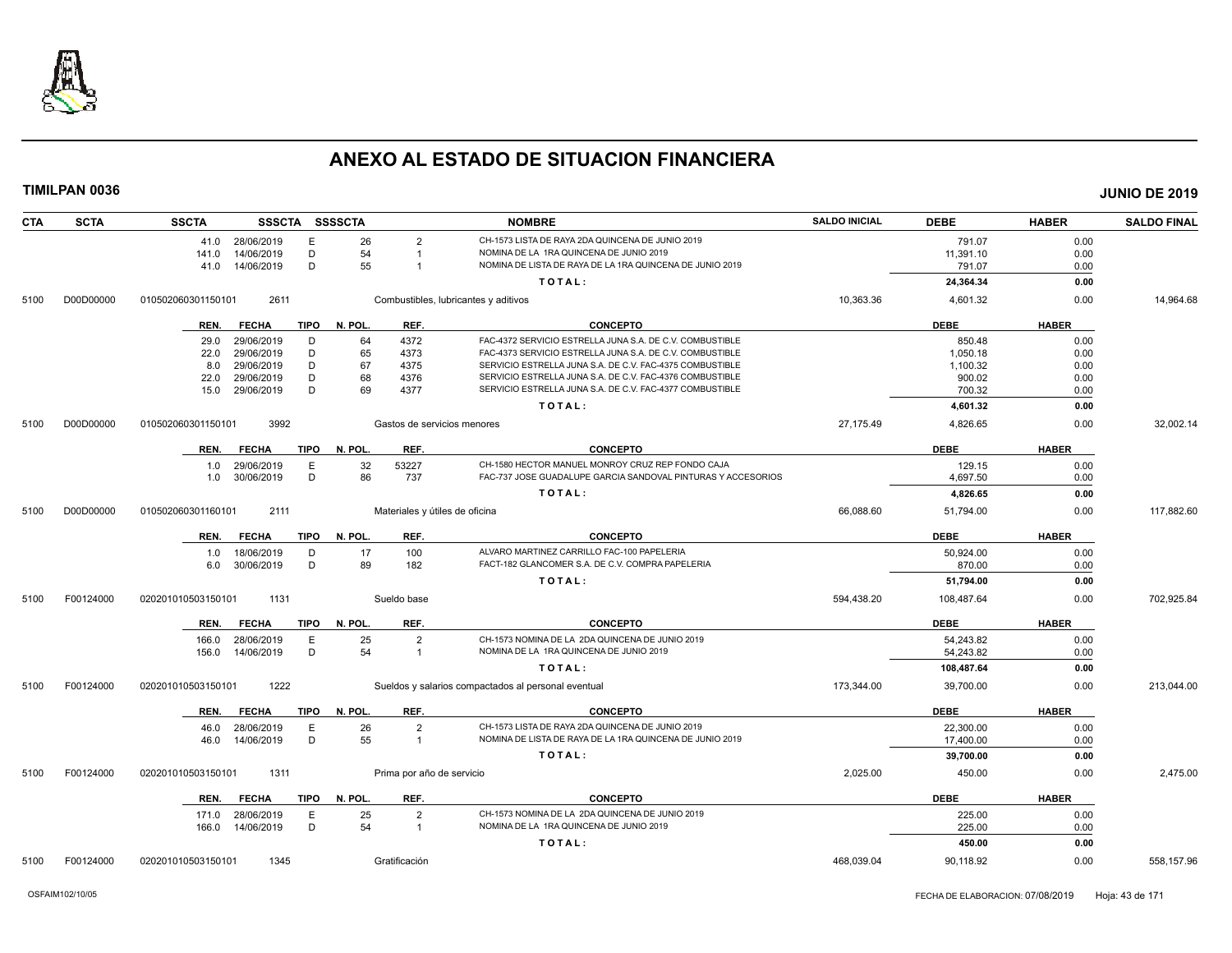

| <b>CTA</b> | <b>SCTA</b> | <b>SSCTA</b>       |              |             | SSSCTA SSSSCTA |                | <b>NOMBRE</b>                                                              | <b>SALDO INICIAL</b> | <b>DEBE</b> | <b>HABER</b> | <b>SALDO FINAL</b> |
|------------|-------------|--------------------|--------------|-------------|----------------|----------------|----------------------------------------------------------------------------|----------------------|-------------|--------------|--------------------|
|            |             | REN.               | <b>FECHA</b> | <b>TIPO</b> | N. POL.        | REF.           | <b>CONCEPTO</b>                                                            |                      | <b>DEBE</b> | <b>HABER</b> |                    |
|            |             | 176.0              | 28/06/2019   | E           | 25             | $\overline{2}$ | CH-1573 NOMINA DE LA 2DA QUINCENA DE JUNIO 2019                            |                      | 35,138.89   | 0.00         |                    |
|            |             | 51.0               | 28/06/2019   | E           | 26             | $\overline{2}$ | CH-1573 LISTA DE RAYA 2DA QUINCENA DE JUNIO 2019                           |                      | 10,561.76   | 0.00         |                    |
|            |             | 161.0              | 14/06/2019   | D           | 54             | -1             | NOMINA DE LA 1RA QUINCENA DE JUNIO 2019                                    |                      | 35.138.89   | 0.00         |                    |
|            |             | 51.0               | 14/06/2019   | D           | 55             |                | NOMINA DE LISTA DE RAYA DE LA 1RA QUINCENA DE JUNIO 2019                   |                      | 9,279.38    | 0.00         |                    |
|            |             |                    |              |             |                |                | TOTAL:                                                                     |                      | 90,118.92   | 0.00         |                    |
|            | F00124000   |                    | 1546         |             |                |                |                                                                            | 225.00               | 0.00        | 0.00         | 225.00             |
| 5100       |             | 020201010503150101 |              |             |                |                | Otros gastos derivados de convenio                                         |                      |             |              |                    |
| 5100       | F00124000   | 020201010503150101 | 2611         |             |                |                | Combustibles, lubricantes y aditivos                                       | 632,486.23           | 113,293.22  | 0.00         | 745,779.45         |
|            |             | REN.               | <b>FECHA</b> | <b>TIPO</b> | N. POL.        | REF.           | <b>CONCEPTO</b>                                                            |                      | <b>DEBE</b> | <b>HABER</b> |                    |
|            |             | 36.0               | 29/06/2019   | D           | 64             | 4372           | FAC-4372 SERVICIO ESTRELLA JUNA S.A. DE C.V. COMBUSTIBLE                   |                      | 12,500.00   | 0.00         |                    |
|            |             | 29.0               | 29/06/2019   | D           | 65             | 4373           | FAC-4373 SERVICIO ESTRELLA JUNA S.A. DE C.V. COMBUSTIBLE                   |                      | 8,662.45    | 0.00         |                    |
|            |             | 22.0               | 29/06/2019   | D           | 66             | 4374           | SERVICIO ESTRELLA JUNA S.A. DE C.V. FAC-4374 COMBUSTIBLE                   |                      | 3,726.50    | 0.00         |                    |
|            |             | 15.0               | 29/06/2019   | D           | 67             | 4375           | SERVICIO ESTRELLA JUNA S.A. DE C.V. FAC-4375 COMBUSTIBLE                   |                      | 19,570.35   | 0.00         |                    |
|            |             | 29.0               | 29/06/2019   | D           | 68             | 4376           | SERVICIO ESTRELLA JUNA S.A. DE C.V. FAC-4376 COMBUSTIBLE                   |                      | 28,651.56   | 0.00         |                    |
|            |             | 22.0               | 29/06/2019   | D           | 69             | 4377           | SERVICIO ESTRELLA JUNA S.A. DE C.V. FAC-4377 COMBUSTIBLE                   |                      | 23,255.84   | 0.00         |                    |
|            |             | 8.0                | 29/06/2019   | D           | 70             | 4378           | SERVICIO ESTRELLA JUNA S.A. DE C.V. FAC-4378 COMBUSTIBLE                   |                      | 16,926.52   | 0.00         |                    |
|            |             |                    |              |             |                |                | TOTAL:                                                                     |                      | 113,293.22  | 0.00         |                    |
| 5100       | F00124000   | 020201010503150101 | 2911         |             |                |                | Refacciones, accesorios y herramientas                                     | 1,634.72             | 0.00        | 0.00         | 1,634.72           |
| 5100       | F00124000   | 020201010503150101 | 3511         |             |                |                | Reparación y mantenimiento de inmuebles                                    | 13,551.73            | 1,308.15    | 0.00         | 14,859.88          |
|            |             |                    |              |             |                |                |                                                                            |                      |             |              |                    |
|            |             | REN.               | <b>FECHA</b> | TIPO        | N. POL.        | REF.           | <b>CONCEPTO</b>                                                            |                      | <b>DEBE</b> | <b>HABER</b> |                    |
|            |             | 85.0               | 20/06/2019   | E           | 21             | 5124           | CH-1569 REPOSICION FONDO FIJO DE CAJA FAC-5124 PISO                        |                      | 1,308.15    | 0.00         |                    |
|            |             |                    |              |             |                |                | TOTAL:                                                                     |                      | 1,308.15    | 0.00         |                    |
| 5100       | F00124000   | 020201010503150101 | 3551         |             |                |                | Reparación y mantenimiento de vehículos terrestres, aéreos y lacustres     | 120,438.68           | 19,648.23   | 0.00         | 140,086.91         |
|            |             | REN.               | <b>FECHA</b> | TIPO        | N. POL.        | REF.           | <b>CONCEPTO</b>                                                            |                      | <b>DEBE</b> | <b>HABER</b> |                    |
|            |             | 4.0                | 06/06/2019   | D           | 23             | 634            | JOSE MATUSALEN LEGORRETA SEGUNDO PAGO FACT. 628 Y 634                      |                      | 278.40      | 0.00         |                    |
|            |             | 22.0               | 28/06/2019   | E           | 23             |                | CH-1571 SIMON MUNGUIA CAMACHO COMPRA DE REFACCIONES                        |                      | 725.40      | 0.00         |                    |
|            |             | 64.0               | 29/06/2019   | E           | 32             | 8360           | CH-1580 HECTOR MANUEL MONROY CRUZ REP FONDO CAJA                           |                      | 400.00      | 0.00         |                    |
|            |             | 43.0               | 29/06/2019   | E           | 32             | 8363           | CH-1580 HECTOR MANUEL MONROY CRUZ REP FONDO CAJA                           |                      | 1,700.00    | 0.00         |                    |
|            |             | 50.0               | 29/06/2019   | E           | 32             | 8364           | CH-1580 HECTOR MANUEL MONROY CRUZ REP FONDO CAJA                           |                      | 1.300.00    | 0.00         |                    |
|            |             | 57.0               | 29/06/2019   | E           | 32             | 8359           | CH-1580 HECTOR MANUEL MONROY CRUZ REP FONDO CAJA                           |                      | 1,800.03    | 0.00         |                    |
|            |             | 1.0                | 30/06/2019   | D           | 85             | 1042           | FAC-1042 GEOVANNY PEREZ LUGO REFACCIONES PARA LOS VEHICULOS                |                      | 13.444.40   | 0.00         |                    |
|            |             |                    |              |             |                |                | TOTAL:                                                                     |                      | 19,648.23   | 0.00         |                    |
| 5100       | F00124000   | 020201010503150101 | 3571         |             |                |                | Reparación, instalación y mantenimiento de maquinaria, equipo industrial y | 67,323.77            | 0.00        | 0.00         | 67,323.77          |
| 5100       | F00124000   | 020201010503150101 | 3821         |             |                |                | Gastos de ceremonias oficiales y de orden social                           | 10,334.90            | 1,740.00    | 0.00         | 12.074.90          |
|            |             |                    |              |             |                |                |                                                                            |                      |             |              |                    |
|            |             | REN.               | <b>FECHA</b> | <b>TIPO</b> | N. POL.        | REF.           | <b>CONCEPTO</b>                                                            |                      | <b>DEBE</b> | <b>HABER</b> |                    |
|            |             | 16.0               | 30/06/2019   | D           | 87             | 952            | FAC-952 FELIX GARCIA ANDRES RENTA DE LONA Y MESAS                          |                      | 1,740.00    | 0.00         |                    |
|            |             |                    |              |             |                |                | TOTAL:                                                                     |                      | 1,740.00    | 0.00         |                    |
| 5100       | F00124000   | 020201010503150101 | 3992         |             |                |                | Gastos de servicios menores                                                | 851.15               | 0.00        | 0.00         | 851.15             |
| 5100       | F00124000   | 020201010503160101 | 2111         |             |                |                | Materiales y útiles de oficina                                             | 6,533.09             | 870.00      | 0.00         | 7,403.09           |
|            |             | REN.               | <b>FECHA</b> | <b>TIPO</b> | N. POL.        | REF.           | <b>CONCEPTO</b>                                                            |                      | <b>DEBE</b> | <b>HABER</b> |                    |
|            |             |                    |              |             |                |                |                                                                            |                      |             |              |                    |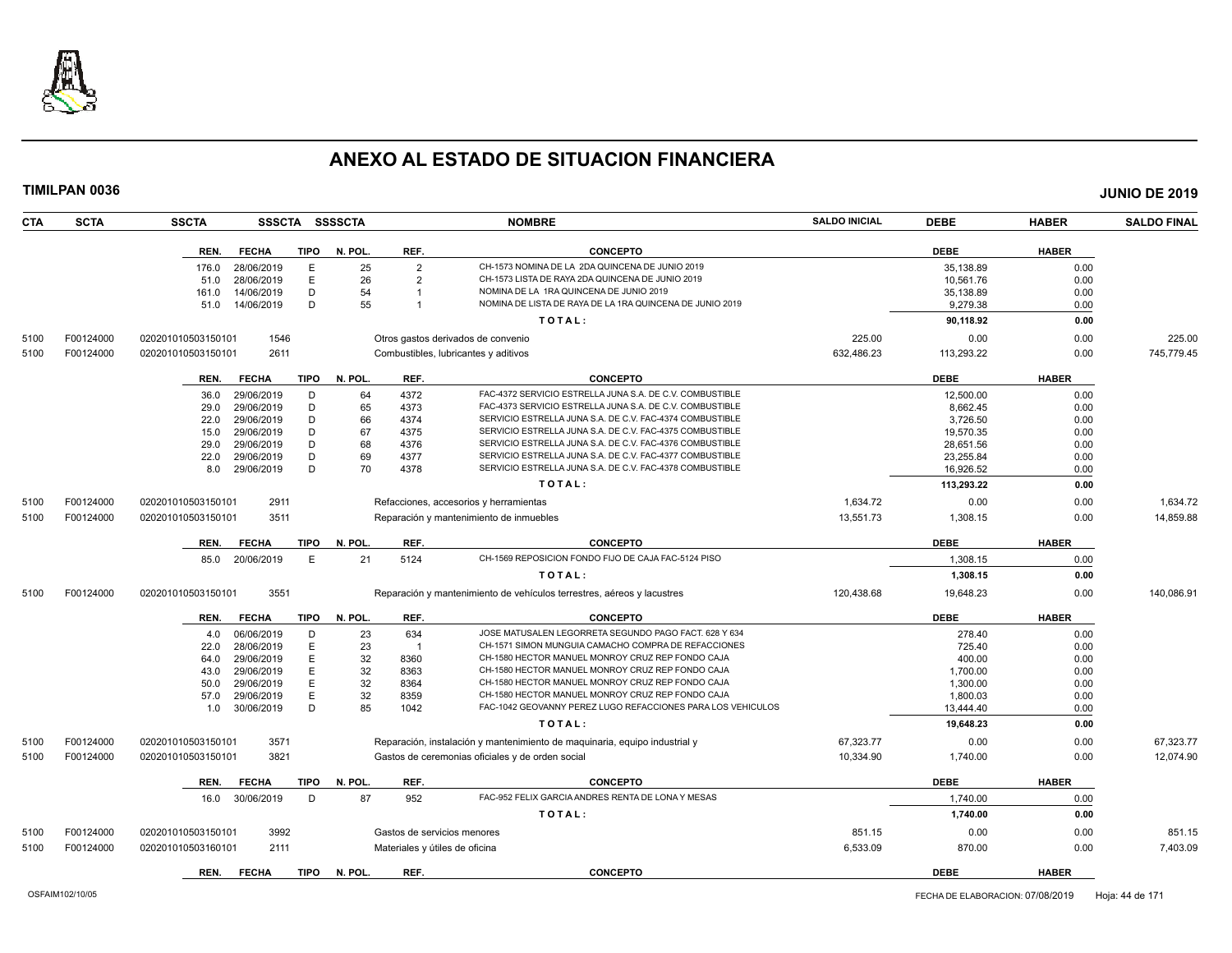

| <b>CTA</b><br><b>SCTA</b> | <b>SSCTA</b><br>SSSCTA SSSSCTA      |                                | <b>NOMBRE</b>                                               | <b>SALDO INICIAL</b> | <b>DEBE</b>                      | <b>HABER</b> | <b>SALDO FINAL</b> |
|---------------------------|-------------------------------------|--------------------------------|-------------------------------------------------------------|----------------------|----------------------------------|--------------|--------------------|
|                           | 1.0 30/06/2019<br>D                 | 89<br>182                      | FACT-182 GLANCOMER S.A. DE C.V. COMPRA PAPELERIA            |                      | 870.00                           | 0.00         |                    |
|                           |                                     |                                | TOTAL:                                                      |                      | 870.00                           | 0.00         |                    |
| H00125000<br>5100         | 020203010205150101<br>1131          | Sueldo base                    |                                                             | 1,890,574.35         | 416,957.44                       | 0.00         | 2,307,531.79       |
|                           | REN.<br><b>FECHA</b><br><b>TIPO</b> | N. POL.<br>REF.                | <b>CONCEPTO</b>                                             |                      | <b>DEBE</b>                      | <b>HABER</b> |                    |
|                           | Ε<br>18/06/2019<br>21.0             | 17<br>$\overline{1}$           | CH. 1565 COMPL. NOMINA QUINC. 01 JUN 19                     |                      | 22,705.57                        | 0.00         |                    |
|                           | E<br>28/06/2019<br>181.0            | 25<br>$\overline{2}$           | CH-1573 NOMINA DE LA 2DA QUINCENA DE JUNIO 2019             |                      | 208,478.72                       | 0.00         |                    |
|                           | D<br>14/06/2019<br>171.0            | 54<br>-1                       | NOMINA DE LA 1RA QUINCENA DE JUNIO 2019                     |                      | 185,773.15                       | 0.00         |                    |
|                           |                                     |                                | TOTAL:                                                      |                      | 416,957.44                       | 0.00         |                    |
| 5100<br>H00125000         | 1222<br>020203010205150101          |                                | Sueldos y salarios compactados al personal eventual         | 1,803,655.99         | 429,879.05                       | 0.00         | 2,233,535.04       |
|                           | <b>FECHA</b><br><b>TIPO</b><br>REN. | N. POL.<br>REF.                | <b>CONCEPTO</b>                                             |                      | <b>DEBE</b>                      | <b>HABER</b> |                    |
|                           | Ε<br>56.0<br>28/06/2019             | 26<br>$\overline{2}$           | CH-1573 LISTA DE RAYA 2DA QUINCENA DE JUNIO 2019            |                      | 214,484.35                       | 0.00         |                    |
|                           | 14/06/2019<br>D<br>56.0             | 55<br>$\overline{1}$           | NOMINA DE LISTA DE RAYA DE LA 1RA QUINCENA DE JUNIO 2019    |                      | 215,394.70                       | 0.00         |                    |
|                           |                                     |                                | TOTAL:                                                      |                      | 429,879.05                       | 0.00         |                    |
|                           |                                     |                                |                                                             |                      |                                  |              |                    |
| 5100<br>H00125000         | 1311<br>020203010205150101          | Prima por año de servicio      |                                                             | 10,800.00            | 2,400.00                         | 0.00         | 13,200.00          |
|                           | <b>FECHA</b><br>TIPO<br>REN.        | N. POL.<br>REF.                | <b>CONCEPTO</b>                                             |                      | <b>DEBE</b>                      | <b>HABER</b> |                    |
|                           | 28/06/2019<br>E<br>186.0            | 25<br>$\overline{2}$           | CH-1573 NOMINA DE LA 2DA QUINCENA DE JUNIO 2019             |                      | 1.200.00                         | 0.00         |                    |
|                           | D<br>14/06/2019<br>176.0            | 54<br>$\overline{1}$           | NOMINA DE LA 1RA QUINCENA DE JUNIO 2019                     |                      | 1,200.00                         | 0.00         |                    |
|                           |                                     |                                | TOTAL:                                                      |                      | 2,400.00                         | 0.00         |                    |
| H00125000<br>5100         | 1345<br>020203010205150101          | Gratificación                  |                                                             | 1,884,938.66         | 411,019.28                       | 0.00         | 2,295,957.94       |
|                           | REN.<br><b>FECHA</b><br><b>TIPO</b> | N. POL.<br>REF.                | <b>CONCEPTO</b>                                             |                      | <b>DEBE</b>                      | <b>HABER</b> |                    |
|                           | 18/06/2019<br>Ε<br>26.0             | 17<br>-1                       | CH. 1565 COMPL. NOMINA QUINC. 01 JUN 19                     |                      | 2.912.94                         | 0.00         |                    |
|                           | E<br>28/06/2019<br>191.0            | 25<br>2                        | CH-1573 NOMINA DE LA 2DA QUINCENA DE JUNIO 2019             |                      | 124,652.00                       | 0.00         |                    |
|                           | E<br>28/06/2019<br>61.0             | 26<br>$\overline{2}$           | CH-1573 LISTA DE RAYA 2DA QUINCENA DE JUNIO 2019            |                      | 81,026.46                        | 0.00         |                    |
|                           | D<br>14/06/2019<br>181.0            | 54<br>-1                       | NOMINA DE LA 1RA QUINCENA DE JUNIO 2019                     |                      | 121,739.06                       | 0.00         |                    |
|                           | D<br>61.0<br>14/06/2019             | 55                             | NOMINA DE LISTA DE RAYA DE LA 1RA QUINCENA DE JUNIO 2019    |                      | 80,688.82                        | 0.00         |                    |
|                           |                                     |                                | TOTAL:                                                      |                      | 411,019.28                       | 0.00         |                    |
| H00125000<br>5100         | 1546<br>020203010205150101          |                                | Otros gastos derivados de convenio                          | 1.200.00             | 0.00                             | 0.00         | 1.200.00           |
| 5100<br>H00125000         | 2161<br>020203010205150101          | Material y enseres de limpieza |                                                             | 19,271.37            | 3,416.51                         | 0.00         | 22,687.88          |
|                           | <b>TIPO</b><br>REN.<br><b>FECHA</b> | N. POL.<br>REF.                | <b>CONCEPTO</b>                                             |                      | <b>DEBE</b>                      | <b>HABER</b> |                    |
|                           | 50.0<br>20/06/2019<br>E             | 908<br>21                      | CH-1569 REPOSICION FONDO FIJO DE CAJA FAC-908 MAT. LIMPÍEZA |                      | 1.986.50                         | 0.00         |                    |
|                           | E<br>29/06/2019<br>71.0             | 33<br>6918                     | CH-1581 HECTOR MANUEL MONROY CRUZ REP FONDO CAJA            |                      | 1.430.01                         | 0.00         |                    |
|                           |                                     |                                | TOTAL:                                                      |                      | 3,416.51                         | 0.00         |                    |
| H00125000<br>5100         | 2611<br>020203010205150101          |                                | Combustibles, lubricantes y aditivos                        | 292,269.46           | 72,609.48                        | 0.00         | 364,878.94         |
|                           | REN.<br><b>FECHA</b><br><b>TIPO</b> | N. POL.<br>REF.                | <b>CONCEPTO</b>                                             |                      | <b>DEBE</b>                      | <b>HABER</b> |                    |
|                           | 43.0<br>29/06/2019<br>D             | 64<br>4372                     | FAC-4372 SERVICIO ESTRELLA JUNA S.A. DE C.V. COMBUSTIBLE    |                      | 10,192.45                        | 0.00         |                    |
|                           | D<br>36.0<br>29/06/2019             | 65<br>4373                     | FAC-4373 SERVICIO ESTRELLA JUNA S.A. DE C.V. COMBUSTIBLE    |                      | 7,006.23                         | 0.00         |                    |
|                           | 29/06/2019<br>D<br>29.0             | 66<br>4374                     | SERVICIO ESTRELLA JUNA S.A. DE C.V. FAC-4374 COMBUSTIBLE    |                      | 19.601.06                        | 0.00         |                    |
|                           | D<br>29/06/2019<br>22.0             | 67<br>4375                     | SERVICIO ESTRELLA JUNA S.A. DE C.V. FAC-4375 COMBUSTIBLE    |                      | 6,355.35                         | 0.00         |                    |
|                           | 29/06/2019<br>D<br>36.0             | 68<br>4376                     | SERVICIO ESTRELLA JUNA S.A. DE C.V. FAC-4376 COMBUSTIBLE    |                      | 7,500.19                         | 0.00         |                    |
|                           | D<br>29/06/2019<br>29.0             | 69<br>4377                     | SERVICIO ESTRELLA JUNA S.A. DE C.V. FAC-4377 COMBUSTIBLE    |                      | 15,604.02                        | 0.00         |                    |
| OSFAIM102/10/05           |                                     |                                |                                                             |                      | FECHA DE ELABORACION: 07/08/2019 |              | Hoja: 45 de 171    |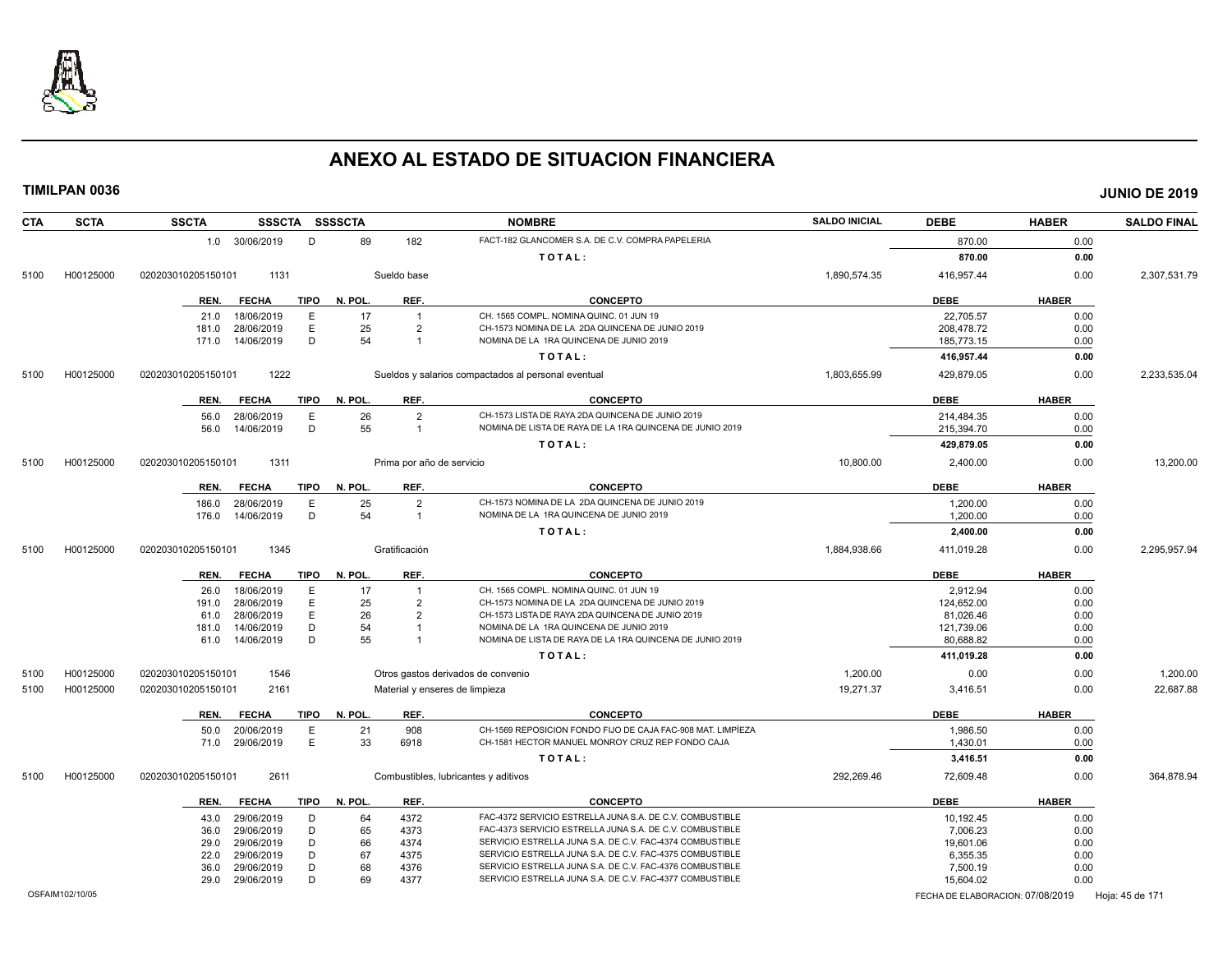

| <b>CTA</b> | <b>SCTA</b> | <b>SSCTA</b>       |                          |             | SSSCTA SSSSCTA |                | <b>NOMBRE</b>                                                              | <b>SALDO INICIAL</b> | <b>DEBE</b>        | <b>HABER</b> | <b>SALDO FINAL</b> |
|------------|-------------|--------------------|--------------------------|-------------|----------------|----------------|----------------------------------------------------------------------------|----------------------|--------------------|--------------|--------------------|
|            |             |                    | 15.0 29/06/2019          | D           | 70             | 4378           | SERVICIO ESTRELLA JUNA S.A. DE C.V. FAC-4378 COMBUSTIBLE                   |                      | 6.350.18           | 0.00         |                    |
|            |             |                    |                          |             |                |                | TOTAL:                                                                     |                      | 72,609.48          | 0.00         |                    |
| 5100       | H00125000   | 020203010205150101 | 2911                     |             |                |                | Refacciones, accesorios y herramientas                                     | 11,070.79            | 5,055.28           | 0.00         | 16,126.07          |
|            |             | REN.               | <b>FECHA</b>             | <b>TIPO</b> | N. POL         | REF.           | <b>CONCEPTO</b>                                                            |                      | <b>DEBE</b>        | <b>HABER</b> |                    |
|            |             | 15.0               | 29/06/2019               | E           | 32             | 3790           | CH-1580 HECTOR MANUEL MONROY CRUZ REP FONDO CAJA                           |                      | 1,526.56           | 0.00         |                    |
|            |             | 22.0               | 29/06/2019               | E           | 32             | 3791           | CH-1580 HECTOR MANUEL MONROY CRUZ REP FONDO CAJA                           |                      | 1,040.52           | 0.00         |                    |
|            |             | 1.0                | 07/06/2019               | D           | 49             | 110067         | FAC-11067 J. GUADALUPE CASTAÑEDA COLIN PLANTA DE SOLDAR                    |                      | 2,488.20           | 0.00         |                    |
|            |             |                    |                          |             |                |                | TOTAL:                                                                     |                      | 5,055.28           | 0.00         |                    |
| 5100       | H00125000   | 020203010205150101 | 3511                     |             |                |                | Reparación y mantenimiento de inmuebles                                    | 76,482.81            | 2,664.84           | 0.00         | 79,147.65          |
|            |             | REN.               | <b>FECHA</b>             | TIPO        | N. POL         | REF.           | <b>CONCEPTO</b>                                                            |                      | <b>DEBE</b>        | <b>HABER</b> |                    |
|            |             |                    |                          |             |                |                | CH-1581 HECTOR MANUEL MONROY CRUZ REP FONDO CAJA                           |                      |                    |              |                    |
|            |             | 43.0<br>64.0       | 29/06/2019<br>29/06/2019 | Е<br>E      | 33<br>33       | 11489<br>31166 | CH-1581 HECTOR MANUEL MONROY CRUZ REP FONDO CAJA                           |                      | 576.84<br>1,680.00 | 0.00<br>0.00 |                    |
|            |             | 29.0               | 29/06/2019               | E           | 33             | 697            | CH-1581 HECTOR MANUEL MONROY CRUZ REP FONDO CAJA                           |                      | 408.00             | 0.00         |                    |
|            |             |                    |                          |             |                |                | TOTAL:                                                                     |                      | 2,664.84           | 0.00         |                    |
|            |             |                    |                          |             |                |                |                                                                            |                      |                    |              |                    |
| 5100       | H00125000   | 020203010205150101 | 3551                     |             |                |                | Reparación y mantenimiento de vehículos terrestres, aéreos y lacustres     | 68,967.21            | 34,737.72          | 0.00         | 103,704.93         |
|            |             | REN.               | <b>FECHA</b>             | <b>TIPO</b> | N. POL         | REF.           | <b>CONCEPTO</b>                                                            |                      | <b>DEBE</b>        | <b>HABER</b> |                    |
|            |             | 1.0                | 28/06/2019               | E           | 23             | -1             | CH-1571 SIMON MUNGUIA CAMACHO COMPRA DE REFACCIONES                        |                      | 812.00             | 0.00         |                    |
|            |             | 29.0               | 28/06/2019               | E           | 23             | -1             | CH-1571 SIMON MUNGUIA CAMACHO COMPRA DE REFACCIONES                        |                      | 1,304.60           | 0.00         |                    |
|            |             | 1.0                | 29/06/2019               | Ε           | 33             | - 1            | CH-1581 HECTOR MANUEL MONROY CRUZ REP FONDO CAJA                           |                      | 1,900.00           | 0.00         |                    |
|            |             | 50.0               | 29/06/2019               | E           | 33             | 8387           | CH-1581 HECTOR MANUEL MONROY CRUZ REP FONDO CAJA                           |                      | 1,300.00           | 0.00         |                    |
|            |             | 57.0               | 29/06/2019               | E           | 33             | 8386           | CH-1581 HECTOR MANUEL MONROY CRUZ REP FONDO CAJA                           |                      | 1,450.00           | 0.00         |                    |
|            |             | 6.0                | 30/06/2019               | D           | 85             | 1042           | FAC-1042 GEOVANNY PEREZ LUGO REFACCIONES PARA LOS VEHICULOS                |                      | 6,011.12           | 0.00         |                    |
|            |             | 1.0                | 30/06/2019               | D           | 90             | 9042           | FAC-9042 MIREYA CASTRO LOPEZ COMPRA DE LLANTAS                             |                      | 21,960.00          | 0.00         |                    |
|            |             |                    |                          |             |                |                | TOTAL:                                                                     |                      | 34,737.72          | 0.00         |                    |
| 5100       | H00125000   | 020203010205150101 | 3571                     |             |                |                | Reparación, instalación y mantenimiento de maquinaria, equipo industrial y | 3,651.51             | 7,181.31           | 0.00         | 10,832.82          |
|            |             | REN.               | <b>FECHA</b>             | <b>TIPO</b> | N. POL         | REF.           | <b>CONCEPTO</b>                                                            |                      | <b>DEBE</b>        | <b>HABER</b> |                    |
|            |             | 22.0               | 29/06/2019               | Е           | 33             | 3792           | CH-1581 HECTOR MANUEL MONROY CRUZ REP FONDO CAJA                           |                      | 1,995.20           | 0.00         |                    |
|            |             | 36.0               | 29/06/2019               | Ε           | 33             | 3047           | CH-1581 HECTOR MANUEL MONROY CRUZ REP FONDO CAJA                           |                      | 200.01             | 0.00         |                    |
|            |             | 15.0               | 29/06/2019               | E           | 33             | 11040          | CH-1581 HECTOR MANUEL MONROY CRUZ REP FONDO CAJA                           |                      | 698.90             | 0.00         |                    |
|            |             | 8.0                | 29/06/2019               | E           | 33             | 505            | CH-1581 HECTOR MANUEL MONROY CRUZ REP FONDO CAJA                           |                      | 487.20             | 0.00         |                    |
|            |             | 1.0                | 07/06/2019               | D           | 51             | 29677          | FAC-29677 JAIME ISAAC GOMEZ VASQUEZ DISCO DE CORTE                         |                      | 3,800.00           | 0.00         |                    |
|            |             |                    |                          |             |                |                | TOTAL:                                                                     |                      | 7,181.31           | 0.00         |                    |
| 5100       | H00125000   | 020203010205160101 | 2111                     |             |                |                | Materiales y útiles de oficina                                             | 8,219.84             | 2,204.00           | 0.00         | 10,423.84          |
|            |             | REN.               | <b>FECHA</b>             | <b>TIPO</b> | N. POL         | REF.           | <b>CONCEPTO</b>                                                            |                      | <b>DEBE</b>        | <b>HABER</b> |                    |
|            |             | 18.0               | 06/06/2019               | D           | 23             | 634            | JOSE MATUSALEN LEGORRETA SEGUNDO PAGO FACT. 628 Y 634                      |                      | 2,204.00           | 0.00         |                    |
|            |             |                    |                          |             |                |                | TOTAL:                                                                     |                      | 2,204.00           | 0.00         |                    |
| 5100       | 101101000   | 020205010101150101 | 1131                     |             |                | Sueldo base    |                                                                            | 130,000.00           | 25,000.00          | 0.00         | 155,000.00         |
|            |             | REN.               | <b>FECHA</b>             | <b>TIPO</b> | N. POL.        | REF.           | <b>CONCEPTO</b>                                                            |                      | <b>DEBE</b>        | <b>HABER</b> |                    |
|            |             | 196.0              | 28/06/2019               | E           | 25             | $\overline{2}$ | CH-1573 NOMINA DE LA 2DA QUINCENA DE JUNIO 2019                            |                      | 12,500.00          | 0.00         |                    |
|            |             | 186.0              | 14/06/2019               | D           | 54             | $\overline{1}$ | NOMINA DE LA 1RA QUINCENA DE JUNIO 2019                                    |                      | 12,500.00          | 0.00         |                    |
|            |             |                    |                          |             |                |                |                                                                            |                      |                    |              |                    |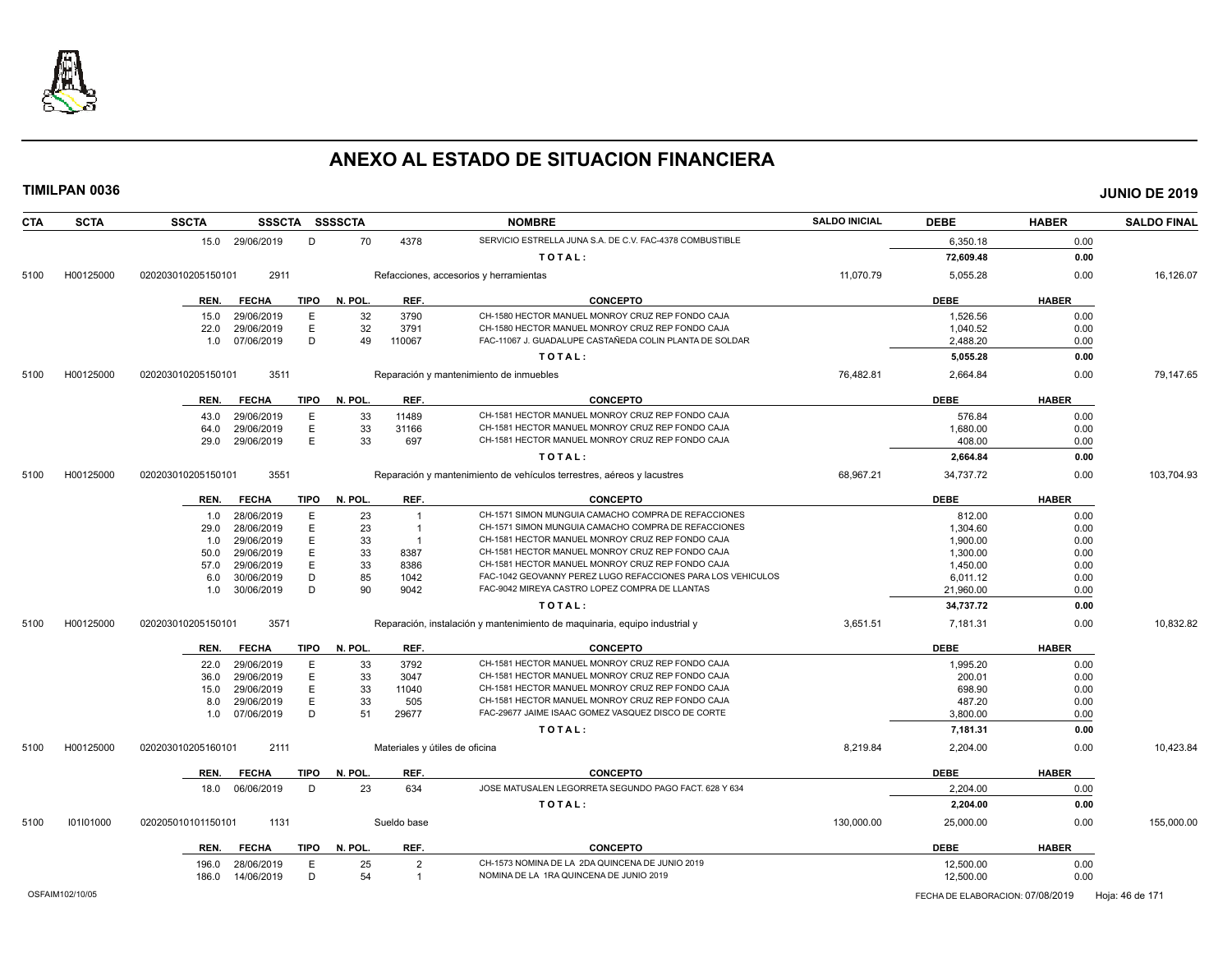

| <b>CTA</b> | <b>SCTA</b> | <b>SSCTA</b><br>SSSCTA SSSSCTA                 |                                              | <b>NOMBRE</b>                                            | <b>SALDO INICIAL</b> | <b>DEBE</b>            | <b>HABER</b> | <b>SALDO FINAL</b> |
|------------|-------------|------------------------------------------------|----------------------------------------------|----------------------------------------------------------|----------------------|------------------------|--------------|--------------------|
|            |             |                                                |                                              | TOTAL:                                                   |                      | 25,000.00              | 0.00         |                    |
| 5100       | 101101000   | 1222<br>020205010101150101                     |                                              | Sueldos y salarios compactados al personal eventual      | 110,000.00           | 22,000.00              | 0.00         | 132,000.00         |
|            |             | <b>TIPO</b><br><b>FECHA</b><br>REN.            | REF.<br>N. POL.                              | <b>CONCEPTO</b>                                          |                      | <b>DEBE</b>            | <b>HABER</b> |                    |
|            |             | E<br>66.0<br>28/06/2019                        | $\overline{2}$<br>26                         | CH-1573 LISTA DE RAYA 2DA QUINCENA DE JUNIO 2019         |                      | 11,000.00              | 0.00         |                    |
|            |             | D<br>14/06/2019<br>66.0                        | 55<br>$\overline{1}$                         | NOMINA DE LISTA DE RAYA DE LA 1RA QUINCENA DE JUNIO 2019 |                      | 11,000.00              | 0.00         |                    |
|            |             |                                                |                                              | TOTAL:                                                   |                      | 22,000.00              | 0.00         |                    |
| 5100       | 101101000   | 1345<br>020205010101150101                     | Gratificación                                |                                                          | 176,844.44           | 36,515.68              | 0.00         | 213,360.12         |
|            |             | FECHA<br>TIPO<br>REN.                          | REF.<br>N. POL.                              | <b>CONCEPTO</b>                                          |                      | <b>DEBE</b>            | <b>HABER</b> |                    |
|            |             | 28/06/2019<br>E<br>201.0                       | 25<br>$\overline{2}$                         | CH-1573 NOMINA DE LA 2DA QUINCENA DE JUNIO 2019          |                      | 12.917.62              | 0.00         |                    |
|            |             | E<br>28/06/2019<br>71.0                        | 26<br>$\overline{2}$                         | CH-1573 LISTA DE RAYA 2DA QUINCENA DE JUNIO 2019         |                      | 5,090.22               | 0.00         |                    |
|            |             | 14/06/2019<br>D<br>191.0                       | 54                                           | NOMINA DE LA 1RA QUINCENA DE JUNIO 2019                  |                      | 13,417.62              | 0.00         |                    |
|            |             | D<br>71.0 14/06/2019                           | 55                                           | NOMINA DE LISTA DE RAYA DE LA 1RA QUINCENA DE JUNIO 2019 |                      | 5,090.22               | 0.00         |                    |
|            |             |                                                |                                              | TOTAL:                                                   |                      | 36,515.68              | 0.00         |                    |
| 5100       | 101101000   | 2611<br>020205010101150101                     |                                              | Combustibles, lubricantes y aditivos                     | 1,585.00             | 300.00                 | 0.00         | 1,885.00           |
|            |             | <b>TIPO</b><br>REN.<br><b>FECHA</b>            | N. POL.<br>REF.                              | <b>CONCEPTO</b>                                          |                      | <b>DEBE</b>            | <b>HABER</b> |                    |
|            |             | 29/06/2019<br>D<br>43.0                        | 65<br>4373                                   | FAC-4373 SERVICIO ESTRELLA JUNA S.A. DE C.V. COMBUSTIBLE |                      | 300.00                 | 0.00         |                    |
|            |             |                                                |                                              | TOTAL:                                                   |                      | 300.00                 | 0.00         |                    |
| 5100       | 101101000   | 020205010101160101<br>2111                     | Materiales y útiles de oficina               |                                                          | 710.00               | 0.00                   | 0.00         | 710.00             |
| 5100       | K00K00000   | 1131<br>010304010101150101                     | Sueldo base                                  |                                                          | 279.000.00           | 50,000.00              | 0.00         | 329,000.00         |
|            |             | <b>TIPO</b><br>REN.<br><b>FECHA</b>            | N. POL.<br>REF.                              | <b>CONCEPTO</b>                                          |                      | <b>DEBE</b>            | <b>HABER</b> |                    |
|            |             | E<br>28/06/2019<br>206.0                       | 25<br>$\overline{2}$                         | CH-1573 NOMINA DE LA 2DA QUINCENA DE JUNIO 2019          |                      | 25,000.00              | 0.00         |                    |
|            |             | 14/06/2019<br>D<br>196.0                       | 54<br>$\overline{1}$                         | NOMINA DE LA 1RA QUINCENA DE JUNIO 2019                  |                      | 25,000.00              | 0.00         |                    |
|            |             |                                                |                                              | TOTAL:                                                   |                      | 50,000.00              | 0.00         |                    |
| 5100       | K00K00000   | 1222<br>010304010101150101                     |                                              | Sueldos y salarios compactados al personal eventual      | 98,937.00            | 43,600.00              | 0.00         | 142,537.00         |
|            |             | <b>FECHA</b><br><b>TIPO</b><br>REN.            | REF.<br>N. POL.                              | <b>CONCEPTO</b>                                          |                      | <b>DEBE</b>            | <b>HABER</b> |                    |
|            |             | Ε<br>28/06/2019<br>76.0                        | 26<br>$\overline{2}$                         | CH-1573 LISTA DE RAYA 2DA QUINCENA DE JUNIO 2019         |                      | 21,800.00              | 0.00         |                    |
|            |             | D<br>76.0<br>14/06/2019                        | 55<br>$\overline{1}$                         | NOMINA DE LISTA DE RAYA DE LA 1RA QUINCENA DE JUNIO 2019 |                      | 21,800.00              | 0.00         |                    |
|            |             |                                                |                                              | TOTAL:                                                   |                      | 43,600.00              | 0.00         |                    |
| 5100       | K00K00000   | 1345<br>010304010101150101                     | Gratificación                                |                                                          | 205,932.13           | 52,303.86              | 0.00         | 258,235.99         |
|            |             | <b>TIPO</b><br>REN.<br><b>FECHA</b>            | REF.<br>N. POL.                              | CONCEPTO                                                 |                      | <b>DEBE</b>            | <b>HABER</b> |                    |
|            |             |                                                |                                              | CH-1573 NOMINA DE LA 2DA QUINCENA DE JUNIO 2019          |                      |                        |              |                    |
|            |             | 28/06/2019<br>E<br>211.0<br>E                  | 25<br>$\overline{2}$<br>26<br>$\overline{2}$ | CH-1573 LISTA DE RAYA 2DA QUINCENA DE JUNIO 2019         |                      | 14,364.59              | 0.00         |                    |
|            |             | 28/06/2019<br>81.0<br>D                        | 54<br>$\overline{1}$                         | NOMINA DE LA 1RA QUINCENA DE JUNIO 2019                  |                      | 11,287.34              | 0.00         |                    |
|            |             | 14/06/2019<br>201.0<br>D<br>14/06/2019<br>81.0 | 55                                           | NOMINA DE LISTA DE RAYA DE LA 1RA QUINCENA DE JUNIO 2019 |                      | 14,364.59<br>12,287.34 | 0.00<br>0.00 |                    |
|            |             |                                                |                                              |                                                          |                      |                        |              |                    |
| 5100       | K00K00000   | 2611<br>010304010101150101                     |                                              | TOTAL:<br>Combustibles, lubricantes y aditivos           | 4,388.00             | 52,303.86<br>1,250.00  | 0.00<br>0.00 | 5,638.00           |
|            |             |                                                |                                              |                                                          |                      |                        |              |                    |
|            |             | REN.<br><b>FECHA</b><br><b>TIPO</b>            | N. POL.<br>REF.                              | <b>CONCEPTO</b>                                          |                      | <b>DEBE</b>            | <b>HABER</b> |                    |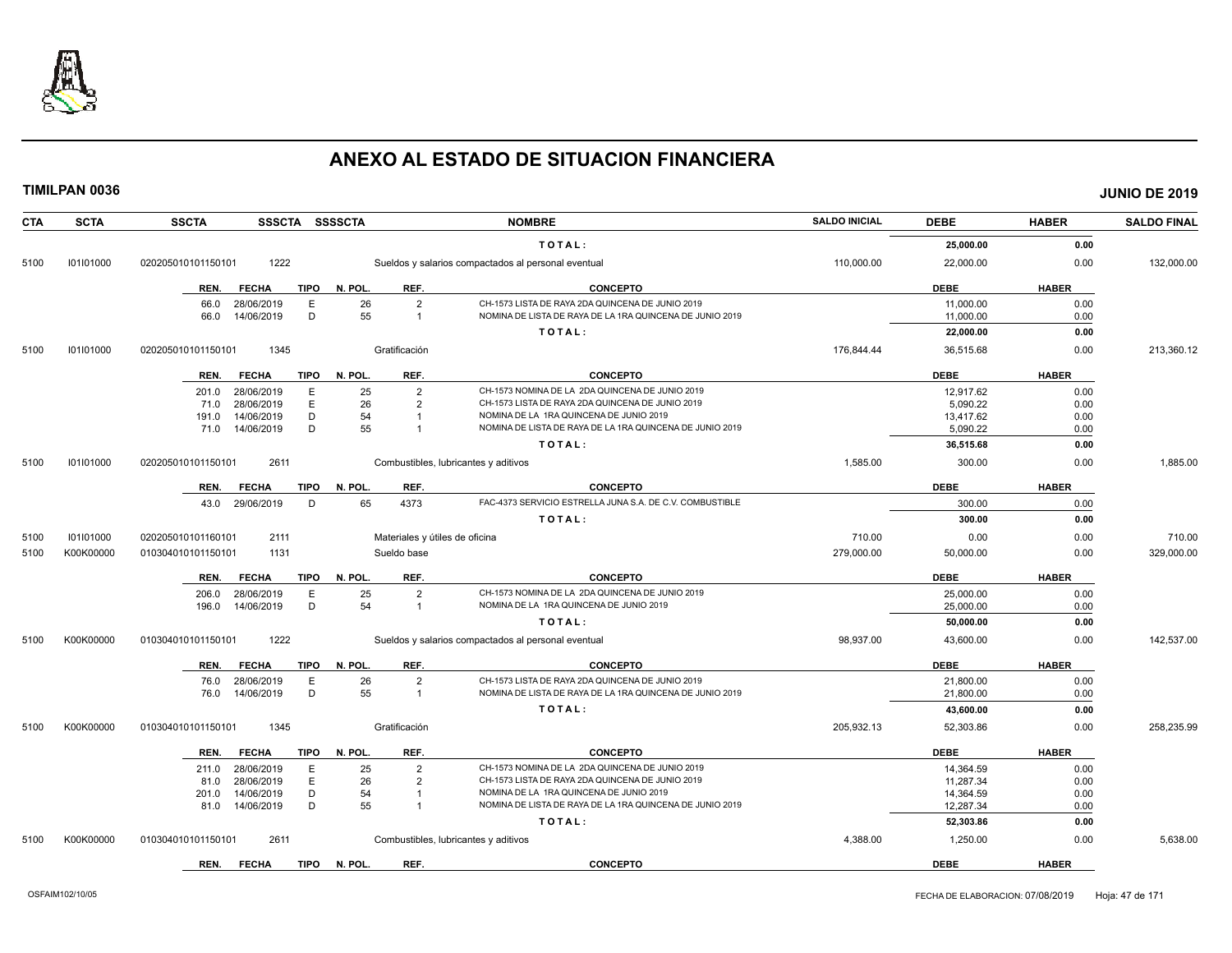

| <b>CTA</b> | <b>SCTA</b> | <b>SSCTA</b><br><b>SSSCTA</b>       | SSSSCTA                        | <b>NOMBRE</b>                                                                                                        | <b>SALDO INICIAL</b> | <b>DEBE</b>      | <b>HABER</b> | <b>SALDO FINAL</b> |
|------------|-------------|-------------------------------------|--------------------------------|----------------------------------------------------------------------------------------------------------------------|----------------------|------------------|--------------|--------------------|
|            |             | 29/06/2019<br>D<br>50.0             | 4372<br>64                     | FAC-4372 SERVICIO ESTRELLA JUNA S.A. DE C.V. COMBUSTIBLE                                                             |                      | 350.00           | 0.00         |                    |
|            |             | 29/06/2019<br>D<br>50.0             | 65<br>4373                     | FAC-4373 SERVICIO ESTRELLA JUNA S.A. DE C.V. COMBUSTIBLE                                                             |                      | 300.00           | 0.00         |                    |
|            |             | D<br>29/06/2019<br>36.0<br>D        | 66<br>4374<br>70<br>4378       | SERVICIO ESTRELLA JUNA S.A. DE C.V. FAC-4374 COMBUSTIBLE<br>SERVICIO ESTRELLA JUNA S.A. DE C.V. FAC-4378 COMBUSTIBLE |                      | 300.00<br>300.00 | 0.00         |                    |
|            |             | 29/06/2019<br>22.0                  |                                | TOTAL:                                                                                                               |                      | 1,250.00         | 0.00<br>0.00 |                    |
|            |             |                                     |                                |                                                                                                                      |                      |                  |              |                    |
| 5100       | K00K00000   | 2111<br>010304010101160101          | Materiales y útiles de oficina |                                                                                                                      | 3,850.80             | 0.00             | 0.00         | 3,850.80           |
| 5100       | L00118000   | 1131<br>010502020101150101          | Sueldo base                    |                                                                                                                      | 69,000.00            | 10,500.00        | 0.00         | 79,500.00          |
|            |             | <b>FECHA</b><br><b>TIPO</b><br>REN. | N. POL.<br>REF.                | <b>CONCEPTO</b>                                                                                                      |                      | <b>DEBE</b>      | <b>HABER</b> |                    |
|            |             | E<br>28/06/2019<br>236.0            | 25<br>$\overline{2}$           | CH-1573 NOMINA DE LA 2DA QUINCENA DE JUNIO 2019                                                                      |                      | 6,000.00         | 0.00         |                    |
|            |             | D<br>226.0<br>14/06/2019            | 54<br>$\overline{1}$           | NOMINA DE LA 1RA QUINCENA DE JUNIO 2019                                                                              |                      | 4.500.00         | 0.00         |                    |
|            |             |                                     |                                | TOTAL:                                                                                                               |                      | 10,500.00        | 0.00         |                    |
| 5100       | L00118000   | 1222<br>010502020101150101          |                                | Sueldos y salarios compactados al personal eventual                                                                  | 44,396.50            | 6,179.30         | 0.00         | 50,575.80          |
|            |             | <b>FECHA</b><br><b>TIPO</b><br>REN. | N. POL.<br>REF.                | <b>CONCEPTO</b>                                                                                                      |                      | <b>DEBE</b>      | <b>HABER</b> |                    |
|            |             | 28/06/2019<br>E<br>96.0             | 26<br>$\overline{2}$           | CH-1573 LISTA DE RAYA 2DA QUINCENA DE JUNIO 2019                                                                     |                      | 3,089.65         | 0.00         |                    |
|            |             | D<br>14/06/2019<br>96.0             | 55<br>$\overline{1}$           | NOMINA DE LISTA DE RAYA DE LA 1RA QUINCENA DE JUNIO 2019                                                             |                      | 3,089.65         | 0.00         |                    |
|            |             |                                     |                                | TOTAL:                                                                                                               |                      | 6,179.30         | 0.00         |                    |
| 5100       | L00118000   | 1345<br>010502020101150101          | Gratificación                  |                                                                                                                      | 87,280.85            | 8,629.00         | 0.00         | 95.909.85          |
|            |             | <b>FECHA</b><br>REN.<br><b>TIPO</b> | N. POL.<br>REF.                | <b>CONCEPTO</b>                                                                                                      |                      | <b>DEBE</b>      | <b>HABER</b> |                    |
|            |             | 28/06/2019<br>Ε                     | 25<br>$\overline{2}$           | CH-1573 NOMINA DE LA 2DA QUINCENA DE JUNIO 2019                                                                      |                      | 3,564.50         | 0.00         |                    |
|            |             | 241.0<br>D<br>14/06/2019<br>231.0   | 54<br>$\overline{1}$           | NOMINA DE LA 1RA QUINCENA DE JUNIO 2019                                                                              |                      | 5,064.50         | 0.00         |                    |
|            |             |                                     |                                | TOTAL:                                                                                                               |                      | 8,629.00         | 0.00         |                    |
| 5100       | L00118000   | 2611<br>010502020101150101          |                                | Combustibles, lubricantes y aditivos                                                                                 | 450.00               | 0.00             | 0.00         | 450.00             |
| 5100       | L00118000   | 2111<br>010502020101160101          | Materiales y útiles de oficina |                                                                                                                      | 2,421.40             | 0.00             | 0.00         | 2,421.40           |
| 5100       | L00119000   | 1131<br>010502050203150101          | Sueldo base                    |                                                                                                                      | 484,612.50           | 93,222.50        | 0.00         | 577,835.00         |
|            |             | <b>FECHA</b><br><b>TIPO</b><br>REN. | N. POL.<br>REF.                | <b>CONCEPTO</b>                                                                                                      |                      | <b>DEBE</b>      | <b>HABER</b> |                    |
|            |             | 28/06/2019<br>E<br>216.0            | 25<br>$\overline{2}$           | CH-1573 NOMINA DE LA 2DA QUINCENA DE JUNIO 2019                                                                      |                      | 45,361.25        | 0.00         |                    |
|            |             | D<br>14/06/2019<br>206.0            | 54<br>$\overline{1}$           | NOMINA DE LA 1RA QUINCENA DE JUNIO 2019                                                                              |                      | 47,861.25        | 0.00         |                    |
|            |             |                                     |                                | TOTAL:                                                                                                               |                      | 93,222.50        | 0.00         |                    |
| 5100       | L00119000   | 1222<br>010502050203150101          |                                | Sueldos y salarios compactados al personal eventual                                                                  | 153,537.90           | 32,379.30        | 0.00         | 185,917.20         |
|            |             | <b>FECHA</b><br><b>TIPO</b><br>REN. | N. POL.<br>REF.                | <b>CONCEPTO</b>                                                                                                      |                      | <b>DEBE</b>      | <b>HABER</b> |                    |
|            |             | E<br>28/06/2019<br>86.0             | 26<br>$\overline{2}$           | CH-1573 LISTA DE RAYA 2DA QUINCENA DE JUNIO 2019                                                                     |                      | 16,189.65        | 0.00         |                    |
|            |             | D<br>14/06/2019<br>86.0             | 55<br>$\overline{1}$           | NOMINA DE LISTA DE RAYA DE LA 1RA QUINCENA DE JUNIO 2019                                                             |                      | 16,189.65        | 0.00         |                    |
|            |             |                                     |                                | TOTAL:                                                                                                               |                      | 32,379.30        | 0.00         |                    |
| 5100       | L00119000   | 1311<br>010502050203150101          | Prima por año de servicio      |                                                                                                                      | 1,350.00             | 300.00           | 0.00         | 1,650.00           |
|            |             | <b>FECHA</b><br><b>TIPO</b><br>REN. | N. POL.<br>REF.                | <b>CONCEPTO</b>                                                                                                      |                      | <b>DEBE</b>      | <b>HABER</b> |                    |
|            |             | 28/06/2019<br>Ε<br>221.0            | 25<br>$\overline{2}$           | CH-1573 NOMINA DE LA 2DA QUINCENA DE JUNIO 2019                                                                      |                      | 150.00           | 0.00         |                    |
|            |             | D<br>14/06/2019<br>211.0            | 54<br>$\overline{1}$           | NOMINA DE LA 1RA QUINCENA DE JUNIO 2019                                                                              |                      | 150.00           | 0.00         |                    |
|            |             |                                     |                                | TOTAL:                                                                                                               |                      | 300.00           | 0.00         |                    |
|            |             |                                     |                                |                                                                                                                      |                      |                  |              |                    |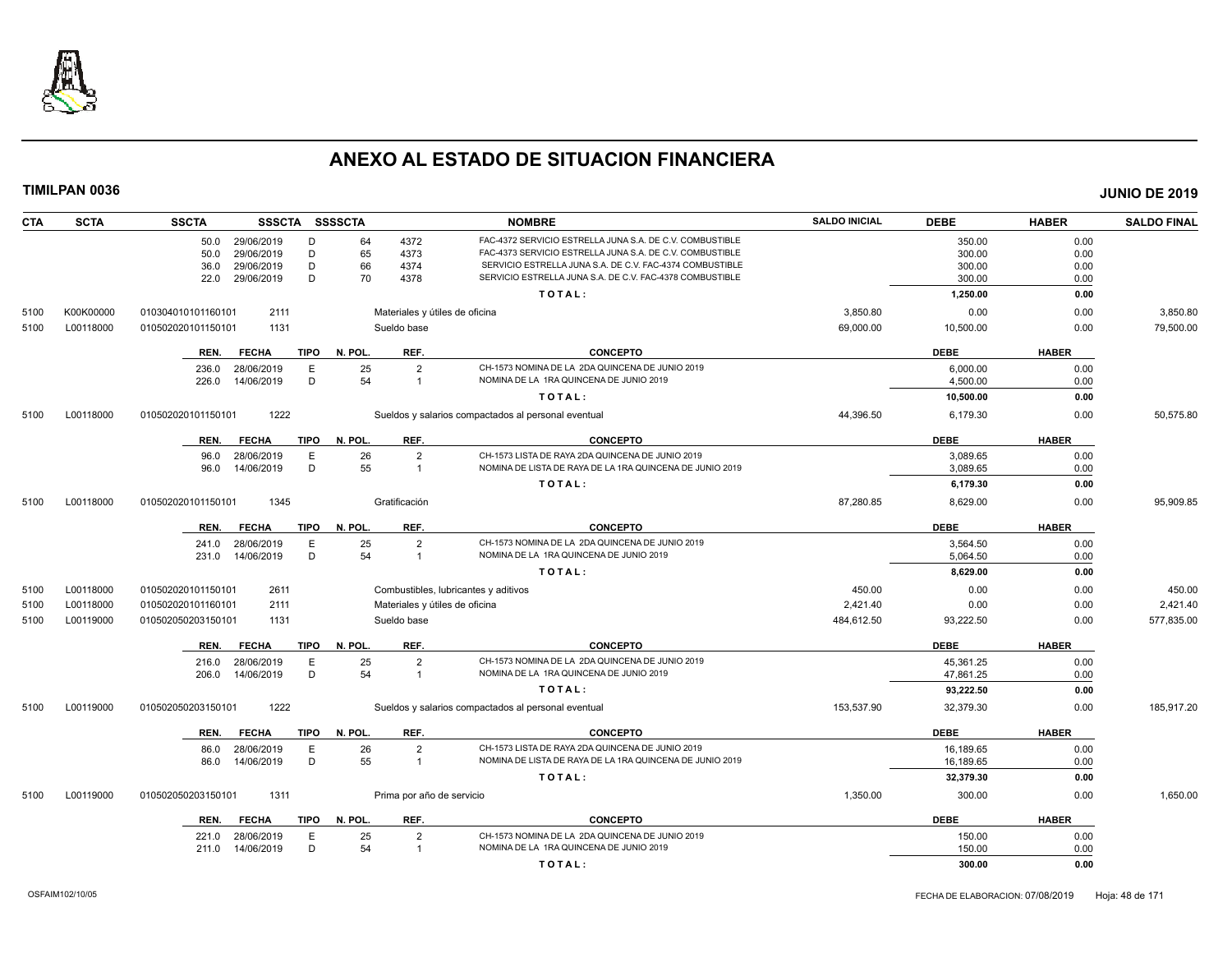

| <b>CTA</b> | <b>SCTA</b> | <b>SSCTA</b><br><b>SSSCTA</b>       | <b>SSSSCTA</b>           | <b>NOMBRE</b>                                                               | <b>SALDO INICIAL</b> | <b>DEBE</b> | <b>HABER</b> | <b>SALDO FINAL</b> |
|------------|-------------|-------------------------------------|--------------------------|-----------------------------------------------------------------------------|----------------------|-------------|--------------|--------------------|
| 5100       | L00119000   | 1345<br>010502050203150101          | Gratificación            |                                                                             | 314,082.23           | 63,411.77   | 0.00         | 377,494.00         |
|            |             | <b>TIPO</b><br>REN.<br><b>FECHA</b> | REF.<br>N. POL           | <b>CONCEPTO</b>                                                             |                      | <b>DEBE</b> | <b>HABER</b> |                    |
|            |             | 28/06/2019<br>E<br>226.0            | 25<br>$\overline{2}$     | CH-1573 NOMINA DE LA 2DA QUINCENA DE JUNIO 2019                             |                      | 20,371.25   | 0.00         |                    |
|            |             | 28/06/2019<br>E<br>91.0             | 26<br>$\overline{2}$     | CH-1573 LISTA DE RAYA 2DA QUINCENA DE JUNIO 2019                            |                      | 12,186.14   | 0.00         |                    |
|            |             | D<br>216.0<br>14/06/2019            | 54                       | NOMINA DE LA 1RA QUINCENA DE JUNIO 2019                                     |                      | 23,468.24   | 0.00         |                    |
|            |             | D<br>91.0<br>14/06/2019             | 55                       | NOMINA DE LISTA DE RAYA DE LA 1RA QUINCENA DE JUNIO 2019                    |                      | 7,386.14    | 0.00         |                    |
|            |             |                                     |                          | TOTAL:                                                                      |                      | 63,411.77   | 0.00         |                    |
| 5100       | L00119000   | 010502050203150101<br>1412          |                          | Aportaciones de servicio de salud                                           | 1,168,707.73         | 232,198.58  | 0.00         | 1,400,906.31       |
|            |             | <b>TIPO</b><br>REN.<br><b>FECHA</b> | N. POL.<br>REF.          | <b>CONCEPTO</b>                                                             |                      | <b>DEBE</b> | <b>HABER</b> |                    |
|            |             | 30/06/2019<br>D<br>6.0              | 75601<br>$\overline{7}$  | PAGO DE LAS CUOTAS OBRERO PATRONALES DE JUNIO 19                            |                      | 232.198.58  | 0.00         |                    |
|            |             |                                     |                          | TOTAL:                                                                      |                      | 232,198.58  | 0.00         |                    |
| 5100       | L00119000   | 1413<br>010502050203150101          |                          | Aportaciones al sistema solidario de reparto                                | 867,180.44           | 172,291.20  | 0.00         | 1,039,471.64       |
|            |             | REN.<br><b>FECHA</b><br><b>TIPO</b> | REF.<br>N. POL.          | <b>CONCEPTO</b>                                                             |                      | <b>DEBE</b> | <b>HABER</b> |                    |
|            |             | 30/06/2019<br>D<br>13.0             | 75601<br>$\overline{7}$  | PAGO DE LAS CUOTAS OBRERO PATRONALES DE JUNIO 19                            |                      | 172,291.20  | 0.00         |                    |
|            |             |                                     |                          | TOTAL:                                                                      |                      | 172,291.20  | 0.00         |                    |
| 5100       | L00119000   | 010502050203150101<br>1414          |                          | Aportaciones del sistema de capitalización individual                       | 178,358.37           | 35,248.94   | 0.00         | 213,607.31         |
|            |             | <b>FECHA</b><br><b>TIPO</b><br>REN. | REF.<br>N. POL.          | <b>CONCEPTO</b>                                                             |                      | <b>DEBE</b> | <b>HABER</b> |                    |
|            |             | 20.0 30/06/2019<br>D                | 75601<br>$7\overline{ }$ | PAGO DE LAS CUOTAS OBRERO PATRONALES DE JUNIO 19                            |                      | 35,248.94   | 0.00         |                    |
|            |             |                                     |                          | TOTAL:                                                                      |                      | 35,248.94   | 0.00         |                    |
| 5100       | L00119000   | 010502050203150101<br>1415          |                          | Aportaciones para financiar los gastos generales de administración del ISSE | 102,260.88           | 20,317.14   | 0.00         | 122,578.02         |
|            |             | <b>TIPO</b><br>REN.<br><b>FECHA</b> | N. POL<br>REF.           | <b>CONCEPTO</b>                                                             |                      | <b>DEBE</b> | <b>HABER</b> |                    |
|            |             | 27.0 30/06/2019<br>D                | 75601<br>$\overline{7}$  | PAGO DE LAS CUOTAS OBRERO PATRONALES DE JUNIO 19                            |                      | 20,317.14   | 0.00         |                    |
|            |             |                                     |                          | TOTAL:                                                                      |                      | 20,317.14   | 0.00         |                    |
| 5100       | L00119000   | 010502050203150101<br>1416          |                          |                                                                             | 149,736.21           | 30,455.66   | 0.00         | 180,191.87         |
|            |             |                                     |                          | Aportaciones para riesgo de trabajo                                         |                      |             |              |                    |
|            |             | <b>TIPO</b><br>REN.<br><b>FECHA</b> | N. POL<br>REF.           | <b>CONCEPTO</b>                                                             |                      | <b>DEBE</b> | <b>HABER</b> |                    |
|            |             | D<br>34.0<br>30/06/2019             | 75601<br>$\overline{7}$  | PAGO DE LAS CUOTAS OBRERO PATRONALES DE JUNIO 19                            |                      | 30,455.66   | 0.00         |                    |
|            |             |                                     |                          | TOTAL:                                                                      |                      | 30,455.66   | 0.00         |                    |
| 5100       | L00119000   | 1522<br>010502050203150101          |                          | Liquidaciones por indemnizaciones, por sueldos y salarios caídos            | 714,736.47           | 27,866.64   | 0.00         | 742,603.11         |
|            |             | <b>FECHA</b><br><b>TIPO</b><br>REN. | REF.<br>N. POL.          | <b>CONCEPTO</b>                                                             |                      | <b>DEBE</b> | <b>HABER</b> |                    |
|            |             | 01/06/2019<br>E<br>1.0              | 14                       | CH 1562 HAZEL A. ESQUIVEL MTZ LIQUID. LABORAL. 1/1 S/CONVENIO               |                      | 25,474.31   | 0.00         |                    |
|            |             | E<br>28/06/2019<br>1.0              | 30<br>$\overline{1}$     | CH-1578 JOSE ARMANDO DE LA CRUZ MIRANDA LIQUIDACION LABORAL                 |                      | 2,392.33    | 0.00         |                    |
|            |             |                                     |                          | TOTAL:                                                                      |                      | 27,866.64   | 0.00         |                    |
| 5100       | L00119000   | 010502050203150101<br>1541          |                          | Becas para hijos de trabajadores sindicalizados                             | 1,400.00             | 0.00        | 0.00         | 1,400.00           |
| 5100       | L00119000   | 010502050203150101<br>1546          |                          | Otros gastos derivados de convenio                                          | 2,250.00             | 700.00      | 0.00         | 2,950.00           |
|            |             | <b>TIPO</b><br>REN.<br><b>FECHA</b> | REF.<br>N. POL           | <b>CONCEPTO</b>                                                             |                      | <b>DEBE</b> | <b>HABER</b> |                    |
|            |             | E<br>231.0 28/06/2019               | 25<br>$\overline{2}$     | CH-1573 NOMINA DE LA 2DA QUINCENA DE JUNIO 2019                             |                      | 350.00      | 0.00         |                    |
|            |             |                                     |                          |                                                                             |                      |             |              |                    |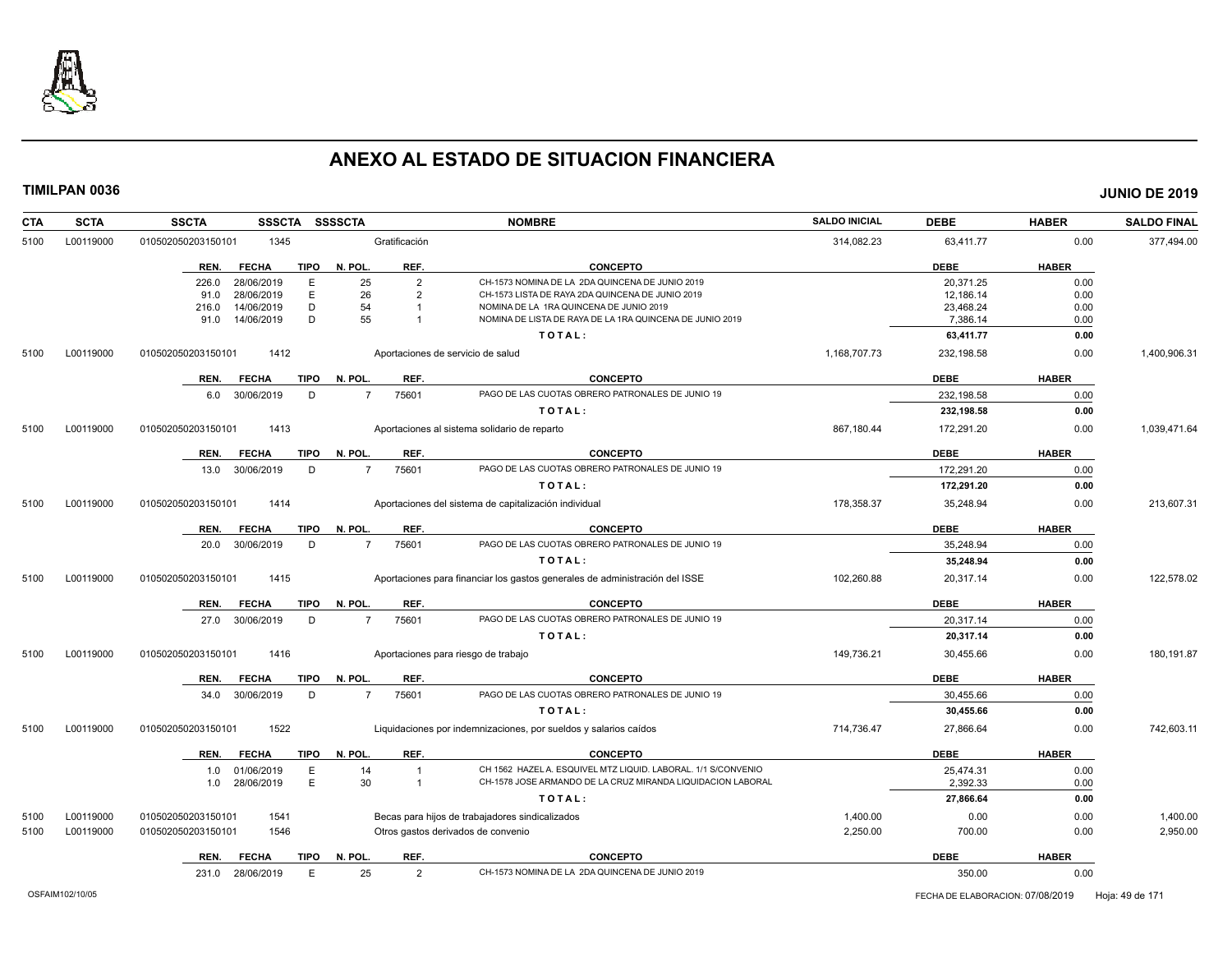

**CTA SCTA SSCTA SSSCTA SSSSCTA NOMBRE SALDO INICIAL DEBE HABER SALDO FINAL TIMILPAN 0036 JUNIO DE 2019** 221.0 14/06/2019 D 54 1 NOMINA DE LA 1RA QUINCENA DE JUNIO 2019 S50.00 350.00 0.00 **T O T A L : 700.00 0.00** 5100 L00119000 010502050203150101 2141 Materiales y útiles para el procesamiento en equipos y bienes informáticos 2,726.00 0.00 0.00 2,726.00 5100 L00119000 010502050203150101 2611 Combustibles, lubricantes y aditivos 74,710.78 28,536.36 0.00 103,247.14 **REN. FECHA TIPO N. POL. REF. CONCEPTO DEBE HABER** 57.0 29/06/2019 D 64 4372 FAC-4372 SERVICIO ESTRELLA JUNA S.A. DE C.V. COMBUSTIBLE<br>57.0 29/06/2019 D 65 4373 FAC-4373 SERVICIO ESTRELLA JUNA S.A. DE C.V. COMBUSTIBLE COMBUSTIBLE 5,200.13 5,200.13 57.0 29/06/2019 D 65 4373 FAC-4373 SERVICIO ESTRELLA JUNA S.A. DE C.V. COMBUSTIBLE 5,200.13 0.00 43.0 29/06/2019 D 66 4374 SERVICIO ESTRELLA JUNA S.A. DE C.V. FAC-4374 COMBUSTIBLE 2,200.00 0.00 29.0 29/06/2019 D 67 4375 SERVICIO ESTRELLA JUNA S.A. DE C.V. FAC-4375 COMBUSTIBLE 5,100.02 5,100.02 0.00 43.0 29/06/2019 D 68 4376 SERVICIO ESTRELLA JUNA S.A. DE C.V. FAC-4376 COMBUSTIBLE 4,220.03 4,220.03 0.00 36.0 29/06/2019 D 69 4377 SERVICIO ESTRELLA JUNA S.A. DE C.V. FAC-4377 COMBUSTIBLE 3,200.00 3,200.00 0.00 29.0 29/06/2019 D 70 4378 SERVICIO ESTRELLA JUNA S.A. DE C.V. FAC-4378 COMBUSTIBLE 4,350.12 4,350.12 0.00 **T O T A L : 28,536.36 0.00** 5100 L00119000 010502050203150101 2992 Otros enseres 331.76 0.00 0.00 331.76 5100 L00119000 010502050203150101 3131 Servicio de agua 56,408.46 53,495.77 0.00 109,904.23 **REN. FECHA TIPO N. POL. REF. CONCEPTO DEBE HABER** 6.0 30/06/2019 I 3 1 PARTICIPACIONES DE FORTAMUN 2019 DE JUNIO 2019 **53,495.77** 53,495.77 0.00 **T O T A L : 53,495.77 0.00** 5100 L00119000 010502050203150101 3132 Servicio de cloración de agua 99,169.38 0.00 99,169.38 5100 L00119000 010502050203150101 3141 Servicio de telefonía convencional 53,589.00 10,131.00 0.00 63,720.00 **REN. FECHA TIPO N. POL. REF. CONCEPTO DEBE HABER** 1.0 10/06/2019 D 10 1 TELMEX SABCV SERVICIO TELEFONICO MAYO 19 391.00 391.00 0.00 1.0 10/06/2019 D 11 1 TELMEX SABCV SERVICIO TELEFONICO MAYO 19<br>1.0 05/06/2019 D 27 1 TELMEX S.A.B. DE C.V. SERVICIO TELEFONICO MAYO 2019 1999.00 399.00 0.00 1.0 05/06/2019 D 27 1 TELMEX S.A.B. DE C.V. SERVICIO TELEFONICO MAYO 2019 399.00 399.00 0.00 1.0 05/06/2019 D 28 1 TELMEX S.A.B. DE C.V. SERVICIO TELEFONICO MAYO 2019<br>1.0 05/06/2019 D 29 1 TELMEX S.A.B. DE C.V. SERVICIO TELEFONICO MAYO 2019 1 1.789.00 1.789.00 0.00 1.0 05/06/2019 D 29 1 TELMEX S.A.B. DE C.V. SERVICIO TELEFONICO MAYO 2019 1,789.00 1.0 05/06/2019 D 30 1 TELMEX S.A.B. DE C.V. SERVICIO TELEFONICO MAYO 2019<br>1.0 05/06/2019 D 31 1 TELMEX S.A.B. DE C.V. SERVICIO TELEFONICO MAYO 2019 2.387.00 2.387.00 0.00 1.0 05/06/2019 D 31 1 TELMEX S.A.B. DE C.V. SERVICIO TELEFONICO MAYO 2019 25/37.00 2,387.00 0.00 1.0 05/06/2019 D 32 1 TELMEX S.A.B. DE C.V. SERVICIO TELEFONICO MAYO 2019 2,886.00 0.00 **T O T A L : 10,131.00 0.00** 5100 L00119000 010502050203150101 3231 Arrendamiento de equipo y bienes informáticos 17,150.02 4,640.00 0.00 21,790.02 **REN. FECHA TIPO N. POL. REF. CONCEPTO DEBE HABER** 15.0 03/06/2019 D 20 521 COPY CDMX S.A. DE C.V. FACTURA 521 RENTA COPIADORAS 4,640.00 4,640.00 0.00 **T O T A L : 4,640.00 0.00** 5100 L00119000 010502050203150101 3311 Asesorías asociadas a convenios o acuerdos 20,515.00 8,748.00 0.00 29,263.00 **REN. FECHA TIPO N. POL. REF. CONCEPTO DEBE HABER** 1.0 30/06/2019 D 1 1 APORTACION IHAEM DE JUNIO 2019 10:00 10:00 10:00 10:00 10:00 10:00 10:00 10:00 10:00 10:0 1.0 26/06/2019 D 60 1 IGECEM TABLAS DE VALORES DE CONSTRUCCION 2020 4,645.00 0.00 **T O T A L : 8,748.00 0.00**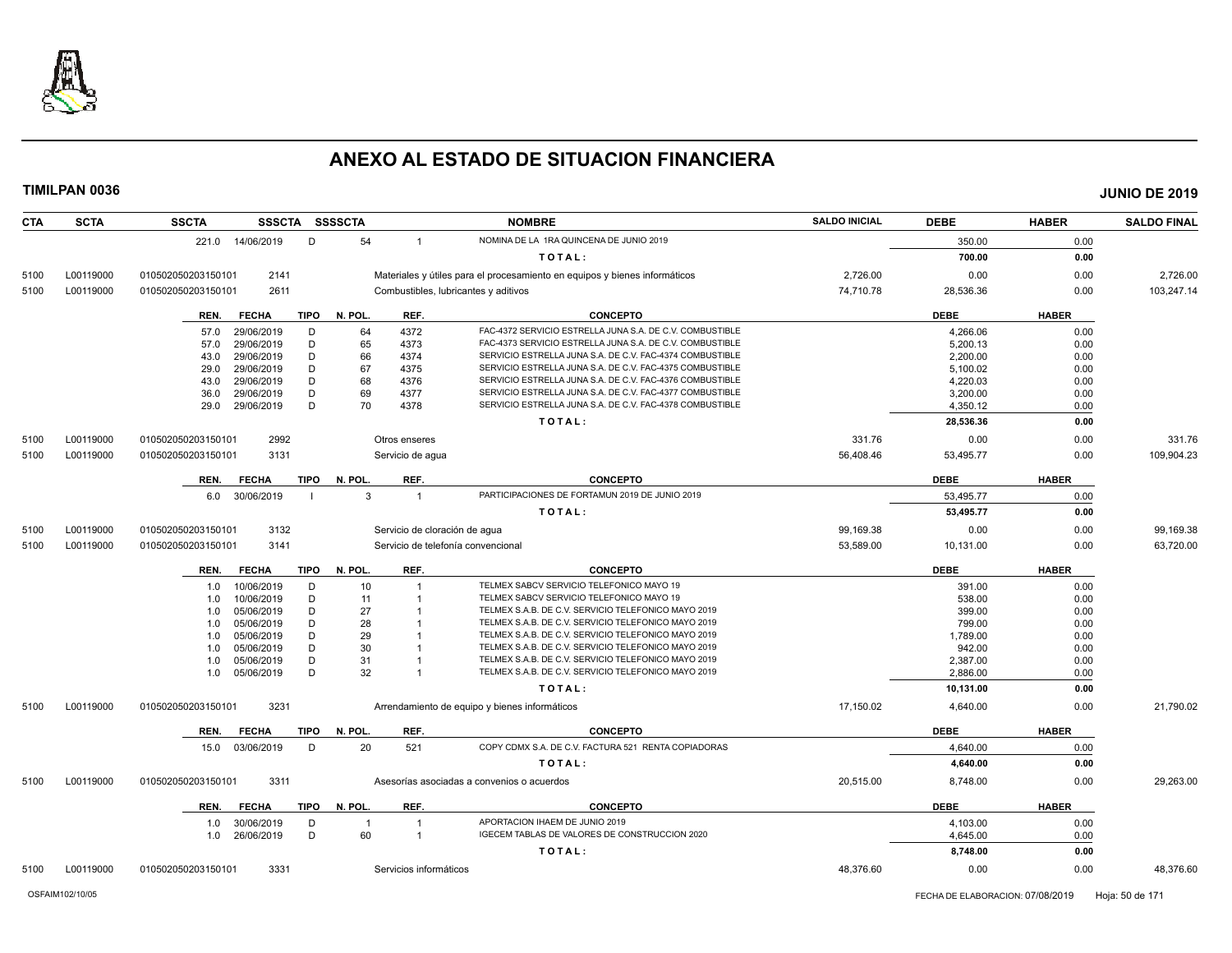

| <b>CTA</b> | <b>SCTA</b> | <b>SSCTA</b><br><b>SSSCTA</b>       | <b>SSSSCTA</b> |                            | <b>NOMBRE</b>                                                              | <b>SALDO INICIAL</b> | <b>DEBE</b> | <b>HABER</b> | <b>SALDO FINAL</b> |
|------------|-------------|-------------------------------------|----------------|----------------------------|----------------------------------------------------------------------------|----------------------|-------------|--------------|--------------------|
| 5100       | L00119000   | 010502050203150101<br>3391          |                | Servicios profesionales    |                                                                            | 135,997.44           | 193,181.22  | 0.00         | 329,178.66         |
|            |             | <b>FECHA</b><br>TIPO<br>REN.        | N. POL.        | REF.                       | <b>CONCEPTO</b>                                                            |                      | <b>DEBE</b> | <b>HABER</b> |                    |
|            |             | 14/06/2019<br>E<br>1.0              | 5              | 8                          | CH. 074 MA GPE GOMEZ RUIZ PAGO REC. 08 HONORARIOS 01-15 JUNIO 19           |                      | 3.790.61    | 0.00         |                    |
|            |             | 28/06/2019<br>E<br>1.0              | 29             |                            | CH-1577 MARIA GUADALUPE GOMEZ RUIZ 16-30 JUNIO CRONISTA MUNICIF            |                      | 3,790.61    | 0.00         |                    |
|            |             | D<br>1.0<br>26/06/2019              | 61             |                            | MARIA DEL CARMEN AVILA RIVERO ELABO. CUENTA PUBLICA 2018                   |                      | 69,600.00   | 0.00         |                    |
|            |             | D<br>26/06/2019<br>1.0              | 62             |                            | MARIA DEL CARMEN AVILA RIVERO ELABORACION DE PRESUPUESTO                   |                      | 116,000.00  | 0.00         |                    |
|            |             |                                     |                |                            | TOTAL:                                                                     |                      | 193,181.22  | 0.00         |                    |
| 5100       | L00119000   | 010502050203150101<br>3411          |                |                            | Servicios bancarios y financieros                                          | 116,247.88           | 21,133.28   | 0.00         | 137,381.16         |
|            |             | <b>FECHA</b><br>TIPO<br>REN.        | N. POL.        | REF.                       | <b>CONCEPTO</b>                                                            |                      | <b>DEBE</b> | <b>HABER</b> |                    |
|            |             | 30/06/2019<br>D<br>1.0              | 5              | $\mathbf{1}$               | COMISIONES BANCARIAS DE RECURSOS PROPIOS JUNIO 19                          |                      | 439.64      | 0.00         |                    |
|            |             | 30/06/2019<br>15.0                  | 5              | -1                         | RECAUDACION DEL IMPUESTO PREDIAL DE JUNIO DE 2019                          |                      | 553.79      | 0.00         |                    |
|            |             | 30/06/2019<br>D<br>1.0              | 9              |                            | CARGA FINANCIERA DE PRESTAMO ADELANTO DE PARTICPACION DE FEBI              |                      | 19,139.85   | 0.00         |                    |
|            |             | D<br>17/06/2019<br>2.0              | 58             |                            | PAGO DE ISR DEL MES DE SEPTIEMBRE DE 2016                                  |                      | 1,000.00    | 0.00         |                    |
|            |             |                                     |                |                            | TOTAL:                                                                     |                      | 21,133.28   | 0.00         |                    |
| 5100       | L00119000   | 3451<br>010502050203150101          |                | Seguros y fianzas          |                                                                            | 19,814.51            | 0.00        | 0.00         | 19,814.51          |
| 5100       | L00119000   | 3532<br>010502050203150101          |                |                            | Reparación y mantenimiento para equipo y redes de tele y radio transmisión | 43.598.60            | 0.00        | 0.00         | 43,598.60          |
| 5100       | L00119000   | 010502050203150101<br>3551          |                |                            | Reparación y mantenimiento de vehículos terrestres, aéreos y lacustres     | 1,950.00             | 0.00        | 0.00         | 1,950.00           |
| 5100       | L00119000   | 010502050203150101<br>3721          |                |                            | Gastos de traslado por vía terrestre                                       | 0.00                 | 176.00      | 0.00         | 176.00             |
|            |             | <b>TIPO</b><br>REN.<br><b>FECHA</b> | N. POL.        | REF.                       | <b>CONCEPTO</b>                                                            |                      | <b>DEBE</b> | <b>HABER</b> |                    |
|            |             | 29/06/2019<br>E<br>22.0             | 31             | 338098                     | CH-1579 HECTOR MANUEL MONROY CRUZ FAC-338098 PASAJES                       |                      | 176.00      | 0.00         |                    |
|            |             |                                     |                |                            | TOTAL:                                                                     |                      | 176.00      | 0.00         |                    |
| 5100       | L00119000   | 3851<br>010502050203150101          |                | Gastos de representación   |                                                                            | 26.440.25            | 7.146.02    | 0.00         | 33.586.27          |
|            |             | <b>FECHA</b><br><b>TIPO</b><br>REN. | N. POL.        | REF.                       | <b>CONCEPTO</b>                                                            |                      | <b>DEBE</b> | <b>HABER</b> |                    |
|            |             | 20/06/2019<br>E<br>8.0              | 21             | 630                        | CH-1569 REPOSICION FONDO FIJO DE CAJA FAC-630 CONSUMO ALIMENTO             |                      | 90.00       | 0.00         |                    |
|            |             | 20/06/2019<br>E<br>15.0             | 21             | 4864488                    | CH-1569 REPOSICION FONDO FIJO DE CAJA FAC-4864488 CONSUMO ALIME            |                      | 428.00      | 0.00         |                    |
|            |             | E<br>22.0<br>20/06/2019             | 21             | 13379                      | CH-1569 REPOSICION FONDO FIJO DE CAJA FAC-13379 CONSUMO ALIMEN             |                      | 649.98      | 0.00         |                    |
|            |             | 36.0<br>20/06/2019<br>E             | 21             | $\overline{\mathbf{1}}$    | CH-1569 REPOSICION FONDO FIJO DE CAJA DESECHABLES                          |                      | 1.018.02    | 0.00         |                    |
|            |             | E<br>29.0<br>20/06/2019             | 21             | -1                         | CH-1569 REPOSICION FONDO FIJO DE CAJA DESECHABLES                          |                      | 1,268.02    | 0.00         |                    |
|            |             | 20/06/2019<br>E<br>1.0              | 21             | 629                        | CH-1569 REPOSICION FONDO FIJO DE CAJA FAC-629 CONSUMO ALIMENTC             |                      | 1,281.00    | 0.00         |                    |
|            |             | 29/06/2019<br>E<br>1.0              | 31             | 52576                      | CH-1579 HECTOR MANUEL MONROY CRUZ FAC-52576 CONSUMOS                       |                      | 471.00      | 0.00         |                    |
|            |             | E<br>29/06/2019<br>15.0             | 31             | 3022                       | CH-1579 HECTOR MANUEL MONROY CRUZ FAC-3022 CONSUMOS                        |                      | 649.00      | 0.00         |                    |
|            |             | 29/06/2019<br>Е<br>8.0              | 31             | 16320                      | CH-1579 HECTOR MANUEL MONROY CRUZ FAC-16320 CONSUMOS                       |                      | 716.00      | 0.00         |                    |
|            |             | E<br>29.0<br>29/06/2019             | 31             | 1980                       | CH-1579 HECTOR MANUEL MONROY CRUZ FAC-1980 CONSUMOS                        |                      | 575.00      | 0.00         |                    |
|            |             |                                     |                |                            | TOTAL:                                                                     |                      | 7,146.02    | 0.00         |                    |
| 5100       | L00119000   | 010502050203150101<br>3922          |                | Otros impuestos y derechos |                                                                            | 49.307.00            | 0.00        | 0.00         | 49.307.00          |
| 5100       | L00119000   | 3982<br>010502050203150101          |                |                            | Impuesto sobre erogaciones por remuneraciones al trabajo personal.         | 407.006.00           | 108,049.00  | 0.00         | 515,055.00         |
|            |             | <b>FECHA</b><br><b>TIPO</b><br>REN. | N. POL.        | REF.                       | <b>CONCEPTO</b>                                                            |                      | <b>DEBE</b> | <b>HABER</b> |                    |
|            |             | 1.0 10/06/2019<br>D                 | 52             | $\overline{1}$             | GEM IMPUESTO SOBRE EROGACIONES DE MAYO 2019                                |                      | 108.049.00  | 0.00         |                    |
|            |             |                                     |                |                            | TOTAL:                                                                     |                      | 108,049.00  | 0.00         |                    |
| 5100       | L00119000   | 3992<br>010502050203150101          |                |                            | Gastos de servicios menores                                                | 1,125.08             | 0.00        | 0.00         | 1,125.08           |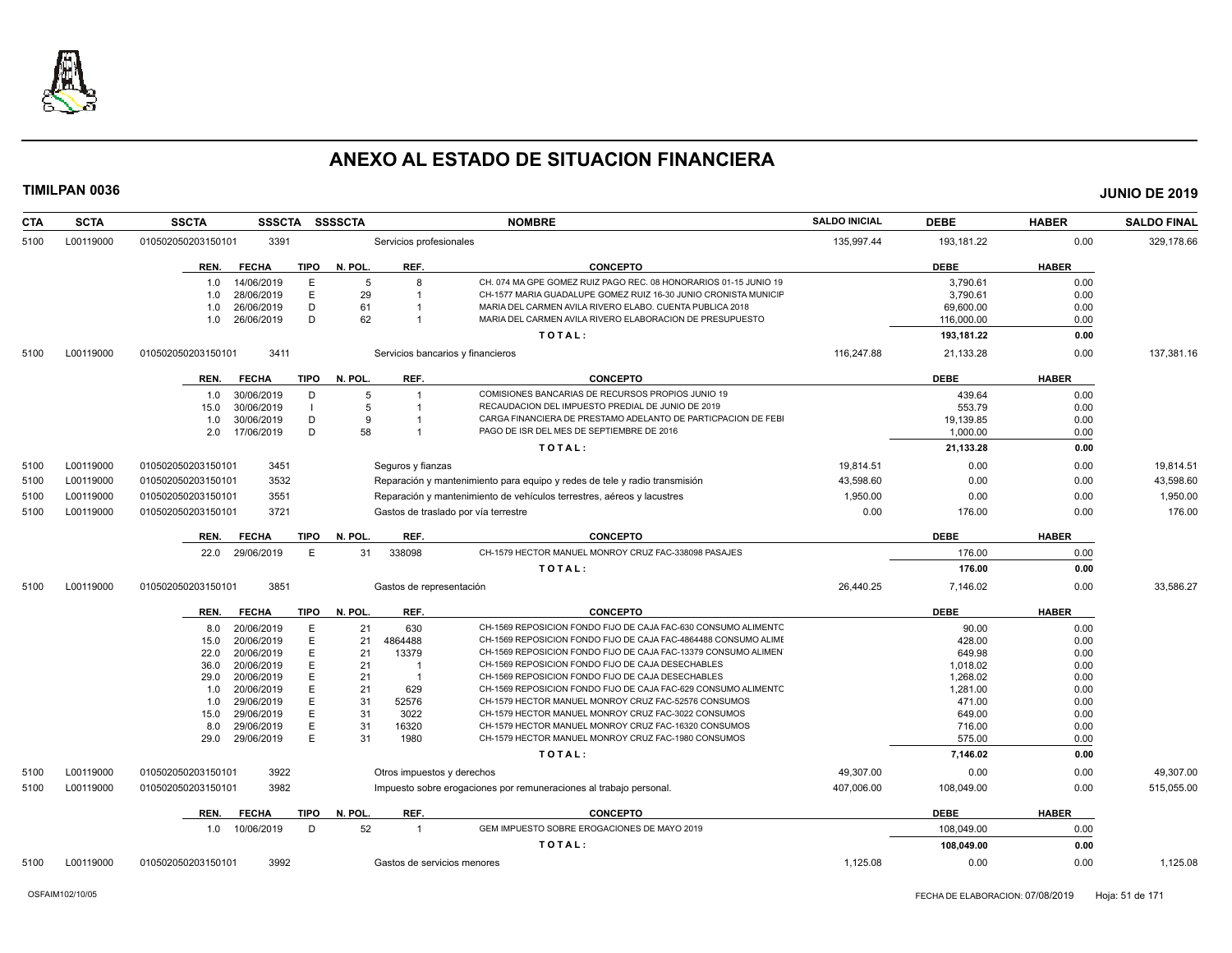

| <b>CTA</b><br><b>SCTA</b> | <b>SSCTA</b>       | <b>SSSCTA</b>  |             | <b>SSSSCTA</b><br><b>NOMBRE</b> |                | <b>SALDO INICIAL</b>                                                                                          | <b>DEBE</b>  | <b>HABER</b>       | <b>SALDO FINAL</b> |              |
|---------------------------|--------------------|----------------|-------------|---------------------------------|----------------|---------------------------------------------------------------------------------------------------------------|--------------|--------------------|--------------------|--------------|
| L00119000<br>5100         | 010502050203160101 | 2111           |             |                                 |                | Materiales y útiles de oficina                                                                                | 181,516.25   | 8,361.38           | 0.00               | 189,877.63   |
|                           | REN.               | <b>FECHA</b>   | <b>TIPO</b> | N. POL.                         | REF.           | CONCEPTO                                                                                                      |              | <b>DEBE</b>        | <b>HABER</b>       |              |
|                           | 43.0               | 20/06/2019     | Ε           | 21                              | 1735455        | CH-1569 REPOSICION FONDO FIJO DE CAJA FAC-1735455 TIMBRES                                                     |              | 1,577.60           | 0.00               |              |
|                           | 92.0               | 20/06/2019     | Ε<br>D      | 21<br>89                        | 58340<br>182   | CH-1569 REPOSICION FONDO FIJO DE CAJA FAC-58340 PAPELERIA<br>FACT-182 GLANCOMER S.A. DE C.V. COMPRA PAPELERIA |              | 669.42<br>6,114.36 | 0.00               |              |
|                           | 16.0               | 30/06/2019     |             |                                 |                | TOTAL:                                                                                                        |              | 8,361.38           | 0.00<br>0.00       |              |
|                           |                    |                |             |                                 |                |                                                                                                               |              |                    |                    |              |
| L00119000<br>5100         | 010502050203160101 | 3111           |             |                                 |                | Servicio de energía eléctrica                                                                                 | 248.280.00   | 0.00               | 0.00               | 248,280.00   |
| L00119000<br>5100         | 010502050203160101 | 3112           |             |                                 |                | Servicio de energía eléctrica para alumbrado publico                                                          | 72,896.00    | 0.00               | 0.00               | 72,896.00    |
| L00119000<br>5100         | 010502050203160101 | 3411           |             |                                 |                | Servicios bancarios y financieros                                                                             | 2,526.48     | 1,762.04           | 0.00               | 4,288.52     |
|                           | REN.               | <b>FECHA</b>   | TIPO        | N. POL.                         | REF.           | <b>CONCEPTO</b>                                                                                               |              | <b>DEBE</b>        | <b>HABER</b>       |              |
|                           | 9.0                | 30/06/2019     | D           | 5                               | $\overline{1}$ | COMISIONES BANCARIAS DE PARTICIPACIONES JUNIO 19                                                              |              | 1,678.52           | 0.00               |              |
|                           | 17.0               | 30/06/2019     | D           | 5                               | $\overline{1}$ | COMISIONES BANCARIAS DE FEFOM 18 DE JUNIO 19                                                                  |              | 83.52              | 0.00               |              |
|                           |                    |                |             |                                 |                | TOTAL:                                                                                                        |              | 1,762.04           | 0.00               |              |
| 5100<br>L00119000         | 010502050203250101 | 3411           |             |                                 |                | Servicios bancarios y financieros                                                                             | 0.00         | 5.80               | 0.00               | 5.80         |
|                           | REN.               | <b>FECHA</b>   | <b>TIPO</b> | N. POL.                         | REF.           | <b>CONCEPTO</b>                                                                                               |              | <b>DEBE</b>        | <b>HABER</b>       |              |
|                           |                    | 1.0 30/06/2019 | D           | 6                               | $\overline{1}$ | COMISIONES BANCARIAS DE FISM 19 DEL MES DE JUNIO 19                                                           |              | 5.80               | 0.00               |              |
|                           |                    |                |             |                                 |                | TOTAL:                                                                                                        |              | 5.80               | 0.00               |              |
| L00119000<br>5100         | 010502050203250102 | 3111           |             |                                 |                | Servicio de energía eléctrica                                                                                 | 1,367,047.35 | 366,996.00         | 0.00               | 1,734,043.35 |
|                           | REN.               | <b>FECHA</b>   | <b>TIPO</b> | N. POL.                         | REF.           | <b>CONCEPTO</b>                                                                                               |              | <b>DEBE</b>        | <b>HABER</b>       |              |
|                           | 1.0                | 29/06/2019     | D           | 81                              | $\overline{1}$ | CFE SSB ENERGIA ELECTRICA POZO DE LA CABECERA ,PAL                                                            |              | 82,616.00          | 0.00               |              |
|                           | 1.0                | 29/06/2019     | D           | 82                              | $\overline{1}$ | CFE SSB ENERGIA ELECTRICA POZO DE ZARAGOZA                                                                    |              | 83,598.00          | 0.00               |              |
|                           | 1.0                | 29/06/2019     | D           | 83                              | $\overline{1}$ | CFE SSB ENERGIA ELECTRICA DE LOS POZOS DE AGUA                                                                |              | 200,782.00         | 0.00               |              |
|                           |                    |                |             |                                 |                | TOTAL:                                                                                                        |              | 366,996.00         | 0.00               |              |
| 5100<br>L00119000         | 010502050203250102 | 3112           |             |                                 |                | Servicio de energía eléctrica para alumbrado publico                                                          | 1,841,188.82 | 313,923.98         | 0.00               | 2,155,112.80 |
|                           | REN.               | <b>FECHA</b>   | <b>TIPO</b> | N. POL.                         | REF.           | CONCEPTO                                                                                                      |              | <b>DEBE</b>        | <b>HABER</b>       |              |
|                           | 1.0                | 10/06/2019     | D           | 76                              | $\overline{1}$ | CFE SSB SER. ADMINISTRATIVOS ALUMBRADO PUBLICO DE MAYO 2019                                                   |              | 4,416.85           | 0.00               |              |
|                           | 1.0                | 29/06/2019     | D           | 84                              | $\overline{1}$ | CFE SSB SERVICIO ALUMBRADO PUBLICO DE MAYO 2019                                                               |              | 309,507.13         | 0.00               |              |
|                           |                    |                |             |                                 |                | TOTAL:                                                                                                        |              | 313,923.98         | 0.00               |              |
| 5100<br>L00119000         | 010502050203250102 | 3411           |             |                                 |                | Servicios bancarios y financieros                                                                             | 1,727.24     | 281.88             | 0.00               | 2,009.12     |
|                           | REN.               | <b>FECHA</b>   | <b>TIPO</b> | N. POL.                         | REF.           | <b>CONCEPTO</b>                                                                                               |              | <b>DEBE</b>        | <b>HABER</b>       |              |
|                           |                    | 9.0 30/06/2019 | D           | 6                               | $\overline{1}$ | COMISIONES BANCARIAS DE FORTAMUN 19 DEL MES DE JUNIO 19                                                       |              | 281.88             | 0.00               |              |
|                           |                    |                |             |                                 |                | TOTAL:                                                                                                        |              | 281.88             | 0.00               |              |
| N00130000<br>5100         | 030201010201150101 | 1131           |             |                                 | Sueldo base    |                                                                                                               | 163,000.00   | 36,000.00          | 0.00               | 199,000.00   |
|                           | REN.               | <b>FECHA</b>   | TIPO        | N. POL.                         | REF.           | <b>CONCEPTO</b>                                                                                               |              | <b>DEBE</b>        | <b>HABER</b>       |              |
|                           | 246.0              | 28/06/2019     | E           | 25                              | $\overline{2}$ | CH-1573 NOMINA DE LA 2DA QUINCENA DE JUNIO 2019                                                               |              | 18.000.00          | 0.00               |              |
|                           | 236.0              | 14/06/2019     | D           | 54                              | $\overline{1}$ | NOMINA DE LA 1RA QUINCENA DE JUNIO 2019                                                                       |              | 18,000.00          | 0.00               |              |
|                           |                    |                |             |                                 |                | TOTAL:                                                                                                        |              | 36,000.00          | 0.00               |              |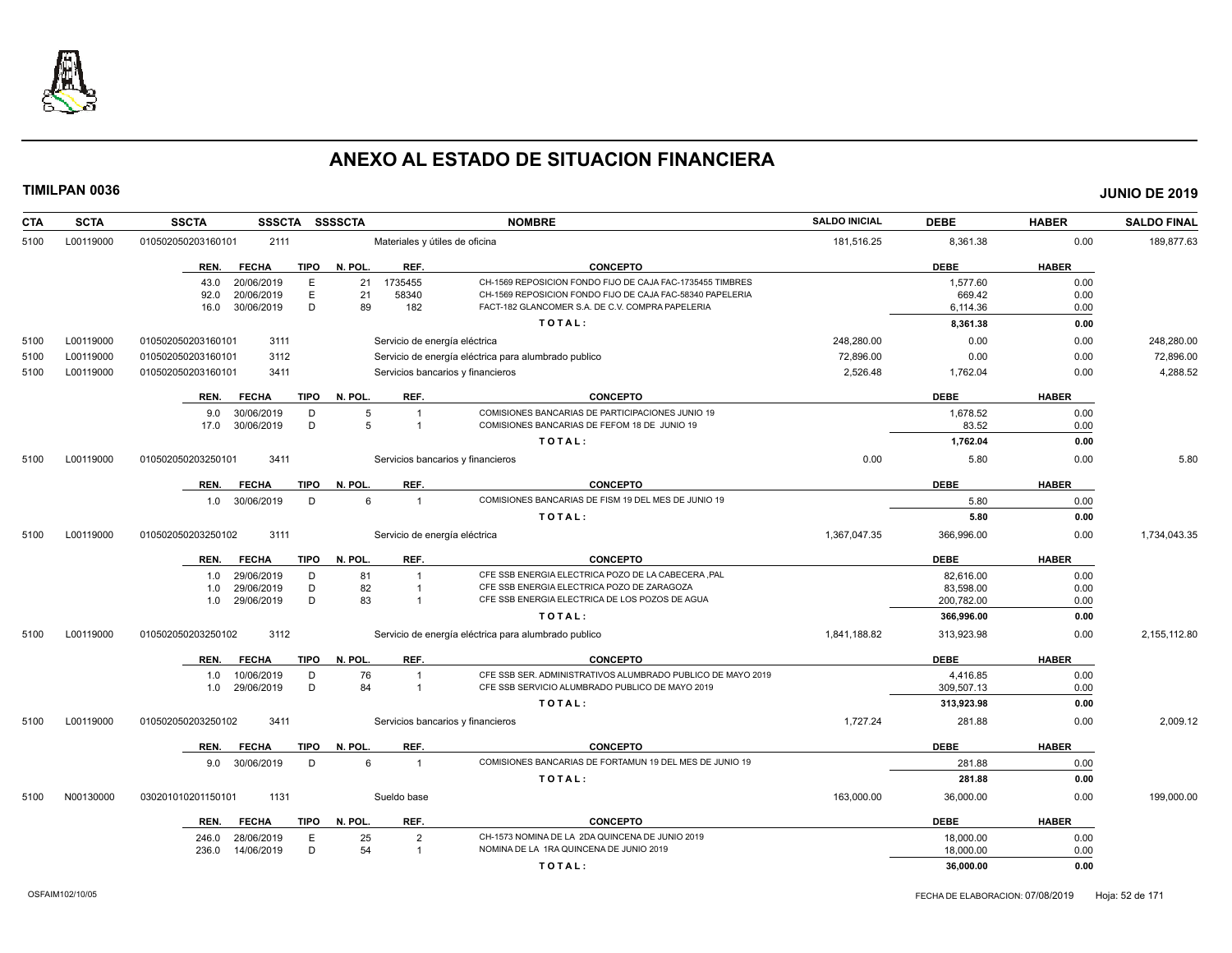

| CTA  | <b>SCTA</b> | <b>SSCTA</b><br>SSSCTA                               | <b>SSSSCTA</b>                               | <b>SALDO INICIAL</b><br><b>NOMBRE</b>                                                                        |            | <b>DEBE</b>          | <b>HABER</b> | <b>SALDO FINAL</b> |
|------|-------------|------------------------------------------------------|----------------------------------------------|--------------------------------------------------------------------------------------------------------------|------------|----------------------|--------------|--------------------|
| 5100 | N00130000   | 1222<br>030201010201150101                           |                                              | Sueldos y salarios compactados al personal eventual                                                          | 62,258.01  | 8,000.00             | 0.00         | 70,258.01          |
|      |             | <b>TIPO</b><br>REN.<br><b>FECHA</b>                  | N. POL.<br>REF.                              | <b>CONCEPTO</b>                                                                                              |            | <b>DEBE</b>          | <b>HABER</b> |                    |
|      |             | 28/06/2019<br>Е<br>101.0<br>D<br>14/06/2019<br>101.0 | 26<br>$\overline{2}$<br>55<br>$\overline{1}$ | CH-1573 LISTA DE RAYA 2DA QUINCENA DE JUNIO 2019<br>NOMINA DE LISTA DE RAYA DE LA 1RA QUINCENA DE JUNIO 2019 |            | 4,000.00<br>4,000.00 | 0.00<br>0.00 |                    |
|      |             |                                                      |                                              | TOTAL:                                                                                                       |            | 8,000.00             | 0.00         |                    |
| 5100 | N00130000   | 1345<br>030201010201150101                           | Gratificación                                |                                                                                                              | 164,104.70 | 29,568.38            | 0.00         | 193,673.08         |
|      |             | <b>FECHA</b><br><b>TIPO</b><br>REN.                  | N. POL<br>REF.                               | <b>CONCEPTO</b>                                                                                              |            | <b>DEBE</b>          | <b>HABER</b> |                    |
|      |             | E<br>28/06/2019<br>251.0                             | $\overline{2}$<br>25                         | CH-1573 NOMINA DE LA 2DA QUINCENA DE JUNIO 2019                                                              |            | 11.466.00            | 0.00         |                    |
|      |             | E<br>28/06/2019<br>106.0                             | 26<br>$\overline{2}$                         | CH-1573 LISTA DE RAYA 2DA QUINCENA DE JUNIO 2019                                                             |            | 3,318.19             | 0.00         |                    |
|      |             | 14/06/2019<br>D<br>241.0                             | 54                                           | NOMINA DE LA 1RA QUINCENA DE JUNIO 2019                                                                      |            | 11,466.00            | 0.00         |                    |
|      |             | D<br>14/06/2019<br>106.0                             | 55<br>$\overline{1}$                         | NOMINA DE LISTA DE RAYA DE LA 1RA QUINCENA DE JUNIO 2019                                                     |            | 3,318.19             | 0.00         |                    |
|      |             |                                                      |                                              | TOTAL:                                                                                                       |            | 29,568.38            | 0.00         |                    |
| 5100 | N00130000   | 2611<br>030201010201150101                           |                                              | Combustibles, lubricantes y aditivos                                                                         | 21,181.19  | 2,400.00             | 0.00         | 23,581.19          |
|      |             | <b>FECHA</b><br>TIPO<br>REN.                         | REF.<br>N. POL.                              | <b>CONCEPTO</b>                                                                                              |            | <b>DEBE</b>          | <b>HABER</b> |                    |
|      |             | 29/06/2019<br>D<br>64.0                              | 4372<br>64                                   | FAC-4372 SERVICIO ESTRELLA JUNA S.A. DE C.V. COMBUSTIBLE                                                     |            | 600.00               | 0.00         |                    |
|      |             | D<br>29/06/2019<br>64.0                              | 65<br>4373                                   | FAC-4373 SERVICIO ESTRELLA JUNA S.A. DE C.V. COMBUSTIBLE                                                     |            | 600.00               | 0.00         |                    |
|      |             | D<br>29/06/2019<br>36.0                              | 67<br>4375                                   | SERVICIO ESTRELLA JUNA S.A. DE C.V. FAC-4375 COMBUSTIBLE                                                     |            | 400.00               | 0.00         |                    |
|      |             | 29/06/2019<br>D<br>43.0                              | 69<br>4377                                   | SERVICIO ESTRELLA JUNA S.A. DE C.V. FAC-4377 COMBUSTIBLE                                                     |            | 400.00               | 0.00         |                    |
|      |             | D<br>29/06/2019<br>36.0                              | 70<br>4378                                   | SERVICIO ESTRELLA JUNA S.A. DE C.V. FAC-4378 COMBUSTIBLE                                                     |            | 400.00               | 0.00         |                    |
|      |             |                                                      |                                              | TOTAL:                                                                                                       |            | 2,400.00             | 0.00         |                    |
| 5100 | N00130000   | 3571<br>030201010201150101                           |                                              | Reparación, instalación y mantenimiento de maquinaria, equipo industrial y                                   | 61,820.68  | 17,341.90            | 0.00         | 79,162.58          |
|      |             | <b>FECHA</b><br>TIPO<br>REN.                         | N. POL.<br>REF.                              | <b>CONCEPTO</b>                                                                                              |            | <b>DEBE</b>          | <b>HABER</b> |                    |
|      |             | 03/06/2019<br>D<br>1.0                               | 1028<br>21                                   | GEOVANY PEREZ LUGO FACT. 1028 COMPRA DE REFACCIONES                                                          |            | 4,342.85             | 0.00         |                    |
|      |             | E<br>28/06/2019<br>8.0                               | 23<br>$\overline{1}$                         | CH-1571 SIMON MUNGUIA CAMACHO COMPRA DE REFACCIONES                                                          |            | 162.40               | 0.00         |                    |
|      |             | D<br>19/06/2019<br>1.0                               | 59<br>4611943                                | FAC-46119438 CADECO S.A. DE C.V. REFACCIONES MAQUINARIA                                                      |            | 2,988.25             | 0.00         |                    |
|      |             | 30/06/2019<br>D<br>11.0                              | 85<br>1042                                   | FAC-1042 GEOVANNY PEREZ LUGO REFACCIONES PARA LOS VEHICULOS                                                  |            | 7.180.40             | 0.00         |                    |
|      |             | D<br>1.0 30/06/2019                                  | 98<br>447                                    | FAC-447 PASIVO DE MA. DEL CARMEN ZUÑIGA ARIAS ACEITE                                                         |            | 2,668.00             | 0.00         |                    |
|      |             |                                                      |                                              | TOTAL:                                                                                                       |            | 17,341.90            | 0.00         |                    |
| 5100 | N00130000   | 030201010201150101<br>3851                           | Gastos de representación                     |                                                                                                              | 0.00       | 4,760.00             | 0.00         | 4,760.00           |
|      |             | <b>TIPO</b><br>REN.<br><b>FECHA</b>                  | N. POL<br>REF.                               | <b>CONCEPTO</b>                                                                                              |            | <b>DEBE</b>          | <b>HABER</b> |                    |
|      |             | 1.0 30/06/2019<br>D                                  | 88<br>153                                    | FAC-153 LIBIA MONTIEL COLIN SERVICIO DE HOSPEDAJE                                                            |            | 4,760.00             | 0.00         |                    |
|      |             |                                                      |                                              | TOTAL:                                                                                                       |            | 4,760.00             | 0.00         |                    |
| 5100 | N00132000   | 1131<br>020206010101150101                           | Sueldo base                                  |                                                                                                              | 135,115.00 | 30,723.00            | 0.00         | 165,838.00         |
|      |             | <b>FECHA</b><br><b>TIPO</b><br>REN.                  | REF.<br>N. POL                               | <b>CONCEPTO</b>                                                                                              |            | <b>DEBE</b>          | <b>HABER</b> |                    |
|      |             | 28/06/2019<br>E<br>256.0                             | 25<br>$\overline{2}$                         | CH-1573 NOMINA DE LA 2DA QUINCENA DE JUNIO 2019                                                              |            | 13,511.50            | 0.00         |                    |
|      |             | 14/06/2019<br>D<br>246.0                             | 54                                           | NOMINA DE LA 1RA QUINCENA DE JUNIO 2019                                                                      |            | 13,511.50            | 0.00         |                    |
|      |             | 111.0  14/06/2019<br>D                               | 55<br>$\overline{1}$                         | NOMINA DE LISTA DE RAYA DE LA 1RA QUINCENA DE JUNIO 2019                                                     |            | 3,700.00             | 0.00         |                    |
|      |             |                                                      |                                              | TOTAL:                                                                                                       |            | 30,723.00            | 0.00         |                    |
| 5100 | N00132000   | 1222<br>020206010101150101                           |                                              | Sueldos y salarios compactados al personal eventual                                                          | 37,000.00  | 3,700.00             | 0.00         | 40,700.00          |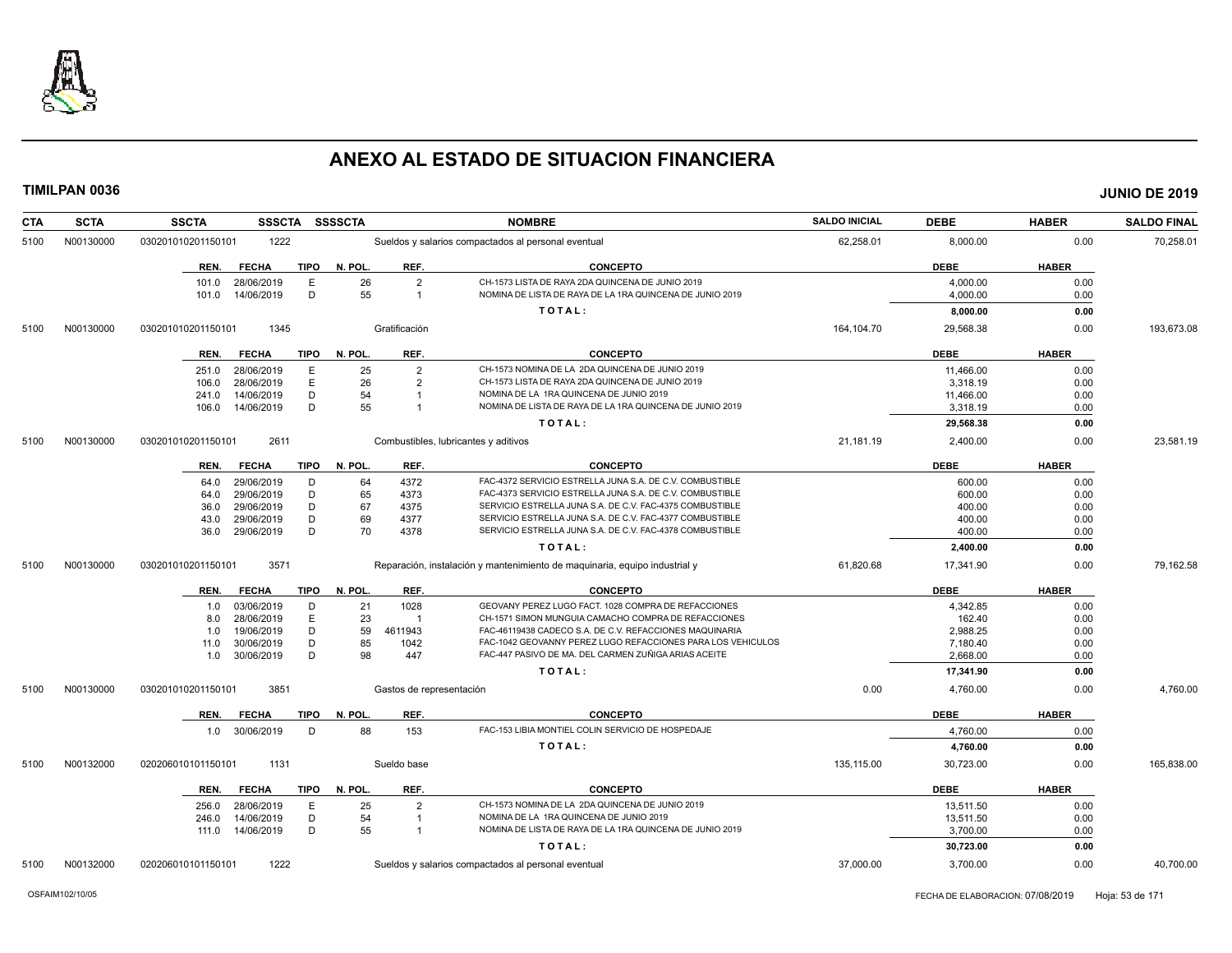

**TIMILPAN 0036 JUNIO DE 2019**

**CTA SCTA SSCTA SSSCTA SSSSCTA NOMBRE SALDO INICIAL DEBE HABER SALDO FINAL REN. FECHA TIPO N. POL. REF. CONCEPTO DEBE HABER** 111.0 28/06/2019 E 26 2 CH-1573 LISTA DE RAYA 2DA QUINCENA DE JUNIO 2019 3,700.00 0.00 **T O T A L : 3,700.00 0.00** 5100 N00132000 020206010101150101 1311 Prima por año de servicio 2,250.00 450.00 0.00 2,700.00 **REN. FECHA TIPO N. POL. REF. CONCEPTO DEBE HABER** 261.0 28/06/2019 E 25 2 CH-1573 NOMINA DE LA 2DA QUINCENA DE JUNIO 2019<br>251.0 14/06/2019 D 54 1 NOMINA DE LA 1RA QUINCENA DE JUNIO 2019 2019 225.00 225.00 0.00 251.0 14/06/2019 D 54 1 NOMINA DE LA 1RA QUINCENA DE JUNIO 2019 225.00 0.00 **T O T A L : 450.00 0.00** 5100 N00132000 020206010101150101 1345 Gratificación 80,235.60 7,087.28 0.00 87,322.88 **REN. FECHA TIPO N. POL. REF. CONCEPTO DEBE HABER** 266.0 28/06/2019 E 25 2 CH-1573 NOMINA DE LA 2DA QUINCENA DE JUNIO 2019 2,040.44 0.00 116.0 28/06/2019 E 26 2 CH-1573 LISTA DE RAYA 2DA QUINCENA DE JUNIO 2019 1,253.20 0.00 256.0 14/06/2019 D 54 1 NOMINA DE LA 1RA QUINCENA DE JUNIO 2019<br>116.0 14/06/2019 D 55 1 NOMINA DE LISTA DE RAYA DE LA 1RA QUINCENA DE JUNIO 2019 1 1253.20 1.253.20 0.00 116.0 14/06/2019 D 55 1 NOMINA DE LISTA DE RAYA DE LA 1RA QUINCENA DE JUNIO 2019 1,253.20 1,253.20 0.00 **T O T A L : 7,087.28 0.00** 5100 N00132000 020206010101150101 1541 Becas para hijos de trabajadores sindicalizados 800.00 0.00 0.00 800.00 5100 N00132000 020206010101150101 1546 Otros gastos derivados de convenio 1,200.00 400.00 0.00 1,600.00 **REN. FECHA TIPO N. POL. REF. CONCEPTO DEBE HABER** 271.0 28/06/2019 E 25 2 CH-1573 NOMINA DE LA 2DA QUINCENA DE JUNIO 2019<br>261.0 14/06/2019 D 54 1 NOMINA DE LA 1RA QUINCENA DE JUNIO 2019 2019 2010 2019 200.00 0.00 261.0 14/06/2019 D 54 1 NOMINA DE LA 1RA QUINCENA DE JUNIO 2019 200.00 0.00 **T O T A L : 400.00 0.00** 5100 N00132000 020206010101150101 2611 Combustibles, lubricantes y aditivos 1,400.00 0.00 0.00 1,400.00 5100 N00132000 020206010101150101 3821 Gastos de ceremonias oficiales y de orden social 19,627.20 0.00 0.00 19,627.20 5100 N00132000 020206010101160101 2111 Materiales y útiles de oficina 8,134.88 0.00 8,134.88 5100 Q00104000 010701010101150101 2611 Combustibles, lubricantes y aditivos 362,853.97 73,684.88 0.00 436,538.85 **REN. FECHA TIPO N. POL. REF. CONCEPTO DEBE HABER** 71.0 29/06/2019 D 64 4372 FAC-4372 SERVICIO ESTRELLA JUNA S.A. DE C.V. COMBUSTIBLE 9,869.00 9,869.00 0.00 71.0 29/06/2019 D 65 4373 FAC-4373 SERVICIO ESTRELLA JUNA S.A. DE C.V. COMBUSTIBLE 9,700.74 0.00 50.0 29/06/2019 D 66 4374 SERVICIO ESTRELLA JUNA S.A. DE C.V. FAC-4374 COMBUSTIBLE 8,550.27 8,550.27 0.00 43.0 29/06/2019 D 67 4375 SERVICIO ESTRELLA JUNA S.A. DE C.V. FAC-4375 COMBUSTIBLE 16,540.82 0.00 50.0 29/06/2019 D 68 4376 SERVICIO ESTRELLA JUNA S.A. DE C.V. FAC-4376 COMBUSTIBLE 10,600.23 0.00 50.0 29/06/2019 D 69 4377 SERVICIO ESTRELLA JUNA S.A. DE C.V. FAC-4377 COMBUSTIBLE 7,950.47 0.00 50.0 29/06/2019 D 70 4378 SERVICIO ESTRELLA JUNA S.A. DE C.V. FAC-4378 COMBUSTIBLE 10,473.35 0.00 **T O T A L : 73,684.88 0.00** 5100 Q00104000 010701010101150101 3551 Reparación y mantenimiento de vehículos terrestres, aéreos y lacustres 82,147.83 3,028.76 0.00 85,176.59

| REN. | <b>FECHA</b> | <b>TIPO</b> | N. POL. | <b>REF</b> | <b>CONCEPTO</b>                                     | <b>DEBE</b> | <b>HABER</b>     |
|------|--------------|-------------|---------|------------|-----------------------------------------------------|-------------|------------------|
| 15.0 | 28/06/2019   |             | دے      |            | 1571 SIMON MUNGUIA CAMACHO COMPRA DE REFACCIONES    | ,358.36     | 0.0C             |
|      | 06/06/2019   |             | つつ      | 634        | E MATUSALEN LEGORRETA SEGUNDO PAGO FACT. 628 Y 634- | .670.40     | 0.0 <sup>6</sup> |
|      |              |             |         |            | TOTAL                                               | 3.028.76    | 0.00             |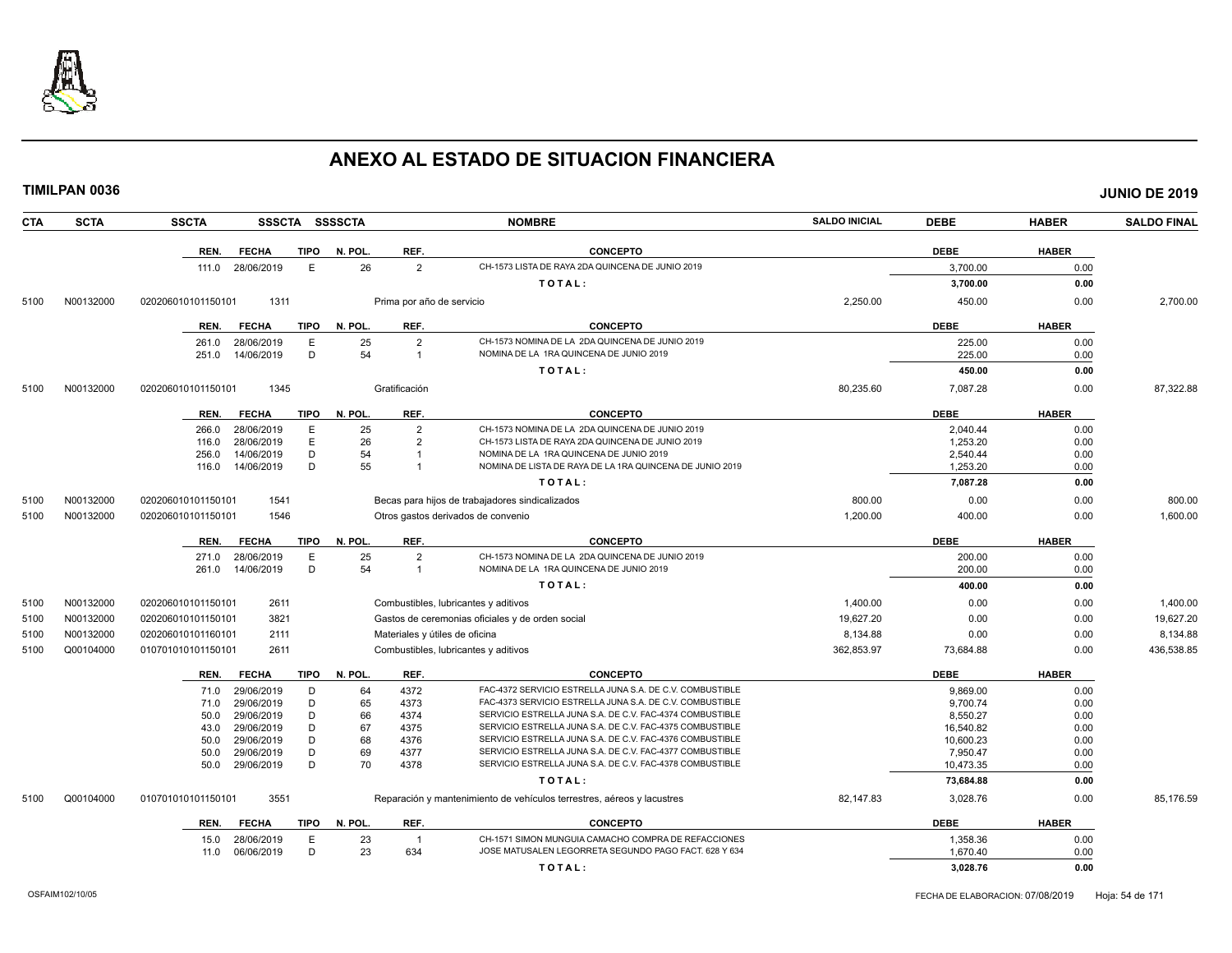

| <b>CTA</b> | <b>SCTA</b> | <b>SSCTA</b>         | <b>SSSCTA</b> | <b>SSSSCTA</b> |                              | <b>NOMBRE</b>                                            | <b>SALDO INICIAL</b> | <b>DEBE</b> | <b>HABER</b> | <b>SALDO FINAL</b> |
|------------|-------------|----------------------|---------------|----------------|------------------------------|----------------------------------------------------------|----------------------|-------------|--------------|--------------------|
| 5100       | Q00104000   | 010701010101160101   | 2111          |                |                              | Materiales y útiles de oficina                           | 3,862.04             | 0.00        | 0.00         | 3,862.04           |
| 5100       | Q00104000   | 010701010101250102   | 1131          |                | Sueldo base                  |                                                          | 905,183.70           | 172,170.54  | 0.00         | 1,077,354.24       |
|            |             | REN.<br><b>FECHA</b> | <b>TIPO</b>   | N. POL.        | REF.                         | <b>CONCEPTO</b>                                          |                      | <b>DEBE</b> | <b>HABER</b> |                    |
|            |             | 28/06/2019<br>1.0    | E             | 36             | $\overline{2}$               | CH-20 MUNICIPIO DE TIMILPAN PAGO 2DA QUINCENA JUNIO 2019 |                      | 85,297.27   | 0.00         |                    |
|            |             | 14/06/2019<br>1.0    | D             | 77             | $\overline{1}$               | NOMINA 1RA QUINCENA JUNIO 2019 SEGURIDAD PUBLICA         |                      | 86,873.27   | 0.00         |                    |
|            |             |                      |               |                |                              | TOTAL:                                                   |                      | 172,170.54  | 0.00         |                    |
|            |             |                      | 1345          |                | Gratificación                |                                                          |                      |             | 0.00         | 726,475.20         |
| 5100       | Q00104000   | 010701010101250102   |               |                |                              |                                                          | 611,148.50           | 115,326.70  |              |                    |
|            |             | REN.<br><b>FECHA</b> | <b>TIPO</b>   | N. POL         | REF.                         | <b>CONCEPTO</b>                                          |                      | <b>DEBE</b> | <b>HABER</b> |                    |
|            |             | 28/06/2019<br>6.0    | E             | 36             | $\overline{2}$               | CH-20 MUNICIPIO DE TIMILPAN PAGO 2DA QUINCENA JUNIO 2019 |                      | 57,663.35   | 0.00         |                    |
|            |             | 14/06/2019<br>6.0    | D             | 77             | $\overline{1}$               | NOMINA 1RA QUINCENA JUNIO 2019 SEGURIDAD PUBLICA         |                      | 57,663.35   | 0.00         |                    |
|            |             |                      |               |                |                              | TOTAL:                                                   |                      | 115,326.70  | 0.00         |                    |
| 5100       | Q00104000   | 010701010101250102   | 3993          |                | Estudios y análisis clínicos |                                                          | 12,064.00            | 0.00        | 0.00         | 12,064.00          |
| 5100       | Q00104000   | 010701010101250105   | 3411          |                |                              | Servicios bancarios y financieros                        | 1.00                 | 0.00        | 0.00         | 1.00               |
| 5100       | Q00105000   | 010702010303150101   | 2611          |                |                              | Combustibles, lubricantes y aditivos                     | 78,724.28            | 15,203.27   | 0.00         | 93,927.55          |
|            |             | REN.<br><b>FECHA</b> | <b>TIPO</b>   | N. POL.        | REF.                         | <b>CONCEPTO</b>                                          |                      | <b>DEBE</b> | <b>HABER</b> |                    |
|            |             | 29/06/2019<br>78.0   | D             | 64             | 4372                         | FAC-4372 SERVICIO ESTRELLA JUNA S.A. DE C.V. COMBUSTIBLE |                      | 4,153.02    | 0.00         |                    |
|            |             | 29/06/2019<br>78.0   | D             | 65             | 4373                         | FAC-4373 SERVICIO ESTRELLA JUNA S.A. DE C.V. COMBUSTIBLE |                      | 800.00      | 0.00         |                    |
|            |             | 29/06/2019<br>57.0   | D             | 66             | 4374                         | SERVICIO ESTRELLA JUNA S.A. DE C.V. FAC-4374 COMBUSTIBLE |                      | 2,400.05    | 0.00         |                    |
|            |             | 29/06/2019<br>50.0   | D             | 67             | 4375                         | SERVICIO ESTRELLA JUNA S.A. DE C.V. FAC-4375 COMBUSTIBLE |                      | 3,050.15    | 0.00         |                    |
|            |             | 29/06/2019<br>57.0   | D             | 68             | 4376                         | SERVICIO ESTRELLA JUNA S.A. DE C.V. FAC-4376 COMBUSTIBLE |                      | 1,300.00    | 0.00         |                    |
|            |             | 57.0<br>29/06/2019   | D             | 69             | 4377                         | SERVICIO ESTRELLA JUNA S.A. DE C.V. FAC-4377 COMBUSTIBLE |                      | 750.00      | 0.00         |                    |
|            |             | 29/06/2019<br>57.0   | D             | 70             | 4378                         | SERVICIO ESTRELLA JUNA S.A. DE C.V. FAC-4378 COMBUSTIBLE |                      | 2,750.05    | 0.00         |                    |
|            |             |                      |               |                |                              | TOTAL:                                                   |                      | 15,203.27   | 0.00         |                    |
| 5100       | Q00105000   | 010702010303250102   | 1131          |                | Sueldo base                  |                                                          | 90,000.00            | 18,000.00   | 0.00         | 108,000.00         |
|            |             | REN.<br><b>FECHA</b> | <b>TIPO</b>   | N. POL         | REF.                         | <b>CONCEPTO</b>                                          |                      | <b>DEBE</b> | <b>HABER</b> |                    |
|            |             | 28/06/2019<br>1.0    | E             | 37             | $\overline{2}$               | CH-21 MUNICIPIO DE TIMILPAN PAGO 2DA QUINCENA JUNIO 2019 |                      | 9.000.00    | 0.00         |                    |
|            |             | 14/06/2019<br>1.0    | D             | 78             | $\overline{1}$               | NOMINA 1RA QUINCENA JUNIO 2019 PROTECION CIVIL           |                      | 9.000.00    | 0.00         |                    |
|            |             |                      |               |                |                              | TOTAL:                                                   |                      | 18,000.00   | 0.00         |                    |
| 5100       | Q00105000   | 010702010303250102   | 1345          |                | Gratificación                |                                                          | 72,112.30            | 14,422.46   | 0.00         | 86,534.76          |
|            |             | <b>FECHA</b><br>REN. | <b>TIPO</b>   | N. POL         | REF.                         | <b>CONCEPTO</b>                                          |                      | <b>DEBE</b> | <b>HABER</b> |                    |
|            |             | 28/06/2019<br>6.0    | E             | 37             | $\overline{2}$               | CH-21 MUNICIPIO DE TIMILPAN PAGO 2DA QUINCENA JUNIO 2019 |                      | 7.211.23    | 0.00         |                    |
|            |             | 14/06/2019<br>6.0    | D             | 78             | $\overline{1}$               | NOMINA 1RA QUINCENA JUNIO 2019 PROTECION CIVIL           |                      | 7,211.23    | 0.00         |                    |
|            |             |                      |               |                |                              | TOTAL:                                                   |                      | 14,422.46   | 0.00         |                    |
| 5100       | R00150000   | 020402010102150101   | 1131          |                | Sueldo base                  |                                                          | 85,293.00            | 13,898.60   | 0.00         | 99,191.60          |
|            |             | REN.<br><b>FECHA</b> | <b>TIPO</b>   | N. POL.        | REF.                         | <b>CONCEPTO</b>                                          |                      | <b>DEBE</b> | <b>HABER</b> |                    |
|            |             | 18/06/2019<br>31.0   | E             | 17             | $\overline{1}$               | CH. 1565 COMPL. NOMINA QUINC. 01 JUN 19                  |                      | 2,500.00    | 0.00         |                    |
|            |             | 28/06/2019<br>276.0  | E             | 25             | $\overline{2}$               | CH-1573 NOMINA DE LA 2DA QUINCENA DE JUNIO 2019          |                      | 6.949.30    | 0.00         |                    |
|            |             | 266.0<br>14/06/2019  | D             | 54             | $\overline{1}$               | NOMINA DE LA 1RA QUINCENA DE JUNIO 2019                  |                      | 4,449.30    | 0.00         |                    |
|            |             |                      |               |                |                              | TOTAL:                                                   |                      | 13,898.60   | 0.00         |                    |
|            |             |                      |               |                |                              |                                                          |                      |             |              |                    |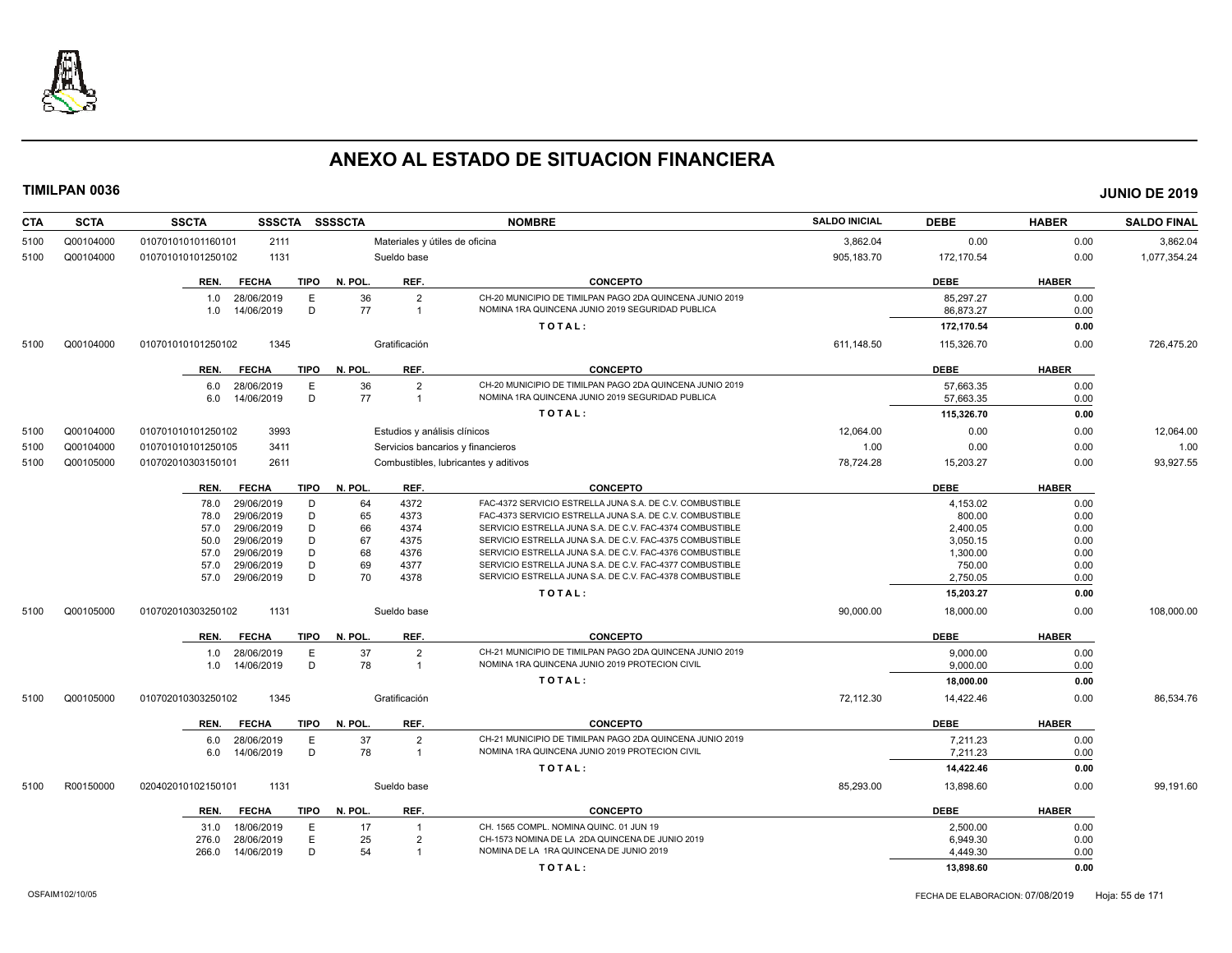

| <b>CTA</b> | <b>SCTA</b> | <b>SSCTA</b>         | <b>SSSCTA</b> | <b>SSSSCTA</b> |                            | <b>NOMBRE</b>                                                   | <b>SALDO INICIAL</b> | <b>DEBE</b> | <b>HABER</b> | <b>SALDO FINAL</b> |
|------------|-------------|----------------------|---------------|----------------|----------------------------|-----------------------------------------------------------------|----------------------|-------------|--------------|--------------------|
| 5100       | R00150000   | 020402010102150101   | 1222          |                |                            | Sueldos y salarios compactados al personal eventual             | 219,329.88           | 47,763.74   | 0.00         | 267,093.62         |
|            |             | REN.<br><b>FECHA</b> | <b>TIPO</b>   | N. POL         | REF.                       | <b>CONCEPTO</b>                                                 |                      | <b>DEBE</b> | <b>HABER</b> |                    |
|            |             | 28/06/2019<br>121.0  | E             | 26             | $\overline{2}$             | CH-1573 LISTA DE RAYA 2DA QUINCENA DE JUNIO 2019                |                      | 23,881.87   | 0.00         |                    |
|            |             | 14/06/2019<br>121.0  | D             | 55             | $\overline{1}$             | NOMINA DE LISTA DE RAYA DE LA 1RA QUINCENA DE JUNIO 2019        |                      | 23,881.87   | 0.00         |                    |
|            |             |                      |               |                |                            | TOTAL:                                                          |                      | 47,763.74   | 0.00         |                    |
| 5100       | R00150000   | 020402010102150101   | 1345          |                | Gratificación              |                                                                 | 96,056.37            | 13,873.92   | 0.00         | 109,930.29         |
|            |             | <b>FECHA</b><br>REN. | TIPO          | N. POL.        | REF.                       | <b>CONCEPTO</b>                                                 |                      | <b>DEBE</b> | <b>HABER</b> |                    |
|            |             | 18/06/2019<br>36.0   | E             | 17             | $\overline{1}$             | CH. 1565 COMPL. NOMINA QUINC, 01 JUN 19                         |                      | 1,099.19    | 0.00         |                    |
|            |             | 28/06/2019<br>281.0  | E             | 25             | $\overline{2}$             | CH-1573 NOMINA DE LA 2DA QUINCENA DE JUNIO 2019                 |                      | 2.450.91    | 0.00         |                    |
|            |             | 28/06/2019<br>126.0  | E             | 26             | $\overline{2}$             | CH-1573 LISTA DE RAYA 2DA QUINCENA DE JUNIO 2019                |                      | 4,486.05    | 0.00         |                    |
|            |             | 14/06/2019<br>271.0  | D             | 54             | $\overline{1}$             | NOMINA DE LA 1RA QUINCENA DE JUNIO 2019                         |                      | 1,351.72    | 0.00         |                    |
|            |             | 14/06/2019<br>126.0  | D             | 55             | $\overline{1}$             | NOMINA DE LISTA DE RAYA DE LA 1RA QUINCENA DE JUNIO 2019        |                      | 4,486.05    | 0.00         |                    |
|            |             |                      |               |                |                            | TOTAL:                                                          |                      | 13,873.92   | 0.00         |                    |
| 5100       | R00150000   | 020402010102150101   | 2611          |                |                            | Combustibles, lubricantes y aditivos                            | 450.00               | 600.00      | 0.00         | 1,050.00           |
|            |             | REN.<br><b>FECHA</b> | <b>TIPO</b>   | N. POL.        | REF.                       | <b>CONCEPTO</b>                                                 |                      | <b>DEBE</b> | <b>HABER</b> |                    |
|            |             | 29/06/2019<br>43.0   | D             | 70             | 4378                       | SERVICIO ESTRELLA JUNA S.A. DE C.V. FAC-4378 COMBUSTIBLE        |                      | 600.00      | 0.00         |                    |
|            |             |                      |               |                |                            | TOTAL:                                                          |                      | 600.00      | 0.00         |                    |
| 5200       |             |                      |               |                |                            | Transferencias, Asignaciones, Subsidios y Otras Ayudas          | 3,609,053.72         | 529,900.01  | 0.00         | 4,138,953.73       |
| 5200       | A00A00000   | 010301010101110101   | 4383          |                | Subsidios y apoyos         |                                                                 | 1,545,884.23         | 401,155.01  | 0.00         | 1,947,039.24       |
|            |             | <b>FECHA</b><br>REN. | <b>TIPO</b>   | N. POL.        | REF.                       | <b>CONCEPTO</b>                                                 |                      | <b>DEBE</b> | <b>HABER</b> |                    |
|            |             | 30/06/2019<br>1.0    | D             | 8              | $\overline{1}$             | PAGO ISSEMYM DEL DIF MUNICIPAL JUNIO 2019                       |                      | 41,155.01   | 0.00         |                    |
|            |             | 14/06/2019<br>1.0    | D             | 14             | $\overline{1}$             | COMPLEMENTO DE PARTICIPACION DIF DE MAYO 2019                   |                      | 80,000.00   | 0.00         |                    |
|            |             | 01/06/2019<br>1.0    | D             | 19             | -1                         | PARTICIPACION DIF DEL MES DE MAYO DE 2019                       |                      | 130,000.00  | 0.00         |                    |
|            |             | 1.0<br>28/06/2019    | D             | 63             | $\overline{1}$             | PARTICIPACION DIF MUNICIPAL DE JUNIO 2019                       |                      | 150,000.00  | 0.00         |                    |
|            |             |                      |               |                |                            | TOTAL:                                                          |                      | 401,155.01  | 0.00         |                    |
| 5200       | A00A00000   | 010301010101110101   | 4411          |                | Cooperaciones y ayudas     |                                                                 | 103,287.49           | 57,040.00   | 0.00         | 160,327.49         |
|            |             | <b>FECHA</b><br>REN. | <b>TIPO</b>   | N. POL.        | REF.                       | <b>CONCEPTO</b>                                                 |                      | <b>DEBE</b> | <b>HABER</b> |                    |
|            |             | 10/06/2019<br>1.0    | E             |                | -1                         | CH. 070 DIONICIO CARRASCO A. APOYO ECONOMICO SAN ANTONIO YOND   |                      | 10,000.00   | 0.00         |                    |
|            |             | 10/06/2019<br>1.0    | E             | $\overline{2}$ |                            | CH. 071 YOLANDA SALAZAR A. APOYO ECONOMICO FESTIVIDAD EL PALMIT |                      | 7,500.00    | 0.00         |                    |
|            |             | 27/06/2019<br>1.0    | E             | 6              |                            | CH. 075 DANIEL GABRIEL R. APOYO ECONOMICO CAB MPAL FIESTA PATRO |                      | 7,000.00    | 0.00         |                    |
|            |             | 27/06/2019<br>1.0    | Е             | $\overline{7}$ |                            | CH. 76 EUNICE CHIMAL REYES APOYO ECONOMICO ESC. SEC. MIGUEL HID |                      | 6.000.00    | 0.00         |                    |
|            |             | 27/06/2019<br>1.0    | E             | 22             | $\overline{1}$             | CH-1570 MARIO SANTIAGO SANTIAGO APOYO ECONOMICO BARRIO OCAN     |                      | 3,000.00    | 0.00         |                    |
|            |             | 29/06/2019<br>57.0   | E             | 31             | $\overline{1}$             | CH-1579 HECTOR MANUEL MONROY CRUZ APOYO                         |                      | 1,500.00    | 0.00         |                    |
|            |             | 1.0<br>05/06/2019    | D             | 38             | 543                        | CARLOS HERNANDEZ AGUILA FAC-543 APOYO PREPRA CABECERA           |                      | 21,112.00   | 0.00         |                    |
|            |             | 48.0<br>30/06/2019   | D             | 87             | 959                        | FAC-959 FELIX GARCIA ANDRES RENTA DE LONA                       |                      | 928.00      | 0.00         |                    |
|            |             |                      |               |                |                            | TOTAL:                                                          |                      | 57,040.00   | 0.00         |                    |
| 5200       | L00119000   | 010502050203110101   | 4391          |                | Subsidios por carga fiscal |                                                                 | 1.959.882.00         | 71,705.00   | 0.00         | 2,031,587.00       |
|            |             | <b>FECHA</b><br>REN. | TIPO          | N. POL.        | REF.                       | <b>CONCEPTO</b>                                                 |                      | <b>DEBE</b> | <b>HABER</b> |                    |
|            |             | 30/06/2019<br>78.0   |               |                |                            | INGRESOS DE JUNIO DE 2019 DE LA CAJA DE LA TESORERIA            |                      | 54,625.00   | 0.00         |                    |
|            |             | 30/06/2019<br>2.0    |               | -5             | $\overline{1}$             | RECAUDACION DEL IMPUESTO PREDIAL DE JUNIO DE 2019               |                      | 17,080.00   | 0.00         |                    |
|            |             |                      |               |                |                            |                                                                 |                      |             |              |                    |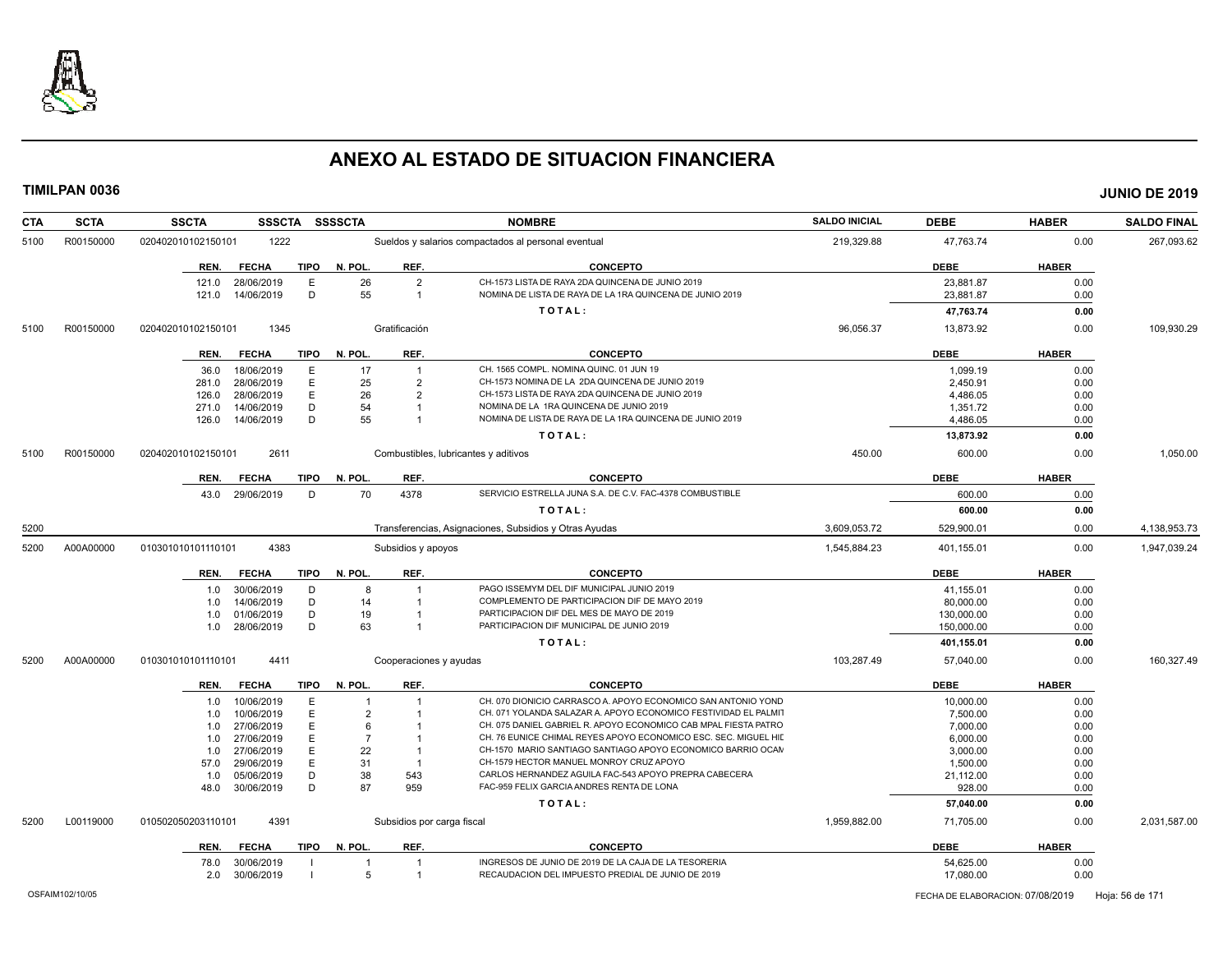

| <b>SALDO FINAL</b> | <b>HABER</b> | <b>DEBE</b>                      | <b>SALDO INICIAL</b> | <b>NOMBRE</b>                                                       | <b>SSCTA</b><br>SSSCTA SSSSCTA                 | <b>SCTA</b> | <b>CTA</b>      |
|--------------------|--------------|----------------------------------|----------------------|---------------------------------------------------------------------|------------------------------------------------|-------------|-----------------|
|                    | 0.00         | 71,705.00                        |                      | TOTAL:                                                              |                                                |             |                 |
| 1,017,608.06       | 0.00         | 169,902.42                       | 847,705.64           | Otros Gastos y Pérdidas Extraordinarias                             |                                                |             | 5500            |
| 1,017,608.06       | 0.00         | 169,902.42                       | 847,705.64           | DEPRECIACION AÑO 2019                                               |                                                | 000000001   | 5500            |
|                    | <b>HABER</b> | <b>DEBE</b>                      |                      | REF.<br><b>CONCEPTO</b>                                             | REN.<br><b>TIPO</b><br>N. POL<br><b>FECHA</b>  |             |                 |
|                    | 0.00         | 169.902.42                       |                      | DEPRECIACION AÑO 2019<br>$\overline{1}$                             | 30/06/2019<br>D<br>101<br>1.0                  |             |                 |
|                    | 0.00         | 169,902.42                       |                      | TOTAL:                                                              |                                                |             |                 |
| 1,004,734.98       | 0.00         | 188,013.58                       | 816,721.40           | <b>Inversion Publica</b>                                            |                                                |             | 5600            |
| 327,490.45         | 0.00         | 187,473.59                       | 140,016.86           | Reparación y mantenimiento de infraestructura hidráulica            | 020201010503150101<br>6139                     | F00124000   | 5600            |
|                    | <b>HABER</b> | <b>DEBE</b>                      |                      | REF.<br><b>CONCEPTO</b>                                             | <b>TIPO</b><br>N. POL.<br>REN.<br><b>FECHA</b> |             |                 |
|                    | 0.00         | 133.59                           |                      | PAGO FACT 479 MATERIAL HIDRAULICO<br>479                            | 18/06/2019<br>D<br>6.0                         |             |                 |
|                    | 0.00         | 187,340.00                       |                      | FAC-5 AUTOPARTES Y REMOLQUES THANOX S.A. DE C.V. RENTA MAQUINA<br>5 | 13/06/2019<br>D<br>1.0                         |             |                 |
|                    | 0.00         | 187,473.59                       |                      | TOTAL:                                                              |                                                |             |                 |
| 677.244.53         | 0.00         | 539.99                           | 676,704.54           | Reparacion y mantenimiento de vialidades y alumbrado                | 6159<br>020201010503150101                     | F00124000   | 5600            |
|                    | <b>HABER</b> | <b>DEBE</b>                      |                      | REF.<br><b>CONCEPTO</b>                                             | <b>FECHA</b><br><b>TIPO</b><br>N. POL.<br>REN. |             |                 |
|                    | 0.00         | 539.99                           |                      | 698<br>CH-1580 HECTOR MANUEL MONROY CRUZ REP FONDO CAJA             | E<br>8.0<br>29/06/2019                         |             |                 |
|                    | 0.00         | 539.99                           |                      | TOTAL:                                                              |                                                |             |                 |
| 42,127.94          | 0.00         | 14,984.98                        | 27,142.96            | Bienes Muebles e Intangibles                                        |                                                |             | 5700            |
| 27.142.96          | 0.00         | 0.00                             | 27.142.96            | Equipo de foto, cine y grabación                                    | 5231<br>010502050203150101                     | L00119000   | 5700            |
| 14,984.98          | 0.00         | 14,984.98                        | 0.00                 | Maquinaria y equipo diverso                                         | 5692<br>010502050203150101                     | L00119000   | 5700            |
|                    | <b>HABER</b> | <b>DEBE</b>                      |                      | REF.<br><b>CONCEPTO</b>                                             | N. POL<br>REN.<br><b>FECHA</b><br>TIPO         |             |                 |
|                    | 0.00         | 14,984.98                        |                      | RECLASIFICACION POLIZA DE EGRESOS 37 MARZO DE 2019<br>37            | 30/06/2019<br>D<br>102<br>1.0                  |             |                 |
|                    | 0.00         | 14,984.98                        |                      | TOTAL:                                                              |                                                |             |                 |
| 606.69             | 0.00         | 0.00                             | 606.69               | Programa Nacional de Recursos Federales                             |                                                |             | 7719            |
| 47.00              | 0.00         | 0.00                             | 47.00                | EMPLEO TEMPORAL BANORTE CTA 0559485855                              |                                                | 000000005   | 7719            |
|                    | 0.00         | 0.00                             | $-2.00$              | SEDESOL 3x1 DE MIGRANTES CTA. 0648443142                            |                                                | 000000014   | 7719            |
|                    | 0.00         | 0.00                             | 69.76                | SEDESOL 3x1 DE MIGRANTES CTA. 0688562928                            |                                                | 000000021   | 7719            |
| 100.00             | 0.00         | 0.00                             | 100.00               | FIDEICOMISO BANORTE 743333 0804757261                               |                                                | 000000027   | 7719            |
|                    | 0.00         | 0.00                             | $-1.00$              | SEDESOL 3 x 1 PARA MIGRANTES 2012 CTA. 0826657952                   |                                                | 000000031   | 7719            |
| 8,264.26           | 0.00         | 0.00                             | 8.264.26             | MICRORREGIONES PDZ CTA 0861884982                                   |                                                | 000000033   | 7719            |
| $-8,264.26$        | 0.00         | 0.00                             | $-8,264.26$          | 3 x 1 PARA MIGRANTES 2012 CTA. 0861886315                           |                                                | 000000034   | 7719            |
|                    | 0.00         | 0.00                             | 1.00                 | VIVIENDA DIGNA 2013 CTA. 0893018489                                 |                                                | 000000035   | 7719            |
| 391.93             | 0.00         | 0.00                             | 391.93               | CONADE 2013 CTA. 0205032051                                         |                                                | 000000036   | 7719            |
| 606.69             | 0.00         | 0.00                             | 606.69               | Recursos Federales Programables                                     |                                                |             | 7720            |
| 47.00              | 0.00         | 0.00                             | 47.00                | CTA 0559485855 EMPLEO TEMPORAL BANORTE                              |                                                | 000000005   | 7720            |
|                    | 0.00         | 0.00                             | $-2.00$              | CTA. 0648443142 SEDESOL 3x1 DE MIGRANTES                            |                                                | 000000014   | 7720            |
|                    | 0.00         | 0.00                             | 69.76                | CTA. 0688562928 SEDESOL 3x1 DE MIGRANTES                            |                                                | 000000021   | 7720            |
| 100.00             | 0.00         | 0.00                             | 100.00               | CTA 0804757261 FIDEICOMISO BANORTE 743333                           |                                                | 000000027   | 7720            |
| Hoja: 57 de 171    |              | FECHA DE ELABORACION: 07/08/2019 |                      |                                                                     |                                                |             | OSFAIM102/10/05 |
|                    |              |                                  |                      |                                                                     |                                                |             |                 |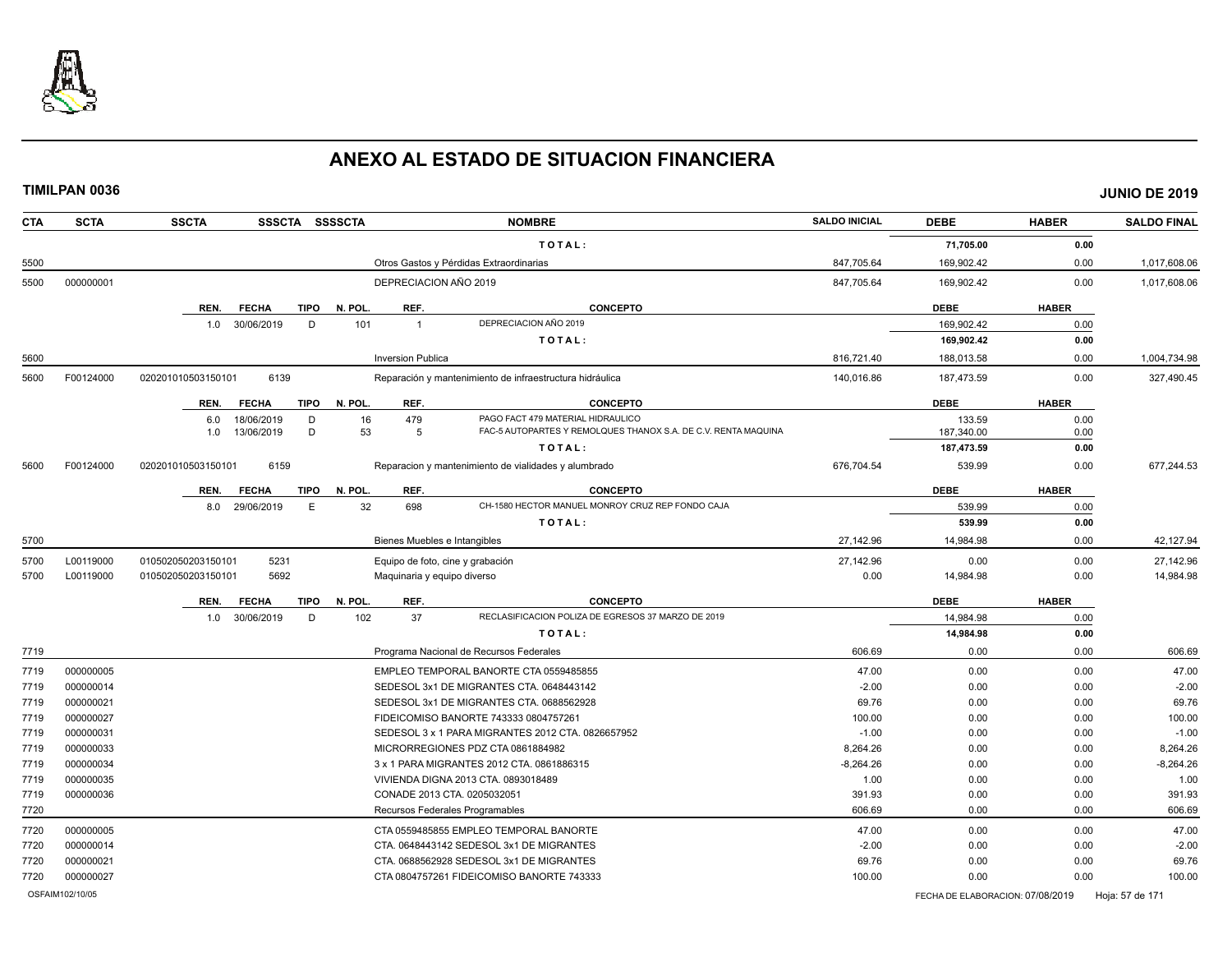

| <b>CTA</b> | <b>SCTA</b> | <b>SSCTA</b>       |      | SSSCTA SSSSCTA | <b>NOMBRE</b>                                                                                  | <b>SALDO INICIAL</b> | <b>DEBE</b> | <b>HABER</b> | <b>SALDO FINAL</b> |
|------------|-------------|--------------------|------|----------------|------------------------------------------------------------------------------------------------|----------------------|-------------|--------------|--------------------|
| 7720       | 000000031   |                    |      |                | CTA. 0826657952 SEDESOL 3 x 1 PARA MIGRANTES 2012                                              | $-1.00$              | 0.00        | 0.00         | $-1.00$            |
| 7720       | 000000033   |                    |      |                | CTA 0861884982 MICRORREGIONES PDZ                                                              | 8,264.26             | 0.00        | 0.00         | 8,264.26           |
| 7720       | 000000034   |                    |      |                | CTA. 0861886315 3 x 1 PARA MIGRANTES 2012                                                      | $-8,264.26$          | 0.00        | 0.00         | $-8,264.26$        |
| 7720       | 000000035   |                    |      |                | CTA. 0893018489 VIVIENDA DIGNA 2013                                                            | 1.00                 | 0.00        | 0.00         | 1.00               |
| 7720       | 000000036   |                    |      |                | CTA. 0205032051 CONADE 2013                                                                    | 391.93               | 0.00        | 0.00         | 391.93             |
| 8110       |             |                    |      |                | LEY DE INGRESOS ESTIMADA                                                                       | 155,620,472.80       | 0.00        | 0.00         | 155,620,472.80     |
| 8110       | 000004112   | 00000000000000001  | 0002 | 0001           | Predial                                                                                        | 2,088,602.25         | 0.00        | 0.00         | 2,088,602.25       |
| 8110       | 000004112   | 00000000000000001  | 0002 | 0002           | Sobre Adquisición de Inmuebles y Otras Operaciones Traslativas de Dominio de Inmuebles         | 105,977.20           | 0.00        | 0.00         | 105,977.20         |
| 8110       | 000004117   | 00000000000000001  | 0007 | 0002           | Recargos                                                                                       | 126,460.62           | 0.00        | 0.00         | 126,460.62         |
| 8110       | 000004131   | 00000000000000003  | 0001 | 0001           | Para obra pública y acciones de beneficio social                                               | 2,315.43             | 0.00        | 0.00         | 2,315.43           |
| 8110       | 000004141   | 00000000000000004  | 0001 | 0001           | Por Uso de Vías y Áreas Públicas para el ejercicio de Actividades Comerciales y de Servicios   | 196,654.77           | 0.00        | 0.00         | 196,654.77         |
| 8110       | 000004143   | 00000000000000004  | 0003 | 0001           | Suministro de Agua Potable                                                                     | 3,572,644.14         | 0.00        | 0.00         | 3,572,644.14       |
| 8110       | 000004143   | 00000000000000004  | 0003 | 0004           | Conexiones a los Sistemas de Agua y Drenaje                                                    | 23,005.71            | 0.00        | 0.00         | 23,005.71          |
| 8110       | 000004143   | 00000000000000004  | 0003 | 0012           | Agua en Pipas (Carga)                                                                          | 113,942.79           | 0.00        | 0.00         | 113,942.79         |
| 8110       | 000004143   | 00000000000000004  | 0003 | 0020           | Del Registro Civil                                                                             | 278,183.88           | 0.00        | 0.00         | 278,183.88         |
| 8110       | 000004143   | 00000000000000004  | 0003 | 0021           | De Desarrollo Urbano y Obras Públicas                                                          | 88,749.18            | 0.00        | 0.00         | 88,749.18          |
| 8110       | 000004143   | 00000000000000004  | 0003 | 0022           | Por Servicios Prestados por Autoridades Fiscales, Administrativas y de Acceso a la Información | 26,632.71            | 0.00        | 0.00         | 26,632.71          |
| 8110       | 000004143   | 00000000000000004  | 0003 | 0025           | Por Servicios de Panteones                                                                     | 36,743.85            | 0.00        | 0.00         | 36,743.85          |
| 8110       | 000004143   | 00000000000000004  | 0003 | 0026           | Por la Expedición o Refrendo Anual de Licencias Para la Venta de Bebidas Alcohólicas al Públio | 7.517.02             | 0.00        | 0.00         | 7,517.02           |
| 8110       | 000004143   | 00000000000000004  | 0003 | 0027           | Por Servicios Prestados por Autoridades de Seguridad Pública                                   | 123,224.40           | 0.00        | 0.00         | 123,224.40         |
| 8110       | 000004143   | 00000000000000004  | 0003 | 0028           | Por Servicios Prestados por las Autoridades de Catastro                                        | 3,263.13             | 0.00        | 0.00         | 3,263.13           |
| 8110       | 000004143   | 00000000000000004  | 0003 | 0030           | Por Servicios de Limpieza de Lotes Baldíos, Recolección, Traslado, y Disposición Final de Resi | 12,149.18            | 0.00        | 0.00         | 12,149.18          |
| 8110       | 000004144   | 00000000000000004  | 0004 | 0002           | Recargos                                                                                       | 122,555.16           | 0.00        | 0.00         | 122,555.16         |
| 8110       | 000004151   | 00000000000000005  | 0001 | 0001           | Por la Venta o Arrendamiento de Bienes Municipales                                             | 274,862.25           | 0.00        | 0.00         | 274,862.25         |
| 8110       | 000004159   | 00000000000000005  | 0009 | 0002           | En General, todos aquellos Ing que perciba la Hda Mpal, der de Act que no son Propias de Dere  | 395,559.42           | 0.00        | 0.00         | 395,559.42         |
| 8110       | 000004162   | 000000000000000006 | 0002 | 0001           | Sanciones Administrativas                                                                      | 3,120.00             | 0.00        | 0.00         | 3,120.00           |
| 8110       | 000004211   | 00000000000000001  | 0001 | 0001           | Fondo General de Participaciones                                                               | 39,119,068.00        | 0.00        | 0.00         | 39,119,068.00      |
| 8110       | 000004211   | 00000000000000001  | 0001 | 0002           | Fondo de Fomentos Municipal                                                                    | 6,492,924.00         | 0.00        | 0.00         | 6,492,924.00       |
| 8110       | 000004211   | 00000000000000001  | 0001 | 0003           | Fondo de Fiscalización y Recaudacion                                                           | 1,044,026.00         | 0.00        | 0.00         | 1,044,026.00       |
| 8110       | 000004211   | 00000000000000001  | 0001 | 0004           | Correspondientes al Impuesto Especial sobre Producción y Servicios                             | 650,626.00           | 0.00        | 0.00         | 650,626.00         |
| 8110       | 000004211   | 00000000000000001  | 0001 | 0005           | Correspondientes al Impuesto Sobre Automóviles Nuevos                                          | 1,389,092.00         | 0.00        | 0.00         | 1,389,092.00       |
| 8110       | 000004211   | 00000000000000001  | 0001 | 0006           | Correspondientes al Impuesto Sobre Tenencia o Uso de Vehículos                                 | 30.00                | 0.00        | 0.00         | 30.00              |
| 8110       | 000004211   | 00000000000000001  | 0001 | 0007           | Correspondientes al Fondo de Compensación del Impuesto Sobre Automóviles Nuevos                | 294.078.00           | 0.00        | 0.00         | 294,078.00         |
| 8110       | 000004211   | 00000000000000001  | 0001 | 0008           | Las derivadas de la aplicación del artículo 4-A de la Ley de Coordinación Fiscal               | 1,751,587.00         | 0.00        | 0.00         | 1,751,587.00       |
| 8110       | 000004211   | 00000000000000001  | 0001 | 0009           | Del Impuesto Sobre Tenencia o Uso de Vehículos Automotores                                     | 984,575.00           | 0.00        | 0.00         | 984,575.00         |
| 8110       | 000004211   | 00000000000000001  | 0001 | 0010           | Del Impuesto Sobre Adquisición de Vehículos automotores Usados                                 | 62,733.00            | 0.00        | 0.00         | 62,733.00          |
| 8110       | 000004211   | 00000000000000001  | 0001 | 0011           | Del Impuesto Sobre Loterías, Rifas, Sorteos, Concursos y Juegos Permitidos con Cruce de Apu    | 97,653.00            | 0.00        | 0.00         | 97,653.00          |
| 8110       | 000004211   | 00000000000000001  | 0001 | 0013           | Programa de Acciones para el Desarrollo (PAD)                                                  | 7,020,000.00         | 0.00        | 0.00         | 7,020,000.00       |
| 8110       | 000004211   | 00000000000000001  | 0001 | 0014           | Fondo Estatal de Fortalecimiento Municipal (FEFOM)                                             | 30,790,368.12        | 0.00        | 0.00         | 30,790,368.12      |
| 8110       | 000004211   | 00000000000000001  | 0001 | 0016           | Remanentes Programa de Apoyo al Gasto de Inversión de los Municipios (FEFOM)                   | 264,689.74           | 0.00        | 0.00         | 264,689.74         |
| 8110       | 000004211   | 00000000000000001  | 0001 | 0017           | <b>Otros Recursos Estatales</b>                                                                | 456,300.00           | 0.00        | 0.00         | 456,300.00         |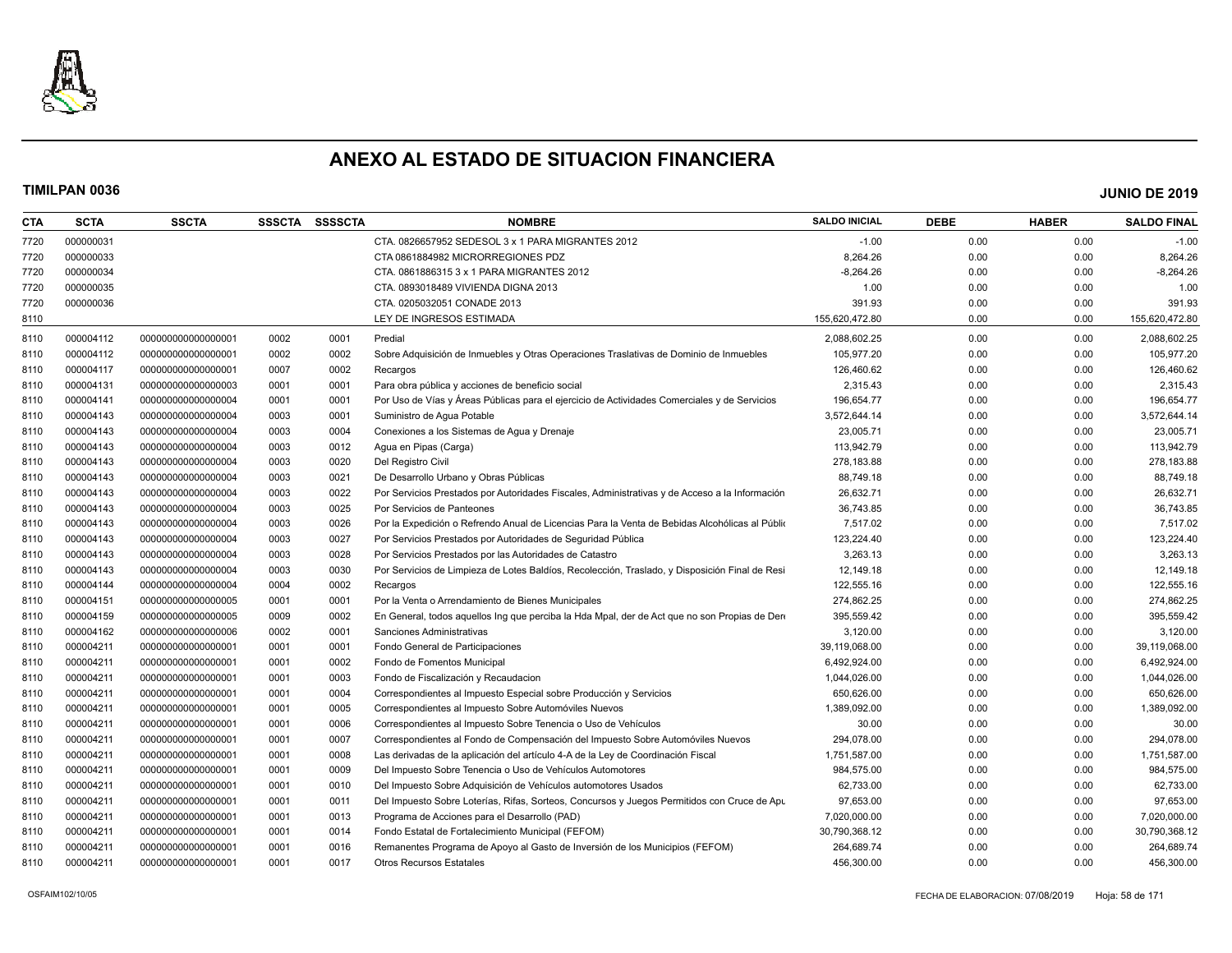

| CTA  | <b>SCTA</b> | <b>SSCTA</b>       | <b>SSSCTA</b> | <b>SSSSCTA</b>         | <b>NOMBRE</b>                                                                                    | <b>SALDO INICIAL</b> | <b>DEBE</b>     | <b>HABER</b> | <b>SALDO FINAL</b> |
|------|-------------|--------------------|---------------|------------------------|--------------------------------------------------------------------------------------------------|----------------------|-----------------|--------------|--------------------|
| 8110 | 000004211   | 00000000000000001  | 0001          | 0021                   | El Impuesto Sobre la Renta efectivamente enterado a la Federación, corresp al salario de su pe   | 9,111,561.71         | 0.00            | 0.00         | 9,111,561.71       |
| 8110 | 000004211   | 00000000000000001  | 0001          | 0022                   | A la venta final de bebidas con contenido alcohólico                                             | 65,023.00            | 0.00            | 0.00         | 65,023.00          |
| 8110 | 000004212   | 00000000000000001  | 0002          | 0001                   | Fondo de Aportaciones para Infraestructura Social Municipal                                      | 19,342,367.70        | 0.00            | 0.00         | 19,342,367.70      |
| 8110 | 000004212   | 00000000000000001  | 0002          | 0002                   | Fondo de Aport para el Fort de los Mpios y de las Demarcaciones Territoriales del Distrito Feder | 11,347,125.18        | 0.00            | 0.00         | 11,347,125.18      |
| 8110 | 000004212   | 00000000000000001  | 0002          | 0010                   | <b>Otros Recursos Federales</b>                                                                  | 16,855,919.02        | 0.00            | 0.00         | 16,855,919.02      |
| 8110 | 000004212   | 00000000000000001  | 0002          | 0027                   | Fondo de Aportaciones para la Seguridad Pública. (FASP)                                          | 651,537.90           | 0.00            | 0.00         | 651,537.90         |
| 8110 | 000004311   | 00000000000000001  | 0001          | 0001                   | Derivados de Recursos Propios                                                                    | 212,266.08           | 0.00            | 0.00         | 212,266.08         |
| 8110 | 000004311   | 00000000000000001  | 0001          | 0002                   | Derivados de Participaciones Federales                                                           | 2,931.85             | 0.00            | 0.00         | 2,931.85           |
| 8110 | 000004311   | 00000000000000001  | 0001          | 0003                   | Derivados del Ramo 33                                                                            | 6,893.92             | 0.00            | 0.00         | 6,893.92           |
| 8110 | 000004311   | 00000000000000001  | 0001          | 0006                   | Derivados de Recursos de Programas Estatales                                                     | 4,933.49             | 0.00            | 0.00         | 4,933.49           |
| 8120 |             |                    |               |                        | LEY DE INGRESOS POR EJECUTAR                                                                     | 112, 181, 169.01     | 27, 177, 441.63 | 0.00         | 85,003,727.38      |
| 8120 | 000004112   | 00000000000000001  | 0002          | 0001                   | Predial                                                                                          | 248,061.25           | 31,109.00       | 0.00         | 216,952.25         |
|      |             | REN.               | <b>FECHA</b>  | N. POL.<br><b>TIPO</b> | REF.<br><b>CONCEPTO</b>                                                                          |                      | <b>DEBE</b>     | <b>HABER</b> |                    |
|      |             | 11.0               | 30/06/2019    | 5                      | RECAUDACION DEL IMPUESTO PREDIAL DE JUNIO DE 2019<br>$\mathbf{1}$                                |                      | 31.109.00       | 0.00         |                    |
|      |             |                    |               |                        | TOTAL:                                                                                           |                      | 31,109.00       | 0.00         |                    |
| 8120 | 000004112   | 00000000000000000  | 0002          | 0002                   | Sobre Adquisición de Inmuebles y Otras Operaciones Traslativas de Dominio de Inmuebles           | 84,455.20            | 4,429.00        | 0.00         | 80,026.20          |
|      |             |                    |               |                        |                                                                                                  |                      |                 |              |                    |
|      |             | REN.               | <b>FECHA</b>  | N. POL.<br><b>TIPO</b> | REF.<br><b>CONCEPTO</b>                                                                          |                      | <b>DEBE</b>     | <b>HABER</b> |                    |
|      |             | 5.0                | 30/06/2019    |                        | INGRESOS DE JUNIO DE 2019 DE LA CAJA DE LA TESORERIA<br>$\overline{1}$                           |                      | 4.429.00        | 0.00         |                    |
|      |             |                    |               |                        | TOTAL:                                                                                           |                      | 4,429.00        | 0.00         |                    |
| 8120 | 000004117   | 00000000000000000  | 0007          | 0002                   | Recargos                                                                                         | 111,532.62           | 4,493.00        | 0.00         | 107,039.62         |
|      |             | REN.               | <b>FECHA</b>  | <b>TIPO</b><br>N. POL. | REF.<br><b>CONCEPTO</b>                                                                          |                      | <b>DEBE</b>     | <b>HABER</b> |                    |
|      |             | 14.0               | 30/06/2019    | 5                      | RECAUDACION DEL IMPUESTO PREDIAL DE JUNIO DE 2019<br>$\overline{1}$                              |                      | 4,493.00        | 0.00         |                    |
|      |             |                    |               |                        | TOTAL:                                                                                           |                      | 4,493.00        | 0.00         |                    |
| 8120 | 000004119   | 00000000000000000  | 0009          | 0001                   | Sobre Anuncios Publicitarios                                                                     | $-900.00$            | 204.00          | 0.00         | $-1,104.00$        |
|      |             | REN.               | <b>FECHA</b>  | N. POL.<br><b>TIPO</b> | REF.<br><b>CONCEPTO</b>                                                                          |                      | <b>DEBE</b>     | <b>HABER</b> |                    |
|      |             | 8.0                | 30/06/2019    | $\overline{1}$         | INGRESOS DE JUNIO DE 2019 DE LA CAJA DE LA TESORERIA<br>$\overline{1}$                           |                      | 204.00          | 0.00         |                    |
|      |             |                    |               |                        | TOTAL:                                                                                           |                      | 204.00          | 0.00         |                    |
| 8120 | 000004131   | 00000000000000003  | 0001          | 0001                   | Para obra pública y acciones de beneficio social                                                 | 115.43               | 0.00            | 0.00         | 115.43             |
| 8120 | 000004141   | 000000000000000004 | 0001          | 0001                   | Por Uso de Vías y Áreas Públicas para el ejercicio de Actividades Comerciales y de Servicios     | 1,974.77             | 74,614.13       | 0.00         | -72,639.36         |
|      |             |                    |               |                        |                                                                                                  |                      |                 |              |                    |
|      |             | REN.               | <b>FECHA</b>  | <b>TIPO</b><br>N. POL. | REF.<br><b>CONCEPTO</b>                                                                          |                      | <b>DEBE</b>     | <b>HABER</b> |                    |
|      |             | 11.0               | 30/06/2019    | $\overline{1}$         | INGRESOS DE JUNIO DE 2019 DE LA CAJA DE LA TESORERIA<br>$\mathbf{1}$                             |                      | 74.614.13       | 0.00         |                    |
|      |             |                    |               |                        | TOTAL:                                                                                           |                      | 74,614.13       | 0.00         |                    |
| 8120 | 000004143   | 000000000000000004 | 0003          | 0001                   | Suministro de Agua Potable                                                                       | 1,032,650.14         | 104,255.00      | 0.00         | 928,395.14         |
|      |             | REN.               | <b>FECHA</b>  | N. POL.<br><b>TIPO</b> | REF.<br><b>CONCEPTO</b>                                                                          |                      | <b>DEBE</b>     | <b>HABER</b> |                    |
|      |             | 14.0               | 30/06/2019    |                        | INGRESOS DE JUNIO DE 2019 DE LA CAJA DE LA TESORERIA<br>$\overline{1}$                           |                      | 104.255.00      | 0.00         |                    |
|      |             |                    |               |                        | TOTAL:                                                                                           |                      | 104,255.00      | 0.00         |                    |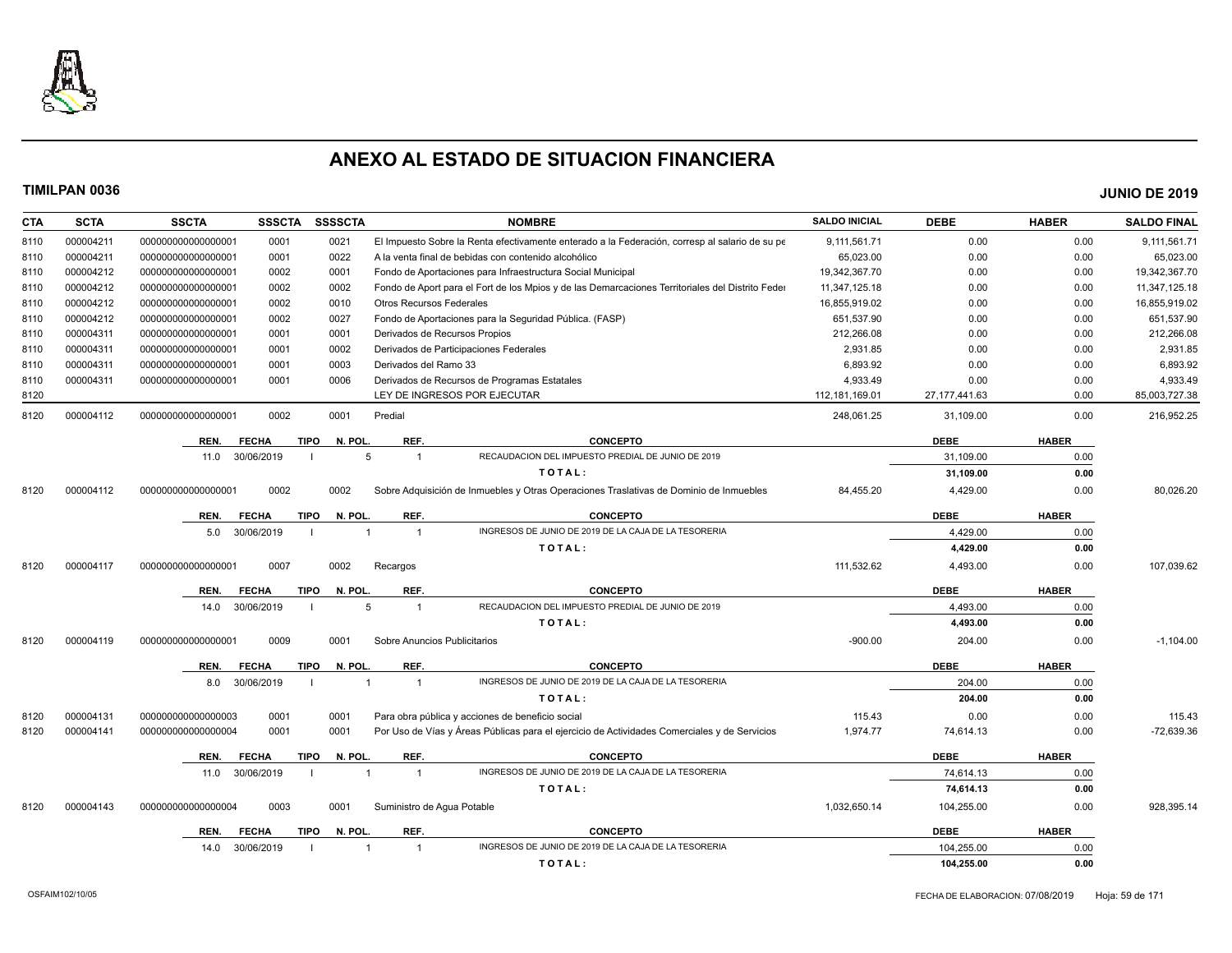

| <b>CTA</b> | <b>SCTA</b> | <b>SSCTA</b><br><b>SSSCTA</b><br><b>SSSSCTA</b><br><b>NOMBRE</b>                                                                     | <b>SALDO INICIAL</b> | <b>DEBE</b> | <b>HABER</b> | <b>SALDO FINAL</b> |
|------------|-------------|--------------------------------------------------------------------------------------------------------------------------------------|----------------------|-------------|--------------|--------------------|
| 8120       | 000004143   | 0003<br>0004<br>Conexiones a los Sistemas de Agua y Drenaje<br>00000000000000004                                                     | 9,883.71             | 0.00        | 0.00         | 9,883.71           |
| 8120       | 000004143   | 0003<br>0012<br>Agua en Pipas (Carga)<br>00000000000000004                                                                           | 44,917.79            | 5,860.00    | 0.00         | 39,057.79          |
|            |             | <b>CONCEPTO</b><br><b>FECHA</b><br><b>TIPO</b><br>N. POL.<br>REF.<br>REN.                                                            |                      | <b>DEBE</b> | <b>HABER</b> |                    |
|            |             | INGRESOS DE JUNIO DE 2019 DE LA CAJA DE LA TESORERIA<br>30/06/2019<br>$\overline{1}$<br>$\overline{1}$<br>17.0                       |                      | 5.860.00    | 0.00         |                    |
|            |             | TOTAL:                                                                                                                               |                      | 5,860.00    | 0.00         |                    |
| 8120       | 000004143   | 000000000000000004<br>0003<br>0020<br>Del Registro Civil                                                                             | 170,339.88           | 29,002.00   | 0.00         | 141,337.88         |
|            |             | N. POL.<br>REF.<br><b>CONCEPTO</b><br>REN.<br><b>FECHA</b><br><b>TIPO</b>                                                            |                      | <b>DEBE</b> | <b>HABER</b> |                    |
|            |             | 30/06/2019<br>INGRESOS DE JUNIO DE 2019 DE LA CAJA DE LA TESORERIA<br>20.0<br>$\overline{1}$<br>$\overline{1}$                       |                      | 29,002.00   | 0.00         |                    |
|            |             | TOTAL:                                                                                                                               |                      | 29,002.00   | 0.00         |                    |
| 8120       | 000004143   | 000000000000000004<br>0003<br>0021<br>De Desarrollo Urbano y Obras Públicas                                                          | 78,670.18            | 1,096.00    | 0.00         | 77,574.18          |
|            |             | REF.<br><b>TIPO</b><br>N. POL.<br><b>CONCEPTO</b><br><b>FECHA</b><br>REN.                                                            |                      | <b>DEBE</b> | <b>HABER</b> |                    |
|            |             | INGRESOS DE JUNIO DE 2019 DE LA CAJA DE LA TESORERIA<br>30/06/2019<br>23.0<br>$\overline{1}$<br>-1                                   |                      | 1,096.00    | 0.00         |                    |
|            |             | TOTAL:                                                                                                                               |                      | 1,096.00    | 0.00         |                    |
| 8120       | 000004143   | 0003<br>Por Servicios Prestados por Autoridades Fiscales, Administrativas y de Acceso a la Información<br>000000000000000004<br>0022 | 16,678.71            | 2,233.00    | 0.00         | 14,445.71          |
|            |             | <b>TIPO</b><br>N. POL.<br>REF.<br><b>CONCEPTO</b><br><b>FECHA</b><br>REN.                                                            |                      | <b>DEBE</b> | <b>HABER</b> |                    |
|            |             | INGRESOS DE JUNIO DE 2019 DE LA CAJA DE LA TESORERIA<br>30/06/2019<br>26.0<br>$\overline{1}$<br>$\mathbf{1}$                         |                      | 2,233.00    | 0.00         |                    |
|            |             | TOTAL:                                                                                                                               |                      | 2,233.00    | 0.00         |                    |
| 8120       | 000004143   | 0003<br>0025<br>Por Servicios de Panteones<br>000000000000000004                                                                     | 11,802.85            | 4,366.00    | 0.00         | 7,436.85           |
|            |             | REF.<br><b>TIPO</b><br>N. POL.<br><b>CONCEPTO</b><br>REN.<br><b>FECHA</b>                                                            |                      | <b>DEBE</b> | <b>HABER</b> |                    |
|            |             | INGRESOS DE JUNIO DE 2019 DE LA CAJA DE LA TESORERIA<br>30/06/2019<br>$\overline{1}$<br>29.0<br>$\mathbf 1$                          |                      | 4,366.00    | 0.00         |                    |
|            |             | TOTAL:                                                                                                                               |                      | 4,366.00    | 0.00         |                    |
| 8120       | 000004143   | Por la Expedición o Refrendo Anual de Licencias Para la Venta de Bebidas Alcohólicas al Públio<br>000000000000000004<br>0003<br>0026 | 7,517.02             | 0.00        | 0.00         | 7,517.02           |
| 8120       | 000004143   | 0003<br>0027<br>Por Servicios Prestados por Autoridades de Seguridad Pública<br>00000000000000004                                    | 90,424.40            | 8,000.00    | 0.00         | 82,424.40          |
|            |             | <b>TIPO</b><br>N. POL.<br>REF.<br><b>CONCEPTO</b><br>REN.<br><b>FECHA</b>                                                            |                      | <b>DEBE</b> | <b>HABER</b> |                    |
|            |             | INGRESOS DE JUNIO DE 2019 DE LA CAJA DE LA TESORERIA<br>32.0<br>30/06/2019<br>$\overline{1}$<br>$\overline{1}$<br>$\blacksquare$     |                      | 8,000.00    | 0.00         |                    |
|            |             | TOTAL:                                                                                                                               |                      | 8.000.00    | 0.00         |                    |
| 8120       | 000004143   | 00000000000000004<br>0003<br>0028<br>Por Servicios Prestados por las Autoridades de Catastro                                         | 1,242.13             | 0.00        | 0.00         | 1,242.13           |
| 8120       | 000004143   | 00000000000000004<br>0003<br>0030<br>Por Servicios de Limpieza de Lotes Baldíos, Recolección, Traslado, y Disposición Final de Resi  | 5,649.18             | 5,200.00    | 0.00         | 449.18             |
|            |             | REF.<br><b>FECHA</b><br><b>TIPO</b><br>N. POL.<br><b>CONCEPTO</b><br>REN.                                                            |                      | <b>DEBE</b> | <b>HABER</b> |                    |
|            |             | INGRESOS DE JUNIO DE 2019 DE LA CAJA DE LA TESORERIA<br>30/06/2019<br>35.0<br>$\overline{1}$<br>$\overline{1}$                       |                      | 5,200.00    | 0.00         |                    |
|            |             | TOTAL:                                                                                                                               |                      | 5,200.00    | 0.00         |                    |
| 8120       | 000004144   | 00000000000000004<br>0004<br>0002<br>Recargos                                                                                        | $-21,567.84$         | 6,005.00    | 0.00         | $-27,572.84$       |
|            |             | N. POL.<br>REF.<br><b>CONCEPTO</b><br><b>TIPO</b><br>REN.<br><b>FECHA</b>                                                            |                      | <b>DEBE</b> | <b>HABER</b> |                    |
|            |             | INGRESOS DE JUNIO DE 2019 DE LA CAJA DE LA TESORERIA<br>30/06/2019<br>38.0<br>$\overline{1}$<br>-1                                   |                      | 6,005.00    | 0.00         |                    |
|            |             | TOTAL:                                                                                                                               |                      | 6,005.00    | 0.00         |                    |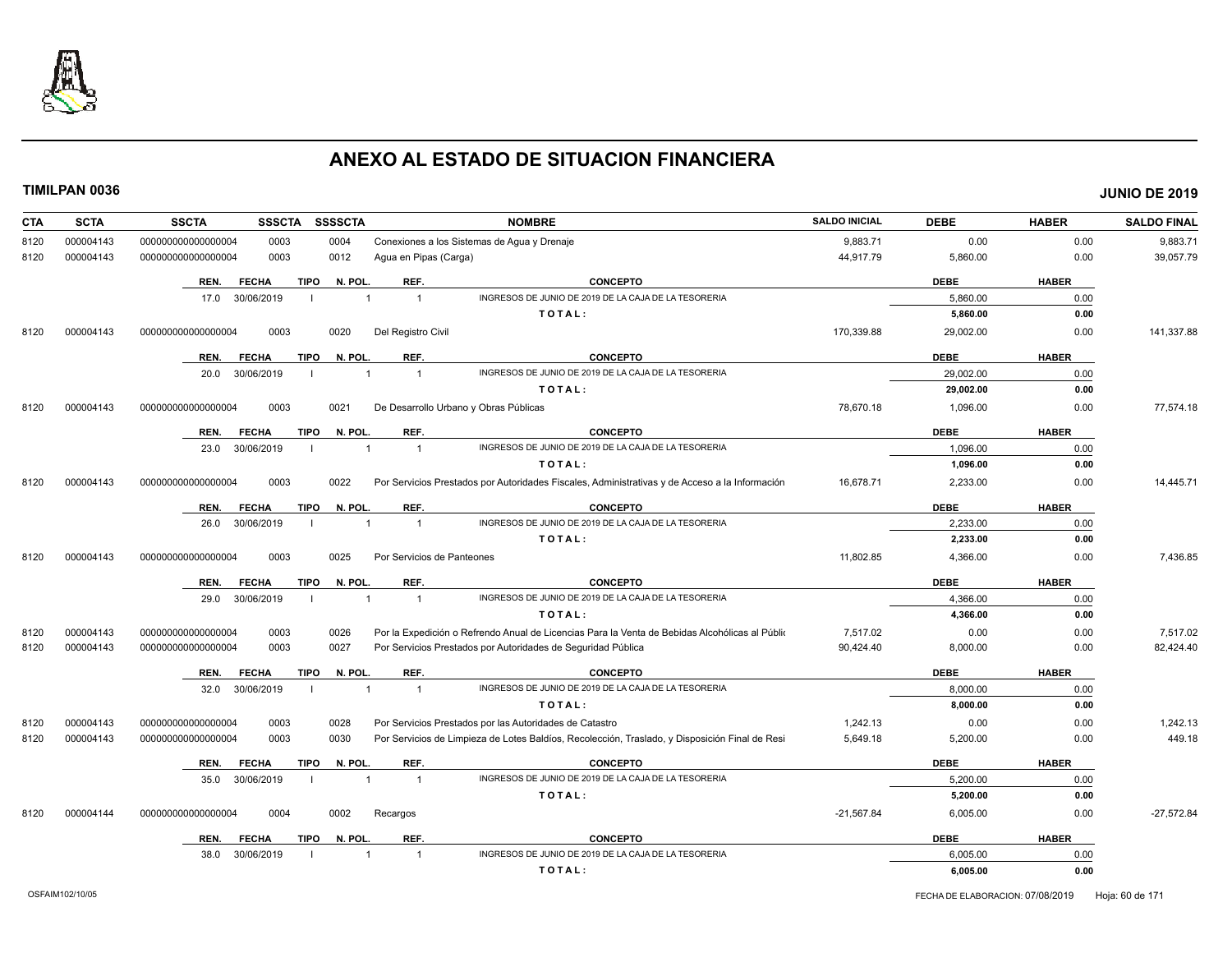

| <b>SCTA</b><br><b>CTA</b> | <b>SSCTA</b><br><b>SSSCTA</b>       | SSSSCTA        | <b>NOMBRE</b>                                                                                | <b>SALDO INICIAL</b> | <b>DEBE</b>  | <b>HABER</b> | <b>SALDO FINAL</b> |
|---------------------------|-------------------------------------|----------------|----------------------------------------------------------------------------------------------|----------------------|--------------|--------------|--------------------|
| 000004151<br>8120         | 0001<br>000000000000000005          | 0001           | Por la Venta o Arrendamiento de Bienes Municipales                                           | 142.672.25           | 11,000.00    | 0.00         | 131,672.25         |
|                           | <b>FECHA</b><br><b>TIPO</b><br>REN. | N. POL.        | <b>CONCEPTO</b><br>REF.                                                                      |                      | <b>DEBE</b>  | <b>HABER</b> |                    |
|                           | 41.0 30/06/2019<br>-1               |                | INGRESOS DE JUNIO DE 2019 DE LA CAJA DE LA TESORERIA<br>$\overline{1}$                       |                      | 11,000.00    | 0.00         |                    |
|                           |                                     |                | TOTAL:                                                                                       |                      | 11,000.00    | 0.00         |                    |
| 000004159<br>8120         | 0009<br>000000000000000005          | 0002           | En General, todos aquellos Ing que perciba la Hda Mpal, der de Act que no son Propias de Der | 395,559.42           | 0.00         | 0.00         | 395,559.42         |
| 000004162<br>8120         | 0002<br>000000000000000006          | 0001           | Sanciones Administrativas                                                                    | 3,120.00             | 0.00         | 0.00         | 3,120.00           |
| 8120<br>000004211         | 000000000000000001<br>0001          | 0001           | Fondo General de Participaciones                                                             | 21,726,611.02        | 4,223,472.69 | 0.00         | 17,503,138.33      |
|                           | <b>FECHA</b><br><b>TIPO</b><br>REN. | N. POL.        | REF.<br><b>CONCEPTO</b>                                                                      |                      | <b>DEBE</b>  | <b>HABER</b> |                    |
|                           | 30/06/2019<br>44.0                  |                | INGRESOS DE JUNIO DE 2019 DE LA CAJA DE LA TESORERIA<br>$\overline{1}$                       |                      | 4,223,472.69 | 0.00         |                    |
|                           |                                     |                | TOTAL:                                                                                       |                      | 4,223,472.69 | 0.00         |                    |
| 8120<br>000004211         | 0001<br>00000000000000001           | 0002           | Fondo de Fomentos Municipal                                                                  | 3,609,022.02         | 706,168.44   | 0.00         | 2,902,853.58       |
|                           | <b>FECHA</b><br><b>TIPO</b><br>REN. | N. POL.        | REF.<br><b>CONCEPTO</b>                                                                      |                      | <b>DEBE</b>  | <b>HABER</b> |                    |
|                           | 30/06/2019<br>47.0                  |                | INGRESOS DE JUNIO DE 2019 DE LA CAJA DE LA TESORERIA<br>$\overline{1}$                       |                      | 706,168.44   | 0.00         |                    |
|                           |                                     |                | TOTAL:                                                                                       |                      | 706,168.44   | 0.00         |                    |
| 8120<br>000004211         | 0001<br>000000000000000001          | 0003           | Fondo de Fiscalización y Recaudacion                                                         | 630,027.08           | 53,998.23    | 0.00         | 576,028.85         |
|                           | <b>TIPO</b><br>REN.<br><b>FECHA</b> | N. POL.        | <b>CONCEPTO</b><br>REF.                                                                      |                      | <b>DEBE</b>  | <b>HABER</b> |                    |
|                           | 50.0<br>30/06/2019<br>-1            | $\overline{1}$ | INGRESOS DE JUNIO DE 2019 DE LA CAJA DE LA TESORERIA<br>$\overline{1}$                       |                      | 53,998.23    | 0.00         |                    |
|                           |                                     |                | TOTAL:                                                                                       |                      | 53,998.23    | 0.00         |                    |
| 000004211<br>8120         | 000000000000000001<br>0001          | 0004           | Correspondientes al Impuesto Especial sobre Producción y Servicios                           | 333,356.95           | 82,702.09    | 0.00         | 250,654.86         |
|                           | <b>FECHA</b><br><b>TIPO</b><br>REN. | N. POL.        | REF.<br>CONCEPTO                                                                             |                      | <b>DEBE</b>  | <b>HABER</b> |                    |
|                           | 30/06/2019<br>53.0                  |                | INGRESOS DE JUNIO DE 2019 DE LA CAJA DE LA TESORERIA<br>$\overline{1}$                       |                      | 82.702.09    | 0.00         |                    |
|                           |                                     |                | TOTAL:                                                                                       |                      | 82,702.09    | 0.00         |                    |
| 000004211<br>8120         | 00000000000000001<br>0001           | 0005           | Correspondientes al Impuesto Sobre Automóviles Nuevos                                        | 664,609.90           | 154,629.03   | 0.00         | 509,980.87         |
|                           | <b>FECHA</b><br><b>TIPO</b><br>REN. | N. POL.        | REF.<br><b>CONCEPTO</b>                                                                      |                      | <b>DEBE</b>  | <b>HABER</b> |                    |
|                           | 30/06/2019<br>56.0                  | $\overline{1}$ | INGRESOS DE JUNIO DE 2019 DE LA CAJA DE LA TESORERIA<br>$\overline{1}$                       |                      | 154,629.03   | 0.00         |                    |
|                           |                                     |                | TOTAL:                                                                                       |                      | 154,629.03   | 0.00         |                    |
| 8120<br>000004211         | 0001<br>000000000000000001          | 0006           | Correspondientes al Impuesto Sobre Tenencia o Uso de Vehículos                               | $-101.28$            | 2.08         | 0.00         | $-103.36$          |
|                           | <b>FECHA</b><br><b>TIPO</b><br>REN. | N. POL.        | REF.<br><b>CONCEPTO</b>                                                                      |                      | <b>DEBE</b>  | <b>HABER</b> |                    |
|                           | 30/06/2019<br>59.0                  |                | INGRESOS DE JUNIO DE 2019 DE LA CAJA DE LA TESORERIA<br>$\overline{1}$                       |                      | 2.08         | 0.00         |                    |
|                           |                                     |                | TOTAL:                                                                                       |                      | 2.08         | 0.00         |                    |
| 000004211<br>8120         | 000000000000000001<br>0001          | 0007           | Correspondientes al Fondo de Compensación del Impuesto Sobre Automóviles Nuevos              | 294,078.00           | 0.00         | 0.00         | 294,078.00         |
| 8120<br>000004211         | 0001<br>000000000000000001          | 0008           | Las derivadas de la aplicación del artículo 4-A de la Ley de Coordinación Fiscal             | 1,039,056.40         | 152,233.35   | 0.00         | 886,823.05         |
|                           | <b>FECHA</b><br><b>TIPO</b><br>REN. | N. POL.        | REF.<br><b>CONCEPTO</b>                                                                      |                      | <b>DEBE</b>  | <b>HABER</b> |                    |
|                           | 30/06/2019<br>62.0                  |                | INGRESOS DE JUNIO DE 2019 DE LA CAJA DE LA TESORERIA<br>$\overline{1}$                       |                      | 152.233.35   | 0.00         |                    |
|                           |                                     |                | TOTAL:                                                                                       |                      | 152,233.35   | 0.00         |                    |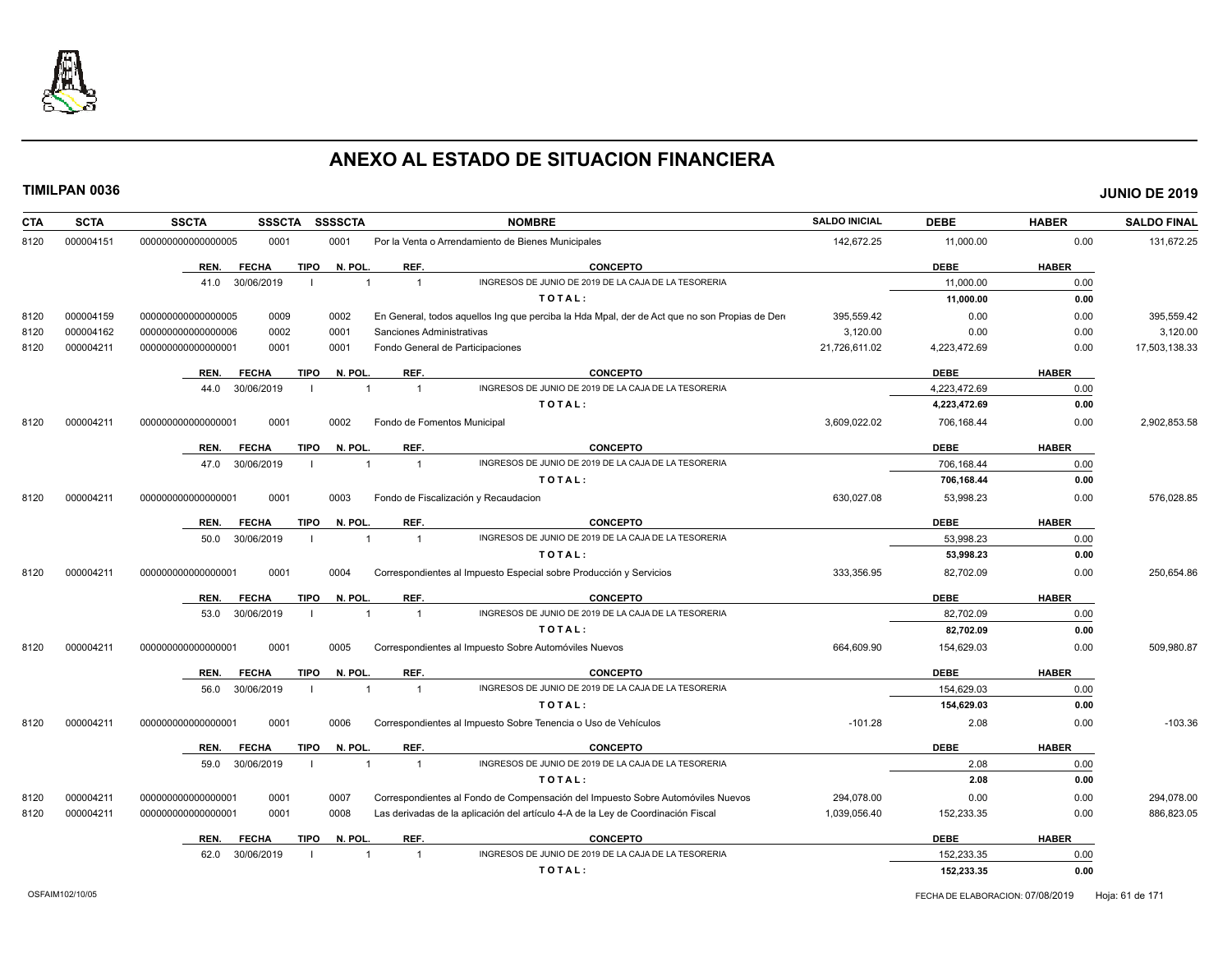

| <b>CTA</b> | <b>SCTA</b> | <b>SSCTA</b>       | <b>SSSCTA</b> | <b>SSSSCTA</b>         |                | <b>NOMBRE</b>                                                                                    | <b>SALDO INICIAL</b> | <b>DEBE</b>   | <b>HABER</b> | <b>SALDO FINAL</b> |
|------------|-------------|--------------------|---------------|------------------------|----------------|--------------------------------------------------------------------------------------------------|----------------------|---------------|--------------|--------------------|
| 8120       | 000004211   | 00000000000000001  | 0001          | 0009                   |                | Del Impuesto Sobre Tenencia o Uso de Vehículos Automotores                                       | 304,578.95           | 77,589.49     | 0.00         | 226,989.46         |
|            |             | REN.               | <b>FECHA</b>  | <b>TIPO</b><br>N. POL. |                | REF.<br><b>CONCEPTO</b>                                                                          |                      | <b>DEBE</b>   | <b>HABER</b> |                    |
|            |             | 65.0               | 30/06/2019    |                        |                | INGRESOS DE JUNIO DE 2019 DE LA CAJA DE LA TESORERIA<br>$\overline{1}$                           |                      | 77,589.49     | 0.00         |                    |
|            |             |                    |               |                        |                | TOTAL:                                                                                           |                      | 77,589.49     | 0.00         |                    |
| 8120       | 000004211   | 000000000000000001 | 0001          | 0010                   |                | Del Impuesto Sobre Adquisición de Vehículos automotores Usados                                   | 31,252.40            | 7,393.47      | 0.00         | 23,858.93          |
|            |             | REN.               | <b>FECHA</b>  | <b>TIPO</b>            | N. POL.        | REF.<br>CONCEPTO                                                                                 |                      | <b>DEBE</b>   | <b>HABER</b> |                    |
|            |             | 68.0               | 30/06/2019    |                        |                | INGRESOS DE JUNIO DE 2019 DE LA CAJA DE LA TESORERIA<br>$\overline{1}$                           |                      | 7.393.47      | 0.00         |                    |
|            |             |                    |               |                        |                | TOTAL:                                                                                           |                      | 7,393.47      | 0.00         |                    |
| 8120       | 000004211   | 00000000000000000  | 0001          | 0011                   |                | Del Impuesto Sobre Loterías, Rifas, Sorteos, Concursos y Juegos Permitidos con Cruce de Apu      | 39,791.96            | 8,507.07      | 0.00         | 31,284.89          |
|            |             | REN.               | <b>FECHA</b>  | <b>TIPO</b><br>N. POL. |                | REF.<br><b>CONCEPTO</b>                                                                          |                      | <b>DEBE</b>   | <b>HABER</b> |                    |
|            |             | 71.0               | 30/06/2019    |                        | $\overline{1}$ | INGRESOS DE JUNIO DE 2019 DE LA CAJA DE LA TESORERIA<br>$\overline{1}$                           |                      | 8,507.07      | 0.00         |                    |
|            |             |                    |               |                        |                | TOTAL:                                                                                           |                      | 8,507.07      | 0.00         |                    |
| 8120       | 000004211   | 000000000000000001 | 0001          | 0013                   |                | Programa de Acciones para el Desarrollo (PAD)                                                    | 7,020,000.00         | 0.00          | 0.00         | 7,020,000.00       |
| 8120       | 000004211   | 000000000000000001 | 0001          | 0014                   |                | Fondo Estatal de Fortalecimiento Municipal (FEFOM)                                               | 30,790,368.12        | 18,474,220.86 | 0.00         | 12,316,147.26      |
|            |             | REN.               | <b>FECHA</b>  | <b>TIPO</b>            | N. POL.        | REF.<br><b>CONCEPTO</b>                                                                          |                      | <b>DEBE</b>   | <b>HABER</b> |                    |
|            |             | 4.0                | 30/06/2019    | - 1                    | 6              | PARTICIPACIONES DE ENERO A JUNIO DE 2019 DE FEFOM 2019<br>$\overline{1}$                         |                      | 18,474,220.86 | 0.00         |                    |
|            |             |                    |               |                        |                | TOTAL:                                                                                           |                      | 18,474,220.86 | 0.00         |                    |
| 8120       | 000004211   | 000000000000000001 | 0001          | 0016                   |                | Remanentes Programa de Apoyo al Gasto de Inversión de los Municipios (FEFOM)                     | 264,689.74           | 0.00          | 0.00         | 264,689.74         |
| 8120       | 000004211   | 00000000000000001  | 0001          | 0017                   |                | <b>Otros Recursos Estatales</b>                                                                  | 456,300.00           | 0.00          | 0.00         | 456,300.00         |
| 8120       | 000004211   | 000000000000000001 | 0001          | 0021                   |                | El Impuesto Sobre la Renta efectivamente enterado a la Federación, corresp al salario de su pe   | 9,111,561.71         | 57,784.00     | 0.00         | 9,053,777.71       |
|            |             | REN.               | <b>FECHA</b>  | <b>TIPO</b><br>N. POL. |                | REF.<br><b>CONCEPTO</b>                                                                          |                      | <b>DEBE</b>   | <b>HABER</b> |                    |
|            |             | 74.0               | 30/06/2019    |                        |                | INGRESOS DE JUNIO DE 2019 DE LA CAJA DE LA TESORERIA<br>$\overline{1}$                           |                      | 57,784.00     | 0.00         |                    |
|            |             |                    |               |                        |                | TOTAL:                                                                                           |                      | 57,784.00     | 0.00         |                    |
| 8120       | 000004211   | 00000000000000001  | 0001          | 0022                   |                | A la venta final de bebidas con contenido alcohólico                                             | 33,897.03            | 4,235.92      | 0.00         | 29,661.11          |
|            |             | REN.               | <b>FECHA</b>  | <b>TIPO</b>            | N. POL.        | <b>CONCEPTO</b><br>REF.                                                                          |                      | <b>DEBE</b>   | <b>HABER</b> |                    |
|            |             | 77.0               | 30/06/2019    | -1                     | $\overline{1}$ | INGRESOS DE JUNIO DE 2019 DE LA CAJA DE LA TESORERIA<br>$\overline{1}$                           |                      | 4.235.92      | 0.00         |                    |
|            |             |                    |               |                        |                | TOTAL:                                                                                           |                      | 4,235.92      | 0.00         |                    |
| 8120       | 000004212   | 00000000000000001  | 0002          | 0001                   |                | Fondo de Aportaciones para Infraestructura Social Municipal                                      | 9,671,183.85         | 1,934,236.77  | 0.00         | 7,736,947.08       |
|            |             | REN.               | <b>FECHA</b>  | <b>TIPO</b>            | N. POL.        | REF.<br><b>CONCEPTO</b>                                                                          |                      | <b>DEBE</b>   | <b>HABER</b> |                    |
|            |             | 4.0                | 30/06/2019    |                        | 3              | PARTICIPACIONES DE FISM 2019 DE JUNIO 2019<br>$\overline{1}$                                     |                      | 1.934.236.77  | 0.00         |                    |
|            |             |                    |               |                        |                | TOTAL:                                                                                           |                      | 1,934,236.77  | 0.00         |                    |
| 8120       | 000004212   | 00000000000000000  | 0002          | 0002                   |                | Fondo de Aport para el Fort de los Mpios y de las Demarcaciones Territoriales del Distrito Feder | 6,619,156.33         | 945,593.77    | 0.00         | 5,673,562.56       |
|            |             | REN.               | <b>FECHA</b>  | <b>TIPO</b>            | N. POL.        | REF.<br><b>CONCEPTO</b>                                                                          |                      | <b>DEBE</b>   | <b>HABER</b> |                    |
|            |             | 15.0               | 30/06/2019    |                        | 3              | PARTICIPACIONES DE ORTAMUN 2019 DE JUNIO 2019<br>-1                                              |                      | 945,593.77    | 0.00         |                    |
|            |             |                    |               |                        |                | TOTAL:                                                                                           |                      | 945,593.77    | 0.00         |                    |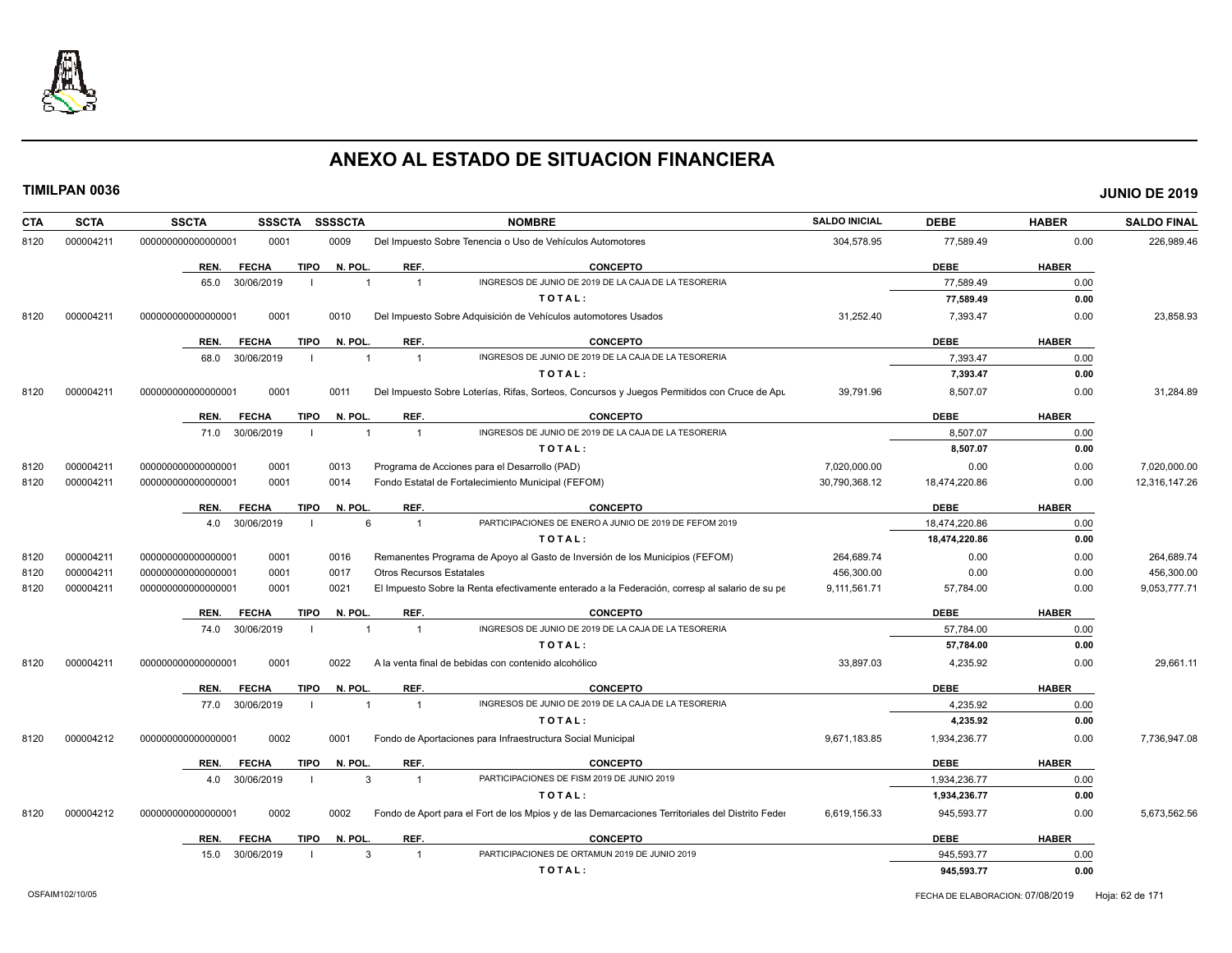

| <b>CTA</b><br><b>SCTA</b> | <b>SSCTA</b><br><b>SSSSCTA</b><br><b>SSSCTA</b><br><b>NOMBRE</b>                                                             | <b>SALDO INICIAL</b> | <b>DEBE</b> | <b>HABER</b>    | <b>SALDO FINAL</b> |
|---------------------------|------------------------------------------------------------------------------------------------------------------------------|----------------------|-------------|-----------------|--------------------|
| 000004212<br>8120         | 000000000000000001<br>0002<br>0010<br><b>Otros Recursos Federales</b>                                                        | 16,855,919.02        | 0.00        | 0.00            | 16,855,919.02      |
| 000004212<br>8120         | 0027<br>Fondo de Aportaciones para la Seguridad Pública. (FASP)<br>000000000000000001<br>0002                                | 29,375.90            | 0.00        | 0.00            | 29,375.90          |
| 000004311<br>8120         | Derivados de Recursos Propios<br>000000000000000001<br>0001<br>0001                                                          | 211,988.65           | 22.21       | 0.00            | 211,966.44         |
|                           | REF.<br><b>CONCEPTO</b><br><b>FECHA</b><br>TIPO<br>N. POL.<br>REN.                                                           |                      | <b>DEBE</b> | <b>HABER</b>    |                    |
|                           | INTERESES DE RECURSOS PROPIOS JUNIO 2019<br>$\overline{2}$<br>$\overline{1}$<br>4.0<br>30/06/2019                            |                      | 22.21       | 0.00            |                    |
|                           | TOTAL:                                                                                                                       |                      | 22.21       | 0.00            |                    |
| 000004311<br>8120         | 000000000000000001<br>0001<br>0002<br>Derivados de Participaciones Federales                                                 | 2,926.36             | 145.07      | 0.00            | 2,781.29           |
|                           | <b>TIPO</b><br>N. POL.<br>REF.<br><b>CONCEPTO</b><br>REN.<br><b>FECHA</b>                                                    |                      | <b>DEBE</b> | <b>HABER</b>    |                    |
|                           | INTERESES DE FASP 2019 DE JUNIO 2019<br>8.0 30/06/2019<br>$\overline{2}$<br>$\overline{1}$                                   |                      | 145.07      | 0.00            |                    |
|                           | TOTAL:                                                                                                                       |                      | 145.07      | 0.00            |                    |
| 8120<br>000004311         | 0001<br>0003<br>Derivados del Ramo 33<br>000000000000000001                                                                  | 2,064.76             | 2,301.66    | 0.00            | $-236.90$          |
|                           | <b>TIPO</b><br>REF.<br><b>CONCEPTO</b><br>REN.<br><b>FECHA</b><br>N. POL.                                                    |                      | <b>DEBE</b> | <b>HABER</b>    |                    |
|                           | INTERESES BANCARIOS DEL FORTAMUN 2019 DEL MES DE JUNIO 2019<br>30/06/2019<br>8.0<br>$\overline{\mathbf{1}}$<br>4             |                      | 28.68       | 0.00            |                    |
|                           | INTERESES BANCARIOS DEL FISM 2019 DEL MES DE JUNIO 2019<br>30/06/2019<br>$\overline{1}$<br>4.0                               |                      | 2.272.98    | 0.00            |                    |
|                           | TOTAL:                                                                                                                       |                      | 2,301.66    | 0.00            |                    |
| 8120<br>000004311         | 0001<br>0006<br>Derivados de Recursos de Programas Estatales<br>000000000000000001                                           | 4,655.05             | 339.30      | 0.00            | 4,315.75           |
|                           | REF.<br><b>FECHA</b><br>TIPO<br>N. POL.<br><b>CONCEPTO</b><br>REN.                                                           |                      | <b>DEBE</b> | <b>HABER</b>    |                    |
|                           | INTERESES DE FEFOM 2019 DE JUNIO 2019<br>30/06/2019<br>$\overline{2}$<br>16.0                                                |                      | 574.75      | 0.00            |                    |
|                           | INTERESES DE FEFOM 2018 DE JUNIO 2019<br>30/06/2019<br>$\overline{2}$<br>12.0                                                |                      | 41.99       | 0.00            |                    |
|                           | E<br>24/06/2019<br>44<br>Derivados de Recursos de Programas Estatales<br>4.0                                                 |                      | $-277.44$   | 0.00            |                    |
|                           | TOTAL:                                                                                                                       |                      | 339.30      | 0.00            |                    |
| 8150                      | LEY DE INGRESOS RECAUDADA                                                                                                    | 43,439,303.79        | 0.00        | 27, 177, 441.63 | 70,616,745.42      |
| 000004112<br>8150         | 0002<br>0001<br>Predial<br>000000000000000001                                                                                | 1,840,541.00         | 0.00        | 31,109.00       | 1,871,650.00       |
|                           | REF.<br><b>CONCEPTO</b><br><b>FECHA</b><br>TIPO<br>N. POL.<br>REN.                                                           |                      | <b>DEBE</b> | <b>HABER</b>    |                    |
|                           | RECAUDACION DEL IMPUESTO PREDIAL DE JUNIO DE 2019<br>10.0 30/06/2019<br>5<br>$\overline{1}$                                  |                      | 0.00        | 31,109.00       |                    |
|                           | TOTAL:                                                                                                                       |                      | 0.00        | 31,109.00       |                    |
| 000004112<br>8150         | 0002<br>0002<br>Sobre Adquisición de Inmuebles y Otras Operaciones Traslativas de Dominio de Inmuebles<br>000000000000000001 | 21,522.00            | 0.00        | 4,429.00        | 25,951.00          |
|                           | N. POL.<br>REF.<br><b>CONCEPTO</b><br>REN.<br><b>FECHA</b><br><b>TIPO</b>                                                    |                      | <b>DEBE</b> | <b>HABER</b>    |                    |
|                           | INGRESOS DE JUNIO DE 2019 DE LA CAJA DE LA TESORERIA<br>30/06/2019<br>$\overline{1}$<br>$\overline{1}$<br>4.0                |                      | 0.00        | 4,429.00        |                    |
|                           | TOTAL:                                                                                                                       |                      | 0.00        | 4,429.00        |                    |
| 8150<br>000004117         | 000000000000000001<br>0007<br>0002<br>Recargos                                                                               | 14,928.00            | 0.00        | 4,493.00        | 19,421.00          |
|                           | REF.<br><b>TIPO</b><br>N. POL.<br><b>CONCEPTO</b><br>REN.<br><b>FECHA</b>                                                    |                      | <b>DEBE</b> | <b>HABER</b>    |                    |
|                           | RECAUDACION DEL IMPUESTO PREDIAL DE JUNIO DE 2019<br>13.0 30/06/2019<br>5<br>$\overline{1}$                                  |                      | 0.00        | 4,493.00        |                    |
|                           | TOTAL:                                                                                                                       |                      | 0.00        | 4,493.00        |                    |
| 000004119<br>8150         | 0009<br>0001<br>Sobre Anuncios Publicitarios<br>000000000000000001                                                           | 900.00               | 0.00        | 204.00          | 1,104.00           |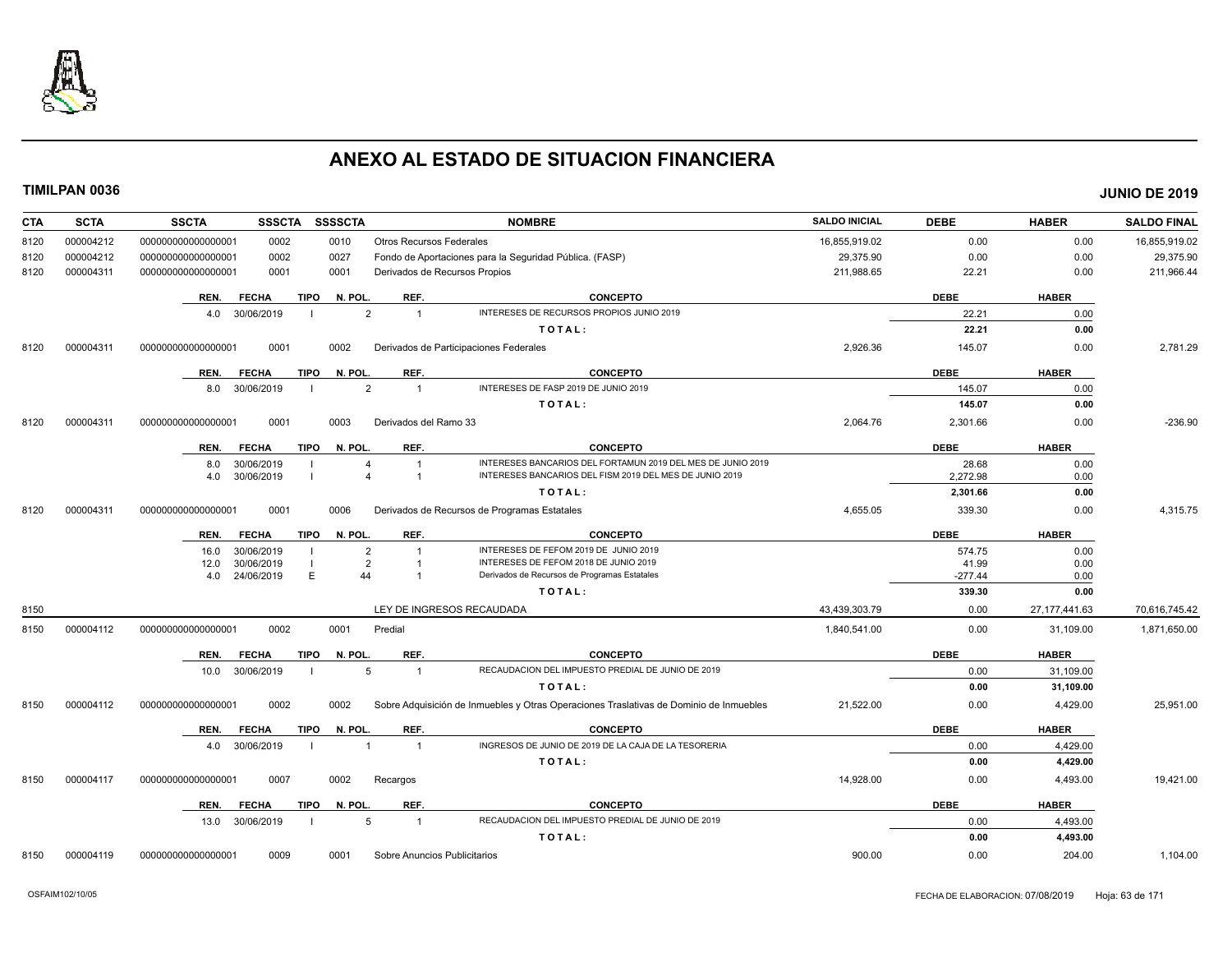

| <b>CTA</b> | <b>SCTA</b> | <b>SSCTA</b>       |              |             | SSSCTA SSSSCTA |                            | <b>NOMBRE</b>                                                                                  | <b>SALDO INICIAL</b> | <b>DEBE</b> | <b>HABER</b> | <b>SALDO FINAL</b> |
|------------|-------------|--------------------|--------------|-------------|----------------|----------------------------|------------------------------------------------------------------------------------------------|----------------------|-------------|--------------|--------------------|
|            |             | REN.               | <b>FECHA</b> | <b>TIPO</b> | N. POL.        | REF.                       | <b>CONCEPTO</b>                                                                                |                      | <b>DEBE</b> | <b>HABER</b> |                    |
|            |             | 7.0                | 30/06/2019   |             | $\overline{1}$ | $\overline{1}$             | INGRESOS DE JUNIO DE 2019 DE LA CAJA DE LA TESORERIA                                           |                      | 0.00        | 204.00       |                    |
|            |             |                    |              |             |                |                            | TOTAL:                                                                                         |                      | 0.00        | 204.00       |                    |
| 8150       | 000004131   | 000000000000000003 | 0001         |             | 0001           |                            | Para obra pública y acciones de beneficio social                                               | 2,200.00             | 0.00        | 0.00         | 2,200.00           |
| 8150       | 000004141   | 000000000000000004 | 0001         |             | 0001           |                            | Por Uso de Vías y Áreas Públicas para el ejercicio de Actividades Comerciales y de Servicios   | 194,680.00           | 0.00        | 74,614.13    | 269,294.13         |
|            |             | REN.               | <b>FECHA</b> | <b>TIPO</b> | N. POL.        | REF.                       | <b>CONCEPTO</b>                                                                                |                      | <b>DEBE</b> | <b>HABER</b> |                    |
|            |             | 10.0               | 30/06/2019   |             | $\overline{1}$ | $\overline{1}$             | INGRESOS DE JUNIO DE 2019 DE LA CAJA DE LA TESORERIA                                           |                      | 0.00        | 74,614.13    |                    |
|            |             |                    |              |             |                |                            | TOTAL:                                                                                         |                      | 0.00        | 74,614.13    |                    |
| 8150       | 000004143   | 00000000000000004  | 0003         |             | 0001           | Suministro de Agua Potable |                                                                                                | 2,539,994.00         | 0.00        | 104,255.00   | 2,644,249.00       |
|            |             | REN.               | <b>FECHA</b> | <b>TIPO</b> | N. POL.        | REF.                       | <b>CONCEPTO</b>                                                                                |                      | <b>DEBE</b> | <b>HABER</b> |                    |
|            |             | 13.0               | 30/06/2019   |             |                | $\overline{1}$             | INGRESOS DE JUNIO DE 2019 DE LA CAJA DE LA TESORERIA                                           |                      | 0.00        | 104,255.00   |                    |
|            |             |                    |              |             |                |                            | TOTAL:                                                                                         |                      | 0.00        | 104,255.00   |                    |
| 8150       | 000004143   | 00000000000000004  | 0003         |             | 0004           |                            | Conexiones a los Sistemas de Agua y Drenaje                                                    | 13,122.00            | 0.00        | 0.00         | 13,122.00          |
| 8150       | 000004143   | 000000000000000004 | 0003         |             | 0012           | Agua en Pipas (Carga)      |                                                                                                | 69,025.00            | 0.00        | 5,860.00     | 74,885.00          |
|            |             | REN.               | <b>FECHA</b> | <b>TIPO</b> | N. POL.        | REF.                       | <b>CONCEPTO</b>                                                                                |                      | <b>DEBE</b> | <b>HABER</b> |                    |
|            |             | 16.0               | 30/06/2019   |             |                |                            | INGRESOS DE JUNIO DE 2019 DE LA CAJA DE LA TESORERIA                                           |                      | 0.00        | 5,860.00     |                    |
|            |             |                    |              |             |                |                            | TOTAL:                                                                                         |                      | 0.00        | 5,860.00     |                    |
| 8150       | 000004143   | 00000000000000004  | 0003         |             | 0020           | Del Registro Civil         |                                                                                                | 107,844.00           | 0.00        | 29,002.00    | 136,846.00         |
|            |             | REN.               | <b>FECHA</b> | <b>TIPO</b> | N. POL         | REF.                       | <b>CONCEPTO</b>                                                                                |                      | <b>DEBE</b> | <b>HABER</b> |                    |
|            |             | 19.0               | 30/06/2019   |             | $\overline{1}$ | $\overline{1}$             | INGRESOS DE JUNIO DE 2019 DE LA CAJA DE LA TESORERIA                                           |                      | 0.00        | 29,002.00    |                    |
|            |             |                    |              |             |                |                            | TOTAL:                                                                                         |                      | 0.00        | 29,002.00    |                    |
| 8150       | 000004143   | 00000000000000004  | 0003         |             | 0021           |                            | De Desarrollo Urbano y Obras Públicas                                                          | 10,079.00            | 0.00        | 1,096.00     | 11,175.00          |
|            |             | REN.               | <b>FECHA</b> | <b>TIPO</b> | N. POL.        | REF.                       | <b>CONCEPTO</b>                                                                                |                      | <b>DEBE</b> | <b>HABER</b> |                    |
|            |             | 22.0               | 30/06/2019   |             | $\mathbf{1}$   | $\overline{1}$             | INGRESOS DE JUNIO DE 2019 DE LA CAJA DE LA TESORERIA                                           |                      | 0.00        | 1,096.00     |                    |
|            |             |                    |              |             |                |                            | TOTAL:                                                                                         |                      | 0.00        | 1,096.00     |                    |
| 8150       | 000004143   | 000000000000000004 | 0003         |             | 0022           |                            | Por Servicios Prestados por Autoridades Fiscales, Administrativas y de Acceso a la Información | 9,954.00             | 0.00        | 2,233.00     | 12,187.00          |
|            |             | REN.               | <b>FECHA</b> | <b>TIPO</b> | N. POL.        | REF.                       | <b>CONCEPTO</b>                                                                                |                      | <b>DEBE</b> | <b>HABER</b> |                    |
|            |             | 25.0               | 30/06/2019   |             | $\overline{1}$ | $\overline{1}$             | INGRESOS DE JUNIO DE 2019 DE LA CAJA DE LA TESORERIA                                           |                      | 0.00        | 2,233.00     |                    |
|            |             |                    |              |             |                |                            | TOTAL:                                                                                         |                      | 0.00        | 2,233.00     |                    |
| 8150       | 000004143   | 00000000000000004  | 0003         |             | 0025           | Por Servicios de Panteones |                                                                                                | 24,941.00            | 0.00        | 4,366.00     | 29,307.00          |
|            |             | REN.               | <b>FECHA</b> | <b>TIPO</b> | N. POL.        | REF.                       | <b>CONCEPTO</b>                                                                                |                      | <b>DEBE</b> | <b>HABER</b> |                    |
|            |             | 28.0               | 30/06/2019   |             | 1              | $\overline{1}$             | INGRESOS DE JUNIO DE 2019 DE LA CAJA DE LA TESORERIA                                           |                      | 0.00        | 4,366.00     |                    |
|            |             |                    |              |             |                |                            | TOTAL:                                                                                         |                      | 0.00        | 4,366.00     |                    |
| 8150       | 000004143   | 00000000000000004  | 0003         |             | 0027           |                            | Por Servicios Prestados por Autoridades de Seguridad Pública                                   | 32.800.00            | 0.00        | 8.000.00     | 40.800.00          |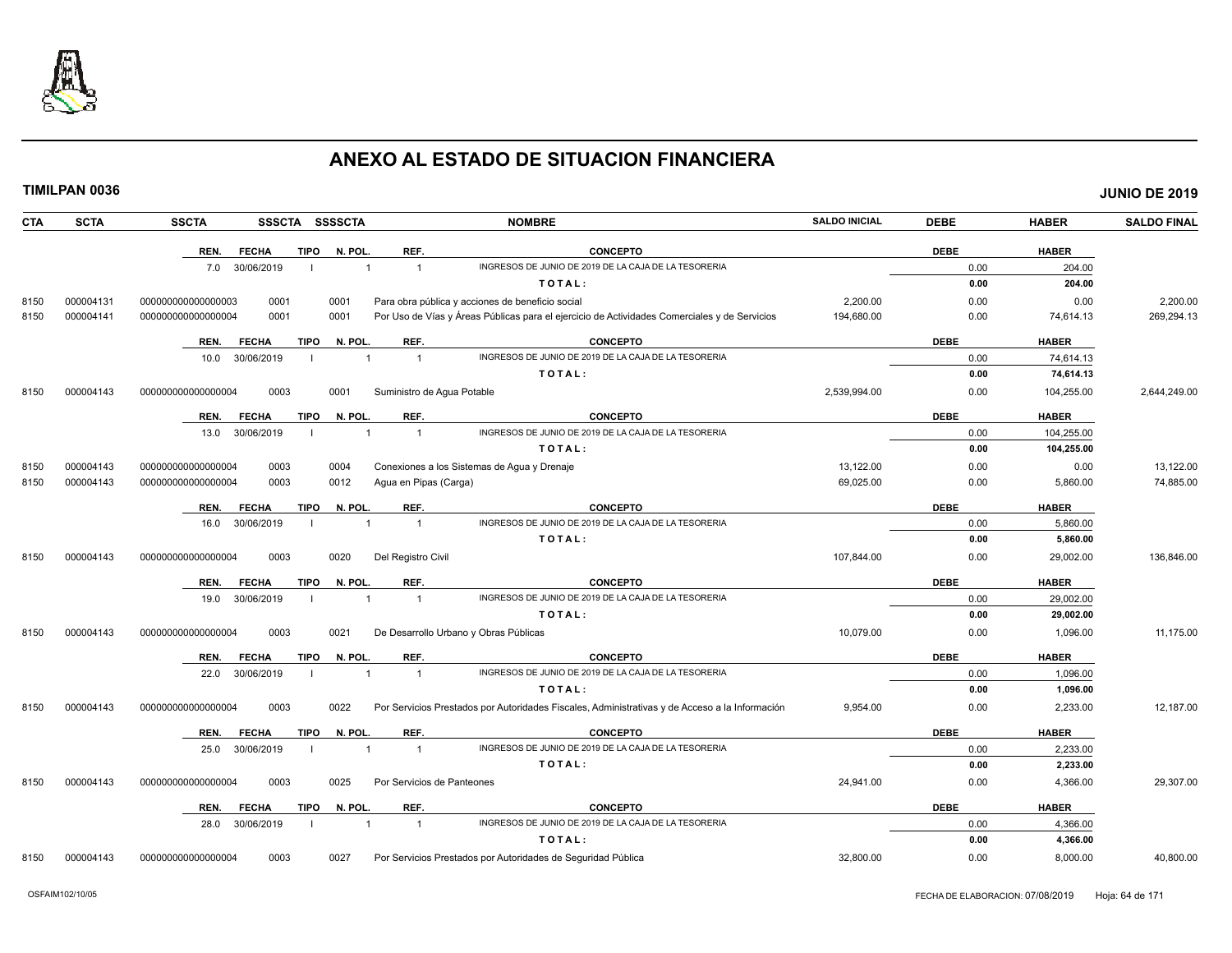

| <b>CTA</b> | <b>SCTA</b> | <b>SSCTA</b>       |              |             | SSSCTA SSSSCTA |                | <b>NOMBRE</b>                                                                                  | <b>SALDO INICIAL</b> | <b>DEBE</b> | <b>HABER</b> | <b>SALDO FINAL</b> |
|------------|-------------|--------------------|--------------|-------------|----------------|----------------|------------------------------------------------------------------------------------------------|----------------------|-------------|--------------|--------------------|
|            |             | REN.               | <b>FECHA</b> | <b>TIPO</b> | N. POL.        | REF.           | <b>CONCEPTO</b>                                                                                |                      | <b>DEBE</b> | <b>HABER</b> |                    |
|            |             | 31.0               | 30/06/2019   |             | $\overline{1}$ | $\overline{1}$ | INGRESOS DE JUNIO DE 2019 DE LA CAJA DE LA TESORERIA                                           |                      | 0.00        | 8.000.00     |                    |
|            |             |                    |              |             |                |                | TOTAL:                                                                                         |                      | 0.00        | 8.000.00     |                    |
| 8150       | 000004143   | 000000000000000004 | 0003         |             | 0028           |                | Por Servicios Prestados por las Autoridades de Catastro                                        | 2,021.00             | 0.00        | 0.00         | 2,021.00           |
| 8150       | 000004143   | 000000000000000004 | 0003         |             | 0030           |                | Por Servicios de Limpieza de Lotes Baldíos, Recolección, Traslado, y Disposición Final de Resi | 6,500.00             | 0.00        | 5,200.00     | 11,700.00          |
|            |             | REN.               | <b>FECHA</b> | <b>TIPO</b> | N. POL         | REF.           | <b>CONCEPTO</b>                                                                                |                      | <b>DEBE</b> | <b>HABER</b> |                    |
|            |             | 34.0               | 30/06/2019   |             |                | $\overline{1}$ | INGRESOS DE JUNIO DE 2019 DE LA CAJA DE LA TESORERIA                                           |                      | 0.00        | 5,200.00     |                    |
|            |             |                    |              |             |                |                | TOTAL:                                                                                         |                      | 0.00        | 5,200.00     |                    |
| 8150       | 000004144   | 000000000000000004 | 0004         |             | 0002           | Recargos       |                                                                                                | 144,123.00           | 0.00        | 6,005.00     | 150,128.00         |
|            |             | REN.               | <b>FECHA</b> | <b>TIPO</b> | N. POL         | REF.           | <b>CONCEPTO</b>                                                                                |                      | <b>DEBE</b> | <b>HABER</b> |                    |
|            |             | 37.0               | 30/06/2019   |             | $\overline{1}$ | $\overline{1}$ | INGRESOS DE JUNIO DE 2019 DE LA CAJA DE LA TESORERIA                                           |                      | 0.00        | 6,005.00     |                    |
|            |             |                    |              |             |                |                | TOTAL:                                                                                         |                      | 0.00        | 6.005.00     |                    |
| 8150       | 000004151   | 000000000000000005 | 0001         |             | 0001           |                | Por la Venta o Arrendamiento de Bienes Municipales                                             | 132.190.00           | 0.00        | 11,000.00    | 143,190.00         |
|            |             | REN.               | <b>FECHA</b> | <b>TIPO</b> | N. POL         | REF.           | <b>CONCEPTO</b>                                                                                |                      | <b>DEBE</b> | <b>HABER</b> |                    |
|            |             | 40.0               | 30/06/2019   |             | $\mathbf{1}$   | $\overline{1}$ | INGRESOS DE JUNIO DE 2019 DE LA CAJA DE LA TESORERIA                                           |                      | 0.00        | 11,000.00    |                    |
|            |             |                    |              |             |                |                | TOTAL:                                                                                         |                      | 0.00        | 11,000.00    |                    |
| 8150       | 000004211   | 00000000000000000  | 0001         |             | 0001           |                | Fondo General de Participaciones                                                               | 17,392,456.98        | 0.00        | 4,223,472.69 | 21,615,929.67      |
|            |             | REN.               | <b>FECHA</b> | <b>TIPO</b> | N. POL         | REF.           | <b>CONCEPTO</b>                                                                                |                      | <b>DEBE</b> | <b>HABER</b> |                    |
|            |             | 43.0               | 30/06/2019   |             |                | $\overline{1}$ | INGRESOS DE JUNIO DE 2019 DE LA CAJA DE LA TESORERIA                                           |                      | 0.00        | 4.223.472.69 |                    |
|            |             |                    |              |             |                |                | TOTAL:                                                                                         |                      | 0.00        | 4,223,472.69 |                    |
| 8150       | 000004211   | 000000000000000001 | 0001         |             | 0002           |                | Fondo de Fomentos Municipal                                                                    | 2.883.901.98         | 0.00        | 706.168.44   | 3,590,070.42       |
|            |             | REN.               | <b>FECHA</b> | <b>TIPO</b> | N. POL         | REF.           | <b>CONCEPTO</b>                                                                                |                      | <b>DEBE</b> | <b>HABER</b> |                    |
|            |             | 46.0               | 30/06/2019   |             | $\mathbf{1}$   | $\overline{1}$ | INGRESOS DE JUNIO DE 2019 DE LA CAJA DE LA TESORERIA                                           |                      | 0.00        | 706,168.44   |                    |
|            |             |                    |              |             |                |                | TOTAL:                                                                                         |                      | 0.00        | 706,168.44   |                    |
| 8150       | 000004211   | 000000000000000001 | 0001         |             | 0003           |                | Fondo de Fiscalización y Recaudacion                                                           | 413,998.92           | 0.00        | 53,998.23    | 467,997.15         |
|            |             | REN.               | <b>FECHA</b> | <b>TIPO</b> | N. POL         | REF.           | <b>CONCEPTO</b>                                                                                |                      | <b>DEBE</b> | <b>HABER</b> |                    |
|            |             | 49.0               | 30/06/2019   | - 1         | $\overline{1}$ | $\overline{1}$ | INGRESOS DE JUNIO DE 2019 DE LA CAJA DE LA TESORERIA                                           |                      | 0.00        | 53,998.23    |                    |
|            |             |                    |              |             |                |                | TOTAL:                                                                                         |                      | 0.00        | 53,998.23    |                    |
| 8150       | 000004211   | 000000000000000001 | 0001         |             | 0004           |                | Correspondientes al Impuesto Especial sobre Producción y Servicios                             | 317,269.05           | 0.00        | 82,702.09    | 399,971.14         |
|            |             | REN.               | <b>FECHA</b> | <b>TIPO</b> | N. POL         | REF.           | <b>CONCEPTO</b>                                                                                |                      | <b>DEBE</b> | <b>HABER</b> |                    |
|            |             | 52.0               | 30/06/2019   |             | $\overline{1}$ | $\overline{1}$ | INGRESOS DE JUNIO DE 2019 DE LA CAJA DE LA TESORERIA                                           |                      | 0.00        | 82,702.09    |                    |
|            |             |                    |              |             |                |                | TOTAL:                                                                                         |                      | 0.00        | 82,702.09    |                    |
| 8150       | 000004211   | 00000000000000000  | 0001         |             | 0005           |                | Correspondientes al Impuesto Sobre Automóviles Nuevos                                          | 724,482.10           | 0.00        | 154,629.03   | 879,111.13         |
|            |             | REN.               | <b>FECHA</b> | <b>TIPO</b> | N. POL         | REF.           | <b>CONCEPTO</b>                                                                                |                      | <b>DEBE</b> | <b>HABER</b> |                    |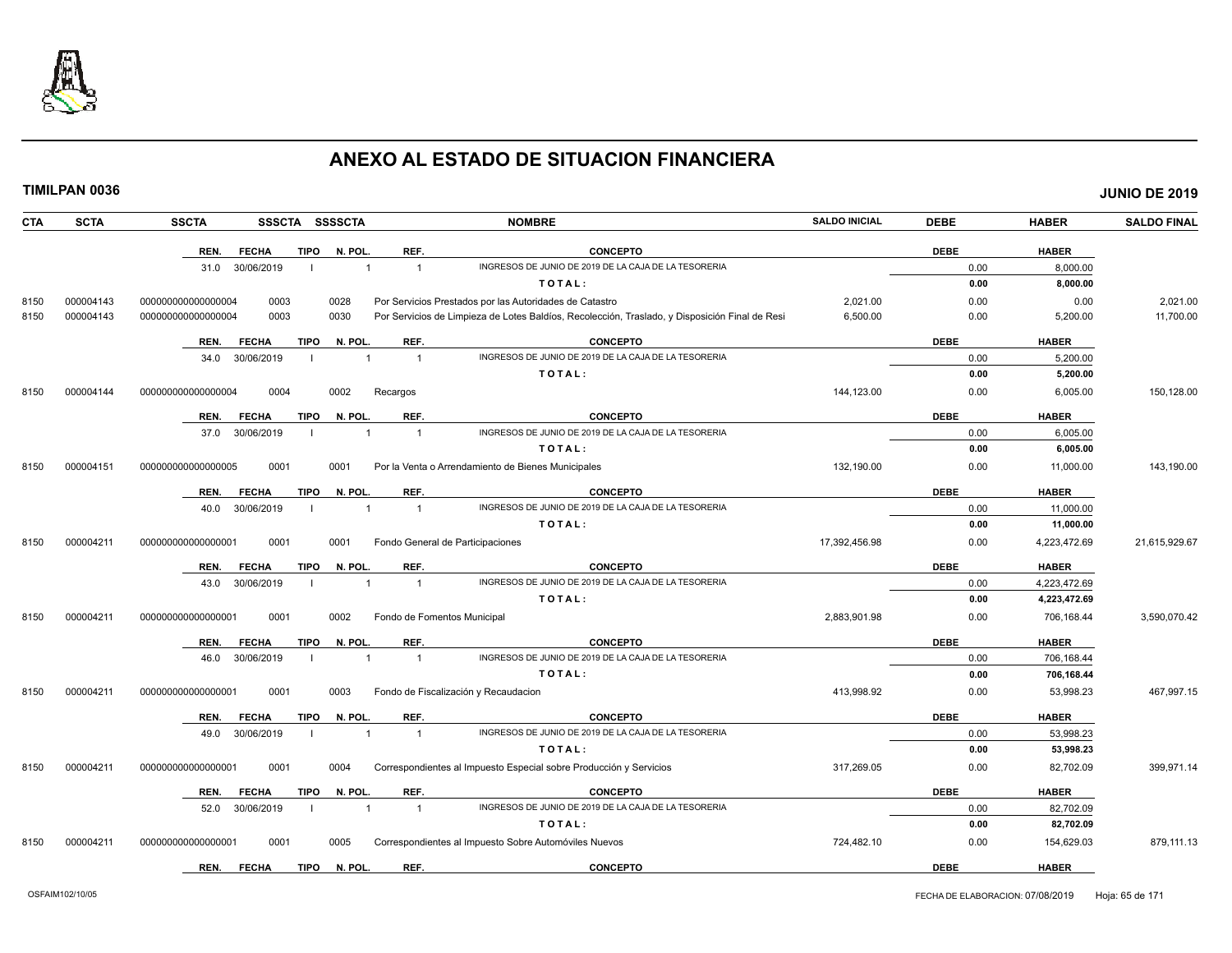

|--|

| <b>CTA</b><br><b>SCTA</b> | <b>SSCTA</b><br><b>SSSCTA</b><br>SSSSCTA<br><b>NOMBRE</b>                                                                           | <b>SALDO INICIAL</b> | <b>DEBE</b> | <b>HABER</b>  | <b>SALDO FINAL</b> |
|---------------------------|-------------------------------------------------------------------------------------------------------------------------------------|----------------------|-------------|---------------|--------------------|
|                           | INGRESOS DE JUNIO DE 2019 DE LA CAJA DE LA TESORERIA<br>55.0 30/06/2019<br>$\overline{1}$<br>$\overline{1}$                         |                      | 0.00        | 154,629.03    |                    |
|                           | TOTAL:                                                                                                                              |                      | 0.00        | 154,629.03    |                    |
| 8150<br>000004211         | 000000000000000001<br>0001<br>Correspondientes al Impuesto Sobre Tenencia o Uso de Vehículos<br>0006                                | 131.28               | 0.00        | 2.08          | 133.36             |
|                           | N. POL.<br>REF.<br><b>CONCEPTO</b><br>REN.<br><b>FECHA</b><br>TIPO                                                                  |                      | <b>DEBE</b> | <b>HABER</b>  |                    |
|                           | INGRESOS DE JUNIO DE 2019 DE LA CAJA DE LA TESORERIA<br>58.0<br>30/06/2019<br>$\overline{1}$<br>$\overline{1}$                      |                      | 0.00        | 2.08          |                    |
|                           | TOTAL:                                                                                                                              |                      | 0.00        | 2.08          |                    |
| 8150<br>000004211         | 0001<br>Las derivadas de la aplicación del artículo 4-A de la Ley de Coordinación Fiscal<br>000000000000000001<br>0008              | 712,530.60           | 0.00        | 152,233.35    | 864,763.95         |
|                           | <b>FECHA</b><br><b>TIPO</b><br>N. POL.<br>REF.<br><b>CONCEPTO</b><br>REN.                                                           |                      | <b>DEBE</b> | <b>HABER</b>  |                    |
|                           | INGRESOS DE JUNIO DE 2019 DE LA CAJA DE LA TESORERIA<br>61.0 30/06/2019<br>$\overline{1}$                                           |                      | 0.00        | 152,233.35    |                    |
|                           | TOTAL:                                                                                                                              |                      | 0.00        | 152,233.35    |                    |
| 8150<br>000004211         | 0001<br>000000000000000001<br>0009<br>Del Impuesto Sobre Tenencia o Uso de Vehículos Automotores                                    | 679,996.05           | 0.00        | 77,589.49     | 757,585.54         |
|                           | N. POL.<br>REF.<br><b>CONCEPTO</b><br>REN.<br><b>FECHA</b><br><b>TIPO</b>                                                           |                      | <b>DEBE</b> | <b>HABER</b>  |                    |
|                           | INGRESOS DE JUNIO DE 2019 DE LA CAJA DE LA TESORERIA<br>30/06/2019<br>$\overline{1}$<br>64.0                                        |                      | 0.00        | 77,589.49     |                    |
|                           | TOTAL:                                                                                                                              |                      | 0.00        | 77,589.49     |                    |
| 8150<br>000004211         | 0001<br>Del Impuesto Sobre Adquisición de Vehículos automotores Usados<br>000000000000000001<br>0010                                | 31,480.60            | 0.00        | 7,393.47      | 38,874.07          |
|                           | N. POL.<br>REF.<br><b>CONCEPTO</b><br><b>FECHA</b><br>TIPO<br>REN.                                                                  |                      | <b>DEBE</b> | <b>HABER</b>  |                    |
|                           | INGRESOS DE JUNIO DE 2019 DE LA CAJA DE LA TESORERIA<br>30/06/2019<br>67.0<br>$\mathbf{1}$                                          |                      | 0.00        | 7,393.47      |                    |
|                           | TOTAL:                                                                                                                              |                      | 0.00        | 7,393.47      |                    |
| 8150<br>000004211         | 0001<br>000000000000000001<br>0011<br>Del Impuesto Sobre Loterías, Rifas, Sorteos, Concursos y Juegos Permitidos con Cruce de Apu   | 57,861.04            | 0.00        | 8,507.07      | 66,368.11          |
|                           | N. POL.<br>REF.<br><b>FECHA</b><br><b>TIPO</b><br><b>CONCEPTO</b><br>REN.                                                           |                      | <b>DEBE</b> | <b>HABER</b>  |                    |
|                           | INGRESOS DE JUNIO DE 2019 DE LA CAJA DE LA TESORERIA<br>70.0 30/06/2019<br>$\overline{1}$<br>$\overline{1}$                         |                      | 0.00        | 8,507.07      |                    |
|                           | TOTAL:                                                                                                                              |                      | 0.00        | 8,507.07      |                    |
| 8150<br>000004211         | 000000000000000001<br>0001<br>0014<br>Fondo Estatal de Fortalecimiento Municipal (FEFOM)                                            | 0.00                 | 0.00        | 18,474,220.86 | 18,474,220.86      |
|                           | <b>FECHA</b><br><b>TIPO</b><br>N. POL.<br>REF.<br><b>CONCEPTO</b><br>REN.                                                           |                      | <b>DEBE</b> | <b>HABER</b>  |                    |
|                           | 30/06/2019<br>PARTICIPACIONES DE ENERO A JUNIO DE 2019 DE FEFOM 2019<br>6<br>$\overline{1}$<br>3.0                                  |                      | 0.00        | 18,474,220.86 |                    |
|                           | TOTAL:                                                                                                                              |                      | 0.00        | 18,474,220.86 |                    |
| 000004211<br>8150         | 00000000000000001<br>0001<br>0021<br>El Impuesto Sobre la Renta efectivamente enterado a la Federación, corresp al salario de su pe | 0.00                 | 0.00        | 57,784.00     | 57,784.00          |
|                           | N. POL.<br>REF.<br><b>CONCEPTO</b><br><b>FECHA</b><br>TIPO<br>REN.                                                                  |                      | <b>DEBE</b> | <b>HABER</b>  |                    |
|                           | INGRESOS DE JUNIO DE 2019 DE LA CAJA DE LA TESORERIA<br>30/06/2019<br>$\overline{1}$<br>73.0<br>$\mathbf{1}$                        |                      | 0.00        | 57,784.00     |                    |
|                           | TOTAL:                                                                                                                              |                      | 0.00        | 57,784.00     |                    |
| 000004211<br>8150         | 00000000000000001<br>0001<br>0022<br>A la venta final de bebidas con contenido alcohólico                                           | 31,125.97            | 0.00        | 4,235.92      | 35,361.89          |
|                           | REF.<br>N. POL.<br><b>CONCEPTO</b><br>REN.<br><b>FECHA</b><br>TIPO                                                                  |                      | <b>DEBE</b> | <b>HABER</b>  |                    |
|                           | INGRESOS DE JUNIO DE 2019 DE LA CAJA DE LA TESORERIA<br>30/06/2019<br>76.0<br>$\mathbf{1}$                                          |                      | 0.00        | 4,235.92      |                    |
|                           | TOTAL:                                                                                                                              |                      | 0.00        | 4,235.92      |                    |
| 000004212<br>8150         | Fondo de Aportaciones para Infraestructura Social Municipal<br>000000000000000001<br>0002<br>0001                                   | 9,671,183.85         | 0.00        | 1,934,236.77  | 11,605,420.62      |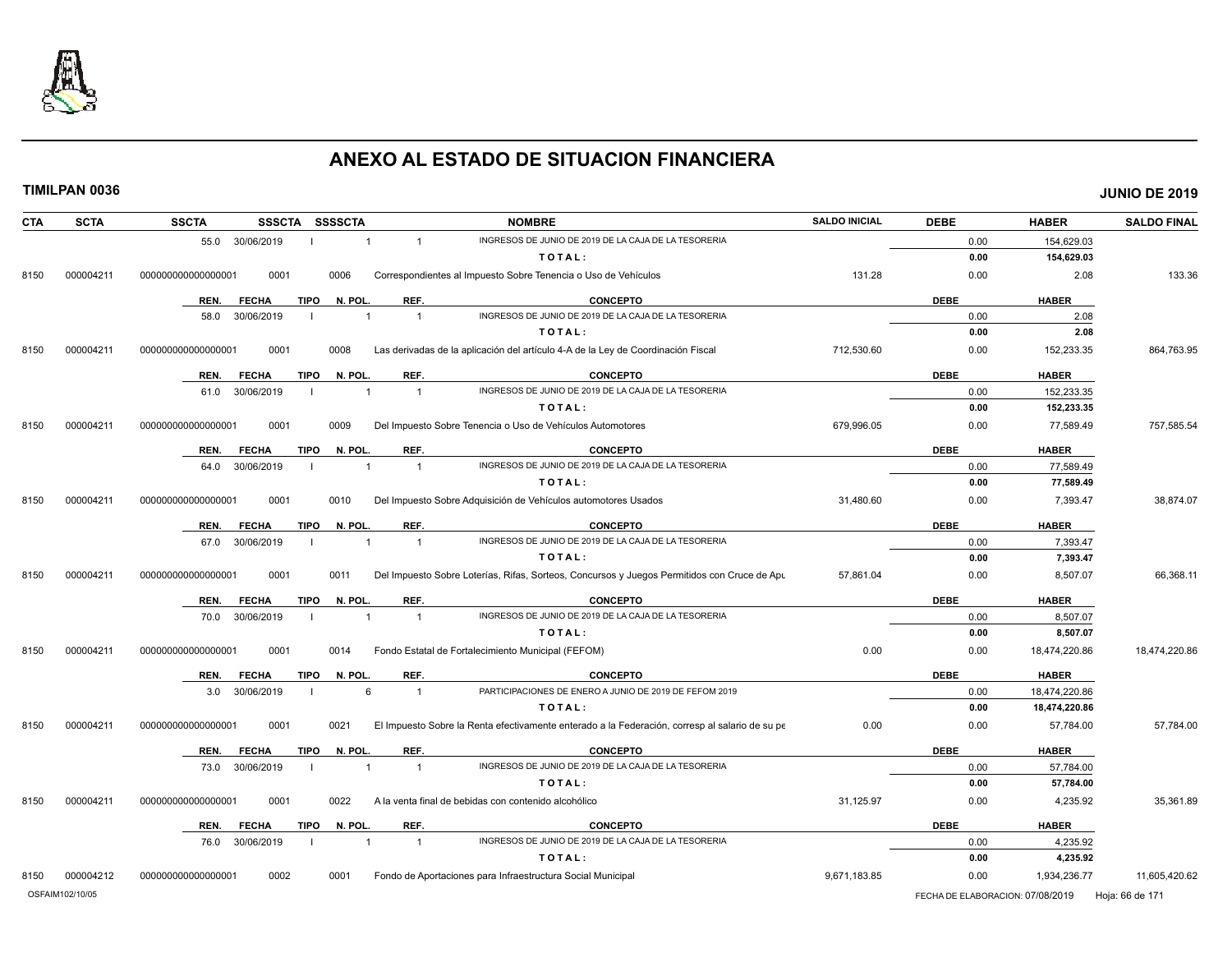

|--|

| <b>CTA</b> | <b>SCTA</b> | <b>SSCTA</b>       | <b>SSSCTA</b> |             | <b>SSSSCTA</b> |                                  | <b>NOMBRE</b>                                                                                    | <b>SALDO INICIAL</b> | <b>DEBE</b>  | <b>HABER</b> | <b>SALDO FINAL</b> |
|------------|-------------|--------------------|---------------|-------------|----------------|----------------------------------|--------------------------------------------------------------------------------------------------|----------------------|--------------|--------------|--------------------|
|            |             | REN.               | <b>FECHA</b>  | <b>TIPO</b> | N. POL         | REF.                             | <b>CONCEPTO</b>                                                                                  |                      | <b>DEBE</b>  | <b>HABER</b> |                    |
|            |             | 3.0                | 30/06/2019    |             |                | 3<br>$\overline{1}$              | PARTICIPACIONES DE FISM 2019 DE JUNIO 2019                                                       |                      | 0.00         | 1,934,236.77 |                    |
|            |             |                    |               |             |                |                                  | TOTAL:                                                                                           |                      | 0.00         | 1,934,236.77 |                    |
| 8150       | 000004212   | 00000000000000000  | 0002          |             | 0002           |                                  | Fondo de Aport para el Fort de los Mpios y de las Demarcaciones Territoriales del Distrito Feder | 4,727,968.85         | 0.00         | 945.593.77   | 5,673,562.62       |
|            |             | REN.               | <b>FECHA</b>  | <b>TIPO</b> | N. POL         | REF.                             | <b>CONCEPTO</b>                                                                                  |                      | <b>DEBE</b>  | <b>HABER</b> |                    |
|            |             | 14.0               | 30/06/2019    |             |                | 3<br>$\overline{1}$              | PARTICIPACIONES DE ORTAMUN 2019 DE JUNIO 2019                                                    |                      | 0.00         | 945,593.77   |                    |
|            |             |                    |               |             |                |                                  | TOTAL:                                                                                           |                      | 0.00         | 945,593.77   |                    |
| 8150       | 000004212   | 00000000000000000  | 0002          |             | 0027           |                                  | Fondo de Aportaciones para la Seguridad Pública. (FASP)                                          | 622.162.00           | 0.00         | 0.00         | 622.162.00         |
| 8150       | 000004311   | 00000000000000000  | 0001          |             | 0001           |                                  | Derivados de Recursos Propios                                                                    | 277.43               | 0.00         | 22.21        | 299.64             |
|            |             | REN.               | <b>FECHA</b>  | <b>TIPO</b> | N. POL         | REF.                             | <b>CONCEPTO</b>                                                                                  |                      | <b>DEBE</b>  | <b>HABER</b> |                    |
|            |             | 3.0                | 30/06/2019    |             |                | $\overline{2}$<br>$\overline{1}$ | INTERESES DE RECURSOS PROPIOS JUNIO 2019                                                         |                      | 0.00         | 22.21        |                    |
|            |             |                    |               |             |                |                                  | TOTAL:                                                                                           |                      | 0.00         | 22.21        |                    |
| 8150       | 000004311   | 00000000000000000  | 0001          |             | 0002           |                                  | Derivados de Participaciones Federales                                                           | 5.49                 | 0.00         | 145.07       | 150.56             |
|            |             | REN.               | <b>FECHA</b>  | <b>TIPO</b> | N. POL         | REF.                             | <b>CONCEPTO</b>                                                                                  |                      | <b>DEBE</b>  | <b>HABER</b> |                    |
|            |             | 7.0                | 30/06/2019    |             |                | $\overline{2}$<br>$\overline{1}$ | INTERESES DE FASP 2019 DE JUNIO 2019                                                             |                      | 0.00         | 145.07       |                    |
|            |             |                    |               |             |                |                                  | TOTAL:                                                                                           |                      | 0.00         | 145.07       |                    |
| 8150       | 000004311   | 00000000000000000  | 0001          |             | 0003           | Derivados del Ramo 33            |                                                                                                  | 4,829.16             | 0.00         | 2,301.66     | 7,130.82           |
|            |             | REN.               | <b>FECHA</b>  | <b>TIPO</b> | N. POL         | REF.                             | <b>CONCEPTO</b>                                                                                  |                      | <b>DEBE</b>  | <b>HABER</b> |                    |
|            |             | 7.0                | 30/06/2019    |             |                |                                  | INTERESES BANCARIOS DEL FORTAMUN 2019 DEL MES DE JUNIO 2019                                      |                      | 0.00         | 28.68        |                    |
|            |             | 3.0                | 30/06/2019    |             | $\overline{4}$ | $\mathbf{1}$                     | INTERESES BANCARIOS DEL FISM 2019 DEL MES DE JUNIO 2019                                          |                      | 0.00         | 2,272.98     |                    |
|            |             |                    |               |             |                |                                  | TOTAL:                                                                                           |                      | 0.00         | 2,301.66     |                    |
| 8150       | 000004311   | 00000000000000000  | 0001          |             | 0006           |                                  | Derivados de Recursos de Programas Estatales                                                     | 278.44               | 0.00         | 339.30       | 617.74             |
|            |             | REN.               | <b>FECHA</b>  | <b>TIPO</b> | N. POL         | REF.                             | <b>CONCEPTO</b>                                                                                  |                      | <b>DEBE</b>  | <b>HABER</b> |                    |
|            |             | 15.0               | 30/06/2019    |             | $\overline{2}$ |                                  | INTERESES DE FEFOM 2019 DE JUNIO 2019                                                            |                      | 0.00         | 574.75       |                    |
|            |             | 11.0               | 30/06/2019    | E           | 44             | $\overline{2}$                   | INTERESES DE FEFOM 2018 DE JUNIO 2019<br>Derivados de Recursos de Programas Estatales            |                      | 0.00         | 41.99        |                    |
|            |             | 3.0                | 24/06/2019    |             |                |                                  | TOTAL:                                                                                           |                      | 0.00<br>0.00 | $-277.44$    |                    |
|            |             |                    |               |             |                |                                  |                                                                                                  |                      |              | 339.30       |                    |
| 8211       |             |                    |               |             |                |                                  | Presupuesto de Egresos Aprobado de Gastos de Funcionamiento                                      | 69,839,117.96        | 0.00         | 0.00         | 69,839,117.96      |
| 8211       | A00101000   | 010302010103150101 | 1131          |             |                | Sueldo base                      |                                                                                                  | 60,000.00            | 0.00         | 0.00         | 60,000.00          |
| 8211       | A00101000   | 010302010103150101 | 1222          |             |                |                                  | Sueldos y salarios compactados al personal eventual                                              | 362.151.60           | 0.00         | 0.00         | 362,151.60         |
| 8211       | A00101000   | 010302010103150101 | 1321          |             |                | Prima vacacional                 |                                                                                                  | 5,782.87             | 0.00         | 0.00         | 5,782.87           |
| 8211       | A00101000   | 010302010103150101 | 1322          |             |                | Aguinaldo                        |                                                                                                  | 46,262.99            | 0.00         | 0.00         | 46,262.99          |
| 8211       | A00101000   | 010302010103150101 | 1345          |             |                | Gratificación                    |                                                                                                  | 210,310.56           | 0.00         | 0.00         | 210,310.56         |
| 8211       | A00101000   | 010302010103150101 | 2111          |             |                | Materiales y útiles de oficina   |                                                                                                  | 22,800.00            | 0.00         | 0.00         | 22,800.00          |
| 8211       | A00101000   | 010302010103150101 | 2141          |             |                |                                  | Materiales y útiles para el procesamiento en equipos y bienes informáticos                       | 6.000.00             | 0.00         | 0.00         | 6,000.00           |
| 8211       | A00102000   | 010204010102150101 | 1131          |             |                | Sueldo base                      |                                                                                                  | 72,000.00            | 0.00         | 0.00         | 72,000.00          |
| 8211       | A00102000   | 010204010102150101 | 1321          |             |                | Prima vacacional                 |                                                                                                  | 986.30               | 0.00         | 0.00         | 986.30             |

OSFAIM102/10/05 FECHA DE ELABORACION: 07/08/2019 Hoja: 67 de 171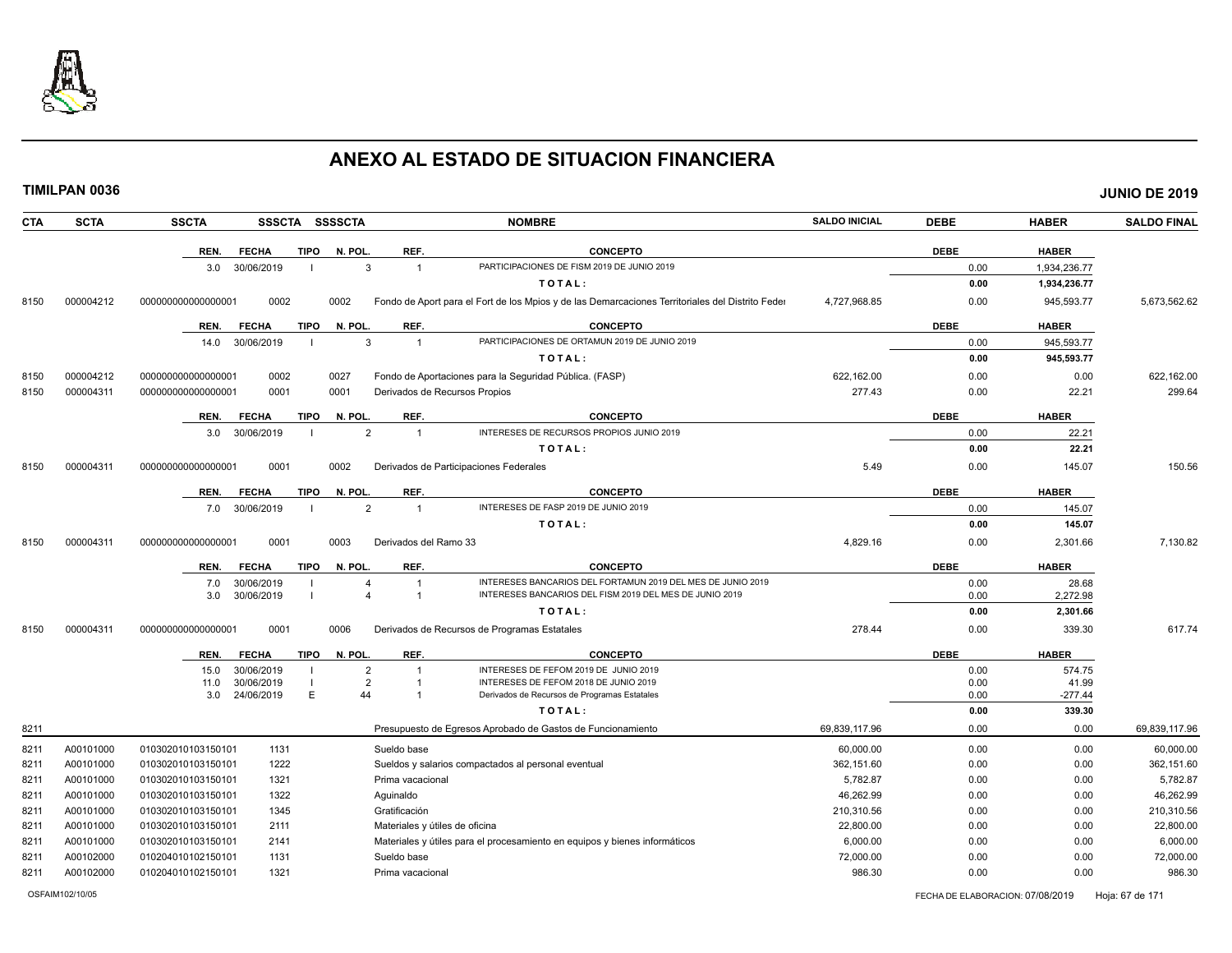

| CTA  | <b>SCTA</b> | <b>SSCTA</b>       | <b>SSSCTA</b> | <b>SSSSCTA</b> | <b>NOMBRE</b>                                                     | <b>SALDO INICIAL</b> | <b>DEBE</b> | <b>HABER</b> | <b>SALDO FINAL</b> |
|------|-------------|--------------------|---------------|----------------|-------------------------------------------------------------------|----------------------|-------------|--------------|--------------------|
| 8211 | A00102000   | 010204010102150101 | 1322          |                | Aquinaldo                                                         | 7,890.38             | 0.00        | 0.00         | 7,890.38           |
| 8211 | A00102000   | 010204010102150101 | 1345          |                | Gratificación                                                     | 85,383.84            | 0.00        | 0.00         | 85,383.84          |
| 8211 | A00102000   | 010204010102150101 | 2611          |                | Combustibles, lubricantes y aditivos                              | 16,560.00            | 0.00        | 0.00         | 16,560.00          |
| 8211 | A00103000   | 010301010101150101 | 1131          |                | Sueldo base                                                       | 60,000.00            | 0.00        | 0.00         | 60,000.00          |
| 8211 | A00103000   | 010301010101150101 | 1321          |                | Prima vacacional                                                  | 821.91               | 0.00        | 0.00         | 821.91             |
| 8211 | A00103000   | 010301010101150101 | 1322          |                | Aguinaldo                                                         | 6,575.31             | 0.00        | 0.00         | 6,575.31           |
| 8211 | A00103000   | 010301010101150101 | 1345          |                | Gratificación                                                     | 62,327.76            | 0.00        | 0.00         | 62,327.76          |
| 8211 | A00A00000   | 010301010101150101 | 1111          |                | <b>Dietas</b>                                                     | 960,000.00           | 0.00        | 0.00         | 960,000.00         |
| 8211 | A00A00000   | 010301010101150101 | 1131          |                | Sueldo base                                                       | 1,859,405.52         | 0.00        | 0.00         | 1,859,405.52       |
| 8211 | A00A00000   | 010301010101150101 | 1222          |                | Sueldos y salarios compactados al personal eventual               | 360,000.00           | 0.00        | 0.00         | 360,000.00         |
| 8211 | A00A00000   | 010301010101150101 | 1321          |                | Prima vacacional                                                  | 43,553.31            | 0.00        | 0.00         | 43,553.31          |
| 8211 | A00A00000   | 010301010101150101 | 1322          |                | Aguinaldo                                                         | 348,426.47           | 0.00        | 0.00         | 348,426.47         |
| 8211 | A00A00000   | 010301010101150101 | 1345          |                | Gratificación                                                     | 1,182,227.76         | 0.00        | 0.00         | 1,182,227.76       |
| 8211 | A00A00000   | 010301010101150101 | 2611          |                | Combustibles, lubricantes y aditivos                              | 240.000.00           | 0.00        | 0.00         | 240,000.00         |
| 8211 | A00A00000   | 010301010101150101 | 2911          |                | Refacciones, accesorios y herramientas                            | 18,000.00            | 0.00        | 0.00         | 18,000.00          |
| 8211 | A00A00000   | 010301010101150101 | 3231          |                | Arrendamiento de equipo y bienes informáticos                     | 90,000.00            | 0.00        | 0.00         | 90,000.00          |
| 8211 | A00A00000   | 010301010101150101 | 3611          |                | Gastos de publicidad y propaganda                                 | 60,000.00            | 0.00        | 0.00         | 60,000.00          |
| 8211 | A00A00000   | 010301010101150101 | 3612          |                | Publicaciones oficiales y de información en general para difusión | 165,014.17           | 0.00        | 0.00         | 165,014.17         |
| 8211 | A00A00000   | 010301010101150101 | 3721          |                | Gastos de traslado por vía terrestre                              | 18,000.00            | 0.00        | 0.00         | 18,000.00          |
| 8211 | A00A00000   | 010301010101150101 | 3751          |                | Gastos de alimentación en territorio nacional                     | 60,000.00            | 0.00        | 0.00         | 60,000.00          |
| 8211 | A00A00000   | 010301010101150101 | 3821          |                | Gastos de ceremonias oficiales y de orden social                  | 390,000.00           | 0.00        | 0.00         | 390,000.00         |
| 8211 | A00A00000   | 010301010101150101 | 3841          |                | Exposiciones y ferias                                             | 400,000.00           | 0.00        | 0.00         | 400,000.00         |
| 8211 | A00A00000   | 010301010101150101 | 3851          |                | Gastos de representación                                          | 240,000.00           | 0.00        | 0.00         | 240,000.00         |
| 8211 | A00A00000   | 010301010101150101 | 3992          |                | Gastos de servicios menores                                       | 180,000.00           | 0.00        | 0.00         | 180,000.00         |
| 8211 | A00A00000   | 010301010101160101 | 2111          |                | Materiales y útiles de oficina                                    | 54,000.00            | 0.00        | 0.00         | 54,000.00          |
| 8211 | A00A00000   | 010301010101160101 | 3612          |                | Publicaciones oficiales y de información en general para difusión | 305,000.00           | 0.00        | 0.00         | 305,000.00         |
| 8211 | A00A00000   | 010301010101160101 | 3822          |                | Espectáculos cívicos y culturales                                 | 36,000.00            | 0.00        | 0.00         | 36,000.00          |
| 8211 | B00108000   | 010309030101150101 | 1222          |                | Sueldos y salarios compactados al personal eventual               | 302,151.60           | 0.00        | 0.00         | 302,151.60         |
| 8211 | B00108000   | 010309030101150101 | 1321          |                | Prima vacacional                                                  | 4,139.04             | 0.00        | 0.00         | 4,139.04           |
| 8211 | B00108000   | 010309030101150101 | 1322          |                | Aguinaldo                                                         | 33,112.36            | 0.00        | 0.00         | 33,112.36          |
| 8211 | B00108000   | 010309030101150101 | 1345          |                | Gratificación                                                     | 145,051.44           | 0.00        | 0.00         | 145,051.44         |
| 8211 | B00108000   | 010309030101160101 | 2111          |                | Materiales y útiles de oficina                                    | 14,400.00            | 0.00        | 0.00         | 14,400.00          |
| 8211 | B00B00000   | 010305010105150101 | 1111          |                | Dietas                                                            | 480,000.00           | 0.00        | 0.00         | 480,000.00         |
| 8211 | B00B00000   | 010305010105150101 | 1131          |                | Sueldo base                                                       | 120,000.00           | 0.00        | 0.00         | 120,000.00         |
| 8211 | B00B00000   | 010305010105150101 | 1321          |                | Prima vacacional                                                  | 8,219.14             | 0.00        | 0.00         | 8,219.14           |
| 8211 | B00B00000   | 010305010105150101 | 1322          |                | Aguinaldo                                                         | 65,753.14            | 0.00        | 0.00         | 65,753.14          |
| 8211 | B00B00000   | 010305010105150101 | 1345          |                | Gratificación                                                     | 241,892.88           | 0.00        | 0.00         | 241,892.88         |
| 8211 | B00B00000   | 010305010105150101 | 2611          |                | Combustibles, lubricantes y aditivos                              | 12,000.00            | 0.00        | 0.00         | 12,000.00          |
| 8211 | B00B00000   | 010305010105160101 | 2111          |                | Materiales y útiles de oficina                                    | 18,000.00            | 0.00        | 0.00         | 18,000.00          |
| 8211 | C01141000   | 020501010106150101 | 1111          |                | Dietas                                                            | 379,822.32           | 0.00        | 0.00         | 379,822.32         |
| 8211 | C01141000   | 020501010106150101 | 1222          |                | Sueldos y salarios compactados al personal eventual               | 60,000.00            | 0.00        | 0.00         | 60,000.00          |
| 8211 | C01141000   | 020501010106150101 | 1321          |                | Prima vacacional                                                  | 6,224.91             | 0.00        | 0.00         | 6,224.91           |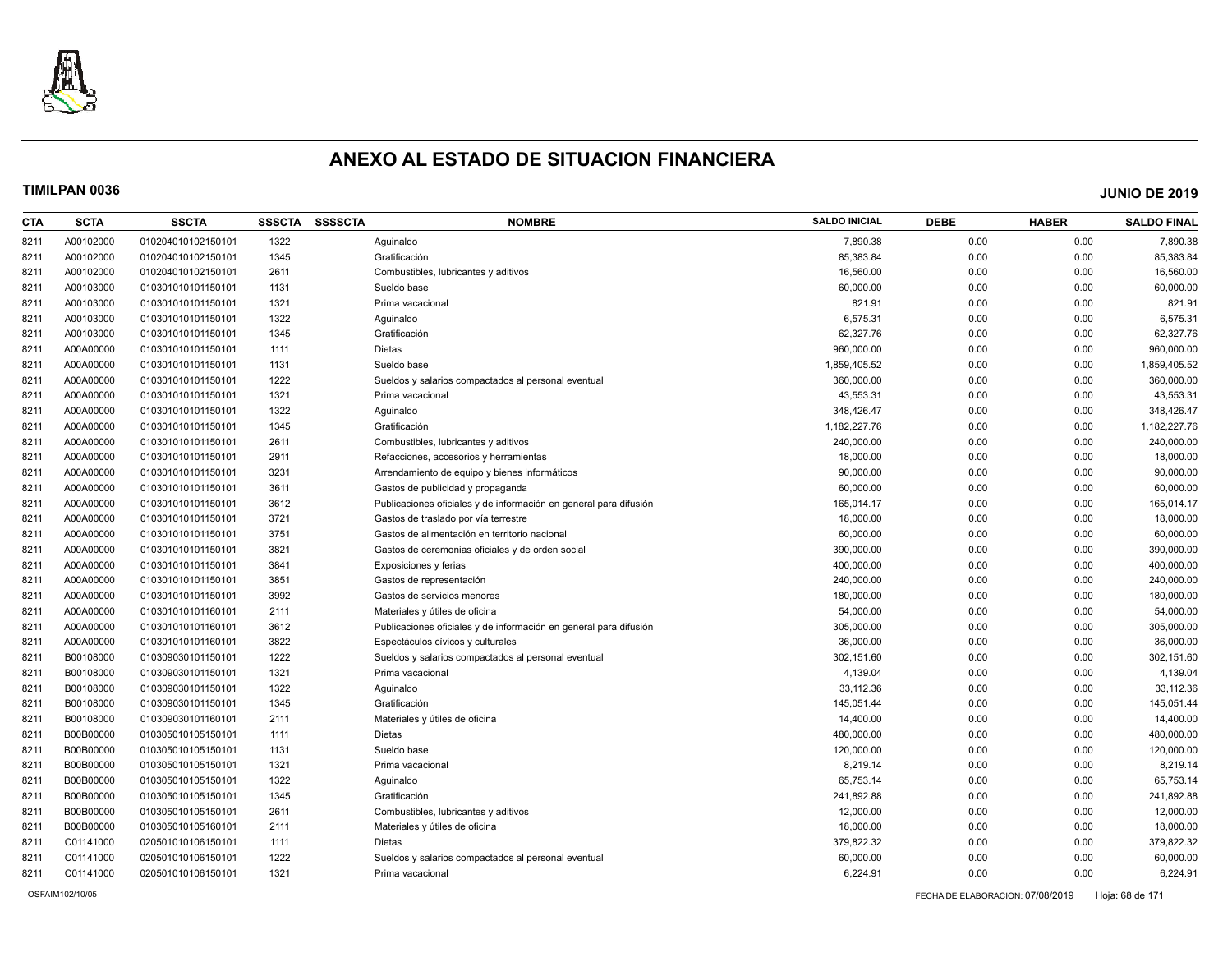

| CTA  | <b>SCTA</b> | <b>SSCTA</b>       | <b>SSSCTA</b> | <b>SSSSCTA</b> | <b>NOMBRE</b>                        | <b>SALDO INICIAL</b> | <b>DEBE</b> | <b>HABER</b> | <b>SALDO FINAL</b> |
|------|-------------|--------------------|---------------|----------------|--------------------------------------|----------------------|-------------|--------------|--------------------|
| 8211 | C01141000   | 020501010106150101 | 1322          |                | Aquinaldo                            | 49.802.31            | 0.00        | 0.00         | 49,802.31          |
| 8211 | C01141000   | 020501010106150101 | 1345          |                | Gratificación                        | 14,151.60            | 0.00        | 0.00         | 14,151.60          |
| 8211 | C01141000   | 020501010106150101 | 2611          |                | Combustibles, lubricantes y aditivos | 6,000.00             | 0.00        | 0.00         | 6,000.00           |
| 8211 | C01141000   | 020501010106160101 | 2111          |                | Materiales y útiles de oficina       | 1,800.00             | 0.00        | 0.00         | 1,800.00           |
| 8211 | C02124000   | 020201010503150101 | 1111          |                | <b>Dietas</b>                        | 394,448.40           | 0.00        | 0.00         | 394,448.40         |
| 8211 | C02124000   | 020201010503150101 | 1321          |                | Prima vacacional                     | 5,403.28             | 0.00        | 0.00         | 5,403.28           |
| 8211 | C02124000   | 020201010503150101 | 1322          |                | Aguinaldo                            | 43,227.03            | 0.00        | 0.00         | 43,227.03          |
| 8211 | C02124000   | 020201010503150101 | 1345          |                | Gratificación                        | 56,935.68            | 0.00        | 0.00         | 56,935.68          |
| 8211 | C02124000   | 020201010503150101 | 2611          |                | Combustibles, lubricantes y aditivos | 6,000.00             | 0.00        | 0.00         | 6,000.00           |
| 8211 | C03127000   | 020204010201150101 | 1111          |                | <b>Dietas</b>                        | 394,448.40           | 0.00        | 0.00         | 394,448.40         |
| 8211 | C03127000   | 020204010201150101 | 1321          |                | Prima vacacional                     | 5,403.28             | 0.00        | 0.00         | 5,403.28           |
| 8211 | C03127000   | 020204010201150101 | 1322          |                | Aguinaldo                            | 43,227.03            | 0.00        | 0.00         | 43,227.03          |
| 8211 | C03127000   | 020204010201150101 | 1345          |                | Gratificación                        | 56,935.68            | 0.00        | 0.00         | 56,935.68          |
| 8211 | C03127000   | 020204010201150101 | 2611          |                | Combustibles, lubricantes y aditivos | 6,000.00             | 0.00        | 0.00         | 6,000.00           |
| 8211 | C04156000   | 020203010205150101 | 1111          |                | <b>Dietas</b>                        | 394,448.40           | 0.00        | 0.00         | 394,448.40         |
| 8211 | C04156000   | 020203010205150101 | 1321          |                | Prima vacacional                     | 5,403.28             | 0.00        | 0.00         | 5,403.28           |
| 8211 | C04156000   | 020203010205150101 | 1322          |                | Aquinaldo                            | 43,227.03            | 0.00        | 0.00         | 43,227.03          |
| 8211 | C04156000   | 020203010205150101 | 1345          |                | Gratificación                        | 56,935.68            | 0.00        | 0.00         | 56,935.68          |
| 8211 | C04156000   | 020203010205150101 | 2611          |                | Combustibles, lubricantes y aditivos | 6,000.00             | 0.00        | 0.00         | 6,000.00           |
| 8211 | C05153000   | 020301010201150101 | 1111          |                | <b>Dietas</b>                        | 394,448.40           | 0.00        | 0.00         | 394,448.40         |
| 8211 | C05153000   | 020301010201150101 | 1321          |                | Prima vacacional                     | 5,403.28             | 0.00        | 0.00         | 5,403.28           |
| 8211 | C05153000   | 020301010201150101 | 1322          |                | Aguinaldo                            | 43,227.03            | 0.00        | 0.00         | 43,227.03          |
| 8211 | C05153000   | 020301010201150101 | 1345          |                | Gratificación                        | 56,935.68            | 0.00        | 0.00         | 56,935.68          |
| 8211 | C05153000   | 020301010201150101 | 2611          |                | Combustibles, lubricantes y aditivos | 6,000.00             | 0.00        | 0.00         | 6,000.00           |
| 8211 | C06130000   | 030201030105150101 | 1111          |                | <b>Dietas</b>                        | 394,448.40           | 0.00        | 0.00         | 394,448.40         |
| 8211 | C06130000   | 030201030105150101 | 1321          |                | Prima vacacional                     | 5,403.28             | 0.00        | 0.00         | 5,403.28           |
| 8211 | C06130000   | 030201030105150101 | 1322          |                | Aguinaldo                            | 43,227.03            | 0.00        | 0.00         | 43,227.03          |
| 8211 | C06130000   | 030201030105150101 | 1345          |                | Gratificación                        | 56,935.68            | 0.00        | 0.00         | 56,935.68          |
| 8211 | C06130000   | 030201030105150101 | 2611          |                | Combustibles, lubricantes y aditivos | 6,000.00             | 0.00        | 0.00         | 6,000.00           |
| 8211 | C07147000   | 020206010304150101 | 1111          |                | Dietas                               | 394,448.40           | 0.00        | 0.00         | 394,448.40         |
| 8211 | C07147000   | 020206010304150101 | 1321          |                | Prima vacacional                     | 5,403.28             | 0.00        | 0.00         | 5,403.28           |
| 8211 | C07147000   | 020206010304150101 | 1322          |                | Aquinaldo                            | 43,227.03            | 0.00        | 0.00         | 43,227.03          |
| 8211 | C07147000   | 020206010304150101 | 1345          |                | Gratificación                        | 56,935.68            | 0.00        | 0.00         | 56,935.68          |
| 8211 | C08155000   | 010309020101150101 | 1111          |                | Dietas                               | 394,448.40           | 0.00        | 0.00         | 394,448.40         |
| 8211 | C08155000   | 010309020101150101 | 1321          |                | Prima vacacional                     | 5,403.28             | 0.00        | 0.00         | 5,403.28           |
| 8211 | C08155000   | 010309020101150101 | 1322          |                | Aguinaldo                            | 43,227.03            | 0.00        | 0.00         | 43,227.03          |
| 8211 | C08155000   | 010309020101150101 | 1345          |                | Gratificación                        | 56,935.68            | 0.00        | 0.00         | 56,935.68          |
| 8211 | C08155000   | 010309020101150101 | 2611          |                | Combustibles, lubricantes y aditivos | 6,000.00             | 0.00        | 0.00         | 6,000.00           |
| 8211 | C09145000   | 020206010302150101 | 1111          |                | <b>Dietas</b>                        | 394,448.40           | 0.00        | 0.00         | 394,448.40         |
| 8211 | C09145000   | 020206010302150101 | 1321          |                | Prima vacacional                     | 5,403.28             | 0.00        | 0.00         | 5,403.28           |
| 8211 | C09145000   | 020206010302150101 | 1322          |                | Aguinaldo                            | 43,227.03            | 0.00        | 0.00         | 43,227.03          |
| 8211 | C09145000   | 020206010302150101 | 1345          |                | Gratificación                        | 56,935.68            | 0.00        | 0.00         | 56,935.68          |
|      |             |                    |               |                |                                      |                      |             |              |                    |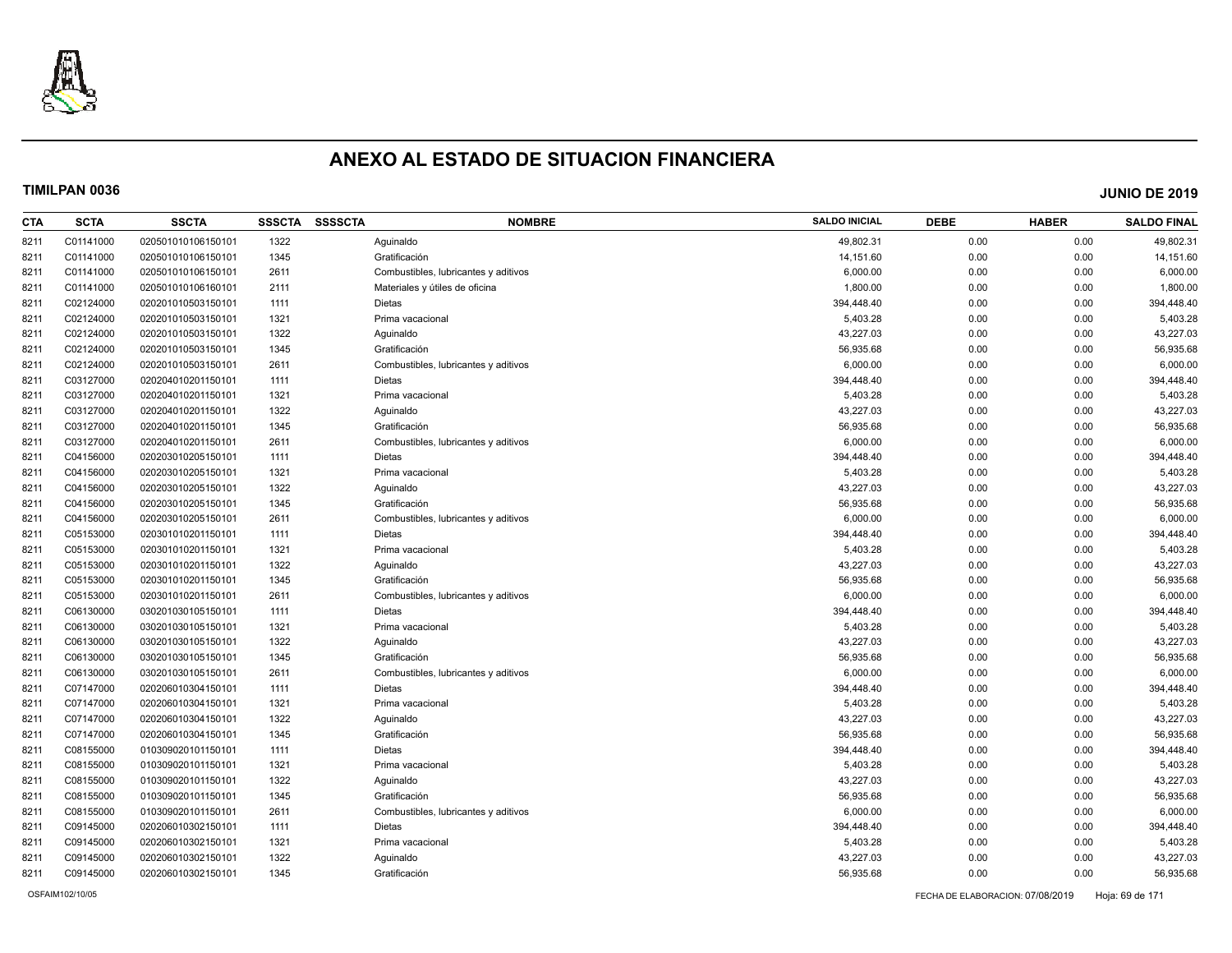

| CTA  | <b>SCTA</b> | <b>SSCTA</b>       | <b>SSSCTA</b> | <b>SSSSCTA</b> | <b>NOMBRE</b>                                                              | <b>SALDO INICIAL</b> | <b>DEBE</b> | <b>HABER</b> | <b>SALDO FINAL</b> |
|------|-------------|--------------------|---------------|----------------|----------------------------------------------------------------------------|----------------------|-------------|--------------|--------------------|
| 8211 | C09145000   | 020206010302150101 | 2611          |                | Combustibles, lubricantes y aditivos                                       | 6,000.00             | 0.00        | 0.00         | 6,000.00           |
| 8211 | C10140000   | 030102010301150101 | 1111          |                | Dietas                                                                     | 394,448.40           | 0.00        | 0.00         | 394,448.40         |
| 8211 | C10140000   | 030102010301150101 | 1321          |                | Prima vacacional                                                           | 5,403.28             | 0.00        | 0.00         | 5,403.28           |
| 8211 | C10140000   | 030102010301150101 | 1322          |                | Aguinaldo                                                                  | 43,227.03            | 0.00        | 0.00         | 43,227.03          |
| 8211 | C10140000   | 030102010301150101 | 1345          |                | Gratificación                                                              | 56,935.68            | 0.00        | 0.00         | 56,935.68          |
| 8211 | C10140000   | 030102010301150101 | 2611          |                | Combustibles, lubricantes y aditivos                                       | 6,000.00             | 0.00        | 0.00         | 6,000.00           |
| 8211 | D00109000   | 010801010302150101 | 1131          |                | Sueldo base                                                                | 213,600.00           | 0.00        | 0.00         | 213,600.00         |
| 8211 | D00109000   | 010801010302150101 | 1321          |                | Prima vacacional                                                           | 2,926.01             | 0.00        | 0.00         | 2,926.01           |
| 8211 | D00109000   | 010801010302150101 | 1322          |                | Aquinaldo                                                                  | 23,408.12            | 0.00        | 0.00         | 23,408.12          |
| 8211 | D00109000   | 010801010302150101 | 1345          |                | Gratificación                                                              | 140,857.92           | 0.00        | 0.00         | 140,857.92         |
| 8211 | D00109000   | 010801010302150101 | 2181          |                | Material para identificación y registro                                    | 136,500.00           | 0.00        | 0.00         | 136,500.00         |
| 8211 | D00109000   | 010801010302150101 | 3231          |                | Arrendamiento de equipo y bienes informáticos                              | 90,000.00            | 0.00        | 0.00         | 90,000.00          |
| 8211 | D00109000   | 010801010302160101 | 2111          |                | Materiales y útiles de oficina                                             | 18,000.00            | 0.00        | 0.00         | 18,000.00          |
| 8211 | D00D00000   | 010502060301150101 | 1131          |                | Sueldo base                                                                | 492,000.00           | 0.00        | 0.00         | 492,000.00         |
| 8211 | D00D00000   | 010502060301150101 | 1222          |                | Sueldos y salarios compactados al personal eventual                        | 144,000.00           | 0.00        | 0.00         | 144,000.00         |
| 8211 | D00D00000   | 010502060301150101 | 1321          |                | Prima vacacional                                                           | 8,712.29             | 0.00        | 0.00         | 8,712.29           |
| 8211 | D00D00000   | 010502060301150101 | 1322          |                | Aquinaldo                                                                  | 69.698.32            | 0.00        | 0.00         | 69,698.32          |
| 8211 | D00D00000   | 010502060301150101 | 1345          |                | Gratificación                                                              | 446,447.28           | 0.00        | 0.00         | 446,447.28         |
| 8211 | D00D00000   | 010502060301150101 | 2611          |                | Combustibles, lubricantes y aditivos                                       | 24,000.00            | 0.00        | 0.00         | 24,000.00          |
| 8211 | D00D00000   | 010502060301150101 | 3992          |                | Gastos de servicios menores                                                | 201,000.00           | 0.00        | 0.00         | 201,000.00         |
| 8211 | D00D00000   | 010502060301160101 | 2111          |                | Materiales y útiles de oficina                                             | 18,000.00            | 0.00        | 0.00         | 18,000.00          |
| 8211 | D00D00000   | 010502060301160101 | 3361          |                | Servicios de apoyo administrativo y fotocopiado                            | 72,000.00            | 0.00        | 0.00         | 72,000.00          |
| 8211 | F00124000   | 010304010101150101 | 3531          |                | Reparación, instalación y mantenimiento de bienes informáticos, microfilma | 6,600.00             | 0.00        | 0.00         | 6,600.00           |
| 8211 | F00124000   | 020201010503150101 | 1131          |                | Sueldo base                                                                | 1,541,851.68         | 0.00        | 0.00         | 1,541,851.68       |
| 8211 | F00124000   | 020201010503150101 | 1222          |                | Sueldos y salarios compactados al personal eventual                        | 417,600.00           | 0.00        | 0.00         | 417,600.00         |
| 8211 | F00124000   | 020201010503150101 | 1311          |                | Prima por año de servicio                                                  | 5,400.00             | 0.00        | 0.00         | 5,400.00           |
| 8211 | F00124000   | 020201010503150101 | 1321          |                | Prima vacacional                                                           | 31,823.41            | 0.00        | 0.00         | 31,823.41          |
| 8211 | F00124000   | 020201010503150101 | 1322          |                | Aguinaldo                                                                  | 219,941.65           | 0.00        | 0.00         | 219,941.65         |
| 8211 | F00124000   | 020201010503150101 | 1345          |                | Gratificación                                                              | 1,224,586.80         | 0.00        | 0.00         | 1,224,586.80       |
| 8211 | F00124000   | 020201010503150101 | 1546          |                | Otros gastos derivados de convenio                                         | 10,200.00            | 0.00        | 0.00         | 10,200.00          |
| 8211 | F00124000   | 020201010503150101 | 2141          |                | Materiales y útiles para el procesamiento en equipos y bienes informáticos | 6,000.00             | 0.00        | 0.00         | 6,000.00           |
| 8211 | F00124000   | 020201010503150101 | 2611          |                | Combustibles, lubricantes y aditivos                                       | 783,710.65           | 0.00        | 0.00         | 783,710.65         |
| 8211 | F00124000   | 020201010503150101 | 2911          |                | Refacciones, accesorios y herramientas                                     | 24,000.00            | 0.00        | 0.00         | 24,000.00          |
| 8211 | F00124000   | 020201010503150101 | 3511          |                | Reparación y mantenimiento de inmuebles                                    | 218,400.00           | 0.00        | 0.00         | 218,400.00         |
| 8211 | F00124000   | 020201010503150101 | 3521          |                | Reparación, mantenimiento e instalación de mobiliario y equipo de oficina  | 18,000.00            | 0.00        | 0.00         | 18,000.00          |
| 8211 | F00124000   | 020201010503150101 | 3551          |                | Reparación y mantenimiento de vehículos terrestres, aéreos y lacustres     | 420,000.00           | 0.00        | 0.00         | 420,000.00         |
| 8211 | F00124000   | 020201010503150101 | 3571          |                | Reparación, instalación y mantenimiento de maquinaria, equipo industrial y | 600,000.00           | 0.00        | 0.00         | 600,000.00         |
| 8211 | F00124000   | 020201010503150101 | 3992          |                | Gastos de servicios menores                                                | 60,000.00            | 0.00        | 0.00         | 60,000.00          |
| 8211 | F00124000   | 020201010503160101 | 2111          |                | Materiales y útiles de oficina                                             | 25,200.00            | 0.00        | 0.00         | 25,200.00          |
| 8211 | F00124000   | 020201010503160101 | 3511          |                | Reparación y mantenimiento de inmuebles                                    | 103,200.00           | 0.00        | 0.00         | 103,200.00         |
| 8211 | F00124000   | 020201010503250101 | 2611          |                | Combustibles, lubricantes y aditivos                                       | 386,847.35           | 0.00        | 0.00         | 386,847.35         |
| 8211 | F00124000   | 020201010503250101 | 3511          |                | Reparación y mantenimiento de inmuebles                                    | 18.877.60            | 0.00        | 0.00         | 18,877.60          |
|      |             |                    |               |                |                                                                            |                      |             |              |                    |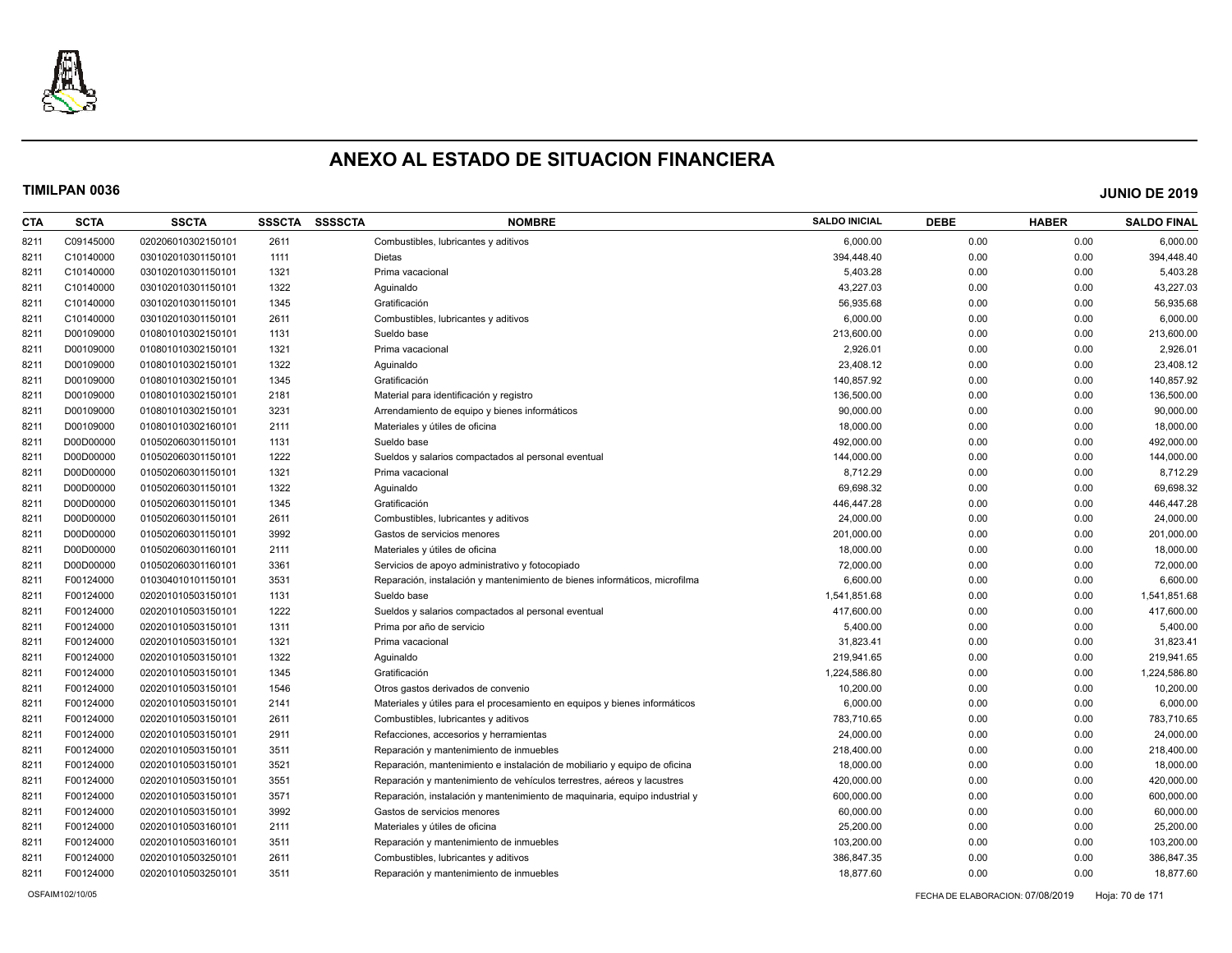

| CTA  | <b>SCTA</b> | <b>SSCTA</b>       | <b>SSSCTA</b> | <b>SSSSCTA</b> | <b>NOMBRE</b>                                                              | <b>SALDO INICIAL</b> | <b>DEBE</b> | <b>HABER</b> | <b>SALDO FINAL</b> |
|------|-------------|--------------------|---------------|----------------|----------------------------------------------------------------------------|----------------------|-------------|--------------|--------------------|
| 8211 | H00125000   | 020203010205150101 | 1131          |                | Sueldo base                                                                | 4,347,011.52         | 0.00        | 0.00         | 4,347,011.52       |
| 8211 | H00125000   | 020203010205150101 | 1222          |                | Sueldos y salarios compactados al personal eventual                        | 3,042,274.32         | 0.00        | 0.00         | 3,042,274.32       |
| 8211 | H00125000   | 020203010205150101 | 1311          |                | Prima por año de servicio                                                  | 28,800.00            | 0.00        | 0.00         | 28,800.00          |
| 8211 | H00125000   | 020203010205150101 | 1321          |                | Prima vacacional                                                           | 119,184.65           | 0.00        | 0.00         | 119,184.65         |
| 8211 | H00125000   | 020203010205150101 | 1322          |                | Aguinaldo                                                                  | 819,413.99           | 0.00        | 0.00         | 819,413.99         |
| 8211 | H00125000   | 020203010205150101 | 1345          |                | Gratificación                                                              | 4,103,580.72         | 0.00        | 0.00         | 4,103,580.72       |
| 8211 | H00125000   | 020203010205150101 | 1546          |                | Otros gastos derivados de convenio                                         | 33,600.00            | 0.00        | 0.00         | 33,600.00          |
| 8211 | H00125000   | 020203010205150101 | 2161          |                | Material y enseres de limpieza                                             | 180,000.00           | 0.00        | 0.00         | 180,000.00         |
| 8211 | H00125000   | 020203010205150101 | 2611          |                | Combustibles, lubricantes y aditivos                                       | 708,000.00           | 0.00        | 0.00         | 708,000.00         |
| 8211 | H00125000   | 020203010205150101 | 2911          |                | Refacciones, accesorios y herramientas                                     | 30,000.00            | 0.00        | 0.00         | 30,000.00          |
| 8211 | H00125000   | 020203010205150101 | 3511          |                | Reparación y mantenimiento de inmuebles                                    | 389,346.08           | 0.00        | 0.00         | 389,346.08         |
| 8211 | H00125000   | 020203010205150101 | 3551          |                | Reparación y mantenimiento de vehículos terrestres, aéreos y lacustres     | 480,000.00           | 0.00        | 0.00         | 480,000.00         |
| 8211 | H00125000   | 020203010205150101 | 3571          |                | Reparación, instalación y mantenimiento de maguinaria, equipo industrial y | 30,000.00            | 0.00        | 0.00         | 30,000.00          |
| 8211 | H00125000   | 020203010205150101 | 3922          |                | Otros impuestos y derechos                                                 | 14,400.00            | 0.00        | 0.00         | 14,400.00          |
| 8211 | H00125000   | 020203010205160101 | 2111          |                | Materiales y útiles de oficina                                             | 18,000.00            | 0.00        | 0.00         | 18,000.00          |
| 8211 | H00125000   | 020203010205250102 | 3551          |                | Reparación y mantenimiento de vehículos terrestres, aéreos y lacustres     | 60,000.00            | 0.00        | 0.00         | 60,000.00          |
| 8211 | 101101000   | 020205010101150101 | 1131          |                | Sueldo base                                                                | 420,000.00           | 0.00        | 0.00         | 420,000.00         |
| 8211 | 101101000   | 020205010101150101 | 1222          |                | Sueldos y salarios compactados al personal eventual                        | 204,000.00           | 0.00        | 0.00         | 204,000.00         |
| 8211 | 101101000   | 020205010101150101 | 1321          |                | Prima vacacional                                                           | 8,547.91             | 0.00        | 0.00         | 8,547.91           |
| 8211 | 101101000   | 020205010101150101 | 1322          |                | Aguinaldo                                                                  | 68,383.26            | 0.00        | 0.00         | 68,383.26          |
| 8211 | 101101000   | 020205010101150101 | 1345          |                | Gratificación                                                              | 487,824.96           | 0.00        | 0.00         | 487,824.96         |
| 8211 | 101101000   | 020205010101150101 | 2611          |                | Combustibles, lubricantes y aditivos                                       | 18,000.00            | 0.00        | 0.00         | 18,000.00          |
| 8211 | 101101000   | 020205010101160101 | 2111          |                | Materiales y útiles de oficina                                             | 10,320.00            | 0.00        | 0.00         | 10,320.00          |
| 8211 | K00K00000   | 010304010101150101 | 1131          |                | Sueldo base                                                                | 576,000.00           | 0.00        | 0.00         | 576,000.00         |
| 8211 | K00K00000   | 010304010101150101 | 1222          |                | Sueldos y salarios compactados al personal eventual                        | 168,000.00           | 0.00        | 0.00         | 168,000.00         |
| 8211 | K00K00000   | 010304010101150101 | 1321          |                | Prima vacacional                                                           | 10,191.74            | 0.00        | 0.00         | 10,191.74          |
| 8211 | K00K00000   | 010304010101150101 | 1322          |                | Aguinaldo                                                                  | 81,533.89            | 0.00        | 0.00         | 81,533.89          |
| 8211 | K00K00000   | 010304010101150101 | 1345          |                | Gratificación                                                              | 402,753.12           | 0.00        | 0.00         | 402,753.12         |
| 8211 | K00K00000   | 010304010101150101 | 2611          |                | Combustibles, lubricantes y aditivos                                       | 24,000.00            | 0.00        | 0.00         | 24,000.00          |
| 8211 | K00K00000   | 010304010101160101 | 2111          |                | Materiales y útiles de oficina                                             | 19,200.00            | 0.00        | 0.00         | 19,200.00          |
| 8211 | L00118000   | 010502020101150101 | 1131          |                | Sueldo base                                                                | 198,460.08           | 0.00        | 0.00         | 198,460.08         |
| 8211 | L00118000   | 010502020101150101 | 1222          |                | Sueldos y salarios compactados al personal eventual                        | 182,151.60           | 0.00        | 0.00         | 182,151.60         |
| 8211 | L00118000   | 010502020101150101 | 1321          |                | Prima vacacional                                                           | 5,213.84             | 0.00        | 0.00         | 5,213.84           |
| 8211 | L00118000   | 010502020101150101 | 1322          |                | Aguinaldo                                                                  | 41,710.69            | 0.00        | 0.00         | 41,710.69          |
| 8211 | L00118000   | 010502020101150101 | 1345          |                | Gratificación                                                              | 239,571.12           | 0.00        | 0.00         | 239,571.12         |
| 8211 | L00118000   | 010502020101150101 | 2611          |                | Combustibles, lubricantes y aditivos                                       | 9,000.00             | 0.00        | 0.00         | 9,000.00           |
| 8211 | L00118000   | 010502020101160101 | 2111          |                | Materiales y útiles de oficina                                             | 18,000.00            | 0.00        | 0.00         | 18,000.00          |
| 8211 | L00119000   | 010502050203150101 | 1131          |                | Sueldo base                                                                | 1,220,670.00         | 0.00        | 0.00         | 1,220,670.00       |
| 8211 | L00119000   | 010502050203150101 | 1222          |                | Sueldos y salarios compactados al personal eventual                        | 482,400.00           | 0.00        | 0.00         | 482,400.00         |
| 8211 | L00119000   | 010502050203150101 | 1311          |                | Prima por año de servicio                                                  | 7,200.00             | 0.00        | 0.00         | 7,200.00           |
| 8211 | L00119000   | 010502050203150101 | 1321          |                | Prima vacacional                                                           | 33,254.90            | 0.00        | 0.00         | 33,254.90          |
| 8211 | L00119000   | 010502050203150101 | 1322          |                | Aquinaldo                                                                  | 204,016.12           | 0.00        | 0.00         | 204,016.12         |
|      |             |                    |               |                |                                                                            |                      |             |              |                    |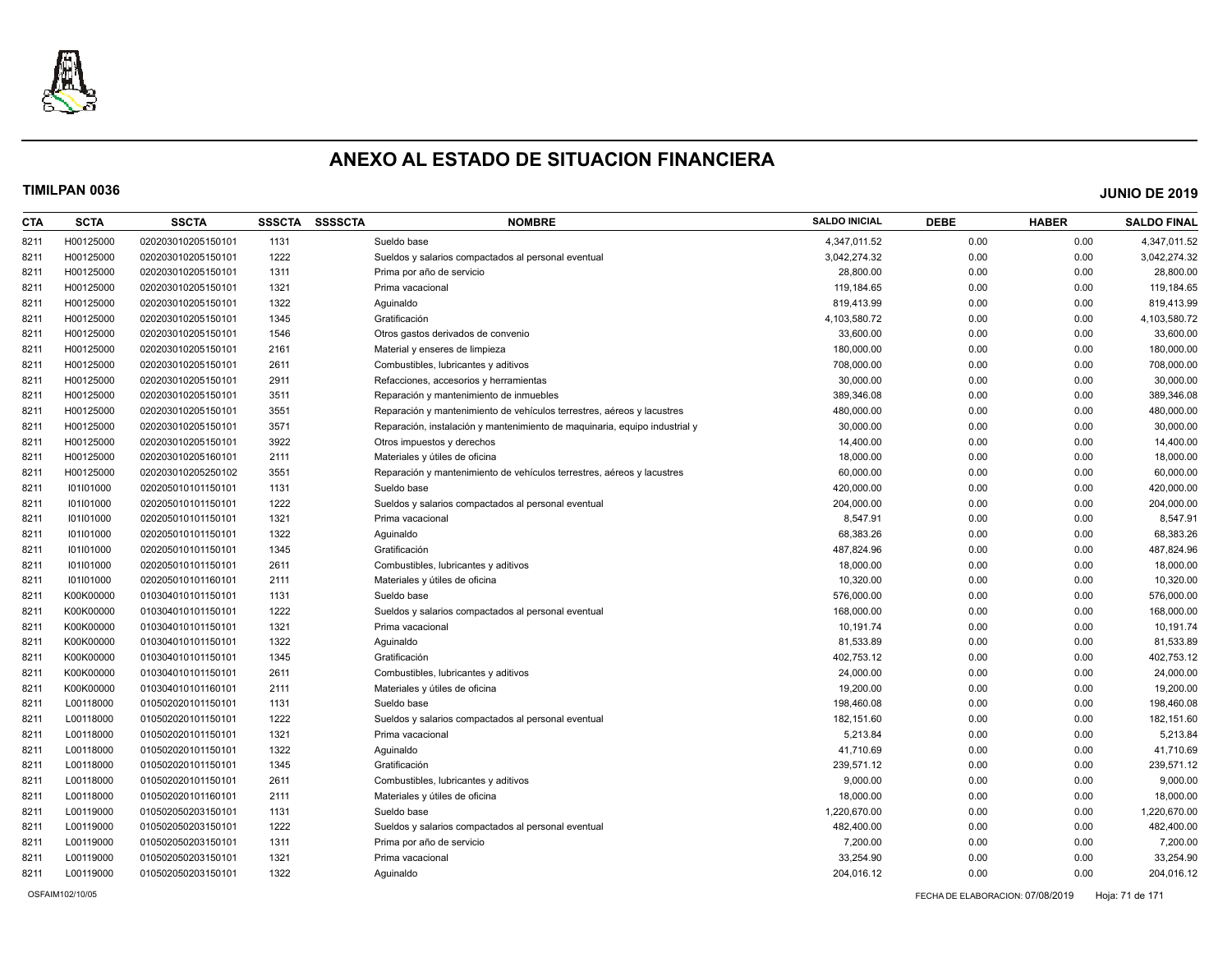

| <b>CTA</b> | <b>SCTA</b> | <b>SSCTA</b>       | <b>SSSCTA</b> | <b>SSSSCTA</b> | <b>NOMBRE</b>                                                               | <b>SALDO INICIAL</b> | <b>DEBE</b> | <b>HABER</b> | <b>SALDO FINAL</b> |
|------------|-------------|--------------------|---------------|----------------|-----------------------------------------------------------------------------|----------------------|-------------|--------------|--------------------|
| 8211       | L00119000   | 010502050203150101 | 1345          |                | Gratificación                                                               | 799,513.92           | 0.00        | 0.00         | 799,513.92         |
| 8211       | L00119000   | 010502050203150101 | 1412          |                | Aportaciones de servicio de salud                                           | 2,751,763.08         | 0.00        | 0.00         | 2,751,763.08       |
| 8211       | L00119000   | 010502050203150101 | 1413          |                | Aportaciones al sistema solidario de reparto                                | 2,041,762.20         | 0.00        | 0.00         | 2,041,762.20       |
| 8211       | L00119000   | 010502050203150101 | 1414          |                | Aportaciones del sistema de capitalización individual                       | 275,169.60           | 0.00        | 0.00         | 275,169.60         |
| 8211       | L00119000   | 010502050203150101 | 1415          |                | Aportaciones para financiar los gastos generales de administración del ISSE | 243,226.80           | 0.00        | 0.00         | 243,226.80         |
| 8211       | L00119000   | 010502050203150101 | 1416          |                | Aportaciones para riesgo de trabajo                                         | 366,922.80           | 0.00        | 0.00         | 366,922.80         |
| 8211       | L00119000   | 010502050203150101 | 1541          |                | Becas para hijos de trabajadores sindicalizados                             | 4,800.00             | 0.00        | 0.00         | 4,800.00           |
| 8211       | L00119000   | 010502050203150101 | 1546          |                | Otros gastos derivados de convenio                                          | 19,200.00            | 0.00        | 0.00         | 19,200.00          |
| 8211       | L00119000   | 010502050203150101 | 2141          |                | Materiales y útiles para el procesamiento en equipos y bienes informáticos  | 30,240.00            | 0.00        | 0.00         | 30,240.00          |
| 8211       | L00119000   | 010502050203150101 | 2611          |                | Combustibles, lubricantes y aditivos                                        | 180,000.00           | 0.00        | 0.00         | 180,000.00         |
| 8211       | L00119000   | 010502050203150101 | 2992          |                | Otros enseres                                                               | 30,000.00            | 0.00        | 0.00         | 30,000.00          |
| 8211       | L00119000   | 010502050203150101 | 3131          |                | Servicio de agua                                                            | 528,000.00           | 0.00        | 0.00         | 528,000.00         |
| 8211       | L00119000   | 010502050203150101 | 3132          |                | Servicio de cloración de agua                                               | 372,000.00           | 0.00        | 0.00         | 372,000.00         |
| 8211       | L00119000   | 010502050203150101 | 3141          |                | Servicio de telefonía convencional                                          | 108,000.00           | 0.00        | 0.00         | 108,000.00         |
| 8211       | L00119000   | 010502050203150101 | 3231          |                | Arrendamiento de equipo y bienes informáticos                               | 180,000.00           | 0.00        | 0.00         | 180,000.00         |
| 8211       | L00119000   | 010502050203150101 | 3311          |                | Asesorías asociadas a convenios o acuerdos                                  | 120,000.00           | 0.00        | 0.00         | 120,000.00         |
| 8211       | L00119000   | 010502050203150101 | 3331          |                | Servicios informáticos                                                      | 70,000.00            | 0.00        | 0.00         | 70,000.00          |
| 8211       | L00119000   | 010502050203150101 | 3411          |                | Servicios bancarios y financieros                                           | 60,000.00            | 0.00        | 0.00         | 60,000.00          |
| 8211       | L00119000   | 010502050203150101 | 3441          |                | Seguros de responsabilidad patrimonial y fianzas                            | 20,000.00            | 0.00        | 0.00         | 20,000.00          |
| 8211       | L00119000   | 010502050203150101 | 3451          |                | Seguros y fianzas                                                           | 20,000.00            | 0.00        | 0.00         | 20,000.00          |
| 8211       | L00119000   | 010502050203150101 | 3511          |                | Reparación y mantenimiento de inmuebles                                     | 38,520.00            | 0.00        | 0.00         | 38,520.00          |
| 8211       | L00119000   | 010502050203150101 | 3611          |                | Gastos de publicidad y propaganda                                           | 402,000.00           | 0.00        | 0.00         | 402,000.00         |
| 8211       | L00119000   | 010502050203150101 | 3721          |                | Gastos de traslado por vía terrestre                                        | 1,440.00             | 0.00        | 0.00         | 1,440.00           |
| 8211       | L00119000   | 010502050203150101 | 3851          |                | Gastos de representación                                                    | 199,296.00           | 0.00        | 0.00         | 199,296.00         |
| 8211       | L00119000   | 010502050203150101 | 3922          |                | Otros impuestos y derechos                                                  | 72,576.00            | 0.00        | 0.00         | 72,576.00          |
| 8211       | L00119000   | 010502050203150101 | 3982          |                | Impuesto sobre erogaciones por remuneraciones al trabajo personal.          | 1,440,000.00         | 0.00        | 0.00         | 1,440,000.00       |
| 8211       | L00119000   | 010502050203150101 | 3992          |                | Gastos de servicios menores                                                 | 60,000.00            | 0.00        | 0.00         | 60,000.00          |
| 8211       | L00119000   | 010502050203160101 | 2111          |                | Materiales y útiles de oficina                                              | 240,000.00           | 0.00        | 0.00         | 240,000.00         |
| 8211       | L00119000   | 010502050203160101 | 3111          |                | Servicio de energía eléctrica                                               | 37,041.00            | 0.00        | 0.00         | 37,041.00          |
| 8211       | L00119000   | 010502050203160101 | 3112          |                | Servicio de energía eléctrica para alumbrado publico                        | 6,000.00             | 0.00        | 0.00         | 6,000.00           |
| 8211       | L00119000   | 010502050203160101 | 3411          |                | Servicios bancarios y financieros                                           | 105,600.00           | 0.00        | 0.00         | 105,600.00         |
| 8211       | L00119000   | 010502050203250101 | 3411          |                | Servicios bancarios y financieros                                           | 1,440.00             | 0.00        | 0.00         | 1,440.00           |
| 8211       | L00119000   | 010502050203250102 | 3111          |                | Servicio de energía eléctrica                                               | 3,466,529.51         | 0.00        | 0.00         | 3,466,529.51       |
| 8211       | L00119000   | 010502050203250102 | 3112          |                | Servicio de energía eléctrica para alumbrado publico                        | 3,360,000.00         | 0.00        | 0.00         | 3,360,000.00       |
| 8211       | L00119000   | 010502050203260103 | 3111          |                | Servicio de energía eléctrica                                               | 247,959.00           | 0.00        | 0.00         | 247,959.00         |
| 8211       | N00130000   | 030201010201150101 | 1131          |                | Sueldo base                                                                 | 432,000.00           | 0.00        | 0.00         | 432,000.00         |
| 8211       | N00130000   | 030201010201150101 | 1222          |                | Sueldos y salarios compactados al personal eventual                         | 254,151.60           | 0.00        | 0.00         | 254,151.60         |
| 8211       | N00130000   | 030201010201150101 | 1321          |                | Prima vacacional                                                            | 9,399.30             | 0.00        | 0.00         | 9,399.30           |
| 8211       | N00130000   | 030201010201150101 | 1322          |                | Aguinaldo                                                                   | 75,194.37            | 0.00        | 0.00         | 75,194.37          |
| 8211       | N00130000   | 030201010201150101 | 1345          |                | Gratificación                                                               | 392,317.20           | 0.00        | 0.00         | 392,317.20         |
| 8211       | N00130000   | 030201010201150101 | 2611          |                | Combustibles, lubricantes y aditivos                                        | 180,000.00           | 0.00        | 0.00         | 180,000.00         |
| 8211       | N00130000   | 030201010201150101 | 2911          |                | Refacciones, accesorios y herramientas                                      | 9,000.00             | 0.00        | 0.00         | 9,000.00           |
|            |             |                    |               |                |                                                                             |                      |             |              |                    |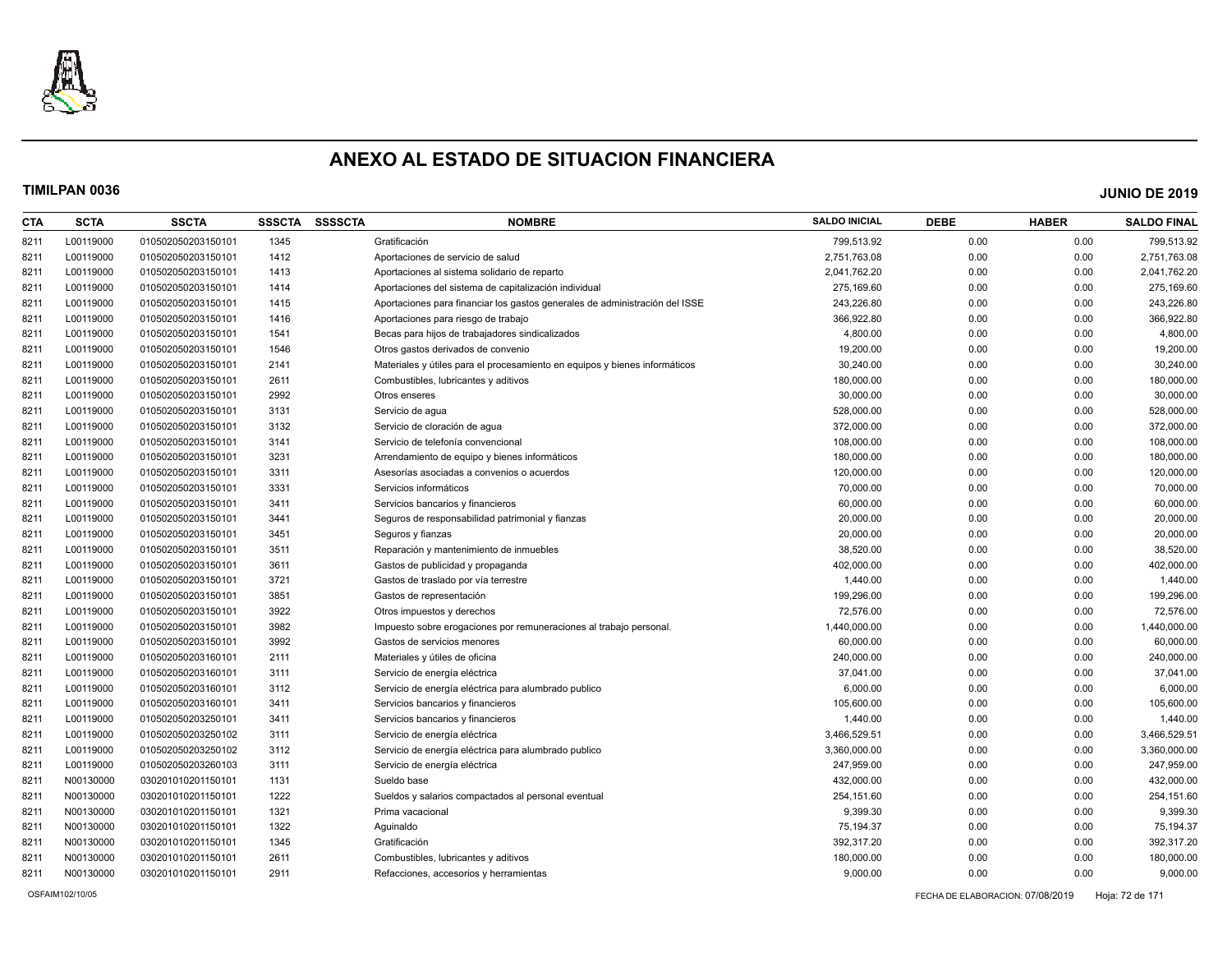

| <b>CTA</b> | <b>SCTA</b> | <b>SSCTA</b>       | <b>SSSCTA</b> | <b>SSSSCTA</b> | <b>NOMBRE</b>                                                                | <b>SALDO INICIAL</b> | <b>DEBE</b> | <b>HABER</b> | <b>SALDO FINAL</b> |
|------------|-------------|--------------------|---------------|----------------|------------------------------------------------------------------------------|----------------------|-------------|--------------|--------------------|
| 8211       | N00130000   | 030201010201150101 | 3571          |                | Reparación, instalación y mantenimiento de maguinaria, equipo industrial y   | 273,000.00           | 0.00        | 0.00         | 273,000.00         |
| 8211       | N00132000   | 020206010101150101 | 1131          |                | Sueldo base                                                                  | 324,276.00           | 0.00        | 0.00         | 324,276.00         |
| 8211       | N00132000   | 020206010101150101 | 1222          |                | Sueldos y salarios compactados al personal eventual                          | 88.800.00            | 0.00        | 0.00         | 88,800.00          |
| 8211       | N00132000   | 020206010101150101 | 1311          |                | Prima por año de servicio                                                    | 5,400.00             | 0.00        | 0.00         | 5,400.00           |
| 8211       | N00132000   | 020206010101150101 | 1321          |                | Prima vacacional                                                             | 10,738.18            | 0.00        | 0.00         | 10,738.18          |
| 8211       | N00132000   | 020206010101150101 | 1322          |                | Aguinaldo                                                                    | 50,578.92            | 0.00        | 0.00         | 50,578.92          |
| 8211       | N00132000   | 020206010101150101 | 1345          |                | Gratificación                                                                | 215,844.96           | 0.00        | 0.00         | 215,844.96         |
| 8211       | N00132000   | 020206010101150101 | 1541          |                | Becas para hijos de trabajadores sindicalizados                              | 4,800.00             | 0.00        | 0.00         | 4,800.00           |
| 8211       | N00132000   | 020206010101150101 | 1546          |                | Otros gastos derivados de convenio                                           | 5,400.00             | 0.00        | 0.00         | 5,400.00           |
| 8211       | N00132000   | 020206010101150101 | 2611          |                | Combustibles, lubricantes y aditivos                                         | 12,000.00            | 0.00        | 0.00         | 12,000.00          |
| 8211       | N00132000   | 020206010101160101 | 2111          |                | Materiales y útiles de oficina                                               | 13,200.00            | 0.00        | 0.00         | 13,200.00          |
| 8211       | Q00104000   | 010701010101150101 | 2611          |                | Combustibles, lubricantes y aditivos                                         | 756,000.00           | 0.00        | 0.00         | 756,000.00         |
| 8211       | Q00104000   | 010701010101150101 | 2711          |                | Vestuario y uniformes                                                        | 72,000.00            | 0.00        | 0.00         | 72,000.00          |
| 8211       | Q00104000   | 010701010101150101 | 3551          |                | Reparación y mantenimiento de vehículos terrestres, aéreos y lacustres       | 150,000.00           | 0.00        | 0.00         | 150,000.00         |
| 8211       | Q00104000   | 010701010101160101 | 2111          |                | Materiales y útiles de oficina                                               | 12,000.00            | 0.00        | 0.00         | 12,000.00          |
| 8211       | Q00104000   | 010701010101250102 | 1131          |                | Sueldo base                                                                  | 2,228,958.48         | 0.00        | 0.00         | 2,228,958.48       |
| 8211       | Q00104000   | 010701010101250102 | 1321          |                | Prima vacacional                                                             | 30.533.54            | 0.00        | 0.00         | 30,533.54          |
| 8211       | Q00104000   | 010701010101250102 | 1322          |                | Aguinaldo                                                                    | 244.268.35           | 0.00        | 0.00         | 244,268.35         |
| 8211       | Q00104000   | 010701010101250102 | 1345          |                | Gratificación                                                                | 1,481,135.76         | 0.00        | 0.00         | 1,481,135.76       |
| 8211       | Q00104000   | 010701010101250102 | 3551          |                | Reparación y mantenimiento de vehículos terrestres, aéreos y lacustres       | 60,000.00            | 0.00        | 0.00         | 60,000.00          |
| 8211       | Q00104000   | 010701010101250105 | 2711          |                | Vestuario y uniformes                                                        | 96,000.00            | 0.00        | 0.00         | 96,000.00          |
| 8211       | Q00104000   | 010701010101250105 | 3341          |                | Capacitación                                                                 | 137,000.00           | 0.00        | 0.00         | 137,000.00         |
| 8211       | Q00104000   | 010701010101250105 | 3391          |                | Servicios profesionales                                                      | 266,000.00           | 0.00        | 0.00         | 266,000.00         |
| 8211       | Q00105000   | 010702010303150101 | 2541          |                | Materiales, accesorios y suministros médicos                                 | 10,680.00            | 0.00        | 0.00         | 10,680.00          |
| 8211       | Q00105000   | 010702010303150101 | 2611          |                | Combustibles, lubricantes y aditivos                                         | 240,000.00           | 0.00        | 0.00         | 240,000.00         |
| 8211       | Q00105000   | 010702010303250102 | 1131          |                | Sueldo base                                                                  | 216,000.00           | 0.00        | 0.00         | 216,000.00         |
| 8211       | Q00105000   | 010702010303250102 | 1321          |                | Prima vacacional                                                             | 2,958.89             | 0.00        | 0.00         | 2,958.89           |
| 8211       | Q00105000   | 010702010303250102 | 1322          |                | Aguinaldo                                                                    | 23,671.13            | 0.00        | 0.00         | 23,671.13          |
| 8211       | Q00105000   | 010702010303250102 | 1345          |                | Gratificación                                                                | 173,069.52           | 0.00        | 0.00         | 173,069.52         |
| 8211       | R00150000   | 020402010102150101 | 1131          |                | Sueldo base                                                                  | 289,183.20           | 0.00        | 0.00         | 289,183.20         |
| 8211       | R00150000   | 020402010102150101 | 1222          |                | Sueldos y salarios compactados al personal eventual                          | 438,466.49           | 0.00        | 0.00         | 438,466.49         |
| 8211       | R00150000   | 020402010102150101 | 1321          |                | Prima vacacional                                                             | 9,967.76             | 0.00        | 0.00         | 9,967.76           |
| 8211       | R00150000   | 020402010102150101 | 1322          |                | Aguinaldo                                                                    | 79,742.09            | 0.00        | 0.00         | 79,742.09          |
| 8211       | R00150000   | 020402010102150101 | 1345          |                | Gratificación                                                                | 234,847.72           | 0.00        | 0.00         | 234,847.72         |
| 8211       | R00150000   | 020402010102150101 | 2611          |                | Combustibles, lubricantes y aditivos                                         | 18,000.00            | 0.00        | 0.00         | 18,000.00          |
| 8212       |             |                    |               |                | Presupuesto de Egresos Aprobado de Transferencias, Asignaciones, Subsidios y | 7.822.700.00         | 0.00        | 0.00         | 7,822,700.00       |
| 8212       | A00A00000   | 010301010101110101 | 4383          |                | Ofras Avudas<br>Subsidios y apoyos                                           | 3.707.900.00         | 0.00        | 0.00         | 3,707,900.00       |
| 8212       | A00A00000   | 010301010101110101 | 4411          |                | Cooperaciones y ayudas                                                       | 1,894,800.00         | 0.00        | 0.00         | 1,894,800.00       |
| 8212       | A00A00000   | 010301010101260103 | 4411          |                | Cooperaciones y ayudas                                                       | 8,270.83             | 0.00        | 0.00         | 8,270.83           |
| 8212       | L00119000   | 010502050203110101 | 4391          |                | Subsidios por carga fisca                                                    | 2,211,729.17         | 0.00        | 0.00         | 2,211,729.17       |
| 8214       |             |                    |               |                | Presupuesto de Egresos Aprobado de Intereses, Comisiones y Otros Gastos de   | 6,396,878.21         | 0.00        | 0.00         | 6,396,878.21       |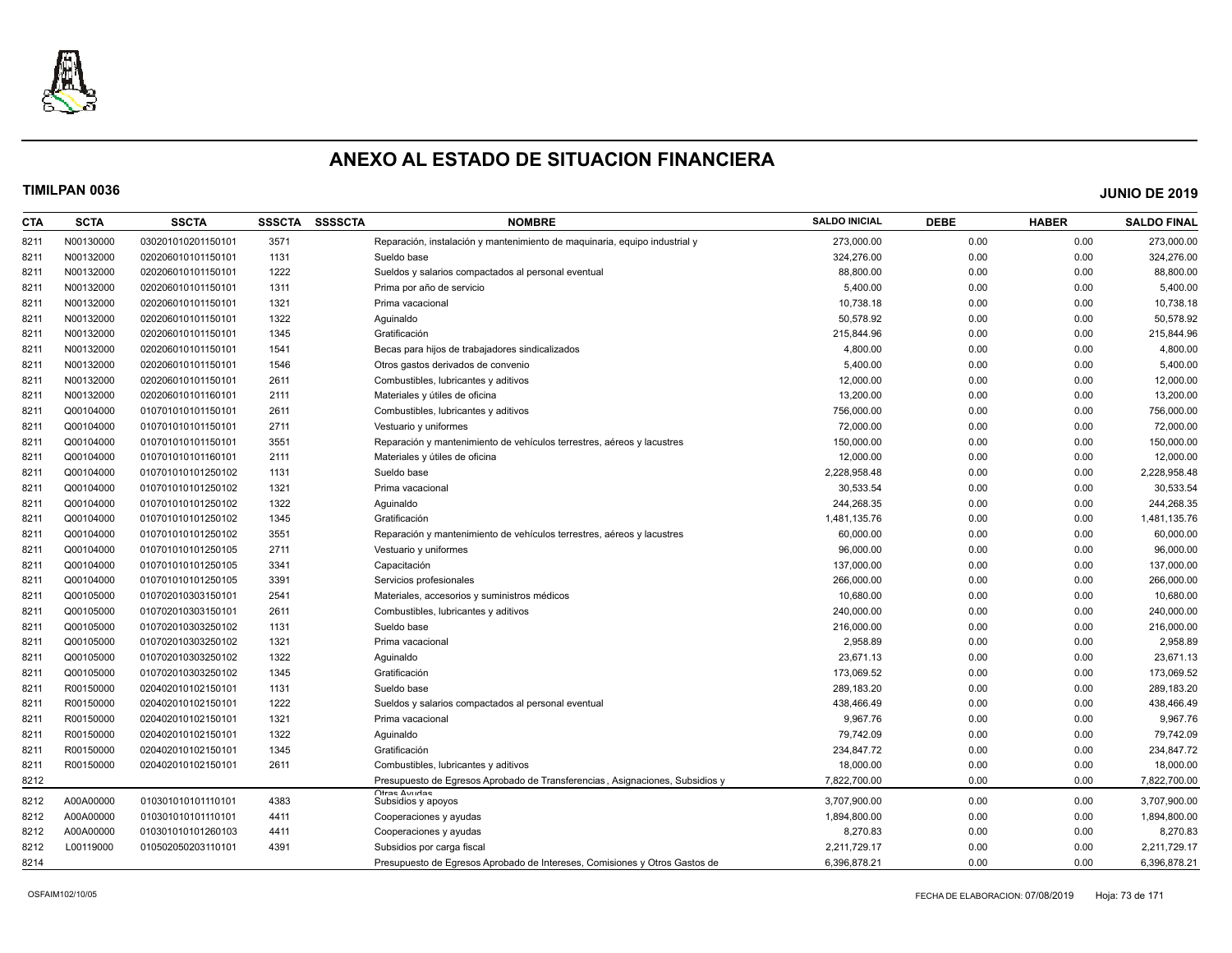

| <b>CTA</b> | <b>SCTA</b> | <b>SSCTA</b>       | <b>SSSCTA</b> | <b>SSSSCTA</b> | <b>NOMBRE</b>                                                              | <b>SALDO INICIAL</b> | <b>DEBE</b> | <b>HABER</b> | <b>SALDO FINAL</b> |
|------------|-------------|--------------------|---------------|----------------|----------------------------------------------------------------------------|----------------------|-------------|--------------|--------------------|
| 8214       | L00119000   | 010502050203150101 | 9911          |                | Por el ejercicio inmediato anterior                                        | 799,999.98           | 0.00        | 0.00         | 799,999.98         |
| 8214       | L00119000   | 010502050203150101 | 9912          |                | Por ejercicios anteriores                                                  | 934,906.83           | 0.00        | 0.00         | 934,906.83         |
| 8214       | L00119000   | 010502050203260102 | 9911          |                | Por el ejercicio inmediato anterior                                        | 2,146,878.23         | 0.00        | 0.00         | 2,146,878.23       |
| 8214       | L00119000   | 010502050203260102 | 9912          |                | Por ejercicios anteriores                                                  | 2,250,000.00         | 0.00        | 0.00         | 2,250,000.00       |
| 8214       | L00119000   | 010502050203260103 | 9912          |                | Por ejercicios anteriores                                                  | 265,093.17           | 0.00        | 0.00         | 265,093.17         |
| 8215       |             |                    |               |                | Presupuesto de Egresos Aprobado de Inversión Pública                       | 69,611,776.63        | 0.00        | 0.00         | 69,611,776.63      |
| 8215       | F00124000   | 010701010102260101 | 6122          |                | Obra estatal o municipal                                                   | 2,744,607.88         | 0.00        | 0.00         | 2,744,607.88       |
| 8215       | F00124000   | 010701010102260101 | 6125          |                | Ejecución de obras por administración                                      | 1,104,188.14         | 0.00        | 0.00         | 1,104,188.14       |
| 8215       | F00124000   | 020103010101250101 | 6122          |                | Obra estatal o municipal                                                   | 5,190,000.00         | 0.00        | 0.00         | 5,190,000.00       |
| 8215       | F00124000   | 020103010101250101 | 6125          |                | Ejecución de obras por administración                                      | 620,000.00           | 0.00        | 0.00         | 620,000.00         |
| 8215       | F00124000   | 020103010101250206 | 6122          |                | Obra estatal o municipal                                                   | 3,500,000.00         | 0.00        | 0.00         | 3,500,000.00       |
| 8215       | F00124000   | 020103010101250210 | 6122          |                | Obra estatal o municipal                                                   | 5,066,543.11         | 0.00        | 0.00         | 5,066,543.11       |
| 8215       | F00124000   | 020103010101260101 | 6122          |                | Obra estatal o municipal                                                   | 2,310,000.00         | 0.00        | 0.00         | 2,310,000.00       |
| 8215       | F00124000   | 020201010201260101 | 6125          |                | Ejecución de obras por administración                                      | 1,400,000.00         | 0.00        | 0.00         | 1,400,000.00       |
| 8215       | F00124000   | 020201010203250101 | 6122          |                | Obra estatal o municipal                                                   | 1,000,000.00         | 0.00        | 0.00         | 1,000,000.00       |
| 8215       | F00124000   | 020201010204260101 | 6125          |                | Ejecución de obras por administración                                      | 150,000.00           | 0.00        | 0.00         | 150,000.00         |
| 8215       | F00124000   | 020201010401260101 | 6122          |                | Obra estatal o municipal                                                   | 16,656,719.10        | 0.00        | 0.00         | 16,656,719.10      |
| 8215       | F00124000   | 020201010401260101 | 6125          |                | Ejecución de obras por administración                                      | 600,000.00           | 0.00        | 0.00         | 600,000.00         |
| 8215       | F00124000   | 020201010503150101 | 6139          |                | Reparación y mantenimiento de infraestructura hidráulica                   | 116,054.21           | 0.00        | 0.00         | 116,054.21         |
| 8215       | F00124000   | 020201010503150101 | 6159          |                | Reparacion y mantenimiento de vialidades y alumbrado                       | 194,593.61           | 0.00        | 0.00         | 194,593.61         |
| 8215       | F00124000   | 020201010503260101 | 6159          |                | Reparacion y mantenimiento de vialidades y alumbrado                       | 269,623.23           | 0.00        | 0.00         | 269,623.23         |
| 8215       | F00124000   | 020203010201250101 | 6122          |                | Obra estatal o municipal                                                   | 4,590,000.00         | 0.00        | 0.00         | 4,590,000.00       |
| 8215       | F00124000   | 020203010201250206 | 6122          |                | Obra estatal o municipal                                                   | 6,206,247.35         | 0.00        | 0.00         | 6,206,247.35       |
| 8215       | F00124000   | 020203010201250210 | 6122          |                | Obra estatal o municipal                                                   | 3,500,000.00         | 0.00        | 0.00         | 3,500,000.00       |
| 8215       | F00124000   | 020203010201260101 | 6122          |                | Obra estatal o municipal                                                   | 1,034,853.00         | 0.00        | 0.00         | 1,034,853.00       |
| 8215       | F00124000   | 020204010201250101 | 6125          |                | Ejecución de obras por administración                                      | 450,000.00           | 0.00        | 0.00         | 450,000.00         |
| 8215       | F00124000   | 020204010201260101 | 6122          |                | Obra estatal o municipal                                                   | 4,000,000.00         | 0.00        | 0.00         | 4,000,000.00       |
| 8215       | F00124000   | 020204010201260101 | 6125          |                | Ejecución de obras por administración                                      | 620,000.00           | 0.00        | 0.00         | 620,000.00         |
| 8215       | F00124000   | 020205010101250101 | 6122          |                | Obra estatal o municipal                                                   | 3,760,000.00         | 0.00        | 0.00         | 3,760,000.00       |
| 8215       | F00124000   | 020501010106250101 | 6122          |                | Obra estatal o municipal                                                   | 2,215,862.96         | 0.00        | 0.00         | 2,215,862.96       |
| 8215       | F00124000   | 020501010106260101 | 6125          |                | Ejecución de obras por administración                                      | 170,000.00           | 0.00        | 0.00         | 170,000.00         |
| 8215       | F00124000   | 020501010106260103 | 6122          |                | Obra estatal o municipal                                                   | 1,206,250.33         | 0.00        | 0.00         | 1,206,250.33       |
| 8215       | F00124000   | 030201010201250101 | 6122          |                | Obra estatal o municipal                                                   | 650,000.00           | 0.00        | 0.00         | 650,000.00         |
| 8215       | F00124000   | 030201010201250101 | 6125          |                | Ejecución de obras por administración                                      | 286,233.71           | 0.00        | 0.00         | 286,233.71         |
| 8216       |             |                    |               |                | Presupuesto de Egresos Aprobado de Bienes Muebles, Inmuebles e Intangibles | 1,950,000.00         | 0.00        | 0.00         | 1,950,000.00       |
| 8216       | B00B00000   | 010305010105150101 | 5411          |                | Vehículos y equipo de transporte terrestre                                 | 1,000,000.00         | 0.00        | 0.00         | 1,000,000.00       |
| 8216       | F00124000   | 020201010503250101 | 5111          |                | Muebles y enseres                                                          | 90,000.00            | 0.00        | 0.00         | 90,000.00          |
| 8216       | F00124000   | 020201010503250101 | 5151          |                | Bienes informáticos                                                        | 90,000.00            | 0.00        | 0.00         | 90,000.00          |
| 8216       | L00119000   | 010502050203150101 | 5111          |                | Muebles y enseres                                                          | 257,462.10           | 0.00        | 0.00         | 257,462.10         |
| 8216       | L00119000   | 010502050203150101 | 5411          |                | Vehículos y equipo de transporte terrestre                                 | 360,000.00           | 0.00        | 0.00         | 360,000.00         |
| 8216       | Q00104000   | 010701010101250105 | 5411          |                | Vehículos y equipo de transporte terrestre                                 | 152,537.90           | 0.00        | 0.00         | 152,537.90         |
|            |             |                    |               |                |                                                                            |                      |             |              |                    |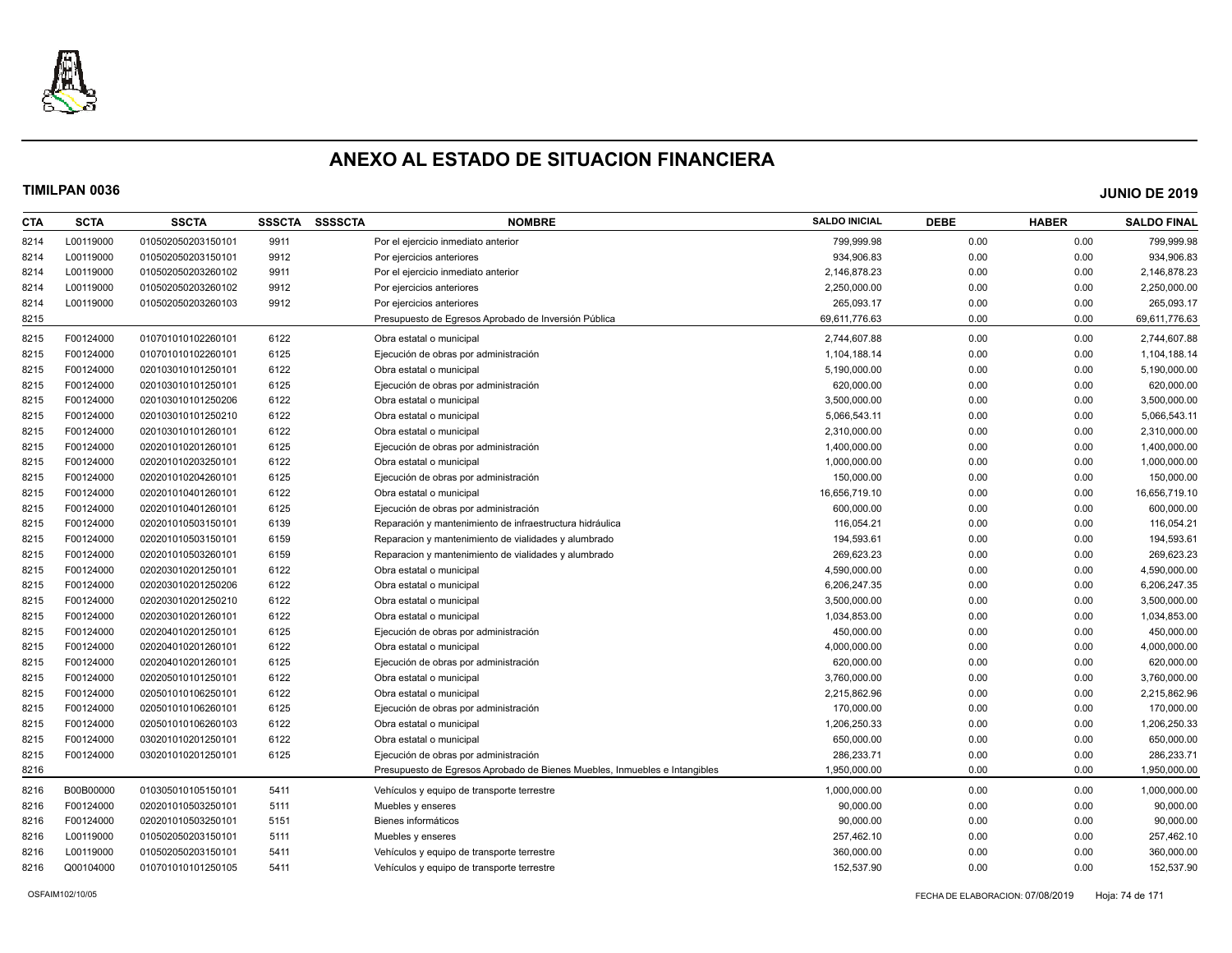

| <b>CTA</b> | <b>SCTA</b> | <b>SSCTA</b><br>SSSCTA SSSSCTA                   |                                | <b>NOMBRE</b>                                                                                                        | <b>SALDO INICIAL</b> | <b>DEBE</b>  | <b>HABER</b>       | <b>SALDO FINAL</b> |
|------------|-------------|--------------------------------------------------|--------------------------------|----------------------------------------------------------------------------------------------------------------------|----------------------|--------------|--------------------|--------------------|
| 8221       |             |                                                  |                                | Presupuesto de Egresos por Ejercer de Gastos de Funcionamiento                                                       | 15,591,941.86        | 0.00         | 2,628,783.86       | 12,963,158.00      |
| 8221       | A00101000   | 010302010103150101<br>2111                       | Materiales y útiles de oficina |                                                                                                                      | 18,851.78            | 0.00         | 0.00               | 18,851.78          |
| 822'       | A00101000   | 2141<br>010302010103150101                       |                                | Materiales y útiles para el procesamiento en equipos y bienes informáticos                                           | 6,000.00             | 0.00         | 0.00               | 6,000.00           |
| 8221       | A00101000   | 010302010103150101<br>2611                       |                                | Combustibles, lubricantes y aditivos                                                                                 | $-550.00$            | 0.00         | 400.00             | $-950.00$          |
|            |             | <b>FECHA</b><br>TIPO<br>REN.                     | N. POL.<br>REF.                | <b>CONCEPTO</b>                                                                                                      |                      | <b>DEBE</b>  | <b>HABER</b>       |                    |
|            |             | 10.0 29/06/2019<br>D                             | 64<br>4372                     | FAC-4372 SERVICIO ESTRELLA JUNA S.A. DE C.V. COMBUSTIBLE                                                             |                      | 0.00         | 400.00             |                    |
|            |             |                                                  |                                | TOTAL:                                                                                                               |                      | 0.00         | 400.00             |                    |
| 8221       | A00101000   | 3821<br>010302010103150101                       |                                | Gastos de ceremonias oficiales y de orden social                                                                     | $-27,903.80$         | 0.00         | 58,450.00          | $-86,353.80$       |
|            |             |                                                  |                                |                                                                                                                      |                      |              |                    |                    |
|            |             | TIPO<br>REN.<br><b>FECHA</b>                     | REF.<br>N. POL.                | <b>CONCEPTO</b>                                                                                                      |                      | <b>DEBE</b>  | <b>HABER</b>       |                    |
|            |             | 3.0 06/06/2019<br>D                              | 42<br>324                      | FAC-324 SERVICIOS PUBLICITARIOS FREELY S.A. DE C.V. DIA DE LA MADRE                                                  |                      | 0.00         | 58,450.00          |                    |
|            |             |                                                  |                                | TOTAL:                                                                                                               |                      | 0.00         | 58,450.00          |                    |
| 8221       | A00102000   | 2611<br>010204010102150101                       |                                | Combustibles, lubricantes y aditivos                                                                                 | 16,360.00            | 0.00         | 0.00               | 16,360.00          |
| 8221       | A00103000   | 1131<br>010301010101150101                       | Sueldo base                    |                                                                                                                      | 2,000.00             | 0.00         | 0.00               | 2,000.00           |
| 8221       | A00103000   | 1222<br>010301010101150101                       |                                | Sueldos y salarios compactados al personal eventual                                                                  | $-3,000.00$          | 0.00         | 0.00               | $-3,000.00$        |
| 8221       | A00103000   | 1345<br>010301010101150101                       | Gratificación                  |                                                                                                                      | 1,287.58             | 0.00         | 0.00               | 1,287.58           |
| 8221       | A00A00000   | 1131<br>010301010101150101                       | Sueldo base                    |                                                                                                                      | 28.375.23            | 0.00         | 0.00               | 28,375.23          |
| 8221       | A00A00000   | 010301010101150101<br>1345                       | Gratificación                  |                                                                                                                      | $-18,165.14$         | 0.00         | 0.00               | $-18,165.14$       |
| 8221       | A00A00000   | 010301010101150101<br>2611                       |                                | Combustibles, lubricantes y aditivos                                                                                 | 175,059.62           | 0.00         | 16,910.17          | 158,149.45         |
|            |             | <b>FECHA</b><br><b>TIPO</b><br>REN.              | REF.<br>N. POL.                | <b>CONCEPTO</b>                                                                                                      |                      | <b>DEBE</b>  | <b>HABER</b>       |                    |
|            |             | 29/06/2019<br>D<br>3.0                           | 4372<br>64                     | FAC-4372 SERVICIO ESTRELLA JUNA S.A. DE C.V. COMBUSTIBLE                                                             |                      | 0.00         | 2,350.07           |                    |
|            |             | 29/06/2019<br>D<br>3.0                           | 65<br>4373                     | FAC-4373 SERVICIO ESTRELLA JUNA S.A. DE C.V. COMBUSTIBLE                                                             |                      | 0.00         | 3,660.02           |                    |
|            |             | 29/06/2019<br>D<br>3.0                           | 67<br>4375                     | SERVICIO ESTRELLA JUNA S.A. DE C.V. FAC-4375 COMBUSTIBLE<br>SERVICIO ESTRELLA JUNA S.A. DE C.V. FAC-4376 COMBUSTIBLE |                      | 0.00         | 2,499.75           |                    |
|            |             | D<br>3.0<br>29/06/2019<br>D<br>3.0<br>29/06/2019 | 68<br>4376<br>69<br>4377       | SERVICIO ESTRELLA JUNA S.A. DE C.V. FAC-4377 COMBUSTIBLE                                                             |                      | 0.00<br>0.00 | 500.00<br>3,700.12 |                    |
|            |             | D<br>29/06/2019<br>3.0                           | 70<br>4378                     | SERVICIO ESTRELLA JUNA S.A. DE C.V. FAC-4378 COMBUSTIBLE                                                             |                      | 0.00         | 4,200.21           |                    |
|            |             |                                                  |                                | TOTAL:                                                                                                               |                      | 0.00         | 16,910.17          |                    |
| 8221       | A00A00000   | 2911<br>010301010101150101                       |                                | Refacciones, accesorios y herramientas                                                                               | 18,000.00            | 0.00         | 0.00               | 18,000.00          |
| 8221       | A00A00000   | 3231<br>010301010101150101                       |                                | Arrendamiento de equipo y bienes informáticos                                                                        | 46,239.58            | 0.00         | 9,512.00           | 36,727.58          |
|            |             | REN.                                             | N. POL.<br>REF.                | <b>CONCEPTO</b>                                                                                                      |                      | <b>DEBE</b>  | <b>HABER</b>       |                    |
|            |             | <b>FECHA</b><br>TIPO                             |                                | COPY CDMX S.A. DE C.V. FACTURA 521 RENTA COPIADORAS                                                                  |                      |              |                    |                    |
|            |             | 03/06/2019<br>D<br>3.0                           | 20<br>521                      | TOTAL:                                                                                                               |                      | 0.00         | 9,512.00           |                    |
|            |             |                                                  |                                |                                                                                                                      |                      | 0.00         | 9,512.00           |                    |
| 8221       | A00A00000   | 3551<br>010301010101150101                       |                                | Reparación y mantenimiento de vehículos terrestres, aéreos y lacustres                                               | $-10.050.92$         | 0.00         | 1,505.00           | $-11.555.92$       |
|            |             | REN.<br><b>FECHA</b><br>TIPO                     | N. POL.<br>REF.                | <b>CONCEPTO</b>                                                                                                      |                      | <b>DEBE</b>  | <b>HABER</b>       |                    |
|            |             | 29/06/2019<br>E<br>38.0                          | 32<br>$\overline{1}$           | CH-1580 HECTOR MANUEL MONROY CRUZ REP FONDO CAJA                                                                     |                      | 0.00         | 1,400.00           |                    |
|            |             | E<br>29/06/2019<br>31.0                          | 32<br>5171                     | CH-1580 HECTOR MANUEL MONROY CRUZ REP FONDO CAJA                                                                     |                      | 0.00         | 105.00             |                    |
|            |             |                                                  |                                | TOTAL:                                                                                                               |                      | 0.00         | 1,505.00           |                    |
| 8221       | A00A00000   | 3571<br>010301010101150101                       |                                | Reparación, instalación y mantenimiento de maquinaria, equipo industrial y                                           | $-1,792.00$          | 0.00         | 0.00               | $-1,792.00$        |
| 8221       | A00A00000   | 3611<br>010301010101150101                       |                                | Gastos de publicidad y propaganda                                                                                    | $-69,524.00$         | 0.00         | 11,600.00          | $-81,124.00$       |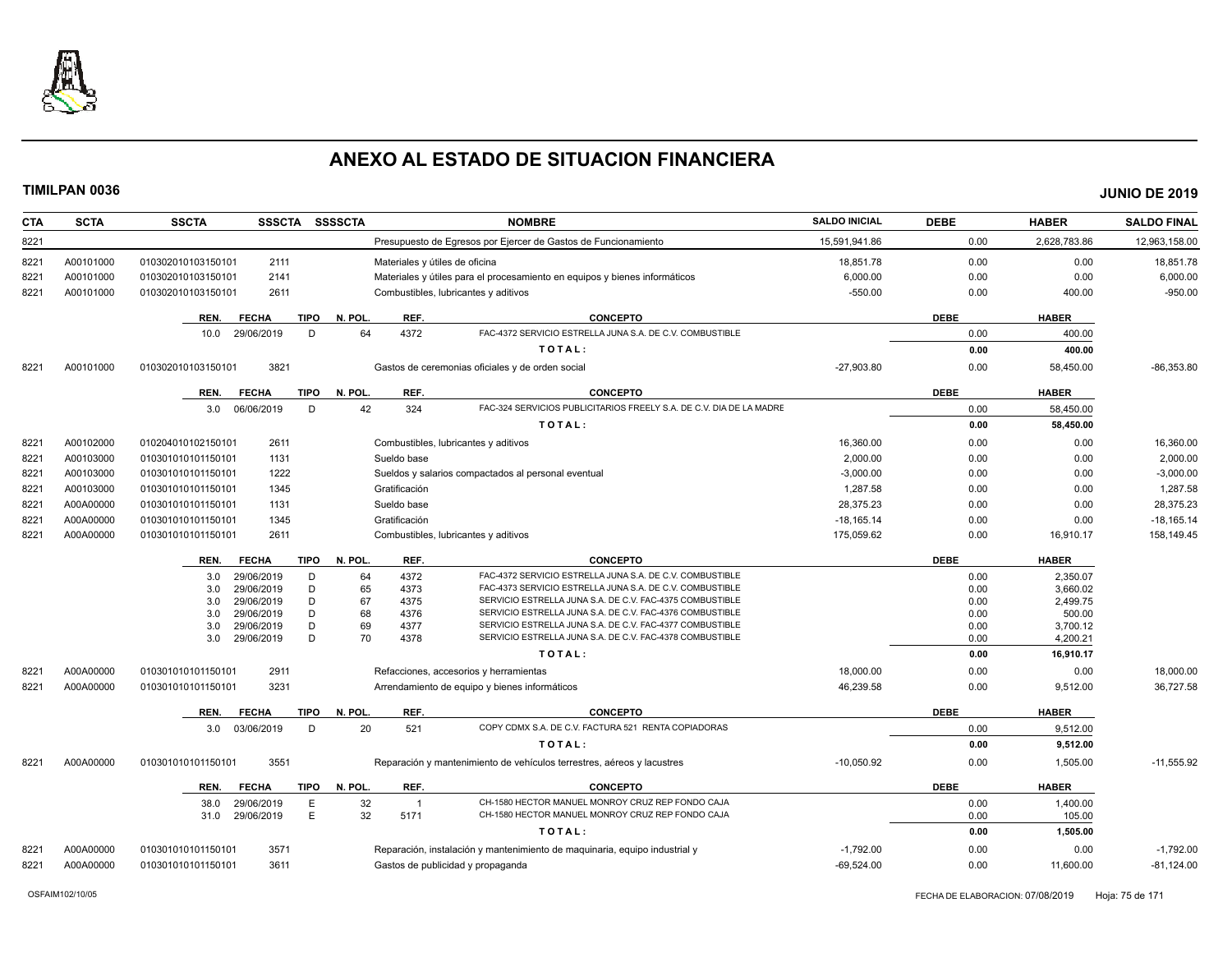

| <b>CTA</b> | <b>SCTA</b> | <b>SSCTA</b>       |                          |        | SSSCTA SSSSCTA |                          | <b>NOMBRE</b>                                                                                                  | <b>SALDO INICIAL</b> | <b>DEBE</b>  | <b>HABER</b>       | <b>SALDO FINAL</b> |
|------------|-------------|--------------------|--------------------------|--------|----------------|--------------------------|----------------------------------------------------------------------------------------------------------------|----------------------|--------------|--------------------|--------------------|
|            |             | REN.               | <b>FECHA</b>             | TIPO   | N. POL.        | REF.                     | <b>CONCEPTO</b>                                                                                                |                      | <b>DEBE</b>  | <b>HABER</b>       |                    |
|            |             | 3.0                | 21/06/2019               | D      | 18             | 79                       | HOMERO MARTINEZ MALDONADO FACT-79 PERIODICO                                                                    |                      | 0.00         | 5.800.00           |                    |
|            |             | 3.0                | 30/06/2019               | D      | 91             | 91                       | FAC-91 HOMERO MARTINEZ MALDONADO PERIODICO                                                                     |                      | 0.00         | 5,800.00           |                    |
|            |             |                    |                          |        |                |                          | TOTAL:                                                                                                         |                      | 0.00         |                    |                    |
|            |             |                    |                          |        |                |                          |                                                                                                                |                      |              | 11,600.00          |                    |
| 8221       | A00A00000   | 010301010101150101 | 3612                     |        |                |                          | Publicaciones oficiales y de información en general para difusión                                              | $-268,362.63$        | 0.00         | 40,000.00          | $-308,362.63$      |
|            |             | REN.               | <b>FECHA</b>             | TIPO   | N. POL.        | REF.                     | <b>CONCEPTO</b>                                                                                                |                      | <b>DEBE</b>  | <b>HABER</b>       |                    |
|            |             | 3.0                | 05/06/2019               | D      | 33             | 18                       | FAC-18 GCHRUBCH CONSULTORES S.A. DE C.V. PLAN DE DESARROLLO                                                    |                      | 0.00         | 40,000.00          |                    |
|            |             |                    |                          |        |                |                          | TOTAL:                                                                                                         |                      | 0.00         | 40,000.00          |                    |
| 8221       | A00A00000   | 010301010101150101 | 3721                     |        |                |                          | Gastos de traslado por vía terrestre                                                                           | 18,000.00            | 0.00         | 0.00               | 18,000.00          |
| 8221       | A00A00000   | 010301010101150101 | 3751                     |        |                |                          | Gastos de alimentación en territorio nacional                                                                  | 46.561.00            | 0.00         | 0.00               | 46,561.00          |
|            | A00A00000   |                    | 3821                     |        |                |                          |                                                                                                                | $-225,508.31$        | 0.00         |                    | -588,505.11        |
| 8221       |             | 010301010101150101 |                          |        |                |                          | Gastos de ceremonias oficiales y de orden social                                                               |                      |              | 362,996.80         |                    |
|            |             | REN.               | <b>FECHA</b>             | TIPO   | N. POL.        | REF.                     | <b>CONCEPTO</b>                                                                                                |                      | <b>DEBE</b>  | <b>HABER</b>       |                    |
|            |             | 3.0                | 13/06/2019               | D      | 12             | 98                       | RODOLFO LINO D ELA CRUZ MARCELO FAC-98 LUCHAS                                                                  |                      | 0.00         | 32.132.00          |                    |
|            |             | 3.0                | 06/06/2019               | D      | 40             | 325                      | FAC-325 SERVICIOS PUBLICITARIOS FREELY S.A. DE C.V. DIA DE LA MADRE                                            |                      | 0.00         | 30,060.00          |                    |
|            |             | 3.0                | 06/06/2019               | D      | 41             | 328                      | FAC-325 SERVICIOS PUBLICITARIOS FREELY S.A. DE C.V. DIA DE LA MADRE                                            |                      | 0.00         | 50,100.00          |                    |
|            |             | 3.0                | 06/06/2019               | D      | 43             | 327                      | FAC-327 SERVICIOS PUBLICITARIOS FREELY S.A. DE C.V. DIA DE LA MADRE                                            |                      | 0.00         | 6,680.00           |                    |
|            |             | 3.0                | 06/06/2019               | D      | 44             | 326                      | FAC-326 SERVICIOS PUBLICITARIOS FREELY S.A. DE C.V. DIA DE LA MADRE                                            |                      | 0.00         | 66,800.00          |                    |
|            |             | 3.0                | 06/06/2019               | D      | 45             | 329                      | FAC-329 Y 333 SERVICIOS PUBLICITARIOS FREELY S.A. DE C.V. DIA DE LA M                                          |                      | 0.00         | 15,030.00          |                    |
|            |             | 3.0                | 06/06/2019               | D      | 46             | 332                      | FAC-332 SERVICIOS PUBLICITARIOS FREELY S.A. DE C.V. DIA DE LA MADRE                                            |                      | 0.00         | 30,060.00          |                    |
|            |             | 3.0                | 06/06/2019               | D      | 47             | 331                      | FAC-331 SERVICIOS PUBLICITARIOS FREELY S.A. DE C.V. DIA DE LA MADRE                                            |                      | 0.00         | 75,150.00          |                    |
|            |             | 3.0                | 06/06/2019               | D      | 48             | 330                      | FAC-330 SERVICIOS PUBLICITARIOS FREELY S.A. DE C.V. DIA DE LA MADRE                                            |                      | 0.00         | 25,050.00          |                    |
|            |             | 70.0               | 30/06/2019               | D      | 87             | 963                      | FAC-963 FELIX GARCIA ANDRES RENTA DE LONA SILLAS Y MESAS                                                       |                      | 0.00         | 2,598.40           |                    |
|            |             | 3.0                | 30/06/2019               | D      | 87             | 949                      | FAC-949 FELIX GARCIA ANDRES RENTA DE LONA Y MESAS                                                              |                      | 0.00         | 3,364.00           |                    |
|            |             | 8.0                | 30/06/2019               | D      | 87             | 950                      | FAC-950 FELIX GARCIA ANDRES RENTA DE MESAS                                                                     |                      | 0.00         | 2,436.00           |                    |
|            |             | 75.0               | 30/06/2019<br>30/06/2019 | D<br>D | 87<br>87       | 964<br>951               | FAC-964 FELIX GARCIA ANDRES RENTA DE LONA Y MESAS<br>FAC-951 FELIX GARCIA ANDRES RENTA DE LONA                 |                      | 0.00<br>0.00 | 1,740.00           |                    |
|            |             | 13.0<br>65.0       | 30/06/2019               | D      | 87             | 961                      | FAC-961 FELIX GARCIA ANDRES RENTA DE LONA SILLAS Y MESAS                                                       |                      | 0.00         | 928.00<br>1.670.40 |                    |
|            |             | 23.0               | 30/06/2019               | D      | 87             | 953                      | FAC-953 FELIX GARCIA ANDRES RENTA DE LONA Y MESAS                                                              |                      | 0.00         | 3,538.00           |                    |
|            |             | 28.0               | 30/06/2019               | D      | 87             | 954                      | FAC-954 FELIX GARCIA ANDRES RENTA DE LONA Y SILLAS                                                             |                      | 0.00         | 1,392.00           |                    |
|            |             | 33.0               | 30/06/2019               | D      | 87             | 956                      | FAC-956 FELIX GARCIA ANDRES RENTA DE LONA, SILLAS Y CORTINAS                                                   |                      | 0.00         | 3,132.00           |                    |
|            |             | 38.0               | 30/06/2019               | D      | 87             | 957                      | FAC-957 FELIX GARCIA ANDRES RENTA DE SILLAS                                                                    |                      | 0.00         | 5,568.00           |                    |
|            |             | 45.0               | 30/06/2019               | D      | 87             | 958                      | FAC-958 FELIX GARCIA ANDRES RENTA DE LONA                                                                      |                      | 0.00         | 928.00             |                    |
|            |             | 55.0               | 30/06/2019               | D      | 87             | 960                      | FAC-960 FELIX GARCIA ANDRES RENTA DE LONA SILLAS Y MESAS                                                       |                      | 0.00         | 3,897.60           |                    |
|            |             | 60.0               | 30/06/2019               | D      | 87             | 962                      | FAC-962 FELIX GARCIA ANDRES RENTA DE SILLAS Y MESAS                                                            |                      | 0.00         | 742.40             |                    |
|            |             |                    |                          |        |                |                          | TOTAL:                                                                                                         |                      | 0.00         | 362,996.80         |                    |
| 8221       | A00A00000   | 010301010101150101 | 3841                     |        |                | Exposiciones y ferias    |                                                                                                                | 400,000.00           | 0.00         | 0.00               | 400,000.00         |
| 8221       | A00A00000   | 010301010101150101 | 3851                     |        |                | Gastos de representación |                                                                                                                | 216,703.25           | 0.00         | 18,128.40          | 198,574.85         |
|            |             |                    |                          |        |                |                          |                                                                                                                |                      |              |                    |                    |
|            |             | REN.               | <b>FECHA</b>             | TIPO   | N. POL.        | REF.                     | <b>CONCEPTO</b>                                                                                                |                      | <b>DEBE</b>  | <b>HABER</b>       |                    |
|            |             | 59.0               | 20/06/2019               | Е      | 21             | 1399                     | CH-1569 REPOSICION FONDO FIJO DE CAJA FAC-1399 CONSUMO ALIMENT                                                 |                      | 0.00         | 1,800.00           |                    |
|            |             | 73.0               | 20/06/2019               | E      | 21             | $\mathbf{1}$             | CH-1569 REPOSICION FONDO FIJO DE CAJA CONSUMO ALIMENTOS                                                        |                      | 0.00         | 1,800.00           |                    |
|            |             | 66.0               | 20/06/2019               | E      | 21             | 1398                     | CH-1569 REPOSICION FONDO FIJO DE CAJA FAC-1398 CONSUMO ALIMENT                                                 |                      | 0.00         | 1,300.00           |                    |
|            |             | 80.0               | 20/06/2019               | E      | 21             |                          | CH-1569 REPOSICION FONDO FIJO DE CAJA CONSUMO ALIMENTOS<br>CH-1579 HECTOR MANUEL MONROY CRUZ FAC-906 CAFETERIA |                      | 0.00         | 1,800.00           |                    |
|            |             | 66.0               | 29/06/2019               | E<br>E | 31<br>31       | 906<br>904               | CH-1579 HECTOR MANUEL MONROY CRUZ FAC-904 CAFETERIA                                                            |                      | 0.00         | 1,969.40           |                    |
|            |             | 73.0               | 29/06/2019               |        |                |                          |                                                                                                                |                      | 0.00         | 1,970.50           |                    |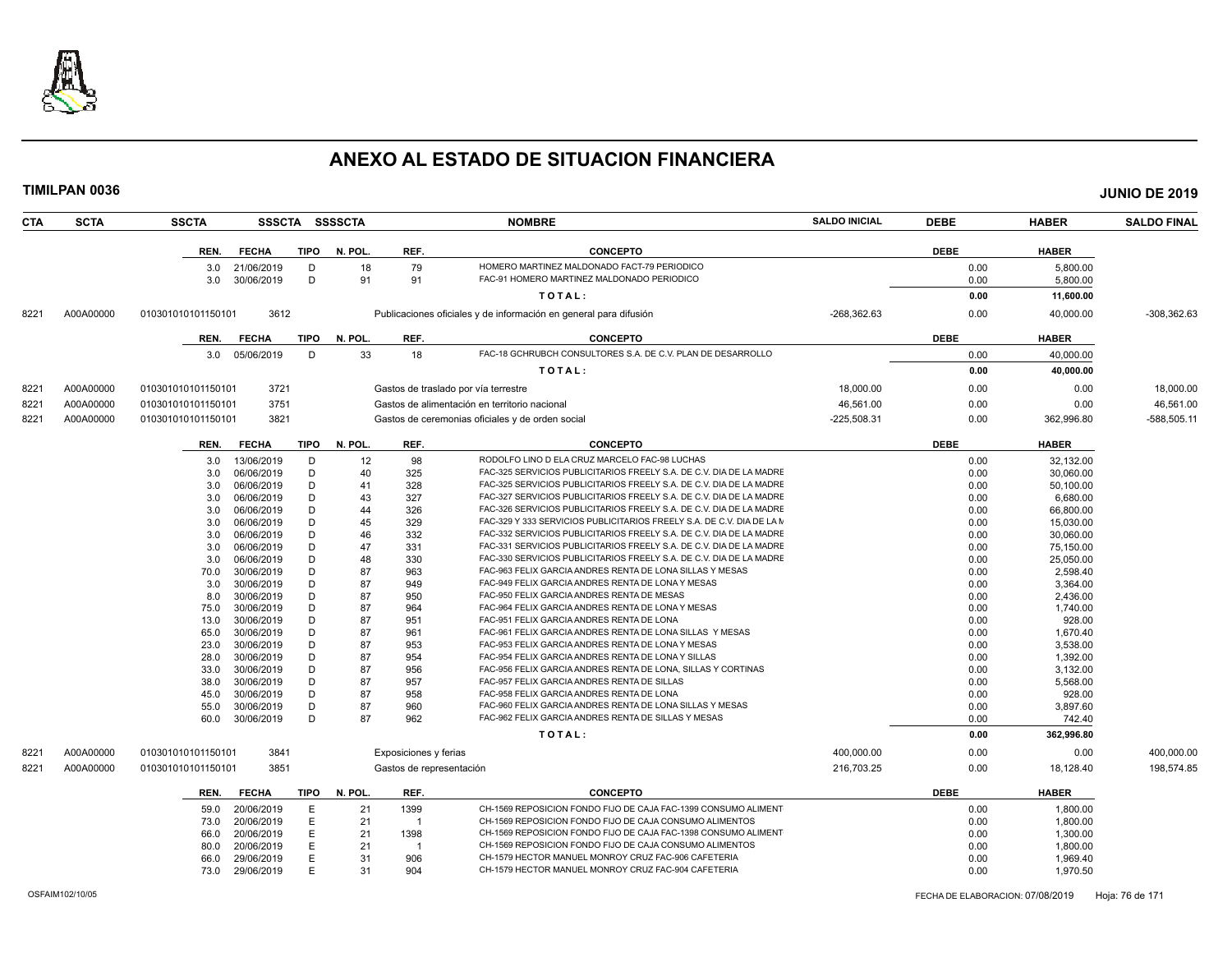

| <b>CTA</b> | <b>SCTA</b> | <b>SSCTA</b>       | SSSCTA SSSSCTA  |             |              |                                | <b>NOMBRE</b>                                                                                              | <b>SALDO INICIAL</b> | <b>DEBE</b>  | <b>HABER</b>          | <b>SALDO FINAL</b> |
|------------|-------------|--------------------|-----------------|-------------|--------------|--------------------------------|------------------------------------------------------------------------------------------------------------|----------------------|--------------|-----------------------|--------------------|
|            |             | 52.0               | 29/06/2019      | E           | 31           | 11393                          | CH-1579 HECTOR MANUEL MONROY CRUZ FAC-11393 CONSUMOS                                                       |                      | 0.00         | 438.00                |                    |
|            |             | 80.0               | 29/06/2019      | E           | 31           | 907                            | CH-1579 HECTOR MANUEL MONROY CRUZ FAC-907 CAFETERIA                                                        |                      | 0.00         | 1.995.00              |                    |
|            |             | 45.0               | 29/06/2019      | E           | 31           | 1411                           | CH-1579 HECTOR MANUEL MONROY CRUZ FAC-1411 CONSUMOS                                                        |                      | 0.00         | 1,940.00              |                    |
|            |             | 87.0               | 29/06/2019      | E.<br>E     | 31<br>31     | 905<br>1410                    | CH-1579 HECTOR MANUEL MONROY CRUZ FAC-905 CAFETERIA<br>CH-1579 HECTOR MANUEL MONROY CRUZ FAC-1410 CONSUMOS |                      | 0.00         | 1,953.50              |                    |
|            |             | 38.0               | 29/06/2019      |             |              |                                | TOTAL:                                                                                                     |                      | 0.00<br>0.00 | 1,162.00<br>18,128.40 |                    |
| 8221       | A00A00000   | 010301010101150101 | 3992            |             |              |                                | Gastos de servicios menores                                                                                | 179,247.06           | 0.00         | 0.00                  | 179,247.06         |
| 8221       | A00A00000   | 010301010101160101 | 2111            |             |              |                                | Materiales y útiles de oficina                                                                             | $-11,281.42$         | 0.00         | 185.60                | $-11,467.02$       |
|            |             | REN.               | <b>FECHA</b>    |             | TIPO N. POL. | REF.                           | <b>CONCEPTO</b>                                                                                            |                      | <b>DEBE</b>  | <b>HABER</b>          |                    |
|            |             |                    | 13.0 30/06/2019 | D           | 89           | 182                            | FACT-182 GLANCOMER S.A. DE C.V. COMPRA PAPELERIA                                                           |                      | 0.00         | 185.60                |                    |
|            |             |                    |                 |             |              |                                | TOTAL:                                                                                                     |                      | 0.00         | 185.60                |                    |
| 8221       | A00A00000   | 010301010101160101 | 3612            |             |              |                                | Publicaciones oficiales y de información en general para difusión                                          | 305,000.00           | 0.00         | 0.00                  | 305,000.00         |
| 8221       | A00A00000   | 010301010101160101 | 3822            |             |              |                                | Espectáculos cívicos y culturales                                                                          | 36,000.00            | 0.00         | 0.00                  | 36,000.00          |
| 8221       | B00108000   | 010309030101160101 | 2111            |             |              | Materiales y útiles de oficina |                                                                                                            | 13,800.00            | 0.00         | 0.00                  | 13,800.00          |
| 8221       | B00B00000   | 010305010105150101 | 1131            |             |              | Sueldo base                    |                                                                                                            | 10,000.00            | 0.00         | 0.00                  | 10,000.00          |
| 8221       | B00B00000   | 010305010105150101 | 1345            |             |              | Gratificación                  |                                                                                                            | 6,122.14             | 0.00         | 0.00                  | 6,122.14           |
| 8221       | B00B00000   | 010305010105150101 | 2611            |             |              |                                | Combustibles, lubricantes y aditivos                                                                       | 5,370.00             | 0.00         | 1,800.00              | 3,570.00           |
|            |             | REN.               | <b>FECHA</b>    | <b>TIPO</b> | N. POL.      | REF.                           | <b>CONCEPTO</b>                                                                                            |                      | <b>DEBE</b>  | <b>HABER</b>          |                    |
|            |             | 17.0               | 29/06/2019      | D           | 64           | 4372                           | FAC-4372 SERVICIO ESTRELLA JUNA S.A. DE C.V. COMBUSTIBLE                                                   |                      | 0.00         | 500.00                |                    |
|            |             | 3.0                | 29/06/2019      | D           | 66           | 4374                           | SERVICIO ESTRELLA JUNA S.A. DE C.V. FAC-4374 COMBUSTIBLE                                                   |                      | 0.00         | 300.00                |                    |
|            |             | 10.0               | 29/06/2019      | D           | 68           | 4376                           | SERVICIO ESTRELLA JUNA S.A. DE C.V. FAC-4376 COMBUSTIBLE                                                   |                      | 0.00         | 500.00                |                    |
|            |             | 10.0               | 29/06/2019      | D           | 69           | 4377                           | SERVICIO ESTRELLA JUNA S.A. DE C.V. FAC-4377 COMBUSTIBLE                                                   |                      | 0.00         | 500.00                |                    |
|            |             |                    |                 |             |              |                                | TOTAL:                                                                                                     |                      | 0.00         | 1,800.00              |                    |
| 8221       | B00B00000   | 010305010105160101 | 2111            |             |              | Materiales y útiles de oficina |                                                                                                            | 16.743.02            | 0.00         | 0.00                  | 16,743.02          |
| 8221       | C01141000   | 020501010106150101 | 1222            |             |              |                                | Sueldos y salarios compactados al personal eventual                                                        | $-289.65$            | 0.00         | 0.00                  | $-289.65$          |
| 822'       | C01141000   | 020501010106150101 | 1345            |             |              | Gratificación                  |                                                                                                            | $-4.071.27$          | 0.00         | 0.00                  | $-4,071.27$        |
| 8221       | C01141000   | 020501010106150101 | 2611            |             |              |                                | Combustibles, lubricantes y aditivos                                                                       | 5,350.00             | 0.00         | 300.00                | 5,050.00           |
|            |             | REN.               | <b>FECHA</b>    | <b>TIPO</b> | N. POL.      | REF.                           | <b>CONCEPTO</b>                                                                                            |                      | <b>DEBE</b>  | <b>HABER</b>          |                    |
|            |             | 24.0               | 29/06/2019      | D           | 64           | 4372                           | FAC-4372 SERVICIO ESTRELLA JUNA S.A. DE C.V. COMBUSTIBLE                                                   |                      | 0.00         | 300.00                |                    |
|            |             |                    |                 |             |              |                                | TOTAL:                                                                                                     |                      | 0.00         | 300.00                |                    |
| 8221       | C01141000   | 020501010106160101 | 2111            |             |              |                                | Materiales y útiles de oficina                                                                             | 1,725.00             | 0.00         | 0.00                  | 1,725.00           |
| 8221       | C02124000   | 020201010503150101 | 1111            |             |              | Dietas                         |                                                                                                            | $-16,435.35$         | 0.00         | 0.00                  | $-16,435.35$       |
| 8221       | C02124000   | 020201010503150101 | 1345            |             |              | Gratificación                  |                                                                                                            | $-2,372.32$          | 0.00         | 0.00                  | $-2,372.32$        |
| 8221       | C02124000   | 020201010503150101 | 2611            |             |              |                                | Combustibles, lubricantes y aditivos                                                                       | 2,250.00             | 0.00         | 0.00                  | 2,250.00           |
| 8221       | C03127000   | 020204010201150101 | 2611            |             |              |                                | Combustibles, lubricantes y aditivos                                                                       | 5,800.00             | 0.00         | 0.00                  | 5,800.00           |
| 8221       | C04156000   | 020203010205150101 | 2611            |             |              |                                | Combustibles, lubricantes y aditivos                                                                       | 4,000.00             | 0.00         | 400.00                | 3,600.00           |
|            |             | REN.               | <b>FECHA</b>    | <b>TIPO</b> | N. POL.      | REF.                           | <b>CONCEPTO</b>                                                                                            |                      | <b>DEBE</b>  | <b>HABER</b>          |                    |
|            |             | 10.0               | 29/06/2019      | D           | 65           | 4373                           | FAC-4373 SERVICIO ESTRELLA JUNA S.A. DE C.V. COMBUSTIBLE                                                   |                      | 0.00         | 200.00                |                    |
|            |             | 10.0               | 29/06/2019      | D           | 66           | 4374                           | SERVICIO ESTRELLA JUNA S.A. DE C.V. FAC-4374 COMBUSTIBLE                                                   |                      | 0.00         | 200.00                |                    |
|            |             |                    |                 |             |              |                                | TOTAL:                                                                                                     |                      | 0.00         | 400.00                |                    |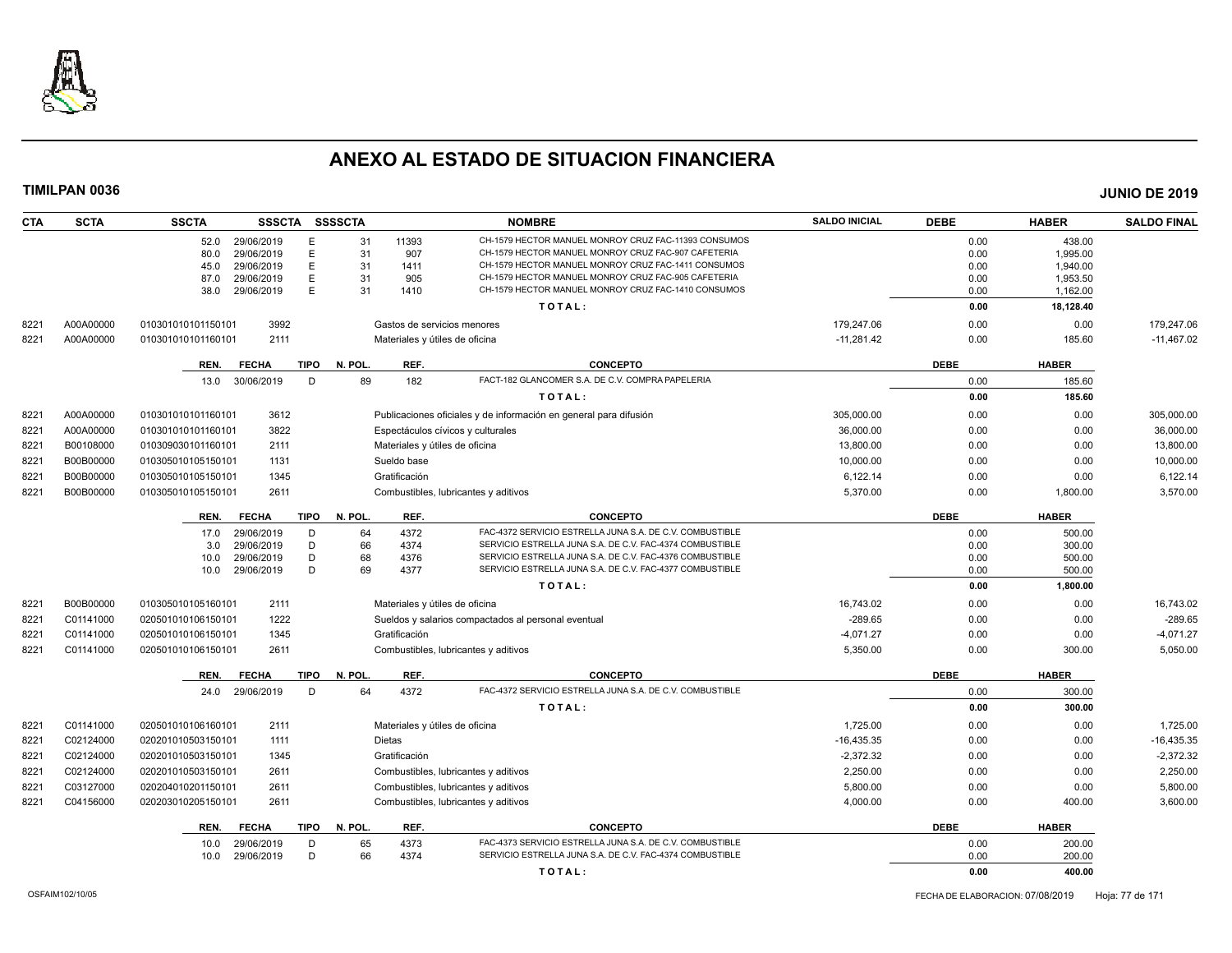

| CTA  | <b>SCTA</b> | <b>SSCTA</b><br><b>SSSCTA</b>                      | <b>SSSSCTA</b> | <b>NOMBRE</b>                                                                                                                        | <b>SALDO INICIAL</b> | <b>DEBE</b>  | <b>HABER</b>       | <b>SALDO FINAL</b> |
|------|-------------|----------------------------------------------------|----------------|--------------------------------------------------------------------------------------------------------------------------------------|----------------------|--------------|--------------------|--------------------|
| 8221 | C05153000   | 2611<br>020301010201150101                         |                | Combustibles, lubricantes y aditivos                                                                                                 | 3,370.00             | 0.00         | 250.00             | 3,120.00           |
|      |             | <b>TIPO</b><br>REN.<br><b>FECHA</b>                | N. POL.        | REF.<br><b>CONCEPTO</b>                                                                                                              |                      | <b>DEBE</b>  | <b>HABER</b>       |                    |
|      |             | D<br>17.0<br>29/06/2019                            | 66             | 4374<br>SERVICIO ESTRELLA JUNA S.A. DE C.V. FAC-4374 COMBUSTIBLE                                                                     |                      | 0.00         | 250.00             |                    |
|      |             |                                                    |                | TOTAL:                                                                                                                               |                      | 0.00         | 250.00             |                    |
| 8221 | C06130000   | 2611<br>030201030105150101                         |                | Combustibles, lubricantes y aditivos                                                                                                 | 5,500.00             | 0.00         | 0.00               | 5,500.00           |
| 8221 | C07147000   | 2611<br>020206010304150101                         |                | Combustibles, lubricantes y aditivos                                                                                                 | $-1.500.00$          | 0.00         | 0.00               | $-1,500.00$        |
| 8221 | C08155000   | 2611<br>010309020101150101                         |                | Combustibles, lubricantes y aditivos                                                                                                 | 6,000.00             | 0.00         | 0.00               | 6,000.00           |
| 8221 | C09145000   | 020206010302150101<br>2611                         |                | Combustibles, lubricantes y aditivos                                                                                                 | 5,700.00             | 0.00         | 0.00               | 5,700.00           |
| 8221 | C10140000   | 1345<br>030102010301150101                         | Gratificación  |                                                                                                                                      | 449.10               | 0.00         | 0.00               | 449.10             |
| 8221 | C10140000   | 2611<br>030102010301150101                         |                | Combustibles, lubricantes y aditivos                                                                                                 | 3,650.00             | 0.00         | 600.00             | 3,050.00           |
|      |             | <b>FECHA</b><br><b>TIPO</b><br>REN.                | N. POL.        | REF.<br><b>CONCEPTO</b>                                                                                                              |                      | <b>DEBE</b>  | <b>HABER</b>       |                    |
|      |             | 29/06/2019<br>D<br>17.0                            | 65             | 4373<br>FAC-4373 SERVICIO ESTRELLA JUNA S.A. DE C.V. COMBUSTIBLE                                                                     |                      | 0.00         | 300.00             |                    |
|      |             | 29/06/2019<br>D<br>17.0                            | 68             | SERVICIO ESTRELLA JUNA S.A. DE C.V. FAC-4376 COMBUSTIBLE<br>4376                                                                     |                      | 0.00         | 300.00             |                    |
|      |             |                                                    |                | TOTAL:                                                                                                                               |                      | 0.00         | 600.00             |                    |
| 8221 | D00109000   | 2181<br>010801010302150101                         |                | Material para identificación y registro                                                                                              | 95,100.00            | 0.00         | 13,000.00          | 82,100.00          |
|      |             | <b>FECHA</b><br>TIPO<br>REN.                       | N. POL.        | REF.<br><b>CONCEPTO</b>                                                                                                              |                      | <b>DEBE</b>  | <b>HABER</b>       |                    |
|      |             | 18/06/2019<br>D<br>3.0                             | 15             | GEM COMPRA DE PAPEL SEGURIDAD PARA REGISTRO CIVIL<br>$\overline{1}$                                                                  |                      | 0.00         | 13,000.00          |                    |
|      |             |                                                    |                | TOTAL:                                                                                                                               |                      | 0.00         | 13,000.00          |                    |
| 8221 | D00109000   | 3231<br>010801010302150101                         |                | Arrendamiento de equipo y bienes informáticos                                                                                        | 75,121.84            | 0.00         | 3,280.48           | 71,841.36          |
|      |             | <b>FECHA</b><br><b>TIPO</b><br>REN.                | N. POL.        | REF.<br><b>CONCEPTO</b>                                                                                                              |                      | <b>DEBE</b>  | <b>HABER</b>       |                    |
|      |             | 03/06/2019<br>D<br>10.0                            | 20             | 521<br>COPY CDMX S.A. DE C.V. FACTURA 521 RENTA COPIADORAS                                                                           |                      | 0.00         | 3,280.48           |                    |
|      |             |                                                    |                | TOTAL:                                                                                                                               |                      | 0.00         | 3,280.48           |                    |
| 8221 | D00109000   | 2111<br>010801010302160101                         |                | Materiales y útiles de oficina                                                                                                       | 17,250.00            | 0.00         | 0.00               | 17,250.00          |
| 8221 | D00D00000   | 1222<br>010502060301150101                         |                | Sueldos y salarios compactados al personal eventual                                                                                  | $-1,640.68$          | 0.00         | 0.00               | $-1,640.68$        |
| 8221 | D00D00000   | 1345<br>010502060301150101                         | Gratificación  |                                                                                                                                      | 11,693.08            | 0.00         | 0.00               | 11,693.08          |
| 8221 | D00D00000   | 2611<br>010502060301150101                         |                | Combustibles, lubricantes y aditivos                                                                                                 | 13,636.64            | 0.00         | 4,601.32           | 9,035.32           |
|      |             | REN.<br><b>FECHA</b>                               | TIPO N. POL.   | REF.<br><b>CONCEPTO</b>                                                                                                              |                      | <b>DEBE</b>  | <b>HABER</b>       |                    |
|      |             | 29/06/2019<br>D<br>31.0                            | 64             | 4372<br>FAC-4372 SERVICIO ESTRELLA JUNA S.A. DE C.V. COMBUSTIBLE                                                                     |                      | 0.00         | 850.48             |                    |
|      |             | 29/06/2019<br>D<br>24.0                            | 65             | 4373<br>FAC-4373 SERVICIO ESTRELLA JUNA S.A. DE C.V. COMBUSTIBLE                                                                     |                      | 0.00         | 1,050.18           |                    |
|      |             | D<br>29/06/2019<br>10.0<br>D<br>29/06/2019<br>24.0 | 67<br>68       | 4375<br>SERVICIO ESTRELLA JUNA S.A. DE C.V. FAC-4375 COMBUSTIBLE<br>SERVICIO ESTRELLA JUNA S.A. DE C.V. FAC-4376 COMBUSTIBLE<br>4376 |                      | 0.00<br>0.00 | 1,100.32<br>900.02 |                    |
|      |             | D<br>17.0<br>29/06/2019                            | 69             | SERVICIO ESTRELLA JUNA S.A. DE C.V. FAC-4377 COMBUSTIBLE<br>4377                                                                     |                      | 0.00         | 700.32             |                    |
|      |             |                                                    |                | TOTAL:                                                                                                                               |                      | 0.00         | 4,601.32           |                    |
| 8221 | D00D00000   | 3992<br>010502060301150101                         |                | Gastos de servicios menores                                                                                                          | 173,824.51           | 0.00         | 4,826.65           | 168,997.86         |
|      |             | <b>FECHA</b><br><b>TIPO</b><br>REN.                | N. POL.        | REF.<br><b>CONCEPTO</b>                                                                                                              |                      | <b>DEBE</b>  | <b>HABER</b>       |                    |
|      |             | 29/06/2019<br>E                                    | 32             | 53227<br>CH-1580 HECTOR MANUEL MONROY CRUZ REP FONDO CAJA                                                                            |                      | 0.00         | 129.15             |                    |
|      |             | 3.0<br>D<br>3.0<br>30/06/2019                      | 86             | FAC-737 JOSE GUADALUPE GARCIA SANDOVAL PINTURAS Y ACCESORIOS<br>737                                                                  |                      | 0.00         | 4,697.50           |                    |
|      |             |                                                    |                | TOTAL:                                                                                                                               |                      | 0.00         | 4,826.65           |                    |
|      |             |                                                    |                |                                                                                                                                      |                      |              |                    |                    |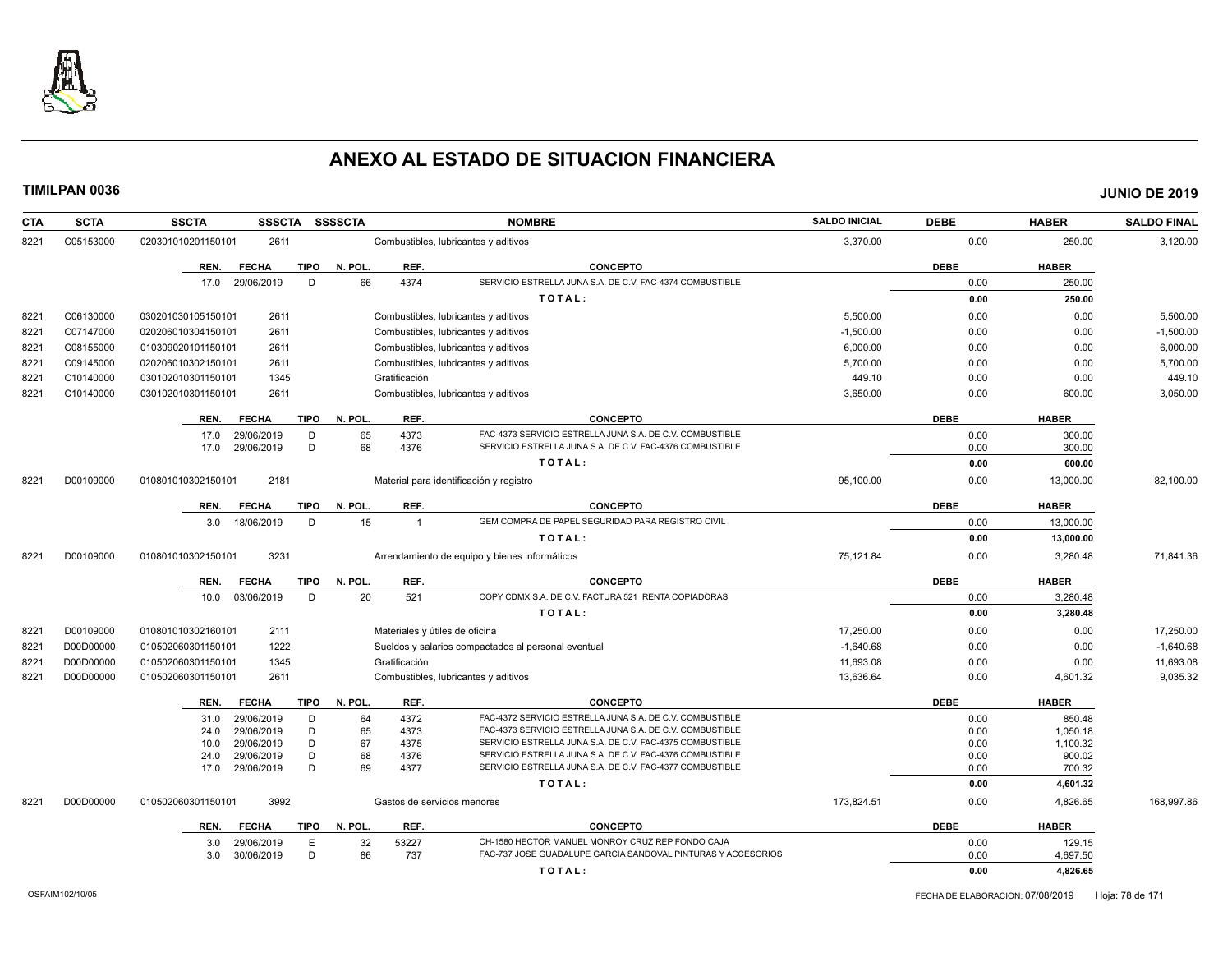

| <b>CTA</b> | <b>SCTA</b> | <b>SSCTA</b>       | <b>SSSCTA</b>            | <b>SSSSCTA</b>         |               | <b>NOMBRE</b>                                                               | <b>SALDO INICIAL</b> | <b>DEBE</b>  | <b>HABER</b>          | <b>SALDO FINAL</b> |
|------------|-------------|--------------------|--------------------------|------------------------|---------------|-----------------------------------------------------------------------------|----------------------|--------------|-----------------------|--------------------|
| 8221       | D00D00000   | 010502060301160101 | 2111                     |                        |               | Materiales y útiles de oficina                                              | -48,088.60           | 0.00         | 51,794.00             | $-99,882.60$       |
|            |             | REN.               | <b>FECHA</b>             | TIPO<br>N. POL.        | REF.          | <b>CONCEPTO</b>                                                             |                      | <b>DEBE</b>  | <b>HABER</b>          |                    |
|            |             | 3.0                | 18/06/2019               | 17<br>D                | 100           | ALVARO MARTINEZ CARRILLO FAC-100 PAPELERIA                                  |                      | 0.00         | 50,924.00             |                    |
|            |             | 8.0                | 30/06/2019               | D<br>89                | 182           | FACT-182 GLANCOMER S.A. DE C.V. COMPRA PAPELERIA                            |                      | 0.00         | 870.00                |                    |
|            |             |                    |                          |                        |               | TOTAL:                                                                      |                      | 0.00         | 51,794.00             |                    |
| 8221       | D00D00000   | 010502060301160101 | 3361                     |                        |               | Servicios de apoyo administrativo y fotocopiado                             | 72,000.00            | 0.00         | 0.00                  | 72,000.00          |
| 8221       | F00124000   | 010304010101150101 | 3531                     |                        |               | Reparación, instalación y mantenimiento de bienes informáticos, microfilma  | 6,600.00             | 0.00         | 0.00                  | 6,600.00           |
| 8221       | F00124000   | 020201010503150101 | 1222                     |                        |               | Sueldos y salarios compactados al personal eventual                         | 5,000.00             | 0.00         | 0.00                  | 5,000.00           |
| 8221       | F00124000   | 020201010503150101 | 1345                     |                        | Gratificación |                                                                             | 4,114.89             | 0.00         | 0.00                  | 4,114.89           |
| 8221       | F00124000   | 020201010503150101 | 1546                     |                        |               | Otros gastos derivados de convenio                                          | 850.00               | 0.00         | 0.00                  | 850.00             |
| 8221       | F00124000   | 020201010503150101 | 2141                     |                        |               | Materiales y útiles para el procesamiento en equipos y bienes informáticos  | 6,000.00             | 0.00         | 0.00                  | 6,000.00           |
| 8221       | F00124000   | 020201010503150101 | 2611                     |                        |               | Combustibles, lubricantes y aditivos                                        | 151,224.42           | 0.00         | 113,293.22            | 37,931.20          |
|            |             |                    |                          |                        |               |                                                                             |                      |              |                       |                    |
|            |             | REN.               | <b>FECHA</b>             | <b>TIPO</b><br>N. POL. | REF.          | <b>CONCEPTO</b><br>FAC-4372 SERVICIO ESTRELLA JUNA S.A. DE C.V. COMBUSTIBLE |                      | <b>DEBE</b>  | <b>HABER</b>          |                    |
|            |             | 38.0<br>31.0       | 29/06/2019<br>29/06/2019 | 64<br>D<br>D<br>65     | 4372<br>4373  | FAC-4373 SERVICIO ESTRELLA JUNA S.A. DE C.V. COMBUSTIBLE                    |                      | 0.00<br>0.00 | 12,500.00<br>8.662.45 |                    |
|            |             | 24.0               | 29/06/2019               | 66<br>D                | 4374          | SERVICIO ESTRELLA JUNA S.A. DE C.V. FAC-4374 COMBUSTIBLE                    |                      | 0.00         | 3,726.50              |                    |
|            |             | 17.0               | 29/06/2019               | D<br>67                | 4375          | SERVICIO ESTRELLA JUNA S.A. DE C.V. FAC-4375 COMBUSTIBLE                    |                      | 0.00         | 19,570.35             |                    |
|            |             | 31.0               | 29/06/2019               | 68<br>D                | 4376          | SERVICIO ESTRELLA JUNA S.A. DE C.V. FAC-4376 COMBUSTIBLE                    |                      | 0.00         | 28,651.56             |                    |
|            |             | 24.0               | 29/06/2019               | 69<br>D                | 4377          | SERVICIO ESTRELLA JUNA S.A. DE C.V. FAC-4377 COMBUSTIBLE                    |                      | 0.00         | 23,255.84             |                    |
|            |             | 10.0               | 29/06/2019               | D<br>70                | 4378          | SERVICIO ESTRELLA JUNA S.A. DE C.V. FAC-4378 COMBUSTIBLE                    |                      | 0.00         | 16,926.52             |                    |
|            |             |                    |                          |                        |               | TOTAL:                                                                      |                      | 0.00         | 113,293.22            |                    |
| 8221       | F00124000   | 020201010503150101 | 2911                     |                        |               | Refacciones, accesorios y herramientas                                      | 22,365.28            | 0.00         | 0.00                  | 22,365.28          |
| 8221       | F00124000   | 020201010503150101 | 3511                     |                        |               | Reparación y mantenimiento de inmuebles                                     | 204.848.27           | 0.00         | 1,308.15              | 203,540.12         |
|            |             | REN.               | <b>FECHA</b>             | <b>TIPO</b><br>N. POL. | REF.          | <b>CONCEPTO</b>                                                             |                      | <b>DEBE</b>  | <b>HABER</b>          |                    |
|            |             |                    | 87.0 20/06/2019          | E<br>21                | 5124          | CH-1569 REPOSICION FONDO FIJO DE CAJA FAC-5124 PISO                         |                      | 0.00         | 1,308.15              |                    |
|            |             |                    |                          |                        |               | TOTAL:                                                                      |                      | 0.00         | 1,308.15              |                    |
| 8221       | F00124000   | 020201010503150101 | 3521                     |                        |               | Reparación, mantenimiento e instalación de mobiliario y equipo de oficina   | 18,000.00            | 0.00         | 0.00                  | 18,000.00          |
| 8221       | F00124000   | 020201010503150101 | 3551                     |                        |               | Reparación y mantenimiento de vehículos terrestres, aéreos y lacustres      | 299.561.32           | 0.00         | 19.648.23             | 279.913.09         |
|            |             | REN.               | <b>FECHA</b>             | TIPO<br>N. POL.        | REF.          | <b>CONCEPTO</b>                                                             |                      | <b>DEBE</b>  | <b>HABER</b>          |                    |
|            |             | 6.0                | 06/06/2019               | 23<br>D                | 634           | JOSE MATUSALEN LEGORRETA SEGUNDO PAGO FACT. 628 Y 634                       |                      | 0.00         | 278.40                |                    |
|            |             | 24.0               | 28/06/2019               | E<br>23                | $\mathbf{1}$  | CH-1571 SIMON MUNGUIA CAMACHO COMPRA DE REFACCIONES                         |                      | 0.00         | 725.40                |                    |
|            |             | 59.0               | 29/06/2019               | E<br>32                | 8359          | CH-1580 HECTOR MANUEL MONROY CRUZ REP FONDO CAJA                            |                      | 0.00         | 1,800.03              |                    |
|            |             | 52.0               | 29/06/2019               | E<br>32                | 8364          | CH-1580 HECTOR MANUEL MONROY CRUZ REP FONDO CAJA                            |                      | 0.00         | 1,300.00              |                    |
|            |             | 45.0               | 29/06/2019               | E<br>32                | 8363          | CH-1580 HECTOR MANUEL MONROY CRUZ REP FONDO CAJA                            |                      | 0.00         | 1,700.00              |                    |
|            |             | 66.0               | 29/06/2019               | E<br>32                | 8360          | CH-1580 HECTOR MANUEL MONROY CRUZ REP FONDO CAJA                            |                      | 0.00         | 400.00                |                    |
|            |             | 3.0                | 30/06/2019               | 85<br>D                | 1042          | FAC-1042 GEOVANNY PEREZ LUGO REFACCIONES PARA LOS VEHICULOS                 |                      | 0.00         | 13,444.40             |                    |
|            |             |                    |                          |                        |               | TOTAL:                                                                      |                      | 0.00         | 19,648.23             |                    |
| 8221       | F00124000   | 020201010503150101 | 3571                     |                        |               | Reparación, instalación y mantenimiento de maquinaria, equipo industrial y  | 532,676.23           | 0.00         | 0.00                  | 532,676.23         |
| 8221       | F00124000   | 020201010503150101 | 3821                     |                        |               | Gastos de ceremonias oficiales y de orden social                            | $-10,334.90$         | 0.00         | 1,740.00              | $-12,074.90$       |
|            |             | REN.               | <b>FECHA</b>             | <b>TIPO</b><br>N. POL. | REF.          | <b>CONCEPTO</b>                                                             |                      | <b>DEBE</b>  | <b>HABER</b>          |                    |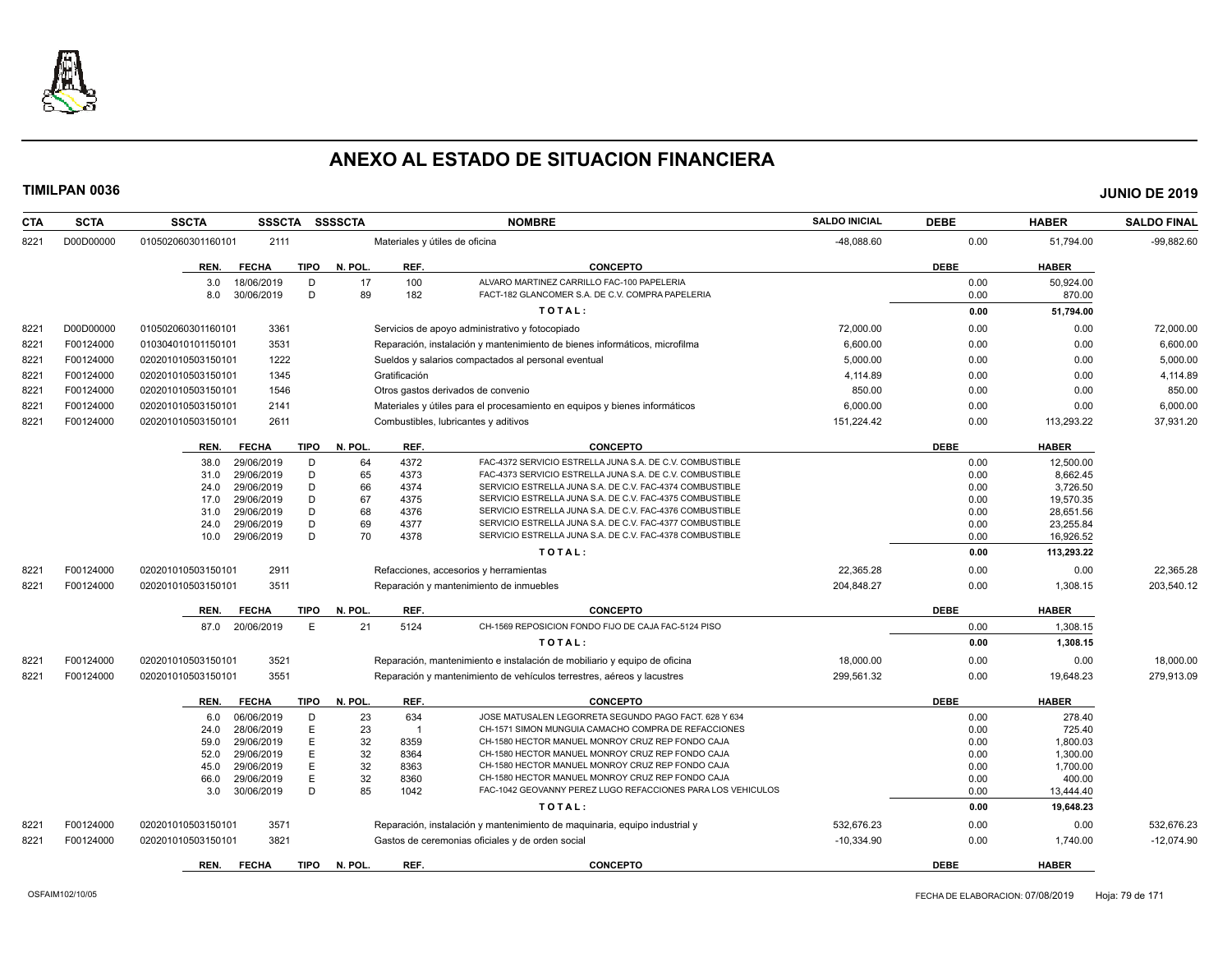

| <b>SCTA</b> | <b>SSCTA</b>                                     |                                                                                                                                                                                               |                                                                                                                                                                                                                                                                                                                                                                                                                     |                                                                                                                                                             | <b>NOMBRE</b>                                                                                                       | <b>SALDO INICIAL</b>                                                                                                                                                                                                                                                                                                                                                                                                                                                                                                                                                                                                                                                                                                                                                                                                                                                                                                                                                                                                     | <b>DEBE</b>                                        | <b>HABER</b>                                                                                                               | <b>SALDO FINAL</b>                                                                                                                                             |
|-------------|--------------------------------------------------|-----------------------------------------------------------------------------------------------------------------------------------------------------------------------------------------------|---------------------------------------------------------------------------------------------------------------------------------------------------------------------------------------------------------------------------------------------------------------------------------------------------------------------------------------------------------------------------------------------------------------------|-------------------------------------------------------------------------------------------------------------------------------------------------------------|---------------------------------------------------------------------------------------------------------------------|--------------------------------------------------------------------------------------------------------------------------------------------------------------------------------------------------------------------------------------------------------------------------------------------------------------------------------------------------------------------------------------------------------------------------------------------------------------------------------------------------------------------------------------------------------------------------------------------------------------------------------------------------------------------------------------------------------------------------------------------------------------------------------------------------------------------------------------------------------------------------------------------------------------------------------------------------------------------------------------------------------------------------|----------------------------------------------------|----------------------------------------------------------------------------------------------------------------------------|----------------------------------------------------------------------------------------------------------------------------------------------------------------|
|             |                                                  | D                                                                                                                                                                                             | 87                                                                                                                                                                                                                                                                                                                                                                                                                  | 952                                                                                                                                                         | FAC-952 FELIX GARCIA ANDRES RENTA DE LONA Y MESAS                                                                   |                                                                                                                                                                                                                                                                                                                                                                                                                                                                                                                                                                                                                                                                                                                                                                                                                                                                                                                                                                                                                          | 0.00                                               | 1,740.00                                                                                                                   |                                                                                                                                                                |
|             |                                                  |                                                                                                                                                                                               |                                                                                                                                                                                                                                                                                                                                                                                                                     |                                                                                                                                                             | TOTAL:                                                                                                              |                                                                                                                                                                                                                                                                                                                                                                                                                                                                                                                                                                                                                                                                                                                                                                                                                                                                                                                                                                                                                          | 0.00                                               | 1,740.00                                                                                                                   |                                                                                                                                                                |
| F00124000   | 020201010503150101                               |                                                                                                                                                                                               |                                                                                                                                                                                                                                                                                                                                                                                                                     |                                                                                                                                                             |                                                                                                                     | 59.148.85                                                                                                                                                                                                                                                                                                                                                                                                                                                                                                                                                                                                                                                                                                                                                                                                                                                                                                                                                                                                                | 0.00                                               | 0.00                                                                                                                       | 59,148.85                                                                                                                                                      |
| F00124000   | 020201010503160101                               |                                                                                                                                                                                               |                                                                                                                                                                                                                                                                                                                                                                                                                     |                                                                                                                                                             |                                                                                                                     | 18,666.91                                                                                                                                                                                                                                                                                                                                                                                                                                                                                                                                                                                                                                                                                                                                                                                                                                                                                                                                                                                                                | 0.00                                               | 870.00                                                                                                                     | 17,796.91                                                                                                                                                      |
|             |                                                  |                                                                                                                                                                                               |                                                                                                                                                                                                                                                                                                                                                                                                                     |                                                                                                                                                             |                                                                                                                     |                                                                                                                                                                                                                                                                                                                                                                                                                                                                                                                                                                                                                                                                                                                                                                                                                                                                                                                                                                                                                          |                                                    |                                                                                                                            |                                                                                                                                                                |
|             |                                                  |                                                                                                                                                                                               |                                                                                                                                                                                                                                                                                                                                                                                                                     |                                                                                                                                                             |                                                                                                                     |                                                                                                                                                                                                                                                                                                                                                                                                                                                                                                                                                                                                                                                                                                                                                                                                                                                                                                                                                                                                                          |                                                    |                                                                                                                            |                                                                                                                                                                |
|             |                                                  |                                                                                                                                                                                               |                                                                                                                                                                                                                                                                                                                                                                                                                     |                                                                                                                                                             |                                                                                                                     |                                                                                                                                                                                                                                                                                                                                                                                                                                                                                                                                                                                                                                                                                                                                                                                                                                                                                                                                                                                                                          |                                                    |                                                                                                                            |                                                                                                                                                                |
|             |                                                  |                                                                                                                                                                                               |                                                                                                                                                                                                                                                                                                                                                                                                                     |                                                                                                                                                             |                                                                                                                     |                                                                                                                                                                                                                                                                                                                                                                                                                                                                                                                                                                                                                                                                                                                                                                                                                                                                                                                                                                                                                          |                                                    |                                                                                                                            |                                                                                                                                                                |
|             |                                                  |                                                                                                                                                                                               |                                                                                                                                                                                                                                                                                                                                                                                                                     |                                                                                                                                                             |                                                                                                                     |                                                                                                                                                                                                                                                                                                                                                                                                                                                                                                                                                                                                                                                                                                                                                                                                                                                                                                                                                                                                                          |                                                    |                                                                                                                            | 103.200.00                                                                                                                                                     |
|             |                                                  |                                                                                                                                                                                               |                                                                                                                                                                                                                                                                                                                                                                                                                     |                                                                                                                                                             |                                                                                                                     |                                                                                                                                                                                                                                                                                                                                                                                                                                                                                                                                                                                                                                                                                                                                                                                                                                                                                                                                                                                                                          |                                                    |                                                                                                                            | 386,847.35                                                                                                                                                     |
|             |                                                  |                                                                                                                                                                                               |                                                                                                                                                                                                                                                                                                                                                                                                                     |                                                                                                                                                             |                                                                                                                     |                                                                                                                                                                                                                                                                                                                                                                                                                                                                                                                                                                                                                                                                                                                                                                                                                                                                                                                                                                                                                          |                                                    |                                                                                                                            | 18,877.60                                                                                                                                                      |
|             | 020203010205150101                               |                                                                                                                                                                                               |                                                                                                                                                                                                                                                                                                                                                                                                                     |                                                                                                                                                             |                                                                                                                     |                                                                                                                                                                                                                                                                                                                                                                                                                                                                                                                                                                                                                                                                                                                                                                                                                                                                                                                                                                                                                          | 0.00                                               | 0.00                                                                                                                       | 18,829.19                                                                                                                                                      |
| H00125000   | 020203010205150101                               |                                                                                                                                                                                               |                                                                                                                                                                                                                                                                                                                                                                                                                     |                                                                                                                                                             |                                                                                                                     | $-2.000.83$                                                                                                                                                                                                                                                                                                                                                                                                                                                                                                                                                                                                                                                                                                                                                                                                                                                                                                                                                                                                              | 0.00                                               | 0.00                                                                                                                       | $-2,000.83$                                                                                                                                                    |
| H00125000   | 020203010205150101                               |                                                                                                                                                                                               |                                                                                                                                                                                                                                                                                                                                                                                                                     |                                                                                                                                                             |                                                                                                                     | 15,688.83                                                                                                                                                                                                                                                                                                                                                                                                                                                                                                                                                                                                                                                                                                                                                                                                                                                                                                                                                                                                                | 0.00                                               | 0.00                                                                                                                       | 15,688.83                                                                                                                                                      |
| H00125000   | 020203010205150101                               |                                                                                                                                                                                               |                                                                                                                                                                                                                                                                                                                                                                                                                     |                                                                                                                                                             |                                                                                                                     | 2,800.00                                                                                                                                                                                                                                                                                                                                                                                                                                                                                                                                                                                                                                                                                                                                                                                                                                                                                                                                                                                                                 | 0.00                                               | 0.00                                                                                                                       | 2,800.00                                                                                                                                                       |
| H00125000   | 020203010205150101                               |                                                                                                                                                                                               |                                                                                                                                                                                                                                                                                                                                                                                                                     |                                                                                                                                                             |                                                                                                                     | 160,728.63                                                                                                                                                                                                                                                                                                                                                                                                                                                                                                                                                                                                                                                                                                                                                                                                                                                                                                                                                                                                               | 0.00                                               | 3,416.51                                                                                                                   | 157,312.12                                                                                                                                                     |
|             | <b>FECHA</b><br>REN.                             |                                                                                                                                                                                               | N. POL.                                                                                                                                                                                                                                                                                                                                                                                                             | REF.                                                                                                                                                        | <b>CONCEPTO</b>                                                                                                     |                                                                                                                                                                                                                                                                                                                                                                                                                                                                                                                                                                                                                                                                                                                                                                                                                                                                                                                                                                                                                          | <b>DEBE</b>                                        | <b>HABER</b>                                                                                                               |                                                                                                                                                                |
|             | 52.0                                             | E                                                                                                                                                                                             | 21                                                                                                                                                                                                                                                                                                                                                                                                                  | 908                                                                                                                                                         | CH-1569 REPOSICION FONDO FIJO DE CAJA FAC-908 MAT. LIMPÍEZA                                                         |                                                                                                                                                                                                                                                                                                                                                                                                                                                                                                                                                                                                                                                                                                                                                                                                                                                                                                                                                                                                                          | 0.00                                               | 1,986.50                                                                                                                   |                                                                                                                                                                |
|             |                                                  |                                                                                                                                                                                               |                                                                                                                                                                                                                                                                                                                                                                                                                     |                                                                                                                                                             |                                                                                                                     |                                                                                                                                                                                                                                                                                                                                                                                                                                                                                                                                                                                                                                                                                                                                                                                                                                                                                                                                                                                                                          | 0.00                                               | 1,430.01                                                                                                                   |                                                                                                                                                                |
|             |                                                  |                                                                                                                                                                                               |                                                                                                                                                                                                                                                                                                                                                                                                                     |                                                                                                                                                             | TOTAL:                                                                                                              |                                                                                                                                                                                                                                                                                                                                                                                                                                                                                                                                                                                                                                                                                                                                                                                                                                                                                                                                                                                                                          | 0.00                                               | 3,416.51                                                                                                                   |                                                                                                                                                                |
| H00125000   | 020203010205150101                               |                                                                                                                                                                                               |                                                                                                                                                                                                                                                                                                                                                                                                                     |                                                                                                                                                             |                                                                                                                     | 415,730.54                                                                                                                                                                                                                                                                                                                                                                                                                                                                                                                                                                                                                                                                                                                                                                                                                                                                                                                                                                                                               | 0.00                                               | 72,609.48                                                                                                                  | 343,121.06                                                                                                                                                     |
|             | <b>FECHA</b><br>REN.                             |                                                                                                                                                                                               | N. POL.                                                                                                                                                                                                                                                                                                                                                                                                             | REF.                                                                                                                                                        | <b>CONCEPTO</b>                                                                                                     |                                                                                                                                                                                                                                                                                                                                                                                                                                                                                                                                                                                                                                                                                                                                                                                                                                                                                                                                                                                                                          | <b>DEBE</b>                                        | <b>HABER</b>                                                                                                               |                                                                                                                                                                |
|             | 45.0                                             | D                                                                                                                                                                                             | 64                                                                                                                                                                                                                                                                                                                                                                                                                  | 4372                                                                                                                                                        | FAC-4372 SERVICIO ESTRELLA JUNA S.A. DE C.V. COMBUSTIBLE                                                            |                                                                                                                                                                                                                                                                                                                                                                                                                                                                                                                                                                                                                                                                                                                                                                                                                                                                                                                                                                                                                          | 0.00                                               | 10,192.45                                                                                                                  |                                                                                                                                                                |
|             | 38.0                                             | D                                                                                                                                                                                             |                                                                                                                                                                                                                                                                                                                                                                                                                     | 4373                                                                                                                                                        |                                                                                                                     |                                                                                                                                                                                                                                                                                                                                                                                                                                                                                                                                                                                                                                                                                                                                                                                                                                                                                                                                                                                                                          | 0.00                                               | 7,006.23                                                                                                                   |                                                                                                                                                                |
|             |                                                  |                                                                                                                                                                                               |                                                                                                                                                                                                                                                                                                                                                                                                                     |                                                                                                                                                             |                                                                                                                     |                                                                                                                                                                                                                                                                                                                                                                                                                                                                                                                                                                                                                                                                                                                                                                                                                                                                                                                                                                                                                          |                                                    |                                                                                                                            |                                                                                                                                                                |
|             |                                                  |                                                                                                                                                                                               |                                                                                                                                                                                                                                                                                                                                                                                                                     |                                                                                                                                                             |                                                                                                                     |                                                                                                                                                                                                                                                                                                                                                                                                                                                                                                                                                                                                                                                                                                                                                                                                                                                                                                                                                                                                                          |                                                    |                                                                                                                            |                                                                                                                                                                |
|             |                                                  |                                                                                                                                                                                               |                                                                                                                                                                                                                                                                                                                                                                                                                     |                                                                                                                                                             |                                                                                                                     |                                                                                                                                                                                                                                                                                                                                                                                                                                                                                                                                                                                                                                                                                                                                                                                                                                                                                                                                                                                                                          |                                                    |                                                                                                                            |                                                                                                                                                                |
|             |                                                  |                                                                                                                                                                                               |                                                                                                                                                                                                                                                                                                                                                                                                                     |                                                                                                                                                             |                                                                                                                     |                                                                                                                                                                                                                                                                                                                                                                                                                                                                                                                                                                                                                                                                                                                                                                                                                                                                                                                                                                                                                          |                                                    |                                                                                                                            |                                                                                                                                                                |
|             |                                                  |                                                                                                                                                                                               |                                                                                                                                                                                                                                                                                                                                                                                                                     |                                                                                                                                                             | TOTAL:                                                                                                              |                                                                                                                                                                                                                                                                                                                                                                                                                                                                                                                                                                                                                                                                                                                                                                                                                                                                                                                                                                                                                          | 0.00                                               | 72,609.48                                                                                                                  |                                                                                                                                                                |
| H00125000   | 020203010205150101                               |                                                                                                                                                                                               |                                                                                                                                                                                                                                                                                                                                                                                                                     |                                                                                                                                                             |                                                                                                                     | 18,929.21                                                                                                                                                                                                                                                                                                                                                                                                                                                                                                                                                                                                                                                                                                                                                                                                                                                                                                                                                                                                                | 0.00                                               | 5,055.28                                                                                                                   | 13,873.93                                                                                                                                                      |
|             |                                                  |                                                                                                                                                                                               |                                                                                                                                                                                                                                                                                                                                                                                                                     |                                                                                                                                                             | <b>CONCEPTO</b>                                                                                                     |                                                                                                                                                                                                                                                                                                                                                                                                                                                                                                                                                                                                                                                                                                                                                                                                                                                                                                                                                                                                                          |                                                    |                                                                                                                            |                                                                                                                                                                |
|             |                                                  |                                                                                                                                                                                               |                                                                                                                                                                                                                                                                                                                                                                                                                     |                                                                                                                                                             |                                                                                                                     |                                                                                                                                                                                                                                                                                                                                                                                                                                                                                                                                                                                                                                                                                                                                                                                                                                                                                                                                                                                                                          |                                                    |                                                                                                                            |                                                                                                                                                                |
|             |                                                  |                                                                                                                                                                                               |                                                                                                                                                                                                                                                                                                                                                                                                                     |                                                                                                                                                             | CH-1580 HECTOR MANUEL MONROY CRUZ REP FONDO CAJA                                                                    |                                                                                                                                                                                                                                                                                                                                                                                                                                                                                                                                                                                                                                                                                                                                                                                                                                                                                                                                                                                                                          |                                                    |                                                                                                                            |                                                                                                                                                                |
|             | 3.0                                              | D                                                                                                                                                                                             | 49                                                                                                                                                                                                                                                                                                                                                                                                                  | 110067                                                                                                                                                      | FAC-11067 J. GUADALUPE CASTAÑEDA COLIN PLANTA DE SOLDAR                                                             |                                                                                                                                                                                                                                                                                                                                                                                                                                                                                                                                                                                                                                                                                                                                                                                                                                                                                                                                                                                                                          | 0.00                                               | 2,488.20                                                                                                                   |                                                                                                                                                                |
|             |                                                  |                                                                                                                                                                                               |                                                                                                                                                                                                                                                                                                                                                                                                                     |                                                                                                                                                             | TOTAL:                                                                                                              |                                                                                                                                                                                                                                                                                                                                                                                                                                                                                                                                                                                                                                                                                                                                                                                                                                                                                                                                                                                                                          | 0.00                                               | 5,055.28                                                                                                                   |                                                                                                                                                                |
| H00125000   | 020203010205150101                               |                                                                                                                                                                                               |                                                                                                                                                                                                                                                                                                                                                                                                                     |                                                                                                                                                             |                                                                                                                     | 312,863.27                                                                                                                                                                                                                                                                                                                                                                                                                                                                                                                                                                                                                                                                                                                                                                                                                                                                                                                                                                                                               | 0.00                                               | 2,664.84                                                                                                                   | 310,198.43                                                                                                                                                     |
|             | <b>FECHA</b><br>REN.                             |                                                                                                                                                                                               | N. POL.                                                                                                                                                                                                                                                                                                                                                                                                             | REF.                                                                                                                                                        | <b>CONCEPTO</b>                                                                                                     |                                                                                                                                                                                                                                                                                                                                                                                                                                                                                                                                                                                                                                                                                                                                                                                                                                                                                                                                                                                                                          | <b>DEBE</b>                                        | <b>HABER</b>                                                                                                               |                                                                                                                                                                |
|             |                                                  | E                                                                                                                                                                                             |                                                                                                                                                                                                                                                                                                                                                                                                                     | 11489                                                                                                                                                       | CH-1581 HECTOR MANUEL MONROY CRUZ REP FONDO CAJA                                                                    |                                                                                                                                                                                                                                                                                                                                                                                                                                                                                                                                                                                                                                                                                                                                                                                                                                                                                                                                                                                                                          | 0.00                                               | 576.84                                                                                                                     |                                                                                                                                                                |
|             | 31.0                                             | E                                                                                                                                                                                             | 33                                                                                                                                                                                                                                                                                                                                                                                                                  | 697                                                                                                                                                         | CH-1581 HECTOR MANUEL MONROY CRUZ REP FONDO CAJA                                                                    |                                                                                                                                                                                                                                                                                                                                                                                                                                                                                                                                                                                                                                                                                                                                                                                                                                                                                                                                                                                                                          | 0.00                                               | 408.00                                                                                                                     |                                                                                                                                                                |
|             | 66.0                                             | E                                                                                                                                                                                             | 33                                                                                                                                                                                                                                                                                                                                                                                                                  | 31166                                                                                                                                                       | CH-1581 HECTOR MANUEL MONROY CRUZ REP FONDO CAJA                                                                    |                                                                                                                                                                                                                                                                                                                                                                                                                                                                                                                                                                                                                                                                                                                                                                                                                                                                                                                                                                                                                          | 0.00                                               | 1,680.00                                                                                                                   |                                                                                                                                                                |
|             | F00124000<br>F00124000<br>F00124000<br>H00125000 | REN.<br><b>FECHA</b><br>3.0<br>020201010503160101<br>020201010503250101<br>020201010503250101<br>73.0<br>31.0<br>24.0<br>38.0<br>31.0<br>17.0<br>REN.<br><b>FECHA</b><br>17.0<br>24.0<br>45.0 | 18.0 30/06/2019<br>3992<br>2111<br>D<br>30/06/2019<br>3511<br>2611<br>3511<br>1131<br>1222<br>1345<br>1546<br>2161<br><b>TIPO</b><br>20/06/2019<br>E<br>29/06/2019<br>2611<br>29/06/2019<br>29/06/2019<br>D<br>29/06/2019<br>29/06/2019<br>D<br>29/06/2019<br>D<br>29/06/2019<br>D<br>D<br>29/06/2019<br>2911<br>29/06/2019<br>Ε<br>29/06/2019<br>Ε<br>07/06/2019<br>3511<br>29/06/2019<br>29/06/2019<br>29/06/2019 | SSSCTA SSSSCTA<br><b>TIPO</b><br>N. POL.<br>89<br>33<br><b>TIPO</b><br>65<br>66<br>67<br>68<br>69<br>70<br><b>TIPO</b><br>N. POL.<br>32<br>32<br>TIPO<br>33 | REF.<br>182<br>Sueldo base<br>Gratificación<br>6918<br>4374<br>4375<br>4376<br>4377<br>4378<br>REF.<br>3790<br>3791 | Gastos de servicios menores<br>Materiales y útiles de oficina<br><b>CONCEPTO</b><br>FACT-182 GLANCOMER S.A. DE C.V. COMPRA PAPELERIA<br>TOTAL:<br>Reparación y mantenimiento de inmuebles<br>Combustibles, lubricantes y aditivos<br>Reparación y mantenimiento de inmuebles<br>Sueldos y salarios compactados al personal eventual<br>Otros gastos derivados de convenio<br>Material y enseres de limpieza<br>CH-1581 HECTOR MANUEL MONROY CRUZ REP FONDO CAJA<br>Combustibles, lubricantes y aditivos<br>FAC-4373 SERVICIO ESTRELLA JUNA S.A. DE C.V. COMBUSTIBLE<br>SERVICIO ESTRELLA JUNA S.A. DE C.V. FAC-4374 COMBUSTIBLE<br>SERVICIO ESTRELLA JUNA S.A. DE C.V. FAC-4375 COMBUSTIBLE<br>SERVICIO ESTRELLA JUNA S.A. DE C.V. FAC-4376 COMBUSTIBLE<br>SERVICIO ESTRELLA JUNA S.A. DE C.V. FAC-4377 COMBUSTIBLE<br>SERVICIO ESTRELLA JUNA S.A. DE C.V. FAC-4378 COMBUSTIBLE<br>Refacciones, accesorios y herramientas<br>CH-1580 HECTOR MANUEL MONROY CRUZ REP FONDO CAJA<br>Reparación y mantenimiento de inmuebles | 103.200.00<br>386.847.35<br>18.877.60<br>18,829.19 | <b>DEBE</b><br>0.00<br>0.00<br>0.00<br>0.00<br>0.00<br>0.00<br>0.00<br>0.00<br>0.00<br>0.00<br><b>DEBE</b><br>0.00<br>0.00 | <b>HABER</b><br>870.00<br>870.00<br>0.00<br>0.00<br>0.00<br>19,601.06<br>6,355.35<br>7,500.19<br>15,604.02<br>6,350.18<br><b>HABER</b><br>1,526.56<br>1,040.52 |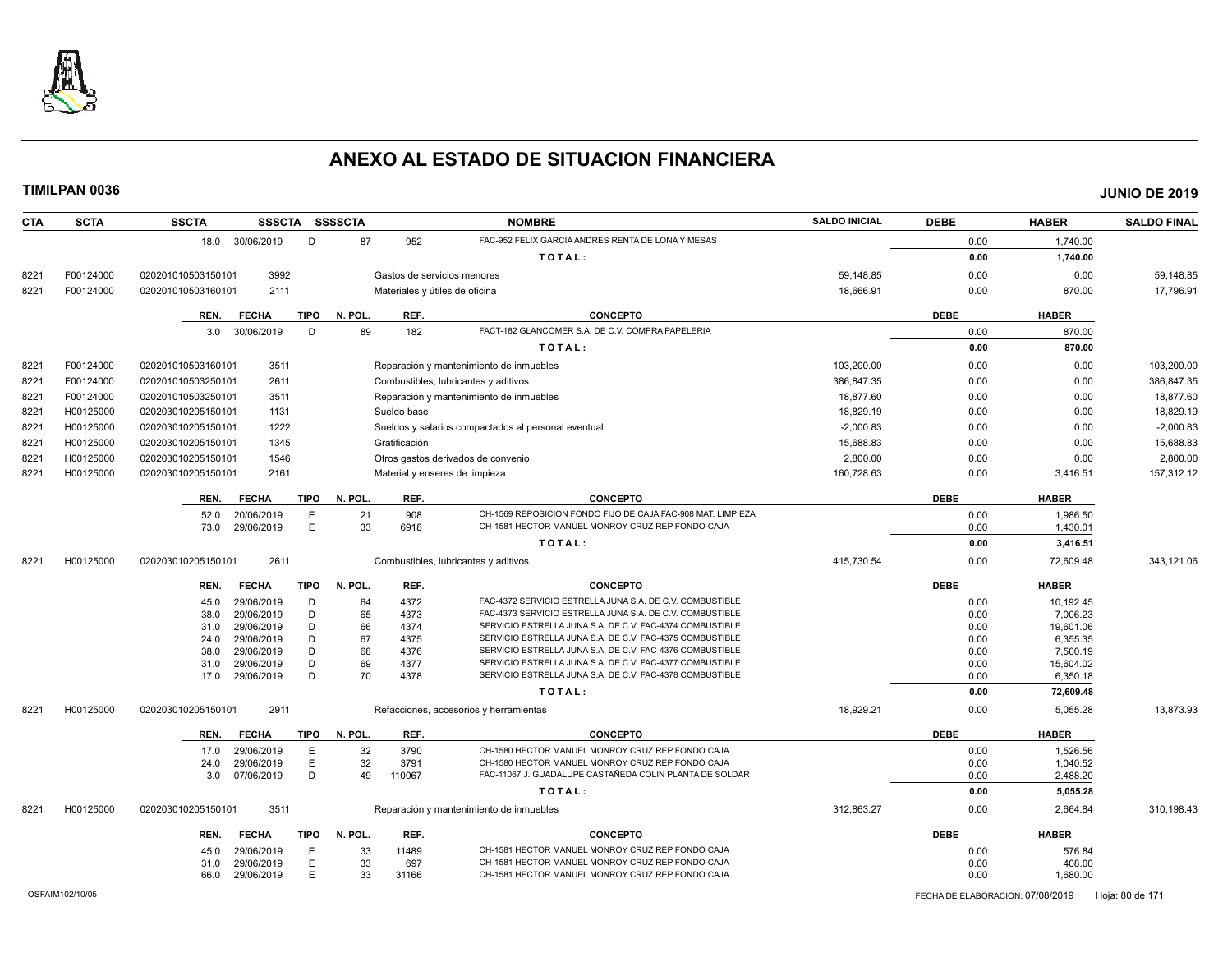

| <b>CTA</b>    | <b>SCTA</b> | <b>SSCTA</b>       |                          |             | SSSCTA SSSSCTA |                         | <b>NOMBRE</b>                                                              | <b>SALDO INICIAL</b> | <b>DEBE</b>  | <b>HABER</b>     | <b>SALDO FINAL</b> |
|---------------|-------------|--------------------|--------------------------|-------------|----------------|-------------------------|----------------------------------------------------------------------------|----------------------|--------------|------------------|--------------------|
|               |             |                    |                          |             |                |                         | TOTAL:                                                                     |                      | 0.00         | 2,664.84         |                    |
| 8221          | H00125000   | 020203010205150101 | 3551                     |             |                |                         | Reparación y mantenimiento de vehículos terrestres, aéreos y lacustres     | 411,032.79           | 0.00         | 34,737.72        | 376,295.07         |
|               |             | REN.               | <b>FECHA</b>             | TIPO        | N. POL.        | REF.                    | <b>CONCEPTO</b>                                                            |                      | <b>DEBE</b>  | <b>HABER</b>     |                    |
|               |             | 3.0                | 28/06/2019               | E           | 23             | $\overline{1}$          | CH-1571 SIMON MUNGUIA CAMACHO COMPRA DE REFACCIONES                        |                      | 0.00         | 812.00           |                    |
|               |             | 31.0               | 28/06/2019               | E           | 23             | $\overline{1}$          | CH-1571 SIMON MUNGUIA CAMACHO COMPRA DE REFACCIONES                        |                      | 0.00         | 1,304.60         |                    |
|               |             | 3.0                | 29/06/2019               | Ε           | 33             | $\overline{\mathbf{1}}$ | CH-1581 HECTOR MANUEL MONROY CRUZ REP FONDO CAJA                           |                      | 0.00         | 1,900.00         |                    |
|               |             | 52.0               | 29/06/2019               | E           | 33             | 8387                    | CH-1581 HECTOR MANUEL MONROY CRUZ REP FONDO CAJA                           |                      | 0.00         | 1,300.00         |                    |
|               |             | 59.0               | 29/06/2019               | E           | 33             | 8386                    | CH-1581 HECTOR MANUEL MONROY CRUZ REP FONDO CAJA                           |                      | 0.00         | 1,450.00         |                    |
|               |             | 8.0                | 30/06/2019               | D           | 85             | 1042                    | FAC-1042 GEOVANNY PEREZ LUGO REFACCIONES PARA LOS VEHICULOS                |                      | 0.00         | 6,011.12         |                    |
|               |             | 3.0                | 30/06/2019               | D           | 90             | 9042                    | FAC-9042 MIREYA CASTRO LOPEZ COMPRA DE LLANTAS                             |                      | 0.00         | 21,960.00        |                    |
|               |             |                    |                          |             |                |                         | TOTAL:                                                                     |                      | 0.00         | 34,737.72        |                    |
| 8221          | H00125000   | 020203010205150101 | 3571                     |             |                |                         | Reparación, instalación y mantenimiento de maquinaria, equipo industrial y | 26.348.49            | 0.00         | 7.181.31         | 19.167.18          |
|               |             | REN.               | <b>FECHA</b>             | <b>TIPO</b> | N. POL.        | REF.                    | <b>CONCEPTO</b>                                                            |                      | <b>DEBE</b>  | <b>HABER</b>     |                    |
|               |             | 17.0               | 29/06/2019               | E           | 33             | 11040                   | CH-1581 HECTOR MANUEL MONROY CRUZ REP FONDO CAJA                           |                      | 0.00         | 698.90           |                    |
|               |             | 10.0               | 29/06/2019               | E           | 33             | 505                     | CH-1581 HECTOR MANUEL MONROY CRUZ REP FONDO CAJA                           |                      | 0.00         | 487.20           |                    |
|               |             | 24.0               | 29/06/2019               | E           | 33             | 3792                    | CH-1581 HECTOR MANUEL MONROY CRUZ REP FONDO CAJA                           |                      | 0.00         | 1,995.20         |                    |
|               |             | 38.0               | 29/06/2019               | E           | 33             | 3047                    | CH-1581 HECTOR MANUEL MONROY CRUZ REP FONDO CAJA                           |                      | 0.00         | 200.01           |                    |
|               |             | 3.0                | 07/06/2019               | D           | 51             | 29677                   | FAC-29677 JAIME ISAAC GOMEZ VASQUEZ DISCO DE CORTE                         |                      | 0.00         | 3,800.00         |                    |
|               |             |                    |                          |             |                |                         | TOTAL:                                                                     |                      | 0.00         | 7,181.31         |                    |
| $822 -$       | H00125000   | 020203010205150101 | 3922                     |             |                |                         | Otros impuestos y derechos                                                 | 14.400.00            | 0.00         | 0.00             | 14,400.00          |
| 8221          | H00125000   | 020203010205160101 | 2111                     |             |                |                         | Materiales y útiles de oficina                                             | 9,780.16             | 0.00         | 2,204.00         | 7,576.16           |
|               |             | REN.               | <b>FECHA</b>             | <b>TIPO</b> | N. POL.        | REF.                    | <b>CONCEPTO</b>                                                            |                      | <b>DEBE</b>  | <b>HABER</b>     |                    |
|               |             | 20.0               | 06/06/2019               | D           | 23             | 634                     | JOSE MATUSALEN LEGORRETA SEGUNDO PAGO FACT. 628 Y 634                      |                      | 0.00         | 2,204.00         |                    |
|               |             |                    |                          |             |                |                         | TOTAL:                                                                     |                      | 0.00         | 2,204.00         |                    |
| 8221          | H00125000   | 020203010205250102 | 3551                     |             |                |                         | Reparación y mantenimiento de vehículos terrestres, aéreos y lacustres     | 60,000.00            | 0.00         | 0.00             | 60,000.00          |
| 8221          | 101101000   | 020205010101150101 | 1131                     |             |                | Sueldo base             |                                                                            | 5,000.00             | 0.00         | 0.00             | 5,000.00           |
| 8221          | 101101000   | 020205010101150101 | 1345                     |             |                | Gratificación           |                                                                            | 1,620.50             | 0.00         | 0.00             | 1,620.50           |
| 8221          | 101101000   | 020205010101150101 | 2611                     |             |                |                         | Combustibles, lubricantes y aditivos                                       | 16,415.00            | 0.00         | 300.00           | 16,115.00          |
|               |             | REN.               | <b>FECHA</b>             | <b>TIPO</b> | N. POL.        | REF.                    | <b>CONCEPTO</b>                                                            |                      | <b>DEBE</b>  | <b>HABER</b>     |                    |
|               |             | 45.0               | 29/06/2019               | D           | 65             | 4373                    | FAC-4373 SERVICIO ESTRELLA JUNA S.A. DE C.V. COMBUSTIBLE                   |                      | 0.00         | 300.00           |                    |
|               |             |                    |                          |             |                |                         | TOTAL:                                                                     |                      | 0.00         | 300.00           |                    |
| 8221          | 101101000   | 020205010101160101 | 2111                     |             |                |                         | Materiales y útiles de oficina                                             | 9,610.00             | 0.00         | 0.00             | 9,610.00           |
| 8221          | K00K00000   | 010304010101150101 | 1131                     |             |                | Sueldo base             |                                                                            | $-10,000.00$         | 0.00         | 0.00             | $-10,000.00$       |
| $822^{\circ}$ | K00K00000   | 010304010101150101 | 1345                     |             |                | Gratificación           |                                                                            | $-6,213.66$          | 0.00         | 0.00             | $-6,213.66$        |
| 8221          | K00K00000   | 010304010101150101 | 2611                     |             |                |                         | Combustibles, lubricantes y aditivos                                       | 19,612.00            | 0.00         | 1,250.00         | 18,362.00          |
|               |             | REN.               | <b>FECHA</b>             | <b>TIPO</b> | N. POL.        | REF.                    | <b>CONCEPTO</b>                                                            |                      | <b>DEBE</b>  | <b>HABER</b>     |                    |
|               |             |                    |                          |             |                |                         | FAC-4372 SERVICIO ESTRELLA JUNA S.A. DE C.V. COMBUSTIBLE                   |                      |              |                  |                    |
|               |             | 52.0<br>52.0       | 29/06/2019<br>29/06/2019 | D<br>D      | 64<br>65       | 4372<br>4373            | FAC-4373 SERVICIO ESTRELLA JUNA S.A. DE C.V. COMBUSTIBLE                   |                      | 0.00<br>0.00 | 350.00<br>300.00 |                    |
|               |             | 38.0               | 29/06/2019               | D           | 66             | 4374                    | SERVICIO ESTRELLA JUNA S.A. DE C.V. FAC-4374 COMBUSTIBLE                   |                      | 0.00         | 300.00           |                    |
|               |             | 24.0               | 29/06/2019               | D           | 70             | 4378                    | SERVICIO ESTRELLA JUNA S.A. DE C.V. FAC-4378 COMBUSTIBLE                   |                      | 0.00         | 300.00           |                    |
|               |             |                    |                          |             |                |                         |                                                                            |                      |              |                  |                    |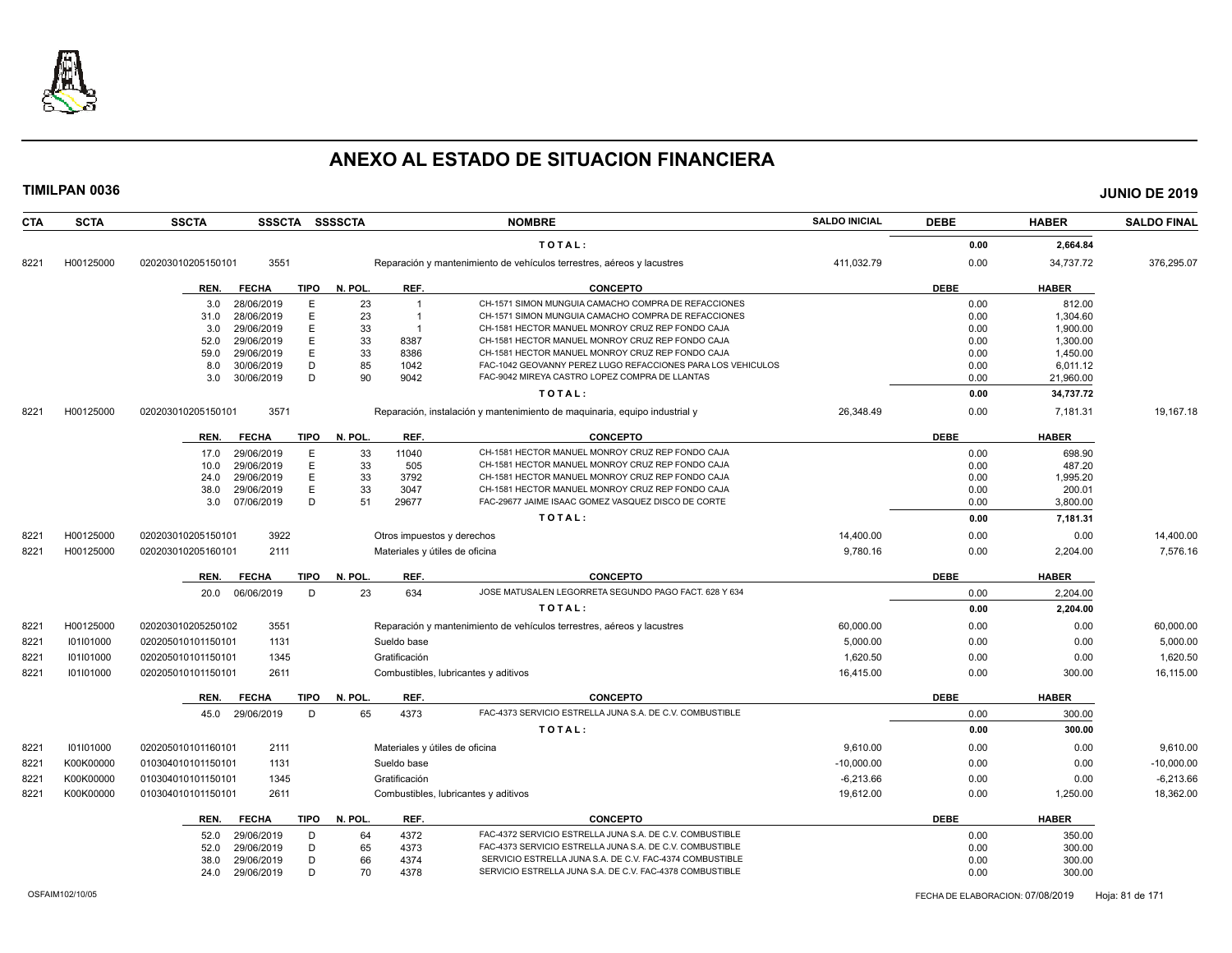

| <b>CTA</b> | <b>SCTA</b> | <b>SSCTA</b><br>SSSCTA SSSSCTA      | <b>NOMBRE</b>                                                                         | <b>SALDO INICIAL</b> | <b>DEBE</b> | <b>HABER</b> | <b>SALDO FINAL</b> |
|------------|-------------|-------------------------------------|---------------------------------------------------------------------------------------|----------------------|-------------|--------------|--------------------|
|            |             |                                     | TOTAL:                                                                                |                      | 0.00        | 1,250.00     |                    |
| 8221       | K00K00000   | 2111<br>010304010101160101          | Materiales y útiles de oficina                                                        | 15,349.20            | 0.00        | 0.00         | 15,349.20          |
| 8221       | L00118000   | 010502020101150101<br>1131          | Sueldo base                                                                           | $-461.66$            | 0.00        | 0.00         | $-461.66$          |
| 8221       | L00118000   | 010502020101150101<br>1345          | Gratificación                                                                         | $-5,466.50$          | 0.00        | 0.00         | $-5,466.50$        |
| 8221       | L00118000   | 010502020101150101<br>2611          | Combustibles, lubricantes y aditivos                                                  | 8,550.00             | 0.00        | 0.00         | 8,550.00           |
| 8221       | L00118000   | 010502020101160101<br>2111          | Materiales y útiles de oficina                                                        | 15,578.60            | 0.00        | 0.00         | 15,578.60          |
| 8221       | L00119000   | 1222<br>010502050203150101          | Sueldos y salarios compactados al personal eventual                                   | 10,000.00            | 0.00        | 0.00         | 10,000.00          |
| 8221       | L00119000   | 010502050203150101<br>1311          | Prima por año de servicio                                                             | 300.00               | 0.00        | 0.00         | 300.00             |
| 8221       | L00119000   | 1345<br>010502050203150101          | Gratificación                                                                         | 5,257.46             | 0.00        | 0.00         | 5,257.46           |
| 8221       | L00119000   | 1412<br>010502050203150101          | Aportaciones de servicio de salud                                                     | 1,583,055.35         | 0.00        | 232,198.58   | 1,350,856.77       |
|            |             | <b>TIPO</b><br>REN.<br><b>FECHA</b> | REF.<br>N. POL.<br><b>CONCEPTO</b>                                                    |                      | <b>DEBE</b> | <b>HABER</b> |                    |
|            |             | 30/06/2019<br>D<br>8.0              | 75601<br>PAGO DE LAS CUOTAS OBRERO PATRONALES DE JUNIO 19<br>$\overline{7}$           |                      | 0.00        | 232,198.58   |                    |
|            |             |                                     | TOTAL:                                                                                |                      | 0.00        | 232,198.58   |                    |
| 8221       | L00119000   | 1413<br>010502050203150101          | Aportaciones al sistema solidario de reparto                                          | 1,174,581.76         | 0.00        | 172,291.20   | 1,002,290.56       |
|            |             | <b>TIPO</b><br>REN.<br><b>FECHA</b> | N. POL<br>REF.<br><b>CONCEPTO</b>                                                     |                      | <b>DEBE</b> | <b>HABER</b> |                    |
|            |             | 30/06/2019<br>D<br>15.0             | 75601<br>PAGO DE LAS CUOTAS OBRERO PATRONALES DE JUNIO 19<br>$\overline{7}$           |                      | 0.00        | 172,291.20   |                    |
|            |             |                                     | TOTAL:                                                                                |                      | 0.00        | 172,291.20   |                    |
| 8221       | L00119000   | 1414<br>010502050203150101          | Aportaciones del sistema de capitalización individual                                 | 96.811.23            | 0.00        | 35.248.94    | 61.562.29          |
|            |             | <b>TIPO</b><br>REN.<br><b>FECHA</b> | N. POL<br>REF.<br><b>CONCEPTO</b>                                                     |                      | <b>DEBE</b> | <b>HABER</b> |                    |
|            |             | 30/06/2019<br>D<br>22.0             | 75601<br>PAGO DE LAS CUOTAS OBRERO PATRONALES DE JUNIO 19<br>$\overline{7}$           |                      | 0.00        | 35.248.94    |                    |
|            |             |                                     | TOTAL:                                                                                |                      | 0.00        | 35,248.94    |                    |
| 8221       | L00119000   | 1415<br>010502050203150101          | Aportaciones para financiar los gastos generales de administración del ISSE           | 140.965.92           | 0.00        | 20,317.14    | 120,648.78         |
|            |             | REN.<br><b>FECHA</b><br><b>TIPO</b> | REF.<br>N. POL<br><b>CONCEPTO</b>                                                     |                      | <b>DEBE</b> | <b>HABER</b> |                    |
|            |             | 30/06/2019<br>D<br>29.0             | 75601<br>PAGO DE LAS CUOTAS OBRERO PATRONALES DE JUNIO 19<br>$\overline{7}$           |                      | 0.00        | 20,317.14    |                    |
|            |             |                                     | TOTAL:                                                                                |                      | 0.00        | 20,317.14    |                    |
| 8221       | L00119000   | 1416<br>010502050203150101          | Aportaciones para riesgo de trabajo                                                   | 217,186.59           | 0.00        | 30,455.66    | 186,730.93         |
|            |             | <b>TIPO</b><br>REN.<br><b>FECHA</b> | REF.<br>N. POL<br><b>CONCEPTO</b>                                                     |                      | <b>DEBE</b> | <b>HABER</b> |                    |
|            |             | 30/06/2019<br>D<br>36.0             | PAGO DE LAS CUOTAS OBRERO PATRONALES DE JUNIO 19<br>75601<br>$\overline{7}$           |                      | 0.00        | 30,455.66    |                    |
|            |             |                                     | TOTAL:                                                                                |                      | 0.00        | 30,455.66    |                    |
| 8221       | L00119000   | 1522<br>010502050203150101          | Liquidaciones por indemnizaciones, por sueldos y salarios caídos                      | $-714,736.47$        | 0.00        | 27,866.64    | $-742,603.11$      |
|            |             | <b>TIPO</b><br>REN.<br><b>FECHA</b> | REF.<br>N. POL.<br><b>CONCEPTO</b>                                                    |                      | <b>DEBE</b> | <b>HABER</b> |                    |
|            |             | E<br>3.0<br>01/06/2019              | CH 1562 HAZEL A. ESQUIVEL MTZ LIQUID. LABORAL. 1/1 S/CONVENIO<br>14<br>$\overline{1}$ |                      | 0.00        | 25,474.31    |                    |
|            |             | E.<br>28/06/2019<br>3.0             | 30<br>CH-1578 JOSE ARMANDO DE LA CRUZ MIRANDA LIQUIDACION LABORAL<br>$\overline{1}$   |                      | 0.00        | 2,392.33     |                    |
|            |             |                                     | TOTAL:                                                                                |                      | 0.00        | 27,866.64    |                    |
| 8221       | L00119000   | 1541<br>010502050203150101          | Becas para hijos de trabajadores sindicalizados                                       | 400.00               | 0.00        | 0.00         | 400.00             |
| 8221       | L00119000   | 010502050203150101<br>1546          | Otros gastos derivados de convenio                                                    | 900.00               | 0.00        | 0.00         | 900.00             |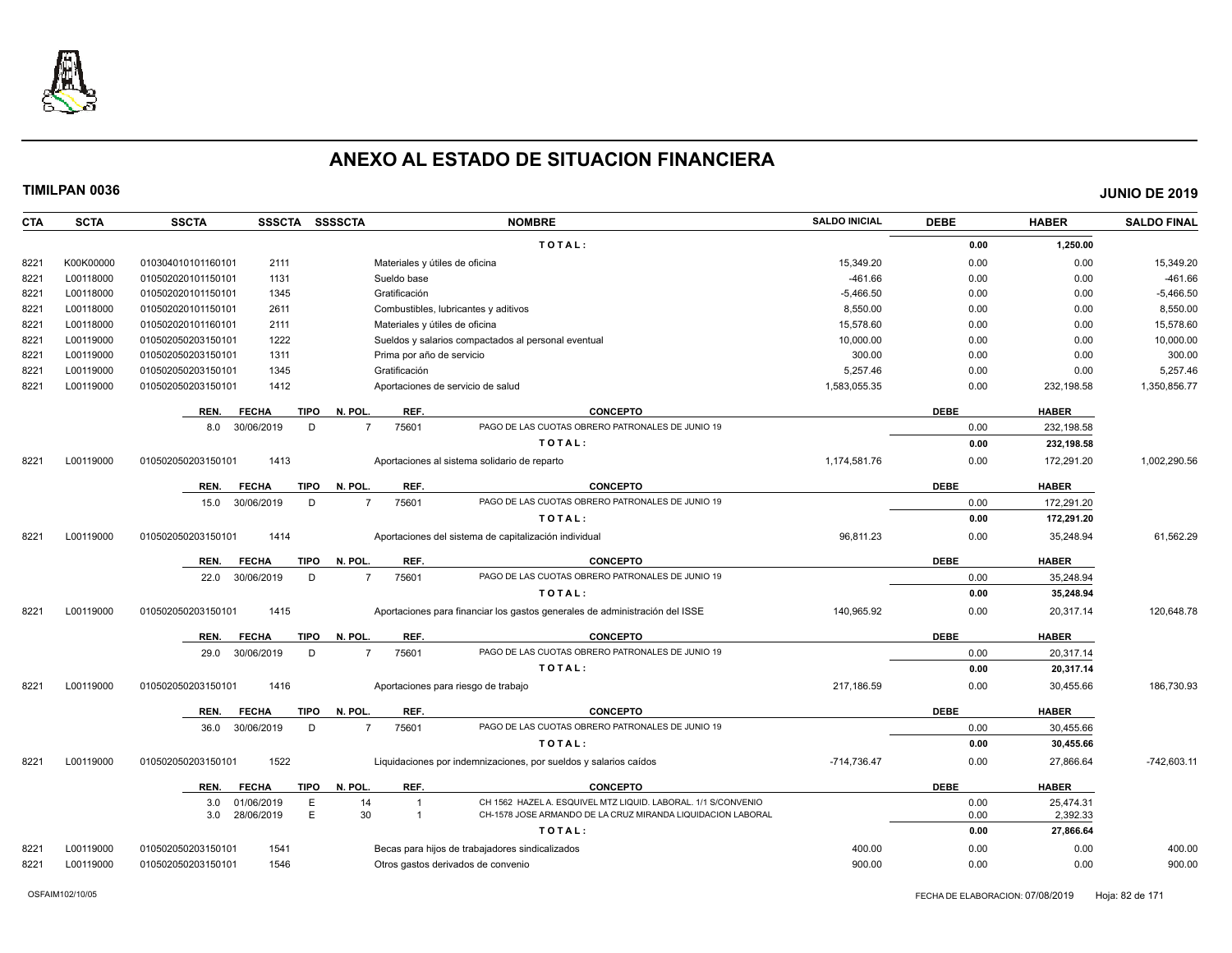

| <b>CTA</b> | <b>SCTA</b> | <b>SSCTA</b><br><b>SSSCTA</b>       | <b>SSSSCTA</b>                       | <b>NOMBRE</b>                                                              | <b>SALDO INICIAL</b> | <b>DEBE</b> | <b>HABER</b> | <b>SALDO FINAL</b> |
|------------|-------------|-------------------------------------|--------------------------------------|----------------------------------------------------------------------------|----------------------|-------------|--------------|--------------------|
| 8221       | L00119000   | 010502050203150101<br>2141          |                                      | Materiales y útiles para el procesamiento en equipos y bienes informáticos | 27,514.00            | 0.00        | 0.00         | 27.514.00          |
| 8221       | L00119000   | 2611<br>010502050203150101          | Combustibles, lubricantes y aditivos |                                                                            | 105,289.22           | 0.00        | 28,536.36    | 76,752.86          |
|            |             | <b>FECHA</b><br><b>TIPO</b><br>REN. | REF.<br>N. POL                       | <b>CONCEPTO</b>                                                            |                      | <b>DEBE</b> | <b>HABER</b> |                    |
|            |             | D<br>59.0<br>29/06/2019             | 64<br>4372                           | FAC-4372 SERVICIO ESTRELLA JUNA S.A. DE C.V. COMBUSTIBLE                   |                      | 0.00        | 4,266.06     |                    |
|            |             | D<br>29/06/2019<br>59.0             | 65<br>4373                           | FAC-4373 SERVICIO ESTRELLA JUNA S.A. DE C.V. COMBUSTIBLE                   |                      | 0.00        | 5,200.13     |                    |
|            |             | D<br>29/06/2019<br>45.0             | 66<br>4374                           | SERVICIO ESTRELLA JUNA S.A. DE C.V. FAC-4374 COMBUSTIBLE                   |                      | 0.00        | 2,200.00     |                    |
|            |             | D<br>29/06/2019<br>31.0             | 67<br>4375                           | SERVICIO ESTRELLA JUNA S.A. DE C.V. FAC-4375 COMBUSTIBLE                   |                      | 0.00        | 5,100.02     |                    |
|            |             | D<br>29/06/2019<br>45.0             | 68<br>4376                           | SERVICIO ESTRELLA JUNA S.A. DE C.V. FAC-4376 COMBUSTIBLE                   |                      | 0.00        | 4,220.03     |                    |
|            |             | D<br>29/06/2019<br>38.0             | 69<br>4377                           | SERVICIO ESTRELLA JUNA S.A. DE C.V. FAC-4377 COMBUSTIBLE                   |                      | 0.00        | 3,200.00     |                    |
|            |             | D<br>29/06/2019<br>31.0             | 70<br>4378                           | SERVICIO ESTRELLA JUNA S.A. DE C.V. FAC-4378 COMBUSTIBLE                   |                      | 0.00        | 4,350.12     |                    |
|            |             |                                     |                                      | TOTAL:                                                                     |                      | 0.00        | 28,536.36    |                    |
| 8221       | L00119000   | 2992<br>010502050203150101          | Otros enseres                        |                                                                            | 29,668.24            | 0.00        | 0.00         | 29,668.24          |
| 8221       | L00119000   | 010502050203150101<br>3131          | Servicio de aqua                     |                                                                            | 471,591.54           | 0.00        | 53,495.77    | 418,095.77         |
|            |             | <b>TIPO</b><br>REN.<br><b>FECHA</b> | N. POL.<br>REF.                      | <b>CONCEPTO</b>                                                            |                      | <b>DEBE</b> | <b>HABER</b> |                    |
|            |             | 30/06/2019<br>8.0                   | -3<br>$\overline{1}$                 | PARTICIPACIONES DE FORTAMUN 2019 DE JUNIO 2019                             |                      | 0.00        | 53,495.77    |                    |
|            |             |                                     |                                      | TOTAL:                                                                     |                      | 0.00        | 53,495.77    |                    |
| 8221       | L00119000   | 3132<br>010502050203150101          | Servicio de cloración de agua        |                                                                            | 272,830.62           | 0.00        | 0.00         | 272,830.62         |
| 8221       | L00119000   | 010502050203150101<br>3141          | Servicio de telefonía convencional   |                                                                            | 54,411.00            | 0.00        | 10,131.00    | 44,280.00          |
|            |             | <b>TIPO</b><br><b>FECHA</b><br>REN. | N. POL.<br>REF.                      | <b>CONCEPTO</b>                                                            |                      | <b>DEBE</b> | <b>HABER</b> |                    |
|            |             | 10/06/2019<br>D<br>3.0              | 10<br>$\overline{1}$                 | TELMEX SABCV SERVICIO TELEFONICO MAYO 19                                   |                      | 0.00        | 391.00       |                    |
|            |             | D<br>10/06/2019<br>3.0              | 11                                   | TELMEX SABCV SERVICIO TELEFONICO MAYO 19                                   |                      | 0.00        | 538.00       |                    |
|            |             | D<br>05/06/2019<br>3.0              | 27                                   | TELMEX S.A.B. DE C.V. SERVICIO TELEFONICO MAYO 2019                        |                      | 0.00        | 399.00       |                    |
|            |             | D<br>05/06/2019<br>3.0              | 28                                   | TELMEX S.A.B. DE C.V. SERVICIO TELEFONICO MAYO 2019                        |                      | 0.00        | 799.00       |                    |
|            |             | D<br>05/06/2019<br>3.0              | 29                                   | TELMEX S.A.B. DE C.V. SERVICIO TELEFONICO MAYO 2019                        |                      | 0.00        | 1,789.00     |                    |
|            |             | D<br>05/06/2019<br>3.0              | 30                                   | TELMEX S.A.B. DE C.V. SERVICIO TELEFONICO MAYO 2019                        |                      | 0.00        | 942.00       |                    |
|            |             | 05/06/2019<br>D<br>3.0              | 31                                   | TELMEX S.A.B. DE C.V. SERVICIO TELEFONICO MAYO 2019                        |                      | 0.00        | 2,387.00     |                    |
|            |             | D<br>05/06/2019<br>3.0              | 32<br>$\overline{1}$                 | TELMEX S.A.B. DE C.V. SERVICIO TELEFONICO MAYO 2019                        |                      | 0.00        | 2,886.00     |                    |
|            |             |                                     |                                      | TOTAL:                                                                     |                      | 0.00        | 10,131.00    |                    |
| 8221       | L00119000   | 3231<br>010502050203150101          |                                      | Arrendamiento de equipo y bienes informáticos                              | 162,849.98           | 0.00        | 4,640.00     | 158,209.98         |
|            |             | <b>FECHA</b><br><b>TIPO</b><br>REN. | N. POL<br>REF.                       | <b>CONCEPTO</b>                                                            |                      | <b>DEBE</b> | <b>HABER</b> |                    |
|            |             | 03/06/2019<br>D<br>17.0             | 20<br>521                            | COPY CDMX S.A. DE C.V. FACTURA 521 RENTA COPIADORAS                        |                      | 0.00        | 4,640.00     |                    |
|            |             |                                     |                                      | TOTAL:                                                                     |                      | 0.00        | 4,640.00     |                    |
| 8221       | L00119000   | 3311<br>010502050203150101          |                                      | Asesorías asociadas a convenios o acuerdos                                 | 99.485.00            | 0.00        | 8,748.00     | 90,737.00          |
|            |             | <b>FECHA</b><br>TIPO<br>REN.        | N. POL.<br>REF.                      | <b>CONCEPTO</b>                                                            |                      | <b>DEBE</b> | <b>HABER</b> |                    |
|            |             | 30/06/2019<br>D<br>3.0              | -1                                   | APORTACION IHAEM DE JUNIO 2019                                             |                      | 0.00        | 4,103.00     |                    |
|            |             | 26/06/2019<br>D<br>3.0              | 60<br>$\overline{1}$                 | IGECEM TABLAS DE VALORES DE CONSTRUCCION 2020                              |                      | 0.00        | 4,645.00     |                    |
|            |             |                                     |                                      | TOTAL:                                                                     |                      | 0.00        | 8,748.00     |                    |
| 8221       | L00119000   | 3331<br>010502050203150101          | Servicios informáticos               |                                                                            | 21,623.40            | 0.00        | 0.00         | 21,623.40          |
| 8221       | L00119000   | 010502050203150101<br>3391          | Servicios profesionales              |                                                                            | $-135,997.44$        | 0.00        | 193,181.22   | $-329,178.66$      |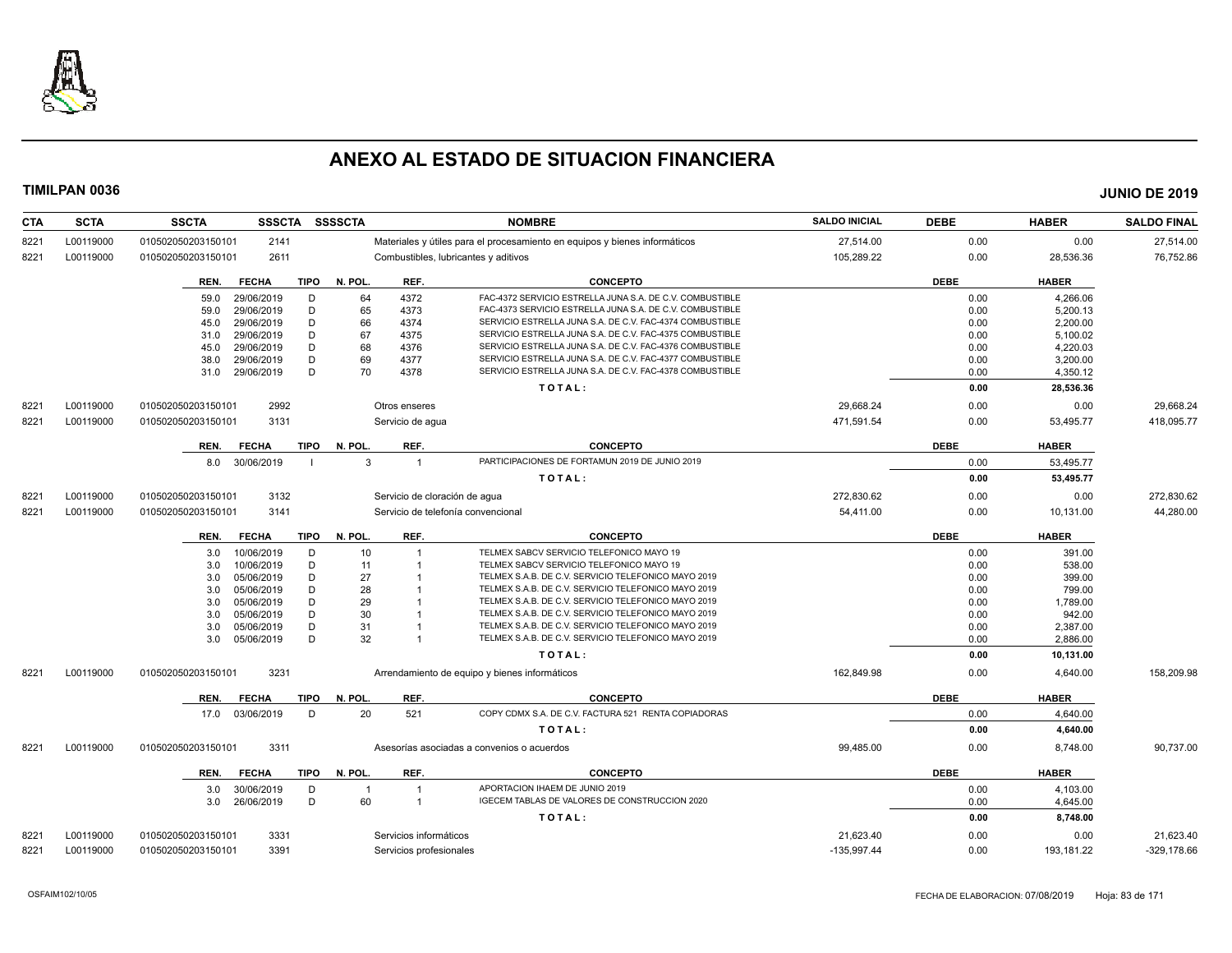

**TIMILPAN 0036 JUNIO DE 2019**

| <b>SCTA</b><br>CTA | <b>SSCTA</b>       | <b>SSSCTA</b>            |                | <b>SSSSCTA</b> |                            | <b>NOMBRE</b>                                                                                                         | <b>SALDO INICIAL</b> | <b>DEBE</b>  | <b>HABER</b>    | <b>SALDO FINAL</b> |
|--------------------|--------------------|--------------------------|----------------|----------------|----------------------------|-----------------------------------------------------------------------------------------------------------------------|----------------------|--------------|-----------------|--------------------|
|                    | REN.               | <b>FECHA</b>             | <b>TIPO</b>    | N. POL.        | REF.                       | <b>CONCEPTO</b>                                                                                                       |                      | <b>DEBE</b>  | <b>HABER</b>    |                    |
|                    | 3.0                | 14/06/2019               | E              | 5              | 8                          | CH. 074 MA GPE GOMEZ RUIZ PAGO REC. 08 HONORARIOS 01-15 JUNIO 19                                                      |                      | 0.00         | 3,790.61        |                    |
|                    | 3.0                | 28/06/2019               | E              | 29             | -1                         | CH-1577 MARIA GUADALUPE GOMEZ RUIZ 16-30 JUNIO CRONISTA MUNICIF                                                       |                      | 0.00         | 3,790.61        |                    |
|                    | 3.0                | 26/06/2019               | D              | 61             |                            | MARIA DEL CARMEN AVILA RIVERO ELABO. CUENTA PUBLICA 2018                                                              |                      | 0.00         | 69,600.00       |                    |
|                    | 3.0                | 26/06/2019               | D              | 62             |                            | MARIA DEL CARMEN AVILA RIVERO ELABORACION DE PRESUPUESTO                                                              |                      | 0.00         | 116,000.00      |                    |
|                    |                    |                          |                |                |                            | TOTAL:                                                                                                                |                      | 0.00         | 193,181.22      |                    |
| L00119000<br>8221  | 010502050203150101 | 3411                     |                |                |                            | Servicios bancarios y financieros                                                                                     | $-56.247.88$         | 0.00         | 21,133.28       | $-77,381.16$       |
|                    | REN.               | <b>FECHA</b>             | <b>TIPO</b>    | N. POL.        | REF.                       | <b>CONCEPTO</b>                                                                                                       |                      | <b>DEBE</b>  | <b>HABER</b>    |                    |
|                    | 3.0                | 30/06/2019               | D              | 5              | -1                         | COMISIONES BANCARIAS DE RECURSOS PROPIOS JUNIO 19                                                                     |                      | 0.00         | 439.64          |                    |
|                    | 17.0               | 30/06/2019               | $\blacksquare$ | 5              | $\overline{1}$             | RECAUDACION DEL IMPUESTO PREDIAL DE JUNIO DE 2019                                                                     |                      | 0.00         | 553.79          |                    |
|                    | 3.0                | 30/06/2019               | D              | 9              |                            | CARGA FINANCIERA DE PRESTAMO ADELANTO DE PARTICPACION DE FEBI                                                         |                      | 0.00         | 19,139.85       |                    |
|                    | 4.0                | 17/06/2019               | D              | 58             |                            | PAGO DE ISR DEL MES DE SEPTIEMBRE DE 2016                                                                             |                      | 0.00         | 1,000.00        |                    |
|                    |                    |                          |                |                |                            | TOTAL:                                                                                                                |                      | 0.00         | 21,133.28       |                    |
| 8221<br>L00119000  | 010502050203150101 | 3441                     |                |                |                            | Seguros de responsabilidad patrimonial y fianzas                                                                      | 20.000.00            | 0.00         | 0.00            | 20,000.00          |
| L00119000<br>8221  | 010502050203150101 | 3451                     |                |                | Seguros y fianzas          |                                                                                                                       | 185.49               | 0.00         | 0.00            | 185.49             |
| 8221<br>L00119000  | 010502050203150101 | 3511                     |                |                |                            | Reparación y mantenimiento de inmuebles                                                                               | 38.520.00            | 0.00         | 0.00            | 38,520.00          |
| 8221<br>L00119000  | 010502050203150101 | 3532                     |                |                |                            | Reparación y mantenimiento para equipo y redes de tele y radio transmisión                                            | 43.598.60            | 0.00         | 0.00            | $-43,598.60$       |
| 8221<br>L00119000  | 010502050203150101 | 3551                     |                |                |                            | Reparación y mantenimiento de vehículos terrestres, aéreos y lacustres                                                | $-1,950.00$          | 0.00         | 0.00            | $-1,950.00$        |
| 8221<br>L00119000  | 010502050203150101 | 3611                     |                |                |                            | Gastos de publicidad y propaganda                                                                                     | 402,000.00           | 0.00         | 0.00            | 402,000.00         |
| 8221<br>L00119000  | 010502050203150101 | 3721                     |                |                |                            | Gastos de traslado por vía terrestre                                                                                  | 1,440.00             | 0.00         | 176.00          | 1,264.00           |
|                    | REN.               | <b>FECHA</b>             | <b>TIPO</b>    | N. POL.        | REF.                       | <b>CONCEPTO</b>                                                                                                       |                      | <b>DEBE</b>  | <b>HABER</b>    |                    |
|                    | 24.0               | 29/06/2019               | E              | 31             | 338098                     | CH-1579 HECTOR MANUEL MONROY CRUZ FAC-338098 PASAJES                                                                  |                      | 0.00         | 176.00          |                    |
|                    |                    |                          |                |                |                            | TOTAL:                                                                                                                |                      | 0.00         | 176.00          |                    |
| L00119000<br>8221  | 010502050203150101 | 3851                     |                |                | Gastos de representación   |                                                                                                                       | 172,855.75           | 0.00         | 7,146.02        | 165,709.73         |
|                    | REN.               | <b>FECHA</b>             | TIPO           | N. POL.        | REF.                       | <b>CONCEPTO</b>                                                                                                       |                      | <b>DEBE</b>  | <b>HABER</b>    |                    |
|                    | 17.0               | 20/06/2019               | E              | 21             | 4864488                    | CH-1569 REPOSICION FONDO FIJO DE CAJA FAC-4864488 CONSUMO ALIME                                                       |                      | 0.00         | 428.00          |                    |
|                    | 24.0               | 20/06/2019               | E              | 21             | 13379                      | CH-1569 REPOSICION FONDO FIJO DE CAJA FAC-13379 CONSUMO ALIMEN                                                        |                      | 0.00         | 649.98          |                    |
|                    | 31.0               | 20/06/2019               | E              | 21             | - 1                        | CH-1569 REPOSICION FONDO FIJO DE CAJA DESECHABLES                                                                     |                      | 0.00         | 1,268.02        |                    |
|                    | 38.0               | 20/06/2019               | E              | 21             | $\overline{1}$             | CH-1569 REPOSICION FONDO FIJO DE CAJA DESECHABLES                                                                     |                      | 0.00         | 1,018.02        |                    |
|                    | 3.0                | 20/06/2019               | E              | 21             | 629                        | CH-1569 REPOSICION FONDO FIJO DE CAJA FAC-629 CONSUMO ALIMENTC                                                        |                      | 0.00         | 1,281.00        |                    |
|                    | 10.0<br>17.0       | 20/06/2019<br>29/06/2019 | E<br>E         | 21<br>31       | 630<br>3022                | CH-1569 REPOSICION FONDO FIJO DE CAJA FAC-630 CONSUMO ALIMENTC<br>CH-1579 HECTOR MANUEL MONROY CRUZ FAC-3022 CONSUMOS |                      | 0.00<br>0.00 | 90.00<br>649.00 |                    |
|                    | 31.0               | 29/06/2019               | E              | 31             | 1980                       | CH-1579 HECTOR MANUEL MONROY CRUZ FAC-1980 CONSUMOS                                                                   |                      | 0.00         | 575.00          |                    |
|                    | 3.0                | 29/06/2019               | E              | 31             | 52576                      | CH-1579 HECTOR MANUEL MONROY CRUZ FAC-52576 CONSUMOS                                                                  |                      | 0.00         | 471.00          |                    |
|                    | 10.0               | 29/06/2019               | E              | 31             | 16320                      | CH-1579 HECTOR MANUEL MONROY CRUZ FAC-16320 CONSUMOS                                                                  |                      | 0.00         | 716.00          |                    |
|                    |                    |                          |                |                |                            | TOTAL:                                                                                                                |                      | 0.00         | 7,146.02        |                    |
| L00119000<br>8221  | 010502050203150101 | 3922                     |                |                | Otros impuestos y derechos |                                                                                                                       | 23.269.00            | 0.00         | 0.00            | 23.269.00          |
| 8221<br>L00119000  | 010502050203150101 | 3982                     |                |                |                            | Impuesto sobre erogaciones por remuneraciones al trabajo personal                                                     | 1,032,994.00         | 0.00         | 108,049.00      | 924,945.00         |
|                    | REN.               | <b>FECHA</b>             | TIPO           | N. POL.        | REF.                       | <b>CONCEPTO</b>                                                                                                       |                      | <b>DEBE</b>  | <b>HABER</b>    |                    |

3.0 10/06/2019 D 52 1 GEM IMPUESTO SOBRE EROGACIONES DE MAYO 2019 0.00 0.00 108,049.00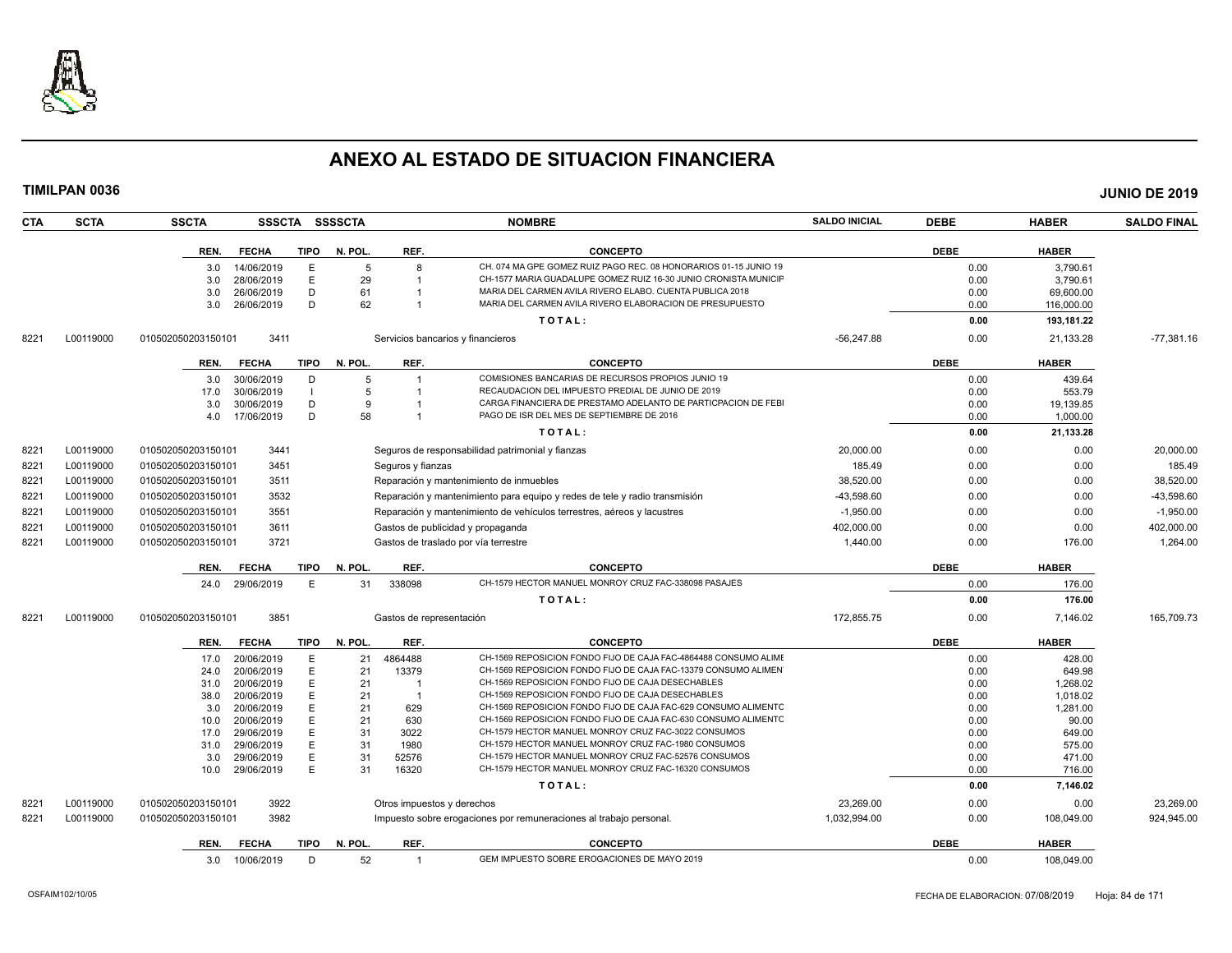

| <b>CTA</b> | <b>SCTA</b> | <b>SSCTA</b><br>SSSCTA SSSSCTA      |                                   | <b>NOMBRE</b>                                               | <b>SALDO INICIAL</b> | <b>DEBE</b> | <b>HABER</b> | <b>SALDO FINAL</b> |
|------------|-------------|-------------------------------------|-----------------------------------|-------------------------------------------------------------|----------------------|-------------|--------------|--------------------|
|            |             |                                     |                                   | TOTAL:                                                      |                      | 0.00        | 108,049.00   |                    |
| 8221       | L00119000   | 010502050203150101<br>3992          | Gastos de servicios menores       |                                                             | 58.874.92            | 0.00        | 0.00         | 58,874.92          |
| 8221       | L00119000   | 010502050203160101<br>2111          | Materiales y útiles de oficina    |                                                             | 58,483.75            | 0.00        | 8,361.38     | 50,122.37          |
|            |             | <b>FECHA</b><br><b>TIPO</b><br>REN. | N. POL.<br>REF.                   | <b>CONCEPTO</b>                                             |                      | <b>DEBE</b> | <b>HABER</b> |                    |
|            |             | 20/06/2019<br>E<br>45.0             | 21<br>1735455                     | CH-1569 REPOSICION FONDO FIJO DE CAJA FAC-1735455 TIMBRES   |                      | 0.00        | 1.577.60     |                    |
|            |             | Ε<br>20/06/2019<br>94.0             | 21<br>58340                       | CH-1569 REPOSICION FONDO FIJO DE CAJA FAC-58340 PAPELERIA   |                      | 0.00        | 669.42       |                    |
|            |             | D<br>18.0<br>30/06/2019             | 89<br>182                         | FACT-182 GLANCOMER S.A. DE C.V. COMPRA PAPELERIA            |                      | 0.00        | 6,114.36     |                    |
|            |             |                                     |                                   | TOTAL:                                                      |                      | 0.00        | 8,361.38     |                    |
| 8221       | L00119000   | 010502050203160101<br>3111          | Servicio de energía eléctrica     |                                                             | $-211,239.00$        | 0.00        | 0.00         | $-211,239.00$      |
| 8221       | L00119000   | 010502050203160101<br>3112          |                                   | Servicio de energía eléctrica para alumbrado publico        | $-66,896.00$         | 0.00        | 0.00         | $-66,896.00$       |
| 8221       | L00119000   | 3411<br>010502050203160101          | Servicios bancarios y financieros |                                                             | 103,073.52           | 0.00        | 1,762.04     | 101,311.48         |
|            |             | <b>TIPO</b><br>REN.<br><b>FECHA</b> | N. POL.<br>REF.                   | <b>CONCEPTO</b>                                             |                      | <b>DEBE</b> | <b>HABER</b> |                    |
|            |             | 19.0<br>30/06/2019<br>D             | 5<br>$\overline{1}$               | COMISIONES BANCARIAS DE FEFOM 18 DE JUNIO 19                |                      | 0.00        | 83.52        |                    |
|            |             | D<br>30/06/2019<br>11.0             | 5<br>$\overline{1}$               | COMISIONES BANCARIAS DE PARTICIPACIONES JUNIO 19            |                      | 0.00        | 1,678.52     |                    |
|            |             |                                     |                                   | TOTAL:                                                      |                      | 0.00        | 1,762.04     |                    |
| 8221       | L00119000   | 010502050203250101<br>3411          | Servicios bancarios y financieros |                                                             | 1,440.00             | 0.00        | 5.80         | 1,434.20           |
|            |             | <b>FECHA</b><br><b>TIPO</b><br>REN. | REF.<br>N. POL.                   | <b>CONCEPTO</b>                                             |                      | <b>DEBE</b> | <b>HABER</b> |                    |
|            |             | 3.0 30/06/2019<br>D                 | 6<br>$\overline{1}$               | COMISIONES BANCARIAS DE FISM 19 DEL MES DE JUNIO 19         |                      | 0.00        | 5.80         |                    |
|            |             |                                     |                                   | TOTAL:                                                      |                      | 0.00        | 5.80         |                    |
| 8221       | L00119000   | 3111<br>010502050203250102          | Servicio de energía eléctrica     |                                                             | 2,099,482.16         | 0.00        | 366,996.00   | 1,732,486.16       |
|            |             | <b>FECHA</b><br><b>TIPO</b><br>REN. | REF.<br>N. POL.                   | <b>CONCEPTO</b>                                             |                      | <b>DEBE</b> | <b>HABER</b> |                    |
|            |             | 29/06/2019<br>D                     | 81<br>$\overline{1}$              | CFE SSB ENERGIA ELECTRICA POZO DE LA CABECERA .PAL          |                      | 0.00        | 82.616.00    |                    |
|            |             | 3.0<br>D<br>29/06/2019<br>3.0       | 82<br>$\overline{1}$              | CFE SSB ENERGIA ELECTRICA POZO DE ZARAGOZA                  |                      | 0.00        | 83.598.00    |                    |
|            |             | D<br>3.0<br>29/06/2019              | 83<br>$\overline{1}$              | CFE SSB ENERGIA ELECTRICA DE LOS POZOS DE AGUA              |                      | 0.00        | 200,782.00   |                    |
|            |             |                                     |                                   | TOTAL:                                                      |                      | 0.00        | 366,996.00   |                    |
| 8221       | L00119000   | 010502050203250102<br>3112          |                                   | Servicio de energía eléctrica para alumbrado publico        | 1,518,811.18         | 0.00        | 313,923.98   | 1,204,887.20       |
|            |             | <b>FECHA</b><br><b>TIPO</b><br>REN. | REF.<br>N. POL.                   | <b>CONCEPTO</b>                                             |                      | <b>DEBE</b> | <b>HABER</b> |                    |
|            |             | 10/06/2019<br>D<br>3.0              | 76<br>$\overline{\mathbf{1}}$     | CFE SSB SER. ADMINISTRATIVOS ALUMBRADO PUBLICO DE MAYO 2019 |                      | 0.00        | 4,416.85     |                    |
|            |             | D<br>29/06/2019<br>3.0              | 84<br>$\overline{1}$              | CFE SSB SERVICIO ALUMBRADO PUBLICO DE MAYO 2019             |                      | 0.00        | 309,507.13   |                    |
|            |             |                                     |                                   | TOTAL:                                                      |                      | 0.00        | 313,923.98   |                    |
| 8221       | L00119000   | 3411<br>010502050203250102          | Servicios bancarios y financieros |                                                             | $-1,727.24$          | 0.00        | 281.88       | $-2,009.12$        |
|            |             | <b>FECHA</b><br><b>TIPO</b><br>REN. | REF.<br>N. POL.                   | <b>CONCEPTO</b>                                             |                      | <b>DEBE</b> | <b>HABER</b> |                    |
|            |             | D<br>11.0 30/06/2019                | 6<br>$\overline{1}$               | COMISIONES BANCARIAS DE FORTAMUN 19 DEL MES DE JUNIO 19     |                      | 0.00        | 281.88       |                    |
|            |             |                                     |                                   | TOTAL:                                                      |                      | 0.00        | 281.88       |                    |
| 8221       | L00119000   | 010502050203260103<br>3111          | Servicio de energía eléctrica     |                                                             | 247,959.00           | 0.00        | 0.00         | 247,959.00         |
| 8221       | N00130000   | 1131<br>030201010201150101          | Sueldo base                       |                                                             | 17.000.00            | 0.00        | 0.00         | 17,000.00          |
| 8221       | N00130000   | 030201010201150101<br>1345          | Gratificación                     |                                                             | 5,084.28             | 0.00        | 0.00         | 5,084.28           |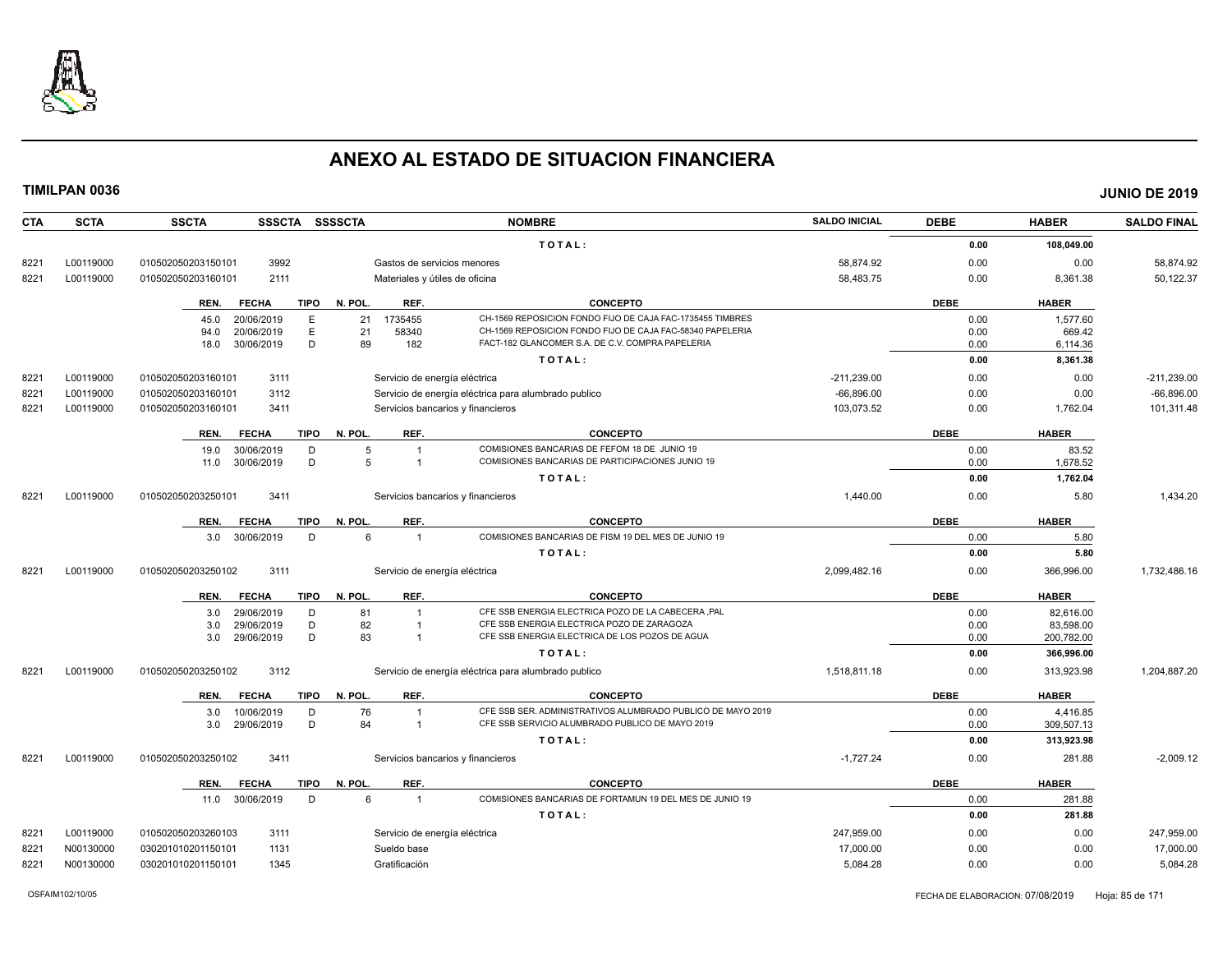

| <b>CTA</b> | <b>SCTA</b> | <b>SSCTA</b>         | <b>SSSCTA</b> | <b>SSSSCTA</b> |                          | <b>NOMBRE</b>                                                              | <b>SALDO INICIAL</b> | <b>DEBE</b> | <b>HABER</b> | <b>SALDO FINAL</b> |
|------------|-------------|----------------------|---------------|----------------|--------------------------|----------------------------------------------------------------------------|----------------------|-------------|--------------|--------------------|
| 8221       | N00130000   | 030201010201150101   | 2611          |                |                          | Combustibles, lubricantes y aditivos                                       | 158,818.81           | 0.00        | 2,400.00     | 156,418.81         |
|            |             | REN.<br><b>FECHA</b> | <b>TIPO</b>   | N. POL.        | REF.                     | <b>CONCEPTO</b>                                                            |                      | <b>DEBE</b> | <b>HABER</b> |                    |
|            |             | 29/06/2019<br>66.0   | D             | 64             | 4372                     | FAC-4372 SERVICIO ESTRELLA JUNA S.A. DE C.V. COMBUSTIBLE                   |                      | 0.00        | 600.00       |                    |
|            |             | 29/06/2019<br>66.0   | D             | 65             | 4373                     | FAC-4373 SERVICIO ESTRELLA JUNA S.A. DE C.V. COMBUSTIBLE                   |                      | 0.00        | 600.00       |                    |
|            |             | 29/06/2019<br>38.0   | D             | 67             | 4375                     | SERVICIO ESTRELLA JUNA S.A. DE C.V. FAC-4375 COMBUSTIBLE                   |                      | 0.00        | 400.00       |                    |
|            |             | 29/06/2019<br>45.0   | D             | 69             | 4377                     | SERVICIO ESTRELLA JUNA S.A. DE C.V. FAC-4377 COMBUSTIBLE                   |                      | 0.00        | 400.00       |                    |
|            |             | 38.0<br>29/06/2019   | D             | 70             | 4378                     | SERVICIO ESTRELLA JUNA S.A. DE C.V. FAC-4378 COMBUSTIBLE                   |                      | 0.00        | 400.00       |                    |
|            |             |                      |               |                |                          | TOTAL:                                                                     |                      | 0.00        | 2,400.00     |                    |
| 8221       | N00130000   | 030201010201150101   | 2911          |                |                          | Refacciones, accesorios y herramientas                                     | 9,000.00             | 0.00        | 0.00         | 9,000.00           |
| 8221       | N00130000   | 030201010201150101   | 3571          |                |                          | Reparación, instalación y mantenimiento de maquinaria, equipo industrial y | 211,179.32           | 0.00        | 17,341.90    | 193,837.42         |
|            |             | REN.<br><b>FECHA</b> | <b>TIPO</b>   | N. POL.        | REF.                     | <b>CONCEPTO</b>                                                            |                      | <b>DEBE</b> | <b>HABER</b> |                    |
|            |             | 03/06/2019<br>3.0    | D             | 21             | 1028                     | GEOVANY PEREZ LUGO FACT. 1028 COMPRA DE REFACCIONES                        |                      | 0.00        | 4,342.85     |                    |
|            |             | 28/06/2019<br>10.0   | E             | 23             |                          | CH-1571 SIMON MUNGUIA CAMACHO COMPRA DE REFACCIONES                        |                      | 0.00        | 162.40       |                    |
|            |             | 19/06/2019<br>3.0    | D             | 59             | 4611943                  | FAC-46119438 CADECO S.A. DE C.V. REFACCIONES MAQUINARIA                    |                      | 0.00        | 2,988.25     |                    |
|            |             | 30/06/2019<br>13.0   | D             | 85             | 1042                     | FAC-1042 GEOVANNY PEREZ LUGO REFACCIONES PARA LOS VEHICULOS                |                      | 0.00        | 7.180.40     |                    |
|            |             | 3.0<br>30/06/2019    | D             | 98             | 447                      | FAC-447 PASIVO DE MA. DEL CARMEN ZUÑIGA ARIAS ACEITE                       |                      | 0.00        | 2,668.00     |                    |
|            |             |                      |               |                |                          | TOTAL:                                                                     |                      | 0.00        | 17,341.90    |                    |
| 8221       | N00130000   | 030201010201150101   | 3851          |                | Gastos de representación |                                                                            | 0.00                 | 0.00        | 4,760.00     | $-4,760.00$        |
|            |             | <b>FECHA</b><br>REN. | <b>TIPO</b>   | N. POL.        | REF.                     | <b>CONCEPTO</b>                                                            |                      | <b>DEBE</b> | <b>HABER</b> |                    |
|            |             | 3.0 30/06/2019       | D             | 88             | 153                      | FAC-153 LIBIA MONTIEL COLIN SERVICIO DE HOSPEDAJE                          |                      | 0.00        | 4,760.00     |                    |
|            |             |                      |               |                |                          | TOTAL:                                                                     |                      | 0.00        | 4,760.00     |                    |
| 8221       | N00132000   | 020206010101150101   | 1541          |                |                          | Becas para hijos de trabajadores sindicalizados                            | 400.00               | 0.00        | 0.00         | 400.00             |
| 8221       | N00132000   | 020206010101150101   | 1546          |                |                          | Otros gastos derivados de convenio                                         | 50.00                | 0.00        | 0.00         | 50.00              |
| 8221       | N00132000   | 020206010101150101   | 2611          |                |                          | Combustibles, lubricantes y aditivos                                       | 10,600.00            | 0.00        | 0.00         | 10,600.00          |
| 8221       | N00132000   | 020206010101150101   | 3821          |                |                          | Gastos de ceremonias oficiales y de orden social                           | $-19,627.20$         | 0.00        | 0.00         | $-19,627.20$       |
| 8221       | N00132000   | 020206010101160101   | 2111          |                |                          | Materiales y útiles de oficina                                             | 5,065.12             | 0.00        | 0.00         | 5,065.12           |
| 8221       | Q00104000   | 010701010101150101   | 2611          |                |                          | Combustibles, lubricantes y aditivos                                       | 393,146.03           | 0.00        | 73,684.88    | 319,461.15         |
|            |             | <b>FECHA</b><br>REN. | <b>TIPO</b>   | N. POL.        | REF.                     | <b>CONCEPTO</b>                                                            |                      | <b>DEBE</b> | <b>HABER</b> |                    |
|            |             | 29/06/2019<br>73.0   | D             | 64             | 4372                     | FAC-4372 SERVICIO ESTRELLA JUNA S.A. DE C.V. COMBUSTIBLE                   |                      | 0.00        | 9.869.00     |                    |
|            |             | 29/06/2019<br>73.0   | D             | 65             | 4373                     | FAC-4373 SERVICIO ESTRELLA JUNA S.A. DE C.V. COMBUSTIBLE                   |                      | 0.00        | 9.700.74     |                    |
|            |             | 29/06/2019<br>52.0   | D             | 66             | 4374                     | SERVICIO ESTRELLA JUNA S.A. DE C.V. FAC-4374 COMBUSTIBLE                   |                      | 0.00        | 8,550.27     |                    |
|            |             | 29/06/2019<br>45.0   | D             | 67             | 4375                     | SERVICIO ESTRELLA JUNA S.A. DE C.V. FAC-4375 COMBUSTIBLE                   |                      | 0.00        | 16,540.82    |                    |
|            |             | 52.0<br>29/06/2019   | D             | 68             | 4376                     | SERVICIO ESTRELLA JUNA S.A. DE C.V. FAC-4376 COMBUSTIBLE                   |                      | 0.00        | 10,600.23    |                    |
|            |             | 52.0<br>29/06/2019   | D             | 69             | 4377                     | SERVICIO ESTRELLA JUNA S.A. DE C.V. FAC-4377 COMBUSTIBLE                   |                      | 0.00        | 7,950.47     |                    |
|            |             | 52.0<br>29/06/2019   | D             | 70             | 4378                     | SERVICIO ESTRELLA JUNA S.A. DE C.V. FAC-4378 COMBUSTIBLE                   |                      | 0.00        | 10,473.35    |                    |
|            |             |                      |               |                |                          | TOTAL:                                                                     |                      | 0.00        | 73,684.88    |                    |
| 822'       | Q00104000   | 010701010101150101   | 2711          |                | Vestuario y uniformes    |                                                                            | 72.000.00            | 0.00        | 0.00         | 72.000.00          |
| 8221       | Q00104000   | 010701010101150101   | 3551          |                |                          | Reparación y mantenimiento de vehículos terrestres, aéreos y lacustres     | 67,852.17            | 0.00        | 3,028.76     | 64,823.41          |
|            |             | REN.<br><b>FECHA</b> | <b>TIPO</b>   | N. POL.        | REF.                     | <b>CONCEPTO</b>                                                            |                      | <b>DEBE</b> | <b>HABER</b> |                    |
|            |             | 28/06/2019<br>17.0   | E             | 23             |                          | CH-1571 SIMON MUNGUIA CAMACHO COMPRA DE REFACCIONES                        |                      | 0.00        | 1,358.36     |                    |
|            |             | 06/06/2019<br>13.0   | D             | 23             | 634                      | JOSE MATUSALEN LEGORRETA SEGUNDO PAGO FACT. 628 Y 634                      |                      | 0.00        | 1,670.40     |                    |
|            |             |                      |               |                |                          |                                                                            |                      |             |              |                    |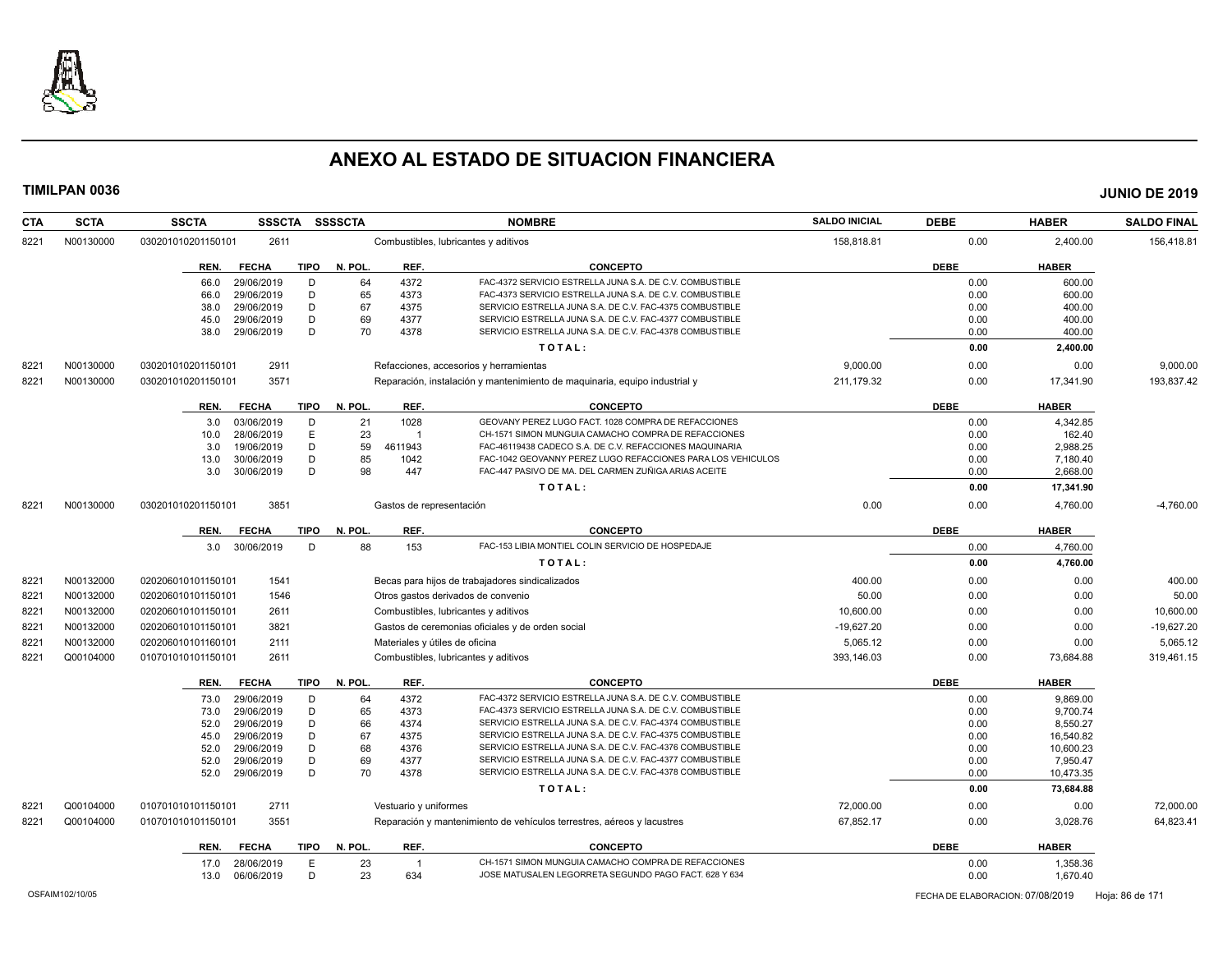

**CTA SCTA SSCTA SSSCTA SSSSCTA NOMBRE SALDO INICIAL DEBE HABER SALDO FINAL**

**TIMILPAN 0036 JUNIO DE 2019**

**T O T A L : 0.00 3,028.76** 8221 Q00104000 0107010101160101 2111 Materiales y útiles de oficina and a control de controllar en el segundo de controllar en el segundo de el segundo de el segundo de el segundo de el segundo de el segundo de el segundo 8221 Q00104000 010701010101250102 1131 Sueldo base 92,873.27 0.00 0.00 92,873.27 8221 Q00104000 010701010101250102 1345 Gratificación 62,004.99 0.00 0.00 62,004.99 8221 Q00104000 010701010101250102 3551 Reparación y mantenimiento de vehículos terrestres, aéreos y lacustres 60,000.00 0.00 0.00 60,000.00 8221 Q00104000 010701010101250102 3993 Estudios y análisis clínicos -12,064.00 0.00 0.00 -12,064.00 8221 Q00104000 010701010101250105 2711 Vestuario y uniformes external extension of the extension or the extension or the extension or the extendio or the extension of the extendio or the extendio or the extendio or the ext 8221 Q00104000 010701010101250105 3341 Capacitación 137,000.00 0.00 0.00 137,000.00 8221 Q00104000 010701010101250105 3391 Servicios profesionales 266,000.00 0.00 0.00 266,000.00 8221 Q00104000 0107010101250105 3411 Servicios bancarios y financieros -1.00 -1.00 0.00 0.00 0.00 -1.00 0.00 -1.00 8221 Q00105000 010702010303150101 2541 Materiales, accesorios y suministros médicos 10,680.00 0.00 0.00 10,680.00 8221 Q00105000 010702010303150101 2611 Combustibles, lubricantes y aditivos 161,275.72 0.00 15,203.27 146,072.45 **REN. FECHA TIPO N. POL. REF. CONCEPTO DEBE HABER** 80.0 29/06/2019 D 64 4372 FAC-4372 SERVICIO ESTRELLA JUNA S.A. DE C.V. COMBUSTIBLE 0.00 4,153.02 80.0 29/06/2019 D 65 4373 FAC-4373 SERVICIO ESTRELLA JUNA S.A. DE C.V. COMBUSTIBLE 0.00 00 800.00 800.00 59.0 29/06/2019 D 66 4374 SERVICIO ESTRELLA JUNA S.A. DE C.V. FAC-4374 COMBUSTIBLE 0.00 0 2,400.05 52.0 29/06/2019 D 67 4375 SERVICIO ESTRELLA JUNA S.A. DE C.V. FAC-4375 COMBUSTIBLE 0.00 0 3,050.15 59.0 29/06/2019 D 68 4376 SERVICIO ESTRELLA JUNA S.A. DE C.V. FAC-4376 COMBUSTIBLE 0.00 0 1,300.00 1,300.00 59.0 29/06/2019 D 69 4377 SERVICIO ESTRELLA JUNA S.A. DE C.V. FAC-4377 COMBUSTIBLE 0.00 750.00 59.0 29/06/2019 D 70 4378 SERVICIO ESTRELLA JUNA S.A. DE C.V. FAC-4378 COMBUSTIBLE 0.00 2,750.05 **T O T A L** : 0.00 **15,203.27 10.00 15,203.27** 8221 Q00105000 010702010303250102 1131 Sueldo base 9,000.00 9,000.00 9,000.00 8221 Q00105000 010702010303250102 1345 Gratificación 7,211.23 0.00 0.00 7,211.23 8221 R00150000 020402010102150101 1131 Sueldo base 3,000.00 0.00 0.00 3,000.00 8221 R00150000 020402010102150101 1222 Sueldos y salarios compactados al personal eventual 1,640.61 1,640.61 0.00 0.00 0.00 1,640.61 8221 R00150000 020402010102150101 1345 Gratificación -627.22 0.00 0.00 -627.22 8221 R00150000 020402010102150101 2611 Combustibles, lubricantes y aditivos 17,550.00 0.00 600.00 16,950.00 **REN. FECHA TIPO N. POL. REF. CONCEPTO DEBE HABER** 45.0 29/06/2019 D 70 4378 SERVICIO ESTRELLA JUNA S.A. DE C.V. FAC-4378 COMBUSTIBLE **COMBUSTIBLE** 0.00 600.00 600.00 **T O T A L :** 0.00 600.00 600.00 600.00 600.00 600.00 600.00 600.00 600.00 600.00 600.00 600.00 600.00 600.00 600.00 600.00 600.00 600.00 600.00 600.00 600.00 600.00 600.00 600.00 600.00 600.00 600.00 600.00 600.00 600.00 8222 Presupuesto de Egresos por Ejercer de Transferencias , Asignaciones, Subsidios y Otras Ayudas<br>Subsidios y apoyos 4,213,646.28 0.00 529,900.01 3,683,746.27 8222 A00A00000 010301010101110101 4383 Subsidios y apoyos 2,162,015.77 0.00 401,155.01 1,760,860.76 **REN. FECHA TIPO N. POL. REF. CONCEPTO DEBE HABER** 3.0 30/06/2019 D 8 1 PAGO ISSEMYM DEL DIF MUNICIPAL JUNIO 2019 0.00 41.155.01 3.0 14/06/2019 D 14 1 COMPLEMENTO DE PARTICIPACION DIF DE MAYO 2019<br>3.0 01/06/2019 D 19 1 PARTICIPACION DIF DEL MES DE MAYO DE 2019 3.0 01/06/2019 D 19 1 PARTICIPACION DIF DEL MES DE MAYO DE 2019 3.0 28/06/2019 D 63 1 PARTICIPACION DIF MUNICIPAL DE JUNIO 2019 0.00 150,000.00

8222 A00A00000 010301010101110101 4411 Cooperaciones y ayudas 1,791,512.51 0.00 57,040.00 1,734,472.51

**T O T A L : 0.00 401,155.01**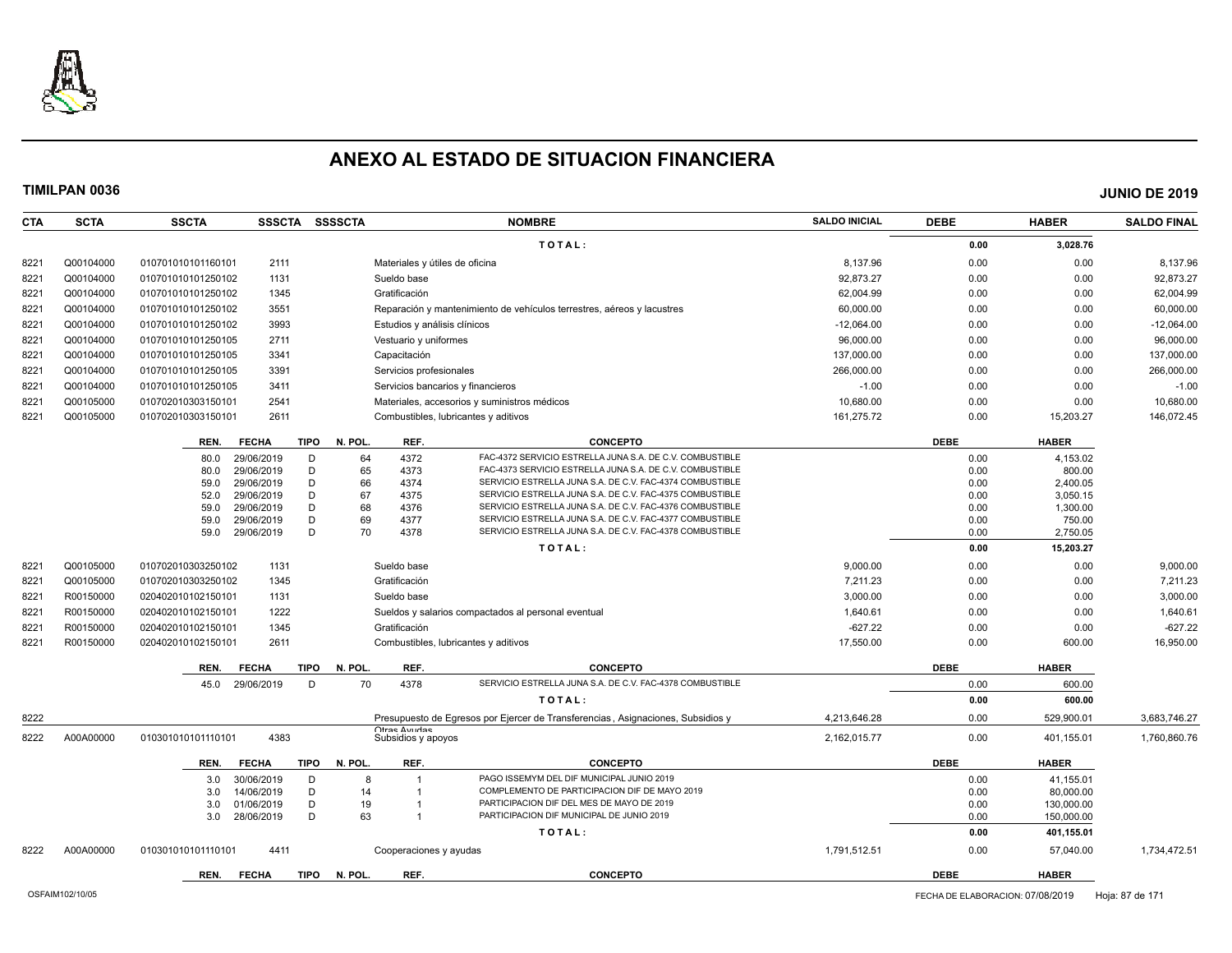

| <b>CTA</b> | <b>SCTA</b> | <b>SSCTA</b>                           | SSSCTA SSSSCTA                 |                                       | <b>NOMBRE</b>                                                                                                                  | <b>SALDO INICIAL</b> | <b>DEBE</b>  | <b>HABER</b>         | <b>SALDO FINAL</b> |
|------------|-------------|----------------------------------------|--------------------------------|---------------------------------------|--------------------------------------------------------------------------------------------------------------------------------|----------------------|--------------|----------------------|--------------------|
|            |             | 10/06/2019<br>3.0                      | E<br>1                         |                                       | CH. 070 DIONICIO CARRASCO A, APOYO ECONOMICO SAN ANTONIO YOND                                                                  |                      | 0.00         | 10,000.00            |                    |
|            |             | 10/06/2019<br>3.0                      | E<br>$\overline{2}$            |                                       | CH. 071 YOLANDA SALAZAR A. APOYO ECONOMICO FESTIVIDAD EL PALMIT                                                                |                      | 0.00         | 7,500.00             |                    |
|            |             | 3.0<br>27/06/2019                      | E<br>6                         |                                       | CH. 075 DANIEL GABRIEL R. APOYO ECONOMICO CAB MPAL FIESTA PATRO                                                                |                      | 0.00         | 7,000.00             |                    |
|            |             | 27/06/2019<br>3.0<br>27/06/2019<br>3.0 | E<br>$\overline{7}$<br>E<br>22 | - 1                                   | CH. 76 EUNICE CHIMAL REYES APOYO ECONOMICO ESC. SEC. MIGUEL HII<br>CH-1570 MARIO SANTIAGO SANTIAGO APOYO ECONOMICO BARRIO OCAN |                      | 0.00<br>0.00 | 6,000.00             |                    |
|            |             | 59.0<br>29/06/2019                     | E<br>31                        |                                       | CH-1579 HECTOR MANUEL MONROY CRUZ APOYO                                                                                        |                      | 0.00         | 3,000.00<br>1,500.00 |                    |
|            |             | 3.0<br>05/06/2019                      | 38<br>D                        | 543                                   | CARLOS HERNANDEZ AGUILA FAC-543 APOYO PREPRA CABECERA                                                                          |                      | 0.00         | 21,112.00            |                    |
|            |             | 30/06/2019<br>50.0                     | D<br>87                        | 959                                   | FAC-959 FELIX GARCIA ANDRES RENTA DE LONA                                                                                      |                      | 0.00         | 928.00               |                    |
|            |             |                                        |                                |                                       | TOTAL:                                                                                                                         |                      | 0.00         | 57,040.00            |                    |
| 8222       | A00A00000   | 4411<br>010301010101260103             |                                | Cooperaciones y ayudas                |                                                                                                                                | 8,270.83             | 0.00         | 0.00                 | 8,270.83           |
| 8222       | L00119000   | 4391<br>010502050203110101             |                                | Subsidios por carga fiscal            |                                                                                                                                | 251,847.17           | 0.00         | 71,705.00            | 180, 142. 17       |
|            |             | <b>FECHA</b><br>REN.                   | TIPO N. POL.                   | REF.                                  | <b>CONCEPTO</b>                                                                                                                |                      | <b>DEBE</b>  | <b>HABER</b>         |                    |
|            |             | 30/06/2019<br>80.0                     |                                | $\overline{1}$                        | INGRESOS DE JUNIO DE 2019 DE LA CAJA DE LA TESORERIA                                                                           |                      | 0.00         | 54.625.00            |                    |
|            |             | 30/06/2019<br>4.0                      | 5                              | $\overline{1}$                        | RECAUDACION DEL IMPUESTO PREDIAL DE JUNIO DE 2019                                                                              |                      | 0.00         | 17,080.00            |                    |
|            |             |                                        |                                |                                       | TOTAL:                                                                                                                         |                      | 0.00         | 71,705.00            |                    |
| 8224       |             |                                        |                                |                                       | Presupuesto de Egresos por Ejercer de Intereses, Comisiones y Otros Gastos                                                     | 6,391,378.21         | 0.00         | 0.00                 | 6,391,378.21       |
| 8224       | L00119000   | 9911<br>010502050203150101             |                                | Por el ejercicio inmediato anterior   |                                                                                                                                | 794.499.98           | 0.00         | 0.00                 | 794,499.98         |
| 8224       | L00119000   | 9912<br>010502050203150101             |                                | Por ejercicios anteriores             |                                                                                                                                | 934,906.83           | 0.00         | 0.00                 | 934,906.83         |
| 8224       | L00119000   | 010502050203260102<br>9911             |                                | Por el ejercicio inmediato anterior   |                                                                                                                                | 2,146,878.23         | 0.00         | 0.00                 | 2,146,878.23       |
| 8224       | L00119000   | 9912<br>010502050203260102             |                                | Por ejercicios anteriores             |                                                                                                                                | 2,250,000.00         | 0.00         | 0.00                 | 2,250,000.00       |
| 8224       | L00119000   | 9912<br>010502050203260103             |                                | Por ejercicios anteriores             |                                                                                                                                | 265.093.17           | 0.00         | 0.00                 | 265.093.17         |
| 8225       |             |                                        |                                |                                       | Presupuesto de Egresos por Ejercer de Inversión Pública                                                                        | 66,846,104.96        | 0.00         | 3,363,794.97         | 63,482,309.99      |
| 8225       | F00124000   | 6122<br>010701010102260101             |                                | Obra estatal o municipal              |                                                                                                                                | 2,744,607.88         | 0.00         | 0.00                 | 2,744,607.88       |
| 8225       | F00124000   | 6125<br>010701010102260101             |                                | Ejecución de obras por administración |                                                                                                                                | 1,104,188.14         | 0.00         | 0.00                 | 1,104,188.14       |
| 8225       | F00124000   | 6122<br>020103010101250101             |                                | Obra estatal o municipal              |                                                                                                                                | 5,190,000.00         | 0.00         | 940.999.68           | 4,249,000.32       |
|            |             | <b>FECHA</b><br>REN.                   | TIPO<br>N. POL.                | REF.                                  | <b>CONCEPTO</b>                                                                                                                |                      | <b>DEBE</b>  | <b>HABER</b>         |                    |
|            |             | 13/06/2019<br>3.0                      | 71<br>D                        | $\overline{1}$                        | ABRAHAM RABADAN LOPEZ ANTICIPO OBRA BARRIO MORELOS                                                                             |                      | 0.00         | 95,930.00            |                    |
|            |             | 26/06/2019<br>3.0                      | 73<br>D                        | 136                                   | FAC-136 MARIBEL SEGUNDO BAUTISTA ESTIMACION 1 FINIQUITO                                                                        |                      | 0.00         | 269,839.22           |                    |
|            |             | 3.0<br>30/06/2019                      | D<br>100                       | 59                                    | FAC-59 OBRA DEL FISM 1 CONS, DRENAJE SANITARIO HUAPANGO                                                                        |                      | 0.00         | 575,230.46           |                    |
|            |             |                                        |                                |                                       | TOTAL:                                                                                                                         |                      | 0.00         | 940,999.68           |                    |
| 8225       | F00124000   | 020103010101250101<br>6125             |                                | Ejecución de obras por administración |                                                                                                                                | 620,000.00           | 0.00         | 0.00                 | 620,000.00         |
| 8225       | F00124000   | 6122<br>020103010101250206             |                                | Obra estatal o municipal              |                                                                                                                                | 3,500,000.00         | 0.00         | 0.00                 | 3,500,000.00       |
| 8225       | F00124000   | 6122<br>020103010101250210             |                                | Obra estatal o municipal              |                                                                                                                                | 5,066,543.11         | 0.00         | 0.00                 | 5,066,543.11       |
| 8225       | F00124000   | 6122<br>020103010101260101             |                                | Obra estatal o municipal              |                                                                                                                                | 2,310,000.00         | 0.00         | 0.00                 | 2,310,000.00       |
| 8225       | F00124000   | 6122<br>020201010201260101             |                                | Obra estatal o municipal              |                                                                                                                                | $-1.099.085.20$      | 0.00         | 1,629,902.23         | $-2.728.987.43$    |
|            |             | REN.<br><b>FECHA</b>                   | <b>TIPO</b><br>N. POL.         | REF.                                  | <b>CONCEPTO</b>                                                                                                                |                      | <b>DEBE</b>  | <b>HABER</b>         |                    |
|            |             | 30/06/2019<br>3.0                      | 96<br>D                        | 119                                   | ESTIMACION UNO OBRA DE CONSTRUCCION ENLOZADO                                                                                   |                      | 0.00         | 969,705.22           |                    |
|            |             | 3.0<br>30/06/2019                      | D<br>97                        | 19                                    | FEFOM 27 REHABILI. CON CONCRETO HIDRAULICO ZARAGOZA                                                                            |                      | 0.00         | 660,197.01           |                    |
|            |             |                                        |                                |                                       | TOTAL:                                                                                                                         |                      | 0.00         | 1,629,902.23         |                    |
| 8225       | F00124000   | 6125<br>020201010201260101             |                                | Ejecución de obras por administración |                                                                                                                                | 1,400,000.00         | 0.00         | 0.00                 | 1,400,000.00       |
| 8225       | F00124000   | 6122<br>020201010203250101             |                                | Obra estatal o municipal              |                                                                                                                                | 1,000,000.00         | 0.00         | 0.00                 | 1,000,000.00       |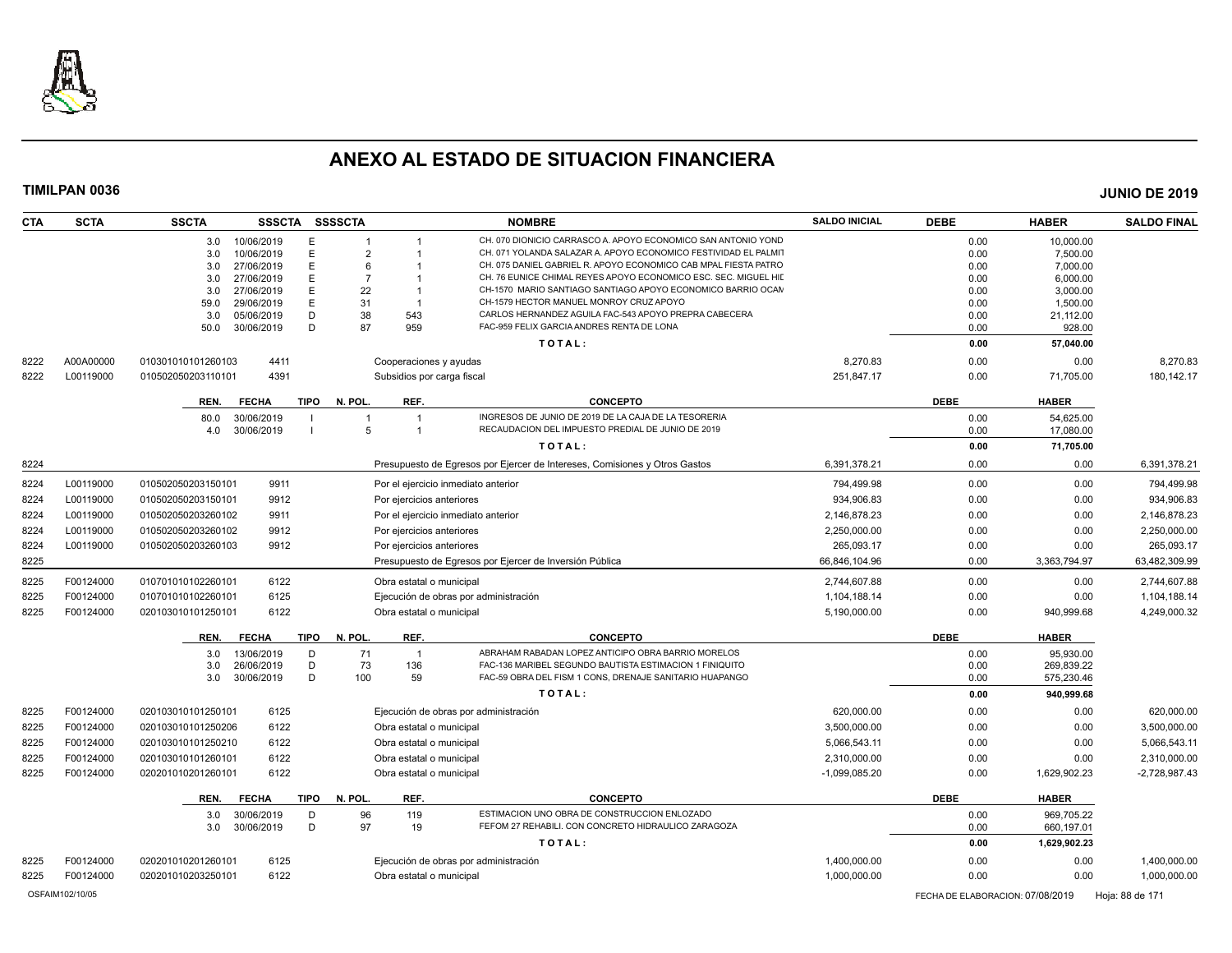

| CTA  | <b>SCTA</b> | <b>SSCTA</b><br><b>SSSCTA</b> |             | <b>SSSSCTA</b> |                             | <b>NOMBRE</b>                                                                 | <b>SALDO INICIAL</b> | <b>DEBE</b> | <b>HABER</b> | <b>SALDO FINAL</b> |
|------|-------------|-------------------------------|-------------|----------------|-----------------------------|-------------------------------------------------------------------------------|----------------------|-------------|--------------|--------------------|
| 8225 | F00124000   | 6125<br>020201010204260101    |             |                |                             | Ejecución de obras por administración                                         | 150,000.00           | 0.00        | 0.00         | 150,000.00         |
| 8225 | F00124000   | 6122<br>020201010401260101    |             |                | Obra estatal o municipal    |                                                                               | 16,656,719.10        | 0.00        | 0.00         | 16,656,719.10      |
| 8225 | F00124000   | 6125<br>020201010401260101    |             |                |                             | Ejecución de obras por administración                                         | 600,000.00           | 0.00        | 0.00         | 600,000.00         |
| 8225 | F00124000   | 6139<br>020201010503150101    |             |                |                             | Reparación y mantenimiento de infraestructura hidráulica                      | $-23,962.65$         | 0.00        | 187,473.59   | $-211,436.24$      |
|      |             | REN.<br><b>FECHA</b>          | <b>TIPO</b> | N. POL.        | REF.                        | <b>CONCEPTO</b>                                                               |                      | <b>DEBE</b> | <b>HABER</b> |                    |
|      |             | 18/06/2019<br>8.0             | D           | 16             | 479                         | PAGO FACT 479 MATERIAL HIDRAULICO                                             |                      | 0.00        | 133.59       |                    |
|      |             | 3.0<br>13/06/2019             | D           | 53             | 5                           | FAC-5 AUTOPARTES Y REMOLQUES THANOX S.A. DE C.V. RENTA MAQUINA                |                      | 0.00        | 187,340.00   |                    |
|      |             |                               |             |                |                             | TOTAL:                                                                        |                      | 0.00        | 187,473.59   |                    |
| 8225 | F00124000   | 6159<br>020201010503150101    |             |                |                             | Reparacion y mantenimiento de vialidades y alumbrado                          | -482,110.93          | 0.00        | 539.99       | -482,650.92        |
|      |             | REN.<br><b>FECHA</b>          | TIPO        | N. POL.        | REF.                        | <b>CONCEPTO</b>                                                               |                      | <b>DEBE</b> | <b>HABER</b> |                    |
|      |             | 29/06/2019<br>10.0            | E           | 32             | 698                         | CH-1580 HECTOR MANUEL MONROY CRUZ REP FONDO CAJA                              |                      | 0.00        | 539.99       |                    |
|      |             |                               |             |                |                             | TOTAL:                                                                        |                      | 0.00        | 539.99       |                    |
| 8225 | F00124000   | 6159<br>020201010503260101    |             |                |                             | Reparacion y mantenimiento de vialidades y alumbrado                          | 269,623.23           | 0.00        | 0.00         | 269,623.23         |
| 8225 | F00124000   | 6122<br>020203010201250101    |             |                | Obra estatal o municipal    |                                                                               | 4.590.000.00         | 0.00        | 604.879.48   | 3.985.120.52       |
|      |             | REN.<br><b>FECHA</b>          | <b>TIPO</b> | N. POL.        | REF.                        | <b>CONCEPTO</b>                                                               |                      | <b>DEBE</b> | <b>HABER</b> |                    |
|      |             | 26/06/2019<br>3.0             | D           | 72             | 137                         | FAC-137 MARIBEL SEGUNDO BAUTISTA ESTIMACION 1 FINIQUITO                       |                      | 0.00        | 159,902.95   |                    |
|      |             | 3.0<br>30/06/2019             | D           | 99             | 171                         | FAC-121 OBRA DEL FISM 18 CONS, SIST. AGUA POTABLE LOS JILGUEROS               |                      | 0.00        | 444,976.53   |                    |
|      |             |                               |             |                |                             | TOTAL:                                                                        |                      | 0.00        | 604,879.48   |                    |
| 8225 | F00124000   | 6122<br>020203010201250206    |             |                | Obra estatal o municipal    |                                                                               | 6,206,247.35         | 0.00        | 0.00         | 6,206,247.35       |
| 8225 | F00124000   | 6122<br>020203010201250210    |             |                | Obra estatal o municipal    |                                                                               | 3,500,000.00         | 0.00        | 0.00         | 3,500,000.00       |
| 8225 | F00124000   | 6122<br>020203010201260101    |             |                | Obra estatal o municipal    |                                                                               | 1,034,853.00         | 0.00        | 0.00         | 1,034,853.00       |
| 8225 | F00124000   | 6125<br>020204010201250101    |             |                |                             | Ejecución de obras por administración                                         | 450,000.00           | 0.00        | 0.00         | 450,000.00         |
| 8225 | F00124000   | 020204010201260101<br>6122    |             |                | Obra estatal o municipal    |                                                                               | 3,150,134.93         | 0.00        | 0.00         | 3,150,134.93       |
| 8225 | F00124000   | 6125<br>020204010201260101    |             |                |                             | Ejecución de obras por administración                                         | 620,000.00           | 0.00        | 0.00         | 620,000.00         |
| 8225 | F00124000   | 6122<br>020205010101250101    |             |                | Obra estatal o municipal    |                                                                               | 3,760,000.00         | 0.00        | 0.00         | 3,760,000.00       |
| 8225 | F00124000   | 6122<br>020501010106250101    |             |                | Obra estatal o municipal    |                                                                               | 2,215,862.96         | 0.00        | 0.00         | 2,215,862.96       |
| 8225 | F00124000   | 020501010106260101<br>6125    |             |                |                             | Ejecución de obras por administración                                         | 170,000.00           | 0.00        | 0.00         | 170,000.00         |
| 8225 | F00124000   | 6122<br>020501010106260103    |             |                | Obra estatal o municipal    |                                                                               | 1,206,250.33         | 0.00        | 0.00         | 1,206,250.33       |
| 8225 | F00124000   | 6122<br>030201010201250101    |             |                | Obra estatal o municipal    |                                                                               | 650,000.00           | 0.00        | 0.00         | 650,000.00         |
| 8225 | F00124000   | 6125<br>030201010201250101    |             |                |                             | Ejecución de obras por administración                                         | 286.233.71           | 0.00        | 0.00         | 286.233.71         |
| 8226 |             |                               |             |                |                             | Presupuesto de Egresos por Ejercer de Bienes Muebles, Inmuebles e Intangibles | 1,907,872.06         | 0.00        | 0.00         | 1,907,872.06       |
| 8226 | B00B00000   | 5411<br>010305010105150101    |             |                |                             | Vehículos y equipo de transporte terrestre                                    | 1,000,000.00         | 0.00        | 0.00         | 1,000,000.00       |
| 8226 | F00124000   | 020201010503250101<br>5111    |             |                | Muebles y enseres           |                                                                               | 90,000.00            | 0.00        | 0.00         | 90,000.00          |
| 8226 | F00124000   | 5151<br>020201010503250101    |             |                | Bienes informáticos         |                                                                               | 90.000.00            | 0.00        | 0.00         | 90,000.00          |
| 8226 | L00119000   | 010502050203150101<br>5111    |             |                | Muebles y enseres           |                                                                               | 257,462.10           | 0.00        | 0.00         | 257,462.10         |
| 8226 | L00119000   | 5231<br>010502050203150101    |             |                |                             | Equipo de foto, cine y grabación                                              | $-27.142.96$         | 0.00        | 0.00         | $-27,142.96$       |
| 8226 | L00119000   | 010502050203150101<br>5411    |             |                |                             | Vehículos y equipo de transporte terrestre                                    | 360,000.00           | 0.00        | 0.00         | 360,000.00         |
| 8226 | L00119000   | 5692<br>010502050203150101    |             |                | Maguinaria y equipo diverso |                                                                               | $-14.984.98$         | 0.00        | 0.00         | $-14,984.98$       |
| 8226 | Q00104000   | 010701010101250105<br>5411    |             |                |                             | Vehículos y equipo de transporte terrestre                                    | 152,537.90           | 0.00        | 0.00         | 152,537.90         |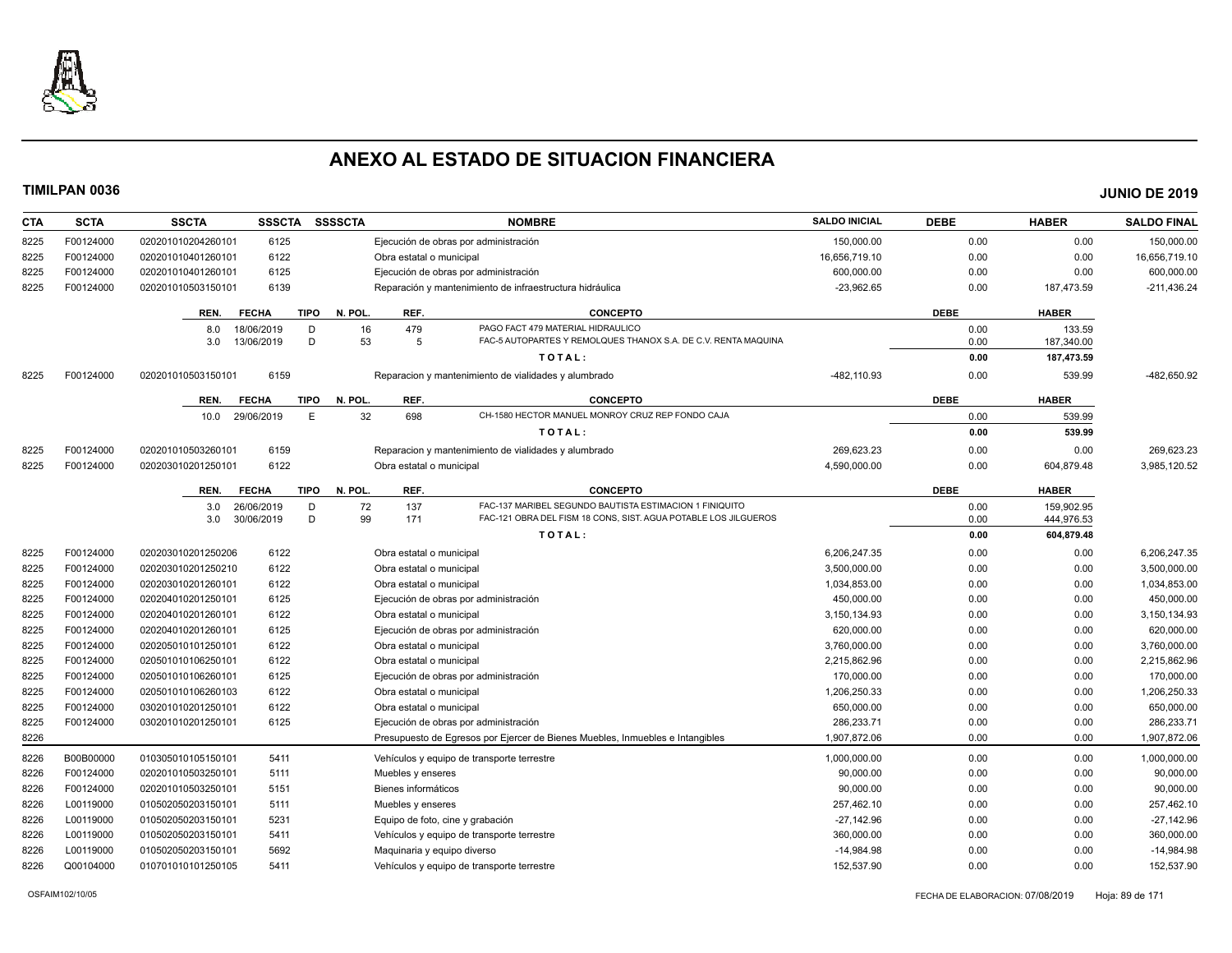

| <b>CTA</b> | <b>SCTA</b> | <b>SSCTA</b><br>SSSCTA SSSSCTA      |                      | <b>NOMBRE</b>                                                       | <b>SALDO INICIAL</b> | <b>DEBE</b>  | <b>HABER</b> | <b>SALDO FINAL</b> |
|------------|-------------|-------------------------------------|----------------------|---------------------------------------------------------------------|----------------------|--------------|--------------|--------------------|
| 8241       |             |                                     |                      | Presupuesto de Egresos Comprometido de Gastos de Funcionamiento     | 25,306,177.99        | 2,628,783.86 | 6,223,437.86 | 21,711,523.99      |
| 8241       | A00101000   | 010302010103150101<br>1131          | Sueldo base          |                                                                     | 35,000.00            | 0.00         | 20,089.65    | 14,910.35          |
|            |             | <b>FECHA</b><br>TIPO<br>REN.        | N. POL.<br>REF.      | <b>CONCEPTO</b>                                                     |                      | <b>DEBE</b>  | <b>HABER</b> |                    |
|            |             | 28/06/2019<br>E<br>18.0             | 25<br>$\overline{2}$ | CH-1573 NOMINA DE LA 2DA QUINCENA DE JUNIO 2019                     |                      | 0.00         | 2,500.00     |                    |
|            |             | D<br>14/06/2019<br>18.0             | 54<br>$\overline{1}$ | NOMINA DE LA 1RA QUINCENA DE JUNIO 2019                             |                      | 0.00         | 2,500.00     |                    |
|            |             | D<br>14/06/2019<br>13.0             | 55<br>$\overline{1}$ | NOMINA DE LISTA DE RAYA DE LA 1RA QUINCENA DE JUNIO 2019            |                      | 0.00         | 15,089.65    |                    |
|            |             |                                     |                      | TOTAL:                                                              |                      | 0.00         | 20,089.65    |                    |
| 8241       | A00101000   | 1222<br>010302010103150101          |                      | Sueldos y salarios compactados al personal eventual                 | 180,255.10           | 0.00         | 15,089.65    | 165, 165. 45       |
|            |             | <b>TIPO</b><br>REN.<br><b>FECHA</b> | N. POL.<br>REF.      | <b>CONCEPTO</b>                                                     |                      | <b>DEBE</b>  | <b>HABER</b> |                    |
|            |             | 13.0 28/06/2019<br>E                | 26<br>$\overline{2}$ | CH-1573 LISTA DE RAYA 2DA QUINCENA DE JUNIO 2019                    |                      | 0.00         | 15,089.65    |                    |
|            |             |                                     |                      | TOTAL:                                                              |                      | 0.00         | 15,089.65    |                    |
| 8241       | A00101000   | 1321<br>010302010103150101          | Prima vacacional     |                                                                     | 5,782.87             | 0.00         | 0.00         | 5,782.87           |
| 8241       | A00101000   | 1322<br>010302010103150101          | Aquinaldo            |                                                                     | 46,262.99            | 0.00         | 0.00         | 46,262.99          |
| 8241       | A00101000   | 1345<br>010302010103150101          | Gratificación        |                                                                     | 96,842.31            | 0.00         | 17,525.88    | 79,316.43          |
|            |             | <b>FECHA</b><br><b>TIPO</b><br>REN. | N. POL.<br>REF.      | <b>CONCEPTO</b>                                                     |                      | <b>DEBE</b>  | <b>HABER</b> |                    |
|            |             | 28/06/2019<br>E<br>23.0             | 25<br>$\overline{2}$ | CH-1573 NOMINA DE LA 2DA QUINCENA DE JUNIO 2019                     |                      | 0.00         | 3,311.71     |                    |
|            |             | E<br>28/06/2019<br>18.0             | 26<br>$\overline{2}$ | CH-1573 LISTA DE RAYA 2DA QUINCENA DE JUNIO 2019                    |                      | 0.00         | 5.451.23     |                    |
|            |             | D<br>14/06/2019<br>23.0             | 54<br>$\overline{1}$ | NOMINA DE LA 1RA QUINCENA DE JUNIO 2019                             |                      | 0.00         | 3,311.71     |                    |
|            |             | 14/06/2019<br>D<br>18.0             | 55<br>$\overline{1}$ | NOMINA DE LISTA DE RAYA DE LA 1RA QUINCENA DE JUNIO 2019            |                      | 0.00         | 5,451.23     |                    |
|            |             |                                     |                      | TOTAL:                                                              |                      | 0.00         | 17,525.88    |                    |
| 8241       | A00101000   | 2611<br>010302010103150101          |                      | Combustibles, lubricantes y aditivos                                | 0.00                 | 400.00       | 400.00       | 0.00               |
|            |             | REN.<br><b>FECHA</b><br>TIPO        | N. POL.<br>REF.      | <b>CONCEPTO</b>                                                     |                      | <b>DEBE</b>  | <b>HABER</b> |                    |
|            |             | 29/06/2019<br>D<br>12.0             | 64<br>4372           | FAC-4372 SERVICIO ESTRELLA JUNA S.A. DE C.V. COMBUSTIBLE            |                      | 0.00         | 400.00       |                    |
|            |             | D<br>29/06/2019<br>9.0              | 64<br>4372           | FAC-4372 SERVICIO ESTRELLA JUNA S.A. DE C.V. COMBUSTIBLE            |                      | 400.00       | 0.00         |                    |
|            |             |                                     |                      | TOTAL:                                                              |                      | 400.00       | 400.00       |                    |
| 8241       | A00101000   | 3821<br>010302010103150101          |                      | Gastos de ceremonias oficiales y de orden social                    | 0.00                 | 58,450.00    | 58,450.00    | 0.00               |
|            |             | REN.<br><b>FECHA</b><br>TIPO        | N. POL.<br>REF.      | <b>CONCEPTO</b>                                                     |                      | <b>DEBE</b>  | <b>HABER</b> |                    |
|            |             | 06/06/2019<br>D<br>2.0              | 42<br>324            | FAC-324 SERVICIOS PUBLICITARIOS FREELY S.A. DE C.V. DIA DE LA MADRE |                      | 58,450.00    | 0.00         |                    |
|            |             | D<br>06/06/2019<br>5.0              | 42<br>324            | FAC-324 SERVICIOS PUBLICITARIOS FREELY S.A. DE C.V. DIA DE LA MADRE |                      | 0.00         | 58,450.00    |                    |
|            |             |                                     |                      | TOTAL:                                                              |                      | 58,450.00    | 58,450.00    |                    |
| 8241       | A00102000   | 1131<br>010204010102150101          | Sueldo base          |                                                                     | 42.000.00            | 0.00         | 6.000.00     | 36.000.00          |
|            |             | <b>TIPO</b><br>REN.<br><b>FECHA</b> | N. POL.<br>REF.      | <b>CONCEPTO</b>                                                     |                      | <b>DEBE</b>  | <b>HABER</b> |                    |
|            |             | 28/06/2019<br>E<br>28.0             | 25<br>$\overline{2}$ | CH-1573 NOMINA DE LA 2DA QUINCENA DE JUNIO 2019                     |                      | 0.00         | 3,000.00     |                    |
|            |             | D<br>28.0<br>14/06/2019             | 54<br>$\overline{1}$ | NOMINA DE LA 1RA QUINCENA DE JUNIO 2019                             |                      | 0.00         | 3,000.00     |                    |
|            |             |                                     |                      | TOTAL:                                                              |                      | 0.00         | 6,000.00     |                    |
| 8241       | A00102000   | 1321<br>010204010102150101          | Prima vacacional     |                                                                     | 986.30               | 0.00         | 0.00         | 986.30             |
| 8241       | A00102000   | 1322<br>010204010102150101          | Aguinaldo            |                                                                     | 7,890.38             | 0.00         | 0.00         | 7,890.38           |
| 8241       | A00102000   | 010204010102150101<br>1345          | Gratificación        |                                                                     | 49,807.24            | 0.00         | 7,115.32     | 42,691.92          |
|            |             |                                     |                      |                                                                     |                      |              |              |                    |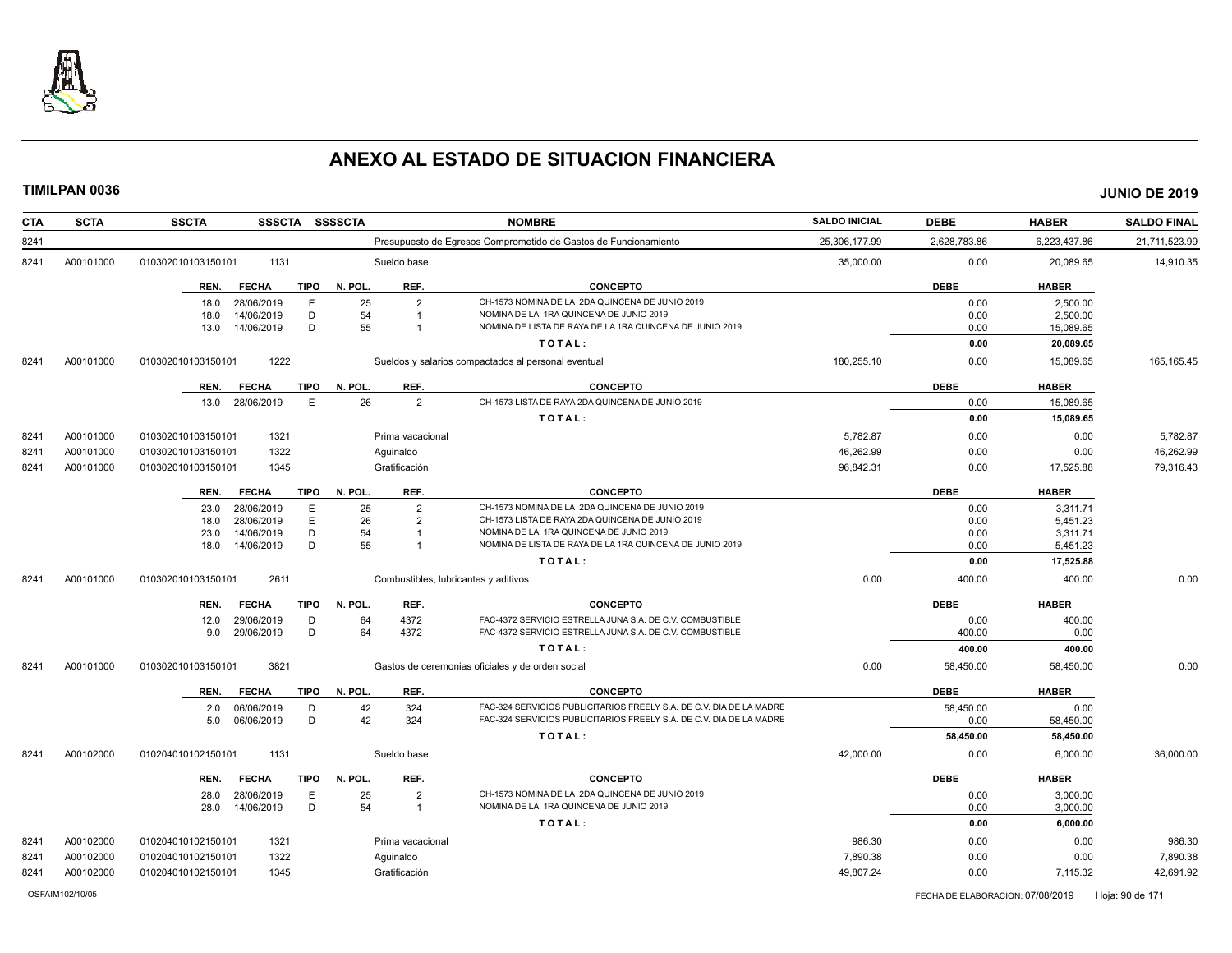

| <b>CTA</b> | <b>SCTA</b> | <b>SSCTA</b>                            |             | SSSCTA SSSSCTA |                                  | <b>NOMBRE</b>                                                                               | <b>SALDO INICIAL</b> | <b>DEBE</b>  | <b>HABER</b>           | <b>SALDO FINAL</b> |
|------------|-------------|-----------------------------------------|-------------|----------------|----------------------------------|---------------------------------------------------------------------------------------------|----------------------|--------------|------------------------|--------------------|
|            |             | <b>FECHA</b><br>REN.                    | <b>TIPO</b> | N. POL.        | REF.                             | <b>CONCEPTO</b>                                                                             |                      | <b>DEBE</b>  | <b>HABER</b>           |                    |
|            |             | 33.0<br>28/06/2019                      | Е           | 25             | $\mathcal{P}$                    | CH-1573 NOMINA DE LA 2DA QUINCENA DE JUNIO 2019                                             |                      | 0.00         | 3,557.66               |                    |
|            |             | 14/06/2019<br>33.0                      | D           | 54             | $\overline{1}$                   | NOMINA DE LA 1RA QUINCENA DE JUNIO 2019                                                     |                      | 0.00         | 3,557.66               |                    |
|            |             |                                         |             |                |                                  | TOTAL:                                                                                      |                      | 0.00         | 7,115.32               |                    |
| 8241       | A00103000   | 1131<br>010301010101150101              |             |                | Sueldo base                      |                                                                                             | 55,000.00            | 0.00         | 0.00                   | 55,000.00          |
| 8241       | A00103000   | 1222<br>010301010101150101              |             |                |                                  | Sueldos y salarios compactados al personal eventual                                         | $-3.000.00$          | 0.00         | 0.00                   | $-3,000.00$        |
| 8241       | A00103000   | 1321<br>010301010101150101              |             |                | Prima vacacional                 |                                                                                             | 821.91               | 0.00         | 0.00                   | 821.91             |
| 8241       | A00103000   | 010301010101150101<br>1322              |             |                | Aguinaldo                        |                                                                                             | 6,575.31             | 0.00         | 0.00                   | 6,575.31           |
| 8241       | A00103000   | 1345<br>010301010101150101              |             |                | Gratificación                    |                                                                                             | 55,180.58            | 0.00         | 0.00                   | 55,180.58          |
| 8241       | A00A00000   | 010301010101150101<br>1111              |             |                | Dietas                           |                                                                                             | 560,000.00           | 0.00         | 80,000.00              | 480,000.00         |
|            |             | REN.<br><b>FECHA</b>                    | <b>TIPO</b> | N. POL.        | REF.                             | <b>CONCEPTO</b>                                                                             |                      | <b>DEBE</b>  | <b>HABER</b>           |                    |
|            |             | 28/06/2019<br>3.0                       | E           | 25             | $\overline{2}$                   | CH-1573 NOMINA DE LA 2DA QUINCENA DE JUNIO 2019                                             |                      | 0.00         | 40,000.00              |                    |
|            |             | 3.0<br>14/06/2019                       | D           | 54             | $\overline{1}$                   | NOMINA DE LA 1RA QUINCENA DE JUNIO 2019                                                     |                      | 0.00         | 40,000.00              |                    |
|            |             |                                         |             |                |                                  | TOTAL:                                                                                      |                      | 0.00         | 80,000.00              |                    |
| 8241       | A00A00000   | 1131<br>010301010101150101              |             |                | Sueldo base                      |                                                                                             | 998,653.22           | 0.00         | 187,950.46             | 810,702.76         |
|            |             | REN.<br><b>FECHA</b>                    | TIPO        | N. POL.        | REF.                             | <b>CONCEPTO</b>                                                                             |                      | <b>DEBE</b>  | <b>HABER</b>           |                    |
|            |             | 18/06/2019<br>3.0                       | E           | 17             | $\overline{1}$                   | CH. 1565 COMPL. NOMINA QUINC. 01 JUN 19                                                     |                      | 0.00         | 31,875.23              |                    |
|            |             | 28/06/2019<br>8.0                       | Ε           | 25             | $\overline{2}$                   | CH-1573 NOMINA DE LA 2DA QUINCENA DE JUNIO 2019                                             |                      | 0.00         | 93,975.23              |                    |
|            |             | 14/06/2019<br>8.0                       | D           | 54             | $\overline{1}$                   | NOMINA DE LA 1RA QUINCENA DE JUNIO 2019                                                     |                      | 0.00         | 62,100.00              |                    |
|            |             |                                         |             |                |                                  | TOTAL:                                                                                      |                      | 0.00         | 187,950.46             |                    |
| 8241       | A00A00000   | 1222<br>010301010101150101              |             |                |                                  | Sueldos y salarios compactados al personal eventual                                         | 56,880.83            | 0.00         | 62,956.40              | $-6,075.57$        |
|            |             | <b>FECHA</b><br>REN.                    | <b>TIPO</b> | N. POL.        | REF.                             | <b>CONCEPTO</b>                                                                             |                      | <b>DEBE</b>  | <b>HABER</b>           |                    |
|            |             | 28/06/2019<br>3.0                       | E           | 26             | $\overline{2}$                   | CH-1573 LISTA DE RAYA 2DA QUINCENA DE JUNIO 2019                                            |                      | 0.00         | 29.046.65              |                    |
|            |             | 3.0<br>14/06/2019                       | D           | 55             | $\overline{1}$                   | NOMINA DE LISTA DE RAYA DE LA 1RA QUINCENA DE JUNIO 2019                                    |                      | 0.00         | 33,909.75              |                    |
|            |             |                                         |             |                |                                  | TOTAL:                                                                                      |                      | 0.00         | 62,956.40              |                    |
| 8241       | A00A00000   | 1321<br>010301010101150101              |             |                | Prima vacacional                 |                                                                                             | 43,553.31            | 0.00         | 0.00                   | 43,553.31          |
| 8241       | A00A00000   | 1322<br>010301010101150101              |             |                | Aguinaldo                        |                                                                                             | 348,426.47           | 0.00         | 0.00                   | 348,426.47         |
| 8241       | A00A00000   | 1345<br>010301010101150101              |             |                | Gratificación                    |                                                                                             | 514,899.73           | 0.00         | 142,539.56             | 372,360.17         |
|            |             | <b>FECHA</b><br>REN.                    | TIPO        | N. POL.        | REF.                             | <b>CONCEPTO</b>                                                                             |                      | <b>DEBE</b>  | <b>HABER</b>           |                    |
|            |             | 18/06/2019<br>8.0                       | E           | 17             | $\overline{1}$                   | CH. 1565 COMPL. NOMINA QUINC, 01 JUN 19                                                     |                      | 0.00         | 1,115.37               |                    |
|            |             | 13.0<br>28/06/2019                      | E           | 25             | $\overline{2}$                   | CH-1573 NOMINA DE LA 2DA QUINCENA DE JUNIO 2019                                             |                      | 0.00         | 53,676.25              |                    |
|            |             | 28/06/2019<br>8.0                       | E<br>D      | 26<br>54       | $\overline{2}$<br>$\overline{1}$ | CH-1573 LISTA DE RAYA 2DA QUINCENA DE JUNIO 2019<br>NOMINA DE LA 1RA QUINCENA DE JUNIO 2019 |                      | 0.00<br>0.00 | 14.898.53<br>52,560.88 |                    |
|            |             | 14/06/2019<br>13.0<br>14/06/2019<br>8.0 | D           | 55             | $\overline{1}$                   | NOMINA DE LISTA DE RAYA DE LA 1RA QUINCENA DE JUNIO 2019                                    |                      | 0.00         | 20,288.53              |                    |
|            |             |                                         |             |                |                                  | TOTAL:                                                                                      |                      | 0.00         | 142,539.56             |                    |
| 8241       | A00A00000   | 2611<br>010301010101150101              |             |                |                                  | Combustibles, lubricantes y aditivos                                                        | 0.00                 | 16,910.17    | 16.910.17              | 0.00               |
|            |             |                                         |             |                |                                  |                                                                                             |                      |              |                        |                    |
|            |             | <b>FECHA</b><br>REN.                    | <b>TIPO</b> | N. POL.        | REF.                             | <b>CONCEPTO</b>                                                                             |                      | <b>DEBE</b>  | <b>HABER</b>           |                    |
|            |             | 29/06/2019<br>5.0                       | D           | 64             | 4372                             | FAC-4372 SERVICIO ESTRELLA JUNA S.A. DE C.V. COMBUSTIBLE                                    |                      | 0.00         | 2,350.07               |                    |
|            |             | 2.0<br>29/06/2019                       | D           | 64             | 4372                             | FAC-4372 SERVICIO ESTRELLA JUNA S.A. DE C.V. COMBUSTIBLE                                    |                      | 2,350.07     | 0.00                   |                    |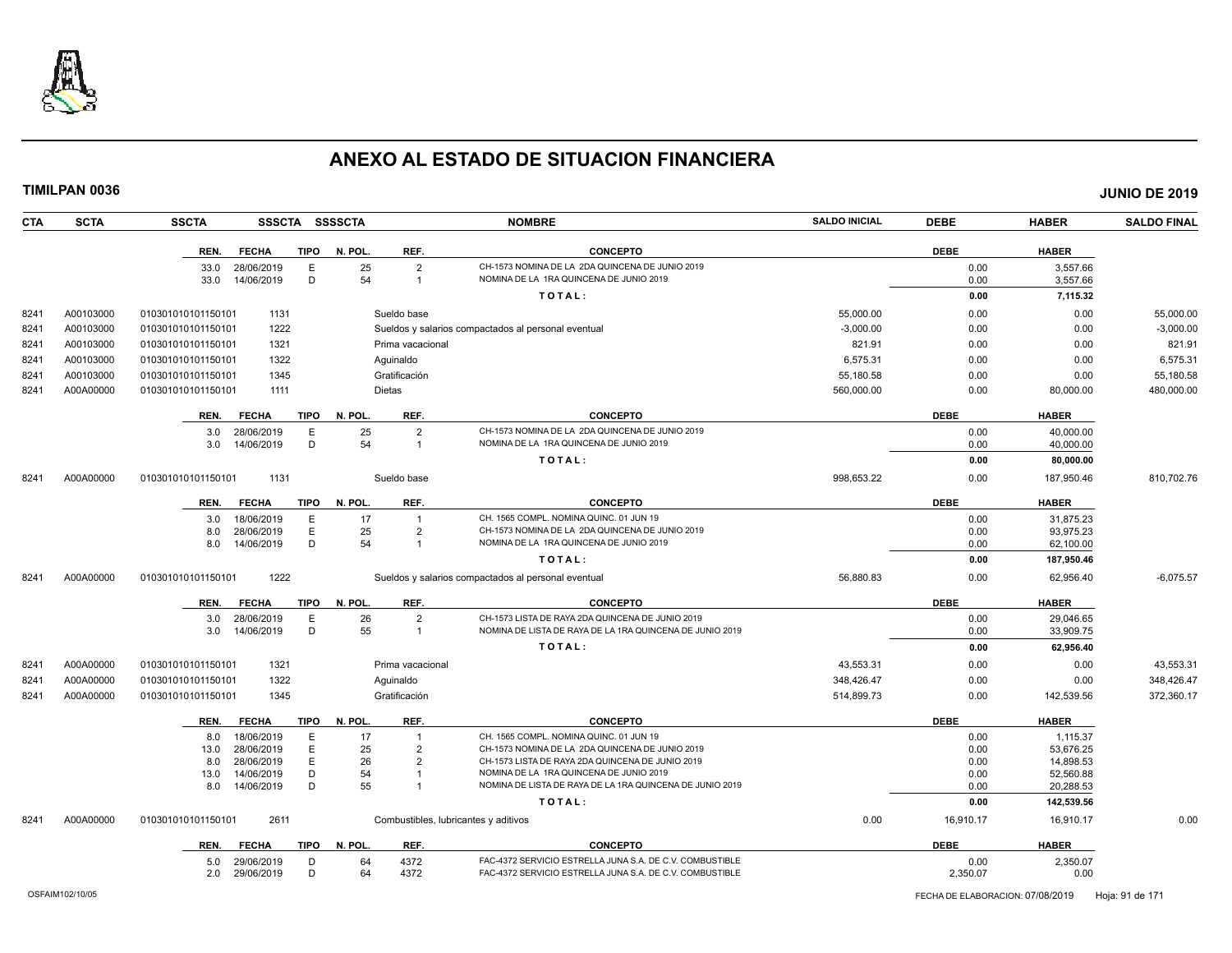

| <b>CTA</b> | <b>SCTA</b> | <b>SSCTA</b>       |                          |             | SSSCTA SSSSCTA |                | <b>NOMBRE</b>                                                          | <b>SALDO INICIAL</b> | <b>DEBE</b>       | <b>HABER</b> | <b>SALDO FINAL</b> |
|------------|-------------|--------------------|--------------------------|-------------|----------------|----------------|------------------------------------------------------------------------|----------------------|-------------------|--------------|--------------------|
|            |             | 2.0                | 29/06/2019               | Ð           | 65             | 4373           | FAC-4373 SERVICIO ESTRELLA JUNA S.A. DE C.V. COMBUSTIBLE               |                      | 3,660.02          | 0.00         |                    |
|            |             | 5.0                | 29/06/2019               | D           | 65             | 4373           | FAC-4373 SERVICIO ESTRELLA JUNA S.A. DE C.V. COMBUSTIBLE               |                      | 0.00              | 3.660.02     |                    |
|            |             | 5.0                | 29/06/2019               | D           | 67             | 4375           | SERVICIO ESTRELLA JUNA S.A. DE C.V. FAC-4375 COMBUSTIBLE               |                      | 0.00              | 2,499.75     |                    |
|            |             | 2.0                | 29/06/2019               | D           | 67             | 4375           | SERVICIO ESTRELLA JUNA S.A. DE C.V. FAC-4375 COMBUSTIBLE               |                      | 2,499.75          | 0.00         |                    |
|            |             | 2.0                | 29/06/2019               | D           | 68             | 4376           | SERVICIO ESTRELLA JUNA S.A. DE C.V. FAC-4376 COMBUSTIBLE               |                      | 500.00            | 0.00         |                    |
|            |             | 5.0                | 29/06/2019               | D           | 68             | 4376           | SERVICIO ESTRELLA JUNA S.A. DE C.V. FAC-4376 COMBUSTIBLE               |                      | 0.00              | 500.00       |                    |
|            |             | 5.0                | 29/06/2019               | D           | 69             | 4377           | SERVICIO ESTRELLA JUNA S.A. DE C.V. FAC-4377 COMBUSTIBLE               |                      | 0.00              | 3,700.12     |                    |
|            |             | 2.0                | 29/06/2019               | D           | 69             | 4377           | SERVICIO ESTRELLA JUNA S.A. DE C.V. FAC-4377 COMBUSTIBLE               |                      | 3,700.12          | 0.00         |                    |
|            |             | 5.0                | 29/06/2019               | D           | 70             | 4378           | SERVICIO ESTRELLA JUNA S.A. DE C.V. FAC-4378 COMBUSTIBLE               |                      | 0.00              | 4,200.21     |                    |
|            |             | 2.0                | 29/06/2019               | D           | 70             | 4378           | SERVICIO ESTRELLA JUNA S.A. DE C.V. FAC-4378 COMBUSTIBLE               |                      | 4,200.21          | 0.00         |                    |
|            |             |                    |                          |             |                |                | TOTAL:                                                                 |                      | 16,910.17         | 16,910.17    |                    |
| 8241       | A00A00000   | 010301010101150101 | 3231                     |             |                |                | Arrendamiento de equipo y bienes informáticos                          | 0.00                 | 9,512.00          | 9,512.00     | 0.00               |
|            |             |                    |                          |             |                |                |                                                                        |                      |                   |              |                    |
|            |             | REN.               | <b>FECHA</b>             | TIPO        | N. POL.        | REF.           | <b>CONCEPTO</b>                                                        |                      | <b>DEBE</b>       | <b>HABER</b> |                    |
|            |             | 5.0                | 03/06/2019               | D           | 20             | 521            | COPY CDMX S.A. DE C.V. FACTURA 521 RENTA COPIADORAS                    |                      | 0.00              | 9,512.00     |                    |
|            |             | 2.0                | 03/06/2019               | D           | 20             | 521            | COPY CDMX S.A. DE C.V. FACTURA 521 RENTA COPIADORAS                    |                      | 9,512.00          | 0.00         |                    |
|            |             |                    |                          |             |                |                | TOTAL:                                                                 |                      | 9,512.00          | 9,512.00     |                    |
| 8241       | A00A00000   | 010301010101150101 | 3551                     |             |                |                | Reparación y mantenimiento de vehículos terrestres, aéreos y lacustres | 0.00                 | 1,505.00          | 1,505.00     | 0.00               |
|            |             | REN.               | <b>FECHA</b>             | <b>TIPO</b> | N. POL.        | REF.           | <b>CONCEPTO</b>                                                        |                      | <b>DEBE</b>       | <b>HABER</b> |                    |
|            |             | 33.0               | 29/06/2019               | Ε           | 32             | 5171           | CH-1580 HECTOR MANUEL MONROY CRUZ REP FONDO CAJA                       |                      | 0.00              | 105.00       |                    |
|            |             | 37.0               | 29/06/2019               | Ε           | 32             | $\overline{1}$ | CH-1580 HECTOR MANUEL MONROY CRUZ REP FONDO CAJA                       |                      | 1,400.00          | 0.00         |                    |
|            |             | 40.0               | 29/06/2019               | E           | 32             | $\overline{1}$ | CH-1580 HECTOR MANUEL MONROY CRUZ REP FONDO CAJA                       |                      | 0.00              | 1,400.00     |                    |
|            |             | 30.0               | 29/06/2019               | E           | 32             | 5171           | CH-1580 HECTOR MANUEL MONROY CRUZ REP FONDO CAJA                       |                      | 105.00            | 0.00         |                    |
|            |             |                    |                          |             |                |                | TOTAL:                                                                 |                      | 1,505.00          | 1,505.00     |                    |
|            |             |                    |                          |             |                |                |                                                                        |                      |                   |              | 0.00               |
| 8241       | A00A00000   | 010301010101150101 | 3611                     |             |                |                | Gastos de publicidad y propaganda                                      | 0.00                 | 11,600.00         | 11,600.00    |                    |
|            |             | REN.               | <b>FECHA</b>             | <b>TIPO</b> | N. POL.        | REF.           | <b>CONCEPTO</b>                                                        |                      | <b>DEBE</b>       | <b>HABER</b> |                    |
|            |             | 2.0                | 21/06/2019               | D           | 18             | 79             | HOMERO MARTINEZ MALDONADO FACT-79 PERIODICO                            |                      | 5,800.00          | 0.00         |                    |
|            |             | 5.0                | 21/06/2019               | D           | 18             | 79             | HOMERO MARTINEZ MALDONADO FACT-79 PERIODICO                            |                      | 0.00              | 5,800.00     |                    |
|            |             | 5.0                | 30/06/2019               | D           | 91             | 91             | FAC-91 HOMERO MARTINEZ MALDONADO PERIODICO                             |                      | 0.00              | 5,800.00     |                    |
|            |             | 2.0                | 30/06/2019               | D           | 91             | 91             | FAC-91 HOMERO MARTINEZ MALDONADO PERIODICO                             |                      | 5,800.00          | 0.00         |                    |
|            |             |                    |                          |             |                |                | TOTAL:                                                                 |                      | 11,600.00         | 11,600.00    |                    |
| 8241       | A00A00000   | 010301010101150101 | 3612                     |             |                |                | Publicaciones oficiales y de información en general para difusión      | 0.00                 | 40,000.00         | 40,000.00    | 0.00               |
|            |             | REN.               | <b>FECHA</b>             | <b>TIPO</b> | N. POL.        | REF.           | <b>CONCEPTO</b>                                                        |                      | <b>DEBE</b>       | <b>HABER</b> |                    |
|            |             |                    |                          | D           |                | 18             | FAC-18 GCHRUBCH CONSULTORES S.A. DE C.V. PLAN DE DESARROLLO            |                      |                   | 0.00         |                    |
|            |             | 2.0<br>5.0         | 05/06/2019<br>05/06/2019 | D           | 33<br>33       | 18             | FAC-18 GCHRUBCH CONSULTORES S.A. DE C.V. PLAN DE DESARROLLO            |                      | 40,000.00<br>0.00 | 40,000.00    |                    |
|            |             |                    |                          |             |                |                | TOTAL:                                                                 |                      | 40,000.00         | 40,000.00    |                    |
| 8241       | A00A00000   | 010301010101150101 | 3821                     |             |                |                | Gastos de ceremonias oficiales y de orden social                       | 0.00                 | 362,996.80        | 362,996.80   | 0.00               |
|            |             | REN.               | <b>FECHA</b>             | <b>TIPO</b> | N. POL.        | REF.           | <b>CONCEPTO</b>                                                        |                      | <b>DEBE</b>       | <b>HABER</b> |                    |
|            |             |                    | 13/06/2019               | D           | 12             | 98             | RODOLFO LINO D ELA CRUZ MARCELO FAC-98 LUCHAS                          |                      | 0.00              | 32,132.00    |                    |
|            |             | 5.0                |                          | D           |                |                | RODOLFO LINO D ELA CRUZ MARCELO FAC-98 LUCHAS                          |                      |                   |              |                    |
|            |             | 2.0                | 13/06/2019               |             | 12             | 98             |                                                                        |                      | 32,132.00         | 0.00         |                    |
|            |             | 2.0                | 06/06/2019               | D           | 40             | 325            | FAC-325 SERVICIOS PUBLICITARIOS FREELY S.A. DE C.V. DIA DE LA MADRE    |                      | 30,060.00         | 0.00         |                    |
|            |             | 5.0                | 06/06/2019               | D           | 40             | 325            | FAC-325 SERVICIOS PUBLICITARIOS FREELY S.A. DE C.V. DIA DE LA MADRE    |                      | 0.00              | 30,060.00    |                    |
|            |             | 5.0                | 06/06/2019               | D           | 41             | 328            | FAC-325 SERVICIOS PUBLICITARIOS FREELY S.A. DE C.V. DIA DE LA MADRE    |                      | 0.00              | 50,100.00    |                    |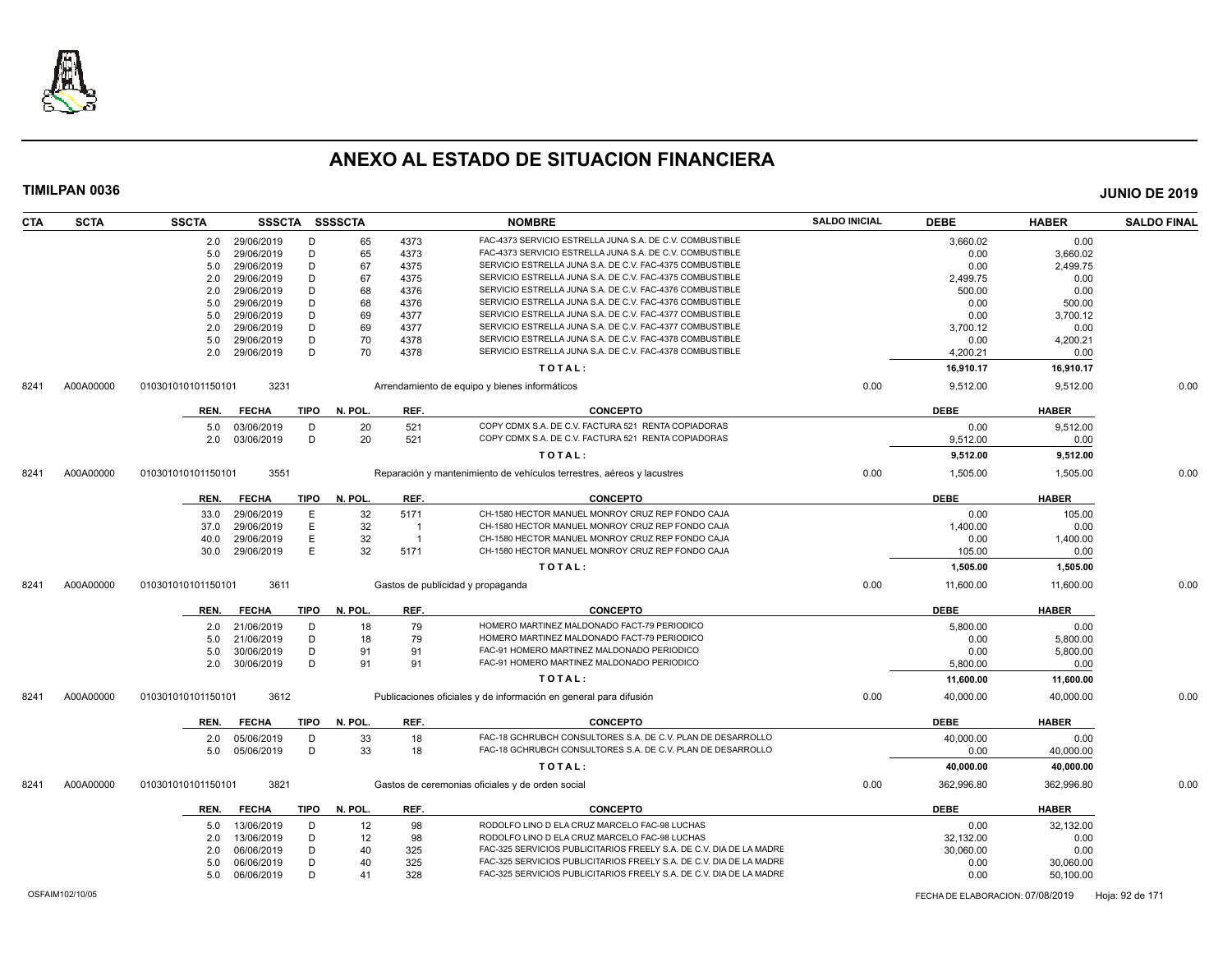

| 06/06/2019<br>328<br>FAC-325 SERVICIOS PUBLICITARIOS FREELY S.A. DE C.V. DIA DE LA MADRE<br>50.100.00<br>0.00<br>2.0<br>D<br>41<br>06/06/2019<br>D<br>43<br>327<br>FAC-327 SERVICIOS PUBLICITARIOS FREELY S.A. DE C.V. DIA DE LA MADRE<br>0.00<br>2.0<br>6,680.00<br>43<br>327<br>FAC-327 SERVICIOS PUBLICITARIOS FREELY S.A. DE C.V. DIA DE LA MADRE<br>06/06/2019<br>D<br>6,680.00<br>5.0<br>0.00<br>326<br>FAC-326 SERVICIOS PUBLICITARIOS FREELY S.A. DE C.V. DIA DE LA MADRE<br>5.0<br>06/06/2019<br>D<br>44<br>0.00<br>66,800.00<br>FAC-326 SERVICIOS PUBLICITARIOS FREELY S.A. DE C.V. DIA DE LA MADRE<br>06/06/2019<br>D<br>44<br>326<br>2.0<br>66,800.00<br>0.00<br>FAC-329 Y 333 SERVICIOS PUBLICITARIOS FREELY S.A. DE C.V. DIA DE LA M<br>06/06/2019<br>D<br>45<br>329<br>2.0<br>15,030.00<br>0.00<br>FAC-329 Y 333 SERVICIOS PUBLICITARIOS FREELY S.A. DE C.V. DIA DE LA M<br>06/06/2019<br>D<br>45<br>329<br>5.0<br>0.00<br>15,030.00<br>FAC-332 SERVICIOS PUBLICITARIOS FREELY S.A. DE C.V. DIA DE LA MADRE<br>06/06/2019<br>D<br>46<br>332<br>5.0<br>0.00<br>30.060.00<br>46<br>332<br>FAC-332 SERVICIOS PUBLICITARIOS FREELY S.A. DE C.V. DIA DE LA MADRE<br>2.0<br>06/06/2019<br>D<br>30,060.00<br>0.00<br>FAC-331 SERVICIOS PUBLICITARIOS FREELY S.A. DE C.V. DIA DE LA MADRE<br>06/06/2019<br>D<br>47<br>331<br>5.0<br>0.00<br>75,150.00<br>47<br>FAC-331 SERVICIOS PUBLICITARIOS FREELY S.A. DE C.V. DIA DE LA MADRE<br>2.0<br>06/06/2019<br>D<br>331<br>75.150.00<br>0.00<br>48<br>FAC-330 SERVICIOS PUBLICITARIOS FREELY S.A. DE C.V. DIA DE LA MADRE<br>5.0<br>06/06/2019<br>D<br>330<br>0.00<br>25,050.00<br>06/06/2019<br>D<br>48<br>330<br>FAC-330 SERVICIOS PUBLICITARIOS FREELY S.A. DE C.V. DIA DE LA MADRE<br>2.0<br>25.050.00<br>0.00<br>87<br>30/06/2019<br>D<br>964<br>FAC-964 FELIX GARCIA ANDRES RENTA DE LONA Y MESAS<br>77.0<br>0.00<br>1,740.00<br>30/06/2019<br>D<br>87<br>963<br>FAC-963 FELIX GARCIA ANDRES RENTA DE LONA SILLAS Y MESAS<br>0.00<br>2,598.40<br>72.0<br>30/06/2019<br>D<br>87<br>958<br>FAC-958 FELIX GARCIA ANDRES RENTA DE LONA<br>928.00<br>0.00<br>44.0<br>30/06/2019<br>87<br>956<br>FAC-956 FELIX GARCIA ANDRES RENTA DE LONA, SILLAS Y CORTINAS<br>3,132.00<br>35.0<br>Ð<br>0.00<br>30/06/2019<br>D<br>87<br>963<br>FAC-963 FELIX GARCIA ANDRES RENTA DE LONA SILLAS Y MESAS<br>69.0<br>2,598.40<br>0.00<br>30/06/2019<br>D<br>87<br>961<br>FAC-961 FELIX GARCIA ANDRES RENTA DE LONA SILLAS Y MESAS<br>0.00<br>67.0<br>1,670.40<br>FAC-957 FELIX GARCIA ANDRES RENTA DE SILLAS<br>30/06/2019<br>D<br>87<br>957<br>0.00<br>5,568.00<br>40.0<br>FAC-964 FELIX GARCIA ANDRES RENTA DE LONA Y MESAS<br>87<br>964<br>30/06/2019<br>D<br>74.0<br>1,740.00<br>0.00<br>FAC-961 FELIX GARCIA ANDRES RENTA DE LONA SILLAS Y MESAS<br>30/06/2019<br>D<br>87<br>961<br>0.00<br>64.0<br>1,670.40<br>FAC-949 FELIX GARCIA ANDRES RENTA DE LONA Y MESAS<br>30/06/2019<br>D<br>87<br>949<br>2.0<br>3,364.00<br>0.00<br>FAC-949 FELIX GARCIA ANDRES RENTA DE LONA Y MESAS<br>30/06/2019<br>D<br>87<br>5.0<br>949<br>0.00<br>3,364.00<br>87<br>957<br>FAC-957 FELIX GARCIA ANDRES RENTA DE SILLAS<br>37.0<br>30/06/2019<br>D<br>5,568.00<br>0.00<br>87<br>962<br>FAC-962 FELIX GARCIA ANDRES RENTA DE SILLAS Y MESAS<br>30/06/2019<br>D<br>742.40<br>62.0<br>0.00<br>D<br>87<br>950<br>FAC-950 FELIX GARCIA ANDRES RENTA DE MESAS<br>7.0<br>30/06/2019<br>2,436.00<br>0.00<br>FAC-950 FELIX GARCIA ANDRES RENTA DE MESAS<br>10.0<br>30/06/2019<br>D<br>87<br>950<br>0.00<br>2,436.00<br>30/06/2019<br>D<br>87<br>962<br>FAC-962 FELIX GARCIA ANDRES RENTA DE SILLAS Y MESAS<br>59.0<br>742.40<br>0.00<br>30/06/2019<br>D<br>87<br>960<br>FAC-960 FELIX GARCIA ANDRES RENTA DE LONA SILLAS Y MESAS<br>0.00<br>3,897.60<br>57.0<br>30/06/2019<br>D<br>87<br>960<br>FAC-960 FELIX GARCIA ANDRES RENTA DE LONA SILLAS Y MESAS<br>3,897.60<br>0.00<br>54.0<br>87<br>30/06/2019<br>D<br>956<br>FAC-956 FELIX GARCIA ANDRES RENTA DE LONA, SILLAS Y CORTINAS<br>3,132.00<br>0.00<br>32.0<br>30/06/2019<br>D<br>87<br>954<br>FAC-954 FELIX GARCIA ANDRES RENTA DE LONA Y SILLAS<br>30.0<br>0.00<br>1,392.00<br>30/06/2019<br>D<br>87<br>954<br>FAC-954 FELIX GARCIA ANDRES RENTA DE LONA Y SILLAS<br>1,392.00<br>0.00<br>27.0<br>87<br>FAC-953 FELIX GARCIA ANDRES RENTA DE LONA Y MESAS<br>30/06/2019<br>D<br>953<br>3,538.00<br>25.0<br>0.00<br>FAC-953 FELIX GARCIA ANDRES RENTA DE LONA Y MESAS<br>30/06/2019<br>D<br>87<br>953<br>3,538.00<br>0.00<br>22.0<br>FAC-951 FELIX GARCIA ANDRES RENTA DE LONA<br>87<br>951<br>12.0<br>30/06/2019<br>D<br>928.00<br>0.00<br>FAC-951 FELIX GARCIA ANDRES RENTA DE LONA<br>30/06/2019<br>D<br>87<br>951<br>928.00<br>15.0<br>0.00<br>FAC-958 FELIX GARCIA ANDRES RENTA DE LONA<br>30/06/2019<br>D<br>87<br>958<br>47.0<br>0.00<br>928.00<br>TOTAL:<br>362,996.80<br>362,996.80<br>A00A00000<br>3851<br>0.00<br>18,128.40<br>18,128.40<br>010301010101150101<br>Gastos de representación<br><b>DEBE</b><br><b>FECHA</b><br><b>TIPO</b><br>N. POL<br>REF.<br><b>CONCEPTO</b><br><b>HABER</b><br>REN.<br>20/06/2019<br>Е<br>21<br>1398<br>CH-1569 REPOSICION FONDO FIJO DE CAJA FAC-1398 CONSUMO ALIMENT<br>0.00<br>1,300.00<br>68.0<br>CH-1569 REPOSICION FONDO FIJO DE CAJA CONSUMO ALIMENTOS<br>20/06/2019<br>E<br>21<br>1,800.00<br>0.00<br>72.0<br>-1<br>CH-1569 REPOSICION FONDO FIJO DE CAJA CONSUMO ALIMENTOS<br>20/06/2019<br>Ε<br>21<br>82.0<br>-1<br>0.00<br>1,800.00<br>CH-1569 REPOSICION FONDO FIJO DE CAJA CONSUMO ALIMENTOS<br>20/06/2019<br>Е<br>0.00<br>1,800.00<br>75.0<br>21<br>$\overline{1}$<br>CH-1569 REPOSICION FONDO FIJO DE CAJA FAC-1398 CONSUMO ALIMENT<br>20/06/2019<br>Е<br>21<br>1398<br>1,300.00<br>65.0<br>0.00<br>Е<br>CH-1569 REPOSICION FONDO FIJO DE CAJA FAC-1399 CONSUMO ALIMENT<br>20/06/2019<br>21<br>1399<br>0.00<br>1,800.00<br>61.0<br>CH-1569 REPOSICION FONDO FIJO DE CAJA CONSUMO ALIMENTOS<br>0.00<br>20/06/2019<br>Е<br>21<br>1,800.00<br>79.0<br>-1<br>20/06/2019<br>Е<br>1399<br>CH-1569 REPOSICION FONDO FIJO DE CAJA FAC-1399 CONSUMO ALIMENT<br>58.0<br>21<br>1.800.00<br>0.00<br>FECHA DE ELABORACION: 07/08/2019<br>Hoja: 93 de 171 | <b>SCTA</b><br><b>CTA</b> | <b>SSCTA</b> | SSSCTA | <b>SSSSCTA</b> | <b>NOMBRE</b> | <b>SALDO INICIAL</b> | <b>DEBE</b> | <b>HABER</b> | <b>SALDO FINAL</b> |
|-------------------------------------------------------------------------------------------------------------------------------------------------------------------------------------------------------------------------------------------------------------------------------------------------------------------------------------------------------------------------------------------------------------------------------------------------------------------------------------------------------------------------------------------------------------------------------------------------------------------------------------------------------------------------------------------------------------------------------------------------------------------------------------------------------------------------------------------------------------------------------------------------------------------------------------------------------------------------------------------------------------------------------------------------------------------------------------------------------------------------------------------------------------------------------------------------------------------------------------------------------------------------------------------------------------------------------------------------------------------------------------------------------------------------------------------------------------------------------------------------------------------------------------------------------------------------------------------------------------------------------------------------------------------------------------------------------------------------------------------------------------------------------------------------------------------------------------------------------------------------------------------------------------------------------------------------------------------------------------------------------------------------------------------------------------------------------------------------------------------------------------------------------------------------------------------------------------------------------------------------------------------------------------------------------------------------------------------------------------------------------------------------------------------------------------------------------------------------------------------------------------------------------------------------------------------------------------------------------------------------------------------------------------------------------------------------------------------------------------------------------------------------------------------------------------------------------------------------------------------------------------------------------------------------------------------------------------------------------------------------------------------------------------------------------------------------------------------------------------------------------------------------------------------------------------------------------------------------------------------------------------------------------------------------------------------------------------------------------------------------------------------------------------------------------------------------------------------------------------------------------------------------------------------------------------------------------------------------------------------------------------------------------------------------------------------------------------------------------------------------------------------------------------------------------------------------------------------------------------------------------------------------------------------------------------------------------------------------------------------------------------------------------------------------------------------------------------------------------------------------------------------------------------------------------------------------------------------------------------------------------------------------------------------------------------------------------------------------------------------------------------------------------------------------------------------------------------------------------------------------------------------------------------------------------------------------------------------------------------------------------------------------------------------------------------------------------------------------------------------------------------------------------------------------------------------------------------------------------------------------------------------------------------------------------------------------------------------------------------------------------------------------------------------------------------------------------------------------------------------------------------------------------------------------------------------------------------------------------------------------------------------------------------------------------------------------------------------------------------------------------------------------------------------------------------------------------------------------------------------------------------------------------------------------------------------------------------------------------------------------------------------------------------------------------------------------------------------------------------------------------------------------------------------------------------------------------------------------------------------------------------------------------------------------------------------------------------------------------------------------------------------------------------------------------------------------------------------------------------------------------------------------------------------------------|---------------------------|--------------|--------|----------------|---------------|----------------------|-------------|--------------|--------------------|
|                                                                                                                                                                                                                                                                                                                                                                                                                                                                                                                                                                                                                                                                                                                                                                                                                                                                                                                                                                                                                                                                                                                                                                                                                                                                                                                                                                                                                                                                                                                                                                                                                                                                                                                                                                                                                                                                                                                                                                                                                                                                                                                                                                                                                                                                                                                                                                                                                                                                                                                                                                                                                                                                                                                                                                                                                                                                                                                                                                                                                                                                                                                                                                                                                                                                                                                                                                                                                                                                                                                                                                                                                                                                                                                                                                                                                                                                                                                                                                                                                                                                                                                                                                                                                                                                                                                                                                                                                                                                                                                                                                                                                                                                                                                                                                                                                                                                                                                                                                                                                                                                                                                                                                                                                                                                                                                                                                                                                                                                                                                                                                                                                                                                                                                                                                                                                                                                                                                                                                                                                                                                                                                                                                               |                           |              |        |                |               |                      |             |              |                    |
|                                                                                                                                                                                                                                                                                                                                                                                                                                                                                                                                                                                                                                                                                                                                                                                                                                                                                                                                                                                                                                                                                                                                                                                                                                                                                                                                                                                                                                                                                                                                                                                                                                                                                                                                                                                                                                                                                                                                                                                                                                                                                                                                                                                                                                                                                                                                                                                                                                                                                                                                                                                                                                                                                                                                                                                                                                                                                                                                                                                                                                                                                                                                                                                                                                                                                                                                                                                                                                                                                                                                                                                                                                                                                                                                                                                                                                                                                                                                                                                                                                                                                                                                                                                                                                                                                                                                                                                                                                                                                                                                                                                                                                                                                                                                                                                                                                                                                                                                                                                                                                                                                                                                                                                                                                                                                                                                                                                                                                                                                                                                                                                                                                                                                                                                                                                                                                                                                                                                                                                                                                                                                                                                                                               |                           |              |        |                |               |                      |             |              |                    |
|                                                                                                                                                                                                                                                                                                                                                                                                                                                                                                                                                                                                                                                                                                                                                                                                                                                                                                                                                                                                                                                                                                                                                                                                                                                                                                                                                                                                                                                                                                                                                                                                                                                                                                                                                                                                                                                                                                                                                                                                                                                                                                                                                                                                                                                                                                                                                                                                                                                                                                                                                                                                                                                                                                                                                                                                                                                                                                                                                                                                                                                                                                                                                                                                                                                                                                                                                                                                                                                                                                                                                                                                                                                                                                                                                                                                                                                                                                                                                                                                                                                                                                                                                                                                                                                                                                                                                                                                                                                                                                                                                                                                                                                                                                                                                                                                                                                                                                                                                                                                                                                                                                                                                                                                                                                                                                                                                                                                                                                                                                                                                                                                                                                                                                                                                                                                                                                                                                                                                                                                                                                                                                                                                                               |                           |              |        |                |               |                      |             |              |                    |
|                                                                                                                                                                                                                                                                                                                                                                                                                                                                                                                                                                                                                                                                                                                                                                                                                                                                                                                                                                                                                                                                                                                                                                                                                                                                                                                                                                                                                                                                                                                                                                                                                                                                                                                                                                                                                                                                                                                                                                                                                                                                                                                                                                                                                                                                                                                                                                                                                                                                                                                                                                                                                                                                                                                                                                                                                                                                                                                                                                                                                                                                                                                                                                                                                                                                                                                                                                                                                                                                                                                                                                                                                                                                                                                                                                                                                                                                                                                                                                                                                                                                                                                                                                                                                                                                                                                                                                                                                                                                                                                                                                                                                                                                                                                                                                                                                                                                                                                                                                                                                                                                                                                                                                                                                                                                                                                                                                                                                                                                                                                                                                                                                                                                                                                                                                                                                                                                                                                                                                                                                                                                                                                                                                               |                           |              |        |                |               |                      |             |              |                    |
|                                                                                                                                                                                                                                                                                                                                                                                                                                                                                                                                                                                                                                                                                                                                                                                                                                                                                                                                                                                                                                                                                                                                                                                                                                                                                                                                                                                                                                                                                                                                                                                                                                                                                                                                                                                                                                                                                                                                                                                                                                                                                                                                                                                                                                                                                                                                                                                                                                                                                                                                                                                                                                                                                                                                                                                                                                                                                                                                                                                                                                                                                                                                                                                                                                                                                                                                                                                                                                                                                                                                                                                                                                                                                                                                                                                                                                                                                                                                                                                                                                                                                                                                                                                                                                                                                                                                                                                                                                                                                                                                                                                                                                                                                                                                                                                                                                                                                                                                                                                                                                                                                                                                                                                                                                                                                                                                                                                                                                                                                                                                                                                                                                                                                                                                                                                                                                                                                                                                                                                                                                                                                                                                                                               |                           |              |        |                |               |                      |             |              |                    |
|                                                                                                                                                                                                                                                                                                                                                                                                                                                                                                                                                                                                                                                                                                                                                                                                                                                                                                                                                                                                                                                                                                                                                                                                                                                                                                                                                                                                                                                                                                                                                                                                                                                                                                                                                                                                                                                                                                                                                                                                                                                                                                                                                                                                                                                                                                                                                                                                                                                                                                                                                                                                                                                                                                                                                                                                                                                                                                                                                                                                                                                                                                                                                                                                                                                                                                                                                                                                                                                                                                                                                                                                                                                                                                                                                                                                                                                                                                                                                                                                                                                                                                                                                                                                                                                                                                                                                                                                                                                                                                                                                                                                                                                                                                                                                                                                                                                                                                                                                                                                                                                                                                                                                                                                                                                                                                                                                                                                                                                                                                                                                                                                                                                                                                                                                                                                                                                                                                                                                                                                                                                                                                                                                                               |                           |              |        |                |               |                      |             |              |                    |
|                                                                                                                                                                                                                                                                                                                                                                                                                                                                                                                                                                                                                                                                                                                                                                                                                                                                                                                                                                                                                                                                                                                                                                                                                                                                                                                                                                                                                                                                                                                                                                                                                                                                                                                                                                                                                                                                                                                                                                                                                                                                                                                                                                                                                                                                                                                                                                                                                                                                                                                                                                                                                                                                                                                                                                                                                                                                                                                                                                                                                                                                                                                                                                                                                                                                                                                                                                                                                                                                                                                                                                                                                                                                                                                                                                                                                                                                                                                                                                                                                                                                                                                                                                                                                                                                                                                                                                                                                                                                                                                                                                                                                                                                                                                                                                                                                                                                                                                                                                                                                                                                                                                                                                                                                                                                                                                                                                                                                                                                                                                                                                                                                                                                                                                                                                                                                                                                                                                                                                                                                                                                                                                                                                               |                           |              |        |                |               |                      |             |              |                    |
|                                                                                                                                                                                                                                                                                                                                                                                                                                                                                                                                                                                                                                                                                                                                                                                                                                                                                                                                                                                                                                                                                                                                                                                                                                                                                                                                                                                                                                                                                                                                                                                                                                                                                                                                                                                                                                                                                                                                                                                                                                                                                                                                                                                                                                                                                                                                                                                                                                                                                                                                                                                                                                                                                                                                                                                                                                                                                                                                                                                                                                                                                                                                                                                                                                                                                                                                                                                                                                                                                                                                                                                                                                                                                                                                                                                                                                                                                                                                                                                                                                                                                                                                                                                                                                                                                                                                                                                                                                                                                                                                                                                                                                                                                                                                                                                                                                                                                                                                                                                                                                                                                                                                                                                                                                                                                                                                                                                                                                                                                                                                                                                                                                                                                                                                                                                                                                                                                                                                                                                                                                                                                                                                                                               |                           |              |        |                |               |                      |             |              |                    |
|                                                                                                                                                                                                                                                                                                                                                                                                                                                                                                                                                                                                                                                                                                                                                                                                                                                                                                                                                                                                                                                                                                                                                                                                                                                                                                                                                                                                                                                                                                                                                                                                                                                                                                                                                                                                                                                                                                                                                                                                                                                                                                                                                                                                                                                                                                                                                                                                                                                                                                                                                                                                                                                                                                                                                                                                                                                                                                                                                                                                                                                                                                                                                                                                                                                                                                                                                                                                                                                                                                                                                                                                                                                                                                                                                                                                                                                                                                                                                                                                                                                                                                                                                                                                                                                                                                                                                                                                                                                                                                                                                                                                                                                                                                                                                                                                                                                                                                                                                                                                                                                                                                                                                                                                                                                                                                                                                                                                                                                                                                                                                                                                                                                                                                                                                                                                                                                                                                                                                                                                                                                                                                                                                                               |                           |              |        |                |               |                      |             |              |                    |
|                                                                                                                                                                                                                                                                                                                                                                                                                                                                                                                                                                                                                                                                                                                                                                                                                                                                                                                                                                                                                                                                                                                                                                                                                                                                                                                                                                                                                                                                                                                                                                                                                                                                                                                                                                                                                                                                                                                                                                                                                                                                                                                                                                                                                                                                                                                                                                                                                                                                                                                                                                                                                                                                                                                                                                                                                                                                                                                                                                                                                                                                                                                                                                                                                                                                                                                                                                                                                                                                                                                                                                                                                                                                                                                                                                                                                                                                                                                                                                                                                                                                                                                                                                                                                                                                                                                                                                                                                                                                                                                                                                                                                                                                                                                                                                                                                                                                                                                                                                                                                                                                                                                                                                                                                                                                                                                                                                                                                                                                                                                                                                                                                                                                                                                                                                                                                                                                                                                                                                                                                                                                                                                                                                               |                           |              |        |                |               |                      |             |              |                    |
|                                                                                                                                                                                                                                                                                                                                                                                                                                                                                                                                                                                                                                                                                                                                                                                                                                                                                                                                                                                                                                                                                                                                                                                                                                                                                                                                                                                                                                                                                                                                                                                                                                                                                                                                                                                                                                                                                                                                                                                                                                                                                                                                                                                                                                                                                                                                                                                                                                                                                                                                                                                                                                                                                                                                                                                                                                                                                                                                                                                                                                                                                                                                                                                                                                                                                                                                                                                                                                                                                                                                                                                                                                                                                                                                                                                                                                                                                                                                                                                                                                                                                                                                                                                                                                                                                                                                                                                                                                                                                                                                                                                                                                                                                                                                                                                                                                                                                                                                                                                                                                                                                                                                                                                                                                                                                                                                                                                                                                                                                                                                                                                                                                                                                                                                                                                                                                                                                                                                                                                                                                                                                                                                                                               |                           |              |        |                |               |                      |             |              |                    |
|                                                                                                                                                                                                                                                                                                                                                                                                                                                                                                                                                                                                                                                                                                                                                                                                                                                                                                                                                                                                                                                                                                                                                                                                                                                                                                                                                                                                                                                                                                                                                                                                                                                                                                                                                                                                                                                                                                                                                                                                                                                                                                                                                                                                                                                                                                                                                                                                                                                                                                                                                                                                                                                                                                                                                                                                                                                                                                                                                                                                                                                                                                                                                                                                                                                                                                                                                                                                                                                                                                                                                                                                                                                                                                                                                                                                                                                                                                                                                                                                                                                                                                                                                                                                                                                                                                                                                                                                                                                                                                                                                                                                                                                                                                                                                                                                                                                                                                                                                                                                                                                                                                                                                                                                                                                                                                                                                                                                                                                                                                                                                                                                                                                                                                                                                                                                                                                                                                                                                                                                                                                                                                                                                                               |                           |              |        |                |               |                      |             |              |                    |
|                                                                                                                                                                                                                                                                                                                                                                                                                                                                                                                                                                                                                                                                                                                                                                                                                                                                                                                                                                                                                                                                                                                                                                                                                                                                                                                                                                                                                                                                                                                                                                                                                                                                                                                                                                                                                                                                                                                                                                                                                                                                                                                                                                                                                                                                                                                                                                                                                                                                                                                                                                                                                                                                                                                                                                                                                                                                                                                                                                                                                                                                                                                                                                                                                                                                                                                                                                                                                                                                                                                                                                                                                                                                                                                                                                                                                                                                                                                                                                                                                                                                                                                                                                                                                                                                                                                                                                                                                                                                                                                                                                                                                                                                                                                                                                                                                                                                                                                                                                                                                                                                                                                                                                                                                                                                                                                                                                                                                                                                                                                                                                                                                                                                                                                                                                                                                                                                                                                                                                                                                                                                                                                                                                               |                           |              |        |                |               |                      |             |              |                    |
|                                                                                                                                                                                                                                                                                                                                                                                                                                                                                                                                                                                                                                                                                                                                                                                                                                                                                                                                                                                                                                                                                                                                                                                                                                                                                                                                                                                                                                                                                                                                                                                                                                                                                                                                                                                                                                                                                                                                                                                                                                                                                                                                                                                                                                                                                                                                                                                                                                                                                                                                                                                                                                                                                                                                                                                                                                                                                                                                                                                                                                                                                                                                                                                                                                                                                                                                                                                                                                                                                                                                                                                                                                                                                                                                                                                                                                                                                                                                                                                                                                                                                                                                                                                                                                                                                                                                                                                                                                                                                                                                                                                                                                                                                                                                                                                                                                                                                                                                                                                                                                                                                                                                                                                                                                                                                                                                                                                                                                                                                                                                                                                                                                                                                                                                                                                                                                                                                                                                                                                                                                                                                                                                                                               |                           |              |        |                |               |                      |             |              |                    |
|                                                                                                                                                                                                                                                                                                                                                                                                                                                                                                                                                                                                                                                                                                                                                                                                                                                                                                                                                                                                                                                                                                                                                                                                                                                                                                                                                                                                                                                                                                                                                                                                                                                                                                                                                                                                                                                                                                                                                                                                                                                                                                                                                                                                                                                                                                                                                                                                                                                                                                                                                                                                                                                                                                                                                                                                                                                                                                                                                                                                                                                                                                                                                                                                                                                                                                                                                                                                                                                                                                                                                                                                                                                                                                                                                                                                                                                                                                                                                                                                                                                                                                                                                                                                                                                                                                                                                                                                                                                                                                                                                                                                                                                                                                                                                                                                                                                                                                                                                                                                                                                                                                                                                                                                                                                                                                                                                                                                                                                                                                                                                                                                                                                                                                                                                                                                                                                                                                                                                                                                                                                                                                                                                                               |                           |              |        |                |               |                      |             |              |                    |
|                                                                                                                                                                                                                                                                                                                                                                                                                                                                                                                                                                                                                                                                                                                                                                                                                                                                                                                                                                                                                                                                                                                                                                                                                                                                                                                                                                                                                                                                                                                                                                                                                                                                                                                                                                                                                                                                                                                                                                                                                                                                                                                                                                                                                                                                                                                                                                                                                                                                                                                                                                                                                                                                                                                                                                                                                                                                                                                                                                                                                                                                                                                                                                                                                                                                                                                                                                                                                                                                                                                                                                                                                                                                                                                                                                                                                                                                                                                                                                                                                                                                                                                                                                                                                                                                                                                                                                                                                                                                                                                                                                                                                                                                                                                                                                                                                                                                                                                                                                                                                                                                                                                                                                                                                                                                                                                                                                                                                                                                                                                                                                                                                                                                                                                                                                                                                                                                                                                                                                                                                                                                                                                                                                               |                           |              |        |                |               |                      |             |              |                    |
|                                                                                                                                                                                                                                                                                                                                                                                                                                                                                                                                                                                                                                                                                                                                                                                                                                                                                                                                                                                                                                                                                                                                                                                                                                                                                                                                                                                                                                                                                                                                                                                                                                                                                                                                                                                                                                                                                                                                                                                                                                                                                                                                                                                                                                                                                                                                                                                                                                                                                                                                                                                                                                                                                                                                                                                                                                                                                                                                                                                                                                                                                                                                                                                                                                                                                                                                                                                                                                                                                                                                                                                                                                                                                                                                                                                                                                                                                                                                                                                                                                                                                                                                                                                                                                                                                                                                                                                                                                                                                                                                                                                                                                                                                                                                                                                                                                                                                                                                                                                                                                                                                                                                                                                                                                                                                                                                                                                                                                                                                                                                                                                                                                                                                                                                                                                                                                                                                                                                                                                                                                                                                                                                                                               |                           |              |        |                |               |                      |             |              |                    |
|                                                                                                                                                                                                                                                                                                                                                                                                                                                                                                                                                                                                                                                                                                                                                                                                                                                                                                                                                                                                                                                                                                                                                                                                                                                                                                                                                                                                                                                                                                                                                                                                                                                                                                                                                                                                                                                                                                                                                                                                                                                                                                                                                                                                                                                                                                                                                                                                                                                                                                                                                                                                                                                                                                                                                                                                                                                                                                                                                                                                                                                                                                                                                                                                                                                                                                                                                                                                                                                                                                                                                                                                                                                                                                                                                                                                                                                                                                                                                                                                                                                                                                                                                                                                                                                                                                                                                                                                                                                                                                                                                                                                                                                                                                                                                                                                                                                                                                                                                                                                                                                                                                                                                                                                                                                                                                                                                                                                                                                                                                                                                                                                                                                                                                                                                                                                                                                                                                                                                                                                                                                                                                                                                                               |                           |              |        |                |               |                      |             |              |                    |
|                                                                                                                                                                                                                                                                                                                                                                                                                                                                                                                                                                                                                                                                                                                                                                                                                                                                                                                                                                                                                                                                                                                                                                                                                                                                                                                                                                                                                                                                                                                                                                                                                                                                                                                                                                                                                                                                                                                                                                                                                                                                                                                                                                                                                                                                                                                                                                                                                                                                                                                                                                                                                                                                                                                                                                                                                                                                                                                                                                                                                                                                                                                                                                                                                                                                                                                                                                                                                                                                                                                                                                                                                                                                                                                                                                                                                                                                                                                                                                                                                                                                                                                                                                                                                                                                                                                                                                                                                                                                                                                                                                                                                                                                                                                                                                                                                                                                                                                                                                                                                                                                                                                                                                                                                                                                                                                                                                                                                                                                                                                                                                                                                                                                                                                                                                                                                                                                                                                                                                                                                                                                                                                                                                               |                           |              |        |                |               |                      |             |              |                    |
|                                                                                                                                                                                                                                                                                                                                                                                                                                                                                                                                                                                                                                                                                                                                                                                                                                                                                                                                                                                                                                                                                                                                                                                                                                                                                                                                                                                                                                                                                                                                                                                                                                                                                                                                                                                                                                                                                                                                                                                                                                                                                                                                                                                                                                                                                                                                                                                                                                                                                                                                                                                                                                                                                                                                                                                                                                                                                                                                                                                                                                                                                                                                                                                                                                                                                                                                                                                                                                                                                                                                                                                                                                                                                                                                                                                                                                                                                                                                                                                                                                                                                                                                                                                                                                                                                                                                                                                                                                                                                                                                                                                                                                                                                                                                                                                                                                                                                                                                                                                                                                                                                                                                                                                                                                                                                                                                                                                                                                                                                                                                                                                                                                                                                                                                                                                                                                                                                                                                                                                                                                                                                                                                                                               |                           |              |        |                |               |                      |             |              |                    |
|                                                                                                                                                                                                                                                                                                                                                                                                                                                                                                                                                                                                                                                                                                                                                                                                                                                                                                                                                                                                                                                                                                                                                                                                                                                                                                                                                                                                                                                                                                                                                                                                                                                                                                                                                                                                                                                                                                                                                                                                                                                                                                                                                                                                                                                                                                                                                                                                                                                                                                                                                                                                                                                                                                                                                                                                                                                                                                                                                                                                                                                                                                                                                                                                                                                                                                                                                                                                                                                                                                                                                                                                                                                                                                                                                                                                                                                                                                                                                                                                                                                                                                                                                                                                                                                                                                                                                                                                                                                                                                                                                                                                                                                                                                                                                                                                                                                                                                                                                                                                                                                                                                                                                                                                                                                                                                                                                                                                                                                                                                                                                                                                                                                                                                                                                                                                                                                                                                                                                                                                                                                                                                                                                                               |                           |              |        |                |               |                      |             |              |                    |
|                                                                                                                                                                                                                                                                                                                                                                                                                                                                                                                                                                                                                                                                                                                                                                                                                                                                                                                                                                                                                                                                                                                                                                                                                                                                                                                                                                                                                                                                                                                                                                                                                                                                                                                                                                                                                                                                                                                                                                                                                                                                                                                                                                                                                                                                                                                                                                                                                                                                                                                                                                                                                                                                                                                                                                                                                                                                                                                                                                                                                                                                                                                                                                                                                                                                                                                                                                                                                                                                                                                                                                                                                                                                                                                                                                                                                                                                                                                                                                                                                                                                                                                                                                                                                                                                                                                                                                                                                                                                                                                                                                                                                                                                                                                                                                                                                                                                                                                                                                                                                                                                                                                                                                                                                                                                                                                                                                                                                                                                                                                                                                                                                                                                                                                                                                                                                                                                                                                                                                                                                                                                                                                                                                               |                           |              |        |                |               |                      |             |              |                    |
|                                                                                                                                                                                                                                                                                                                                                                                                                                                                                                                                                                                                                                                                                                                                                                                                                                                                                                                                                                                                                                                                                                                                                                                                                                                                                                                                                                                                                                                                                                                                                                                                                                                                                                                                                                                                                                                                                                                                                                                                                                                                                                                                                                                                                                                                                                                                                                                                                                                                                                                                                                                                                                                                                                                                                                                                                                                                                                                                                                                                                                                                                                                                                                                                                                                                                                                                                                                                                                                                                                                                                                                                                                                                                                                                                                                                                                                                                                                                                                                                                                                                                                                                                                                                                                                                                                                                                                                                                                                                                                                                                                                                                                                                                                                                                                                                                                                                                                                                                                                                                                                                                                                                                                                                                                                                                                                                                                                                                                                                                                                                                                                                                                                                                                                                                                                                                                                                                                                                                                                                                                                                                                                                                                               |                           |              |        |                |               |                      |             |              |                    |
|                                                                                                                                                                                                                                                                                                                                                                                                                                                                                                                                                                                                                                                                                                                                                                                                                                                                                                                                                                                                                                                                                                                                                                                                                                                                                                                                                                                                                                                                                                                                                                                                                                                                                                                                                                                                                                                                                                                                                                                                                                                                                                                                                                                                                                                                                                                                                                                                                                                                                                                                                                                                                                                                                                                                                                                                                                                                                                                                                                                                                                                                                                                                                                                                                                                                                                                                                                                                                                                                                                                                                                                                                                                                                                                                                                                                                                                                                                                                                                                                                                                                                                                                                                                                                                                                                                                                                                                                                                                                                                                                                                                                                                                                                                                                                                                                                                                                                                                                                                                                                                                                                                                                                                                                                                                                                                                                                                                                                                                                                                                                                                                                                                                                                                                                                                                                                                                                                                                                                                                                                                                                                                                                                                               |                           |              |        |                |               |                      |             |              |                    |
|                                                                                                                                                                                                                                                                                                                                                                                                                                                                                                                                                                                                                                                                                                                                                                                                                                                                                                                                                                                                                                                                                                                                                                                                                                                                                                                                                                                                                                                                                                                                                                                                                                                                                                                                                                                                                                                                                                                                                                                                                                                                                                                                                                                                                                                                                                                                                                                                                                                                                                                                                                                                                                                                                                                                                                                                                                                                                                                                                                                                                                                                                                                                                                                                                                                                                                                                                                                                                                                                                                                                                                                                                                                                                                                                                                                                                                                                                                                                                                                                                                                                                                                                                                                                                                                                                                                                                                                                                                                                                                                                                                                                                                                                                                                                                                                                                                                                                                                                                                                                                                                                                                                                                                                                                                                                                                                                                                                                                                                                                                                                                                                                                                                                                                                                                                                                                                                                                                                                                                                                                                                                                                                                                                               |                           |              |        |                |               |                      |             |              |                    |
|                                                                                                                                                                                                                                                                                                                                                                                                                                                                                                                                                                                                                                                                                                                                                                                                                                                                                                                                                                                                                                                                                                                                                                                                                                                                                                                                                                                                                                                                                                                                                                                                                                                                                                                                                                                                                                                                                                                                                                                                                                                                                                                                                                                                                                                                                                                                                                                                                                                                                                                                                                                                                                                                                                                                                                                                                                                                                                                                                                                                                                                                                                                                                                                                                                                                                                                                                                                                                                                                                                                                                                                                                                                                                                                                                                                                                                                                                                                                                                                                                                                                                                                                                                                                                                                                                                                                                                                                                                                                                                                                                                                                                                                                                                                                                                                                                                                                                                                                                                                                                                                                                                                                                                                                                                                                                                                                                                                                                                                                                                                                                                                                                                                                                                                                                                                                                                                                                                                                                                                                                                                                                                                                                                               |                           |              |        |                |               |                      |             |              |                    |
|                                                                                                                                                                                                                                                                                                                                                                                                                                                                                                                                                                                                                                                                                                                                                                                                                                                                                                                                                                                                                                                                                                                                                                                                                                                                                                                                                                                                                                                                                                                                                                                                                                                                                                                                                                                                                                                                                                                                                                                                                                                                                                                                                                                                                                                                                                                                                                                                                                                                                                                                                                                                                                                                                                                                                                                                                                                                                                                                                                                                                                                                                                                                                                                                                                                                                                                                                                                                                                                                                                                                                                                                                                                                                                                                                                                                                                                                                                                                                                                                                                                                                                                                                                                                                                                                                                                                                                                                                                                                                                                                                                                                                                                                                                                                                                                                                                                                                                                                                                                                                                                                                                                                                                                                                                                                                                                                                                                                                                                                                                                                                                                                                                                                                                                                                                                                                                                                                                                                                                                                                                                                                                                                                                               |                           |              |        |                |               |                      |             |              |                    |
|                                                                                                                                                                                                                                                                                                                                                                                                                                                                                                                                                                                                                                                                                                                                                                                                                                                                                                                                                                                                                                                                                                                                                                                                                                                                                                                                                                                                                                                                                                                                                                                                                                                                                                                                                                                                                                                                                                                                                                                                                                                                                                                                                                                                                                                                                                                                                                                                                                                                                                                                                                                                                                                                                                                                                                                                                                                                                                                                                                                                                                                                                                                                                                                                                                                                                                                                                                                                                                                                                                                                                                                                                                                                                                                                                                                                                                                                                                                                                                                                                                                                                                                                                                                                                                                                                                                                                                                                                                                                                                                                                                                                                                                                                                                                                                                                                                                                                                                                                                                                                                                                                                                                                                                                                                                                                                                                                                                                                                                                                                                                                                                                                                                                                                                                                                                                                                                                                                                                                                                                                                                                                                                                                                               |                           |              |        |                |               |                      |             |              |                    |
|                                                                                                                                                                                                                                                                                                                                                                                                                                                                                                                                                                                                                                                                                                                                                                                                                                                                                                                                                                                                                                                                                                                                                                                                                                                                                                                                                                                                                                                                                                                                                                                                                                                                                                                                                                                                                                                                                                                                                                                                                                                                                                                                                                                                                                                                                                                                                                                                                                                                                                                                                                                                                                                                                                                                                                                                                                                                                                                                                                                                                                                                                                                                                                                                                                                                                                                                                                                                                                                                                                                                                                                                                                                                                                                                                                                                                                                                                                                                                                                                                                                                                                                                                                                                                                                                                                                                                                                                                                                                                                                                                                                                                                                                                                                                                                                                                                                                                                                                                                                                                                                                                                                                                                                                                                                                                                                                                                                                                                                                                                                                                                                                                                                                                                                                                                                                                                                                                                                                                                                                                                                                                                                                                                               |                           |              |        |                |               |                      |             |              |                    |
|                                                                                                                                                                                                                                                                                                                                                                                                                                                                                                                                                                                                                                                                                                                                                                                                                                                                                                                                                                                                                                                                                                                                                                                                                                                                                                                                                                                                                                                                                                                                                                                                                                                                                                                                                                                                                                                                                                                                                                                                                                                                                                                                                                                                                                                                                                                                                                                                                                                                                                                                                                                                                                                                                                                                                                                                                                                                                                                                                                                                                                                                                                                                                                                                                                                                                                                                                                                                                                                                                                                                                                                                                                                                                                                                                                                                                                                                                                                                                                                                                                                                                                                                                                                                                                                                                                                                                                                                                                                                                                                                                                                                                                                                                                                                                                                                                                                                                                                                                                                                                                                                                                                                                                                                                                                                                                                                                                                                                                                                                                                                                                                                                                                                                                                                                                                                                                                                                                                                                                                                                                                                                                                                                                               |                           |              |        |                |               |                      |             |              |                    |
|                                                                                                                                                                                                                                                                                                                                                                                                                                                                                                                                                                                                                                                                                                                                                                                                                                                                                                                                                                                                                                                                                                                                                                                                                                                                                                                                                                                                                                                                                                                                                                                                                                                                                                                                                                                                                                                                                                                                                                                                                                                                                                                                                                                                                                                                                                                                                                                                                                                                                                                                                                                                                                                                                                                                                                                                                                                                                                                                                                                                                                                                                                                                                                                                                                                                                                                                                                                                                                                                                                                                                                                                                                                                                                                                                                                                                                                                                                                                                                                                                                                                                                                                                                                                                                                                                                                                                                                                                                                                                                                                                                                                                                                                                                                                                                                                                                                                                                                                                                                                                                                                                                                                                                                                                                                                                                                                                                                                                                                                                                                                                                                                                                                                                                                                                                                                                                                                                                                                                                                                                                                                                                                                                                               |                           |              |        |                |               |                      |             |              |                    |
|                                                                                                                                                                                                                                                                                                                                                                                                                                                                                                                                                                                                                                                                                                                                                                                                                                                                                                                                                                                                                                                                                                                                                                                                                                                                                                                                                                                                                                                                                                                                                                                                                                                                                                                                                                                                                                                                                                                                                                                                                                                                                                                                                                                                                                                                                                                                                                                                                                                                                                                                                                                                                                                                                                                                                                                                                                                                                                                                                                                                                                                                                                                                                                                                                                                                                                                                                                                                                                                                                                                                                                                                                                                                                                                                                                                                                                                                                                                                                                                                                                                                                                                                                                                                                                                                                                                                                                                                                                                                                                                                                                                                                                                                                                                                                                                                                                                                                                                                                                                                                                                                                                                                                                                                                                                                                                                                                                                                                                                                                                                                                                                                                                                                                                                                                                                                                                                                                                                                                                                                                                                                                                                                                                               |                           |              |        |                |               |                      |             |              |                    |
|                                                                                                                                                                                                                                                                                                                                                                                                                                                                                                                                                                                                                                                                                                                                                                                                                                                                                                                                                                                                                                                                                                                                                                                                                                                                                                                                                                                                                                                                                                                                                                                                                                                                                                                                                                                                                                                                                                                                                                                                                                                                                                                                                                                                                                                                                                                                                                                                                                                                                                                                                                                                                                                                                                                                                                                                                                                                                                                                                                                                                                                                                                                                                                                                                                                                                                                                                                                                                                                                                                                                                                                                                                                                                                                                                                                                                                                                                                                                                                                                                                                                                                                                                                                                                                                                                                                                                                                                                                                                                                                                                                                                                                                                                                                                                                                                                                                                                                                                                                                                                                                                                                                                                                                                                                                                                                                                                                                                                                                                                                                                                                                                                                                                                                                                                                                                                                                                                                                                                                                                                                                                                                                                                                               |                           |              |        |                |               |                      |             |              |                    |
|                                                                                                                                                                                                                                                                                                                                                                                                                                                                                                                                                                                                                                                                                                                                                                                                                                                                                                                                                                                                                                                                                                                                                                                                                                                                                                                                                                                                                                                                                                                                                                                                                                                                                                                                                                                                                                                                                                                                                                                                                                                                                                                                                                                                                                                                                                                                                                                                                                                                                                                                                                                                                                                                                                                                                                                                                                                                                                                                                                                                                                                                                                                                                                                                                                                                                                                                                                                                                                                                                                                                                                                                                                                                                                                                                                                                                                                                                                                                                                                                                                                                                                                                                                                                                                                                                                                                                                                                                                                                                                                                                                                                                                                                                                                                                                                                                                                                                                                                                                                                                                                                                                                                                                                                                                                                                                                                                                                                                                                                                                                                                                                                                                                                                                                                                                                                                                                                                                                                                                                                                                                                                                                                                                               |                           |              |        |                |               |                      |             |              |                    |
|                                                                                                                                                                                                                                                                                                                                                                                                                                                                                                                                                                                                                                                                                                                                                                                                                                                                                                                                                                                                                                                                                                                                                                                                                                                                                                                                                                                                                                                                                                                                                                                                                                                                                                                                                                                                                                                                                                                                                                                                                                                                                                                                                                                                                                                                                                                                                                                                                                                                                                                                                                                                                                                                                                                                                                                                                                                                                                                                                                                                                                                                                                                                                                                                                                                                                                                                                                                                                                                                                                                                                                                                                                                                                                                                                                                                                                                                                                                                                                                                                                                                                                                                                                                                                                                                                                                                                                                                                                                                                                                                                                                                                                                                                                                                                                                                                                                                                                                                                                                                                                                                                                                                                                                                                                                                                                                                                                                                                                                                                                                                                                                                                                                                                                                                                                                                                                                                                                                                                                                                                                                                                                                                                                               |                           |              |        |                |               |                      |             |              |                    |
|                                                                                                                                                                                                                                                                                                                                                                                                                                                                                                                                                                                                                                                                                                                                                                                                                                                                                                                                                                                                                                                                                                                                                                                                                                                                                                                                                                                                                                                                                                                                                                                                                                                                                                                                                                                                                                                                                                                                                                                                                                                                                                                                                                                                                                                                                                                                                                                                                                                                                                                                                                                                                                                                                                                                                                                                                                                                                                                                                                                                                                                                                                                                                                                                                                                                                                                                                                                                                                                                                                                                                                                                                                                                                                                                                                                                                                                                                                                                                                                                                                                                                                                                                                                                                                                                                                                                                                                                                                                                                                                                                                                                                                                                                                                                                                                                                                                                                                                                                                                                                                                                                                                                                                                                                                                                                                                                                                                                                                                                                                                                                                                                                                                                                                                                                                                                                                                                                                                                                                                                                                                                                                                                                                               |                           |              |        |                |               |                      |             |              |                    |
|                                                                                                                                                                                                                                                                                                                                                                                                                                                                                                                                                                                                                                                                                                                                                                                                                                                                                                                                                                                                                                                                                                                                                                                                                                                                                                                                                                                                                                                                                                                                                                                                                                                                                                                                                                                                                                                                                                                                                                                                                                                                                                                                                                                                                                                                                                                                                                                                                                                                                                                                                                                                                                                                                                                                                                                                                                                                                                                                                                                                                                                                                                                                                                                                                                                                                                                                                                                                                                                                                                                                                                                                                                                                                                                                                                                                                                                                                                                                                                                                                                                                                                                                                                                                                                                                                                                                                                                                                                                                                                                                                                                                                                                                                                                                                                                                                                                                                                                                                                                                                                                                                                                                                                                                                                                                                                                                                                                                                                                                                                                                                                                                                                                                                                                                                                                                                                                                                                                                                                                                                                                                                                                                                                               |                           |              |        |                |               |                      |             |              |                    |
|                                                                                                                                                                                                                                                                                                                                                                                                                                                                                                                                                                                                                                                                                                                                                                                                                                                                                                                                                                                                                                                                                                                                                                                                                                                                                                                                                                                                                                                                                                                                                                                                                                                                                                                                                                                                                                                                                                                                                                                                                                                                                                                                                                                                                                                                                                                                                                                                                                                                                                                                                                                                                                                                                                                                                                                                                                                                                                                                                                                                                                                                                                                                                                                                                                                                                                                                                                                                                                                                                                                                                                                                                                                                                                                                                                                                                                                                                                                                                                                                                                                                                                                                                                                                                                                                                                                                                                                                                                                                                                                                                                                                                                                                                                                                                                                                                                                                                                                                                                                                                                                                                                                                                                                                                                                                                                                                                                                                                                                                                                                                                                                                                                                                                                                                                                                                                                                                                                                                                                                                                                                                                                                                                                               |                           |              |        |                |               |                      |             |              |                    |
|                                                                                                                                                                                                                                                                                                                                                                                                                                                                                                                                                                                                                                                                                                                                                                                                                                                                                                                                                                                                                                                                                                                                                                                                                                                                                                                                                                                                                                                                                                                                                                                                                                                                                                                                                                                                                                                                                                                                                                                                                                                                                                                                                                                                                                                                                                                                                                                                                                                                                                                                                                                                                                                                                                                                                                                                                                                                                                                                                                                                                                                                                                                                                                                                                                                                                                                                                                                                                                                                                                                                                                                                                                                                                                                                                                                                                                                                                                                                                                                                                                                                                                                                                                                                                                                                                                                                                                                                                                                                                                                                                                                                                                                                                                                                                                                                                                                                                                                                                                                                                                                                                                                                                                                                                                                                                                                                                                                                                                                                                                                                                                                                                                                                                                                                                                                                                                                                                                                                                                                                                                                                                                                                                                               |                           |              |        |                |               |                      |             |              |                    |
|                                                                                                                                                                                                                                                                                                                                                                                                                                                                                                                                                                                                                                                                                                                                                                                                                                                                                                                                                                                                                                                                                                                                                                                                                                                                                                                                                                                                                                                                                                                                                                                                                                                                                                                                                                                                                                                                                                                                                                                                                                                                                                                                                                                                                                                                                                                                                                                                                                                                                                                                                                                                                                                                                                                                                                                                                                                                                                                                                                                                                                                                                                                                                                                                                                                                                                                                                                                                                                                                                                                                                                                                                                                                                                                                                                                                                                                                                                                                                                                                                                                                                                                                                                                                                                                                                                                                                                                                                                                                                                                                                                                                                                                                                                                                                                                                                                                                                                                                                                                                                                                                                                                                                                                                                                                                                                                                                                                                                                                                                                                                                                                                                                                                                                                                                                                                                                                                                                                                                                                                                                                                                                                                                                               |                           |              |        |                |               |                      |             |              |                    |
|                                                                                                                                                                                                                                                                                                                                                                                                                                                                                                                                                                                                                                                                                                                                                                                                                                                                                                                                                                                                                                                                                                                                                                                                                                                                                                                                                                                                                                                                                                                                                                                                                                                                                                                                                                                                                                                                                                                                                                                                                                                                                                                                                                                                                                                                                                                                                                                                                                                                                                                                                                                                                                                                                                                                                                                                                                                                                                                                                                                                                                                                                                                                                                                                                                                                                                                                                                                                                                                                                                                                                                                                                                                                                                                                                                                                                                                                                                                                                                                                                                                                                                                                                                                                                                                                                                                                                                                                                                                                                                                                                                                                                                                                                                                                                                                                                                                                                                                                                                                                                                                                                                                                                                                                                                                                                                                                                                                                                                                                                                                                                                                                                                                                                                                                                                                                                                                                                                                                                                                                                                                                                                                                                                               |                           |              |        |                |               |                      |             |              |                    |
|                                                                                                                                                                                                                                                                                                                                                                                                                                                                                                                                                                                                                                                                                                                                                                                                                                                                                                                                                                                                                                                                                                                                                                                                                                                                                                                                                                                                                                                                                                                                                                                                                                                                                                                                                                                                                                                                                                                                                                                                                                                                                                                                                                                                                                                                                                                                                                                                                                                                                                                                                                                                                                                                                                                                                                                                                                                                                                                                                                                                                                                                                                                                                                                                                                                                                                                                                                                                                                                                                                                                                                                                                                                                                                                                                                                                                                                                                                                                                                                                                                                                                                                                                                                                                                                                                                                                                                                                                                                                                                                                                                                                                                                                                                                                                                                                                                                                                                                                                                                                                                                                                                                                                                                                                                                                                                                                                                                                                                                                                                                                                                                                                                                                                                                                                                                                                                                                                                                                                                                                                                                                                                                                                                               | 8241                      |              |        |                |               |                      |             |              | 0.00               |
|                                                                                                                                                                                                                                                                                                                                                                                                                                                                                                                                                                                                                                                                                                                                                                                                                                                                                                                                                                                                                                                                                                                                                                                                                                                                                                                                                                                                                                                                                                                                                                                                                                                                                                                                                                                                                                                                                                                                                                                                                                                                                                                                                                                                                                                                                                                                                                                                                                                                                                                                                                                                                                                                                                                                                                                                                                                                                                                                                                                                                                                                                                                                                                                                                                                                                                                                                                                                                                                                                                                                                                                                                                                                                                                                                                                                                                                                                                                                                                                                                                                                                                                                                                                                                                                                                                                                                                                                                                                                                                                                                                                                                                                                                                                                                                                                                                                                                                                                                                                                                                                                                                                                                                                                                                                                                                                                                                                                                                                                                                                                                                                                                                                                                                                                                                                                                                                                                                                                                                                                                                                                                                                                                                               |                           |              |        |                |               |                      |             |              |                    |
|                                                                                                                                                                                                                                                                                                                                                                                                                                                                                                                                                                                                                                                                                                                                                                                                                                                                                                                                                                                                                                                                                                                                                                                                                                                                                                                                                                                                                                                                                                                                                                                                                                                                                                                                                                                                                                                                                                                                                                                                                                                                                                                                                                                                                                                                                                                                                                                                                                                                                                                                                                                                                                                                                                                                                                                                                                                                                                                                                                                                                                                                                                                                                                                                                                                                                                                                                                                                                                                                                                                                                                                                                                                                                                                                                                                                                                                                                                                                                                                                                                                                                                                                                                                                                                                                                                                                                                                                                                                                                                                                                                                                                                                                                                                                                                                                                                                                                                                                                                                                                                                                                                                                                                                                                                                                                                                                                                                                                                                                                                                                                                                                                                                                                                                                                                                                                                                                                                                                                                                                                                                                                                                                                                               |                           |              |        |                |               |                      |             |              |                    |
|                                                                                                                                                                                                                                                                                                                                                                                                                                                                                                                                                                                                                                                                                                                                                                                                                                                                                                                                                                                                                                                                                                                                                                                                                                                                                                                                                                                                                                                                                                                                                                                                                                                                                                                                                                                                                                                                                                                                                                                                                                                                                                                                                                                                                                                                                                                                                                                                                                                                                                                                                                                                                                                                                                                                                                                                                                                                                                                                                                                                                                                                                                                                                                                                                                                                                                                                                                                                                                                                                                                                                                                                                                                                                                                                                                                                                                                                                                                                                                                                                                                                                                                                                                                                                                                                                                                                                                                                                                                                                                                                                                                                                                                                                                                                                                                                                                                                                                                                                                                                                                                                                                                                                                                                                                                                                                                                                                                                                                                                                                                                                                                                                                                                                                                                                                                                                                                                                                                                                                                                                                                                                                                                                                               |                           |              |        |                |               |                      |             |              |                    |
|                                                                                                                                                                                                                                                                                                                                                                                                                                                                                                                                                                                                                                                                                                                                                                                                                                                                                                                                                                                                                                                                                                                                                                                                                                                                                                                                                                                                                                                                                                                                                                                                                                                                                                                                                                                                                                                                                                                                                                                                                                                                                                                                                                                                                                                                                                                                                                                                                                                                                                                                                                                                                                                                                                                                                                                                                                                                                                                                                                                                                                                                                                                                                                                                                                                                                                                                                                                                                                                                                                                                                                                                                                                                                                                                                                                                                                                                                                                                                                                                                                                                                                                                                                                                                                                                                                                                                                                                                                                                                                                                                                                                                                                                                                                                                                                                                                                                                                                                                                                                                                                                                                                                                                                                                                                                                                                                                                                                                                                                                                                                                                                                                                                                                                                                                                                                                                                                                                                                                                                                                                                                                                                                                                               |                           |              |        |                |               |                      |             |              |                    |
|                                                                                                                                                                                                                                                                                                                                                                                                                                                                                                                                                                                                                                                                                                                                                                                                                                                                                                                                                                                                                                                                                                                                                                                                                                                                                                                                                                                                                                                                                                                                                                                                                                                                                                                                                                                                                                                                                                                                                                                                                                                                                                                                                                                                                                                                                                                                                                                                                                                                                                                                                                                                                                                                                                                                                                                                                                                                                                                                                                                                                                                                                                                                                                                                                                                                                                                                                                                                                                                                                                                                                                                                                                                                                                                                                                                                                                                                                                                                                                                                                                                                                                                                                                                                                                                                                                                                                                                                                                                                                                                                                                                                                                                                                                                                                                                                                                                                                                                                                                                                                                                                                                                                                                                                                                                                                                                                                                                                                                                                                                                                                                                                                                                                                                                                                                                                                                                                                                                                                                                                                                                                                                                                                                               |                           |              |        |                |               |                      |             |              |                    |
|                                                                                                                                                                                                                                                                                                                                                                                                                                                                                                                                                                                                                                                                                                                                                                                                                                                                                                                                                                                                                                                                                                                                                                                                                                                                                                                                                                                                                                                                                                                                                                                                                                                                                                                                                                                                                                                                                                                                                                                                                                                                                                                                                                                                                                                                                                                                                                                                                                                                                                                                                                                                                                                                                                                                                                                                                                                                                                                                                                                                                                                                                                                                                                                                                                                                                                                                                                                                                                                                                                                                                                                                                                                                                                                                                                                                                                                                                                                                                                                                                                                                                                                                                                                                                                                                                                                                                                                                                                                                                                                                                                                                                                                                                                                                                                                                                                                                                                                                                                                                                                                                                                                                                                                                                                                                                                                                                                                                                                                                                                                                                                                                                                                                                                                                                                                                                                                                                                                                                                                                                                                                                                                                                                               |                           |              |        |                |               |                      |             |              |                    |
|                                                                                                                                                                                                                                                                                                                                                                                                                                                                                                                                                                                                                                                                                                                                                                                                                                                                                                                                                                                                                                                                                                                                                                                                                                                                                                                                                                                                                                                                                                                                                                                                                                                                                                                                                                                                                                                                                                                                                                                                                                                                                                                                                                                                                                                                                                                                                                                                                                                                                                                                                                                                                                                                                                                                                                                                                                                                                                                                                                                                                                                                                                                                                                                                                                                                                                                                                                                                                                                                                                                                                                                                                                                                                                                                                                                                                                                                                                                                                                                                                                                                                                                                                                                                                                                                                                                                                                                                                                                                                                                                                                                                                                                                                                                                                                                                                                                                                                                                                                                                                                                                                                                                                                                                                                                                                                                                                                                                                                                                                                                                                                                                                                                                                                                                                                                                                                                                                                                                                                                                                                                                                                                                                                               |                           |              |        |                |               |                      |             |              |                    |
|                                                                                                                                                                                                                                                                                                                                                                                                                                                                                                                                                                                                                                                                                                                                                                                                                                                                                                                                                                                                                                                                                                                                                                                                                                                                                                                                                                                                                                                                                                                                                                                                                                                                                                                                                                                                                                                                                                                                                                                                                                                                                                                                                                                                                                                                                                                                                                                                                                                                                                                                                                                                                                                                                                                                                                                                                                                                                                                                                                                                                                                                                                                                                                                                                                                                                                                                                                                                                                                                                                                                                                                                                                                                                                                                                                                                                                                                                                                                                                                                                                                                                                                                                                                                                                                                                                                                                                                                                                                                                                                                                                                                                                                                                                                                                                                                                                                                                                                                                                                                                                                                                                                                                                                                                                                                                                                                                                                                                                                                                                                                                                                                                                                                                                                                                                                                                                                                                                                                                                                                                                                                                                                                                                               |                           |              |        |                |               |                      |             |              |                    |
|                                                                                                                                                                                                                                                                                                                                                                                                                                                                                                                                                                                                                                                                                                                                                                                                                                                                                                                                                                                                                                                                                                                                                                                                                                                                                                                                                                                                                                                                                                                                                                                                                                                                                                                                                                                                                                                                                                                                                                                                                                                                                                                                                                                                                                                                                                                                                                                                                                                                                                                                                                                                                                                                                                                                                                                                                                                                                                                                                                                                                                                                                                                                                                                                                                                                                                                                                                                                                                                                                                                                                                                                                                                                                                                                                                                                                                                                                                                                                                                                                                                                                                                                                                                                                                                                                                                                                                                                                                                                                                                                                                                                                                                                                                                                                                                                                                                                                                                                                                                                                                                                                                                                                                                                                                                                                                                                                                                                                                                                                                                                                                                                                                                                                                                                                                                                                                                                                                                                                                                                                                                                                                                                                                               |                           |              |        |                |               |                      |             |              |                    |
|                                                                                                                                                                                                                                                                                                                                                                                                                                                                                                                                                                                                                                                                                                                                                                                                                                                                                                                                                                                                                                                                                                                                                                                                                                                                                                                                                                                                                                                                                                                                                                                                                                                                                                                                                                                                                                                                                                                                                                                                                                                                                                                                                                                                                                                                                                                                                                                                                                                                                                                                                                                                                                                                                                                                                                                                                                                                                                                                                                                                                                                                                                                                                                                                                                                                                                                                                                                                                                                                                                                                                                                                                                                                                                                                                                                                                                                                                                                                                                                                                                                                                                                                                                                                                                                                                                                                                                                                                                                                                                                                                                                                                                                                                                                                                                                                                                                                                                                                                                                                                                                                                                                                                                                                                                                                                                                                                                                                                                                                                                                                                                                                                                                                                                                                                                                                                                                                                                                                                                                                                                                                                                                                                                               |                           |              |        |                |               |                      |             |              |                    |
|                                                                                                                                                                                                                                                                                                                                                                                                                                                                                                                                                                                                                                                                                                                                                                                                                                                                                                                                                                                                                                                                                                                                                                                                                                                                                                                                                                                                                                                                                                                                                                                                                                                                                                                                                                                                                                                                                                                                                                                                                                                                                                                                                                                                                                                                                                                                                                                                                                                                                                                                                                                                                                                                                                                                                                                                                                                                                                                                                                                                                                                                                                                                                                                                                                                                                                                                                                                                                                                                                                                                                                                                                                                                                                                                                                                                                                                                                                                                                                                                                                                                                                                                                                                                                                                                                                                                                                                                                                                                                                                                                                                                                                                                                                                                                                                                                                                                                                                                                                                                                                                                                                                                                                                                                                                                                                                                                                                                                                                                                                                                                                                                                                                                                                                                                                                                                                                                                                                                                                                                                                                                                                                                                                               | OSFAIM102/10/05           |              |        |                |               |                      |             |              |                    |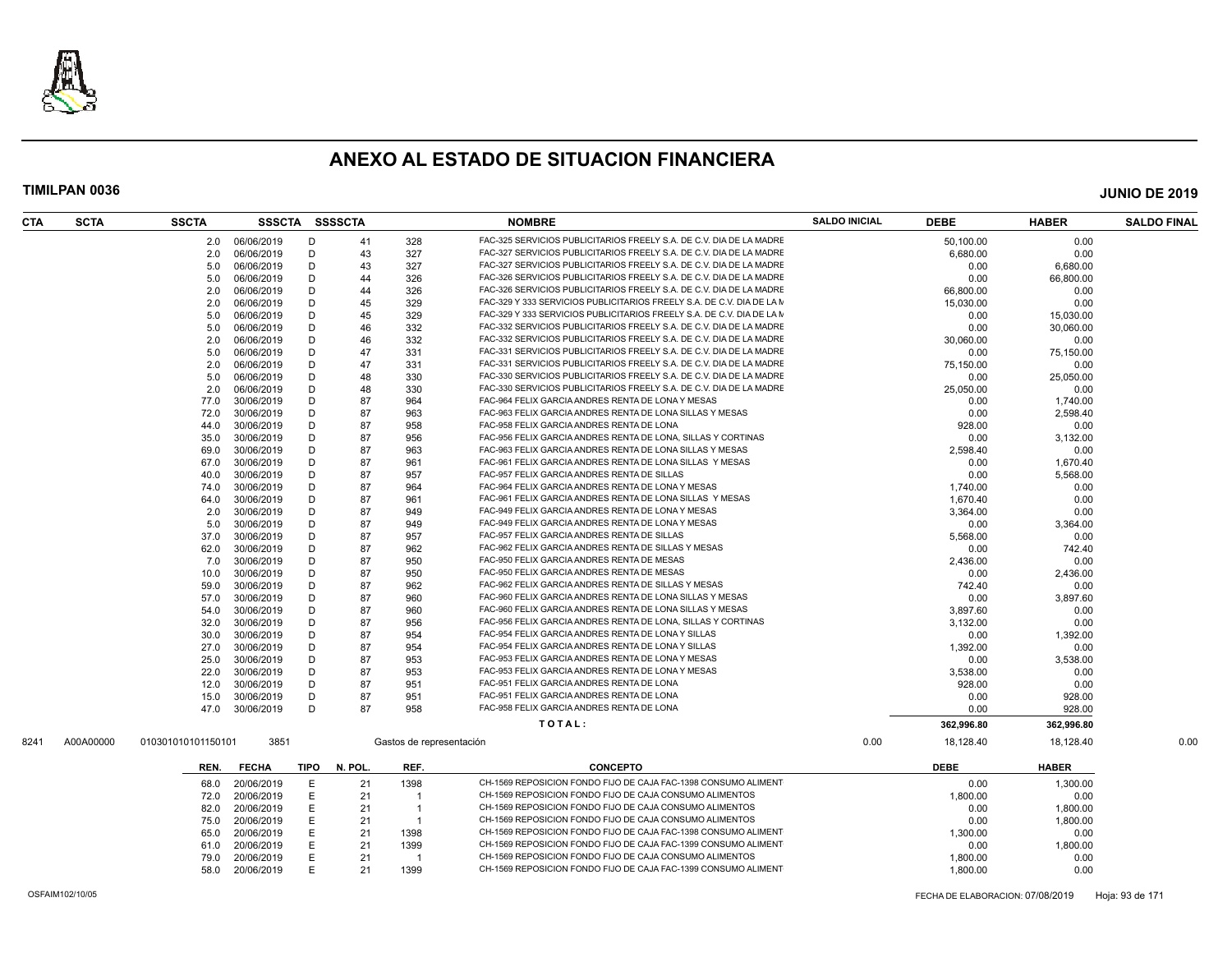

| CTA  | <b>SCTA</b> | <b>SSCTA</b>       | <b>SSSCTA</b>   |             | <b>SSSSCTA</b> |                                | <b>NOMBRE</b>                                            | <b>SALDO INICIAL</b> | <b>DEBE</b> | <b>HABER</b> | <b>SALDO FINAL</b> |
|------|-------------|--------------------|-----------------|-------------|----------------|--------------------------------|----------------------------------------------------------|----------------------|-------------|--------------|--------------------|
|      |             |                    | 47.0 29/06/2019 | E           | 31             | 1411                           | CH-1579 HECTOR MANUEL MONROY CRUZ FAC-1411 CONSUMOS      |                      | 0.00        | 1,940.00     |                    |
|      |             | 44.0               | 29/06/2019      | E           | 31             | 1411                           | CH-1579 HECTOR MANUEL MONROY CRUZ FAC-1411 CONSUMOS      |                      | 1,940.00    | 0.00         |                    |
|      |             | 68.0               | 29/06/2019      | E           | 31             | 906                            | CH-1579 HECTOR MANUEL MONROY CRUZ FAC-906 CAFETERIA      |                      | 0.00        | 1,969.40     |                    |
|      |             | 51.0               | 29/06/2019      | E           | 31             | 11393                          | CH-1579 HECTOR MANUEL MONROY CRUZ FAC-11393 CONSUMOS     |                      | 438.00      | 0.00         |                    |
|      |             | 72.0               | 29/06/2019      | E           | 31             | 904                            | CH-1579 HECTOR MANUEL MONROY CRUZ FAC-904 CAFETERIA      |                      | 1.970.50    | 0.00         |                    |
|      |             | 65.0               | 29/06/2019      | E           | 31             | 906                            | CH-1579 HECTOR MANUEL MONROY CRUZ FAC-906 CAFETERIA      |                      | 1,969.40    | 0.00         |                    |
|      |             | 75.0               | 29/06/2019      | E           | 31             | 904                            | CH-1579 HECTOR MANUEL MONROY CRUZ FAC-904 CAFETERIA      |                      | 0.00        | 1,970.50     |                    |
|      |             | 79.0               | 29/06/2019      | E           | 31             | 907                            | CH-1579 HECTOR MANUEL MONROY CRUZ FAC-907 CAFETERIA      |                      | 1.995.00    | 0.00         |                    |
|      |             | 82.0               | 29/06/2019      | E           | 31             | 907                            | CH-1579 HECTOR MANUEL MONROY CRUZ FAC-907 CAFETERIA      |                      | 0.00        | 1,995.00     |                    |
|      |             | 86.0               | 29/06/2019      | E           | 31             | 905                            | CH-1579 HECTOR MANUEL MONROY CRUZ FAC-905 CAFETERIA      |                      | 1,953.50    | 0.00         |                    |
|      |             | 89.0               | 29/06/2019      | E           | 31             | 905                            | CH-1579 HECTOR MANUEL MONROY CRUZ FAC-905 CAFETERIA      |                      | 0.00        | 1,953.50     |                    |
|      |             | 40.0               | 29/06/2019      | E           | 31             | 1410                           | CH-1579 HECTOR MANUEL MONROY CRUZ FAC-1410 CONSUMOS      |                      | 0.00        | 1,162.00     |                    |
|      |             | 54.0               | 29/06/2019      | E           | 31             | 11393                          | CH-1579 HECTOR MANUEL MONROY CRUZ FAC-11393 CONSUMOS     |                      | 0.00        | 438.00       |                    |
|      |             | 37.0               | 29/06/2019      | E           | 31             | 1410                           | CH-1579 HECTOR MANUEL MONROY CRUZ FAC-1410 CONSUMOS      |                      | 1,162.00    | 0.00         |                    |
|      |             |                    |                 |             |                |                                | TOTAL:                                                   |                      | 18,128.40   | 18,128.40    |                    |
| 8241 | A00A00000   | 010301010101160101 | 2111            |             |                | Materiales y útiles de oficina |                                                          | 0.00                 | 185.60      | 185.60       | 0.00               |
|      |             | REN.               | <b>FECHA</b>    | <b>TIPO</b> | N. POL.        | REF.                           | <b>CONCEPTO</b>                                          |                      | <b>DEBE</b> | <b>HABER</b> |                    |
|      |             | 15.0               | 30/06/2019      | D           | 89             | 182                            | FACT-182 GLANCOMER S.A. DE C.V. COMPRA PAPELERIA         |                      | 0.00        | 185.60       |                    |
|      |             | 12.0               | 30/06/2019      | D           | 89             | 182                            | FACT-182 GLANCOMER S.A. DE C.V. COMPRA PAPELERIA         |                      | 185.60      | 0.00         |                    |
|      |             |                    |                 |             |                |                                | TOTAL:                                                   |                      | 185.60      | 185.60       |                    |
| 8241 | B00108000   | 010309030101150101 | 1222            |             |                |                                | Sueldos y salarios compactados al personal eventual      | 176,255.10           | 0.00        | 25,179.30    | 151,075.80         |
|      |             | REN.               | <b>FECHA</b>    | <b>TIPO</b> | N. POL.        | REF.                           | <b>CONCEPTO</b>                                          |                      | <b>DEBE</b> | <b>HABER</b> |                    |
|      |             | 23.0               | 28/06/2019      | E           | 26             | 2                              | CH-1573 LISTA DE RAYA 2DA QUINCENA DE JUNIO 2019         |                      | 0.00        | 12,589.65    |                    |
|      |             | 23.0               | 14/06/2019      | D           | 55             | $\mathbf{1}$                   | NOMINA DE LISTA DE RAYA DE LA 1RA QUINCENA DE JUNIO 2019 |                      | 0.00        | 12,589.65    |                    |
|      |             |                    |                 |             |                |                                | TOTAL:                                                   |                      | 0.00        | 25,179.30    |                    |
| 8241 | B00108000   | 010309030101150101 | 1321            |             |                | Prima vacacional               |                                                          | 4,139.04             | 0.00        | 0.00         | 4,139.04           |
| 8241 | B00108000   | 010309030101150101 | 1322            |             |                | Aguinaldo                      |                                                          | 33,112.36            | 0.00        | 0.00         | 33,112.36          |
| 8241 | B00108000   | 010309030101150101 | 1345            |             |                | Gratificación                  |                                                          | 83,613.34            | 0.00        | 12,687.62    | 70,925.72          |
|      |             | REN.               | <b>FECHA</b>    | <b>TIPO</b> | N. POL.        | REF.                           | <b>CONCEPTO</b>                                          |                      | <b>DEBE</b> | <b>HABER</b> |                    |
|      |             | 28.0               | 28/06/2019      | E           | 26             | $\overline{2}$                 | CH-1573 LISTA DE RAYA 2DA QUINCENA DE JUNIO 2019         |                      | 0.00        | 6,043.81     |                    |
|      |             | 28.0               | 14/06/2019      | D           | 55             | $\mathbf{1}$                   | NOMINA DE LISTA DE RAYA DE LA 1RA QUINCENA DE JUNIO 2019 |                      | 0.00        | 6,643.81     |                    |
|      |             |                    |                 |             |                |                                | TOTAL:                                                   |                      | 0.00        | 12,687.62    |                    |
| 8241 | B00B00000   | 010305010105150101 | 1111            |             |                | Dietas                         |                                                          | 280,000.00           | 0.00        | 40,000.00    | 240,000.00         |
|      |             | REN.               | <b>FECHA</b>    | <b>TIPO</b> | N. POL.        | REF.                           | <b>CONCEPTO</b>                                          |                      | <b>DEBE</b> | <b>HABER</b> |                    |
|      |             | 38.0               | 28/06/2019      | E           | 25             | $\overline{2}$                 | CH-1573 NOMINA DE LA 2DA QUINCENA DE JUNIO 2019          |                      | 0.00        | 20,000.00    |                    |
|      |             | 38.0               | 14/06/2019      | D           | 54             | $\mathbf{1}$                   | NOMINA DE LA 1RA QUINCENA DE JUNIO 2019                  |                      | 0.00        | 20,000.00    |                    |
|      |             |                    |                 |             |                |                                | TOTAL:                                                   |                      | 0.00        | 40,000.00    |                    |
|      |             |                    |                 |             |                |                                |                                                          |                      |             |              |                    |
| 8241 | B00B00000   | 010305010105150101 | 1131            |             |                | Sueldo base                    |                                                          | 92,400.00            | 0.00        | 9,800.00     | 82,600.00          |
|      |             | REN.               | <b>FECHA</b>    | <b>TIPO</b> | N. POL.        | REF.                           | <b>CONCEPTO</b>                                          |                      | <b>DEBE</b> | <b>HABER</b> |                    |
|      |             | 43.0               | 28/06/2019      | E           | 25             | $\overline{2}$                 | CH-1573 NOMINA DE LA 2DA QUINCENA DE JUNIO 2019          |                      | 0.00        | 6.900.00     |                    |
|      |             | 43.0               | 14/06/2019      | D           | 54             | $\overline{1}$                 | NOMINA DE LA 1RA QUINCENA DE JUNIO 2019                  |                      | 0.00        | 2,900.00     |                    |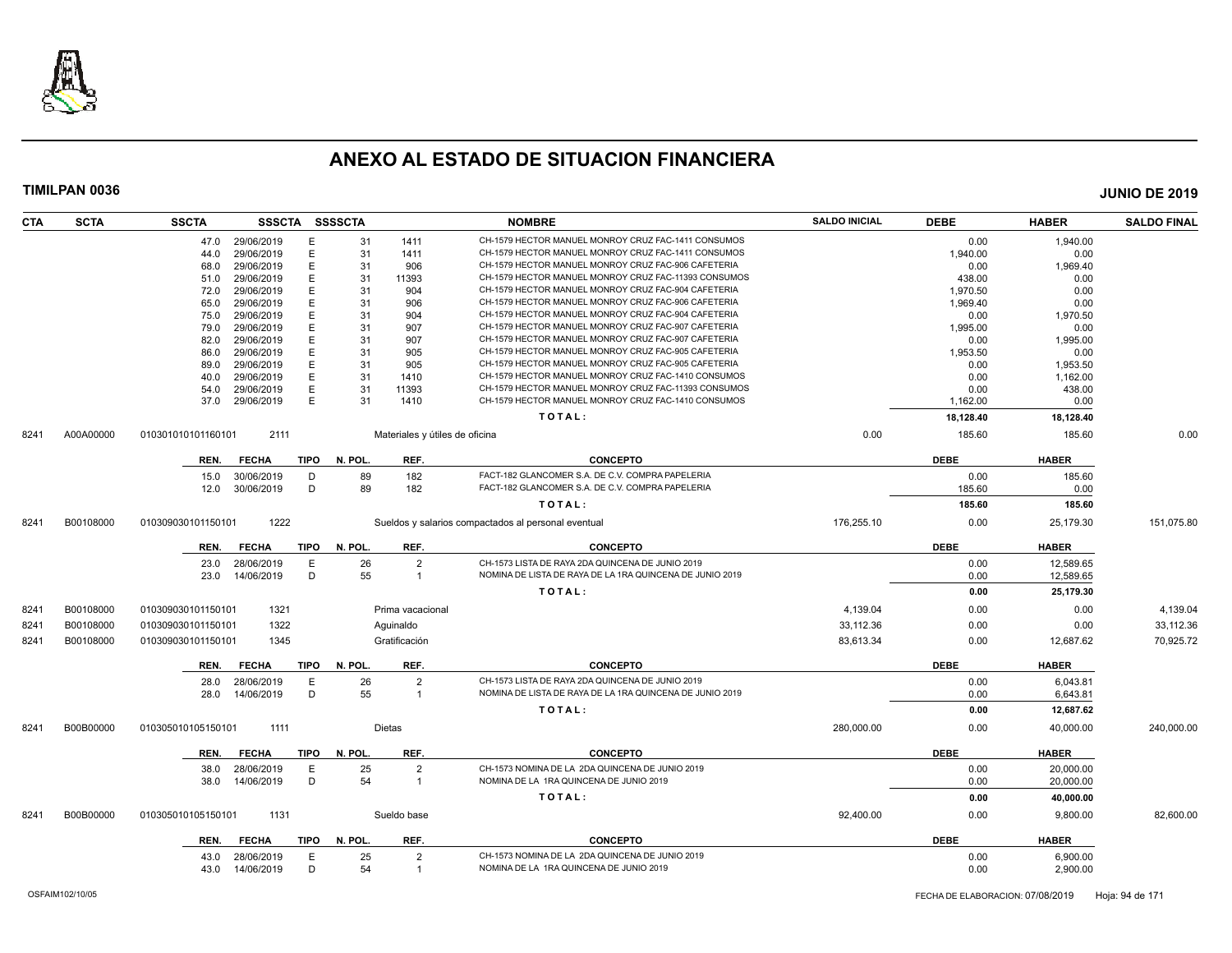

| CTA  | <b>SCTA</b> | <b>SSCTA</b><br><b>SSSCTA</b> |             | <b>SSSSCTA</b> |                  | <b>NOMBRE</b>                                            | <b>SALDO INICIAL</b> | <b>DEBE</b> | <b>HABER</b> | <b>SALDO FINAL</b> |
|------|-------------|-------------------------------|-------------|----------------|------------------|----------------------------------------------------------|----------------------|-------------|--------------|--------------------|
|      |             |                               |             |                |                  | TOTAL:                                                   |                      | 0.00        | 9,800.00     |                    |
| 8241 | B00B00000   | 010305010105150101<br>1321    |             |                | Prima vacacional |                                                          | 8,219.14             | 0.00        | 0.00         | 8,219.14           |
| 8241 | B00B00000   | 1322<br>010305010105150101    |             |                | Aguinaldo        |                                                          | 65,753.14            | 0.00        | 0.00         | 65,753.14          |
| 8241 | B00B00000   | 010305010105150101<br>1345    |             |                | Gratificación    |                                                          | 131,737.12           | 0.00        | 28,162.19    | 103,574.93         |
|      |             |                               |             |                |                  |                                                          |                      |             |              |                    |
|      |             | <b>FECHA</b><br>REN.          | TIPO        | N. POL.        | REF.             | <b>CONCEPTO</b>                                          |                      | <b>DEBE</b> | <b>HABER</b> |                    |
|      |             | 28/06/2019<br>48.0            | E           | 25             | $\overline{2}$   | CH-1573 NOMINA DE LA 2DA QUINCENA DE JUNIO 2019          |                      | 0.00        | 14,629.59    |                    |
|      |             | 48.0<br>14/06/2019            | D           | 54             | $\mathbf{1}$     | NOMINA DE LA 1RA QUINCENA DE JUNIO 2019                  |                      | 0.00        | 13,532.60    |                    |
|      |             |                               |             |                |                  | TOTAL:                                                   |                      | 0.00        | 28,162.19    |                    |
| 8241 | B00B00000   | 2611<br>010305010105150101    |             |                |                  | Combustibles, lubricantes y aditivos                     | 0.00                 | 1,800.00    | 1,800.00     | 0.00               |
|      |             | REN.<br><b>FECHA</b>          | <b>TIPO</b> | N. POL.        | REF.             | <b>CONCEPTO</b>                                          |                      | <b>DEBE</b> | <b>HABER</b> |                    |
|      |             | 29/06/2019<br>19.0            | D           | 64             | 4372             | FAC-4372 SERVICIO ESTRELLA JUNA S.A. DE C.V. COMBUSTIBLE |                      | 0.00        | 500.00       |                    |
|      |             | 29/06/2019<br>16.0            | D           | 64             | 4372             | FAC-4372 SERVICIO ESTRELLA JUNA S.A. DE C.V. COMBUSTIBLE |                      | 500.00      | 0.00         |                    |
|      |             | 29/06/2019<br>5.0             | D           | 66             | 4374             | SERVICIO ESTRELLA JUNA S.A. DE C.V. FAC-4374 COMBUSTIBLE |                      | 0.00        | 300.00       |                    |
|      |             | 29/06/2019<br>2.0             | D           | 66             | 4374             | SERVICIO ESTRELLA JUNA S.A. DE C.V. FAC-4374 COMBUSTIBLE |                      | 300.00      | 0.00         |                    |
|      |             | 29/06/2019<br>9.0             | D           | 68             | 4376             | SERVICIO ESTRELLA JUNA S.A. DE C.V. FAC-4376 COMBUSTIBLE |                      | 500.00      | 0.00         |                    |
|      |             | 29/06/2019<br>12.0            | D           | 68             | 4376             | SERVICIO ESTRELLA JUNA S.A. DE C.V. FAC-4376 COMBUSTIBLE |                      | 0.00        | 500.00       |                    |
|      |             | 29/06/2019<br>12.0            | D           | 69             | 4377             | SERVICIO ESTRELLA JUNA S.A. DE C.V. FAC-4377 COMBUSTIBLE |                      | 0.00        | 500.00       |                    |
|      |             | 29/06/2019<br>9.0             | D           | 69             | 4377             | SERVICIO ESTRELLA JUNA S.A. DE C.V. FAC-4377 COMBUSTIBLE |                      | 500.00      | 0.00         |                    |
|      |             |                               |             |                |                  | TOTAL:                                                   |                      | 1,800.00    | 1,800.00     |                    |
| 8241 | C01141000   | 1111<br>020501010106150101    |             |                | Dietas           |                                                          | 221,563.02           | 0.00        | 31,651.86    | 189,911.16         |
|      |             | <b>FECHA</b><br>REN.          | <b>TIPO</b> | N. POL.        | REF.             | <b>CONCEPTO</b>                                          |                      | <b>DEBE</b> | <b>HABER</b> |                    |
|      |             | 28/06/2019<br>53.0            | E           | 25             | $\overline{2}$   | CH-1573 NOMINA DE LA 2DA QUINCENA DE JUNIO 2019          |                      | 0.00        | 15.825.93    |                    |
|      |             | 53.0<br>14/06/2019            | D           | 54             | $\overline{1}$   | NOMINA DE LA 1RA QUINCENA DE JUNIO 2019                  |                      | 0.00        | 15,825.93    |                    |
|      |             |                               |             |                |                  | TOTAL:                                                   |                      | 0.00        | 31,651.86    |                    |
| 8241 | C01141000   | 1222<br>020501010106150101    |             |                |                  | Sueldos y salarios compactados al personal eventual      | 51,910.33            | 0.00        | 6,179.34     | 45,730.99          |
|      |             | REN.<br><b>FECHA</b>          | <b>TIPO</b> | N. POL.        | REF.             | <b>CONCEPTO</b>                                          |                      | <b>DEBE</b> | <b>HABER</b> |                    |
|      |             | 28/06/2019<br>33.0            | E           | 26             | $\overline{2}$   | CH-1573 LISTA DE RAYA 2DA QUINCENA DE JUNIO 2019         |                      | 0.00        | 3.089.67     |                    |
|      |             | 14/06/2019<br>33.0            | D           | 55             | $\mathbf{1}$     | NOMINA DE LISTA DE RAYA DE LA 1RA QUINCENA DE JUNIO 2019 |                      | 0.00        | 3,089.67     |                    |
|      |             |                               |             |                |                  | TOTAL:                                                   |                      | 0.00        | 6,179.34     |                    |
| 8241 | C01141000   | 1321<br>020501010106150101    |             |                | Prima vacacional |                                                          | 6,224.91             | 0.00        | 0.00         | 6,224.91           |
| 8241 | C01141000   | 1322<br>020501010106150101    |             |                | Aguinaldo        |                                                          | 49,802.31            | 0.00        | 0.00         | 49,802.31          |
| 8241 | C01141000   | 1345<br>020501010106150101    |             |                | Gratificación    |                                                          | 12,972.30            | 0.00        | 0.00         | 12,972.30          |
| 8241 | C01141000   | 020501010106150101<br>2611    |             |                |                  | Combustibles, lubricantes y aditivos                     | 0.00                 | 300.00      | 300.00       | 0.00               |
|      |             |                               |             |                |                  |                                                          |                      |             |              |                    |
|      |             | REN.<br><b>FECHA</b>          | <b>TIPO</b> | N. POL.        | REF.             | <b>CONCEPTO</b>                                          |                      | <b>DEBE</b> | <b>HABER</b> |                    |
|      |             | 29/06/2019<br>26.0            | D           | 64             | 4372             | FAC-4372 SERVICIO ESTRELLA JUNA S.A. DE C.V. COMBUSTIBLE |                      | 0.00        | 300.00       |                    |
|      |             | 29/06/2019<br>23.0            | D           | 64             | 4372             | FAC-4372 SERVICIO ESTRELLA JUNA S.A. DE C.V. COMBUSTIBLE |                      | 300.00      | 0.00         |                    |
|      |             |                               |             |                |                  | TOTAL:                                                   |                      | 300.00      | 300.00       |                    |
| 8241 | C02124000   | 1111<br>020201010503150101    |             |                | Dietas           |                                                          | 230,094.90           | 0.00        | 32,870.70    | 197,224.20         |
|      |             | REN.<br><b>FECHA</b>          | <b>TIPO</b> | N. POL.        | REF.             | <b>CONCEPTO</b>                                          |                      | <b>DEBE</b> | <b>HABER</b> |                    |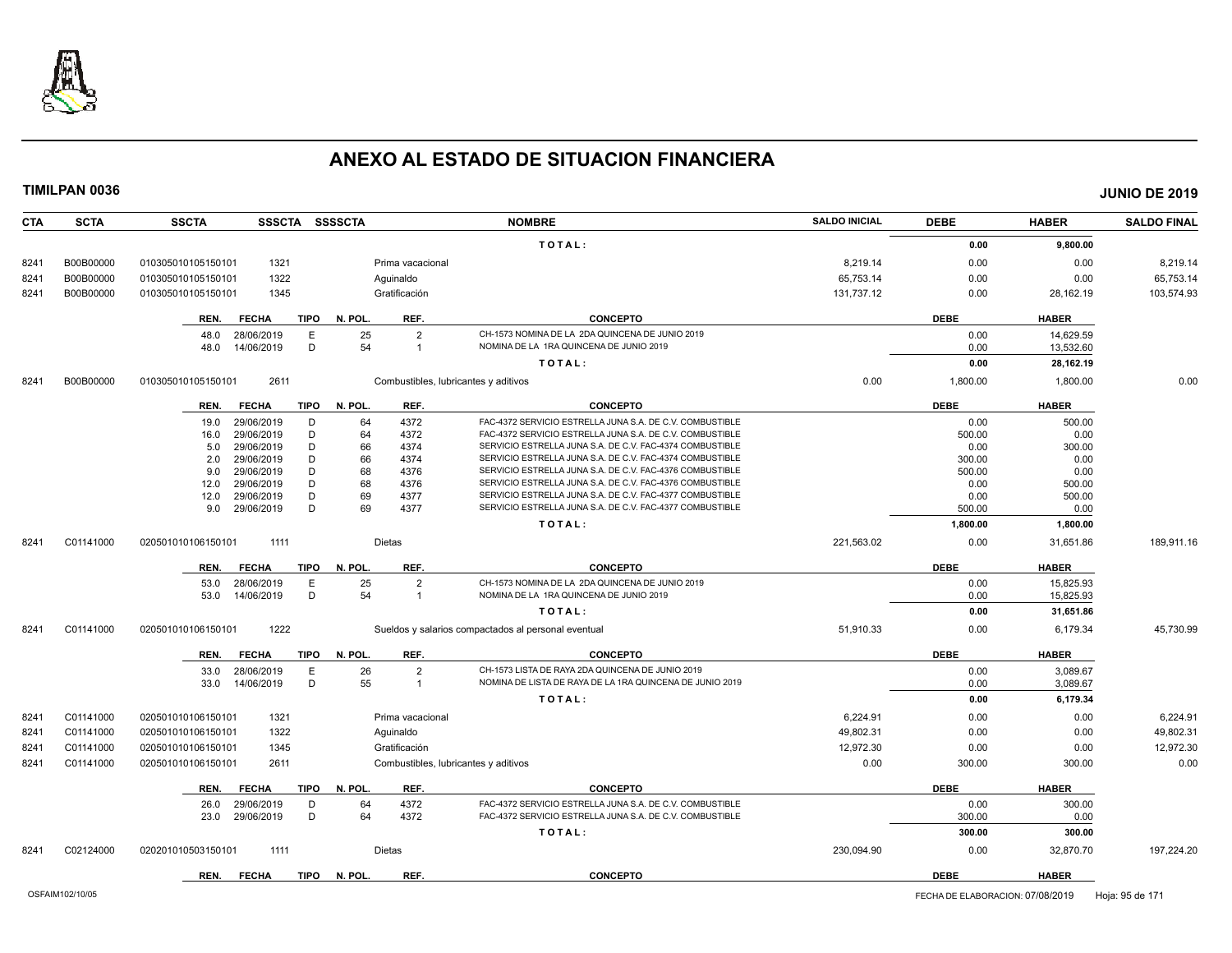

| <b>CTA</b> | <b>SCTA</b> | <b>SSCTA</b><br>SSSCTA SSSSCTA      |                                      | <b>NOMBRE</b>                                                                              | <b>SALDO INICIAL</b> | <b>DEBE</b> | <b>HABER</b> | <b>SALDO FINAL</b> |
|------------|-------------|-------------------------------------|--------------------------------------|--------------------------------------------------------------------------------------------|----------------------|-------------|--------------|--------------------|
|            |             | 13.0 18/06/2019<br>Ε                | 17<br>$\overline{1}$                 | CH. 1565 COMPL. NOMINA QUINC. 01 JUN 19                                                    |                      | 0.00        | 16,435.35    |                    |
|            |             | E<br>58.0 28/06/2019                | 25<br>$\overline{2}$                 | CH-1573 NOMINA DE LA 2DA QUINCENA DE JUNIO 2019                                            |                      | 0.00        | 16,435.35    |                    |
|            |             |                                     |                                      | TOTAL:                                                                                     |                      | 0.00        | 32,870.70    |                    |
| 8241       | C02124000   | 020201010503150101<br>1321          | Prima vacacional                     |                                                                                            | 5,403.28             | 0.00        | 0.00         | 5,403.28           |
| 8241       | C02124000   | 1322<br>020201010503150101          | Aguinaldo                            |                                                                                            | 43,227.03            | 0.00        | 0.00         | 43,227.03          |
| 8241       | C02124000   | 020201010503150101<br>1345          | Gratificación                        |                                                                                            | 12,498.50            | 0.00        | 11,649.30    | 849.20             |
|            |             |                                     |                                      |                                                                                            |                      |             |              |                    |
|            |             | <b>FECHA</b><br>TIPO<br>REN.        | N. POL.<br>REF.                      | <b>CONCEPTO</b>                                                                            |                      | <b>DEBE</b> | <b>HABER</b> |                    |
|            |             | 18/06/2019<br>18.0<br>Е             | 17<br>$\overline{1}$                 | CH. 1565 COMPL. NOMINA QUINC. 01 JUN 19<br>CH-1573 NOMINA DE LA 2DA QUINCENA DE JUNIO 2019 |                      | 0.00        | 5.824.65     |                    |
|            |             | E<br>28/06/2019<br>63.0             | 25<br>$\overline{2}$                 |                                                                                            |                      | 0.00        | 5,824.65     |                    |
|            |             |                                     |                                      | TOTAL:                                                                                     |                      | 0.00        | 11,649.30    |                    |
| 8241       | C03127000   | 020204010201150101<br>1111          | <b>Dietas</b>                        |                                                                                            | 246,530.25           | 0.00        | 32,870.70    | 213,659.55         |
|            |             | <b>FECHA</b><br><b>TIPO</b><br>REN. | REF.<br>N. POL.                      | <b>CONCEPTO</b>                                                                            |                      | <b>DEBE</b> | <b>HABER</b> |                    |
|            |             | 68.0<br>28/06/2019<br>E             | 25<br>$\overline{2}$                 | CH-1573 NOMINA DE LA 2DA QUINCENA DE JUNIO 2019                                            |                      | 0.00        | 16,435.35    |                    |
|            |             | D<br>14/06/2019<br>58.0             | 54<br>$\overline{1}$                 | NOMINA DE LA 1RA QUINCENA DE JUNIO 2019                                                    |                      | 0.00        | 16,435.35    |                    |
|            |             |                                     |                                      | TOTAL:                                                                                     |                      | 0.00        | 32,870.70    |                    |
| 8241       | C03127000   | 1321<br>020204010201150101          | Prima vacacional                     |                                                                                            | 5,403.28             | 0.00        | 0.00         | 5,403.28           |
| 8241       | C03127000   | 1322<br>020204010201150101          | Aquinaldo                            |                                                                                            | 43,227.03            | 0.00        | 0.00         | 43,227.03          |
| 8241       | C03127000   | 020204010201150101<br>1345          | Gratificación                        |                                                                                            | 30,840.16            | 0.00        | 4,744.64     | 26,095.52          |
|            |             | <b>FECHA</b><br><b>TIPO</b><br>REN. | N. POL.<br>REF.                      | <b>CONCEPTO</b>                                                                            |                      | <b>DEBE</b> | <b>HABER</b> |                    |
|            |             | 28/06/2019<br>E<br>73.0             | $\overline{2}$<br>25                 | CH-1573 NOMINA DE LA 2DA QUINCENA DE JUNIO 2019                                            |                      | 0.00        | 2,372.32     |                    |
|            |             | D<br>63.0 14/06/2019                | 54<br>$\overline{1}$                 | NOMINA DE LA 1RA QUINCENA DE JUNIO 2019                                                    |                      | 0.00        | 2,372.32     |                    |
|            |             |                                     |                                      | TOTAL:                                                                                     |                      | 0.00        | 4,744.64     |                    |
| 8241       | C04156000   | 020203010205150101<br>1111          | Dietas                               |                                                                                            | 230,094.90           | 0.00        | 32,870.70    | 197,224.20         |
|            |             |                                     |                                      |                                                                                            |                      |             |              |                    |
|            |             | <b>FECHA</b><br><b>TIPO</b><br>REN. | REF.<br>N. POL.                      | <b>CONCEPTO</b>                                                                            |                      | <b>DEBE</b> | <b>HABER</b> |                    |
|            |             | 78.0<br>28/06/2019<br>Е             | 25<br>$\overline{2}$                 | CH-1573 NOMINA DE LA 2DA QUINCENA DE JUNIO 2019                                            |                      | 0.00        | 16,435.35    |                    |
|            |             | D<br>14/06/2019<br>68.0             | 54<br>$\overline{1}$                 | NOMINA DE LA 1RA QUINCENA DE JUNIO 2019                                                    |                      | 0.00        | 16,435.35    |                    |
|            |             |                                     |                                      | TOTAL:                                                                                     |                      | 0.00        | 32,870.70    |                    |
| 8241       | C04156000   | 020203010205150101<br>1321          | Prima vacacional                     |                                                                                            | 5,403.28             | 0.00        | 0.00         | 5,403.28           |
| 8241       | C04156000   | 1322<br>020203010205150101          | Aquinaldo                            |                                                                                            | 43,227.03            | 0.00        | 0.00         | 43,227.03          |
| 8241       | C04156000   | 020203010205150101<br>1345          | Gratificación                        |                                                                                            | 12,498.50            | 0.00        | 11,649.30    | 849.20             |
|            |             | REN.<br><b>FECHA</b><br>TIPO        | N. POL.<br>REF.                      | <b>CONCEPTO</b>                                                                            |                      | <b>DEBE</b> | <b>HABER</b> |                    |
|            |             | 28/06/2019<br>E<br>83.0             | 25<br>$\overline{2}$                 | CH-1573 NOMINA DE LA 2DA QUINCENA DE JUNIO 2019                                            |                      | 0.00        | 5,824.65     |                    |
|            |             | D<br>73.0 14/06/2019                | 54<br>$\overline{1}$                 | NOMINA DE LA 1RA QUINCENA DE JUNIO 2019                                                    |                      | 0.00        | 5,824.65     |                    |
|            |             |                                     |                                      | TOTAL:                                                                                     |                      | 0.00        | 11,649.30    |                    |
| 8241       | C04156000   | 2611<br>020203010205150101          | Combustibles, lubricantes y aditivos |                                                                                            | 0.00                 | 400.00      | 400.00       | 0.00               |
|            |             | <b>FECHA</b><br>TIPO<br>REN.        | N. POL.<br>REF.                      | <b>CONCEPTO</b>                                                                            |                      | <b>DEBE</b> | <b>HABER</b> |                    |
|            |             | 29/06/2019<br>D<br>9.0              | 65<br>4373                           | FAC-4373 SERVICIO ESTRELLA JUNA S.A. DE C.V. COMBUSTIBLE                                   |                      | 200.00      | 0.00         |                    |
|            |             | D<br>12.0<br>29/06/2019             | 65<br>4373                           | FAC-4373 SERVICIO ESTRELLA JUNA S.A. DE C.V. COMBUSTIBLE                                   |                      | 0.00        | 200.00       |                    |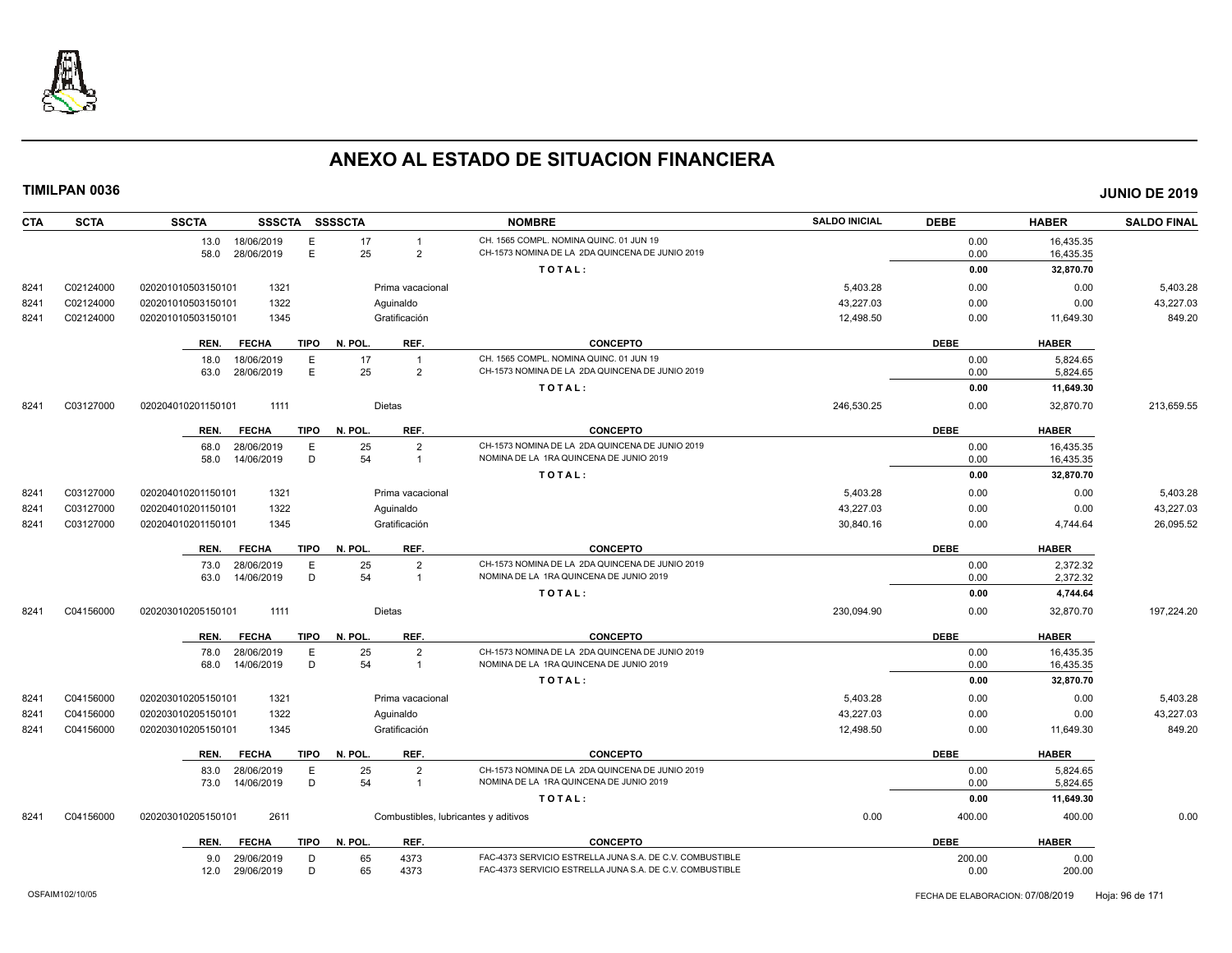

| <b>CTA</b><br><b>SCTA</b> | <b>SSCTA</b>       |                 | <b>SSSCTA</b> | SSSSCTA     |               |                  | <b>NOMBRE</b>                                            | <b>SALDO INICIAL</b> | <b>DEBE</b> | <b>HABER</b> | <b>SALDO FINAL</b> |
|---------------------------|--------------------|-----------------|---------------|-------------|---------------|------------------|----------------------------------------------------------|----------------------|-------------|--------------|--------------------|
|                           |                    | 12.0 29/06/2019 |               | D           | 66            | 4374             | SERVICIO ESTRELLA JUNA S.A. DE C.V. FAC-4374 COMBUSTIBLE |                      | 0.00        | 200.00       |                    |
|                           |                    | 9.0             | 29/06/2019    | D           | 66            | 4374             | SERVICIO ESTRELLA JUNA S.A. DE C.V. FAC-4374 COMBUSTIBLE |                      | 200.00      | 0.00         |                    |
|                           |                    |                 |               |             |               |                  | TOTAL:                                                   |                      | 400.00      | 400.00       |                    |
| C05153000<br>8241         | 020301010201150101 |                 | 1111          |             | Dietas        |                  |                                                          | 230,094.90           | 0.00        | 32,870.70    | 197,224.20         |
|                           |                    | REN.            | <b>FECHA</b>  | <b>TIPO</b> | N. POL.       | REF.             | <b>CONCEPTO</b>                                          |                      | <b>DEBE</b> | <b>HABER</b> |                    |
|                           |                    | 88.0            | 28/06/2019    | E           | 25            | $\overline{2}$   | CH-1573 NOMINA DE LA 2DA QUINCENA DE JUNIO 2019          |                      | 0.00        | 16,435.35    |                    |
|                           |                    | 78.0            | 14/06/2019    | D           | 54            | $\overline{1}$   | NOMINA DE LA 1RA QUINCENA DE JUNIO 2019                  |                      | 0.00        | 16,435.35    |                    |
|                           |                    |                 |               |             |               |                  | TOTAL:                                                   |                      | 0.00        | 32,870.70    |                    |
| C05153000<br>8241         | 020301010201150101 |                 | 1321          |             |               | Prima vacacional |                                                          | 5,403.28             | 0.00        | 0.00         | 5,403.28           |
| 8241<br>C05153000         | 020301010201150101 |                 | 1322          |             | Aguinaldo     |                  |                                                          | 43,227.03            | 0.00        | 0.00         | 43,227.03          |
| 8241<br>C05153000         | 020301010201150101 |                 | 1345          |             | Gratificación |                  |                                                          | 33,212.48            | 0.00        | 4,744.64     | 28,467.84          |
|                           |                    | REN.            | <b>FECHA</b>  | <b>TIPO</b> | N. POL.       | REF.             | <b>CONCEPTO</b>                                          |                      | <b>DEBE</b> | <b>HABER</b> |                    |
|                           |                    | 93.0            | 28/06/2019    | E           | 25            | $\overline{2}$   | CH-1573 NOMINA DE LA 2DA QUINCENA DE JUNIO 2019          |                      | 0.00        | 2,372.32     |                    |
|                           |                    | 83.0            | 14/06/2019    | D           | 54            | $\overline{1}$   | NOMINA DE LA 1RA QUINCENA DE JUNIO 2019                  |                      | 0.00        | 2,372.32     |                    |
|                           |                    |                 |               |             |               |                  | TOTAL:                                                   |                      | 0.00        | 4,744.64     |                    |
| C05153000<br>8241         | 020301010201150101 |                 | 2611          |             |               |                  | Combustibles, lubricantes y aditivos                     | 0.00                 | 250.00      | 250.00       | 0.00               |
|                           |                    | REN.            | <b>FECHA</b>  | <b>TIPO</b> | N. POL.       | REF.             | <b>CONCEPTO</b>                                          |                      | <b>DEBE</b> | <b>HABER</b> |                    |
|                           |                    | 19.0            | 29/06/2019    | D           | 66            | 4374             | SERVICIO ESTRELLA JUNA S.A. DE C.V. FAC-4374 COMBUSTIBLE |                      | 0.00        | 250.00       |                    |
|                           |                    | 16.0            | 29/06/2019    | D           | 66            | 4374             | SERVICIO ESTRELLA JUNA S.A. DE C.V. FAC-4374 COMBUSTIBLE |                      | 250.00      | 0.00         |                    |
|                           |                    |                 |               |             |               |                  | TOTAL:                                                   |                      | 250.00      | 250.00       |                    |
| C06130000<br>8241         | 030201030105150101 |                 | 1111          |             | Dietas        |                  |                                                          | 246,530.25           | 0.00        | 32,870.70    | 213,659.55         |
|                           |                    | REN.            | <b>FECHA</b>  | TIPO        | N. POL.       | REF.             | <b>CONCEPTO</b>                                          |                      | <b>DEBE</b> | <b>HABER</b> |                    |
|                           |                    | 98.0            | 28/06/2019    | E           | 25            | $\overline{2}$   | CH-1573 NOMINA DE LA 2DA QUINCENA DE JUNIO 2019          |                      | 0.00        | 16,435.35    |                    |
|                           |                    | 88.0            | 14/06/2019    | D           | 54            | $\overline{1}$   | NOMINA DE LA 1RA QUINCENA DE JUNIO 2019                  |                      | 0.00        | 16,435.35    |                    |
|                           |                    |                 |               |             |               |                  | TOTAL:                                                   |                      | 0.00        | 32,870.70    |                    |
| C06130000<br>8241         | 030201030105150101 |                 | 1321          |             |               | Prima vacacional |                                                          | 5,403.28             | 0.00        | 0.00         | 5,403.28           |
| C06130000<br>8241         | 030201030105150101 |                 | 1322          |             | Aguinaldo     |                  |                                                          | 43,227.03            | 0.00        | 0.00         | 43,227.03          |
| C06130000<br>8241         | 030201030105150101 |                 | 1345          |             | Gratificación |                  |                                                          | 35,584.80            | 0.00        | 4,744.64     | 30,840.16          |
|                           |                    | REN.            | <b>FECHA</b>  | TIPO        | N. POL.       | REF.             | <b>CONCEPTO</b>                                          |                      | <b>DEBE</b> | <b>HABER</b> |                    |
|                           |                    | 103.0           | 28/06/2019    | E           | 25            | $\overline{2}$   | CH-1573 NOMINA DE LA 2DA QUINCENA DE JUNIO 2019          |                      | 0.00        | 2,372.32     |                    |
|                           |                    | 93.0            | 14/06/2019    | D           | 54            | $\overline{1}$   | NOMINA DE LA 1RA QUINCENA DE JUNIO 2019                  |                      | 0.00        | 2,372.32     |                    |
|                           |                    |                 |               |             |               |                  | TOTAL:                                                   |                      | 0.00        | 4,744.64     |                    |
| C07147000<br>8241         | 020206010304150101 |                 | 1111          |             | Dietas        |                  |                                                          | 230,094.90           | 0.00        | 32,870.70    | 197,224.20         |
|                           |                    | REN.            | <b>FECHA</b>  | TIPO        | N. POL.       | REF.             | <b>CONCEPTO</b>                                          |                      | <b>DEBE</b> | <b>HABER</b> |                    |
|                           |                    | 108.0           | 28/06/2019    | E           | 25            | $\overline{2}$   | CH-1573 NOMINA DE LA 2DA QUINCENA DE JUNIO 2019          |                      | 0.00        | 16,435.35    |                    |
|                           |                    | 98.0            | 14/06/2019    | D           | 54            | $\overline{1}$   | NOMINA DE LA 1RA QUINCENA DE JUNIO 2019                  |                      | 0.00        | 16,435.35    |                    |
|                           |                    |                 |               |             |               |                  | TOTAL:                                                   |                      | 0.00        | 32,870.70    |                    |
| 8241<br>C07147000         | 020206010304150101 |                 | 1321          |             |               | Prima vacacional |                                                          | 5.403.28             | 0.00        | 0.00         | 5,403.28           |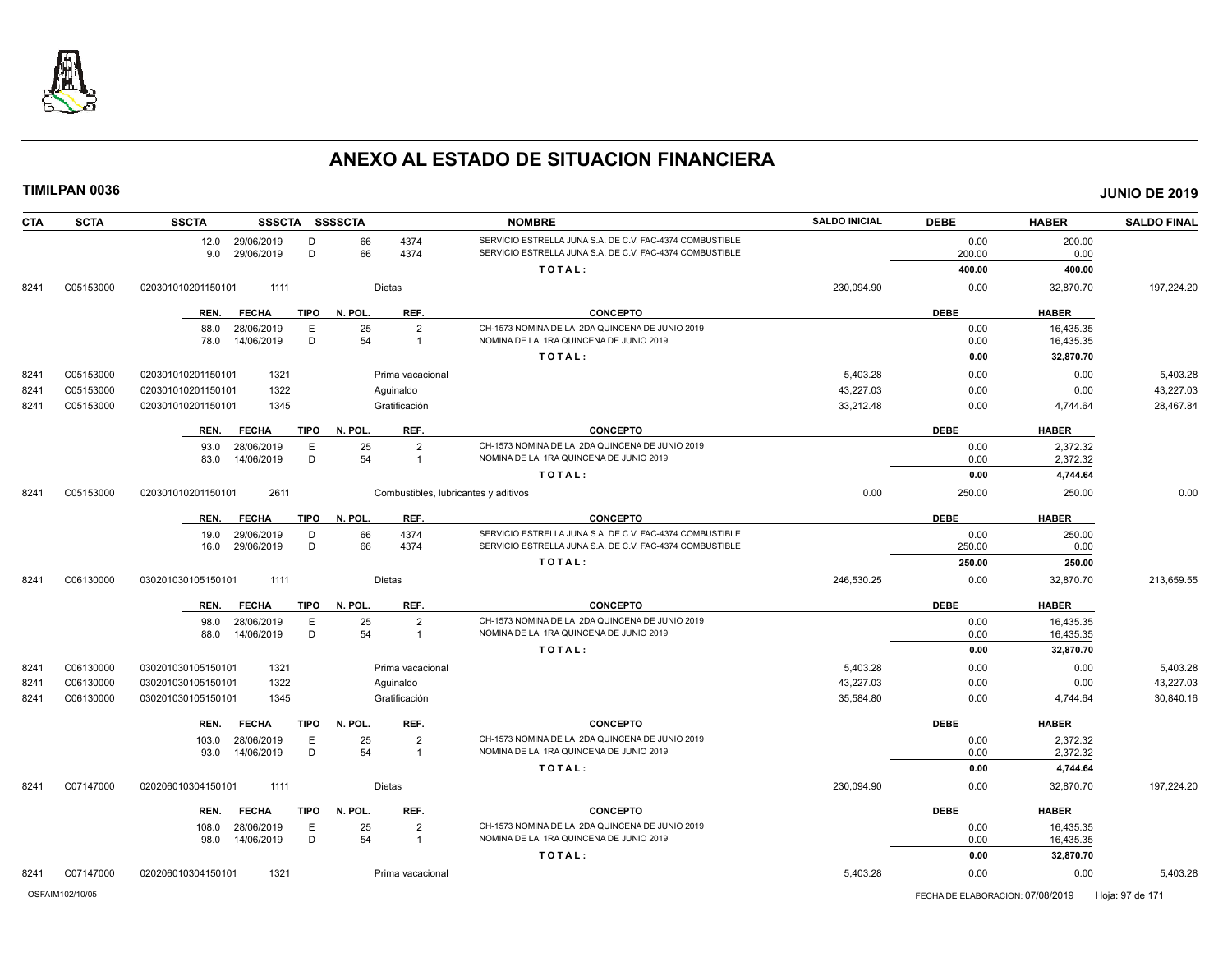

| 43,227.03<br>C07147000<br>020206010304150101<br>1322<br>Aquinaldo<br>0.00<br>0.00<br>8241<br>Gratificación<br>C07147000<br>1345<br>33,212.48<br>0.00<br>4,744.64<br>020206010304150101<br>8241<br><b>CONCEPTO</b><br><b>DEBE</b><br><b>TIPO</b><br>N. POL.<br>REF.<br><b>HABER</b><br>REN.<br><b>FECHA</b><br>CH-1573 NOMINA DE LA 2DA QUINCENA DE JUNIO 2019<br>25<br>$\overline{2}$<br>2,372.32<br>28/06/2019<br>E<br>0.00<br>113.0<br>54<br>NOMINA DE LA 1RA QUINCENA DE JUNIO 2019<br>D<br>2,372.32<br>103.0<br>14/06/2019<br>0.00<br>$\overline{1}$<br>TOTAL:<br>0.00<br>4,744.64<br>1111<br><b>Dietas</b><br>230,094.90<br>197,224.20<br>C08155000<br>010309020101150101<br>0.00<br>32,870.70<br>8241<br>REF.<br><b>CONCEPTO</b><br><b>DEBE</b><br><b>HABER</b><br><b>TIPO</b><br>N. POL<br>REN.<br><b>FECHA</b><br>E<br>25<br>$\overline{2}$<br>CH-1573 NOMINA DE LA 2DA QUINCENA DE JUNIO 2019<br>16,435.35<br>28/06/2019<br>0.00<br>118.0<br>NOMINA DE LA 1RA QUINCENA DE JUNIO 2019<br>14/06/2019<br>D<br>54<br>108.0<br>0.00<br>16,435.35<br>$\overline{1}$<br>TOTAL:<br>0.00<br>32,870.70<br>5,403.28<br>C08155000<br>1321<br>0.00<br>0.00<br>8241<br>010309020101150101<br>Prima vacacional<br>1322<br>43,227.03<br>43,227.03<br>C08155000<br>010309020101150101<br>Aguinaldo<br>0.00<br>0.00<br>8241<br>Gratificación<br>33,212.48<br>28,467.84<br>C08155000<br>010309020101150101<br>1345<br>0.00<br>4,744.64<br>8241<br><b>DEBE</b><br><b>TIPO</b><br>REF.<br><b>CONCEPTO</b><br><b>HABER</b><br>REN.<br><b>FECHA</b><br>N. POL.<br>25<br>123.0<br>28/06/2019<br>E<br>$\overline{2}$<br>CH-1573 NOMINA DE LA 2DA QUINCENA DE JUNIO 2019<br>0.00<br>2,372.32<br>14/06/2019<br>D<br>54<br>NOMINA DE LA 1RA QUINCENA DE JUNIO 2019<br>113.0<br>0.00<br>2,372.32<br>$\overline{1}$<br>TOTAL:<br>0.00<br>4,744.64<br>230,094.90<br>C09145000<br>020206010302150101<br>1111<br><b>Dietas</b><br>0.00<br>32,870.70<br>8241<br>REF.<br><b>TIPO</b><br>N. POL<br><b>CONCEPTO</b><br><b>DEBE</b><br><b>HABER</b><br>REN.<br><b>FECHA</b><br>CH-1573 NOMINA DE LA 2DA QUINCENA DE JUNIO 2019<br>25<br>128.0<br>28/06/2019<br>Е<br>$\overline{2}$<br>0.00<br>16,435.35<br>54<br>D<br>NOMINA DE LA 1RA QUINCENA DE JUNIO 2019<br>14/06/2019<br>$\overline{1}$<br>0.00<br>16,435.35<br>118.0<br>TOTAL:<br>0.00<br>32,870.70<br>C09145000<br>1321<br>5,403.28<br>0.00<br>0.00<br>5,403.28<br>8241<br>020206010302150101<br>Prima vacacional<br>C09145000<br>1322<br>Aquinaldo<br>43,227.03<br>0.00<br>0.00<br>43,227.03<br>8241<br>020206010302150101<br>Gratificación<br>33,212.48<br>28,467.84<br>8241<br>C09145000<br>020206010302150101<br>1345<br>0.00<br>4,744.64<br>N. POL.<br><b>DEBE</b><br><b>HABER</b><br>REN.<br><b>FECHA</b><br><b>TIPO</b><br>REF.<br><b>CONCEPTO</b><br>25<br>$\overline{2}$<br>CH-1573 NOMINA DE LA 2DA QUINCENA DE JUNIO 2019<br>0.00<br>2,372.32<br>133.0<br>28/06/2019<br>E<br>54<br>D<br>NOMINA DE LA 1RA QUINCENA DE JUNIO 2019<br>14/06/2019<br>123.0<br>$\overline{1}$<br>0.00<br>2,372.32<br>TOTAL:<br>0.00<br>4,744.64<br>C10140000<br>1111<br><b>Dietas</b><br>230.094.90<br>32,870.70<br>197,224.20<br>8241<br>030102010301150101<br>0.00<br><b>DEBE</b><br><b>TIPO</b><br>N. POL.<br>REF.<br><b>CONCEPTO</b><br><b>HABER</b><br>REN.<br><b>FECHA</b><br>25<br>28/06/2019<br>E<br>$\overline{2}$<br>CH-1573 NOMINA DE LA 2DA QUINCENA DE JUNIO 2019<br>0.00<br>16,435.35<br>138.0<br>D<br>54<br>14/06/2019<br>NOMINA DE LA 1RA QUINCENA DE JUNIO 2019<br>128.0<br>$\overline{1}$<br>0.00<br>16,435.35<br>TOTAL:<br>0.00<br>32,870.70<br>1321<br>5,403.28<br>C10140000<br>0.00<br>0.00<br>8241<br>030102010301150101<br>Prima vacacional<br>43,227.03<br>C10140000<br>1322<br>Aguinaldo<br>0.00<br>0.00<br>8241<br>030102010301150101<br>C10140000<br>030102010301150101<br>1345<br>Gratificación<br>35,008.88<br>0.00<br>4,295.54<br>8241 | <b>CTA</b> | <b>SCTA</b> | <b>SSCTA</b><br><b>SSSCTA</b> | <b>SSSSCTA</b> | <b>NOMBRE</b> | <b>SALDO INICIAL</b> | <b>DEBE</b> | <b>HABER</b> | <b>SALDO FINAL</b> |
|---------------------------------------------------------------------------------------------------------------------------------------------------------------------------------------------------------------------------------------------------------------------------------------------------------------------------------------------------------------------------------------------------------------------------------------------------------------------------------------------------------------------------------------------------------------------------------------------------------------------------------------------------------------------------------------------------------------------------------------------------------------------------------------------------------------------------------------------------------------------------------------------------------------------------------------------------------------------------------------------------------------------------------------------------------------------------------------------------------------------------------------------------------------------------------------------------------------------------------------------------------------------------------------------------------------------------------------------------------------------------------------------------------------------------------------------------------------------------------------------------------------------------------------------------------------------------------------------------------------------------------------------------------------------------------------------------------------------------------------------------------------------------------------------------------------------------------------------------------------------------------------------------------------------------------------------------------------------------------------------------------------------------------------------------------------------------------------------------------------------------------------------------------------------------------------------------------------------------------------------------------------------------------------------------------------------------------------------------------------------------------------------------------------------------------------------------------------------------------------------------------------------------------------------------------------------------------------------------------------------------------------------------------------------------------------------------------------------------------------------------------------------------------------------------------------------------------------------------------------------------------------------------------------------------------------------------------------------------------------------------------------------------------------------------------------------------------------------------------------------------------------------------------------------------------------------------------------------------------------------------------------------------------------------------------------------------------------------------------------------------------------------------------------------------------------------------------------------------------------------------------------------------------------------------------------------------------------------------------------------------------------------------------------------------------------------------------------------------------------------------------------------------------------------------------------------------------------------------------------------------------------|------------|-------------|-------------------------------|----------------|---------------|----------------------|-------------|--------------|--------------------|
|                                                                                                                                                                                                                                                                                                                                                                                                                                                                                                                                                                                                                                                                                                                                                                                                                                                                                                                                                                                                                                                                                                                                                                                                                                                                                                                                                                                                                                                                                                                                                                                                                                                                                                                                                                                                                                                                                                                                                                                                                                                                                                                                                                                                                                                                                                                                                                                                                                                                                                                                                                                                                                                                                                                                                                                                                                                                                                                                                                                                                                                                                                                                                                                                                                                                                                                                                                                                                                                                                                                                                                                                                                                                                                                                                                                                                                                                                       |            |             |                               |                |               |                      |             |              | 43,227.03          |
|                                                                                                                                                                                                                                                                                                                                                                                                                                                                                                                                                                                                                                                                                                                                                                                                                                                                                                                                                                                                                                                                                                                                                                                                                                                                                                                                                                                                                                                                                                                                                                                                                                                                                                                                                                                                                                                                                                                                                                                                                                                                                                                                                                                                                                                                                                                                                                                                                                                                                                                                                                                                                                                                                                                                                                                                                                                                                                                                                                                                                                                                                                                                                                                                                                                                                                                                                                                                                                                                                                                                                                                                                                                                                                                                                                                                                                                                                       |            |             |                               |                |               |                      |             |              | 28,467.84          |
|                                                                                                                                                                                                                                                                                                                                                                                                                                                                                                                                                                                                                                                                                                                                                                                                                                                                                                                                                                                                                                                                                                                                                                                                                                                                                                                                                                                                                                                                                                                                                                                                                                                                                                                                                                                                                                                                                                                                                                                                                                                                                                                                                                                                                                                                                                                                                                                                                                                                                                                                                                                                                                                                                                                                                                                                                                                                                                                                                                                                                                                                                                                                                                                                                                                                                                                                                                                                                                                                                                                                                                                                                                                                                                                                                                                                                                                                                       |            |             |                               |                |               |                      |             |              |                    |
|                                                                                                                                                                                                                                                                                                                                                                                                                                                                                                                                                                                                                                                                                                                                                                                                                                                                                                                                                                                                                                                                                                                                                                                                                                                                                                                                                                                                                                                                                                                                                                                                                                                                                                                                                                                                                                                                                                                                                                                                                                                                                                                                                                                                                                                                                                                                                                                                                                                                                                                                                                                                                                                                                                                                                                                                                                                                                                                                                                                                                                                                                                                                                                                                                                                                                                                                                                                                                                                                                                                                                                                                                                                                                                                                                                                                                                                                                       |            |             |                               |                |               |                      |             |              |                    |
|                                                                                                                                                                                                                                                                                                                                                                                                                                                                                                                                                                                                                                                                                                                                                                                                                                                                                                                                                                                                                                                                                                                                                                                                                                                                                                                                                                                                                                                                                                                                                                                                                                                                                                                                                                                                                                                                                                                                                                                                                                                                                                                                                                                                                                                                                                                                                                                                                                                                                                                                                                                                                                                                                                                                                                                                                                                                                                                                                                                                                                                                                                                                                                                                                                                                                                                                                                                                                                                                                                                                                                                                                                                                                                                                                                                                                                                                                       |            |             |                               |                |               |                      |             |              |                    |
|                                                                                                                                                                                                                                                                                                                                                                                                                                                                                                                                                                                                                                                                                                                                                                                                                                                                                                                                                                                                                                                                                                                                                                                                                                                                                                                                                                                                                                                                                                                                                                                                                                                                                                                                                                                                                                                                                                                                                                                                                                                                                                                                                                                                                                                                                                                                                                                                                                                                                                                                                                                                                                                                                                                                                                                                                                                                                                                                                                                                                                                                                                                                                                                                                                                                                                                                                                                                                                                                                                                                                                                                                                                                                                                                                                                                                                                                                       |            |             |                               |                |               |                      |             |              |                    |
|                                                                                                                                                                                                                                                                                                                                                                                                                                                                                                                                                                                                                                                                                                                                                                                                                                                                                                                                                                                                                                                                                                                                                                                                                                                                                                                                                                                                                                                                                                                                                                                                                                                                                                                                                                                                                                                                                                                                                                                                                                                                                                                                                                                                                                                                                                                                                                                                                                                                                                                                                                                                                                                                                                                                                                                                                                                                                                                                                                                                                                                                                                                                                                                                                                                                                                                                                                                                                                                                                                                                                                                                                                                                                                                                                                                                                                                                                       |            |             |                               |                |               |                      |             |              |                    |
|                                                                                                                                                                                                                                                                                                                                                                                                                                                                                                                                                                                                                                                                                                                                                                                                                                                                                                                                                                                                                                                                                                                                                                                                                                                                                                                                                                                                                                                                                                                                                                                                                                                                                                                                                                                                                                                                                                                                                                                                                                                                                                                                                                                                                                                                                                                                                                                                                                                                                                                                                                                                                                                                                                                                                                                                                                                                                                                                                                                                                                                                                                                                                                                                                                                                                                                                                                                                                                                                                                                                                                                                                                                                                                                                                                                                                                                                                       |            |             |                               |                |               |                      |             |              |                    |
|                                                                                                                                                                                                                                                                                                                                                                                                                                                                                                                                                                                                                                                                                                                                                                                                                                                                                                                                                                                                                                                                                                                                                                                                                                                                                                                                                                                                                                                                                                                                                                                                                                                                                                                                                                                                                                                                                                                                                                                                                                                                                                                                                                                                                                                                                                                                                                                                                                                                                                                                                                                                                                                                                                                                                                                                                                                                                                                                                                                                                                                                                                                                                                                                                                                                                                                                                                                                                                                                                                                                                                                                                                                                                                                                                                                                                                                                                       |            |             |                               |                |               |                      |             |              |                    |
|                                                                                                                                                                                                                                                                                                                                                                                                                                                                                                                                                                                                                                                                                                                                                                                                                                                                                                                                                                                                                                                                                                                                                                                                                                                                                                                                                                                                                                                                                                                                                                                                                                                                                                                                                                                                                                                                                                                                                                                                                                                                                                                                                                                                                                                                                                                                                                                                                                                                                                                                                                                                                                                                                                                                                                                                                                                                                                                                                                                                                                                                                                                                                                                                                                                                                                                                                                                                                                                                                                                                                                                                                                                                                                                                                                                                                                                                                       |            |             |                               |                |               |                      |             |              |                    |
|                                                                                                                                                                                                                                                                                                                                                                                                                                                                                                                                                                                                                                                                                                                                                                                                                                                                                                                                                                                                                                                                                                                                                                                                                                                                                                                                                                                                                                                                                                                                                                                                                                                                                                                                                                                                                                                                                                                                                                                                                                                                                                                                                                                                                                                                                                                                                                                                                                                                                                                                                                                                                                                                                                                                                                                                                                                                                                                                                                                                                                                                                                                                                                                                                                                                                                                                                                                                                                                                                                                                                                                                                                                                                                                                                                                                                                                                                       |            |             |                               |                |               |                      |             |              |                    |
|                                                                                                                                                                                                                                                                                                                                                                                                                                                                                                                                                                                                                                                                                                                                                                                                                                                                                                                                                                                                                                                                                                                                                                                                                                                                                                                                                                                                                                                                                                                                                                                                                                                                                                                                                                                                                                                                                                                                                                                                                                                                                                                                                                                                                                                                                                                                                                                                                                                                                                                                                                                                                                                                                                                                                                                                                                                                                                                                                                                                                                                                                                                                                                                                                                                                                                                                                                                                                                                                                                                                                                                                                                                                                                                                                                                                                                                                                       |            |             |                               |                |               |                      |             |              | 5,403.28           |
|                                                                                                                                                                                                                                                                                                                                                                                                                                                                                                                                                                                                                                                                                                                                                                                                                                                                                                                                                                                                                                                                                                                                                                                                                                                                                                                                                                                                                                                                                                                                                                                                                                                                                                                                                                                                                                                                                                                                                                                                                                                                                                                                                                                                                                                                                                                                                                                                                                                                                                                                                                                                                                                                                                                                                                                                                                                                                                                                                                                                                                                                                                                                                                                                                                                                                                                                                                                                                                                                                                                                                                                                                                                                                                                                                                                                                                                                                       |            |             |                               |                |               |                      |             |              |                    |
|                                                                                                                                                                                                                                                                                                                                                                                                                                                                                                                                                                                                                                                                                                                                                                                                                                                                                                                                                                                                                                                                                                                                                                                                                                                                                                                                                                                                                                                                                                                                                                                                                                                                                                                                                                                                                                                                                                                                                                                                                                                                                                                                                                                                                                                                                                                                                                                                                                                                                                                                                                                                                                                                                                                                                                                                                                                                                                                                                                                                                                                                                                                                                                                                                                                                                                                                                                                                                                                                                                                                                                                                                                                                                                                                                                                                                                                                                       |            |             |                               |                |               |                      |             |              |                    |
|                                                                                                                                                                                                                                                                                                                                                                                                                                                                                                                                                                                                                                                                                                                                                                                                                                                                                                                                                                                                                                                                                                                                                                                                                                                                                                                                                                                                                                                                                                                                                                                                                                                                                                                                                                                                                                                                                                                                                                                                                                                                                                                                                                                                                                                                                                                                                                                                                                                                                                                                                                                                                                                                                                                                                                                                                                                                                                                                                                                                                                                                                                                                                                                                                                                                                                                                                                                                                                                                                                                                                                                                                                                                                                                                                                                                                                                                                       |            |             |                               |                |               |                      |             |              |                    |
|                                                                                                                                                                                                                                                                                                                                                                                                                                                                                                                                                                                                                                                                                                                                                                                                                                                                                                                                                                                                                                                                                                                                                                                                                                                                                                                                                                                                                                                                                                                                                                                                                                                                                                                                                                                                                                                                                                                                                                                                                                                                                                                                                                                                                                                                                                                                                                                                                                                                                                                                                                                                                                                                                                                                                                                                                                                                                                                                                                                                                                                                                                                                                                                                                                                                                                                                                                                                                                                                                                                                                                                                                                                                                                                                                                                                                                                                                       |            |             |                               |                |               |                      |             |              |                    |
|                                                                                                                                                                                                                                                                                                                                                                                                                                                                                                                                                                                                                                                                                                                                                                                                                                                                                                                                                                                                                                                                                                                                                                                                                                                                                                                                                                                                                                                                                                                                                                                                                                                                                                                                                                                                                                                                                                                                                                                                                                                                                                                                                                                                                                                                                                                                                                                                                                                                                                                                                                                                                                                                                                                                                                                                                                                                                                                                                                                                                                                                                                                                                                                                                                                                                                                                                                                                                                                                                                                                                                                                                                                                                                                                                                                                                                                                                       |            |             |                               |                |               |                      |             |              |                    |
|                                                                                                                                                                                                                                                                                                                                                                                                                                                                                                                                                                                                                                                                                                                                                                                                                                                                                                                                                                                                                                                                                                                                                                                                                                                                                                                                                                                                                                                                                                                                                                                                                                                                                                                                                                                                                                                                                                                                                                                                                                                                                                                                                                                                                                                                                                                                                                                                                                                                                                                                                                                                                                                                                                                                                                                                                                                                                                                                                                                                                                                                                                                                                                                                                                                                                                                                                                                                                                                                                                                                                                                                                                                                                                                                                                                                                                                                                       |            |             |                               |                |               |                      |             |              |                    |
|                                                                                                                                                                                                                                                                                                                                                                                                                                                                                                                                                                                                                                                                                                                                                                                                                                                                                                                                                                                                                                                                                                                                                                                                                                                                                                                                                                                                                                                                                                                                                                                                                                                                                                                                                                                                                                                                                                                                                                                                                                                                                                                                                                                                                                                                                                                                                                                                                                                                                                                                                                                                                                                                                                                                                                                                                                                                                                                                                                                                                                                                                                                                                                                                                                                                                                                                                                                                                                                                                                                                                                                                                                                                                                                                                                                                                                                                                       |            |             |                               |                |               |                      |             |              | 197,224.20         |
|                                                                                                                                                                                                                                                                                                                                                                                                                                                                                                                                                                                                                                                                                                                                                                                                                                                                                                                                                                                                                                                                                                                                                                                                                                                                                                                                                                                                                                                                                                                                                                                                                                                                                                                                                                                                                                                                                                                                                                                                                                                                                                                                                                                                                                                                                                                                                                                                                                                                                                                                                                                                                                                                                                                                                                                                                                                                                                                                                                                                                                                                                                                                                                                                                                                                                                                                                                                                                                                                                                                                                                                                                                                                                                                                                                                                                                                                                       |            |             |                               |                |               |                      |             |              |                    |
|                                                                                                                                                                                                                                                                                                                                                                                                                                                                                                                                                                                                                                                                                                                                                                                                                                                                                                                                                                                                                                                                                                                                                                                                                                                                                                                                                                                                                                                                                                                                                                                                                                                                                                                                                                                                                                                                                                                                                                                                                                                                                                                                                                                                                                                                                                                                                                                                                                                                                                                                                                                                                                                                                                                                                                                                                                                                                                                                                                                                                                                                                                                                                                                                                                                                                                                                                                                                                                                                                                                                                                                                                                                                                                                                                                                                                                                                                       |            |             |                               |                |               |                      |             |              |                    |
|                                                                                                                                                                                                                                                                                                                                                                                                                                                                                                                                                                                                                                                                                                                                                                                                                                                                                                                                                                                                                                                                                                                                                                                                                                                                                                                                                                                                                                                                                                                                                                                                                                                                                                                                                                                                                                                                                                                                                                                                                                                                                                                                                                                                                                                                                                                                                                                                                                                                                                                                                                                                                                                                                                                                                                                                                                                                                                                                                                                                                                                                                                                                                                                                                                                                                                                                                                                                                                                                                                                                                                                                                                                                                                                                                                                                                                                                                       |            |             |                               |                |               |                      |             |              |                    |
|                                                                                                                                                                                                                                                                                                                                                                                                                                                                                                                                                                                                                                                                                                                                                                                                                                                                                                                                                                                                                                                                                                                                                                                                                                                                                                                                                                                                                                                                                                                                                                                                                                                                                                                                                                                                                                                                                                                                                                                                                                                                                                                                                                                                                                                                                                                                                                                                                                                                                                                                                                                                                                                                                                                                                                                                                                                                                                                                                                                                                                                                                                                                                                                                                                                                                                                                                                                                                                                                                                                                                                                                                                                                                                                                                                                                                                                                                       |            |             |                               |                |               |                      |             |              |                    |
|                                                                                                                                                                                                                                                                                                                                                                                                                                                                                                                                                                                                                                                                                                                                                                                                                                                                                                                                                                                                                                                                                                                                                                                                                                                                                                                                                                                                                                                                                                                                                                                                                                                                                                                                                                                                                                                                                                                                                                                                                                                                                                                                                                                                                                                                                                                                                                                                                                                                                                                                                                                                                                                                                                                                                                                                                                                                                                                                                                                                                                                                                                                                                                                                                                                                                                                                                                                                                                                                                                                                                                                                                                                                                                                                                                                                                                                                                       |            |             |                               |                |               |                      |             |              |                    |
|                                                                                                                                                                                                                                                                                                                                                                                                                                                                                                                                                                                                                                                                                                                                                                                                                                                                                                                                                                                                                                                                                                                                                                                                                                                                                                                                                                                                                                                                                                                                                                                                                                                                                                                                                                                                                                                                                                                                                                                                                                                                                                                                                                                                                                                                                                                                                                                                                                                                                                                                                                                                                                                                                                                                                                                                                                                                                                                                                                                                                                                                                                                                                                                                                                                                                                                                                                                                                                                                                                                                                                                                                                                                                                                                                                                                                                                                                       |            |             |                               |                |               |                      |             |              |                    |
|                                                                                                                                                                                                                                                                                                                                                                                                                                                                                                                                                                                                                                                                                                                                                                                                                                                                                                                                                                                                                                                                                                                                                                                                                                                                                                                                                                                                                                                                                                                                                                                                                                                                                                                                                                                                                                                                                                                                                                                                                                                                                                                                                                                                                                                                                                                                                                                                                                                                                                                                                                                                                                                                                                                                                                                                                                                                                                                                                                                                                                                                                                                                                                                                                                                                                                                                                                                                                                                                                                                                                                                                                                                                                                                                                                                                                                                                                       |            |             |                               |                |               |                      |             |              |                    |
|                                                                                                                                                                                                                                                                                                                                                                                                                                                                                                                                                                                                                                                                                                                                                                                                                                                                                                                                                                                                                                                                                                                                                                                                                                                                                                                                                                                                                                                                                                                                                                                                                                                                                                                                                                                                                                                                                                                                                                                                                                                                                                                                                                                                                                                                                                                                                                                                                                                                                                                                                                                                                                                                                                                                                                                                                                                                                                                                                                                                                                                                                                                                                                                                                                                                                                                                                                                                                                                                                                                                                                                                                                                                                                                                                                                                                                                                                       |            |             |                               |                |               |                      |             |              |                    |
|                                                                                                                                                                                                                                                                                                                                                                                                                                                                                                                                                                                                                                                                                                                                                                                                                                                                                                                                                                                                                                                                                                                                                                                                                                                                                                                                                                                                                                                                                                                                                                                                                                                                                                                                                                                                                                                                                                                                                                                                                                                                                                                                                                                                                                                                                                                                                                                                                                                                                                                                                                                                                                                                                                                                                                                                                                                                                                                                                                                                                                                                                                                                                                                                                                                                                                                                                                                                                                                                                                                                                                                                                                                                                                                                                                                                                                                                                       |            |             |                               |                |               |                      |             |              |                    |
|                                                                                                                                                                                                                                                                                                                                                                                                                                                                                                                                                                                                                                                                                                                                                                                                                                                                                                                                                                                                                                                                                                                                                                                                                                                                                                                                                                                                                                                                                                                                                                                                                                                                                                                                                                                                                                                                                                                                                                                                                                                                                                                                                                                                                                                                                                                                                                                                                                                                                                                                                                                                                                                                                                                                                                                                                                                                                                                                                                                                                                                                                                                                                                                                                                                                                                                                                                                                                                                                                                                                                                                                                                                                                                                                                                                                                                                                                       |            |             |                               |                |               |                      |             |              |                    |
|                                                                                                                                                                                                                                                                                                                                                                                                                                                                                                                                                                                                                                                                                                                                                                                                                                                                                                                                                                                                                                                                                                                                                                                                                                                                                                                                                                                                                                                                                                                                                                                                                                                                                                                                                                                                                                                                                                                                                                                                                                                                                                                                                                                                                                                                                                                                                                                                                                                                                                                                                                                                                                                                                                                                                                                                                                                                                                                                                                                                                                                                                                                                                                                                                                                                                                                                                                                                                                                                                                                                                                                                                                                                                                                                                                                                                                                                                       |            |             |                               |                |               |                      |             |              |                    |
|                                                                                                                                                                                                                                                                                                                                                                                                                                                                                                                                                                                                                                                                                                                                                                                                                                                                                                                                                                                                                                                                                                                                                                                                                                                                                                                                                                                                                                                                                                                                                                                                                                                                                                                                                                                                                                                                                                                                                                                                                                                                                                                                                                                                                                                                                                                                                                                                                                                                                                                                                                                                                                                                                                                                                                                                                                                                                                                                                                                                                                                                                                                                                                                                                                                                                                                                                                                                                                                                                                                                                                                                                                                                                                                                                                                                                                                                                       |            |             |                               |                |               |                      |             |              |                    |
|                                                                                                                                                                                                                                                                                                                                                                                                                                                                                                                                                                                                                                                                                                                                                                                                                                                                                                                                                                                                                                                                                                                                                                                                                                                                                                                                                                                                                                                                                                                                                                                                                                                                                                                                                                                                                                                                                                                                                                                                                                                                                                                                                                                                                                                                                                                                                                                                                                                                                                                                                                                                                                                                                                                                                                                                                                                                                                                                                                                                                                                                                                                                                                                                                                                                                                                                                                                                                                                                                                                                                                                                                                                                                                                                                                                                                                                                                       |            |             |                               |                |               |                      |             |              |                    |
|                                                                                                                                                                                                                                                                                                                                                                                                                                                                                                                                                                                                                                                                                                                                                                                                                                                                                                                                                                                                                                                                                                                                                                                                                                                                                                                                                                                                                                                                                                                                                                                                                                                                                                                                                                                                                                                                                                                                                                                                                                                                                                                                                                                                                                                                                                                                                                                                                                                                                                                                                                                                                                                                                                                                                                                                                                                                                                                                                                                                                                                                                                                                                                                                                                                                                                                                                                                                                                                                                                                                                                                                                                                                                                                                                                                                                                                                                       |            |             |                               |                |               |                      |             |              |                    |
|                                                                                                                                                                                                                                                                                                                                                                                                                                                                                                                                                                                                                                                                                                                                                                                                                                                                                                                                                                                                                                                                                                                                                                                                                                                                                                                                                                                                                                                                                                                                                                                                                                                                                                                                                                                                                                                                                                                                                                                                                                                                                                                                                                                                                                                                                                                                                                                                                                                                                                                                                                                                                                                                                                                                                                                                                                                                                                                                                                                                                                                                                                                                                                                                                                                                                                                                                                                                                                                                                                                                                                                                                                                                                                                                                                                                                                                                                       |            |             |                               |                |               |                      |             |              |                    |
|                                                                                                                                                                                                                                                                                                                                                                                                                                                                                                                                                                                                                                                                                                                                                                                                                                                                                                                                                                                                                                                                                                                                                                                                                                                                                                                                                                                                                                                                                                                                                                                                                                                                                                                                                                                                                                                                                                                                                                                                                                                                                                                                                                                                                                                                                                                                                                                                                                                                                                                                                                                                                                                                                                                                                                                                                                                                                                                                                                                                                                                                                                                                                                                                                                                                                                                                                                                                                                                                                                                                                                                                                                                                                                                                                                                                                                                                                       |            |             |                               |                |               |                      |             |              |                    |
|                                                                                                                                                                                                                                                                                                                                                                                                                                                                                                                                                                                                                                                                                                                                                                                                                                                                                                                                                                                                                                                                                                                                                                                                                                                                                                                                                                                                                                                                                                                                                                                                                                                                                                                                                                                                                                                                                                                                                                                                                                                                                                                                                                                                                                                                                                                                                                                                                                                                                                                                                                                                                                                                                                                                                                                                                                                                                                                                                                                                                                                                                                                                                                                                                                                                                                                                                                                                                                                                                                                                                                                                                                                                                                                                                                                                                                                                                       |            |             |                               |                |               |                      |             |              | 5,403.28           |
|                                                                                                                                                                                                                                                                                                                                                                                                                                                                                                                                                                                                                                                                                                                                                                                                                                                                                                                                                                                                                                                                                                                                                                                                                                                                                                                                                                                                                                                                                                                                                                                                                                                                                                                                                                                                                                                                                                                                                                                                                                                                                                                                                                                                                                                                                                                                                                                                                                                                                                                                                                                                                                                                                                                                                                                                                                                                                                                                                                                                                                                                                                                                                                                                                                                                                                                                                                                                                                                                                                                                                                                                                                                                                                                                                                                                                                                                                       |            |             |                               |                |               |                      |             |              | 43,227.03          |
|                                                                                                                                                                                                                                                                                                                                                                                                                                                                                                                                                                                                                                                                                                                                                                                                                                                                                                                                                                                                                                                                                                                                                                                                                                                                                                                                                                                                                                                                                                                                                                                                                                                                                                                                                                                                                                                                                                                                                                                                                                                                                                                                                                                                                                                                                                                                                                                                                                                                                                                                                                                                                                                                                                                                                                                                                                                                                                                                                                                                                                                                                                                                                                                                                                                                                                                                                                                                                                                                                                                                                                                                                                                                                                                                                                                                                                                                                       |            |             |                               |                |               |                      |             |              | 30,713.34          |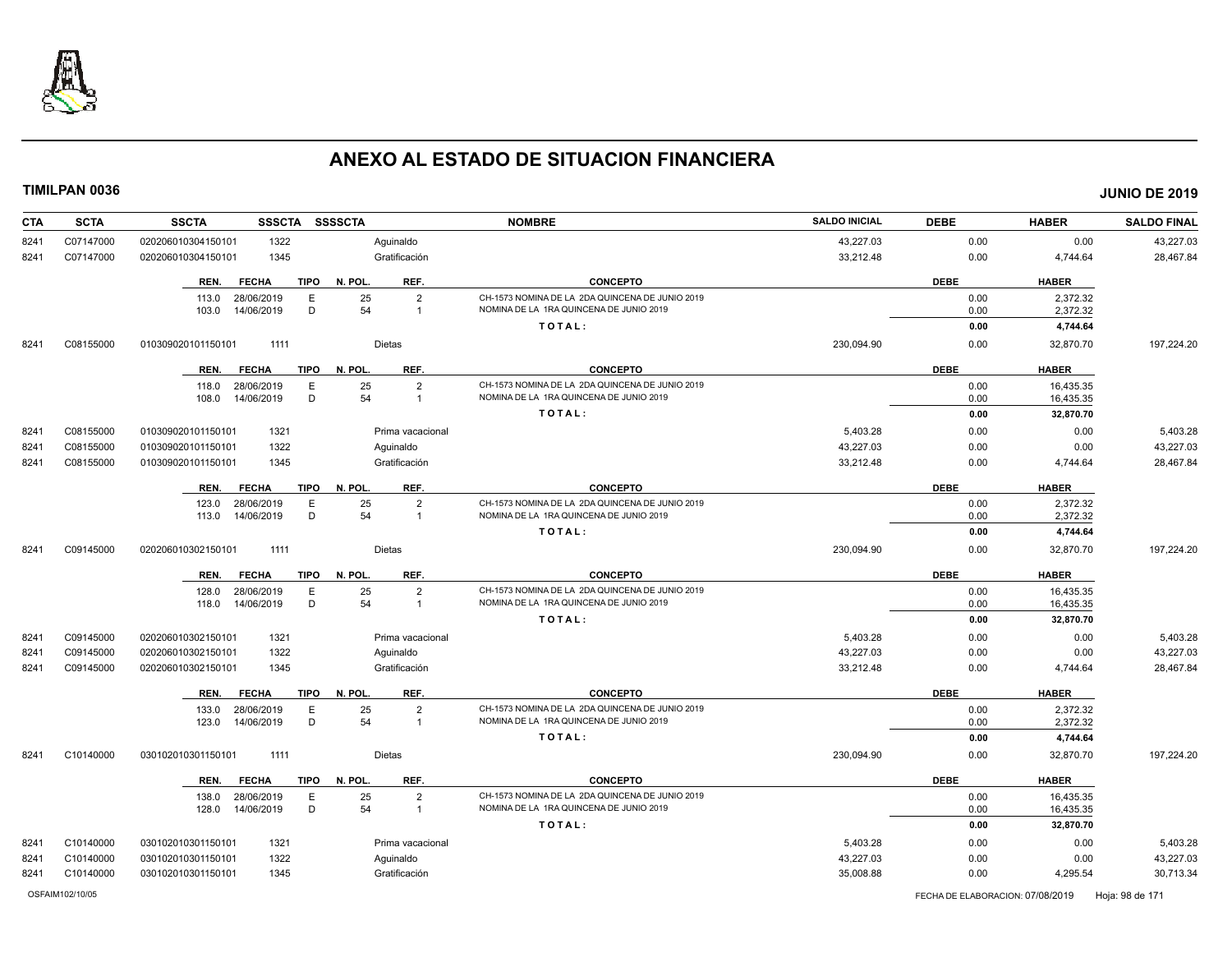

| <b>TIMILPAN 0036</b> |                    |              |             |                |                                         |                                                          |                      |             |              | <b>JUNIO DE 2019</b> |
|----------------------|--------------------|--------------|-------------|----------------|-----------------------------------------|----------------------------------------------------------|----------------------|-------------|--------------|----------------------|
| <b>SCTA</b><br>CTA   | <b>SSCTA</b>       |              |             | SSSCTA SSSSCTA |                                         | <b>NOMBRE</b>                                            | <b>SALDO INICIAL</b> | <b>DEBE</b> | <b>HABER</b> | <b>SALDO FINAL</b>   |
|                      | REN.               | <b>FECHA</b> | TIPO        | N. POL.        | REF.                                    | <b>CONCEPTO</b>                                          |                      | <b>DEBE</b> | <b>HABER</b> |                      |
|                      | 143.0              | 28/06/2019   | Е           | 25             | $\overline{2}$                          | CH-1573 NOMINA DE LA 2DA QUINCENA DE JUNIO 2019          |                      | 0.00        | 2,147.77     |                      |
|                      | 133.0              | 14/06/2019   | D           | 54             | $\overline{1}$                          | NOMINA DE LA 1RA QUINCENA DE JUNIO 2019                  |                      | 0.00        | 2,147.77     |                      |
|                      |                    |              |             |                |                                         | TOTAL:                                                   |                      | 0.00        | 4,295.54     |                      |
| 8241<br>C10140000    | 030102010301150101 | 2611         |             |                | Combustibles, lubricantes y aditivos    |                                                          | 0.00                 | 600.00      | 600.00       | 0.00                 |
|                      | REN.               | <b>FECHA</b> |             | TIPO N. POL.   | REF.                                    | <b>CONCEPTO</b>                                          |                      | <b>DEBE</b> | <b>HABER</b> |                      |
|                      | 16.0               | 29/06/2019   | D           | 65             | 4373                                    | FAC-4373 SERVICIO ESTRELLA JUNA S.A. DE C.V. COMBUSTIBLE |                      | 300.00      | 0.00         |                      |
|                      | 19.0               | 29/06/2019   | D           | 65             | 4373                                    | FAC-4373 SERVICIO ESTRELLA JUNA S.A. DE C.V. COMBUSTIBLE |                      | 0.00        | 300.00       |                      |
|                      | 16.0               | 29/06/2019   | D           | 68             | 4376                                    | SERVICIO ESTRELLA JUNA S.A. DE C.V. FAC-4376 COMBUSTIBLE |                      | 300.00      | 0.00         |                      |
|                      | 19.0               | 29/06/2019   | D           | 68             | 4376                                    | SERVICIO ESTRELLA JUNA S.A. DE C.V. FAC-4376 COMBUSTIBLE |                      | 0.00        | 300.00       |                      |
|                      |                    |              |             |                |                                         | TOTAL:                                                   |                      | 600.00      | 600.00       |                      |
| D00109000<br>8241    | 010801010302150101 | 1131         |             |                | Sueldo base                             |                                                          | 136,200.00           | 0.00        | 12,000.00    | 124,200.00           |
|                      | REN.               | <b>FECHA</b> | TIPO        | N. POL.        | REF.                                    | <b>CONCEPTO</b>                                          |                      | <b>DEBE</b> | <b>HABER</b> |                      |
|                      | 158.0              | 28/06/2019   | Ε           | 25             | $\overline{2}$                          | CH-1573 NOMINA DE LA 2DA QUINCENA DE JUNIO 2019          |                      | 0.00        | 6,000.00     |                      |
|                      | 148.0              | 14/06/2019   | D           | 54             | $\overline{1}$                          | NOMINA DE LA 1RA QUINCENA DE JUNIO 2019                  |                      | 0.00        | 6,000.00     |                      |
|                      |                    |              |             |                |                                         | TOTAL:                                                   |                      | 0.00        | 12,000.00    |                      |
| 8241<br>D00109000    | 010801010302150101 | 1321         |             |                | Prima vacacional                        |                                                          | 2,926.01             | 0.00        | 0.00         | 2,926.01             |
| 8241<br>D00109000    | 010801010302150101 | 1322         |             |                | Aguinaldo                               |                                                          | 23,408.12            | 0.00        | 0.00         | 23,408.12            |
| 8241<br>D00109000    | 010801010302150101 | 1345         |             |                | Gratificación                           |                                                          | 96,297.76            | 0.00        | 4,422.84     | 91,874.92            |
|                      | REN.               | <b>FECHA</b> | <b>TIPO</b> | N. POL.        | REF.                                    | <b>CONCEPTO</b>                                          |                      | <b>DEBE</b> | <b>HABER</b> |                      |
|                      | 163.0              | 28/06/2019   | E           | 25             | 2                                       | CH-1573 NOMINA DE LA 2DA QUINCENA DE JUNIO 2019          |                      | 0.00        | 2.211.42     |                      |
|                      | 153.0              | 14/06/2019   | D           | 54             | $\overline{1}$                          | NOMINA DE LA 1RA QUINCENA DE JUNIO 2019                  |                      | 0.00        | 2,211.42     |                      |
|                      |                    |              |             |                |                                         | TOTAL:                                                   |                      | 0.00        | 4,422.84     |                      |
| 8241<br>D00109000    | 010801010302150101 | 2181         |             |                | Material para identificación y registro |                                                          | 0.00                 | 13,000.00   | 13,000.00    | 0.00                 |
|                      | REN.               | <b>FECHA</b> | TIPO        | N. POL.        | REF.                                    | <b>CONCEPTO</b>                                          |                      | <b>DEBE</b> | <b>HABER</b> |                      |
|                      | 5.0                | 18/06/2019   | D           | 15             | $\overline{1}$                          | GEM COMPRA DE PAPEL SEGURIDAD PARA REGISTRO CIVIL        |                      | 0.00        | 13,000.00    |                      |
|                      | 2.0                | 18/06/2019   | D           | 15             | $\overline{1}$                          | GEM COMPRA DE PAPEL SEGURIDAD PARA REGISTRO CIVIL        |                      | 13,000.00   | 0.00         |                      |
|                      |                    |              |             |                |                                         | TOTAL:                                                   |                      | 13,000.00   | 13,000.00    |                      |
| 8241<br>D00109000    | 010801010302150101 | 3231         |             |                |                                         | Arrendamiento de equipo y bienes informáticos            | 0.00                 | 3,280.48    | 3,280.48     | 0.00                 |
|                      | REN.               | <b>FECHA</b> | <b>TIPO</b> | N. POL.        | REF.                                    | <b>CONCEPTO</b>                                          |                      | <b>DEBE</b> | <b>HABER</b> |                      |
|                      | 12.0               | 03/06/2019   | D           | 20             | 521                                     | COPY CDMX S.A. DE C.V. FACTURA 521 RENTA COPIADORAS      |                      | 0.00        | 3,280.48     |                      |
|                      | 9.0                | 03/06/2019   | D           | 20             | 521                                     | COPY CDMX S.A. DE C.V. FACTURA 521 RENTA COPIADORAS      |                      | 3,280.48    | 0.00         |                      |
|                      |                    |              |             |                |                                         | TOTAL:                                                   |                      | 3,280.48    | 3,280.48     |                      |
| D00D00000<br>8241    | 010502060301150101 | 1131         |             |                | Sueldo base                             |                                                          | 278,101.40           | 0.00        | 45,219.30    | 232,882.10           |
|                      | REN.               | <b>FECHA</b> | TIPO        | N. POL.        | REF.                                    | <b>CONCEPTO</b>                                          |                      | <b>DEBE</b> | <b>HABER</b> |                      |
|                      | 148.0              | 28/06/2019   | E           | 25             | $\overline{2}$                          | CH-1573 NOMINA DE LA 2DA QUINCENA DE JUNIO 2019          |                      | 0.00        | 22,724.65    |                      |
|                      | 138.0              | 14/06/2019   | D           | 54             | -1                                      | NOMINA DE LA 1RA QUINCENA DE JUNIO 2019                  |                      | 0.00        | 22,494.65    |                      |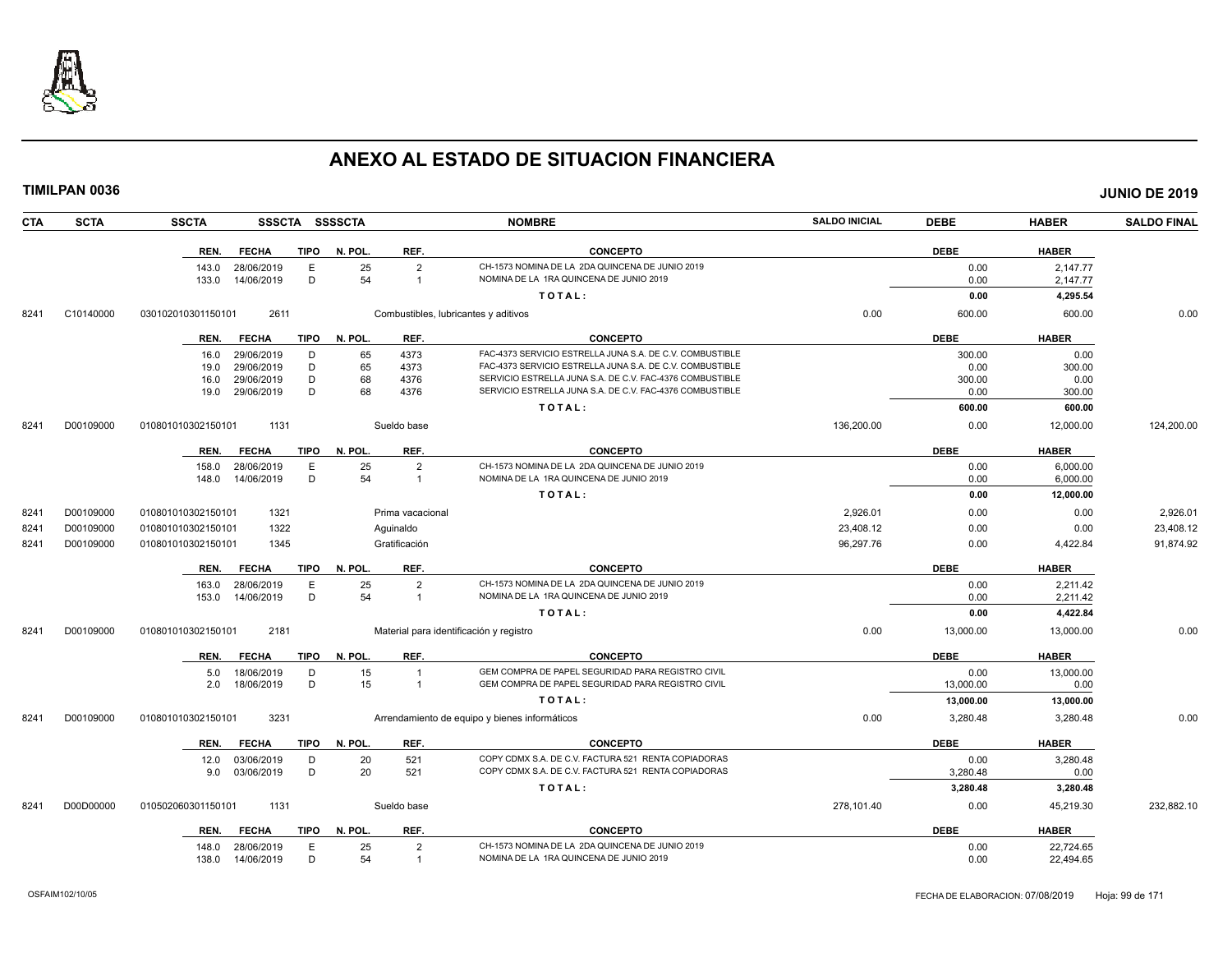

| <b>CTA</b> | <b>SCTA</b> | <b>SSCTA</b>       |                          | SSSCTA SSSSCTA         |                                | <b>NOMBRE</b>                                                                                        | <b>SALDO INICIAL</b> | <b>DEBE</b> | <b>HABER</b> | <b>SALDO FINAL</b> |
|------------|-------------|--------------------|--------------------------|------------------------|--------------------------------|------------------------------------------------------------------------------------------------------|----------------------|-------------|--------------|--------------------|
|            |             |                    |                          |                        |                                | TOTAL:                                                                                               |                      | 0.00        | 45,219.30    |                    |
| 8241       | D00D00000   | 010502060301150101 | 1222                     |                        |                                | Sueldos y salarios compactados al personal eventual                                                  | 84,685.98            | 0.00        | 8,683.65     | 76,002.33          |
|            |             | REN.               | <b>FECHA</b>             | TIPO<br>N. POL.        | REF.                           | <b>CONCEPTO</b>                                                                                      |                      | <b>DEBE</b> | <b>HABER</b> |                    |
|            |             | 38.0               | 28/06/2019               | 26<br>Ε                | $\overline{2}$                 | CH-1573 LISTA DE RAYA 2DA QUINCENA DE JUNIO 2019                                                     |                      | 0.00        | 3,000.00     |                    |
|            |             | 38.0               | 14/06/2019               | D<br>55                | $\overline{1}$                 | NOMINA DE LISTA DE RAYA DE LA 1RA QUINCENA DE JUNIO 2019                                             |                      | 0.00        | 5,683.65     |                    |
|            |             |                    |                          |                        |                                | TOTAL:                                                                                               |                      | 0.00        | 8,683.65     |                    |
| 8241       | D00D00000   | 010502060301150101 | 1321                     |                        | Prima vacacional               |                                                                                                      | 8,712.29             | 0.00        | 0.00         | 8,712.29           |
| 8241       | D00D00000   | 010502060301150101 | 1322                     |                        | Aguinaldo                      |                                                                                                      | 69,698.32            | 0.00        | 0.00         | 69,698.32          |
|            |             |                    | 1345                     |                        | Gratificación                  |                                                                                                      | 310.785.98           | 0.00        |              |                    |
| 8241       | D00D00000   | 010502060301150101 |                          |                        |                                |                                                                                                      |                      |             | 24,364.34    | 286,421.64         |
|            |             | REN.               | <b>FECHA</b>             | N. POL.<br>TIPO        | REF.                           | <b>CONCEPTO</b>                                                                                      |                      | <b>DEBE</b> | <b>HABER</b> |                    |
|            |             | 153.0              | 28/06/2019               | 25<br>Ε                | $\overline{2}$                 | CH-1573 NOMINA DE LA 2DA QUINCENA DE JUNIO 2019                                                      |                      | 0.00        | 11,391.10    |                    |
|            |             | 43.0               | 28/06/2019               | E<br>26                | $\overline{2}$                 | CH-1573 LISTA DE RAYA 2DA QUINCENA DE JUNIO 2019                                                     |                      | 0.00        | 791.07       |                    |
|            |             | 143.0              | 14/06/2019               | 54<br>D                | $\overline{1}$                 | NOMINA DE LA 1RA QUINCENA DE JUNIO 2019                                                              |                      | 0.00        | 11,391.10    |                    |
|            |             | 43.0               | 14/06/2019               | 55<br>D                |                                | NOMINA DE LISTA DE RAYA DE LA 1RA QUINCENA DE JUNIO 2019                                             |                      | 0.00        | 791.07       |                    |
|            |             |                    |                          |                        |                                | TOTAL:                                                                                               |                      | 0.00        | 24,364.34    |                    |
| 8241       | D00D00000   | 010502060301150101 | 2611                     |                        |                                | Combustibles, lubricantes y aditivos                                                                 | 0.00                 | 4,601.32    | 4,601.32     | 0.00               |
|            |             | REN.               | <b>FECHA</b>             | <b>TIPO</b><br>N. POL. | REF.                           | <b>CONCEPTO</b>                                                                                      |                      | <b>DEBE</b> | <b>HABER</b> |                    |
|            |             |                    |                          | 64<br>D                | 4372                           | FAC-4372 SERVICIO ESTRELLA JUNA S.A. DE C.V. COMBUSTIBLE                                             |                      | 850.48      | 0.00         |                    |
|            |             | 30.0<br>33.0       | 29/06/2019<br>29/06/2019 | 64<br>D                | 4372                           | FAC-4372 SERVICIO ESTRELLA JUNA S.A. DE C.V. COMBUSTIBLE                                             |                      | 0.00        | 850.48       |                    |
|            |             | 23.0               | 29/06/2019               | D<br>65                | 4373                           | FAC-4373 SERVICIO ESTRELLA JUNA S.A. DE C.V. COMBUSTIBLE                                             |                      | 1,050.18    | 0.00         |                    |
|            |             | 26.0               | 29/06/2019               | D<br>65                | 4373                           | FAC-4373 SERVICIO ESTRELLA JUNA S.A. DE C.V. COMBUSTIBLE                                             |                      | 0.00        | 1,050.18     |                    |
|            |             | 12.0               | 29/06/2019               | D<br>67                | 4375                           | SERVICIO ESTRELLA JUNA S.A. DE C.V. FAC-4375 COMBUSTIBLE                                             |                      | 0.00        | 1,100.32     |                    |
|            |             | 9.0                | 29/06/2019               | D<br>67                | 4375                           | SERVICIO ESTRELLA JUNA S.A. DE C.V. FAC-4375 COMBUSTIBLE                                             |                      | 1,100.32    | 0.00         |                    |
|            |             | 26.0               | 29/06/2019               | 68<br>D                | 4376                           | SERVICIO ESTRELLA JUNA S.A. DE C.V. FAC-4376 COMBUSTIBLE                                             |                      | 0.00        | 900.02       |                    |
|            |             | 23.0               | 29/06/2019               | 68<br>D                | 4376                           | SERVICIO ESTRELLA JUNA S.A. DE C.V. FAC-4376 COMBUSTIBLE                                             |                      | 900.02      | 0.00         |                    |
|            |             | 19.0               | 29/06/2019               | D<br>69                | 4377                           | SERVICIO ESTRELLA JUNA S.A. DE C.V. FAC-4377 COMBUSTIBLE                                             |                      | 0.00        | 700.32       |                    |
|            |             | 16.0               | 29/06/2019               | D<br>69                | 4377                           | SERVICIO ESTRELLA JUNA S.A. DE C.V. FAC-4377 COMBUSTIBLE                                             |                      | 700.32      | 0.00         |                    |
|            |             |                    |                          |                        |                                | TOTAL:                                                                                               |                      | 4,601.32    | 4,601.32     |                    |
| 8241       | D00D00000   | 010502060301150101 | 3992                     |                        | Gastos de servicios menores    |                                                                                                      | 0.00                 | 4,826.65    | 4,826.65     | 0.00               |
|            |             | REN.               | <b>FECHA</b>             | <b>TIPO</b><br>N. POL. | REF.                           | <b>CONCEPTO</b>                                                                                      |                      | <b>DEBE</b> | <b>HABER</b> |                    |
|            |             | 5.0                | 29/06/2019               | E<br>32                | 53227                          | CH-1580 HECTOR MANUEL MONROY CRUZ REP FONDO CAJA                                                     |                      | 0.00        | 129.15       |                    |
|            |             | 2.0                | 29/06/2019               | E<br>32                | 53227                          | CH-1580 HECTOR MANUEL MONROY CRUZ REP FONDO CAJA                                                     |                      | 129.15      | 0.00         |                    |
|            |             | 2.0                | 30/06/2019               | D<br>86                | 737                            | FAC-737 JOSE GUADALUPE GARCIA SANDOVAL PINTURAS Y ACCESORIOS                                         |                      | 4,697.50    | 0.00         |                    |
|            |             | 5.0                | 30/06/2019               | 86<br>D                | 737                            | FAC-737 JOSE GUADALUPE GARCIA SANDOVAL PINTURAS Y ACCESORIOS                                         |                      | 0.00        | 4,697.50     |                    |
|            |             |                    |                          |                        |                                | TOTAL:                                                                                               |                      | 4,826.65    | 4,826.65     |                    |
| 8241       | D00D00000   | 010502060301160101 | 2111                     |                        | Materiales y útiles de oficina |                                                                                                      | 0.00                 | 51,794.00   | 51,794.00    | 0.00               |
|            |             |                    |                          |                        |                                |                                                                                                      |                      |             |              |                    |
|            |             | REN.               | <b>FECHA</b>             | <b>TIPO</b><br>N. POL. | REF.                           | <b>CONCEPTO</b>                                                                                      |                      | <b>DEBE</b> | <b>HABER</b> |                    |
|            |             | 5.0                | 18/06/2019               | D<br>17                | 100                            | ALVARO MARTINEZ CARRILLO FAC-100 PAPELERIA                                                           |                      | 0.00        | 50,924.00    |                    |
|            |             | 2.0                | 18/06/2019               | D<br>17                | 100                            | ALVARO MARTINEZ CARRILLO FAC-100 PAPELERIA                                                           |                      | 50,924.00   | 0.00         |                    |
|            |             | 7.0                | 30/06/2019               | D<br>89                | 182                            | FACT-182 GLANCOMER S.A. DE C.V. COMPRA PAPELERIA<br>FACT-182 GLANCOMER S.A. DE C.V. COMPRA PAPELERIA |                      | 870.00      | 0.00         |                    |
|            |             | 10.0               | 30/06/2019               | D<br>89                | 182                            |                                                                                                      |                      | 0.00        | 870.00       |                    |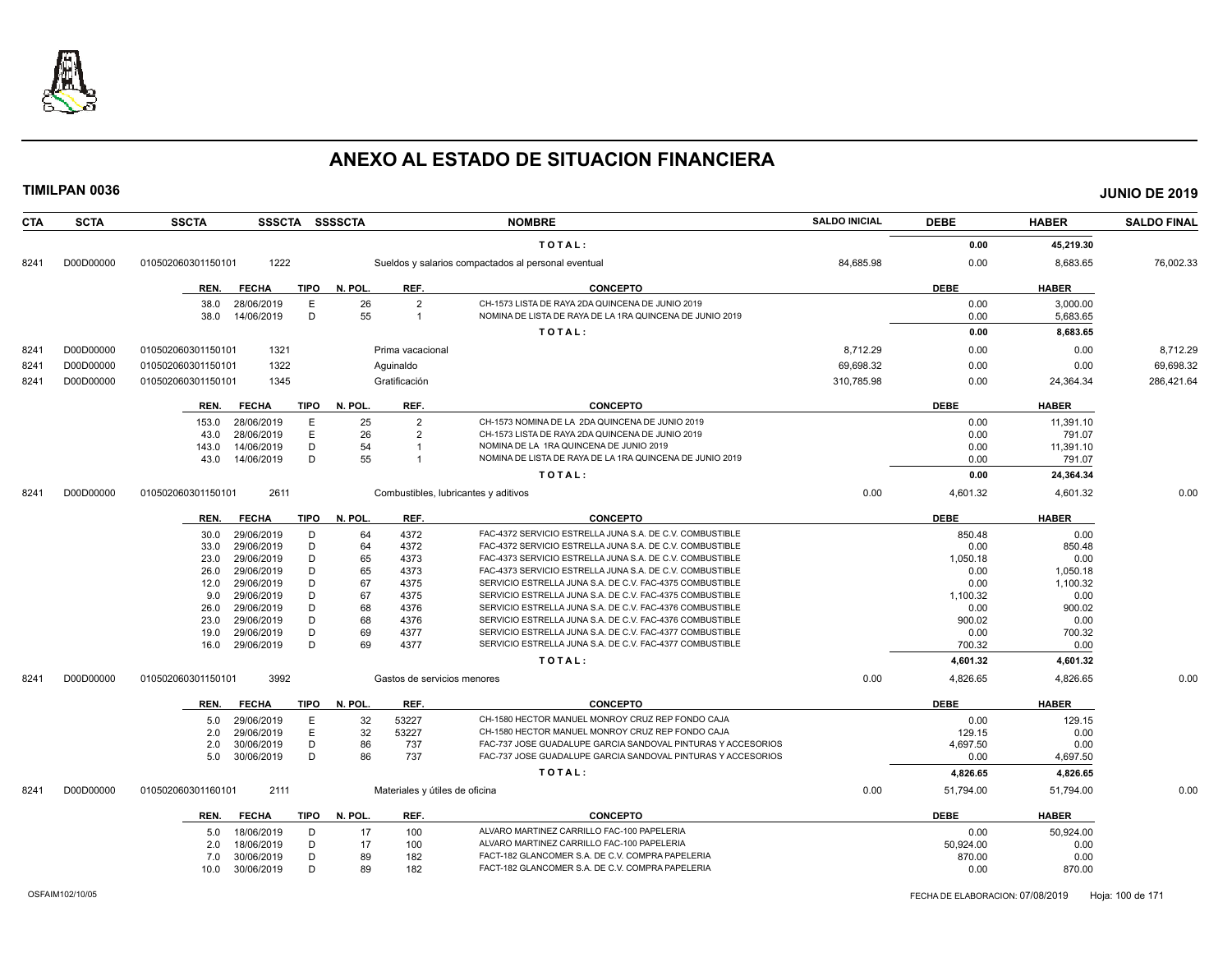

| <b>CTA</b> | <b>SCTA</b> | <b>SSCTA</b><br>SSSCTA SSSSCTA                       |              |                                  | <b>NOMBRE</b>                                                                              | <b>SALDO INICIAL</b> | <b>DEBE</b>  | <b>HABER</b>           | <b>SALDO FINAL</b> |
|------------|-------------|------------------------------------------------------|--------------|----------------------------------|--------------------------------------------------------------------------------------------|----------------------|--------------|------------------------|--------------------|
|            |             |                                                      |              |                                  | TOTAL:                                                                                     |                      | 51,794.00    | 51,794.00              |                    |
| 8241       | F00124000   | 020201010503150101<br>1131                           |              | Sueldo base                      |                                                                                            | 947,413.48           | 0.00         | 108,487.64             | 838,925.84         |
|            |             | <b>FECHA</b><br>TIPO<br>REN.                         | N. POL.      | REF.                             | <b>CONCEPTO</b>                                                                            |                      | <b>DEBE</b>  | <b>HABER</b>           |                    |
|            |             | E<br>28/06/2019<br>168.0                             | 25           | $\overline{2}$                   | CH-1573 NOMINA DE LA 2DA QUINCENA DE JUNIO 2019                                            |                      | 0.00         | 54.243.82              |                    |
|            |             | D<br>158.0<br>14/06/2019                             | 54           | $\overline{1}$                   | NOMINA DE LA 1RA QUINCENA DE JUNIO 2019                                                    |                      | 0.00         | 54,243.82              |                    |
|            |             |                                                      |              |                                  | TOTAL:                                                                                     |                      | 0.00         | 108,487.64             |                    |
| 8241       | F00124000   | 1222<br>020201010503150101                           |              |                                  | Sueldos y salarios compactados al personal eventual                                        | 239,256.00           | 0.00         | 39,700.00              | 199,556.00         |
|            |             | REN.<br><b>FECHA</b>                                 | TIPO N. POL. | REF.                             | <b>CONCEPTO</b>                                                                            |                      | <b>DEBE</b>  | <b>HABER</b>           |                    |
|            |             | Ε<br>48.0<br>28/06/2019                              | 26           | $\overline{2}$                   | CH-1573 LISTA DE RAYA 2DA QUINCENA DE JUNIO 2019                                           |                      | 0.00         | 22,300.00              |                    |
|            |             | D<br>14/06/2019<br>48.0                              | 55           | $\overline{1}$                   | NOMINA DE LISTA DE RAYA DE LA 1RA QUINCENA DE JUNIO 2019                                   |                      | 0.00         | 17,400.00              |                    |
|            |             |                                                      |              |                                  | TOTAL:                                                                                     |                      | 0.00         | 39,700.00              |                    |
| 8241       | F00124000   | 1311<br>020201010503150101                           |              | Prima por año de servicio        |                                                                                            | 3,375.00             | 0.00         | 450.00                 | 2,925.00           |
|            |             | REN.<br><b>FECHA</b><br>TIPO                         | N. POL.      | REF.                             | <b>CONCEPTO</b>                                                                            |                      | <b>DEBE</b>  | <b>HABER</b>           |                    |
|            |             | 28/06/2019<br>E<br>173.0<br>14/06/2019<br>D<br>168.0 | 25<br>54     | $\overline{2}$<br>$\overline{1}$ | CH-1573 NOMINA DE LA 2DA QUINCENA DE JUNIO 2019<br>NOMINA DE LA 1RA QUINCENA DE JUNIO 2019 |                      | 0.00<br>0.00 | 225.00<br>225.00       |                    |
|            |             |                                                      |              |                                  | TOTAL:                                                                                     |                      | 0.00         | 450.00                 |                    |
| 8241       | F00124000   | 1321<br>020201010503150101                           |              | Prima vacacional                 |                                                                                            | 31,823.41            | 0.00         | 0.00                   | 31,823.41          |
| 8241       | F00124000   | 1322<br>020201010503150101                           |              | Aguinaldo                        |                                                                                            | 219,941.65           | 0.00         | 0.00                   | 219,941.65         |
| 8241       | F00124000   | 1345<br>020201010503150101                           |              | Gratificación                    |                                                                                            | 752,432.87           | 0.00         | 90,118.92              | 662,313.95         |
|            |             |                                                      |              |                                  |                                                                                            |                      |              |                        |                    |
|            |             | TIPO<br>REN.<br><b>FECHA</b>                         | N. POL.      | REF.                             | <b>CONCEPTO</b><br>CH-1573 NOMINA DE LA 2DA QUINCENA DE JUNIO 2019                         |                      | <b>DEBE</b>  | <b>HABER</b>           |                    |
|            |             | 178.0<br>28/06/2019<br>E.<br>E<br>28/06/2019<br>53.0 | 25<br>26     | $\overline{2}$<br>$\overline{2}$ | CH-1573 LISTA DE RAYA 2DA QUINCENA DE JUNIO 2019                                           |                      | 0.00<br>0.00 | 35,138.89<br>10.561.76 |                    |
|            |             | D<br>14/06/2019<br>163.0                             | 54           |                                  | NOMINA DE LA 1RA QUINCENA DE JUNIO 2019                                                    |                      | 0.00         | 35,138.89              |                    |
|            |             | 14/06/2019<br>D<br>53.0                              | 55           | $\overline{1}$                   | NOMINA DE LISTA DE RAYA DE LA 1RA QUINCENA DE JUNIO 2019                                   |                      | 0.00         | 9,279.38               |                    |
|            |             |                                                      |              |                                  | TOTAL:                                                                                     |                      | 0.00         | 90,118.92              |                    |
| 8241       | F00124000   | 1546<br>020201010503150101                           |              |                                  | Otros gastos derivados de convenio                                                         | 9,125.00             | 0.00         | 0.00                   | 9,125.00           |
| 8241       | F00124000   | 020201010503150101<br>2611                           |              |                                  | Combustibles, lubricantes y aditivos                                                       | 0.00                 | 113,293.22   | 113,293.22             | 0.00               |
|            |             | <b>FECHA</b><br><b>TIPO</b><br>REN.                  | N. POL.      | REF.                             | <b>CONCEPTO</b>                                                                            |                      | <b>DEBE</b>  | <b>HABER</b>           |                    |
|            |             | 29/06/2019<br>D<br>40.0                              | 64           | 4372                             | FAC-4372 SERVICIO ESTRELLA JUNA S.A. DE C.V. COMBUSTIBLE                                   |                      | 0.00         | 12,500.00              |                    |
|            |             | 29/06/2019<br>D<br>37.0                              | 64           | 4372                             | FAC-4372 SERVICIO ESTRELLA JUNA S.A. DE C.V. COMBUSTIBLE                                   |                      | 12,500.00    | 0.00                   |                    |
|            |             | 29/06/2019<br>D<br>33.0                              | 65           | 4373                             | FAC-4373 SERVICIO ESTRELLA JUNA S.A. DE C.V. COMBUSTIBLE                                   |                      | 0.00         | 8,662.45               |                    |
|            |             | D<br>29/06/2019<br>30.0                              | 65           | 4373                             | FAC-4373 SERVICIO ESTRELLA JUNA S.A. DE C.V. COMBUSTIBLE                                   |                      | 8,662.45     | 0.00                   |                    |
|            |             | D<br>29/06/2019<br>23.0                              | 66           | 4374                             | SERVICIO ESTRELLA JUNA S.A. DE C.V. FAC-4374 COMBUSTIBLE                                   |                      | 3,726.50     | 0.00                   |                    |
|            |             | D<br>29/06/2019<br>26.0                              | 66           | 4374                             | SERVICIO ESTRELLA JUNA S.A. DE C.V. FAC-4374 COMBUSTIBLE                                   |                      | 0.00         | 3,726.50               |                    |
|            |             | 29/06/2019<br>D<br>19.0                              | 67           | 4375                             | SERVICIO ESTRELLA JUNA S.A. DE C.V. FAC-4375 COMBUSTIBLE                                   |                      | 0.00         | 19,570.35              |                    |
|            |             | D<br>29/06/2019<br>16.0                              | 67           | 4375                             | SERVICIO ESTRELLA JUNA S.A. DE C.V. FAC-4375 COMBUSTIBLE                                   |                      | 19,570.35    | 0.00                   |                    |
|            |             | 29/06/2019<br>D<br>30.0                              | 68           | 4376                             | SERVICIO ESTRELLA JUNA S.A. DE C.V. FAC-4376 COMBUSTIBLE                                   |                      | 28,651.56    | 0.00                   |                    |
|            |             | D<br>29/06/2019<br>33.0                              | 68           | 4376                             | SERVICIO ESTRELLA JUNA S.A. DE C.V. FAC-4376 COMBUSTIBLE                                   |                      | 0.00         | 28,651.56              |                    |
|            |             | 29/06/2019<br>D<br>26.0                              | 69           | 4377                             | SERVICIO ESTRELLA JUNA S.A. DE C.V. FAC-4377 COMBUSTIBLE                                   |                      | 0.00         | 23,255.84              |                    |
|            |             | D<br>29/06/2019<br>23.0                              | 69           | 4377                             | SERVICIO ESTRELLA JUNA S.A. DE C.V. FAC-4377 COMBUSTIBLE                                   |                      | 23,255.84    | 0.00                   |                    |
|            |             | D<br>29/06/2019<br>9.0                               | 70           | 4378                             | SERVICIO ESTRELLA JUNA S.A. DE C.V. FAC-4378 COMBUSTIBLE                                   |                      | 16,926.52    | 0.00                   |                    |
|            |             |                                                      |              |                                  |                                                                                            |                      |              |                        |                    |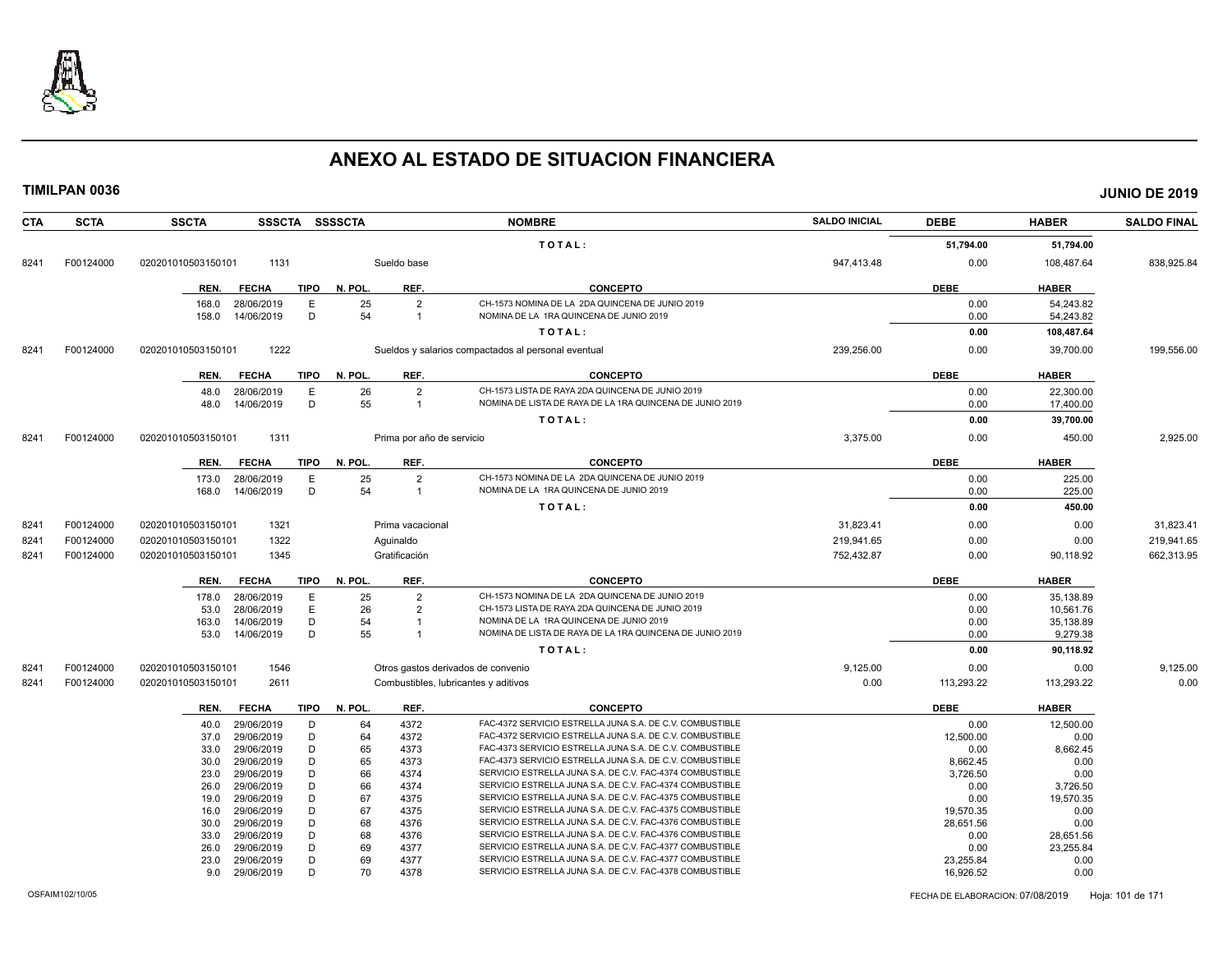

**TIMILPAN 0036 JUNIO DE 2019**

**CTA SCTA SSCTA SSSCTA SSSSCTA NOMBRE SALDO INICIAL DEBE HABER SALDO FINAL** 12.0 29/06/2019 D 70 4378 SERVICIO ESTRELLA JUNA S.A. DE C.V. FAC-4378 COMBUSTIBLE 0.00 16,926.52 **T O T A L : 113,293.22 113,293.22** 8241 F00124000 020201010503150101 3511 Reparación y mantenimiento de inmuebles 0.00 0.00 1,308.15 1,308.15 1,308.15 0.00 **REN. FECHA TIPO N. POL. REF. CONCEPTO DEBE HABER** 86.0 20/06/2019 E 21 5124 CH-1569 REPOSICION FONDO FIJO DE CAJA FAC-5124 PISO 1,300 1,300 1,300 1,300 1,300 1,300 1,300 1,300 1,300 1,300 1,300 1,300 1,300 1,300 1,300 1,300 1,300 1,300 1,300 1,300 1,300 1,300 1,300 1,300 89.0 20/06/2019 E 21 5124 CH-1569 REPOSICION FONDO FIJO DE CAJA FAC-5124 PISO **1,308.15** 0.00 1,308.15 **T O T A L : 1,308.15 1,308.15** 8241 F00124000 020201010503150101 3551 Reparación y mantenimiento de vehículos terrestres, aéreos y lacustres 0.00 19,648.23 19,648.23 19,648.23 19,648.23 19,648.23 19,648.23 19,648.23 19,648.23 19,648.23 19,648.23 19,648. **REN. FECHA TIPO N. POL. REF. CONCEPTO DEBE HABER** 26.0 28/06/2019 E 23 1 CH-1571 SIMON MUNGUIA CAMACHO COMPRA DE REFACCIONES 0.00 0 725.40 5.0 06/06/2019 D 23 634 JOSE MATUSALEN LEGORRETA SEGUNDO PAGO FACT. 628 Y 634 278.40 0.00 23.0 28/06/2019 E 23 1 CH-1571 SIMON MUNGUIA CAMACHO COMPRA DE REFACCIONES 725.40 725.40 0.00 8.0 06/06/2019 D 23 634 JOSE MATUSALEN LEGORRETA SEGUNDO PAGO FACT. 628 Y 634 0.00 278.40 47.0 29/06/2019 E 32 8363 CH-1580 HECTOR MANUEL MONROY CRUZ REP FONDO CAJA Q.00 1,700.00 1,700.00 65.0 29/06/2019 E 32 8360 CH-1580 HECTOR MANUEL MONROY CRUZ REP FONDO CAJA 400.00 0.00 61.0 29/06/2019 E 32 8359 CH-1580 HECTOR MANUEL MONROY CRUZ REP FONDO CAJA 0.00 1,800.03 58.0 29/06/2019 E 32 8359 CH-1580 HECTOR MANUEL MONROY CRUZ REP FONDO CAJA 1,800.03 0.00  $\begin{array}{l} 54.0 \quad 29/06/2019 \qquad E \qquad \qquad 32 \qquad \qquad 8364 \qquad \qquad \qquad CH\hbox{-}1580 \; H\hbox{ECTOR MANUEL MONROY CRUZ REP FONDO CAJA} \qquad \qquad \qquad 0.00 \qquad \qquad 1,300.00 \qquad \qquad 0.00 \qquad \qquad 0.00 \qquad \qquad 0.00 \qquad \qquad 0.00 \qquad \qquad 0.00 \qquad \qquad 0.00 \qquad \qquad 0.00 \qquad \qquad 0.00 \qquad \qquad 0.00$ 51.0 29/06/2019 E 32 8364 CH-1580 HECTOR MANUEL MONROY CRUZ REP FONDO CAJA 1,300.00 1,300.00 0.00 68.0 29/06/2019 E 32 8360 CH-1580 HECTOR MANUEL MONROY CRUZ REP FONDO CAJA 0.00 400.00 44.0 29/06/2019 E 32 8363 CH-1580 HECTOR MANUEL MONROY CRUZ REP FONDO CAJA 1,700.00 0.00 2.0 30/06/2019 D 85 1042 FAC-1042 GEOVANNY PEREZ LUGO REFACCIONES PARA LOS VEHICULOS 13,444.40 0.00 5.0 30/06/2019 D 85 1042 FAC-1042 GEOVANNY PEREZ LUGO REFACCIONES PARA LOS VEHICULOS 0.00 13,444.40 **T O T A L : 19,648.23 19,648.23** 8241 F00124000 020201010503150101 3821 Gastos de ceremonias oficiales y de orden social 0.00 1,740.00 1,740.00 1,740.00 1,740.00 1,740.00 0.00 **REN. FECHA TIPO N. POL. REF. CONCEPTO DEBE HABER** 20.0 30/06/2019 D 87 952 FAC-952 FELIX GARCIA ANDRES RENTA DE LONA Y MESAS 0.00 1,740.00 17.0 30/06/2019 D 87 952 FAC-952 FELIX GARCIA ANDRES RENTA DE LONA Y MESAS 1,740.00 1,740.00 0.00 **T O T A L : 1,740.00 1,740.00** 8241 F00124000 020201010503160101 2111 Materiales y útiles de oficina 0.00 870.00 870.00 0.00 **REN. FECHA TIPO N. POL. REF. CONCEPTO DEBE HABER** 5.0 30/06/2019 D 89 182 FACT-182 GLANCOMER S.A. DE C.V. COMPRA PAPELERIA 0.00 870.00 2.0 30/06/2019 D 89 182 FACT-182 GLANCOMER S.A. DE C.V. COMPRA PAPELERIA 870.00 0.00 **T O T A L : 870.00 870.00** 8241 H00125000 020203010205150101 1131 Sueldo base 2,437,607.98 0.00 416,957.44 2,020,650.54

|      |           | REN.               | <b>FECHA</b> | TIPO | N. POL. | <b>REF</b> | <b>CONCEPTO</b>                                     |              | <b>DEBE</b> | <b>HABER</b> |
|------|-----------|--------------------|--------------|------|---------|------------|-----------------------------------------------------|--------------|-------------|--------------|
|      |           | 23.0               | 18/06/2019   |      |         |            | CH. 1565 COMPL. NOMINA QUINC. 01 JUN 19             |              | 0.00        | 22,705.57    |
|      |           | 183.0              | 28/06/2019   |      |         |            | CH-1573 NOMINA DE LA 2DA QUINCENA DE JUNIO 2019     |              | 0.00        | 208.478.72   |
|      |           | 173.0              | 14/06/2019   |      |         |            | NOMINA DE LA 1RA QUINCENA DE JUNIO 2019             |              | 0.00        | 185,773.15   |
|      |           |                    |              |      |         |            | TOTAL:                                              |              | 0.00        | 416,957.44   |
| 8241 | 100125000 | 020203010205150101 | 1222         |      |         |            | Sueldos y salarios compactados al personal eventual | 1,240,619.16 | 0.00        | 429.879.05   |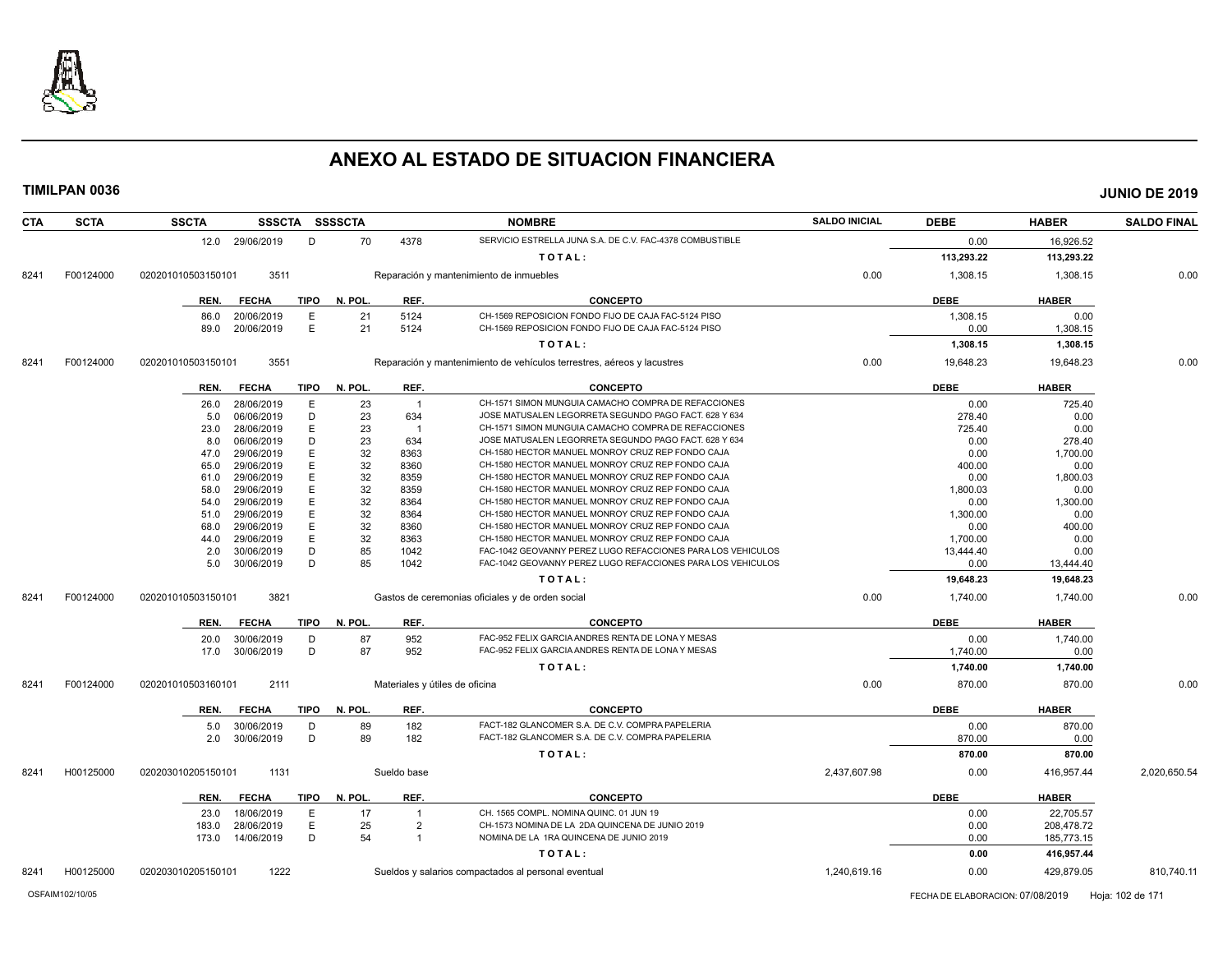

**TIMILPAN 0036 JUNIO DE 2019**

**CTA SCTA SSCTA SSSCTA SSSSCTA NOMBRE SALDO INICIAL DEBE HABER SALDO FINAL REN. FECHA TIPO N. POL. REF. CONCEPTO DEBE HABER** 58.0 28/06/2019 E 26 2 CH-1573 LISTA DE RAYA 2DA QUINCENA DE JUNIO 2019<br>58.0 14/06/2019 D 55 1 NOMINA DE LISTA DE RAYA DE LA 1RA QUINCENA DE JUNIO 2019 DO 2019 0.00 215.394.70 1 NOMINA DE LISTA DE RAYA DE LA 1RA QUINCENA DE JUNIO 2019 **T O T A L : 0.00 429,879.05** 8241 H00125000 020203010205150101 1311 Prima por año de servicio 18,000.00 0.00 2,400.00 15,600.00 **REN. FECHA TIPO N. POL. REF. CONCEPTO DEBE HABER** 188.0 28/06/2019 E 25 2 CH-1573 NOMINA DE LA 2DA QUINCENA DE JUNIO 2019 0.00 1,200.00 1,200.00 178.0 14/06/2019 D 54 1 NOMINA DE LA 1RA QUINCENA DE JUNIO 2019 0.00 1,200.00 1,200.00 **T O T A L : 0.00 2,400.00** 8241 H00125000 020203010205150101 1321 Prima vacacional 119,184.05 119,184.65 0.00 0.00 119,184.65 0.00 119,184.65 8241 H00125000 020203010205150101 1322 Aguinaldo 819,413.99 0.00 0.00 819,413.99 8241 H00125000 020203010205150101 1345 Gratificación 2,202,953.23 0.00 411,019.28 1,791,933.95 **REN. FECHA TIPO N. POL. REF. CONCEPTO DEBE HABER** 28.0 18/06/2019 E 17 1 CH. 1565 COMPL. NOMINA QUINC. 01 JUN 19 0.00 2,912.94 193.0 28/06/2019 E 25 2 CH-1573 NOMINA DE LA 2DA QUINCENA DE JUNIO 2019 0.00 124,652.00 63.0 28/06/2019 E 26 2 CH-1573 LISTA DE RAYA 2DA QUINCENA DE JUNIO 2019 0.00 81,026.46 183.0 14/06/2019 D 54 1 NOMINA DE LA 1RA QUINCENA DE JUNIO 2019 0.00 121,739.06 63.0 14/06/2019 D 55 1 NOMINA DE LISTA DE RAYA DE LA 1RA QUINCENA DE JUNIO 2019 0.00 80,688.82 **T O T A L : 0.00 411,019.28** 8241 H00125000 020203010205150101 1546 Otros gastos derivados de convenio 29,600.00 0.00 0.00 29,600.00 8241 H00125000 020203010205150101 2161 Material y enseres de limpieza 0.00 3,416.51 3,416.51 0.00 **REN. FECHA TIPO N. POL. REF. CONCEPTO DEBE HABER** 51.0 20/06/2019 E 21 908 CH-1569 REPOSICION FONDO FIJO DE CAJA FAC-908 MAT. LIMPÍEZA 1,986.50 1,986.50 0.00 54.0 20/06/2019 E 21 908 CH-1569 REPOSICION FONDO FIJO DE CAJA FAC-908 MAT. LIMPÍEZA 0.00 1,986.50 75.0 29/06/2019 E 33 6918 CH-1581 HECTOR MANUEL MONROY CRUZ REP FONDO CAJA 0.00 1,430.01 72.0 29/06/2019 E 33 6918 CH-1581 HECTOR MANUEL MONROY CRUZ REP FONDO CAJA 1,430.01 0.00 **T O T A L : 3,416.51 3,416.51** 8241 H00125000 020203010205150101 2611 Combustibles, lubricantes y aditivos 0.00 72,609.48 72,609.48 0.00 **REN. FECHA TIPO N. POL. REF. CONCEPTO DEBE HABER** 44.0 29/06/2019 D 64 4372 FAC-4372 SERVICIO ESTRELLA JUNA S.A. DE C.V. COMBUSTIBLE 10,192.45 10,192.45 0.00 47.0 29/06/2019 D 64 4372 FAC-4372 SERVICIO ESTRELLA JUNA S.A. DE C.V. COMBUSTIBLE<br>40.0 29/06/2019 D 65 4373 FAC-4373 SERVICIO ESTRELLA JUNA S.A. DE C.V. COMBUSTIBLE 10.00 0 7,006.23 FAC-4373 SERVICIO ESTRELLA JUNA S.A. DE C.V. COMBUSTIBLE 37.0 29/06/2019 D 65 4373 FAC-4373 SERVICIO ESTRELLA JUNA S.A. DE C.V. COMBUSTIBLE 7,006.23 7,006.23 0.00 33.0 29/06/2019 D 66 4374 SERVICIO ESTRELLA JUNA S.A. DE C.V. FAC-4374 COMBUSTIBLE 0.00 19,601.06 19,601.06 30.0 29/06/2019 D 66 4374 SERVICIO ESTRELLA JUNA S.A. DE C.V. FAC-4374 COMBUSTIBLE 19,601.06 0.00 26.0 29/06/2019 D 67 4375 SERVICIO ESTRELLA JUNA S.A. DE C.V. FAC-4375 COMBUSTIBLE 0.00 6,355.35 23.0 29/06/2019 D 67 4375 SERVICIO ESTRELLA JUNA S.A. DE C.V. FAC-4375 COMBUSTIBLE 6,355.35 6 6,355.35 0.00 40.0 29/06/2019 D 68 4376 SERVICIO ESTRELLA JUNA S.A. DE C.V. FAC-4376 COMBUSTIBLE 0.00 7,500.19

SERVICIO ESTRELLA JUNA S.A. DE C.V. FAC-4376 COMBUSTIBLE

33.0 29/06/2019 D 69 4377 SERVICIO ESTRELLA JUNA S.A. DE C.V. FAC-4377 COMBUSTIBLE 0.00 16,604.02 30.0 29/06/2019 D 69 4377 SERVICIO ESTRELLA JUNA S.A. DE C.V. FAC-4377 COMBUSTIBLE 15,604.02 15,604.02 0.00 16.0 29/06/2019 D 70 4378 SERVICIO ESTRELLA JUNA S.A. DE C.V. FAC-4378 COMBUSTIBLE 6,350.18 6,350.18 0.00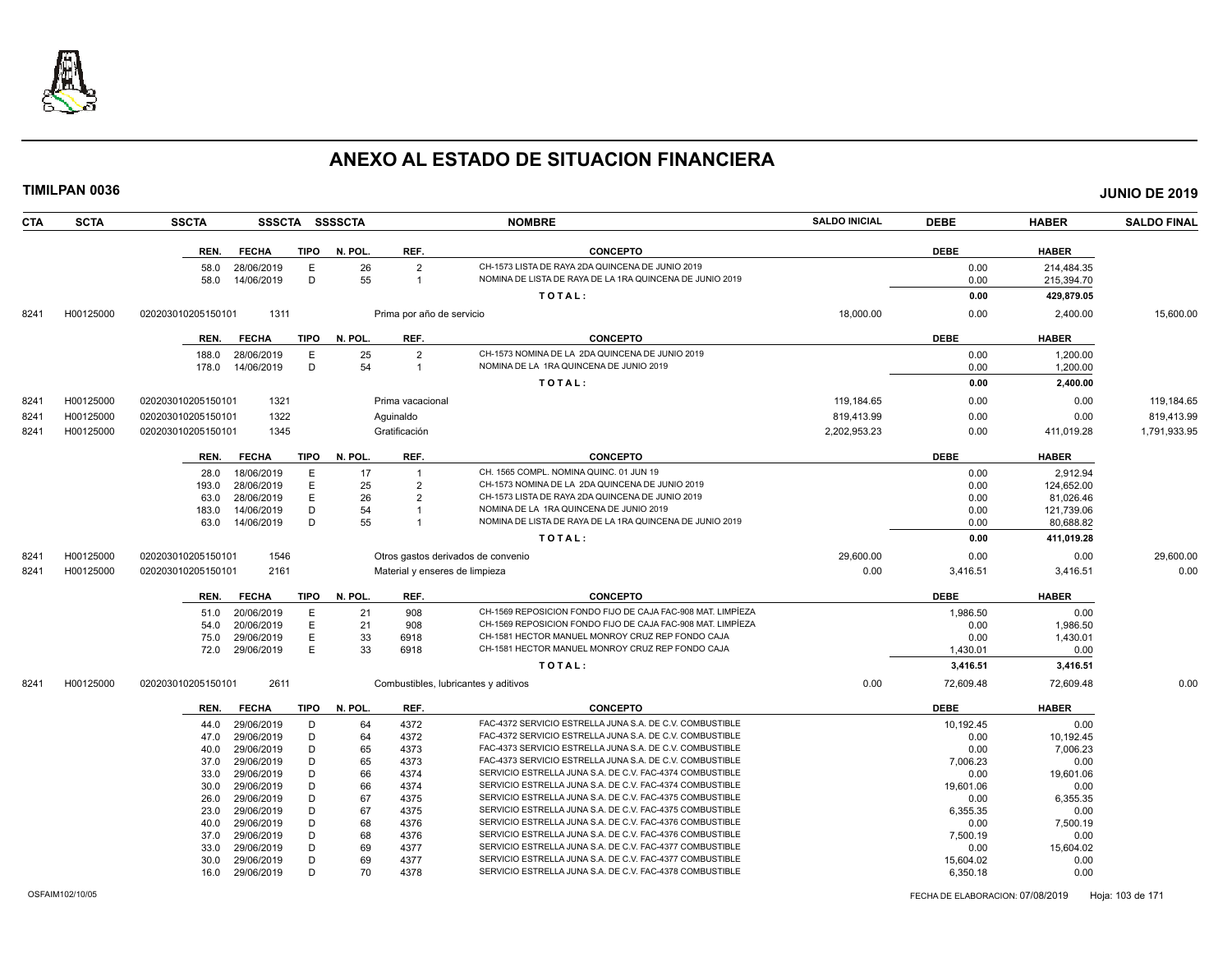

| <b>CTA</b> | <b>SCTA</b> | <b>SSCTA</b>       | <b>SSSCTA</b>            |             | SSSSCTA  |        | <b>NOMBRE</b>                                                              | <b>SALDO INICIAL</b> | <b>DEBE</b> | <b>HABER</b>     | <b>SALDO FINAL</b> |
|------------|-------------|--------------------|--------------------------|-------------|----------|--------|----------------------------------------------------------------------------|----------------------|-------------|------------------|--------------------|
|            |             |                    | 19.0 29/06/2019          | D           | 70       | 4378   | SERVICIO ESTRELLA JUNA S.A. DE C.V. FAC-4378 COMBUSTIBLE                   |                      | 0.00        | 6,350.18         |                    |
|            |             |                    |                          |             |          |        | TOTAL:                                                                     |                      | 72,609.48   | 72,609.48        |                    |
| 8241       | H00125000   | 020203010205150101 | 2911                     |             |          |        | Refacciones, accesorios y herramientas                                     | 0.00                 | 5,055.28    | 5,055.28         | 0.00               |
|            |             | REN.               | <b>FECHA</b>             | <b>TIPO</b> | N. POL.  | REF.   | <b>CONCEPTO</b>                                                            |                      | <b>DEBE</b> | <b>HABER</b>     |                    |
|            |             | 23.0               | 29/06/2019               | E           | 32       | 3791   | CH-1580 HECTOR MANUEL MONROY CRUZ REP FONDO CAJA                           |                      | 1,040.52    | 0.00             |                    |
|            |             | 26.0               | 29/06/2019               | E           | 32       | 3791   | CH-1580 HECTOR MANUEL MONROY CRUZ REP FONDO CAJA                           |                      | 0.00        | 1,040.52         |                    |
|            |             | 16.0               | 29/06/2019               | E           | 32       | 3790   | CH-1580 HECTOR MANUEL MONROY CRUZ REP FONDO CAJA                           |                      | 1,526.56    | 0.00             |                    |
|            |             | 19.0               | 29/06/2019               | E           | 32       | 3790   | CH-1580 HECTOR MANUEL MONROY CRUZ REP FONDO CAJA                           |                      | 0.00        | 1,526.56         |                    |
|            |             | 2.0                | 07/06/2019               | D           | 49       | 110067 | FAC-11067 J. GUADALUPE CASTAÑEDA COLIN PLANTA DE SOLDAR                    |                      | 2,488.20    | 0.00             |                    |
|            |             | 5.0                | 07/06/2019               | D           | 49       | 110067 | FAC-11067 J. GUADALUPE CASTAÑEDA COLIN PLANTA DE SOLDAR                    |                      | 0.00        | 2,488.20         |                    |
|            |             |                    |                          |             |          |        | TOTAL:                                                                     |                      | 5,055.28    | 5,055.28         |                    |
| 8241       | H00125000   | 020203010205150101 | 3511                     |             |          |        | Reparación y mantenimiento de inmuebles                                    | 0.00                 | 2,664.84    | 2,664.84         | 0.00               |
|            |             | REN.               | <b>FECHA</b>             | <b>TIPO</b> | N. POL.  | REF.   | <b>CONCEPTO</b>                                                            |                      | <b>DEBE</b> | <b>HABER</b>     |                    |
|            |             |                    | 29/06/2019               |             |          | 697    | CH-1581 HECTOR MANUEL MONROY CRUZ REP FONDO CAJA                           |                      | 0.00        | 408.00           |                    |
|            |             | 33.0               | 29/06/2019               | E<br>E      | 33<br>33 | 31166  | CH-1581 HECTOR MANUEL MONROY CRUZ REP FONDO CAJA                           |                      | 1,680.00    | 0.00             |                    |
|            |             | 65.0<br>47.0       | 29/06/2019               | E           | 33       | 11489  | CH-1581 HECTOR MANUEL MONROY CRUZ REP FONDO CAJA                           |                      | 0.00        | 576.84           |                    |
|            |             | 68.0               |                          | E           | 33       | 31166  | CH-1581 HECTOR MANUEL MONROY CRUZ REP FONDO CAJA                           |                      | 0.00        |                  |                    |
|            |             |                    | 29/06/2019               | E           | 33       | 11489  | CH-1581 HECTOR MANUEL MONROY CRUZ REP FONDO CAJA                           |                      | 576.84      | 1,680.00<br>0.00 |                    |
|            |             | 44.0<br>30.0       | 29/06/2019<br>29/06/2019 | E           | 33       | 697    | CH-1581 HECTOR MANUEL MONROY CRUZ REP FONDO CAJA                           |                      | 408.00      | 0.00             |                    |
|            |             |                    |                          |             |          |        | TOTAL:                                                                     |                      | 2,664.84    | 2,664.84         |                    |
|            |             |                    |                          |             |          |        |                                                                            |                      |             |                  |                    |
| 8241       | H00125000   | 020203010205150101 | 3551                     |             |          |        | Reparación y mantenimiento de vehículos terrestres, aéreos y lacustres     | 0.00                 | 34,737.72   | 34,737.72        | 0.00               |
|            |             | REN.               | <b>FECHA</b>             | TIPO        | N. POL.  | REF.   | <b>CONCEPTO</b>                                                            |                      | <b>DEBE</b> | <b>HABER</b>     |                    |
|            |             | 5.0                | 28/06/2019               | E           | 23       |        | CH-1571 SIMON MUNGUIA CAMACHO COMPRA DE REFACCIONES                        |                      | 0.00        | 812.00           |                    |
|            |             | 2.0                | 28/06/2019               | E           | 23       |        | CH-1571 SIMON MUNGUIA CAMACHO COMPRA DE REFACCIONES                        |                      | 812.00      | 0.00             |                    |
|            |             | 30.0               | 28/06/2019               | E.          | 23       |        | CH-1571 SIMON MUNGUIA CAMACHO COMPRA DE REFACCIONES                        |                      | 1,304.60    | 0.00             |                    |
|            |             | 33.0               | 28/06/2019               | E           | 23       |        | CH-1571 SIMON MUNGUIA CAMACHO COMPRA DE REFACCIONES                        |                      | 0.00        | 1,304.60         |                    |
|            |             | 61.0               | 29/06/2019               | E           | 33       | 8386   | CH-1581 HECTOR MANUEL MONROY CRUZ REP FONDO CAJA                           |                      | 0.00        | 1,450.00         |                    |
|            |             | 51.0               | 29/06/2019               | E           | 33       | 8387   | CH-1581 HECTOR MANUEL MONROY CRUZ REP FONDO CAJA                           |                      | 1,300.00    | 0.00             |                    |
|            |             | 5.0                | 29/06/2019               | Е           | 33       | - 1    | CH-1581 HECTOR MANUEL MONROY CRUZ REP FONDO CAJA                           |                      | 0.00        | 1,900.00         |                    |
|            |             | 2.0                | 29/06/2019               | E           | 33       | - 1    | CH-1581 HECTOR MANUEL MONROY CRUZ REP FONDO CAJA                           |                      | 1,900.00    | 0.00             |                    |
|            |             | 58.0               | 29/06/2019               | Ε           | 33       | 8386   | CH-1581 HECTOR MANUEL MONROY CRUZ REP FONDO CAJA                           |                      | 1,450.00    | 0.00             |                    |
|            |             | 54.0               | 29/06/2019               | E           | 33       | 8387   | CH-1581 HECTOR MANUEL MONROY CRUZ REP FONDO CAJA                           |                      | 0.00        | 1,300.00         |                    |
|            |             | 10.0               | 30/06/2019               | D           | 85       | 1042   | FAC-1042 GEOVANNY PEREZ LUGO REFACCIONES PARA LOS VEHICULOS                |                      | 0.00        | 6,011.12         |                    |
|            |             | 7.0                | 30/06/2019               | D           | 85       | 1042   | FAC-1042 GEOVANNY PEREZ LUGO REFACCIONES PARA LOS VEHICULOS                |                      | 6,011.12    | 0.00             |                    |
|            |             | 5.0                | 30/06/2019               | D           | 90       | 9042   | FAC-9042 MIREYA CASTRO LOPEZ COMPRA DE LLANTAS                             |                      | 0.00        | 21,960.00        |                    |
|            |             | 2.0                | 30/06/2019               | D           | 90       | 9042   | FAC-9042 MIREYA CASTRO LOPEZ COMPRA DE LLANTAS                             |                      | 21,960.00   | 0.00             |                    |
|            |             |                    |                          |             |          |        | TOTAL:                                                                     |                      | 34,737.72   | 34,737.72        |                    |
| 8241       | H00125000   | 020203010205150101 | 3571                     |             |          |        | Reparación, instalación y mantenimiento de maquinaria, equipo industrial y | 0.00                 | 7,181.31    | 7,181.31         | 0.00               |
|            |             | REN.               | <b>FECHA</b>             | <b>TIPO</b> | N. POL.  | REF.   | <b>CONCEPTO</b>                                                            |                      | <b>DEBE</b> | <b>HABER</b>     |                    |
|            |             | 16.0               | 29/06/2019               | E           | 33       | 11040  | CH-1581 HECTOR MANUEL MONROY CRUZ REP FONDO CAJA                           |                      | 698.90      | 0.00             |                    |
|            |             | 12.0               | 29/06/2019               | E           | 33       | 505    | CH-1581 HECTOR MANUEL MONROY CRUZ REP FONDO CAJA                           |                      | 0.00        | 487.20           |                    |
|            |             | 9.0                | 29/06/2019               | E           | 33       | 505    | CH-1581 HECTOR MANUEL MONROY CRUZ REP FONDO CAJA                           |                      | 487.20      | 0.00             |                    |
|            |             | 40.0               | 29/06/2019               | E           | 33       | 3047   | CH-1581 HECTOR MANUEL MONROY CRUZ REP FONDO CAJA                           |                      | 0.00        | 200.01           |                    |
|            |             | 23.0               | 29/06/2019               | E           | 33       | 3792   | CH-1581 HECTOR MANUEL MONROY CRUZ REP FONDO CAJA                           |                      | 1,995.20    | 0.00             |                    |
|            |             |                    |                          |             |          |        |                                                                            |                      |             |                  |                    |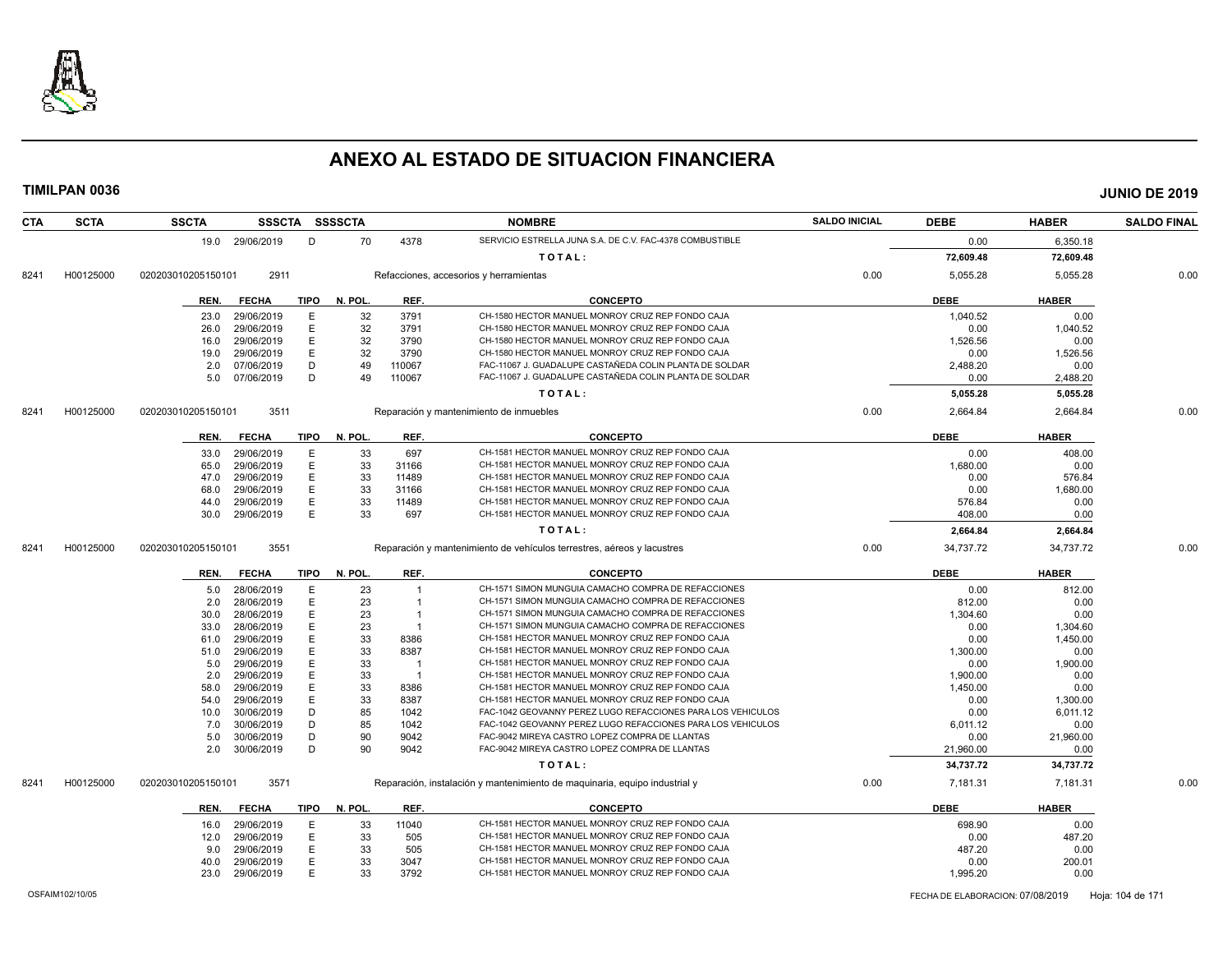

| <b>CTA</b> | <b>SCTA</b> | <b>SSCTA</b>       |                   |             | SSSCTA SSSSCTA |                                | <b>NOMBRE</b>                                            | <b>SALDO INICIAL</b> | <b>DEBE</b> | <b>HABER</b> | <b>SALDO FINAL</b> |
|------------|-------------|--------------------|-------------------|-------------|----------------|--------------------------------|----------------------------------------------------------|----------------------|-------------|--------------|--------------------|
|            |             | 26.0               | 29/06/2019        | Ε           | 33             | 3792                           | CH-1581 HECTOR MANUEL MONROY CRUZ REP FONDO CAJA         |                      | 0.00        | 1,995.20     |                    |
|            |             | 37.0               | 29/06/2019        | E           | 33             | 3047                           | CH-1581 HECTOR MANUEL MONROY CRUZ REP FONDO CAJA         |                      | 200.01      | 0.00         |                    |
|            |             | 19.0               | 29/06/2019        | $\mathsf E$ | 33             | 11040                          | CH-1581 HECTOR MANUEL MONROY CRUZ REP FONDO CAJA         |                      | 0.00        | 698.90       |                    |
|            |             | 2.0                | 07/06/2019        | D           | 51             | 29677                          | FAC-29677 JAIME ISAAC GOMEZ VASQUEZ DISCO DE CORTE       |                      | 3,800.00    | 0.00         |                    |
|            |             | 5.0                | 07/06/2019        | D           | 51             | 29677                          | FAC-29677 JAIME ISAAC GOMEZ VASQUEZ DISCO DE CORTE       |                      | 0.00        | 3,800.00     |                    |
|            |             |                    |                   |             |                |                                | TOTAL:                                                   |                      | 7,181.31    | 7,181.31     |                    |
| 8241       | H00125000   | 020203010205160101 | 2111              |             |                | Materiales y útiles de oficina |                                                          | 0.00                 | 2,204.00    | 2,204.00     | 0.00               |
|            |             | REN.               | <b>FECHA</b>      | <b>TIPO</b> | N. POL.        | REF.                           | <b>CONCEPTO</b>                                          |                      | <b>DEBE</b> | <b>HABER</b> |                    |
|            |             | 22.0               | 06/06/2019        | D           | 23             | 634                            | JOSE MATUSALEN LEGORRETA SEGUNDO PAGO FACT. 628 Y 634    |                      | 0.00        | 2,204.00     |                    |
|            |             | 19.0               | 06/06/2019        | D           | 23             | 634                            | JOSE MATUSALEN LEGORRETA SEGUNDO PAGO FACT. 628 Y 634    |                      | 2,204.00    | 0.00         |                    |
|            |             |                    |                   |             |                |                                | TOTAL:                                                   |                      | 2,204.00    | 2,204.00     |                    |
| 8241       | 101101000   | 020205010101150101 | 1131              |             |                | Sueldo base                    |                                                          | 285,000.00           | 0.00        | 25,000.00    | 260,000.00         |
|            |             | REN.               | <b>FECHA</b>      | TIPO        | N. POL.        | REF.                           | <b>CONCEPTO</b>                                          |                      | <b>DEBE</b> | <b>HABER</b> |                    |
|            |             | 198.0              | 28/06/2019        | E           | 25             | $\overline{2}$                 | CH-1573 NOMINA DE LA 2DA QUINCENA DE JUNIO 2019          |                      | 0.00        | 12,500.00    |                    |
|            |             | 188.0              | 14/06/2019        | D           | 54             | $\overline{1}$                 | NOMINA DE LA 1RA QUINCENA DE JUNIO 2019                  |                      | 0.00        | 12,500.00    |                    |
|            |             |                    |                   |             |                |                                | TOTAL:                                                   |                      | 0.00        | 25,000.00    |                    |
| 8241       | 101101000   | 020205010101150101 | 1222              |             |                |                                | Sueldos y salarios compactados al personal eventual      | 94,000.00            | 0.00        | 22,000.00    | 72,000.00          |
|            |             | REN.               | <b>FECHA</b>      | TIPO        | N. POL.        | REF.                           | <b>CONCEPTO</b>                                          |                      | <b>DEBE</b> | <b>HABER</b> |                    |
|            |             | 68.0               | 28/06/2019        | E           | 26             | $\overline{2}$                 | CH-1573 LISTA DE RAYA 2DA QUINCENA DE JUNIO 2019         |                      | 0.00        | 11,000.00    |                    |
|            |             | 68.0               | 14/06/2019        | D           | 55             | $\overline{1}$                 | NOMINA DE LISTA DE RAYA DE LA 1RA QUINCENA DE JUNIO 2019 |                      | 0.00        | 11,000.00    |                    |
|            |             |                    |                   |             |                |                                | TOTAL:                                                   |                      | 0.00        | 22,000.00    |                    |
| 8241       | 101101000   | 020205010101150101 | 1321              |             |                | Prima vacacional               |                                                          | 8.547.91             | 0.00        | 0.00         | 8,547.91           |
| 8241       | 101101000   | 020205010101150101 | 1322              |             |                | Aguinaldo                      |                                                          | 68,383.26            | 0.00        | 0.00         | 68,383.26          |
| 8241       | 101101000   | 020205010101150101 | 1345              |             |                | Gratificación                  |                                                          | 309,360.02           | 0.00        | 36,515.68    | 272,844.34         |
|            |             | REN.               | <b>FECHA</b>      | <b>TIPO</b> | N. POL.        | REF.                           | <b>CONCEPTO</b>                                          |                      | <b>DEBE</b> | <b>HABER</b> |                    |
|            |             | 203.0              | 28/06/2019        | E           | 25             | $\overline{2}$                 | CH-1573 NOMINA DE LA 2DA QUINCENA DE JUNIO 2019          |                      | 0.00        | 12.917.62    |                    |
|            |             | 73.0               | 28/06/2019        | E           | 26             | $\overline{2}$                 | CH-1573 LISTA DE RAYA 2DA QUINCENA DE JUNIO 2019         |                      | 0.00        | 5,090.22     |                    |
|            |             | 193.0              | 14/06/2019        | D           | 54             | -1                             | NOMINA DE LA 1RA QUINCENA DE JUNIO 2019                  |                      | 0.00        | 13,417.62    |                    |
|            |             |                    | 73.0 14/06/2019   | D           | 55             | -1                             | NOMINA DE LISTA DE RAYA DE LA 1RA QUINCENA DE JUNIO 2019 |                      | 0.00        | 5,090.22     |                    |
|            |             |                    |                   |             |                |                                | TOTAL:                                                   |                      | 0.00        | 36,515.68    |                    |
| 8241       | 101101000   | 020205010101150101 | 2611              |             |                |                                | Combustibles, lubricantes y aditivos                     | 0.00                 | 300.00      | 300.00       | 0.00               |
|            |             | REN.               | <b>FECHA</b>      | <b>TIPO</b> | N. POL.        | REF.                           | <b>CONCEPTO</b>                                          |                      | <b>DEBE</b> | <b>HABER</b> |                    |
|            |             | 47.0               | 29/06/2019        | D           | 65             | 4373                           | FAC-4373 SERVICIO ESTRELLA JUNA S.A. DE C.V. COMBUSTIBLE |                      | 0.00        | 300.00       |                    |
|            |             | 44.0               | 29/06/2019        | D           | 65             | 4373                           | FAC-4373 SERVICIO ESTRELLA JUNA S.A. DE C.V. COMBUSTIBLE |                      | 300.00      | 0.00         |                    |
|            |             |                    |                   |             |                |                                | TOTAL:                                                   |                      | 300.00      | 300.00       |                    |
| 8241       | K00K00000   | 010304010101150101 | 1131              |             |                | Sueldo base                    |                                                          | 307,000.00           | 0.00        | 50,000.00    | 257,000.00         |
|            |             | REN.               | <b>FECHA</b>      |             | TIPO N. POL.   | REF.                           | <b>CONCEPTO</b>                                          |                      | <b>DEBE</b> | <b>HABER</b> |                    |
|            |             | 208.0              | 28/06/2019        | Е           | 25             | $\overline{2}$                 | CH-1573 NOMINA DE LA 2DA QUINCENA DE JUNIO 2019          |                      | 0.00        | 25,000.00    |                    |
|            |             |                    | 198.0  14/06/2019 | D           | 54             | $\overline{1}$                 | NOMINA DE LA 1RA QUINCENA DE JUNIO 2019                  |                      | 0.00        | 25,000.00    |                    |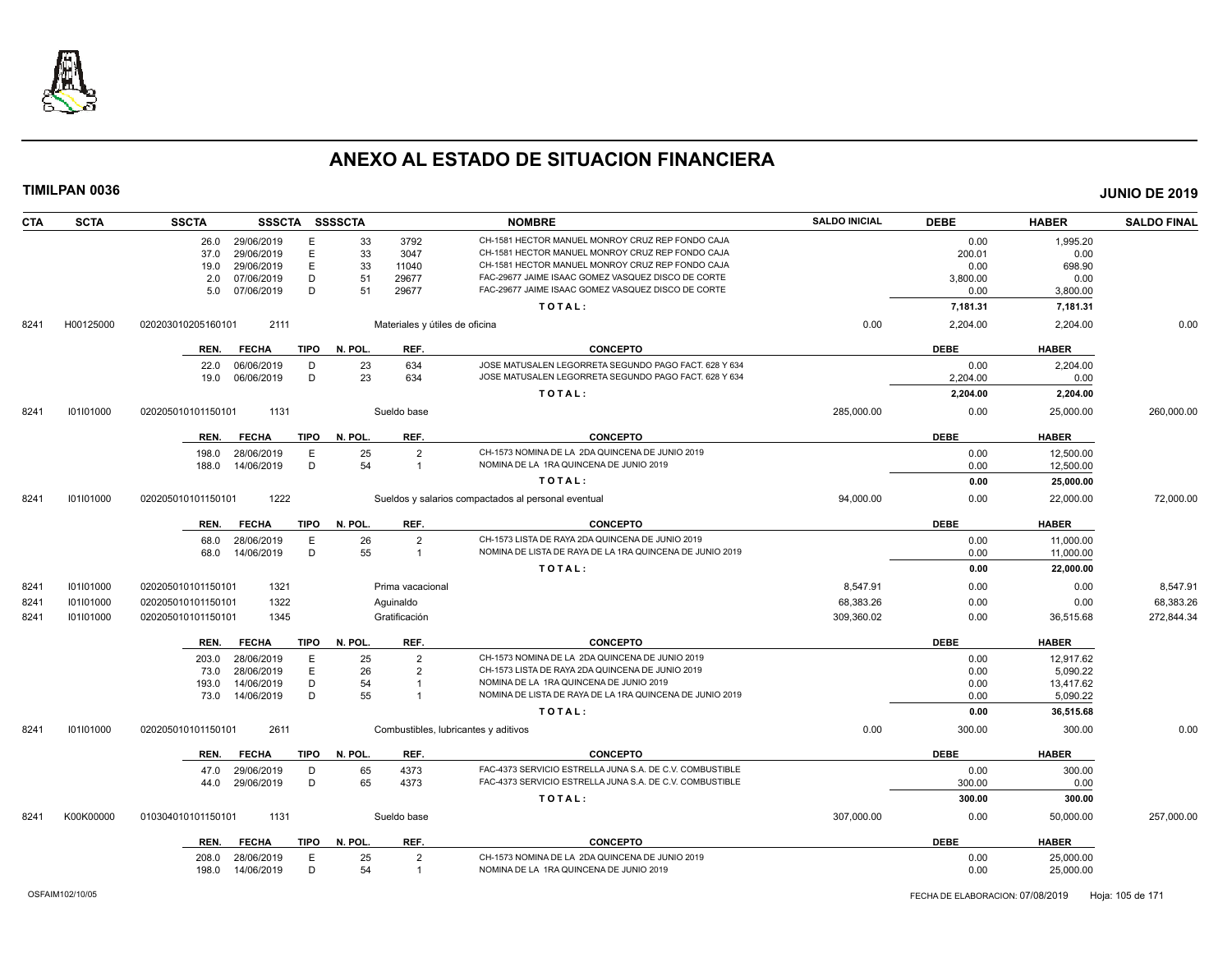

| <b>CTA</b> | <b>SCTA</b> | <b>SSCTA</b><br>SSSCTA SSSSCTA      |                                              | <b>NOMBRE</b>                                                                                                | <b>SALDO INICIAL</b> | <b>DEBE</b> | <b>HABER</b> | <b>SALDO FINAL</b> |
|------------|-------------|-------------------------------------|----------------------------------------------|--------------------------------------------------------------------------------------------------------------|----------------------|-------------|--------------|--------------------|
|            |             |                                     |                                              | TOTAL:                                                                                                       |                      | 0.00        | 50,000.00    |                    |
| 8241       | K00K00000   | 1222<br>010304010101150101          |                                              | Sueldos y salarios compactados al personal eventual                                                          | 69,063.00            | 0.00        | 43,600.00    | 25,463.00          |
|            |             | <b>TIPO</b><br>REN.<br><b>FECHA</b> | N. POL.<br>REF.                              | <b>CONCEPTO</b>                                                                                              |                      | <b>DEBE</b> | <b>HABER</b> |                    |
|            |             | 78.0<br>28/06/2019<br>Ε             | 26<br>$\overline{2}$                         | CH-1573 LISTA DE RAYA 2DA QUINCENA DE JUNIO 2019                                                             |                      | 0.00        | 21,800.00    |                    |
|            |             | D<br>14/06/2019<br>78.0             | 55<br>$\overline{1}$                         | NOMINA DE LISTA DE RAYA DE LA 1RA QUINCENA DE JUNIO 2019                                                     |                      | 0.00        | 21,800.00    |                    |
|            |             |                                     |                                              | TOTAL:                                                                                                       |                      | 0.00        | 43,600.00    |                    |
| 8241       | K00K00000   | 1321<br>010304010101150101          | Prima vacacional                             |                                                                                                              | 10,191.74            | 0.00        | 0.00         | 10,191.74          |
| 8241       | K00K00000   | 1322<br>010304010101150101          | Aguinaldo                                    |                                                                                                              | 81,533.89            | 0.00        | 0.00         | 81,533.89          |
| 8241       | K00K00000   | 1345<br>010304010101150101          | Gratificación                                |                                                                                                              | 203,034.65           | 0.00        | 52,303.86    | 150,730.79         |
|            |             |                                     |                                              |                                                                                                              |                      |             |              |                    |
|            |             | <b>FECHA</b><br><b>TIPO</b><br>REN. | N. POL.<br>REF.                              | <b>CONCEPTO</b>                                                                                              |                      | <b>DEBE</b> | <b>HABER</b> |                    |
|            |             | 28/06/2019<br>Е<br>213.0            | 25<br>$\overline{2}$                         | CH-1573 NOMINA DE LA 2DA QUINCENA DE JUNIO 2019                                                              |                      | 0.00        | 14,364.59    |                    |
|            |             | E<br>28/06/2019<br>83.0             | 26<br>$\overline{2}$                         | CH-1573 LISTA DE RAYA 2DA QUINCENA DE JUNIO 2019                                                             |                      | 0.00        | 11,287.34    |                    |
|            |             | D<br>14/06/2019<br>203.0            | 54                                           | NOMINA DE LA 1RA QUINCENA DE JUNIO 2019                                                                      |                      | 0.00        | 14,364.59    |                    |
|            |             | D<br>14/06/2019<br>83.0             | 55                                           | NOMINA DE LISTA DE RAYA DE LA 1RA QUINCENA DE JUNIO 2019                                                     |                      | 0.00        | 12,287.34    |                    |
|            |             |                                     |                                              | TOTAL:                                                                                                       |                      | 0.00        | 52,303.86    |                    |
| 8241       | K00K00000   | 2611<br>010304010101150101          | Combustibles, lubricantes y aditivos         |                                                                                                              | 0.00                 | 1.250.00    | 1.250.00     | 0.00               |
|            |             | <b>TIPO</b><br>REN.<br><b>FECHA</b> | N. POL.<br>REF.                              | <b>CONCEPTO</b>                                                                                              |                      | <b>DEBE</b> | <b>HABER</b> |                    |
|            |             | 29/06/2019<br>D<br>51.0             | 64<br>4372                                   | FAC-4372 SERVICIO ESTRELLA JUNA S.A. DE C.V. COMBUSTIBLE                                                     |                      | 350.00      | 0.00         |                    |
|            |             | 29/06/2019<br>D<br>54.0             | 64<br>4372                                   | FAC-4372 SERVICIO ESTRELLA JUNA S.A. DE C.V. COMBUSTIBLE                                                     |                      | 0.00        | 350.00       |                    |
|            |             | 29/06/2019<br>D<br>54.0             | 65<br>4373                                   | FAC-4373 SERVICIO ESTRELLA JUNA S.A. DE C.V. COMBUSTIBLE                                                     |                      | 0.00        | 300.00       |                    |
|            |             | D<br>29/06/2019<br>51.0             | 65<br>4373                                   | FAC-4373 SERVICIO ESTRELLA JUNA S.A. DE C.V. COMBUSTIBLE                                                     |                      | 300.00      | 0.00         |                    |
|            |             | D<br>29/06/2019<br>40.0             | 66<br>4374                                   | SERVICIO ESTRELLA JUNA S.A. DE C.V. FAC-4374 COMBUSTIBLE                                                     |                      | 0.00        | 300.00       |                    |
|            |             | 29/06/2019<br>D<br>37.0             | 66<br>4374                                   | SERVICIO ESTRELLA JUNA S.A. DE C.V. FAC-4374 COMBUSTIBLE                                                     |                      | 300.00      | 0.00         |                    |
|            |             | D<br>29/06/2019<br>23.0             | 70<br>4378                                   | SERVICIO ESTRELLA JUNA S.A. DE C.V. FAC-4378 COMBUSTIBLE                                                     |                      | 300.00      | 0.00         |                    |
|            |             | D<br>29/06/2019<br>26.0             | 70<br>4378                                   | SERVICIO ESTRELLA JUNA S.A. DE C.V. FAC-4378 COMBUSTIBLE                                                     |                      | 0.00        | 300.00       |                    |
|            |             |                                     |                                              | TOTAL:                                                                                                       |                      | 1,250.00    | 1,250.00     |                    |
| 8241       | L00118000   | 1131<br>010502020101150101          | Sueldo base                                  |                                                                                                              | 129,921.74           | 0.00        | 10,500.00    | 119,421.74         |
|            |             | <b>FECHA</b><br><b>TIPO</b><br>REN. | REF.<br>N. POL                               | <b>CONCEPTO</b>                                                                                              |                      | <b>DEBE</b> | <b>HABER</b> |                    |
|            |             | 28/06/2019<br>E<br>238.0            | 25<br>$\overline{2}$                         | CH-1573 NOMINA DE LA 2DA QUINCENA DE JUNIO 2019                                                              |                      | 0.00        | 6,000.00     |                    |
|            |             | D<br>14/06/2019<br>228.0            | 54<br>$\overline{1}$                         | NOMINA DE LA 1RA QUINCENA DE JUNIO 2019                                                                      |                      | 0.00        | 4,500.00     |                    |
|            |             |                                     |                                              | TOTAL:                                                                                                       |                      | 0.00        | 10,500.00    |                    |
| 8241       | L00118000   | 1222<br>010502020101150101          |                                              | Sueldos y salarios compactados al personal eventual                                                          | 137,755.10           | 0.00        | 6,179.30     | 131,575.80         |
|            |             |                                     |                                              |                                                                                                              |                      |             |              |                    |
|            |             | REN.<br><b>FECHA</b><br><b>TIPO</b> | N. POL.<br>REF.                              | <b>CONCEPTO</b>                                                                                              |                      | <b>DEBE</b> | <b>HABER</b> |                    |
|            |             | 28/06/2019<br>E<br>98.0<br>D        | 26<br>$\overline{2}$<br>55<br>$\overline{1}$ | CH-1573 LISTA DE RAYA 2DA QUINCENA DE JUNIO 2019<br>NOMINA DE LISTA DE RAYA DE LA 1RA QUINCENA DE JUNIO 2019 |                      | 0.00        | 3,089.65     |                    |
|            |             | 14/06/2019<br>98.0                  |                                              |                                                                                                              |                      | 0.00        | 3,089.65     |                    |
|            |             |                                     |                                              | TOTAL:                                                                                                       |                      | 0.00        | 6,179.30     |                    |
| 8241       | L00118000   | 010502020101150101<br>1321          | Prima vacacional                             |                                                                                                              | 5,213.84             | 0.00        | 0.00         | 5,213.84           |
| 8241       | L00118000   | 1322<br>010502020101150101          | Aquinaldo                                    |                                                                                                              | 41.710.69            | 0.00        | 0.00         | 41,710.69          |
| 8241       | L00118000   | 010502020101150101<br>1345          | Gratificación                                |                                                                                                              | 157,756.77           | 0.00        | 8.629.00     | 149, 127. 77       |
|            |             |                                     |                                              |                                                                                                              |                      |             |              |                    |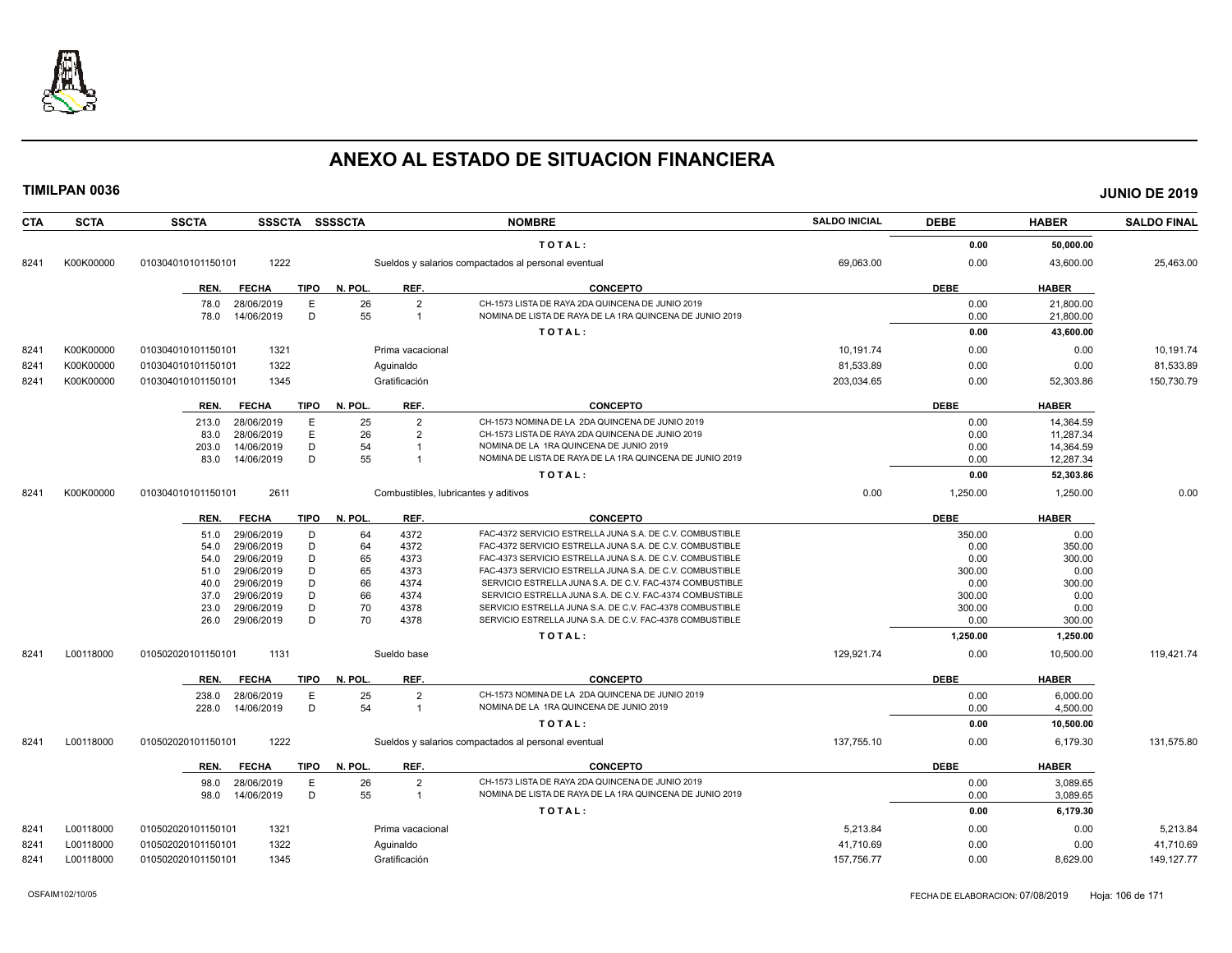

**TIMILPAN 0036 JUNIO DE 2019**

| <b>CTA</b>        | <b>SCTA</b> | <b>SSCTA</b>       | <b>SSSCTA</b>            | <b>SSSSCTA</b> |                |                           | <b>NOMBRE</b>                                                                                       | <b>SALDO INICIAL</b> | <b>DEBE</b>  | <b>HABER</b>          | <b>SALDO FINAL</b> |
|-------------------|-------------|--------------------|--------------------------|----------------|----------------|---------------------------|-----------------------------------------------------------------------------------------------------|----------------------|--------------|-----------------------|--------------------|
|                   |             | REN.               | <b>FECHA</b>             | <b>TIPO</b>    | N. POL.        | REF.                      | <b>CONCEPTO</b>                                                                                     |                      | <b>DEBE</b>  | <b>HABER</b>          |                    |
|                   |             | 243.0              | 28/06/2019               | E              | 25             | $\overline{2}$            | CH-1573 NOMINA DE LA 2DA QUINCENA DE JUNIO 2019                                                     |                      | 0.00         | 3,564.50              |                    |
|                   |             | 233.0              | 14/06/2019               | D              | 54             | $\mathbf{1}$              | NOMINA DE LA 1RA QUINCENA DE JUNIO 2019                                                             |                      | 0.00         | 5,064.50              |                    |
|                   |             |                    |                          |                |                |                           | TOTAL:                                                                                              |                      | 0.00         | 8,629.00              |                    |
| 8241              | L00119000   | 010502050203150101 | 1131                     |                |                | Sueldo base               |                                                                                                     | 736,057.50           | 0.00         | 93,222.50             | 642,835.00         |
|                   |             | REN.               | <b>FECHA</b>             | <b>TIPO</b>    | N. POL         | REF.                      | <b>CONCEPTO</b>                                                                                     |                      | <b>DEBE</b>  | <b>HABER</b>          |                    |
|                   |             | 218.0              | 28/06/2019               | E              | 25             | $\overline{2}$            | CH-1573 NOMINA DE LA 2DA QUINCENA DE JUNIO 2019                                                     |                      | 0.00         | 45,361.25             |                    |
|                   |             | 208.0              | 14/06/2019               | D              | 54             | 1                         | NOMINA DE LA 1RA QUINCENA DE JUNIO 2019                                                             |                      | 0.00         | 47,861.25             |                    |
|                   |             |                    |                          |                |                |                           | TOTAL:                                                                                              |                      | 0.00         | 93,222.50             |                    |
| 8241<br>L00119000 |             | 010502050203150101 | 1222                     |                |                |                           | Sueldos y salarios compactados al personal eventual                                                 | 318,862.10           | 0.00         | 32,379.30             | 286,482.80         |
|                   |             | REN.               | <b>FECHA</b>             | <b>TIPO</b>    | N. POL         | REF.                      | <b>CONCEPTO</b>                                                                                     |                      | <b>DEBE</b>  | <b>HABER</b>          |                    |
|                   |             | 88.0               | 28/06/2019               | E              | 26             | $\overline{2}$            | CH-1573 LISTA DE RAYA 2DA QUINCENA DE JUNIO 2019                                                    |                      | 0.00         | 16.189.65             |                    |
|                   |             | 88.0               | 14/06/2019               | D              | 55             |                           | NOMINA DE LISTA DE RAYA DE LA 1RA QUINCENA DE JUNIO 2019                                            |                      | 0.00         | 16,189.65             |                    |
|                   |             |                    |                          |                |                |                           | TOTAL:                                                                                              |                      | 0.00         | 32,379.30             |                    |
| 8241              | L00119000   | 01050205020315010  | 1311                     |                |                | Prima por año de servicio |                                                                                                     | 5,550.00             | 0.00         | 300.00                | 5,250.00           |
|                   |             | REN.               | <b>FECHA</b>             | <b>TIPO</b>    | N. POL         | REF.                      | <b>CONCEPTO</b>                                                                                     |                      | <b>DEBE</b>  | <b>HABER</b>          |                    |
|                   |             | 223.0              | 28/06/2019               | E              | 25             | $\overline{2}$            | CH-1573 NOMINA DE LA 2DA QUINCENA DE JUNIO 2019                                                     |                      | 0.00         | 150.00                |                    |
|                   |             | 213.0              | 14/06/2019               | D              | 54             | $\overline{1}$            | NOMINA DE LA 1RA QUINCENA DE JUNIO 2019                                                             |                      | 0.00         | 150.00                |                    |
|                   |             |                    |                          |                |                |                           | TOTAL:                                                                                              |                      | 0.00         | 300.00                |                    |
| 8241              | L00119000   | 010502050203150101 | 1321                     |                |                | Prima vacacional          |                                                                                                     | 33,254.90            | 0.00         | 0.00                  | 33,254.90          |
| 8241              | L00119000   | 010502050203150101 | 1322                     |                |                | Aquinaldo                 |                                                                                                     | 204,016.12           | 0.00         | 0.00                  | 204,016.12         |
| 8241              | L00119000   | 010502050203150101 | 1345                     |                |                | Gratificación             |                                                                                                     | 480.174.23           | 0.00         | 63,411.77             | 416.762.46         |
|                   |             | REN.               | <b>FECHA</b>             | <b>TIPO</b>    | N. POL         | REF.                      | <b>CONCEPTO</b>                                                                                     |                      | <b>DEBE</b>  | <b>HABER</b>          |                    |
|                   |             | 228.0              | 28/06/2019               | E              | 25             | $\overline{2}$            | CH-1573 NOMINA DE LA 2DA QUINCENA DE JUNIO 2019                                                     |                      | 0.00         | 20,371.25             |                    |
|                   |             | 93.0               | 28/06/2019               | E              | 26             | 2                         | CH-1573 LISTA DE RAYA 2DA QUINCENA DE JUNIO 2019                                                    |                      | 0.00         | 12,186.14             |                    |
|                   |             | 218.0<br>93.0      | 14/06/2019<br>14/06/2019 | D<br>D         | 54<br>55       | $\overline{1}$            | NOMINA DE LA 1RA QUINCENA DE JUNIO 2019<br>NOMINA DE LISTA DE RAYA DE LA 1RA QUINCENA DE JUNIO 2019 |                      | 0.00<br>0.00 | 23,468.24<br>7,386.14 |                    |
|                   |             |                    |                          |                |                |                           | TOTAL:                                                                                              |                      | 0.00         | 63,411.77             |                    |
| 8241              | L00119000   | 010502050203150101 | 1412                     |                |                |                           | Aportaciones de servicio de salud                                                                   | 0.00                 | 232,198.58   | 232,198.58            | 0.00               |
|                   |             | REN.               | <b>FECHA</b>             | <b>TIPO</b>    | N. POL         | REF.                      | <b>CONCEPTO</b>                                                                                     |                      | <b>DEBE</b>  | <b>HABER</b>          |                    |
|                   |             | 7.0                | 30/06/2019               | D              |                | 75601                     | PAGO DE LAS CUOTAS OBRERO PATRONALES DE JUNIO 19                                                    |                      | 232,198.58   | 0.00                  |                    |
|                   |             | 10.0               | 30/06/2019               | D              | $\overline{7}$ | 75601                     | PAGO DE LAS CUOTAS OBRERO PATRONALES DE JUNIO 19                                                    |                      | 0.00         | 232,198.58            |                    |
|                   |             |                    |                          |                |                |                           | TOTAL:                                                                                              |                      | 232,198.58   | 232,198.58            |                    |
| 8241              | L00119000   | 010502050203150101 | 1413                     |                |                |                           | Aportaciones al sistema solidario de reparto                                                        | 0.00                 | 172,291.20   | 172,291.20            | 0.00               |
|                   |             | REN.               | <b>FECHA</b>             | <b>TIPO</b>    | N. POL.        | REF.                      | <b>CONCEPTO</b>                                                                                     |                      | <b>DEBE</b>  | <b>HABER</b>          |                    |
|                   |             | 17.0 30/06/2019    |                          | D              | $\overline{7}$ | 75601                     | PAGO DE LAS CUOTAS OBRERO PATRONALES DE JUNIO 19                                                    |                      | 0.00         | 172,291.20            |                    |

14.0 30/06/2019 D 7 75601 PAGO DE LAS CUOTAS OBRERO PATRONALES DE JUNIO 19 172,291.20 172,291.20 0.00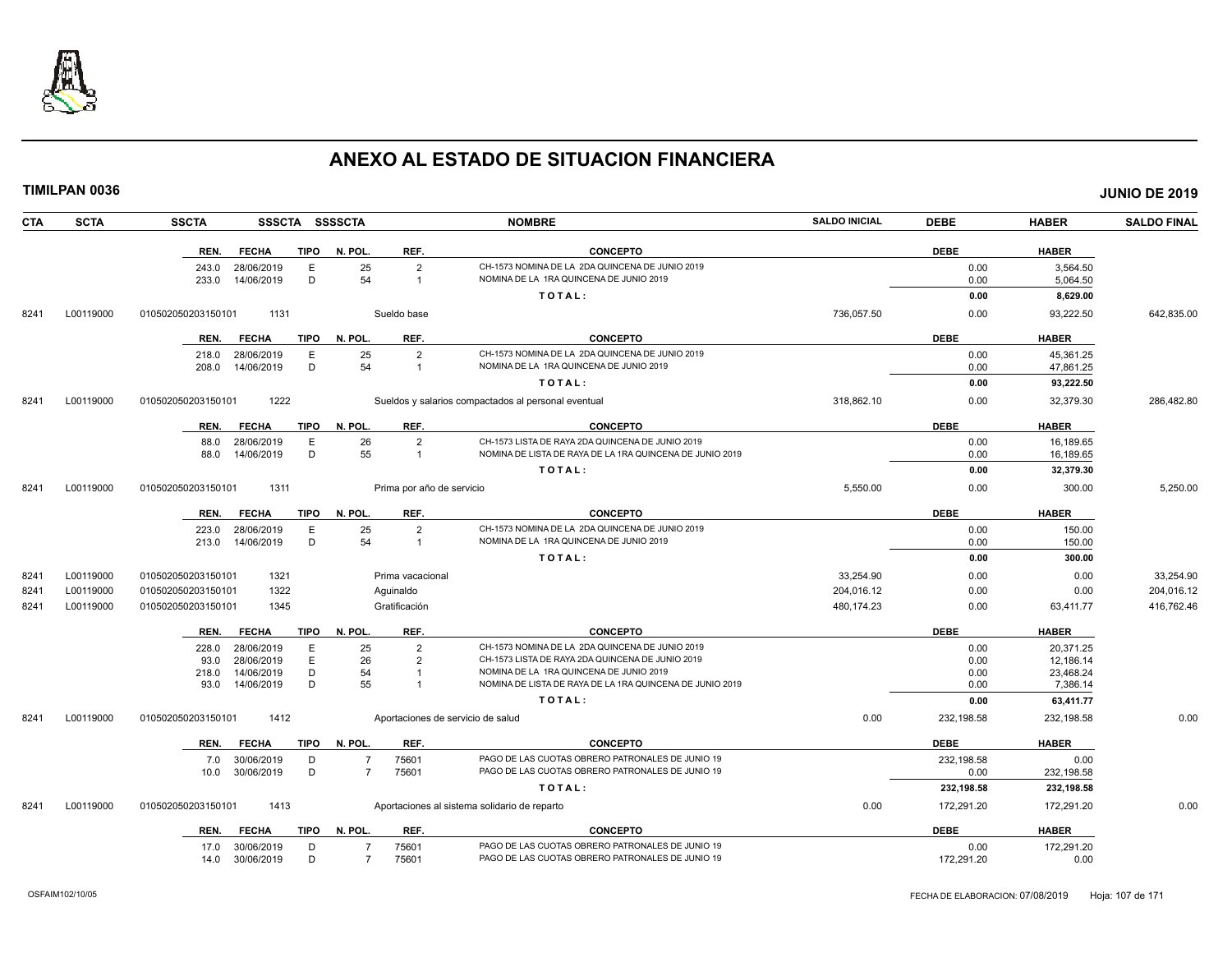

|      | <b>TIMILPAN 0036</b> |                    |                          |             |                |                                |                                                                                                                            |                      |                  |                  | <b>JUNIO DE 2019</b> |
|------|----------------------|--------------------|--------------------------|-------------|----------------|--------------------------------|----------------------------------------------------------------------------------------------------------------------------|----------------------|------------------|------------------|----------------------|
| CTA  | <b>SCTA</b>          | <b>SSCTA</b>       |                          |             | SSSCTA SSSSCTA |                                | <b>NOMBRE</b>                                                                                                              | <b>SALDO INICIAL</b> | <b>DEBE</b>      | <b>HABER</b>     | <b>SALDO FINAL</b>   |
|      |                      |                    |                          |             |                | TOTAL:                         |                                                                                                                            |                      | 172,291.20       | 172,291.20       |                      |
| 8241 | L00119000            | 010502050203150101 | 1414                     |             |                |                                | Aportaciones del sistema de capitalización individual                                                                      | 0.00                 | 35,248.94        | 35,248.94        | 0.00                 |
|      |                      | REN.               | <b>FECHA</b>             | TIPO        | N. POL.        | REF.                           | <b>CONCEPTO</b>                                                                                                            |                      | <b>DEBE</b>      | <b>HABER</b>     |                      |
|      |                      | 21.0               | 30/06/2019               | D           | $\overline{7}$ | 75601                          | PAGO DE LAS CUOTAS OBRERO PATRONALES DE JUNIO 19                                                                           |                      | 35,248.94        | 0.00             |                      |
|      |                      | 24.0               | 30/06/2019               | D           | $\overline{7}$ | 75601                          | PAGO DE LAS CUOTAS OBRERO PATRONALES DE JUNIO 19                                                                           |                      | 0.00             | 35,248.94        |                      |
|      |                      |                    |                          |             |                |                                | TOTAL:                                                                                                                     |                      | 35,248.94        | 35,248.94        |                      |
| 8241 | L00119000            | 010502050203150101 | 1415                     |             |                |                                | Aportaciones para financiar los gastos generales de administración del ISSE                                                | 0.00                 | 20,317.14        | 20,317.14        | 0.00                 |
|      |                      | REN.               | <b>FECHA</b>             | <b>TIPO</b> | N. POL.        | REF.                           | <b>CONCEPTO</b>                                                                                                            |                      | <b>DEBE</b>      | <b>HABER</b>     |                      |
|      |                      | 28.0               | 30/06/2019               | D           | $\overline{7}$ | 75601                          | PAGO DE LAS CUOTAS OBRERO PATRONALES DE JUNIO 19                                                                           |                      | 20,317.14        | 0.00             |                      |
|      |                      | 31.0               | 30/06/2019               | D           | $\overline{7}$ | 75601                          | PAGO DE LAS CUOTAS OBRERO PATRONALES DE JUNIO 19                                                                           |                      | 0.00             | 20,317.14        |                      |
|      |                      |                    |                          |             |                |                                | TOTAL:                                                                                                                     |                      | 20,317.14        | 20,317.14        |                      |
| 8241 | L00119000            | 010502050203150101 | 1416                     |             |                |                                | Aportaciones para riesgo de trabajo                                                                                        | 0.00                 | 30,455.66        | 30,455.66        | 0.00                 |
|      |                      | REN.               | <b>FECHA</b>             | <b>TIPO</b> | N. POL.        | REF.                           | <b>CONCEPTO</b>                                                                                                            |                      | <b>DEBE</b>      | <b>HABER</b>     |                      |
|      |                      | 35.0               | 30/06/2019               | D           | $\overline{7}$ | 75601                          | PAGO DE LAS CUOTAS OBRERO PATRONALES DE JUNIO 19                                                                           |                      | 30,455.66        | 0.00             |                      |
|      |                      | 38.0               | 30/06/2019               | D           | $\overline{7}$ | 75601                          | PAGO DE LAS CUOTAS OBRERO PATRONALES DE JUNIO 19                                                                           |                      | 0.00             | 30,455.66        |                      |
|      |                      |                    |                          |             |                |                                | TOTAL:                                                                                                                     |                      | 30,455.66        | 30,455.66        |                      |
| 8241 | L00119000            | 010502050203150101 | 1522                     |             |                |                                | Liquidaciones por indemnizaciones, por sueldos y salarios caídos                                                           | 0.00                 | 27,866.64        | 27,866.64        | 0.00                 |
|      |                      | REN.               | <b>FECHA</b>             | TIPO        | N. POL.        | REF.                           | <b>CONCEPTO</b>                                                                                                            |                      | <b>DEBE</b>      | <b>HABER</b>     |                      |
|      |                      | 2.0                | 01/06/2019               | E           | 14             | $\overline{1}$                 | CH 1562 HAZEL A. ESQUIVEL MTZ LIQUID. LABORAL. 1/1 S/CONVENIO                                                              |                      | 25,474.31        | 0.00             |                      |
|      |                      | 5.0                | 01/06/2019               | E           | 14             | $\overline{1}$                 | CH 1562 HAZEL A. ESQUIVEL MTZ LIQUID. LABORAL. 1/1 S/CONVENIO                                                              |                      | 0.00             | 25,474.31        |                      |
|      |                      | 5.0<br>2.0         | 28/06/2019<br>28/06/2019 | E<br>E      | 30<br>30       | $\overline{1}$<br>$\mathbf{1}$ | CH-1578 JOSE ARMANDO DE LA CRUZ MIRANDA LIQUIDACION LABORAL<br>CH-1578 JOSE ARMANDO DE LA CRUZ MIRANDA LIQUIDACION LABORAL |                      | 0.00<br>2,392.33 | 2,392.33<br>0.00 |                      |
|      |                      |                    |                          |             |                |                                | TOTAL:                                                                                                                     |                      | 27,866.64        | 27,866.64        |                      |
|      |                      |                    |                          |             |                |                                |                                                                                                                            |                      |                  |                  |                      |
| 8241 | L00119000            | 010502050203150101 | 1541                     |             |                |                                | Becas para hijos de trabajadores sindicalizados                                                                            | 3,000.00             | 0.00             | 0.00             | 3,000.00             |
| 8241 | L00119000            | 010502050203150101 | 1546                     |             |                |                                | Otros gastos derivados de convenio                                                                                         | 16,050.00            | 0.00             | 700.00           | 15,350.00            |
|      |                      | REN.               | FECHA                    | TIPO        | N. POL.        | REF.                           | <b>CONCEPTO</b>                                                                                                            |                      | <b>DEBE</b>      | <b>HABER</b>     |                      |
|      |                      | 233.0              | 28/06/2019               | $\mathsf E$ | 25             | $\overline{2}$                 | CH-1573 NOMINA DE LA 2DA QUINCENA DE JUNIO 2019                                                                            |                      | 0.00             | 350.00           |                      |
|      |                      | 223.0              | 14/06/2019               | D           | 54             | $\mathbf{1}$                   | NOMINA DE LA 1RA QUINCENA DE JUNIO 2019                                                                                    |                      | 0.00             | 350.00           |                      |
|      |                      |                    |                          |             |                |                                | TOTAL:                                                                                                                     |                      | 0.00             | 700.00           |                      |
| 8241 | L00119000            | 010502050203150101 | 2611                     |             |                |                                | Combustibles, lubricantes y aditivos                                                                                       | 0.00                 | 28,536.36        | 28,536.36        | 0.00                 |
|      |                      | REN.               | <b>FECHA</b>             | <b>TIPO</b> | N. POL.        | REF.                           | <b>CONCEPTO</b>                                                                                                            |                      | <b>DEBE</b>      | <b>HABER</b>     |                      |
|      |                      | 58.0               | 29/06/2019               | D           | 64             | 4372                           | FAC-4372 SERVICIO ESTRELLA JUNA S.A. DE C.V. COMBUSTIBLE                                                                   |                      | 4,266.06         | 0.00             |                      |
|      |                      | 61.0               | 29/06/2019               | D           | 64             | 4372                           | FAC-4372 SERVICIO ESTRELLA JUNA S.A. DE C.V. COMBUSTIBLE                                                                   |                      | 0.00             | 4,266.06         |                      |
|      |                      | 58.0               | 29/06/2019               | D           | 65             | 4373                           | FAC-4373 SERVICIO ESTRELLA JUNA S.A. DE C.V. COMBUSTIBLE                                                                   |                      | 5,200.13         | 0.00             |                      |
|      |                      | 61.0<br>44.0       | 29/06/2019<br>29/06/2019 | D<br>D      | 65<br>66       | 4373<br>4374                   | FAC-4373 SERVICIO ESTRELLA JUNA S.A. DE C.V. COMBUSTIBLE<br>SERVICIO ESTRELLA JUNA S.A. DE C.V. FAC-4374 COMBUSTIBLE       |                      | 0.00<br>2,200.00 | 5,200.13<br>0.00 |                      |
|      |                      | 47.0               | 29/06/2019               | D           | 66             | 4374                           | SERVICIO ESTRELLA JUNA S.A. DE C.V. FAC-4374 COMBUSTIBLE                                                                   |                      | 0.00             | 2,200.00         |                      |
|      |                      | 33.0               | 29/06/2019               | D           | 67             | 4375                           | SERVICIO ESTRELLA JUNA S.A. DE C.V. FAC-4375 COMBUSTIBLE                                                                   |                      | 0.00             | 5,100.02         |                      |
|      |                      | 30.0               | 29/06/2019               | D           | 67             | 4375                           | SERVICIO ESTRELLA JUNA S.A. DE C.V. FAC-4375 COMBUSTIBLE                                                                   |                      | 5,100.02         | 0.00             |                      |
|      |                      | 47.0               | 29/06/2019               | D.          | 68             | 4376                           | SERVICIO ESTRELLA JUNA S.A. DE C.V. FAC-4376 COMBUSTIBLE                                                                   |                      | 0.00             | 4.220.03         |                      |
|      |                      |                    |                          |             |                |                                |                                                                                                                            |                      |                  |                  |                      |

OSFAIM102/10/05 FECHA DE ELABORACION: 07/08/2019 Hoja: 108 de 171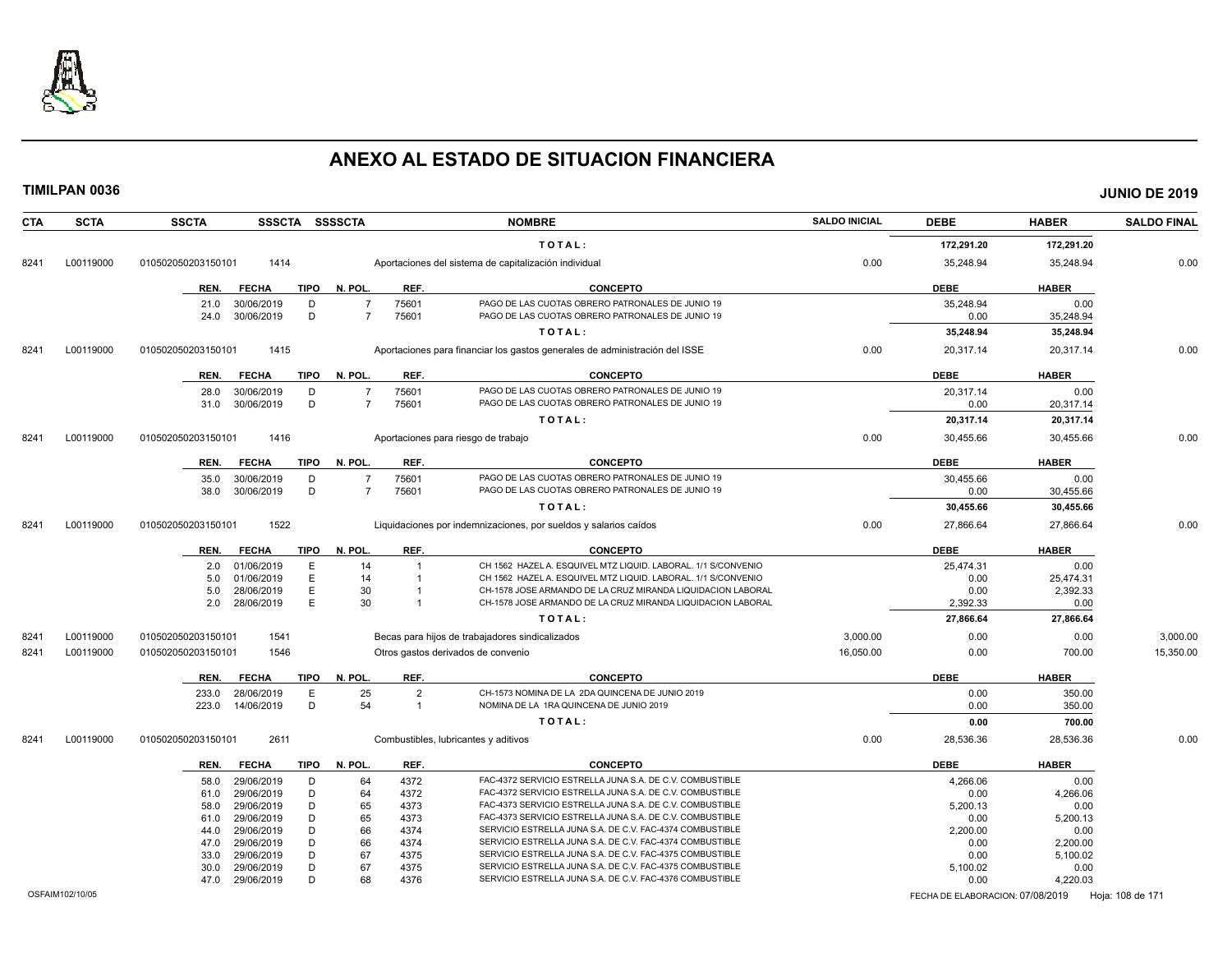

| <b>CTA</b> | <b>SCTA</b> | <b>SSCTA</b>       |              |             | SSSCTA SSSSCTA |                         | <b>NOMBRE</b>                                                                   | <b>SALDO INICIAL</b> | <b>DEBE</b>      | <b>HABER</b>         | <b>SALDO FINAL</b> |
|------------|-------------|--------------------|--------------|-------------|----------------|-------------------------|---------------------------------------------------------------------------------|----------------------|------------------|----------------------|--------------------|
|            |             | 44.0               | 29/06/2019   | D           | 68             | 4376                    | SERVICIO ESTRELLA JUNA S.A. DE C.V. FAC-4376 COMBUSTIBLE                        |                      | 4,220.03         | 0.00                 |                    |
|            |             | 40.0               | 29/06/2019   | D           | 69             | 4377                    | SERVICIO ESTRELLA JUNA S.A. DE C.V. FAC-4377 COMBUSTIBLE                        |                      | 0.00             | 3,200.00             |                    |
|            |             | 37.0               | 29/06/2019   | D           | 69             | 4377                    | SERVICIO ESTRELLA JUNA S.A. DE C.V. FAC-4377 COMBUSTIBLE                        |                      | 3,200.00         | 0.00                 |                    |
|            |             | 33.0               | 29/06/2019   | D           | 70             | 4378                    | SERVICIO ESTRELLA JUNA S.A. DE C.V. FAC-4378 COMBUSTIBLE                        |                      | 0.00             | 4,350.12             |                    |
|            |             | 30.0               | 29/06/2019   | D           | 70             | 4378                    | SERVICIO ESTRELLA JUNA S.A. DE C.V. FAC-4378 COMBUSTIBLE                        |                      | 4,350.12         | 0.00                 |                    |
|            |             |                    |              |             |                |                         | TOTAL:                                                                          |                      | 28,536.36        | 28,536.36            |                    |
| 8241       | L00119000   | 010502050203150101 | 3131         |             |                | Servicio de aqua        |                                                                                 | 0.00                 | 53,495.77        | 53,495.77            | 0.00               |
|            |             | REN.               | <b>FECHA</b> | TIPO        | N. POL.        | REF.                    | <b>CONCEPTO</b>                                                                 |                      | <b>DEBE</b>      | <b>HABER</b>         |                    |
|            |             | 7.0                | 30/06/2019   |             | -3             | $\overline{1}$          | PARTICIPACIONES DE FORTAMUN 2019 DE JUNIO 2019                                  |                      | 53,495.77        | 0.00                 |                    |
|            |             | 10.0               | 30/06/2019   |             | $\mathbf{3}$   | $\overline{1}$          | PARTICIPACIONES DE FORTAMUN 2019 DE JUNIO 2019                                  |                      | 0.00             | 53,495.77            |                    |
|            |             |                    |              |             |                |                         | TOTAL:                                                                          |                      | 53,495.77        | 53,495.77            |                    |
| 8241       | L00119000   | 010502050203150101 | 3141         |             |                |                         | Servicio de telefonía convencional                                              | 0.00                 | 10,131.00        | 10,131.00            | 0.00               |
|            |             | REN.               | <b>FECHA</b> | <b>TIPO</b> | N. POL.        | REF.                    | <b>CONCEPTO</b>                                                                 |                      | <b>DEBE</b>      | <b>HABER</b>         |                    |
|            |             | 2.0                | 10/06/2019   | D           | 10             | -1                      | TELMEX SABCV SERVICIO TELEFONICO MAYO 19                                        |                      | 391.00           | 0.00                 |                    |
|            |             | 5.0                | 10/06/2019   | D           | 10             | -1                      | TELMEX SABCV SERVICIO TELEFONICO MAYO 19                                        |                      | 0.00             | 391.00               |                    |
|            |             | 2.0                | 10/06/2019   | D           | 11             |                         | TELMEX SABCV SERVICIO TELEFONICO MAYO 19                                        |                      | 538.00           | 0.00                 |                    |
|            |             | 5.0                | 10/06/2019   | D           | 11             |                         | TELMEX SABCV SERVICIO TELEFONICO MAYO 19                                        |                      | 0.00             | 538.00               |                    |
|            |             | 2.0                | 05/06/2019   | D           | 27             |                         | TELMEX S.A.B. DE C.V. SERVICIO TELEFONICO MAYO 2019                             |                      | 399.00           | 0.00                 |                    |
|            |             | 5.0                | 05/06/2019   | D           | 27             |                         | TELMEX S.A.B. DE C.V. SERVICIO TELEFONICO MAYO 2019                             |                      | 0.00             | 399.00               |                    |
|            |             | 2.0                | 05/06/2019   | D           | 28             |                         | TELMEX S.A.B. DE C.V. SERVICIO TELEFONICO MAYO 2019                             |                      | 799.00           | 0.00                 |                    |
|            |             | 5.0                | 05/06/2019   | D           | 28             |                         | TELMEX S.A.B. DE C.V. SERVICIO TELEFONICO MAYO 2019                             |                      | 0.00             | 799.00               |                    |
|            |             | 2.0                | 05/06/2019   | D           | 29             |                         | TELMEX S.A.B. DE C.V. SERVICIO TELEFONICO MAYO 2019                             |                      | 1,789.00         | 0.00                 |                    |
|            |             | 5.0                | 05/06/2019   | D           | 29             |                         | TELMEX S.A.B. DE C.V. SERVICIO TELEFONICO MAYO 2019                             |                      | 0.00             | 1,789.00             |                    |
|            |             | 5.0                | 05/06/2019   | D           | 30             |                         | TELMEX S.A.B. DE C.V. SERVICIO TELEFONICO MAYO 2019                             |                      | 0.00             | 942.00               |                    |
|            |             | 2.0                | 05/06/2019   | D           | 30             |                         | TELMEX S.A.B. DE C.V. SERVICIO TELEFONICO MAYO 2019                             |                      | 942.00           | 0.00                 |                    |
|            |             | 2.0                | 05/06/2019   | D           | 31             |                         | TELMEX S.A.B. DE C.V. SERVICIO TELEFONICO MAYO 2019                             |                      | 2,387.00         | 0.00                 |                    |
|            |             | 5.0                | 05/06/2019   | D           | 31             |                         | TELMEX S.A.B. DE C.V. SERVICIO TELEFONICO MAYO 2019                             |                      | 0.00             | 2,387.00             |                    |
|            |             | 5.0                | 05/06/2019   | D           | 32             |                         | TELMEX S.A.B. DE C.V. SERVICIO TELEFONICO MAYO 2019                             |                      | 0.00             | 2,886.00             |                    |
|            |             | 2.0                | 05/06/2019   | D           | 32             | -1                      | TELMEX S.A.B. DE C.V. SERVICIO TELEFONICO MAYO 2019                             |                      | 2,886.00         | 0.00                 |                    |
|            |             |                    |              |             |                |                         | TOTAL:                                                                          |                      | 10,131.00        | 10,131.00            |                    |
| 8241       | L00119000   | 010502050203150101 | 3231         |             |                |                         | Arrendamiento de equipo y bienes informáticos                                   | 0.00                 | 4,640.00         | 4,640.00             | 0.00               |
|            |             | REN.               | <b>FECHA</b> | <b>TIPO</b> | N. POL.        | REF.                    | <b>CONCEPTO</b>                                                                 |                      | <b>DEBE</b>      | <b>HABER</b>         |                    |
|            |             | 16.0               | 03/06/2019   | D           | 20             | 521                     | COPY CDMX S.A. DE C.V. FACTURA 521 RENTA COPIADORAS                             |                      | 4.640.00         | 0.00                 |                    |
|            |             | 19.0               | 03/06/2019   | D           | 20             | 521                     | COPY CDMX S.A. DE C.V. FACTURA 521 RENTA COPIADORAS                             |                      | 0.00             | 4,640.00             |                    |
|            |             |                    |              |             |                |                         | TOTAL:                                                                          |                      | 4,640.00         | 4,640.00             |                    |
| 8241       | L00119000   | 010502050203150101 | 3311         |             |                |                         | Asesorías asociadas a convenios o acuerdos                                      | 0.00                 | 8,748.00         | 8,748.00             | 0.00               |
|            |             | REN.               | <b>FECHA</b> | <b>TIPO</b> | N. POL.        | REF.                    | <b>CONCEPTO</b>                                                                 |                      | <b>DEBE</b>      | <b>HABER</b>         |                    |
|            |             |                    |              |             |                | -1                      | APORTACION IHAEM DE JUNIO 2019                                                  |                      |                  |                      |                    |
|            |             | 5.0                | 30/06/2019   | D           | -1             |                         |                                                                                 |                      | 0.00             | 4,103.00             |                    |
|            |             | 2.0                | 30/06/2019   | D           | $\overline{1}$ | -1                      | APORTACION IHAEM DE JUNIO 2019<br>IGECEM TABLAS DE VALORES DE CONSTRUCCION 2020 |                      | 4,103.00         | 0.00                 |                    |
|            |             | 2.0                | 26/06/2019   | D           | 60             |                         | IGECEM TABLAS DE VALORES DE CONSTRUCCION 2020                                   |                      | 4,645.00         | 0.00                 |                    |
|            |             | 5.0                | 26/06/2019   | D           | 60             | -1                      | TOTAL:                                                                          |                      | 0.00<br>8,748.00 | 4,645.00<br>8,748.00 |                    |
| 8241       | L00119000   | 010502050203150101 | 3391         |             |                |                         |                                                                                 | 0.00                 | 193,181.22       | 193,181.22           | 0.00               |
|            |             |                    |              |             |                | Servicios profesionales |                                                                                 |                      |                  |                      |                    |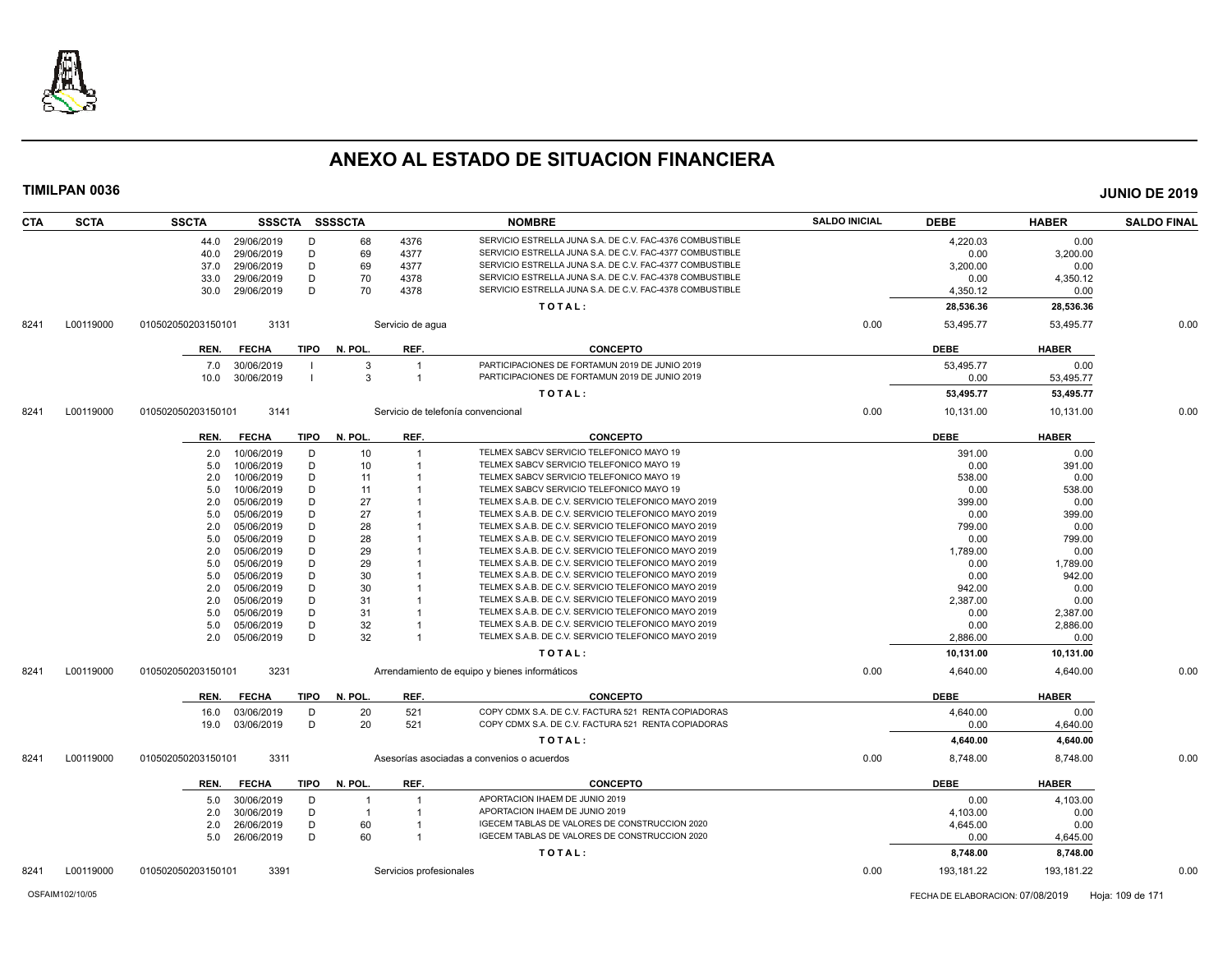

| <b>SCTA</b><br><b>CTA</b> | <b>SSCTA</b>                             | SSSCTA SSSSCTA |              |                          | <b>NOMBRE</b>                                                                                          | <b>SALDO INICIAL</b> | <b>DEBE</b>    | <b>HABER</b>   | <b>SALDO FINAL</b> |
|---------------------------|------------------------------------------|----------------|--------------|--------------------------|--------------------------------------------------------------------------------------------------------|----------------------|----------------|----------------|--------------------|
|                           | <b>FECHA</b><br>REN.                     | TIPO           | N. POL.      | REF.                     | <b>CONCEPTO</b>                                                                                        |                      | <b>DEBE</b>    | <b>HABER</b>   |                    |
|                           | 14/06/2019<br>5.0                        | Е              | 5            | 8                        | CH. 074 MA GPE GOMEZ RUIZ PAGO REC. 08 HONORARIOS 01-15 JUNIO 19                                       |                      | 0.00           | 3.790.61       |                    |
|                           | 14/06/2019<br>2.0                        | E              | 5            | 8                        | CH. 074 MA GPE GOMEZ RUIZ PAGO REC. 08 HONORARIOS 01-15 JUNIO 19                                       |                      | 3,790.61       | 0.00           |                    |
|                           | 28/06/2019<br>5.0                        | E              | 29           |                          | CH-1577 MARIA GUADALUPE GOMEZ RUIZ 16-30 JUNIO CRONISTA MUNICIF                                        |                      | 0.00           | 3,790.61       |                    |
|                           | 28/06/2019<br>2.0                        | E              | 29           |                          | CH-1577 MARIA GUADALUPE GOMEZ RUIZ 16-30 JUNIO CRONISTA MUNICIF                                        |                      | 3.790.61       | 0.00           |                    |
|                           | 26/06/2019<br>2.0                        | D              | 61           |                          | MARIA DEL CARMEN AVILA RIVERO ELABO. CUENTA PUBLICA 2018                                               |                      | 69,600.00      | 0.00           |                    |
|                           | 26/06/2019<br>5.0                        | D              | 61           |                          | MARIA DEL CARMEN AVILA RIVERO ELABO. CUENTA PUBLICA 2018                                               |                      | 0.00           | 69,600.00      |                    |
|                           | 2.0<br>26/06/2019                        | D              | 62           |                          | MARIA DEL CARMEN AVILA RIVERO ELABORACION DE PRESUPUESTO                                               |                      | 116,000.00     | 0.00           |                    |
|                           | 26/06/2019<br>5.0                        | D              | 62           |                          | MARIA DEL CARMEN AVILA RIVERO ELABORACION DE PRESUPUESTO                                               |                      | 0.00           | 116,000.00     |                    |
|                           |                                          |                |              |                          | TOTAL:                                                                                                 |                      | 193,181.22     | 193,181.22     |                    |
| L00119000<br>8241         | 010502050203150101                       | 3411           |              |                          | Servicios bancarios y financieros                                                                      | 0.00                 | 21,133.28      | 21,133.28      | 0.00               |
|                           |                                          |                |              |                          |                                                                                                        |                      |                |                |                    |
|                           | <b>FECHA</b><br>REN.                     | TIPO           | N. POL.      | REF.                     | <b>CONCEPTO</b>                                                                                        |                      | <b>DEBE</b>    | <b>HABER</b>   |                    |
|                           | 30/06/2019<br>2.0<br>30/06/2019          | D<br>D         | 5<br>5       | 1                        | COMISIONES BANCARIAS DE RECURSOS PROPIOS JUNIO 19<br>COMISIONES BANCARIAS DE RECURSOS PROPIOS JUNIO 19 |                      | 439.64         | 0.00<br>439.64 |                    |
|                           | 5.0                                      |                | 5            |                          | RECAUDACION DEL IMPUESTO PREDIAL DE JUNIO DE 2019                                                      |                      | 0.00           |                |                    |
|                           | 30/06/2019<br>16.0<br>30/06/2019<br>19.0 |                | 5            |                          | RECAUDACION DEL IMPUESTO PREDIAL DE JUNIO DE 2019                                                      |                      | 553.79<br>0.00 | 0.00<br>553.79 |                    |
|                           | 30/06/2019<br>5.0                        | D              | 9            |                          | CARGA FINANCIERA DE PRESTAMO ADELANTO DE PARTICPACION DE FEBI                                          |                      | 0.00           | 19,139.85      |                    |
|                           | 2.0<br>30/06/2019                        | D              | <sub>9</sub> |                          | CARGA FINANCIERA DE PRESTAMO ADELANTO DE PARTICPACION DE FEB                                           |                      | 19,139.85      | 0.00           |                    |
|                           | 17/06/2019<br>6.0                        | D              | 58           |                          | PAGO DE ISR DEL MES DE SEPTIEMBRE DE 2016                                                              |                      | 0.00           | 1,000.00       |                    |
|                           | 3.0 17/06/2019                           | D              | 58           |                          | PAGO DE ISR DEL MES DE SEPTIEMBRE DE 2016                                                              |                      | 1.000.00       | 0.00           |                    |
|                           |                                          |                |              |                          | TOTAL:                                                                                                 |                      | 21,133.28      | 21,133.28      |                    |
|                           |                                          |                |              |                          |                                                                                                        |                      |                |                |                    |
| L00119000<br>8241         | 010502050203150101                       | 3721           |              |                          | Gastos de traslado por vía terrestre                                                                   | 0.00                 | 176.00         | 176.00         | 0.00               |
|                           | <b>FECHA</b><br>REN.                     | TIPO           | N. POL.      | REF.                     | <b>CONCEPTO</b>                                                                                        |                      | <b>DEBE</b>    | <b>HABER</b>   |                    |
|                           | 29/06/2019<br>26.0                       | Е              | 31           | 338098                   | CH-1579 HECTOR MANUEL MONROY CRUZ FAC-338098 PASAJES                                                   |                      | 0.00           | 176.00         |                    |
|                           | 29/06/2019<br>23.0                       | E              | 31           | 338098                   | CH-1579 HECTOR MANUEL MONROY CRUZ FAC-338098 PASAJES                                                   |                      | 176.00         | 0.00           |                    |
|                           |                                          |                |              |                          | TOTAL:                                                                                                 |                      | 176.00         | 176.00         |                    |
| L00119000<br>8241         | 010502050203150101                       | 3851           |              | Gastos de representación |                                                                                                        | 0.00                 | 7,146.02       | 7,146.02       | 0.00               |
|                           | REN.<br><b>FECHA</b>                     | TIPO           | N. POL.      | REF.                     | <b>CONCEPTO</b>                                                                                        |                      | <b>DEBE</b>    | <b>HABER</b>   |                    |
|                           | 20/06/2019<br>2.0                        | E              | 21           | 629                      | CH-1569 REPOSICION FONDO FIJO DE CAJA FAC-629 CONSUMO ALIMENTO                                         |                      | 1,281.00       | 0.00           |                    |
|                           | 20/06/2019<br>37.0                       | E              | 21           | $\overline{\mathbf{1}}$  | CH-1569 REPOSICION FONDO FIJO DE CAJA DESECHABLES                                                      |                      | 1,018.02       | 0.00           |                    |
|                           | 20/06/2019<br>40.0                       | Е              | 21           |                          | CH-1569 REPOSICION FONDO FIJO DE CAJA DESECHABLES                                                      |                      | 0.00           | 1,018.02       |                    |
|                           | 20/06/2019<br>12.0                       | E              | 21           | 630                      | CH-1569 REPOSICION FONDO FIJO DE CAJA FAC-630 CONSUMO ALIMENTC                                         |                      | 0.00           | 90.00          |                    |
|                           | 20/06/2019<br>16.0                       | E              | 21           | 4864488                  | CH-1569 REPOSICION FONDO FIJO DE CAJA FAC-4864488 CONSUMO ALIME                                        |                      | 428.00         | 0.00           |                    |
|                           | 20/06/2019<br>9.0                        | E              | 21           | 630                      | CH-1569 REPOSICION FONDO FIJO DE CAJA FAC-630 CONSUMO ALIMENTC                                         |                      | 90.00          | 0.00           |                    |
|                           | 20/06/2019<br>23.0                       | E              | 21           | 13379                    | CH-1569 REPOSICION FONDO FIJO DE CAJA FAC-13379 CONSUMO ALIMEN                                         |                      | 649.98         | 0.00           |                    |
|                           | 20/06/2019<br>26.0                       | E              | 21           | 13379                    | CH-1569 REPOSICION FONDO FIJO DE CAJA FAC-13379 CONSUMO ALIMEN                                         |                      | 0.00           | 649.98         |                    |
|                           | 20/06/2019<br>30.0                       | E              | 21           | -1                       | CH-1569 REPOSICION FONDO FIJO DE CAJA DESECHABLES                                                      |                      | 1,268.02       | 0.00           |                    |
|                           | 20/06/2019<br>33.0                       | E              | 21           | $\overline{1}$           | CH-1569 REPOSICION FONDO FIJO DE CAJA DESECHABLES                                                      |                      | 0.00           | 1,268.02       |                    |
|                           | 20/06/2019<br>5.0                        | E              | 21           | 629                      | CH-1569 REPOSICION FONDO FIJO DE CAJA FAC-629 CONSUMO ALIMENTC                                         |                      | 0.00           | 1.281.00       |                    |
|                           | 20/06/2019<br>19.0                       | Е              | 21           | 864488                   | CH-1569 REPOSICION FONDO FIJO DE CAJA FAC-4864488 CONSUMO ALIMI                                        |                      | 0.00           | 428.00         |                    |
|                           | 29/06/2019<br>12.0                       | E              | 31           | 16320                    | CH-1579 HECTOR MANUEL MONROY CRUZ FAC-16320 CONSUMOS                                                   |                      | 0.00           | 716.00         |                    |
|                           | 29/06/2019<br>5.0                        | E              | 31           | 52576                    | CH-1579 HECTOR MANUEL MONROY CRUZ FAC-52576 CONSUMOS                                                   |                      | 0.00           | 471.00         |                    |
|                           | 29/06/2019<br>19.0                       | Е              | 31           | 3022                     | CH-1579 HECTOR MANUEL MONROY CRUZ FAC-3022 CONSUMOS                                                    |                      | 0.00           | 649.00         |                    |
|                           | 29/06/2019<br>30.0                       | E              | 31           | 1980                     | CH-1579 HECTOR MANUEL MONROY CRUZ FAC-1980 CONSUMOS                                                    |                      | 575.00         | 0.00           |                    |
|                           |                                          |                | 31           |                          | CH-1579 HECTOR MANUEL MONROY CRUZ FAC-1980 CONSUMOS                                                    |                      | 0.00           | 575.00         |                    |
|                           |                                          |                |              |                          |                                                                                                        |                      |                |                |                    |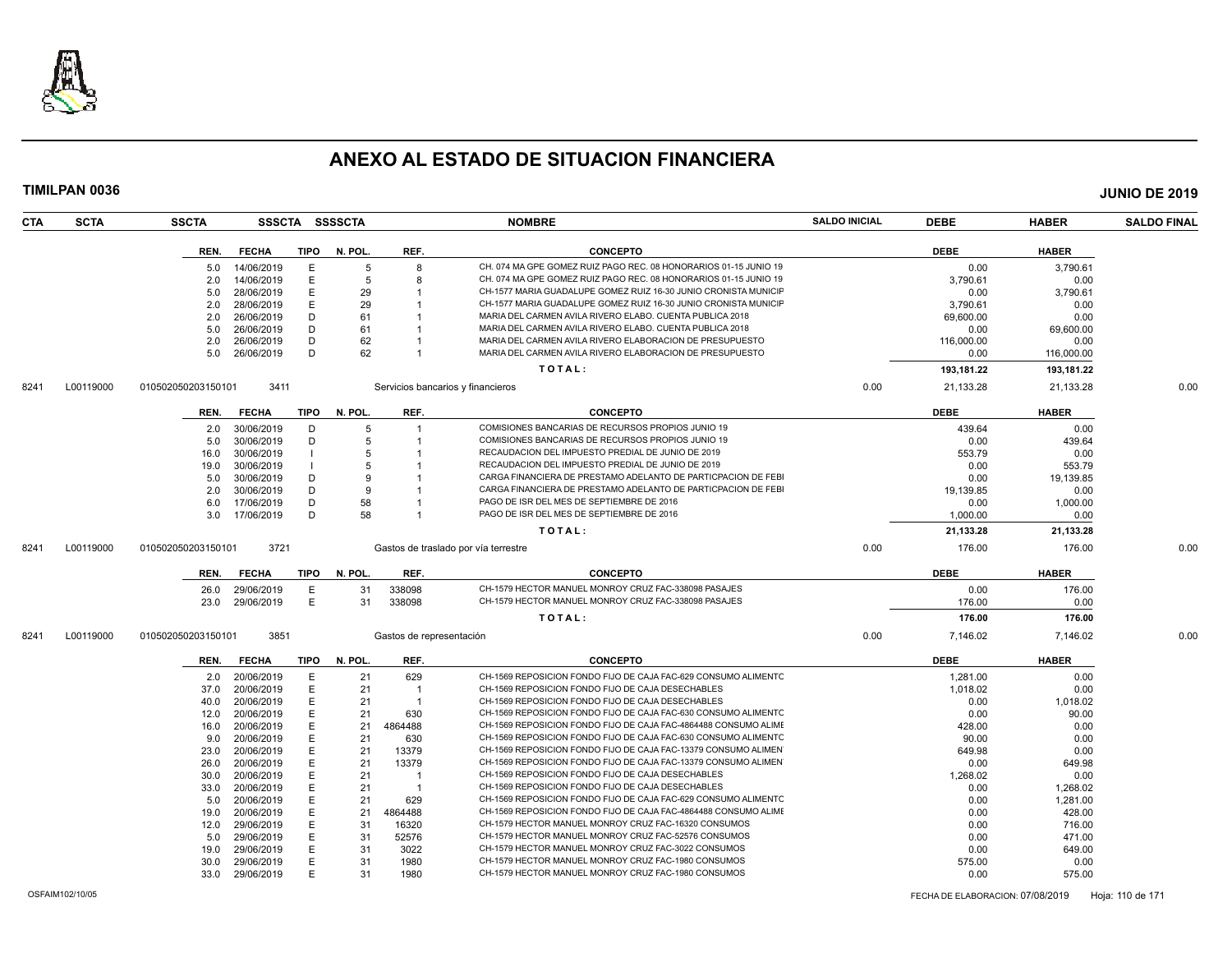

| <b>CTA</b> | <b>SCTA</b> | <b>SSCTA</b>                             |             | SSSCTA SSSSCTA |                  | <b>NOMBRE</b>                                                                                    | <b>SALDO INICIAL</b> | <b>DEBE</b>      | <b>HABER</b>     | <b>SALDO FINAL</b> |
|------------|-------------|------------------------------------------|-------------|----------------|------------------|--------------------------------------------------------------------------------------------------|----------------------|------------------|------------------|--------------------|
|            |             | 9.0 29/06/2019                           | E           | 31             | 16320            | CH-1579 HECTOR MANUEL MONROY CRUZ FAC-16320 CONSUMOS                                             |                      | 716.00           | 0.00             |                    |
|            |             | 29/06/2019<br>16.0                       | Е           | 31             | 3022             | CH-1579 HECTOR MANUEL MONROY CRUZ FAC-3022 CONSUMOS                                              |                      | 649.00           | 0.00             |                    |
|            |             | 29/06/2019<br>2.0                        | E           | 31             | 52576            | CH-1579 HECTOR MANUEL MONROY CRUZ FAC-52576 CONSUMOS                                             |                      | 471.00           | 0.00             |                    |
|            |             |                                          |             |                |                  | TOTAL:                                                                                           |                      | 7,146.02         | 7,146.02         |                    |
| 8241       | L00119000   | 010502050203150101                       | 3982        |                |                  | Impuesto sobre erogaciones por remuneraciones al trabajo personal.                               | 0.00                 | 108,049.00       | 108,049.00       | 0.00               |
|            |             | <b>FECHA</b><br>REN.                     | TIPO        | N. POL.        | REF.             | <b>CONCEPTO</b>                                                                                  |                      | <b>DEBE</b>      | <b>HABER</b>     |                    |
|            |             | 10/06/2019<br>5.0                        | D           | 52             | $\overline{1}$   | GEM IMPUESTO SOBRE EROGACIONES DE MAYO 2019                                                      |                      | 0.00             | 108,049.00       |                    |
|            |             | 10/06/2019<br>2.0                        | D           | 52             | $\overline{1}$   | GEM IMPUESTO SOBRE EROGACIONES DE MAYO 2019                                                      |                      | 108,049.00       | 0.00             |                    |
|            |             |                                          |             |                |                  | TOTAL:                                                                                           |                      | 108,049.00       | 108,049.00       |                    |
| 8241       | L00119000   | 010502050203160101                       | 2111        |                |                  | Materiales y útiles de oficina                                                                   | 0.00                 | 8,361.38         | 8,361.38         | 0.00               |
|            |             | <b>FECHA</b><br>REN.                     | TIPO        | N. POL.        | REF.             | <b>CONCEPTO</b>                                                                                  |                      | <b>DEBE</b>      | <b>HABER</b>     |                    |
|            |             |                                          |             |                |                  | CH-1569 REPOSICION FONDO FIJO DE CAJA FAC-58340 PAPELERIA                                        |                      |                  |                  |                    |
|            |             | 20/06/2019<br>93.0                       | Ε<br>E      | 21<br>21       | 58340<br>1735455 | CH-1569 REPOSICION FONDO FIJO DE CAJA FAC-1735455 TIMBRES                                        |                      | 669.42           | 0.00<br>1,577.60 |                    |
|            |             | 20/06/2019<br>47.0<br>20/06/2019<br>96.0 | E.          | 21             | 58340            | CH-1569 REPOSICION FONDO FIJO DE CAJA FAC-58340 PAPELERIA                                        |                      | 0.00<br>0.00     | 669.42           |                    |
|            |             | 20/06/2019<br>44.0                       | E           | 21             | 1735455          | CH-1569 REPOSICION FONDO FIJO DE CAJA FAC-1735455 TIMBRES                                        |                      | 1,577.60         | 0.00             |                    |
|            |             | 30/06/2019<br>17.0                       | D           | 89             | 182              | FACT-182 GLANCOMER S.A. DE C.V. COMPRA PAPELERIA                                                 |                      | 6,114.36         | 0.00             |                    |
|            |             | 30/06/2019<br>20.0                       | D           | 89             | 182              | FACT-182 GLANCOMER S.A. DE C.V. COMPRA PAPELERIA                                                 |                      | 0.00             | 6,114.36         |                    |
|            |             |                                          |             |                |                  | TOTAL:                                                                                           |                      | 8,361.38         | 8,361.38         |                    |
| 8241       | L00119000   | 010502050203160101                       | 3411        |                |                  | Servicios bancarios y financieros                                                                | 0.00                 | 1,762.04         | 1,762.04         | 0.00               |
|            |             |                                          |             |                |                  |                                                                                                  |                      |                  |                  |                    |
|            |             | <b>FECHA</b><br>REN.                     | TIPO        | N. POL.        | REF.             | <b>CONCEPTO</b>                                                                                  |                      | <b>DEBE</b>      | <b>HABER</b>     |                    |
|            |             | 30/06/2019<br>21.0                       | D           | 5              |                  | COMISIONES BANCARIAS DE FEFOM 18 DE JUNIO 19                                                     |                      | 0.00             | 83.52            |                    |
|            |             | 30/06/2019<br>18.0                       | D<br>D      | 5              |                  | COMISIONES BANCARIAS DE FEFOM 18 DE JUNIO 19<br>COMISIONES BANCARIAS DE PARTICIPACIONES JUNIO 19 |                      | 83.52            | 0.00             |                    |
|            |             | 30/06/2019<br>13.0<br>30/06/2019<br>10.0 | D           | 5              |                  | COMISIONES BANCARIAS DE PARTICIPACIONES JUNIO 19                                                 |                      | 0.00<br>1,678.52 | 1,678.52<br>0.00 |                    |
|            |             |                                          |             |                |                  |                                                                                                  |                      |                  |                  |                    |
| 8241       | L00119000   | 010502050203250101                       | 3411        |                |                  | TOTAL:<br>Servicios bancarios y financieros                                                      | 0.00                 | 1,762.04<br>5.80 | 1,762.04<br>5.80 | 0.00               |
|            |             |                                          |             |                |                  |                                                                                                  |                      |                  |                  |                    |
|            |             | <b>FECHA</b><br>REN.                     | TIPO        | N. POL.        | REF.             | <b>CONCEPTO</b>                                                                                  |                      | <b>DEBE</b>      | <b>HABER</b>     |                    |
|            |             | 30/06/2019<br>5.0                        | D           | 6              |                  | COMISIONES BANCARIAS DE FISM 19 DEL MES DE JUNIO 19                                              |                      | 0.00             | 5.80             |                    |
|            |             | 30/06/2019<br>2.0                        | D           | 6              |                  | COMISIONES BANCARIAS DE FISM 19 DEL MES DE JUNIO 19                                              |                      | 5.80             | 0.00             |                    |
|            |             |                                          |             |                |                  | TOTAL:                                                                                           |                      | 5.80             | 5.80             |                    |
| 8241       | L00119000   | 010502050203250102                       | 3111        |                |                  | Servicio de energía eléctrica                                                                    | 0.00                 | 366,996.00       | 366,996.00       | 0.00               |
|            |             | <b>FECHA</b><br>REN.                     | <b>TIPO</b> | N. POL.        | REF.             | <b>CONCEPTO</b>                                                                                  |                      | <b>DEBE</b>      | <b>HABER</b>     |                    |
|            |             | 29/06/2019<br>2.0                        | D           | 81             |                  | CFE SSB ENERGIA ELECTRICA POZO DE LA CABECERA , PAL                                              |                      | 82,616.00        | 0.00             |                    |
|            |             | 29/06/2019<br>5.0                        | D           | 81             |                  | CFE SSB ENERGIA ELECTRICA POZO DE LA CABECERA , PAL                                              |                      | 0.00             | 82,616.00        |                    |
|            |             | 29/06/2019<br>5.0                        | D           | 82             |                  | CFE SSB ENERGIA ELECTRICA POZO DE ZARAGOZA                                                       |                      | 0.00             | 83,598.00        |                    |
|            |             | 2.0<br>29/06/2019                        | D           | 82             |                  | CFE SSB ENERGIA ELECTRICA POZO DE ZARAGOZA                                                       |                      | 83,598.00        | 0.00             |                    |
|            |             | 29/06/2019<br>2.0                        | D           | 83             |                  | CFE SSB ENERGIA ELECTRICA DE LOS POZOS DE AGUA                                                   |                      | 200,782.00       | 0.00             |                    |
|            |             | 29/06/2019<br>5.0                        | D           | 83             | $\overline{1}$   | CFE SSB ENERGIA ELECTRICA DE LOS POZOS DE AGUA                                                   |                      | 0.00             | 200,782.00       |                    |
|            |             |                                          |             |                |                  | TOTAL:                                                                                           |                      | 366,996.00       | 366,996.00       |                    |
| 8241       | L00119000   | 010502050203250102                       | 3112        |                |                  | Servicio de energía eléctrica para alumbrado publico                                             | 0.00                 | 313,923.98       | 313,923.98       | 0.00               |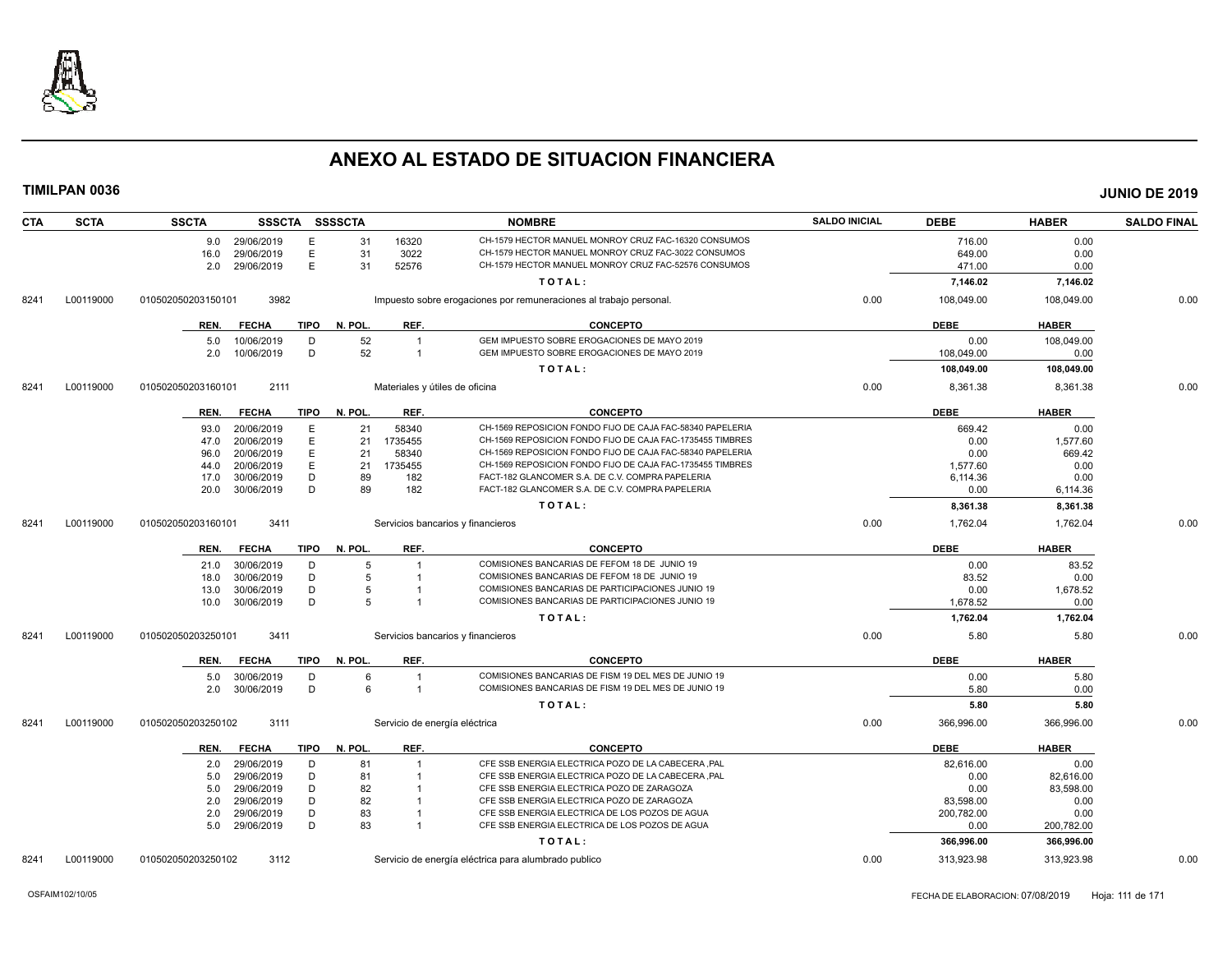

|      | TIMILPAN 0036 |                    |                          |                |          |                                   |                                                                                                                      |                      |                |                | <b>JUNIO DE 2019</b> |
|------|---------------|--------------------|--------------------------|----------------|----------|-----------------------------------|----------------------------------------------------------------------------------------------------------------------|----------------------|----------------|----------------|----------------------|
| CTA  | <b>SCTA</b>   | <b>SSCTA</b>       |                          | SSSCTA SSSSCTA |          |                                   | <b>NOMBRE</b>                                                                                                        | <b>SALDO INICIAL</b> | <b>DEBE</b>    | <b>HABER</b>   | <b>SALDO FINAL</b>   |
|      |               | REN.               | <b>FECHA</b>             | TIPO           | N. POL.  | REF.                              | <b>CONCEPTO</b>                                                                                                      |                      | <b>DEBE</b>    | <b>HABER</b>   |                      |
|      |               | 5.0                | 10/06/2019               | D              | 76       |                                   | CFE SSB SER. ADMINISTRATIVOS ALUMBRADO PUBLICO DE MAYO 2019                                                          |                      | 0.00           | 4,416.85       |                      |
|      |               | 2.0                | 10/06/2019               | D              | 76       | $\overline{1}$                    | CFE SSB SER. ADMINISTRATIVOS ALUMBRADO PUBLICO DE MAYO 2019                                                          |                      | 4,416.85       | 0.00           |                      |
|      |               | 2.0                | 29/06/2019               | D              | 84       |                                   | CFE SSB SERVICIO ALUMBRADO PUBLICO DE MAYO 2019                                                                      |                      | 309,507.13     | 0.00           |                      |
|      |               | 5.0                | 29/06/2019               | D              | 84       | $\overline{1}$                    | CFE SSB SERVICIO ALUMBRADO PUBLICO DE MAYO 2019                                                                      |                      | 0.00           | 309,507.13     |                      |
|      |               |                    |                          |                |          |                                   | TOTAL:                                                                                                               |                      | 313,923.98     | 313,923.98     |                      |
| 8241 | L00119000     | 010502050203250102 |                          | 3411           |          | Servicios bancarios y financieros |                                                                                                                      | 0.00                 | 281.88         | 281.88         | 0.00                 |
|      |               | REN.               | <b>FECHA</b>             | TIPO           | N. POL.  | REF.                              | <b>CONCEPTO</b>                                                                                                      |                      | <b>DEBE</b>    | <b>HABER</b>   |                      |
|      |               | 10.0               | 30/06/2019               | D              | 6        | $\overline{1}$                    | COMISIONES BANCARIAS DE FORTAMUN 19 DEL MES DE JUNIO 19                                                              |                      | 281.88         | 0.00           |                      |
|      |               |                    | 13.0 30/06/2019          | D              | 6        | $\overline{1}$                    | COMISIONES BANCARIAS DE FORTAMUN 19 DEL MES DE JUNIO 19                                                              |                      | 0.00           | 281.88         |                      |
|      |               |                    |                          |                |          |                                   | TOTAL:                                                                                                               |                      | 281.88         | 281.88         |                      |
| 8241 | N00130000     | 030201010201150101 |                          | 1131           |          | Sueldo base                       |                                                                                                                      | 252,000.00           | 0.00           | 36,000.00      | 216,000.00           |
|      |               |                    | REN. FECHA               | TIPO           | N. POL.  | REF.                              | <b>CONCEPTO</b>                                                                                                      |                      | <b>DEBE</b>    | <b>HABER</b>   |                      |
|      |               | 248.0              | 28/06/2019               | E              | 25       | $\overline{2}$                    | CH-1573 NOMINA DE LA 2DA QUINCENA DE JUNIO 2019                                                                      |                      | 0.00           | 18.000.00      |                      |
|      |               | 238.0              | 14/06/2019               | D              | 54       | $\overline{1}$                    | NOMINA DE LA 1RA QUINCENA DE JUNIO 2019                                                                              |                      | 0.00           | 18,000.00      |                      |
|      |               |                    |                          |                |          |                                   | TOTAL:                                                                                                               |                      | 0.00           | 36,000.00      |                      |
| 8241 | N00130000     | 030201010201150101 |                          | 1222           |          |                                   | Sueldos y salarios compactados al personal eventual                                                                  | 191.893.59           | 0.00           | 8.000.00       | 183,893.59           |
|      |               | REN.               | <b>FECHA</b>             | <b>TIPO</b>    | N. POL.  | REF.                              | <b>CONCEPTO</b>                                                                                                      |                      | <b>DEBE</b>    | <b>HABER</b>   |                      |
|      |               |                    | 103.0 28/06/2019         | E              | 26       | 2                                 | CH-1573 LISTA DE RAYA 2DA QUINCENA DE JUNIO 2019                                                                     |                      | 0.00           | 4.000.00       |                      |
|      |               |                    | 103.0 14/06/2019         | D              | 55       | $\overline{1}$                    | NOMINA DE LISTA DE RAYA DE LA 1RA QUINCENA DE JUNIO 2019                                                             |                      | 0.00           | 4,000.00       |                      |
|      |               |                    |                          |                |          |                                   | TOTAL:                                                                                                               |                      | 0.00           | 8,000.00       |                      |
| 8241 | N00130000     | 030201010201150101 |                          | 1321           |          | Prima vacacional                  |                                                                                                                      | 9.399.30             | 0.00           | 0.00           | 9,399.30             |
| 8241 | N00130000     | 030201010201150101 |                          | 1322           |          | Aguinaldo                         |                                                                                                                      | 75,194.37            | 0.00           | 0.00           | 75,194.37            |
| 8241 | N00130000     | 030201010201150101 |                          | 1345           |          | Gratificación                     |                                                                                                                      | 223,128.22           | 0.00           | 29,568.38      | 193,559.84           |
|      |               |                    |                          |                |          |                                   |                                                                                                                      |                      |                |                |                      |
|      |               |                    | REN. FECHA               | <b>TIPO</b>    | N. POL.  | REF.                              | <b>CONCEPTO</b>                                                                                                      |                      | <b>DEBE</b>    | <b>HABER</b>   |                      |
|      |               | 253.0              | 28/06/2019               | E              | 25       | $\overline{2}$                    | CH-1573 NOMINA DE LA 2DA QUINCENA DE JUNIO 2019                                                                      |                      | 0.00           | 11,466.00      |                      |
|      |               | 108.0              | 28/06/2019               | Е              | 26       | $\overline{2}$                    | CH-1573 LISTA DE RAYA 2DA QUINCENA DE JUNIO 2019                                                                     |                      | 0.00           | 3,318.19       |                      |
|      |               | 243.0              | 14/06/2019               | D              | 54       |                                   | NOMINA DE LA 1RA QUINCENA DE JUNIO 2019<br>NOMINA DE LISTA DE RAYA DE LA 1RA QUINCENA DE JUNIO 2019                  |                      | 0.00           | 11,466.00      |                      |
|      |               | 108.0              | 14/06/2019               | D              | 55       |                                   |                                                                                                                      |                      | 0.00           | 3,318.19       |                      |
|      |               |                    |                          |                |          |                                   | TOTAL:                                                                                                               |                      | 0.00           | 29,568.38      |                      |
| 8241 | N00130000     | 030201010201150101 |                          | 2611           |          |                                   | Combustibles, lubricantes y aditivos                                                                                 | 0.00                 | 2,400.00       | 2,400.00       | 0.00                 |
|      |               | REN.               | <b>FECHA</b>             | <b>TIPO</b>    | N. POL.  | REF.                              | <b>CONCEPTO</b>                                                                                                      |                      | <b>DEBE</b>    | <b>HABER</b>   |                      |
|      |               | 65.0               | 29/06/2019               | D              | 64       | 4372                              | FAC-4372 SERVICIO ESTRELLA JUNA S.A. DE C.V. COMBUSTIBLE                                                             |                      | 600.00         | 0.00           |                      |
|      |               | 68.0               | 29/06/2019               | D              | 64       | 4372                              | FAC-4372 SERVICIO ESTRELLA JUNA S.A. DE C.V. COMBUSTIBLE                                                             |                      | 0.00           | 600.00         |                      |
|      |               | 65.0               | 29/06/2019               | D              | 65       | 4373                              | FAC-4373 SERVICIO ESTRELLA JUNA S.A. DE C.V. COMBUSTIBLE                                                             |                      | 600.00         | 0.00           |                      |
|      |               | 68.0               | 29/06/2019               | D              | 65       | 4373                              | FAC-4373 SERVICIO ESTRELLA JUNA S.A. DE C.V. COMBUSTIBLE<br>SERVICIO ESTRELLA JUNA S.A. DE C.V. FAC-4375 COMBUSTIBLE |                      | 0.00           | 600.00         |                      |
|      |               | 37.0<br>40.0       | 29/06/2019<br>29/06/2019 | D<br>D         | 67<br>67 | 4375<br>4375                      | SERVICIO ESTRELLA JUNA S.A. DE C.V. FAC-4375 COMBUSTIBLE                                                             |                      | 400.00<br>0.00 | 0.00<br>400.00 |                      |
|      |               | 47.0               | 29/06/2019               | D              | 69       | 4377                              | SERVICIO ESTRELLA JUNA S.A. DE C.V. FAC-4377 COMBUSTIBLE                                                             |                      | 0.00           | 400.00         |                      |
|      |               | 44.0               | 29/06/2019               | D              | 69       | 4377                              | SERVICIO ESTRELLA JUNA S.A. DE C.V. FAC-4377 COMBUSTIBLE                                                             |                      | 400.00         | 0.00           |                      |
|      |               |                    |                          |                |          |                                   |                                                                                                                      |                      |                |                |                      |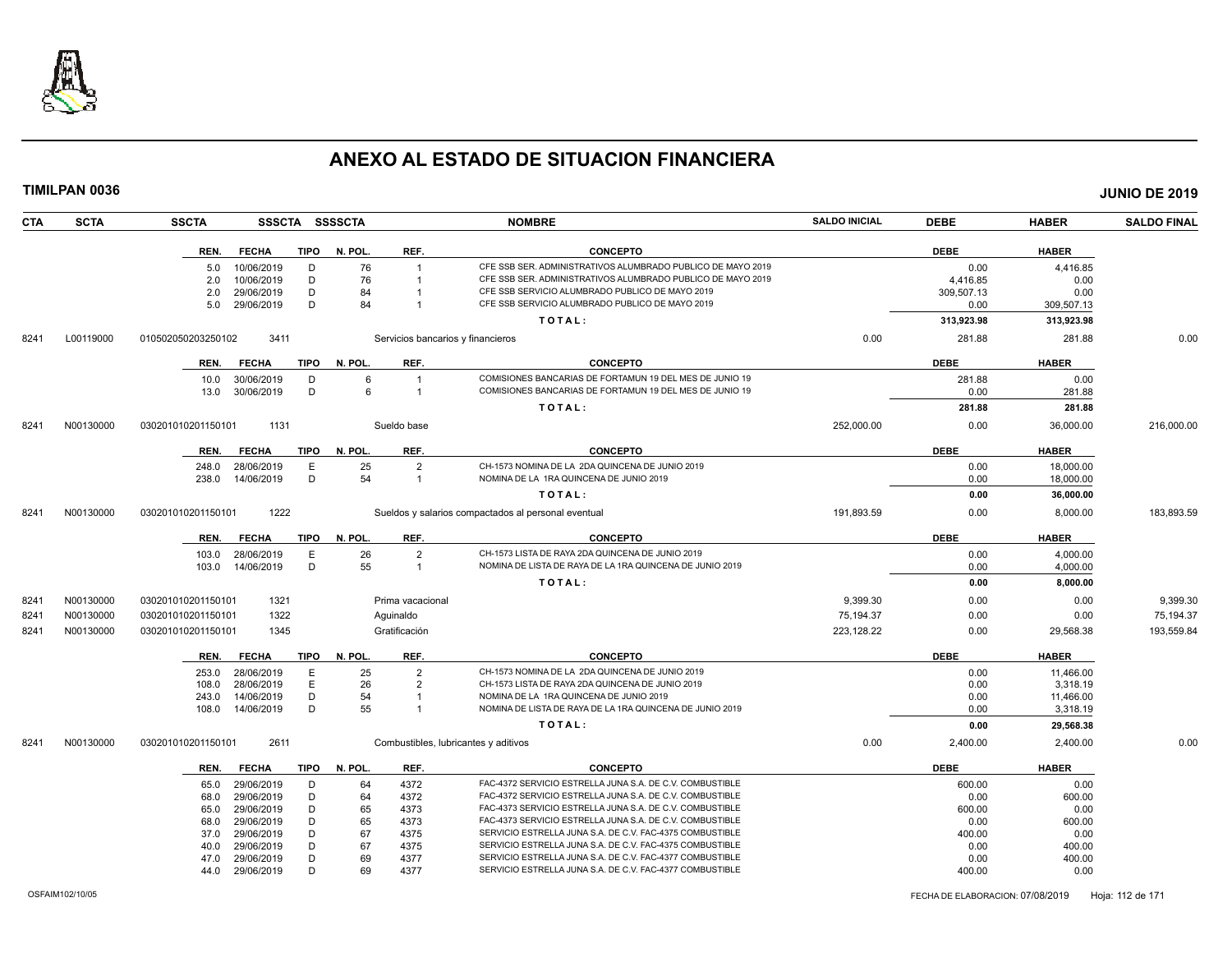

| CTA  | <b>SCTA</b> | <b>SSCTA</b><br>SSSCTA SSSSCTA      |         |                           | <b>NOMBRE</b>                                                              | <b>SALDO INICIAL</b> | <b>DEBE</b> | <b>HABER</b> | <b>SALDO FINAL</b> |
|------|-------------|-------------------------------------|---------|---------------------------|----------------------------------------------------------------------------|----------------------|-------------|--------------|--------------------|
|      |             | 40.0 29/06/2019<br>D                | 70      | 4378                      | SERVICIO ESTRELLA JUNA S.A. DE C.V. FAC-4378 COMBUSTIBLE                   |                      | 0.00        | 400.00       |                    |
|      |             | D<br>29/06/2019<br>37.0             | 70      | 4378                      | SERVICIO ESTRELLA JUNA S.A. DE C.V. FAC-4378 COMBUSTIBLE                   |                      | 400.00      | 0.00         |                    |
|      |             |                                     |         |                           | TOTAL:                                                                     |                      | 2,400.00    | 2,400.00     |                    |
| 8241 | N00130000   | 3571<br>030201010201150101          |         |                           | Reparación, instalación y mantenimiento de maquinaria, equipo industrial y | 0.00                 | 17,341.90   | 17,341.90    | 0.00               |
|      |             | <b>FECHA</b><br><b>TIPO</b><br>REN. | N. POL. | REF.                      | <b>CONCEPTO</b>                                                            |                      | <b>DEBE</b> | <b>HABER</b> |                    |
|      |             | 03/06/2019<br>D<br>2.0              | 21      | 1028                      | GEOVANY PEREZ LUGO FACT. 1028 COMPRA DE REFACCIONES                        |                      | 4,342.85    | 0.00         |                    |
|      |             | D<br>03/06/2019<br>5.0              | 21      | 1028                      | GEOVANY PEREZ LUGO FACT. 1028 COMPRA DE REFACCIONES                        |                      | 0.00        | 4,342.85     |                    |
|      |             | E<br>28/06/2019<br>12.0             | 23      |                           | CH-1571 SIMON MUNGUIA CAMACHO COMPRA DE REFACCIONES                        |                      | 0.00        | 162.40       |                    |
|      |             | 28/06/2019<br>E<br>9.0              | 23      | $\overline{1}$            | CH-1571 SIMON MUNGUIA CAMACHO COMPRA DE REFACCIONES                        |                      | 162.40      | 0.00         |                    |
|      |             | D<br>19/06/2019<br>5.0              | 59      | 4611943                   | FAC-46119438 CADECO S.A. DE C.V. REFACCIONES MAQUINARIA                    |                      | 0.00        | 2,988.25     |                    |
|      |             | 19/06/2019<br>D<br>2.0              | 59      | 4611943                   | FAC-46119438 CADECO S.A. DE C.V. REFACCIONES MAQUINARIA                    |                      | 2.988.25    | 0.00         |                    |
|      |             | 30/06/2019<br>D<br>15.0             | 85      | 1042                      | FAC-1042 GEOVANNY PEREZ LUGO REFACCIONES PARA LOS VEHICULOS                |                      | 0.00        | 7,180.40     |                    |
|      |             | D<br>30/06/2019<br>12.0             | 85      | 1042                      | FAC-1042 GEOVANNY PEREZ LUGO REFACCIONES PARA LOS VEHICULOS                |                      | 7,180.40    | 0.00         |                    |
|      |             | D<br>30/06/2019<br>2.0              | 98      | 447                       | FAC-447 PASIVO DE MA. DEL CARMEN ZUÑIGA ARIAS ACEITE                       |                      | 2,668.00    | 0.00         |                    |
|      |             | D<br>30/06/2019<br>5.0              | 98      | 447                       | FAC-447 PASIVO DE MA. DEL CARMEN ZUÑIGA ARIAS ACEITE                       |                      | 0.00        | 2,668.00     |                    |
|      |             |                                     |         |                           | TOTAL:                                                                     |                      | 17,341.90   | 17,341.90    |                    |
| 8241 | N00130000   | 3851<br>030201010201150101          |         | Gastos de representación  |                                                                            | 0.00                 | 4.760.00    | 4,760.00     | 0.00               |
|      |             | <b>FECHA</b><br><b>TIPO</b><br>REN. | N. POL. | REF.                      | <b>CONCEPTO</b>                                                            |                      | <b>DEBE</b> | <b>HABER</b> |                    |
|      |             | 30/06/2019<br>D<br>2.0              | 88      | 153                       | FAC-153 LIBIA MONTIEL COLIN SERVICIO DE HOSPEDAJE                          |                      | 4,760.00    | 0.00         |                    |
|      |             | 30/06/2019<br>D<br>5.0              | 88      | 153                       | FAC-153 LIBIA MONTIEL COLIN SERVICIO DE HOSPEDAJE                          |                      | 0.00        | 4,760.00     |                    |
|      |             |                                     |         |                           | TOTAL:                                                                     |                      | 4,760.00    | 4,760.00     |                    |
| 8241 | N00132000   | 1131<br>020206010101150101          |         | Sueldo base               |                                                                            | 189,161.00           | 0.00        | 30,723.00    | 158,438.00         |
|      |             | <b>FECHA</b><br><b>TIPO</b><br>REN. | N. POL. | REF.                      | <b>CONCEPTO</b>                                                            |                      | <b>DEBE</b> | <b>HABER</b> |                    |
|      |             | 28/06/2019<br>E<br>258.0            | 25      | $\overline{2}$            | CH-1573 NOMINA DE LA 2DA QUINCENA DE JUNIO 2019                            |                      | 0.00        | 13,511.50    |                    |
|      |             | D<br>14/06/2019<br>248.0            | 54      | $\overline{1}$            | NOMINA DE LA 1RA QUINCENA DE JUNIO 2019                                    |                      | 0.00        | 13,511.50    |                    |
|      |             | D<br>14/06/2019<br>113.0            | 55      | $\overline{1}$            | NOMINA DE LISTA DE RAYA DE LA 1RA QUINCENA DE JUNIO 2019                   |                      | 0.00        | 3,700.00     |                    |
|      |             |                                     |         |                           | TOTAL:                                                                     |                      | 0.00        | 30,723.00    |                    |
| 8241 | N00132000   | 1222<br>020206010101150101          |         |                           | Sueldos y salarios compactados al personal eventual                        | 51,800.00            | 0.00        | 3,700.00     | 48.100.00          |
|      |             | <b>TIPO</b><br>REN.<br><b>FECHA</b> | N. POL. | REF.                      | <b>CONCEPTO</b>                                                            |                      | <b>DEBE</b> | <b>HABER</b> |                    |
|      |             | 28/06/2019<br>E<br>113.0            | 26      | $\overline{2}$            | CH-1573 LISTA DE RAYA 2DA QUINCENA DE JUNIO 2019                           |                      | 0.00        | 3,700.00     |                    |
|      |             |                                     |         |                           | TOTAL:                                                                     |                      | 0.00        | 3,700.00     |                    |
| 8241 | N00132000   | 020206010101150101<br>1311          |         | Prima por año de servicio |                                                                            | 3,150.00             | 0.00        | 450.00       | 2,700.00           |
|      |             | <b>TIPO</b><br>REN.<br><b>FECHA</b> | N. POL. | REF.                      | <b>CONCEPTO</b>                                                            |                      | <b>DEBE</b> | <b>HABER</b> |                    |
|      |             | E<br>28/06/2019<br>263.0            | 25      | $\overline{2}$            | CH-1573 NOMINA DE LA 2DA QUINCENA DE JUNIO 2019                            |                      | 0.00        | 225.00       |                    |
|      |             | D<br>14/06/2019<br>253.0            | 54      | $\overline{1}$            | NOMINA DE LA 1RA QUINCENA DE JUNIO 2019                                    |                      | 0.00        | 225.00       |                    |
|      |             |                                     |         |                           | TOTAL:                                                                     |                      | 0.00        | 450.00       |                    |
| 8241 | N00132000   | 1321<br>020206010101150101          |         | Prima vacacional          |                                                                            | 10,738.18            | 0.00        | 0.00         | 10,738.18          |
| 8241 | N00132000   | 1322<br>020206010101150101          |         | Aquinaldo                 |                                                                            | 50,578.92            | 0.00        | 0.00         | 50,578.92          |
|      |             | 1345                                |         | Gratificación             |                                                                            |                      | 0.00        |              | 128,522.08         |
| 8241 | N00132000   | 020206010101150101                  |         |                           |                                                                            | 135,609.36           |             | 7,087.28     |                    |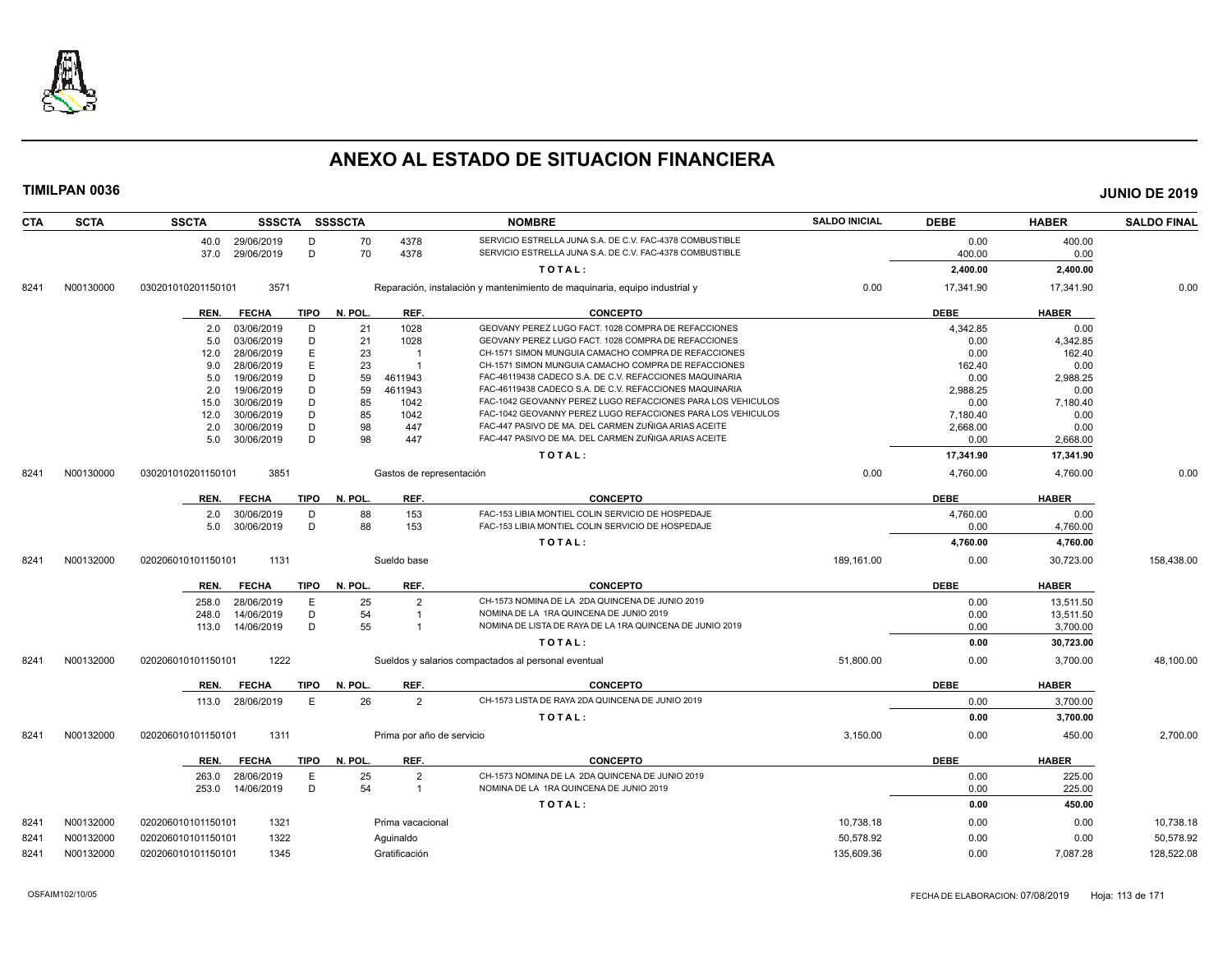

| TIMILPAN 0036      |                    |              |             |                |                |                                                                                                                      |                      |             |              | <b>JUNIO DE 2019</b> |
|--------------------|--------------------|--------------|-------------|----------------|----------------|----------------------------------------------------------------------------------------------------------------------|----------------------|-------------|--------------|----------------------|
| CTA<br><b>SCTA</b> | <b>SSCTA</b>       |              |             | SSSCTA SSSSCTA |                | <b>NOMBRE</b>                                                                                                        | <b>SALDO INICIAL</b> | <b>DEBE</b> | <b>HABER</b> | <b>SALDO FINAL</b>   |
|                    | REN.               | <b>FECHA</b> | <b>TIPO</b> | N. POL.        | REF.           | <b>CONCEPTO</b>                                                                                                      |                      | <b>DEBE</b> | <b>HABER</b> |                      |
|                    | 268.0              | 28/06/2019   | E           | 25             | $\overline{2}$ | CH-1573 NOMINA DE LA 2DA QUINCENA DE JUNIO 2019                                                                      |                      | 0.00        | 2.040.44     |                      |
|                    | 118.0              | 28/06/2019   | Ε           | 26             | $\overline{2}$ | CH-1573 LISTA DE RAYA 2DA QUINCENA DE JUNIO 2019                                                                     |                      | 0.00        | 1,253.20     |                      |
|                    | 258.0              | 14/06/2019   | D           | 54             | $\overline{1}$ | NOMINA DE LA 1RA QUINCENA DE JUNIO 2019                                                                              |                      | 0.00        | 2,540.44     |                      |
|                    | 118.0              | 14/06/2019   | D           | 55             | $\overline{1}$ | NOMINA DE LISTA DE RAYA DE LA 1RA QUINCENA DE JUNIO 2019                                                             |                      | 0.00        | 1,253.20     |                      |
|                    |                    |              |             |                |                | TOTAL:                                                                                                               |                      | 0.00        | 7,087.28     |                      |
| 8241<br>N00132000  | 020206010101150101 | 1541         |             |                |                | Becas para hijos de trabajadores sindicalizados                                                                      | 3,600.00             | 0.00        | 0.00         | 3,600.00             |
| 8241<br>N00132000  | 020206010101150101 | 1546         |             |                |                | Otros gastos derivados de convenio                                                                                   | 4,150.00             | 0.00        | 400.00       | 3,750.00             |
|                    |                    |              |             |                |                |                                                                                                                      |                      |             |              |                      |
|                    | REN.               | <b>FECHA</b> | TIPO        | N. POL.        | REF.           | <b>CONCEPTO</b>                                                                                                      |                      | <b>DEBE</b> | <b>HABER</b> |                      |
|                    | 273.0              | 28/06/2019   | E           | 25             | $\overline{2}$ | CH-1573 NOMINA DE LA 2DA QUINCENA DE JUNIO 2019                                                                      |                      | 0.00        | 200.00       |                      |
|                    | 263.0              | 14/06/2019   | D           | 54             | $\overline{1}$ | NOMINA DE LA 1RA QUINCENA DE JUNIO 2019                                                                              |                      | 0.00        | 200.00       |                      |
|                    |                    |              |             |                |                | TOTAL:                                                                                                               |                      | 0.00        | 400.00       |                      |
| Q00104000<br>8241  | 010701010101150101 | 2611         |             |                |                | Combustibles, lubricantes y aditivos                                                                                 | 0.00                 | 73,684.88   | 73,684.88    | 0.00                 |
|                    | REN.               | <b>FECHA</b> | <b>TIPO</b> | N. POL.        | REF.           | <b>CONCEPTO</b>                                                                                                      |                      | <b>DEBE</b> | <b>HABER</b> |                      |
|                    | 75.0               | 29/06/2019   | D           | 64             | 4372           | FAC-4372 SERVICIO ESTRELLA JUNA S.A. DE C.V. COMBUSTIBLE                                                             |                      | 0.00        | 9,869.00     |                      |
|                    | 72.0               | 29/06/2019   | D           | 64             | 4372           | FAC-4372 SERVICIO ESTRELLA JUNA S.A. DE C.V. COMBUSTIBLE                                                             |                      | 9,869.00    | 0.00         |                      |
|                    | 75.0               | 29/06/2019   | D           | 65             | 4373           | FAC-4373 SERVICIO ESTRELLA JUNA S.A. DE C.V. COMBUSTIBLE                                                             |                      | 0.00        | 9,700.74     |                      |
|                    | 72.0               | 29/06/2019   | D           | 65             | 4373           | FAC-4373 SERVICIO ESTRELLA JUNA S.A. DE C.V. COMBUSTIBLE                                                             |                      | 9,700.74    | 0.00         |                      |
|                    | 51.0               | 29/06/2019   | D           | 66             | 4374           | SERVICIO ESTRELLA JUNA S.A. DE C.V. FAC-4374 COMBUSTIBLE                                                             |                      | 8,550.27    | 0.00         |                      |
|                    | 54.0               | 29/06/2019   | D           | 66             | 4374           | SERVICIO ESTRELLA JUNA S.A. DE C.V. FAC-4374 COMBUSTIBLE                                                             |                      | 0.00        | 8,550.27     |                      |
|                    | 47.0               | 29/06/2019   | D           | 67             | 4375           | SERVICIO ESTRELLA JUNA S.A. DE C.V. FAC-4375 COMBUSTIBLE                                                             |                      | 0.00        | 16,540.82    |                      |
|                    | 44.0               | 29/06/2019   | D           | 67             | 4375           | SERVICIO ESTRELLA JUNA S.A. DE C.V. FAC-4375 COMBUSTIBLE                                                             |                      | 16,540.82   | 0.00         |                      |
|                    | 54.0               | 29/06/2019   | D           | 68             | 4376           | SERVICIO ESTRELLA JUNA S.A. DE C.V. FAC-4376 COMBUSTIBLE                                                             |                      | 0.00        | 10,600.23    |                      |
|                    | 51.0               | 29/06/2019   | D           | 68             | 4376           | SERVICIO ESTRELLA JUNA S.A. DE C.V. FAC-4376 COMBUSTIBLE                                                             |                      | 10,600.23   | 0.00         |                      |
|                    | 54.0               | 29/06/2019   | D           | 69             | 4377           | SERVICIO ESTRELLA JUNA S.A. DE C.V. FAC-4377 COMBUSTIBLE                                                             |                      | 0.00        | 7,950.47     |                      |
|                    | 51.0               | 29/06/2019   | D           | 69             | 4377           | SERVICIO ESTRELLA JUNA S.A. DE C.V. FAC-4377 COMBUSTIBLE                                                             |                      | 7,950.47    | 0.00         |                      |
|                    | 54.0               | 29/06/2019   | D<br>D      | 70<br>70       | 4378           | SERVICIO ESTRELLA JUNA S.A. DE C.V. FAC-4378 COMBUSTIBLE<br>SERVICIO ESTRELLA JUNA S.A. DE C.V. FAC-4378 COMBUSTIBLE |                      | 0.00        | 10,473.35    |                      |
|                    | 51.0               | 29/06/2019   |             |                | 4378           | TOTAL:                                                                                                               |                      | 10,473.35   | 0.00         |                      |
|                    |                    |              |             |                |                |                                                                                                                      |                      | 73,684.88   | 73,684.88    |                      |
| Q00104000<br>8241  | 010701010101150101 | 3551         |             |                |                | Reparación y mantenimiento de vehículos terrestres, aéreos y lacustres                                               | 0.00                 | 3,028.76    | 3,028.76     | 0.00                 |
|                    | REN.               | <b>FECHA</b> | <b>TIPO</b> | N. POL.        | REF.           | <b>CONCEPTO</b>                                                                                                      |                      | <b>DEBE</b> | <b>HABER</b> |                      |
|                    | 12.0               | 06/06/2019   | D           | 23             | 634            | JOSE MATUSALEN LEGORRETA SEGUNDO PAGO FACT. 628 Y 634                                                                |                      | 1,670.40    | 0.00         |                      |
|                    | 15.0               | 06/06/2019   | D           | 23             | 634            | JOSE MATUSALEN LEGORRETA SEGUNDO PAGO FACT. 628 Y 634                                                                |                      | 0.00        | 1,670.40     |                      |
|                    | 16.0               | 28/06/2019   | Ε           | 23             | $\overline{1}$ | CH-1571 SIMON MUNGUIA CAMACHO COMPRA DE REFACCIONES                                                                  |                      | 1,358.36    | 0.00         |                      |
|                    | 19.0               | 28/06/2019   | E           | 23             | $\overline{1}$ | CH-1571 SIMON MUNGUIA CAMACHO COMPRA DE REFACCIONES                                                                  |                      | 0.00        | 1,358.36     |                      |
|                    |                    |              |             |                |                | TOTAL:                                                                                                               |                      | 3,028.76    | 3,028.76     |                      |
| 8241<br>Q00104000  | 010701010101250102 | 1131         |             |                | Sueldo base    |                                                                                                                      | 1,230,901.51         | 0.00        | 172,170.54   | 1,058,730.97         |
|                    | REN.               | <b>FECHA</b> | TIPO        | N. POL.        | REF.           | <b>CONCEPTO</b>                                                                                                      |                      | <b>DEBE</b> | <b>HABER</b> |                      |
|                    | 3.0                | 28/06/2019   | E           | 36             | $\overline{2}$ | CH-20 MUNICIPIO DE TIMILPAN PAGO 2DA QUINCENA JUNIO 2019                                                             |                      | 0.00        | 85,297.27    |                      |
|                    | 3.0                | 14/06/2019   | D           | 77             | $\overline{1}$ | NOMINA 1RA QUINCENA JUNIO 2019 SEGURIDAD PUBLICA                                                                     |                      | 0.00        | 86,873.27    |                      |
|                    |                    |              |             |                |                | TOTAL:                                                                                                               |                      | 0.00        | 172,170.54   |                      |
|                    |                    |              |             |                |                |                                                                                                                      |                      |             |              |                      |

8241 Q00104000 010701010101250102 1321 Prima vacacional 30,533.54 0.00 0.00 30,533.54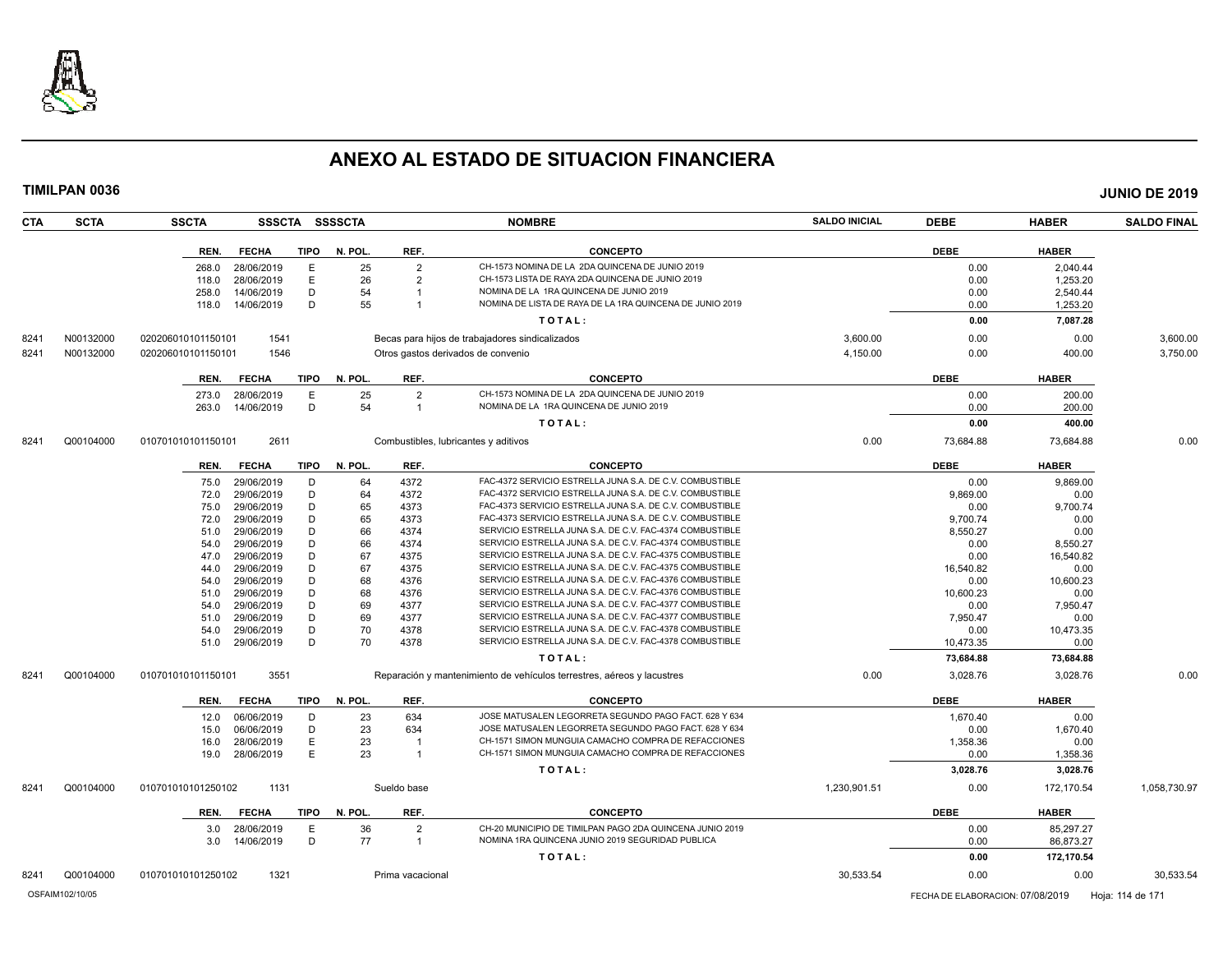

| 0.00<br>0.00<br>Q00104000<br>010701010101250102<br>1322<br>Aguinaldo<br>244,268.35<br>8241<br>Q00104000<br>1345<br>Gratificación<br>807.982.27<br>0.00<br>115,326.70<br>8241<br>010701010101250102<br>REF.<br><b>DEBE</b><br><b>FECHA</b><br>TIPO<br>N. POL.<br><b>CONCEPTO</b><br><b>HABER</b><br>REN.<br>36<br>$\overline{2}$<br>CH-20 MUNICIPIO DE TIMILPAN PAGO 2DA QUINCENA JUNIO 2019<br>0.00<br>28/06/2019<br>E<br>57.663.35<br>8.0<br>D<br>77<br>NOMINA 1RA QUINCENA JUNIO 2019 SEGURIDAD PUBLICA<br>14/06/2019<br>$\overline{1}$<br>0.00<br>57,663.35<br>8.0<br>TOTAL:<br>0.00<br>115,326.70<br>2611<br>0.00<br>15,203.27<br>Q00105000<br>010702010303150101<br>Combustibles, lubricantes y aditivos<br>15,203.27<br>8241<br><b>FECHA</b><br><b>TIPO</b><br>N. POL.<br>REF.<br><b>CONCEPTO</b><br><b>DEBE</b><br><b>HABER</b><br>REN.<br>4372<br>FAC-4372 SERVICIO ESTRELLA JUNA S.A. DE C.V. COMBUSTIBLE<br>29/06/2019<br>D<br>64<br>0.00<br>4,153.02<br>82.0<br>D<br>64<br>FAC-4372 SERVICIO ESTRELLA JUNA S.A. DE C.V. COMBUSTIBLE<br>79.0<br>29/06/2019<br>4372<br>4,153.02<br>0.00<br>D<br>FAC-4373 SERVICIO ESTRELLA JUNA S.A. DE C.V. COMBUSTIBLE<br>29/06/2019<br>65<br>82.0<br>4373<br>0.00<br>800.00<br>FAC-4373 SERVICIO ESTRELLA JUNA S.A. DE C.V. COMBUSTIBLE<br>29/06/2019<br>D<br>65<br>4373<br>79.0<br>800.00<br>0.00<br>D<br>66<br>SERVICIO ESTRELLA JUNA S.A. DE C.V. FAC-4374 COMBUSTIBLE<br>29/06/2019<br>4374<br>0.00<br>2,400.05<br>61.0<br>D<br>29/06/2019<br>66<br>4374<br>SERVICIO ESTRELLA JUNA S.A. DE C.V. FAC-4374 COMBUSTIBLE<br>2,400.05<br>0.00<br>58.0<br>67<br>D<br>SERVICIO ESTRELLA JUNA S.A. DE C.V. FAC-4375 COMBUSTIBLE<br>29/06/2019<br>4375<br>0.00<br>3,050.15<br>54.0<br>D<br>67<br>29/06/2019<br>4375<br>SERVICIO ESTRELLA JUNA S.A. DE C.V. FAC-4375 COMBUSTIBLE<br>3,050.15<br>0.00<br>51.0<br>29/06/2019<br>D<br>68<br>SERVICIO ESTRELLA JUNA S.A. DE C.V. FAC-4376 COMBUSTIBLE<br>0.00<br>4376<br>1,300.00<br>61.0<br>68<br>29/06/2019<br>D<br>4376<br>SERVICIO ESTRELLA JUNA S.A. DE C.V. FAC-4376 COMBUSTIBLE<br>1,300.00<br>58.0<br>0.00<br>D<br>69<br>29/06/2019<br>4377<br>SERVICIO ESTRELLA JUNA S.A. DE C.V. FAC-4377 COMBUSTIBLE<br>750.00<br>0.00<br>58.0<br>D<br>69<br>29/06/2019<br>4377<br>SERVICIO ESTRELLA JUNA S.A. DE C.V. FAC-4377 COMBUSTIBLE<br>61.0<br>0.00<br>750.00<br>D<br>29/06/2019<br>70<br>4378<br>SERVICIO ESTRELLA JUNA S.A. DE C.V. FAC-4378 COMBUSTIBLE<br>2,750.05<br>0.00<br>61.0<br>D<br>70<br>SERVICIO ESTRELLA JUNA S.A. DE C.V. FAC-4378 COMBUSTIBLE<br>29/06/2019<br>4378<br>2,750.05<br>0.00<br>58.0<br>TOTAL:<br>15,203.27<br>15,203.27<br>Q00105000<br>010702010303250102<br>1131<br>Sueldo base<br>117,000.00<br>0.00<br>18,000.00<br>99,000.00<br>8241<br><b>DEBE</b><br>N. POL.<br>REF.<br><b>CONCEPTO</b><br><b>HABER</b><br><b>FECHA</b><br>TIPO<br>REN.<br>37<br>$\overline{2}$<br>28/06/2019<br>Е<br>CH-21 MUNICIPIO DE TIMILPAN PAGO 2DA QUINCENA JUNIO 2019<br>3.0<br>0.00<br>9,000.00<br>D<br>14/06/2019<br>78<br>NOMINA 1RA QUINCENA JUNIO 2019 PROTECION CIVIL<br>0.00<br>9,000.00<br>$\overline{1}$<br>3.0<br>TOTAL:<br>0.00<br>18,000.00<br>2,958.89<br>Q00105000<br>010702010303250102<br>1321<br>Prima vacacional<br>0.00<br>0.00<br>8241<br>1322<br>23,671.13<br>Q00105000<br>010702010303250102<br>0.00<br>8241<br>Aguinaldo<br>0.00<br>Q00105000<br>010702010303250102<br>1345<br>Gratificación<br>93,745.99<br>8241<br>0.00<br>14,422.46<br>N. POL.<br><b>DEBE</b><br><b>FECHA</b><br>TIPO<br>REF.<br><b>CONCEPTO</b><br><b>HABER</b><br>REN.<br>37<br>$\overline{2}$<br>CH-21 MUNICIPIO DE TIMILPAN PAGO 2DA QUINCENA JUNIO 2019<br>28/06/2019<br>E<br>0.00<br>7,211.23<br>8.0<br>NOMINA 1RA QUINCENA JUNIO 2019 PROTECION CIVIL<br>D<br>78<br>14/06/2019<br>$\overline{1}$<br>0.00<br>8.0<br>7,211.23<br>TOTAL:<br>0.00<br>14,422.46<br>R00150000<br>1131<br>Sueldo base<br>200,890.20<br>0.00<br>13,898.60<br>186,991.60<br>020402010102150101<br>8241<br>REF.<br><b>DEBE</b><br><b>TIPO</b><br>N. POL.<br><b>CONCEPTO</b><br><b>HABER</b><br><b>FECHA</b><br>REN.<br>18/06/2019<br>Е<br>17<br>CH. 1565 COMPL. NOMINA QUINC. 01 JUN 19<br>0.00<br>2,500.00<br>33.0<br>$\overline{1}$<br>E<br>25<br>28/06/2019<br>$\overline{2}$<br>CH-1573 NOMINA DE LA 2DA QUINCENA DE JUNIO 2019<br>0.00<br>278.0<br>6,949.30<br>D<br>54<br>NOMINA DE LA 1RA QUINCENA DE JUNIO 2019<br>0.00<br>14/06/2019<br>$\overline{1}$<br>4,449.30<br>268.0 | <b>CTA</b> | <b>SCTA</b> | <b>SSCTA</b><br><b>SSSCTA</b> | <b>SSSSCTA</b> | <b>NOMBRE</b> | <b>SALDO INICIAL</b> | <b>DEBE</b> | <b>HABER</b> | <b>SALDO FINAL</b> |
|-------------------------------------------------------------------------------------------------------------------------------------------------------------------------------------------------------------------------------------------------------------------------------------------------------------------------------------------------------------------------------------------------------------------------------------------------------------------------------------------------------------------------------------------------------------------------------------------------------------------------------------------------------------------------------------------------------------------------------------------------------------------------------------------------------------------------------------------------------------------------------------------------------------------------------------------------------------------------------------------------------------------------------------------------------------------------------------------------------------------------------------------------------------------------------------------------------------------------------------------------------------------------------------------------------------------------------------------------------------------------------------------------------------------------------------------------------------------------------------------------------------------------------------------------------------------------------------------------------------------------------------------------------------------------------------------------------------------------------------------------------------------------------------------------------------------------------------------------------------------------------------------------------------------------------------------------------------------------------------------------------------------------------------------------------------------------------------------------------------------------------------------------------------------------------------------------------------------------------------------------------------------------------------------------------------------------------------------------------------------------------------------------------------------------------------------------------------------------------------------------------------------------------------------------------------------------------------------------------------------------------------------------------------------------------------------------------------------------------------------------------------------------------------------------------------------------------------------------------------------------------------------------------------------------------------------------------------------------------------------------------------------------------------------------------------------------------------------------------------------------------------------------------------------------------------------------------------------------------------------------------------------------------------------------------------------------------------------------------------------------------------------------------------------------------------------------------------------------------------------------------------------------------------------------------------------------------------------------------------------------------------------------------------------------------------------------------------------------------------------------------------------------------------------------------------------------------------------------------------------------------------------------------------------------------------------------------------------------------------------------------------------------------------------------------------------------------------------------------------------------------------------------------------------------------------------------------------------------------------------------------------------------------------------------------------------------------------------------------------------------------------------------------------------------------------------------------------|------------|-------------|-------------------------------|----------------|---------------|----------------------|-------------|--------------|--------------------|
|                                                                                                                                                                                                                                                                                                                                                                                                                                                                                                                                                                                                                                                                                                                                                                                                                                                                                                                                                                                                                                                                                                                                                                                                                                                                                                                                                                                                                                                                                                                                                                                                                                                                                                                                                                                                                                                                                                                                                                                                                                                                                                                                                                                                                                                                                                                                                                                                                                                                                                                                                                                                                                                                                                                                                                                                                                                                                                                                                                                                                                                                                                                                                                                                                                                                                                                                                                                                                                                                                                                                                                                                                                                                                                                                                                                                                                                                                                                                                                                                                                                                                                                                                                                                                                                                                                                                                                                                                                                             |            |             |                               |                |               |                      |             |              | 244,268.35         |
|                                                                                                                                                                                                                                                                                                                                                                                                                                                                                                                                                                                                                                                                                                                                                                                                                                                                                                                                                                                                                                                                                                                                                                                                                                                                                                                                                                                                                                                                                                                                                                                                                                                                                                                                                                                                                                                                                                                                                                                                                                                                                                                                                                                                                                                                                                                                                                                                                                                                                                                                                                                                                                                                                                                                                                                                                                                                                                                                                                                                                                                                                                                                                                                                                                                                                                                                                                                                                                                                                                                                                                                                                                                                                                                                                                                                                                                                                                                                                                                                                                                                                                                                                                                                                                                                                                                                                                                                                                                             |            |             |                               |                |               |                      |             |              | 692.655.57         |
|                                                                                                                                                                                                                                                                                                                                                                                                                                                                                                                                                                                                                                                                                                                                                                                                                                                                                                                                                                                                                                                                                                                                                                                                                                                                                                                                                                                                                                                                                                                                                                                                                                                                                                                                                                                                                                                                                                                                                                                                                                                                                                                                                                                                                                                                                                                                                                                                                                                                                                                                                                                                                                                                                                                                                                                                                                                                                                                                                                                                                                                                                                                                                                                                                                                                                                                                                                                                                                                                                                                                                                                                                                                                                                                                                                                                                                                                                                                                                                                                                                                                                                                                                                                                                                                                                                                                                                                                                                                             |            |             |                               |                |               |                      |             |              |                    |
|                                                                                                                                                                                                                                                                                                                                                                                                                                                                                                                                                                                                                                                                                                                                                                                                                                                                                                                                                                                                                                                                                                                                                                                                                                                                                                                                                                                                                                                                                                                                                                                                                                                                                                                                                                                                                                                                                                                                                                                                                                                                                                                                                                                                                                                                                                                                                                                                                                                                                                                                                                                                                                                                                                                                                                                                                                                                                                                                                                                                                                                                                                                                                                                                                                                                                                                                                                                                                                                                                                                                                                                                                                                                                                                                                                                                                                                                                                                                                                                                                                                                                                                                                                                                                                                                                                                                                                                                                                                             |            |             |                               |                |               |                      |             |              |                    |
|                                                                                                                                                                                                                                                                                                                                                                                                                                                                                                                                                                                                                                                                                                                                                                                                                                                                                                                                                                                                                                                                                                                                                                                                                                                                                                                                                                                                                                                                                                                                                                                                                                                                                                                                                                                                                                                                                                                                                                                                                                                                                                                                                                                                                                                                                                                                                                                                                                                                                                                                                                                                                                                                                                                                                                                                                                                                                                                                                                                                                                                                                                                                                                                                                                                                                                                                                                                                                                                                                                                                                                                                                                                                                                                                                                                                                                                                                                                                                                                                                                                                                                                                                                                                                                                                                                                                                                                                                                                             |            |             |                               |                |               |                      |             |              |                    |
|                                                                                                                                                                                                                                                                                                                                                                                                                                                                                                                                                                                                                                                                                                                                                                                                                                                                                                                                                                                                                                                                                                                                                                                                                                                                                                                                                                                                                                                                                                                                                                                                                                                                                                                                                                                                                                                                                                                                                                                                                                                                                                                                                                                                                                                                                                                                                                                                                                                                                                                                                                                                                                                                                                                                                                                                                                                                                                                                                                                                                                                                                                                                                                                                                                                                                                                                                                                                                                                                                                                                                                                                                                                                                                                                                                                                                                                                                                                                                                                                                                                                                                                                                                                                                                                                                                                                                                                                                                                             |            |             |                               |                |               |                      |             |              |                    |
|                                                                                                                                                                                                                                                                                                                                                                                                                                                                                                                                                                                                                                                                                                                                                                                                                                                                                                                                                                                                                                                                                                                                                                                                                                                                                                                                                                                                                                                                                                                                                                                                                                                                                                                                                                                                                                                                                                                                                                                                                                                                                                                                                                                                                                                                                                                                                                                                                                                                                                                                                                                                                                                                                                                                                                                                                                                                                                                                                                                                                                                                                                                                                                                                                                                                                                                                                                                                                                                                                                                                                                                                                                                                                                                                                                                                                                                                                                                                                                                                                                                                                                                                                                                                                                                                                                                                                                                                                                                             |            |             |                               |                |               |                      |             |              | 0.00               |
|                                                                                                                                                                                                                                                                                                                                                                                                                                                                                                                                                                                                                                                                                                                                                                                                                                                                                                                                                                                                                                                                                                                                                                                                                                                                                                                                                                                                                                                                                                                                                                                                                                                                                                                                                                                                                                                                                                                                                                                                                                                                                                                                                                                                                                                                                                                                                                                                                                                                                                                                                                                                                                                                                                                                                                                                                                                                                                                                                                                                                                                                                                                                                                                                                                                                                                                                                                                                                                                                                                                                                                                                                                                                                                                                                                                                                                                                                                                                                                                                                                                                                                                                                                                                                                                                                                                                                                                                                                                             |            |             |                               |                |               |                      |             |              |                    |
|                                                                                                                                                                                                                                                                                                                                                                                                                                                                                                                                                                                                                                                                                                                                                                                                                                                                                                                                                                                                                                                                                                                                                                                                                                                                                                                                                                                                                                                                                                                                                                                                                                                                                                                                                                                                                                                                                                                                                                                                                                                                                                                                                                                                                                                                                                                                                                                                                                                                                                                                                                                                                                                                                                                                                                                                                                                                                                                                                                                                                                                                                                                                                                                                                                                                                                                                                                                                                                                                                                                                                                                                                                                                                                                                                                                                                                                                                                                                                                                                                                                                                                                                                                                                                                                                                                                                                                                                                                                             |            |             |                               |                |               |                      |             |              |                    |
|                                                                                                                                                                                                                                                                                                                                                                                                                                                                                                                                                                                                                                                                                                                                                                                                                                                                                                                                                                                                                                                                                                                                                                                                                                                                                                                                                                                                                                                                                                                                                                                                                                                                                                                                                                                                                                                                                                                                                                                                                                                                                                                                                                                                                                                                                                                                                                                                                                                                                                                                                                                                                                                                                                                                                                                                                                                                                                                                                                                                                                                                                                                                                                                                                                                                                                                                                                                                                                                                                                                                                                                                                                                                                                                                                                                                                                                                                                                                                                                                                                                                                                                                                                                                                                                                                                                                                                                                                                                             |            |             |                               |                |               |                      |             |              |                    |
|                                                                                                                                                                                                                                                                                                                                                                                                                                                                                                                                                                                                                                                                                                                                                                                                                                                                                                                                                                                                                                                                                                                                                                                                                                                                                                                                                                                                                                                                                                                                                                                                                                                                                                                                                                                                                                                                                                                                                                                                                                                                                                                                                                                                                                                                                                                                                                                                                                                                                                                                                                                                                                                                                                                                                                                                                                                                                                                                                                                                                                                                                                                                                                                                                                                                                                                                                                                                                                                                                                                                                                                                                                                                                                                                                                                                                                                                                                                                                                                                                                                                                                                                                                                                                                                                                                                                                                                                                                                             |            |             |                               |                |               |                      |             |              |                    |
|                                                                                                                                                                                                                                                                                                                                                                                                                                                                                                                                                                                                                                                                                                                                                                                                                                                                                                                                                                                                                                                                                                                                                                                                                                                                                                                                                                                                                                                                                                                                                                                                                                                                                                                                                                                                                                                                                                                                                                                                                                                                                                                                                                                                                                                                                                                                                                                                                                                                                                                                                                                                                                                                                                                                                                                                                                                                                                                                                                                                                                                                                                                                                                                                                                                                                                                                                                                                                                                                                                                                                                                                                                                                                                                                                                                                                                                                                                                                                                                                                                                                                                                                                                                                                                                                                                                                                                                                                                                             |            |             |                               |                |               |                      |             |              |                    |
|                                                                                                                                                                                                                                                                                                                                                                                                                                                                                                                                                                                                                                                                                                                                                                                                                                                                                                                                                                                                                                                                                                                                                                                                                                                                                                                                                                                                                                                                                                                                                                                                                                                                                                                                                                                                                                                                                                                                                                                                                                                                                                                                                                                                                                                                                                                                                                                                                                                                                                                                                                                                                                                                                                                                                                                                                                                                                                                                                                                                                                                                                                                                                                                                                                                                                                                                                                                                                                                                                                                                                                                                                                                                                                                                                                                                                                                                                                                                                                                                                                                                                                                                                                                                                                                                                                                                                                                                                                                             |            |             |                               |                |               |                      |             |              |                    |
|                                                                                                                                                                                                                                                                                                                                                                                                                                                                                                                                                                                                                                                                                                                                                                                                                                                                                                                                                                                                                                                                                                                                                                                                                                                                                                                                                                                                                                                                                                                                                                                                                                                                                                                                                                                                                                                                                                                                                                                                                                                                                                                                                                                                                                                                                                                                                                                                                                                                                                                                                                                                                                                                                                                                                                                                                                                                                                                                                                                                                                                                                                                                                                                                                                                                                                                                                                                                                                                                                                                                                                                                                                                                                                                                                                                                                                                                                                                                                                                                                                                                                                                                                                                                                                                                                                                                                                                                                                                             |            |             |                               |                |               |                      |             |              |                    |
|                                                                                                                                                                                                                                                                                                                                                                                                                                                                                                                                                                                                                                                                                                                                                                                                                                                                                                                                                                                                                                                                                                                                                                                                                                                                                                                                                                                                                                                                                                                                                                                                                                                                                                                                                                                                                                                                                                                                                                                                                                                                                                                                                                                                                                                                                                                                                                                                                                                                                                                                                                                                                                                                                                                                                                                                                                                                                                                                                                                                                                                                                                                                                                                                                                                                                                                                                                                                                                                                                                                                                                                                                                                                                                                                                                                                                                                                                                                                                                                                                                                                                                                                                                                                                                                                                                                                                                                                                                                             |            |             |                               |                |               |                      |             |              |                    |
|                                                                                                                                                                                                                                                                                                                                                                                                                                                                                                                                                                                                                                                                                                                                                                                                                                                                                                                                                                                                                                                                                                                                                                                                                                                                                                                                                                                                                                                                                                                                                                                                                                                                                                                                                                                                                                                                                                                                                                                                                                                                                                                                                                                                                                                                                                                                                                                                                                                                                                                                                                                                                                                                                                                                                                                                                                                                                                                                                                                                                                                                                                                                                                                                                                                                                                                                                                                                                                                                                                                                                                                                                                                                                                                                                                                                                                                                                                                                                                                                                                                                                                                                                                                                                                                                                                                                                                                                                                                             |            |             |                               |                |               |                      |             |              |                    |
|                                                                                                                                                                                                                                                                                                                                                                                                                                                                                                                                                                                                                                                                                                                                                                                                                                                                                                                                                                                                                                                                                                                                                                                                                                                                                                                                                                                                                                                                                                                                                                                                                                                                                                                                                                                                                                                                                                                                                                                                                                                                                                                                                                                                                                                                                                                                                                                                                                                                                                                                                                                                                                                                                                                                                                                                                                                                                                                                                                                                                                                                                                                                                                                                                                                                                                                                                                                                                                                                                                                                                                                                                                                                                                                                                                                                                                                                                                                                                                                                                                                                                                                                                                                                                                                                                                                                                                                                                                                             |            |             |                               |                |               |                      |             |              |                    |
|                                                                                                                                                                                                                                                                                                                                                                                                                                                                                                                                                                                                                                                                                                                                                                                                                                                                                                                                                                                                                                                                                                                                                                                                                                                                                                                                                                                                                                                                                                                                                                                                                                                                                                                                                                                                                                                                                                                                                                                                                                                                                                                                                                                                                                                                                                                                                                                                                                                                                                                                                                                                                                                                                                                                                                                                                                                                                                                                                                                                                                                                                                                                                                                                                                                                                                                                                                                                                                                                                                                                                                                                                                                                                                                                                                                                                                                                                                                                                                                                                                                                                                                                                                                                                                                                                                                                                                                                                                                             |            |             |                               |                |               |                      |             |              |                    |
|                                                                                                                                                                                                                                                                                                                                                                                                                                                                                                                                                                                                                                                                                                                                                                                                                                                                                                                                                                                                                                                                                                                                                                                                                                                                                                                                                                                                                                                                                                                                                                                                                                                                                                                                                                                                                                                                                                                                                                                                                                                                                                                                                                                                                                                                                                                                                                                                                                                                                                                                                                                                                                                                                                                                                                                                                                                                                                                                                                                                                                                                                                                                                                                                                                                                                                                                                                                                                                                                                                                                                                                                                                                                                                                                                                                                                                                                                                                                                                                                                                                                                                                                                                                                                                                                                                                                                                                                                                                             |            |             |                               |                |               |                      |             |              |                    |
|                                                                                                                                                                                                                                                                                                                                                                                                                                                                                                                                                                                                                                                                                                                                                                                                                                                                                                                                                                                                                                                                                                                                                                                                                                                                                                                                                                                                                                                                                                                                                                                                                                                                                                                                                                                                                                                                                                                                                                                                                                                                                                                                                                                                                                                                                                                                                                                                                                                                                                                                                                                                                                                                                                                                                                                                                                                                                                                                                                                                                                                                                                                                                                                                                                                                                                                                                                                                                                                                                                                                                                                                                                                                                                                                                                                                                                                                                                                                                                                                                                                                                                                                                                                                                                                                                                                                                                                                                                                             |            |             |                               |                |               |                      |             |              |                    |
|                                                                                                                                                                                                                                                                                                                                                                                                                                                                                                                                                                                                                                                                                                                                                                                                                                                                                                                                                                                                                                                                                                                                                                                                                                                                                                                                                                                                                                                                                                                                                                                                                                                                                                                                                                                                                                                                                                                                                                                                                                                                                                                                                                                                                                                                                                                                                                                                                                                                                                                                                                                                                                                                                                                                                                                                                                                                                                                                                                                                                                                                                                                                                                                                                                                                                                                                                                                                                                                                                                                                                                                                                                                                                                                                                                                                                                                                                                                                                                                                                                                                                                                                                                                                                                                                                                                                                                                                                                                             |            |             |                               |                |               |                      |             |              |                    |
|                                                                                                                                                                                                                                                                                                                                                                                                                                                                                                                                                                                                                                                                                                                                                                                                                                                                                                                                                                                                                                                                                                                                                                                                                                                                                                                                                                                                                                                                                                                                                                                                                                                                                                                                                                                                                                                                                                                                                                                                                                                                                                                                                                                                                                                                                                                                                                                                                                                                                                                                                                                                                                                                                                                                                                                                                                                                                                                                                                                                                                                                                                                                                                                                                                                                                                                                                                                                                                                                                                                                                                                                                                                                                                                                                                                                                                                                                                                                                                                                                                                                                                                                                                                                                                                                                                                                                                                                                                                             |            |             |                               |                |               |                      |             |              |                    |
|                                                                                                                                                                                                                                                                                                                                                                                                                                                                                                                                                                                                                                                                                                                                                                                                                                                                                                                                                                                                                                                                                                                                                                                                                                                                                                                                                                                                                                                                                                                                                                                                                                                                                                                                                                                                                                                                                                                                                                                                                                                                                                                                                                                                                                                                                                                                                                                                                                                                                                                                                                                                                                                                                                                                                                                                                                                                                                                                                                                                                                                                                                                                                                                                                                                                                                                                                                                                                                                                                                                                                                                                                                                                                                                                                                                                                                                                                                                                                                                                                                                                                                                                                                                                                                                                                                                                                                                                                                                             |            |             |                               |                |               |                      |             |              |                    |
|                                                                                                                                                                                                                                                                                                                                                                                                                                                                                                                                                                                                                                                                                                                                                                                                                                                                                                                                                                                                                                                                                                                                                                                                                                                                                                                                                                                                                                                                                                                                                                                                                                                                                                                                                                                                                                                                                                                                                                                                                                                                                                                                                                                                                                                                                                                                                                                                                                                                                                                                                                                                                                                                                                                                                                                                                                                                                                                                                                                                                                                                                                                                                                                                                                                                                                                                                                                                                                                                                                                                                                                                                                                                                                                                                                                                                                                                                                                                                                                                                                                                                                                                                                                                                                                                                                                                                                                                                                                             |            |             |                               |                |               |                      |             |              |                    |
|                                                                                                                                                                                                                                                                                                                                                                                                                                                                                                                                                                                                                                                                                                                                                                                                                                                                                                                                                                                                                                                                                                                                                                                                                                                                                                                                                                                                                                                                                                                                                                                                                                                                                                                                                                                                                                                                                                                                                                                                                                                                                                                                                                                                                                                                                                                                                                                                                                                                                                                                                                                                                                                                                                                                                                                                                                                                                                                                                                                                                                                                                                                                                                                                                                                                                                                                                                                                                                                                                                                                                                                                                                                                                                                                                                                                                                                                                                                                                                                                                                                                                                                                                                                                                                                                                                                                                                                                                                                             |            |             |                               |                |               |                      |             |              |                    |
|                                                                                                                                                                                                                                                                                                                                                                                                                                                                                                                                                                                                                                                                                                                                                                                                                                                                                                                                                                                                                                                                                                                                                                                                                                                                                                                                                                                                                                                                                                                                                                                                                                                                                                                                                                                                                                                                                                                                                                                                                                                                                                                                                                                                                                                                                                                                                                                                                                                                                                                                                                                                                                                                                                                                                                                                                                                                                                                                                                                                                                                                                                                                                                                                                                                                                                                                                                                                                                                                                                                                                                                                                                                                                                                                                                                                                                                                                                                                                                                                                                                                                                                                                                                                                                                                                                                                                                                                                                                             |            |             |                               |                |               |                      |             |              |                    |
|                                                                                                                                                                                                                                                                                                                                                                                                                                                                                                                                                                                                                                                                                                                                                                                                                                                                                                                                                                                                                                                                                                                                                                                                                                                                                                                                                                                                                                                                                                                                                                                                                                                                                                                                                                                                                                                                                                                                                                                                                                                                                                                                                                                                                                                                                                                                                                                                                                                                                                                                                                                                                                                                                                                                                                                                                                                                                                                                                                                                                                                                                                                                                                                                                                                                                                                                                                                                                                                                                                                                                                                                                                                                                                                                                                                                                                                                                                                                                                                                                                                                                                                                                                                                                                                                                                                                                                                                                                                             |            |             |                               |                |               |                      |             |              |                    |
|                                                                                                                                                                                                                                                                                                                                                                                                                                                                                                                                                                                                                                                                                                                                                                                                                                                                                                                                                                                                                                                                                                                                                                                                                                                                                                                                                                                                                                                                                                                                                                                                                                                                                                                                                                                                                                                                                                                                                                                                                                                                                                                                                                                                                                                                                                                                                                                                                                                                                                                                                                                                                                                                                                                                                                                                                                                                                                                                                                                                                                                                                                                                                                                                                                                                                                                                                                                                                                                                                                                                                                                                                                                                                                                                                                                                                                                                                                                                                                                                                                                                                                                                                                                                                                                                                                                                                                                                                                                             |            |             |                               |                |               |                      |             |              |                    |
|                                                                                                                                                                                                                                                                                                                                                                                                                                                                                                                                                                                                                                                                                                                                                                                                                                                                                                                                                                                                                                                                                                                                                                                                                                                                                                                                                                                                                                                                                                                                                                                                                                                                                                                                                                                                                                                                                                                                                                                                                                                                                                                                                                                                                                                                                                                                                                                                                                                                                                                                                                                                                                                                                                                                                                                                                                                                                                                                                                                                                                                                                                                                                                                                                                                                                                                                                                                                                                                                                                                                                                                                                                                                                                                                                                                                                                                                                                                                                                                                                                                                                                                                                                                                                                                                                                                                                                                                                                                             |            |             |                               |                |               |                      |             |              |                    |
|                                                                                                                                                                                                                                                                                                                                                                                                                                                                                                                                                                                                                                                                                                                                                                                                                                                                                                                                                                                                                                                                                                                                                                                                                                                                                                                                                                                                                                                                                                                                                                                                                                                                                                                                                                                                                                                                                                                                                                                                                                                                                                                                                                                                                                                                                                                                                                                                                                                                                                                                                                                                                                                                                                                                                                                                                                                                                                                                                                                                                                                                                                                                                                                                                                                                                                                                                                                                                                                                                                                                                                                                                                                                                                                                                                                                                                                                                                                                                                                                                                                                                                                                                                                                                                                                                                                                                                                                                                                             |            |             |                               |                |               |                      |             |              | 2,958.89           |
|                                                                                                                                                                                                                                                                                                                                                                                                                                                                                                                                                                                                                                                                                                                                                                                                                                                                                                                                                                                                                                                                                                                                                                                                                                                                                                                                                                                                                                                                                                                                                                                                                                                                                                                                                                                                                                                                                                                                                                                                                                                                                                                                                                                                                                                                                                                                                                                                                                                                                                                                                                                                                                                                                                                                                                                                                                                                                                                                                                                                                                                                                                                                                                                                                                                                                                                                                                                                                                                                                                                                                                                                                                                                                                                                                                                                                                                                                                                                                                                                                                                                                                                                                                                                                                                                                                                                                                                                                                                             |            |             |                               |                |               |                      |             |              | 23,671.13          |
|                                                                                                                                                                                                                                                                                                                                                                                                                                                                                                                                                                                                                                                                                                                                                                                                                                                                                                                                                                                                                                                                                                                                                                                                                                                                                                                                                                                                                                                                                                                                                                                                                                                                                                                                                                                                                                                                                                                                                                                                                                                                                                                                                                                                                                                                                                                                                                                                                                                                                                                                                                                                                                                                                                                                                                                                                                                                                                                                                                                                                                                                                                                                                                                                                                                                                                                                                                                                                                                                                                                                                                                                                                                                                                                                                                                                                                                                                                                                                                                                                                                                                                                                                                                                                                                                                                                                                                                                                                                             |            |             |                               |                |               |                      |             |              | 79,323.53          |
|                                                                                                                                                                                                                                                                                                                                                                                                                                                                                                                                                                                                                                                                                                                                                                                                                                                                                                                                                                                                                                                                                                                                                                                                                                                                                                                                                                                                                                                                                                                                                                                                                                                                                                                                                                                                                                                                                                                                                                                                                                                                                                                                                                                                                                                                                                                                                                                                                                                                                                                                                                                                                                                                                                                                                                                                                                                                                                                                                                                                                                                                                                                                                                                                                                                                                                                                                                                                                                                                                                                                                                                                                                                                                                                                                                                                                                                                                                                                                                                                                                                                                                                                                                                                                                                                                                                                                                                                                                                             |            |             |                               |                |               |                      |             |              |                    |
|                                                                                                                                                                                                                                                                                                                                                                                                                                                                                                                                                                                                                                                                                                                                                                                                                                                                                                                                                                                                                                                                                                                                                                                                                                                                                                                                                                                                                                                                                                                                                                                                                                                                                                                                                                                                                                                                                                                                                                                                                                                                                                                                                                                                                                                                                                                                                                                                                                                                                                                                                                                                                                                                                                                                                                                                                                                                                                                                                                                                                                                                                                                                                                                                                                                                                                                                                                                                                                                                                                                                                                                                                                                                                                                                                                                                                                                                                                                                                                                                                                                                                                                                                                                                                                                                                                                                                                                                                                                             |            |             |                               |                |               |                      |             |              |                    |
|                                                                                                                                                                                                                                                                                                                                                                                                                                                                                                                                                                                                                                                                                                                                                                                                                                                                                                                                                                                                                                                                                                                                                                                                                                                                                                                                                                                                                                                                                                                                                                                                                                                                                                                                                                                                                                                                                                                                                                                                                                                                                                                                                                                                                                                                                                                                                                                                                                                                                                                                                                                                                                                                                                                                                                                                                                                                                                                                                                                                                                                                                                                                                                                                                                                                                                                                                                                                                                                                                                                                                                                                                                                                                                                                                                                                                                                                                                                                                                                                                                                                                                                                                                                                                                                                                                                                                                                                                                                             |            |             |                               |                |               |                      |             |              |                    |
|                                                                                                                                                                                                                                                                                                                                                                                                                                                                                                                                                                                                                                                                                                                                                                                                                                                                                                                                                                                                                                                                                                                                                                                                                                                                                                                                                                                                                                                                                                                                                                                                                                                                                                                                                                                                                                                                                                                                                                                                                                                                                                                                                                                                                                                                                                                                                                                                                                                                                                                                                                                                                                                                                                                                                                                                                                                                                                                                                                                                                                                                                                                                                                                                                                                                                                                                                                                                                                                                                                                                                                                                                                                                                                                                                                                                                                                                                                                                                                                                                                                                                                                                                                                                                                                                                                                                                                                                                                                             |            |             |                               |                |               |                      |             |              |                    |
|                                                                                                                                                                                                                                                                                                                                                                                                                                                                                                                                                                                                                                                                                                                                                                                                                                                                                                                                                                                                                                                                                                                                                                                                                                                                                                                                                                                                                                                                                                                                                                                                                                                                                                                                                                                                                                                                                                                                                                                                                                                                                                                                                                                                                                                                                                                                                                                                                                                                                                                                                                                                                                                                                                                                                                                                                                                                                                                                                                                                                                                                                                                                                                                                                                                                                                                                                                                                                                                                                                                                                                                                                                                                                                                                                                                                                                                                                                                                                                                                                                                                                                                                                                                                                                                                                                                                                                                                                                                             |            |             |                               |                |               |                      |             |              |                    |
|                                                                                                                                                                                                                                                                                                                                                                                                                                                                                                                                                                                                                                                                                                                                                                                                                                                                                                                                                                                                                                                                                                                                                                                                                                                                                                                                                                                                                                                                                                                                                                                                                                                                                                                                                                                                                                                                                                                                                                                                                                                                                                                                                                                                                                                                                                                                                                                                                                                                                                                                                                                                                                                                                                                                                                                                                                                                                                                                                                                                                                                                                                                                                                                                                                                                                                                                                                                                                                                                                                                                                                                                                                                                                                                                                                                                                                                                                                                                                                                                                                                                                                                                                                                                                                                                                                                                                                                                                                                             |            |             |                               |                |               |                      |             |              |                    |
|                                                                                                                                                                                                                                                                                                                                                                                                                                                                                                                                                                                                                                                                                                                                                                                                                                                                                                                                                                                                                                                                                                                                                                                                                                                                                                                                                                                                                                                                                                                                                                                                                                                                                                                                                                                                                                                                                                                                                                                                                                                                                                                                                                                                                                                                                                                                                                                                                                                                                                                                                                                                                                                                                                                                                                                                                                                                                                                                                                                                                                                                                                                                                                                                                                                                                                                                                                                                                                                                                                                                                                                                                                                                                                                                                                                                                                                                                                                                                                                                                                                                                                                                                                                                                                                                                                                                                                                                                                                             |            |             |                               |                |               |                      |             |              |                    |
|                                                                                                                                                                                                                                                                                                                                                                                                                                                                                                                                                                                                                                                                                                                                                                                                                                                                                                                                                                                                                                                                                                                                                                                                                                                                                                                                                                                                                                                                                                                                                                                                                                                                                                                                                                                                                                                                                                                                                                                                                                                                                                                                                                                                                                                                                                                                                                                                                                                                                                                                                                                                                                                                                                                                                                                                                                                                                                                                                                                                                                                                                                                                                                                                                                                                                                                                                                                                                                                                                                                                                                                                                                                                                                                                                                                                                                                                                                                                                                                                                                                                                                                                                                                                                                                                                                                                                                                                                                                             |            |             |                               |                |               |                      |             |              |                    |
|                                                                                                                                                                                                                                                                                                                                                                                                                                                                                                                                                                                                                                                                                                                                                                                                                                                                                                                                                                                                                                                                                                                                                                                                                                                                                                                                                                                                                                                                                                                                                                                                                                                                                                                                                                                                                                                                                                                                                                                                                                                                                                                                                                                                                                                                                                                                                                                                                                                                                                                                                                                                                                                                                                                                                                                                                                                                                                                                                                                                                                                                                                                                                                                                                                                                                                                                                                                                                                                                                                                                                                                                                                                                                                                                                                                                                                                                                                                                                                                                                                                                                                                                                                                                                                                                                                                                                                                                                                                             |            |             |                               |                |               |                      |             |              |                    |
|                                                                                                                                                                                                                                                                                                                                                                                                                                                                                                                                                                                                                                                                                                                                                                                                                                                                                                                                                                                                                                                                                                                                                                                                                                                                                                                                                                                                                                                                                                                                                                                                                                                                                                                                                                                                                                                                                                                                                                                                                                                                                                                                                                                                                                                                                                                                                                                                                                                                                                                                                                                                                                                                                                                                                                                                                                                                                                                                                                                                                                                                                                                                                                                                                                                                                                                                                                                                                                                                                                                                                                                                                                                                                                                                                                                                                                                                                                                                                                                                                                                                                                                                                                                                                                                                                                                                                                                                                                                             |            |             |                               |                |               |                      |             |              |                    |
|                                                                                                                                                                                                                                                                                                                                                                                                                                                                                                                                                                                                                                                                                                                                                                                                                                                                                                                                                                                                                                                                                                                                                                                                                                                                                                                                                                                                                                                                                                                                                                                                                                                                                                                                                                                                                                                                                                                                                                                                                                                                                                                                                                                                                                                                                                                                                                                                                                                                                                                                                                                                                                                                                                                                                                                                                                                                                                                                                                                                                                                                                                                                                                                                                                                                                                                                                                                                                                                                                                                                                                                                                                                                                                                                                                                                                                                                                                                                                                                                                                                                                                                                                                                                                                                                                                                                                                                                                                                             |            |             |                               |                | TOTAL:        |                      | 0.00        | 13,898.60    |                    |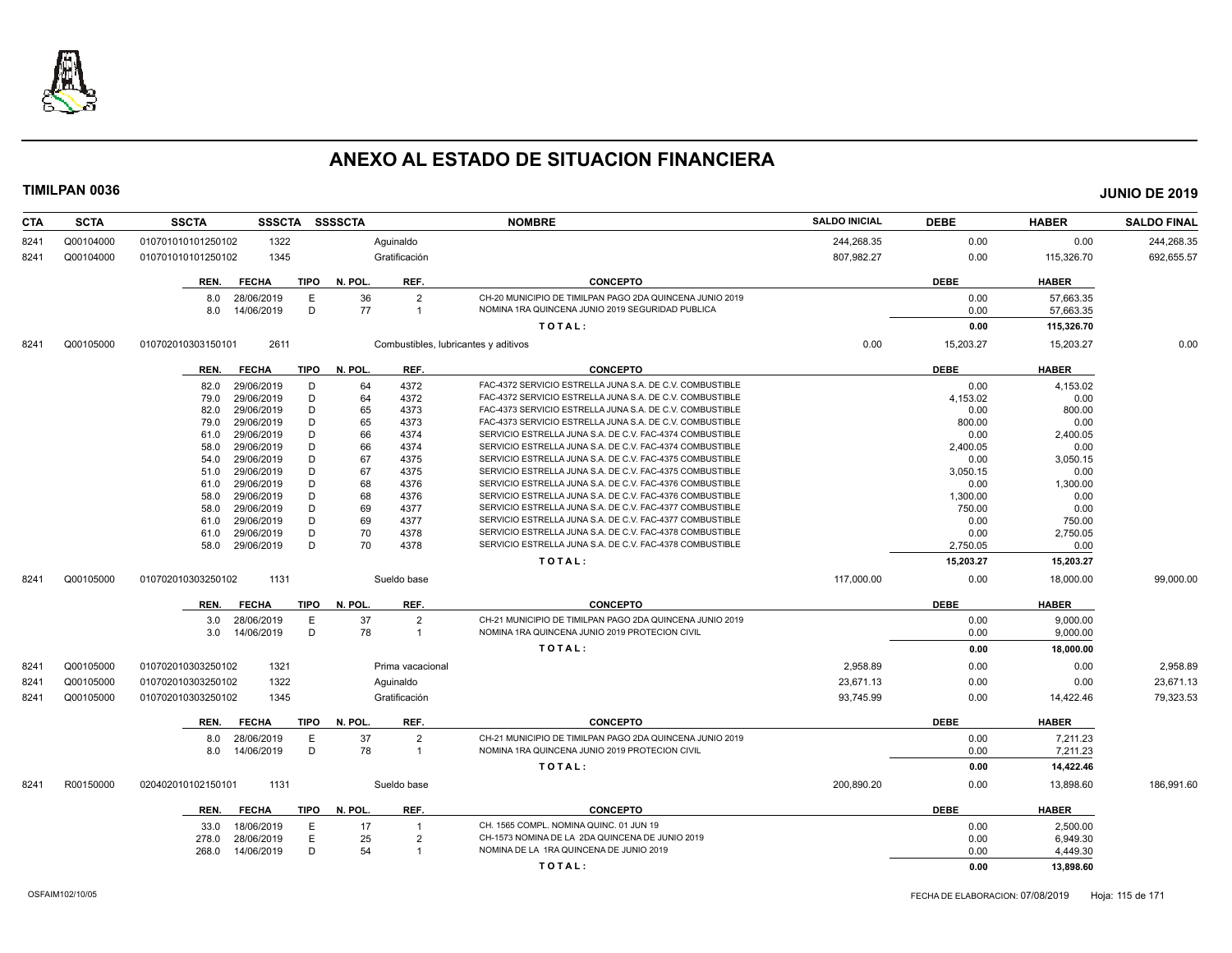

| <b>CTA</b> | <b>SCTA</b> | <b>SSCTA</b><br><b>SSSCTA</b>       | <b>SSSSCTA</b>                                 | <b>NOMBRE</b>                                                                          | <b>SALDO INICIAL</b> | <b>DEBE</b> | <b>HABER</b> | <b>SALDO FINAL</b> |
|------------|-------------|-------------------------------------|------------------------------------------------|----------------------------------------------------------------------------------------|----------------------|-------------|--------------|--------------------|
| 8241       | R00150000   | 020402010102150101<br>1222          |                                                | Sueldos y salarios compactados al personal eventual                                    | 217,496.00           | 0.00        | 47,763.74    | 169,732.26         |
|            |             | <b>TIPO</b><br>REN.<br><b>FECHA</b> | N. POL.<br>REF.                                | <b>CONCEPTO</b>                                                                        |                      | <b>DEBE</b> | <b>HABER</b> |                    |
|            |             | 28/06/2019<br>E<br>123.0            | $\overline{2}$<br>26                           | CH-1573 LISTA DE RAYA 2DA QUINCENA DE JUNIO 2019                                       |                      | 0.00        | 23.881.87    |                    |
|            |             | D<br>123.0<br>14/06/2019            | 55<br>$\overline{1}$                           | NOMINA DE LISTA DE RAYA DE LA 1RA QUINCENA DE JUNIO 2019                               |                      | 0.00        | 23,881.87    |                    |
|            |             |                                     |                                                | TOTAL:                                                                                 |                      | 0.00        | 47,763.74    |                    |
| 8241       | R00150000   | 1321<br>020402010102150101          | Prima vacacional                               |                                                                                        | 9.967.76             | 0.00        | 0.00         | 9,967.76           |
| 8241       | R00150000   | 1322<br>020402010102150101          | Aguinaldo                                      |                                                                                        | 79,742.09            | 0.00        | 0.00         | 79,742.09          |
| 8241       | R00150000   | 020402010102150101<br>1345          | Gratificación                                  |                                                                                        | 139,418.57           | 0.00        | 13,873.92    | 125,544.65         |
|            |             | <b>FECHA</b><br><b>TIPO</b><br>REN. | N. POL.<br>REF.                                | <b>CONCEPTO</b>                                                                        |                      | <b>DEBE</b> | <b>HABER</b> |                    |
|            |             | 18/06/2019<br>E<br>38.0             | 17<br>1                                        | CH. 1565 COMPL. NOMINA QUINC. 01 JUN 19                                                |                      | 0.00        | 1,099.19     |                    |
|            |             | E<br>28/06/2019<br>283.0            | 25<br>$\overline{2}$                           | CH-1573 NOMINA DE LA 2DA QUINCENA DE JUNIO 2019                                        |                      | 0.00        | 2,450.91     |                    |
|            |             | E<br>28/06/2019<br>128.0            | 26<br>$\overline{2}$                           | CH-1573 LISTA DE RAYA 2DA QUINCENA DE JUNIO 2019                                       |                      | 0.00        | 4,486.05     |                    |
|            |             | D<br>14/06/2019<br>273.0            | 54                                             | NOMINA DE LA 1RA QUINCENA DE JUNIO 2019                                                |                      | 0.00        | 1,351.72     |                    |
|            |             | D<br>14/06/2019<br>128.0            | 55                                             | NOMINA DE LISTA DE RAYA DE LA 1RA QUINCENA DE JUNIO 2019                               |                      | 0.00        | 4,486.05     |                    |
|            |             |                                     |                                                | TOTAL:                                                                                 |                      | 0.00        | 13,873.92    |                    |
| 8241       | R00150000   | 2611<br>020402010102150101          | Combustibles, lubricantes y aditivos           |                                                                                        | 0.00                 | 600.00      | 600.00       | 0.00               |
|            |             | <b>TIPO</b><br><b>FECHA</b><br>REN. | N. POL.<br>REF.                                | <b>CONCEPTO</b>                                                                        |                      | <b>DEBE</b> | <b>HABER</b> |                    |
|            |             | 29/06/2019<br>D<br>47.0             | 4378<br>70                                     | SERVICIO ESTRELLA JUNA S.A. DE C.V. FAC-4378 COMBUSTIBLE                               |                      | 0.00        | 600.00       |                    |
|            |             | D<br>29/06/2019<br>44.0             | 70<br>4378                                     | SERVICIO ESTRELLA JUNA S.A. DE C.V. FAC-4378 COMBUSTIBLE                               |                      | 600.00      | 0.00         |                    |
|            |             |                                     |                                                | TOTAL:                                                                                 |                      | 600.00      | 600.00       |                    |
| 8242       |             |                                     |                                                | Presupuesto de Egresos Comprometido de Transferencias, Asignaciones,                   | 0.00                 | 529,900.01  | 529,900.01   | 0.00               |
| 8242       | A00A00000   | 4383<br>010301010101110101          | Subsiding y Otras Avudas<br>Subsidios y apoyos |                                                                                        | 0.00                 | 401,155.01  | 401,155.01   | 0.00               |
|            |             | <b>TIPO</b><br><b>FECHA</b><br>REN. | N. POL.<br>REF.                                | <b>CONCEPTO</b>                                                                        |                      | <b>DEBE</b> | <b>HABER</b> |                    |
|            |             | 30/06/2019<br>D<br>5.0              | 8                                              | PAGO ISSEMYM DEL DIF MUNICIPAL JUNIO 2019                                              |                      | 0.00        | 41,155.01    |                    |
|            |             | D<br>30/06/2019<br>2.0              | 8                                              | PAGO ISSEMYM DEL DIF MUNICIPAL JUNIO 2019                                              |                      | 41,155.01   | 0.00         |                    |
|            |             | D<br>2.0<br>14/06/2019              | 14                                             | COMPLEMENTO DE PARTICIPACION DIF DE MAYO 2019                                          |                      | 80,000.00   | 0.00         |                    |
|            |             | D<br>14/06/2019<br>5.0              | 14                                             | COMPLEMENTO DE PARTICIPACION DIF DE MAYO 2019                                          |                      | 0.00        | 80,000.00    |                    |
|            |             | D<br>01/06/2019<br>5.0              | 19                                             | PARTICIPACION DIF DEL MES DE MAYO DE 2019                                              |                      | 0.00        | 130,000.00   |                    |
|            |             | 01/06/2019<br>D<br>2.0              | 19                                             | PARTICIPACION DIF DEL MES DE MAYO DE 2019                                              |                      | 130,000.00  | 0.00         |                    |
|            |             | D<br>5.0<br>28/06/2019              | 63<br>63                                       | PARTICIPACION DIF MUNICIPAL DE JUNIO 2019<br>PARTICIPACION DIF MUNICIPAL DE JUNIO 2019 |                      | 0.00        | 150,000.00   |                    |
|            |             | D<br>28/06/2019<br>2.0              |                                                |                                                                                        |                      | 150.000.00  | 0.00         |                    |
|            |             |                                     |                                                | TOTAL:                                                                                 |                      | 401,155.01  | 401,155.01   |                    |
| 8242       | A00A00000   | 4411<br>010301010101110101          | Cooperaciones y ayudas                         |                                                                                        | 0.00                 | 57,040.00   | 57,040.00    | 0.00               |
|            |             | <b>FECHA</b><br>TIPO<br>REN.        | N. POL.<br>REF.                                | <b>CONCEPTO</b>                                                                        |                      | DEBE        | <b>HABER</b> |                    |
|            |             | 10/06/2019<br>E<br>5.0              | $\overline{1}$                                 | CH. 070 DIONICIO CARRASCO A, APOYO ECONOMICO SAN ANTONIO YOND                          |                      | 0.00        | 10,000.00    |                    |
|            |             | E<br>10/06/2019<br>2.0              | -1                                             | CH. 070 DIONICIO CARRASCO A. APOYO ECONOMICO SAN ANTONIO YOND                          |                      | 10,000.00   | 0.00         |                    |
|            |             | E<br>2.0<br>10/06/2019              |                                                | CH. 071 YOLANDA SALAZAR A. APOYO ECONOMICO FESTIVIDAD EL PALMIT                        |                      | 7,500.00    | 0.00         |                    |
|            |             | E<br>10/06/2019<br>5.0              |                                                | CH. 071 YOLANDA SALAZAR A. APOYO ECONOMICO FESTIVIDAD EL PALMIT                        |                      | 0.00        | 7,500.00     |                    |
|            |             | E<br>27/06/2019<br>5.0              |                                                | CH. 075 DANIEL GABRIEL R. APOYO ECONOMICO CAB MPAL FIESTA PATRO                        |                      | 0.00        | 7,000.00     |                    |
|            |             | 27/06/2019<br>Е<br>2.0              | ĥ                                              | CH. 075 DANIEL GABRIEL R. APOYO ECONOMICO CAB MPAL FIESTA PATRO                        |                      | 7,000.00    | 0.00         |                    |
|            |             | E<br>27/06/2019<br>5.0              | $\overline{7}$                                 | CH. 76 EUNICE CHIMAL REYES APOYO ECONOMICO ESC. SEC. MIGUEL HII                        |                      | 0.00        | 6,000.00     |                    |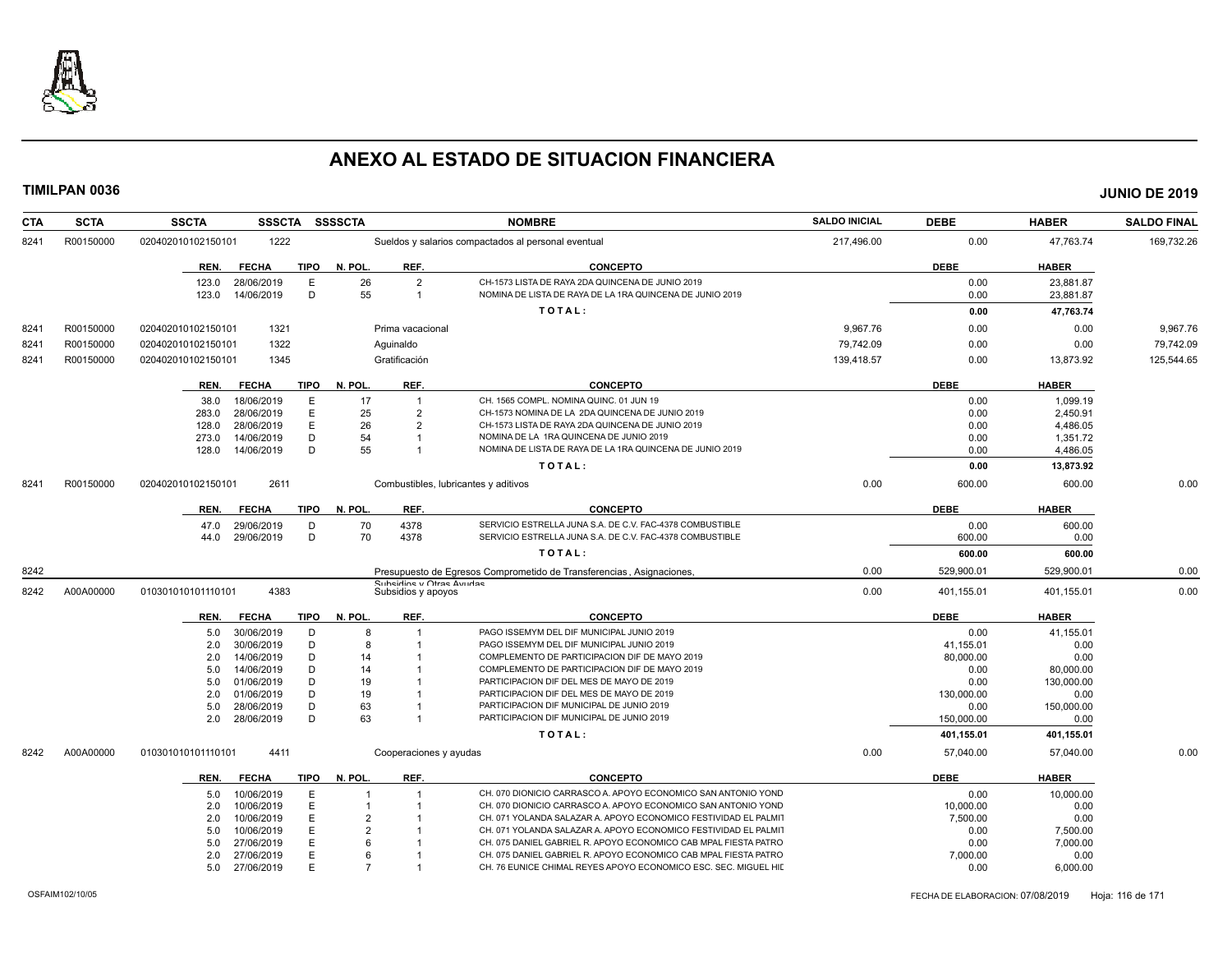

| <b>SCTA</b><br><b>CTA</b> | <b>SSCTA</b>       |                | SSSCTA SSSSCTA |                | <b>NOMBRE</b>                                                        | <b>SALDO INICIAL</b> | <b>DEBE</b>  | <b>HABER</b> | <b>SALDO FINAL</b> |
|---------------------------|--------------------|----------------|----------------|----------------|----------------------------------------------------------------------|----------------------|--------------|--------------|--------------------|
|                           |                    | 2.0 27/06/2019 | E              | $\overline{7}$ | CH. 76 EUNICE CHIMAL REYES APOYO ECONOMICO ESC. SEC. MIGUEL HII      |                      | 6.000.00     | 0.00         |                    |
|                           | 2.0                | 27/06/2019     | E              | 22             | CH-1570 MARIO SANTIAGO SANTIAGO APOYO ECONOMICO BARRIO OCAM          |                      | 3,000.00     | 0.00         |                    |
|                           | 5.0                | 27/06/2019     | E              | 22             | CH-1570 MARIO SANTIAGO SANTIAGO APOYO ECONOMICO BARRIO OCAN          |                      | 0.00         | 3,000.00     |                    |
|                           | 58.0               | 29/06/2019     | E              | 31             | CH-1579 HECTOR MANUEL MONROY CRUZ APOYO                              |                      | 1,500.00     | 0.00         |                    |
|                           | 61.0               | 29/06/2019     | E              | 31             | CH-1579 HECTOR MANUEL MONROY CRUZ APOYO<br>$\overline{1}$            |                      | 0.00         | 1,500.00     |                    |
|                           | 2.0                | 05/06/2019     | D              | 38             | CARLOS HERNANDEZ AGUILA FAC-543 APOYO PREPRA CABECERA<br>543         |                      | 21,112.00    | 0.00         |                    |
|                           | 5.0                | 05/06/2019     | D              | 38             | CARLOS HERNANDEZ AGUILA FAC-543 APOYO PREPRA CABECERA<br>543         |                      | 0.00         | 21,112.00    |                    |
|                           | 49.0               | 30/06/2019     | D              | 87             | FAC-959 FELIX GARCIA ANDRES RENTA DE LONA<br>959                     |                      | 928.00       | 0.00         |                    |
|                           | 52.0               | 30/06/2019     | D              | 87             | FAC-959 FELIX GARCIA ANDRES RENTA DE LONA<br>959                     |                      | 0.00         | 928.00       |                    |
|                           |                    |                |                |                | TOTAL:                                                               |                      | 57,040.00    | 57,040.00    |                    |
| L00119000<br>8242         | 010502050203110101 | 4391           |                |                | Subsidios por carga fiscal                                           | 0.00                 | 71,705.00    | 71,705.00    | 0.00               |
|                           | REN.               | <b>FECHA</b>   | TIPO           | N. POL.        | REF.<br><b>CONCEPTO</b>                                              |                      | <b>DEBE</b>  | <b>HABER</b> |                    |
|                           | 82.0               | 30/06/2019     |                | $\overline{1}$ | INGRESOS DE JUNIO DE 2019 DE LA CAJA DE LA TESORERIA                 |                      | 0.00         | 54,625.00    |                    |
|                           | 79.0               | 30/06/2019     |                |                | INGRESOS DE JUNIO DE 2019 DE LA CAJA DE LA TESORERIA                 |                      | 54,625.00    | 0.00         |                    |
|                           | 6.0                | 30/06/2019     |                | 5              | RECAUDACION DEL IMPUESTO PREDIAL DE JUNIO DE 2019                    |                      | 0.00         | 17,080.00    |                    |
|                           | 3.0                | 30/06/2019     |                | 5              | RECAUDACION DEL IMPUESTO PREDIAL DE JUNIO DE 2019                    |                      | 17,080.00    | 0.00         |                    |
|                           |                    |                |                |                | TOTAL:                                                               |                      | 71.705.00    | 71,705.00    |                    |
| 8245                      |                    |                |                |                | Presupuesto de Egresos Comprometido de Inversión Pública             | 0.00                 | 3,363,794.97 | 3,267,864.97 | 95,930.00          |
| F00124000<br>8245         | 020103010101250101 | 6122           |                |                | Obra estatal o municipal                                             | 0.00                 | 940,999.68   | 845,069.68   | 95,930.00          |
|                           | REN.               | <b>FECHA</b>   | TIPO           | N. POL.        | REF.<br><b>CONCEPTO</b>                                              |                      | <b>DEBE</b>  | <b>HABER</b> |                    |
|                           | 2.0                | 13/06/2019     | D              | 71             | ABRAHAM RABADAN LOPEZ ANTICIPO OBRA BARRIO MORELOS<br>$\overline{1}$ |                      | 95,930.00    | 0.00         |                    |
|                           | 5.0                | 26/06/2019     | D              | 73             | 136<br>FAC-136 MARIBEL SEGUNDO BAUTISTA ESTIMACION 1 FINIQUITO       |                      | 0.00         | 269,839.22   |                    |
|                           | 2.0                | 26/06/2019     | D              | 73             | 136<br>FAC-136 MARIBEL SEGUNDO BAUTISTA ESTIMACION 1 FINIQUITO       |                      | 269.839.22   | 0.00         |                    |
|                           | 2.0                | 30/06/2019     | D              | 100            | 59<br>FAC-59 OBRA DEL FISM 1 CONS, DRENAJE SANITARIO HUAPANGO        |                      | 575,230.46   | 0.00         |                    |
|                           | 5.0                | 30/06/2019     | D              | 100            | FAC-59 OBRA DEL FISM 1 CONS, DRENAJE SANITARIO HUAPANGO<br>59        |                      | 0.00         | 575,230.46   |                    |
|                           |                    |                |                |                | TOTAL:                                                               |                      | 940,999.68   | 845,069.68   |                    |
| F00124000<br>8245         | 020201010201260101 | 6122           |                |                | Obra estatal o municipal                                             | 0.00                 | 1,629,902.23 | 1,629,902.23 | 0.00               |
|                           | REN.               | FECHA          | TIPO N. POL.   |                | REF.<br><b>CONCEPTO</b>                                              |                      | <b>DEBE</b>  | <b>HABER</b> |                    |
|                           | 5.0                | 30/06/2019     | D              | 96             | ESTIMACION UNO OBRA DE CONSTRUCCION ENLOZADO<br>119                  |                      | 0.00         | 969,705.22   |                    |
|                           | 2.0                | 30/06/2019     | D              | 96             | ESTIMACION UNO OBRA DE CONSTRUCCION ENLOZADO<br>119                  |                      | 969,705.22   | 0.00         |                    |
|                           | 2.0                | 30/06/2019     | D              | 97             | FEFOM 27 REHABILI. CON CONCRETO HIDRAULICO ZARAGOZA<br>19            |                      | 660,197.01   | 0.00         |                    |
|                           | 5.0                | 30/06/2019     | D              | 97             | 19<br>FEFOM 27 REHABILI. CON CONCRETO HIDRAULICO ZARAGOZA            |                      | 0.00         | 660,197.01   |                    |
|                           |                    |                |                |                | TOTAL:                                                               |                      | 1,629,902.23 | 1,629,902.23 |                    |
| F00124000<br>8245         | 020201010503150101 | 6139           |                |                | Reparación y mantenimiento de infraestructura hidráulica             | 0.00                 | 187,473.59   | 187,473.59   | 0.00               |
|                           | REN.               | <b>FECHA</b>   | TIPO           | N. POL.        | REF.<br><b>CONCEPTO</b>                                              |                      | <b>DEBE</b>  | <b>HABER</b> |                    |
|                           | 10.0               | 18/06/2019     | D              | 16             | PAGO FACT 479 MATERIAL HIDRAULICO<br>479                             |                      | 0.00         | 133.59       |                    |
|                           | 7.0                | 18/06/2019     | D              | 16             | PAGO FACT 479 MATERIAL HIDRAULICO<br>479                             |                      | 133.59       | 0.00         |                    |
|                           | 2.0                | 13/06/2019     | D              | 53             | FAC-5 AUTOPARTES Y REMOLQUES THANOX S.A. DE C.V. RENTA MAQUINA<br>-5 |                      | 187,340.00   | 0.00         |                    |
|                           | 5.0                | 13/06/2019     | D              | 53             | FAC-5 AUTOPARTES Y REMOLQUES THANOX S.A. DE C.V. RENTA MAQUINA<br>-5 |                      | 0.00         | 187,340.00   |                    |
|                           |                    |                |                |                | TOTAL:                                                               |                      | 187,473.59   | 187,473.59   |                    |
| F00124000<br>8245         | 020201010503150101 | 6159           |                |                | Reparacion y mantenimiento de vialidades y alumbrado                 | 0.00                 | 539.99       | 539.99       | 0.00               |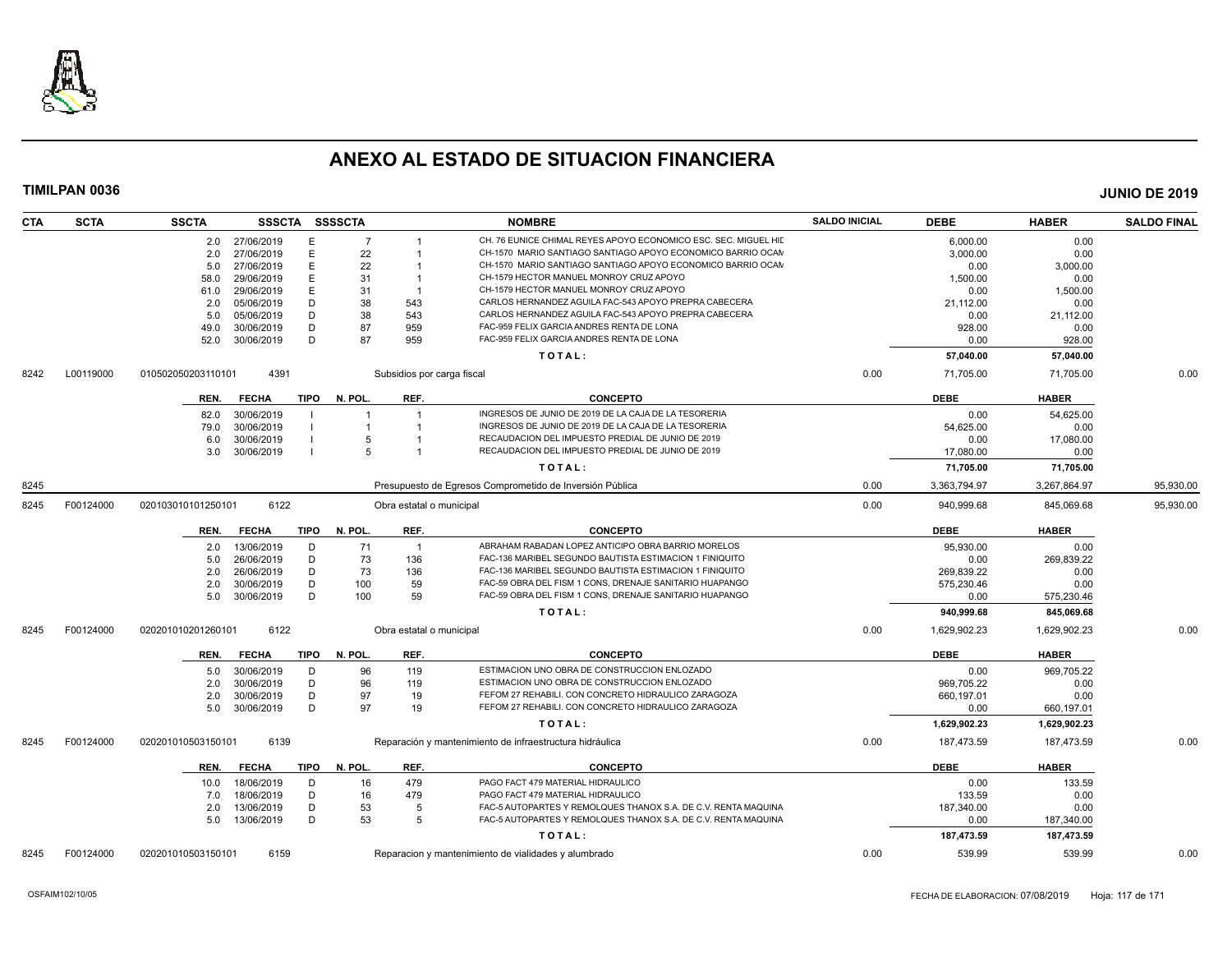

|      | TIMILPAN 0036 |                    |                 |             |                |                                |                                                                                                                      |                      |                       |                   | <b>JUNIO DE 2019</b> |
|------|---------------|--------------------|-----------------|-------------|----------------|--------------------------------|----------------------------------------------------------------------------------------------------------------------|----------------------|-----------------------|-------------------|----------------------|
| CTA  | <b>SCTA</b>   | <b>SSCTA</b>       |                 |             | SSSCTA SSSSCTA |                                | <b>NOMBRE</b>                                                                                                        | <b>SALDO INICIAL</b> | <b>DEBE</b>           | <b>HABER</b>      | <b>SALDO FINAL</b>   |
|      |               | REN.               | <b>FECHA</b>    | <b>TIPO</b> | N. POL.        | REF.                           | <b>CONCEPTO</b>                                                                                                      |                      | <b>DEBE</b>           | <b>HABER</b>      |                      |
|      |               | 9.0                | 29/06/2019      | E           | 32             | 698                            | CH-1580 HECTOR MANUEL MONROY CRUZ REP FONDO CAJA                                                                     |                      | 539.99                | 0.00              |                      |
|      |               | 12.0               | 29/06/2019      | Е           | 32             | 698                            | CH-1580 HECTOR MANUEL MONROY CRUZ REP FONDO CAJA                                                                     |                      | 0.00                  | 539.99            |                      |
|      |               |                    |                 |             |                |                                | TOTAL:                                                                                                               |                      | 539.99                | 539.99            |                      |
| 8245 | F00124000     | 020203010201250101 | 6122            |             |                | Obra estatal o municipal       |                                                                                                                      | 0.00                 | 604,879.48            | 604,879.48        | 0.00                 |
|      |               | REN.               | <b>FECHA</b>    | TIPO        | N. POL.        | REF.                           | <b>CONCEPTO</b>                                                                                                      |                      | <b>DEBE</b>           | <b>HABER</b>      |                      |
|      |               | 2.0                | 26/06/2019      | D           | 72             | 137                            | FAC-137 MARIBEL SEGUNDO BAUTISTA ESTIMACION 1 FINIQUITO                                                              |                      | 159.902.95            | 0.00              |                      |
|      |               | 5.0                | 26/06/2019      | D           | 72             | 137                            | FAC-137 MARIBEL SEGUNDO BAUTISTA ESTIMACION 1 FINIQUITO                                                              |                      | 0.00                  | 159.902.95        |                      |
|      |               | 2.0                | 30/06/2019      | D           | 99             | 171                            | FAC-121 OBRA DEL FISM 18 CONS, SIST. AGUA POTABLE LOS JILGUEROS                                                      |                      | 444,976.53            | 0.00              |                      |
|      |               | 5.0                | 30/06/2019      | D           | 99             | 171                            | FAC-121 OBRA DEL FISM 18 CONS, SIST. AGUA POTABLE LOS JILGUEROS                                                      |                      | 0.00                  | 444,976.53        |                      |
|      |               |                    |                 |             |                |                                | TOTAL:                                                                                                               |                      | 604,879.48            | 604,879.48        |                      |
| 8251 |               |                    |                 |             |                |                                | Presupuesto de Egresos Devengado de Gastos de Funcionamiento                                                         | 611,807.09           | 6,223,437.86          | 6,349,969.40      | 485,275.55           |
| 8251 | A00101000     | 010302010103150101 | 1131            |             |                | Sueldo base                    |                                                                                                                      | 0.00                 | 20,089.65             | 20,089.65         | 0.00                 |
|      |               |                    | REN. FECHA      | TIPO        | N. POL.        | REF.                           | <b>CONCEPTO</b>                                                                                                      |                      | <b>DEBE</b>           | <b>HABER</b>      |                      |
|      |               | 17.0               | 28/06/2019      | E           | 25             | $\overline{2}$                 | CH-1573 NOMINA DE LA 2DA QUINCENA DE JUNIO 2019                                                                      |                      | 2.500.00              | 0.00              |                      |
|      |               | 20.0               | 28/06/2019      | E           | 25             | $\overline{2}$                 | CH-1573 NOMINA DE LA 2DA QUINCENA DE JUNIO 2019                                                                      |                      | 0.00                  | 2,500.00          |                      |
|      |               | 20.0               | 14/06/2019      | D           | 54             |                                | NOMINA DE LA 1RA QUINCENA DE JUNIO 2019                                                                              |                      | 0.00                  | 2,500.00          |                      |
|      |               | 17.0               | 14/06/2019      | D           | 54             |                                | NOMINA DE LA 1RA QUINCENA DE JUNIO 2019                                                                              |                      | 2,500.00              | 0.00              |                      |
|      |               | 15.0               | 14/06/2019      | D           | 55             |                                | NOMINA DE LISTA DE RAYA DE LA 1RA QUINCENA DE JUNIO 2019                                                             |                      | 0.00                  | 15,089.65         |                      |
|      |               | 12.0               | 14/06/2019      | D           | 55             |                                | NOMINA DE LISTA DE RAYA DE LA 1RA QUINCENA DE JUNIO 2019                                                             |                      | 15,089.65             | 0.00              |                      |
|      |               |                    |                 |             |                |                                | TOTAL:                                                                                                               |                      | 20,089.65             | 20,089.65         |                      |
| 8251 | A00101000     | 010302010103150101 | 1222            |             |                |                                | Sueldos y salarios compactados al personal eventual                                                                  | 5,000.00             | 15,089.65             | 15,089.65         | 5,000.00             |
|      |               | REN.               | <b>FECHA</b>    | TIPO        | N. POL.        | REF.                           | <b>CONCEPTO</b>                                                                                                      |                      | <b>DEBE</b>           | <b>HABER</b>      |                      |
|      |               | 15.0               | 28/06/2019      | E           | 26             | $\overline{2}$                 | CH-1573 LISTA DE RAYA 2DA QUINCENA DE JUNIO 2019                                                                     |                      | 0.00                  | 15,089.65         |                      |
|      |               | 12.0               | 28/06/2019      | E           | 26             | $\overline{2}$                 | CH-1573 LISTA DE RAYA 2DA QUINCENA DE JUNIO 2019                                                                     |                      | 15,089.65             | 0.00              |                      |
|      |               |                    |                 |             |                |                                | TOTAL:                                                                                                               |                      | 15,089.65             | 15,089.65         |                      |
| 8251 | A00101000     | 010302010103150101 | 1345            |             |                | Gratificación                  |                                                                                                                      | 2,835.49             | 17,525.88             | 17,525.88         | 2,835.49             |
|      |               | REN.               | <b>FECHA</b>    | <b>TIPO</b> | N. POL.        | REF.                           | <b>CONCEPTO</b>                                                                                                      |                      | <b>DEBE</b>           | <b>HABER</b>      |                      |
|      |               |                    | 22.0 28/06/2019 | Е           | 25             | $\overline{2}$                 | CH-1573 NOMINA DE LA 2DA QUINCENA DE JUNIO 2019                                                                      |                      | 3,311.71              | 0.00              |                      |
|      |               | 25.0               | 28/06/2019      | Е           | 25             | 2                              | CH-1573 NOMINA DE LA 2DA QUINCENA DE JUNIO 2019                                                                      |                      | 0.00                  | 3,311.71          |                      |
|      |               | 17.0               | 28/06/2019      | E           | 26             | $\overline{2}$                 | CH-1573 LISTA DE RAYA 2DA QUINCENA DE JUNIO 2019                                                                     |                      | 5,451.23              | 0.00              |                      |
|      |               | 20.0               | 28/06/2019      | E           | 26             | $\overline{2}$                 | CH-1573 LISTA DE RAYA 2DA QUINCENA DE JUNIO 2019                                                                     |                      | 0.00                  | 5,451.23          |                      |
|      |               | 22.0               | 14/06/2019      | D           | 54             |                                | NOMINA DE LA 1RA QUINCENA DE JUNIO 2019                                                                              |                      | 3,311.71              | 0.00              |                      |
|      |               | 25.0               | 14/06/2019      | D           | 54             |                                | NOMINA DE LA 1RA QUINCENA DE JUNIO 2019                                                                              |                      | 0.00                  | 3,311.71          |                      |
|      |               | 20.0               | 14/06/2019      | D<br>D      | 55<br>55       |                                | NOMINA DE LISTA DE RAYA DE LA 1RA QUINCENA DE JUNIO 2019<br>NOMINA DE LISTA DE RAYA DE LA 1RA QUINCENA DE JUNIO 2019 |                      | 0.00                  | 5,451.23          |                      |
|      |               | 17.0               | 14/06/2019      |             |                |                                | TOTAL:                                                                                                               |                      | 5,451.23<br>17,525.88 | 0.00<br>17,525.88 |                      |
|      |               |                    |                 |             |                |                                |                                                                                                                      |                      |                       |                   |                      |
| 8251 | A00101000     | 010302010103150101 | 2111            |             |                | Materiales y útiles de oficina |                                                                                                                      | 835.20               | 0.00                  | 730.80            | 104.40               |
|      |               |                    |                 |             |                |                                |                                                                                                                      |                      |                       |                   |                      |

| <b>REN</b><br>- | <b>TIPO</b> | N. POL. | DE.<br>65. | <b>CONCEPTO</b>                      | <b>DEB</b> | <b>HABEI</b> |
|-----------------|-------------|---------|------------|--------------------------------------|------------|--------------|
| ולח<br>5.0      | 3/2019      |         | <b></b>    | <b><i><u>BAA</u></i></b><br>A 18. 15 | .          | 730.8⊾       |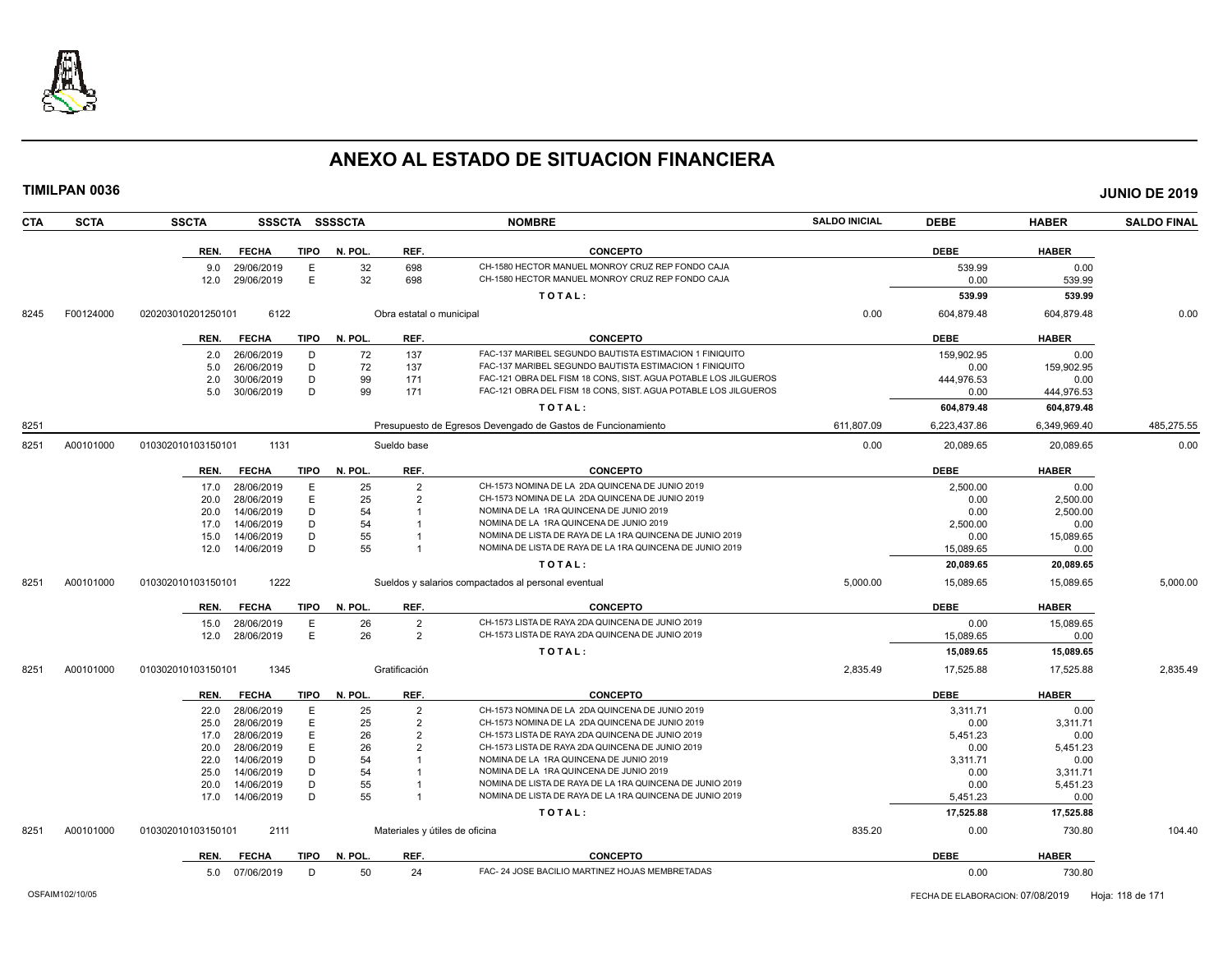

|            | <b>TIMILPAN 0036</b> |                    |                          |             |                |                                |                                                                                            |                      |                   |                   | <b>JUNIO DE 2019</b> |
|------------|----------------------|--------------------|--------------------------|-------------|----------------|--------------------------------|--------------------------------------------------------------------------------------------|----------------------|-------------------|-------------------|----------------------|
| <b>CTA</b> | <b>SCTA</b>          | <b>SSCTA</b>       |                          |             | SSSCTA SSSSCTA |                                | <b>NOMBRE</b>                                                                              | <b>SALDO INICIAL</b> | <b>DEBE</b>       | <b>HABER</b>      | <b>SALDO FINAL</b>   |
|            |                      |                    |                          |             |                |                                | TOTAL:                                                                                     |                      | 0.00              | 730.80            |                      |
| 8251       | A00101000            | 010302010103150101 | 2611                     |             |                |                                | Combustibles, lubricantes y aditivos                                                       | 0.00                 | 400.00            | 400.00            | 0.00                 |
|            |                      | REN.               | <b>FECHA</b>             | TIPO        | N. POL.        | REF.                           | <b>CONCEPTO</b>                                                                            |                      | <b>DEBE</b>       | <b>HABER</b>      |                      |
|            |                      | 11.0               | 29/06/2019               | D           | 64             | 4372                           | FAC-4372 SERVICIO ESTRELLA JUNA S.A. DE C.V. COMBUSTIBLE                                   |                      | 400.00            | 0.00              |                      |
|            |                      | 14.0               | 29/06/2019               | D           | 64             | 4372                           | FAC-4372 SERVICIO ESTRELLA JUNA S.A. DE C.V. COMBUSTIBLE                                   |                      | 0.00              | 400.00            |                      |
|            |                      |                    |                          |             |                |                                | TOTAL:                                                                                     |                      | 400.00            | 400.00            |                      |
| 8251       | A00101000            | 010302010103150101 | 3821                     |             |                |                                | Gastos de ceremonias oficiales y de orden social                                           | 0.00                 | 58,450.00         | 58,450.00         | 0.00                 |
|            |                      | REN.               | <b>FECHA</b>             | <b>TIPO</b> | N. POL.        | REF.                           | <b>CONCEPTO</b>                                                                            |                      | <b>DEBE</b>       | <b>HABER</b>      |                      |
|            |                      |                    | 4.0 06/06/2019           | D           | 42             | 324                            | FAC-324 SERVICIOS PUBLICITARIOS FREELY S.A. DE C.V. DIA DE LA MADRE                        |                      | 58,450.00         | 0.00              |                      |
|            |                      | 7.0                | 06/06/2019               | D           | 42             | 324                            | FAC-324 SERVICIOS PUBLICITARIOS FREELY S.A. DE C.V. DIA DE LA MADRE                        |                      | 0.00              | 58,450.00         |                      |
|            |                      |                    |                          |             |                |                                | TOTAL:                                                                                     |                      | 58,450.00         | 58,450.00         |                      |
| 8251       | A00102000            | 010204010102150101 | 1131                     |             |                | Sueldo base                    |                                                                                            | 0.00                 | 6,000.00          | 6,000.00          | 0.00                 |
|            |                      | REN.               | FECHA                    | TIPO        | N. POL.        | REF.                           | <b>CONCEPTO</b>                                                                            |                      | <b>DEBE</b>       | <b>HABER</b>      |                      |
|            |                      | 27.0               | 28/06/2019               | E           | 25             | $\overline{2}$                 | CH-1573 NOMINA DE LA 2DA QUINCENA DE JUNIO 2019                                            |                      | 3,000.00          | 0.00              |                      |
|            |                      | 30.0               | 28/06/2019               | E           | 25             | 2                              | CH-1573 NOMINA DE LA 2DA QUINCENA DE JUNIO 2019                                            |                      | 0.00              | 3,000.00          |                      |
|            |                      | 27.0<br>30.0       | 14/06/2019<br>14/06/2019 | D<br>D      | 54<br>54       | $\mathbf{1}$<br>$\overline{1}$ | NOMINA DE LA 1RA QUINCENA DE JUNIO 2019<br>NOMINA DE LA 1RA QUINCENA DE JUNIO 2019         |                      | 3,000.00<br>0.00  | 0.00<br>3,000.00  |                      |
|            |                      |                    |                          |             |                |                                | TOTAL:                                                                                     |                      | 6,000.00          | 6,000.00          |                      |
|            |                      |                    |                          |             |                |                                |                                                                                            |                      |                   |                   |                      |
| 8251       | A00102000            | 010204010102150101 | 1345                     |             |                | Gratificación                  |                                                                                            | 0.00                 | 7,115.32          | 7,115.32          | 0.00                 |
|            |                      | REN.               | FECHA                    | TIPO        | N. POL.        | REF.                           | <b>CONCEPTO</b>                                                                            |                      | <b>DEBE</b>       | <b>HABER</b>      |                      |
|            |                      | 32.0               | 28/06/2019               | E           | 25             | 2                              | CH-1573 NOMINA DE LA 2DA QUINCENA DE JUNIO 2019                                            |                      | 3,557.66          | 0.00              |                      |
|            |                      | 35.0<br>32.0       | 28/06/2019<br>14/06/2019 | E<br>D      | 25<br>54       | 2<br>$\overline{1}$            | CH-1573 NOMINA DE LA 2DA QUINCENA DE JUNIO 2019<br>NOMINA DE LA 1RA QUINCENA DE JUNIO 2019 |                      | 0.00<br>3,557.66  | 3,557.66          |                      |
|            |                      | 35.0               | 14/06/2019               | D           | 54             | $\overline{1}$                 | NOMINA DE LA 1RA QUINCENA DE JUNIO 2019                                                    |                      | 0.00              | 0.00<br>3,557.66  |                      |
|            |                      |                    |                          |             |                |                                | TOTAL:                                                                                     |                      | 7,115.32          | 7,115.32          |                      |
|            |                      |                    |                          |             |                |                                |                                                                                            |                      |                   |                   |                      |
| 8251       | A00A00000            | 010301010101150101 | 1111                     |             |                | Dietas                         |                                                                                            | 0.00                 | 80,000.00         | 80,000.00         | 0.00                 |
|            |                      | REN.               | <b>FECHA</b>             | TIPO        | N. POL.        | REF.                           | <b>CONCEPTO</b>                                                                            |                      | <b>DEBE</b>       | <b>HABER</b>      |                      |
|            |                      |                    | 2.0 28/06/2019           | E           | 25             | $\overline{2}$                 | CH-1573 NOMINA DE LA 2DA QUINCENA DE JUNIO 2019                                            |                      | 40,000.00         | 0.00              |                      |
|            |                      | 5.0                | 28/06/2019               | E<br>D      | 25             | 2<br>$\overline{1}$            | CH-1573 NOMINA DE LA 2DA QUINCENA DE JUNIO 2019<br>NOMINA DE LA 1RA QUINCENA DE JUNIO 2019 |                      | 0.00              | 40,000.00         |                      |
|            |                      | 5.0<br>2.0         | 14/06/2019<br>14/06/2019 | D           | 54<br>54       | $\overline{1}$                 | NOMINA DE LA 1RA QUINCENA DE JUNIO 2019                                                    |                      | 0.00<br>40,000.00 | 40,000.00<br>0.00 |                      |
|            |                      |                    |                          |             |                |                                | TOTAL:                                                                                     |                      | 80,000.00         | 80,000.00         |                      |
| 8251       | A00A00000            | 010301010101150101 | 1131                     |             |                | Sueldo base                    |                                                                                            | $-22,175.23$         | 187,950.46        | 191,950.46        | $-26,175.23$         |
|            |                      | REN.               | <b>FECHA</b>             | TIPO        | N. POL.        | REF.                           | <b>CONCEPTO</b>                                                                            |                      | <b>DEBE</b>       | <b>HABER</b>      |                      |
|            |                      | 2.0                | 18/06/2019               | E           | 17             | $\overline{1}$                 | CH. 1565 COMPL. NOMINA QUINC. 01 JUN 19                                                    |                      | 31,875.23         | 0.00              |                      |
|            |                      | 5.0                | 18/06/2019               | Ε           | 17             | $\overline{1}$                 | CH. 1565 COMPL. NOMINA QUINC. 01 JUN 19                                                    |                      | 0.00              | 31,875.23         |                      |
|            |                      | 3.0                | 20/06/2019               | Ε           | 20             | $\overline{1}$                 | CH. 1568 COMPL. NOMINA 2DA QUINCENA MARZO 2019                                             |                      | 0.00              | 4,000.00          |                      |
|            |                      | 10.0               | 28/06/2019               | E           | 25             | $\overline{2}$                 | CH-1573 NOMINA DE LA 2DA QUINCENA DE JUNIO 2019                                            |                      | 0.00              | 93,975.23         |                      |
|            |                      | 7.0                | 28/06/2019               | E           | 25             | $\overline{2}$                 | CH-1573 NOMINA DE LA 2DA QUINCENA DE JUNIO 2019                                            |                      | 93,975.23         | 0.00              |                      |
|            |                      | 7.0                | 14/06/2019               | D           | 54             |                                | NOMINA DE LA 1RA QUINCENA DE JUNIO 2019                                                    |                      | 62,100.00         | 0.00              |                      |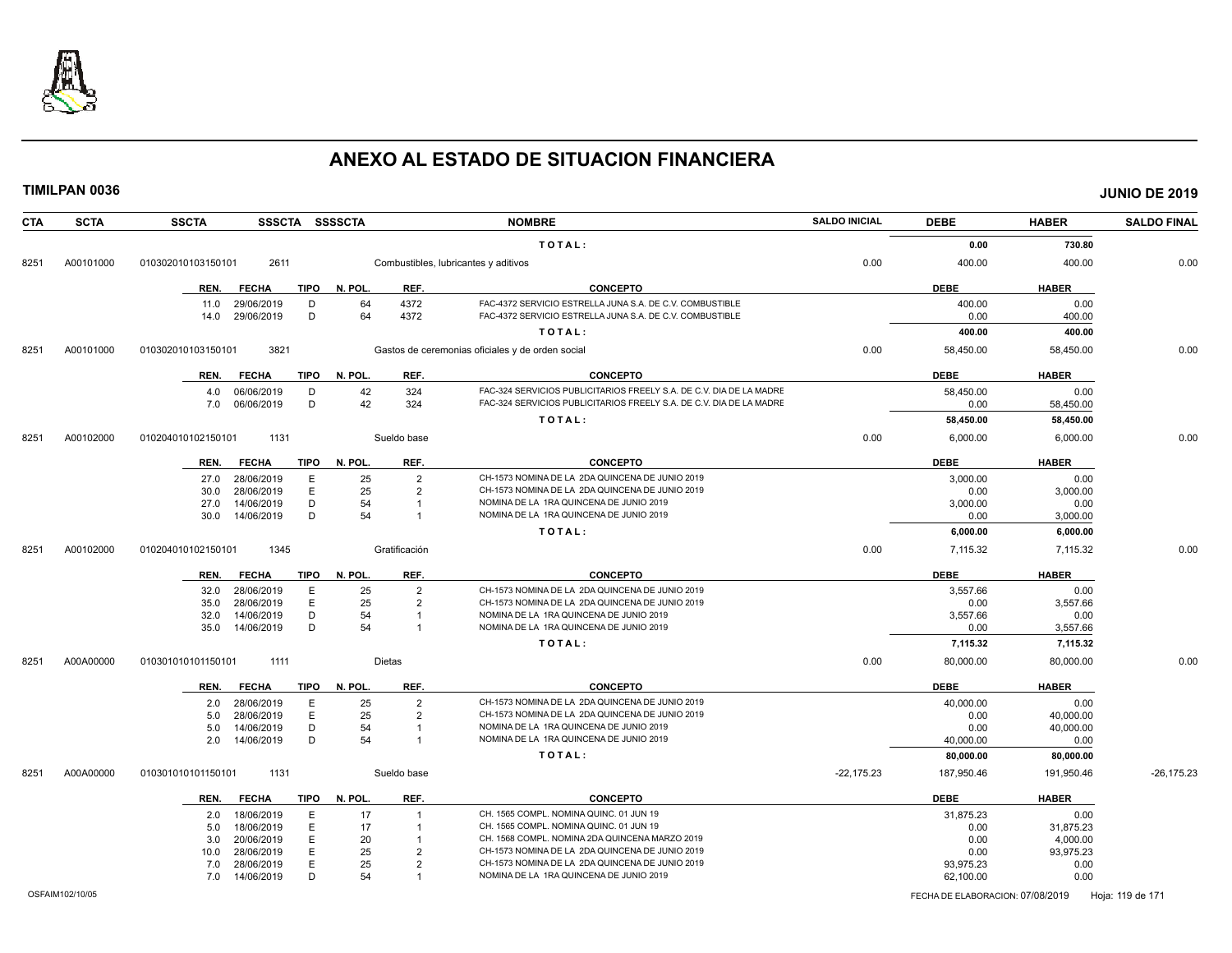

| <b>CTA</b> | <b>SCTA</b> | <b>SSCTA</b>       |              |             | SSSCTA SSSSCTA |                                  | <b>NOMBRE</b>                                            | <b>SALDO INICIAL</b> | <b>DEBE</b> | <b>HABER</b> | <b>SALDO FINAL</b> |
|------------|-------------|--------------------|--------------|-------------|----------------|----------------------------------|----------------------------------------------------------|----------------------|-------------|--------------|--------------------|
|            |             | 10.0               | 14/06/2019   | D           | 54             | $\overline{1}$                   | NOMINA DE LA 1RA QUINCENA DE JUNIO 2019                  |                      | 0.00        | 62,100.00    |                    |
|            |             |                    |              |             |                |                                  | TOTAL:                                                   |                      | 187,950.46  | 191,950.46   |                    |
| 8251       | A00A00000   | 010301010101150101 | 1222         |             |                |                                  | Sueldos y salarios compactados al personal eventual      | $-1,000.00$          | 62,956.40   | 62,956.40    | $-1,000.00$        |
|            |             | REN.               | <b>FECHA</b> | <b>TIPO</b> | N. POL.        | REF.                             | <b>CONCEPTO</b>                                          |                      | <b>DEBE</b> | <b>HABER</b> |                    |
|            |             |                    |              |             |                |                                  |                                                          |                      |             |              |                    |
|            |             | 5.0                | 28/06/2019   | Е           | 26             | $\overline{2}$                   | CH-1573 LISTA DE RAYA 2DA QUINCENA DE JUNIO 2019         |                      | 0.00        | 29,046.65    |                    |
|            |             | 2.0                | 28/06/2019   | E           | 26             | $\overline{2}$                   | CH-1573 LISTA DE RAYA 2DA QUINCENA DE JUNIO 2019         |                      | 29,046.65   | 0.00         |                    |
|            |             | 2.0                | 14/06/2019   | D           | 55             | $\overline{1}$<br>$\overline{1}$ | NOMINA DE LISTA DE RAYA DE LA 1RA QUINCENA DE JUNIO 2019 |                      | 33,909.75   | 0.00         |                    |
|            |             | 5.0                | 14/06/2019   | D           | 55             |                                  | NOMINA DE LISTA DE RAYA DE LA 1RA QUINCENA DE JUNIO 2019 |                      | 0.00        | 33,909.75    |                    |
|            |             |                    |              |             |                |                                  | TOTAL:                                                   |                      | 62,956.40   | 62,956.40    |                    |
| 8251       | A00A00000   | 010301010101150101 | 1345         |             |                | Gratificación                    |                                                          | 1,187.13             | 142,539.56  | 144,101.92   | $-375.23$          |
|            |             | REN.               | <b>FECHA</b> | TIPO        | N. POL.        | REF.                             | <b>CONCEPTO</b>                                          |                      | <b>DEBE</b> | <b>HABER</b> |                    |
|            |             | 7.0                | 18/06/2019   | Ε           | 17             | $\overline{1}$                   | CH. 1565 COMPL. NOMINA QUINC. 01 JUN 19                  |                      | 1,115.37    | 0.00         |                    |
|            |             | 10.0               | 18/06/2019   | E           | 17             | $\overline{1}$                   | CH. 1565 COMPL. NOMINA QUINC. 01 JUN 19                  |                      | 0.00        | 1,115.37     |                    |
|            |             | 5.0                | 20/06/2019   | E           | 20             |                                  | CH. 1568 COMPL. NOMINA 2DA QUINCENA MARZO 2019           |                      | 0.00        | 1,562.36     |                    |
|            |             | 15.0               | 28/06/2019   | E           | 25             | $\overline{2}$                   | CH-1573 NOMINA DE LA 2DA QUINCENA DE JUNIO 2019          |                      | 0.00        | 53,676.25    |                    |
|            |             | 12.0               | 28/06/2019   | Ε           | 25             | $\overline{2}$                   | CH-1573 NOMINA DE LA 2DA QUINCENA DE JUNIO 2019          |                      | 53.676.25   | 0.00         |                    |
|            |             | 10.0               | 28/06/2019   | E           | 26             | $\overline{2}$                   | CH-1573 LISTA DE RAYA 2DA QUINCENA DE JUNIO 2019         |                      | 0.00        | 14,898.53    |                    |
|            |             | 7.0                | 28/06/2019   | E           | 26             | $\overline{2}$                   | CH-1573 LISTA DE RAYA 2DA QUINCENA DE JUNIO 2019         |                      | 14,898.53   | 0.00         |                    |
|            |             | 15.0               | 14/06/2019   | D           | 54             |                                  | NOMINA DE LA 1RA QUINCENA DE JUNIO 2019                  |                      | 0.00        | 52,560.88    |                    |
|            |             | 12.0               | 14/06/2019   | D           | 54             |                                  | NOMINA DE LA 1RA QUINCENA DE JUNIO 2019                  |                      | 52,560.88   | 0.00         |                    |
|            |             | 10.0               | 14/06/2019   | D           | 55             |                                  | NOMINA DE LISTA DE RAYA DE LA 1RA QUINCENA DE JUNIO 2019 |                      | 0.00        | 20,288.53    |                    |
|            |             | 7.0                | 14/06/2019   | D           | 55             |                                  | NOMINA DE LISTA DE RAYA DE LA 1RA QUINCENA DE JUNIO 2019 |                      | 20,288.53   | 0.00         |                    |
|            |             |                    |              |             |                |                                  | TOTAL:                                                   |                      | 142,539.56  | 144,101.92   |                    |
| 8251       | A00A00000   | 010301010101150101 | 2611         |             |                |                                  | Combustibles, lubricantes y aditivos                     | 0.00                 | 16,910.17   | 16,910.17    | 0.00               |
|            |             | REN.               | <b>FECHA</b> | <b>TIPO</b> | N. POL.        | REF.                             | <b>CONCEPTO</b>                                          |                      | <b>DEBE</b> | <b>HABER</b> |                    |
|            |             | 4.0                | 29/06/2019   | D           | 64             | 4372                             | FAC-4372 SERVICIO ESTRELLA JUNA S.A. DE C.V. COMBUSTIBLE |                      | 2,350.07    | 0.00         |                    |
|            |             | 7.0                | 29/06/2019   | D           | 64             | 4372                             | FAC-4372 SERVICIO ESTRELLA JUNA S.A. DE C.V. COMBUSTIBLE |                      | 0.00        | 2,350.07     |                    |
|            |             | 7.0                | 29/06/2019   | D           | 65             | 4373                             | FAC-4373 SERVICIO ESTRELLA JUNA S.A. DE C.V. COMBUSTIBLE |                      | 0.00        | 3,660.02     |                    |
|            |             | 4.0                | 29/06/2019   | D           | 65             | 4373                             | FAC-4373 SERVICIO ESTRELLA JUNA S.A. DE C.V. COMBUSTIBLE |                      | 3,660.02    | 0.00         |                    |
|            |             | 4.0                | 29/06/2019   | D           | 67             | 4375                             | SERVICIO ESTRELLA JUNA S.A. DE C.V. FAC-4375 COMBUSTIBLE |                      | 2,499.75    | 0.00         |                    |
|            |             | 7.0                | 29/06/2019   | D           | 67             | 4375                             | SERVICIO ESTRELLA JUNA S.A. DE C.V. FAC-4375 COMBUSTIBLE |                      | 0.00        | 2,499.75     |                    |
|            |             | 7.0                | 29/06/2019   | D           | 68             | 4376                             | SERVICIO ESTRELLA JUNA S.A. DE C.V. FAC-4376 COMBUSTIBLE |                      | 0.00        | 500.00       |                    |
|            |             | 4.0                | 29/06/2019   | D           | 68             | 4376                             | SERVICIO ESTRELLA JUNA S.A. DE C.V. FAC-4376 COMBUSTIBLE |                      | 500.00      | 0.00         |                    |
|            |             | 4.0                | 29/06/2019   | D           | 69             | 4377                             | SERVICIO ESTRELLA JUNA S.A. DE C.V. FAC-4377 COMBUSTIBLE |                      | 3,700.12    | 0.00         |                    |
|            |             | 7.0                | 29/06/2019   | D           | 69             | 4377                             | SERVICIO ESTRELLA JUNA S.A. DE C.V. FAC-4377 COMBUSTIBLE |                      | 0.00        | 3,700.12     |                    |
|            |             | 4.0                | 29/06/2019   | D           | 70             | 4378                             | SERVICIO ESTRELLA JUNA S.A. DE C.V. FAC-4378 COMBUSTIBLE |                      | 4,200.21    | 0.00         |                    |
|            |             | 7.0                | 29/06/2019   | D           | 70             | 4378                             | SERVICIO ESTRELLA JUNA S.A. DE C.V. FAC-4378 COMBUSTIBLE |                      | 0.00        | 4,200.21     |                    |
|            |             |                    |              |             |                |                                  | TOTAL:                                                   |                      | 16,910.17   | 16,910.17    |                    |
| 8251       | A00A00000   | 010301010101150101 | 3231         |             |                |                                  | Arrendamiento de equipo y bienes informáticos            | 0.00                 | 9,512.00    | 9,512.00     | 0.00               |
|            |             | REN.               | <b>FECHA</b> | <b>TIPO</b> | N. POL.        | REF.                             | <b>CONCEPTO</b>                                          |                      | <b>DEBE</b> | <b>HABER</b> |                    |
|            |             | 4.0                | 03/06/2019   | D           | 20             | 521                              | COPY CDMX S.A. DE C.V. FACTURA 521 RENTA COPIADORAS      |                      | 9,512.00    | 0.00         |                    |
|            |             | 7.0                | 03/06/2019   | D           | 20             | 521                              | COPY CDMX S.A. DE C.V. FACTURA 521 RENTA COPIADORAS      |                      | 0.00        | 9,512.00     |                    |
|            |             |                    |              |             |                |                                  | TOTAL:                                                   |                      | 9,512.00    | 9,512.00     |                    |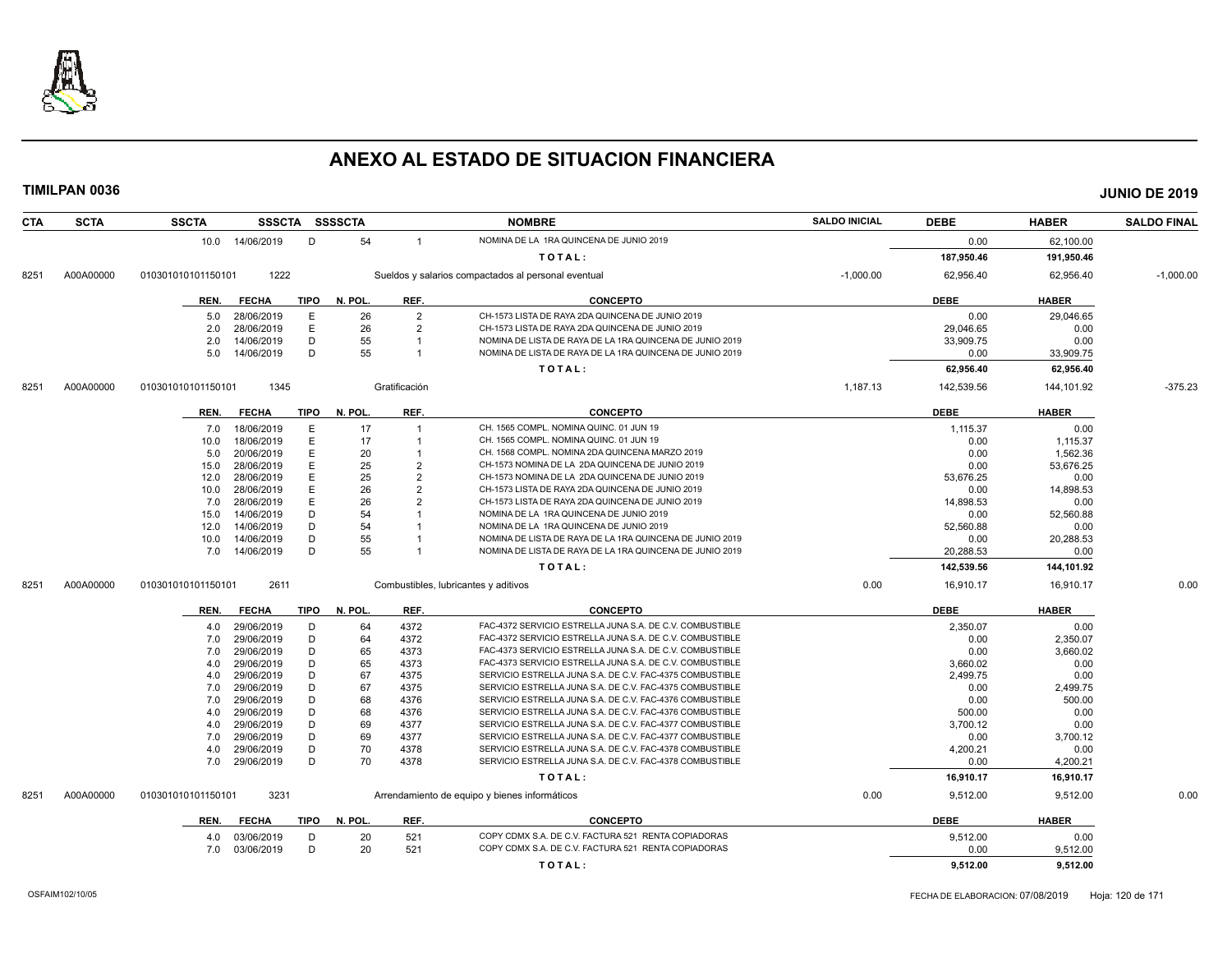

| <b>CTA</b> | <b>SCTA</b> | <b>SSCTA</b>       | <b>SSSCTA</b> |             | <b>SSSSCTA</b> |                | <b>NOMBRE</b>                                                          | <b>SALDO INICIAL</b> | <b>DEBE</b> | <b>HABER</b> | <b>SALDO FINAL</b> |
|------------|-------------|--------------------|---------------|-------------|----------------|----------------|------------------------------------------------------------------------|----------------------|-------------|--------------|--------------------|
| 8251       | A00A00000   | 010301010101150101 | 3551          |             |                |                | Reparación y mantenimiento de vehículos terrestres, aéreos y lacustres | 0.00                 | 1,505.00    | 1,505.00     | 0.00               |
|            |             | REN.               | <b>FECHA</b>  | TIPO        | N. POL.        | REF.           | <b>CONCEPTO</b>                                                        |                      | <b>DEBE</b> | <b>HABER</b> |                    |
|            |             | 32.0               | 29/06/2019    | E           | 32             | 5171           | CH-1580 HECTOR MANUEL MONROY CRUZ REP FONDO CAJA                       |                      | 105.00      | 0.00         |                    |
|            |             | 39.0               | 29/06/2019    | E           | 32             | $\overline{1}$ | CH-1580 HECTOR MANUEL MONROY CRUZ REP FONDO CAJA                       |                      | 1,400.00    | 0.00         |                    |
|            |             | 35.0               | 29/06/2019    | E           | 32             | 5171           | CH-1580 HECTOR MANUEL MONROY CRUZ REP FONDO CAJA                       |                      | 0.00        | 105.00       |                    |
|            |             | 42.0               | 29/06/2019    | E           | 32             | $\overline{1}$ | CH-1580 HECTOR MANUEL MONROY CRUZ REP FONDO CAJA                       |                      | 0.00        | 1,400.00     |                    |
|            |             |                    |               |             |                |                | TOTAL:                                                                 |                      | 1,505.00    | 1,505.00     |                    |
| 8251       | A00A00000   | 010301010101150101 | 3611          |             |                |                | Gastos de publicidad y propaganda                                      | 48,484.00            | 11,600.00   | 38,568.00    | 21,516.00          |
|            |             | REN.               | <b>FECHA</b>  | <b>TIPO</b> | N. POL.        | REF.           | <b>CONCEPTO</b>                                                        |                      | <b>DEBE</b> | <b>HABER</b> |                    |
|            |             | 3.0                | 18/06/2019    | E           | 18             | 79             | CH. 1566 HOMERO MARTINEZ MALDONADO FACT-79 PERIODICO                   |                      | 0.00        | 5.800.00     |                    |
|            |             | 4.0                | 21/06/2019    | D           | 18             | 79             | HOMERO MARTINEZ MALDONADO FACT-79 PERIODICO                            |                      | 5,800.00    | 0.00         |                    |
|            |             | 7.0                | 21/06/2019    | D           | 18             | 79             | HOMERO MARTINEZ MALDONADO FACT-79 PERIODICO                            |                      | 0.00        | 5,800.00     |                    |
|            |             | 4.0                | 18/06/2019    | Е           | 19             | 1093           | CH. 1567 ARTURO R. CHAVEZ VARGAS F/1093-1097 INSERCION PERIODICO       |                      | 0.00        | 11,484.00    |                    |
|            |             | 6.0                | 18/06/2019    | E           | 19             | 1097           | CH. 1567 ARTURO R. CHAVEZ VARGAS F/1093-1097 INSERCION PERIODICO       |                      | 0.00        | 11,484.00    |                    |
|            |             | 3.0                | 05/06/2019    | D           | 37             | 624            | TEOFILO CUENCA GIL FACT-624 PERIODICO LA VOZ DEL ESTADO DE MEXIO       |                      | 0.00        | 4,000.00     |                    |
|            |             | 4.0                | 30/06/2019    | D           | 91             | 91             | FAC-91 HOMERO MARTINEZ MALDONADO PERIODICO                             |                      | 5,800.00    | 0.00         |                    |
|            |             |                    |               |             |                |                | TOTAL:                                                                 |                      | 11,600.00   | 38,568.00    |                    |
|            |             |                    |               |             |                |                |                                                                        |                      |             |              |                    |
| 8251       | A00A00000   | 010301010101150101 | 3612          |             |                |                | Publicaciones oficiales y de información en general para difusión      | 0.00                 | 40,000.00   | 40,000.00    | 0.00               |
|            |             | REN.               | <b>FECHA</b>  | <b>TIPO</b> | N. POL.        | REF.           | <b>CONCEPTO</b>                                                        |                      | <b>DEBE</b> | <b>HABER</b> |                    |
|            |             | 4.0                | 05/06/2019    | D           | 33             | 18             | FAC-18 GCHRUBCH CONSULTORES S.A. DE C.V. PLAN DE DESARROLLO            |                      | 40,000.00   | 0.00         |                    |
|            |             | 7.0                | 05/06/2019    | D           | 33             | 18             | FAC-18 GCHRUBCH CONSULTORES S.A. DE C.V. PLAN DE DESARROLLO            |                      | 0.00        | 40,000.00    |                    |
|            |             |                    |               |             |                |                | TOTAL:                                                                 |                      | 40,000.00   | 40,000.00    |                    |
| 8251       | A00A00000   | 010301010101150101 | 3821          |             |                |                | Gastos de ceremonias oficiales y de orden social                       | 156,780.30           | 362,996.80  | 402,941.90   | 116,835.20         |
|            |             | REN.               | <b>FECHA</b>  | TIPO        | N. POL.        | REF.           | <b>CONCEPTO</b>                                                        |                      | <b>DEBE</b> | <b>HABER</b> |                    |
|            |             | 7.0                | 13/06/2019    | D           | 12             | 98             | RODOLFO LINO D ELA CRUZ MARCELO FAC-98 LUCHAS                          |                      | 0.00        | 32,132.00    |                    |
|            |             | 4.0                | 13/06/2019    | D           | 12             | 98             | RODOLFO LINO D ELA CRUZ MARCELO FAC-98 LUCHAS                          |                      | 32,132.00   | 0.00         |                    |
|            |             | 5.0                | 05/06/2019    | D           | 35             | 799            | SILVANA IRENE DOMINGUEZ COLIN PAGO FAC 798,799,800,801,Y 802           |                      | 0.00        | 30,355.30    |                    |
|            |             | 7.0                | 05/06/2019    | D           | 35             | 800            | SILVANA IRENE DOMINGUEZ COLIN PAGO FAC 798,799,800,801,Y 802           |                      | 0.00        | 9,558.10     |                    |
|            |             | 9.0                | 05/06/2019    | D           | 35             | 801            | SILVANA IRENE DOMINGUEZ COLIN PAGO FAC 798,799,800,801,Y 802           |                      | 0.00        | 11,853.00    |                    |
|            |             | 11.0               | 05/06/2019    | D           | 35             | 802            | SILVANA IRENE DOMINGUEZ COLIN PAGO FAC 798.799.800.801.Y 802           |                      | 0.00        | 14,545.50    |                    |
|            |             | 7.0                | 06/06/2019    | D           | 40             | 325            | FAC-325 SERVICIOS PUBLICITARIOS FREELY S.A. DE C.V. DIA DE LA MADRE    |                      | 0.00        | 30,060.00    |                    |
|            |             | 4.0                | 06/06/2019    | D           | 40             | 325            | FAC-325 SERVICIOS PUBLICITARIOS FREELY S.A. DE C.V. DIA DE LA MADRE    |                      | 30,060.00   | 0.00         |                    |
|            |             | 7.0                | 06/06/2019    | D           | 41             | 328            | FAC-325 SERVICIOS PUBLICITARIOS FREELY S.A. DE C.V. DIA DE LA MADRE    |                      | 0.00        | 50,100.00    |                    |
|            |             | 4.0                | 06/06/2019    | D           | 41             | 328            | FAC-325 SERVICIOS PUBLICITARIOS FREELY S.A. DE C.V. DIA DE LA MADRE    |                      | 50,100.00   | 0.00         |                    |
|            |             | 7.0                | 06/06/2019    | D           | 43             | 327            | FAC-327 SERVICIOS PUBLICITARIOS FREELY S.A. DE C.V. DIA DE LA MADRE    |                      | 0.00        | 6.680.00     |                    |
|            |             | 4.0                | 06/06/2019    | D           | 43             | 327            | FAC-327 SERVICIOS PUBLICITARIOS FREELY S.A. DE C.V. DIA DE LA MADRE    |                      | 6,680.00    | 0.00         |                    |
|            |             | 4.0                | 06/06/2019    | D           | 44             | 326            | FAC-326 SERVICIOS PUBLICITARIOS FREELY S.A. DE C.V. DIA DE LA MADRE    |                      | 66,800.00   | 0.00         |                    |
|            |             | 7.0                | 06/06/2019    | D           | 44             | 326            | FAC-326 SERVICIOS PUBLICITARIOS FREELY S.A. DE C.V. DIA DE LA MADRE    |                      | 0.00        | 66,800.00    |                    |
|            |             | 4.0                | 06/06/2019    | D           | 45             | 329            | FAC-329 Y 333 SERVICIOS PUBLICITARIOS FREELY S.A. DE C.V. DIA DE LA M  |                      | 15,030.00   | 0.00         |                    |
|            |             | 7.0                | 06/06/2019    | D           | 45             | 329            | FAC-329 Y 333 SERVICIOS PUBLICITARIOS FREELY S.A. DE C.V. DIA DE LA M  |                      | 0.00        | 15,030.00    |                    |
|            |             | 7.0                | 06/06/2019    | D           | 46             | 332            | FAC-332 SERVICIOS PUBLICITARIOS FREELY S.A. DE C.V. DIA DE LA MADRE    |                      | 0.00        | 30,060.00    |                    |
|            |             | 4.0                | 06/06/2019    | D           | 46             | 332            | FAC-332 SERVICIOS PUBLICITARIOS FREELY S.A. DE C.V. DIA DE LA MADRE    |                      | 30,060.00   | 0.00         |                    |
|            |             | 4.0                | 06/06/2019    | D           | 47             | 331            | FAC-331 SERVICIOS PUBLICITARIOS FREELY S.A. DE C.V. DIA DE LA MADRE    |                      | 75,150.00   | 0.00         |                    |
|            |             | 7.0                | 06/06/2019    | D           | 47             | 331            | FAC-331 SERVICIOS PUBLICITARIOS FREELY S.A. DE C.V. DIA DE LA MADRE    |                      | 0.00        | 75,150.00    |                    |
|            |             | 4.0                | 06/06/2019    | D           | 48             | 330            | FAC-330 SERVICIOS PUBLICITARIOS FREELY S.A. DE C.V. DIA DE LA MADRE    |                      | 25,050.00   | 0.00         |                    |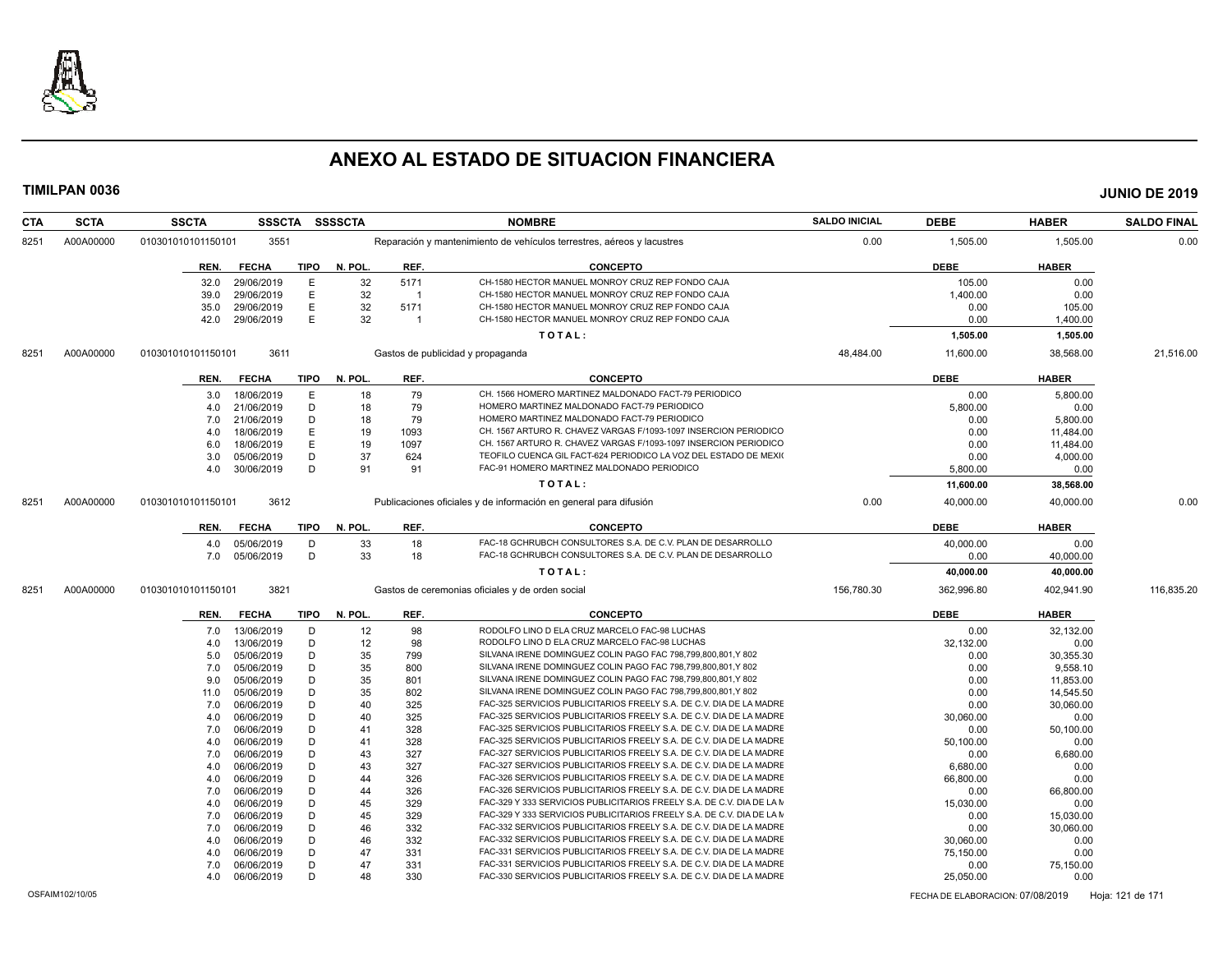

| CTA  | <b>SCTA</b> | <b>SSCTA</b>       |                          |             | SSSCTA SSSSCTA |                          | <b>NOMBRE</b>                                                       | <b>SALDO INICIAL</b> | <b>DEBE</b>    | <b>HABER</b> | <b>SALDO FINAL</b> |
|------|-------------|--------------------|--------------------------|-------------|----------------|--------------------------|---------------------------------------------------------------------|----------------------|----------------|--------------|--------------------|
|      |             | 7.0                | 06/06/2019               | D           | 48             | 330                      | FAC-330 SERVICIOS PUBLICITARIOS FREELY S.A. DE C.V. DIA DE LA MADRE |                      | 0.00           | 25,050.00    |                    |
|      |             | 56.0               | 30/06/2019               | D           | 87             | 960                      | FAC-960 FELIX GARCIA ANDRES RENTA DE LONA SILLAS Y MESAS            |                      | 3,897.60       | 0.00         |                    |
|      |             | 61.0               | 30/06/2019               | D           | 87             | 962                      | FAC-962 FELIX GARCIA ANDRES RENTA DE SILLAS Y MESAS                 |                      | 742.40         | 0.00         |                    |
|      |             | 34.0               | 30/06/2019               | D           | 87             | 956                      | FAC-956 FELIX GARCIA ANDRES RENTA DE LONA, SILLAS Y CORTINAS        |                      | 3,132.00       | 0.00         |                    |
|      |             | 66.0               | 30/06/2019               | D           | 87             | 961                      | FAC-961 FELIX GARCIA ANDRES RENTA DE LONA SILLAS Y MESAS            |                      | 1,670.40       | 0.00         |                    |
|      |             | 76.0               | 30/06/2019               | D           | 87             | 964                      | FAC-964 FELIX GARCIA ANDRES RENTA DE LONA Y MESAS                   |                      | 1.740.00       | 0.00         |                    |
|      |             | 71.0               | 30/06/2019               | D           | 87             | 963                      | FAC-963 FELIX GARCIA ANDRES RENTA DE LONA SILLAS Y MESAS            |                      | 2,598.40       | 0.00         |                    |
|      |             | 42.0               | 30/06/2019               | D           | 87             | 957                      | FAC-957 FELIX GARCIA ANDRES RENTA DE SILLAS                         |                      | 0.00           | 5,568.00     |                    |
|      |             | 46.0               | 30/06/2019               | D           | 87             | 958                      | FAC-958 FELIX GARCIA ANDRES RENTA DE LONA                           |                      | 928.00         | 0.00         |                    |
|      |             | 39.0               | 30/06/2019               | D           | 87             | 957                      | FAC-957 FELIX GARCIA ANDRES RENTA DE SILLAS                         |                      | 5,568.00       | 0.00         |                    |
|      |             | 4.0                | 30/06/2019               | D           | 87             | 949                      | FAC-949 FELIX GARCIA ANDRES RENTA DE LONA Y MESAS                   |                      | 3,364.00       | 0.00         |                    |
|      |             | 9.0                | 30/06/2019               | D           | 87             | 950                      | FAC-950 FELIX GARCIA ANDRES RENTA DE MESAS                          |                      | 2,436.00       | 0.00         |                    |
|      |             | 14.0               | 30/06/2019               | D           | 87             | 951                      | FAC-951 FELIX GARCIA ANDRES RENTA DE LONA                           |                      | 928.00         | 0.00         |                    |
|      |             | 24.0               | 30/06/2019               | D           | 87             | 953                      | FAC-953 FELIX GARCIA ANDRES RENTA DE LONA Y MESAS                   |                      | 3.538.00       | 0.00         |                    |
|      |             | 29.0               | 30/06/2019               | D           | 87             | 954                      | FAC-954 FELIX GARCIA ANDRES RENTA DE LONA Y SILLAS                  |                      | 1,392.00       | 0.00         |                    |
|      |             |                    |                          |             |                |                          | TOTAL:                                                              |                      | 362,996.80     | 402,941.90   |                    |
| 8251 | A00A00000   | 010301010101150101 | 3851                     |             |                | Gastos de representación |                                                                     | 8,615.60             | 18,128.40      | 21,984.00    | 4,760.00           |
|      |             |                    |                          |             |                |                          |                                                                     |                      |                |              |                    |
|      |             | REN.               | <b>FECHA</b>             | <b>TIPO</b> | N. POL         | REF.                     | <b>CONCEPTO</b>                                                     |                      | <b>DEBE</b>    | <b>HABER</b> |                    |
|      |             | 70.0               | 20/06/2019               | Ε           | 21             | 1398                     | CH-1569 REPOSICION FONDO FIJO DE CAJA FAC-1398 CONSUMO ALIMENT      |                      | 0.00           | 1.300.00     |                    |
|      |             | 63.0               | 20/06/2019               | E           | 21             | 1399                     | CH-1569 REPOSICION FONDO FIJO DE CAJA FAC-1399 CONSUMO ALIMENT      |                      | 0.00           | 1.800.00     |                    |
|      |             | 74.0               | 20/06/2019               | E           | 21             |                          | CH-1569 REPOSICION FONDO FIJO DE CAJA CONSUMO ALIMENTOS             |                      | 1,800.00       | 0.00         |                    |
|      |             | 84.0               | 20/06/2019               | E           | 21             | $\overline{1}$           | CH-1569 REPOSICION FONDO FIJO DE CAJA CONSUMO ALIMENTOS             |                      | 0.00           | 1,800.00     |                    |
|      |             | 77.0               | 20/06/2019               | E           | 21             | -1                       | CH-1569 REPOSICION FONDO FIJO DE CAJA CONSUMO ALIMENTOS             |                      | 0.00           | 1,800.00     |                    |
|      |             | 67.0               | 20/06/2019               | E           | 21             | 1398                     | CH-1569 REPOSICION FONDO FIJO DE CAJA FAC-1398 CONSUMO ALIMENT      |                      | 1,300.00       | 0.00         |                    |
|      |             | 60.0               | 20/06/2019               | E           | 21             | 1399                     | CH-1569 REPOSICION FONDO FIJO DE CAJA FAC-1399 CONSUMO ALIMENT      |                      | 1.800.00       | 0.00         |                    |
|      |             | 81.0               | 20/06/2019               | E           | 21             | $\overline{1}$           | CH-1569 REPOSICION FONDO FIJO DE CAJA CONSUMO ALIMENTOS             |                      | 1,800.00       | 0.00         |                    |
|      |             | 88.0               | 29/06/2019               | E           | 31             | 905                      | CH-1579 HECTOR MANUEL MONROY CRUZ FAC-905 CAFETERIA                 |                      | 1,953.50       | 0.00         |                    |
|      |             | 39.0               | 29/06/2019               | E           | 31             | 1410                     | CH-1579 HECTOR MANUEL MONROY CRUZ FAC-1410 CONSUMOS                 |                      | 1,162.00       | 0.00         |                    |
|      |             | 53.0               | 29/06/2019               | Е           | 31             | 11393                    | CH-1579 HECTOR MANUEL MONROY CRUZ FAC-11393 CONSUMOS                |                      | 438.00         | 0.00         |                    |
|      |             | 67.0               | 29/06/2019               | E           | 31             | 906                      | CH-1579 HECTOR MANUEL MONROY CRUZ FAC-906 CAFETERIA                 |                      | 1.969.40       | 0.00         |                    |
|      |             | 70.0               | 29/06/2019               | E           | 31             | 906                      | CH-1579 HECTOR MANUEL MONROY CRUZ FAC-906 CAFETERIA                 |                      | 0.00           | 1,969.40     |                    |
|      |             | 74.0               | 29/06/2019               | E           | 31             | 904                      | CH-1579 HECTOR MANUEL MONROY CRUZ FAC-904 CAFETERIA                 |                      | 1,970.50       | 0.00         |                    |
|      |             | 77.0               | 29/06/2019               | E           | 31             | 904                      | CH-1579 HECTOR MANUEL MONROY CRUZ FAC-904 CAFETERIA                 |                      | 0.00           | 1,970.50     |                    |
|      |             | 81.0               | 29/06/2019               | Е           | 31             | 907                      | CH-1579 HECTOR MANUEL MONROY CRUZ FAC-907 CAFETERIA                 |                      | 1,995.00       | 0.00         |                    |
|      |             | 84.0               | 29/06/2019               | E           | 31             | 907                      | CH-1579 HECTOR MANUEL MONROY CRUZ FAC-907 CAFETERIA                 |                      | 0.00           | 1.995.00     |                    |
|      |             | 49.0               | 29/06/2019               | E           | 31             | 1411                     | CH-1579 HECTOR MANUEL MONROY CRUZ FAC-1411 CONSUMOS                 |                      | 0.00           | 1,940.00     |                    |
|      |             | 91.0               | 29/06/2019               | E           | 31             | 905                      | CH-1579 HECTOR MANUEL MONROY CRUZ FAC-905 CAFETERIA                 |                      | 0.00           | 1,953.50     |                    |
|      |             | 42.0               | 29/06/2019               | E           | 31             | 1410                     | CH-1579 HECTOR MANUEL MONROY CRUZ FAC-1410 CONSUMOS                 |                      | 0.00           | 1,162.00     |                    |
|      |             | 46.0               | 29/06/2019               | E           | 31             | 1411                     | CH-1579 HECTOR MANUEL MONROY CRUZ FAC-1411 CONSUMOS                 |                      | 1,940.00       | 0.00         |                    |
|      |             | 56.0               | 29/06/2019               | E           | 31             | 11393                    | CH-1579 HECTOR MANUEL MONROY CRUZ FAC-11393 CONSUMOS                |                      | 0.00           | 438.00       |                    |
|      |             | 3.0                | 05/06/2019               | D           | 34             | 146                      | LIBIA MONTIEL COLIN FACT-146 SERVICIO DE HOSPEDAJE                  |                      | 0.00           | 3,855.60     |                    |
|      |             |                    |                          |             |                |                          | TOTAL:                                                              |                      | 18,128.40      | 21,984.00    |                    |
| 8251 | A00A00000   | 010301010101160101 | 2111                     |             |                |                          | Materiales y útiles de oficina                                      | 36,308.00            | 185.60         | 3,654.00     | 32,839.60          |
|      |             | REN.               | <b>FECHA</b>             | TIPO        | N. POL.        | REF.                     | <b>CONCEPTO</b>                                                     |                      | <b>DEBE</b>    | <b>HABER</b> |                    |
|      |             |                    |                          |             |                |                          | FAC- 24 JOSE BACILIO MARTINEZ HOJAS MEMBRETADAS                     |                      |                |              |                    |
|      |             | 3.0                | 07/06/2019<br>30/06/2019 | D<br>D      | 50<br>89       | 24<br>182                | FACT-182 GLANCOMER S.A. DE C.V. COMPRA PAPELERIA                    |                      | 0.00<br>185.60 | 3,654.00     |                    |
|      |             | 14.0               |                          |             |                |                          |                                                                     |                      |                | 0.00         |                    |
|      |             |                    |                          |             |                |                          | TOTAL:                                                              |                      | 185.60         | 3.654.00     |                    |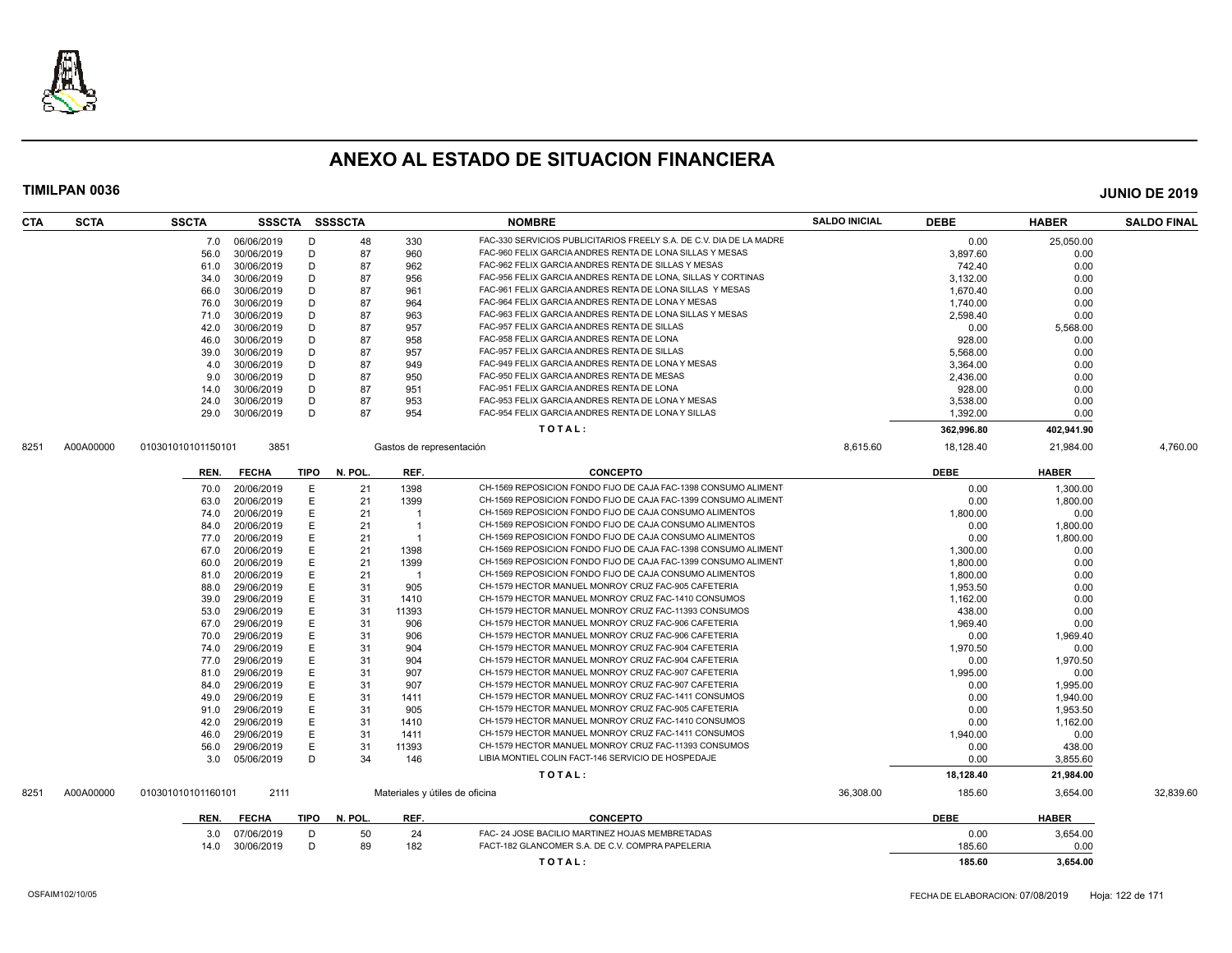

| <b>SCTA</b><br><b>CTA</b> | <b>SSCTA</b><br><b>SSSCTA</b> | <b>SSSSCTA</b>         |                | <b>NOMBRE</b>                                            | <b>SALDO INICIAL</b> | <b>DEBE</b>                      | <b>HABER</b> | <b>SALDO FINAL</b> |
|---------------------------|-------------------------------|------------------------|----------------|----------------------------------------------------------|----------------------|----------------------------------|--------------|--------------------|
| B00108000<br>8251         | 1222<br>010309030101150101    |                        |                | Sueldos y salarios compactados al personal eventual      | 0.00                 | 25,179.30                        | 25,179.30    | 0.00               |
|                           | <b>FECHA</b><br>REN.          | <b>TIPO</b><br>N. POL. | REF.           | <b>CONCEPTO</b>                                          |                      | <b>DEBE</b>                      | <b>HABER</b> |                    |
|                           | 28/06/2019<br>25.0            | E<br>26                | $\overline{2}$ | CH-1573 LISTA DE RAYA 2DA QUINCENA DE JUNIO 2019         |                      | 0.00                             | 12.589.65    |                    |
|                           | 28/06/2019<br>22.0            | E<br>26                | $\overline{2}$ | CH-1573 LISTA DE RAYA 2DA QUINCENA DE JUNIO 2019         |                      | 12,589.65                        | 0.00         |                    |
|                           | 14/06/2019<br>25.0            | D<br>55                | $\overline{1}$ | NOMINA DE LISTA DE RAYA DE LA 1RA QUINCENA DE JUNIO 2019 |                      | 0.00                             | 12,589.65    |                    |
|                           | 22.0<br>14/06/2019            | D<br>55                | $\overline{1}$ | NOMINA DE LISTA DE RAYA DE LA 1RA QUINCENA DE JUNIO 2019 |                      | 12,589.65                        | 0.00         |                    |
|                           |                               |                        |                | TOTAL:                                                   |                      | 25,179.30                        | 25,179.30    |                    |
| B00108000<br>8251         | 010309030101150101<br>1345    |                        | Gratificación  |                                                          | 0.00                 | 12,687.62                        | 12,687.62    | 0.00               |
|                           | <b>FECHA</b><br>REN.          | N. POL.<br>TIPO        | REF.           | <b>CONCEPTO</b>                                          |                      | <b>DEBE</b>                      | <b>HABER</b> |                    |
|                           | 28/06/2019<br>27.0            | E<br>26                | $\overline{2}$ | CH-1573 LISTA DE RAYA 2DA QUINCENA DE JUNIO 2019         |                      | 6,043.81                         | 0.00         |                    |
|                           | 28/06/2019<br>30.0            | Ε<br>26                | $\overline{2}$ | CH-1573 LISTA DE RAYA 2DA QUINCENA DE JUNIO 2019         |                      | 0.00                             | 6,043.81     |                    |
|                           | 14/06/2019<br>27.0            | D<br>55                | -1             | NOMINA DE LISTA DE RAYA DE LA 1RA QUINCENA DE JUNIO 2019 |                      | 6,643.81                         | 0.00         |                    |
|                           | 14/06/2019<br>30.0            | D<br>55                | $\overline{1}$ | NOMINA DE LISTA DE RAYA DE LA 1RA QUINCENA DE JUNIO 2019 |                      | 0.00                             | 6,643.81     |                    |
|                           |                               |                        |                | TOTAL:                                                   |                      | 12,687.62                        | 12,687.62    |                    |
| B00B00000<br>8251         | 1111<br>010305010105150101    |                        | Dietas         |                                                          | 0.00                 | 40,000.00                        | 40,000.00    | 0.00               |
|                           | <b>FECHA</b><br>REN.          | <b>TIPO</b><br>N. POL. | REF.           | <b>CONCEPTO</b>                                          |                      | <b>DEBE</b>                      | <b>HABER</b> |                    |
|                           | 28/06/2019<br>40.0            | Ε<br>25                | $\overline{2}$ | CH-1573 NOMINA DE LA 2DA QUINCENA DE JUNIO 2019          |                      | 0.00                             | 20,000.00    |                    |
|                           | 28/06/2019<br>37.0            | E<br>25                | $\overline{2}$ | CH-1573 NOMINA DE LA 2DA QUINCENA DE JUNIO 2019          |                      | 20,000.00                        | 0.00         |                    |
|                           | 37.0<br>14/06/2019            | D<br>54                | $\overline{1}$ | NOMINA DE LA 1RA QUINCENA DE JUNIO 2019                  |                      | 20,000.00                        | 0.00         |                    |
|                           | 14/06/2019<br>40.0            | 54<br>D                | $\overline{1}$ | NOMINA DE LA 1RA QUINCENA DE JUNIO 2019                  |                      | 0.00                             | 20,000.00    |                    |
|                           |                               |                        |                | TOTAL:                                                   |                      | 40,000.00                        | 40,000.00    |                    |
| B00B00000<br>8251         | 1131<br>010305010105150101    |                        | Sueldo base    |                                                          | 0.00                 | 9,800.00                         | 9,800.00     | 0.00               |
|                           | REN.<br><b>FECHA</b>          | <b>TIPO</b><br>N. POL. | REF.           | <b>CONCEPTO</b>                                          |                      | <b>DEBE</b>                      | <b>HABER</b> |                    |
|                           | 28/06/2019<br>42.0            | Е<br>25                | $\overline{2}$ | CH-1573 NOMINA DE LA 2DA QUINCENA DE JUNIO 2019          |                      | 6,900.00                         | 0.00         |                    |
|                           | 28/06/2019<br>45.0            | $\mathsf E$<br>25      | $\overline{2}$ | CH-1573 NOMINA DE LA 2DA QUINCENA DE JUNIO 2019          |                      | 0.00                             | 6,900.00     |                    |
|                           | 14/06/2019<br>45.0            | D<br>54                | $\overline{1}$ | NOMINA DE LA 1RA QUINCENA DE JUNIO 2019                  |                      | 0.00                             | 2,900.00     |                    |
|                           | 14/06/2019<br>42.0            | 54<br>D                | $\overline{1}$ | NOMINA DE LA 1RA QUINCENA DE JUNIO 2019                  |                      | 2,900.00                         | 0.00         |                    |
|                           |                               |                        |                | TOTAL:                                                   |                      | 9,800.00                         | 9,800.00     |                    |
| B00B00000<br>8251         | 1345<br>010305010105150101    |                        | Gratificación  |                                                          | 0.00                 | 28,162.19                        | 28,162.19    | 0.00               |
|                           | <b>FECHA</b><br>REN.          | N. POL.<br>TIPO        | REF.           | <b>CONCEPTO</b>                                          |                      | <b>DEBE</b>                      | <b>HABER</b> |                    |
|                           | 28/06/2019<br>50.0            | E<br>25                | $\overline{2}$ | CH-1573 NOMINA DE LA 2DA QUINCENA DE JUNIO 2019          |                      | 0.00                             | 14.629.59    |                    |
|                           | 28/06/2019<br>47.0            | Ε<br>25                | $\overline{2}$ | CH-1573 NOMINA DE LA 2DA QUINCENA DE JUNIO 2019          |                      | 14,629.59                        | 0.00         |                    |
|                           | 14/06/2019<br>47.0            | D<br>54                |                | NOMINA DE LA 1RA QUINCENA DE JUNIO 2019                  |                      | 13,532.60                        | 0.00         |                    |
|                           | 14/06/2019<br>50.0            | 54<br>D                | $\overline{1}$ | NOMINA DE LA 1RA QUINCENA DE JUNIO 2019                  |                      | 0.00                             | 13,532.60    |                    |
|                           |                               |                        |                | TOTAL:                                                   |                      | 28,162.19                        | 28,162.19    |                    |
| B00B00000<br>8251         | 2611<br>010305010105150101    |                        |                | Combustibles, lubricantes y aditivos                     | 0.00                 | 1,800.00                         | 1,800.00     | 0.00               |
|                           | <b>FECHA</b><br>REN.          | <b>TIPO</b><br>N. POL. | REF.           | <b>CONCEPTO</b>                                          |                      | <b>DEBE</b>                      | <b>HABER</b> |                    |
|                           | 29/06/2019<br>21.0            | 64<br>D                | 4372           | FAC-4372 SERVICIO ESTRELLA JUNA S.A. DE C.V. COMBUSTIBLE |                      | 0.00                             | 500.00       |                    |
|                           | 29/06/2019<br>18.0            | D<br>64                | 4372           | FAC-4372 SERVICIO ESTRELLA JUNA S.A. DE C.V. COMBUSTIBLE |                      | 500.00                           | 0.00         |                    |
|                           | 29/06/2019<br>7.0             | D<br>66                | 4374           | SERVICIO ESTRELLA JUNA S.A. DE C.V. FAC-4374 COMBUSTIBLE |                      | 0.00                             | 300.00       |                    |
|                           | 29/06/2019<br>4.0             | D<br>66                | 4374           | SERVICIO ESTRELLA JUNA S.A. DE C.V. FAC-4374 COMBUSTIBLE |                      | 300.00                           | 0.00         |                    |
| OSFAIM102/10/05           |                               |                        |                |                                                          |                      | FECHA DE ELABORACION: 07/08/2019 |              | Hoja: 123 de 171   |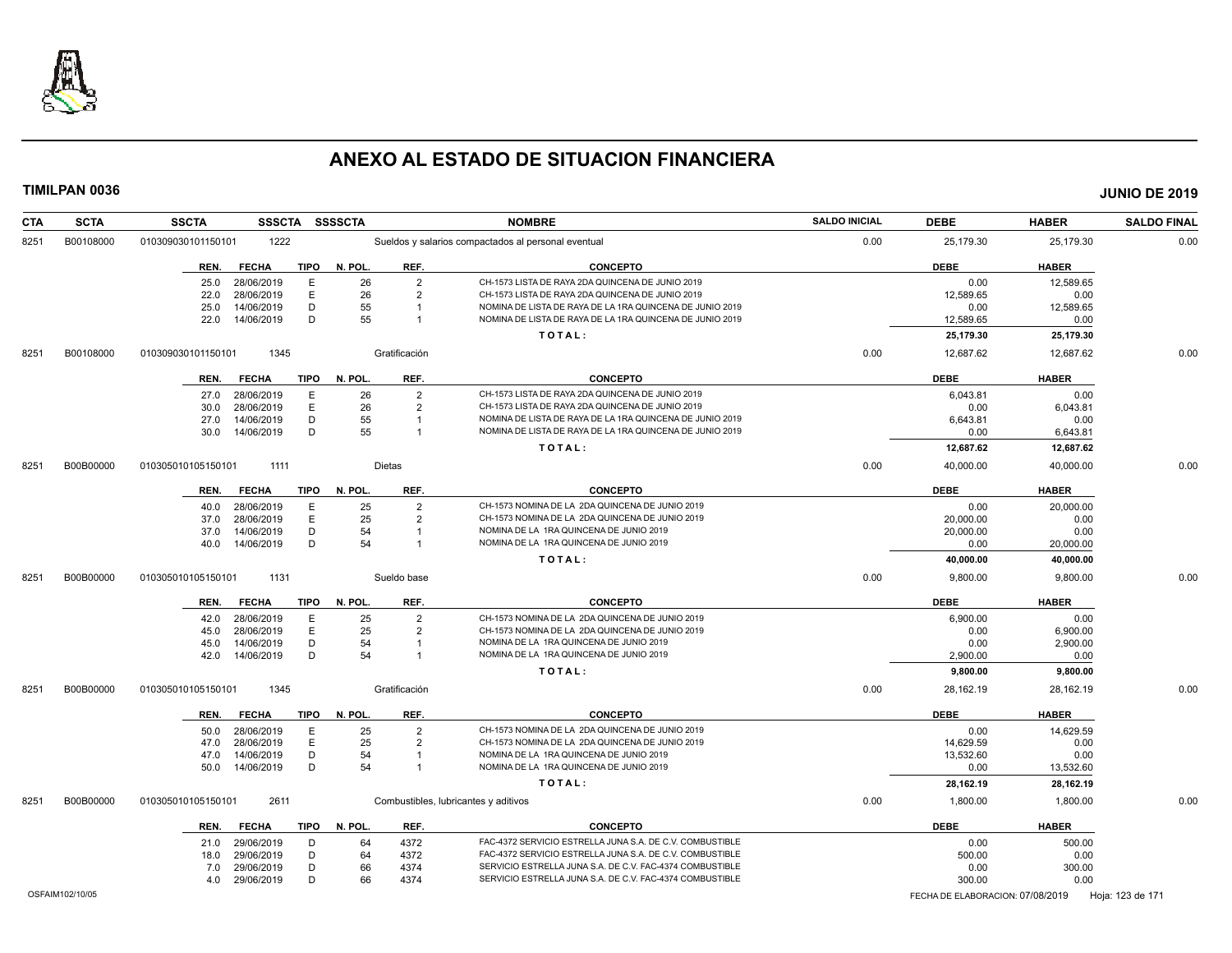

| <b>CTA</b> | <b>SCTA</b> | <b>SSCTA</b>       | SSSCTA SSSSCTA  |             |         |                | <b>NOMBRE</b>                                            | <b>SALDO INICIAL</b> | <b>DEBE</b> | <b>HABER</b> | <b>SALDO FINAL</b> |
|------------|-------------|--------------------|-----------------|-------------|---------|----------------|----------------------------------------------------------|----------------------|-------------|--------------|--------------------|
|            |             |                    | 11.0 29/06/2019 | D           | 68      | 4376           | SERVICIO ESTRELLA JUNA S.A. DE C.V. FAC-4376 COMBUSTIBLE |                      | 500.00      | 0.00         |                    |
|            |             | 14.0               | 29/06/2019      | D           | 68      | 4376           | SERVICIO ESTRELLA JUNA S.A. DE C.V. FAC-4376 COMBUSTIBLE |                      | 0.00        | 500.00       |                    |
|            |             | 11.0               | 29/06/2019      | D           | 69      | 4377           | SERVICIO ESTRELLA JUNA S.A. DE C.V. FAC-4377 COMBUSTIBLE |                      | 500.00      | 0.00         |                    |
|            |             | 14.0               | 29/06/2019      | D           | 69      | 4377           | SERVICIO ESTRELLA JUNA S.A. DE C.V. FAC-4377 COMBUSTIBLE |                      | 0.00        | 500.00       |                    |
|            |             |                    |                 |             |         |                | TOTAL:                                                   |                      | 1,800.00    | 1,800.00     |                    |
| 8251       | C01141000   | 020501010106150101 | 1111            |             |         | Dietas         |                                                          | 0.00                 | 31,651.86   | 31,651.86    | 0.00               |
|            |             | REN.               | <b>FECHA</b>    | TIPO        | N. POL. | REF.           | <b>CONCEPTO</b>                                          |                      | <b>DEBE</b> | <b>HABER</b> |                    |
|            |             | 52.0               | 28/06/2019      | E           | 25      | $\overline{2}$ | CH-1573 NOMINA DE LA 2DA QUINCENA DE JUNIO 2019          |                      | 15,825.93   | 0.00         |                    |
|            |             | 55.0               | 28/06/2019      | E           | 25      | $\overline{2}$ | CH-1573 NOMINA DE LA 2DA QUINCENA DE JUNIO 2019          |                      | 0.00        | 15,825.93    |                    |
|            |             | 55.0               | 14/06/2019      | D           | 54      | $\overline{1}$ | NOMINA DE LA 1RA QUINCENA DE JUNIO 2019                  |                      | 0.00        | 15,825.93    |                    |
|            |             | 52.0               | 14/06/2019      | D           | 54      | $\overline{1}$ | NOMINA DE LA 1RA QUINCENA DE JUNIO 2019                  |                      | 15,825.93   | 0.00         |                    |
|            |             |                    |                 |             |         |                | TOTAL:                                                   |                      | 31,651.86   | 31,651.86    |                    |
| 8251       | C01141000   | 020501010106150101 | 1222            |             |         |                | Sueldos y salarios compactados al personal eventual      | 0.00                 | 6,179.34    | 6,179.34     | 0.00               |
|            |             | REN.               | <b>FECHA</b>    | <b>TIPO</b> | N. POL. | REF.           | <b>CONCEPTO</b>                                          |                      | <b>DEBE</b> | <b>HABER</b> |                    |
|            |             | 32.0               | 28/06/2019      | E           | 26      | $\overline{2}$ | CH-1573 LISTA DE RAYA 2DA QUINCENA DE JUNIO 2019         |                      | 3,089.67    | 0.00         |                    |
|            |             | 35.0               | 28/06/2019      | E           | 26      | $\overline{2}$ | CH-1573 LISTA DE RAYA 2DA QUINCENA DE JUNIO 2019         |                      | 0.00        | 3,089.67     |                    |
|            |             | 35.0               | 14/06/2019      | D           | 55      |                | NOMINA DE LISTA DE RAYA DE LA 1RA QUINCENA DE JUNIO 2019 |                      | 0.00        | 3,089.67     |                    |
|            |             | 32.0               | 14/06/2019      | D           | 55      | $\overline{1}$ | NOMINA DE LISTA DE RAYA DE LA 1RA QUINCENA DE JUNIO 2019 |                      | 3,089.67    | 0.00         |                    |
|            |             |                    |                 |             |         |                | TOTAL:                                                   |                      | 6,179.34    | 6,179.34     |                    |
| 8251       | C01141000   | 020501010106150101 | 2611            |             |         |                | Combustibles, lubricantes y aditivos                     | 0.00                 | 300.00      | 300.00       | 0.00               |
|            |             | REN.               | <b>FECHA</b>    | <b>TIPO</b> | N. POL. | REF.           | CONCEPTO                                                 |                      | <b>DEBE</b> | <b>HABER</b> |                    |
|            |             | 28.0               | 29/06/2019      | D           | 64      | 4372           | FAC-4372 SERVICIO ESTRELLA JUNA S.A. DE C.V. COMBUSTIBLE |                      | 0.00        | 300.00       |                    |
|            |             | 25.0               | 29/06/2019      | D           | 64      | 4372           | FAC-4372 SERVICIO ESTRELLA JUNA S.A. DE C.V. COMBUSTIBLE |                      | 300.00      | 0.00         |                    |
|            |             |                    |                 |             |         |                | TOTAL:                                                   |                      | 300.00      | 300.00       |                    |
| 8251       | C02124000   | 020201010503150101 | 1111            |             |         | Dietas         |                                                          | 16,435.35            | 32,870.70   | 32,870.70    | 16,435.35          |
|            |             | REN.               | <b>FECHA</b>    | <b>TIPO</b> | N. POL. | REF.           | <b>CONCEPTO</b>                                          |                      | <b>DEBE</b> | <b>HABER</b> |                    |
|            |             | 15.0               | 18/06/2019      | E           | 17      |                | CH. 1565 COMPL. NOMINA QUINC. 01 JUN 19                  |                      | 0.00        | 16,435.35    |                    |
|            |             | 12.0               | 18/06/2019      | E           | 17      | $\overline{1}$ | CH. 1565 COMPL. NOMINA QUINC. 01 JUN 19                  |                      | 16,435.35   | 0.00         |                    |
|            |             | 57.0               | 28/06/2019      | E           | 25      | $\overline{2}$ | CH-1573 NOMINA DE LA 2DA QUINCENA DE JUNIO 2019          |                      | 16,435.35   | 0.00         |                    |
|            |             | 60.0               | 28/06/2019      | E           | 25      | $\overline{2}$ | CH-1573 NOMINA DE LA 2DA QUINCENA DE JUNIO 2019          |                      | 0.00        | 16,435.35    |                    |
|            |             |                    |                 |             |         |                | TOTAL:                                                   |                      | 32,870.70   | 32,870.70    |                    |
| 8251       | C02124000   | 020201010503150101 | 1345            |             |         | Gratificación  |                                                          | 2,372.32             | 11,649.30   | 11,689.30    | 2,332.32           |
|            |             | REN.               | <b>FECHA</b>    | <b>TIPO</b> | N. POL. | REF.           | <b>CONCEPTO</b>                                          |                      | <b>DEBE</b> | <b>HABER</b> |                    |
|            |             | 17.0               | 18/06/2019      | E           | 17      | $\overline{1}$ | CH. 1565 COMPL. NOMINA QUINC. 01 JUN 19                  |                      | 5,824.65    | 0.00         |                    |
|            |             | 20.0               | 18/06/2019      | E           | 17      | $\overline{1}$ | CH. 1565 COMPL. NOMINA QUINC. 01 JUN 19                  |                      | 0.00        | 5,864.65     |                    |
|            |             | 62.0               | 28/06/2019      | E           | 25      | $\overline{2}$ | CH-1573 NOMINA DE LA 2DA QUINCENA DE JUNIO 2019          |                      | 5,824.65    | 0.00         |                    |
|            |             | 65.0               | 28/06/2019      | E           | 25      | $\overline{2}$ | CH-1573 NOMINA DE LA 2DA QUINCENA DE JUNIO 2019          |                      | 0.00        | 5,824.65     |                    |
|            |             |                    |                 |             |         |                | TOTAL:                                                   |                      | 11,649.30   | 11,689.30    |                    |
| 8251       | C03127000   | 020204010201150101 | 1111            |             |         | Dietas         |                                                          | $-32,870.70$         | 32,870.70   | 32,870.70    | $-32,870.70$       |
|            |             | REN.               | <b>FECHA</b>    | <b>TIPO</b> | N. POL. | REF.           | <b>CONCEPTO</b>                                          |                      | <b>DEBE</b> | <b>HABER</b> |                    |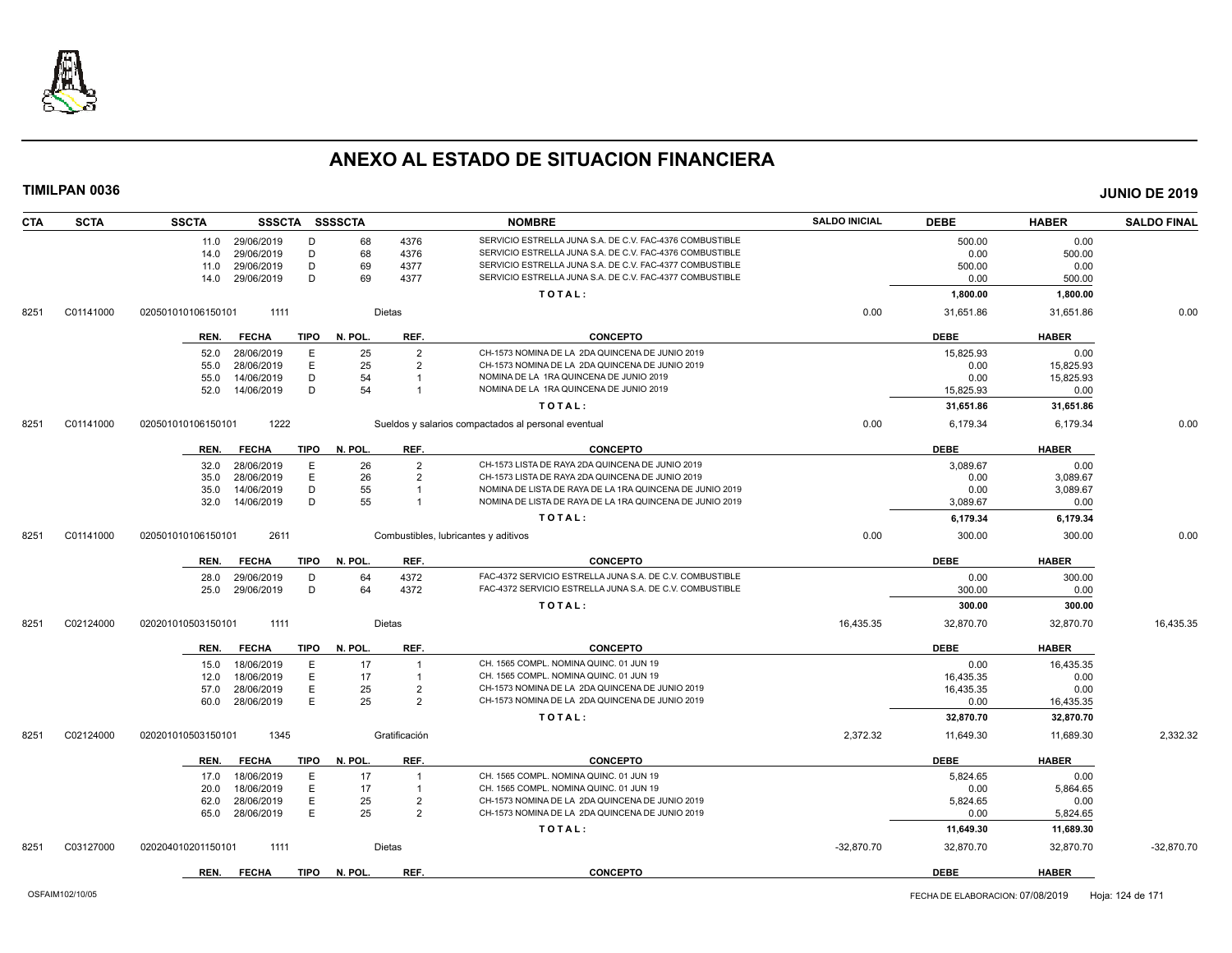

| <b>CTA</b> | <b>SCTA</b> | <b>SSCTA</b>       | SSSCTA SSSSCTA |             |         |                | <b>NOMBRE</b>                                            | <b>SALDO INICIAL</b> | <b>DEBE</b> | <b>HABER</b> | <b>SALDO FINAL</b> |
|------------|-------------|--------------------|----------------|-------------|---------|----------------|----------------------------------------------------------|----------------------|-------------|--------------|--------------------|
|            |             | 67.0               | 28/06/2019     | E           | 25      | $\overline{2}$ | CH-1573 NOMINA DE LA 2DA QUINCENA DE JUNIO 2019          |                      | 16,435.35   | 0.00         |                    |
|            |             | 70.0               | 28/06/2019     | E           | 25      | $\overline{2}$ | CH-1573 NOMINA DE LA 2DA QUINCENA DE JUNIO 2019          |                      | 0.00        | 16,435.35    |                    |
|            |             | 60.0               | 14/06/2019     | D           | 54      |                | NOMINA DE LA 1RA QUINCENA DE JUNIO 2019                  |                      | 0.00        | 16,435.35    |                    |
|            |             | 57.0               | 14/06/2019     | D           | 54      | -1             | NOMINA DE LA 1RA QUINCENA DE JUNIO 2019                  |                      | 16,435.35   | 0.00         |                    |
|            |             |                    |                |             |         |                | TOTAL:                                                   |                      | 32,870.70   | 32,870.70    |                    |
| 8251       | C03127000   | 020204010201150101 | 1345           |             |         | Gratificación  |                                                          | 0.00                 | 4.744.64    | 4.744.64     | 0.00               |
|            |             | REN.               | FECHA          | TIPO        | N. POL. | REF.           | <b>CONCEPTO</b>                                          |                      | <b>DEBE</b> | <b>HABER</b> |                    |
|            |             | 72.0               | 28/06/2019     | E           | 25      | $\overline{2}$ | CH-1573 NOMINA DE LA 2DA QUINCENA DE JUNIO 2019          |                      | 2,372.32    | 0.00         |                    |
|            |             | 75.0               | 28/06/2019     | E           | 25      | $\overline{2}$ | CH-1573 NOMINA DE LA 2DA QUINCENA DE JUNIO 2019          |                      | 0.00        | 2,372.32     |                    |
|            |             | 62.0               | 14/06/2019     | D           | 54      | $\overline{1}$ | NOMINA DE LA 1RA QUINCENA DE JUNIO 2019                  |                      | 2,372.32    | 0.00         |                    |
|            |             | 65.0               | 14/06/2019     | D           | 54      | $\overline{1}$ | NOMINA DE LA 1RA QUINCENA DE JUNIO 2019                  |                      | 0.00        | 2,372.32     |                    |
|            |             |                    |                |             |         |                | TOTAL:                                                   |                      | 4,744.64    | 4,744.64     |                    |
| 8251       | C04156000   | 020203010205150101 | 1111           |             |         | Dietas         |                                                          | 0.00                 | 32,870.70   | 32,870.70    | 0.00               |
|            |             | REN.               | <b>FECHA</b>   | <b>TIPO</b> | N. POL. | REF.           | <b>CONCEPTO</b>                                          |                      | <b>DEBE</b> | <b>HABER</b> |                    |
|            |             | 80.0               | 28/06/2019     | E           | 25      | $\overline{2}$ | CH-1573 NOMINA DE LA 2DA QUINCENA DE JUNIO 2019          |                      | 0.00        | 16.435.35    |                    |
|            |             | 77.0               | 28/06/2019     | E           | 25      | $\overline{2}$ | CH-1573 NOMINA DE LA 2DA QUINCENA DE JUNIO 2019          |                      | 16,435.35   | 0.00         |                    |
|            |             | 67.0               | 14/06/2019     | D           | 54      |                | NOMINA DE LA 1RA QUINCENA DE JUNIO 2019                  |                      | 16,435.35   | 0.00         |                    |
|            |             | 70.0               | 14/06/2019     | D           | 54      | -1             | NOMINA DE LA 1RA QUINCENA DE JUNIO 2019                  |                      | 0.00        | 16,435.35    |                    |
|            |             |                    |                |             |         |                | TOTAL:                                                   |                      | 32,870.70   | 32,870.70    |                    |
| 8251       | C04156000   | 020203010205150101 | 1345           |             |         | Gratificación  |                                                          | 0.00                 | 11,649.30   | 11,649.30    | 0.00               |
|            |             | REN.               | <b>FECHA</b>   | <b>TIPO</b> | N. POL. | REF.           | <b>CONCEPTO</b>                                          |                      | <b>DEBE</b> | <b>HABER</b> |                    |
|            |             | 85.0               | 28/06/2019     | Ε           | 25      | $\overline{2}$ | CH-1573 NOMINA DE LA 2DA QUINCENA DE JUNIO 2019          |                      | 0.00        | 5,824.65     |                    |
|            |             | 82.0               | 28/06/2019     | E           | 25      | $\overline{2}$ | CH-1573 NOMINA DE LA 2DA QUINCENA DE JUNIO 2019          |                      | 5,824.65    | 0.00         |                    |
|            |             | 75.0               | 14/06/2019     | D           | 54      |                | NOMINA DE LA 1RA QUINCENA DE JUNIO 2019                  |                      | 0.00        | 5,824.65     |                    |
|            |             | 72.0               | 14/06/2019     | D           | 54      | $\overline{1}$ | NOMINA DE LA 1RA QUINCENA DE JUNIO 2019                  |                      | 5,824.65    | 0.00         |                    |
|            |             |                    |                |             |         |                | TOTAL:                                                   |                      | 11,649.30   | 11,649.30    |                    |
| 8251       | C04156000   | 020203010205150101 | 2611           |             |         |                | Combustibles, lubricantes y aditivos                     | 0.00                 | 400.00      | 400.00       | 0.00               |
|            |             | REN.               | <b>FECHA</b>   | TIPO        | N. POL. | REF.           | <b>CONCEPTO</b>                                          |                      | <b>DEBE</b> | <b>HABER</b> |                    |
|            |             | 14.0               | 29/06/2019     | D           | 65      | 4373           | FAC-4373 SERVICIO ESTRELLA JUNA S.A. DE C.V. COMBUSTIBLE |                      | 0.00        | 200.00       |                    |
|            |             | 11.0               | 29/06/2019     | D           | 65      | 4373           | FAC-4373 SERVICIO ESTRELLA JUNA S.A. DE C.V. COMBUSTIBLE |                      | 200.00      | 0.00         |                    |
|            |             | 14.0               | 29/06/2019     | D           | 66      | 4374           | SERVICIO ESTRELLA JUNA S.A. DE C.V. FAC-4374 COMBUSTIBLE |                      | 0.00        | 200.00       |                    |
|            |             | 11.0               | 29/06/2019     | D           | 66      | 4374           | SERVICIO ESTRELLA JUNA S.A. DE C.V. FAC-4374 COMBUSTIBLE |                      | 200.00      | 0.00         |                    |
|            |             |                    |                |             |         |                | TOTAL:                                                   |                      | 400.00      | 400.00       |                    |
| 8251       | C05153000   | 020301010201150101 | 1111           |             |         | Dietas         |                                                          | 0.00                 | 32,870.70   | 32,870.70    | 0.00               |
|            |             | REN.               | <b>FECHA</b>   | TIPO        | N. POL. | REF.           | <b>CONCEPTO</b>                                          |                      | <b>DEBE</b> | <b>HABER</b> |                    |
|            |             | 87.0               | 28/06/2019     | Ε           | 25      | $\overline{2}$ | CH-1573 NOMINA DE LA 2DA QUINCENA DE JUNIO 2019          |                      | 16,435.35   | 0.00         |                    |
|            |             | 90.0               | 28/06/2019     | E           | 25      | $\overline{2}$ | CH-1573 NOMINA DE LA 2DA QUINCENA DE JUNIO 2019          |                      | 0.00        | 16,435.35    |                    |
|            |             | 80.0               | 14/06/2019     | D           | 54      | -1             | NOMINA DE LA 1RA QUINCENA DE JUNIO 2019                  |                      | 0.00        | 16,435.35    |                    |
|            |             | 77.0 14/06/2019    |                | D           | 54      | $\overline{1}$ | NOMINA DE LA 1RA QUINCENA DE JUNIO 2019                  |                      | 16,435.35   | 0.00         |                    |
|            |             |                    |                |             |         |                | TOTAL:                                                   |                      | 32,870.70   | 32,870.70    |                    |
| 8251       | C05153000   | 020301010201150101 | 1345           |             |         | Gratificación  |                                                          | 0.00                 | 4,744.64    | 4,744.64     | 0.00               |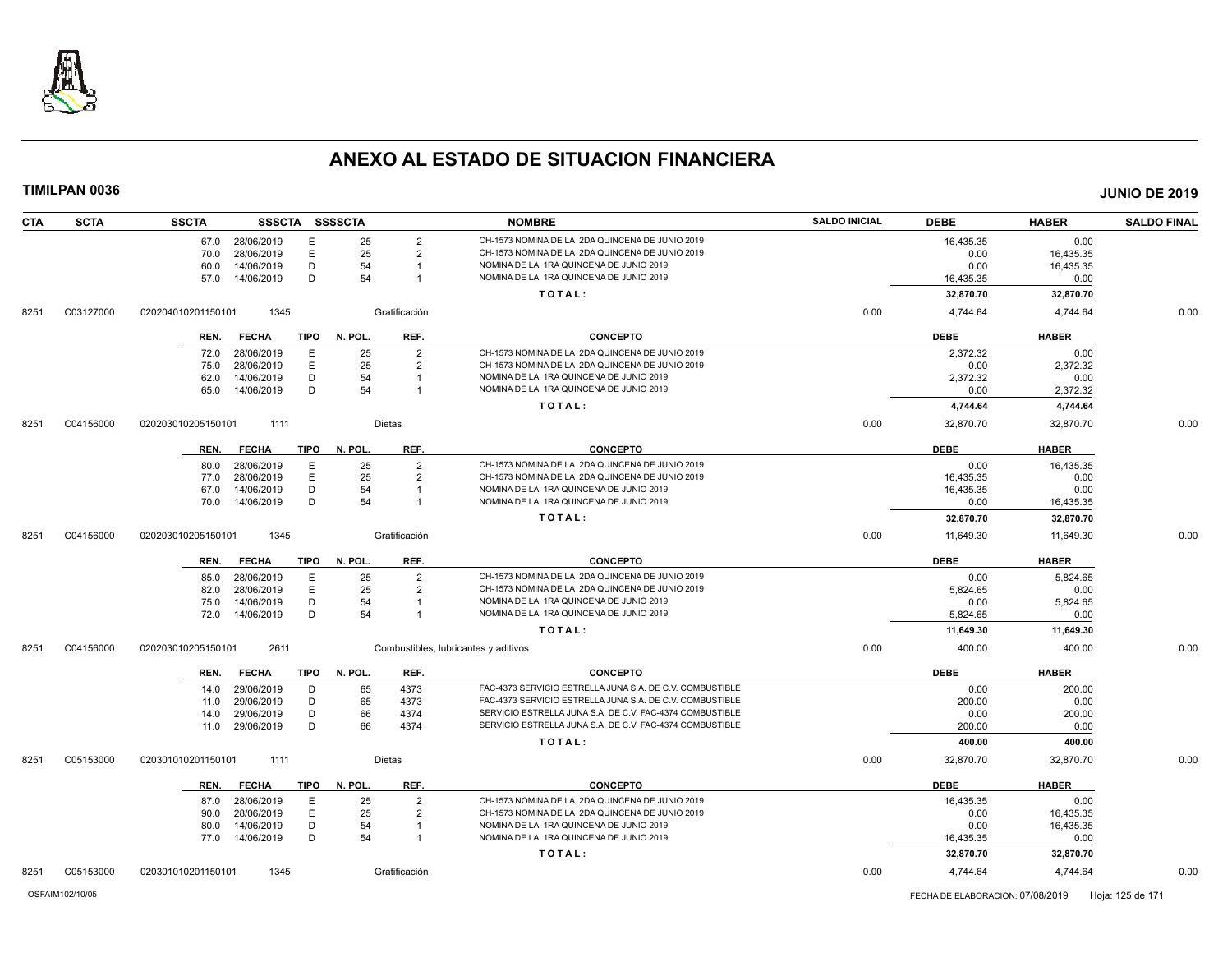

**TIMILPAN 0036 JUNIO DE 2019**

**CTA SCTA SSCTA SSSCTA SSSSCTA NOMBRE SALDO INICIAL DEBE HABER SALDO FINAL REN. FECHA TIPO N. POL. REF. CONCEPTO DEBE HABER** 92.0 28/06/2019 E 25 2 CH-1573 NOMINA DE LA 2DA QUINCENA DE JUNIO 2019 2,372.32 0.00 CH-1573 NOMINA DE LA 2DA QUINCENA DE JUNIO 2019 85.0 14/06/2019 D 54 1 NOMINA DE LA 1RA QUINCENA DE JUNIO 2019 0.00 2,372.32 82.0 14/06/2019 D 54 1 NOMINA DE LA 1RA QUINCENA DE JUNIO 2019 2,372.32 0.00 **T O T A L : 4,744.64 4,744.64** 8251 C05153000 020301010201150101 2611 Combustibles, lubricantes y aditivos 0.00 250.00 250.00 0.00 **REN. FECHA TIPO N. POL. REF. CONCEPTO DEBE HABER** 18.0 29/06/2019 D 66 4374 SERVICIO ESTRELLA JUNA S.A. DE C.V. FAC-4374 COMBUSTIBLE 250.00 29/06/2019 250.00 0.00 21.0 29/06/2019 D 66 4374 SERVICIO ESTRELLA JUNA S.A. DE C.V. FAC-4374 COMBUSTIBLE 0.00 290.00 250.00 **T O T A L : 250.00 250.00** 8251 C06130000 030201030105150101 1111 Dietas 0.00 32,870.70 0.00 **REN. FECHA TIPO N. POL. REF. CONCEPTO DEBE HABER** 97.0 28/06/2019 E 25 2 CH-1573 NOMINA DE LA 2DA QUINCENA DE JUNIO 2019 16,435.35 16,435.35 0.00 100.0 28/06/2019 E 25 2 CH-1573 NOMINA DE LA 2DA QUINCENA DE JUNIO 2019 0.00 16,435.35 87.0 14/06/2019 D 54 1 NOMINA DE LA 1RA QUINCENA DE JUNIO 2019 16,435.35 1 0.00 90.0 14/06/2019 D 54 1 NOMINA DE LA 1RA QUINCENA DE JUNIO 2019 0.00 16,435.35 **T O T A L : 32,870.70 32,870.70** 8251 C06130000 030201030105150101 1345 Gratificación 0.00 4,744.64 4,744.64 0.00 **REN. FECHA TIPO N. POL. REF. CONCEPTO DEBE HABER** 105.0 28/06/2019 E 25 2 CH-1573 NOMINA DE LA 2DA QUINCENA DE JUNIO 2019 0.00 2,372.32 102.0 28/06/2019 E 25 2 CH-1573 NOMINA DE LA 2DA QUINCENA DE JUNIO 2019<br>12.0 14/06/2019 D 54 1 NOMINA DE LA 1RA QUINCENA DE JUNIO 2019 2019 2019 2,372.32 2.372.32 92.0 14/06/2019 D 54 1 NOMINA DE LA 1RA QUINCENA DE JUNIO 2019 95.0 14/06/2019 D 54 1 NOMINA DE LA 1RA QUINCENA DE JUNIO 2019 0.00 2,372.32 **T O T A L : 4,744.64 4,744.64** 8251 C07147000 020206010304150101 1111 Dietas 0.00 32,870.70 32,870.70 0.00 **REN. FECHA TIPO N. POL. REF. CONCEPTO DEBE HABER** 110.0 28/06/2019 E 25 2 CH-1573 NOMINA DE LA 2DA QUINCENA DE JUNIO 2019 0.00 16,435.35 107.0 28/06/2019 E 25 2 CH-1573 NOMINA DE LA 2DA QUINCENA DE JUNIO 2019 16,435.35 0.00 97.0 14/06/2019 D 54 1 NOMINA DE LA 1RA QUINCENA DE JUNIO 2019 16,435.35 0.00 100.0 14/06/2019 D 54 1 NOMINA DE LA 1RA QUINCENA DE JUNIO 2019 0.00 16,435.35 **T O T A L : 32,870.70 32,870.70** 8251 C07147000 020206010304150101 1345 Gratificación 0.00 4,744.64 4,744.64 0.00 **REN. FECHA TIPO N. POL. REF. CONCEPTO DEBE HABER** 115.0 28/06/2019 E 25 2 CH-1573 NOMINA DE LA 2DA QUINCENA DE JUNIO 2019 0.00 2,372.32 112.0 28/06/2019 E 25 2 CH-1573 NOMINA DE LA 2DA QUINCENA DE JUNIO 2019 2,372.32 0.00 105.0 14/06/2019 D 54 1 NOMINA DE LA 1RA QUINCENA DE JUNIO 2019 0.00 2,372.32

102.0 14/06/2019 D 54 1 NOMINA DE LA 1RA QUINCENA DE JUNIO 2019 2,372.32 0.00

**T O T A L : 4,744.64 4,744.64**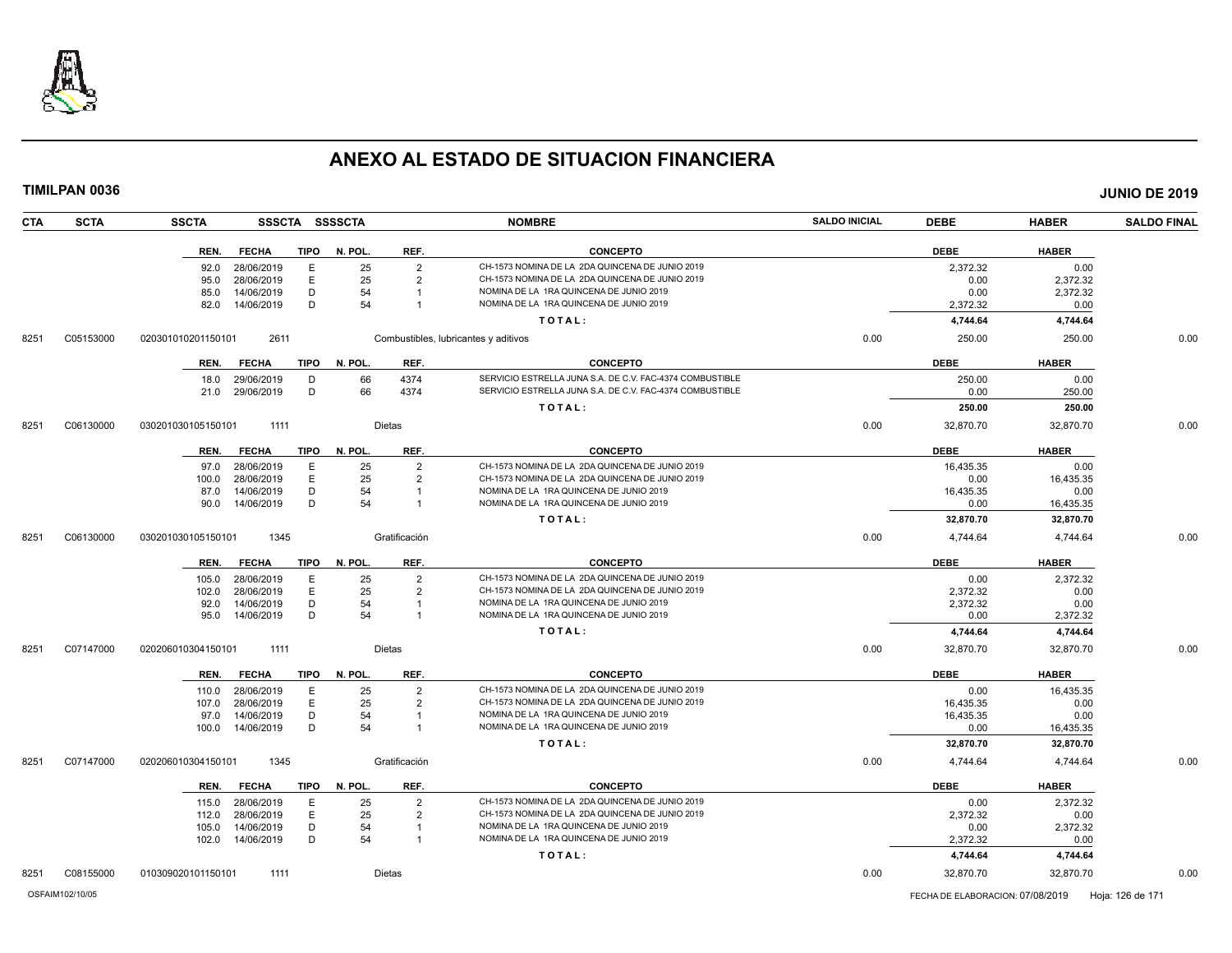

| CTA  | <b>SCTA</b> | <b>SSCTA</b><br><b>SSSCTA</b>       | <b>SSSSCTA</b>       | <b>NOMBRE</b>                                                                      | <b>SALDO INICIAL</b> | <b>DEBE</b> | <b>HABER</b> | <b>SALDO FINAL</b> |
|------|-------------|-------------------------------------|----------------------|------------------------------------------------------------------------------------|----------------------|-------------|--------------|--------------------|
|      |             | <b>FECHA</b><br><b>TIPO</b><br>REN. | N. POL.<br>REF.      | <b>CONCEPTO</b>                                                                    |                      | <b>DEBE</b> | <b>HABER</b> |                    |
|      |             | Ε<br>28/06/2019<br>117.0            | 25<br>$\overline{2}$ | CH-1573 NOMINA DE LA 2DA QUINCENA DE JUNIO 2019                                    |                      | 16,435.35   | 0.00         |                    |
|      |             | E<br>28/06/2019<br>120.0            | 25<br>$\overline{2}$ | CH-1573 NOMINA DE LA 2DA QUINCENA DE JUNIO 2019                                    |                      | 0.00        | 16,435.35    |                    |
|      |             | D<br>14/06/2019<br>110.0            | 54                   | NOMINA DE LA 1RA QUINCENA DE JUNIO 2019                                            |                      | 0.00        | 16,435.35    |                    |
|      |             | D<br>14/06/2019<br>107.0            | 54                   | NOMINA DE LA 1RA QUINCENA DE JUNIO 2019                                            |                      | 16,435.35   | 0.00         |                    |
|      |             |                                     |                      | TOTAL:                                                                             |                      | 32,870.70   | 32,870.70    |                    |
| 8251 | C08155000   | 1345<br>010309020101150101          | Gratificación        |                                                                                    | 0.00                 | 4,744.64    | 4,744.64     | 0.00               |
|      |             | <b>FECHA</b><br><b>TIPO</b><br>REN. | N. POL.<br>REF.      | <b>CONCEPTO</b>                                                                    |                      | <b>DEBE</b> | <b>HABER</b> |                    |
|      |             | 28/06/2019<br>Е<br>122.0            | 25<br>$\overline{2}$ | CH-1573 NOMINA DE LA 2DA QUINCENA DE JUNIO 2019                                    |                      | 2,372.32    | 0.00         |                    |
|      |             | E<br>28/06/2019<br>125.0            | 25<br>$\overline{2}$ | CH-1573 NOMINA DE LA 2DA QUINCENA DE JUNIO 2019                                    |                      | 0.00        | 2,372.32     |                    |
|      |             | 115.0<br>14/06/2019<br>D            | 54                   | NOMINA DE LA 1RA QUINCENA DE JUNIO 2019                                            |                      | 0.00        | 2,372.32     |                    |
|      |             | D<br>14/06/2019<br>112.0            | 54                   | NOMINA DE LA 1RA QUINCENA DE JUNIO 2019                                            |                      | 2,372.32    | 0.00         |                    |
|      |             |                                     |                      | TOTAL:                                                                             |                      | 4,744.64    | 4,744.64     |                    |
| 8251 | C09145000   | 020206010302150101<br>1111          | Dietas               |                                                                                    | 0.00                 | 32,870.70   | 32,870.70    | 0.00               |
|      |             | <b>FECHA</b><br><b>TIPO</b><br>REN. | N. POL.<br>REF.      | <b>CONCEPTO</b>                                                                    |                      | <b>DEBE</b> | <b>HABER</b> |                    |
|      |             | 28/06/2019<br>E<br>127.0            | 25<br>$\overline{2}$ | CH-1573 NOMINA DE LA 2DA QUINCENA DE JUNIO 2019                                    |                      | 16,435.35   | 0.00         |                    |
|      |             | 28/06/2019<br>E<br>130.0            | 25<br>$\overline{2}$ | CH-1573 NOMINA DE LA 2DA QUINCENA DE JUNIO 2019                                    |                      | 0.00        | 16,435.35    |                    |
|      |             | D<br>14/06/2019<br>120.0            | 54                   | NOMINA DE LA 1RA QUINCENA DE JUNIO 2019                                            |                      | 0.00        | 16,435.35    |                    |
|      |             | 14/06/2019<br>D<br>117.0            | 54<br>$\overline{1}$ | NOMINA DE LA 1RA QUINCENA DE JUNIO 2019                                            |                      | 16,435.35   | 0.00         |                    |
|      |             |                                     |                      | TOTAL:                                                                             |                      | 32,870.70   | 32,870.70    |                    |
| 8251 | C09145000   | 020206010302150101<br>1345          | Gratificación        |                                                                                    | 0.00                 | 4,744.64    | 4,744.64     | 0.00               |
|      |             | <b>FECHA</b><br>TIPO<br>REN.        | REF.<br>N. POL       | <b>CONCEPTO</b>                                                                    |                      | <b>DEBE</b> | <b>HABER</b> |                    |
|      |             | 28/06/2019<br>E<br>135.0            | 25<br>$\overline{2}$ | CH-1573 NOMINA DE LA 2DA QUINCENA DE JUNIO 2019                                    |                      | 0.00        | 2,372.32     |                    |
|      |             | E<br>28/06/2019<br>132.0            | 25<br>$\overline{2}$ | CH-1573 NOMINA DE LA 2DA QUINCENA DE JUNIO 2019                                    |                      | 2,372.32    | 0.00         |                    |
|      |             | 14/06/2019<br>D<br>122.0            | 54                   | NOMINA DE LA 1RA QUINCENA DE JUNIO 2019<br>NOMINA DE LA 1RA QUINCENA DE JUNIO 2019 |                      | 2,372.32    | 0.00         |                    |
|      |             | D<br>125.0<br>14/06/2019            | 54                   |                                                                                    |                      | 0.00        | 2,372.32     |                    |
|      |             |                                     |                      | TOTAL:                                                                             |                      | 4,744.64    | 4,744.64     |                    |
| 8251 | C10140000   | 1111<br>030102010301150101          | Dietas               |                                                                                    | 0.00                 | 32,870.70   | 32,870.70    | 0.00               |
|      |             | <b>FECHA</b><br><b>TIPO</b><br>REN. | N. POL<br>REF.       | <b>CONCEPTO</b>                                                                    |                      | <b>DEBE</b> | <b>HABER</b> |                    |
|      |             | 28/06/2019<br>E<br>140.0            | 25<br>$\overline{2}$ | CH-1573 NOMINA DE LA 2DA QUINCENA DE JUNIO 2019                                    |                      | 0.00        | 16.435.35    |                    |
|      |             | Ε<br>28/06/2019<br>137.0            | 25<br>2              | CH-1573 NOMINA DE LA 2DA QUINCENA DE JUNIO 2019                                    |                      | 16,435.35   | 0.00         |                    |
|      |             | 14/06/2019<br>D<br>130.0            | 54                   | NOMINA DE LA 1RA QUINCENA DE JUNIO 2019                                            |                      | 0.00        | 16,435.35    |                    |
|      |             | 14/06/2019<br>D<br>127.0            | 54<br>$\overline{1}$ | NOMINA DE LA 1RA QUINCENA DE JUNIO 2019                                            |                      | 16,435.35   | 0.00         |                    |
|      |             |                                     |                      | TOTAL:                                                                             |                      | 32,870.70   | 32,870.70    |                    |
| 8251 | C10140000   | 1345<br>030102010301150101          | Gratificación        |                                                                                    | 0.00                 | 4,295.54    | 4,295.54     | 0.00               |
|      |             | <b>TIPO</b><br>REN.<br><b>FECHA</b> | N. POL.<br>REF.      | <b>CONCEPTO</b>                                                                    |                      | <b>DEBE</b> | <b>HABER</b> |                    |
|      |             | E<br>28/06/2019<br>145.0            | 25<br>$\overline{2}$ | CH-1573 NOMINA DE LA 2DA QUINCENA DE JUNIO 2019                                    |                      | 0.00        | 2,147.77     |                    |
|      |             | E<br>28/06/2019<br>142.0            | 25<br>$\overline{2}$ | CH-1573 NOMINA DE LA 2DA QUINCENA DE JUNIO 2019                                    |                      | 2,147.77    | 0.00         |                    |
|      |             | D<br>14/06/2019<br>135.0            | 54                   | NOMINA DE LA 1RA QUINCENA DE JUNIO 2019                                            |                      | 0.00        | 2,147.77     |                    |
|      |             | 14/06/2019<br>D<br>132.0            | 54                   | NOMINA DE LA 1RA QUINCENA DE JUNIO 2019                                            |                      | 2,147.77    | 0.00         |                    |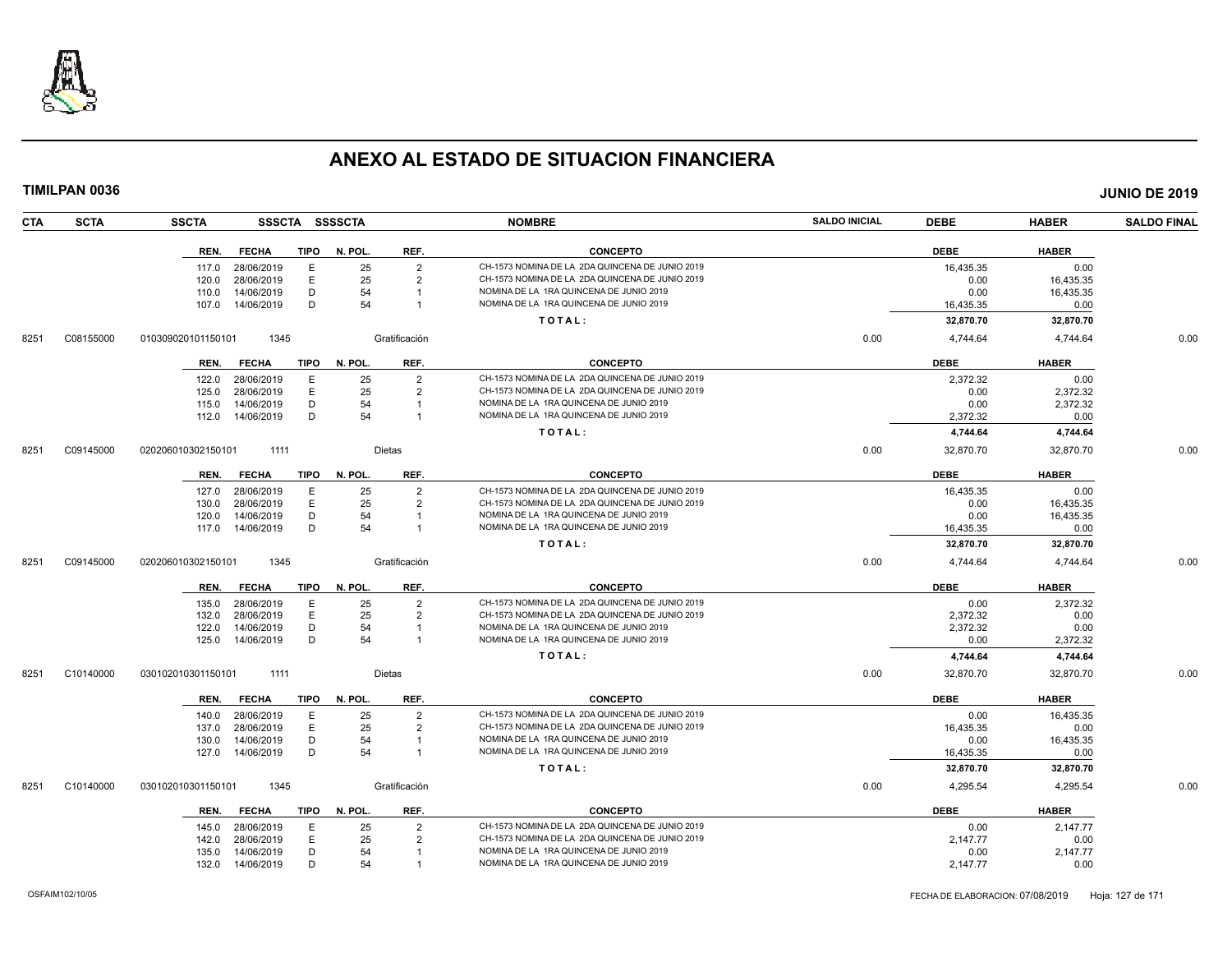

| CTA  | <b>SCTA</b> | <b>SSCTA</b>       | SSSCTA SSSSCTA              |         |                | <b>NOMBRE</b>                                            | <b>SALDO INICIAL</b> | <b>DEBE</b> | <b>HABER</b> | <b>SALDO FINAL</b> |
|------|-------------|--------------------|-----------------------------|---------|----------------|----------------------------------------------------------|----------------------|-------------|--------------|--------------------|
|      |             |                    |                             |         |                | TOTAL:                                                   |                      | 4,295.54    | 4,295.54     |                    |
| 8251 | C10140000   | 030102010301150101 | 2611                        |         |                | Combustibles, lubricantes y aditivos                     | 0.00                 | 600.00      | 600.00       | 0.00               |
|      |             | REN.               | <b>FECHA</b><br>TIPO        | N. POL. | REF.           | <b>CONCEPTO</b>                                          |                      | <b>DEBE</b> | <b>HABER</b> |                    |
|      |             | 18.0               | 29/06/2019<br>D             | 65      | 4373           | FAC-4373 SERVICIO ESTRELLA JUNA S.A. DE C.V. COMBUSTIBLE |                      | 300.00      | 0.00         |                    |
|      |             | 21.0               | 29/06/2019<br>D             | 65      | 4373           | FAC-4373 SERVICIO ESTRELLA JUNA S.A. DE C.V. COMBUSTIBLE |                      | 0.00        | 300.00       |                    |
|      |             | 18.0               | D<br>29/06/2019             | 68      | 4376           | SERVICIO ESTRELLA JUNA S.A. DE C.V. FAC-4376 COMBUSTIBLE |                      | 300.00      | 0.00         |                    |
|      |             | 21.0               | D<br>29/06/2019             | 68      | 4376           | SERVICIO ESTRELLA JUNA S.A. DE C.V. FAC-4376 COMBUSTIBLE |                      | 0.00        | 300.00       |                    |
|      |             |                    |                             |         |                | TOTAL:                                                   |                      | 600.00      | 600.00       |                    |
| 8251 | D00109000   | 010801010302150101 | 1131                        |         | Sueldo base    |                                                          | 0.00                 | 12,000.00   | 12,000.00    | 0.00               |
|      |             | REN.               | <b>TIPO</b><br><b>FECHA</b> | N. POL. | REF.           | <b>CONCEPTO</b>                                          |                      | <b>DEBE</b> | <b>HABER</b> |                    |
|      |             | 160.0              | $\mathsf E$<br>28/06/2019   | 25      | $\overline{2}$ | CH-1573 NOMINA DE LA 2DA QUINCENA DE JUNIO 2019          |                      | 0.00        | 6,000.00     |                    |
|      |             | 157.0              | $\mathsf E$<br>28/06/2019   | 25      | $\overline{2}$ | CH-1573 NOMINA DE LA 2DA QUINCENA DE JUNIO 2019          |                      | 6,000.00    | 0.00         |                    |
|      |             | 147.0              | D<br>14/06/2019             | 54      |                | NOMINA DE LA 1RA QUINCENA DE JUNIO 2019                  |                      | 6,000.00    | 0.00         |                    |
|      |             | 150.0              | D<br>14/06/2019             | 54      | $\mathbf{1}$   | NOMINA DE LA 1RA QUINCENA DE JUNIO 2019                  |                      | 0.00        | 6,000.00     |                    |
|      |             |                    |                             |         |                | TOTAL:                                                   |                      | 12,000.00   | 12,000.00    |                    |
| 8251 | D00109000   | 010801010302150101 | 1345                        |         | Gratificación  |                                                          | 0.00                 | 4,422.84    | 4,422.84     | 0.00               |
|      |             | REN.               | <b>TIPO</b><br><b>FECHA</b> | N. POL. | REF.           | <b>CONCEPTO</b>                                          |                      | <b>DEBE</b> | <b>HABER</b> |                    |
|      |             | 165.0              | E<br>28/06/2019             | 25      | $\overline{2}$ | CH-1573 NOMINA DE LA 2DA QUINCENA DE JUNIO 2019          |                      | 0.00        | 2,211.42     |                    |
|      |             | 162.0              | E<br>28/06/2019             | 25      | $\overline{2}$ | CH-1573 NOMINA DE LA 2DA QUINCENA DE JUNIO 2019          |                      | 2.211.42    | 0.00         |                    |
|      |             | 152.0              | D<br>14/06/2019             | 54      |                | NOMINA DE LA 1RA QUINCENA DE JUNIO 2019                  |                      | 2,211.42    | 0.00         |                    |
|      |             | 155.0              | 14/06/2019<br>D             | 54      |                | NOMINA DE LA 1RA QUINCENA DE JUNIO 2019                  |                      | 0.00        | 2,211.42     |                    |
|      |             |                    |                             |         |                | TOTAL:                                                   |                      | 4,422.84    | 4,422.84     |                    |
| 8251 | D00109000   | 010801010302150101 | 2181                        |         |                | Material para identificación y registro                  | 0.00                 | 13,000.00   | 13,000.00    | 0.00               |
|      |             | REN.               | <b>FECHA</b><br>TIPO        | N. POL. | REF.           | <b>CONCEPTO</b>                                          |                      | <b>DEBE</b> | <b>HABER</b> |                    |
|      |             | 7.0                | 18/06/2019<br>D             | 15      | $\overline{1}$ | GEM COMPRA DE PAPEL SEGURIDAD PARA REGISTRO CIVIL        |                      | 0.00        | 13,000.00    |                    |
|      |             | 4.0                | D<br>18/06/2019             | 15      | $\overline{1}$ | GEM COMPRA DE PAPEL SEGURIDAD PARA REGISTRO CIVIL        |                      | 13,000.00   | 0.00         |                    |
|      |             |                    |                             |         |                | TOTAL:                                                   |                      | 13,000.00   | 13,000.00    |                    |
| 8251 | D00109000   | 010801010302150101 | 3231                        |         |                | Arrendamiento de equipo y bienes informáticos            | 0.00                 | 3,280.48    | 3,280.48     | 0.00               |
|      |             | REN.               | <b>FECHA</b><br><b>TIPO</b> | N. POL. | REF.           | <b>CONCEPTO</b>                                          |                      | <b>DEBE</b> | <b>HABER</b> |                    |
|      |             | 14.0               | 03/06/2019<br>D             | 20      | 521            | COPY CDMX S.A. DE C.V. FACTURA 521 RENTA COPIADORAS      |                      | 0.00        | 3.280.48     |                    |
|      |             | 11.0               | D<br>03/06/2019             | 20      | 521            | COPY CDMX S.A. DE C.V. FACTURA 521 RENTA COPIADORAS      |                      | 3,280.48    | 0.00         |                    |
|      |             |                    |                             |         |                | TOTAL:                                                   |                      | 3,280.48    | 3,280.48     |                    |
| 8251 | D00D00000   | 010502060301150101 | 1131                        |         | Sueldo base    |                                                          | 0.00                 | 45,219.30   | 45,219.30    | 0.00               |
|      |             | REN.               | <b>FECHA</b><br><b>TIPO</b> | N. POL. | REF.           | <b>CONCEPTO</b>                                          |                      | <b>DEBE</b> | <b>HABER</b> |                    |
|      |             | 150.0              | E<br>28/06/2019             | 25      | $\overline{2}$ | CH-1573 NOMINA DE LA 2DA QUINCENA DE JUNIO 2019          |                      | 0.00        | 22,724.65    |                    |
|      |             | 147.0              | E<br>28/06/2019             | 25      | $\overline{2}$ | CH-1573 NOMINA DE LA 2DA QUINCENA DE JUNIO 2019          |                      | 22,724.65   | 0.00         |                    |
|      |             | 137.0              | D<br>14/06/2019             | 54      |                | NOMINA DE LA 1RA QUINCENA DE JUNIO 2019                  |                      | 22,494.65   | 0.00         |                    |
|      |             | 140.0              | D<br>14/06/2019             | 54      | $\mathbf{1}$   | NOMINA DE LA 1RA QUINCENA DE JUNIO 2019                  |                      | 0.00        | 22,494.65    |                    |
|      |             |                    |                             |         |                | TOTAL:                                                   |                      | 45,219.30   | 45,219.30    |                    |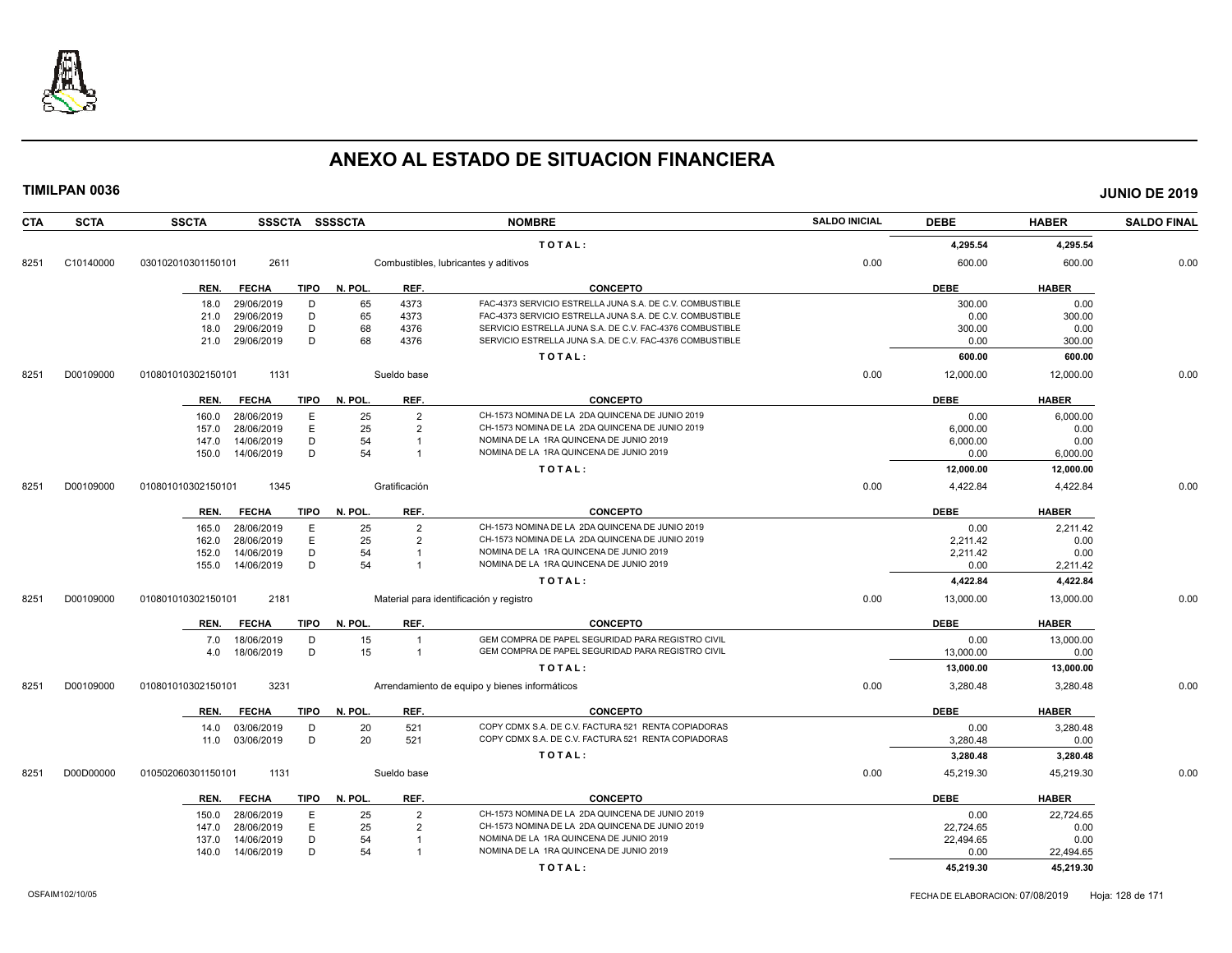

| <b>CTA</b> | <b>SCTA</b> | <b>SSCTA</b><br><b>SSSCTA</b>       | <b>SSSSCTA</b> |                | <b>NOMBRE</b>                                                | <b>SALDO INICIAL</b> | <b>DEBE</b> | <b>HABER</b> | <b>SALDO FINAL</b> |
|------------|-------------|-------------------------------------|----------------|----------------|--------------------------------------------------------------|----------------------|-------------|--------------|--------------------|
| 8251       | D00D00000   | 1222<br>010502060301150101          |                |                | Sueldos y salarios compactados al personal eventual          | 0.00                 | 8,683.65    | 8.683.65     | 0.00               |
|            |             | <b>FECHA</b><br><b>TIPO</b><br>REN. | N. POL.        | REF.           | <b>CONCEPTO</b>                                              |                      | <b>DEBE</b> | <b>HABER</b> |                    |
|            |             | 37.0<br>28/06/2019                  | E<br>26        | $\overline{2}$ | CH-1573 LISTA DE RAYA 2DA QUINCENA DE JUNIO 2019             |                      | 3,000.00    | 0.00         |                    |
|            |             | 28/06/2019<br>40.0                  | E<br>26        | $\overline{2}$ | CH-1573 LISTA DE RAYA 2DA QUINCENA DE JUNIO 2019             |                      | 0.00        | 3,000.00     |                    |
|            |             | 14/06/2019<br>37.0                  | D<br>55        | -1             | NOMINA DE LISTA DE RAYA DE LA 1RA QUINCENA DE JUNIO 2019     |                      | 5,683.65    | 0.00         |                    |
|            |             | 14/06/2019<br>40.0                  | 55<br>D        | $\overline{1}$ | NOMINA DE LISTA DE RAYA DE LA 1RA QUINCENA DE JUNIO 2019     |                      | 0.00        | 5,683.65     |                    |
|            |             |                                     |                |                | TOTAL:                                                       |                      | 8,683.65    | 8,683.65     |                    |
| 8251       | D00D00000   | 1345<br>010502060301150101          |                | Gratificación  |                                                              | 0.00                 | 24,364.34   | 24,364.34    | 0.00               |
|            |             | <b>FECHA</b><br><b>TIPO</b><br>REN. | N. POL.        | REF.           | <b>CONCEPTO</b>                                              |                      | <b>DEBE</b> | <b>HABER</b> |                    |
|            |             | 28/06/2019<br>152.0                 | Ε<br>25        | $\overline{2}$ | CH-1573 NOMINA DE LA 2DA QUINCENA DE JUNIO 2019              |                      | 11,391.10   | 0.00         |                    |
|            |             | 28/06/2019<br>155.0                 | E<br>25        | $\overline{2}$ | CH-1573 NOMINA DE LA 2DA QUINCENA DE JUNIO 2019              |                      | 0.00        | 11,391.10    |                    |
|            |             | 28/06/2019<br>42.0                  | Ε<br>26        | $\overline{2}$ | CH-1573 LISTA DE RAYA 2DA QUINCENA DE JUNIO 2019             |                      | 791.07      | 0.00         |                    |
|            |             | 28/06/2019<br>45.0                  | E<br>26        | $\overline{2}$ | CH-1573 LISTA DE RAYA 2DA QUINCENA DE JUNIO 2019             |                      | 0.00        | 791.07       |                    |
|            |             | 14/06/2019<br>142.0                 | D<br>54        |                | NOMINA DE LA 1RA QUINCENA DE JUNIO 2019                      |                      | 11,391.10   | 0.00         |                    |
|            |             | 14/06/2019<br>145.0                 | D<br>54        |                | NOMINA DE LA 1RA QUINCENA DE JUNIO 2019                      |                      | 0.00        | 11,391.10    |                    |
|            |             | 14/06/2019<br>42.0                  | D<br>55        |                | NOMINA DE LISTA DE RAYA DE LA 1RA QUINCENA DE JUNIO 2019     |                      | 791.07      | 0.00         |                    |
|            |             | 45.0<br>14/06/2019                  | 55<br>D        |                | NOMINA DE LISTA DE RAYA DE LA 1RA QUINCENA DE JUNIO 2019     |                      | 0.00        | 791.07       |                    |
|            |             |                                     |                |                | TOTAL:                                                       |                      | 24,364.34   | 24,364.34    |                    |
| 8251       | D00D00000   | 2611<br>010502060301150101          |                |                | Combustibles, lubricantes y aditivos                         | 0.00                 | 4,601.32    | 4,601.32     | 0.00               |
|            |             | <b>FECHA</b><br>TIPO<br>REN.        | N. POL.        | REF.           | <b>CONCEPTO</b>                                              |                      | <b>DEBE</b> | <b>HABER</b> |                    |
|            |             | 29/06/2019<br>35.0                  | D<br>64        | 4372           | FAC-4372 SERVICIO ESTRELLA JUNA S.A. DE C.V. COMBUSTIBLE     |                      | 0.00        | 850.48       |                    |
|            |             | 29/06/2019<br>32.0                  | D<br>64        | 4372           | FAC-4372 SERVICIO ESTRELLA JUNA S.A. DE C.V. COMBUSTIBLE     |                      | 850.48      | 0.00         |                    |
|            |             | 29/06/2019<br>25.0                  | D<br>65        | 4373           | FAC-4373 SERVICIO ESTRELLA JUNA S.A. DE C.V. COMBUSTIBLE     |                      | 1,050.18    | 0.00         |                    |
|            |             | 29/06/2019<br>28.0                  | D<br>65        | 4373           | FAC-4373 SERVICIO ESTRELLA JUNA S.A. DE C.V. COMBUSTIBLE     |                      | 0.00        | 1,050.18     |                    |
|            |             | 29/06/2019<br>14.0                  | D<br>67        | 4375           | SERVICIO ESTRELLA JUNA S.A. DE C.V. FAC-4375 COMBUSTIBLE     |                      | 0.00        | 1,100.32     |                    |
|            |             | 29/06/2019<br>11.0                  | D<br>67        | 4375           | SERVICIO ESTRELLA JUNA S.A. DE C.V. FAC-4375 COMBUSTIBLE     |                      | 1,100.32    | 0.00         |                    |
|            |             | 29/06/2019<br>28.0                  | D<br>68        | 4376           | SERVICIO ESTRELLA JUNA S.A. DE C.V. FAC-4376 COMBUSTIBLE     |                      | 0.00        | 900.02       |                    |
|            |             | 29/06/2019<br>25.0                  | D<br>68        | 4376           | SERVICIO ESTRELLA JUNA S.A. DE C.V. FAC-4376 COMBUSTIBLE     |                      | 900.02      | 0.00         |                    |
|            |             | 29/06/2019<br>18.0                  | D<br>69        | 4377           | SERVICIO ESTRELLA JUNA S.A. DE C.V. FAC-4377 COMBUSTIBLE     |                      | 700.32      | 0.00         |                    |
|            |             | 29/06/2019<br>21.0                  | D<br>69        | 4377           | SERVICIO ESTRELLA JUNA S.A. DE C.V. FAC-4377 COMBUSTIBLE     |                      | 0.00        | 700.32       |                    |
|            |             |                                     |                |                | TOTAL:                                                       |                      | 4,601.32    | 4,601.32     |                    |
| 8251       | D00D00000   | 3992<br>010502060301150101          |                |                | Gastos de servicios menores                                  | 4,418.96             | 4,826.65    | 4,548.11     | 4,697.50           |
|            |             | <b>FECHA</b><br>TIPO<br>REN.        | N. POL.        | REF.           | <b>CONCEPTO</b>                                              |                      | <b>DEBE</b> | <b>HABER</b> |                    |
|            |             | 06/06/2019<br>3.0                   | 23<br>D        | 628            | JOSE MATUSALEN LEGORRETA SEGUNDO PAGO FACT. 628 Y 634        |                      | 0.00        | 3,468.86     |                    |
|            |             | 29/06/2019<br>7.0                   | E<br>32        | 53227          | CH-1580 HECTOR MANUEL MONROY CRUZ REP FONDO CAJA             |                      | 0.00        | 129.15       |                    |
|            |             | 29/06/2019<br>4.0                   | E<br>32        | 53227          | CH-1580 HECTOR MANUEL MONROY CRUZ REP FONDO CAJA             |                      | 129.15      | 0.00         |                    |
|            |             | 3.0<br>05/06/2019                   | D<br>35        | 798            | SILVANA IRENE DOMINGUEZ COLIN PAGO FAC 798,799,800,801,Y 802 |                      | 0.00        | 950.10       |                    |
|            |             | 30/06/2019<br>4.0                   | D<br>86        | 737            | FAC-737 JOSE GUADALUPE GARCIA SANDOVAL PINTURAS Y ACCESORIOS |                      | 4,697.50    | 0.00         |                    |
|            |             |                                     |                |                | TOTAL:                                                       |                      | 4,826.65    | 4,548.11     |                    |
| 8251       | D00D00000   | 010502060301160101<br>2111          |                |                | Materiales y útiles de oficina                               | 24,877.94            | 51,794.00   | 58,000.00    | 18,671.94          |
|            |             | REN.<br><b>FECHA</b>                | TIPO N. POL.   | REF.           | <b>CONCEPTO</b>                                              |                      | <b>DEBE</b> | <b>HABER</b> |                    |
|            |             | 18/06/2019<br>4.0                   | 17<br>D        | 100            | ALVARO MARTINEZ CARRILLO FAC-100 PAPELERIA                   |                      | 50,924.00   | 0.00         |                    |
|            |             | 18/06/2019<br>7.0                   | D<br>17        | 100            | ALVARO MARTINEZ CARRILLO FAC-100 PAPELERIA                   |                      | 0.00        | 50,924.00    |                    |
|            |             |                                     |                |                |                                                              |                      |             |              |                    |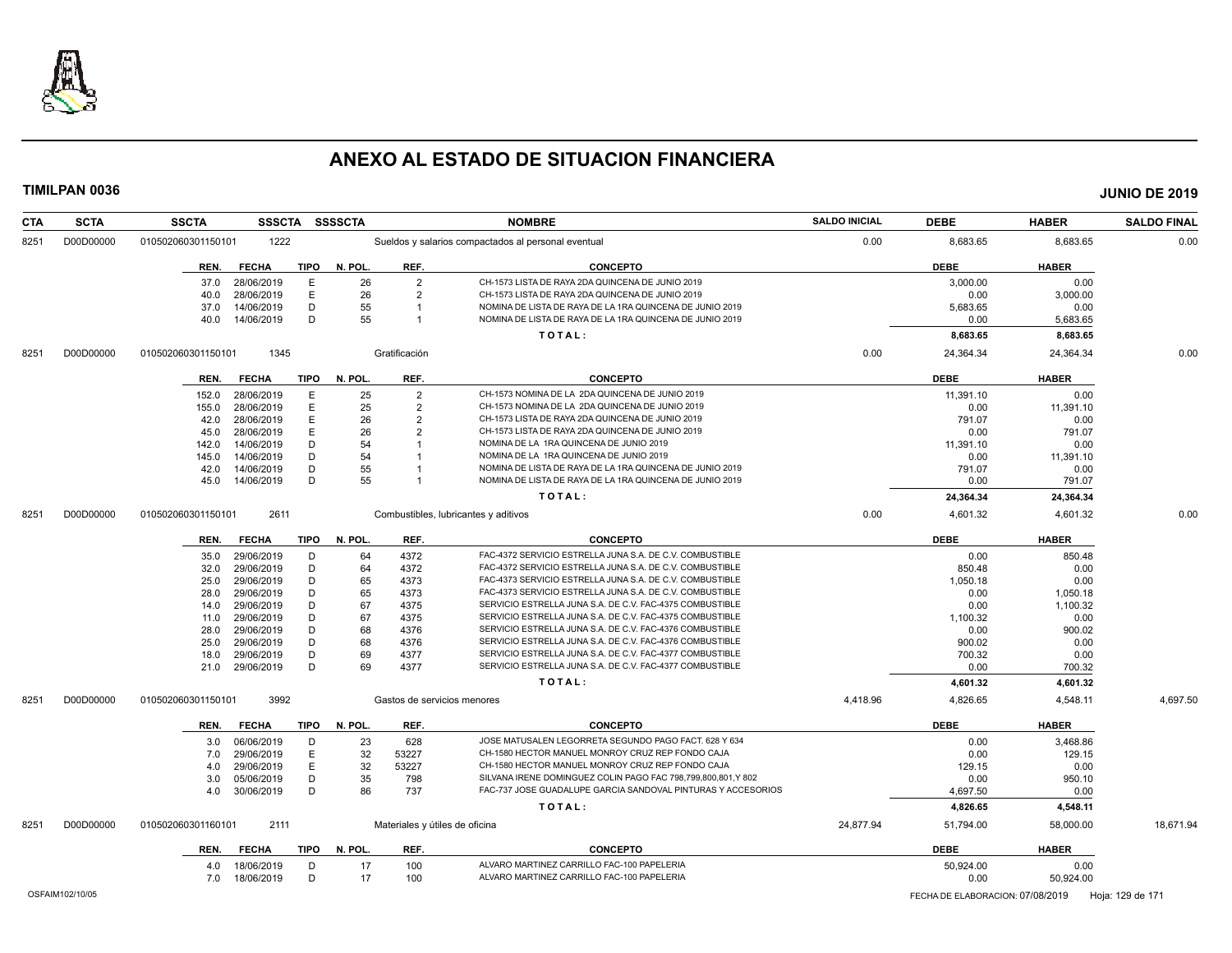

| <b>CTA</b> | <b>SCTA</b> | <b>SSCTA</b>       |                |             | SSSCTA SSSSCTA |                           | <b>NOMBRE</b>                                            | <b>SALDO INICIAL</b> | <b>DEBE</b> | <b>HABER</b> | <b>SALDO FINAL</b> |
|------------|-------------|--------------------|----------------|-------------|----------------|---------------------------|----------------------------------------------------------|----------------------|-------------|--------------|--------------------|
|            |             |                    | 3.0 05/06/2019 | D           | 22             | 298                       | APOLONIO APOLINAR NAVA FACT. 298 TRABAJOS IMPRENTA       |                      | 0.00        | 5,614.40     |                    |
|            |             | 7.0                | 07/06/2019     | D           | 50             | 24                        | FAC- 24 JOSE BACILIO MARTINEZ HOJAS MEMBRETADAS          |                      | 0.00        | 1,461.60     |                    |
|            |             | 9.0                | 30/06/2019     | D           | 89             | 182                       | FACT-182 GLANCOMER S.A. DE C.V. COMPRA PAPELERIA         |                      | 870.00      | 0.00         |                    |
|            |             |                    |                |             |                |                           | TOTAL:                                                   |                      | 51,794.00   | 58,000.00    |                    |
| 8251       | F00124000   | 020201010503150101 | 1131           |             |                | Sueldo base               |                                                          | 2,000.00             | 108,487.64  | 108,487.64   | 2,000.00           |
|            |             | REN.               | <b>FECHA</b>   | <b>TIPO</b> | N. POL.        | REF.                      | <b>CONCEPTO</b>                                          |                      | <b>DEBE</b> | <b>HABER</b> |                    |
|            |             | 167.0              | 28/06/2019     | E           | 25             | $\overline{2}$            | CH-1573 NOMINA DE LA 2DA QUINCENA DE JUNIO 2019          |                      | 54.243.82   | 0.00         |                    |
|            |             | 170.0              | 28/06/2019     | E           | 25             | $\overline{2}$            | CH-1573 NOMINA DE LA 2DA QUINCENA DE JUNIO 2019          |                      | 0.00        | 54,243.82    |                    |
|            |             | 160.0              | 14/06/2019     | D           | 54             | $\overline{\mathbf{1}}$   | NOMINA DE LA 1RA QUINCENA DE JUNIO 2019                  |                      | 0.00        | 54,243.82    |                    |
|            |             | 157.0              | 14/06/2019     | D           | 54             | $\overline{1}$            | NOMINA DE LA 1RA QUINCENA DE JUNIO 2019                  |                      | 54,243.82   | 0.00         |                    |
|            |             |                    |                |             |                |                           | TOTAL:                                                   |                      | 108,487.64  | 108,487.64   |                    |
| 8251       | F00124000   | 020201010503150101 | 1222           |             |                |                           | Sueldos y salarios compactados al personal eventual      | 0.00                 | 39,700.00   | 39,700.00    | 0.00               |
|            |             | REN.               | <b>FECHA</b>   | TIPO        | N. POL.        | REF.                      | <b>CONCEPTO</b>                                          |                      | <b>DEBE</b> | <b>HABER</b> |                    |
|            |             | 47.0               | 28/06/2019     | E           | 26             | $\overline{2}$            | CH-1573 LISTA DE RAYA 2DA QUINCENA DE JUNIO 2019         |                      | 22,300.00   | 0.00         |                    |
|            |             | 50.0               | 28/06/2019     | E           | 26             | $\overline{2}$            | CH-1573 LISTA DE RAYA 2DA QUINCENA DE JUNIO 2019         |                      | 0.00        | 22,300.00    |                    |
|            |             | 47.0               | 14/06/2019     | D           | 55             | $\overline{1}$            | NOMINA DE LISTA DE RAYA DE LA 1RA QUINCENA DE JUNIO 2019 |                      | 17,400.00   | 0.00         |                    |
|            |             | 50.0               | 14/06/2019     | D           | 55             | $\overline{1}$            | NOMINA DE LISTA DE RAYA DE LA 1RA QUINCENA DE JUNIO 2019 |                      | 0.00        | 17,400.00    |                    |
|            |             |                    |                |             |                |                           | TOTAL:                                                   |                      | 39,700.00   | 39,700.00    |                    |
| 8251       | F00124000   | 020201010503150101 | 1311           |             |                | Prima por año de servicio |                                                          | 0.00                 | 450.00      | 450.00       | 0.00               |
|            |             | REN.               | <b>FECHA</b>   | <b>TIPO</b> | N. POL.        | REF.                      | <b>CONCEPTO</b>                                          |                      | <b>DEBE</b> | <b>HABER</b> |                    |
|            |             | 172.0              | 28/06/2019     | Е           | 25             | $\overline{2}$            | CH-1573 NOMINA DE LA 2DA QUINCENA DE JUNIO 2019          |                      | 225.00      | 0.00         |                    |
|            |             | 175.0              | 28/06/2019     | Ε           | 25             | $\overline{2}$            | CH-1573 NOMINA DE LA 2DA QUINCENA DE JUNIO 2019          |                      | 0.00        | 225.00       |                    |
|            |             | 170.0              | 14/06/2019     | D           | 54             |                           | NOMINA DE LA 1RA QUINCENA DE JUNIO 2019                  |                      | 0.00        | 225.00       |                    |
|            |             | 167.0              | 14/06/2019     | D           | 54             | $\mathbf 1$               | NOMINA DE LA 1RA QUINCENA DE JUNIO 2019                  |                      | 225.00      | 0.00         |                    |
|            |             |                    |                |             |                |                           | TOTAL:                                                   |                      | 450.00      | 450.00       |                    |
| 8251       | F00124000   | 020201010503150101 | 1345           |             |                | Gratificación             |                                                          | 3,811.71             | 90,118.92   | 90,118.92    | 3,811.71           |
|            |             | REN.               | <b>FECHA</b>   | TIPO        | N. POL.        | REF.                      | <b>CONCEPTO</b>                                          |                      | <b>DEBE</b> | <b>HABER</b> |                    |
|            |             | 177.0              | 28/06/2019     | Е           | 25             | $\overline{2}$            | CH-1573 NOMINA DE LA 2DA QUINCENA DE JUNIO 2019          |                      | 35,138.89   | 0.00         |                    |
|            |             | 180.0              | 28/06/2019     | E           | 25             | $\overline{2}$            | CH-1573 NOMINA DE LA 2DA QUINCENA DE JUNIO 2019          |                      | 0.00        | 35,138.89    |                    |
|            |             | 55.0               | 28/06/2019     | E           | 26             | $\overline{2}$            | CH-1573 LISTA DE RAYA 2DA QUINCENA DE JUNIO 2019         |                      | 0.00        | 10,561.76    |                    |
|            |             | 52.0               | 28/06/2019     | E           | 26             | $\overline{2}$            | CH-1573 LISTA DE RAYA 2DA QUINCENA DE JUNIO 2019         |                      | 10.561.76   | 0.00         |                    |
|            |             | 165.0              | 14/06/2019     | D           | 54             |                           | NOMINA DE LA 1RA QUINCENA DE JUNIO 2019                  |                      | 0.00        | 35,138.89    |                    |
|            |             | 162.0              | 14/06/2019     | D           | 54             |                           | NOMINA DE LA 1RA QUINCENA DE JUNIO 2019                  |                      | 35,138.89   | 0.00         |                    |
|            |             | 52.0               | 14/06/2019     | D           | 55             |                           | NOMINA DE LISTA DE RAYA DE LA 1RA QUINCENA DE JUNIO 2019 |                      | 9,279.38    | 0.00         |                    |
|            |             | 55.0               | 14/06/2019     | D           | 55             |                           | NOMINA DE LISTA DE RAYA DE LA 1RA QUINCENA DE JUNIO 2019 |                      | 0.00        | 9,279.38     |                    |
|            |             |                    |                |             |                |                           | TOTAL:                                                   |                      | 90,118.92   | 90,118.92    |                    |
| 8251       | F00124000   | 020201010503150101 | 2611           |             |                |                           | Combustibles, lubricantes y aditivos                     | 0.00                 | 113,293.22  | 113,293.22   | 0.00               |
|            |             | REN.               | <b>FECHA</b>   | TIPO        | N. POL.        | REF.                      | <b>CONCEPTO</b>                                          |                      | <b>DEBE</b> | <b>HABER</b> |                    |
|            |             | 39.0               | 29/06/2019     | D           | 64             | 4372                      | FAC-4372 SERVICIO ESTRELLA JUNA S.A. DE C.V. COMBUSTIBLE |                      | 12.500.00   | 0.00         |                    |
|            |             | 42.0               | 29/06/2019     | D           | 64             | 4372                      | FAC-4372 SERVICIO ESTRELLA JUNA S.A. DE C.V. COMBUSTIBLE |                      | 0.00        | 12,500.00    |                    |
|            |             | 32.0               | 29/06/2019     | D           | 65             | 4373                      | FAC-4373 SERVICIO ESTRELLA JUNA S.A. DE C.V. COMBUSTIBLE |                      | 8,662.45    | 0.00         |                    |
|            |             | 35.0               | 29/06/2019     | D           | 65             | 4373                      | FAC-4373 SERVICIO ESTRELLA JUNA S.A. DE C.V. COMBUSTIBLE |                      | 0.00        | 8,662.45     |                    |
|            |             |                    |                |             |                |                           |                                                          |                      |             |              |                    |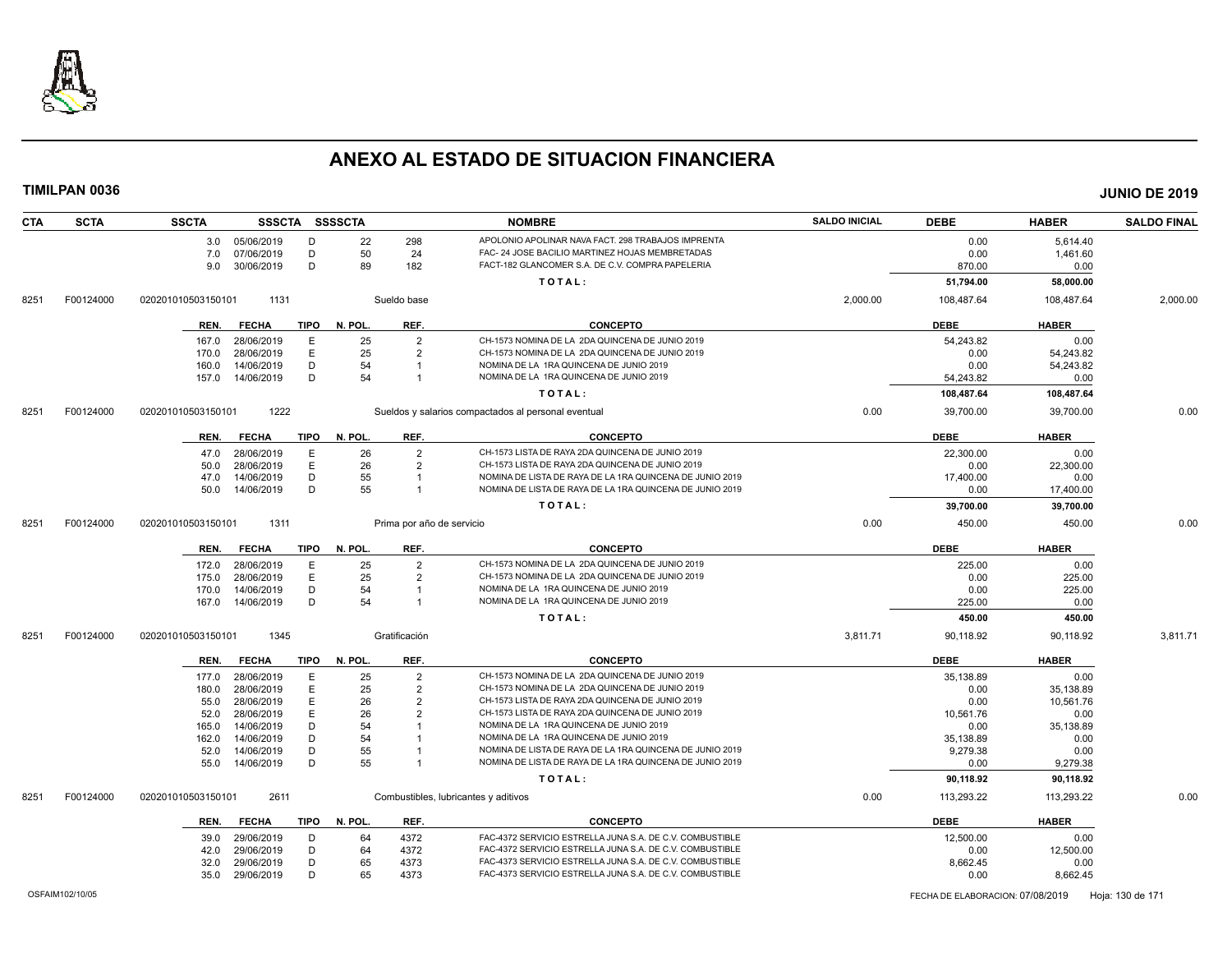

| <b>CTA</b> | <b>SCTA</b> | <b>SSCTA</b>       | SSSCTA SSSSCTA |             |         |             | <b>NOMBRE</b>                                                          | <b>SALDO INICIAL</b> | <b>DEBE</b> | <b>HABER</b> | <b>SALDO FINAL</b> |
|------------|-------------|--------------------|----------------|-------------|---------|-------------|------------------------------------------------------------------------|----------------------|-------------|--------------|--------------------|
|            |             | 25.0               | 29/06/2019     | D           | 66      | 4374        | SERVICIO ESTRELLA JUNA S.A. DE C.V. FAC-4374 COMBUSTIBLE               |                      | 3,726.50    | 0.00         |                    |
|            |             | 28.0               | 29/06/2019     | D           | 66      | 4374        | SERVICIO ESTRELLA JUNA S.A. DE C.V. FAC-4374 COMBUSTIBLE               |                      | 0.00        | 3,726.50     |                    |
|            |             | 18.0               | 29/06/2019     | D           | 67      | 4375        | SERVICIO ESTRELLA JUNA S.A. DE C.V. FAC-4375 COMBUSTIBLE               |                      | 19,570.35   | 0.00         |                    |
|            |             | 21.0               | 29/06/2019     | D           | 67      | 4375        | SERVICIO ESTRELLA JUNA S.A. DE C.V. FAC-4375 COMBUSTIBLE               |                      | 0.00        | 19,570.35    |                    |
|            |             | 32.0               | 29/06/2019     | D           | 68      | 4376        | SERVICIO ESTRELLA JUNA S.A. DE C.V. FAC-4376 COMBUSTIBLE               |                      | 28,651.56   | 0.00         |                    |
|            |             | 35.0               | 29/06/2019     | D           | 68      | 4376        | SERVICIO ESTRELLA JUNA S.A. DE C.V. FAC-4376 COMBUSTIBLE               |                      | 0.00        | 28,651.56    |                    |
|            |             | 28.0               | 29/06/2019     | D           | 69      | 4377        | SERVICIO ESTRELLA JUNA S.A. DE C.V. FAC-4377 COMBUSTIBLE               |                      | 0.00        | 23,255.84    |                    |
|            |             | 25.0               | 29/06/2019     | D           | 69      | 4377        | SERVICIO ESTRELLA JUNA S.A. DE C.V. FAC-4377 COMBUSTIBLE               |                      | 23.255.84   | 0.00         |                    |
|            |             | 14.0               | 29/06/2019     | D           | 70      | 4378        | SERVICIO ESTRELLA JUNA S.A. DE C.V. FAC-4378 COMBUSTIBLE               |                      | 0.00        | 16,926.52    |                    |
|            |             | 11.0               | 29/06/2019     | D           | 70      | 4378        | SERVICIO ESTRELLA JUNA S.A. DE C.V. FAC-4378 COMBUSTIBLE               |                      | 16,926.52   | 0.00         |                    |
|            |             |                    |                |             |         |             | TOTAL:                                                                 |                      | 113,293.22  | 113,293.22   |                    |
| 8251       | F00124000   | 020201010503150101 | 3511           |             |         |             | Reparación y mantenimiento de inmuebles                                | 469.50               | 1,308.15    | 1,308.15     | 469.50             |
|            |             |                    |                | <b>TIPO</b> | N. POL. | REF.        | <b>CONCEPTO</b>                                                        |                      | <b>DEBE</b> | <b>HABER</b> |                    |
|            |             | REN.               | <b>FECHA</b>   |             |         |             | CH-1569 REPOSICION FONDO FIJO DE CAJA FAC-5124 PISO                    |                      |             |              |                    |
|            |             | 91.0               | 20/06/2019     | Е           | 21      | 5124        | CH-1569 REPOSICION FONDO FIJO DE CAJA FAC-5124 PISO                    |                      | 0.00        | 1,308.15     |                    |
|            |             | 88.0               | 20/06/2019     | E           | 21      | 5124        |                                                                        |                      | 1,308.15    | 0.00         |                    |
|            |             |                    |                |             |         |             | TOTAL:                                                                 |                      | 1,308.15    | 1,308.15     |                    |
| 8251       | F00124000   | 020201010503150101 | 3551           |             |         |             | Reparación y mantenimiento de vehículos terrestres, aéreos y lacustres | 0.00                 | 19,648.23   | 6,203.83     | 13,444.40          |
|            |             | REN.               | <b>FECHA</b>   | TIPO        | N. POL. | REF.        | <b>CONCEPTO</b>                                                        |                      | <b>DEBE</b> | <b>HABER</b> |                    |
|            |             | 10.0               | 06/06/2019     | D           | 23      | 634         | JOSE MATUSALEN LEGORRETA SEGUNDO PAGO FACT. 628 Y 634                  |                      | 0.00        | 278.40       |                    |
|            |             | 7.0                | 06/06/2019     | D           | 23      | 634         | JOSE MATUSALEN LEGORRETA SEGUNDO PAGO FACT. 628 Y 634                  |                      | 278.40      | 0.00         |                    |
|            |             | 28.0               | 28/06/2019     | E           | 23      |             | CH-1571 SIMON MUNGUIA CAMACHO COMPRA DE REFACCIONES                    |                      | 0.00        | 725.40       |                    |
|            |             | 25.0               | 28/06/2019     | E           | 23      | - 1         | CH-1571 SIMON MUNGUIA CAMACHO COMPRA DE REFACCIONES                    |                      | 725.40      | 0.00         |                    |
|            |             | 46.0               | 29/06/2019     | E           | 32      | 8363        | CH-1580 HECTOR MANUEL MONROY CRUZ REP FONDO CAJA                       |                      | 1,700.00    | 0.00         |                    |
|            |             | 60.0               | 29/06/2019     | E           | 32      | 8359        | CH-1580 HECTOR MANUEL MONROY CRUZ REP FONDO CAJA                       |                      | 1,800.03    | 0.00         |                    |
|            |             | 63.0               | 29/06/2019     | E           | 32      | 8359        | CH-1580 HECTOR MANUEL MONROY CRUZ REP FONDO CAJA                       |                      | 0.00        | 1,800.03     |                    |
|            |             | 67.0               | 29/06/2019     | E           | 32      | 8360        | CH-1580 HECTOR MANUEL MONROY CRUZ REP FONDO CAJA                       |                      | 400.00      | 0.00         |                    |
|            |             | 70.0               | 29/06/2019     | E           | 32      | 8360        | CH-1580 HECTOR MANUEL MONROY CRUZ REP FONDO CAJA                       |                      | 0.00        | 400.00       |                    |
|            |             | 53.0               | 29/06/2019     | E           | 32      | 8364        | CH-1580 HECTOR MANUEL MONROY CRUZ REP FONDO CAJA                       |                      | 1.300.00    | 0.00         |                    |
|            |             | 49.0               | 29/06/2019     | E           | 32      | 8363        | CH-1580 HECTOR MANUEL MONROY CRUZ REP FONDO CAJA                       |                      | 0.00        | 1,700.00     |                    |
|            |             | 56.0               | 29/06/2019     | E           | 32      | 8364        | CH-1580 HECTOR MANUEL MONROY CRUZ REP FONDO CAJA                       |                      | 0.00        | 1,300.00     |                    |
|            |             | 4.0                | 30/06/2019     | D           | 85      | 1042        | FAC-1042 GEOVANNY PEREZ LUGO REFACCIONES PARA LOS VEHICULOS            |                      | 13,444.40   | 0.00         |                    |
|            |             |                    |                |             |         |             | TOTAL:                                                                 |                      | 19,648.23   | 6,203.83     |                    |
| 8251       | F00124000   | 020201010503150101 | 3821           |             |         |             | Gastos de ceremonias oficiales y de orden social                       | 0.00                 | 1,740.00    | 0.00         | 1,740.00           |
|            |             | REN.               | <b>FECHA</b>   | <b>TIPO</b> | N. POL. | REF.        | <b>CONCEPTO</b>                                                        |                      | <b>DEBE</b> | <b>HABER</b> |                    |
|            |             | 19.0               | 30/06/2019     | D           | 87      | 952         | FAC-952 FELIX GARCIA ANDRES RENTA DE LONA Y MESAS                      |                      | 1,740.00    | 0.00         |                    |
|            |             |                    |                |             |         |             | TOTAL:                                                                 |                      | 1,740.00    | 0.00         |                    |
| 8251       | F00124000   | 020201010503160101 | 2111           |             |         |             | Materiales y útiles de oficina                                         | 1,235.40             | 870.00      | 0.00         | 2,105.40           |
|            |             | REN.               | <b>FECHA</b>   | <b>TIPO</b> | N. POL. | REF.        | <b>CONCEPTO</b>                                                        |                      | <b>DEBE</b> | <b>HABER</b> |                    |
|            |             | 4.0                | 30/06/2019     | D           | 89      | 182         | FACT-182 GLANCOMER S.A. DE C.V. COMPRA PAPELERIA                       |                      | 870.00      | 0.00         |                    |
|            |             |                    |                |             |         |             |                                                                        |                      |             |              |                    |
|            |             |                    |                |             |         |             | TOTAL:                                                                 |                      | 870.00      | 0.00         |                    |
| 8251       | H00125000   | 020203010205150101 | 1131           |             |         | Sueldo base |                                                                        | 6,000.00             | 416,957.44  | 416,957.44   | 6,000.00           |
|            |             | REN.               | <b>FECHA</b>   | <b>TIPO</b> | N. POL. | REF.        | <b>CONCEPTO</b>                                                        |                      | <b>DEBE</b> | <b>HABER</b> |                    |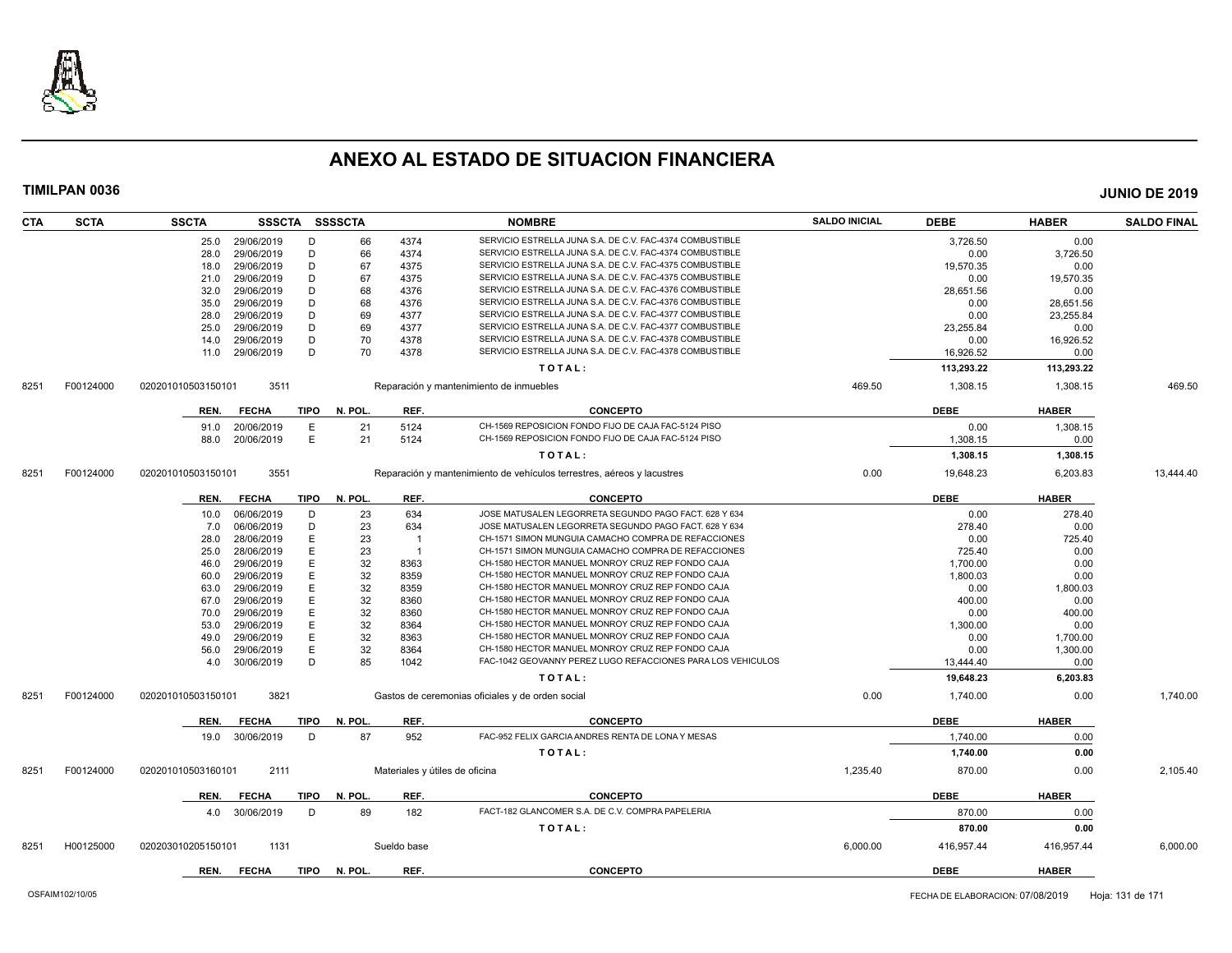

| <b>CTA</b> | <b>SCTA</b> | <b>SSCTA</b>       |                 |      | SSSCTA SSSSCTA |                           | <b>NOMBRE</b>                                               | <b>SALDO INICIAL</b> | <b>DEBE</b> | <b>HABER</b> | <b>SALDO FINAL</b> |
|------------|-------------|--------------------|-----------------|------|----------------|---------------------------|-------------------------------------------------------------|----------------------|-------------|--------------|--------------------|
|            |             |                    | 25.0 18/06/2019 | Е    | 17             |                           | CH. 1565 COMPL. NOMINA QUINC. 01 JUN 19                     |                      | 0.00        | 22,705.57    |                    |
|            |             | 22.0               | 18/06/2019      | Ε    | 17             | $\overline{1}$            | CH. 1565 COMPL. NOMINA QUINC. 01 JUN 19                     |                      | 22,705.57   | 0.00         |                    |
|            |             | 185.0              | 28/06/2019      | E    | 25             | $\overline{2}$            | CH-1573 NOMINA DE LA 2DA QUINCENA DE JUNIO 2019             |                      | 0.00        | 208,478.72   |                    |
|            |             | 182.0              | 28/06/2019      | E    | 25             | $\overline{2}$            | CH-1573 NOMINA DE LA 2DA QUINCENA DE JUNIO 2019             |                      | 208,478.72  | 0.00         |                    |
|            |             | 175.0              | 14/06/2019      | D    | 54             |                           | NOMINA DE LA 1RA QUINCENA DE JUNIO 2019                     |                      | 0.00        | 185,773.15   |                    |
|            |             | 172.0              | 14/06/2019      | D    | 54             |                           | NOMINA DE LA 1RA QUINCENA DE JUNIO 2019                     |                      | 185,773.15  | 0.00         |                    |
|            |             |                    |                 |      |                |                           | TOTAL:                                                      |                      | 416,957.44  | 416,957.44   |                    |
| 8251       | H00125000   | 020203010205150101 | 1222            |      |                |                           | Sueldos y salarios compactados al personal eventual         | 4,000.00             | 429,879.05  | 433,879.05   | 0.00               |
|            |             | REN.               | <b>FECHA</b>    | TIPO | N. POL.        | REF.                      | <b>CONCEPTO</b>                                             |                      | <b>DEBE</b> | <b>HABER</b> |                    |
|            |             | 3.0                | 04/06/2019      | E    | 16             | $\overline{1}$            | CH. 1564 COMPL. LISTA RAYA 2DA QUINCENA MAY 2019            |                      | 0.00        | 4,000.00     |                    |
|            |             | 57.0               | 28/06/2019      | E    | 26             | $\overline{2}$            | CH-1573 LISTA DE RAYA 2DA QUINCENA DE JUNIO 2019            |                      | 214,484.35  | 0.00         |                    |
|            |             | 60.0               | 28/06/2019      | E    | 26             | $\overline{2}$            | CH-1573 LISTA DE RAYA 2DA QUINCENA DE JUNIO 2019            |                      | 0.00        | 214,484.35   |                    |
|            |             | 60.0               | 14/06/2019      | D    | 55             | $\overline{\mathbf{1}}$   | NOMINA DE LISTA DE RAYA DE LA 1RA QUINCENA DE JUNIO 2019    |                      | 0.00        | 215,394.70   |                    |
|            |             | 57.0               | 14/06/2019      | D    | 55             | $\overline{1}$            | NOMINA DE LISTA DE RAYA DE LA 1RA QUINCENA DE JUNIO 2019    |                      | 215,394.70  | 0.00         |                    |
|            |             |                    |                 |      |                |                           | TOTAL:                                                      |                      | 429,879.05  | 433,879.05   |                    |
| 8251       | H00125000   | 020203010205150101 | 1311            |      |                | Prima por año de servicio |                                                             | 0.00                 | 2,400.00    | 2,400.00     | 0.00               |
|            |             | REN.               | <b>FECHA</b>    | TIPO | N. POL.        | REF.                      | <b>CONCEPTO</b>                                             |                      | <b>DEBE</b> | <b>HABER</b> |                    |
|            |             | 190.0              | 28/06/2019      | E    | 25             | $\overline{2}$            | CH-1573 NOMINA DE LA 2DA QUINCENA DE JUNIO 2019             |                      | 0.00        | 1,200.00     |                    |
|            |             | 187.0              | 28/06/2019      | E    | 25             | $\overline{2}$            | CH-1573 NOMINA DE LA 2DA QUINCENA DE JUNIO 2019             |                      | 1,200.00    | 0.00         |                    |
|            |             | 177.0              | 14/06/2019      | D    | 54             | $\overline{1}$            | NOMINA DE LA 1RA QUINCENA DE JUNIO 2019                     |                      | 1,200.00    | 0.00         |                    |
|            |             | 180.0              | 14/06/2019      | D    | 54             |                           | NOMINA DE LA 1RA QUINCENA DE JUNIO 2019                     |                      | 0.00        | 1,200.00     |                    |
|            |             |                    |                 |      |                |                           | TOTAL:                                                      |                      | 2,400.00    | 2,400.00     |                    |
| 8251       | H00125000   | 020203010205150101 | 1345            |      |                | Gratificación             |                                                             | 2,865.97             | 411,019.28  | 412,581.64   | 1,303.61           |
|            |             | REN.               | <b>FECHA</b>    | TIPO | N. POL.        | REF.                      | <b>CONCEPTO</b>                                             |                      | <b>DEBE</b> | <b>HABER</b> |                    |
|            |             | 5.0                | 04/06/2019      | E    | 16             | $\overline{1}$            | CH. 1564 COMPL. LISTA RAYA 2DA QUINCENA MAY 2019            |                      | 0.00        | 1,562.36     |                    |
|            |             | 27.0               | 18/06/2019      | E    | 17             |                           | CH. 1565 COMPL. NOMINA QUINC. 01 JUN 19                     |                      | 2,912.94    | 0.00         |                    |
|            |             | 30.0               | 18/06/2019      | E    | 17             |                           | CH. 1565 COMPL. NOMINA QUINC. 01 JUN 19                     |                      | 0.00        | 2,912.94     |                    |
|            |             | 192.0              | 28/06/2019      | E    | 25             | $\overline{2}$            | CH-1573 NOMINA DE LA 2DA QUINCENA DE JUNIO 2019             |                      | 124,652.00  | 0.00         |                    |
|            |             | 195.0              | 28/06/2019      | E    | 25             | $\overline{2}$            | CH-1573 NOMINA DE LA 2DA QUINCENA DE JUNIO 2019             |                      | 0.00        | 124,652.00   |                    |
|            |             | 65.0               | 28/06/2019      | E    | 26             | $\overline{2}$            | CH-1573 LISTA DE RAYA 2DA QUINCENA DE JUNIO 2019            |                      | 0.00        | 81,026.46    |                    |
|            |             | 62.0               | 28/06/2019      | E    | 26             | $\overline{2}$            | CH-1573 LISTA DE RAYA 2DA QUINCENA DE JUNIO 2019            |                      | 81,026.46   | 0.00         |                    |
|            |             | 185.0              | 14/06/2019      | D    | 54             |                           | NOMINA DE LA 1RA QUINCENA DE JUNIO 2019                     |                      | 0.00        | 121,739.06   |                    |
|            |             | 182.0              | 14/06/2019      | D    | 54             |                           | NOMINA DE LA 1RA QUINCENA DE JUNIO 2019                     |                      | 121,739.06  | 0.00         |                    |
|            |             | 65.0               | 14/06/2019      | D    | 55             |                           | NOMINA DE LISTA DE RAYA DE LA 1RA QUINCENA DE JUNIO 2019    |                      | 0.00        | 80,688.82    |                    |
|            |             | 62.0               | 14/06/2019      | D    | 55             |                           | NOMINA DE LISTA DE RAYA DE LA 1RA QUINCENA DE JUNIO 2019    |                      | 80,688.82   | 0.00         |                    |
|            |             |                    |                 |      |                |                           | TOTAL:                                                      |                      | 411,019.28  | 412,581.64   |                    |
| 8251       | H00125000   | 020203010205150101 | 2161            |      |                |                           | Material y enseres de limpieza                              | 0.00                 | 3,416.51    | 3,416.51     | 0.00               |
|            |             | REN.               | <b>FECHA</b>    | TIPO | N. POL.        | REF.                      | <b>CONCEPTO</b>                                             |                      | <b>DEBE</b> | <b>HABER</b> |                    |
|            |             | 56.0               | 20/06/2019      | Е    | 21             | 908                       | CH-1569 REPOSICION FONDO FIJO DE CAJA FAC-908 MAT. LIMPÍEZA |                      | 0.00        | 1.986.50     |                    |
|            |             | 53.0               | 20/06/2019      | E    | 21             | 908                       | CH-1569 REPOSICION FONDO FIJO DE CAJA FAC-908 MAT. LIMPÍEZA |                      | 1,986.50    | 0.00         |                    |
|            |             | 74.0               | 29/06/2019      | E    | 33             | 6918                      | CH-1581 HECTOR MANUEL MONROY CRUZ REP FONDO CAJA            |                      | 1,430.01    | 0.00         |                    |
|            |             | 77.0               | 29/06/2019      | E    | 33             | 6918                      | CH-1581 HECTOR MANUEL MONROY CRUZ REP FONDO CAJA            |                      | 0.00        | 1,430.01     |                    |
|            |             |                    |                 |      |                |                           | TOTAL:                                                      |                      | 3,416.51    | 3,416.51     |                    |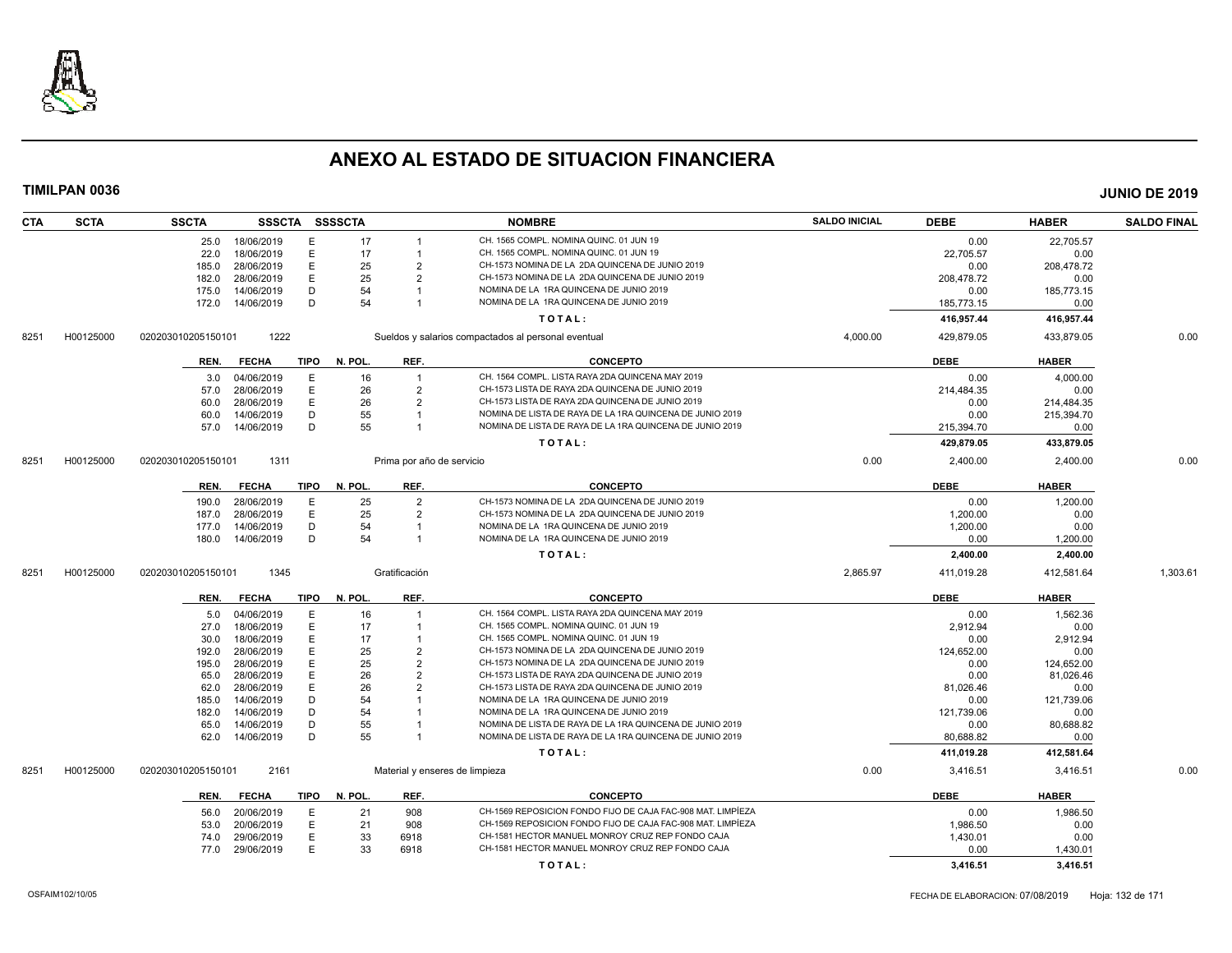

| <b>SCTA</b><br><b>CTA</b> | <b>SSCTA</b>       | <b>SSSCTA</b>            |             | <b>SSSSCTA</b> |                | <b>NOMBRE</b>                                                          | <b>SALDO INICIAL</b> | <b>DEBE</b>      | <b>HABER</b>     | <b>SALDO FINAL</b> |
|---------------------------|--------------------|--------------------------|-------------|----------------|----------------|------------------------------------------------------------------------|----------------------|------------------|------------------|--------------------|
| H00125000<br>8251         | 020203010205150101 | 2611                     |             |                |                | Combustibles, lubricantes y aditivos                                   | 0.00                 | 72,609.48        | 72,609.48        | 0.00               |
|                           | REN.               | <b>FECHA</b>             | TIPO        | N. POL.        | REF.           | <b>CONCEPTO</b>                                                        |                      | DEBE             | <b>HABER</b>     |                    |
|                           | 46.0               | 29/06/2019               | D           | 64             | 4372           | FAC-4372 SERVICIO ESTRELLA JUNA S.A. DE C.V. COMBUSTIBLE               |                      | 10,192.45        | 0.00             |                    |
|                           | 49.0               | 29/06/2019               | D           | 64             | 4372           | FAC-4372 SERVICIO ESTRELLA JUNA S.A. DE C.V. COMBUSTIBLE               |                      | 0.00             | 10,192.45        |                    |
|                           | 42.0               | 29/06/2019               | D           | 65             | 4373           | FAC-4373 SERVICIO ESTRELLA JUNA S.A. DE C.V. COMBUSTIBLE               |                      | 0.00             | 7,006.23         |                    |
|                           | 39.0               | 29/06/2019               | D           | 65             | 4373           | FAC-4373 SERVICIO ESTRELLA JUNA S.A. DE C.V. COMBUSTIBLE               |                      | 7,006.23         | 0.00             |                    |
|                           | 35.0               | 29/06/2019               | D           | 66             | 4374           | SERVICIO ESTRELLA JUNA S.A. DE C.V. FAC-4374 COMBUSTIBLE               |                      | 0.00             | 19,601.06        |                    |
|                           | 32.0               | 29/06/2019               | D           | 66             | 4374           | SERVICIO ESTRELLA JUNA S.A. DE C.V. FAC-4374 COMBUSTIBLE               |                      | 19.601.06        | 0.00             |                    |
|                           | 25.0               | 29/06/2019               | D           | 67             | 4375           | SERVICIO ESTRELLA JUNA S.A. DE C.V. FAC-4375 COMBUSTIBLE               |                      | 6,355.35         | 0.00             |                    |
|                           | 28.0               | 29/06/2019               | D           | 67             | 4375           | SERVICIO ESTRELLA JUNA S.A. DE C.V. FAC-4375 COMBUSTIBLE               |                      | 0.00             | 6,355.35         |                    |
|                           | 39.0               | 29/06/2019               | D           | 68             | 4376           | SERVICIO ESTRELLA JUNA S.A. DE C.V. FAC-4376 COMBUSTIBLE               |                      | 7,500.19         | 0.00             |                    |
|                           | 42.0               | 29/06/2019               | D           | 68             | 4376           | SERVICIO ESTRELLA JUNA S.A. DE C.V. FAC-4376 COMBUSTIBLE               |                      | 0.00             | 7,500.19         |                    |
|                           | 35.0               | 29/06/2019               | D           | 69             | 4377           | SERVICIO ESTRELLA JUNA S.A. DE C.V. FAC-4377 COMBUSTIBLE               |                      | 0.00             | 15,604.02        |                    |
|                           | 32.0               | 29/06/2019               | D           | 69             | 4377           | SERVICIO ESTRELLA JUNA S.A. DE C.V. FAC-4377 COMBUSTIBLE               |                      | 15,604.02        | 0.00             |                    |
|                           | 21.0               | 29/06/2019               | D           | 70             | 4378           | SERVICIO ESTRELLA JUNA S.A. DE C.V. FAC-4378 COMBUSTIBLE               |                      | 0.00             | 6,350.18         |                    |
|                           | 18.0               | 29/06/2019               | D           | 70             | 4378           | SERVICIO ESTRELLA JUNA S.A. DE C.V. FAC-4378 COMBUSTIBLE               |                      | 6,350.18         | 0.00             |                    |
|                           |                    |                          |             |                |                | TOTAL:                                                                 |                      | 72,609.48        | 72,609.48        |                    |
| H00125000<br>8251         | 020203010205150101 | 2911                     |             |                |                | Refacciones, accesorios y herramientas                                 | 0.00                 | 5,055.28         | 5,055.28         | 0.00               |
|                           | REN.               | <b>FECHA</b>             | <b>TIPO</b> | N. POL.        | REF.           | <b>CONCEPTO</b>                                                        |                      | <b>DEBE</b>      | <b>HABER</b>     |                    |
|                           |                    |                          | Ε           | 32             | 3791           | CH-1580 HECTOR MANUEL MONROY CRUZ REP FONDO CAJA                       |                      |                  |                  |                    |
|                           | 25.0               | 29/06/2019<br>29/06/2019 | E           | 32             | 3790           | CH-1580 HECTOR MANUEL MONROY CRUZ REP FONDO CAJA                       |                      | 1,040.52<br>0.00 | 0.00             |                    |
|                           | 21.0               | 29/06/2019               | E           | 32             | 3790           | CH-1580 HECTOR MANUEL MONROY CRUZ REP FONDO CAJA                       |                      | 1,526.56         | 1,526.56<br>0.00 |                    |
|                           | 18.0               |                          | E           | 32             |                | CH-1580 HECTOR MANUEL MONROY CRUZ REP FONDO CAJA                       |                      |                  |                  |                    |
|                           | 28.0               | 29/06/2019               | D           | 49             | 3791<br>110067 | FAC-11067 J. GUADALUPE CASTAÑEDA COLIN PLANTA DE SOLDAR                |                      | 0.00             | 1,040.52         |                    |
|                           | 7.0                | 07/06/2019               | D           | 49             |                | FAC-11067 J. GUADALUPE CASTAÑEDA COLIN PLANTA DE SOLDAR                |                      | 0.00<br>2,488.20 | 2,488.20         |                    |
|                           | 4.0                | 07/06/2019               |             |                | 110067         |                                                                        |                      |                  | 0.00             |                    |
|                           |                    |                          |             |                |                | TOTAL:                                                                 |                      | 5,055.28         | 5,055.28         |                    |
| H00125000<br>8251         | 020203010205150101 | 3511                     |             |                |                | Reparación y mantenimiento de inmuebles                                | 0.00                 | 2,664.84         | 2,664.84         | 0.00               |
|                           | REN.               | <b>FECHA</b>             | <b>TIPO</b> | N. POL         | REF.           | <b>CONCEPTO</b>                                                        |                      | <b>DEBE</b>      | <b>HABER</b>     |                    |
|                           | 67.0               | 29/06/2019               | E           | 33             | 31166          | CH-1581 HECTOR MANUEL MONROY CRUZ REP FONDO CAJA                       |                      | 1,680.00         | 0.00             |                    |
|                           | 32.0               | 29/06/2019               | E           | 33             | 697            | CH-1581 HECTOR MANUEL MONROY CRUZ REP FONDO CAJA                       |                      | 408.00           | 0.00             |                    |
|                           | 49.0               | 29/06/2019               | E           | 33             | 11489          | CH-1581 HECTOR MANUEL MONROY CRUZ REP FONDO CAJA                       |                      | 0.00             | 576.84           |                    |
|                           | 35.0               | 29/06/2019               | Ε           | 33             | 697            | CH-1581 HECTOR MANUEL MONROY CRUZ REP FONDO CAJA                       |                      | 0.00             | 408.00           |                    |
|                           | 46.0               | 29/06/2019               | Ε           | 33             | 11489          | CH-1581 HECTOR MANUEL MONROY CRUZ REP FONDO CAJA                       |                      | 576.84           | 0.00             |                    |
|                           | 70.0               | 29/06/2019               | E.          | 33             | 31166          | CH-1581 HECTOR MANUEL MONROY CRUZ REP FONDO CAJA                       |                      | 0.00             | 1,680.00         |                    |
|                           |                    |                          |             |                |                | TOTAL:                                                                 |                      | 2,664.84         | 2,664.84         |                    |
| H00125000<br>8251         | 020203010205150101 | 3551                     |             |                |                | Reparación y mantenimiento de vehículos terrestres, aéreos y lacustres | 3,739.84             | 34,737.72        | 6,766.60         | 31,710.96          |
|                           | REN.               | <b>FECHA</b>             | <b>TIPO</b> | N. POL         | REF.           | <b>CONCEPTO</b>                                                        |                      | <b>DEBE</b>      | <b>HABER</b>     |                    |
|                           | 7.0                | 28/06/2019               | Ε           | 23             | $\overline{1}$ | CH-1571 SIMON MUNGUIA CAMACHO COMPRA DE REFACCIONES                    |                      | 0.00             | 812.00           |                    |
|                           | 32.0               | 28/06/2019               | E           | 23             | $\overline{1}$ | CH-1571 SIMON MUNGUIA CAMACHO COMPRA DE REFACCIONES                    |                      | 1,304.60         | 0.00             |                    |
|                           | 4.0                | 28/06/2019               | E           | 23             | $\overline{1}$ | CH-1571 SIMON MUNGUIA CAMACHO COMPRA DE REFACCIONES                    |                      | 812.00           | 0.00             |                    |
|                           | 35.0               | 28/06/2019               | Ε           | 23             |                | CH-1571 SIMON MUNGUIA CAMACHO COMPRA DE REFACCIONES                    |                      | 0.00             | 1,304.60         |                    |
|                           | 7.0                | 29/06/2019               | E           | 33             | $\overline{1}$ | CH-1581 HECTOR MANUEL MONROY CRUZ REP FONDO CAJA                       |                      | 0.00             | 1,900.00         |                    |
|                           | 4.0                | 29/06/2019               | E           | 33             | $\overline{1}$ | CH-1581 HECTOR MANUEL MONROY CRUZ REP FONDO CAJA                       |                      | 1,900.00         | 0.00             |                    |
|                           |                    |                          | E           | 33             | 8387           | CH-1581 HECTOR MANUEL MONROY CRUZ REP FONDO CAJA                       |                      | 1,300.00         | 0.00             |                    |
|                           |                    |                          |             |                |                |                                                                        |                      |                  |                  |                    |
|                           | 53.0<br>56.0       | 29/06/2019<br>29/06/2019 | E           | 33             | 8387           | CH-1581 HECTOR MANUEL MONROY CRUZ REP FONDO CAJA                       |                      | 0.00             | 1,300.00         |                    |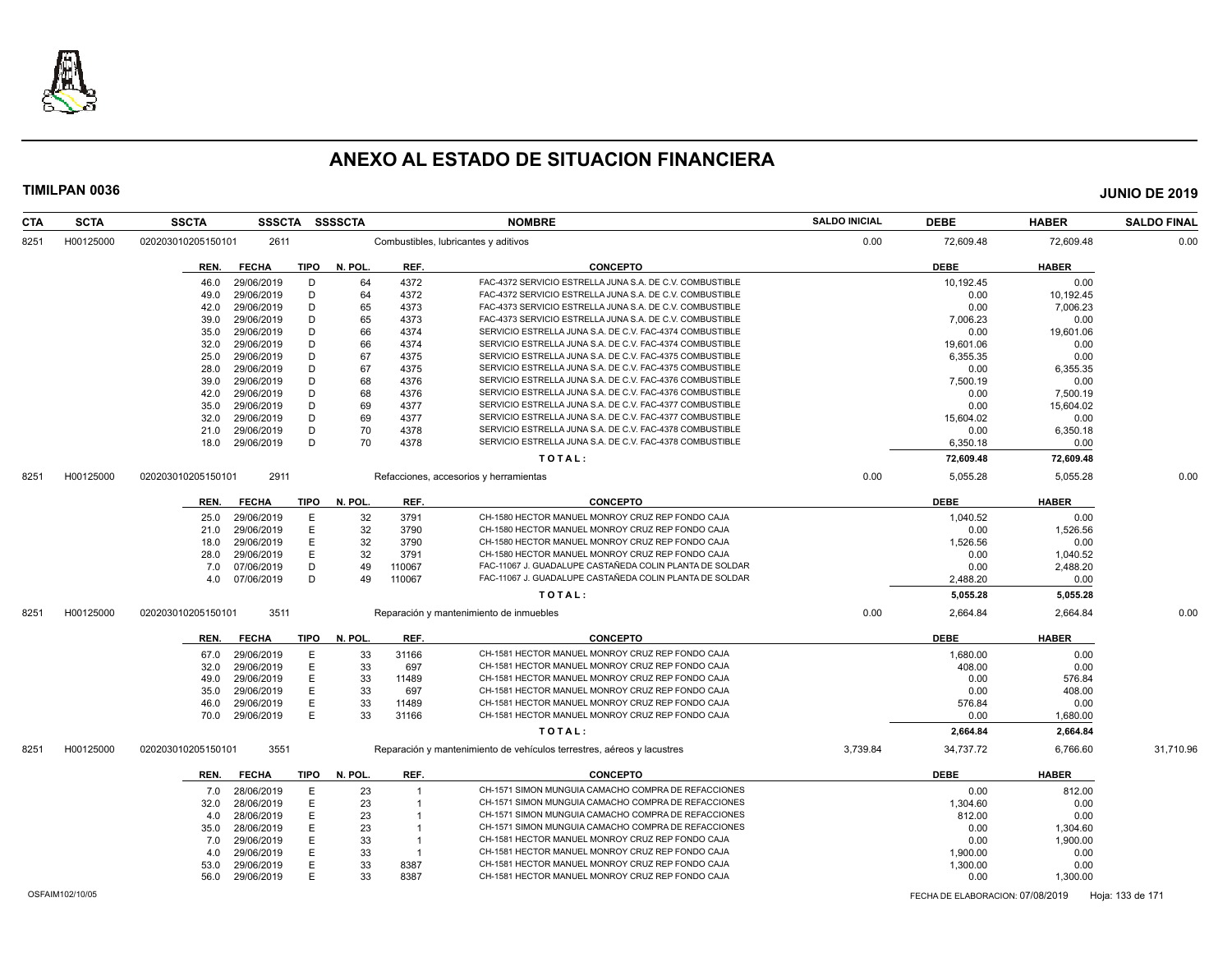

| <b>CTA</b> | <b>SCTA</b> | <b>SSCTA</b>       |              |             | SSSCTA SSSSCTA |                | <b>NOMBRE</b>                                                              | <b>SALDO INICIAL</b> | <b>DEBE</b> | <b>HABER</b> | <b>SALDO FINAL</b> |
|------------|-------------|--------------------|--------------|-------------|----------------|----------------|----------------------------------------------------------------------------|----------------------|-------------|--------------|--------------------|
|            |             | 60.0               | 29/06/2019   | E           | 33             | 8386           | CH-1581 HECTOR MANUEL MONROY CRUZ REP FONDO CAJA                           |                      | 1,450.00    | 0.00         |                    |
|            |             | 63.0               | 29/06/2019   | E           | 33             | 8386           | CH-1581 HECTOR MANUEL MONROY CRUZ REP FONDO CAJA                           |                      | 0.00        | 1,450.00     |                    |
|            |             | 9.0                | 30/06/2019   | D           | 85             | 1042           | FAC-1042 GEOVANNY PEREZ LUGO REFACCIONES PARA LOS VEHICULOS                |                      | 6,011.12    | 0.00         |                    |
|            |             | 4.0                | 30/06/2019   | D           | 90             | 9042           | FAC-9042 MIREYA CASTRO LOPEZ COMPRA DE LLANTAS                             |                      | 21,960.00   | 0.00         |                    |
|            |             |                    |              |             |                |                | TOTAL:                                                                     |                      | 34,737.72   | 6,766.60     |                    |
| 8251       | H00125000   | 020203010205150101 | 3571         |             |                |                | Reparación, instalación y mantenimiento de maquinaria, equipo industrial y | 0.00                 | 7,181.31    | 7,181.31     | 0.00               |
|            |             | REN.               | <b>FECHA</b> | <b>TIPO</b> | N. POL.        | REF.           | <b>CONCEPTO</b>                                                            |                      | <b>DEBE</b> | <b>HABER</b> |                    |
|            |             | 25.0               | 29/06/2019   | Е           | 33             | 3792           | CH-1581 HECTOR MANUEL MONROY CRUZ REP FONDO CAJA                           |                      | 1,995.20    | 0.00         |                    |
|            |             | 14.0               | 29/06/2019   | E           | 33             | 505            | CH-1581 HECTOR MANUEL MONROY CRUZ REP FONDO CAJA                           |                      | 0.00        | 487.20       |                    |
|            |             | 28.0               | 29/06/2019   | E           | 33             | 3792           | CH-1581 HECTOR MANUEL MONROY CRUZ REP FONDO CAJA                           |                      | 0.00        | 1,995.20     |                    |
|            |             | 21.0               | 29/06/2019   | Е           | 33             | 11040          | CH-1581 HECTOR MANUEL MONROY CRUZ REP FONDO CAJA                           |                      | 0.00        | 698.90       |                    |
|            |             | 39.0               | 29/06/2019   | E           | 33             | 3047           | CH-1581 HECTOR MANUEL MONROY CRUZ REP FONDO CAJA                           |                      | 200.01      | 0.00         |                    |
|            |             | 42.0               | 29/06/2019   | E           | 33             | 3047           | CH-1581 HECTOR MANUEL MONROY CRUZ REP FONDO CAJA                           |                      | 0.00        | 200.01       |                    |
|            |             | 11.0               | 29/06/2019   | E           | 33             | 505            | CH-1581 HECTOR MANUEL MONROY CRUZ REP FONDO CAJA                           |                      | 487.20      | 0.00         |                    |
|            |             | 18.0               | 29/06/2019   | E           | 33             | 11040          | CH-1581 HECTOR MANUEL MONROY CRUZ REP FONDO CAJA                           |                      | 698.90      | 0.00         |                    |
|            |             | 4.0                | 07/06/2019   | D           | 51             | 29677          | FAC-29677 JAIME ISAAC GOMEZ VASQUEZ DISCO DE CORTE                         |                      | 3,800.00    | 0.00         |                    |
|            |             | 7.0                | 07/06/2019   | D           | 51             | 29677          | FAC-29677 JAIME ISAAC GOMEZ VASQUEZ DISCO DE CORTE                         |                      | 0.00        | 3,800.00     |                    |
|            |             |                    |              |             |                |                | TOTAL:                                                                     |                      | 7,181.31    | 7,181.31     |                    |
| 8251       | H00125000   | 020203010205160101 | 2111         |             |                |                | Materiales y útiles de oficina                                             | 0.00                 | 2,204.00    | 2,204.00     | 0.00               |
|            |             |                    |              |             |                |                |                                                                            |                      |             |              |                    |
|            |             | REN.               | <b>FECHA</b> | <b>TIPO</b> | N. POL.        | REF.           | <b>CONCEPTO</b>                                                            |                      | <b>DEBE</b> | <b>HABER</b> |                    |
|            |             | 24.0               | 06/06/2019   | D           | 23             | 634            | JOSE MATUSALEN LEGORRETA SEGUNDO PAGO FACT. 628 Y 634                      |                      | 0.00        | 2,204.00     |                    |
|            |             | 21.0               | 06/06/2019   | D           | 23             | 634            | JOSE MATUSALEN LEGORRETA SEGUNDO PAGO FACT. 628 Y 634                      |                      | 2.204.00    | 0.00         |                    |
|            |             |                    |              |             |                |                | TOTAL:                                                                     |                      | 2,204.00    | 2,204.00     |                    |
| 8251       | 101101000   | 020205010101150101 | 1131         |             |                | Sueldo base    |                                                                            | 0.00                 | 25,000.00   | 25,000.00    | 0.00               |
|            |             | REN.               | <b>FECHA</b> | <b>TIPO</b> | N. POL.        | REF.           | <b>CONCEPTO</b>                                                            |                      | <b>DEBE</b> | <b>HABER</b> |                    |
|            |             | 200.0              | 28/06/2019   | E           | 25             | $\overline{2}$ | CH-1573 NOMINA DE LA 2DA QUINCENA DE JUNIO 2019                            |                      | 0.00        | 12,500.00    |                    |
|            |             | 197.0              | 28/06/2019   | E           | 25             | $\overline{2}$ | CH-1573 NOMINA DE LA 2DA QUINCENA DE JUNIO 2019                            |                      | 12,500.00   | 0.00         |                    |
|            |             | 187.0              | 14/06/2019   | D           | 54             |                | NOMINA DE LA 1RA QUINCENA DE JUNIO 2019                                    |                      | 12,500.00   | 0.00         |                    |
|            |             | 190.0              | 14/06/2019   | D           | 54             | $\overline{1}$ | NOMINA DE LA 1RA QUINCENA DE JUNIO 2019                                    |                      | 0.00        | 12,500.00    |                    |
|            |             |                    |              |             |                |                | TOTAL:                                                                     |                      | 25,000.00   | 25,000.00    |                    |
| 8251       | 101101000   | 020205010101150101 | 1222         |             |                |                | Sueldos y salarios compactados al personal eventual                        | 0.00                 | 22,000.00   | 22,000.00    | 0.00               |
|            |             | REN.               | <b>FECHA</b> | <b>TIPO</b> | N. POL         | REF.           | <b>CONCEPTO</b>                                                            |                      | <b>DEBE</b> | <b>HABER</b> |                    |
|            |             | 70.0               | 28/06/2019   | Ε           | 26             | $\overline{2}$ | CH-1573 LISTA DE RAYA 2DA QUINCENA DE JUNIO 2019                           |                      | 0.00        | 11,000.00    |                    |
|            |             | 67.0               | 28/06/2019   | E           | 26             | $\overline{2}$ | CH-1573 LISTA DE RAYA 2DA QUINCENA DE JUNIO 2019                           |                      | 11,000.00   | 0.00         |                    |
|            |             | 67.0               | 14/06/2019   | D           | 55             | $\overline{1}$ | NOMINA DE LISTA DE RAYA DE LA 1RA QUINCENA DE JUNIO 2019                   |                      | 11,000.00   | 0.00         |                    |
|            |             | 70.0               | 14/06/2019   | D           | 55             | $\overline{1}$ | NOMINA DE LISTA DE RAYA DE LA 1RA QUINCENA DE JUNIO 2019                   |                      | 0.00        | 11,000.00    |                    |
|            |             |                    |              |             |                |                | TOTAL:                                                                     |                      | 22,000.00   | 22,000.00    |                    |
|            |             |                    |              |             |                |                |                                                                            |                      |             |              |                    |
| 8251       | 101101000   | 020205010101150101 | 1345         |             |                | Gratificación  |                                                                            | 0.00                 | 36,515.68   | 36.515.68    | 0.00               |
|            |             | REN.               | <b>FECHA</b> | TIPO        | N. POL.        | REF.           | <b>CONCEPTO</b>                                                            |                      | <b>DEBE</b> | <b>HABER</b> |                    |
|            |             | 205.0              | 28/06/2019   | E           | 25             | $\overline{2}$ | CH-1573 NOMINA DE LA 2DA QUINCENA DE JUNIO 2019                            |                      | 0.00        | 12,917.62    |                    |
|            |             | 202.0              | 28/06/2019   | Ε           | 25             | $\overline{2}$ | CH-1573 NOMINA DE LA 2DA QUINCENA DE JUNIO 2019                            |                      | 12,917.62   | 0.00         |                    |
|            |             | 75.0               | 28/06/2019   | E           | 26             | 2              | CH-1573 LISTA DE RAYA 2DA QUINCENA DE JUNIO 2019                           |                      | 0.00        | 5,090.22     |                    |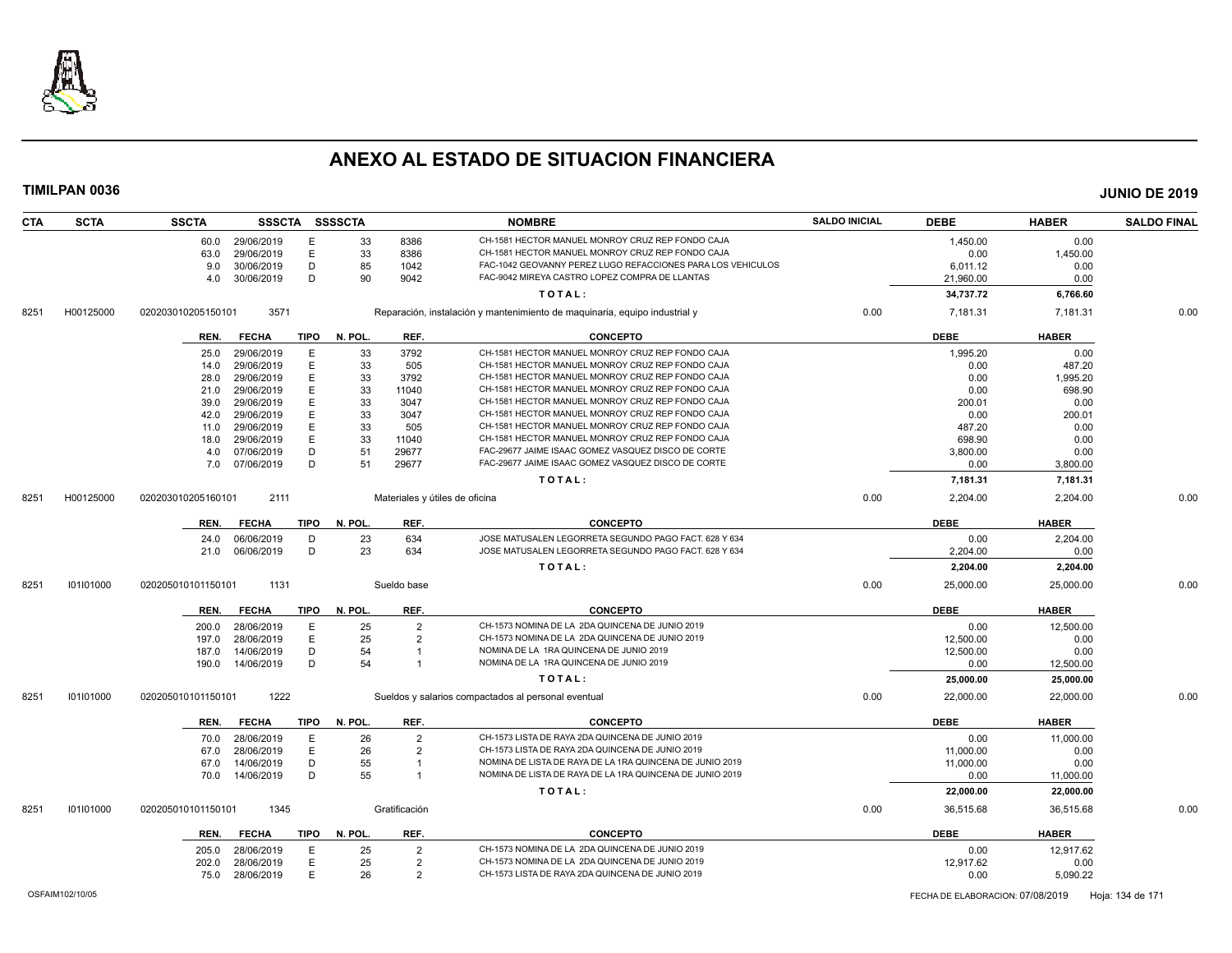

| <b>CTA</b> | <b>SCTA</b> | <b>SSCTA</b>       | <b>SSSCTA</b>   |             | SSSSCTA |                | <b>NOMBRE</b>                                            | <b>SALDO INICIAL</b> | <b>DEBE</b> | <b>HABER</b> | <b>SALDO FINAL</b> |
|------------|-------------|--------------------|-----------------|-------------|---------|----------------|----------------------------------------------------------|----------------------|-------------|--------------|--------------------|
|            |             |                    | 72.0 28/06/2019 | Е           | 26      | $\overline{2}$ | CH-1573 LISTA DE RAYA 2DA QUINCENA DE JUNIO 2019         |                      | 5,090.22    | 0.00         |                    |
|            |             | 192.0              | 14/06/2019      | D           | 54      | -1             | NOMINA DE LA 1RA QUINCENA DE JUNIO 2019                  |                      | 13,417.62   | 0.00         |                    |
|            |             | 195.0              | 14/06/2019      | D           | 54      |                | NOMINA DE LA 1RA QUINCENA DE JUNIO 2019                  |                      | 0.00        | 13.417.62    |                    |
|            |             | 72.0               | 14/06/2019      | D           | 55      |                | NOMINA DE LISTA DE RAYA DE LA 1RA QUINCENA DE JUNIO 2019 |                      | 5,090.22    | 0.00         |                    |
|            |             | 75.0               | 14/06/2019      | D           | 55      |                | NOMINA DE LISTA DE RAYA DE LA 1RA QUINCENA DE JUNIO 2019 |                      | 0.00        | 5,090.22     |                    |
|            |             |                    |                 |             |         |                | TOTAL:                                                   |                      | 36,515.68   | 36,515.68    |                    |
| 8251       | 101101000   | 020205010101150101 | 2611            |             |         |                | Combustibles, lubricantes y aditivos                     | 0.00                 | 300.00      | 300.00       | 0.00               |
|            |             | REN.               | <b>FECHA</b>    | <b>TIPO</b> | N. POL. | REF.           | <b>CONCEPTO</b>                                          |                      | <b>DEBE</b> | <b>HABER</b> |                    |
|            |             | 46.0               | 29/06/2019      | D           | 65      | 4373           | FAC-4373 SERVICIO ESTRELLA JUNA S.A. DE C.V. COMBUSTIBLE |                      | 300.00      | 0.00         |                    |
|            |             | 49.0               | 29/06/2019      | D           | 65      | 4373           | FAC-4373 SERVICIO ESTRELLA JUNA S.A. DE C.V. COMBUSTIBLE |                      | 0.00        | 300.00       |                    |
|            |             |                    |                 |             |         |                | TOTAL:                                                   |                      | 300.00      | 300.00       |                    |
| 8251       | K00K00000   | 010304010101150101 | 1131            |             |         | Sueldo base    |                                                          | 0.00                 | 50.000.00   | 50.000.00    | 0.00               |
|            |             | REN.               | <b>FECHA</b>    | <b>TIPO</b> | N. POL. | REF.           | <b>CONCEPTO</b>                                          |                      | <b>DEBE</b> | <b>HABER</b> |                    |
|            |             | 207.0              | 28/06/2019      | Ε           | 25      | $\overline{2}$ | CH-1573 NOMINA DE LA 2DA QUINCENA DE JUNIO 2019          |                      | 25,000.00   | 0.00         |                    |
|            |             | 210.0              | 28/06/2019      | Ε           | 25      | $\overline{2}$ | CH-1573 NOMINA DE LA 2DA QUINCENA DE JUNIO 2019          |                      | 0.00        | 25,000.00    |                    |
|            |             | 200.0              | 14/06/2019      | D           | 54      | $\overline{1}$ | NOMINA DE LA 1RA QUINCENA DE JUNIO 2019                  |                      | 0.00        | 25,000.00    |                    |
|            |             | 197.0              | 14/06/2019      | D           | 54      | $\overline{1}$ | NOMINA DE LA 1RA QUINCENA DE JUNIO 2019                  |                      | 25,000.00   | 0.00         |                    |
|            |             |                    |                 |             |         |                | TOTAL:                                                   |                      | 50,000.00   | 50,000.00    |                    |
| 8251       | K00K00000   | 010304010101150101 | 1222            |             |         |                | Sueldos y salarios compactados al personal eventual      | 0.00                 | 43,600.00   | 43,600.00    | 0.00               |
|            |             |                    |                 |             |         |                |                                                          |                      |             |              |                    |
|            |             | REN.               | <b>FECHA</b>    | <b>TIPO</b> | N. POL. | REF.           | <b>CONCEPTO</b>                                          |                      | <b>DEBE</b> | <b>HABER</b> |                    |
|            |             | 80.0               | 28/06/2019      | Ε           | 26      | $\overline{2}$ | CH-1573 LISTA DE RAYA 2DA QUINCENA DE JUNIO 2019         |                      | 0.00        | 21,800.00    |                    |
|            |             | 77.0               | 28/06/2019      | E           | 26      | $\overline{2}$ | CH-1573 LISTA DE RAYA 2DA QUINCENA DE JUNIO 2019         |                      | 21,800.00   | 0.00         |                    |
|            |             | 77.0               | 14/06/2019      | D           | 55      | -1             | NOMINA DE LISTA DE RAYA DE LA 1RA QUINCENA DE JUNIO 2019 |                      | 21,800.00   | 0.00         |                    |
|            |             | 80.0               | 14/06/2019      | D           | 55      | $\overline{1}$ | NOMINA DE LISTA DE RAYA DE LA 1RA QUINCENA DE JUNIO 2019 |                      | 0.00        | 21,800.00    |                    |
|            |             |                    |                 |             |         |                | TOTAL:                                                   |                      | 43,600.00   | 43,600.00    |                    |
| 8251       | K00K00000   | 010304010101150101 | 1345            |             |         | Gratificación  |                                                          | 0.00                 | 52,303.86   | 52,303.86    | 0.00               |
|            |             | REN.               | <b>FECHA</b>    | <b>TIPO</b> | N. POL. | REF.           | <b>CONCEPTO</b>                                          |                      | <b>DEBE</b> | <b>HABER</b> |                    |
|            |             | 215.0              | 28/06/2019      | E           | 25      | $\overline{2}$ | CH-1573 NOMINA DE LA 2DA QUINCENA DE JUNIO 2019          |                      | 0.00        | 14,364.59    |                    |
|            |             | 212.0              | 28/06/2019      | E           | 25      | $\overline{2}$ | CH-1573 NOMINA DE LA 2DA QUINCENA DE JUNIO 2019          |                      | 14.364.59   | 0.00         |                    |
|            |             | 85.0               | 28/06/2019      | Ε           | 26      | $\overline{2}$ | CH-1573 LISTA DE RAYA 2DA QUINCENA DE JUNIO 2019         |                      | 0.00        | 11,287.34    |                    |
|            |             | 82.0               | 28/06/2019      | E           | 26      |                | CH-1573 LISTA DE RAYA 2DA QUINCENA DE JUNIO 2019         |                      | 11,287.34   | 0.00         |                    |
|            |             | 205.0              | 14/06/2019      | D           | 54      |                | NOMINA DE LA 1RA QUINCENA DE JUNIO 2019                  |                      | 0.00        | 14,364.59    |                    |
|            |             | 202.0              | 14/06/2019      | D           | 54      |                | NOMINA DE LA 1RA QUINCENA DE JUNIO 2019                  |                      | 14,364.59   | 0.00         |                    |
|            |             | 82.0               | 14/06/2019      | D           | 55      |                | NOMINA DE LISTA DE RAYA DE LA 1RA QUINCENA DE JUNIO 2019 |                      | 12,287.34   | 0.00         |                    |
|            |             | 85.0               | 14/06/2019      | D           | 55      | -1             | NOMINA DE LISTA DE RAYA DE LA 1RA QUINCENA DE JUNIO 2019 |                      | 0.00        | 12,287.34    |                    |
|            |             |                    |                 |             |         |                | TOTAL:                                                   |                      | 52,303.86   | 52,303.86    |                    |
| 8251       | K00K00000   | 010304010101150101 | 2611            |             |         |                | Combustibles, lubricantes y aditivos                     | 0.00                 | 1,250.00    | 1,250.00     | 0.00               |
|            |             | REN.               | <b>FECHA</b>    | <b>TIPO</b> | N. POL. | REF.           | <b>CONCEPTO</b>                                          |                      | <b>DEBE</b> | <b>HABER</b> |                    |
|            |             | 56.0               | 29/06/2019      | D           | 64      | 4372           | FAC-4372 SERVICIO ESTRELLA JUNA S.A. DE C.V. COMBUSTIBLE |                      | 0.00        | 350.00       |                    |
|            |             | 53.0               | 29/06/2019      | D           | 64      | 4372           | FAC-4372 SERVICIO ESTRELLA JUNA S.A. DE C.V. COMBUSTIBLE |                      | 350.00      | 0.00         |                    |
|            |             | 53.0               | 29/06/2019      | D           | 65      | 4373           | FAC-4373 SERVICIO ESTRELLA JUNA S.A. DE C.V. COMBUSTIBLE |                      | 300.00      | 0.00         |                    |
|            |             | 56.0               | 29/06/2019      | D           | 65      | 4373           | FAC-4373 SERVICIO ESTRELLA JUNA S.A. DE C.V. COMBUSTIBLE |                      | 0.00        | 300.00       |                    |
|            |             |                    |                 |             |         |                |                                                          |                      |             |              |                    |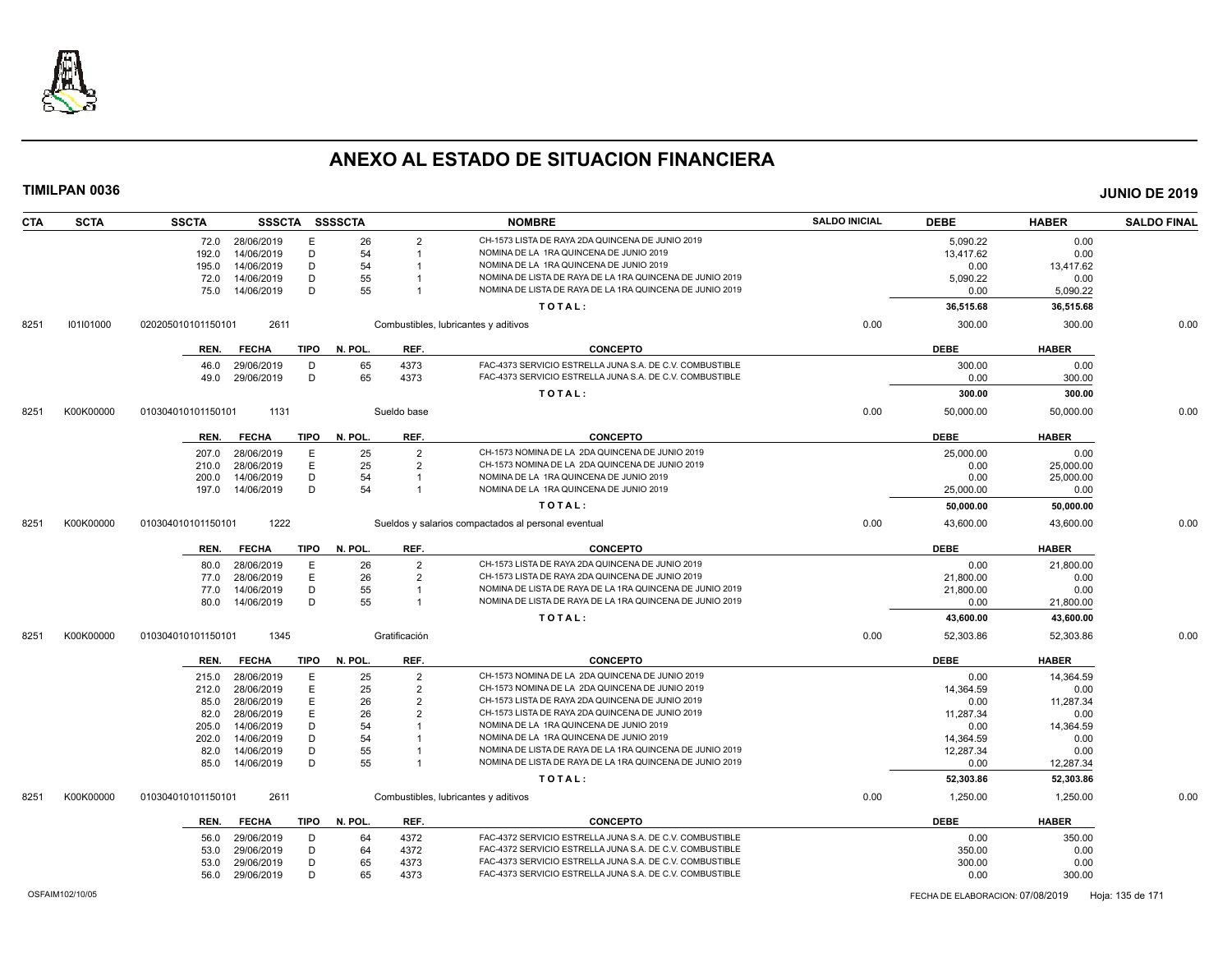

| <b>CTA</b><br><b>SCTA</b> | <b>SSCTA</b>               |             | SSSCTA SSSSCTA |                           | <b>NOMBRE</b>                                            | <b>SALDO INICIAL</b> | <b>DEBE</b> | <b>HABER</b> | <b>SALDO FINAL</b> |
|---------------------------|----------------------------|-------------|----------------|---------------------------|----------------------------------------------------------|----------------------|-------------|--------------|--------------------|
|                           | 29/06/2019<br>42.0         | D           | 66             | 4374                      | SERVICIO ESTRELLA JUNA S.A. DE C.V. FAC-4374 COMBUSTIBLE |                      | 0.00        | 300.00       |                    |
|                           | 29/06/2019<br>39.0         | D           | 66             | 4374                      | SERVICIO ESTRELLA JUNA S.A. DE C.V. FAC-4374 COMBUSTIBLE |                      | 300.00      | 0.00         |                    |
|                           | 29/06/2019<br>28.0         | D           | 70             | 4378                      | SERVICIO ESTRELLA JUNA S.A. DE C.V. FAC-4378 COMBUSTIBLE |                      | 0.00        | 300.00       |                    |
|                           | 29/06/2019<br>25.0         | D           | 70             | 4378                      | SERVICIO ESTRELLA JUNA S.A. DE C.V. FAC-4378 COMBUSTIBLE |                      | 300.00      | 0.00         |                    |
|                           |                            |             |                |                           | TOTAL:                                                   |                      | 1,250.00    | 1,250.00     |                    |
| L00118000<br>8251         | 010502020101150101<br>1131 |             |                | Sueldo base               |                                                          | 0.00                 | 10,500.00   | 10,500.00    | 0.00               |
|                           | <b>FECHA</b><br>REN.       | <b>TIPO</b> | N. POL.        | REF.                      | <b>CONCEPTO</b>                                          |                      | <b>DEBE</b> | <b>HABER</b> |                    |
|                           | 237.0<br>28/06/2019        | E           | 25             | $\overline{2}$            | CH-1573 NOMINA DE LA 2DA QUINCENA DE JUNIO 2019          |                      | 6,000.00    | 0.00         |                    |
|                           | 28/06/2019<br>240.0        | Ε           | 25             | $\overline{2}$            | CH-1573 NOMINA DE LA 2DA QUINCENA DE JUNIO 2019          |                      | 0.00        | 6,000.00     |                    |
|                           | 14/06/2019<br>230.0        | D           | 54             | $\overline{1}$            | NOMINA DE LA 1RA QUINCENA DE JUNIO 2019                  |                      | 0.00        | 4,500.00     |                    |
|                           | 227.0<br>14/06/2019        | D           | 54             |                           | NOMINA DE LA 1RA QUINCENA DE JUNIO 2019                  |                      | 4,500.00    | 0.00         |                    |
|                           |                            |             |                |                           | TOTAL:                                                   |                      | 10,500.00   | 10,500.00    |                    |
| L00118000<br>8251         | 1222<br>010502020101150101 |             |                |                           | Sueldos y salarios compactados al personal eventual      | 0.00                 | 6,179.30    | 6,179.30     | 0.00               |
|                           | <b>FECHA</b><br>REN.       | <b>TIPO</b> | N. POL.        | REF.                      | <b>CONCEPTO</b>                                          |                      | <b>DEBE</b> | <b>HABER</b> |                    |
|                           | 28/06/2019<br>100.0        | E           | 26             | $\overline{2}$            | CH-1573 LISTA DE RAYA 2DA QUINCENA DE JUNIO 2019         |                      | 0.00        | 3,089.65     |                    |
|                           | 28/06/2019<br>97.0         | E           | 26             | $\overline{2}$            | CH-1573 LISTA DE RAYA 2DA QUINCENA DE JUNIO 2019         |                      | 3,089.65    | 0.00         |                    |
|                           | 14/06/2019<br>97.0         | D           | 55             |                           | NOMINA DE LISTA DE RAYA DE LA 1RA QUINCENA DE JUNIO 2019 |                      | 3,089.65    | 0.00         |                    |
|                           | 14/06/2019<br>100.0        | D           | 55             | -1                        | NOMINA DE LISTA DE RAYA DE LA 1RA QUINCENA DE JUNIO 2019 |                      | 0.00        | 3,089.65     |                    |
|                           |                            |             |                |                           | TOTAL:                                                   |                      | 6,179.30    | 6,179.30     |                    |
| 8251<br>L00118000         | 1345<br>010502020101150101 |             |                | Gratificación             |                                                          | 0.00                 | 8,629.00    | 8,629.00     | 0.00               |
|                           | REN.<br><b>FECHA</b>       | <b>TIPO</b> | N. POL.        | REF.                      | <b>CONCEPTO</b>                                          |                      | <b>DEBE</b> | <b>HABER</b> |                    |
|                           | 28/06/2019<br>242.0        | E           | 25             | $\overline{2}$            | CH-1573 NOMINA DE LA 2DA QUINCENA DE JUNIO 2019          |                      | 3,564.50    | 0.00         |                    |
|                           | 245.0<br>28/06/2019        | E           | 25             | $\overline{2}$            | CH-1573 NOMINA DE LA 2DA QUINCENA DE JUNIO 2019          |                      | 0.00        | 3,564.50     |                    |
|                           | 14/06/2019<br>232.0        | D           | 54             |                           | NOMINA DE LA 1RA QUINCENA DE JUNIO 2019                  |                      | 5,064.50    | 0.00         |                    |
|                           | 14/06/2019<br>235.0        | D           | 54             | $\overline{1}$            | NOMINA DE LA 1RA QUINCENA DE JUNIO 2019                  |                      | 0.00        | 5,064.50     |                    |
|                           |                            |             |                |                           | TOTAL:                                                   |                      | 8,629.00    | 8,629.00     |                    |
| L00119000<br>8251         | 1131<br>010502050203150101 |             |                | Sueldo base               |                                                          | 0.00                 | 93.222.50   | 93.222.50    | 0.00               |
|                           | REN.<br><b>FECHA</b>       | <b>TIPO</b> | N. POL.        | REF.                      | <b>CONCEPTO</b>                                          |                      | <b>DEBE</b> | <b>HABER</b> |                    |
|                           | 28/06/2019<br>217.0        | E           | 25             | $\overline{2}$            | CH-1573 NOMINA DE LA 2DA QUINCENA DE JUNIO 2019          |                      | 45,361.25   | 0.00         |                    |
|                           | 28/06/2019<br>220.0        | Ε           | 25             | $\overline{2}$            | CH-1573 NOMINA DE LA 2DA QUINCENA DE JUNIO 2019          |                      | 0.00        | 45,361.25    |                    |
|                           | 14/06/2019<br>210.0        | D           | 54             |                           | NOMINA DE LA 1RA QUINCENA DE JUNIO 2019                  |                      | 0.00        | 47,861.25    |                    |
|                           | 14/06/2019<br>207.0        | D           | 54             |                           | NOMINA DE LA 1RA QUINCENA DE JUNIO 2019                  |                      | 47,861.25   | 0.00         |                    |
|                           |                            |             |                |                           | TOTAL:                                                   |                      | 93,222.50   | 93,222.50    |                    |
| L00119000<br>8251         | 1222<br>010502050203150101 |             |                |                           | Sueldos y salarios compactados al personal eventual      | 0.00                 | 32,379.30   | 32,379.30    | 0.00               |
|                           | <b>FECHA</b><br>REN.       | <b>TIPO</b> | N. POL.        | REF.                      | <b>CONCEPTO</b>                                          |                      | <b>DEBE</b> | <b>HABER</b> |                    |
|                           | 28/06/2019<br>90.0         | E           | 26             | 2                         | CH-1573 LISTA DE RAYA 2DA QUINCENA DE JUNIO 2019         |                      | 0.00        | 16,189.65    |                    |
|                           | 28/06/2019<br>87.0         | E           | 26             | 2                         | CH-1573 LISTA DE RAYA 2DA QUINCENA DE JUNIO 2019         |                      | 16.189.65   | 0.00         |                    |
|                           | 14/06/2019<br>87.0         | D           | 55             | -1                        | NOMINA DE LISTA DE RAYA DE LA 1RA QUINCENA DE JUNIO 2019 |                      | 16,189.65   | 0.00         |                    |
|                           | 14/06/2019<br>90.0         | D           | 55             | $\mathbf{1}$              | NOMINA DE LISTA DE RAYA DE LA 1RA QUINCENA DE JUNIO 2019 |                      | 0.00        | 16,189.65    |                    |
|                           |                            |             |                |                           | TOTAL:                                                   |                      | 32,379.30   | 32,379.30    |                    |
| 8251<br>L00119000         | 1311<br>010502050203150101 |             |                | Prima por año de servicio |                                                          | 0.00                 | 300.00      | 300.00       | 0.00               |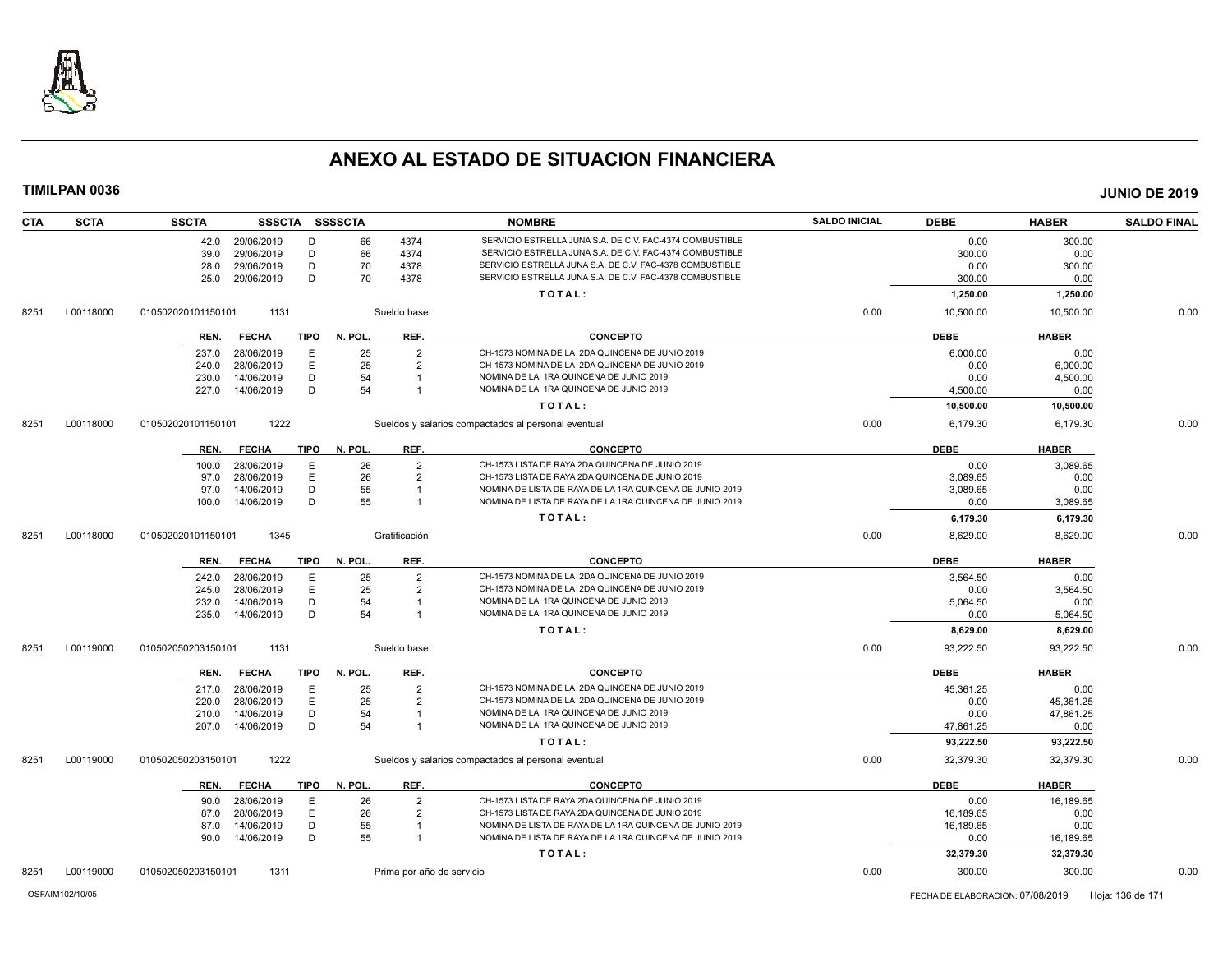

| <b>CTA</b> | <b>SCTA</b> | <b>SSCTA</b><br><b>SSSCTA</b>       | <b>SSSSCTA</b> |                | <b>NOMBRE</b>                                                               | <b>SALDO INICIAL</b> | <b>DEBE</b> | <b>HABER</b> | <b>SALDO FINAL</b> |
|------------|-------------|-------------------------------------|----------------|----------------|-----------------------------------------------------------------------------|----------------------|-------------|--------------|--------------------|
|            |             | REN.<br><b>FECHA</b><br><b>TIPO</b> | N. POL.        | REF.           | <b>CONCEPTO</b>                                                             |                      | <b>DEBE</b> | <b>HABER</b> |                    |
|            |             | 28/06/2019<br>E<br>222.0            | 25             | $\overline{2}$ | CH-1573 NOMINA DE LA 2DA QUINCENA DE JUNIO 2019                             |                      | 150.00      | 0.00         |                    |
|            |             | Ε<br>28/06/2019<br>225.0            | 25             | $\overline{2}$ | CH-1573 NOMINA DE LA 2DA QUINCENA DE JUNIO 2019                             |                      | 0.00        | 150.00       |                    |
|            |             | 14/06/2019<br>D<br>212.0            | 54             |                | NOMINA DE LA 1RA QUINCENA DE JUNIO 2019                                     |                      | 150.00      | 0.00         |                    |
|            |             | D<br>215.0<br>14/06/2019            | 54             |                | NOMINA DE LA 1RA QUINCENA DE JUNIO 2019                                     |                      | 0.00        | 150.00       |                    |
|            |             |                                     |                |                | TOTAL:                                                                      |                      | 300.00      | 300.00       |                    |
| 8251       | L00119000   | 1345<br>010502050203150101          |                | Gratificación  |                                                                             | 0.00                 | 63,411.77   | 63,411.77    | 0.00               |
|            |             | <b>TIPO</b><br>REN.<br><b>FECHA</b> | N. POL.        | REF.           | <b>CONCEPTO</b>                                                             |                      | <b>DEBE</b> | <b>HABER</b> |                    |
|            |             | 28/06/2019<br>Е<br>227.0            | 25             | $\overline{2}$ | CH-1573 NOMINA DE LA 2DA QUINCENA DE JUNIO 2019                             |                      | 20,371.25   | 0.00         |                    |
|            |             | 28/06/2019<br>E<br>230.0            | 25             | $\overline{2}$ | CH-1573 NOMINA DE LA 2DA QUINCENA DE JUNIO 2019                             |                      | 0.00        | 20,371.25    |                    |
|            |             | E<br>28/06/2019<br>95.0             | 26             | $\overline{2}$ | CH-1573 LISTA DE RAYA 2DA QUINCENA DE JUNIO 2019                            |                      | 0.00        | 12,186.14    |                    |
|            |             | E<br>28/06/2019<br>92.0             | 26             | $\overline{2}$ | CH-1573 LISTA DE RAYA 2DA QUINCENA DE JUNIO 2019                            |                      | 12,186.14   | 0.00         |                    |
|            |             | 14/06/2019<br>D<br>220.0            | 54             |                | NOMINA DE LA 1RA QUINCENA DE JUNIO 2019                                     |                      | 0.00        | 23,468.24    |                    |
|            |             | 14/06/2019<br>D<br>217.0            | 54             |                | NOMINA DE LA 1RA QUINCENA DE JUNIO 2019                                     |                      | 23,468.24   | 0.00         |                    |
|            |             | 14/06/2019<br>D<br>95.0             | 55             |                | NOMINA DE LISTA DE RAYA DE LA 1RA QUINCENA DE JUNIO 2019                    |                      | 0.00        | 7,386.14     |                    |
|            |             | D<br>14/06/2019<br>92.0             | 55             |                | NOMINA DE LISTA DE RAYA DE LA 1RA QUINCENA DE JUNIO 2019                    |                      | 7.386.14    | 0.00         |                    |
|            |             |                                     |                |                | TOTAL:                                                                      |                      | 63,411.77   | 63,411.77    |                    |
| 8251       | L00119000   | 1412<br>010502050203150101          |                |                | Aportaciones de servicio de salud                                           | 0.00                 | 232,198.58  | 232,198.58   | 0.00               |
|            |             | <b>TIPO</b><br>REN.<br><b>FECHA</b> | N. POL.        | REF.           | <b>CONCEPTO</b>                                                             |                      | <b>DEBE</b> | <b>HABER</b> |                    |
|            |             | 12.0<br>30/06/2019<br>D             | $\overline{7}$ | 75601          | PAGO DE LAS CUOTAS OBRERO PATRONALES DE JUNIO 19                            |                      | 0.00        | 232,198.58   |                    |
|            |             | D<br>30/06/2019<br>9.0              | $\overline{7}$ | 75601          | PAGO DE LAS CUOTAS OBRERO PATRONALES DE JUNIO 19                            |                      | 232,198.58  | 0.00         |                    |
|            |             |                                     |                |                | TOTAL:                                                                      |                      | 232,198.58  | 232,198.58   |                    |
| 8251       | L00119000   | 1413<br>010502050203150101          |                |                | Aportaciones al sistema solidario de reparto                                | 0.00                 | 172,291.20  | 172.291.20   | 0.00               |
|            |             | REN.<br><b>FECHA</b><br><b>TIPO</b> | N. POL.        | REF.           | <b>CONCEPTO</b>                                                             |                      | <b>DEBE</b> | <b>HABER</b> |                    |
|            |             | 16.0<br>30/06/2019<br>D             | $\overline{7}$ | 75601          | PAGO DE LAS CUOTAS OBRERO PATRONALES DE JUNIO 19                            |                      | 172,291.20  | 0.00         |                    |
|            |             | D<br>30/06/2019<br>19.0             | $\overline{7}$ | 75601          | PAGO DE LAS CUOTAS OBRERO PATRONALES DE JUNIO 19                            |                      | 0.00        | 172,291.20   |                    |
|            |             |                                     |                |                | TOTAL:                                                                      |                      | 172,291.20  | 172,291.20   |                    |
| 8251       | L00119000   | 010502050203150101<br>1414          |                |                | Aportaciones del sistema de capitalización individual                       | 0.00                 | 35,248.94   | 35,248.94    | 0.00               |
|            |             |                                     |                |                |                                                                             |                      |             |              |                    |
|            |             | <b>TIPO</b><br>REN.<br><b>FECHA</b> | N. POL.        | REF.           | <b>CONCEPTO</b>                                                             |                      | <b>DEBE</b> | <b>HABER</b> |                    |
|            |             | 30/06/2019<br>23.0<br>D             | $\overline{7}$ | 75601          | PAGO DE LAS CUOTAS OBRERO PATRONALES DE JUNIO 19                            |                      | 35.248.94   | 0.00         |                    |
|            |             | D<br>26.0<br>30/06/2019             | $\overline{7}$ | 75601          | PAGO DE LAS CUOTAS OBRERO PATRONALES DE JUNIO 19                            |                      | 0.00        | 35,248.94    |                    |
|            |             |                                     |                |                | TOTAL:                                                                      |                      | 35,248.94   | 35,248.94    |                    |
| 8251       | L00119000   | 010502050203150101<br>1415          |                |                | Aportaciones para financiar los gastos generales de administración del ISSE | 0.00                 | 20,317.14   | 20,317.14    | 0.00               |
|            |             | <b>TIPO</b><br>REN.<br><b>FECHA</b> | N. POL.        | REF.           | <b>CONCEPTO</b>                                                             |                      | <b>DEBE</b> | <b>HABER</b> |                    |
|            |             | 30/06/2019<br>30.0<br>D             | -7             | 75601          | PAGO DE LAS CUOTAS OBRERO PATRONALES DE JUNIO 19                            |                      | 20.317.14   | 0.00         |                    |
|            |             | D<br>30/06/2019<br>33.0             | $\overline{7}$ | 75601          | PAGO DE LAS CUOTAS OBRERO PATRONALES DE JUNIO 19                            |                      | 0.00        | 20,317.14    |                    |
|            |             |                                     |                |                | TOTAL:                                                                      |                      | 20,317.14   | 20,317.14    |                    |
| 8251       | L00119000   | 010502050203150101<br>1416          |                |                | Aportaciones para riesgo de trabajo                                         | 0.00                 | 30,455.66   | 30,455.66    | 0.00               |
|            |             | <b>TIPO</b><br>REN.<br><b>FECHA</b> | N. POL         | REF.           | <b>CONCEPTO</b>                                                             |                      | <b>DEBE</b> | <b>HABER</b> |                    |
|            |             |                                     |                |                |                                                                             |                      |             |              |                    |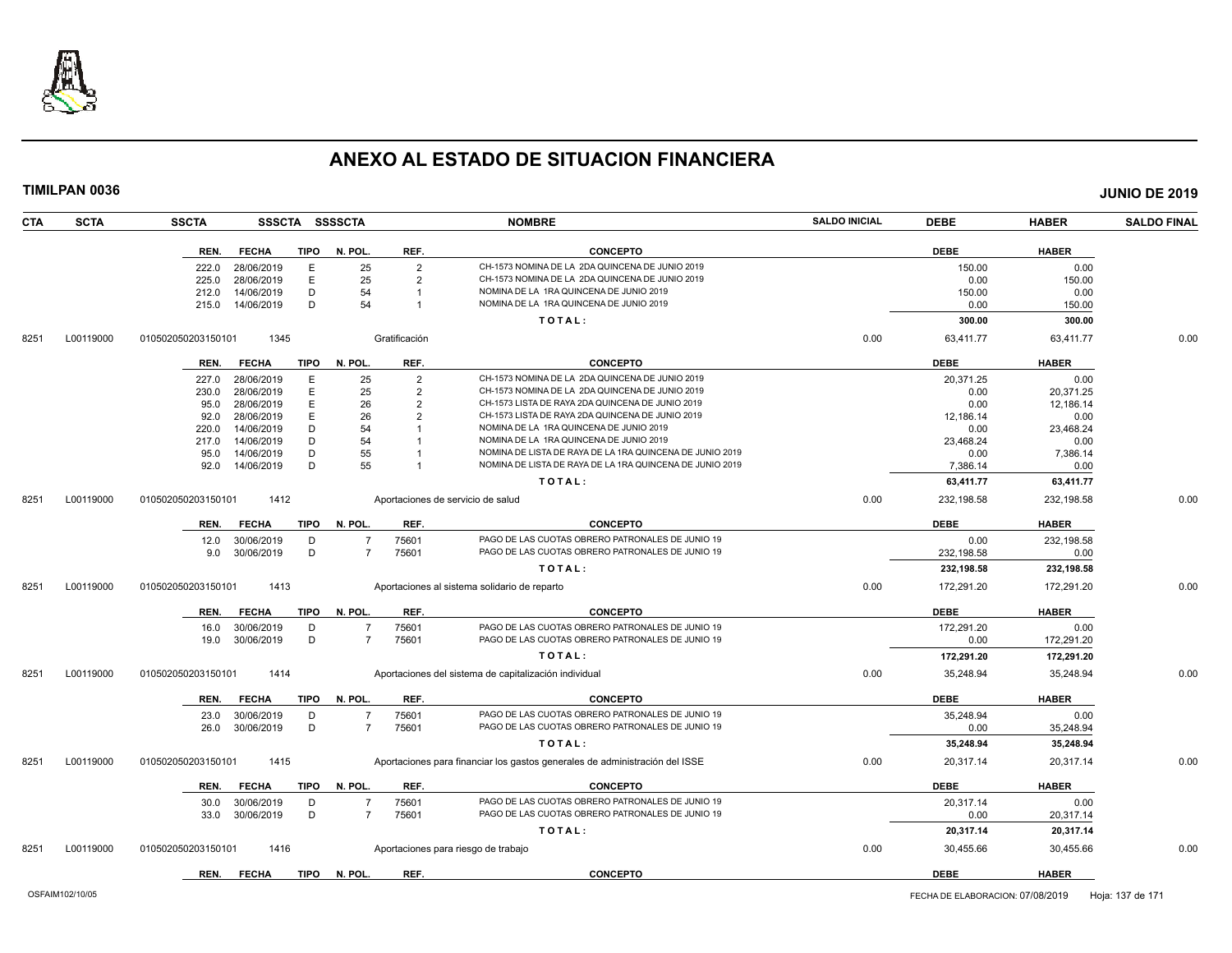

| <b>CTA</b> | <b>SCTA</b> | <b>SSCTA</b>                             |             | SSSCTA SSSSCTA |                  | <b>NOMBRE</b>                                                                                                        | <b>SALDO INICIAL</b> | <b>DEBE</b>      | <b>HABER</b>     | <b>SALDO FINAL</b> |
|------------|-------------|------------------------------------------|-------------|----------------|------------------|----------------------------------------------------------------------------------------------------------------------|----------------------|------------------|------------------|--------------------|
|            |             | 30/06/2019<br>40.0                       | D           | $\overline{7}$ | 75601            | PAGO DE LAS CUOTAS OBRERO PATRONALES DE JUNIO 19                                                                     |                      | 0.00             | 30,455.66        |                    |
|            |             | 30/06/2019<br>37.0                       | D           | $\overline{7}$ | 75601            | PAGO DE LAS CUOTAS OBRERO PATRONALES DE JUNIO 19                                                                     |                      | 30,455.66        | 0.00             |                    |
|            |             |                                          |             |                |                  | TOTAL:                                                                                                               |                      | 30,455.66        | 30,455.66        |                    |
| 8251       | L00119000   | 1522<br>010502050203150101               |             |                |                  | Liquidaciones por indemnizaciones, por sueldos y salarios caídos                                                     | 135,466.41           | 27,866.64        | 102,921.18       | 60,411.87          |
|            |             | <b>FECHA</b><br>REN.                     | <b>TIPO</b> | N. POL.        | REF.             | <b>CONCEPTO</b>                                                                                                      |                      | <b>DEBE</b>      | <b>HABER</b>     |                    |
|            |             | 01/06/2019<br>3.0                        | Е           | 9              | $\overline{1}$   | CH. 1557 JAVIER PICHARDO HDZ LIQ LABORAL 4/4 S/CONVENIO PASIVO RE                                                    |                      | 0.00             | 25,000.00        |                    |
|            |             | 01/06/2019<br>3.0                        | Ε           | 10             |                  | CH. 1558 FELICIANA MARTINEZ DE LA CRUZ PAGO LIQUIDACION 2/2 S/CON                                                    |                      | 0.00             | 15,054.54        |                    |
|            |             | 01/06/2019<br>3.0                        | E           | 11             |                  | CH 1559 CINTHYA MONROY PLATA PAGO 2/2 DE LIQUIDACION LABORAL PO                                                      |                      | 0.00             | 20,000.00        |                    |
|            |             | 01/06/2019<br>3.0                        | E           | 12             |                  | CH-1560 JHOSUNY GERRERO TORAL PAGO 2/2 LIQUIDACION LABORAL POI                                                       |                      | 0.00             | 15,000.00        |                    |
|            |             | 01/06/2019<br>4.0                        | E           | 14             |                  | CH 1562 HAZEL A. ESQUIVEL MTZ LIQUID. LABORAL. 1/1 S/CONVENIO                                                        |                      | 25,474.31        | 0.00             |                    |
|            |             | 01/06/2019<br>7.0                        | E           | 14             |                  | CH 1562 HAZEL A. ESQUIVEL MTZ LIQUID. LABORAL. 1/1 S/CONVENIO                                                        |                      | 0.00             | 25,474.31        |                    |
|            |             | 28/06/2019<br>4.0                        | E           | 30             |                  | CH-1578 JOSE ARMANDO DE LA CRUZ MIRANDA LIQUIDACION LABORAL                                                          |                      | 2,392.33         | 0.00             |                    |
|            |             | 28/06/2019<br>7.0                        | E           | 30             |                  | CH-1578 JOSE ARMANDO DE LA CRUZ MIRANDA LIQUIDACION LABORAL                                                          |                      | 0.00             | 2,392.33         |                    |
|            |             |                                          |             |                |                  | TOTAL:                                                                                                               |                      | 27,866.64        | 102,921.18       |                    |
| 8251       | L00119000   | 1546<br>010502050203150101               |             |                |                  | Otros gastos derivados de convenio                                                                                   | 0.00                 | 700.00           | 700.00           | 0.00               |
|            |             | <b>FECHA</b><br>REN.                     | <b>TIPO</b> | N. POL.        | REF.             | <b>CONCEPTO</b>                                                                                                      |                      | <b>DEBE</b>      | <b>HABER</b>     |                    |
|            |             | 28/06/2019<br>232.0                      | Е           | 25             | $\overline{2}$   | CH-1573 NOMINA DE LA 2DA QUINCENA DE JUNIO 2019                                                                      |                      | 350.00           | 0.00             |                    |
|            |             | 235.0<br>28/06/2019                      | E           | 25             | $\overline{2}$   | CH-1573 NOMINA DE LA 2DA QUINCENA DE JUNIO 2019                                                                      |                      | 0.00             | 350.00           |                    |
|            |             | 222.0<br>14/06/2019                      | D           | 54             |                  | NOMINA DE LA 1RA QUINCENA DE JUNIO 2019                                                                              |                      | 350.00           | 0.00             |                    |
|            |             | 225.0<br>14/06/2019                      | D           | 54             | $\overline{1}$   | NOMINA DE LA 1RA QUINCENA DE JUNIO 2019                                                                              |                      | 0.00             | 350.00           |                    |
|            |             |                                          |             |                |                  | TOTAL:                                                                                                               |                      | 700.00           | 700.00           |                    |
| 8251       | L00119000   | 2611<br>010502050203150101               |             |                |                  | Combustibles, lubricantes y aditivos                                                                                 | 0.00                 | 28,536.36        | 28,536.36        | 0.00               |
|            |             |                                          |             |                |                  |                                                                                                                      |                      |                  |                  |                    |
|            |             | <b>FECHA</b><br>REN.                     | <b>TIPO</b> | N. POL.        | REF.             | <b>CONCEPTO</b>                                                                                                      |                      | <b>DEBE</b>      | <b>HABER</b>     |                    |
|            |             | 29/06/2019<br>60.0                       | D           | 64             | 4372             | FAC-4372 SERVICIO ESTRELLA JUNA S.A. DE C.V. COMBUSTIBLE                                                             |                      | 4.266.06         | 0.00             |                    |
|            |             | 29/06/2019<br>63.0                       | D           | 64             | 4372             | FAC-4372 SERVICIO ESTRELLA JUNA S.A. DE C.V. COMBUSTIBLE                                                             |                      | 0.00             | 4,266.06         |                    |
|            |             | 29/06/2019<br>63.0                       | D           | 65             | 4373             | FAC-4373 SERVICIO ESTRELLA JUNA S.A. DE C.V. COMBUSTIBLE                                                             |                      | 0.00             | 5,200.13         |                    |
|            |             | 29/06/2019<br>60.0                       | D           | 65             | 4373             | FAC-4373 SERVICIO ESTRELLA JUNA S.A. DE C.V. COMBUSTIBLE                                                             |                      | 5,200.13         | 0.00             |                    |
|            |             | 29/06/2019<br>49.0<br>29/06/2019<br>46.0 | D<br>D      | 66<br>66       | 4374<br>4374     | SERVICIO ESTRELLA JUNA S.A. DE C.V. FAC-4374 COMBUSTIBLE<br>SERVICIO ESTRELLA JUNA S.A. DE C.V. FAC-4374 COMBUSTIBLE |                      | 0.00<br>2,200.00 | 2,200.00<br>0.00 |                    |
|            |             | 29/06/2019                               | D           | 67             | 4375             | SERVICIO ESTRELLA JUNA S.A. DE C.V. FAC-4375 COMBUSTIBLE                                                             |                      |                  |                  |                    |
|            |             | 32.0<br>29/06/2019<br>35.0               | D           | 67             | 4375             | SERVICIO ESTRELLA JUNA S.A. DE C.V. FAC-4375 COMBUSTIBLE                                                             |                      | 5,100.02<br>0.00 | 0.00<br>5,100.02 |                    |
|            |             | 29/06/2019<br>46.0                       | D           | 68             | 4376             | SERVICIO ESTRELLA JUNA S.A. DE C.V. FAC-4376 COMBUSTIBLE                                                             |                      | 4,220.03         | 0.00             |                    |
|            |             | 29/06/2019<br>49.0                       | D           | 68             | 4376             | SERVICIO ESTRELLA JUNA S.A. DE C.V. FAC-4376 COMBUSTIBLE                                                             |                      | 0.00             | 4,220.03         |                    |
|            |             | 29/06/2019<br>39.0                       | D           | 69             | 4377             | SERVICIO ESTRELLA JUNA S.A. DE C.V. FAC-4377 COMBUSTIBLE                                                             |                      | 3,200.00         | 0.00             |                    |
|            |             | 29/06/2019<br>42.0                       | D           | 69             | 4377             | SERVICIO ESTRELLA JUNA S.A. DE C.V. FAC-4377 COMBUSTIBLE                                                             |                      | 0.00             | 3,200.00         |                    |
|            |             | 29/06/2019<br>32.0                       | D           | 70             | 4378             | SERVICIO ESTRELLA JUNA S.A. DE C.V. FAC-4378 COMBUSTIBLE                                                             |                      | 4,350.12         | 0.00             |                    |
|            |             | 29/06/2019<br>35.0                       | D           | 70             | 4378             | SERVICIO ESTRELLA JUNA S.A. DE C.V. FAC-4378 COMBUSTIBLE                                                             |                      | 0.00             | 4,350.12         |                    |
|            |             |                                          |             |                |                  | TOTAL:                                                                                                               |                      | 28,536.36        | 28,536.36        |                    |
|            |             |                                          |             |                |                  |                                                                                                                      |                      |                  |                  |                    |
| 8251       | L00119000   | 3131<br>010502050203150101               |             |                | Servicio de agua |                                                                                                                      | 0.00                 | 53,495.77        | 53,495.77        | 0.00               |
|            |             | <b>FECHA</b><br>REN.                     | TIPO        | N. POL.        | REF.             | <b>CONCEPTO</b>                                                                                                      |                      | <b>DEBE</b>      | <b>HABER</b>     |                    |
|            |             | 30/06/2019<br>9.0                        |             | 3              |                  | PARTICIPACIONES DE FORTAMUN 2019 DE JUNIO 2019                                                                       |                      | 53,495.77        | 0.00             |                    |
|            |             | 30/06/2019<br>12.0                       |             | $\mathcal{R}$  | $\mathbf{1}$     | PARTICIPACIONES DE FORTAMUN 2019 DE JUNIO 2019                                                                       |                      | 0.00             | 53,495.77        |                    |
|            |             |                                          |             |                |                  | TOTAL:                                                                                                               |                      | 53,495.77        | 53,495.77        |                    |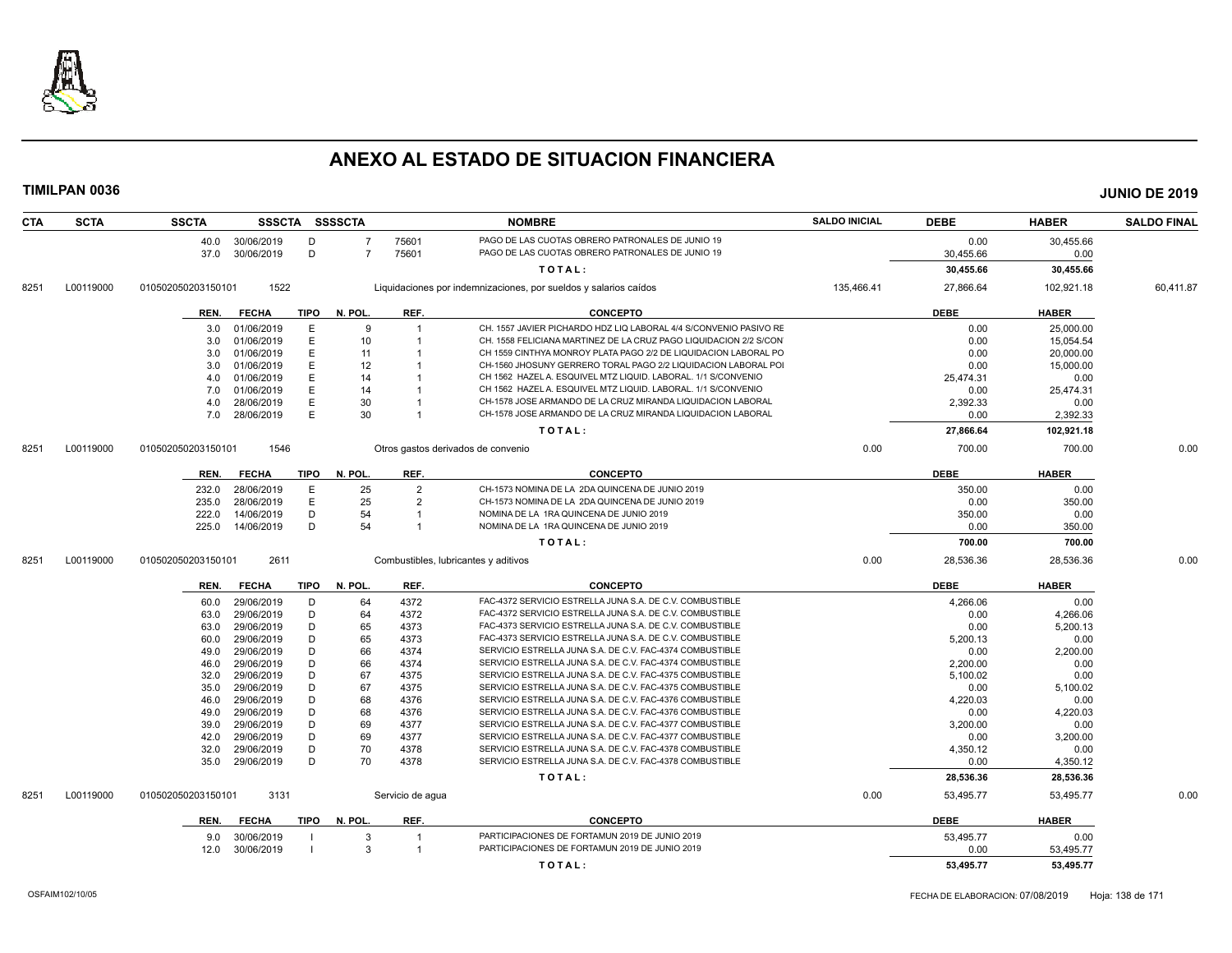

| <b>CTA</b> | <b>SCTA</b> | <b>SSCTA</b>       | <b>SSSCTA</b>   |             | <b>SSSSCTA</b> |                         | <b>NOMBRE</b>                                                    | <b>SALDO INICIAL</b> | <b>DEBE</b> | <b>HABER</b> | <b>SALDO FINAL</b> |
|------------|-------------|--------------------|-----------------|-------------|----------------|-------------------------|------------------------------------------------------------------|----------------------|-------------|--------------|--------------------|
| 8251       | L00119000   | 010502050203150101 | 3141            |             |                |                         | Servicio de telefonía convencional                               | 0.00                 | 10,131.00   | 10,131.00    | 0.00               |
|            |             | REN.               | <b>FECHA</b>    | TIPO        | N. POL.        | REF.                    | <b>CONCEPTO</b>                                                  |                      | <b>DEBE</b> | <b>HABER</b> |                    |
|            |             | 7.0                | 10/06/2019      | D           | 10             |                         | TELMEX SABCV SERVICIO TELEFONICO MAYO 19                         |                      | 0.00        | 391.00       |                    |
|            |             | 4.0                | 10/06/2019      | D           | 10             |                         | TELMEX SABCV SERVICIO TELEFONICO MAYO 19                         |                      | 391.00      | 0.00         |                    |
|            |             | 4.0                | 10/06/2019      | D           | 11             |                         | TELMEX SABCV SERVICIO TELEFONICO MAYO 19                         |                      | 538.00      | 0.00         |                    |
|            |             | 7.0                | 10/06/2019      | D           | 11             |                         | TELMEX SABCV SERVICIO TELEFONICO MAYO 19                         |                      | 0.00        | 538.00       |                    |
|            |             | 7.0                | 05/06/2019      | D           | 27             |                         | TELMEX S.A.B. DE C.V. SERVICIO TELEFONICO MAYO 2019              |                      | 0.00        | 399.00       |                    |
|            |             | 4.0                | 05/06/2019      | D           | 27             |                         | TELMEX S.A.B. DE C.V. SERVICIO TELEFONICO MAYO 2019              |                      | 399.00      | 0.00         |                    |
|            |             | 7.0                | 05/06/2019      | D           | 28             |                         | TELMEX S.A.B. DE C.V. SERVICIO TELEFONICO MAYO 2019              |                      | 0.00        | 799.00       |                    |
|            |             | 4.0                | 05/06/2019      | D           | 28             |                         | TELMEX S.A.B. DE C.V. SERVICIO TELEFONICO MAYO 2019              |                      | 799.00      | 0.00         |                    |
|            |             | 7.0                | 05/06/2019      | D           | 29             |                         | TELMEX S.A.B. DE C.V. SERVICIO TELEFONICO MAYO 2019              |                      | 0.00        | 1,789.00     |                    |
|            |             | 4.0                | 05/06/2019      | D           | 29             |                         | TELMEX S.A.B. DE C.V. SERVICIO TELEFONICO MAYO 2019              |                      | 1,789.00    | 0.00         |                    |
|            |             | 4.0                | 05/06/2019      | D           | 30             |                         | TELMEX S.A.B. DE C.V. SERVICIO TELEFONICO MAYO 2019              |                      | 942.00      | 0.00         |                    |
|            |             | 7.0                | 05/06/2019      | D           | 30             |                         | TELMEX S.A.B. DE C.V. SERVICIO TELEFONICO MAYO 2019              |                      | 0.00        | 942.00       |                    |
|            |             | 4.0                | 05/06/2019      | D           | 31             |                         | TELMEX S.A.B. DE C.V. SERVICIO TELEFONICO MAYO 2019              |                      | 2,387.00    | 0.00         |                    |
|            |             | 7.0                | 05/06/2019      | D           | 31             |                         | TELMEX S.A.B. DE C.V. SERVICIO TELEFONICO MAYO 2019              |                      | 0.00        | 2,387.00     |                    |
|            |             | 7.0                | 05/06/2019      | D           | 32             |                         | TELMEX S.A.B. DE C.V. SERVICIO TELEFONICO MAYO 2019              |                      | 0.00        | 2,886.00     |                    |
|            |             |                    | 4.0 05/06/2019  | D           | 32             | $\overline{1}$          | TELMEX S.A.B. DE C.V. SERVICIO TELEFONICO MAYO 2019              |                      | 2,886.00    | 0.00         |                    |
|            |             |                    |                 |             |                |                         | TOTAL:                                                           |                      | 10,131.00   | 10,131.00    |                    |
| 8251       | L00119000   | 010502050203150101 | 3231            |             |                |                         | Arrendamiento de equipo y bienes informáticos                    | 0.00                 | 4,640.00    | 4.640.00     | 0.00               |
|            |             | REN.               | <b>FECHA</b>    | TIPO        | N. POL.        | REF.                    | <b>CONCEPTO</b>                                                  |                      | <b>DEBE</b> | <b>HABER</b> |                    |
|            |             | 21.0               | 03/06/2019      | D           | 20             | 521                     | COPY CDMX S.A. DE C.V. FACTURA 521 RENTA COPIADORAS              |                      | 0.00        | 4,640.00     |                    |
|            |             |                    | 18.0 03/06/2019 | D           | 20             | 521                     | COPY CDMX S.A. DE C.V. FACTURA 521 RENTA COPIADORAS              |                      | 4,640.00    | 0.00         |                    |
|            |             |                    |                 |             |                |                         |                                                                  |                      |             |              |                    |
|            |             |                    |                 |             |                |                         | TOTAL:                                                           |                      | 4,640.00    | 4,640.00     |                    |
| 8251       | L00119000   | 010502050203150101 | 3311            |             |                |                         | Asesorías asociadas a convenios o acuerdos                       | 4,103.00             | 8,748.00    | 8,748.00     | 4,103.00           |
|            |             | REN.               | <b>FECHA</b>    | <b>TIPO</b> | N. POL.        | REF.                    | <b>CONCEPTO</b>                                                  |                      | <b>DEBE</b> | <b>HABER</b> |                    |
|            |             | 4.0                | 30/06/2019      | D           |                |                         | APORTACION IHAEM DE JUNIO 2019                                   |                      | 4,103.00    | 0.00         |                    |
|            |             | 7.0                | 30/06/2019      | D           | $\overline{1}$ | $\overline{1}$          | APORTACION IHAEM DE JUNIO 2019                                   |                      | 0.00        | 4,103.00     |                    |
|            |             | 4.0                | 26/06/2019      | D           | 60             |                         | IGECEM TABLAS DE VALORES DE CONSTRUCCION 2020                    |                      | 4,645.00    | 0.00         |                    |
|            |             | 7.0                | 26/06/2019      | D           | 60             |                         | IGECEM TABLAS DE VALORES DE CONSTRUCCION 2020                    |                      | 0.00        | 4,645.00     |                    |
|            |             |                    |                 |             |                |                         | TOTAL:                                                           |                      | 8,748.00    | 8,748.00     |                    |
| 8251       | L00119000   | 010502050203150101 | 3391            |             |                | Servicios profesionales |                                                                  | 0.00                 | 193,181.22  | 193,181.22   | 0.00               |
|            |             | REN.               | <b>FECHA</b>    | <b>TIPO</b> | N. POL.        | REF.                    | <b>CONCEPTO</b>                                                  |                      | <b>DEBE</b> | <b>HABER</b> |                    |
|            |             | 7.0                | 14/06/2019      | E           | 5              | 8                       | CH. 074 MA GPE GOMEZ RUIZ PAGO REC. 08 HONORARIOS 01-15 JUNIO 19 |                      | 0.00        | 3,790.61     |                    |
|            |             | 4.0                | 14/06/2019      | E.          | 5              | $\mathsf{R}$            | CH. 074 MA GPE GOMEZ RUIZ PAGO REC. 08 HONORARIOS 01-15 JUNIO 19 |                      | 3.790.61    | 0.00         |                    |
|            |             | 4.0                | 28/06/2019      | E           | 29             |                         | CH-1577 MARIA GUADALUPE GOMEZ RUIZ 16-30 JUNIO CRONISTA MUNICIF  |                      | 3,790.61    | 0.00         |                    |
|            |             | 7.0                | 28/06/2019      | E           | 29             |                         | CH-1577 MARIA GUADALUPE GOMEZ RUIZ 16-30 JUNIO CRONISTA MUNICIF  |                      | 0.00        | 3,790.61     |                    |
|            |             | 4.0                | 26/06/2019      | D           | 61             |                         | MARIA DEL CARMEN AVILA RIVERO ELABO. CUENTA PUBLICA 2018         |                      | 69,600.00   | 0.00         |                    |
|            |             | 7.0                | 26/06/2019      | D           | 61             |                         | MARIA DEL CARMEN AVILA RIVERO ELABO. CUENTA PUBLICA 2018         |                      | 0.00        | 69,600.00    |                    |
|            |             | 4.0                | 26/06/2019      | D           | 62             |                         | MARIA DEL CARMEN AVILA RIVERO ELABORACION DE PRESUPUESTO         |                      | 116,000.00  | 0.00         |                    |
|            |             |                    | 7.0 26/06/2019  | D           | 62             | $\overline{1}$          | MARIA DEL CARMEN AVILA RIVERO ELABORACION DE PRESUPUESTO         |                      | 0.00        | 116,000.00   |                    |
|            |             |                    |                 |             |                |                         | TOTAL:                                                           |                      | 193,181.22  | 193,181.22   |                    |
| 8251       | L00119000   | 010502050203150101 | 3411            |             |                |                         | Servicios bancarios y financieros                                | 0.00                 | 21,133.28   | 21,133.28    | 0.00               |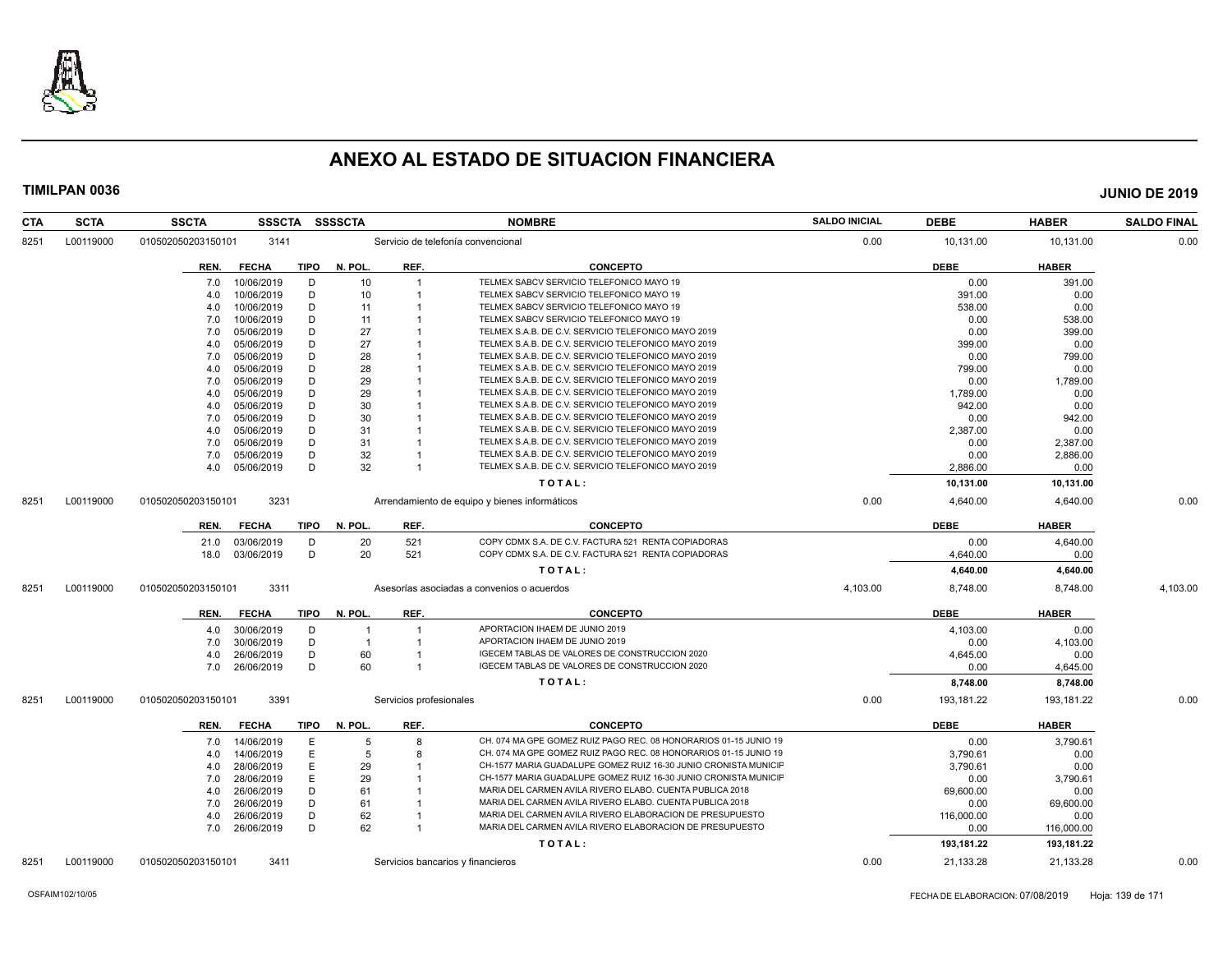

| TIMILPAN 0036      |                    |              |                |                |                          |                                                                    |                      |             |              | <b>JUNIO DE 2019</b> |
|--------------------|--------------------|--------------|----------------|----------------|--------------------------|--------------------------------------------------------------------|----------------------|-------------|--------------|----------------------|
| CTA<br><b>SCTA</b> | <b>SSCTA</b>       |              |                | SSSCTA SSSSCTA |                          | <b>NOMBRE</b>                                                      | <b>SALDO INICIAL</b> | <b>DEBE</b> | <b>HABER</b> | <b>SALDO FINAL</b>   |
|                    | REN.               | <b>FECHA</b> | <b>TIPO</b>    | N. POL.        | REF.                     | <b>CONCEPTO</b>                                                    |                      | <b>DEBE</b> | <b>HABER</b> |                      |
|                    | 18.0               | 30/06/2019   | - 1            | 5              |                          | RECAUDACION DEL IMPUESTO PREDIAL DE JUNIO DE 2019                  |                      | 553.79      | 0.00         |                      |
|                    | 7.0                | 30/06/2019   | D              | 5              |                          | COMISIONES BANCARIAS DE RECURSOS PROPIOS JUNIO 19                  |                      | 0.00        | 439.64       |                      |
|                    | 4.0                | 30/06/2019   | D              | 5              |                          | COMISIONES BANCARIAS DE RECURSOS PROPIOS JUNIO 19                  |                      | 439.64      | 0.00         |                      |
|                    | 21.0               | 30/06/2019   | $\blacksquare$ | 5              |                          | RECAUDACION DEL IMPUESTO PREDIAL DE JUNIO DE 2019                  |                      | 0.00        | 553.79       |                      |
|                    | 7.0                | 30/06/2019   | D              | 9              |                          | CARGA FINANCIERA DE PRESTAMO ADELANTO DE PARTICPACION DE FEBI      |                      | 0.00        | 19,139.85    |                      |
|                    | 4.0                | 30/06/2019   | D              | 9              |                          | CARGA FINANCIERA DE PRESTAMO ADELANTO DE PARTICPACION DE FEBI      |                      | 19,139.85   | 0.00         |                      |
|                    | 5.0                | 17/06/2019   | D              | 58             |                          | PAGO DE ISR DEL MES DE SEPTIEMBRE DE 2016                          |                      | 1,000.00    | 0.00         |                      |
|                    | 8.0                | 17/06/2019   | D              | 58             |                          | PAGO DE ISR DEL MES DE SEPTIEMBRE DE 2016                          |                      | 0.00        | 1,000.00     |                      |
|                    |                    |              |                |                |                          | TOTAL:                                                             |                      | 21,133.28   | 21,133.28    |                      |
| L00119000<br>8251  | 010502050203150101 | 3721         |                |                |                          | Gastos de traslado por vía terrestre                               | 0.00                 | 176.00      | 176.00       | 0.00                 |
|                    | REN.               | <b>FECHA</b> | <b>TIPO</b>    | N. POL.        | REF.                     | <b>CONCEPTO</b>                                                    |                      | <b>DEBE</b> | <b>HABER</b> |                      |
|                    | 28.0               | 29/06/2019   | E              | 31             | 338098                   | CH-1579 HECTOR MANUEL MONROY CRUZ FAC-338098 PASAJES               |                      | 0.00        | 176.00       |                      |
|                    | 25.0               | 29/06/2019   | E              | 31             | 338098                   | CH-1579 HECTOR MANUEL MONROY CRUZ FAC-338098 PASAJES               |                      | 176.00      | 0.00         |                      |
|                    |                    |              |                |                |                          | TOTAL:                                                             |                      | 176.00      | 176.00       |                      |
| L00119000<br>8251  | 010502050203150101 | 3851         |                |                | Gastos de representación |                                                                    | 0.00                 | 7,146.02    | 7,146.02     | 0.00                 |
|                    |                    |              |                |                |                          |                                                                    |                      |             |              |                      |
|                    | REN.               | <b>FECHA</b> | TIPO           | N. POL.        | REF.                     | <b>CONCEPTO</b>                                                    |                      | <b>DEBE</b> | <b>HABER</b> |                      |
|                    | 14.0               | 20/06/2019   | E              | 21             | 630                      | CH-1569 REPOSICION FONDO FIJO DE CAJA FAC-630 CONSUMO ALIMENTO     |                      | 0.00        | 90.00        |                      |
|                    | 18.0               | 20/06/2019   | E              | 21             | 4864488                  | CH-1569 REPOSICION FONDO FIJO DE CAJA FAC-4864488 CONSUMO ALIME    |                      | 428.00      | 0.00         |                      |
|                    | 21.0               | 20/06/2019   | E              | 21             | 4864488                  | CH-1569 REPOSICION FONDO FIJO DE CAJA FAC-4864488 CONSUMO ALIMI    |                      | 0.00        | 428.00       |                      |
|                    | 42.0               | 20/06/2019   | E              | 21             |                          | CH-1569 REPOSICION FONDO FIJO DE CAJA DESECHABLES                  |                      | 0.00        | 1,018.02     |                      |
|                    | 11.0               | 20/06/2019   | E              | 21             | 630                      | CH-1569 REPOSICION FONDO FIJO DE CAJA FAC-630 CONSUMO ALIMENTC     |                      | 90.00       | 0.00         |                      |
|                    | 39.0               | 20/06/2019   | E              | 21             | -1                       | CH-1569 REPOSICION FONDO FIJO DE CAJA DESECHABLES                  |                      | 1,018.02    | 0.00         |                      |
|                    | 7.0                | 20/06/2019   | E              | 21             | 629                      | CH-1569 REPOSICION FONDO FIJO DE CAJA FAC-629 CONSUMO ALIMENTC     |                      | 0.00        | 1,281.00     |                      |
|                    | 4.0                | 20/06/2019   | E              | 21             | 629                      | CH-1569 REPOSICION FONDO FIJO DE CAJA FAC-629 CONSUMO ALIMENTC     |                      | 1,281.00    | 0.00         |                      |
|                    | 25.0               | 20/06/2019   | Е              | 21             | 13379                    | CH-1569 REPOSICION FONDO FIJO DE CAJA FAC-13379 CONSUMO ALIMEN     |                      | 649.98      | 0.00         |                      |
|                    | 28.0               | 20/06/2019   | E              | 21             | 13379                    | CH-1569 REPOSICION FONDO FIJO DE CAJA FAC-13379 CONSUMO ALIMEN     |                      | 0.00        | 649.98       |                      |
|                    | 32.0               | 20/06/2019   | E              | 21             | - 1                      | CH-1569 REPOSICION FONDO FIJO DE CAJA DESECHABLES                  |                      | 1,268.02    | 0.00         |                      |
|                    | 35.0               | 20/06/2019   | E              | 21             |                          | CH-1569 REPOSICION FONDO FIJO DE CAJA DESECHABLES                  |                      | 0.00        | 1,268.02     |                      |
|                    | 18.0               | 29/06/2019   | E              | 31             | 3022                     | CH-1579 HECTOR MANUEL MONROY CRUZ FAC-3022 CONSUMOS                |                      | 649.00      | 0.00         |                      |
|                    | 14.0               | 29/06/2019   | E              | 31             | 16320                    | CH-1579 HECTOR MANUEL MONROY CRUZ FAC-16320 CONSUMOS               |                      | 0.00        | 716.00       |                      |
|                    | 11.0               | 29/06/2019   | E              | 31             | 16320                    | CH-1579 HECTOR MANUEL MONROY CRUZ FAC-16320 CONSUMOS               |                      | 716.00      | 0.00         |                      |
|                    | 35.0               | 29/06/2019   | E              | 31             | 1980                     | CH-1579 HECTOR MANUEL MONROY CRUZ FAC-1980 CONSUMOS                |                      | 0.00        | 575.00       |                      |
|                    | 32.0               | 29/06/2019   | E              | 31             | 1980                     | CH-1579 HECTOR MANUEL MONROY CRUZ FAC-1980 CONSUMOS                |                      | 575.00      | 0.00         |                      |
|                    | 21.0               | 29/06/2019   | E              | 31             | 3022                     | CH-1579 HECTOR MANUEL MONROY CRUZ FAC-3022 CONSUMOS                |                      | 0.00        | 649.00       |                      |
|                    | 7.0                | 29/06/2019   | Е              | 31             | 52576                    | CH-1579 HECTOR MANUEL MONROY CRUZ FAC-52576 CONSUMOS               |                      | 0.00        | 471.00       |                      |
|                    | 4.0                | 29/06/2019   | E              | 31             | 52576                    | CH-1579 HECTOR MANUEL MONROY CRUZ FAC-52576 CONSUMOS               |                      | 471.00      | 0.00         |                      |
|                    |                    |              |                |                |                          | TOTAL:                                                             |                      | 7,146.02    | 7,146.02     |                      |
| L00119000<br>8251  | 010502050203150101 | 3982         |                |                |                          | Impuesto sobre erogaciones por remuneraciones al trabajo personal. | 0.00                 | 108,049.00  | 108,049.00   | 0.00                 |
|                    | REN.               | <b>FECHA</b> | TIPO           | N. POL.        | REF.                     | <b>CONCEPTO</b>                                                    |                      | <b>DEBE</b> | <b>HABER</b> |                      |
|                    | 7.0                | 10/06/2019   | D              | 52             | $\overline{1}$           | GEM IMPUESTO SOBRE EROGACIONES DE MAYO 2019                        |                      | 0.00        | 108,049.00   |                      |
|                    | 4.0                | 10/06/2019   | D              | 52             | $\overline{1}$           | GEM IMPUESTO SOBRE EROGACIONES DE MAYO 2019                        |                      | 108,049.00  | 0.00         |                      |
|                    |                    |              |                |                |                          | TOTAL:                                                             |                      | 108,049.00  | 108,049.00   |                      |
|                    |                    |              |                |                |                          |                                                                    |                      |             |              |                      |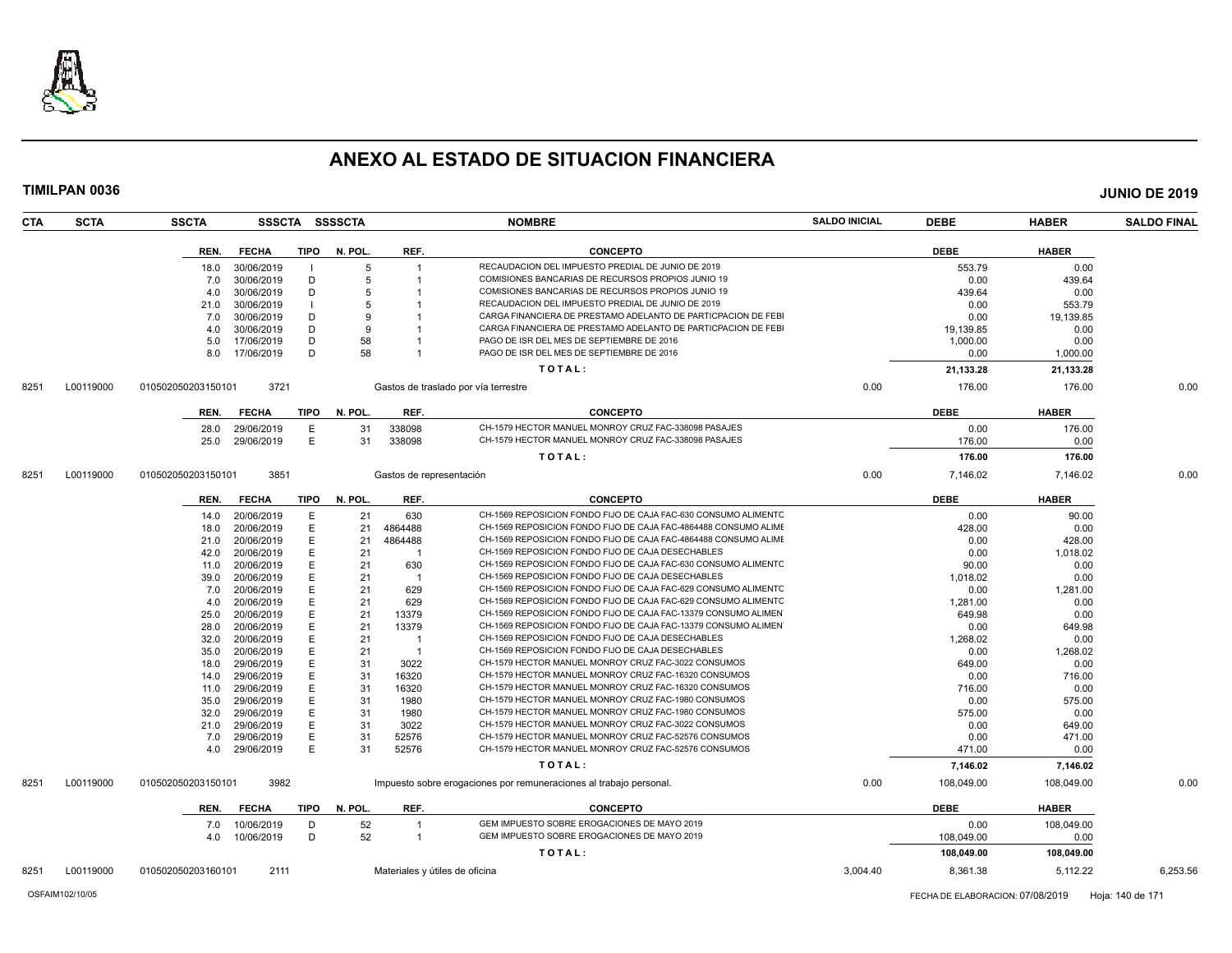

| <b>CTA</b> | <b>SCTA</b> | <b>SSCTA</b>       | SSSCTA SSSSCTA |        |         |                         | <b>NOMBRE</b>                                                                                        | <b>SALDO INICIAL</b> | <b>DEBE</b> | <b>HABER</b> | <b>SALDO FINAL</b> |
|------------|-------------|--------------------|----------------|--------|---------|-------------------------|------------------------------------------------------------------------------------------------------|----------------------|-------------|--------------|--------------------|
|            |             | REN.               | <b>FECHA</b>   | TIPO   | N. POL. | REF.                    | <b>CONCEPTO</b>                                                                                      |                      | <b>DEBE</b> | <b>HABER</b> |                    |
|            |             | 95.0               | 20/06/2019     | Е      | 21      | 58340                   | CH-1569 REPOSICION FONDO FIJO DE CAJA FAC-58340 PAPELERIA                                            |                      | 669.42      | 0.00         |                    |
|            |             | 49.0               | 20/06/2019     | E      | 21      | 1735455                 | CH-1569 REPOSICION FONDO FIJO DE CAJA FAC-1735455 TIMBRES                                            |                      | 0.00        | 1,577.60     |                    |
|            |             | 98.0               | 20/06/2019     | E      | 21      | 58340                   | CH-1569 REPOSICION FONDO FIJO DE CAJA FAC-58340 PAPELERIA                                            |                      | 0.00        | 669.42       |                    |
|            |             | 46.0               | 20/06/2019     | E      | 21      | 1735455                 | CH-1569 REPOSICION FONDO FIJO DE CAJA FAC-1735455 TIMBRES                                            |                      | 1.577.60    | 0.00         |                    |
|            |             | 5.0                | 05/06/2019     | D      | 22      | 298                     | APOLONIO APOLINAR NAVA FACT. 298 TRABAJOS IMPRENTA                                                   |                      | 0.00        | 1,403.60     |                    |
|            |             | 9.0                | 07/06/2019     | D      | 50      | 24                      | FAC- 24 JOSE BACILIO MARTINEZ HOJAS MEMBRETADAS                                                      |                      | 0.00        | 1,461.60     |                    |
|            |             | 19.0               | 30/06/2019     | D      | 89      | 182                     | FACT-182 GLANCOMER S.A. DE C.V. COMPRA PAPELERIA                                                     |                      | 6,114.36    | 0.00         |                    |
|            |             |                    |                |        |         |                         | TOTAL:                                                                                               |                      | 8,361.38    | 5,112.22     |                    |
| 8251       | L00119000   | 010502050203160101 | 3411           |        |         |                         | Servicios bancarios y financieros                                                                    | 0.00                 | 1,762.04    | 1,762.04     | 0.00               |
|            |             | REN.               | <b>FECHA</b>   | TIPO   | N. POL. | REF.                    | <b>CONCEPTO</b>                                                                                      |                      | <b>DEBE</b> | <b>HABER</b> |                    |
|            |             |                    |                |        |         |                         |                                                                                                      |                      |             |              |                    |
|            |             | 15.0               | 30/06/2019     | D      | 5<br>5  | $\overline{1}$          | COMISIONES BANCARIAS DE PARTICIPACIONES JUNIO 19<br>COMISIONES BANCARIAS DE PARTICIPACIONES JUNIO 19 |                      | 0.00        | 1.678.52     |                    |
|            |             | 12.0               | 30/06/2019     | D<br>D |         |                         |                                                                                                      |                      | 1,678.52    | 0.00         |                    |
|            |             | 20.0               | 30/06/2019     | D      | 5<br>5  |                         | COMISIONES BANCARIAS DE FEFOM 18 DE JUNIO 19<br>COMISIONES BANCARIAS DE FEFOM 18 DE JUNIO 19         |                      | 83.52       | 0.00         |                    |
|            |             | 23.0               | 30/06/2019     |        |         |                         |                                                                                                      |                      | 0.00        | 83.52        |                    |
|            |             |                    |                |        |         |                         | TOTAL:                                                                                               |                      | 1,762.04    | 1,762.04     |                    |
| 8251       | L00119000   | 010502050203250101 | 3411           |        |         |                         | Servicios bancarios y financieros                                                                    | 0.00                 | 5.80        | 5.80         | 0.00               |
|            |             | REN.               | <b>FECHA</b>   | TIPO   | N. POL. | REF.                    | <b>CONCEPTO</b>                                                                                      |                      | <b>DEBE</b> | <b>HABER</b> |                    |
|            |             | 4.0                | 30/06/2019     | D      | 6       | $\overline{1}$          | COMISIONES BANCARIAS DE FISM 19 DEL MES DE JUNIO 19                                                  |                      | 5.80        | 0.00         |                    |
|            |             | 7.0                | 30/06/2019     | D      | 6       | $\overline{1}$          | COMISIONES BANCARIAS DE FISM 19 DEL MES DE JUNIO 19                                                  |                      | 0.00        | 5.80         |                    |
|            |             |                    |                |        |         |                         | TOTAL:                                                                                               |                      | 5.80        | 5.80         |                    |
| 8251       | L00119000   | 010502050203250102 | 3111           |        |         |                         | Servicio de energía eléctrica                                                                        | 0.00                 | 366,996.00  | 366,996.00   | 0.00               |
|            |             | REN.               | <b>FECHA</b>   | TIPO   | N. POL. | REF.                    | <b>CONCEPTO</b>                                                                                      |                      | <b>DEBE</b> | <b>HABER</b> |                    |
|            |             | 7.0                | 29/06/2019     | D      | 81      | $\overline{1}$          | CFE SSB ENERGIA ELECTRICA POZO DE LA CABECERA ,PAL                                                   |                      | 0.00        | 82,616.00    |                    |
|            |             | 4.0                | 29/06/2019     | D      | 81      | $\overline{1}$          | CFE SSB ENERGIA ELECTRICA POZO DE LA CABECERA ,PAL                                                   |                      | 82.616.00   | 0.00         |                    |
|            |             | 4.0                | 29/06/2019     | D      | 82      |                         | CFE SSB ENERGIA ELECTRICA POZO DE ZARAGOZA                                                           |                      | 83,598.00   | 0.00         |                    |
|            |             | 7.0                | 29/06/2019     | D      | 82      |                         | CFE SSB ENERGIA ELECTRICA POZO DE ZARAGOZA                                                           |                      | 0.00        | 83,598.00    |                    |
|            |             | 7.0                | 29/06/2019     | D      | 83      |                         | CFE SSB ENERGIA ELECTRICA DE LOS POZOS DE AGUA                                                       |                      | 0.00        | 200,782.00   |                    |
|            |             | 4.0                | 29/06/2019     | D      | 83      |                         | CFE SSB ENERGIA ELECTRICA DE LOS POZOS DE AGUA                                                       |                      | 200,782.00  | 0.00         |                    |
|            |             |                    |                |        |         |                         | TOTAL:                                                                                               |                      | 366,996.00  | 366,996.00   |                    |
| 8251       | L00119000   | 010502050203250102 | 3112           |        |         |                         | Servicio de energía eléctrica para alumbrado publico                                                 | 150,000.00           | 313,923.98  | 313,923.98   | 150,000.00         |
|            |             | REN.               | <b>FECHA</b>   | TIPO   | N. POL. | REF.                    | <b>CONCEPTO</b>                                                                                      |                      | <b>DEBE</b> | <b>HABER</b> |                    |
|            |             | 4.0                | 10/06/2019     | D      | 76      |                         | CFE SSB SER. ADMINISTRATIVOS ALUMBRADO PUBLICO DE MAYO 2019                                          |                      | 4,416.85    | 0.00         |                    |
|            |             | 7.0                | 10/06/2019     | D      | 76      | $\overline{\mathbf{1}}$ | CFE SSB SER. ADMINISTRATIVOS ALUMBRADO PUBLICO DE MAYO 2019                                          |                      | 0.00        | 4,416.85     |                    |
|            |             | 4.0                | 29/06/2019     | D      | 84      |                         | CFE SSB SERVICIO ALUMBRADO PUBLICO DE MAYO 2019                                                      |                      | 309,507.13  | 0.00         |                    |
|            |             | 7.0 29/06/2019     |                | D      | 84      | $\overline{1}$          | CFE SSB SERVICIO ALUMBRADO PUBLICO DE MAYO 2019                                                      |                      | 0.00        | 309,507.13   |                    |
|            |             |                    |                |        |         |                         | TOTAL:                                                                                               |                      | 313,923.98  | 313,923.98   |                    |
| 8251       | L00119000   | 010502050203250102 | 3411           |        |         |                         | Servicios bancarios y financieros                                                                    | 0.00                 | 281.88      | 281.88       | 0.00               |
|            |             |                    |                |        |         |                         |                                                                                                      |                      |             |              |                    |
|            |             | REN.               | <b>FECHA</b>   | TIPO   | N. POL. | REF.                    | <b>CONCEPTO</b>                                                                                      |                      | <b>DEBE</b> | <b>HABER</b> |                    |
|            |             | 12.0               | 30/06/2019     | D      | 6       | $\overline{1}$          | COMISIONES BANCARIAS DE FORTAMUN 19 DEL MES DE JUNIO 19                                              |                      | 281.88      | 0.00         |                    |
|            |             | 15.0 30/06/2019    |                | D      | 6       | $\overline{1}$          | COMISIONES BANCARIAS DE FORTAMUN 19 DEL MES DE JUNIO 19                                              |                      | 0.00        | 281.88       |                    |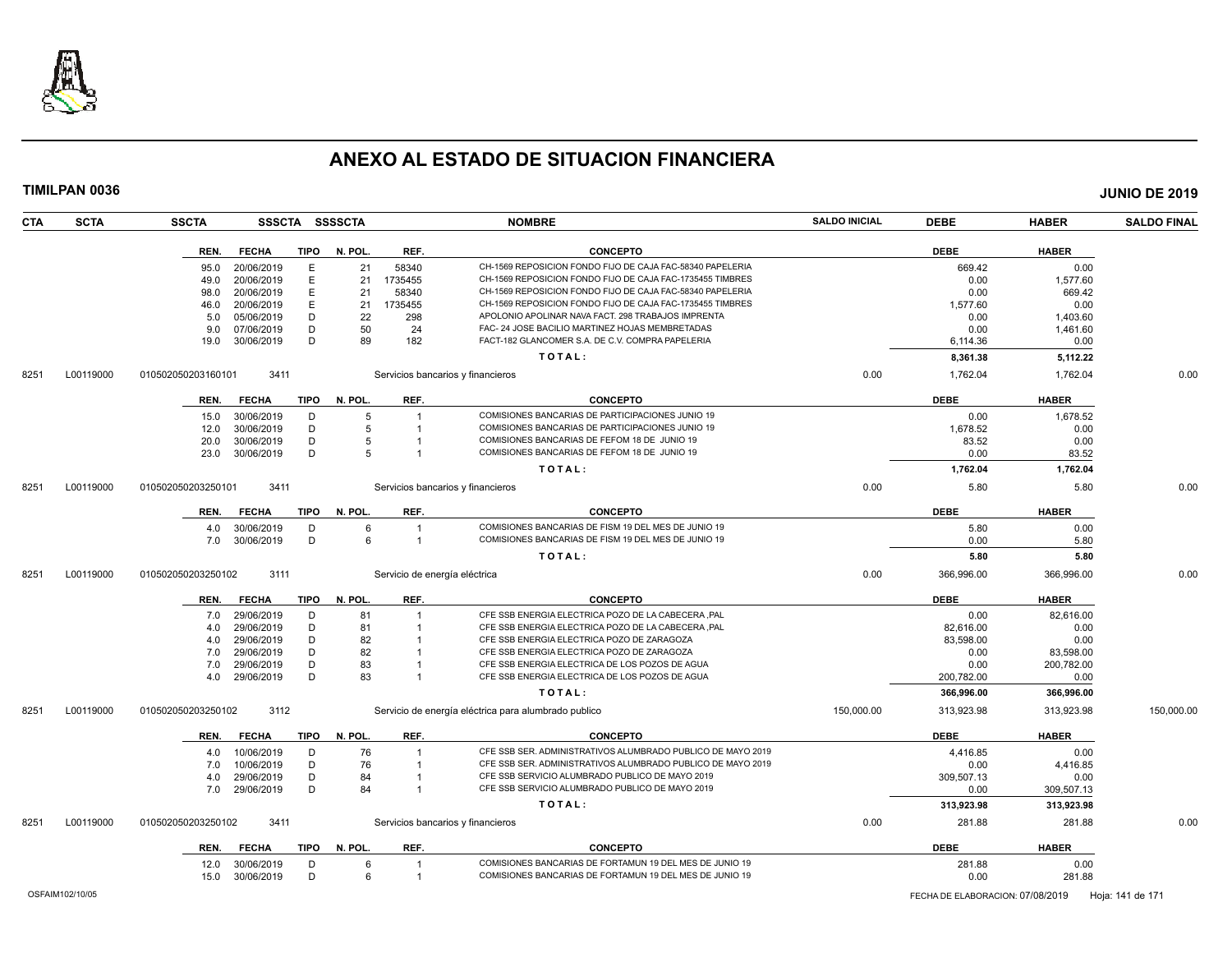

| <b>CTA</b> | <b>SCTA</b> | <b>SSCTA</b>         | SSSCTA SSSSCTA |         |                | <b>NOMBRE</b>                                                              | <b>SALDO INICIAL</b> | <b>DEBE</b> | <b>HABER</b> | <b>SALDO FINAL</b> |
|------------|-------------|----------------------|----------------|---------|----------------|----------------------------------------------------------------------------|----------------------|-------------|--------------|--------------------|
|            |             |                      |                |         |                | TOTAL:                                                                     |                      | 281.88      | 281.88       |                    |
| 8251       | N00130000   | 030201010201150101   | 1131           |         | Sueldo base    |                                                                            | 0.00                 | 36,000.00   | 36,000.00    | 0.00               |
|            |             |                      |                |         |                |                                                                            |                      |             |              |                    |
|            |             | <b>FECHA</b><br>REN. | <b>TIPO</b>    | N. POL. | REF.           | <b>CONCEPTO</b>                                                            |                      | <b>DEBE</b> | <b>HABER</b> |                    |
|            |             | 28/06/2019<br>247.0  | E              | 25      | $\overline{2}$ | CH-1573 NOMINA DE LA 2DA QUINCENA DE JUNIO 2019                            |                      | 18,000.00   | 0.00         |                    |
|            |             | 250.0<br>28/06/2019  | E              | 25      | $\overline{2}$ | CH-1573 NOMINA DE LA 2DA QUINCENA DE JUNIO 2019                            |                      | 0.00        | 18,000.00    |                    |
|            |             | 14/06/2019<br>240.0  | D              | 54      |                | NOMINA DE LA 1RA QUINCENA DE JUNIO 2019                                    |                      | 0.00        | 18,000.00    |                    |
|            |             | 14/06/2019<br>237.0  | D              | 54      | $\overline{1}$ | NOMINA DE LA 1RA QUINCENA DE JUNIO 2019                                    |                      | 18,000.00   | 0.00         |                    |
|            |             |                      |                |         |                | TOTAL:                                                                     |                      | 36,000.00   | 36,000.00    |                    |
| 8251       | N00130000   | 030201010201150101   | 1222           |         |                | Sueldos y salarios compactados al personal eventual                        | 0.00                 | 8,000.00    | 8,000.00     | 0.00               |
|            |             | <b>FECHA</b><br>REN. | <b>TIPO</b>    | N. POL. | REF.           | <b>CONCEPTO</b>                                                            |                      | <b>DEBE</b> | <b>HABER</b> |                    |
|            |             | 28/06/2019<br>105.0  | E              | 26      | $\overline{2}$ | CH-1573 LISTA DE RAYA 2DA QUINCENA DE JUNIO 2019                           |                      | 0.00        | 4,000.00     |                    |
|            |             | 102.0<br>28/06/2019  | E              | 26      | $\overline{2}$ | CH-1573 LISTA DE RAYA 2DA QUINCENA DE JUNIO 2019                           |                      | 4,000.00    | 0.00         |                    |
|            |             | 14/06/2019<br>102.0  | D              | 55      | $\mathbf{1}$   | NOMINA DE LISTA DE RAYA DE LA 1RA QUINCENA DE JUNIO 2019                   |                      | 4,000.00    | 0.00         |                    |
|            |             | 105.0<br>14/06/2019  | D              | 55      | $\mathbf{1}$   | NOMINA DE LISTA DE RAYA DE LA 1RA QUINCENA DE JUNIO 2019                   |                      | 0.00        | 4,000.00     |                    |
|            |             |                      |                |         |                | TOTAL:                                                                     |                      | 8,000.00    | 8,000.00     |                    |
| 8251       | N00130000   | 030201010201150101   | 1345           |         | Gratificación  |                                                                            | 0.00                 | 29,568.38   | 29,568.38    | 0.00               |
|            |             |                      |                |         |                |                                                                            |                      |             |              |                    |
|            |             | <b>FECHA</b><br>REN. | <b>TIPO</b>    | N. POL. | REF.           | <b>CONCEPTO</b>                                                            |                      | <b>DEBE</b> | <b>HABER</b> |                    |
|            |             | 28/06/2019<br>252.0  | E              | 25      | $\overline{2}$ | CH-1573 NOMINA DE LA 2DA QUINCENA DE JUNIO 2019                            |                      | 11,466.00   | 0.00         |                    |
|            |             | 28/06/2019<br>255.0  | E              | 25      | $\overline{2}$ | CH-1573 NOMINA DE LA 2DA QUINCENA DE JUNIO 2019                            |                      | 0.00        | 11,466.00    |                    |
|            |             | 28/06/2019<br>107.0  | E              | 26      | $\overline{2}$ | CH-1573 LISTA DE RAYA 2DA QUINCENA DE JUNIO 2019                           |                      | 3,318.19    | 0.00         |                    |
|            |             | 28/06/2019<br>110.0  | E              | 26      | $\overline{2}$ | CH-1573 LISTA DE RAYA 2DA QUINCENA DE JUNIO 2019                           |                      | 0.00        | 3,318.19     |                    |
|            |             | 14/06/2019<br>245.0  | D              | 54      |                | NOMINA DE LA 1RA QUINCENA DE JUNIO 2019                                    |                      | 0.00        | 11,466.00    |                    |
|            |             | 14/06/2019<br>242.0  | D              | 54      |                | NOMINA DE LA 1RA QUINCENA DE JUNIO 2019                                    |                      | 11,466.00   | 0.00         |                    |
|            |             | 14/06/2019<br>107.0  | D              | 55      |                | NOMINA DE LISTA DE RAYA DE LA 1RA QUINCENA DE JUNIO 2019                   |                      | 3,318.19    | 0.00         |                    |
|            |             | 14/06/2019<br>110.0  | D              | 55      |                | NOMINA DE LISTA DE RAYA DE LA 1RA QUINCENA DE JUNIO 2019                   |                      | 0.00        | 3,318.19     |                    |
|            |             |                      |                |         |                | TOTAL:                                                                     |                      | 29,568.38   | 29,568.38    |                    |
| 8251       | N00130000   | 030201010201150101   | 2611           |         |                | Combustibles, lubricantes y aditivos                                       | 0.00                 | 2,400.00    | 2,400.00     | 0.00               |
|            |             | <b>FECHA</b><br>REN. | <b>TIPO</b>    | N. POL. | REF.           | <b>CONCEPTO</b>                                                            |                      | <b>DEBE</b> | <b>HABER</b> |                    |
|            |             | 29/06/2019<br>70.0   | D              | 64      | 4372           | FAC-4372 SERVICIO ESTRELLA JUNA S.A. DE C.V. COMBUSTIBLE                   |                      | 0.00        | 600.00       |                    |
|            |             | 29/06/2019<br>67.0   | D              | 64      | 4372           | FAC-4372 SERVICIO ESTRELLA JUNA S.A. DE C.V. COMBUSTIBLE                   |                      | 600.00      | 0.00         |                    |
|            |             | 29/06/2019<br>67.0   | D              | 65      | 4373           | FAC-4373 SERVICIO ESTRELLA JUNA S.A. DE C.V. COMBUSTIBLE                   |                      | 600.00      | 0.00         |                    |
|            |             | 29/06/2019<br>70.0   | D              | 65      | 4373           | FAC-4373 SERVICIO ESTRELLA JUNA S.A. DE C.V. COMBUSTIBLE                   |                      | 0.00        | 600.00       |                    |
|            |             | 29/06/2019<br>39.0   | D              | 67      | 4375           | SERVICIO ESTRELLA JUNA S.A. DE C.V. FAC-4375 COMBUSTIBLE                   |                      | 400.00      | 0.00         |                    |
|            |             | 29/06/2019<br>42.0   | D              | 67      | 4375           | SERVICIO ESTRELLA JUNA S.A. DE C.V. FAC-4375 COMBUSTIBLE                   |                      | 0.00        | 400.00       |                    |
|            |             | 29/06/2019<br>49.0   | D              | 69      | 4377           | SERVICIO ESTRELLA JUNA S.A. DE C.V. FAC-4377 COMBUSTIBLE                   |                      | 0.00        | 400.00       |                    |
|            |             | 29/06/2019<br>46.0   | D              | 69      | 4377           | SERVICIO ESTRELLA JUNA S.A. DE C.V. FAC-4377 COMBUSTIBLE                   |                      | 400.00      | 0.00         |                    |
|            |             | 29/06/2019<br>39.0   | D              | 70      | 4378           | SERVICIO ESTRELLA JUNA S.A. DE C.V. FAC-4378 COMBUSTIBLE                   |                      | 400.00      | 0.00         |                    |
|            |             | 29/06/2019<br>42.0   | D              | 70      | 4378           | SERVICIO ESTRELLA JUNA S.A. DE C.V. FAC-4378 COMBUSTIBLE                   |                      | 0.00        | 400.00       |                    |
|            |             |                      |                |         |                | TOTAL:                                                                     |                      | 2,400.00    | 2,400.00     |                    |
| 8251       | N00130000   | 030201010201150101   | 3571           |         |                | Reparación, instalación y mantenimiento de maquinaria, equipo industrial y | 21,300.00            | 17,341.90   | 28,793.50    | 9,848.40           |
|            |             | <b>FECHA</b><br>REN. | TIPO           | N. POL. | REF.           | <b>CONCEPTO</b>                                                            |                      | <b>DEBE</b> | <b>HABER</b> |                    |
|            |             | 03/06/2019<br>4.0    | D              | 21      | 1028           | GEOVANY PEREZ LUGO FACT. 1028 COMPRA DE REFACCIONES                        |                      | 4.342.85    | 0.00         |                    |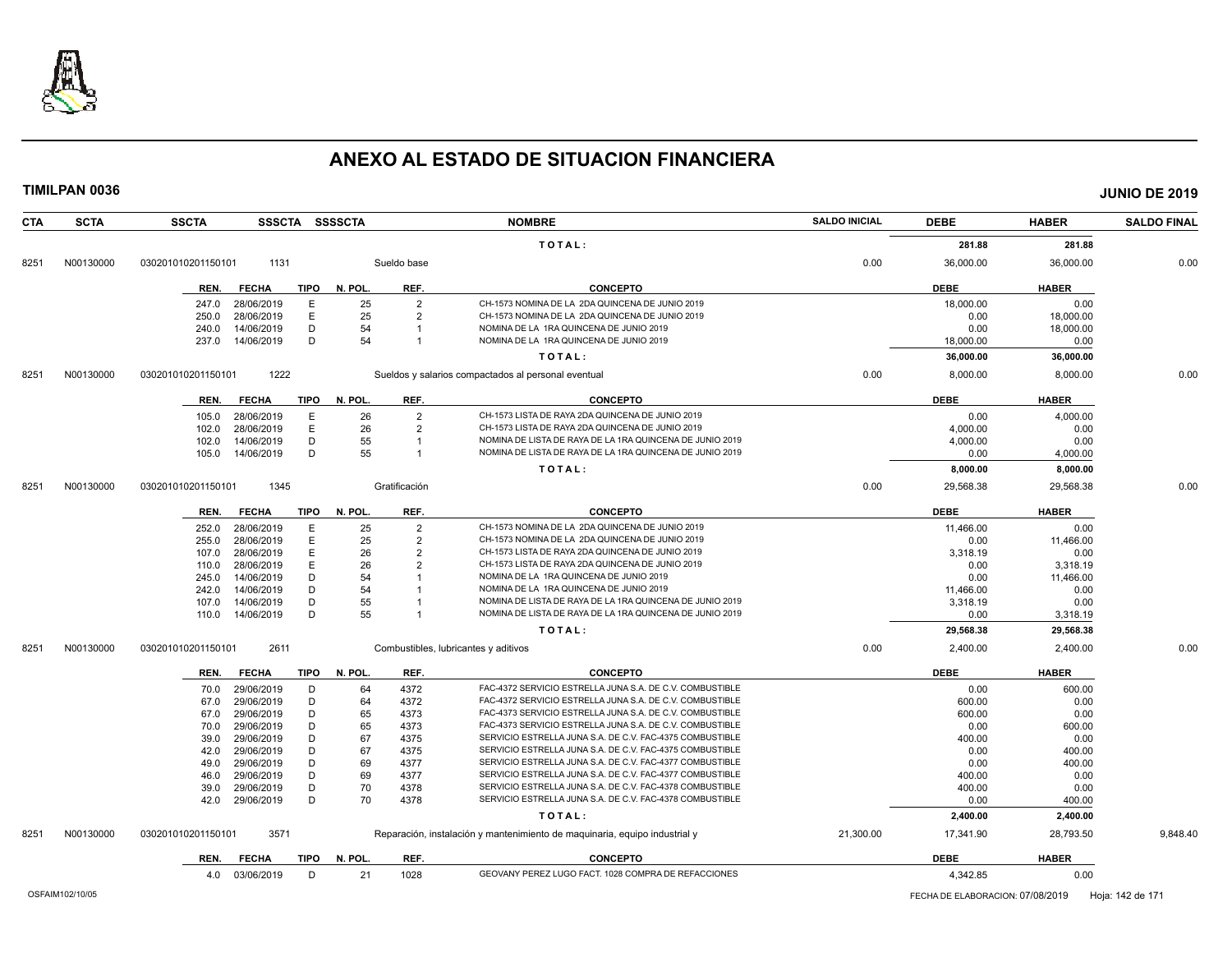

| <b>CTA</b> | <b>SCTA</b> | <b>SSCTA</b>       |              | SSSCTA SSSSCTA  |                           | <b>NOMBRE</b>                                               | <b>SALDO INICIAL</b> | <b>DEBE</b> | <b>HABER</b> | <b>SALDO FINAL</b> |
|------------|-------------|--------------------|--------------|-----------------|---------------------------|-------------------------------------------------------------|----------------------|-------------|--------------|--------------------|
|            |             | 7.0 03/06/2019     |              | D               | 21<br>1028                | GEOVANY PEREZ LUGO FACT. 1028 COMPRA DE REFACCIONES         |                      | 0.00        | 4,342.85     |                    |
|            |             | 14.0               | 28/06/2019   | E               | 23<br>$\overline{1}$      | CH-1571 SIMON MUNGUIA CAMACHO COMPRA DE REFACCIONES         |                      | 0.00        | 162.40       |                    |
|            |             | 11.0               | 28/06/2019   | E.              | 23<br>$\overline{1}$      | CH-1571 SIMON MUNGUIA CAMACHO COMPRA DE REFACCIONES         |                      | 162.40      | 0.00         |                    |
|            |             | 5.0                | 05/06/2019   | D               | 36<br>9001                | MIREYA CASTRO LOPEZ COMPRA LLANTAS FAC 8916 Y 9001          |                      | 0.00        | 19,600.00    |                    |
|            |             | 3.0                | 05/06/2019   | D               | 36<br>8916                | MIREYA CASTRO LOPEZ COMPRA LLANTAS FAC 8916 Y 9001          |                      | 0.00        | 1,700.00     |                    |
|            |             | 7.0                | 19/06/2019   | D               | 59<br>4611943             | FAC-46119438 CADECO S.A. DE C.V. REFACCIONES MAQUINARIA     |                      | 0.00        | 2,988.25     |                    |
|            |             | 4.0                | 19/06/2019   | D               | 59<br>4611943             | FAC-46119438 CADECO S.A. DE C.V. REFACCIONES MAQUINARIA     |                      | 2.988.25    | 0.00         |                    |
|            |             | 14.0               | 30/06/2019   | D               | 85<br>1042                | FAC-1042 GEOVANNY PEREZ LUGO REFACCIONES PARA LOS VEHICULOS |                      | 7,180.40    | 0.00         |                    |
|            |             | 4.0                | 30/06/2019   | D               | 98<br>447                 | FAC-447 PASIVO DE MA. DEL CARMEN ZUÑIGA ARIAS ACEITE        |                      | 2,668.00    | 0.00         |                    |
|            |             |                    |              |                 |                           | TOTAL:                                                      |                      | 17,341.90   | 28,793.50    |                    |
| 8251       | N00130000   | 030201010201150101 | 3851         |                 | Gastos de representación  |                                                             | 0.00                 | 4,760.00    | 0.00         | 4,760.00           |
|            |             | REN.               | <b>FECHA</b> | TIPO N. POL.    | REF.                      | <b>CONCEPTO</b>                                             |                      | <b>DEBE</b> | <b>HABER</b> |                    |
|            |             | 4.0                | 30/06/2019   | D               | 88<br>153                 | FAC-153 LIBIA MONTIEL COLIN SERVICIO DE HOSPEDAJE           |                      | 4,760.00    | 0.00         |                    |
|            |             |                    |              |                 |                           | TOTAL:                                                      |                      | 4,760.00    | 0.00         |                    |
| 8251       | N00132000   | 020206010101150101 | 1131         |                 | Sueldo base               |                                                             | 0.00                 | 30,723.00   | 30,723.00    | 0.00               |
|            |             |                    |              |                 |                           |                                                             |                      |             |              |                    |
|            |             | REN.               | <b>FECHA</b> | TIPO<br>N. POL. | REF.                      | <b>CONCEPTO</b>                                             |                      | <b>DEBE</b> | <b>HABER</b> |                    |
|            |             | 257.0              | 28/06/2019   | Ε               | 25<br>$\overline{2}$      | CH-1573 NOMINA DE LA 2DA QUINCENA DE JUNIO 2019             |                      | 13,511.50   | 0.00         |                    |
|            |             | 260.0              | 28/06/2019   | E               | 25<br>$\overline{2}$      | CH-1573 NOMINA DE LA 2DA QUINCENA DE JUNIO 2019             |                      | 0.00        | 13,511.50    |                    |
|            |             | 250.0              | 14/06/2019   | D               | 54                        | NOMINA DE LA 1RA QUINCENA DE JUNIO 2019                     |                      | 0.00        | 13,511.50    |                    |
|            |             | 247.0              | 14/06/2019   | D               | 54                        | NOMINA DE LA 1RA QUINCENA DE JUNIO 2019                     |                      | 13,511.50   | 0.00         |                    |
|            |             | 112.0              | 14/06/2019   | D               | 55                        | NOMINA DE LISTA DE RAYA DE LA 1RA QUINCENA DE JUNIO 2019    |                      | 3,700.00    | 0.00         |                    |
|            |             | 115.0              | 14/06/2019   | D               | 55                        | NOMINA DE LISTA DE RAYA DE LA 1RA QUINCENA DE JUNIO 2019    |                      | 0.00        | 3,700.00     |                    |
|            |             |                    |              |                 |                           | TOTAL:                                                      |                      | 30,723.00   | 30,723.00    |                    |
| 8251       | N00132000   | 020206010101150101 | 1222         |                 |                           | Sueldos y salarios compactados al personal eventual         | 0.00                 | 3,700.00    | 3,700.00     | 0.00               |
|            |             | REN.               | <b>FECHA</b> | N. POL.<br>TIPO | REF.                      | <b>CONCEPTO</b>                                             |                      | <b>DEBE</b> | <b>HABER</b> |                    |
|            |             | 115.0              | 28/06/2019   | Ε               | 26<br>$\overline{2}$      | CH-1573 LISTA DE RAYA 2DA QUINCENA DE JUNIO 2019            |                      | 0.00        | 3,700.00     |                    |
|            |             | 112.0              | 28/06/2019   | E               | 26<br>$\overline{2}$      | CH-1573 LISTA DE RAYA 2DA QUINCENA DE JUNIO 2019            |                      | 3,700.00    | 0.00         |                    |
|            |             |                    |              |                 |                           | TOTAL:                                                      |                      | 3,700.00    | 3,700.00     |                    |
| 8251       | N00132000   | 020206010101150101 | 1311         |                 | Prima por año de servicio |                                                             | 0.00                 | 450.00      | 450.00       | 0.00               |
|            |             |                    |              |                 |                           |                                                             |                      |             |              |                    |
|            |             | REN.               | <b>FECHA</b> | TIPO<br>N. POL. | REF.                      | <b>CONCEPTO</b>                                             |                      | <b>DEBE</b> | <b>HABER</b> |                    |
|            |             | 265.0              | 28/06/2019   | Ε               | 25<br>$\overline{2}$      | CH-1573 NOMINA DE LA 2DA QUINCENA DE JUNIO 2019             |                      | 0.00        | 225.00       |                    |
|            |             | 262.0              | 28/06/2019   | E               | 25<br>$\overline{2}$      | CH-1573 NOMINA DE LA 2DA QUINCENA DE JUNIO 2019             |                      | 225.00      | 0.00         |                    |
|            |             | 255.0              | 14/06/2019   | D               | 54                        | NOMINA DE LA 1RA QUINCENA DE JUNIO 2019                     |                      | 0.00        | 225.00       |                    |
|            |             | 252.0              | 14/06/2019   | D               | 54<br>$\overline{1}$      | NOMINA DE LA 1RA QUINCENA DE JUNIO 2019                     |                      | 225.00      | 0.00         |                    |
|            |             |                    |              |                 |                           | TOTAL:                                                      |                      | 450.00      | 450.00       |                    |
| 8251       | N00132000   | 020206010101150101 | 1345         |                 | Gratificación             |                                                             | 0.00                 | 7,087.28    | 7,087.28     | 0.00               |
|            |             | REN.               | <b>FECHA</b> | TIPO<br>N. POL. | REF.                      | <b>CONCEPTO</b>                                             |                      | <b>DEBE</b> | <b>HABER</b> |                    |
|            |             | 270.0              | 28/06/2019   | E               | 25<br>$\overline{2}$      | CH-1573 NOMINA DE LA 2DA QUINCENA DE JUNIO 2019             |                      | 0.00        | 2.040.44     |                    |
|            |             | 267.0              | 28/06/2019   | E               | 25<br>$\overline{2}$      | CH-1573 NOMINA DE LA 2DA QUINCENA DE JUNIO 2019             |                      | 2,040.44    | 0.00         |                    |
|            |             | 120.0              | 28/06/2019   | E               | 26<br>$\overline{2}$      | CH-1573 LISTA DE RAYA 2DA QUINCENA DE JUNIO 2019            |                      | 0.00        | 1,253.20     |                    |
|            |             | 117.0              | 28/06/2019   | E               | 26<br>$\overline{2}$      | CH-1573 LISTA DE RAYA 2DA QUINCENA DE JUNIO 2019            |                      | 1,253.20    | 0.00         |                    |
|            |             | 260.0              | 14/06/2019   | D               | 54<br>$\overline{1}$      | NOMINA DE LA 1RA QUINCENA DE JUNIO 2019                     |                      | 0.00        | 2,540.44     |                    |
|            |             |                    |              |                 |                           |                                                             |                      |             |              |                    |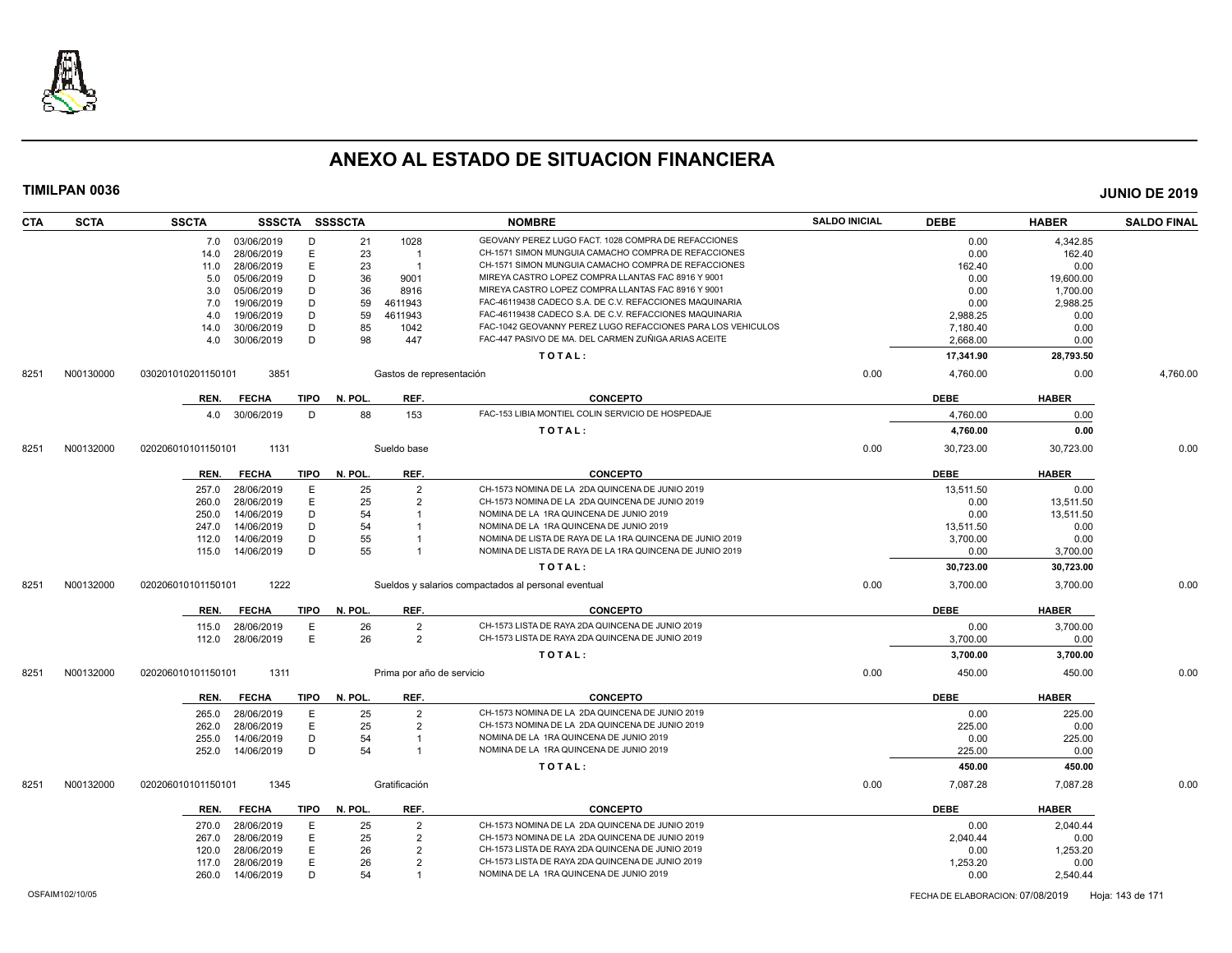

| <b>CTA</b> | <b>SCTA</b> | <b>SSCTA</b>       | <b>SSSCTA</b> |             | <b>SSSSCTA</b> |                                | <b>NOMBRE</b>                                                          | <b>SALDO INICIAL</b> | <b>DEBE</b> | <b>HABER</b> | <b>SALDO FINAL</b> |
|------------|-------------|--------------------|---------------|-------------|----------------|--------------------------------|------------------------------------------------------------------------|----------------------|-------------|--------------|--------------------|
|            |             | 257.0              | 14/06/2019    | D           | 54             | $\overline{1}$                 | NOMINA DE LA 1RA QUINCENA DE JUNIO 2019                                |                      | 2,540.44    | 0.00         |                    |
|            |             | 117.0              | 14/06/2019    | D           | 55             |                                | NOMINA DE LISTA DE RAYA DE LA 1RA QUINCENA DE JUNIO 2019               |                      | 1,253.20    | 0.00         |                    |
|            |             | 120.0              | 14/06/2019    | D           | 55             | $\overline{1}$                 | NOMINA DE LISTA DE RAYA DE LA 1RA QUINCENA DE JUNIO 2019               |                      | 0.00        | 1,253.20     |                    |
|            |             |                    |               |             |                |                                | TOTAL:                                                                 |                      | 7,087.28    | 7,087.28     |                    |
| 8251       | N00132000   | 020206010101150101 | 1546          |             |                |                                | Otros gastos derivados de convenio                                     | 0.00                 | 400.00      | 400.00       | 0.00               |
|            |             | REN.               | <b>FECHA</b>  | <b>TIPO</b> | N. POL.        | REF.                           | <b>CONCEPTO</b>                                                        |                      | <b>DEBE</b> | <b>HABER</b> |                    |
|            |             | 275.0              | 28/06/2019    | Е           | 25             | $\overline{2}$                 | CH-1573 NOMINA DE LA 2DA QUINCENA DE JUNIO 2019                        |                      | 0.00        | 200.00       |                    |
|            |             | 272.0              | 28/06/2019    | E           | 25             | $\overline{2}$                 | CH-1573 NOMINA DE LA 2DA QUINCENA DE JUNIO 2019                        |                      | 200.00      | 0.00         |                    |
|            |             | 262.0              | 14/06/2019    | D           | 54             | $\overline{1}$                 | NOMINA DE LA 1RA QUINCENA DE JUNIO 2019                                |                      | 200.00      | 0.00         |                    |
|            |             | 265.0              | 14/06/2019    | D           | 54             | -1                             | NOMINA DE LA 1RA QUINCENA DE JUNIO 2019                                |                      | 0.00        | 200.00       |                    |
|            |             |                    |               |             |                |                                | TOTAL:                                                                 |                      | 400.00      | 400.00       |                    |
| 8251       | N00132000   | 020206010101160101 | 2111          |             |                | Materiales y útiles de oficina |                                                                        | 1,578.18             | 0.00        | 0.00         | 1,578.18           |
| 8251       | Q00104000   | 010701010101150101 | 2611          |             |                |                                | Combustibles, lubricantes y aditivos                                   | 0.00                 | 73,684.88   | 73,684.88    | 0.00               |
|            |             | REN.               | <b>FECHA</b>  | <b>TIPO</b> | N. POL.        | REF.                           | <b>CONCEPTO</b>                                                        |                      | <b>DEBE</b> | <b>HABER</b> |                    |
|            |             | 77.0               | 29/06/2019    | D           | 64             | 4372                           | FAC-4372 SERVICIO ESTRELLA JUNA S.A. DE C.V. COMBUSTIBLE               |                      | 0.00        | 9,869.00     |                    |
|            |             | 74.0               | 29/06/2019    | D           | 64             | 4372                           | FAC-4372 SERVICIO ESTRELLA JUNA S.A. DE C.V. COMBUSTIBLE               |                      | 9,869.00    | 0.00         |                    |
|            |             | 74.0               | 29/06/2019    | D           | 65             | 4373                           | FAC-4373 SERVICIO ESTRELLA JUNA S.A. DE C.V. COMBUSTIBLE               |                      | 9,700.74    | 0.00         |                    |
|            |             | 77.0               | 29/06/2019    | D           | 65             | 4373                           | FAC-4373 SERVICIO ESTRELLA JUNA S.A. DE C.V. COMBUSTIBLE               |                      | 0.00        | 9,700.74     |                    |
|            |             | 53.0               | 29/06/2019    | D           | 66             | 4374                           | SERVICIO ESTRELLA JUNA S.A. DE C.V. FAC-4374 COMBUSTIBLE               |                      | 8,550.27    | 0.00         |                    |
|            |             | 56.0               | 29/06/2019    | D           | 66             | 4374                           | SERVICIO ESTRELLA JUNA S.A. DE C.V. FAC-4374 COMBUSTIBLE               |                      | 0.00        | 8,550.27     |                    |
|            |             | 49.0               | 29/06/2019    | D           | 67             | 4375                           | SERVICIO ESTRELLA JUNA S.A. DE C.V. FAC-4375 COMBUSTIBLE               |                      | 0.00        | 16,540.82    |                    |
|            |             | 46.0               | 29/06/2019    | D           | 67             | 4375                           | SERVICIO ESTRELLA JUNA S.A. DE C.V. FAC-4375 COMBUSTIBLE               |                      | 16.540.82   | 0.00         |                    |
|            |             | 56.0               | 29/06/2019    | D           | 68             | 4376                           | SERVICIO ESTRELLA JUNA S.A. DE C.V. FAC-4376 COMBUSTIBLE               |                      | 0.00        | 10,600.23    |                    |
|            |             | 53.0               | 29/06/2019    | D           | 68             | 4376                           | SERVICIO ESTRELLA JUNA S.A. DE C.V. FAC-4376 COMBUSTIBLE               |                      | 10,600.23   | 0.00         |                    |
|            |             | 56.0               | 29/06/2019    | D           | 69             | 4377                           | SERVICIO ESTRELLA JUNA S.A. DE C.V. FAC-4377 COMBUSTIBLE               |                      | 0.00        | 7,950.47     |                    |
|            |             | 53.0               | 29/06/2019    | D           | 69             | 4377                           | SERVICIO ESTRELLA JUNA S.A. DE C.V. FAC-4377 COMBUSTIBLE               |                      | 7,950.47    | 0.00         |                    |
|            |             | 56.0               | 29/06/2019    | D           | 70             | 4378                           | SERVICIO ESTRELLA JUNA S.A. DE C.V. FAC-4378 COMBUSTIBLE               |                      | 0.00        | 10,473.35    |                    |
|            |             | 53.0               | 29/06/2019    | D           | 70             | 4378                           | SERVICIO ESTRELLA JUNA S.A. DE C.V. FAC-4378 COMBUSTIBLE               |                      | 10,473.35   | 0.00         |                    |
|            |             |                    |               |             |                |                                | TOTAL:                                                                 |                      | 73,684.88   | 73,684.88    |                    |
| 8251       | Q00104000   | 010701010101150101 | 3551          |             |                |                                | Reparación y mantenimiento de vehículos terrestres, aéreos y lacustres | 20,128.32            | 3,028.76    | 3,028.76     | 20,128.32          |
|            |             | REN.               | <b>FECHA</b>  | <b>TIPO</b> | N. POL.        | REF.                           | <b>CONCEPTO</b>                                                        |                      | <b>DEBE</b> | <b>HABER</b> |                    |
|            |             | 21.0               | 28/06/2019    | E           | 23             | $\overline{1}$                 | CH-1571 SIMON MUNGUIA CAMACHO COMPRA DE REFACCIONES                    |                      | 0.00        | 1,358.36     |                    |
|            |             | 18.0               | 28/06/2019    | E           | 23             | $\overline{1}$                 | CH-1571 SIMON MUNGUIA CAMACHO COMPRA DE REFACCIONES                    |                      | 1,358.36    | 0.00         |                    |
|            |             | 14.0               | 06/06/2019    | D           | 23             | 634                            | JOSE MATUSALEN LEGORRETA SEGUNDO PAGO FACT. 628 Y 634                  |                      | 1,670.40    | 0.00         |                    |
|            |             | 17.0               | 06/06/2019    | D           | 23             | 634                            | JOSE MATUSALEN LEGORRETA SEGUNDO PAGO FACT. 628 Y 634                  |                      | 0.00        | 1,670.40     |                    |
|            |             |                    |               |             |                |                                | TOTAL:                                                                 |                      | 3,028.76    | 3,028.76     |                    |
| 8251       | Q00104000   | 010701010101250102 | 1131          |             |                | Sueldo base                    |                                                                        | 0.00                 | 172,170.54  | 172,170.54   | 0.00               |
|            |             | REN.               | <b>FECHA</b>  | <b>TIPO</b> | N. POL.        | REF.                           | <b>CONCEPTO</b>                                                        |                      | <b>DEBE</b> | <b>HABER</b> |                    |
|            |             | 2.0                | 28/06/2019    | Е           | 36             | $\overline{2}$                 | CH-20 MUNICIPIO DE TIMILPAN PAGO 2DA QUINCENA JUNIO 2019               |                      | 85,297.27   | 0.00         |                    |
|            |             | 5.0                | 28/06/2019    | E           | 36             | $\overline{2}$                 | CH-20 MUNICIPIO DE TIMILPAN PAGO 2DA QUINCENA JUNIO 2019               |                      | 0.00        | 85,297.27    |                    |
|            |             | 5.0                | 14/06/2019    | D           | 77             |                                | NOMINA 1RA QUINCENA JUNIO 2019 SEGURIDAD PUBLICA                       |                      | 0.00        | 86,873.27    |                    |
|            |             | 2.0                | 14/06/2019    | D           | 77             | $\overline{1}$                 | NOMINA 1RA QUINCENA JUNIO 2019 SEGURIDAD PUBLICA                       |                      | 86,873.27   | 0.00         |                    |
|            |             |                    |               |             |                |                                | TOTAL:                                                                 |                      | 172,170.54  | 172,170.54   |                    |
|            |             |                    |               |             |                |                                |                                                                        |                      |             |              |                    |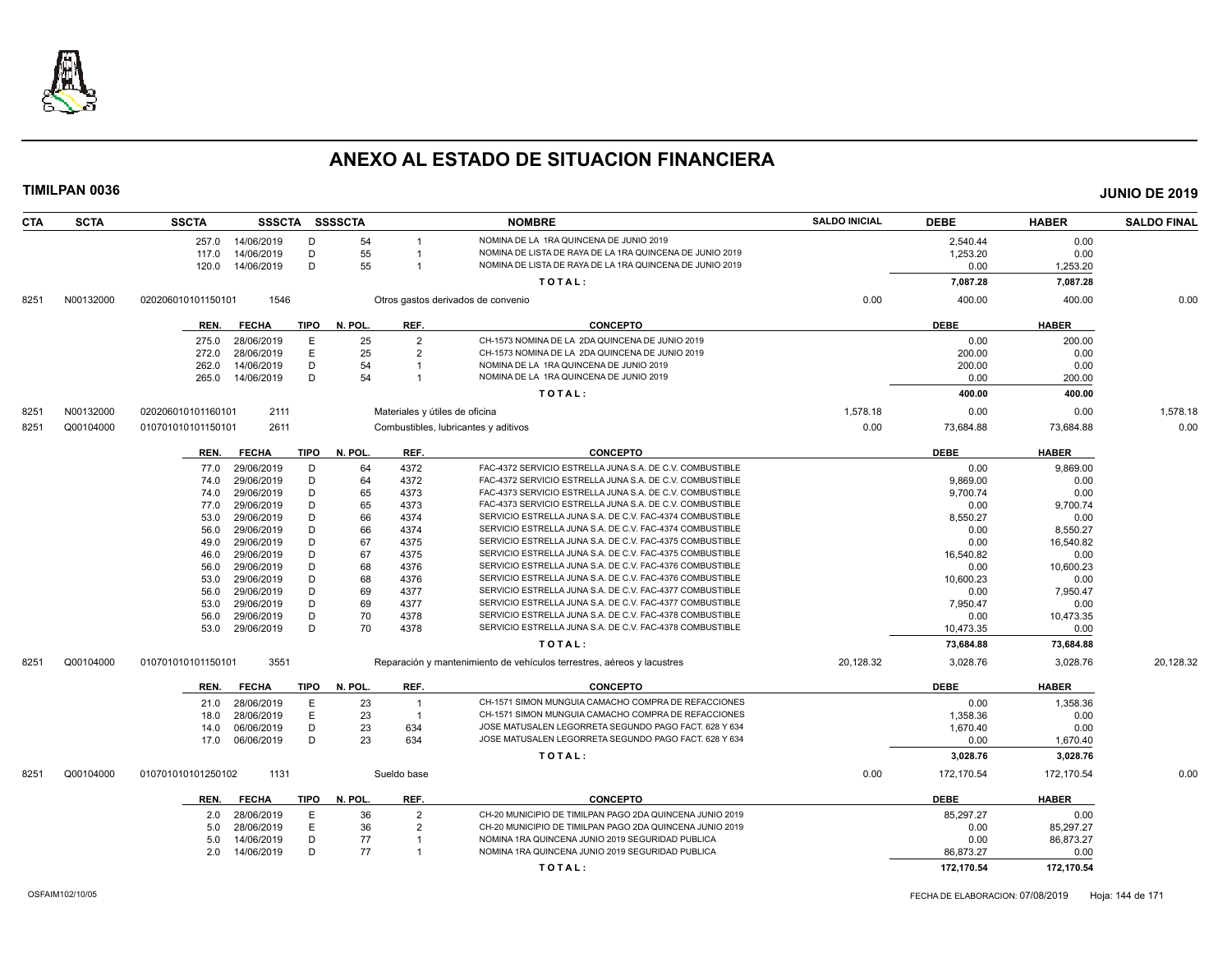

| <b>SCTA</b><br><b>CTA</b> | <b>SSCTA</b><br><b>SSSCTA</b> | <b>SSSSCTA</b>                     | <b>NOMBRE</b>                                            | <b>SALDO INICIAL</b> | <b>DEBE</b> | <b>HABER</b> | <b>SALDO FINAL</b> |
|---------------------------|-------------------------------|------------------------------------|----------------------------------------------------------|----------------------|-------------|--------------|--------------------|
| Q00104000<br>8251         | 010701010101250102<br>1345    | Gratificación                      |                                                          | 0.00                 | 115,326.70  | 115,326.70   | 0.00               |
|                           | <b>FECHA</b><br>TIPO<br>REN.  | N. POL.<br>REF.                    | <b>CONCEPTO</b>                                          |                      | <b>DEBE</b> | <b>HABER</b> |                    |
|                           | 28/06/2019<br>7.0             | 36<br>$\overline{2}$<br>E          | CH-20 MUNICIPIO DE TIMILPAN PAGO 2DA QUINCENA JUNIO 2019 |                      | 57,663.35   | 0.00         |                    |
|                           | 28/06/2019<br>10.0            | E<br>36<br>$\overline{2}$          | CH-20 MUNICIPIO DE TIMILPAN PAGO 2DA QUINCENA JUNIO 2019 |                      | 0.00        | 57,663.35    |                    |
|                           | 14/06/2019<br>7.0             | D<br>77<br>$\overline{\mathbf{1}}$ | NOMINA 1RA QUINCENA JUNIO 2019 SEGURIDAD PUBLICA         |                      | 57,663.35   | 0.00         |                    |
|                           | 14/06/2019<br>10.0            | D<br>77<br>$\overline{1}$          | NOMINA 1RA QUINCENA JUNIO 2019 SEGURIDAD PUBLICA         |                      | 0.00        | 57,663.35    |                    |
|                           |                               |                                    | TOTAL:                                                   |                      | 115,326.70  | 115,326.70   |                    |
| Q00105000<br>8251         | 2611<br>010702010303150101    |                                    | Combustibles, lubricantes y aditivos                     | 0.00                 | 15,203.27   | 15,203.27    | 0.00               |
|                           | <b>FECHA</b><br>TIPO<br>REN.  | N. POL.<br>REF.                    | <b>CONCEPTO</b>                                          |                      | <b>DEBE</b> | <b>HABER</b> |                    |
|                           | 29/06/2019<br>84.0            | 4372<br>D<br>64                    | FAC-4372 SERVICIO ESTRELLA JUNA S.A. DE C.V. COMBUSTIBLE |                      | 0.00        | 4,153.02     |                    |
|                           | 29/06/2019<br>81.0            | D<br>64<br>4372                    | FAC-4372 SERVICIO ESTRELLA JUNA S.A. DE C.V. COMBUSTIBLE |                      | 4,153.02    | 0.00         |                    |
|                           | 29/06/2019<br>84.0            | D<br>65<br>4373                    | FAC-4373 SERVICIO ESTRELLA JUNA S.A. DE C.V. COMBUSTIBLE |                      | 0.00        | 800.00       |                    |
|                           | 29/06/2019<br>81.0            | D<br>65<br>4373                    | FAC-4373 SERVICIO ESTRELLA JUNA S.A. DE C.V. COMBUSTIBLE |                      | 800.00      | 0.00         |                    |
|                           | 29/06/2019<br>63.0            | D<br>66<br>4374                    | SERVICIO ESTRELLA JUNA S.A. DE C.V. FAC-4374 COMBUSTIBLE |                      | 0.00        | 2,400.05     |                    |
|                           | 29/06/2019<br>60.0            | 66<br>D<br>4374                    | SERVICIO ESTRELLA JUNA S.A. DE C.V. FAC-4374 COMBUSTIBLE |                      | 2,400.05    | 0.00         |                    |
|                           | 29/06/2019<br>53.0            | D<br>67<br>4375                    | SERVICIO ESTRELLA JUNA S.A. DE C.V. FAC-4375 COMBUSTIBLE |                      | 3,050.15    | 0.00         |                    |
|                           | 29/06/2019<br>56.0            | D<br>67<br>4375                    | SERVICIO ESTRELLA JUNA S.A. DE C.V. FAC-4375 COMBUSTIBLE |                      | 0.00        | 3,050.15     |                    |
|                           | 29/06/2019<br>63.0            | D<br>68<br>4376                    | SERVICIO ESTRELLA JUNA S.A. DE C.V. FAC-4376 COMBUSTIBLE |                      | 0.00        | 1,300.00     |                    |
|                           | 29/06/2019<br>60.0            | D<br>68<br>4376                    | SERVICIO ESTRELLA JUNA S.A. DE C.V. FAC-4376 COMBUSTIBLE |                      | 1,300.00    | 0.00         |                    |
|                           | 29/06/2019<br>63.0            | D<br>69<br>4377                    | SERVICIO ESTRELLA JUNA S.A. DE C.V. FAC-4377 COMBUSTIBLE |                      | 0.00        | 750.00       |                    |
|                           | 29/06/2019<br>60.0            | D<br>69<br>4377                    | SERVICIO ESTRELLA JUNA S.A. DE C.V. FAC-4377 COMBUSTIBLE |                      | 750.00      | 0.00         |                    |
|                           | 29/06/2019<br>60.0            | D<br>70<br>4378                    | SERVICIO ESTRELLA JUNA S.A. DE C.V. FAC-4378 COMBUSTIBLE |                      | 2,750.05    | 0.00         |                    |
|                           | 29/06/2019<br>63.0            | D<br>70<br>4378                    | SERVICIO ESTRELLA JUNA S.A. DE C.V. FAC-4378 COMBUSTIBLE |                      | 0.00        | 2,750.05     |                    |
|                           |                               |                                    | TOTAL:                                                   |                      | 15,203.27   | 15,203.27    |                    |
| 8251<br>Q00105000         | 1131<br>010702010303250102    | Sueldo base                        |                                                          | 0.00                 | 18,000.00   | 18,000.00    | 0.00               |
|                           | REN.<br><b>FECHA</b><br>TIPO  | N. POL.<br>REF.                    | <b>CONCEPTO</b>                                          |                      | <b>DEBE</b> | <b>HABER</b> |                    |
|                           | 28/06/2019<br>5.0             | E<br>37<br>$\overline{2}$          | CH-21 MUNICIPIO DE TIMILPAN PAGO 2DA QUINCENA JUNIO 2019 |                      | 0.00        | 9.000.00     |                    |
|                           | 28/06/2019<br>2.0             | E<br>37<br>$\overline{2}$          | CH-21 MUNICIPIO DE TIMILPAN PAGO 2DA QUINCENA JUNIO 2019 |                      | 9,000.00    | 0.00         |                    |
|                           | 14/06/2019<br>2.0             | D<br>78<br>$\overline{1}$          | NOMINA 1RA QUINCENA JUNIO 2019 PROTECION CIVIL           |                      | 9,000.00    | 0.00         |                    |
|                           | 5.0<br>14/06/2019             | D<br>78<br>$\overline{1}$          | NOMINA 1RA QUINCENA JUNIO 2019 PROTECION CIVIL           |                      | 0.00        | 9,000.00     |                    |
|                           |                               |                                    | TOTAL:                                                   |                      | 18,000.00   | 18,000.00    |                    |
| Q00105000<br>8251         | 1345<br>010702010303250102    | Gratificación                      |                                                          | 0.00                 | 14,422.46   | 14,422.46    | 0.00               |
|                           | <b>FECHA</b><br>TIPO<br>REN.  | N. POL.<br>REF.                    | <b>CONCEPTO</b>                                          |                      | <b>DEBE</b> | <b>HABER</b> |                    |
|                           | 28/06/2019<br>7.0             | 37<br>$\overline{2}$<br>Е          | CH-21 MUNICIPIO DE TIMILPAN PAGO 2DA QUINCENA JUNIO 2019 |                      | 7,211.23    | 0.00         |                    |
|                           | 28/06/2019<br>10.0            | E<br>37<br>$\overline{2}$          | CH-21 MUNICIPIO DE TIMILPAN PAGO 2DA QUINCENA JUNIO 2019 |                      | 0.00        | 7,211.23     |                    |
|                           | 14/06/2019<br>10.0            | D<br>78<br>$\overline{1}$          | NOMINA 1RA QUINCENA JUNIO 2019 PROTECION CIVIL           |                      | 0.00        | 7,211.23     |                    |
|                           | 14/06/2019<br>7.0             | D<br>78<br>$\overline{1}$          | NOMINA 1RA QUINCENA JUNIO 2019 PROTECION CIVIL           |                      | 7,211.23    | 0.00         |                    |
|                           |                               |                                    | TOTAL:                                                   |                      | 14,422.46   | 14,422.46    |                    |
| R00150000<br>8251         | 1131<br>020402010102150101    | Sueldo base                        |                                                          | 0.00                 | 13,898.60   | 13,898.60    | 0.00               |
|                           | TIPO<br>REN.<br><b>FECHA</b>  | N. POL.<br>REF.                    | <b>CONCEPTO</b>                                          |                      | <b>DEBE</b> | <b>HABER</b> |                    |
|                           | 18/06/2019<br>35.0            | 17<br>Е                            | CH. 1565 COMPL. NOMINA QUINC. 01 JUN 19                  |                      | 0.00        | 2,500.00     |                    |
|                           | 18/06/2019<br>32.0            | E<br>17<br>$\overline{1}$          | CH. 1565 COMPL. NOMINA QUINC. 01 JUN 19                  |                      | 2,500.00    | 0.00         |                    |
|                           | 280.0 28/06/2019              | E<br>25<br>$\overline{2}$          | CH-1573 NOMINA DE LA 2DA QUINCENA DE JUNIO 2019          |                      | 0.00        | 6,949.30     |                    |
|                           |                               |                                    |                                                          |                      |             |              |                    |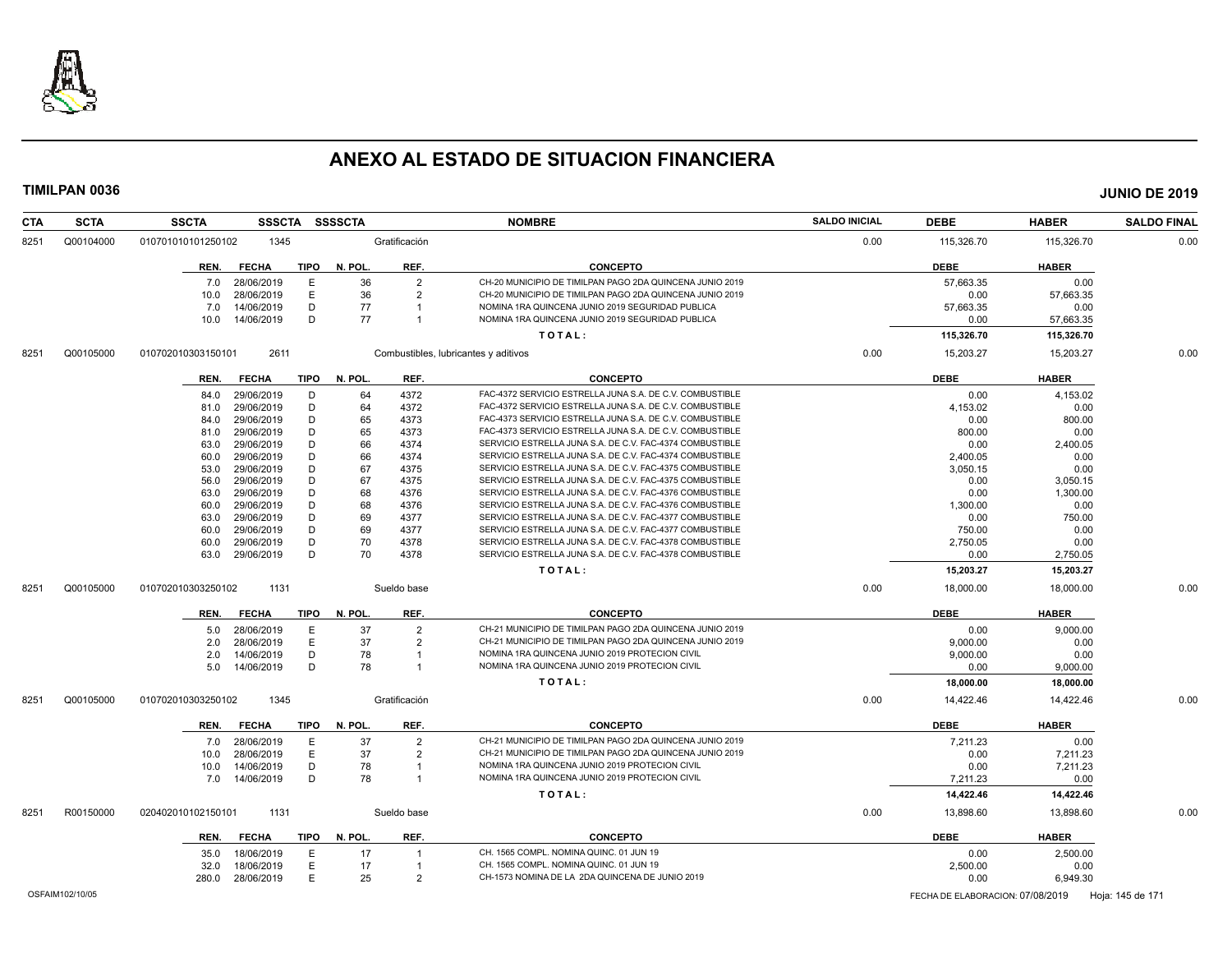

| <b>CTA</b> | <b>SCTA</b> | <b>SSCTA</b>       |                          |             | SSSCTA SSSSCTA |                                     | <b>NOMBRE</b>                                                                      | <b>SALDO INICIAL</b> | <b>DEBE</b>      | <b>HABER</b>     | <b>SALDO FINAL</b> |
|------------|-------------|--------------------|--------------------------|-------------|----------------|-------------------------------------|------------------------------------------------------------------------------------|----------------------|------------------|------------------|--------------------|
|            |             | 277.0              | 28/06/2019               | Е           | 25             | 2                                   | CH-1573 NOMINA DE LA 2DA QUINCENA DE JUNIO 2019                                    |                      | 6,949.30         | 0.00             |                    |
|            |             | 270.0              | 14/06/2019               | D           | 54             | -1                                  | NOMINA DE LA 1RA QUINCENA DE JUNIO 2019                                            |                      | 0.00             | 4,449.30         |                    |
|            |             | 267.0              | 14/06/2019               | D           | 54             | -1                                  | NOMINA DE LA 1RA QUINCENA DE JUNIO 2019                                            |                      | 4,449.30         | 0.00             |                    |
|            |             |                    |                          |             |                |                                     | TOTAL:                                                                             |                      | 13,898.60        | 13,898.60        |                    |
| 8251       | R00150000   | 020402010102150101 | 1222                     |             |                |                                     | Sueldos y salarios compactados al personal eventual                                | 0.00                 | 47,763.74        | 47,763.74        | 0.00               |
|            |             | REN.               | <b>FECHA</b>             | TIPO        | N. POL.        | REF.                                | <b>CONCEPTO</b>                                                                    |                      | <b>DEBE</b>      | <b>HABER</b>     |                    |
|            |             | 122.0              | 28/06/2019               | Е           | 26             | 2                                   | CH-1573 LISTA DE RAYA 2DA QUINCENA DE JUNIO 2019                                   |                      | 23,881.87        | 0.00             |                    |
|            |             | 125.0              | 28/06/2019               | E           | 26             | $\overline{2}$                      | CH-1573 LISTA DE RAYA 2DA QUINCENA DE JUNIO 2019                                   |                      | 0.00             | 23,881.87        |                    |
|            |             | 125.0              | 14/06/2019               | D           | 55             |                                     | NOMINA DE LISTA DE RAYA DE LA 1RA QUINCENA DE JUNIO 2019                           |                      | 0.00             | 23,881.87        |                    |
|            |             | 122.0              | 14/06/2019               | D           | 55             | -1                                  | NOMINA DE LISTA DE RAYA DE LA 1RA QUINCENA DE JUNIO 2019                           |                      | 23,881.87        | 0.00             |                    |
|            |             |                    |                          |             |                |                                     | TOTAL:                                                                             |                      | 47,763.74        | 47,763.74        |                    |
| 8251       | R00150000   | 020402010102150101 | 1345                     |             |                | Gratificación                       |                                                                                    | 0.00                 | 13,873.92        | 13,873.92        | 0.00               |
|            |             | REN.               | <b>FECHA</b>             | <b>TIPO</b> | N. POL.        | REF.                                | <b>CONCEPTO</b>                                                                    |                      | <b>DEBE</b>      | <b>HABER</b>     |                    |
|            |             |                    |                          |             |                |                                     |                                                                                    |                      |                  |                  |                    |
|            |             | 40.0               | 18/06/2019<br>18/06/2019 | E<br>E      | 17<br>17       | $\mathbf 1$                         | CH. 1565 COMPL. NOMINA QUINC. 01 JUN 19<br>CH. 1565 COMPL. NOMINA QUINC. 01 JUN 19 |                      | 0.00<br>1,099.19 | 1,099.19<br>0.00 |                    |
|            |             | 37.0<br>285.0      |                          | E           | 25             | $\overline{2}$                      | CH-1573 NOMINA DE LA 2DA QUINCENA DE JUNIO 2019                                    |                      | 0.00             |                  |                    |
|            |             | 282.0              | 28/06/2019<br>28/06/2019 | E           | 25             | $\mathcal{P}$                       | CH-1573 NOMINA DE LA 2DA QUINCENA DE JUNIO 2019                                    |                      | 2.450.91         | 2,450.91<br>0.00 |                    |
|            |             | 127.0              | 28/06/2019               | E           | 26             | 2                                   | CH-1573 LISTA DE RAYA 2DA QUINCENA DE JUNIO 2019                                   |                      | 4,486.05         | 0.00             |                    |
|            |             | 130.0              | 28/06/2019               | E           | 26             | $\mathcal{P}$                       | CH-1573 LISTA DE RAYA 2DA QUINCENA DE JUNIO 2019                                   |                      | 0.00             | 4,486.05         |                    |
|            |             | 275.0              | 14/06/2019               | D           | 54             |                                     | NOMINA DE LA 1RA QUINCENA DE JUNIO 2019                                            |                      | 0.00             | 1,351.72         |                    |
|            |             | 272.0              | 14/06/2019               | D           | 54             |                                     | NOMINA DE LA 1RA QUINCENA DE JUNIO 2019                                            |                      | 1,351.72         | 0.00             |                    |
|            |             | 130.0              | 14/06/2019               | D           | 55             |                                     | NOMINA DE LISTA DE RAYA DE LA 1RA QUINCENA DE JUNIO 2019                           |                      | 0.00             | 4,486.05         |                    |
|            |             | 127.0              | 14/06/2019               | D           | 55             |                                     | NOMINA DE LISTA DE RAYA DE LA 1RA QUINCENA DE JUNIO 2019                           |                      | 4,486.05         | 0.00             |                    |
|            |             |                    |                          |             |                |                                     | TOTAL:                                                                             |                      | 13,873.92        | 13,873.92        |                    |
| 8251       | R00150000   | 020402010102150101 | 2611                     |             |                |                                     | Combustibles, lubricantes y aditivos                                               | 0.00                 | 600.00           | 600.00           | 0.00               |
|            |             | REN.               | <b>FECHA</b>             | TIPO        | N. POL.        | REF.                                | <b>CONCEPTO</b>                                                                    |                      | <b>DEBE</b>      | <b>HABER</b>     |                    |
|            |             | 49.0               | 29/06/2019               | D           | 70             | 4378                                | SERVICIO ESTRELLA JUNA S.A. DE C.V. FAC-4378 COMBUSTIBLE                           |                      | 0.00             | 600.00           |                    |
|            |             | 46.0               | 29/06/2019               | D           | 70             | 4378                                | SERVICIO ESTRELLA JUNA S.A. DE C.V. FAC-4378 COMBUSTIBLE                           |                      | 600.00           | 0.00             |                    |
|            |             |                    |                          |             |                |                                     | TOTAL:                                                                             |                      | 600.00           | 600.00           |                    |
| 8252       |             |                    |                          |             |                |                                     | Presupuesto de Egresos Devengado de Transferencias, Asignaciones, Subsidios y      | 0.00                 | 529,900.01       | 528,972.01       | 928.00             |
| 8252       | A00A00000   | 010301010101110101 | 4383                     |             |                | Ofrae Avurdae<br>Subsidios y apoyos |                                                                                    | 0.00                 | 401,155.01       | 401,155.01       | 0.00               |
|            |             | REN.               | <b>FECHA</b>             | <b>TIPO</b> | N. POL.        | REF.                                | <b>CONCEPTO</b>                                                                    |                      | <b>DEBE</b>      | <b>HABER</b>     |                    |
|            |             | 7.0                | 30/06/2019               | D           | 8              | -1                                  | PAGO ISSEMYM DEL DIF MUNICIPAL JUNIO 2019                                          |                      | 0.00             | 41,155.01        |                    |
|            |             | 4.0                | 30/06/2019               | D           | 8              |                                     | PAGO ISSEMYM DEL DIF MUNICIPAL JUNIO 2019                                          |                      | 41.155.01        | 0.00             |                    |
|            |             | 4.0                | 14/06/2019               | D           | 14             |                                     | COMPLEMENTO DE PARTICIPACION DIF DE MAYO 2019                                      |                      | 80,000.00        | 0.00             |                    |
|            |             | 7.0                | 14/06/2019               | D           | 14             |                                     | COMPLEMENTO DE PARTICIPACION DIF DE MAYO 2019                                      |                      | 0.00             | 80,000.00        |                    |
|            |             | 7.0                | 01/06/2019               | D           | 19             |                                     | PARTICIPACION DIF DEL MES DE MAYO DE 2019                                          |                      | 0.00             | 130,000.00       |                    |
|            |             | 4.0                | 01/06/2019               | D           | 19             |                                     | PARTICIPACION DIF DEL MES DE MAYO DE 2019                                          |                      | 130,000.00       | 0.00             |                    |
|            |             | 7.0                | 28/06/2019               | D           | 63             | -1                                  | PARTICIPACION DIF MUNICIPAL DE JUNIO 2019                                          |                      | 0.00             | 150,000.00       |                    |
|            |             | 4.0                | 28/06/2019               | D           | 63             | -1                                  | PARTICIPACION DIF MUNICIPAL DE JUNIO 2019                                          |                      | 150,000.00       | 0.00             |                    |
|            |             |                    |                          |             |                |                                     | TOTAL:                                                                             |                      | 401,155.01       | 401,155.01       |                    |
| 8252       | A00A00000   | 010301010101110101 | 4411                     |             |                | Cooperaciones y ayudas              |                                                                                    | 0.00                 | 57.040.00        | 56,112.00        | 928.00             |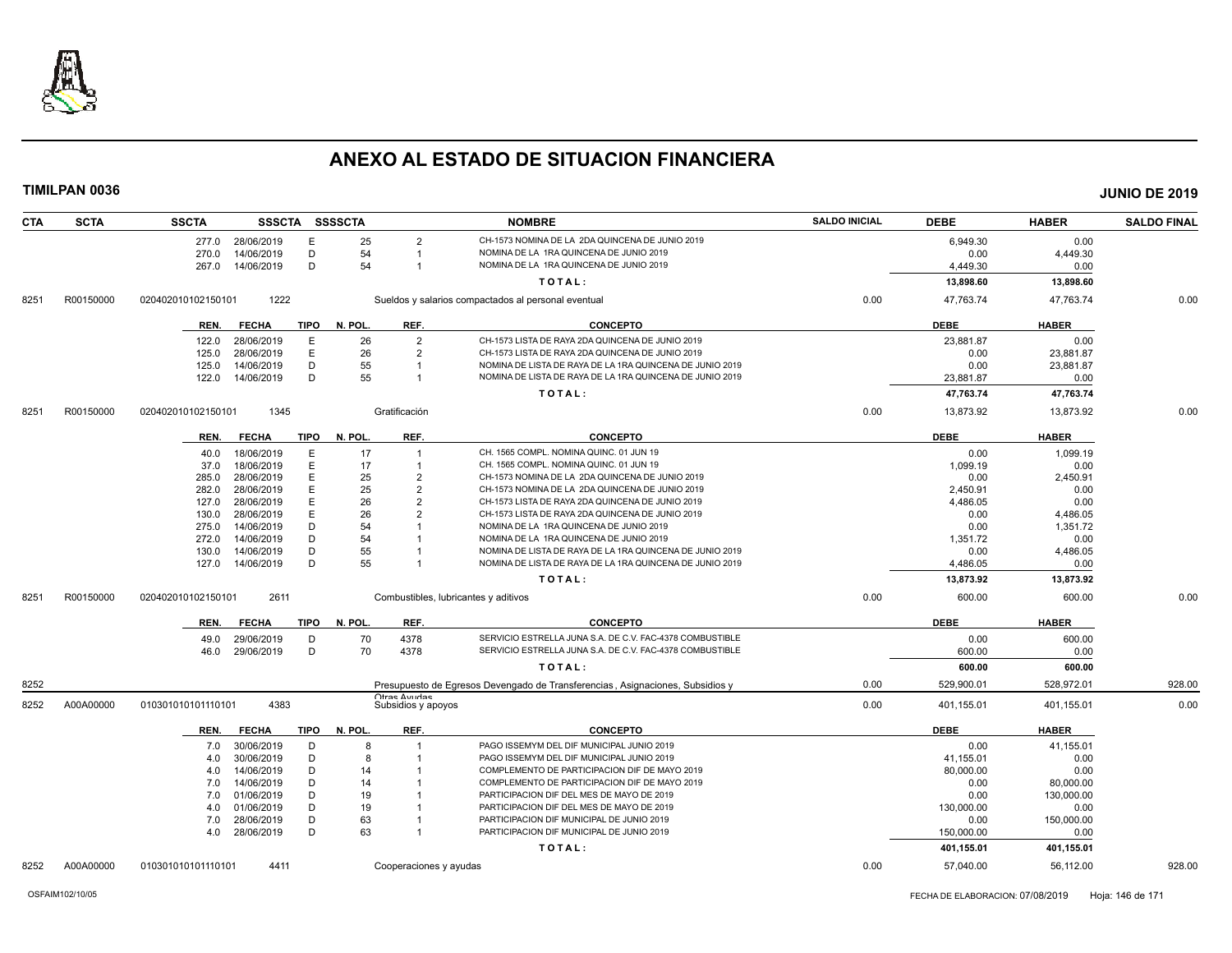

| <b>CTA</b> | <b>SCTA</b> | <b>SSCTA</b>       | SSSCTA       |             | SSSSCTA        |                            | <b>NOMBRE</b>                                                   | <b>SALDO INICIAL</b> | <b>DEBE</b>  | <b>HABER</b> | <b>SALDO FINAL</b> |
|------------|-------------|--------------------|--------------|-------------|----------------|----------------------------|-----------------------------------------------------------------|----------------------|--------------|--------------|--------------------|
|            |             | REN.               | <b>FECHA</b> | <b>TIPO</b> | N. POL.        | REF.                       | <b>CONCEPTO</b>                                                 |                      | <b>DEBE</b>  | <b>HABER</b> |                    |
|            |             | 4.0                | 10/06/2019   | Ε           |                | $\overline{1}$             | CH. 070 DIONICIO CARRASCO A. APOYO ECONOMICO SAN ANTONIO YOND   |                      | 10,000.00    | 0.00         |                    |
|            |             | 7.0                | 10/06/2019   | E           |                |                            | CH. 070 DIONICIO CARRASCO A. APOYO ECONOMICO SAN ANTONIO YOND   |                      | 0.00         | 10.000.00    |                    |
|            |             | 4.0                | 10/06/2019   | E           | 2              |                            | CH. 071 YOLANDA SALAZAR A. APOYO ECONOMICO FESTIVIDAD EL PALMIT |                      | 7,500.00     | 0.00         |                    |
|            |             | 7.0                | 10/06/2019   | E           |                |                            | CH. 071 YOLANDA SALAZAR A. APOYO ECONOMICO FESTIVIDAD EL PALMIT |                      | 0.00         | 7.500.00     |                    |
|            |             | 7.0                | 27/06/2019   | Е           |                |                            | CH. 075 DANIEL GABRIEL R. APOYO ECONOMICO CAB MPAL FIESTA PATRO |                      | 0.00         | 7,000.00     |                    |
|            |             | 4.0                | 27/06/2019   | E           |                |                            | CH. 075 DANIEL GABRIEL R. APOYO ECONOMICO CAB MPAL FIESTA PATRO |                      | 7,000.00     | 0.00         |                    |
|            |             | 7.0                | 27/06/2019   | E           |                |                            | CH. 76 EUNICE CHIMAL REYES APOYO ECONOMICO ESC. SEC. MIGUEL HIL |                      | 0.00         | 6,000.00     |                    |
|            |             | 4.0                | 27/06/2019   | E           | $\overline{7}$ |                            | CH. 76 EUNICE CHIMAL REYES APOYO ECONOMICO ESC. SEC. MIGUEL HII |                      | 6,000.00     | 0.00         |                    |
|            |             | 7.0                | 27/06/2019   | E           | 22             |                            | CH-1570 MARIO SANTIAGO SANTIAGO APOYO ECONOMICO BARRIO OCAN     |                      | 0.00         | 3,000.00     |                    |
|            |             | 4.0                | 27/06/2019   | E           | 22             |                            | CH-1570 MARIO SANTIAGO SANTIAGO APOYO ECONOMICO BARRIO OCAN     |                      | 3,000.00     | 0.00         |                    |
|            |             | 60.0               | 29/06/2019   | E           | 31             | -1                         | CH-1579 HECTOR MANUEL MONROY CRUZ APOYO                         |                      | 1,500.00     | 0.00         |                    |
|            |             | 63.0               | 29/06/2019   | E           | 31             | $\overline{1}$             | CH-1579 HECTOR MANUEL MONROY CRUZ APOYO                         |                      | 0.00         |              |                    |
|            |             |                    |              | D           | 38             | 543                        | CARLOS HERNANDEZ AGUILA FAC-543 APOYO PREPRA CABECERA           |                      |              | 1,500.00     |                    |
|            |             | 4.0                | 05/06/2019   | D           |                |                            | CARLOS HERNANDEZ AGUILA FAC-543 APOYO PREPRA CABECERA           |                      | 21,112.00    | 0.00         |                    |
|            |             | 7.0                | 05/06/2019   | D           | 38             | 543                        | FAC-959 FELIX GARCIA ANDRES RENTA DE LONA                       |                      | 0.00         | 21,112.00    |                    |
|            |             | 51.0               | 30/06/2019   |             | 87             | 959                        |                                                                 |                      | 928.00       | 0.00         |                    |
|            |             |                    |              |             |                |                            | TOTAL:                                                          |                      | 57,040.00    | 56,112.00    |                    |
| 8252       | L00119000   | 010502050203110101 | 4391         |             |                | Subsidios por carga fiscal |                                                                 | 0.00                 | 71,705.00    | 71,705.00    | 0.00               |
|            |             | REN.               | <b>FECHA</b> | TIPO        | N. POL.        | REF.                       | <b>CONCEPTO</b>                                                 |                      | <b>DEBE</b>  | <b>HABER</b> |                    |
|            |             | 84.0               | 30/06/2019   |             |                |                            | INGRESOS DE JUNIO DE 2019 DE LA CAJA DE LA TESORERIA            |                      | 0.00         | 54,625.00    |                    |
|            |             | 81.0               | 30/06/2019   |             |                |                            | INGRESOS DE JUNIO DE 2019 DE LA CAJA DE LA TESORERIA            |                      | 54,625.00    | 0.00         |                    |
|            |             | 8.0                | 30/06/2019   |             |                |                            | RECAUDACION DEL IMPUESTO PREDIAL DE JUNIO DE 2019               |                      | 0.00         | 17,080.00    |                    |
|            |             | 5.0                | 30/06/2019   |             |                | $\overline{1}$             | RECAUDACION DEL IMPUESTO PREDIAL DE JUNIO DE 2019               |                      | 17,080.00    | 0.00         |                    |
|            |             |                    |              |             |                |                            | TOTAL:                                                          |                      | 71,705.00    | 71,705.00    |                    |
| 8255       |             |                    |              |             |                |                            | Presupuesto de Egresos Devengado de Inversión Pública           | 2,015,427.56         | 3,267,864.97 | 673,091.99   | 4,610,200.54       |
|            |             |                    |              |             |                |                            |                                                                 |                      |              |              |                    |
| 8255       | F00124000   | 020103010101250101 | 6122         |             |                | Obra estatal o municipal   |                                                                 | 0.00                 | 845,069.68   | 269,839.22   | 575,230.46         |
|            |             | REN.               | <b>FECHA</b> | <b>TIPO</b> | N. POL.        | REF.                       | <b>CONCEPTO</b>                                                 |                      | <b>DEBE</b>  | <b>HABER</b> |                    |
|            |             | 7.0                | 26/06/2019   | D           | 73             | 136                        | FAC-136 MARIBEL SEGUNDO BAUTISTA ESTIMACION 1 FINIQUITO         |                      | 0.00         | 269,839.22   |                    |
|            |             | 4.0                | 26/06/2019   | D           | 73             | 136                        | FAC-136 MARIBEL SEGUNDO BAUTISTA ESTIMACION 1 FINIQUITO         |                      | 269.839.22   | 0.00         |                    |
|            |             | 4.0                | 30/06/2019   | D           | 100            | 59                         | FAC-59 OBRA DEL FISM 1 CONS, DRENAJE SANITARIO HUAPANGO         |                      | 575,230.46   | 0.00         |                    |
|            |             |                    |              |             |                |                            | TOTAL:                                                          |                      | 845,069.68   | 269,839.22   |                    |
| 8255       | F00124000   | 020201010201260101 | 6122         |             |                | Obra estatal o municipal   |                                                                 | 1,099,085.20         | 1,629,902.23 | 0.00         | 2,728,987.43       |
|            |             | REN.               | <b>FECHA</b> | <b>TIPO</b> | N. POL.        | REF.                       | <b>CONCEPTO</b>                                                 |                      | <b>DEBE</b>  | <b>HABER</b> |                    |
|            |             | 4.0                | 30/06/2019   | D           | 96             | 119                        | ESTIMACION UNO OBRA DE CONSTRUCCION ENLOZADO                    |                      | 969.705.22   | 0.00         |                    |
|            |             | 4.0                | 30/06/2019   | D           | 97             | 19                         | FEFOM 27 REHABILI. CON CONCRETO HIDRAULICO ZARAGOZA             |                      | 660,197.01   | 0.00         |                    |
|            |             |                    |              |             |                |                            |                                                                 |                      |              |              |                    |
|            |             |                    |              |             |                |                            | TOTAL:                                                          |                      | 1,629,902.23 | 0.00         |                    |
| 8255       | F00124000   | 020201010503150101 | 6139         |             |                |                            | Reparación y mantenimiento de infraestructura hidráulica        | 55,336.27            | 187,473.59   | 242,809.83   | 0.03               |
|            |             | REN.               | <b>FECHA</b> | <b>TIPO</b> | N. POL.        | REF.                       | <b>CONCEPTO</b>                                                 |                      | <b>DEBE</b>  | <b>HABER</b> |                    |
|            |             | 9.0                | 18/06/2019   | D           | 16             | 479                        | PAGO FACT 479 MATERIAL HIDRAULICO                               |                      | 133.59       | 0.00         |                    |
|            |             | 5.0                | 18/06/2019   | D           | 16             | 478                        | PAGO FACT 478 MATERIAL HIDRAULICO PD 79 MAY 19                  |                      | 0.00         | 8,824.04     |                    |
|            |             | 12.0               | 18/06/2019   | D           | 16             | 479                        | PAGO FACT 479 MATERIAL HIDRAULICO                               |                      | 0.00         | 133.59       |                    |
|            |             | 3.0                | 18/06/2019   | D           | 16             | 473                        | PAGO FACT 473 MATERIAL HIDRAULICO PD 79 MAY 19                  |                      | 0.00         | 2,500.56     |                    |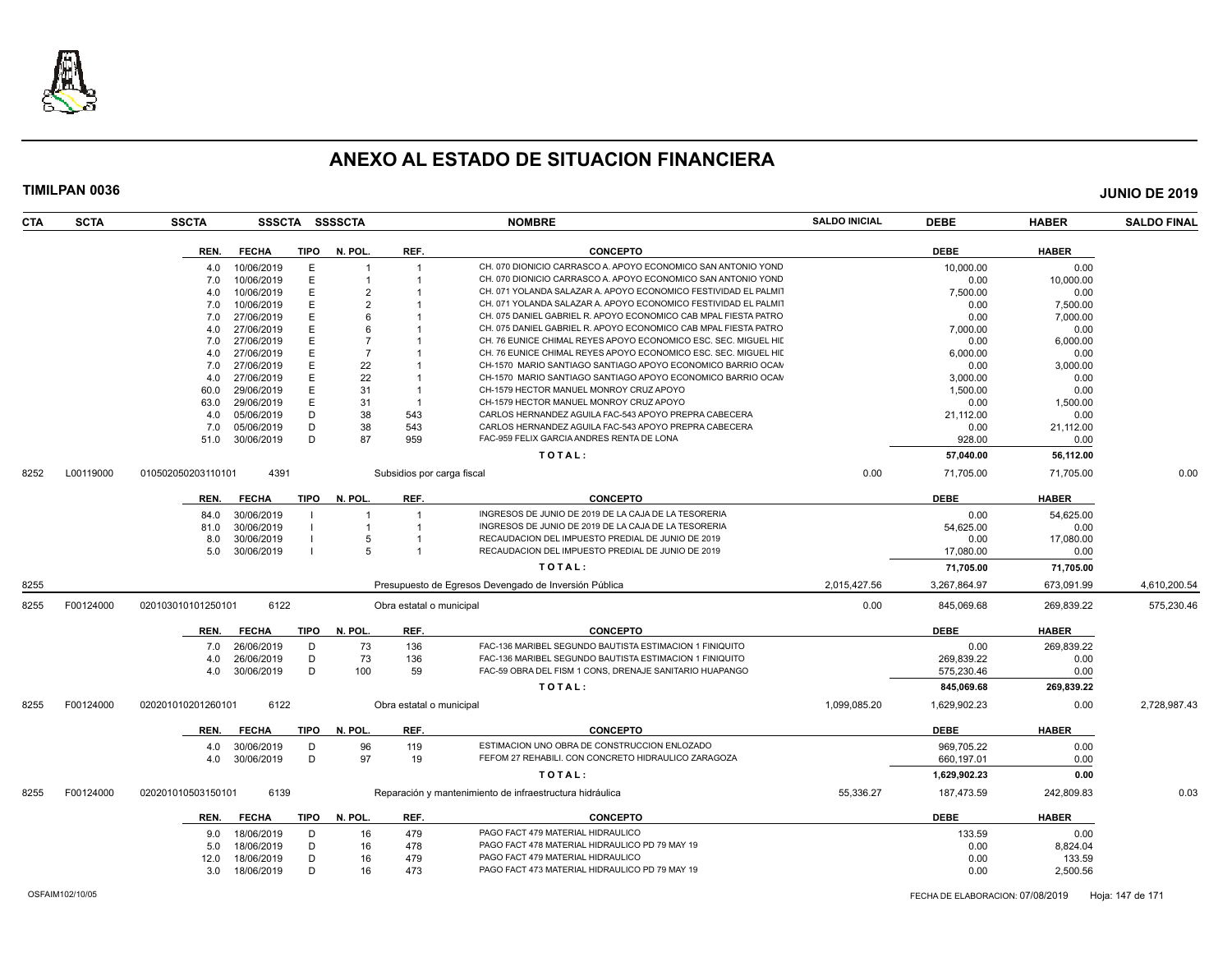

| <b>CTA</b> | <b>SCTA</b> | <b>SSCTA</b>               | SSSCTA SSSSCTA         |                          | <b>NOMBRE</b>                                                    | <b>SALDO INICIAL</b> | <b>DEBE</b>  | <b>HABER</b> | <b>SALDO FINAL</b> |
|------------|-------------|----------------------------|------------------------|--------------------------|------------------------------------------------------------------|----------------------|--------------|--------------|--------------------|
|            |             | 06/06/2019<br>3.0          | D<br>39                | 474                      | DISTRIBUIDORA HIDRAULICA NACIONAL SA DE CV FAC-474 MAT HIDRAULIC |                      | 0.00         | 44,011.64    |                    |
|            |             | 13/06/2019<br>4.0          | D<br>53                | -5                       | FAC-5 AUTOPARTES Y REMOLQUES THANOX S.A. DE C.V. RENTA MAQUINA   |                      | 187,340.00   | 0.00         |                    |
|            |             | 7.0<br>13/06/2019          | 53<br>D                | 5                        | FAC-5 AUTOPARTES Y REMOLQUES THANOX S.A. DE C.V. RENTA MAQUINA   |                      | 0.00         | 187,340.00   |                    |
|            |             |                            |                        |                          | TOTAL:                                                           |                      | 187,473.59   | 242,809.83   |                    |
| 8255       | F00124000   | 6159<br>020201010503150101 |                        |                          | Reparacion y mantenimiento de vialidades y alumbrado             | 11,141.02            | 539.99       | 539.99       | 11,141.02          |
|            |             | REN.<br><b>FECHA</b>       | <b>TIPO</b><br>N. POL. | REF.                     | <b>CONCEPTO</b>                                                  |                      | <b>DEBE</b>  | <b>HABER</b> |                    |
|            |             | 29/06/2019<br>11.0         | E<br>32                | 698                      | CH-1580 HECTOR MANUEL MONROY CRUZ REP FONDO CAJA                 |                      | 539.99       | 0.00         |                    |
|            |             | 29/06/2019<br>14.0         | E<br>32                | 698                      | CH-1580 HECTOR MANUEL MONROY CRUZ REP FONDO CAJA                 |                      | 0.00         | 539.99       |                    |
|            |             |                            |                        |                          | TOTAL:                                                           |                      | 539.99       | 539.99       |                    |
| 8255       | F00124000   | 6122<br>020203010201250101 |                        | Obra estatal o municipal |                                                                  | 0.00                 | 604,879.48   | 159,902.95   | 444,976.53         |
|            |             | <b>FECHA</b><br>REN.       | TIPO<br>N. POL.        | REF.                     | <b>CONCEPTO</b>                                                  |                      | <b>DEBE</b>  | <b>HABER</b> |                    |
|            |             | 26/06/2019<br>4.0          | 72<br>D                | 137                      | FAC-137 MARIBEL SEGUNDO BAUTISTA ESTIMACION 1 FINIQUITO          |                      | 159.902.95   | 0.00         |                    |
|            |             | 7.0<br>26/06/2019          | 72<br>D                | 137                      | FAC-137 MARIBEL SEGUNDO BAUTISTA ESTIMACION 1 FINIQUITO          |                      | 0.00         | 159,902.95   |                    |
|            |             | 30/06/2019<br>4.0          | D<br>99                | 171                      | FAC-121 OBRA DEL FISM 18 CONS, SIST. AGUA POTABLE LOS JILGUEROS  |                      | 444,976.53   | 0.00         |                    |
|            |             |                            |                        |                          | TOTAL:                                                           |                      | 604,879.48   | 159,902.95   |                    |
| 8255       | F00124000   | 6122<br>020204010201260101 |                        | Obra estatal o municipal |                                                                  | 849,865.07           | 0.00         | 0.00         | 849,865.07         |
| 8271       |             |                            |                        |                          | Presupuesto de Egresos Pagado de Gastos de Funcionamiento        | 28,329,191.02        | 6,349,969.40 | 0.00         | 34,679,160.42      |
| 8271       | A00101000   | 1131<br>010302010103150101 |                        | Sueldo base              |                                                                  | 25,000.00            | 20,089.65    | 0.00         | 45,089.65          |
|            |             | <b>FECHA</b><br>REN.       | TIPO<br>N. POL         | REF.                     | <b>CONCEPTO</b>                                                  |                      | <b>DEBE</b>  | <b>HABER</b> |                    |
|            |             | 28/06/2019<br>19.0         | E<br>25                | $\overline{2}$           | CH-1573 NOMINA DE LA 2DA QUINCENA DE JUNIO 2019                  |                      | 2.500.00     | 0.00         |                    |
|            |             | 14/06/2019<br>19.0         | 54<br>D                | $\overline{1}$           | NOMINA DE LA 1RA QUINCENA DE JUNIO 2019                          |                      | 2,500.00     | 0.00         |                    |
|            |             | 14/06/2019<br>14.0         | 55<br>D                |                          | NOMINA DE LISTA DE RAYA DE LA 1RA QUINCENA DE JUNIO 2019         |                      | 15,089.65    | 0.00         |                    |
|            |             |                            |                        |                          | TOTAL:                                                           |                      | 20,089.65    | 0.00         |                    |
| 8271       | A00101000   | 1222<br>010302010103150101 |                        |                          | Sueldos y salarios compactados al personal eventual              | 176,896.50           | 15,089.65    | 0.00         | 191,986.15         |
|            |             | <b>FECHA</b><br>REN.       | <b>TIPO</b><br>N. POL. | REF.                     | <b>CONCEPTO</b>                                                  |                      | <b>DEBE</b>  | <b>HABER</b> |                    |
|            |             | 28/06/2019<br>14.0         | 26<br>E                | $\overline{2}$           | CH-1573 LISTA DE RAYA 2DA QUINCENA DE JUNIO 2019                 |                      | 15,089.65    | 0.00         |                    |
|            |             |                            |                        |                          | TOTAL:                                                           |                      | 15,089.65    | 0.00         |                    |
| 8271       | A00101000   | 1345<br>010302010103150101 |                        | Gratificación            |                                                                  | 110,632.76           | 17,525.88    | 0.00         | 128,158.64         |
|            |             | REN.<br><b>FECHA</b>       | <b>TIPO</b><br>N. POL. | REF.                     | <b>CONCEPTO</b>                                                  |                      | <b>DEBE</b>  | <b>HABER</b> |                    |
|            |             | 28/06/2019<br>24.0         | Ε<br>25                | $\overline{2}$           | CH-1573 NOMINA DE LA 2DA QUINCENA DE JUNIO 2019                  |                      | 3,311.71     | 0.00         |                    |
|            |             | 28/06/2019<br>19.0         | E<br>26                | $\overline{2}$           | CH-1573 LISTA DE RAYA 2DA QUINCENA DE JUNIO 2019                 |                      | 5,451.23     | 0.00         |                    |
|            |             | 14/06/2019<br>24.0         | D<br>54                | $\overline{1}$           | NOMINA DE LA 1RA QUINCENA DE JUNIO 2019                          |                      | 3.311.71     | 0.00         |                    |
|            |             | 14/06/2019<br>19.0         | 55<br>D                | $\overline{1}$           | NOMINA DE LISTA DE RAYA DE LA 1RA QUINCENA DE JUNIO 2019         |                      | 5,451.23     | 0.00         |                    |
|            |             |                            |                        |                          | TOTAL:                                                           |                      | 17,525.88    | 0.00         |                    |
| 8271       | A00101000   | 2111<br>010302010103150101 |                        |                          | Materiales y útiles de oficina                                   | 3,113.02             | 730.80       | 0.00         | 3,843.82           |
|            |             | REN.<br><b>FECHA</b>       | TIPO<br>N. POL.        | REF.                     | <b>CONCEPTO</b>                                                  |                      | <b>DEBE</b>  | <b>HABER</b> |                    |
|            |             | 07/06/2019<br>4.0          | 50<br>D                | 24                       | FAC- 24 JOSE BACILIO MARTINEZ HOJAS MEMBRETADAS                  |                      | 730.80       | 0.00         |                    |
|            |             |                            |                        |                          | TOTAL:                                                           |                      | 730.80       | 0.00         |                    |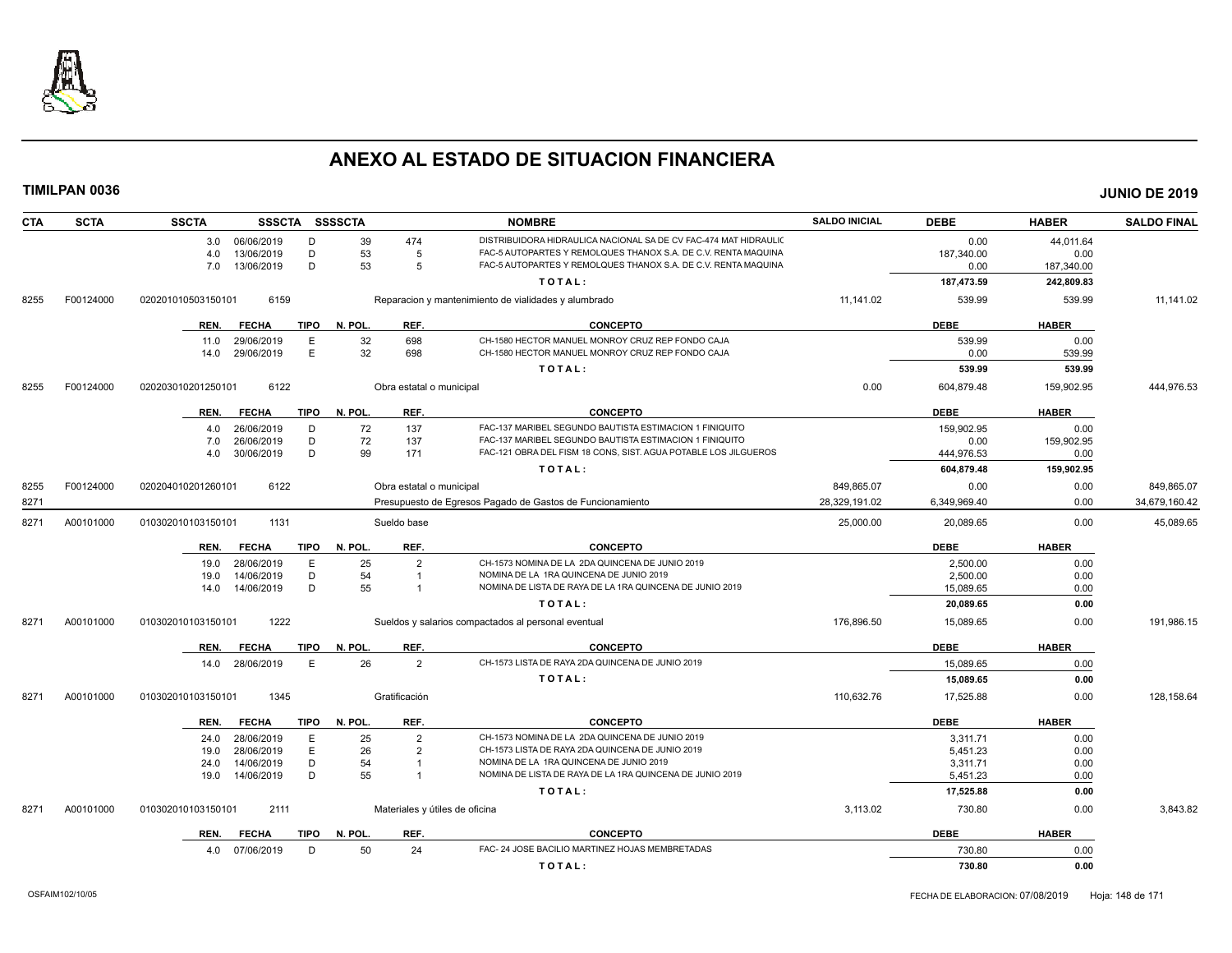

| <b>CTA</b> | <b>SCTA</b> | <b>SSCTA</b><br>SSSCTA SSSSCTA      |                                              | <b>NOMBRE</b>                                                                              | <b>SALDO INICIAL</b> | <b>DEBE</b>             | <b>HABER</b> | <b>SALDO FINAL</b> |
|------------|-------------|-------------------------------------|----------------------------------------------|--------------------------------------------------------------------------------------------|----------------------|-------------------------|--------------|--------------------|
| 8271       | A00101000   | 010302010103150101<br>2611          | Combustibles, lubricantes y aditivos         |                                                                                            | 550.00               | 400.00                  | 0.00         | 950.00             |
|            |             | <b>TIPO</b><br>REN.<br><b>FECHA</b> | REF.<br>N. POL.                              | <b>CONCEPTO</b>                                                                            |                      | <b>DEBE</b>             | <b>HABER</b> |                    |
|            |             | 29/06/2019<br>D<br>13.0             | 4372<br>64                                   | FAC-4372 SERVICIO ESTRELLA JUNA S.A. DE C.V. COMBUSTIBLE                                   |                      | 400.00                  | 0.00         |                    |
|            |             |                                     |                                              | TOTAL:                                                                                     |                      | 400.00                  | 0.00         |                    |
| 8271       | A00101000   | 010302010103150101<br>3821          |                                              | Gastos de ceremonias oficiales y de orden social                                           | 27,903.80            | 58,450.00               | 0.00         | 86,353.80          |
|            |             | REN.<br><b>FECHA</b><br><b>TIPO</b> | REF.<br>N. POL.                              | <b>CONCEPTO</b>                                                                            |                      | <b>DEBE</b>             | <b>HABER</b> |                    |
|            |             | 6.0 06/06/2019<br>D                 | 42<br>324                                    | FAC-324 SERVICIOS PUBLICITARIOS FREELY S.A. DE C.V. DIA DE LA MADRE                        |                      | 58,450.00               | 0.00         |                    |
|            |             |                                     |                                              | TOTAL:                                                                                     |                      | 58,450.00               | 0.00         |                    |
| 8271       | A00102000   | 1131<br>010204010102150101          | Sueldo base                                  |                                                                                            | 30,000.00            | 6,000.00                | 0.00         | 36,000.00          |
|            |             | <b>FECHA</b><br>TIPO<br>REN.        | N. POL.<br>REF.                              | <b>CONCEPTO</b>                                                                            |                      | <b>DEBE</b>             | <b>HABER</b> |                    |
|            |             | 29.0<br>28/06/2019<br>E             | 25<br>$\overline{2}$                         | CH-1573 NOMINA DE LA 2DA QUINCENA DE JUNIO 2019                                            |                      | 3,000.00                | 0.00         |                    |
|            |             | D<br>29.0<br>14/06/2019             | 54<br>$\overline{1}$                         | NOMINA DE LA 1RA QUINCENA DE JUNIO 2019                                                    |                      | 3,000.00                | 0.00         |                    |
|            |             |                                     |                                              | TOTAL:                                                                                     |                      | 6,000.00                | 0.00         |                    |
| 8271       | A00102000   | 1345<br>010204010102150101          | Gratificación                                |                                                                                            | 35,576.60            | 7,115.32                | 0.00         | 42,691.92          |
|            |             | REN.<br><b>FECHA</b><br><b>TIPO</b> | N. POL.<br>REF.                              | <b>CONCEPTO</b>                                                                            |                      | <b>DEBE</b>             | <b>HABER</b> |                    |
|            |             | 28/06/2019<br>E<br>34.0             | 25<br>$\overline{2}$                         | CH-1573 NOMINA DE LA 2DA QUINCENA DE JUNIO 2019                                            |                      | 3,557.66                | 0.00         |                    |
|            |             | D<br>14/06/2019<br>34.0             | 54<br>$\overline{1}$                         | NOMINA DE LA 1RA QUINCENA DE JUNIO 2019                                                    |                      | 3,557.66                | 0.00         |                    |
|            |             |                                     |                                              | TOTAL:                                                                                     |                      | 7,115.32                | 0.00         |                    |
| 8271       | A00102000   | 010204010102150101<br>2611          | Combustibles, lubricantes y aditivos         |                                                                                            | 200.00               | 0.00                    | 0.00         | 200.00             |
| 8271       | A00103000   | 1131<br>010301010101150101          | Sueldo base                                  |                                                                                            | 3,000.00             | 0.00                    | 0.00         | 3,000.00           |
| 8271       | A00103000   | 1222<br>010301010101150101          |                                              | Sueldos y salarios compactados al personal eventual                                        | 6,000.00             | 0.00                    | 0.00         | 6,000.00           |
| 8271       | A00103000   | 1345<br>010301010101150101          | Gratificación                                |                                                                                            | 5,859.60             | 0.00                    | 0.00         | 5,859.60           |
| 8271       | A00A00000   | 1111<br>010301010101150101          | <b>Dietas</b>                                |                                                                                            | 400,000.00           | 80,000.00               | 0.00         | 480,000.00         |
|            |             | <b>FECHA</b><br><b>TIPO</b><br>REN. | N. POL.<br>REF.                              | <b>CONCEPTO</b>                                                                            |                      | <b>DEBE</b>             | <b>HABER</b> |                    |
|            |             | 28/06/2019<br>Е<br>4.0              | 25<br>$\overline{2}$                         | CH-1573 NOMINA DE LA 2DA QUINCENA DE JUNIO 2019                                            |                      | 40,000.00               | 0.00         |                    |
|            |             | D<br>14/06/2019<br>4.0              | 54<br>$\overline{1}$                         | NOMINA DE LA 1RA QUINCENA DE JUNIO 2019                                                    |                      | 40,000.00               | 0.00         |                    |
|            |             |                                     |                                              | TOTAL:                                                                                     |                      | 80,000.00               | 0.00         |                    |
| 8271       | A00A00000   | 010301010101150101<br>1131          | Sueldo base                                  |                                                                                            | 854,552.30           | 191,950.46              | 0.00         | 1,046,502.76       |
|            |             | <b>TIPO</b><br>REN.<br><b>FECHA</b> | N. POL<br>REF.                               | <b>CONCEPTO</b>                                                                            |                      | <b>DEBE</b>             | <b>HABER</b> |                    |
|            |             | 18/06/2019<br>4.0<br>Е              | 17<br>$\overline{\mathbf{1}}$                | CH. 1565 COMPL. NOMINA QUINC. 01 JUN 19                                                    |                      | 31,875.23               | 0.00         |                    |
|            |             | Ε<br>20/06/2019<br>2.0              | 20<br>$\overline{1}$                         | CH. 1568 COMPL. NOMINA 2DA QUINCENA MARZO 2019                                             |                      | 4,000.00                | 0.00         |                    |
|            |             | Ε<br>28/06/2019<br>9.0<br>D         | 25<br>$\overline{2}$<br>54<br>$\overline{1}$ | CH-1573 NOMINA DE LA 2DA QUINCENA DE JUNIO 2019<br>NOMINA DE LA 1RA QUINCENA DE JUNIO 2019 |                      | 93,975.23               | 0.00         |                    |
|            |             | 14/06/2019<br>9.0                   |                                              | TOTAL:                                                                                     |                      | 62,100.00<br>191,950.46 | 0.00<br>0.00 |                    |
|            |             |                                     |                                              |                                                                                            |                      |                         |              |                    |
| 8271       | A00A00000   | 1222<br>010301010101150101          |                                              | Sueldos y salarios compactados al personal eventual                                        | 304,119.17           | 62,956.40               | 0.00         | 367,075.57         |
|            |             | <b>TIPO</b><br>REN.<br><b>FECHA</b> | N. POL.<br>REF.                              | <b>CONCEPTO</b>                                                                            |                      | <b>DEBE</b>             | <b>HABER</b> |                    |
|            |             | 4.0 28/06/2019<br>E                 | 26<br>$\overline{2}$                         | CH-1573 LISTA DE RAYA 2DA QUINCENA DE JUNIO 2019                                           |                      | 29,046.65               | 0.00         |                    |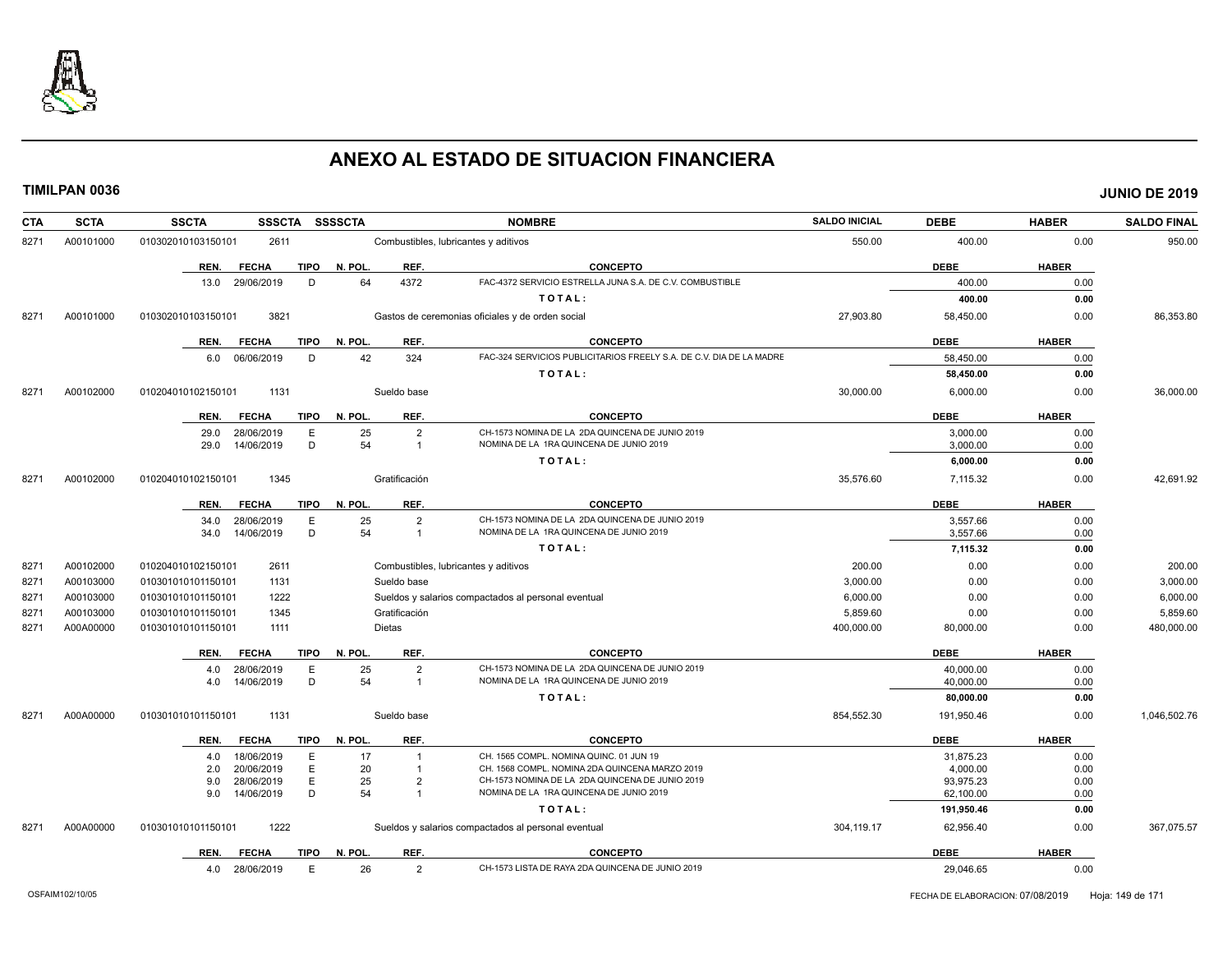

| <b>CTA</b> | <b>SCTA</b> | <b>SSCTA</b>                           |             | SSSCTA SSSSCTA |                | <b>NOMBRE</b>                                                              | <b>SALDO INICIAL</b> | <b>DEBE</b>          | <b>HABER</b> | <b>SALDO FINAL</b> |
|------------|-------------|----------------------------------------|-------------|----------------|----------------|----------------------------------------------------------------------------|----------------------|----------------------|--------------|--------------------|
|            |             | 4.0 14/06/2019                         | D           | 55             | $\overline{1}$ | NOMINA DE LISTA DE RAYA DE LA 1RA QUINCENA DE JUNIO 2019                   |                      | 33,909.75            | 0.00         |                    |
|            |             |                                        |             |                |                | TOTAL:                                                                     |                      | 62,956.40            | 0.00         |                    |
| 8271       | A00A00000   | 1345<br>010301010101150101             |             |                | Gratificación  |                                                                            | 684.306.04           | 144,101.92           | 0.00         | 828.407.96         |
|            |             | <b>FECHA</b><br>REN.                   | <b>TIPO</b> | N. POL.        | REF.           | <b>CONCEPTO</b>                                                            |                      | <b>DEBE</b>          | <b>HABER</b> |                    |
|            |             |                                        |             |                |                | CH. 1565 COMPL. NOMINA QUINC, 01 JUN 19                                    |                      |                      |              |                    |
|            |             | 18/06/2019<br>9.0<br>20/06/2019<br>4.0 | Ε<br>Ε      | 17<br>20       | $\overline{1}$ | CH. 1568 COMPL. NOMINA 2DA QUINCENA MARZO 2019                             |                      | 1,115.37<br>1.562.36 | 0.00<br>0.00 |                    |
|            |             | 28/06/2019<br>14.0                     | Ε           | 25             | $\overline{2}$ | CH-1573 NOMINA DE LA 2DA QUINCENA DE JUNIO 2019                            |                      | 53,676.25            | 0.00         |                    |
|            |             | 28/06/2019<br>9.0                      | E           | 26             | $\overline{2}$ | CH-1573 LISTA DE RAYA 2DA QUINCENA DE JUNIO 2019                           |                      | 14,898.53            | 0.00         |                    |
|            |             | 14/06/2019<br>14.0                     | D           | 54             | -1             | NOMINA DE LA 1RA QUINCENA DE JUNIO 2019                                    |                      | 52,560.88            | 0.00         |                    |
|            |             | 14/06/2019<br>9.0                      | D           | 55             | -1             | NOMINA DE LISTA DE RAYA DE LA 1RA QUINCENA DE JUNIO 2019                   |                      | 20,288.53            | 0.00         |                    |
|            |             |                                        |             |                |                | TOTAL:                                                                     |                      | 144,101.92           | 0.00         |                    |
| 8271       | A00A00000   | 2611<br>010301010101150101             |             |                |                | Combustibles, lubricantes y aditivos                                       | 64,940.38            | 16,910.17            | 0.00         | 81,850.55          |
|            |             |                                        |             |                |                |                                                                            |                      |                      |              |                    |
|            |             | <b>FECHA</b><br>REN.                   | TIPO        | N. POL.        | REF.           | <b>CONCEPTO</b>                                                            |                      | <b>DEBE</b>          | <b>HABER</b> |                    |
|            |             | 29/06/2019<br>6.0                      | D           | 64             | 4372           | FAC-4372 SERVICIO ESTRELLA JUNA S.A. DE C.V. COMBUSTIBLE                   |                      | 2,350.07             | 0.00         |                    |
|            |             | 29/06/2019<br>6.0                      | D           | 65             | 4373           | FAC-4373 SERVICIO ESTRELLA JUNA S.A. DE C.V. COMBUSTIBLE                   |                      | 3,660.02             | 0.00         |                    |
|            |             | 29/06/2019<br>6.0                      | D           | 67             | 4375           | SERVICIO ESTRELLA JUNA S.A. DE C.V. FAC-4375 COMBUSTIBLE                   |                      | 2,499.75             | 0.00         |                    |
|            |             | 29/06/2019<br>6.0                      | D           | 68             | 4376           | SERVICIO ESTRELLA JUNA S.A. DE C.V. FAC-4376 COMBUSTIBLE                   |                      | 500.00               | 0.00         |                    |
|            |             | 29/06/2019<br>6.0                      | D           | 69             | 4377           | SERVICIO ESTRELLA JUNA S.A. DE C.V. FAC-4377 COMBUSTIBLE                   |                      | 3,700.12             | 0.00         |                    |
|            |             | 29/06/2019<br>6.0                      | D           | 70             | 4378           | SERVICIO ESTRELLA JUNA S.A. DE C.V. FAC-4378 COMBUSTIBLE                   |                      | 4,200.21             | 0.00         |                    |
|            |             |                                        |             |                |                | TOTAL:                                                                     |                      | 16,910.17            | 0.00         |                    |
| 8271       | A00A00000   | 010301010101150101<br>3231             |             |                |                | Arrendamiento de equipo y bienes informáticos                              | 43,760.42            | 9,512.00             | 0.00         | 53,272.42          |
|            |             | <b>FECHA</b><br>REN.                   | <b>TIPO</b> | N. POL.        | REF.           | <b>CONCEPTO</b>                                                            |                      | <b>DEBE</b>          | <b>HABER</b> |                    |
|            |             | 6.0 03/06/2019                         | D           | 20             | 521            | COPY CDMX S.A. DE C.V. FACTURA 521 RENTA COPIADORAS                        |                      | 9,512.00             | 0.00         |                    |
|            |             |                                        |             |                |                | TOTAL:                                                                     |                      | 9,512.00             | 0.00         |                    |
| 8271       | A00A00000   | 3551<br>010301010101150101             |             |                |                | Reparación y mantenimiento de vehículos terrestres, aéreos y lacustres     | 10,050.92            | 1,505.00             | 0.00         | 11,555.92          |
|            |             | <b>FECHA</b><br>REN.                   | TIPO        | N. POL.        | REF.           | <b>CONCEPTO</b>                                                            |                      | <b>DEBE</b>          | <b>HABER</b> |                    |
|            |             | 29/06/2019<br>34.0                     | Ε           | 32             | 5171           | CH-1580 HECTOR MANUEL MONROY CRUZ REP FONDO CAJA                           |                      | 105.00               | 0.00         |                    |
|            |             | 29/06/2019<br>41.0                     | Ε           | 32             | $\overline{1}$ | CH-1580 HECTOR MANUEL MONROY CRUZ REP FONDO CAJA                           |                      | 1,400.00             | 0.00         |                    |
|            |             |                                        |             |                |                | TOTAL:                                                                     |                      | 1,505.00             | 0.00         |                    |
| 8271       | A00A00000   | 3571<br>010301010101150101             |             |                |                | Reparación, instalación y mantenimiento de maquinaria, equipo industrial y | 1,792.00             | 0.00                 | 0.00         | 1.792.00           |
| 8271       | A00A00000   | 3611<br>010301010101150101             |             |                |                | Gastos de publicidad y propaganda                                          | 81,040.00            | 38,568.00            | 0.00         | 119,608.00         |
|            |             | REN.<br><b>FECHA</b>                   | <b>TIPO</b> | N. POL.        | REF.           | <b>CONCEPTO</b>                                                            |                      | <b>DEBE</b>          | <b>HABER</b> |                    |
|            |             | 18/06/2019<br>2.0                      | Ε           | 18             | 79             | CH. 1566 HOMERO MARTINEZ MALDONADO FACT-79 PERIODICO                       |                      | 5,800.00             | 0.00         |                    |
|            |             | 21/06/2019<br>6.0                      | D           | 18             | 79             | HOMERO MARTINEZ MALDONADO FACT-79 PERIODICO                                |                      | 5,800.00             | 0.00         |                    |
|            |             | 18/06/2019<br>5.0                      | Ε           | 19             | 1097           | CH. 1567 ARTURO R. CHAVEZ VARGAS F/1093-1097 INSERCION PERIODICO           |                      | 11,484.00            | 0.00         |                    |
|            |             | 18/06/2019<br>3.0                      | Ε           | 19             | 1093           | CH. 1567 ARTURO R. CHAVEZ VARGAS F/1093-1097 INSERCION PERIODICO           |                      | 11,484.00            | 0.00         |                    |
|            |             | 05/06/2019<br>2.0                      | D           | 37             | 624            | TEOFILO CUENCA GIL FACT-624 PERIODICO LA VOZ DEL ESTADO DE MEXIO           |                      | 4,000.00             | 0.00         |                    |
|            |             |                                        |             |                |                | TOTAL:                                                                     |                      | 38,568.00            | 0.00         |                    |
| 8271       | A00A00000   | 010301010101150101<br>3612             |             |                |                | Publicaciones oficiales y de información en general para difusión          | 433,376.80           | 40,000.00            | 0.00         | 473,376.80         |
|            |             | REN.<br><b>FECHA</b>                   | <b>TIPO</b> | N. POL.        | REF.           | <b>CONCEPTO</b>                                                            |                      | <b>DEBE</b>          | <b>HABER</b> |                    |
|            |             |                                        |             |                |                |                                                                            |                      |                      |              |                    |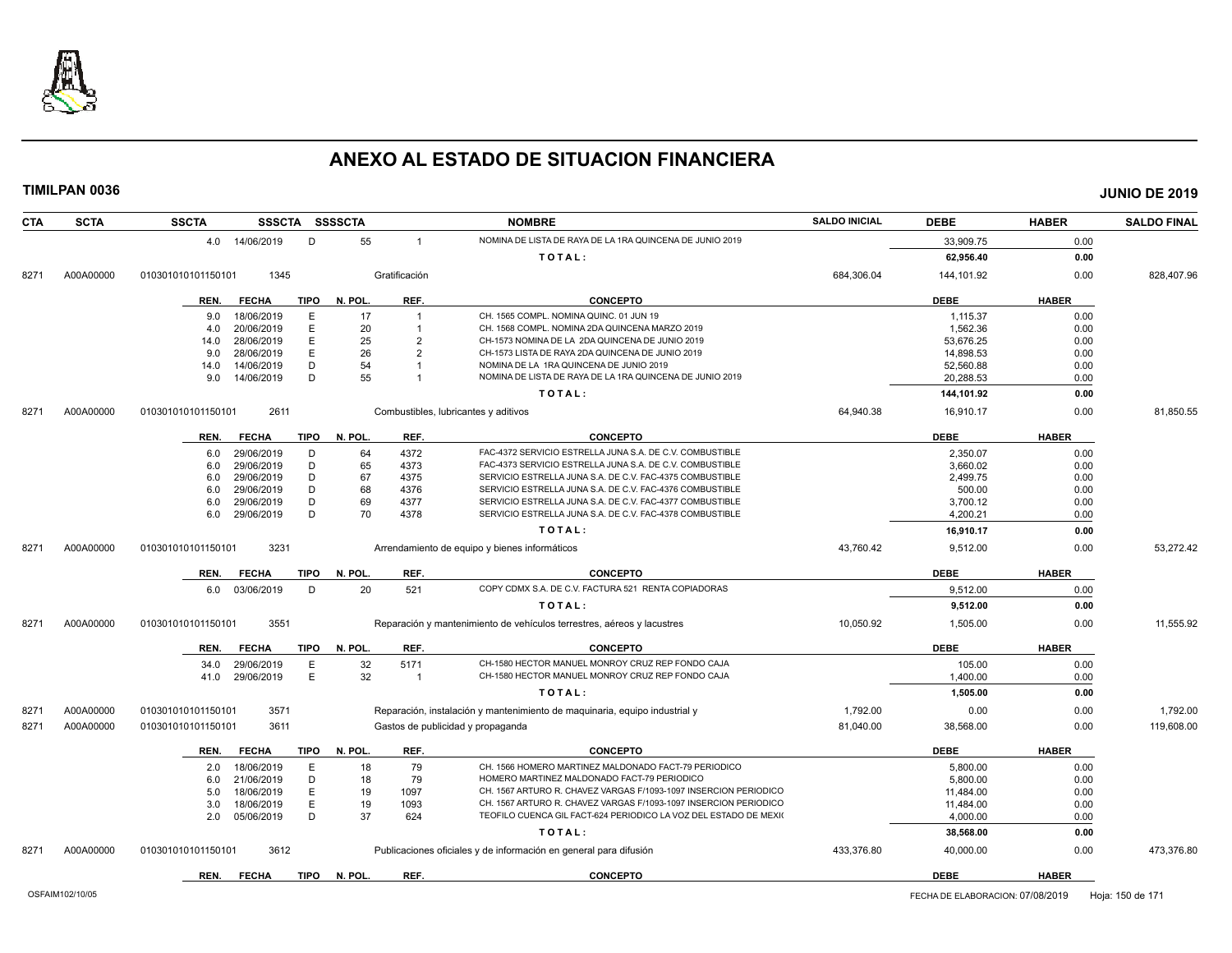

| <b>CTA</b> | <b>SCTA</b> | <b>SSCTA</b><br>SSSCTA SSSSCTA |             |         |                          | <b>NOMBRE</b>                                                         | <b>SALDO INICIAL</b> | <b>DEBE</b> | <b>HABER</b> | <b>SALDO FINAL</b> |
|------------|-------------|--------------------------------|-------------|---------|--------------------------|-----------------------------------------------------------------------|----------------------|-------------|--------------|--------------------|
|            |             | 6.0 05/06/2019                 | D           | 33      | 18                       | FAC-18 GCHRUBCH CONSULTORES S.A. DE C.V. PLAN DE DESARROLLO           |                      | 40,000.00   | 0.00         |                    |
|            |             |                                |             |         |                          | TOTAL:                                                                |                      | 40,000.00   | 0.00         |                    |
| 8271       | A00A00000   | 3751<br>010301010101150101     |             |         |                          | Gastos de alimentación en territorio nacional                         | 13,439.00            | 0.00        | 0.00         | 13,439.00          |
| 8271       | A00A00000   | 3821<br>010301010101150101     |             |         |                          | Gastos de ceremonias oficiales y de orden social                      | 458,728.01           | 402,941.90  | 0.00         | 861,669.91         |
|            |             | <b>FECHA</b><br>REN.           | <b>TIPO</b> | N. POL. | REF.                     | <b>CONCEPTO</b>                                                       |                      | <b>DEBE</b> | <b>HABER</b> |                    |
|            |             | 13/06/2019<br>6.0              | D           | 12      | 98                       | RODOLFO LINO D ELA CRUZ MARCELO FAC-98 LUCHAS                         |                      | 32,132.00   | 0.00         |                    |
|            |             | 05/06/2019<br>4.0              | D           | 35      | 799                      | SILVANA IRENE DOMINGUEZ COLIN PAGO FAC 798,799,800,801,Y 802          |                      | 30.355.30   | 0.00         |                    |
|            |             | 05/06/2019<br>6.0              | D           | 35      | 800                      | SILVANA IRENE DOMINGUEZ COLIN PAGO FAC 798,799,800,801,Y 802          |                      | 9,558.10    | 0.00         |                    |
|            |             | 05/06/2019<br>8.0              | D           | 35      | 801                      | SILVANA IRENE DOMINGUEZ COLIN PAGO FAC 798,799,800,801,Y 802          |                      | 11,853.00   | 0.00         |                    |
|            |             | 05/06/2019<br>10.0             | D           | 35      | 802                      | SILVANA IRENE DOMINGUEZ COLIN PAGO FAC 798.799.800.801.Y 802          |                      | 14,545.50   | 0.00         |                    |
|            |             | 6.0<br>06/06/2019              | D           | 40      | 325                      | FAC-325 SERVICIOS PUBLICITARIOS FREELY S.A. DE C.V. DIA DE LA MADRE   |                      | 30,060.00   | 0.00         |                    |
|            |             | 06/06/2019<br>6.0              | D           | 41      | 328                      | FAC-325 SERVICIOS PUBLICITARIOS FREELY S.A. DE C.V. DIA DE LA MADRE   |                      | 50,100.00   | 0.00         |                    |
|            |             | 06/06/2019<br>6.0              | D           | 43      | 327                      | FAC-327 SERVICIOS PUBLICITARIOS FREELY S.A. DE C.V. DIA DE LA MADRE   |                      | 6,680.00    | 0.00         |                    |
|            |             | 06/06/2019<br>6.0              | D           | 44      | 326                      | FAC-326 SERVICIOS PUBLICITARIOS FREELY S.A. DE C.V. DIA DE LA MADRE   |                      | 66,800.00   | 0.00         |                    |
|            |             | 06/06/2019<br>6.0              | D           | 45      | 329                      | FAC-329 Y 333 SERVICIOS PUBLICITARIOS FREELY S.A. DE C.V. DIA DE LA M |                      | 15,030.00   | 0.00         |                    |
|            |             | 06/06/2019<br>6.0              | D           | 46      | 332                      | FAC-332 SERVICIOS PUBLICITARIOS FREELY S.A. DE C.V. DIA DE LA MADRE   |                      | 30.060.00   | 0.00         |                    |
|            |             | 06/06/2019<br>6.0              | D           | 47      | 331                      | FAC-331 SERVICIOS PUBLICITARIOS FREELY S.A. DE C.V. DIA DE LA MADRE   |                      | 75,150.00   | 0.00         |                    |
|            |             | 6.0<br>06/06/2019              | D           | 48      | 330                      | FAC-330 SERVICIOS PUBLICITARIOS FREELY S.A. DE C.V. DIA DE LA MADRE   |                      | 25,050.00   | 0.00         |                    |
|            |             | 41.0<br>30/06/2019             | D           | 87      | 957                      | FAC-957 FELIX GARCIA ANDRES RENTA DE SILLAS                           |                      | 5,568.00    | 0.00         |                    |
|            |             |                                |             |         |                          | TOTAL:                                                                |                      | 402,941.90  | 0.00         |                    |
| 8271       | A00A00000   | 010301010101150101<br>3851     |             |         | Gastos de representación |                                                                       | 14,681.15            | 21,984.00   | 0.00         | 36,665.15          |
|            |             |                                |             |         |                          |                                                                       |                      |             |              |                    |
|            |             | <b>FECHA</b><br>REN.           | TIPO        | N. POL. | REF.                     | <b>CONCEPTO</b>                                                       |                      | <b>DEBE</b> | <b>HABER</b> |                    |
|            |             | 20/06/2019<br>69.0             | E           | 21      | 1398                     | CH-1569 REPOSICION FONDO FIJO DE CAJA FAC-1398 CONSUMO ALIMENT        |                      | 1,300.00    | 0.00         |                    |
|            |             | 20/06/2019<br>83.0             | E           | 21      | $\overline{1}$           | CH-1569 REPOSICION FONDO FIJO DE CAJA CONSUMO ALIMENTOS               |                      | 1.800.00    | 0.00         |                    |
|            |             | 20/06/2019<br>62.0             | E           | 21      | 1399                     | CH-1569 REPOSICION FONDO FIJO DE CAJA FAC-1399 CONSUMO ALIMENT        |                      | 1,800.00    | 0.00         |                    |
|            |             | 20/06/2019<br>76.0             | E           | 21      | $\overline{1}$           | CH-1569 REPOSICION FONDO FIJO DE CAJA CONSUMO ALIMENTOS               |                      | 1.800.00    | 0.00         |                    |
|            |             | 29/06/2019<br>90.0             | E           | 31      | 905                      | CH-1579 HECTOR MANUEL MONROY CRUZ FAC-905 CAFETERIA                   |                      | 1,953.50    | 0.00         |                    |
|            |             | 29/06/2019<br>69.0             | E           | 31      | 906                      | CH-1579 HECTOR MANUEL MONROY CRUZ FAC-906 CAFETERIA                   |                      | 1.969.40    | 0.00         |                    |
|            |             | 29/06/2019<br>41.0             | E           | 31      | 1410                     | CH-1579 HECTOR MANUEL MONROY CRUZ FAC-1410 CONSUMOS                   |                      | 1,162.00    | 0.00         |                    |
|            |             | 29/06/2019<br>48.0             | E           | 31      | 1411                     | CH-1579 HECTOR MANUEL MONROY CRUZ FAC-1411 CONSUMOS                   |                      | 1,940.00    | 0.00         |                    |
|            |             | 29/06/2019<br>55.0             | E           | 31      | 11393                    | CH-1579 HECTOR MANUEL MONROY CRUZ FAC-11393 CONSUMOS                  |                      | 438.00      | 0.00         |                    |
|            |             | 76.0<br>29/06/2019             | E           | 31      | 904                      | CH-1579 HECTOR MANUEL MONROY CRUZ FAC-904 CAFETERIA                   |                      | 1,970.50    | 0.00         |                    |
|            |             | 29/06/2019<br>83.0             | E           | 31      | 907                      | CH-1579 HECTOR MANUEL MONROY CRUZ FAC-907 CAFETERIA                   |                      | 1,995.00    | 0.00         |                    |
|            |             | 05/06/2019<br>2.0              | D           | 34      | 146                      | LIBIA MONTIEL COLIN FACT-146 SERVICIO DE HOSPEDAJE                    |                      | 3.855.60    | 0.00         |                    |
|            |             |                                |             |         |                          | TOTAL:                                                                |                      | 21,984.00   | 0.00         |                    |
| 8271       | A00A00000   | 3992<br>010301010101150101     |             |         |                          | Gastos de servicios menores                                           | 752.94               | 0.00        | 0.00         | 752.94             |
| 8271       | A00A00000   | 2111<br>010301010101160101     |             |         |                          | Materiales y útiles de oficina                                        | 28,973.42            | 3,654.00    | 0.00         | 32,627.42          |
|            |             | <b>FECHA</b><br>REN.           | <b>TIPO</b> | N. POL. | REF.                     | <b>CONCEPTO</b>                                                       |                      | <b>DEBE</b> | <b>HABER</b> |                    |
|            |             | 07/06/2019<br>2.0              | D           | 50      | 24                       | FAC- 24 JOSE BACILIO MARTINEZ HOJAS MEMBRETADAS                       |                      | 3.654.00    | 0.00         |                    |
|            |             |                                |             |         |                          | TOTAL:                                                                |                      | 3,654.00    | 0.00         |                    |
| 8271       | B00108000   | 1222<br>010309030101150101     |             |         |                          | Sueldos y salarios compactados al personal eventual                   | 125,896.50           | 25,179.30   | 0.00         | 151,075.80         |
|            |             | REN.<br><b>FECHA</b>           | TIPO        | N. POL. | REF.                     | <b>CONCEPTO</b>                                                       |                      | <b>DEBE</b> | <b>HABER</b> |                    |
|            |             | 24.0 28/06/2019                | E           | 26      | 2                        | CH-1573 LISTA DE RAYA 2DA QUINCENA DE JUNIO 2019                      |                      | 12,589.65   | 0.00         |                    |
|            |             |                                |             |         |                          |                                                                       |                      |             |              |                    |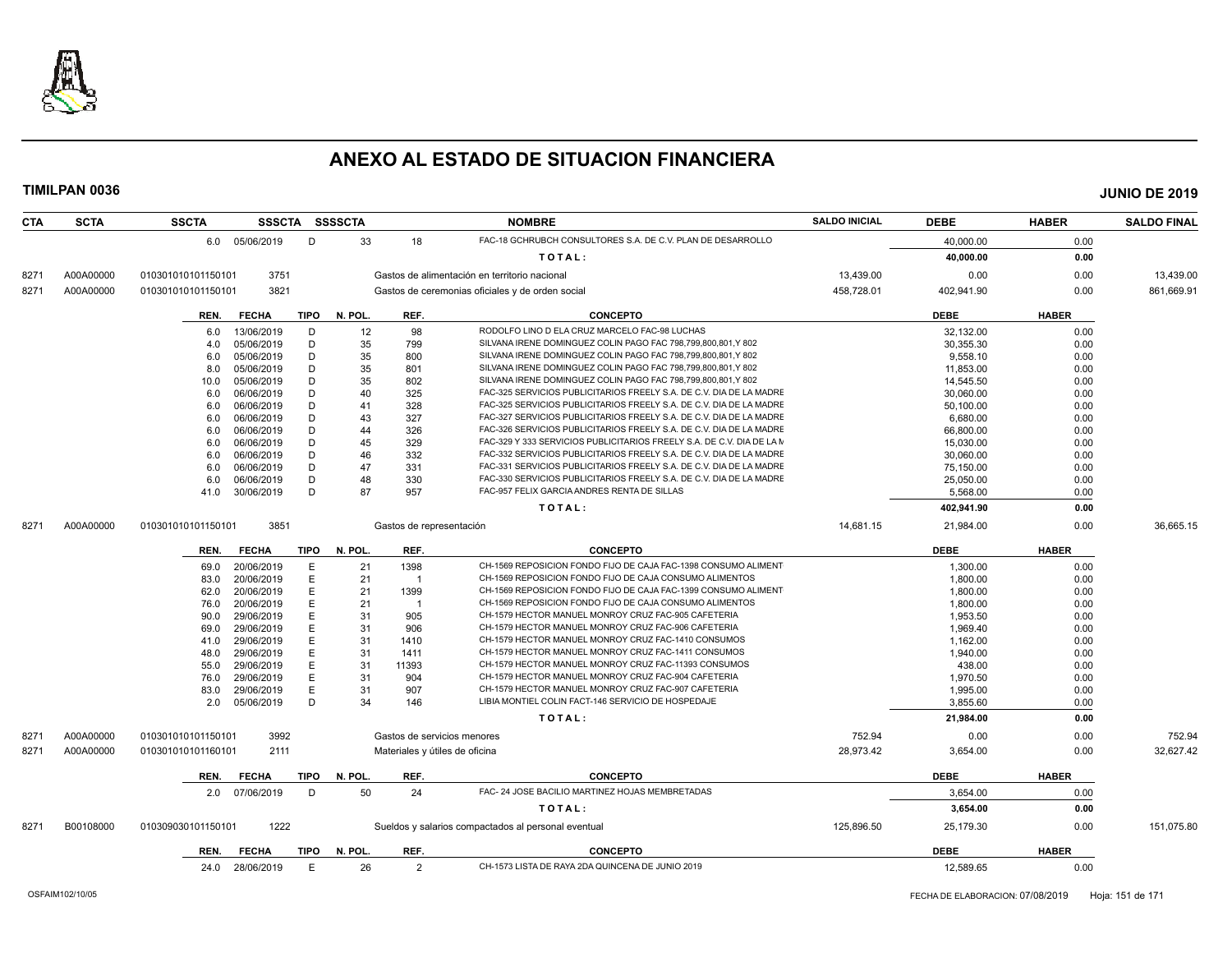

| CTA  | <b>SCTA</b> | <b>SSCTA</b>       |                          |             | SSSCTA SSSSCTA |                                | <b>NOMBRE</b>                                                                                                        | <b>SALDO INICIAL</b> | <b>DEBE</b>            | <b>HABER</b> | <b>SALDO FINAL</b> |
|------|-------------|--------------------|--------------------------|-------------|----------------|--------------------------------|----------------------------------------------------------------------------------------------------------------------|----------------------|------------------------|--------------|--------------------|
|      |             | 24.0               | 14/06/2019               | D           | 55             | $\overline{1}$                 | NOMINA DE LISTA DE RAYA DE LA 1RA QUINCENA DE JUNIO 2019                                                             |                      | 12,589.65              | 0.00         |                    |
|      |             |                    |                          |             |                |                                | TOTAL:                                                                                                               |                      | 25,179.30              | 0.00         |                    |
| 8271 | B00108000   | 010309030101150101 | 1345                     |             |                | Gratificación                  |                                                                                                                      | 61,438.10            | 12,687.62              | 0.00         | 74,125.72          |
|      |             | REN.               | <b>FECHA</b>             | <b>TIPO</b> | N. POL.        | REF.                           | <b>CONCEPTO</b>                                                                                                      |                      | <b>DEBE</b>            | <b>HABER</b> |                    |
|      |             | 29.0               | 28/06/2019               | E           | 26             | $\overline{2}$                 | CH-1573 LISTA DE RAYA 2DA QUINCENA DE JUNIO 2019                                                                     |                      | 6,043.81               | 0.00         |                    |
|      |             | 29.0               | 14/06/2019               | D           | 55             | $\mathbf{1}$                   | NOMINA DE LISTA DE RAYA DE LA 1RA QUINCENA DE JUNIO 2019                                                             |                      | 6,643.81               | 0.00         |                    |
|      |             |                    |                          |             |                |                                | TOTAL:                                                                                                               |                      | 12,687.62              | 0.00         |                    |
| 8271 | B00108000   | 010309030101160101 | 2111                     |             |                | Materiales y útiles de oficina |                                                                                                                      | 600.00               | 0.00                   | 0.00         | 600.00             |
| 8271 | B00B00000   | 010305010105150101 | 1111                     |             |                | Dietas                         |                                                                                                                      | 200.000.00           | 40,000.00              | 0.00         | 240,000.00         |
|      |             | REN.               | <b>FECHA</b>             | <b>TIPO</b> | N. POL.        | REF.                           | <b>CONCEPTO</b>                                                                                                      |                      | <b>DEBE</b>            | <b>HABER</b> |                    |
|      |             | 39.0               | 28/06/2019               | E           | 25             | $\overline{2}$                 | CH-1573 NOMINA DE LA 2DA QUINCENA DE JUNIO 2019                                                                      |                      | 20,000.00              | 0.00         |                    |
|      |             | 39.0               | 14/06/2019               | D           | 54             | $\mathbf{1}$                   | NOMINA DE LA 1RA QUINCENA DE JUNIO 2019                                                                              |                      | 20,000.00              | 0.00         |                    |
|      |             |                    |                          |             |                |                                | TOTAL:                                                                                                               |                      | 40,000.00              | 0.00         |                    |
| 8271 | B00B00000   | 010305010105150101 | 1131                     |             |                | Sueldo base                    |                                                                                                                      | 17,600.00            | 9,800.00               | 0.00         | 27,400.00          |
|      |             | REN.               | <b>FECHA</b>             | TIPO        | N. POL.        | REF.                           | <b>CONCEPTO</b>                                                                                                      |                      | <b>DEBE</b>            | <b>HABER</b> |                    |
|      |             | 44.0               | 28/06/2019               | E           | 25             | $\overline{2}$                 | CH-1573 NOMINA DE LA 2DA QUINCENA DE JUNIO 2019                                                                      |                      | 6,900.00               | 0.00         |                    |
|      |             | 44.0               | 14/06/2019               | D           | 54             | $\overline{1}$                 | NOMINA DE LA 1RA QUINCENA DE JUNIO 2019                                                                              |                      | 2,900.00               | 0.00         |                    |
|      |             |                    |                          |             |                |                                | TOTAL:                                                                                                               |                      | 9,800.00               | 0.00         |                    |
| 8271 | B00B00000   | 010305010105150101 | 1345                     |             |                | Gratificación                  |                                                                                                                      | 104,033.62           | 28,162.19              | 0.00         | 132,195.81         |
|      |             | REN.               | <b>FECHA</b>             | <b>TIPO</b> | N. POL.        | REF.                           | <b>CONCEPTO</b>                                                                                                      |                      | <b>DEBE</b>            | <b>HABER</b> |                    |
|      |             | 49.0               | 28/06/2019               | E           | 25             | $\overline{2}$                 | CH-1573 NOMINA DE LA 2DA QUINCENA DE JUNIO 2019                                                                      |                      | 14,629.59              | 0.00         |                    |
|      |             | 49.0               | 14/06/2019               | D           | 54             | $\mathbf{1}$                   | NOMINA DE LA 1RA QUINCENA DE JUNIO 2019                                                                              |                      | 13,532.60              | 0.00         |                    |
|      |             |                    |                          |             |                |                                | TOTAL:                                                                                                               |                      | 28,162.19              | 0.00         |                    |
| 8271 | B00B00000   | 010305010105150101 | 2611                     |             |                |                                | Combustibles, lubricantes y aditivos                                                                                 | 6,630.00             | 1,800.00               | 0.00         | 8,430.00           |
|      |             | REN.               | <b>FECHA</b>             | TIPO        | N. POL.        | REF.                           | <b>CONCEPTO</b>                                                                                                      |                      | <b>DEBE</b>            | <b>HABER</b> |                    |
|      |             | 20.0               | 29/06/2019               | D           | 64             | 4372                           | FAC-4372 SERVICIO ESTRELLA JUNA S.A. DE C.V. COMBUSTIBLE                                                             |                      | 500.00                 | 0.00         |                    |
|      |             | 6.0                | 29/06/2019               | D           | 66             | 4374                           | SERVICIO ESTRELLA JUNA S.A. DE C.V. FAC-4374 COMBUSTIBLE                                                             |                      | 300.00                 | 0.00         |                    |
|      |             | 13.0<br>13.0       | 29/06/2019<br>29/06/2019 | D<br>D      | 68<br>69       | 4376<br>4377                   | SERVICIO ESTRELLA JUNA S.A. DE C.V. FAC-4376 COMBUSTIBLE<br>SERVICIO ESTRELLA JUNA S.A. DE C.V. FAC-4377 COMBUSTIBLE |                      | 500.00<br>500.00       | 0.00<br>0.00 |                    |
|      |             |                    |                          |             |                |                                | TOTAL:                                                                                                               |                      | 1,800.00               | 0.00         |                    |
|      |             |                    |                          |             |                |                                |                                                                                                                      |                      |                        |              |                    |
| 8271 | B00B00000   | 010305010105160101 | 2111                     |             |                | Materiales y útiles de oficina |                                                                                                                      | 1,256.98             | 0.00                   | 0.00         | 1,256.98           |
| 8271 | C01141000   | 020501010106150101 | 1111                     |             |                | Dietas                         |                                                                                                                      | 158,259.30           | 31,651.86              | 0.00         | 189,911.16         |
|      |             | REN.               | <b>FECHA</b>             | TIPO        | N. POL.        | REF.                           | <b>CONCEPTO</b>                                                                                                      |                      | <b>DEBE</b>            | <b>HABER</b> |                    |
|      |             | 54.0               | 28/06/2019               | Ε<br>D      | 25<br>54       | 2<br>$\mathbf{1}$              | CH-1573 NOMINA DE LA 2DA QUINCENA DE JUNIO 2019<br>NOMINA DE LA 1RA QUINCENA DE JUNIO 2019                           |                      | 15.825.93              | 0.00         |                    |
|      |             | 54.0               | 14/06/2019               |             |                |                                | TOTAL:                                                                                                               |                      | 15,825.93<br>31,651.86 | 0.00<br>0.00 |                    |
| 8271 | C01141000   | 020501010106150101 | 1222                     |             |                |                                | Sueldos y salarios compactados al personal eventual                                                                  | 8,379.32             | 6,179.34               | 0.00         | 14,558.66          |
|      |             |                    |                          |             |                |                                |                                                                                                                      |                      |                        |              |                    |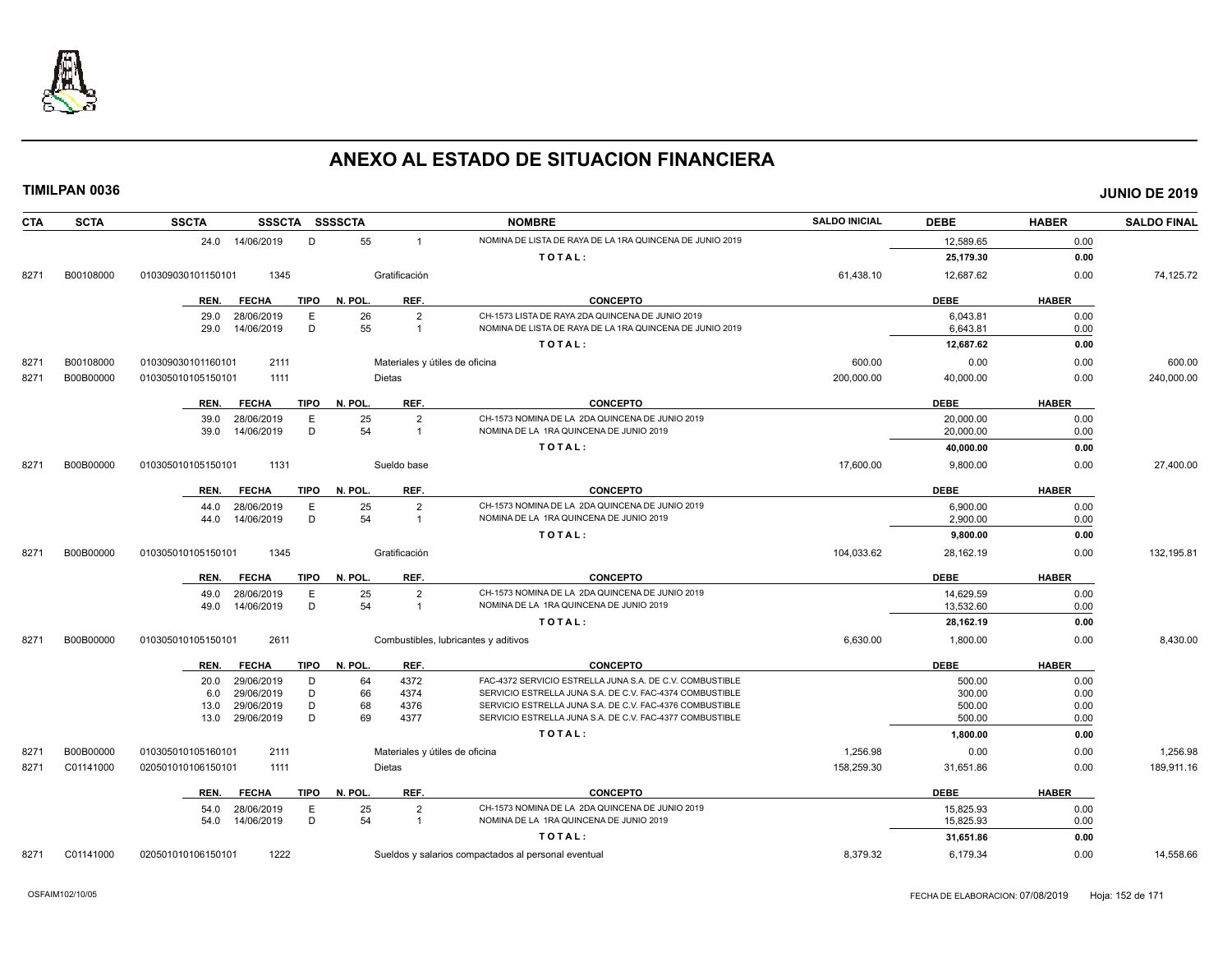

| TIMILPAN 0036 |             |                    |                 |             |                |                                |                                                          |                      |             |              | <b>JUNIO DE 2019</b> |
|---------------|-------------|--------------------|-----------------|-------------|----------------|--------------------------------|----------------------------------------------------------|----------------------|-------------|--------------|----------------------|
| CTA           | <b>SCTA</b> | <b>SSCTA</b>       |                 |             | SSSCTA SSSSCTA |                                | <b>NOMBRE</b>                                            | <b>SALDO INICIAL</b> | <b>DEBE</b> | <b>HABER</b> | <b>SALDO FINAL</b>   |
|               |             | REN.               | <b>FECHA</b>    | <b>TIPO</b> | N. POL.        | REF.                           | <b>CONCEPTO</b>                                          |                      | <b>DEBE</b> | <b>HABER</b> |                      |
|               |             |                    | 34.0 28/06/2019 | E           | 26             | $\overline{2}$                 | CH-1573 LISTA DE RAYA 2DA QUINCENA DE JUNIO 2019         |                      | 3,089.67    | 0.00         |                      |
|               |             | 34.0               | 14/06/2019      | D           | 55             | $\overline{1}$                 | NOMINA DE LISTA DE RAYA DE LA 1RA QUINCENA DE JUNIO 2019 |                      | 3,089.67    | 0.00         |                      |
|               |             |                    |                 |             |                |                                | TOTAL:                                                   |                      | 6,179.34    | 0.00         |                      |
| 8271          | C01141000   | 020501010106150101 | 1345            |             |                | Gratificación                  |                                                          | 5,250.57             | 0.00        | 0.00         | 5,250.57             |
| 8271          | C01141000   | 020501010106150101 | 2611            |             |                |                                | Combustibles, lubricantes y aditivos                     | 650.00               | 300.00      | 0.00         | 950.00               |
|               |             | REN.               | <b>FECHA</b>    | <b>TIPO</b> | N. POL.        | REF.                           | <b>CONCEPTO</b>                                          |                      | <b>DEBE</b> | <b>HABER</b> |                      |
|               |             |                    | 27.0 29/06/2019 | D           | 64             | 4372                           | FAC-4372 SERVICIO ESTRELLA JUNA S.A. DE C.V. COMBUSTIBLE |                      | 300.00      | 0.00         |                      |
|               |             |                    |                 |             |                |                                | TOTAL:                                                   |                      | 300.00      | 0.00         |                      |
| 8271          | C01141000   | 020501010106160101 | 2111            |             |                | Materiales y útiles de oficina |                                                          | 75.00                | 0.00        | 0.00         | 75.00                |
| 8271          | C02124000   | 020201010503150101 | 1111            |             |                | <b>Dietas</b>                  |                                                          | 164,353.50           | 32,870.70   | 0.00         | 197,224.20           |
|               |             | REN.               | <b>FECHA</b>    | <b>TIPO</b> | N. POL.        | REF.                           | <b>CONCEPTO</b>                                          |                      | <b>DEBE</b> | <b>HABER</b> |                      |
|               |             | 14.0               | 18/06/2019      | Е           | 17             | $\overline{1}$                 | CH. 1565 COMPL. NOMINA QUINC. 01 JUN 19                  |                      | 16,435.35   | 0.00         |                      |
|               |             |                    | 59.0 28/06/2019 | E           | 25             | $\overline{2}$                 | CH-1573 NOMINA DE LA 2DA QUINCENA DE JUNIO 2019          |                      | 16,435.35   | 0.00         |                      |
|               |             |                    |                 |             |                |                                | TOTAL:                                                   |                      | 32,870.70   | 0.00         |                      |
| 8271          | C02124000   | 020201010503150101 | 1345            |             |                | Gratificación                  |                                                          | 44,437.18            | 11,689.30   | 0.00         | 56,126.48            |
|               |             | REN.               | <b>FECHA</b>    | <b>TIPO</b> | N. POL.        | REF.                           | <b>CONCEPTO</b>                                          |                      | <b>DEBE</b> | <b>HABER</b> |                      |
|               |             | 19.0               | 18/06/2019      | E           | 17             | $\overline{1}$                 | CH. 1565 COMPL. NOMINA QUINC. 01 JUN 19                  |                      | 5,864.65    | 0.00         |                      |
|               |             | 64.0               | 28/06/2019      | E           | 25             | $\overline{2}$                 | CH-1573 NOMINA DE LA 2DA QUINCENA DE JUNIO 2019          |                      | 5,824.65    | 0.00         |                      |
|               |             |                    |                 |             |                |                                | TOTAL:                                                   |                      | 11,689.30   | 0.00         |                      |
| 8271          | C02124000   | 020201010503150101 | 2611            |             |                |                                | Combustibles, lubricantes y aditivos                     | 3,750.00             | 0.00        | 0.00         | 3,750.00             |
| 8271          | C03127000   | 020204010201150101 | 1111            |             |                | <b>Dietas</b>                  |                                                          | 180,788.85           | 32,870.70   | 0.00         | 213,659.55           |
|               |             | REN.               | <b>FECHA</b>    | <b>TIPO</b> | N. POL.        | REF.                           | <b>CONCEPTO</b>                                          |                      | <b>DEBE</b> | <b>HABER</b> |                      |
|               |             | 69.0               | 28/06/2019      | E           | 25             | $\overline{2}$                 | CH-1573 NOMINA DE LA 2DA QUINCENA DE JUNIO 2019          |                      | 16,435.35   | 0.00         |                      |
|               |             | 59.0               | 14/06/2019      | D           | 54             | $\overline{1}$                 | NOMINA DE LA 1RA QUINCENA DE JUNIO 2019                  |                      | 16,435.35   | 0.00         |                      |
|               |             |                    |                 |             |                |                                | TOTAL:                                                   |                      | 32,870.70   | 0.00         |                      |
| 8271          | C03127000   | 020204010201150101 | 1345            |             |                | Gratificación                  |                                                          | 26,095.52            | 4,744.64    | 0.00         | 30,840.16            |
|               |             | REN.               | <b>FECHA</b>    | <b>TIPO</b> | N. POL.        | REF.                           | <b>CONCEPTO</b>                                          |                      | <b>DEBE</b> | <b>HABER</b> |                      |
|               |             |                    | 74.0 28/06/2019 | E           | 25             | $\overline{2}$                 | CH-1573 NOMINA DE LA 2DA QUINCENA DE JUNIO 2019          |                      | 2,372.32    | 0.00         |                      |
|               |             | 64.0               | 14/06/2019      | D           | 54             | $\overline{1}$                 | NOMINA DE LA 1RA QUINCENA DE JUNIO 2019                  |                      | 2,372.32    | 0.00         |                      |
|               |             |                    |                 |             |                |                                | TOTAL:                                                   |                      | 4,744.64    | 0.00         |                      |
| 8271          | C03127000   | 020204010201150101 | 2611            |             |                |                                | Combustibles, lubricantes y aditivos                     | 200.00               | 0.00        | 0.00         | 200.00               |
| 8271          | C04156000   | 020203010205150101 | 1111            |             |                | <b>Dietas</b>                  |                                                          | 164,353.50           | 32,870.70   | 0.00         | 197,224.20           |
|               |             | REN.               | <b>FECHA</b>    | <b>TIPO</b> | N. POL.        | REF.                           | <b>CONCEPTO</b>                                          |                      | <b>DEBE</b> | <b>HABER</b> |                      |
|               |             |                    | 79.0 28/06/2019 | E           | 25             | $\overline{2}$                 | CH-1573 NOMINA DE LA 2DA QUINCENA DE JUNIO 2019          |                      | 16,435.35   | 0.00         |                      |
|               |             | 69.0               | 14/06/2019      | D           | 54             |                                | NOMINA DE LA 1RA QUINCENA DE JUNIO 2019                  |                      | 16,435.35   | 0.00         |                      |

**T O T A L : 32,870.70 0.00**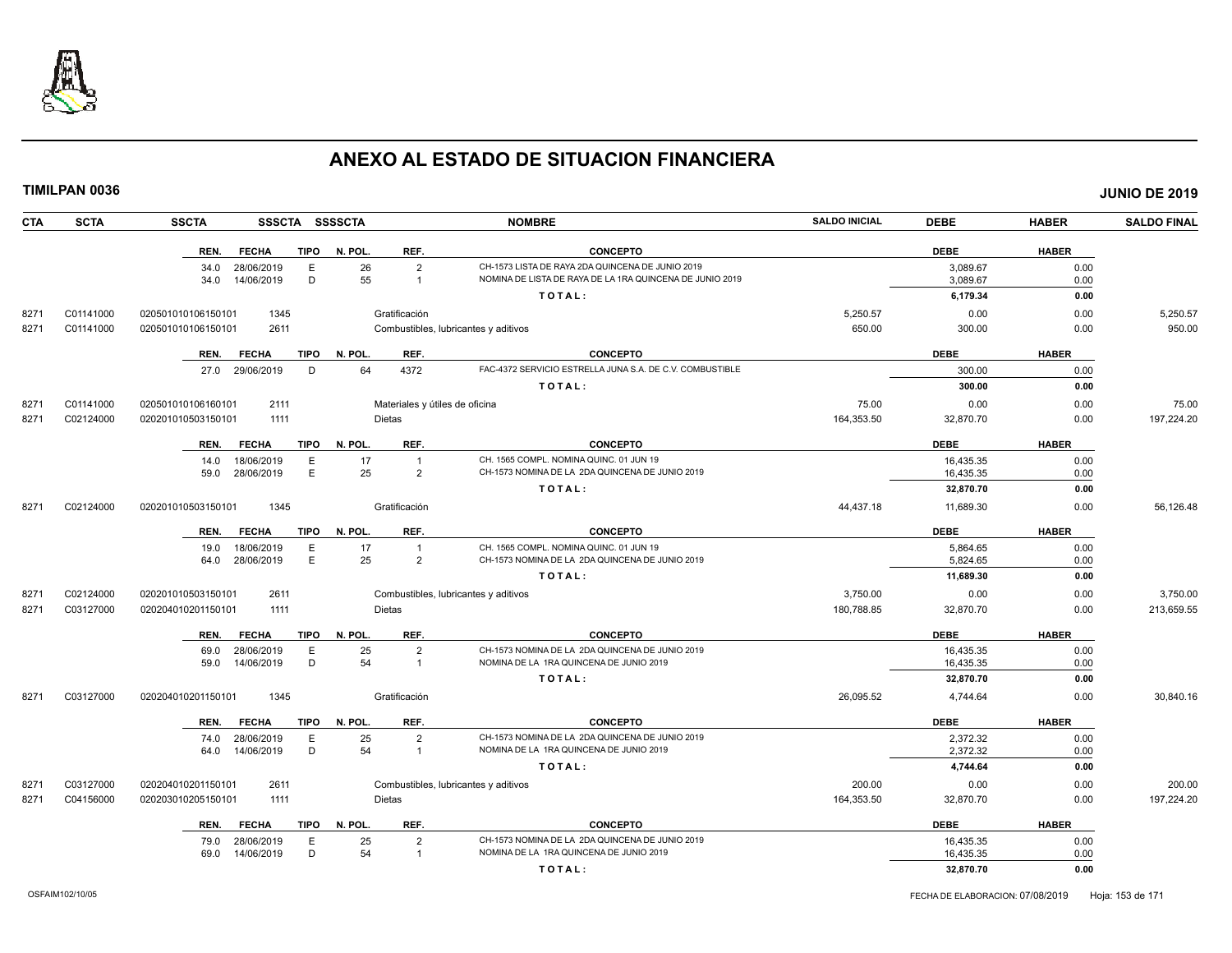

| <b>CTA</b> | <b>SCTA</b> | <b>SSCTA</b><br><b>SSSCTA</b>       | <b>SSSSCTA</b>                | <b>NOMBRE</b>                                            | <b>SALDO INICIAL</b> | <b>DEBE</b> | <b>HABER</b> | <b>SALDO FINAL</b> |
|------------|-------------|-------------------------------------|-------------------------------|----------------------------------------------------------|----------------------|-------------|--------------|--------------------|
| 8271       | C04156000   | 020203010205150101<br>1345          | Gratificación                 |                                                          | 44,437.18            | 11,649.30   | 0.00         | 56,086.48          |
|            |             | <b>FECHA</b><br><b>TIPO</b><br>REN. | N. POL.<br>REF.               | <b>CONCEPTO</b>                                          |                      | <b>DEBE</b> | <b>HABER</b> |                    |
|            |             | 28/06/2019<br>E<br>84.0             | 25<br>$\overline{2}$          | CH-1573 NOMINA DE LA 2DA QUINCENA DE JUNIO 2019          |                      | 5.824.65    | 0.00         |                    |
|            |             | D<br>14/06/2019<br>74.0             | 54<br>$\overline{\mathbf{1}}$ | NOMINA DE LA 1RA QUINCENA DE JUNIO 2019                  |                      | 5,824.65    | 0.00         |                    |
|            |             |                                     |                               | TOTAL:                                                   |                      | 11,649.30   | 0.00         |                    |
| 8271       | C04156000   | 020203010205150101<br>2611          |                               | Combustibles, lubricantes y aditivos                     | 2,000.00             | 400.00      | 0.00         | 2,400.00           |
|            |             | <b>FECHA</b><br><b>TIPO</b><br>REN. | REF.<br>N. POL.               | <b>CONCEPTO</b>                                          |                      | <b>DEBE</b> | <b>HABER</b> |                    |
|            |             | 13.0 29/06/2019<br>D                | 65<br>4373                    | FAC-4373 SERVICIO ESTRELLA JUNA S.A. DE C.V. COMBUSTIBLE |                      | 200.00      | 0.00         |                    |
|            |             | 29/06/2019<br>D<br>13.0             | 66<br>4374                    | SERVICIO ESTRELLA JUNA S.A. DE C.V. FAC-4374 COMBUSTIBLE |                      | 200.00      | 0.00         |                    |
|            |             |                                     |                               | TOTAL:                                                   |                      | 400.00      | 0.00         |                    |
| 8271       | C05153000   | 020301010201150101<br>1111          | <b>Dietas</b>                 |                                                          | 164,353.50           | 32,870.70   | 0.00         | 197,224.20         |
|            |             | <b>FECHA</b><br><b>TIPO</b><br>REN. | N. POL.<br>REF.               | <b>CONCEPTO</b>                                          |                      | <b>DEBE</b> | <b>HABER</b> |                    |
|            |             | 28/06/2019<br>E<br>89.0             | 25<br>$\overline{2}$          | CH-1573 NOMINA DE LA 2DA QUINCENA DE JUNIO 2019          |                      | 16,435.35   | 0.00         |                    |
|            |             | D<br>14/06/2019<br>79.0             | 54<br>$\overline{\mathbf{1}}$ | NOMINA DE LA 1RA QUINCENA DE JUNIO 2019                  |                      | 16,435.35   | 0.00         |                    |
|            |             |                                     |                               | TOTAL:                                                   |                      | 32,870.70   | 0.00         |                    |
| 8271       | C05153000   | 1345<br>020301010201150101          | Gratificación                 |                                                          | 23,723.20            | 4,744.64    | 0.00         | 28,467.84          |
|            |             | REN.<br><b>FECHA</b><br><b>TIPO</b> | N. POL.<br>REF.               | <b>CONCEPTO</b>                                          |                      | <b>DEBE</b> | <b>HABER</b> |                    |
|            |             | 28/06/2019<br>94.0<br>E             | 25<br>$\overline{2}$          | CH-1573 NOMINA DE LA 2DA QUINCENA DE JUNIO 2019          |                      | 2,372.32    | 0.00         |                    |
|            |             | 14/06/2019<br>D<br>84.0             | 54<br>$\overline{1}$          | NOMINA DE LA 1RA QUINCENA DE JUNIO 2019                  |                      | 2,372.32    | 0.00         |                    |
|            |             |                                     |                               | TOTAL:                                                   |                      | 4,744.64    | 0.00         |                    |
| 8271       | C05153000   | 020301010201150101<br>2611          |                               | Combustibles, lubricantes y aditivos                     | 2,630.00             | 250.00      | 0.00         | 2,880.00           |
|            |             | <b>FECHA</b><br><b>TIPO</b><br>REN. | REF.<br>N. POL.               | <b>CONCEPTO</b>                                          |                      | <b>DEBE</b> | <b>HABER</b> |                    |
|            |             | 20.0 29/06/2019<br>D                | 66<br>4374                    | SERVICIO ESTRELLA JUNA S.A. DE C.V. FAC-4374 COMBUSTIBLE |                      | 250.00      | 0.00         |                    |
|            |             |                                     |                               | TOTAL:                                                   |                      | 250.00      | 0.00         |                    |
| 8271       | C06130000   | 030201030105150101<br>1111          | Dietas                        |                                                          | 147,918.15           | 32,870.70   | 0.00         | 180,788.85         |
|            |             | REN.<br><b>FECHA</b><br>TIPO        | REF.<br>N. POL.               | <b>CONCEPTO</b>                                          |                      | <b>DEBE</b> | <b>HABER</b> |                    |
|            |             | 28/06/2019<br>99.0<br>Ε             | 25<br>$\overline{2}$          | CH-1573 NOMINA DE LA 2DA QUINCENA DE JUNIO 2019          |                      | 16,435.35   | 0.00         |                    |
|            |             | 14/06/2019<br>D<br>89.0             | 54<br>$\overline{1}$          | NOMINA DE LA 1RA QUINCENA DE JUNIO 2019                  |                      | 16,435.35   | 0.00         |                    |
|            |             |                                     |                               | TOTAL:                                                   |                      | 32,870.70   | 0.00         |                    |
| 8271       | C06130000   | 030201030105150101<br>1345          | Gratificación                 |                                                          | 21,350.88            | 4,744.64    | 0.00         | 26,095.52          |
|            |             | REN.<br><b>FECHA</b><br>TIPO        | N. POL.<br>REF.               | <b>CONCEPTO</b>                                          |                      | <b>DEBE</b> | <b>HABER</b> |                    |
|            |             | 28/06/2019<br>104.0<br>Ε            | 25<br>$\overline{2}$          | CH-1573 NOMINA DE LA 2DA QUINCENA DE JUNIO 2019          |                      | 2,372.32    | 0.00         |                    |
|            |             | D<br>94.0 14/06/2019                | 54<br>$\overline{1}$          | NOMINA DE LA 1RA QUINCENA DE JUNIO 2019                  |                      | 2,372.32    | 0.00         |                    |
|            |             |                                     |                               | TOTAL:                                                   |                      | 4,744.64    | 0.00         |                    |
| 8271       | C06130000   | 030201030105150101<br>2611          |                               | Combustibles, lubricantes y aditivos                     | 500.00               | 0.00        | 0.00         | 500.00             |
| 8271       | C07147000   | 020206010304150101<br>1111          | Dietas                        |                                                          | 164,353.50           | 32,870.70   | 0.00         | 197,224.20         |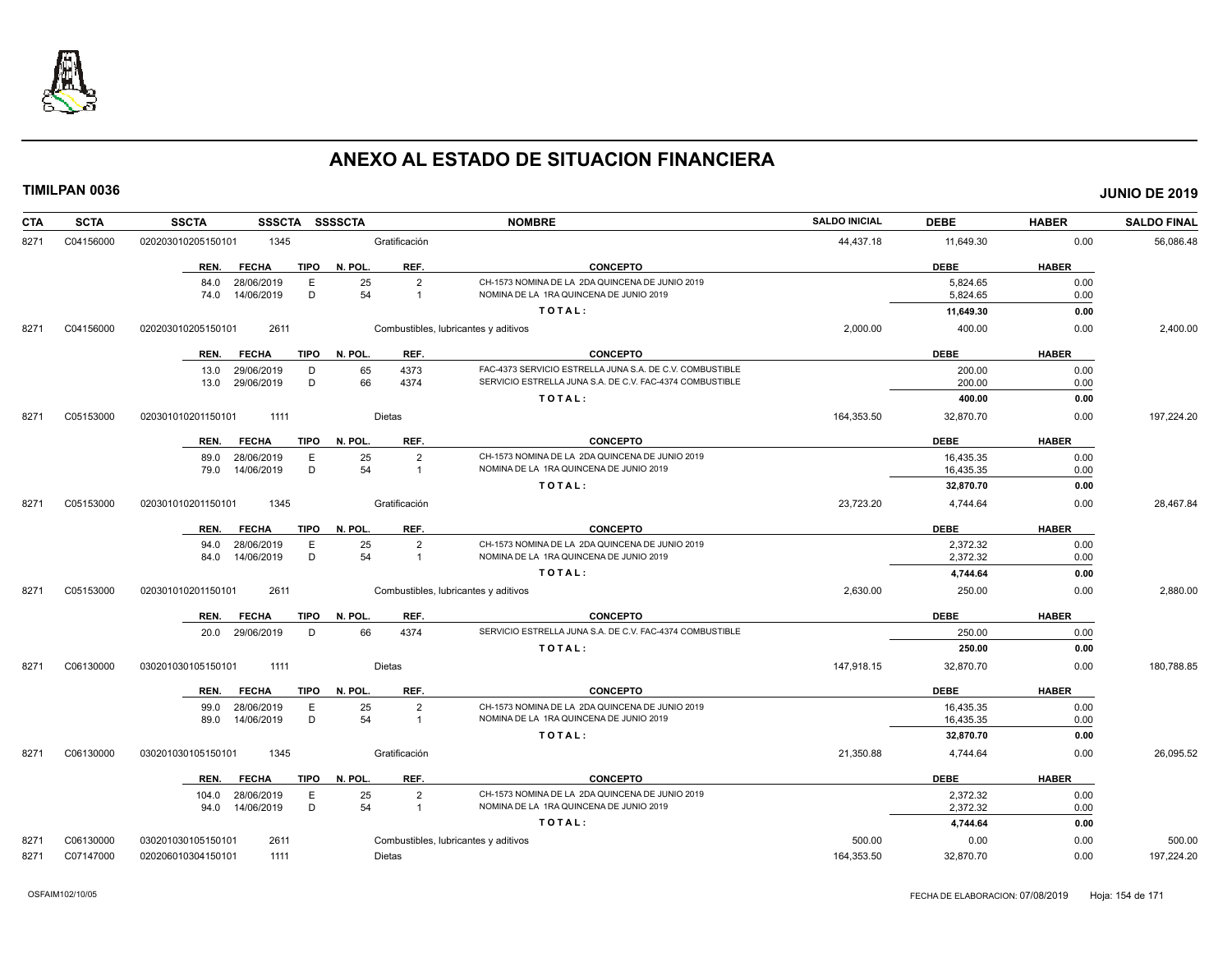

| <b>SCTA</b><br><b>CTA</b>              | <b>SSCTA</b>       |                          |             | SSSCTA SSSSCTA |                                  | <b>NOMBRE</b>                                                                              | <b>SALDO INICIAL</b> | <b>DEBE</b>            | <b>HABER</b> | <b>SALDO FINAL</b>   |
|----------------------------------------|--------------------|--------------------------|-------------|----------------|----------------------------------|--------------------------------------------------------------------------------------------|----------------------|------------------------|--------------|----------------------|
|                                        | REN.               | <b>FECHA</b>             | <b>TIPO</b> | N. POL.        | REF.                             | <b>CONCEPTO</b>                                                                            |                      | <b>DEBE</b>            | <b>HABER</b> |                      |
|                                        | 109.0              | 28/06/2019               | E           | 25             | $\overline{2}$                   | CH-1573 NOMINA DE LA 2DA QUINCENA DE JUNIO 2019                                            |                      | 16,435.35              | 0.00         |                      |
|                                        | 99.0               | 14/06/2019               | D           | 54             | $\overline{1}$                   | NOMINA DE LA 1RA QUINCENA DE JUNIO 2019                                                    |                      | 16,435.35              | 0.00         |                      |
|                                        |                    |                          |             |                |                                  | TOTAL:                                                                                     |                      | 32,870.70              | 0.00         |                      |
| 8271<br>C07147000                      | 020206010304150101 | 1345                     |             |                | Gratificación                    |                                                                                            | 23,723.20            | 4,744.64               | 0.00         | 28,467.84            |
|                                        | REN.               | <b>FECHA</b>             | <b>TIPO</b> | N. POL.        | REF.                             | <b>CONCEPTO</b>                                                                            |                      | <b>DEBE</b>            | <b>HABER</b> |                      |
|                                        | 114.0              | 28/06/2019               | E           | 25             | $\overline{2}$                   | CH-1573 NOMINA DE LA 2DA QUINCENA DE JUNIO 2019                                            |                      | 2,372.32               | 0.00         |                      |
|                                        | 104.0              | 14/06/2019               | D           | 54             | $\overline{1}$                   | NOMINA DE LA 1RA QUINCENA DE JUNIO 2019                                                    |                      | 2,372.32               | 0.00         |                      |
|                                        |                    |                          |             |                |                                  | TOTAL:                                                                                     |                      | 4,744.64               | 0.00         |                      |
| C07147000<br>8271                      | 020206010304150101 | 2611                     |             |                |                                  | Combustibles, lubricantes y aditivos                                                       | 1,500.00             | 0.00                   | 0.00         | 1,500.00             |
| C08155000<br>8271                      | 010309020101150101 | 1111                     |             |                | <b>Dietas</b>                    |                                                                                            | 164,353.50           | 32,870.70              | 0.00         | 197,224.20           |
|                                        | REN.               | <b>FECHA</b>             | <b>TIPO</b> | N. POL.        | REF.                             | <b>CONCEPTO</b>                                                                            |                      | <b>DEBE</b>            | <b>HABER</b> |                      |
|                                        |                    | 119.0 28/06/2019         | E           | 25             | $\overline{2}$                   | CH-1573 NOMINA DE LA 2DA QUINCENA DE JUNIO 2019                                            |                      | 16,435.35              | 0.00         |                      |
|                                        | 109.0              | 14/06/2019               | D           | 54             | $\overline{1}$                   | NOMINA DE LA 1RA QUINCENA DE JUNIO 2019                                                    |                      | 16,435.35              | 0.00         |                      |
|                                        |                    |                          |             |                |                                  | TOTAL:                                                                                     |                      | 32,870.70              | 0.00         |                      |
| C08155000<br>8271                      | 010309020101150101 | 1345                     |             |                | Gratificación                    |                                                                                            | 23,723.20            | 4,744.64               | 0.00         | 28,467.84            |
|                                        | REN.               | <b>FECHA</b>             | <b>TIPO</b> | N. POL.        | REF.                             | <b>CONCEPTO</b>                                                                            |                      | <b>DEBE</b>            | <b>HABER</b> |                      |
|                                        | 124.0              | 28/06/2019               | E           | 25             | $\overline{2}$                   | CH-1573 NOMINA DE LA 2DA QUINCENA DE JUNIO 2019                                            |                      | 2,372.32               | 0.00         |                      |
|                                        | 114.0              | 14/06/2019               | D           | 54             | $\overline{1}$                   | NOMINA DE LA 1RA QUINCENA DE JUNIO 2019                                                    |                      | 2,372.32               | 0.00         |                      |
|                                        |                    |                          |             |                |                                  | TOTAL:                                                                                     |                      | 4,744.64               | 0.00         |                      |
| C09145000<br>8271                      | 020206010302150101 | 1111                     |             |                | <b>Dietas</b>                    |                                                                                            | 164,353.50           | 32,870.70              | 0.00         | 197,224.20           |
|                                        | REN.               | <b>FECHA</b>             | <b>TIPO</b> | N. POL.        | REF.                             | <b>CONCEPTO</b>                                                                            |                      | <b>DEBE</b>            | <b>HABER</b> |                      |
|                                        | 129.0              | 28/06/2019               | Ε           | 25             | $\overline{2}$                   | CH-1573 NOMINA DE LA 2DA QUINCENA DE JUNIO 2019                                            |                      | 16,435.35              | 0.00         |                      |
|                                        | 119.0              | 14/06/2019               | D           | 54             | $\overline{1}$                   | NOMINA DE LA 1RA QUINCENA DE JUNIO 2019                                                    |                      | 16,435.35              | 0.00         |                      |
|                                        |                    |                          |             |                |                                  | TOTAL:                                                                                     |                      | 32,870.70              | 0.00         |                      |
| C09145000<br>8271                      | 020206010302150101 | 1345                     |             |                | Gratificación                    |                                                                                            | 23,723.20            | 4,744.64               | 0.00         | 28,467.84            |
|                                        | REN.               | <b>FECHA</b>             | <b>TIPO</b> | N. POL.        | REF.                             | <b>CONCEPTO</b>                                                                            |                      | <b>DEBE</b>            | <b>HABER</b> |                      |
|                                        | 134.0              | 28/06/2019               | E           | 25<br>54       | $\overline{2}$                   | CH-1573 NOMINA DE LA 2DA QUINCENA DE JUNIO 2019<br>NOMINA DE LA 1RA QUINCENA DE JUNIO 2019 |                      | 2,372.32               | 0.00         |                      |
|                                        | 124.0              | 14/06/2019               | D           |                | $\overline{1}$                   | TOTAL:                                                                                     |                      | 2,372.32               | 0.00         |                      |
|                                        |                    |                          |             |                |                                  |                                                                                            |                      | 4,744.64               | 0.00         |                      |
| C09145000<br>8271<br>C10140000<br>8271 | 020206010302150101 | 2611<br>1111             |             |                | <b>Dietas</b>                    | Combustibles, lubricantes y aditivos                                                       | 300.00<br>164,353.50 | 0.00<br>32,870.70      | 0.00<br>0.00 | 300.00<br>197,224.20 |
|                                        | 030102010301150101 |                          |             |                |                                  |                                                                                            |                      |                        |              |                      |
|                                        | REN.               | <b>FECHA</b>             | TIPO        | N. POL.        | REF.                             | <b>CONCEPTO</b>                                                                            |                      | <b>DEBE</b>            | <b>HABER</b> |                      |
|                                        | 139.0<br>129.0     | 28/06/2019<br>14/06/2019 | E<br>D      | 25<br>54       | $\overline{2}$<br>$\overline{1}$ | CH-1573 NOMINA DE LA 2DA QUINCENA DE JUNIO 2019<br>NOMINA DE LA 1RA QUINCENA DE JUNIO 2019 |                      | 16,435.35<br>16,435.35 | 0.00<br>0.00 |                      |
|                                        |                    |                          |             |                |                                  |                                                                                            |                      |                        |              |                      |
|                                        |                    |                          |             |                |                                  | TOTAL:                                                                                     |                      | 32,870.70              | 0.00         |                      |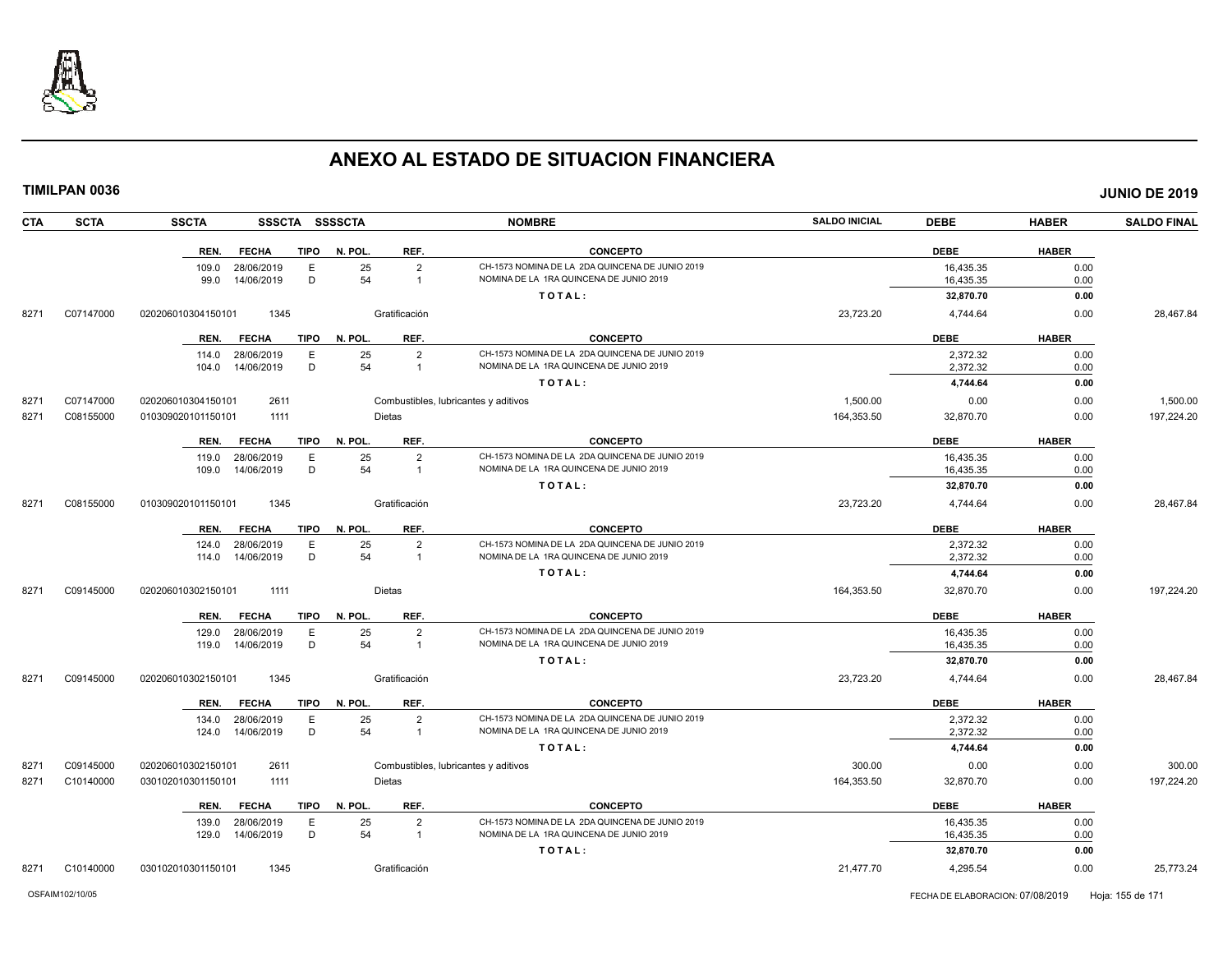

| <b>CTA</b> | <b>SCTA</b> | <b>SSCTA</b>       |                 |             | SSSCTA SSSSCTA |                                  | <b>NOMBRE</b>                                                                              | <b>SALDO INICIAL</b> | <b>DEBE</b>           | <b>HABER</b> | <b>SALDO FINAL</b> |
|------------|-------------|--------------------|-----------------|-------------|----------------|----------------------------------|--------------------------------------------------------------------------------------------|----------------------|-----------------------|--------------|--------------------|
|            |             | REN.               | <b>FECHA</b>    | <b>TIPO</b> | N. POL.        | REF.                             | <b>CONCEPTO</b>                                                                            |                      | <b>DEBE</b>           | <b>HABER</b> |                    |
|            |             | 144.0              | 28/06/2019      | E           | 25             | $\overline{2}$                   | CH-1573 NOMINA DE LA 2DA QUINCENA DE JUNIO 2019                                            |                      | 2,147.77              | 0.00         |                    |
|            |             | 134.0              | 14/06/2019      | D           | 54             | $\mathbf{1}$                     | NOMINA DE LA 1RA QUINCENA DE JUNIO 2019                                                    |                      | 2,147.77              | 0.00         |                    |
|            |             |                    |                 |             |                |                                  | TOTAL:                                                                                     |                      | 4,295.54              | 0.00         |                    |
| 8271       | C10140000   | 030102010301150101 | 2611            |             |                |                                  | Combustibles, lubricantes y aditivos                                                       | 2,350.00             | 600.00                | 0.00         | 2,950.00           |
|            |             | REN.               | <b>FECHA</b>    | TIPO        | N. POL.        | REF.                             | <b>CONCEPTO</b>                                                                            |                      | <b>DEBE</b>           | <b>HABER</b> |                    |
|            |             | 20.0               | 29/06/2019      | D           | 65             | 4373                             | FAC-4373 SERVICIO ESTRELLA JUNA S.A. DE C.V. COMBUSTIBLE                                   |                      | 300.00                | 0.00         |                    |
|            |             | 20.0               | 29/06/2019      | D           | 68             | 4376                             | SERVICIO ESTRELLA JUNA S.A. DE C.V. FAC-4376 COMBUSTIBLE                                   |                      | 300.00                | 0.00         |                    |
|            |             |                    |                 |             |                |                                  | TOTAL:                                                                                     |                      | 600.00                | 0.00         |                    |
| 8271       | D00109000   | 010801010302150101 | 1131            |             |                | Sueldo base                      |                                                                                            | 77,400.00            | 12,000.00             | 0.00         | 89,400.00          |
|            |             | REN.               | <b>FECHA</b>    | TIPO        | N. POL.        | REF.                             | <b>CONCEPTO</b>                                                                            |                      | <b>DEBE</b>           | <b>HABER</b> |                    |
|            |             | 159.0              | 28/06/2019      | Е           | 25<br>54       | $\overline{2}$<br>$\overline{1}$ | CH-1573 NOMINA DE LA 2DA QUINCENA DE JUNIO 2019<br>NOMINA DE LA 1RA QUINCENA DE JUNIO 2019 |                      | 6,000.00              | 0.00         |                    |
|            |             | 149.0              | 14/06/2019      | D           |                |                                  | TOTAL:                                                                                     |                      | 6,000.00<br>12,000.00 | 0.00<br>0.00 |                    |
|            |             |                    |                 |             |                |                                  |                                                                                            |                      |                       |              |                    |
| 8271       | D00109000   | 010801010302150101 | 1345            |             |                | Gratificación                    |                                                                                            | 44,560.16            | 4,422.84              | 0.00         | 48,983.00          |
|            |             | REN.               | <b>FECHA</b>    | <b>TIPO</b> | N. POL.        | REF.                             | <b>CONCEPTO</b>                                                                            |                      | <b>DEBE</b>           | <b>HABER</b> |                    |
|            |             | 164.0              | 28/06/2019      | E           | 25             | $\overline{2}$                   | CH-1573 NOMINA DE LA 2DA QUINCENA DE JUNIO 2019                                            |                      | 2,211.42              | 0.00         |                    |
|            |             | 154.0              | 14/06/2019      | D           | 54             | $\overline{1}$                   | NOMINA DE LA 1RA QUINCENA DE JUNIO 2019                                                    |                      | 2,211.42              | 0.00         |                    |
|            |             |                    |                 |             |                |                                  | TOTAL:                                                                                     |                      | 4,422.84              | 0.00         |                    |
| 8271       | D00109000   | 010801010302150101 | 2181            |             |                |                                  | Material para identificación y registro                                                    | 41,400.00            | 13,000.00             | 0.00         | 54,400.00          |
|            |             | REN.               | <b>FECHA</b>    | TIPO        | N. POL.        | REF.                             | <b>CONCEPTO</b>                                                                            |                      | <b>DEBE</b>           | <b>HABER</b> |                    |
|            |             | 6.0                | 18/06/2019      | D           | 15             | $\overline{1}$                   | GEM COMPRA DE PAPEL SEGURIDAD PARA REGISTRO CIVIL                                          |                      | 13,000.00             | 0.00         |                    |
|            |             |                    |                 |             |                |                                  | TOTAL:                                                                                     |                      | 13,000.00             | 0.00         |                    |
| 8271       | D00109000   | 010801010302150101 | 3231            |             |                |                                  | Arrendamiento de equipo y bienes informáticos                                              | 14,878.16            | 3,280.48              | 0.00         | 18,158.64          |
|            |             | REN.               | <b>FECHA</b>    | <b>TIPO</b> | N. POL.        | REF.                             | <b>CONCEPTO</b>                                                                            |                      | <b>DEBE</b>           | <b>HABER</b> |                    |
|            |             |                    | 13.0 03/06/2019 | D           | 20             | 521                              | COPY CDMX S.A. DE C.V. FACTURA 521 RENTA COPIADORAS                                        |                      | 3.280.48              | 0.00         |                    |
|            |             |                    |                 |             |                |                                  | TOTAL:                                                                                     |                      | 3,280.48              | 0.00         |                    |
| 8271       | D00109000   | 010801010302160101 | 2111            |             |                | Materiales y útiles de oficina   |                                                                                            | 750.00               | 0.00                  | 0.00         | 750.00             |
| 8271       | D00D00000   | 010502060301150101 | 1131            |             |                | Sueldo base                      |                                                                                            | 213,898.60           | 45,219.30             | 0.00         | 259,117.90         |
|            |             | REN.               | <b>FECHA</b>    | <b>TIPO</b> | N. POL.        | REF.                             | <b>CONCEPTO</b>                                                                            |                      | <b>DEBE</b>           | <b>HABER</b> |                    |
|            |             | 149.0              | 28/06/2019      | E           | 25             | $\overline{2}$                   | CH-1573 NOMINA DE LA 2DA QUINCENA DE JUNIO 2019                                            |                      | 22.724.65             | 0.00         |                    |
|            |             | 139.0              | 14/06/2019      | D           | 54             | $\overline{1}$                   | NOMINA DE LA 1RA QUINCENA DE JUNIO 2019                                                    |                      | 22,494.65             | 0.00         |                    |
|            |             |                    |                 |             |                |                                  | TOTAL:                                                                                     |                      | 45,219.30             | 0.00         |                    |
| 8271       | D00D00000   | 010502060301150101 | 1222            |             |                |                                  | Sueldos y salarios compactados al personal eventual                                        | 60,954.70            | 8,683.65              | 0.00         | 69,638.35          |
|            |             | REN.               | <b>FECHA</b>    | TIPO        | N. POL.        | REF.                             | <b>CONCEPTO</b>                                                                            |                      | <b>DEBE</b>           | <b>HABER</b> |                    |
|            |             | 39.0               | 28/06/2019      | E           | 26             | $\overline{2}$                   | CH-1573 LISTA DE RAYA 2DA QUINCENA DE JUNIO 2019                                           |                      | 3,000.00              | 0.00         |                    |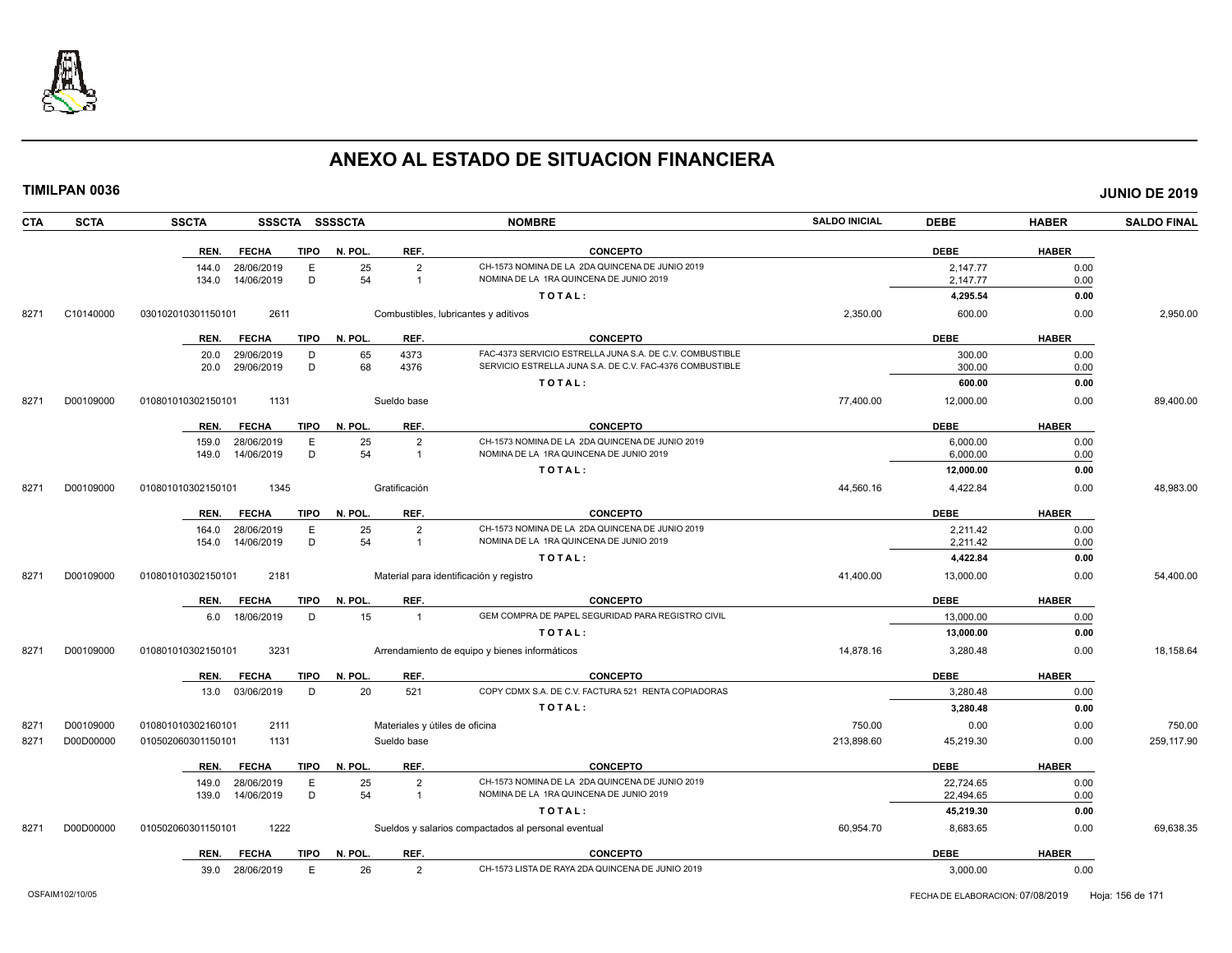

| <b>CTA</b> | <b>SCTA</b> | <b>SSCTA</b><br><b>SSSCTA</b>       | <b>SSSSCTA</b>                 | <b>NOMBRE</b>                                                                                                        | <b>SALDO INICIAL</b> | <b>DEBE</b> | <b>HABER</b> | <b>SALDO FINAL</b> |
|------------|-------------|-------------------------------------|--------------------------------|----------------------------------------------------------------------------------------------------------------------|----------------------|-------------|--------------|--------------------|
|            |             | 39.0 14/06/2019<br>D                | 55<br>$\overline{1}$           | NOMINA DE LISTA DE RAYA DE LA 1RA QUINCENA DE JUNIO 2019                                                             |                      | 5,683.65    | 0.00         |                    |
|            |             |                                     |                                | TOTAL:                                                                                                               |                      | 8,683.65    | 0.00         |                    |
| 8271       | D00D00000   | 1345<br>010502060301150101          | Gratificación                  |                                                                                                                      | 123,968.22           | 24,364.34   | 0.00         | 148,332.56         |
|            |             | <b>TIPO</b><br><b>FECHA</b><br>REN. | REF.<br>N. POL.                | <b>CONCEPTO</b>                                                                                                      |                      | <b>DEBE</b> | <b>HABER</b> |                    |
|            |             | E.<br>154.0<br>28/06/2019           | 25<br>$\overline{2}$           | CH-1573 NOMINA DE LA 2DA QUINCENA DE JUNIO 2019                                                                      |                      | 11,391.10   | 0.00         |                    |
|            |             | E<br>28/06/2019<br>44.0             | 26<br>$\overline{2}$           | CH-1573 LISTA DE RAYA 2DA QUINCENA DE JUNIO 2019                                                                     |                      | 791.07      | 0.00         |                    |
|            |             | D<br>14/06/2019<br>144.0            | 54<br>$\mathbf{1}$             | NOMINA DE LA 1RA QUINCENA DE JUNIO 2019                                                                              |                      | 11,391.10   | 0.00         |                    |
|            |             | 14/06/2019<br>D<br>44.0             | 55<br>$\overline{1}$           | NOMINA DE LISTA DE RAYA DE LA 1RA QUINCENA DE JUNIO 2019                                                             |                      | 791.07      | 0.00         |                    |
|            |             |                                     |                                | TOTAL:                                                                                                               |                      | 24,364.34   | 0.00         |                    |
| 8271       | D00D00000   | 2611<br>010502060301150101          |                                | Combustibles, lubricantes y aditivos                                                                                 | 10,363.36            | 4,601.32    | 0.00         | 14,964.68          |
|            |             |                                     |                                |                                                                                                                      |                      |             |              |                    |
|            |             | <b>FECHA</b><br>TIPO<br>REN.        | N. POL.<br>REF.                | <b>CONCEPTO</b>                                                                                                      |                      | <b>DEBE</b> | <b>HABER</b> |                    |
|            |             | 29/06/2019<br>D<br>34.0             | 4372<br>64                     | FAC-4372 SERVICIO ESTRELLA JUNA S.A. DE C.V. COMBUSTIBLE                                                             |                      | 850.48      | 0.00         |                    |
|            |             | 29/06/2019<br>D<br>27.0             | 65<br>4373                     | FAC-4373 SERVICIO ESTRELLA JUNA S.A. DE C.V. COMBUSTIBLE                                                             |                      | 1,050.18    | 0.00         |                    |
|            |             | 29/06/2019<br>D<br>13.0             | 67<br>4375                     | SERVICIO ESTRELLA JUNA S.A. DE C.V. FAC-4375 COMBUSTIBLE                                                             |                      | 1,100.32    | 0.00         |                    |
|            |             | D<br>29/06/2019<br>27.0<br>D        | 68<br>4376<br>69               | SERVICIO ESTRELLA JUNA S.A. DE C.V. FAC-4376 COMBUSTIBLE<br>SERVICIO ESTRELLA JUNA S.A. DE C.V. FAC-4377 COMBUSTIBLE |                      | 900.02      | 0.00         |                    |
|            |             | 29/06/2019<br>20.0                  | 4377                           |                                                                                                                      |                      | 700.32      | 0.00         |                    |
|            |             |                                     |                                | TOTAL:                                                                                                               |                      | 4,601.32    | 0.00         |                    |
| 8271       | D00D00000   | 3992<br>010502060301150101          | Gastos de servicios menores    |                                                                                                                      | 22,756.53            | 4,548.11    | 0.00         | 27,304.64          |
|            |             | <b>FECHA</b><br><b>TIPO</b><br>REN. | REF.<br>N. POL.                | <b>CONCEPTO</b>                                                                                                      |                      | <b>DEBE</b> | <b>HABER</b> |                    |
|            |             | 06/06/2019<br>D<br>2.0              | 23<br>628                      | JOSE MATUSALEN LEGORRETA SEGUNDO PAGO FACT. 628 Y 634                                                                |                      | 3,468.86    | 0.00         |                    |
|            |             | E<br>29/06/2019<br>6.0              | 32<br>53227                    | CH-1580 HECTOR MANUEL MONROY CRUZ REP FONDO CAJA                                                                     |                      | 129.15      | 0.00         |                    |
|            |             | D<br>05/06/2019<br>2.0              | 35<br>798                      | SILVANA IRENE DOMINGUEZ COLIN PAGO FAC 798,799,800,801,Y 802                                                         |                      | 950.10      | 0.00         |                    |
|            |             |                                     |                                | TOTAL:                                                                                                               |                      | 4,548.11    | 0.00         |                    |
| 8271       | D00D00000   | 2111<br>010502060301160101          | Materiales y útiles de oficina |                                                                                                                      | 41,210.66            | 58,000.00   | 0.00         | 99,210.66          |
|            |             | <b>TIPO</b><br>REN.<br><b>FECHA</b> | N. POL.<br>REF.                | <b>CONCEPTO</b>                                                                                                      |                      | <b>DEBE</b> | <b>HABER</b> |                    |
|            |             | 18/06/2019<br>D<br>6.0              | 17<br>100                      | ALVARO MARTINEZ CARRILLO FAC-100 PAPELERIA                                                                           |                      | 50,924.00   | 0.00         |                    |
|            |             | D<br>05/06/2019<br>2.0              | 22<br>298                      | APOLONIO APOLINAR NAVA FACT. 298 TRABAJOS IMPRENTA                                                                   |                      | 5,614.40    | 0.00         |                    |
|            |             | 07/06/2019<br>D<br>6.0              | 50<br>24                       | FAC- 24 JOSE BACILIO MARTINEZ HOJAS MEMBRETADAS                                                                      |                      | 1,461.60    | 0.00         |                    |
|            |             |                                     |                                | TOTAL:                                                                                                               |                      | 58.000.00   | 0.00         |                    |
| 8271       | F00124000   | 1131<br>020201010503150101          | Sueldo base                    |                                                                                                                      | 592,438.20           | 108,487.64  | 0.00         | 700,925.84         |
|            |             | <b>TIPO</b><br>REN.<br><b>FECHA</b> | N. POL.<br>REF.                | <b>CONCEPTO</b>                                                                                                      |                      | <b>DEBE</b> | <b>HABER</b> |                    |
|            |             | 28/06/2019<br>E<br>169.0            | 25<br>$\overline{2}$           | CH-1573 NOMINA DE LA 2DA QUINCENA DE JUNIO 2019                                                                      |                      | 54,243.82   | 0.00         |                    |
|            |             | D<br>14/06/2019<br>159.0            | 54<br>$\overline{1}$           | NOMINA DE LA 1RA QUINCENA DE JUNIO 2019                                                                              |                      | 54,243.82   | 0.00         |                    |
|            |             |                                     |                                | TOTAL:                                                                                                               |                      | 108,487.64  | 0.00         |                    |
| 8271       | F00124000   | 020201010503150101<br>1222          |                                | Sueldos y salarios compactados al personal eventual                                                                  | 173,344.00           | 39,700.00   | 0.00         | 213,044.00         |
|            |             |                                     |                                |                                                                                                                      |                      |             |              |                    |
|            |             | <b>FECHA</b><br><b>TIPO</b><br>REN. | N. POL.<br>REF.                | <b>CONCEPTO</b>                                                                                                      |                      | <b>DEBE</b> | <b>HABER</b> |                    |
|            |             | E<br>28/06/2019<br>49.0             | 26<br>$\overline{2}$           | CH-1573 LISTA DE RAYA 2DA QUINCENA DE JUNIO 2019                                                                     |                      | 22,300.00   | 0.00         |                    |
|            |             | D<br>14/06/2019<br>49.0             | 55<br>$\overline{1}$           | NOMINA DE LISTA DE RAYA DE LA 1RA QUINCENA DE JUNIO 2019                                                             |                      | 17,400.00   | 0.00         |                    |
|            |             |                                     |                                | TOTAL:                                                                                                               |                      | 39,700.00   | 0.00         |                    |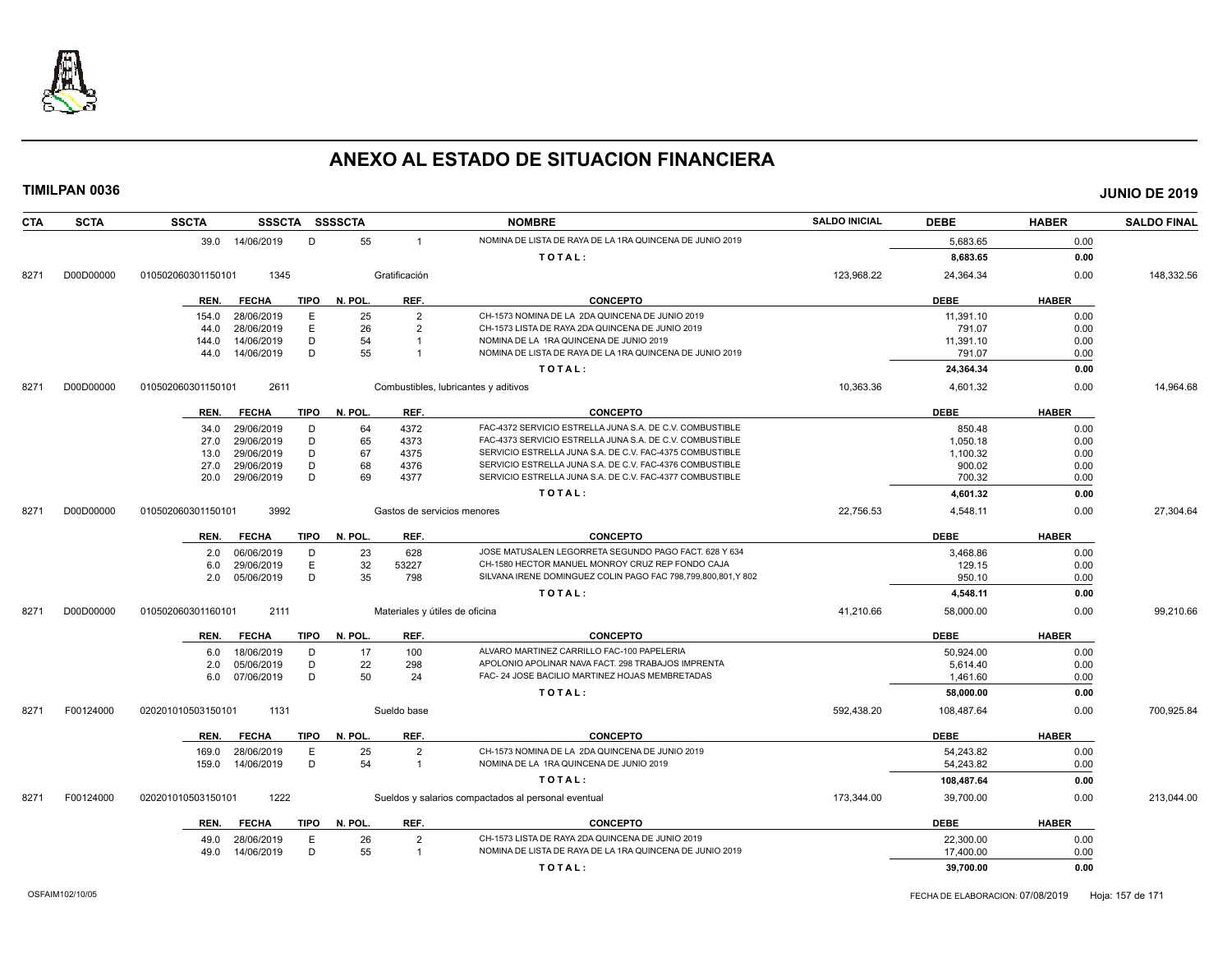

| <b>CTA</b> | <b>SCTA</b> | <b>SSCTA</b><br><b>SSSCTA</b>                        | <b>SSSSCTA</b> |                                  | <b>NOMBRE</b>                                                                              | <b>SALDO INICIAL</b> | <b>DEBE</b>      | <b>HABER</b> | <b>SALDO FINAL</b> |
|------------|-------------|------------------------------------------------------|----------------|----------------------------------|--------------------------------------------------------------------------------------------|----------------------|------------------|--------------|--------------------|
| 8271       | F00124000   | 020201010503150101<br>1311                           |                | Prima por año de servicio        |                                                                                            | 2,025.00             | 450.00           | 0.00         | 2,475.00           |
|            |             | <b>FECHA</b><br><b>TIPO</b><br>REN.                  | N. POL.        | REF.                             | <b>CONCEPTO</b>                                                                            |                      | <b>DEBE</b>      | <b>HABER</b> |                    |
|            |             | 174.0<br>28/06/2019<br>Е<br>D<br>169.0<br>14/06/2019 | 25<br>54       | $\overline{2}$<br>$\overline{1}$ | CH-1573 NOMINA DE LA 2DA QUINCENA DE JUNIO 2019<br>NOMINA DE LA 1RA QUINCENA DE JUNIO 2019 |                      | 225.00<br>225.00 | 0.00<br>0.00 |                    |
|            |             |                                                      |                |                                  | TOTAL:                                                                                     |                      | 450.00           | 0.00         |                    |
| 8271       | F00124000   | 020201010503150101<br>1345                           |                | Gratificación                    |                                                                                            | 464,227.33           | 90.118.92        | 0.00         | 554,346.25         |
|            |             | <b>FECHA</b><br>TIPO<br>REN.                         | N. POL.        | REF.                             | <b>CONCEPTO</b>                                                                            |                      | <b>DEBE</b>      | <b>HABER</b> |                    |
|            |             | 179.0<br>28/06/2019<br>E                             | 25             | $\overline{2}$                   | CH-1573 NOMINA DE LA 2DA QUINCENA DE JUNIO 2019                                            |                      | 35.138.89        | 0.00         |                    |
|            |             | E<br>28/06/2019<br>54.0                              | 26             | $\overline{2}$                   | CH-1573 LISTA DE RAYA 2DA QUINCENA DE JUNIO 2019                                           |                      | 10,561.76        | 0.00         |                    |
|            |             | D<br>14/06/2019<br>164.0                             | 54             | $\overline{\mathbf{1}}$          | NOMINA DE LA 1RA QUINCENA DE JUNIO 2019                                                    |                      | 35,138.89        | 0.00         |                    |
|            |             | D<br>14/06/2019<br>54.0                              | 55             | $\overline{1}$                   | NOMINA DE LISTA DE RAYA DE LA 1RA QUINCENA DE JUNIO 2019                                   |                      | 9,279.38         | 0.00         |                    |
|            |             |                                                      |                |                                  | TOTAL:                                                                                     |                      | 90,118.92        | 0.00         |                    |
| 8271       | F00124000   | 1546<br>020201010503150101                           |                |                                  | Otros gastos derivados de convenio                                                         | 225.00               | 0.00             | 0.00         | 225.00             |
| 8271       | F00124000   | 2611<br>020201010503150101                           |                |                                  | Combustibles, lubricantes y aditivos                                                       | 632,486.23           | 113,293.22       | 0.00         | 745,779.45         |
|            |             | <b>TIPO</b><br>REN.<br><b>FECHA</b>                  | N. POL.        | REF.                             | <b>CONCEPTO</b>                                                                            |                      | <b>DEBE</b>      | <b>HABER</b> |                    |
|            |             | 29/06/2019<br>D<br>41.0                              | 64             | 4372                             | FAC-4372 SERVICIO ESTRELLA JUNA S.A. DE C.V. COMBUSTIBLE                                   |                      | 12,500.00        | 0.00         |                    |
|            |             | 29/06/2019<br>D<br>34.0                              | 65             | 4373                             | FAC-4373 SERVICIO ESTRELLA JUNA S.A. DE C.V. COMBUSTIBLE                                   |                      | 8,662.45         | 0.00         |                    |
|            |             | D<br>29/06/2019<br>27.0                              | 66             | 4374                             | SERVICIO ESTRELLA JUNA S.A. DE C.V. FAC-4374 COMBUSTIBLE                                   |                      | 3,726.50         | 0.00         |                    |
|            |             | D<br>29/06/2019<br>20.0                              | 67             | 4375                             | SERVICIO ESTRELLA JUNA S.A. DE C.V. FAC-4375 COMBUSTIBLE                                   |                      | 19,570.35        | 0.00         |                    |
|            |             | 29/06/2019<br>D<br>34.0                              | 68             | 4376                             | SERVICIO ESTRELLA JUNA S.A. DE C.V. FAC-4376 COMBUSTIBLE                                   |                      | 28,651.56        | 0.00         |                    |
|            |             | D<br>29/06/2019<br>27.0                              | 69             | 4377                             | SERVICIO ESTRELLA JUNA S.A. DE C.V. FAC-4377 COMBUSTIBLE                                   |                      | 23,255.84        | 0.00         |                    |
|            |             | 29/06/2019<br>D<br>13.0                              | 70             | 4378                             | SERVICIO ESTRELLA JUNA S.A. DE C.V. FAC-4378 COMBUSTIBLE                                   |                      | 16,926.52        | 0.00         |                    |
|            |             |                                                      |                |                                  | TOTAL:                                                                                     |                      | 113,293.22       | 0.00         |                    |
| 8271       | F00124000   | 2911<br>020201010503150101                           |                |                                  | Refacciones, accesorios y herramientas                                                     | 1,634.72             | 0.00             | 0.00         | 1,634.72           |
| 8271       | F00124000   | 3511<br>020201010503150101                           |                |                                  | Reparación y mantenimiento de inmuebles                                                    | 13,082.23            | 1,308.15         | 0.00         | 14,390.38          |
|            |             | REN.<br><b>FECHA</b><br><b>TIPO</b>                  | N. POL.        | REF.                             | <b>CONCEPTO</b>                                                                            |                      | <b>DEBE</b>      | <b>HABER</b> |                    |
|            |             | 20/06/2019<br>E<br>90.0                              | 21             | 5124                             | CH-1569 REPOSICION FONDO FIJO DE CAJA FAC-5124 PISO                                        |                      | 1,308.15         | 0.00         |                    |
|            |             |                                                      |                |                                  | TOTAL:                                                                                     |                      | 1,308.15         | 0.00         |                    |
| 8271       | F00124000   | 3551<br>020201010503150101                           |                |                                  | Reparación y mantenimiento de vehículos terrestres, aéreos y lacustres                     | 120,438.68           | 6.203.83         | 0.00         | 126.642.51         |
|            |             | <b>FECHA</b><br><b>TIPO</b><br>REN.                  | N. POL.        | REF.                             | <b>CONCEPTO</b>                                                                            |                      | <b>DEBE</b>      | <b>HABER</b> |                    |
|            |             | 06/06/2019<br>D<br>9.0                               | 23             | 634                              | JOSE MATUSALEN LEGORRETA SEGUNDO PAGO FACT. 628 Y 634                                      |                      | 278.40           | 0.00         |                    |
|            |             | 28/06/2019<br>E<br>27.0                              | 23             | $\overline{1}$                   | CH-1571 SIMON MUNGUIA CAMACHO COMPRA DE REFACCIONES                                        |                      | 725.40           | 0.00         |                    |
|            |             | 29/06/2019<br>E<br>55.0                              | 32             | 8364                             | CH-1580 HECTOR MANUEL MONROY CRUZ REP FONDO CAJA                                           |                      | 1,300.00         | 0.00         |                    |
|            |             | E<br>29/06/2019<br>69.0                              | 32             | 8360                             | CH-1580 HECTOR MANUEL MONROY CRUZ REP FONDO CAJA                                           |                      | 400.00           | 0.00         |                    |
|            |             | E<br>29/06/2019<br>62.0                              | 32             | 8359                             | CH-1580 HECTOR MANUEL MONROY CRUZ REP FONDO CAJA                                           |                      | 1,800.03         | 0.00         |                    |
|            |             | E<br>29/06/2019<br>48.0                              | 32             | 8363                             | CH-1580 HECTOR MANUEL MONROY CRUZ REP FONDO CAJA                                           |                      | 1.700.00         | 0.00         |                    |
|            |             |                                                      |                |                                  | TOTAL:                                                                                     |                      | 6,203.83         | 0.00         |                    |
| 8271       | F00124000   | 3571<br>020201010503150101                           |                |                                  | Reparación, instalación y mantenimiento de maquinaria, equipo industrial y                 | 67,323.77            | 0.00             | 0.00         | 67,323.77          |
| 8271       | F00124000   | 3821<br>020201010503150101                           |                |                                  | Gastos de ceremonias oficiales y de orden social                                           | 10,334.90            | 0.00             | 0.00         | 10,334.90          |
| 8271       | F00124000   | 3992<br>020201010503150101                           |                |                                  | Gastos de servicios menores                                                                | 851.15               | 0.00             | 0.00         | 851.15             |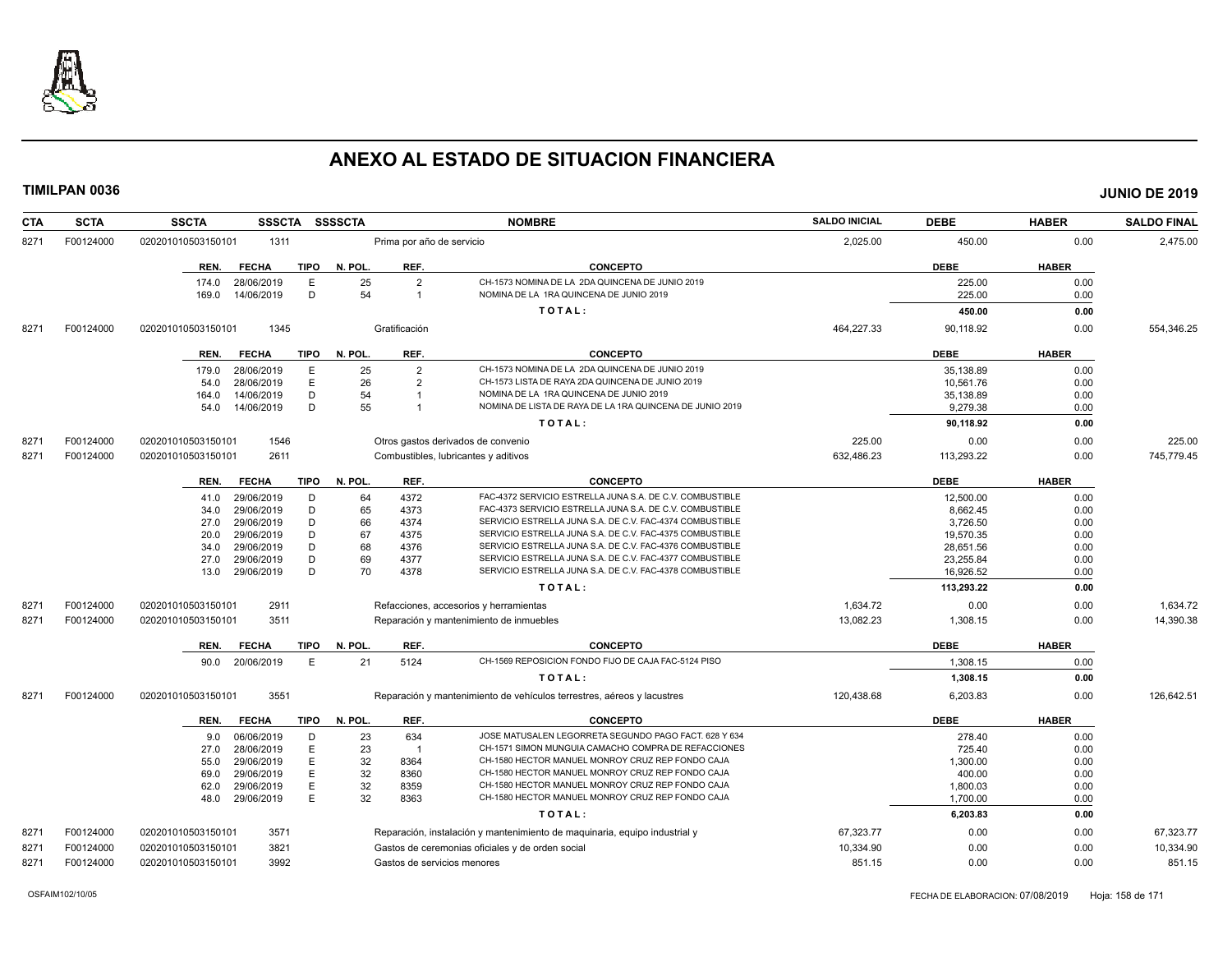

| <b>CTA</b> | <b>SCTA</b> | <b>SSCTA</b>               | SSSCTA SSSSCTA         |                           | <b>NOMBRE</b>                                               | <b>SALDO INICIAL</b> | <b>DEBE</b> | <b>HABER</b> | <b>SALDO FINAL</b> |
|------------|-------------|----------------------------|------------------------|---------------------------|-------------------------------------------------------------|----------------------|-------------|--------------|--------------------|
| 8271       | F00124000   | 020201010503160101<br>2111 |                        |                           | Materiales y útiles de oficina                              | 5,297.69             | 0.00        | 0.00         | 5,297.69           |
| 8271       | H00125000   | 1131<br>020203010205150101 |                        | Sueldo base               |                                                             | 1,884,574.35         | 416,957.44  | 0.00         | 2,301,531.79       |
|            |             | <b>FECHA</b><br>REN.       | <b>TIPO</b><br>N. POL. | REF.                      | <b>CONCEPTO</b>                                             |                      | <b>DEBE</b> | <b>HABER</b> |                    |
|            |             | 18/06/2019<br>24.0         | Ε                      | 17<br>$\overline{1}$      | CH. 1565 COMPL. NOMINA QUINC. 01 JUN 19                     |                      | 22,705.57   | 0.00         |                    |
|            |             | 28/06/2019<br>184.0        | E                      | 25<br>$\overline{2}$      | CH-1573 NOMINA DE LA 2DA QUINCENA DE JUNIO 2019             |                      | 208,478.72  | 0.00         |                    |
|            |             | 14/06/2019<br>174.0        | D                      | 54<br>$\overline{1}$      | NOMINA DE LA 1RA QUINCENA DE JUNIO 2019                     |                      | 185,773.15  | 0.00         |                    |
|            |             |                            |                        |                           | TOTAL:                                                      |                      | 416,957.44  | 0.00         |                    |
| 8271       | H00125000   | 1222<br>020203010205150101 |                        |                           | Sueldos y salarios compactados al personal eventual         | 1,799,655.99         | 433,879.05  | 0.00         | 2,233,535.04       |
|            |             | <b>FECHA</b><br>REN.       | TIPO<br>N. POL.        | REF.                      | <b>CONCEPTO</b>                                             |                      | <b>DEBE</b> | <b>HABER</b> |                    |
|            |             | 04/06/2019<br>2.0          | E                      | 16<br>$\overline{1}$      | CH. 1564 COMPL. LISTA RAYA 2DA QUINCENA MAY 2019            |                      | 4,000.00    | 0.00         |                    |
|            |             | 28/06/2019<br>59.0         | Ε                      | 26<br>$\overline{2}$      | CH-1573 LISTA DE RAYA 2DA QUINCENA DE JUNIO 2019            |                      | 214,484.35  | 0.00         |                    |
|            |             | 59.0<br>14/06/2019         | D                      | 55<br>$\overline{1}$      | NOMINA DE LISTA DE RAYA DE LA 1RA QUINCENA DE JUNIO 2019    |                      | 215,394.70  | 0.00         |                    |
|            |             |                            |                        |                           | TOTAL:                                                      |                      | 433,879.05  | 0.00         |                    |
| 8271       | H00125000   | 020203010205150101<br>1311 |                        | Prima por año de servicio |                                                             | 10,800.00            | 2,400.00    | 0.00         | 13,200.00          |
|            |             | <b>FECHA</b><br>REN.       | <b>TIPO</b><br>N. POL. | REF.                      | <b>CONCEPTO</b>                                             |                      | <b>DEBE</b> | <b>HABER</b> |                    |
|            |             | 28/06/2019<br>189.0        | E                      | 25<br>$\overline{2}$      | CH-1573 NOMINA DE LA 2DA QUINCENA DE JUNIO 2019             |                      | 1,200.00    | 0.00         |                    |
|            |             | 14/06/2019<br>179.0        | D                      | 54<br>$\overline{1}$      | NOMINA DE LA 1RA QUINCENA DE JUNIO 2019                     |                      | 1,200.00    | 0.00         |                    |
|            |             |                            |                        |                           |                                                             |                      |             |              |                    |
|            |             |                            |                        |                           | TOTAL:                                                      |                      | 2,400.00    | 0.00         |                    |
| 8271       | H00125000   | 1345<br>020203010205150101 |                        | Gratificación             |                                                             | 1,882,072.69         | 412,581.64  | 0.00         | 2,294,654.33       |
|            |             | <b>FECHA</b><br>REN.       | <b>TIPO</b><br>N. POL. | REF.                      | <b>CONCEPTO</b>                                             |                      | <b>DEBE</b> | <b>HABER</b> |                    |
|            |             | 04/06/2019<br>4.0          | Ε                      | 16                        | CH. 1564 COMPL. LISTA RAYA 2DA QUINCENA MAY 2019            |                      | 1,562.36    | 0.00         |                    |
|            |             | 29.0<br>18/06/2019         | E                      | 17                        | CH. 1565 COMPL. NOMINA QUINC. 01 JUN 19                     |                      | 2,912.94    | 0.00         |                    |
|            |             | 28/06/2019<br>194.0        | E                      | 25<br>$\overline{2}$      | CH-1573 NOMINA DE LA 2DA QUINCENA DE JUNIO 2019             |                      | 124,652.00  | 0.00         |                    |
|            |             | 28/06/2019<br>64.0         | E                      | 26<br>$\overline{2}$      | CH-1573 LISTA DE RAYA 2DA QUINCENA DE JUNIO 2019            |                      | 81,026.46   | 0.00         |                    |
|            |             | 184.0<br>14/06/2019        | D                      | 54                        | NOMINA DE LA 1RA QUINCENA DE JUNIO 2019                     |                      | 121,739.06  | 0.00         |                    |
|            |             | 14/06/2019<br>64.0         | D                      | 55                        | NOMINA DE LISTA DE RAYA DE LA 1RA QUINCENA DE JUNIO 2019    |                      | 80,688.82   | 0.00         |                    |
|            |             |                            |                        |                           | TOTAL:                                                      |                      | 412,581.64  | 0.00         |                    |
| 8271       | H00125000   | 1546<br>020203010205150101 |                        |                           | Otros gastos derivados de convenio                          | 1,200.00             | 0.00        | 0.00         | 1,200.00           |
| 8271       | H00125000   | 020203010205150101<br>2161 |                        |                           | Material y enseres de limpieza                              | 19,271.37            | 3,416.51    | 0.00         | 22,687.88          |
|            |             | REN.<br><b>FECHA</b>       | <b>TIPO</b><br>N. POL. | REF.                      | <b>CONCEPTO</b>                                             |                      | <b>DEBE</b> | <b>HABER</b> |                    |
|            |             | 20/06/2019<br>55.0         | Е                      | 21<br>908                 | CH-1569 REPOSICION FONDO FIJO DE CAJA FAC-908 MAT. LIMPÍEZA |                      | 1,986.50    | 0.00         |                    |
|            |             | 29/06/2019<br>76.0         | E                      | 33<br>6918                | CH-1581 HECTOR MANUEL MONROY CRUZ REP FONDO CAJA            |                      | 1,430.01    | 0.00         |                    |
|            |             |                            |                        |                           | TOTAL:                                                      |                      | 3,416.51    | 0.00         |                    |
| 8271       | H00125000   | 020203010205150101<br>2611 |                        |                           | Combustibles, lubricantes y aditivos                        | 292,269.46           | 72,609.48   | 0.00         | 364,878.94         |
|            |             | <b>FECHA</b><br>REN.       | N. POL.<br><b>TIPO</b> | REF.                      | <b>CONCEPTO</b>                                             |                      | <b>DEBE</b> | <b>HABER</b> |                    |
|            |             | 29/06/2019<br>48.0         | D                      | 64<br>4372                | FAC-4372 SERVICIO ESTRELLA JUNA S.A. DE C.V. COMBUSTIBLE    |                      | 10,192.45   | 0.00         |                    |
|            |             | 29/06/2019<br>41.0         | D                      | 65<br>4373                | FAC-4373 SERVICIO ESTRELLA JUNA S.A. DE C.V. COMBUSTIBLE    |                      | 7,006.23    | 0.00         |                    |
|            |             | 29/06/2019<br>34.0         | D                      | 66<br>4374                | SERVICIO ESTRELLA JUNA S.A. DE C.V. FAC-4374 COMBUSTIBLE    |                      | 19,601.06   | 0.00         |                    |
|            |             | 29/06/2019<br>27.0         | D                      | 67<br>4375                | SERVICIO ESTRELLA JUNA S.A. DE C.V. FAC-4375 COMBUSTIBLE    |                      | 6,355.35    | 0.00         |                    |
|            |             | 29/06/2019<br>41.0         | D                      | 68<br>4376                | SERVICIO ESTRELLA JUNA S.A. DE C.V. FAC-4376 COMBUSTIBLE    |                      | 7,500.19    | 0.00         |                    |
|            |             |                            |                        |                           |                                                             |                      |             |              |                    |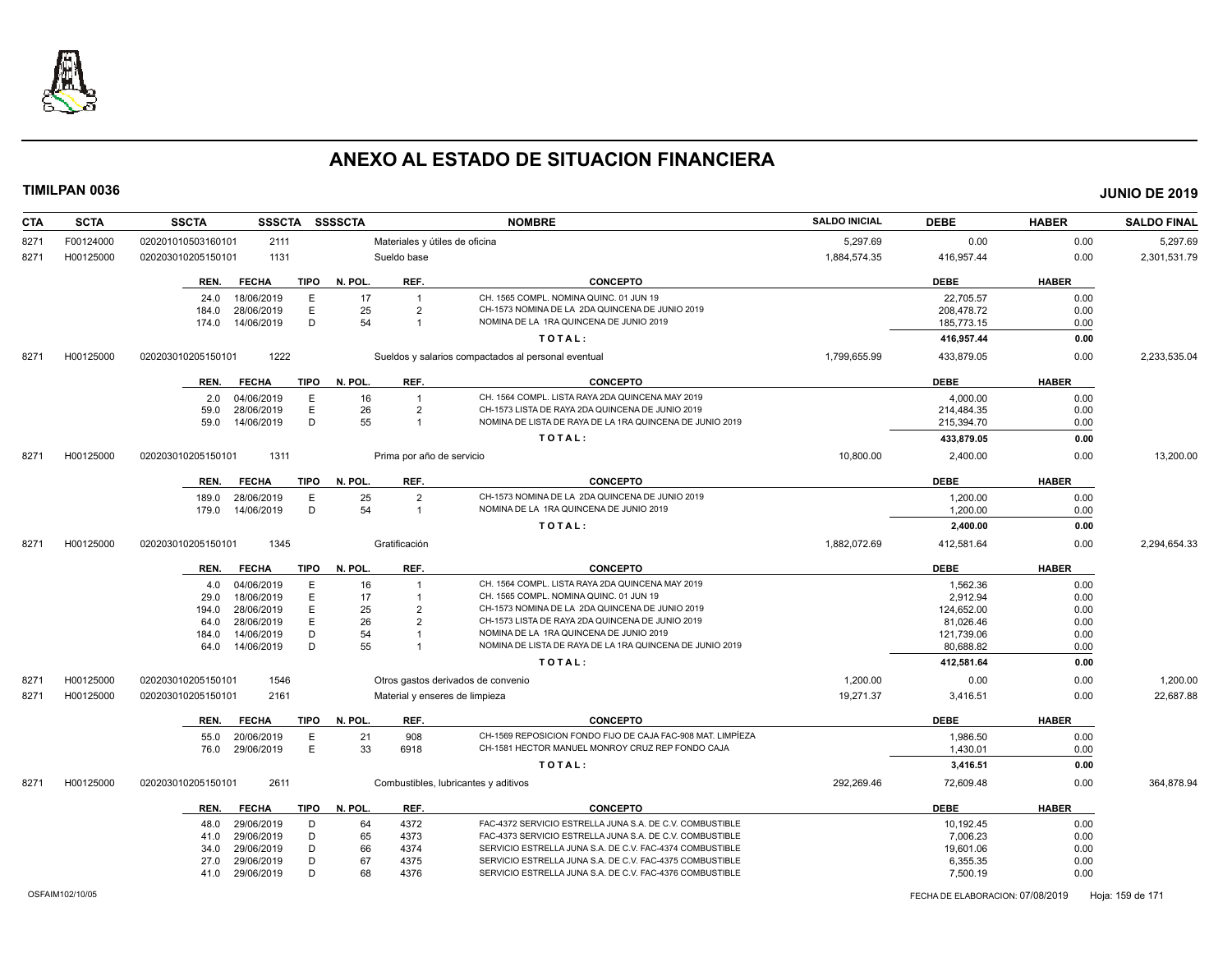

| <b>CTA</b> | <b>SCTA</b> | <b>SSCTA</b>         |             | SSSCTA SSSSCTA |                | <b>NOMBRE</b>                                                              | <b>SALDO INICIAL</b> | <b>DEBE</b> | <b>HABER</b> | <b>SALDO FINAL</b> |
|------------|-------------|----------------------|-------------|----------------|----------------|----------------------------------------------------------------------------|----------------------|-------------|--------------|--------------------|
|            |             | 34.0 29/06/2019      | D           | 69             | 4377           | SERVICIO ESTRELLA JUNA S.A. DE C.V. FAC-4377 COMBUSTIBLE                   |                      | 15,604.02   | 0.00         |                    |
|            |             | 29/06/2019<br>20.0   | D           | 70             | 4378           | SERVICIO ESTRELLA JUNA S.A. DE C.V. FAC-4378 COMBUSTIBLE                   |                      | 6,350.18    | 0.00         |                    |
|            |             |                      |             |                |                | TOTAL:                                                                     |                      | 72,609.48   | 0.00         |                    |
| 8271       | H00125000   | 020203010205150101   | 2911        |                |                | Refacciones, accesorios y herramientas                                     | 11,070.79            | 5,055.28    | 0.00         | 16,126.07          |
|            |             | <b>FECHA</b><br>REN. | <b>TIPO</b> | N. POL.        | REF.           | <b>CONCEPTO</b>                                                            |                      | <b>DEBE</b> | <b>HABER</b> |                    |
|            |             | 29/06/2019<br>20.0   | E           | 32             | 3790           | CH-1580 HECTOR MANUEL MONROY CRUZ REP FONDO CAJA                           |                      | 1,526.56    | 0.00         |                    |
|            |             | 29/06/2019<br>27.0   | Ε           | 32             | 3791           | CH-1580 HECTOR MANUEL MONROY CRUZ REP FONDO CAJA                           |                      | 1,040.52    | 0.00         |                    |
|            |             | 07/06/2019<br>6.0    | D           | 49             | 110067         | FAC-11067 J. GUADALUPE CASTAÑEDA COLIN PLANTA DE SOLDAR                    |                      | 2,488.20    | 0.00         |                    |
|            |             |                      |             |                |                | TOTAL:                                                                     |                      | 5,055.28    | 0.00         |                    |
| 8271       | H00125000   | 020203010205150101   | 3511        |                |                | Reparación y mantenimiento de inmuebles                                    | 76,482.81            | 2,664.84    | 0.00         | 79,147.65          |
|            |             | REN.<br><b>FECHA</b> | <b>TIPO</b> | N. POL.        | REF.           | <b>CONCEPTO</b>                                                            |                      | <b>DEBE</b> | <b>HABER</b> |                    |
|            |             | 29/06/2019<br>34.0   | E           | 33             | 697            | CH-1581 HECTOR MANUEL MONROY CRUZ REP FONDO CAJA                           |                      | 408.00      | 0.00         |                    |
|            |             | 48.0<br>29/06/2019   | Ε           | 33             | 11489          | CH-1581 HECTOR MANUEL MONROY CRUZ REP FONDO CAJA                           |                      | 576.84      | 0.00         |                    |
|            |             | 29/06/2019<br>69.0   | E           | 33             | 31166          | CH-1581 HECTOR MANUEL MONROY CRUZ REP FONDO CAJA                           |                      | 1.680.00    | 0.00         |                    |
|            |             |                      |             |                |                | TOTAL:                                                                     |                      | 2,664.84    | 0.00         |                    |
| 8271       | H00125000   | 020203010205150101   | 3551        |                |                | Reparación y mantenimiento de vehículos terrestres, aéreos y lacustres     | 65,227.37            | 6,766.60    | 0.00         | 71,993.97          |
|            |             | <b>FECHA</b><br>REN. | <b>TIPO</b> | N. POL.        | REF.           | <b>CONCEPTO</b>                                                            |                      | <b>DEBE</b> | <b>HABER</b> |                    |
|            |             | 28/06/2019<br>6.0    | E           | 23             | $\overline{1}$ | CH-1571 SIMON MUNGUIA CAMACHO COMPRA DE REFACCIONES                        |                      | 812.00      | 0.00         |                    |
|            |             | 28/06/2019<br>34.0   | E           | 23             | $\overline{1}$ | CH-1571 SIMON MUNGUIA CAMACHO COMPRA DE REFACCIONES                        |                      | 1.304.60    | 0.00         |                    |
|            |             | 29/06/2019<br>6.0    | E           | 33             | $\overline{1}$ | CH-1581 HECTOR MANUEL MONROY CRUZ REP FONDO CAJA                           |                      | 1,900.00    | 0.00         |                    |
|            |             | 29/06/2019<br>62.0   | E           | 33             | 8386           | CH-1581 HECTOR MANUEL MONROY CRUZ REP FONDO CAJA                           |                      | 1,450.00    | 0.00         |                    |
|            |             | 55.0<br>29/06/2019   | E           | 33             | 8387           | CH-1581 HECTOR MANUEL MONROY CRUZ REP FONDO CAJA                           |                      | 1,300.00    | 0.00         |                    |
|            |             |                      |             |                |                | TOTAL:                                                                     |                      | 6,766.60    | 0.00         |                    |
| 8271       | H00125000   | 020203010205150101   | 3571        |                |                | Reparación, instalación y mantenimiento de maquinaria, equipo industrial y | 3,651.51             | 7,181.31    | 0.00         | 10,832.82          |
|            |             | <b>FECHA</b><br>REN. | TIPO        | N. POL.        | REF.           | <b>CONCEPTO</b>                                                            |                      | <b>DEBE</b> | <b>HABER</b> |                    |
|            |             | 29/06/2019<br>27.0   | E           | 33             | 3792           | CH-1581 HECTOR MANUEL MONROY CRUZ REP FONDO CAJA                           |                      | 1,995.20    | 0.00         |                    |
|            |             | 29/06/2019<br>41.0   | Ε           | 33             | 3047           | CH-1581 HECTOR MANUEL MONROY CRUZ REP FONDO CAJA                           |                      | 200.01      | 0.00         |                    |
|            |             | 29/06/2019<br>13.0   | Е           | 33             | 505            | CH-1581 HECTOR MANUEL MONROY CRUZ REP FONDO CAJA                           |                      | 487.20      | 0.00         |                    |
|            |             | 29/06/2019<br>20.0   | E           | 33             | 11040          | CH-1581 HECTOR MANUEL MONROY CRUZ REP FONDO CAJA                           |                      | 698.90      | 0.00         |                    |
|            |             | 07/06/2019<br>6.0    | D           | 51             | 29677          | FAC-29677 JAIME ISAAC GOMEZ VASQUEZ DISCO DE CORTE                         |                      | 3,800.00    | 0.00         |                    |
|            |             |                      |             |                |                | TOTAL:                                                                     |                      | 7,181.31    | 0.00         |                    |
| 8271       | H00125000   | 020203010205160101   | 2111        |                |                | Materiales y útiles de oficina                                             | 8,219.84             | 2,204.00    | 0.00         | 10,423.84          |
|            |             | <b>FECHA</b><br>REN. | TIPO        | N. POL.        | REF.           | <b>CONCEPTO</b>                                                            |                      | <b>DEBE</b> | <b>HABER</b> |                    |
|            |             | 23.0<br>06/06/2019   | D           | 23             | 634            | JOSE MATUSALEN LEGORRETA SEGUNDO PAGO FACT. 628 Y 634                      |                      | 2,204.00    | 0.00         |                    |
|            |             |                      |             |                |                | TOTAL:                                                                     |                      | 2,204.00    | 0.00         |                    |
| 8271       | 101101000   | 020205010101150101   | 1131        |                | Sueldo base    |                                                                            | 130,000.00           | 25,000.00   | 0.00         | 155,000.00         |
|            |             | <b>FECHA</b><br>REN. | TIPO        | N. POL.        | REF.           | <b>CONCEPTO</b>                                                            |                      | <b>DEBE</b> | <b>HABER</b> |                    |
|            |             | 28/06/2019<br>199.0  | E           | 25             | $\overline{2}$ | CH-1573 NOMINA DE LA 2DA QUINCENA DE JUNIO 2019                            |                      | 12,500.00   | 0.00         |                    |
|            |             | 189.0<br>14/06/2019  | D           | 54             | $\overline{1}$ | NOMINA DE LA 1RA QUINCENA DE JUNIO 2019                                    |                      | 12,500.00   | 0.00         |                    |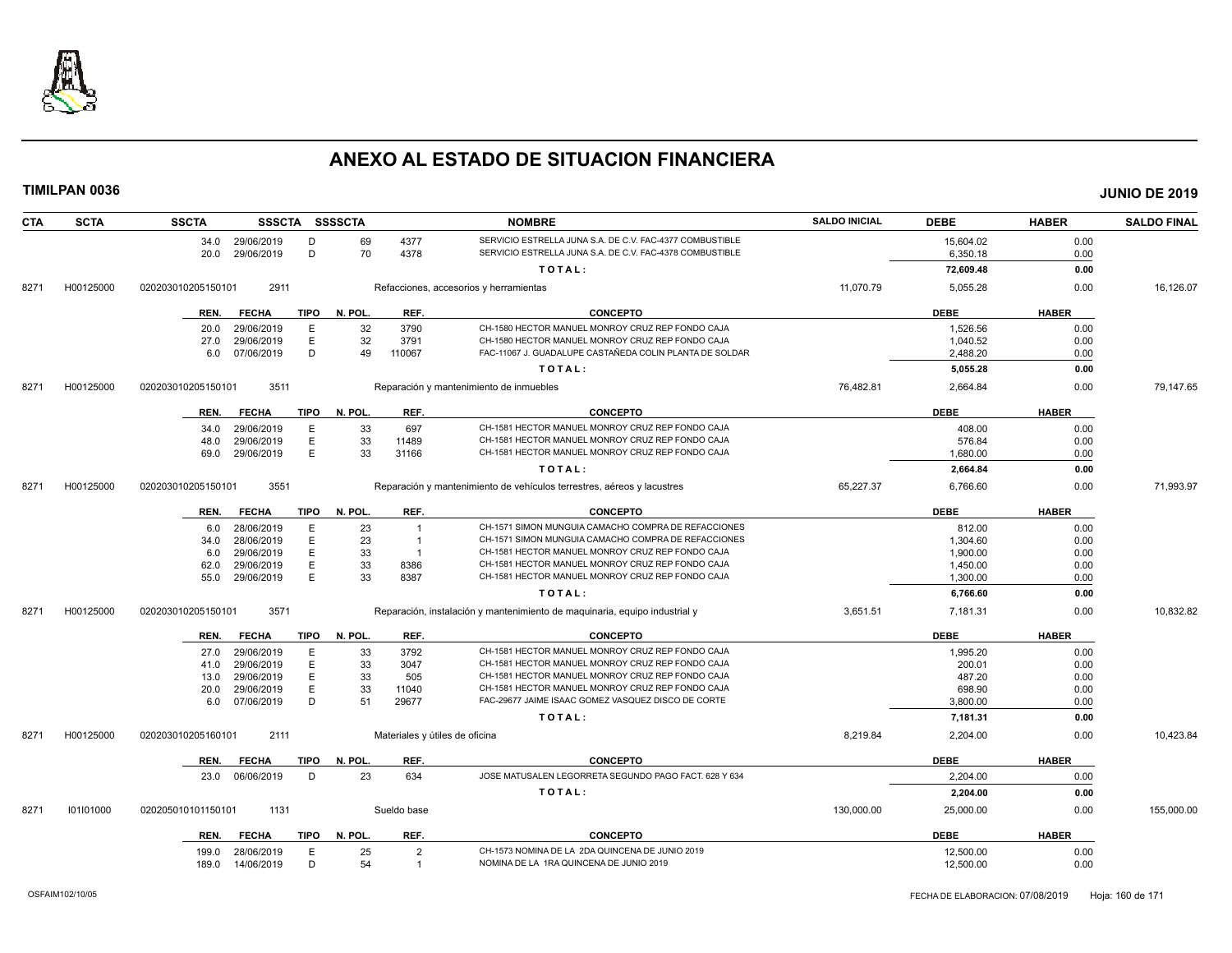

| <b>CTA</b> | <b>SCTA</b> | <b>SSCTA</b><br>SSSCTA SSSSCTA      |                                | <b>NOMBRE</b>                                                                                       | <b>SALDO INICIAL</b> | <b>DEBE</b> | <b>HABER</b> | <b>SALDO FINAL</b> |
|------------|-------------|-------------------------------------|--------------------------------|-----------------------------------------------------------------------------------------------------|----------------------|-------------|--------------|--------------------|
|            |             |                                     |                                | TOTAL:                                                                                              |                      | 25,000.00   | 0.00         |                    |
| 8271       | 101101000   | 1222<br>020205010101150101          |                                | Sueldos y salarios compactados al personal eventual                                                 | 110,000.00           | 22,000.00   | 0.00         | 132,000.00         |
|            |             | <b>FECHA</b><br><b>TIPO</b><br>REN. | REF.<br>N. POL.                | <b>CONCEPTO</b>                                                                                     |                      | <b>DEBE</b> | <b>HABER</b> |                    |
|            |             | Ε<br>69.0<br>28/06/2019             | 26<br>$\overline{2}$           | CH-1573 LISTA DE RAYA 2DA QUINCENA DE JUNIO 2019                                                    |                      | 11,000.00   | 0.00         |                    |
|            |             | 14/06/2019<br>D<br>69.0             | 55<br>$\mathbf{1}$             | NOMINA DE LISTA DE RAYA DE LA 1RA QUINCENA DE JUNIO 2019                                            |                      | 11,000.00   | 0.00         |                    |
|            |             |                                     |                                | TOTAL:                                                                                              |                      | 22,000.00   | 0.00         |                    |
| 8271       | 101101000   | 1345<br>020205010101150101          | Gratificación                  |                                                                                                     | 176,844.44           | 36,515.68   | 0.00         | 213,360.12         |
|            |             | <b>TIPO</b><br>REN.<br><b>FECHA</b> | REF.<br>N. POL.                | <b>CONCEPTO</b>                                                                                     |                      | <b>DEBE</b> | <b>HABER</b> |                    |
|            |             | 28/06/2019<br>Е<br>204.0            | 25<br>$\overline{2}$           | CH-1573 NOMINA DE LA 2DA QUINCENA DE JUNIO 2019                                                     |                      | 12.917.62   | 0.00         |                    |
|            |             | E<br>28/06/2019<br>74.0             | 26<br>$\overline{2}$           | CH-1573 LISTA DE RAYA 2DA QUINCENA DE JUNIO 2019                                                    |                      | 5.090.22    | 0.00         |                    |
|            |             | 14/06/2019<br>D<br>194.0            | 54<br>$\overline{1}$           | NOMINA DE LA 1RA QUINCENA DE JUNIO 2019                                                             |                      | 13,417.62   | 0.00         |                    |
|            |             | D<br>14/06/2019<br>74.0             | 55<br>$\overline{1}$           | NOMINA DE LISTA DE RAYA DE LA 1RA QUINCENA DE JUNIO 2019                                            |                      | 5,090.22    | 0.00         |                    |
|            |             |                                     |                                | TOTAL:                                                                                              |                      | 36,515.68   | 0.00         |                    |
| 8271       | 101101000   | 2611<br>020205010101150101          |                                | Combustibles, lubricantes y aditivos                                                                | 1,585.00             | 300.00      | 0.00         | 1,885.00           |
|            |             | <b>FECHA</b><br><b>TIPO</b><br>REN. | REF.<br>N. POL                 | <b>CONCEPTO</b>                                                                                     |                      | <b>DEBE</b> | <b>HABER</b> |                    |
|            |             | 29/06/2019<br>D<br>48.0             | 65<br>4373                     | FAC-4373 SERVICIO ESTRELLA JUNA S.A. DE C.V. COMBUSTIBLE                                            |                      | 300.00      | 0.00         |                    |
|            |             |                                     |                                | TOTAL:                                                                                              |                      | 300.00      | 0.00         |                    |
| 8271       | 101101000   | 020205010101160101<br>2111          | Materiales y útiles de oficina |                                                                                                     | 710.00               | 0.00        | 0.00         | 710.00             |
| 8271       | K00K00000   | 1131<br>010304010101150101          | Sueldo base                    |                                                                                                     | 279,000.00           | 50,000.00   | 0.00         | 329,000.00         |
|            |             | <b>TIPO</b><br>REN.<br><b>FECHA</b> | N. POL<br>REF.                 | <b>CONCEPTO</b>                                                                                     |                      | <b>DEBE</b> | <b>HABER</b> |                    |
|            |             | 28/06/2019<br>E<br>209.0            | 25<br>$\overline{2}$           | CH-1573 NOMINA DE LA 2DA QUINCENA DE JUNIO 2019                                                     |                      | 25,000.00   | 0.00         |                    |
|            |             | D<br>14/06/2019<br>199.0            | 54<br>$\mathbf{1}$             | NOMINA DE LA 1RA QUINCENA DE JUNIO 2019                                                             |                      | 25,000.00   | 0.00         |                    |
|            |             |                                     |                                | TOTAL:                                                                                              |                      | 50,000.00   | 0.00         |                    |
| 8271       | K00K00000   | 1222<br>010304010101150101          |                                | Sueldos y salarios compactados al personal eventual                                                 | 98,937.00            | 43,600.00   | 0.00         | 142,537.00         |
|            |             | <b>FECHA</b><br><b>TIPO</b><br>REN. | REF.<br>N. POL.                | <b>CONCEPTO</b>                                                                                     |                      | <b>DEBE</b> | <b>HABER</b> |                    |
|            |             | 28/06/2019<br>Ε<br>79.0             | 26<br>$\overline{2}$           | CH-1573 LISTA DE RAYA 2DA QUINCENA DE JUNIO 2019                                                    |                      | 21,800.00   | 0.00         |                    |
|            |             | 14/06/2019<br>D<br>79.0             | 55<br>$\overline{1}$           | NOMINA DE LISTA DE RAYA DE LA 1RA QUINCENA DE JUNIO 2019                                            |                      | 21,800.00   | 0.00         |                    |
|            |             |                                     |                                | TOTAL:                                                                                              |                      | 43,600.00   | 0.00         |                    |
| 8271       | K00K00000   | 1345<br>010304010101150101          | Gratificación                  |                                                                                                     | 205.932.13           | 52,303.86   | 0.00         | 258.235.99         |
|            |             |                                     |                                | <b>CONCEPTO</b>                                                                                     |                      | <b>DEBE</b> |              |                    |
|            |             | <b>TIPO</b><br>REN.<br><b>FECHA</b> | REF.<br>N. POL.                |                                                                                                     |                      |             | <b>HABER</b> |                    |
|            |             | E<br>28/06/2019<br>214.0            | 25<br>$\overline{2}$           | CH-1573 NOMINA DE LA 2DA QUINCENA DE JUNIO 2019                                                     |                      | 14,364.59   | 0.00         |                    |
|            |             | E<br>28/06/2019<br>84.0             | 26<br>$\overline{2}$           | CH-1573 LISTA DE RAYA 2DA QUINCENA DE JUNIO 2019                                                    |                      | 11,287.34   | 0.00         |                    |
|            |             | D<br>14/06/2019<br>204.0            | 54<br>$\overline{1}$           | NOMINA DE LA 1RA QUINCENA DE JUNIO 2019<br>NOMINA DE LISTA DE RAYA DE LA 1RA QUINCENA DE JUNIO 2019 |                      | 14,364.59   | 0.00         |                    |
|            |             | D<br>84.0<br>14/06/2019             | 55                             |                                                                                                     |                      | 12,287.34   | 0.00         |                    |
|            |             |                                     |                                | TOTAL:                                                                                              |                      | 52,303.86   | 0.00         |                    |
| 8271       | K00K00000   | 2611<br>010304010101150101          |                                | Combustibles, lubricantes y aditivos                                                                | 4,388.00             | 1,250.00    | 0.00         | 5,638.00           |
|            |             | <b>FECHA</b><br><b>TIPO</b><br>REN. | N. POL.<br>REF.                | <b>CONCEPTO</b>                                                                                     |                      | <b>DEBE</b> | <b>HABER</b> |                    |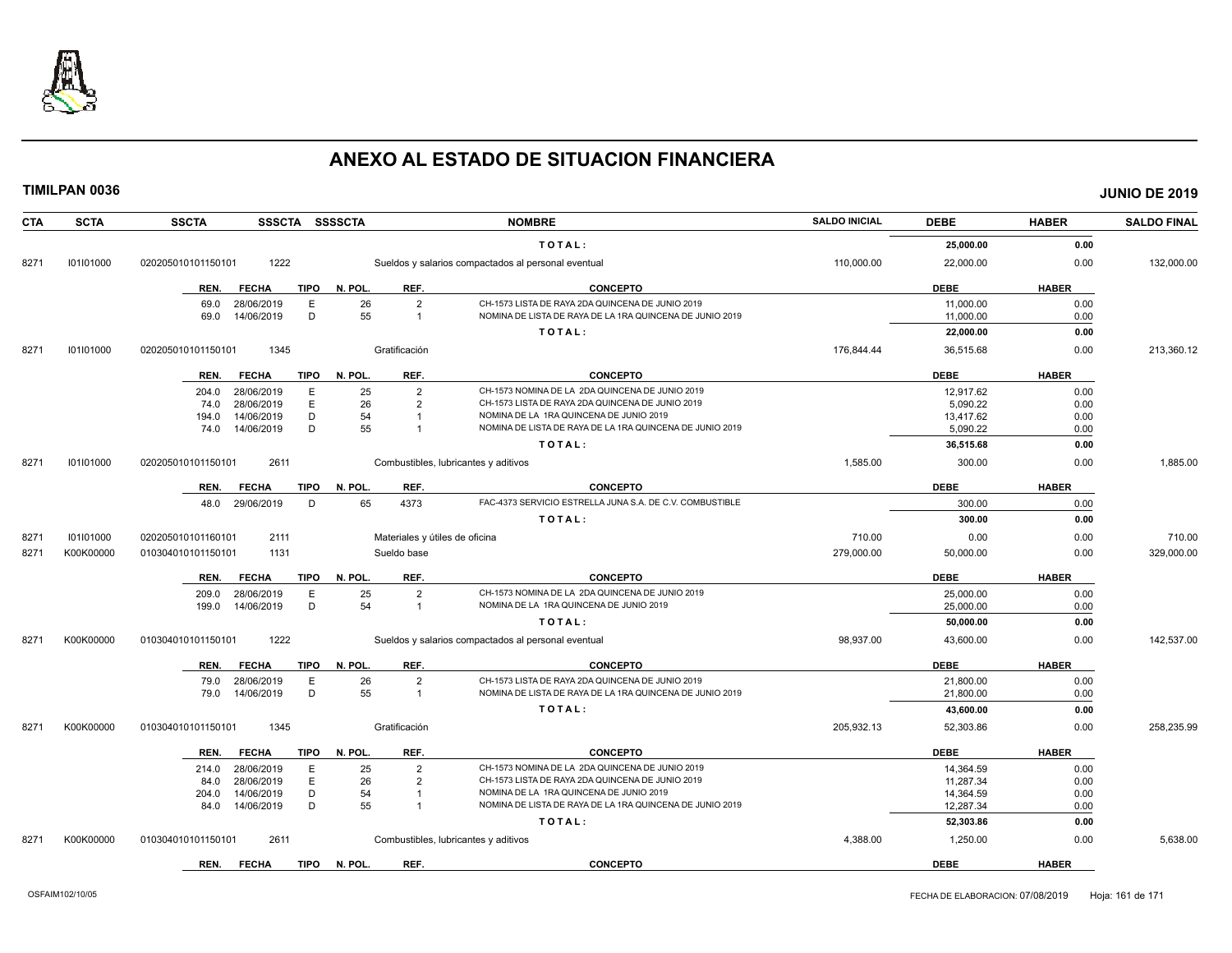

| <b>CTA</b> | <b>SCTA</b> | <b>SSCTA</b><br>SSSCTA SSSSCTA      |                           | <b>NOMBRE</b>                                            | <b>SALDO INICIAL</b> | <b>DEBE</b> | <b>HABER</b> | <b>SALDO FINAL</b> |
|------------|-------------|-------------------------------------|---------------------------|----------------------------------------------------------|----------------------|-------------|--------------|--------------------|
|            |             | 29/06/2019<br>55.0<br>D             | 64<br>4372                | FAC-4372 SERVICIO ESTRELLA JUNA S.A. DE C.V. COMBUSTIBLE |                      | 350.00      | 0.00         |                    |
|            |             | D<br>55.0<br>29/06/2019             | 65<br>4373                | FAC-4373 SERVICIO ESTRELLA JUNA S.A. DE C.V. COMBUSTIBLE |                      | 300.00      | 0.00         |                    |
|            |             | D<br>41.0<br>29/06/2019             | 66<br>4374                | SERVICIO ESTRELLA JUNA S.A. DE C.V. FAC-4374 COMBUSTIBLE |                      | 300.00      | 0.00         |                    |
|            |             | D<br>27.0<br>29/06/2019             | 70<br>4378                | SERVICIO ESTRELLA JUNA S.A. DE C.V. FAC-4378 COMBUSTIBLE |                      | 300.00      | 0.00         |                    |
|            |             |                                     |                           | TOTAL:                                                   |                      | 1,250.00    | 0.00         |                    |
| 8271       | K00K00000   | 010304010101160101<br>2111          |                           | Materiales y útiles de oficina                           | 3,850.80             | 0.00        | 0.00         | 3,850.80           |
| 8271       | L00118000   | 1131<br>010502020101150101          | Sueldo base               |                                                          | 69,000.00            | 10,500.00   | 0.00         | 79,500.00          |
|            |             | <b>TIPO</b><br>REN.<br><b>FECHA</b> | N. POL<br>REF.            | <b>CONCEPTO</b>                                          |                      | <b>DEBE</b> | <b>HABER</b> |                    |
|            |             | E<br>28/06/2019<br>239.0            | 25<br>$\overline{2}$      | CH-1573 NOMINA DE LA 2DA QUINCENA DE JUNIO 2019          |                      | 6,000.00    | 0.00         |                    |
|            |             | 14/06/2019<br>D<br>229.0            | 54<br>$\overline{1}$      | NOMINA DE LA 1RA QUINCENA DE JUNIO 2019                  |                      | 4,500.00    | 0.00         |                    |
|            |             |                                     |                           | TOTAL:                                                   |                      | 10,500.00   | 0.00         |                    |
| 8271       | L00118000   | 1222<br>010502020101150101          |                           | Sueldos y salarios compactados al personal eventual      | 44,396.50            | 6,179.30    | 0.00         | 50.575.80          |
|            |             | <b>TIPO</b><br>REN.<br><b>FECHA</b> | REF.<br>N. POL.           | <b>CONCEPTO</b>                                          |                      | <b>DEBE</b> | <b>HABER</b> |                    |
|            |             | E<br>99.0<br>28/06/2019             | 26<br>$\overline{2}$      | CH-1573 LISTA DE RAYA 2DA QUINCENA DE JUNIO 2019         |                      | 3,089.65    | 0.00         |                    |
|            |             | D<br>14/06/2019<br>99.0             | 55<br>$\overline{1}$      | NOMINA DE LISTA DE RAYA DE LA 1RA QUINCENA DE JUNIO 2019 |                      | 3,089.65    | 0.00         |                    |
|            |             |                                     |                           | TOTAL:                                                   |                      | 6,179.30    | 0.00         |                    |
| 8271       | L00118000   | 1345<br>010502020101150101          | Gratificación             |                                                          | 87,280.85            | 8,629.00    | 0.00         | 95,909.85          |
|            |             | <b>TIPO</b><br>REN.<br><b>FECHA</b> | REF.<br>N. POL.           | <b>CONCEPTO</b>                                          |                      | <b>DEBE</b> | <b>HABER</b> |                    |
|            |             | 28/06/2019<br>E<br>244.0            | 25<br>$\overline{2}$      | CH-1573 NOMINA DE LA 2DA QUINCENA DE JUNIO 2019          |                      | 3,564.50    | 0.00         |                    |
|            |             | D<br>234.0<br>14/06/2019            | 54<br>$\overline{1}$      | NOMINA DE LA 1RA QUINCENA DE JUNIO 2019                  |                      | 5,064.50    | 0.00         |                    |
|            |             |                                     |                           | TOTAL:                                                   |                      | 8,629.00    | 0.00         |                    |
| 8271       | L00118000   | 2611<br>010502020101150101          |                           | Combustibles, lubricantes y aditivos                     | 450.00               | 0.00        | 0.00         | 450.00             |
| 8271       | L00118000   | 2111<br>010502020101160101          |                           | Materiales y útiles de oficina                           | 2,421.40             | 0.00        | 0.00         | 2,421.40           |
| 8271       | L00119000   | 010502050203150101<br>1131          | Sueldo base               |                                                          | 484,612.50           | 93,222.50   | 0.00         | 577,835.00         |
|            |             | <b>FECHA</b><br><b>TIPO</b><br>REN. | N. POL.<br>REF.           | <b>CONCEPTO</b>                                          |                      | <b>DEBE</b> | <b>HABER</b> |                    |
|            |             | 28/06/2019<br>E<br>219.0            | 25<br>$\overline{2}$      | CH-1573 NOMINA DE LA 2DA QUINCENA DE JUNIO 2019          |                      | 45,361.25   | 0.00         |                    |
|            |             | D<br>14/06/2019<br>209.0            | 54<br>$\overline{1}$      | NOMINA DE LA 1RA QUINCENA DE JUNIO 2019                  |                      | 47,861.25   | 0.00         |                    |
|            |             |                                     |                           | TOTAL:                                                   |                      | 93,222.50   | 0.00         |                    |
| 8271       | L00119000   | 1222<br>010502050203150101          |                           | Sueldos y salarios compactados al personal eventual      | 153,537.90           | 32,379.30   | 0.00         | 185,917.20         |
|            |             | REN.<br><b>FECHA</b><br><b>TIPO</b> | N. POL.<br>REF.           | <b>CONCEPTO</b>                                          |                      | <b>DEBE</b> | <b>HABER</b> |                    |
|            |             | E<br>28/06/2019<br>89.0             | 26<br>$\overline{2}$      | CH-1573 LISTA DE RAYA 2DA QUINCENA DE JUNIO 2019         |                      | 16,189.65   | 0.00         |                    |
|            |             | 14/06/2019<br>D<br>89.0             | 55<br>$\overline{1}$      | NOMINA DE LISTA DE RAYA DE LA 1RA QUINCENA DE JUNIO 2019 |                      | 16,189.65   | 0.00         |                    |
|            |             |                                     |                           | TOTAL:                                                   |                      | 32,379.30   | 0.00         |                    |
| 8271       | L00119000   | 1311<br>010502050203150101          | Prima por año de servicio |                                                          | 1,350.00             | 300.00      | 0.00         | 1,650.00           |
|            |             | <b>TIPO</b><br>REN.<br><b>FECHA</b> | N. POL.<br>REF.           | <b>CONCEPTO</b>                                          |                      | <b>DEBE</b> | <b>HABER</b> |                    |
|            |             | 28/06/2019<br>E<br>224.0            | 25<br>$\overline{2}$      | CH-1573 NOMINA DE LA 2DA QUINCENA DE JUNIO 2019          |                      | 150.00      | 0.00         |                    |
|            |             | D<br>14/06/2019<br>214.0            | 54<br>$\overline{1}$      | NOMINA DE LA 1RA QUINCENA DE JUNIO 2019                  |                      | 150.00      | 0.00         |                    |
|            |             |                                     |                           | TOTAL:                                                   |                      | 300.00      | 0.00         |                    |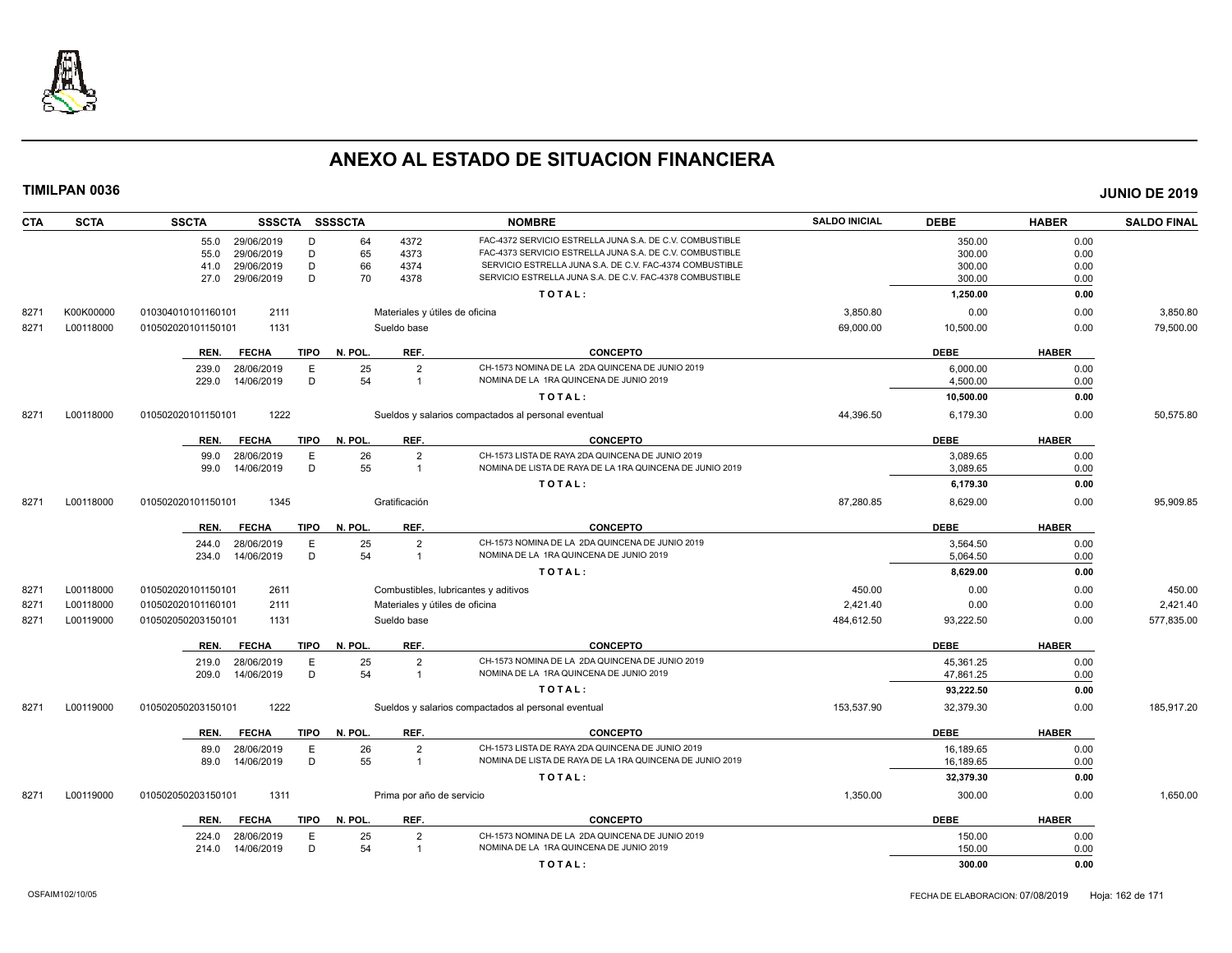

| <b>SCTA</b><br>CTA | <b>SSCTA</b><br><b>SSSCTA</b> |             | SSSSCTA        |                | <b>NOMBRE</b>                                                               | <b>SALDO INICIAL</b> | <b>DEBE</b> | <b>HABER</b> | <b>SALDO FINAL</b> |
|--------------------|-------------------------------|-------------|----------------|----------------|-----------------------------------------------------------------------------|----------------------|-------------|--------------|--------------------|
| L00119000<br>8271  | 1345<br>010502050203150101    |             |                | Gratificación  |                                                                             | 314,082.23           | 63,411.77   | 0.00         | 377,494.00         |
|                    | <b>FECHA</b><br>REN.          | <b>TIPO</b> | N. POL.        | REF.           | <b>CONCEPTO</b>                                                             |                      | <b>DEBE</b> | <b>HABER</b> |                    |
|                    | 229.0<br>28/06/2019           | E           | 25             | $\overline{2}$ | CH-1573 NOMINA DE LA 2DA QUINCENA DE JUNIO 2019                             |                      | 20.371.25   | 0.00         |                    |
|                    | 28/06/2019<br>94.0            | Ε           | 26             | $\overline{2}$ | CH-1573 LISTA DE RAYA 2DA QUINCENA DE JUNIO 2019                            |                      | 12,186.14   | 0.00         |                    |
|                    | 14/06/2019<br>219.0           | D           | 54             |                | NOMINA DE LA 1RA QUINCENA DE JUNIO 2019                                     |                      | 23,468.24   | 0.00         |                    |
|                    | 14/06/2019<br>94.0            | D           | 55             |                | NOMINA DE LISTA DE RAYA DE LA 1RA QUINCENA DE JUNIO 2019                    |                      | 7.386.14    | 0.00         |                    |
|                    |                               |             |                |                | TOTAL:                                                                      |                      | 63,411.77   | 0.00         |                    |
| L00119000<br>8271  | 1412<br>010502050203150101    |             |                |                | Aportaciones de servicio de salud                                           | 1,168,707.73         | 232,198.58  | 0.00         | 1,400,906.31       |
|                    | REN.<br><b>FECHA</b>          | <b>TIPO</b> | N. POL.        | REF.           | <b>CONCEPTO</b>                                                             |                      | <b>DEBE</b> | <b>HABER</b> |                    |
|                    | 11.0 30/06/2019               | D           | $\overline{7}$ | 75601          | PAGO DE LAS CUOTAS OBRERO PATRONALES DE JUNIO 19                            |                      | 232.198.58  | 0.00         |                    |
|                    |                               |             |                |                | TOTAL:                                                                      |                      | 232,198.58  | 0.00         |                    |
| L00119000<br>8271  | 010502050203150101<br>1413    |             |                |                | Aportaciones al sistema solidario de reparto                                | 867,180.44           | 172,291.20  | 0.00         | 1,039,471.64       |
|                    | REN.<br><b>FECHA</b>          | <b>TIPO</b> | N. POL.        | REF.           | <b>CONCEPTO</b>                                                             |                      | <b>DEBE</b> | <b>HABER</b> |                    |
|                    | 30/06/2019<br>18.0            | D           | $\overline{7}$ | 75601          | PAGO DE LAS CUOTAS OBRERO PATRONALES DE JUNIO 19                            |                      | 172,291.20  | 0.00         |                    |
|                    |                               |             |                |                | TOTAL:                                                                      |                      | 172,291.20  | 0.00         |                    |
| L00119000<br>8271  | 1414<br>010502050203150101    |             |                |                | Aportaciones del sistema de capitalización individual                       | 178,358.37           | 35,248.94   | 0.00         | 213,607.31         |
|                    | REN.<br><b>FECHA</b>          | <b>TIPO</b> | N. POL.        | REF.           | <b>CONCEPTO</b>                                                             |                      | <b>DEBE</b> | <b>HABER</b> |                    |
|                    | 30/06/2019<br>25.0            | D           | $\overline{7}$ | 75601          | PAGO DE LAS CUOTAS OBRERO PATRONALES DE JUNIO 19                            |                      | 35,248.94   | 0.00         |                    |
|                    |                               |             |                |                | TOTAL:                                                                      |                      | 35,248.94   | 0.00         |                    |
| L00119000<br>8271  | 1415<br>010502050203150101    |             |                |                | Aportaciones para financiar los gastos generales de administración del ISSE | 102,260.88           | 20,317.14   | 0.00         | 122,578.02         |
|                    | <b>FECHA</b><br>REN.          | <b>TIPO</b> | N. POL.        | REF.           | <b>CONCEPTO</b>                                                             |                      | <b>DEBE</b> | <b>HABER</b> |                    |
|                    | 32.0 30/06/2019               | D           |                | 75601          | PAGO DE LAS CUOTAS OBRERO PATRONALES DE JUNIO 19                            |                      | 20,317.14   | 0.00         |                    |
|                    |                               |             |                |                | TOTAL:                                                                      |                      | 20,317.14   | 0.00         |                    |
| L00119000<br>8271  | 1416<br>010502050203150101    |             |                |                | Aportaciones para riesgo de trabajo                                         | 149,736.21           | 30,455.66   | 0.00         | 180,191.87         |
|                    | REN.<br><b>FECHA</b>          | <b>TIPO</b> | N. POL.        | REF.           | <b>CONCEPTO</b>                                                             |                      | <b>DEBE</b> | <b>HABER</b> |                    |
|                    | 30/06/2019<br>39.0            | D           | $\overline{7}$ | 75601          | PAGO DE LAS CUOTAS OBRERO PATRONALES DE JUNIO 19                            |                      | 30,455.66   | 0.00         |                    |
|                    |                               |             |                |                | TOTAL:                                                                      |                      | 30,455.66   | 0.00         |                    |
| 8271<br>L00119000  | 1522<br>010502050203150101    |             |                |                | Liquidaciones por indemnizaciones, por sueldos y salarios caídos            | 579,270.06           | 102,921.18  | 0.00         | 682,191.24         |
|                    | REN.<br><b>FECHA</b>          | TIPO        | N. POL.        | REF.           | <b>CONCEPTO</b>                                                             |                      | <b>DEBE</b> | <b>HABER</b> |                    |
|                    | 01/06/2019<br>2.0             | E           | $\mathbf{q}$   | 1              | CH. 1557 JAVIER PICHARDO HDZ LIQ LABORAL 4/4 S/CONVENIO PASIVO RE           |                      | 25,000.00   | 0.00         |                    |
|                    | 01/06/2019<br>2.0             | Ε           | 10             | $\overline{1}$ | CH. 1558 FELICIANA MARTINEZ DE LA CRUZ PAGO LIQUIDACION 2/2 S/CON           |                      | 15,054.54   | 0.00         |                    |
|                    | 2.0<br>01/06/2019             | E           | 11             |                | CH 1559 CINTHYA MONROY PLATA PAGO 2/2 DE LIQUIDACION LABORAL PO             |                      | 20,000.00   | 0.00         |                    |
|                    | 01/06/2019<br>2.0             | E           | 12             |                | CH-1560 JHOSUNY GERRERO TORAL PAGO 2/2 LIQUIDACION LABORAL POI              |                      | 15,000.00   | 0.00         |                    |
|                    | 01/06/2019<br>6.0             | Ε           | 14             |                | CH 1562 HAZEL A. ESQUIVEL MTZ LIQUID. LABORAL. 1/1 S/CONVENIO               |                      | 25,474.31   | 0.00         |                    |
|                    | 6.0 28/06/2019                | E           | 30             | $\overline{1}$ | CH-1578 JOSE ARMANDO DE LA CRUZ MIRANDA LIQUIDACION LABORAL                 |                      | 2.392.33    | 0.00         |                    |
|                    |                               |             |                |                | TOTAL:                                                                      |                      | 102,921.18  | 0.00         |                    |
| 8271<br>L00119000  | 1541<br>010502050203150101    |             |                |                | Becas para hijos de trabajadores sindicalizados                             | 1.400.00             | 0.00        | 0.00         | 1,400.00           |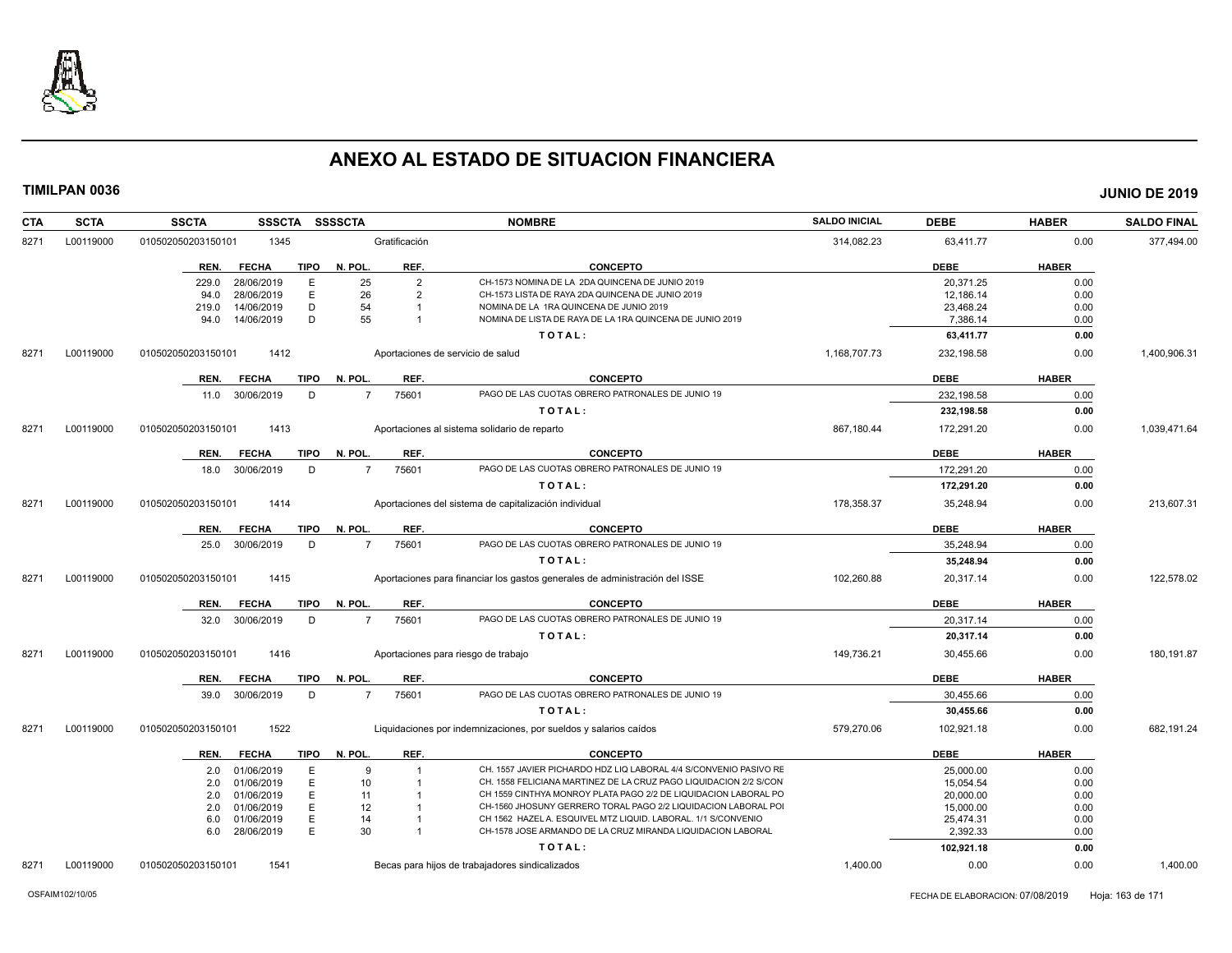

| <b>CTA</b> | <b>SCTA</b> | <b>SSCTA</b><br><b>SSSCTA</b>       | <b>SSSSCTA</b>                   | <b>NOMBRE</b>                                                              | <b>SALDO INICIAL</b> | <b>DEBE</b> | <b>HABER</b> | <b>SALDO FINAL</b> |
|------------|-------------|-------------------------------------|----------------------------------|----------------------------------------------------------------------------|----------------------|-------------|--------------|--------------------|
| 8271       | L00119000   | 1546<br>010502050203150101          |                                  | Otros gastos derivados de convenio                                         | 2,250.00             | 700.00      | 0.00         | 2,950.00           |
|            |             | <b>TIPO</b><br>REN.<br><b>FECHA</b> | N. POL<br>REF.                   | <b>CONCEPTO</b>                                                            |                      | <b>DEBE</b> | <b>HABER</b> |                    |
|            |             | 234.0<br>28/06/2019<br>Е            | 25<br>$\overline{2}$             | CH-1573 NOMINA DE LA 2DA QUINCENA DE JUNIO 2019                            |                      | 350.00      | 0.00         |                    |
|            |             | D<br>14/06/2019<br>224.0            | 54<br>$\overline{1}$             | NOMINA DE LA 1RA QUINCENA DE JUNIO 2019                                    |                      | 350.00      | 0.00         |                    |
|            |             |                                     |                                  | TOTAL:                                                                     |                      | 700.00      | 0.00         |                    |
| 8271       | L00119000   | 2141<br>010502050203150101          |                                  | Materiales y útiles para el procesamiento en equipos y bienes informáticos | 2,726.00             | 0.00        | 0.00         | 2,726.00           |
| 8271       | L00119000   | 2611<br>010502050203150101          |                                  | Combustibles, lubricantes y aditivos                                       | 74,710.78            | 28,536.36   | 0.00         | 103,247.14         |
|            |             |                                     |                                  |                                                                            |                      |             |              |                    |
|            |             | <b>FECHA</b><br><b>TIPO</b><br>REN. | N. POL<br>REF.                   | <b>CONCEPTO</b>                                                            |                      | <b>DEBE</b> | <b>HABER</b> |                    |
|            |             | 29/06/2019<br>D<br>62.0             | 4372<br>64                       | FAC-4372 SERVICIO ESTRELLA JUNA S.A. DE C.V. COMBUSTIBLE                   |                      | 4.266.06    | 0.00         |                    |
|            |             | 29/06/2019<br>D<br>62.0             | 65<br>4373                       | FAC-4373 SERVICIO ESTRELLA JUNA S.A. DE C.V. COMBUSTIBLE                   |                      | 5,200.13    | 0.00         |                    |
|            |             | D<br>29/06/2019<br>48.0             | 66<br>4374                       | SERVICIO ESTRELLA JUNA S.A. DE C.V. FAC-4374 COMBUSTIBLE                   |                      | 2,200.00    | 0.00         |                    |
|            |             | D<br>29/06/2019<br>34.0             | 67<br>4375                       | SERVICIO ESTRELLA JUNA S.A. DE C.V. FAC-4375 COMBUSTIBLE                   |                      | 5,100.02    | 0.00         |                    |
|            |             | 29/06/2019<br>D<br>48.0             | 68<br>4376                       | SERVICIO ESTRELLA JUNA S.A. DE C.V. FAC-4376 COMBUSTIBLE                   |                      | 4,220.03    | 0.00         |                    |
|            |             | D<br>41.0<br>29/06/2019             | 69<br>4377                       | SERVICIO ESTRELLA JUNA S.A. DE C.V. FAC-4377 COMBUSTIBLE                   |                      | 3,200.00    | 0.00         |                    |
|            |             | D<br>29/06/2019<br>34.0             | 70<br>4378                       | SERVICIO ESTRELLA JUNA S.A. DE C.V. FAC-4378 COMBUSTIBLE                   |                      | 4,350.12    | 0.00         |                    |
|            |             |                                     |                                  | TOTAL:                                                                     |                      | 28,536.36   | 0.00         |                    |
| 8271       | L00119000   | 010502050203150101<br>2992          | Otros enseres                    |                                                                            | 331.76               | 0.00        | 0.00         | 331.76             |
| 8271       | L00119000   | 3131<br>010502050203150101          | Servicio de aqua                 |                                                                            | 56,408.46            | 53,495.77   | 0.00         | 109,904.23         |
|            |             | <b>TIPO</b><br>REN.<br><b>FECHA</b> | N. POL<br>REF.                   | <b>CONCEPTO</b>                                                            |                      | <b>DEBE</b> | <b>HABER</b> |                    |
|            |             | 30/06/2019<br>11.0                  | 3<br>$\overline{1}$              | PARTICIPACIONES DE FORTAMUN 2019 DE JUNIO 2019                             |                      | 53.495.77   | 0.00         |                    |
|            |             |                                     |                                  | TOTAL:                                                                     |                      | 53,495.77   | 0.00         |                    |
| 8271       | L00119000   | 010502050203150101<br>3132          | Servicio de cloración de agua    |                                                                            | 99,169.38            | 0.00        | 0.00         | 99,169.38          |
| 8271       | L00119000   | 010502050203150101<br>3141          |                                  | Servicio de telefonía convencional                                         | 53,589.00            | 10,131.00   | 0.00         | 63,720.00          |
|            |             | <b>TIPO</b><br>REN.<br><b>FECHA</b> | REF.<br>N. POL.                  | <b>CONCEPTO</b>                                                            |                      | <b>DEBE</b> | <b>HABER</b> |                    |
|            |             | 10/06/2019                          | 10<br>$\overline{1}$             | TELMEX SABCV SERVICIO TELEFONICO MAYO 19                                   |                      | 391.00      | 0.00         |                    |
|            |             | D<br>6.0<br>10/06/2019<br>D         | 11                               | TELMEX SABCV SERVICIO TELEFONICO MAYO 19                                   |                      | 538.00      | 0.00         |                    |
|            |             | 6.0<br>05/06/2019<br>D<br>6.0       | 27                               | TELMEX S.A.B. DE C.V. SERVICIO TELEFONICO MAYO 2019                        |                      | 399.00      | 0.00         |                    |
|            |             | D<br>05/06/2019<br>6.0              | 28                               | TELMEX S.A.B. DE C.V. SERVICIO TELEFONICO MAYO 2019                        |                      | 799.00      | 0.00         |                    |
|            |             | 05/06/2019<br>D<br>6.0              | 29                               | TELMEX S.A.B. DE C.V. SERVICIO TELEFONICO MAYO 2019                        |                      | 1,789.00    | 0.00         |                    |
|            |             | D<br>05/06/2019<br>6.0              | 30                               | TELMEX S.A.B. DE C.V. SERVICIO TELEFONICO MAYO 2019                        |                      | 942.00      | 0.00         |                    |
|            |             | D<br>05/06/2019<br>6.0              | 31                               | TELMEX S.A.B. DE C.V. SERVICIO TELEFONICO MAYO 2019                        |                      | 2,387.00    | 0.00         |                    |
|            |             | D<br>05/06/2019<br>6.0              | 32                               | TELMEX S.A.B. DE C.V. SERVICIO TELEFONICO MAYO 2019                        |                      | 2,886.00    | 0.00         |                    |
|            |             |                                     |                                  | TOTAL:                                                                     |                      | 10,131.00   | 0.00         |                    |
|            |             |                                     |                                  |                                                                            |                      |             |              |                    |
| 8271       | L00119000   | 3231<br>010502050203150101          |                                  | Arrendamiento de equipo y bienes informáticos                              | 17,150.02            | 4,640.00    | 0.00         | 21,790.02          |
|            |             | <b>FECHA</b><br><b>TIPO</b><br>REN. | REF.<br>N. POL                   | <b>CONCEPTO</b>                                                            |                      | <b>DEBE</b> | <b>HABER</b> |                    |
|            |             | 20.0 03/06/2019<br>D                | 20<br>521                        | COPY CDMX S.A. DE C.V. FACTURA 521 RENTA COPIADORAS                        |                      | 4,640.00    | 0.00         |                    |
|            |             |                                     |                                  | TOTAL:                                                                     |                      | 4,640.00    | 0.00         |                    |
| 8271       | L00119000   | 3311<br>010502050203150101          |                                  | Asesorías asociadas a convenios o acuerdos                                 | 16,412.00            | 8,748.00    | 0.00         | 25,160.00          |
|            |             | <b>TIPO</b><br><b>FECHA</b><br>REN. | N. POL.<br>REF.                  | <b>CONCEPTO</b>                                                            |                      | <b>DEBE</b> | <b>HABER</b> |                    |
|            |             | 30/06/2019<br>D<br>6.0              | $\overline{1}$<br>$\overline{1}$ | APORTACION IHAEM DE JUNIO 2019                                             |                      | 4,103.00    | 0.00         |                    |
|            |             |                                     |                                  |                                                                            |                      |             |              |                    |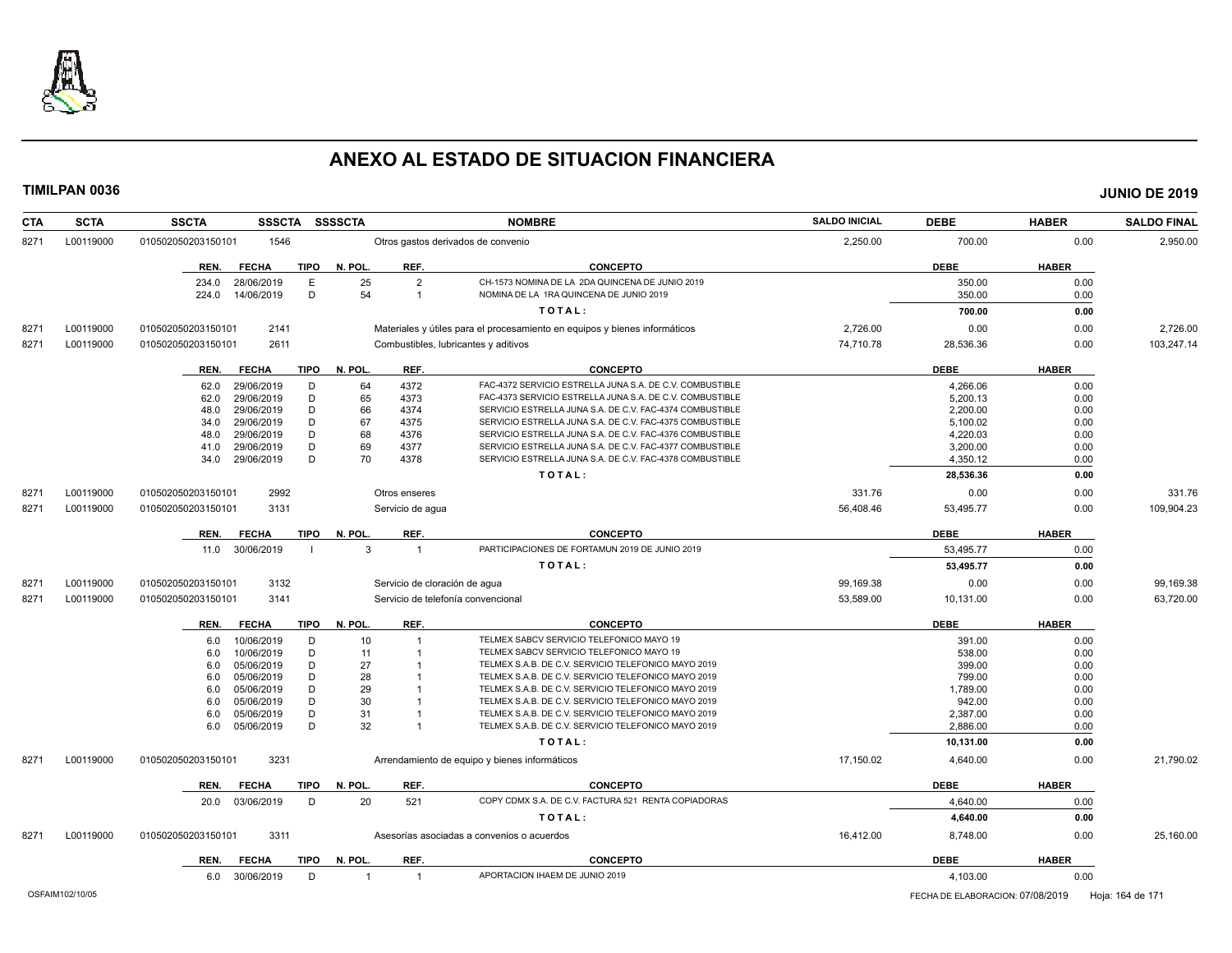

| <b>CTA</b>      | <b>SCTA</b> | <b>SSCTA</b>       | SSSCTA SSSSCTA           |             |          |                            | <b>NOMBRE</b>                                                                                                                     | <b>SALDO INICIAL</b> | <b>DEBE</b>                      | <b>HABER</b> | <b>SALDO FINAL</b> |
|-----------------|-------------|--------------------|--------------------------|-------------|----------|----------------------------|-----------------------------------------------------------------------------------------------------------------------------------|----------------------|----------------------------------|--------------|--------------------|
|                 |             | 6.0 26/06/2019     |                          | D           | 60       | $\mathbf{1}$               | IGECEM TABLAS DE VALORES DE CONSTRUCCION 2020                                                                                     |                      | 4,645.00                         | 0.00         |                    |
|                 |             |                    |                          |             |          |                            | TOTAL:                                                                                                                            |                      | 8,748.00                         | 0.00         |                    |
| 8271            | L00119000   | 010502050203150101 | 3331                     |             |          | Servicios informáticos     |                                                                                                                                   | 48,376.60            | 0.00                             | 0.00         | 48,376.60          |
| 8271            | L00119000   | 010502050203150101 | 3391                     |             |          | Servicios profesionales    |                                                                                                                                   | 135,997.44           | 193,181.22                       | 0.00         | 329,178.66         |
|                 |             |                    |                          |             |          |                            |                                                                                                                                   |                      |                                  |              |                    |
|                 |             | REN.               | <b>FECHA</b>             | <b>TIPO</b> | N. POL.  | REF.                       | <b>CONCEPTO</b>                                                                                                                   |                      | <b>DEBE</b>                      | <b>HABER</b> |                    |
|                 |             | 6.0                | 14/06/2019               | Ε           | -5       | 8                          | CH. 074 MA GPE GOMEZ RUIZ PAGO REC. 08 HONORARIOS 01-15 JUNIO 19                                                                  |                      | 3,790.61                         | 0.00         |                    |
|                 |             | 6.0                | 28/06/2019               | E           | 29       |                            | CH-1577 MARIA GUADALUPE GOMEZ RUIZ 16-30 JUNIO CRONISTA MUNICIF                                                                   |                      | 3,790.61                         | 0.00         |                    |
|                 |             | 6.0                | 26/06/2019               | D           | 61       |                            | MARIA DEL CARMEN AVILA RIVERO ELABO. CUENTA PUBLICA 2018                                                                          |                      | 69,600.00                        | 0.00         |                    |
|                 |             | 6.0                | 26/06/2019               | D           | 62       | $\overline{1}$             | MARIA DEL CARMEN AVILA RIVERO ELABORACION DE PRESUPUESTO                                                                          |                      | 116,000.00                       | 0.00         |                    |
|                 |             |                    |                          |             |          |                            | TOTAL:                                                                                                                            |                      | 193,181.22                       | 0.00         |                    |
| 8271            | L00119000   | 010502050203150101 | 3411                     |             |          |                            | Servicios bancarios y financieros                                                                                                 | 116.247.88           | 21,133.28                        | 0.00         | 137.381.16         |
|                 |             | REN.               | <b>FECHA</b>             | <b>TIPO</b> | N. POL.  | REF.                       | <b>CONCEPTO</b>                                                                                                                   |                      | <b>DEBE</b>                      | <b>HABER</b> |                    |
|                 |             | 20.0               | 30/06/2019               |             | 5        | $\overline{1}$             | RECAUDACION DEL IMPUESTO PREDIAL DE JUNIO DE 2019                                                                                 |                      | 553.79                           | 0.00         |                    |
|                 |             | 6.0                | 30/06/2019               | D           | 5        |                            | COMISIONES BANCARIAS DE RECURSOS PROPIOS JUNIO 19                                                                                 |                      | 439.64                           | 0.00         |                    |
|                 |             | 6.0                | 30/06/2019               | D           | 9        |                            | CARGA FINANCIERA DE PRESTAMO ADELANTO DE PARTICPACION DE FEBI                                                                     |                      | 19,139.85                        | 0.00         |                    |
|                 |             | 7.0                | 17/06/2019               | D           | 58       | $\overline{1}$             | PAGO DE ISR DEL MES DE SEPTIEMBRE DE 2016                                                                                         |                      | 1,000.00                         | 0.00         |                    |
|                 |             |                    |                          |             |          |                            | TOTAL:                                                                                                                            |                      | 21,133.28                        | 0.00         |                    |
| 8271            | L00119000   | 010502050203150101 | 3451                     |             |          | Seguros y fianzas          |                                                                                                                                   | 19.814.51            | 0.00                             | 0.00         | 19.814.51          |
| 8271            | L00119000   | 010502050203150101 | 3532                     |             |          |                            | Reparación y mantenimiento para equipo y redes de tele y radio transmisión                                                        | 43,598.60            | 0.00                             | 0.00         | 43,598.60          |
| 8271            | L00119000   | 010502050203150101 | 3551                     |             |          |                            | Reparación y mantenimiento de vehículos terrestres, aéreos y lacustres                                                            | 1,950.00             | 0.00                             | 0.00         | 1,950.00           |
| 8271            | L00119000   | 010502050203150101 | 3721                     |             |          |                            | Gastos de traslado por vía terrestre                                                                                              | 0.00                 | 176.00                           | 0.00         | 176.00             |
|                 |             | REN.               | <b>FECHA</b>             | TIPO        | N. POL.  | REF.                       | <b>CONCEPTO</b>                                                                                                                   |                      | <b>DEBE</b>                      | <b>HABER</b> |                    |
|                 |             | 27.0               | 29/06/2019               | E           | 31       | 338098                     | CH-1579 HECTOR MANUEL MONROY CRUZ FAC-338098 PASAJES                                                                              |                      | 176.00                           | 0.00         |                    |
|                 |             |                    |                          |             |          |                            | TOTAL:                                                                                                                            |                      | 176.00                           | 0.00         |                    |
| 8271            | L00119000   | 010502050203150101 | 3851                     |             |          | Gastos de representación   |                                                                                                                                   | 26,440.25            | 7,146.02                         | 0.00         | 33,586.27          |
|                 |             |                    |                          |             |          |                            |                                                                                                                                   |                      |                                  |              |                    |
|                 |             | REN.               | <b>FECHA</b>             | TIPO        | N. POL.  | REF.                       | <b>CONCEPTO</b>                                                                                                                   |                      | <b>DEBE</b>                      | <b>HABER</b> |                    |
|                 |             | 6.0                | 20/06/2019               | E           | 21       | 629                        | CH-1569 REPOSICION FONDO FIJO DE CAJA FAC-629 CONSUMO ALIMENTC                                                                    |                      | 1,281.00                         | 0.00         |                    |
|                 |             | 41.0               | 20/06/2019               | E           | 21       | -1                         | CH-1569 REPOSICION FONDO FIJO DE CAJA DESECHABLES                                                                                 |                      | 1,018.02                         | 0.00         |                    |
|                 |             | 13.0               | 20/06/2019               | E           | 21       | 630                        | CH-1569 REPOSICION FONDO FIJO DE CAJA FAC-630 CONSUMO ALIMENTO                                                                    |                      | 90.00                            | 0.00         |                    |
|                 |             | 27.0<br>20.0       | 20/06/2019<br>20/06/2019 | E<br>E      | 21<br>21 | 13379<br>4864488           | CH-1569 REPOSICION FONDO FIJO DE CAJA FAC-13379 CONSUMO ALIMEN<br>CH-1569 REPOSICION FONDO FIJO DE CAJA FAC-4864488 CONSUMO ALIMI |                      | 649.98<br>428.00                 | 0.00         |                    |
|                 |             | 34.0               | 20/06/2019               | Е           | 21       | $\overline{1}$             | CH-1569 REPOSICION FONDO FIJO DE CAJA DESECHABLES                                                                                 |                      | 1,268.02                         | 0.00<br>0.00 |                    |
|                 |             | 6.0                | 29/06/2019               | E           | 31       | 52576                      | CH-1579 HECTOR MANUEL MONROY CRUZ FAC-52576 CONSUMOS                                                                              |                      | 471.00                           | 0.00         |                    |
|                 |             | 20.0               | 29/06/2019               | E           | 31       | 3022                       | CH-1579 HECTOR MANUEL MONROY CRUZ FAC-3022 CONSUMOS                                                                               |                      | 649.00                           | 0.00         |                    |
|                 |             | 34.0               | 29/06/2019               | E           | 31       | 1980                       | CH-1579 HECTOR MANUEL MONROY CRUZ FAC-1980 CONSUMOS                                                                               |                      | 575.00                           | 0.00         |                    |
|                 |             | 13.0               | 29/06/2019               | E           | 31       | 16320                      | CH-1579 HECTOR MANUEL MONROY CRUZ FAC-16320 CONSUMOS                                                                              |                      | 716.00                           | 0.00         |                    |
|                 |             |                    |                          |             |          |                            | TOTAL:                                                                                                                            |                      | 7,146.02                         | 0.00         |                    |
| 8271            | L00119000   | 010502050203150101 | 3922                     |             |          | Otros impuestos y derechos |                                                                                                                                   | 49,307.00            | 0.00                             | 0.00         | 49,307.00          |
| 8271            | L00119000   | 010502050203150101 | 3982                     |             |          |                            | Impuesto sobre erogaciones por remuneraciones al trabajo personal.                                                                | 407,006.00           | 108,049.00                       | 0.00         | 515,055.00         |
|                 |             | REN.               | <b>FECHA</b>             | TIPO        | N. POL.  | REF.                       | <b>CONCEPTO</b>                                                                                                                   |                      | <b>DEBE</b>                      | <b>HABER</b> |                    |
|                 |             | 6.0                | 10/06/2019               | D           | 52       | $\mathbf{1}$               | GEM IMPUESTO SOBRE EROGACIONES DE MAYO 2019                                                                                       |                      | 108,049.00                       | 0.00         |                    |
|                 |             |                    |                          |             |          |                            |                                                                                                                                   |                      |                                  |              |                    |
| OSFAIM102/10/05 |             |                    |                          |             |          |                            |                                                                                                                                   |                      | FECHA DE ELABORACION: 07/08/2019 |              | Hoja: 165 de 171   |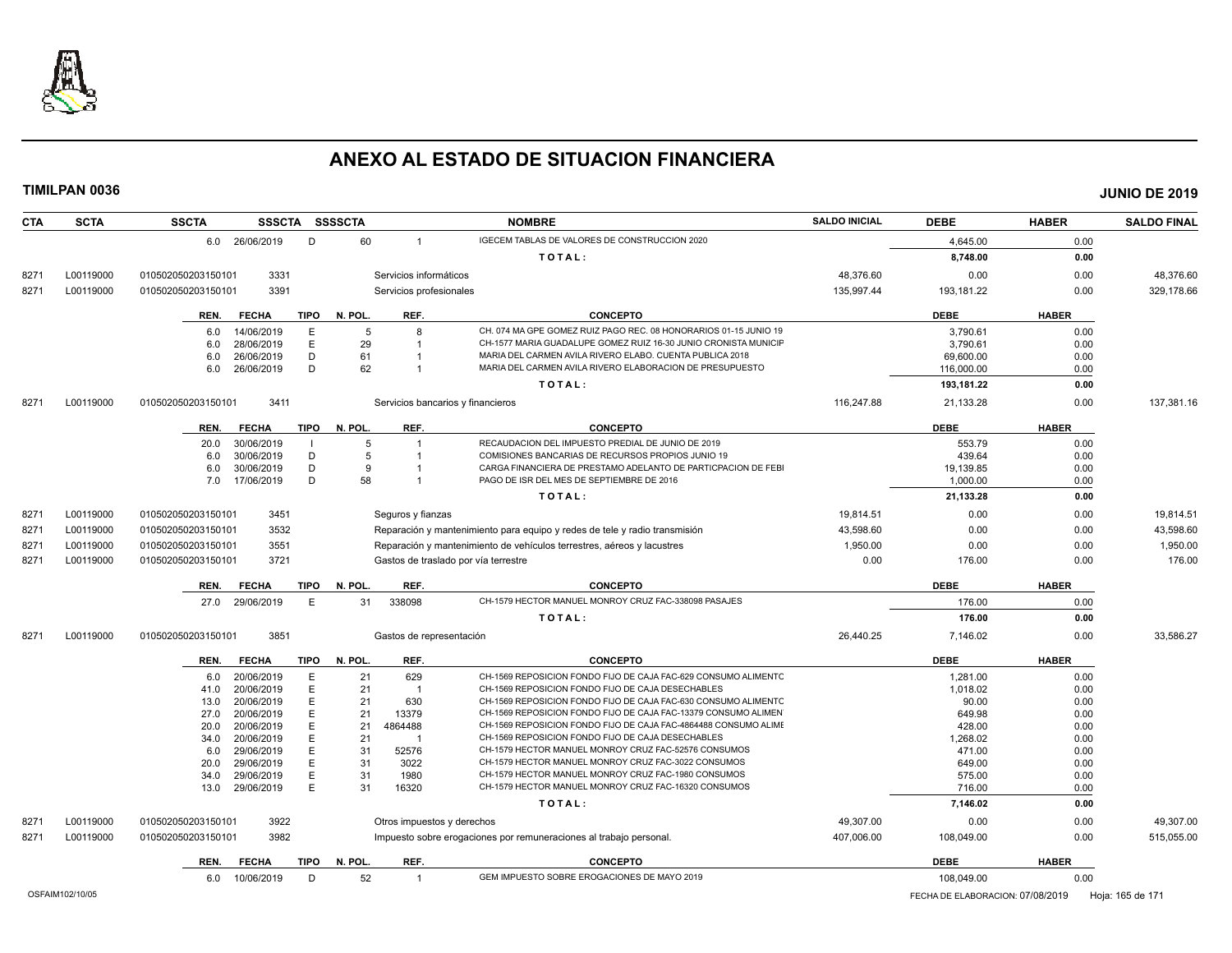

| <b>CTA</b> | <b>SCTA</b> | <b>SSSCTA</b><br><b>SSCTA</b>       | <b>SSSSCTA</b>                    | <b>NOMBRE</b>                                               | <b>SALDO INICIAL</b> | <b>DEBE</b> | <b>HABER</b> | <b>SALDO FINAL</b> |
|------------|-------------|-------------------------------------|-----------------------------------|-------------------------------------------------------------|----------------------|-------------|--------------|--------------------|
|            |             |                                     |                                   | TOTAL:                                                      |                      | 108,049.00  | 0.00         |                    |
| 8271       | L00119000   | 3992<br>010502050203150101          | Gastos de servicios menores       |                                                             | 1,125.08             | 0.00        | 0.00         | 1,125.08           |
| 8271       | L00119000   | 010502050203160101<br>2111          | Materiales y útiles de oficina    |                                                             | 178,511.85           | 5,112.22    | 0.00         | 183,624.07         |
|            |             | <b>FECHA</b><br><b>TIPO</b><br>REN. | N. POL.<br>REF.                   | <b>CONCEPTO</b>                                             |                      | <b>DEBE</b> | <b>HABER</b> |                    |
|            |             | 20/06/2019<br>E<br>48.0             | 1735455<br>21                     | CH-1569 REPOSICION FONDO FIJO DE CAJA FAC-1735455 TIMBRES   |                      | 1.577.60    | 0.00         |                    |
|            |             | E<br>20/06/2019<br>97.0             | 21<br>58340                       | CH-1569 REPOSICION FONDO FIJO DE CAJA FAC-58340 PAPELERIA   |                      | 669.42      | 0.00         |                    |
|            |             | 05/06/2019<br>D<br>4.0              | 22<br>298                         | APOLONIO APOLINAR NAVA FACT. 298 TRABAJOS IMPRENTA          |                      | 1.403.60    | 0.00         |                    |
|            |             | D<br>8.0<br>07/06/2019              | 50<br>24                          | FAC- 24 JOSE BACILIO MARTINEZ HOJAS MEMBRETADAS             |                      | 1,461.60    | 0.00         |                    |
|            |             |                                     |                                   | TOTAL:                                                      |                      | 5,112.22    | 0.00         |                    |
| 8271       | L00119000   | 010502050203160101<br>3111          | Servicio de energía eléctrica     |                                                             | 248,280.00           | 0.00        | 0.00         | 248,280.00         |
| 8271       | L00119000   | 010502050203160101<br>3112          |                                   | Servicio de energía eléctrica para alumbrado publico        | 72,896.00            | 0.00        | 0.00         | 72,896.00          |
| 8271       | L00119000   | 010502050203160101<br>3411          | Servicios bancarios y financieros |                                                             | 2,526.48             | 1,762.04    | 0.00         | 4,288.52           |
|            |             | <b>FECHA</b><br><b>TIPO</b><br>REN. | N. POL.<br>REF.                   | <b>CONCEPTO</b>                                             |                      | <b>DEBE</b> | <b>HABER</b> |                    |
|            |             | 30/06/2019<br>D<br>22.0             | 5                                 | COMISIONES BANCARIAS DE FEFOM 18 DE JUNIO 19                |                      | 83.52       | 0.00         |                    |
|            |             | D<br>30/06/2019<br>14.0             | 5<br>$\overline{1}$               | COMISIONES BANCARIAS DE PARTICIPACIONES JUNIO 19            |                      | 1,678.52    | 0.00         |                    |
|            |             |                                     |                                   | TOTAL:                                                      |                      | 1,762.04    | 0.00         |                    |
| 8271       | L00119000   | 3411<br>010502050203250101          | Servicios bancarios y financieros |                                                             | 0.00                 | 5.80        | 0.00         | 5.80               |
|            |             | <b>FECHA</b><br>TIPO<br>REN.        | REF.<br>N. POL.                   | <b>CONCEPTO</b>                                             |                      | <b>DEBE</b> | <b>HABER</b> |                    |
|            |             | 6.0 30/06/2019<br>D                 | 6<br>$\overline{1}$               | COMISIONES BANCARIAS DE FISM 19 DEL MES DE JUNIO 19         |                      | 5.80        | 0.00         |                    |
|            |             |                                     |                                   | TOTAL:                                                      |                      | 5.80        | 0.00         |                    |
| 8271       | L00119000   | 3111<br>010502050203250102          | Servicio de energía eléctrica     |                                                             | 1,367,047.35         | 366,996.00  | 0.00         | 1,734,043.35       |
|            |             | REN.<br><b>FECHA</b><br><b>TIPO</b> | N. POL.<br>REF.                   | <b>CONCEPTO</b>                                             |                      | <b>DEBE</b> | <b>HABER</b> |                    |
|            |             | 29/06/2019<br>D<br>6.0              | 81<br>$\overline{1}$              | CFE SSB ENERGIA ELECTRICA POZO DE LA CABECERA ,PAL          |                      | 82.616.00   | 0.00         |                    |
|            |             | 29/06/2019<br>D<br>6.0              | 82                                | CFE SSB ENERGIA ELECTRICA POZO DE ZARAGOZA                  |                      | 83,598.00   | 0.00         |                    |
|            |             | 29/06/2019<br>D<br>6.0              | 83<br>$\overline{1}$              | CFE SSB ENERGIA ELECTRICA DE LOS POZOS DE AGUA              |                      | 200,782.00  | 0.00         |                    |
|            |             |                                     |                                   | TOTAL:                                                      |                      | 366,996.00  | 0.00         |                    |
| 8271       | L00119000   | 010502050203250102<br>3112          |                                   | Servicio de energía eléctrica para alumbrado publico        | 1,691,188.82         | 313,923.98  | 0.00         | 2,005,112.80       |
|            |             | <b>FECHA</b><br><b>TIPO</b><br>REN. | REF.<br>N. POL.                   | <b>CONCEPTO</b>                                             |                      | <b>DEBE</b> | <b>HABER</b> |                    |
|            |             | 10/06/2019<br>D<br>6.0              | 76<br>$\overline{1}$              | CFE SSB SER. ADMINISTRATIVOS ALUMBRADO PUBLICO DE MAYO 2019 |                      | 4,416.85    | 0.00         |                    |
|            |             | D<br>6.0<br>29/06/2019              | 84<br>$\overline{1}$              | CFE SSB SERVICIO ALUMBRADO PUBLICO DE MAYO 2019             |                      | 309,507.13  | 0.00         |                    |
|            |             |                                     |                                   | TOTAL:                                                      |                      | 313,923.98  | 0.00         |                    |
| 8271       | L00119000   | 3411<br>010502050203250102          | Servicios bancarios y financieros |                                                             | 1,727.24             | 281.88      | 0.00         | 2,009.12           |
|            |             | <b>FECHA</b><br>REN.<br>TIPO        | N. POL.<br>REF.                   | <b>CONCEPTO</b>                                             |                      | <b>DEBE</b> | <b>HABER</b> |                    |
|            |             | 30/06/2019<br>D<br>14.0             | 6<br>$\overline{1}$               | COMISIONES BANCARIAS DE FORTAMUN 19 DEL MES DE JUNIO 19     |                      | 281.88      | 0.00         |                    |
|            |             |                                     |                                   | TOTAL:                                                      |                      | 281.88      | 0.00         |                    |
| 8271       | N00130000   | 030201010201150101<br>1131          | Sueldo base                       |                                                             | 163,000.00           | 36,000.00   | 0.00         | 199,000.00         |
|            |             | <b>FECHA</b><br><b>TIPO</b><br>REN. | N. POL.<br>REF.                   | <b>CONCEPTO</b>                                             |                      | <b>DEBE</b> | <b>HABER</b> |                    |
|            |             |                                     |                                   |                                                             |                      |             |              |                    |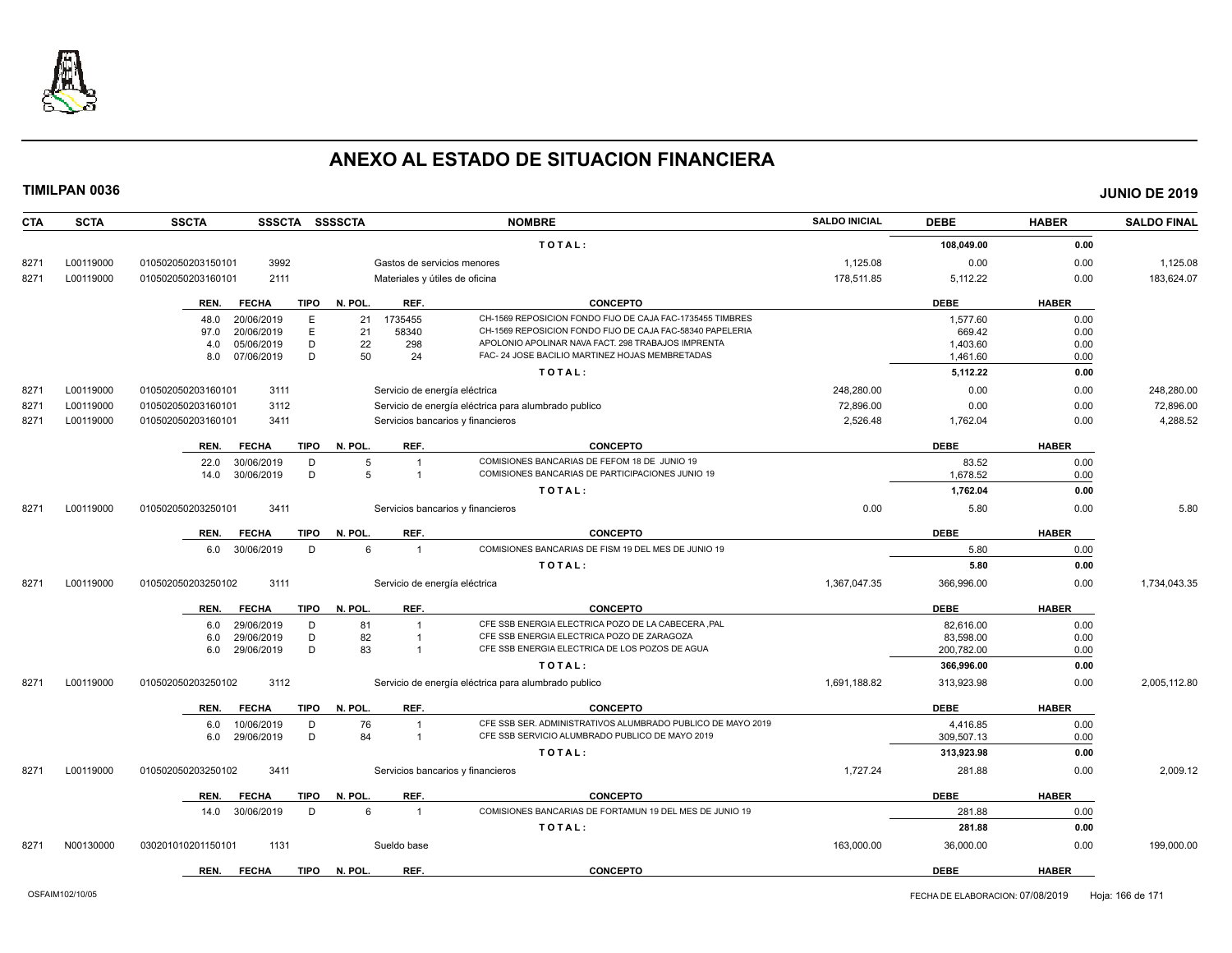

| <b>SCTA</b><br><b>CTA</b> | <b>SSCTA</b>       | <b>SSSCTA</b>               | <b>SSSSCTA</b> |                | <b>NOMBRE</b>                                                              | <b>SALDO INICIAL</b> | <b>DEBE</b>                      | <b>HABER</b> | <b>SALDO FINAL</b> |
|---------------------------|--------------------|-----------------------------|----------------|----------------|----------------------------------------------------------------------------|----------------------|----------------------------------|--------------|--------------------|
|                           | 249.0              | 28/06/2019<br>E             | 25             | $\overline{2}$ | CH-1573 NOMINA DE LA 2DA QUINCENA DE JUNIO 2019                            |                      | 18,000.00                        | 0.00         |                    |
|                           | 239.0              | D<br>14/06/2019             | 54             | $\overline{1}$ | NOMINA DE LA 1RA QUINCENA DE JUNIO 2019                                    |                      | 18,000.00                        | 0.00         |                    |
|                           |                    |                             |                |                | TOTAL:                                                                     |                      | 36,000.00                        | 0.00         |                    |
| N00130000<br>8271         | 030201010201150101 | 1222                        |                |                | Sueldos y salarios compactados al personal eventual                        | 62,258.01            | 8,000.00                         | 0.00         | 70,258.01          |
|                           | REN.               | <b>FECHA</b><br>TIPO        | N. POL.        | REF.           | <b>CONCEPTO</b>                                                            |                      | <b>DEBE</b>                      | <b>HABER</b> |                    |
|                           | 104.0              | E<br>28/06/2019             | 26             | $\overline{2}$ | CH-1573 LISTA DE RAYA 2DA QUINCENA DE JUNIO 2019                           |                      | 4,000.00                         | 0.00         |                    |
|                           | 104.0              | 14/06/2019<br>D             | 55             | $\overline{1}$ | NOMINA DE LISTA DE RAYA DE LA 1RA QUINCENA DE JUNIO 2019                   |                      | 4,000.00                         | 0.00         |                    |
|                           |                    |                             |                |                | TOTAL:                                                                     |                      | 8,000.00                         | 0.00         |                    |
| N00130000<br>8271         | 030201010201150101 | 1345                        |                | Gratificación  |                                                                            | 164,104.70           | 29,568.38                        | 0.00         | 193,673.08         |
|                           | REN.               | <b>FECHA</b><br>TIPO        | N. POL.        | REF.           | <b>CONCEPTO</b>                                                            |                      | <b>DEBE</b>                      | <b>HABER</b> |                    |
|                           | 254.0              | E<br>28/06/2019             | 25             | $\overline{2}$ | CH-1573 NOMINA DE LA 2DA QUINCENA DE JUNIO 2019                            |                      | 11,466.00                        | 0.00         |                    |
|                           | 109.0              | E<br>28/06/2019             | 26             | $\overline{2}$ | CH-1573 LISTA DE RAYA 2DA QUINCENA DE JUNIO 2019                           |                      | 3,318.19                         | 0.00         |                    |
|                           | 244.0              | D<br>14/06/2019             | 54             |                | NOMINA DE LA 1RA QUINCENA DE JUNIO 2019                                    |                      | 11,466.00                        | 0.00         |                    |
|                           | 109.0              | D<br>14/06/2019             | 55             | $\overline{1}$ | NOMINA DE LISTA DE RAYA DE LA 1RA QUINCENA DE JUNIO 2019                   |                      | 3,318.19                         | 0.00         |                    |
|                           |                    |                             |                |                | TOTAL:                                                                     |                      | 29,568.38                        | 0.00         |                    |
| N00130000<br>8271         | 030201010201150101 | 2611                        |                |                | Combustibles, lubricantes y aditivos                                       | 21,181.19            | 2.400.00                         | 0.00         | 23.581.19          |
|                           | REN.               | <b>FECHA</b><br><b>TIPO</b> | N. POL.        | REF.           | <b>CONCEPTO</b>                                                            |                      | <b>DEBE</b>                      | <b>HABER</b> |                    |
|                           | 69.0               | 29/06/2019<br>D             | 64             | 4372           | FAC-4372 SERVICIO ESTRELLA JUNA S.A. DE C.V. COMBUSTIBLE                   |                      | 600.00                           | 0.00         |                    |
|                           | 69.0               | 29/06/2019<br>D             | 65             | 4373           | FAC-4373 SERVICIO ESTRELLA JUNA S.A. DE C.V. COMBUSTIBLE                   |                      | 600.00                           | 0.00         |                    |
|                           | 41.0               | D<br>29/06/2019             | 67             | 4375           | SERVICIO ESTRELLA JUNA S.A. DE C.V. FAC-4375 COMBUSTIBLE                   |                      | 400.00                           | 0.00         |                    |
|                           | 48.0               | D<br>29/06/2019             | 69             | 4377           | SERVICIO ESTRELLA JUNA S.A. DE C.V. FAC-4377 COMBUSTIBLE                   |                      | 400.00                           | 0.00         |                    |
|                           | 41.0               | D<br>29/06/2019             | 70             | 4378           | SERVICIO ESTRELLA JUNA S.A. DE C.V. FAC-4378 COMBUSTIBLE                   |                      | 400.00                           | 0.00         |                    |
|                           |                    |                             |                |                | TOTAL:                                                                     |                      | 2,400.00                         | 0.00         |                    |
| N00130000<br>8271         | 030201010201150101 | 3571                        |                |                | Reparación, instalación y mantenimiento de maquinaria, equipo industrial y | 40,520.68            | 28,793.50                        | 0.00         | 69,314.18          |
|                           | REN.               | <b>TIPO</b><br><b>FECHA</b> | N. POL.        | REF.           | <b>CONCEPTO</b>                                                            |                      | <b>DEBE</b>                      | <b>HABER</b> |                    |
|                           | 6.0                | 03/06/2019<br>D             | 21             | 1028           | GEOVANY PEREZ LUGO FACT. 1028 COMPRA DE REFACCIONES                        |                      | 4,342.85                         | 0.00         |                    |
|                           | 13.0               | 28/06/2019<br>E             | 23             | $\overline{1}$ | CH-1571 SIMON MUNGUIA CAMACHO COMPRA DE REFACCIONES                        |                      | 162.40                           | 0.00         |                    |
|                           | 2.0                | D<br>05/06/2019             | 36             | 8916           | MIREYA CASTRO LOPEZ COMPRA LLANTAS FAC 8916 Y 9001                         |                      | 1,700.00                         | 0.00         |                    |
|                           | 4.0                | D<br>05/06/2019             | 36             | 9001           | MIREYA CASTRO LOPEZ COMPRA LLANTAS FAC 8916 Y 9001                         |                      | 19,600.00                        | 0.00         |                    |
|                           | 6.0                | D<br>19/06/2019             | 59             | 4611943        | FAC-46119438 CADECO S.A. DE C.V. REFACCIONES MAQUINARIA                    |                      | 2,988.25                         | 0.00         |                    |
|                           |                    |                             |                |                | TOTAL:                                                                     |                      | 28,793.50                        | 0.00         |                    |
| N00132000<br>8271         | 020206010101150101 | 1131                        |                | Sueldo base    |                                                                            | 135,115.00           | 30,723.00                        | 0.00         | 165,838.00         |
|                           | REN.               | TIPO<br><b>FECHA</b>        | N. POL.        | REF.           | <b>CONCEPTO</b>                                                            |                      | <b>DEBE</b>                      | <b>HABER</b> |                    |
|                           | 259.0              | 28/06/2019<br>E             | 25             | $\overline{2}$ | CH-1573 NOMINA DE LA 2DA QUINCENA DE JUNIO 2019                            |                      | 13,511.50                        | 0.00         |                    |
|                           | 249.0              | 14/06/2019<br>D             | 54             | $\overline{1}$ | NOMINA DE LA 1RA QUINCENA DE JUNIO 2019                                    |                      | 13,511.50                        | 0.00         |                    |
|                           | 114.0              | 14/06/2019<br>D             | 55             | $\overline{1}$ | NOMINA DE LISTA DE RAYA DE LA 1RA QUINCENA DE JUNIO 2019                   |                      | 3,700.00                         | 0.00         |                    |
|                           |                    |                             |                |                | TOTAL:                                                                     |                      | 30,723.00                        | 0.00         |                    |
| N00132000<br>8271         | 020206010101150101 | 1222                        |                |                | Sueldos y salarios compactados al personal eventual                        | 37,000.00            | 3,700.00                         | 0.00         | 40.700.00          |
|                           | REN.               | <b>FECHA</b><br>TIPO        | N. POL.        | REF.           | <b>CONCEPTO</b>                                                            |                      | <b>DEBE</b>                      | <b>HABER</b> |                    |
|                           | 114.0              | 28/06/2019<br>E             | 26             | 2              | CH-1573 LISTA DE RAYA 2DA QUINCENA DE JUNIO 2019                           |                      | 3,700.00                         | 0.00         |                    |
| OSFAIM102/10/05           |                    |                             |                |                |                                                                            |                      | FECHA DE ELABORACION: 07/08/2019 |              | Hoja: 167 de 171   |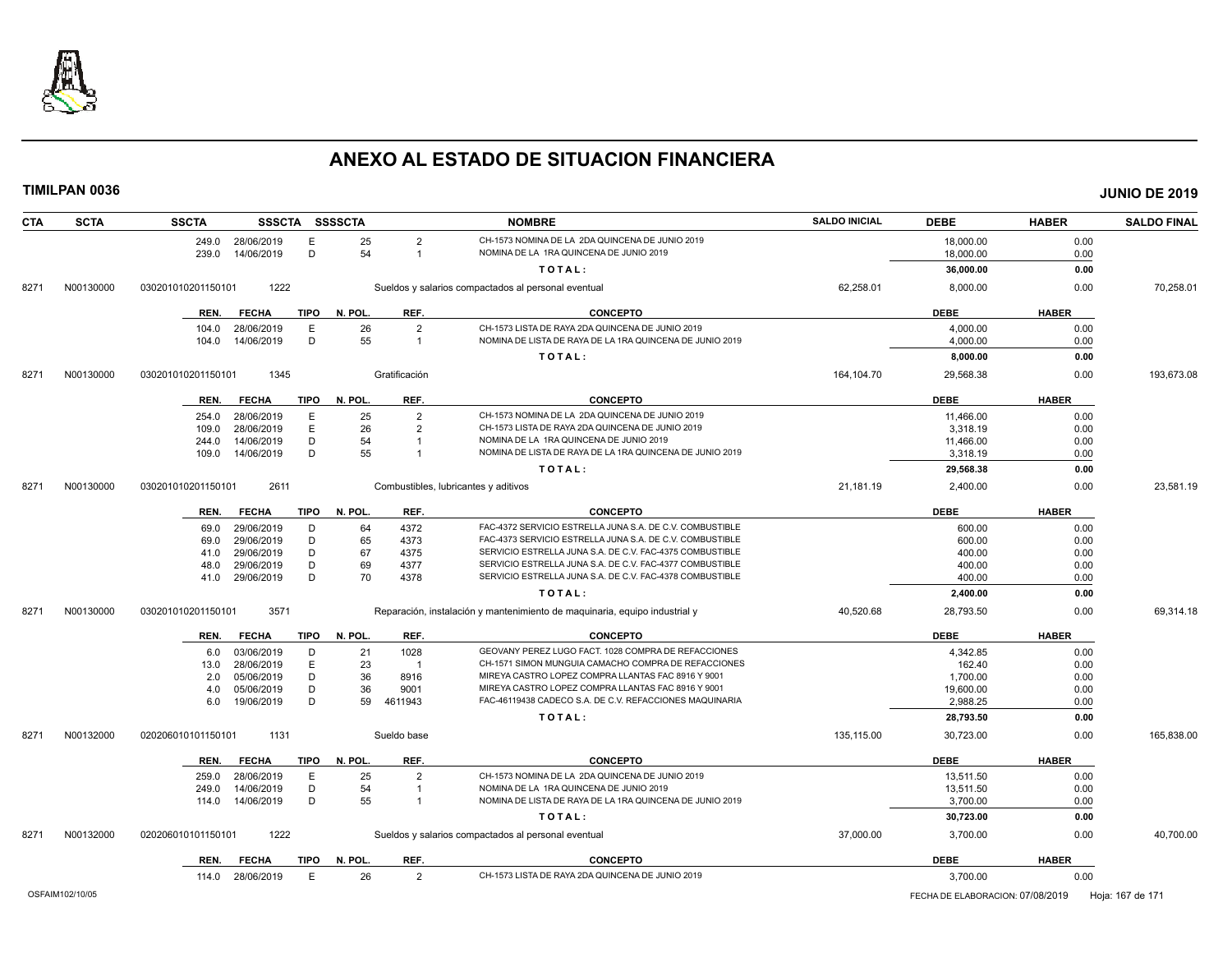

| <b>CTA</b> | <b>SCTA</b> | <b>SSCTA</b><br>SSSCTA SSSSCTA      |         |                           | <b>NOMBRE</b>                                                          | <b>SALDO INICIAL</b> | <b>DEBE</b> | <b>HABER</b> | <b>SALDO FINAL</b> |
|------------|-------------|-------------------------------------|---------|---------------------------|------------------------------------------------------------------------|----------------------|-------------|--------------|--------------------|
|            |             |                                     |         |                           | TOTAL:                                                                 |                      | 3,700.00    | 0.00         |                    |
| 8271       | N00132000   | 1311<br>020206010101150101          |         | Prima por año de servicio |                                                                        | 2,250.00             | 450.00      | 0.00         | 2,700.00           |
|            |             | <b>FECHA</b><br><b>TIPO</b><br>REN. | N. POL. | REF.                      | <b>CONCEPTO</b>                                                        |                      | <b>DEBE</b> | <b>HABER</b> |                    |
|            |             | 28/06/2019<br>Ε<br>264.0            | 25      | $\overline{2}$            | CH-1573 NOMINA DE LA 2DA QUINCENA DE JUNIO 2019                        |                      | 225.00      | 0.00         |                    |
|            |             | D<br>254.0<br>14/06/2019            | 54      | $\overline{1}$            | NOMINA DE LA 1RA QUINCENA DE JUNIO 2019                                |                      | 225.00      | 0.00         |                    |
|            |             |                                     |         |                           | TOTAL:                                                                 |                      | 450.00      | 0.00         |                    |
| 8271       | N00132000   | 020206010101150101<br>1345          |         | Gratificación             |                                                                        | 80,235.60            | 7,087.28    | 0.00         | 87,322.88          |
|            |             | REN.<br><b>FECHA</b><br>TIPO        | N. POL. | REF.                      | <b>CONCEPTO</b>                                                        |                      | <b>DEBE</b> | <b>HABER</b> |                    |
|            |             | 28/06/2019<br>Ε<br>269.0            | 25      | $\overline{2}$            | CH-1573 NOMINA DE LA 2DA QUINCENA DE JUNIO 2019                        |                      | 2.040.44    | 0.00         |                    |
|            |             | E<br>28/06/2019<br>119.0            | 26      | $\overline{2}$            | CH-1573 LISTA DE RAYA 2DA QUINCENA DE JUNIO 2019                       |                      | 1,253.20    | 0.00         |                    |
|            |             | D<br>14/06/2019<br>259.0            | 54      | $\mathbf{1}$              | NOMINA DE LA 1RA QUINCENA DE JUNIO 2019                                |                      | 2,540.44    | 0.00         |                    |
|            |             | D<br>14/06/2019<br>119.0            | 55      | $\overline{1}$            | NOMINA DE LISTA DE RAYA DE LA 1RA QUINCENA DE JUNIO 2019               |                      | 1,253.20    | 0.00         |                    |
|            |             |                                     |         |                           | TOTAL:                                                                 |                      | 7,087.28    | 0.00         |                    |
| 8271       | N00132000   | 1541<br>020206010101150101          |         |                           | Becas para hijos de trabajadores sindicalizados                        | 800.00               | 0.00        | 0.00         | 800.00             |
| 8271       | N00132000   | 1546<br>020206010101150101          |         |                           | Otros gastos derivados de convenio                                     | 1,200.00             | 400.00      | 0.00         | 1,600.00           |
|            |             | <b>TIPO</b><br>REN.<br><b>FECHA</b> | N. POL. | REF.                      | <b>CONCEPTO</b>                                                        |                      | <b>DEBE</b> | <b>HABER</b> |                    |
|            |             | E<br>28/06/2019<br>274.0            | 25      | $\overline{2}$            | CH-1573 NOMINA DE LA 2DA QUINCENA DE JUNIO 2019                        |                      | 200.00      | 0.00         |                    |
|            |             | D<br>14/06/2019<br>264.0            | 54      | $\overline{1}$            | NOMINA DE LA 1RA QUINCENA DE JUNIO 2019                                |                      | 200.00      | 0.00         |                    |
|            |             |                                     |         |                           | TOTAL:                                                                 |                      | 400.00      | 0.00         |                    |
| 8271       | N00132000   | 2611<br>020206010101150101          |         |                           | Combustibles, lubricantes y aditivos                                   | 1,400.00             | 0.00        | 0.00         | 1,400.00           |
| 8271       | N00132000   | 3821<br>020206010101150101          |         |                           | Gastos de ceremonias oficiales y de orden social                       | 19.627.20            | 0.00        | 0.00         | 19,627.20          |
| 8271       | N00132000   | 020206010101160101<br>2111          |         |                           | Materiales y útiles de oficina                                         | 6,556.70             | 0.00        | 0.00         | 6,556.70           |
| 8271       | Q00104000   | 2611<br>010701010101150101          |         |                           | Combustibles, lubricantes y aditivos                                   | 362,853.97           | 73,684.88   | 0.00         | 436,538.85         |
|            |             | <b>FECHA</b><br>TIPO<br>REN.        | N. POL. | REF.                      | <b>CONCEPTO</b>                                                        |                      | <b>DEBE</b> | <b>HABER</b> |                    |
|            |             | 29/06/2019<br>D<br>76.0             | 64      | 4372                      | FAC-4372 SERVICIO ESTRELLA JUNA S.A. DE C.V. COMBUSTIBLE               |                      | 9,869.00    | 0.00         |                    |
|            |             | D<br>29/06/2019<br>76.0             | 65      | 4373                      | FAC-4373 SERVICIO ESTRELLA JUNA S.A. DE C.V. COMBUSTIBLE               |                      | 9,700.74    | 0.00         |                    |
|            |             | 29/06/2019<br>D<br>55.0             | 66      | 4374                      | SERVICIO ESTRELLA JUNA S.A. DE C.V. FAC-4374 COMBUSTIBLE               |                      | 8,550.27    | 0.00         |                    |
|            |             | D<br>29/06/2019<br>48.0             | 67      | 4375                      | SERVICIO ESTRELLA JUNA S.A. DE C.V. FAC-4375 COMBUSTIBLE               |                      | 16,540.82   | 0.00         |                    |
|            |             | 29/06/2019<br>D<br>55.0             | 68      | 4376                      | SERVICIO ESTRELLA JUNA S.A. DE C.V. FAC-4376 COMBUSTIBLE               |                      | 10,600.23   | 0.00         |                    |
|            |             | D<br>29/06/2019<br>55.0             | 69      | 4377                      | SERVICIO ESTRELLA JUNA S.A. DE C.V. FAC-4377 COMBUSTIBLE               |                      | 7,950.47    | 0.00         |                    |
|            |             | D<br>55.0<br>29/06/2019             | 70      | 4378                      | SERVICIO ESTRELLA JUNA S.A. DE C.V. FAC-4378 COMBUSTIBLE               |                      | 10,473.35   | 0.00         |                    |
|            |             |                                     |         |                           | TOTAL:                                                                 |                      | 73,684.88   | 0.00         |                    |
| 8271       | Q00104000   | 3551<br>010701010101150101          |         |                           | Reparación y mantenimiento de vehículos terrestres, aéreos y lacustres | 62,019.51            | 3,028.76    | 0.00         | 65,048.27          |
|            |             | <b>FECHA</b><br><b>TIPO</b><br>REN. | N. POL. | REF.                      | <b>CONCEPTO</b>                                                        |                      | <b>DEBE</b> | <b>HABER</b> |                    |
|            |             | 16.0<br>06/06/2019<br>D             | 23      | 634                       | JOSE MATUSALEN LEGORRETA SEGUNDO PAGO FACT. 628 Y 634                  |                      | 1,670.40    | 0.00         |                    |
|            |             | E<br>28/06/2019<br>20.0             | 23      | $\overline{1}$            | CH-1571 SIMON MUNGUIA CAMACHO COMPRA DE REFACCIONES                    |                      | 1,358.36    | 0.00         |                    |
|            |             |                                     |         |                           | TOTAL:                                                                 |                      | 3,028.76    | 0.00         |                    |
| 827'       | Q00104000   | 2111<br>010701010101160101          |         |                           | Materiales y útiles de oficina                                         | 3.862.04             | 0.00        | 0.00         | 3,862.04           |
| 8271       | Q00104000   | 010701010101250102<br>1131          |         | Sueldo base               |                                                                        | 905,183.70           | 172,170.54  | 0.00         | 1,077,354.24       |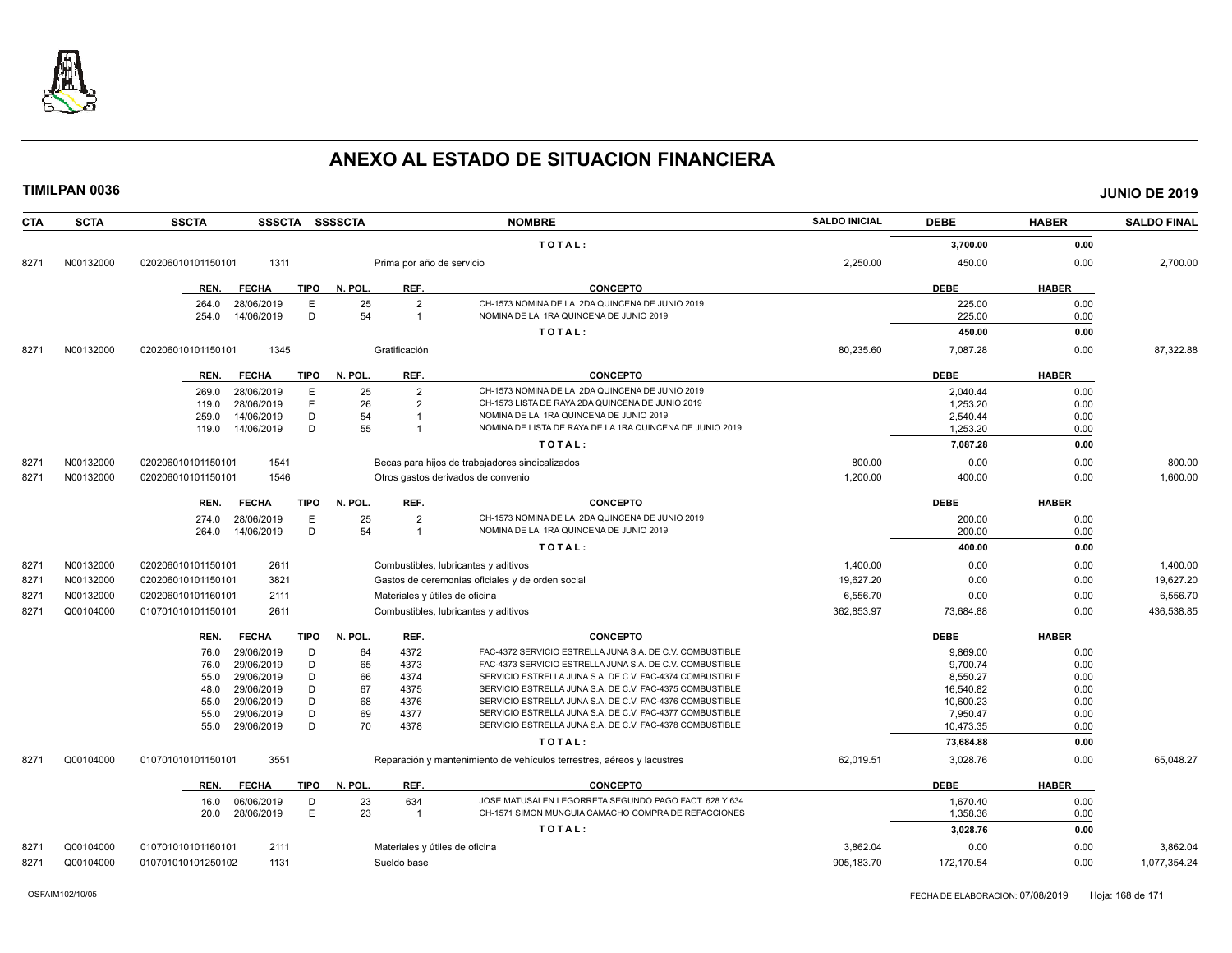

| <b>CTA</b> | <b>SCTA</b> | <b>SSCTA</b><br><b>SSSCTA</b>       | <b>SSSSCTA</b> |                              | <b>NOMBRE</b>                                            | <b>SALDO INICIAL</b> | <b>DEBE</b> | <b>HABER</b> | <b>SALDO FINAL</b> |
|------------|-------------|-------------------------------------|----------------|------------------------------|----------------------------------------------------------|----------------------|-------------|--------------|--------------------|
|            |             | <b>FECHA</b><br><b>TIPO</b><br>REN. | N. POL.        | REF.                         | <b>CONCEPTO</b>                                          |                      | <b>DEBE</b> | <b>HABER</b> |                    |
|            |             | 28/06/2019<br>E<br>4.0              | 36             | $\overline{2}$               | CH-20 MUNICIPIO DE TIMILPAN PAGO 2DA QUINCENA JUNIO 2019 |                      | 85,297.27   | 0.00         |                    |
|            |             | D<br>4.0<br>14/06/2019              | 77             | $\overline{1}$               | NOMINA 1RA QUINCENA JUNIO 2019 SEGURIDAD PUBLICA         |                      | 86,873.27   | 0.00         |                    |
|            |             |                                     |                |                              | TOTAL:                                                   |                      | 172,170.54  | 0.00         |                    |
| 8271       | Q00104000   | 1345<br>010701010101250102          |                | Gratificación                |                                                          | 611,148.50           | 115,326.70  | 0.00         | 726,475.20         |
|            |             | <b>FECHA</b><br>TIPO<br>REN.        | N. POL.        | REF.                         | <b>CONCEPTO</b>                                          |                      | <b>DEBE</b> | <b>HABER</b> |                    |
|            |             | E<br>28/06/2019<br>9.0              | 36             | $\overline{2}$               | CH-20 MUNICIPIO DE TIMILPAN PAGO 2DA QUINCENA JUNIO 2019 |                      | 57,663.35   | 0.00         |                    |
|            |             | D<br>14/06/2019<br>9.0              | 77             | $\overline{1}$               | NOMINA 1RA QUINCENA JUNIO 2019 SEGURIDAD PUBLICA         |                      | 57.663.35   | 0.00         |                    |
|            |             |                                     |                |                              | TOTAL:                                                   |                      | 115,326.70  | 0.00         |                    |
| 8271       | Q00104000   | 3993<br>010701010101250102          |                | Estudios y análisis clínicos |                                                          | 12,064.00            | 0.00        | 0.00         | 12,064.00          |
| 8271       | Q00104000   | 3411<br>010701010101250105          |                |                              | Servicios bancarios y financieros                        | 1.00                 | 0.00        | 0.00         | 1.00               |
| 8271       | Q00105000   | 010702010303150101<br>2611          |                |                              | Combustibles, lubricantes y aditivos                     | 78,724.28            | 15,203.27   | 0.00         | 93,927.55          |
|            |             | <b>TIPO</b><br><b>FECHA</b><br>REN. | N. POL.        | REF.                         | <b>CONCEPTO</b>                                          |                      | <b>DEBE</b> | <b>HABER</b> |                    |
|            |             | 29/06/2019<br>D<br>83.0             | 64             | 4372                         | FAC-4372 SERVICIO ESTRELLA JUNA S.A. DE C.V. COMBUSTIBLE |                      | 4,153.02    | 0.00         |                    |
|            |             | 29/06/2019<br>D<br>83.0             | 65             | 4373                         | FAC-4373 SERVICIO ESTRELLA JUNA S.A. DE C.V. COMBUSTIBLE |                      | 800.00      | 0.00         |                    |
|            |             | 29/06/2019<br>D<br>62.0             | 66             | 4374                         | SERVICIO ESTRELLA JUNA S.A. DE C.V. FAC-4374 COMBUSTIBLE |                      | 2,400.05    | 0.00         |                    |
|            |             | D<br>29/06/2019<br>55.0             | 67             | 4375                         | SERVICIO ESTRELLA JUNA S.A. DE C.V. FAC-4375 COMBUSTIBLE |                      | 3,050.15    | 0.00         |                    |
|            |             | D<br>29/06/2019<br>62.0             | 68             | 4376                         | SERVICIO ESTRELLA JUNA S.A. DE C.V. FAC-4376 COMBUSTIBLE |                      | 1,300.00    | 0.00         |                    |
|            |             | D<br>29/06/2019<br>62.0             | 69             | 4377                         | SERVICIO ESTRELLA JUNA S.A. DE C.V. FAC-4377 COMBUSTIBLE |                      | 750.00      | 0.00         |                    |
|            |             | D<br>29/06/2019<br>62.0             | 70             | 4378                         | SERVICIO ESTRELLA JUNA S.A. DE C.V. FAC-4378 COMBUSTIBLE |                      | 2,750.05    | 0.00         |                    |
|            |             |                                     |                |                              | TOTAL:                                                   |                      | 15,203.27   | 0.00         |                    |
| 8271       | Q00105000   | 1131<br>010702010303250102          |                | Sueldo base                  |                                                          | 90,000.00            | 18,000.00   | 0.00         | 108,000.00         |
|            |             | REN.<br><b>FECHA</b><br>TIPO        | N. POL.        | REF.                         | <b>CONCEPTO</b>                                          |                      | <b>DEBE</b> | <b>HABER</b> |                    |
|            |             | 28/06/2019<br>E<br>4.0              | 37             | $\overline{2}$               | CH-21 MUNICIPIO DE TIMILPAN PAGO 2DA QUINCENA JUNIO 2019 |                      | 9,000.00    | 0.00         |                    |
|            |             | D<br>14/06/2019<br>4.0              | 78             | $\overline{\mathbf{1}}$      | NOMINA 1RA QUINCENA JUNIO 2019 PROTECION CIVIL           |                      | 9,000.00    | 0.00         |                    |
|            |             |                                     |                |                              | TOTAL:                                                   |                      | 18,000.00   | 0.00         |                    |
| 8271       | Q00105000   | 010702010303250102<br>1345          |                | Gratificación                |                                                          | 72,112.30            | 14,422.46   | 0.00         | 86,534.76          |
|            |             | <b>FECHA</b><br><b>TIPO</b><br>REN. | N. POL.        | REF.                         | <b>CONCEPTO</b>                                          |                      | <b>DEBE</b> | <b>HABER</b> |                    |
|            |             | 28/06/2019<br>Ε<br>9.0              | 37             | $\overline{2}$               | CH-21 MUNICIPIO DE TIMILPAN PAGO 2DA QUINCENA JUNIO 2019 |                      | 7,211.23    | 0.00         |                    |
|            |             | D<br>14/06/2019<br>9.0              | 78             | $\overline{1}$               | NOMINA 1RA QUINCENA JUNIO 2019 PROTECION CIVIL           |                      | 7,211.23    | 0.00         |                    |
|            |             |                                     |                |                              | TOTAL:                                                   |                      | 14,422.46   | 0.00         |                    |
| 8271       | R00150000   | 1131<br>020402010102150101          |                | Sueldo base                  |                                                          | 85,293.00            | 13,898.60   | 0.00         | 99,191.60          |
|            |             | <b>FECHA</b><br><b>TIPO</b><br>REN. | N. POL.        | REF.                         | <b>CONCEPTO</b>                                          |                      | <b>DEBE</b> | <b>HABER</b> |                    |
|            |             | 18/06/2019<br>E<br>34.0             | 17             |                              | CH. 1565 COMPL. NOMINA QUINC. 01 JUN 19                  |                      | 2,500.00    | 0.00         |                    |
|            |             | E<br>28/06/2019<br>279.0            | 25             | $\overline{2}$               | CH-1573 NOMINA DE LA 2DA QUINCENA DE JUNIO 2019          |                      | 6,949.30    | 0.00         |                    |
|            |             | D<br>14/06/2019<br>269.0            | 54             | $\overline{1}$               | NOMINA DE LA 1RA QUINCENA DE JUNIO 2019                  |                      | 4,449.30    | 0.00         |                    |
|            |             |                                     |                |                              | TOTAL:                                                   |                      | 13,898.60   | 0.00         |                    |
| 8271       | R00150000   | 1222<br>020402010102150101          |                |                              | Sueldos y salarios compactados al personal eventual      | 219.329.88           | 47.763.74   | 0.00         | 267.093.62         |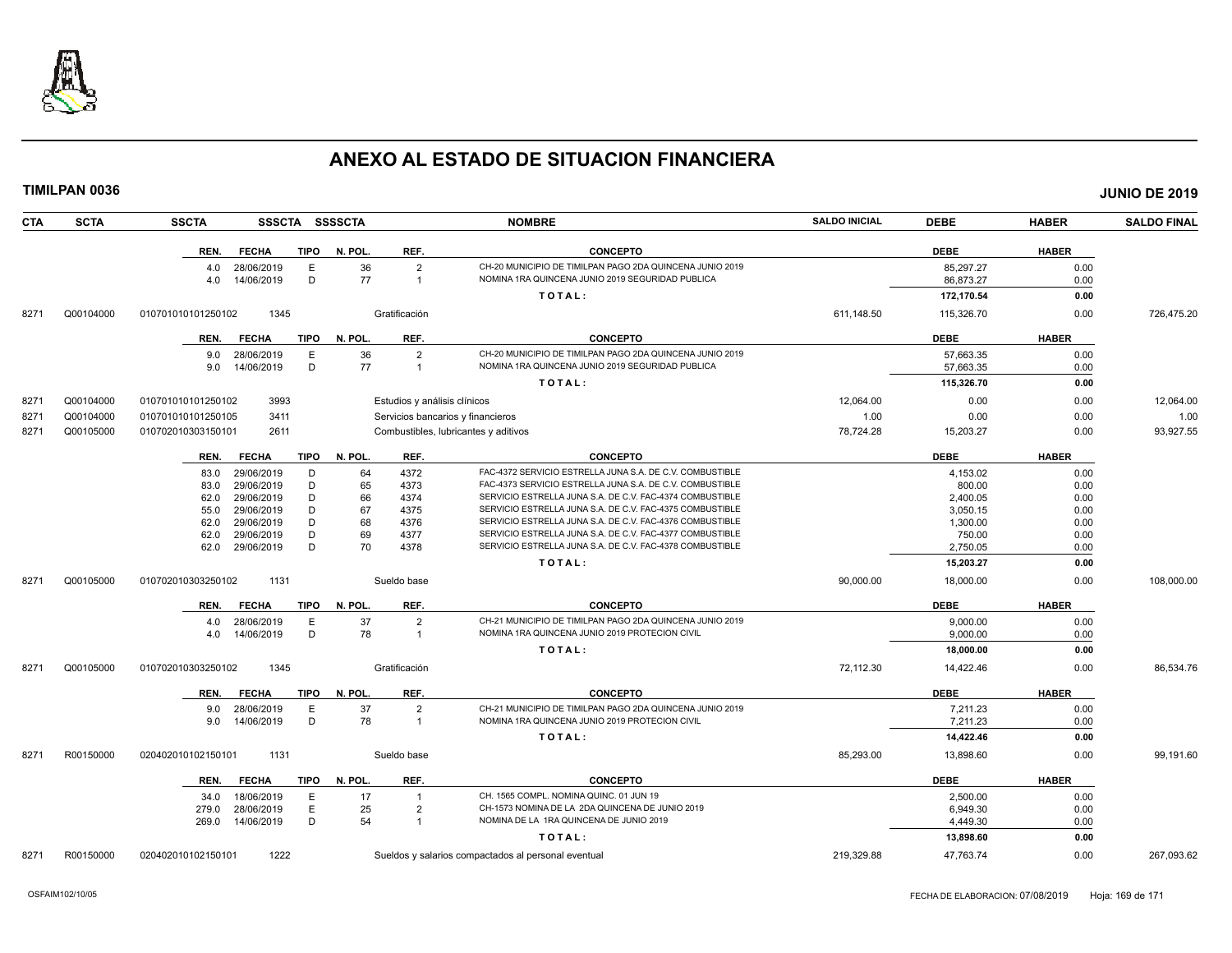

|      | <b>TIMILPAN 0036</b> |                    |                 |             |                |                                      |                                                                            |                      |             |              | <b>JUNIO DE 2019</b> |
|------|----------------------|--------------------|-----------------|-------------|----------------|--------------------------------------|----------------------------------------------------------------------------|----------------------|-------------|--------------|----------------------|
| CTA  | <b>SCTA</b>          | <b>SSCTA</b>       |                 |             | SSSCTA SSSSCTA |                                      | <b>NOMBRE</b>                                                              | <b>SALDO INICIAL</b> | <b>DEBE</b> | <b>HABER</b> | <b>SALDO FINAL</b>   |
|      |                      | REN.               | <b>FECHA</b>    | <b>TIPO</b> | N. POL.        | REF.                                 | <b>CONCEPTO</b>                                                            |                      | <b>DEBE</b> | <b>HABER</b> |                      |
|      |                      | 124.0              | 28/06/2019      | E           | 26             | $\overline{2}$                       | CH-1573 LISTA DE RAYA 2DA QUINCENA DE JUNIO 2019                           |                      | 23,881.87   | 0.00         |                      |
|      |                      | 124.0              | 14/06/2019      | D           | 55             | $\mathbf{1}$                         | NOMINA DE LISTA DE RAYA DE LA 1RA QUINCENA DE JUNIO 2019                   |                      | 23,881.87   | 0.00         |                      |
|      |                      |                    |                 |             |                |                                      | TOTAL:                                                                     |                      | 47,763.74   | 0.00         |                      |
| 8271 | R00150000            | 020402010102150101 | 1345            |             |                | Gratificación                        |                                                                            | 96,056.37            | 13,873.92   | 0.00         | 109,930.29           |
|      |                      | REN.               | <b>FECHA</b>    | TIPO        | N. POL.        | REF.                                 | <b>CONCEPTO</b>                                                            |                      | <b>DEBE</b> | <b>HABER</b> |                      |
|      |                      | 39.0               | 18/06/2019      | $\mathsf E$ | 17             | $\overline{1}$                       | CH. 1565 COMPL. NOMINA QUINC. 01 JUN 19                                    |                      | 1,099.19    | 0.00         |                      |
|      |                      | 284.0              | 28/06/2019      | E           | 25             | $\overline{2}$                       | CH-1573 NOMINA DE LA 2DA QUINCENA DE JUNIO 2019                            |                      | 2,450.91    | 0.00         |                      |
|      |                      | 129.0              | 28/06/2019      | E           | 26             | $\overline{2}$                       | CH-1573 LISTA DE RAYA 2DA QUINCENA DE JUNIO 2019                           |                      | 4,486.05    | 0.00         |                      |
|      |                      | 274.0              | 14/06/2019      | D           | 54             | $\mathbf{1}$                         | NOMINA DE LA 1RA QUINCENA DE JUNIO 2019                                    |                      | 1,351.72    | 0.00         |                      |
|      |                      | 129.0              | 14/06/2019      | D           | 55             | $\mathbf{1}$                         | NOMINA DE LISTA DE RAYA DE LA 1RA QUINCENA DE JUNIO 2019                   |                      | 4,486.05    | 0.00         |                      |
|      |                      |                    |                 |             |                |                                      | TOTAL:                                                                     |                      | 13,873.92   | 0.00         |                      |
| 8271 | R00150000            | 020402010102150101 | 2611            |             |                | Combustibles, lubricantes y aditivos |                                                                            | 450.00               | 600.00      | 0.00         | 1,050.00             |
|      |                      | REN.               | <b>FECHA</b>    | TIPO        | N. POL.        | REF.                                 | <b>CONCEPTO</b>                                                            |                      | <b>DEBE</b> | <b>HABER</b> |                      |
|      |                      |                    | 48.0 29/06/2019 | D           | 70             | 4378                                 | SERVICIO ESTRELLA JUNA S.A. DE C.V. FAC-4378 COMBUSTIBLE                   |                      | 600.00      | 0.00         |                      |
|      |                      |                    |                 |             |                |                                      | TOTAL:                                                                     |                      | 600.00      | 0.00         |                      |
| 8272 |                      |                    |                 |             |                |                                      | Presupuesto de Egresos Pagado de Transferencias, Asignaciones, Subsidios y | 3,609,053.72         | 528,972.01  | 0.00         | 4,138,025.73         |
| 8272 | A00A00000            | 010301010101110101 | 4383            |             |                | Ofras Avudas<br>Subsidios y apoyos   |                                                                            | 1.545.884.23         | 401,155.01  | 0.00         | 1,947,039.24         |
|      |                      | REN.               | <b>FECHA</b>    | TIPO        | N. POL.        | REF.                                 | <b>CONCEPTO</b>                                                            |                      | <b>DEBE</b> | <b>HABER</b> |                      |
|      |                      | 6.0                | 30/06/2019      | D           | 8              | $\overline{1}$                       | PAGO ISSEMYM DEL DIF MUNICIPAL JUNIO 2019                                  |                      | 41,155.01   | 0.00         |                      |
|      |                      | 6.0                | 14/06/2019      | D           | 14             | $\overline{1}$                       | COMPLEMENTO DE PARTICIPACION DIF DE MAYO 2019                              |                      | 80.000.00   | 0.00         |                      |
|      |                      | 6.0                | 01/06/2019      | D           | 19             | $\mathbf{1}$                         | PARTICIPACION DIF DEL MES DE MAYO DE 2019                                  |                      | 130,000.00  | 0.00         |                      |
|      |                      | 6.0                | 28/06/2019      | D           | 63             | $\mathbf{1}$                         | PARTICIPACION DIF MUNICIPAL DE JUNIO 2019                                  |                      | 150,000.00  | 0.00         |                      |
|      |                      |                    |                 |             |                |                                      | TOTAL:                                                                     |                      | 401,155.01  | 0.00         |                      |
| 8272 | A00A00000            | 010301010101110101 | 4411            |             |                | Cooperaciones y ayudas               |                                                                            | 103,287.49           | 56,112.00   | 0.00         | 159,399.49           |
|      |                      | REN.               | <b>FECHA</b>    | <b>TIPO</b> | N. POL.        | REF.                                 | <b>CONCEPTO</b>                                                            |                      | <b>DEBE</b> | <b>HABER</b> |                      |
|      |                      | 6.0                | 10/06/2019      | E           |                |                                      | CH. 070 DIONICIO CARRASCO A, APOYO ECONOMICO SAN ANTONIO YOND              |                      | 10,000.00   | 0.00         |                      |
|      |                      | 6.0                | 10/06/2019      | E           | $\overline{2}$ |                                      | CH. 071 YOLANDA SALAZAR A. APOYO ECONOMICO FESTIVIDAD EL PALMIT            |                      | 7,500.00    | 0.00         |                      |
|      |                      | 6.0                | 27/06/2019      | E           | 6              |                                      | CH. 075 DANIEL GABRIEL R. APOYO ECONOMICO CAB MPAL FIESTA PATRO            |                      | 7,000.00    | 0.00         |                      |
|      |                      | 6.0                | 27/06/2019      | E           | $\overline{7}$ | $\mathbf{1}$                         | CH. 76 EUNICE CHIMAL REYES APOYO ECONOMICO ESC. SEC. MIGUEL HID            |                      | 6,000.00    | 0.00         |                      |
|      |                      | 6.0                | 27/06/2019      | $\mathsf E$ | 22             | $\overline{1}$                       | CH-1570 MARIO SANTIAGO SANTIAGO APOYO ECONOMICO BARRIO OCAN                |                      | 3,000.00    | 0.00         |                      |
|      |                      | 62.0               | 29/06/2019      | E           | 31             | $\overline{1}$                       | CH-1579 HECTOR MANUEL MONROY CRUZ APOYO                                    |                      | 1,500.00    | 0.00         |                      |
|      |                      | 6.0                | 05/06/2019      | D           | 38             | 543                                  | CARLOS HERNANDEZ AGUILA FAC-543 APOYO PREPRA CABECERA                      |                      | 21,112.00   | 0.00         |                      |
|      |                      |                    |                 |             |                |                                      | TOTAL:                                                                     |                      | 56,112.00   | 0.00         |                      |
| 8272 | L00119000            | 010502050203110101 | 4391            |             |                | Subsidios por carga fiscal           |                                                                            | 1,959,882.00         | 71,705.00   | 0.00         | 2,031,587.00         |
|      |                      | REN.               | <b>FECHA</b>    | TIPO        | N. POL.        | REF.                                 | <b>CONCEPTO</b>                                                            |                      | <b>DEBE</b> | <b>HABER</b> |                      |
|      |                      | 83.0               | 30/06/2019      |             | $\overline{1}$ | $\overline{1}$                       | INGRESOS DE JUNIO DE 2019 DE LA CAJA DE LA TESORERIA                       |                      | 54,625.00   | 0.00         |                      |
|      |                      | 7.0                | 30/06/2019      |             | 5              |                                      | RECAUDACION DEL IMPUESTO PREDIAL DE JUNIO DE 2019                          |                      | 17,080.00   | 0.00         |                      |